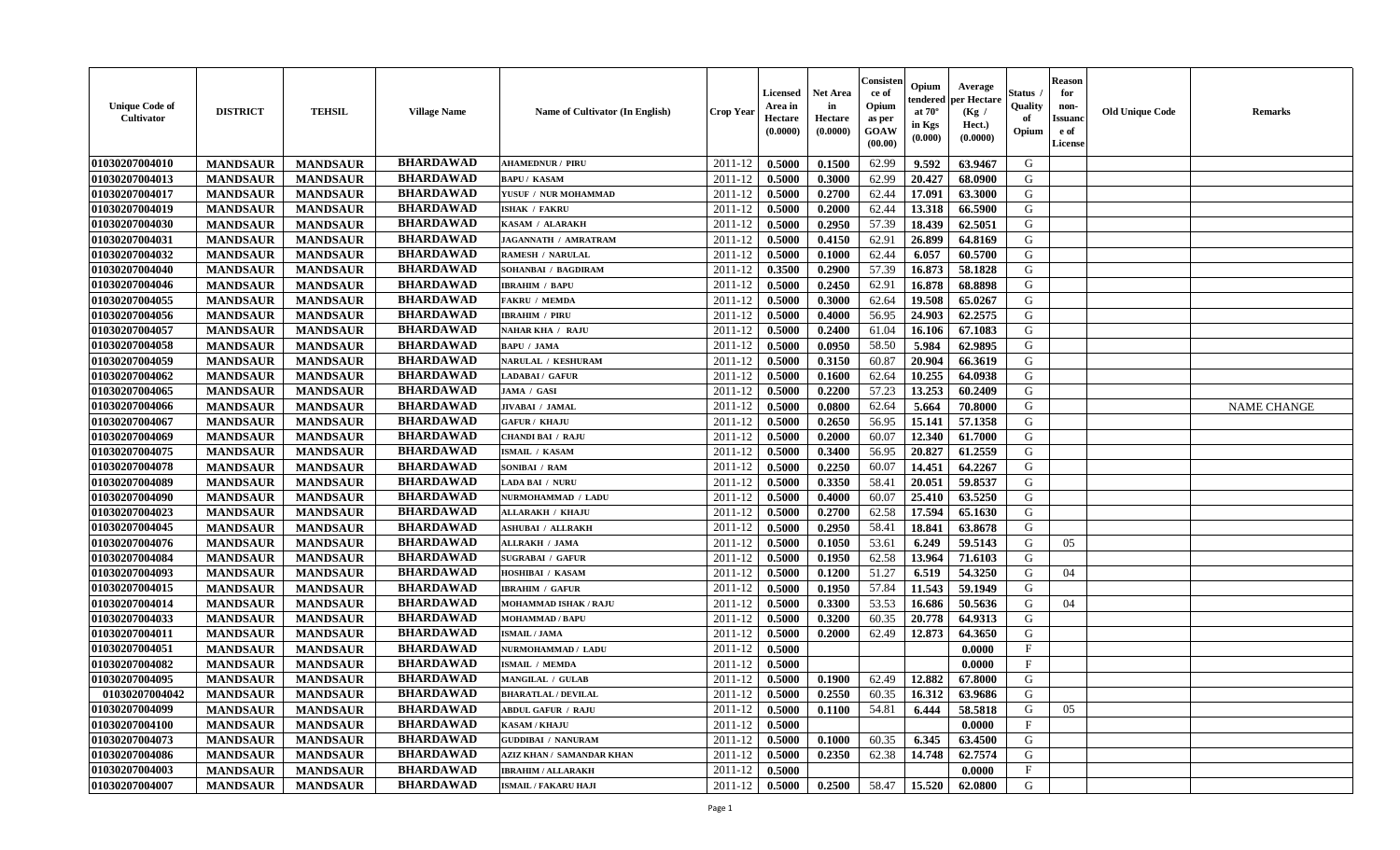| <b>Unique Code of</b><br><b>Cultivator</b> | <b>DISTRICT</b> | <b>TEHSIL</b>   | <b>Village Name</b> | Name of Cultivator (In English) | <b>Crop Year</b> | <b>Licensed</b><br>Area in<br>Hectare<br>(0.0000) | <b>Net Area</b><br>in<br>Hectare<br>(0.0000) | Consister<br>ce of<br>Opium<br>as per<br>GOAW<br>(00.00) | Opium<br>endered<br>at $70^\circ$<br>in Kgs<br>(0.000) | Average<br>per Hectare<br>(Kg /<br>Hect.)<br>(0.0000) | Status<br>Quality<br>of<br>Opium | <b>Reason</b><br>for<br>non-<br><b>Issuand</b><br>e of<br>License | <b>Old Unique Code</b> | <b>Remarks</b>     |
|--------------------------------------------|-----------------|-----------------|---------------------|---------------------------------|------------------|---------------------------------------------------|----------------------------------------------|----------------------------------------------------------|--------------------------------------------------------|-------------------------------------------------------|----------------------------------|-------------------------------------------------------------------|------------------------|--------------------|
| 01030207004008                             | <b>MANDSAUR</b> | <b>MANDSAUR</b> | <b>BHARDAWAD</b>    | <b>SITABAI/KALU</b>             | 2011-12          | 0.5000                                            | 0.1900                                       | 59.70                                                    | 12.469                                                 | 65.6263                                               | G                                |                                                                   |                        |                    |
| 01030207004009                             | <b>MANDSAUR</b> | <b>MANDSAUR</b> | <b>BHARDAWAD</b>    | KALABAI / BHANWARLAL            | 2011-12          | 0.5000                                            | 0.1950                                       | 59.70                                                    | 12.716                                                 | 65.2103                                               | G                                |                                                                   |                        |                    |
| 01030207004016                             | <b>MANDSAUR</b> | <b>MANDSAUR</b> | <b>BHARDAWAD</b>    | <b>NARU KHAN/ KASAM KHAN</b>    | 2011-12          | 0.5000                                            | 0.2100                                       | 59.70                                                    | 13.526                                                 | 64.4095                                               | G                                |                                                                   |                        |                    |
| 01030207004020                             | <b>MANDSAUR</b> | <b>MANDSAUR</b> | <b>BHARDAWAD</b>    | <b>GOPAL / TULSIRAM</b>         | 2011-12          | 0.5000                                            | 0.2000                                       | 58.68                                                    | 11.870                                                 | 59.3500                                               | G                                |                                                                   |                        |                    |
| 01030207004021                             | <b>MANDSAUR</b> | <b>MANDSAUR</b> | <b>BHARDAWAD</b>    | MOHANDAS / NANURAMDAS           | 2011-12          | 0.5000                                            | 0.2500                                       | 62.38                                                    | 17.449                                                 | 69.7960                                               | G                                |                                                                   |                        |                    |
| 01030207004025                             | <b>MANDSAUR</b> | <b>MANDSAUR</b> | <b>BHARDAWAD</b>    | <b>RAJARAM / BALARAM</b>        | 2011-12          | 0.5000                                            | 0.1500                                       | 62.38                                                    | 10.400                                                 | 69.3333                                               | G                                |                                                                   |                        |                    |
| 01030207004028                             | <b>MANDSAUR</b> | <b>MANDSAUR</b> | <b>BHARDAWAD</b>    | <b>IBRAHIM / ALLRAKH</b>        | 2011-12          | 0.5000                                            |                                              |                                                          |                                                        | 0.0000                                                | $\rm F$                          |                                                                   |                        |                    |
| 01030207004036                             | <b>MANDSAUR</b> | <b>MANDSAUR</b> | <b>BHARDAWAD</b>    | NANDRAM / TULSIRAM              | 2011-12          | 0.5000                                            | 0.2950                                       | 58.68                                                    | 18.627                                                 | 63.1424                                               | G                                |                                                                   |                        |                    |
| 01030207004043                             | <b>MANDSAUR</b> | <b>MANDSAUR</b> | <b>BHARDAWAD</b>    | <b>KESURAM / LALA</b>           | 2011-12          | 0.5000                                            | 0.2950                                       | 58.68                                                    | 19.691                                                 | 66.7492                                               | G                                |                                                                   |                        |                    |
| 01030207004047                             | <b>MANDSAUR</b> | <b>MANDSAUR</b> | <b>BHARDAWAD</b>    | NURMOHAMMAD / NATHU             | 2011-12          | 0.5000                                            | 0.3200                                       | 54.42                                                    | 18.169                                                 | 56.7781                                               | G                                | 05                                                                |                        |                    |
| 01030207004049                             | <b>MANDSAUR</b> | <b>MANDSAUR</b> | <b>BHARDAWAD</b>    | <b>MANGILAL / KISHNALAL</b>     | 2011-12          | 0.5000                                            | 0.4050                                       | 57.58                                                    | 24.241                                                 | 59.8543                                               | $\mathbf G$                      |                                                                   |                        | <b>NAME CHANGE</b> |
| 01030207004050                             | <b>MANDSAUR</b> | <b>MANDSAUR</b> | <b>BHARDAWAD</b>    | <b>PYARIBAI / BAPU</b>          | 2011-12          | 0.5000                                            | 0.2200                                       | 62.14                                                    | 14.967                                                 | 68.0318                                               | G                                |                                                                   |                        |                    |
| 01030207004079                             | <b>MANDSAUR</b> | <b>MANDSAUR</b> | <b>BHARDAWAD</b>    | RAJU / GHASI                    | 2011-12          | 0.5000                                            | 0.3050                                       | 57.58                                                    | 18.862                                                 | 61.8426                                               | G                                |                                                                   |                        |                    |
| 01030207004026                             | <b>MANDSAUR</b> | <b>MANDSAUR</b> | <b>BHARDAWAD</b>    | YUSUF / KHAJU                   | 2011-12          | 0.5000                                            | 0.1500                                       | 62.58                                                    | 10.567                                                 | 70.4467                                               | G                                |                                                                   |                        |                    |
| 01030207004048                             | <b>MANDSAUR</b> | <b>MANDSAUR</b> | <b>BHARDAWAD</b>    | FAKRU / MEMDA CHOUHAN           | 2011-12          | 0.5000                                            | 0.3550                                       | 61.53                                                    | 22.792                                                 | 64.2028                                               | G                                |                                                                   |                        |                    |
| 01030207004061                             | <b>MANDSAUR</b> | <b>MANDSAUR</b> | <b>BHARDAWAD</b>    | <b>LALIBAI/KHAJU</b>            | 2011-12          | 0.5000                                            | 0.2350                                       | 63.30                                                    | 15.463                                                 | 65.8000                                               | G                                |                                                                   |                        |                    |
| 01030207004064                             | <b>MANDSAUR</b> | <b>MANDSAUR</b> | <b>BHARDAWAD</b>    | <b>ALLRAKH / LADU</b>           | 2011-12          | 0.5000                                            | 0.3950                                       | 55.89                                                    | 22.627                                                 | 57.2835                                               | G                                |                                                                   |                        |                    |
| 01030207004071                             | <b>MANDSAUR</b> | <b>MANDSAUR</b> | <b>BHARDAWAD</b>    | <b>GAFUR / BHIMA</b>            | 2011-12          | 0.5000                                            | 0.1600                                       | 65.45                                                    | 11.678                                                 | 72.9875                                               | G                                |                                                                   |                        |                    |
| 01030207004074                             | <b>MANDSAUR</b> | <b>MANDSAUR</b> | <b>BHARDAWAD</b>    | <b>MANIBAI / ALLARAKH</b>       | 2011-12          | 0.5000                                            | 0.4750                                       | 57.58                                                    | 28.675                                                 | 60.3684                                               | G                                |                                                                   |                        |                    |
| 01030207004063                             | <b>MANDSAUR</b> | <b>MANDSAUR</b> | <b>BHARDAWAD</b>    | TAYYAB / LADU                   | 2011-12          | 0.5000                                            |                                              |                                                          |                                                        | 0.0000                                                | $\mathbf{F}$                     |                                                                   |                        |                    |
| 01030207004005                             | <b>MANDSAUR</b> | <b>MANDSAUR</b> | <b>BHARDAWAD</b>    | <b>SHABBIR / RAJU</b>           | 2011-12          | 0.5000                                            |                                              |                                                          |                                                        | 0.0000                                                | $_{\rm F}$                       |                                                                   |                        |                    |
| 01030207004102                             | <b>MANDSAUR</b> | <b>MANDSAUR</b> | <b>BHARDAWAD</b>    | MAN SINGH / DULE SINGH          | 2011-12          | 0.5000                                            | 0.4500                                       | 54.39                                                    | 24.771                                                 | 55.0467                                               | G                                | 04                                                                |                        |                    |
| 01030207004103                             | <b>MANDSAUR</b> | <b>MANDSAUR</b> | <b>BHARDAWAD</b>    | NURI BAI / PYARA                | 2011-12          | 0.5000                                            | 0.3400                                       | 57.44                                                    | 21.597                                                 | 63.5206                                               | G                                |                                                                   |                        |                    |
| 01030207004105                             | <b>MANDSAUR</b> | <b>MANDSAUR</b> | <b>BHARDAWAD</b>    | NAHAR KHA / NATHU KHA           | 2011-12          | 0.5000                                            | 0.2450                                       | 58.41                                                    | 15.746                                                 | 64.2694                                               | G                                |                                                                   |                        |                    |
| 01030207005004                             | <b>MANDSAUR</b> | <b>MANDSAUR</b> | <b>BHUNIYAKHEDI</b> | <b>BADRILAL / ONKARLAL</b>      | 2011-12          | 0.5000                                            | 0.1750                                       | 60.38                                                    | 11.006                                                 | 62.8914                                               | G                                |                                                                   |                        |                    |
| 01030207005009                             | <b>MANDSAUR</b> | <b>MANDSAUR</b> | <b>BHUNIYAKHEDI</b> | <b>GANGA BAI / RATANLAL</b>     | 2011-12          | 0.3500                                            | 0.3250                                       | 64.05                                                    | 20.652                                                 | 63.5446                                               | G                                |                                                                   |                        |                    |
| 01030207005010                             | <b>MANDSAUR</b> | <b>MANDSAUR</b> | <b>BHUNIYAKHEDI</b> | RAMCHANDRA / BHIMA              | 2011-12          | 0.5000                                            |                                              |                                                          |                                                        | 0.0000                                                | $\mathbf{F}$                     |                                                                   |                        |                    |
| 01030207005017                             | <b>MANDSAUR</b> | <b>MANDSAUR</b> | <b>BHUNIYAKHEDI</b> | <b>BHANWARLAL / LAXMAN</b>      | 2011-12          | 0.3500                                            | 0.2150                                       | 55.26                                                    | 11.999                                                 | 55.8093                                               | G                                | 04                                                                |                        |                    |
| 01030207005021                             | <b>MANDSAUR</b> | <b>MANDSAUR</b> | <b>BHUNIYAKHEDI</b> | KANVARLAL / LAKSHMAN            | 2011-12          | 0.5000                                            | 0.1700                                       | 60.46                                                    | 10.218                                                 | 60.1059                                               | G                                |                                                                   |                        |                    |
| 01030207005001                             | <b>MANDSAUR</b> | <b>MANDSAUR</b> | <b>BHUNIYAKHEDI</b> | <b>GANPAT / JAGANNATH</b>       | 2011-12          | 0.3500                                            | 0.3450                                       | 60.38                                                    | 21.763                                                 | 63.0812                                               | G                                |                                                                   |                        |                    |
| 01030207005011                             | <b>MANDSAUR</b> | <b>MANDSAUR</b> | <b>BHUNIYAKHEDI</b> | RATANLAL / BHIMA                | 2011-12          | 0.5000                                            | 0.1200                                       | 63.49                                                    | 8.417                                                  | 70.1417                                               | ${\bf G}$                        |                                                                   |                        |                    |
| 01030207005019                             | <b>MANDSAUR</b> | <b>MANDSAUR</b> | <b>BHUNIYAKHEDI</b> | HEMANT KUMAR / ANTARSINGH       | 2011-12          | 0.5000                                            | 0.2200                                       | 63.49                                                    | 13.904                                                 | 63.2000                                               | G                                |                                                                   |                        |                    |
| 01030207005030                             | <b>MANDSAUR</b> | <b>MANDSAUR</b> | <b>BHUNIYAKHEDI</b> | KANCHAN BAI / SHAMBHULAL        | 2011-12          | 0.5000                                            | 0.0700                                       | 65.41                                                    | 4.766                                                  | 68.0857                                               | G                                |                                                                   |                        |                    |
| 01030207005015                             | <b>MANDSAUR</b> | <b>MANDSAUR</b> | <b>BHUNIYAKHEDI</b> | RADHESHYAM / SHANKRLAL          | 2011-12          | 0.5000                                            | 0.3850                                       | 60.60                                                    | 24.344                                                 | 63.2312                                               | G                                |                                                                   |                        |                    |
| 01030207002001                             | <b>MANDSAUR</b> | <b>MANDSAUR</b> | <b>BUGLIYA</b>      | <b>BADRILAL / HIRALAL</b>       | 2011-12          | 0.5000                                            | 0.4800                                       | 55.95                                                    | 29.869                                                 | 62.2271                                               | G                                |                                                                   |                        |                    |
| 01030207002009                             | <b>MANDSAUR</b> | <b>MANDSAUR</b> | <b>BUGLIYA</b>      | SHIVNARAYAN / JAYRAM            | 2011-12          | 0.5000                                            | 0.3050                                       | 54.08                                                    | 18.070                                                 | 59.2459                                               | G                                | 05                                                                |                        |                    |
| 01030207002018                             | <b>MANDSAUR</b> | <b>MANDSAUR</b> | <b>BUGLIYA</b>      | <b>AMBALAL / MULCHAND</b>       | 2011-12          | 0.5000                                            | 0.3250                                       | 60.29                                                    | 19.922                                                 | 61.2985                                               | G                                |                                                                   |                        |                    |
| 01030207002026                             | <b>MANDSAUR</b> | <b>MANDSAUR</b> | <b>BUGLIYA</b>      | <b>BABULAL / RAMLAL</b>         | 2011-12          | 0.5000                                            | 0.4500                                       | 58.49                                                    | 28.677                                                 | 63.7267                                               | G                                |                                                                   |                        |                    |
| 01030207002038                             | <b>MANDSAUR</b> | <b>MANDSAUR</b> | <b>BUGLIYA</b>      | <b>HIRABAI / HEMRAJ</b>         | 2011-12          | 0.5000                                            | 0.3050                                       | 60.29                                                    | 19.181                                                 | 62.8885                                               | G                                |                                                                   |                        | <b>NAME CHANGE</b> |
| 01030207002016                             | <b>MANDSAUR</b> | <b>MANDSAUR</b> | <b>BUGLIYA</b>      | <b>AMBABI BAI / BHERULAL</b>    | 2011-12          | 0.5000                                            | 0.1500                                       | 58.49                                                    | 9.266                                                  | 61.7733                                               | G                                |                                                                   |                        |                    |
| 01030207002002                             | <b>MANDSAUR</b> | <b>MANDSAUR</b> | <b>BUGLIYA</b>      | <b>BAPULAL / KALU</b>           | 2011-12          | 0.5000                                            | 0.2150                                       | 53.06                                                    | 11.499                                                 | 53.4837                                               | G                                | 04                                                                |                        |                    |
| 01030207002031                             | <b>MANDSAUR</b> | <b>MANDSAUR</b> | <b>BUGLIYA</b>      | SOHANBAI / RAMCHANDRA           | 2011-12          | 0.5000                                            | 0.3500                                       | 58.49                                                    | 20.948                                                 | 59.8514                                               | G                                |                                                                   |                        |                    |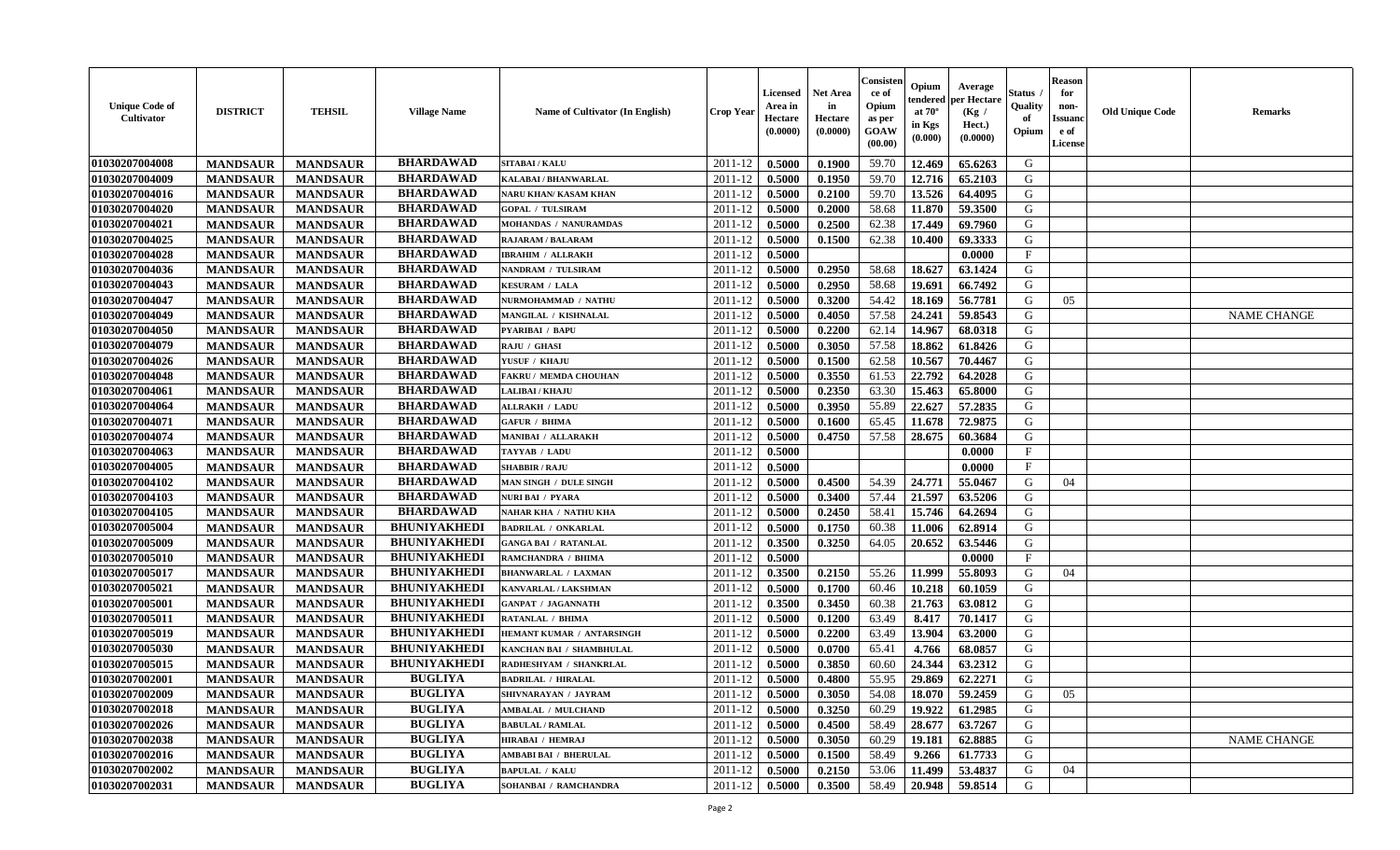| <b>Unique Code of</b><br><b>Cultivator</b> | <b>DISTRICT</b> | <b>TEHSIL</b>   | <b>Village Name</b> | Name of Cultivator (In English)         | <b>Crop Year</b>   | <b>Licensed</b><br>Area in<br>Hectare<br>(0.0000) | <b>Net Area</b><br>in<br>Hectare<br>(0.0000) | Consisteı<br>ce of<br>Opium<br>as per<br><b>GOAW</b><br>(00.00) | Opium<br>endered<br>at $70^\circ$<br>in Kgs<br>$(\mathbf{0.000})$ | Average<br>per Hectare<br>(Kg /<br>Hect.)<br>(0.0000) | Status<br>Quality<br>of<br>Opium | Reason<br>for<br>non-<br>Issuan<br>e of<br><b>License</b> | <b>Old Unique Code</b> | <b>Remarks</b>     |
|--------------------------------------------|-----------------|-----------------|---------------------|-----------------------------------------|--------------------|---------------------------------------------------|----------------------------------------------|-----------------------------------------------------------------|-------------------------------------------------------------------|-------------------------------------------------------|----------------------------------|-----------------------------------------------------------|------------------------|--------------------|
| 01030207002042                             | <b>MANDSAUR</b> | <b>MANDSAUR</b> | <b>BUGLIYA</b>      | <b>BABULAL / BHANVARLAL</b>             | 2011-12            | 0.3500                                            | 0.2000                                       | 68.71                                                           | 14.380                                                            | 71.9000                                               | G                                |                                                           | 01030207023021         |                    |
| 01030207007006                             | <b>MANDSAUR</b> | <b>MANDSAUR</b> | <b>DAWOODKHEDI</b>  | PRABHULAL / CHUNILAL                    | 2011-12            | 0.5000                                            | 0.4950                                       | 59.24                                                           | 32.946                                                            | 66.5576                                               | G                                |                                                           |                        |                    |
| 01030207007008                             | <b>MANDSAUR</b> | <b>MANDSAUR</b> | <b>DAWOODKHEDI</b>  | KANCHAN BAI / RAMLAL                    | 2011-12            | 0.5000                                            | 0.4450                                       | 57.08                                                           | 27.407                                                            | 61.5888                                               | G                                |                                                           |                        |                    |
| 01030207007009                             | <b>MANDSAUR</b> | <b>MANDSAUR</b> | <b>DAWOODKHEDI</b>  | JAGANANTH / CHUNILAL                    | 2011-12            | 0.5000                                            | 0.4550                                       | 54.25                                                           | 30.396                                                            | 66.8044                                               | G                                | 05                                                        |                        |                    |
| 01030207007010                             | <b>MANDSAUR</b> | <b>MANDSAUR</b> | <b>DAWOODKHEDI</b>  | SITARAM / CHUNILAL                      | 2011-12            | 0.5000                                            | 0.4500                                       | 57.08                                                           | 29.119                                                            | 64.7089                                               | G                                |                                                           |                        |                    |
| 01030207007011                             | <b>MANDSAUR</b> | <b>MANDSAUR</b> | <b>DAWOODKHEDI</b>  | <b>MAGANIRAM / CHUNILAL</b>             | 2011-12            | 0.5000                                            | 0.3750                                       | 53.99                                                           | 22,421                                                            | 59.7893                                               | G                                | 05                                                        |                        |                    |
| 01030207007023                             | <b>MANDSAUR</b> | <b>MANDSAUR</b> | <b>DAWOODKHEDI</b>  | RAMIBAI / MOTILAL                       | 2011-12            | 0.5000                                            | 0.3150                                       | 55.81                                                           | 17.787                                                            | 56.4667                                               | G                                |                                                           |                        |                    |
| 01030207007024                             | <b>MANDSAUR</b> | <b>MANDSAUR</b> | <b>DAWOODKHEDI</b>  | <b>BHARATLAL / UDAYRAM</b>              | 2011-12            | 0.5000                                            | 0.1300                                       | 55.81                                                           | 8.682                                                             | 66.7846                                               | G                                |                                                           |                        |                    |
| 01030207007016                             | <b>MANDSAUR</b> | <b>MANDSAUR</b> | <b>DAWOODKHEDI</b>  | <b>RAMLAL / BHUWAN</b>                  | 2011-12            | 0.3500                                            | 0.3000                                       | 53.45                                                           | 16.684                                                            | 55.6133                                               | G                                | 04                                                        |                        |                    |
| 01030207007018                             | <b>MANDSAUR</b> | <b>MANDSAUR</b> | <b>DAWOODKHEDI</b>  | <b>BHERULAL / NANDA</b>                 | 2011-12            | 0.5000                                            |                                              |                                                                 |                                                                   | 0.0000                                                | $\mathbf{F}$                     |                                                           |                        |                    |
| 01030207007014                             | <b>MANDSAUR</b> | <b>MANDSAUR</b> | <b>DAWOODKHEDI</b>  | RAJARAM / ONKARLAL                      | 2011-12            | 0.5000                                            | 0.1950                                       | 57.39                                                           | 12.585                                                            | 64.5385                                               | G                                |                                                           |                        |                    |
| 01030207010004                             | <b>MANDSAUR</b> | <b>MANDSAUR</b> | <b>DHARIYAKHEDI</b> | LALKUNWER / MOKAMSINGH                  | 2011-12            | 0.5000                                            | 0.2000                                       | 61.39                                                           | 12.427                                                            | 62.1350                                               | G                                |                                                           |                        |                    |
| 01030207010005                             | <b>MANDSAUR</b> | <b>MANDSAUR</b> | <b>DHARIYAKHEDI</b> | <b>MANGILAL / NANURAM</b>               | 2011-12            | 0.5000                                            | 0.2100                                       | 58.57                                                           | 12.693                                                            | 60.4429                                               | G                                |                                                           |                        |                    |
| 01030207010006                             | <b>MANDSAUR</b> | <b>MANDSAUR</b> | <b>DHARIYAKHEDI</b> | DAYAL SINGH / BHARAT SINGH              | 2011-12            | 0.5000                                            | 0.0700                                       | 69.23                                                           | 5.074                                                             | 72.4857                                               | G                                |                                                           |                        |                    |
| 01030207010007                             | <b>MANDSAUR</b> | <b>MANDSAUR</b> | <b>DHARIYAKHEDI</b> | RAMCHANDRA / KHIMA                      | 2011-12            | 0.5000                                            | 0.3800                                       | 61.63                                                           | 23.490                                                            | 61.8158                                               | G                                |                                                           |                        |                    |
| 01030207010012                             | <b>MANDSAUR</b> | <b>MANDSAUR</b> | <b>DHARIYAKHEDI</b> | NATHULAL / BHAGCHAND                    | 2011-12            | 0.5000                                            | 0.2300                                       | 61.63                                                           | 14.351                                                            | 62.3957                                               | G                                |                                                           |                        |                    |
| 01030207010013                             | <b>MANDSAUR</b> | <b>MANDSAUR</b> | <b>DHARIYAKHEDI</b> | <b>BHANWARSINGH / BALWANT SINGH</b>     | 2011-12            | 0.5000                                            | 0.2200                                       | 64.32                                                           | 13.976                                                            | 63.5273                                               | G                                |                                                           |                        |                    |
| 01030207010014                             | <b>MANDSAUR</b> | <b>MANDSAUR</b> | <b>DHARIYAKHEDI</b> | HUKUM SINGH / MADHO SINGH               | 2011-12            | 0.5000                                            | 0.2300                                       | 65.71                                                           | 15.048                                                            | 65.4261                                               | G                                |                                                           |                        |                    |
| 01030207010016                             | <b>MANDSAUR</b> | <b>MANDSAUR</b> | <b>DHARIYAKHEDI</b> | PRATAPSINGH / TAKHATSINGH               | 2011-12            | 0.5000                                            | 0.1950                                       | 69.50                                                           | 14.069                                                            | 72.1487                                               | G                                |                                                           |                        |                    |
| 01030207010019                             | <b>MANDSAUR</b> | <b>MANDSAUR</b> | <b>DHARIYAKHEDI</b> | <b>RUP SINGH / RAM SINGH</b>            | 2011-12            | 0.5000                                            | 0.1100                                       | 61.45                                                           | 6.865                                                             | 62.4091                                               |                                  | 02                                                        |                        |                    |
| 01030207010022                             | <b>MANDSAUR</b> | <b>MANDSAUR</b> | <b>DHARIYAKHEDI</b> | PRAHLAD SINGH / RAMLAL                  | 2011-12            | 0.5000                                            | 0.1300                                       | 61.63                                                           | 8.461                                                             | 65.0846                                               | G                                |                                                           |                        | <b>NAME CHANGE</b> |
| 01030207010025                             | <b>MANDSAUR</b> | <b>MANDSAUR</b> | <b>DHARIYAKHEDI</b> | LAKSHMIBAI / JAYASHNKAR                 | 2011-12            | 0.5000                                            |                                              |                                                                 |                                                                   | 0.0000                                                | $\mathbf{F}$                     |                                                           |                        |                    |
| 01030207010028                             | <b>MANDSAUR</b> | <b>MANDSAUR</b> | <b>DHARIYAKHEDI</b> | DEVILAL / KANA                          | 2011-12            | 0.5000                                            |                                              |                                                                 |                                                                   | 0.0000                                                | $\mathbf{F}$                     |                                                           |                        |                    |
| 01030207010032                             | <b>MANDSAUR</b> | <b>MANDSAUR</b> | <b>DHARIYAKHEDI</b> | <b>CHAGANLAL / RAMBAKSH</b>             | 2011-12            | 0.5000                                            | 0.4100                                       | 64.32                                                           | 27.354                                                            | 66.7171                                               | G                                |                                                           |                        |                    |
| 01030207010035                             | <b>MANDSAUR</b> | <b>MANDSAUR</b> | <b>DHARIYAKHEDI</b> | <b>BHANWARLAL / BHAGIRATH</b>           | 2011-12            | 0.5000                                            | 0.1500                                       | 63.27                                                           | 9.707                                                             | 64.7133                                               | G                                |                                                           |                        |                    |
| 01030207010037                             | <b>MANDSAUR</b> | <b>MANDSAUR</b> | <b>DHARIYAKHEDI</b> | CHENRAM / KHIMA                         | 2011-12            | 0.5000                                            | 0.3250                                       | 64.65                                                           | 21.482                                                            | 66.0985                                               | G                                |                                                           |                        |                    |
| 01030207010038                             | <b>MANDSAUR</b> | <b>MANDSAUR</b> | <b>DHARIYAKHEDI</b> | <b>BHERULAL / KISHAN</b>                | 2011-12            | 0.5000                                            | 0.2600                                       | 64.45                                                           | 16.398                                                            | 63.0692                                               | G                                |                                                           |                        |                    |
| 01030207010042                             | <b>MANDSAUR</b> | <b>MANDSAUR</b> | <b>DHARIYAKHEDI</b> | <b>BADRILAL / PRABHULAL</b>             | 2011-12            | 0.5000                                            | 0.1500                                       | 63.27                                                           | 9.979                                                             | 66.5267                                               | G                                |                                                           |                        |                    |
| 01030207010043                             | <b>MANDSAUR</b> | <b>MANDSAUR</b> | <b>DHARIYAKHEDI</b> | MAN SINGH / SHAMBHU SINGH               | 2011-12            | 0.5000                                            | 0.1000                                       | 61.21                                                           | 6.611                                                             | 66.1100                                               | G                                |                                                           |                        |                    |
| 01030207010046                             | <b>MANDSAUR</b> | <b>MANDSAUR</b> | <b>DHARIYAKHEDI</b> | <b>BALURAM / HARLAL</b>                 | 2011-12            | 0.5000                                            | 0.1050                                       | 63.27                                                           | 6.942                                                             | 66.1143                                               | G                                |                                                           |                        |                    |
| 01030207010047                             | <b>MANDSAUR</b> | <b>MANDSAUR</b> | <b>DHARIYAKHEDI</b> | <b>HARLAL / BHERULAL</b>                | 2011-12            | 0.5000                                            | 0.2150                                       | 60.64                                                           | 12.968                                                            | 60.3163                                               | G                                |                                                           |                        |                    |
| 01030207010048                             | <b>MANDSAUR</b> | <b>MANDSAUR</b> | <b>DHARIYAKHEDI</b> | <b>BALWANT SINGH / BALBAHADUR SINGH</b> | 2011-12            | 0.5000                                            |                                              |                                                                 |                                                                   | 0.0000                                                | $\mathbf{F}$                     |                                                           |                        |                    |
| 01030207010049                             | <b>MANDSAUR</b> | <b>MANDSAUR</b> | <b>DHARIYAKHEDI</b> | RAMCHANDSINGH / BALBAHADURSINGH         | 2011-12            | 0.5000                                            |                                              |                                                                 |                                                                   | 0.0000                                                | $\mathbf{F}$                     |                                                           |                        |                    |
| 01030207010050                             | <b>MANDSAUR</b> | <b>MANDSAUR</b> | <b>DHARIYAKHEDI</b> | <b>CHENSINGH / TAKHATSINGH</b>          | 2011-12            | 0.3500                                            | 0.1700                                       | 64.46                                                           | 12.017                                                            | 70.6882                                               | G                                |                                                           |                        |                    |
| 01030207010052                             | <b>MANDSAUR</b> | <b>MANDSAUR</b> | <b>DHARIYAKHEDI</b> | NEPAL SINGH / RANJIT SINGH              | 2011-12            | 0.5000                                            | 0.1900                                       | 68.50                                                           | 13.690                                                            | 72.0526                                               | G                                |                                                           |                        |                    |
| <b>01030207010055</b>                      | <b>MANDSAUR</b> | <b>MANDSAUR</b> | <b>DHARIYAKHEDI</b> | KUSHAL SINGH / BHAGWAN SINGH            | $2011 - 12$ 0.5000 |                                                   | 0.2100                                       | 64.46                                                           | 14.384                                                            | 68.4952                                               | G                                |                                                           |                        |                    |
| <b>01030207010061</b>                      | <b>MANDSAUR</b> | <b>MANDSAUR</b> | <b>DHARIYAKHEDI</b> | <b>JETRAM / MANNA</b>                   | 2011-12            | 0.5000                                            | 0.1000                                       | 60.43                                                           | 6.699                                                             | 66.9900                                               | G                                |                                                           |                        |                    |
| 01030207010065                             | <b>MANDSAUR</b> | <b>MANDSAUR</b> | <b>DHARIYAKHEDI</b> | <b>DASHRATH SINGH / BHARAT SINGH</b>    | 2011-12            | 0.5000                                            | 0.2000                                       | 65.44                                                           | 12.826                                                            | 64.1300                                               | G                                |                                                           |                        |                    |
| 01030207010066                             | <b>MANDSAUR</b> | <b>MANDSAUR</b> | <b>DHARIYAKHEDI</b> | <b>GANESHRAM / MAGANIRAM</b>            | 2011-12            | 0.5000                                            | 0.1900                                       | 58.57                                                           | 12.283                                                            | 64.6474                                               | G                                |                                                           |                        |                    |
| 01030207010073                             | <b>MANDSAUR</b> | <b>MANDSAUR</b> | <b>DHARIYAKHEDI</b> | MADHAVLAL / KANA                        | 2011-12            | 0.5000                                            |                                              |                                                                 |                                                                   | 0.0000                                                | $\mathbf{F}$                     |                                                           |                        |                    |
| 01030207010074                             | <b>MANDSAUR</b> | <b>MANDSAUR</b> | <b>DHARIYAKHEDI</b> | <b>BADRILAL / BALURAM</b>               | 2011-12            | 0.5000                                            |                                              |                                                                 |                                                                   | 0.0000                                                | $\mathbf{F}$                     |                                                           |                        |                    |
| 01030207010077                             | <b>MANDSAUR</b> | <b>MANDSAUR</b> | <b>DHARIYAKHEDI</b> | <b>AMAR SINGH / BHAGWAN SINGH</b>       | 2011-12            | $\boldsymbol{0.5000}$                             | 0.1300                                       | 65.68                                                           | 8.595                                                             | 66.1154                                               | G                                |                                                           |                        |                    |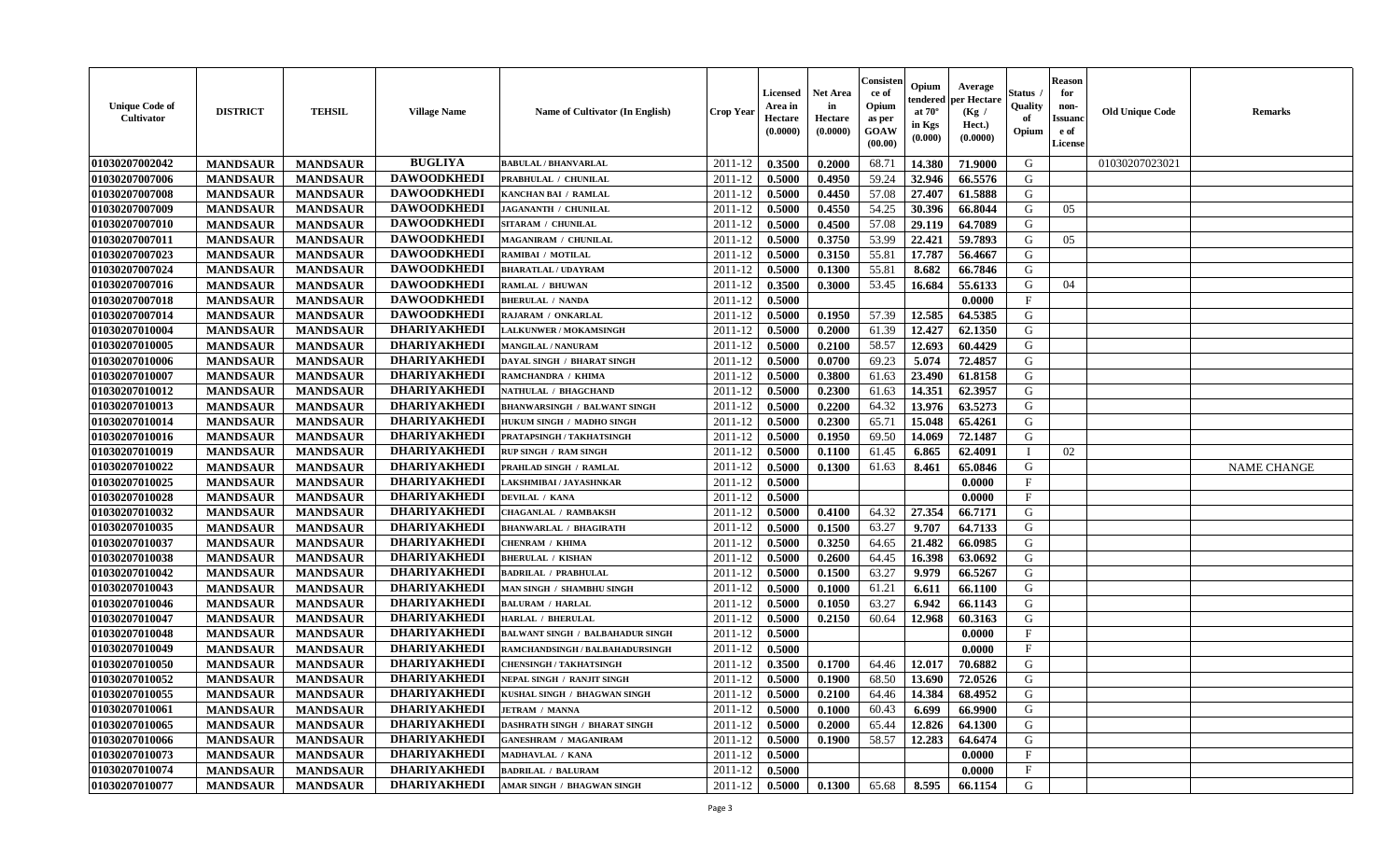| <b>DHARIYAKHEDI</b><br>$\mathbf{F}$<br>01030207010078<br><b>MANDSAUR</b><br>2011-12<br>0.5000<br><b>MANDSAUR</b><br><b>OMPRAKASH / SALAGRAM</b><br>0.0000<br><b>DHARIYAKHEDI</b><br>13.782<br>01030207010079<br><b>MANDSAUR</b><br>2011-12<br>0.5000<br>62.12<br>G<br><b>MANDSAUR</b><br>0.2100<br>65.6286<br><b>GOPAL / BASANTILAL</b><br><b>DHARIYAKHEDI</b><br>01030207010081<br><b>MANDSAUR</b><br><b>MANDSAUR</b><br>0.5000<br>68.50<br>10.676<br>73.6276<br>G<br><b>JAWAHARLAL / JAGDISH</b><br>2011-12<br>0.1450<br><b>DHARIYAKHEDI</b><br>0.5000<br>0.0000<br>$\mathbf{F}$<br>01030207010082<br><b>MANDSAUR</b><br><b>MANDSAUR</b><br>2011-12<br>PANNALAL / HIRALAL<br><b>DHARIYAKHEDI</b><br>0.2450<br>64.35<br>15.950<br>G<br>01030207010084<br><b>MANDSAUR</b><br><b>MANDSAUR</b><br>2011-12<br>0.3500<br>65.1020<br>KACHRU SINGH / MANOHAR SINGH<br><b>DHARIYAKHEDI</b><br><b>MANDSAUR</b><br><b>MANDSAUR</b><br>0.5000<br>0.2000<br>65.04<br>13.027<br>65.1350<br>G<br>01030207010086<br><b>MANOHAR SINGH / LAL SINGH</b><br>2011-12<br><b>DHARIYAKHEDI</b><br>01030207010089<br><b>MANDSAUR</b><br><b>MANDSAUR</b><br>0.5000<br>0.0550<br>69.50<br>74.5636<br>G<br>2011-12<br>4.101<br>KAILASH / RAMLAL<br><b>DHARIYAKHEDI</b><br>01030207010106<br>G<br><b>MANDSAUR</b><br><b>MANDSAUR</b><br>2011-12<br>0.5000<br>62.66<br>7.645<br>63.7083<br>UMABAI / RAJENDRA SINGH<br>0.1200<br><b>DHARIYAKHEDI</b><br>01030207010110<br><b>MANDSAUR</b><br><b>MANDSAUR</b><br>2011-12<br>0.5000<br>0.2400<br>68.08<br>68.2000<br>02<br>16.368<br><b>GUDDIBAI / RAMESHCHANDRA</b><br><b>DHARIYAKHEDI</b><br>$\mathbf{F}$<br>01030207010115<br>2011-12<br>0.5000<br><b>MANDSAUR</b><br><b>MANDSAUR</b><br>0.0000<br>JAGDISH / JAYSHANKAR SHARMA<br><b>DHARIYAKHEDI</b><br>G<br><b>MANDSAUR</b><br><b>MANDSAUR</b><br>0.5000<br>0.1200<br>7.949<br>01030207010119<br>CHAMANLAL / PRABHULAL<br>2011-12<br>62.66<br>66.2417<br><b>DHARIYAKHEDI</b><br>01030207010120<br><b>MANDSAUR</b><br>0.5000<br>7.458<br>74.5800<br>G<br><b>MANDSAUR</b><br><b>JAGDISH / RATANLAL</b><br>2011-12<br>0.1000<br>71.71<br><b>DHARIYAKHEDI</b><br>01030207010121<br><b>MANDSAUR</b><br>2011-12<br>0.5000<br>0.0000<br>$\mathbf{F}$<br><b>MANDSAUR</b><br>KALU SINGH / HUKUM SINGH<br><b>DHARIYAKHEDI</b><br>01030207010122<br><b>MANDSAUR</b><br><b>MANDSAUR</b><br>0.4400<br>64.14<br>30.412<br>G<br>SAMRATHMAL / DEVILAL<br>2011-12<br>0.5000<br>69.1182<br><b>DHARIYAKHEDI</b><br>01030207010126<br>0.5000<br>71.71<br>7.345<br>73.4500<br>G<br><b>MANDSAUR</b><br><b>MANDSAUR</b><br>2011-12<br>0.1000<br><b>BANSHILAL / BHERULAL</b><br><b>DHARIYAKHEDI</b><br>G<br>01030207010128<br><b>MANDSAUR</b><br><b>MANDSAUR</b><br>2011-12<br>0.5000<br>0.1300<br>66.86<br>8.720<br>67.0769<br><b>BHAGWAN SINGH / TAKHAT SINGH</b><br><b>DHARIYAKHEDI</b><br>13.946<br>G<br>01030207010130<br><b>MANDSAUR</b><br><b>MANDSAUR</b><br>2011-12<br>0.5000<br>0.2200<br>64.14<br>63.3909<br>TANKU BAI / BALU |
|----------------------------------------------------------------------------------------------------------------------------------------------------------------------------------------------------------------------------------------------------------------------------------------------------------------------------------------------------------------------------------------------------------------------------------------------------------------------------------------------------------------------------------------------------------------------------------------------------------------------------------------------------------------------------------------------------------------------------------------------------------------------------------------------------------------------------------------------------------------------------------------------------------------------------------------------------------------------------------------------------------------------------------------------------------------------------------------------------------------------------------------------------------------------------------------------------------------------------------------------------------------------------------------------------------------------------------------------------------------------------------------------------------------------------------------------------------------------------------------------------------------------------------------------------------------------------------------------------------------------------------------------------------------------------------------------------------------------------------------------------------------------------------------------------------------------------------------------------------------------------------------------------------------------------------------------------------------------------------------------------------------------------------------------------------------------------------------------------------------------------------------------------------------------------------------------------------------------------------------------------------------------------------------------------------------------------------------------------------------------------------------------------------------------------------------------------------------------------------------------------------------------------------------------------------------------------------------------------------------------------------------------------------------------------------------------------------------------------------------------------------------------------------------------------------------------------------------------------------------------------------------------------------------------------------------------------------------------------------------|
|                                                                                                                                                                                                                                                                                                                                                                                                                                                                                                                                                                                                                                                                                                                                                                                                                                                                                                                                                                                                                                                                                                                                                                                                                                                                                                                                                                                                                                                                                                                                                                                                                                                                                                                                                                                                                                                                                                                                                                                                                                                                                                                                                                                                                                                                                                                                                                                                                                                                                                                                                                                                                                                                                                                                                                                                                                                                                                                                                                                        |
|                                                                                                                                                                                                                                                                                                                                                                                                                                                                                                                                                                                                                                                                                                                                                                                                                                                                                                                                                                                                                                                                                                                                                                                                                                                                                                                                                                                                                                                                                                                                                                                                                                                                                                                                                                                                                                                                                                                                                                                                                                                                                                                                                                                                                                                                                                                                                                                                                                                                                                                                                                                                                                                                                                                                                                                                                                                                                                                                                                                        |
|                                                                                                                                                                                                                                                                                                                                                                                                                                                                                                                                                                                                                                                                                                                                                                                                                                                                                                                                                                                                                                                                                                                                                                                                                                                                                                                                                                                                                                                                                                                                                                                                                                                                                                                                                                                                                                                                                                                                                                                                                                                                                                                                                                                                                                                                                                                                                                                                                                                                                                                                                                                                                                                                                                                                                                                                                                                                                                                                                                                        |
|                                                                                                                                                                                                                                                                                                                                                                                                                                                                                                                                                                                                                                                                                                                                                                                                                                                                                                                                                                                                                                                                                                                                                                                                                                                                                                                                                                                                                                                                                                                                                                                                                                                                                                                                                                                                                                                                                                                                                                                                                                                                                                                                                                                                                                                                                                                                                                                                                                                                                                                                                                                                                                                                                                                                                                                                                                                                                                                                                                                        |
|                                                                                                                                                                                                                                                                                                                                                                                                                                                                                                                                                                                                                                                                                                                                                                                                                                                                                                                                                                                                                                                                                                                                                                                                                                                                                                                                                                                                                                                                                                                                                                                                                                                                                                                                                                                                                                                                                                                                                                                                                                                                                                                                                                                                                                                                                                                                                                                                                                                                                                                                                                                                                                                                                                                                                                                                                                                                                                                                                                                        |
|                                                                                                                                                                                                                                                                                                                                                                                                                                                                                                                                                                                                                                                                                                                                                                                                                                                                                                                                                                                                                                                                                                                                                                                                                                                                                                                                                                                                                                                                                                                                                                                                                                                                                                                                                                                                                                                                                                                                                                                                                                                                                                                                                                                                                                                                                                                                                                                                                                                                                                                                                                                                                                                                                                                                                                                                                                                                                                                                                                                        |
|                                                                                                                                                                                                                                                                                                                                                                                                                                                                                                                                                                                                                                                                                                                                                                                                                                                                                                                                                                                                                                                                                                                                                                                                                                                                                                                                                                                                                                                                                                                                                                                                                                                                                                                                                                                                                                                                                                                                                                                                                                                                                                                                                                                                                                                                                                                                                                                                                                                                                                                                                                                                                                                                                                                                                                                                                                                                                                                                                                                        |
|                                                                                                                                                                                                                                                                                                                                                                                                                                                                                                                                                                                                                                                                                                                                                                                                                                                                                                                                                                                                                                                                                                                                                                                                                                                                                                                                                                                                                                                                                                                                                                                                                                                                                                                                                                                                                                                                                                                                                                                                                                                                                                                                                                                                                                                                                                                                                                                                                                                                                                                                                                                                                                                                                                                                                                                                                                                                                                                                                                                        |
|                                                                                                                                                                                                                                                                                                                                                                                                                                                                                                                                                                                                                                                                                                                                                                                                                                                                                                                                                                                                                                                                                                                                                                                                                                                                                                                                                                                                                                                                                                                                                                                                                                                                                                                                                                                                                                                                                                                                                                                                                                                                                                                                                                                                                                                                                                                                                                                                                                                                                                                                                                                                                                                                                                                                                                                                                                                                                                                                                                                        |
|                                                                                                                                                                                                                                                                                                                                                                                                                                                                                                                                                                                                                                                                                                                                                                                                                                                                                                                                                                                                                                                                                                                                                                                                                                                                                                                                                                                                                                                                                                                                                                                                                                                                                                                                                                                                                                                                                                                                                                                                                                                                                                                                                                                                                                                                                                                                                                                                                                                                                                                                                                                                                                                                                                                                                                                                                                                                                                                                                                                        |
|                                                                                                                                                                                                                                                                                                                                                                                                                                                                                                                                                                                                                                                                                                                                                                                                                                                                                                                                                                                                                                                                                                                                                                                                                                                                                                                                                                                                                                                                                                                                                                                                                                                                                                                                                                                                                                                                                                                                                                                                                                                                                                                                                                                                                                                                                                                                                                                                                                                                                                                                                                                                                                                                                                                                                                                                                                                                                                                                                                                        |
|                                                                                                                                                                                                                                                                                                                                                                                                                                                                                                                                                                                                                                                                                                                                                                                                                                                                                                                                                                                                                                                                                                                                                                                                                                                                                                                                                                                                                                                                                                                                                                                                                                                                                                                                                                                                                                                                                                                                                                                                                                                                                                                                                                                                                                                                                                                                                                                                                                                                                                                                                                                                                                                                                                                                                                                                                                                                                                                                                                                        |
|                                                                                                                                                                                                                                                                                                                                                                                                                                                                                                                                                                                                                                                                                                                                                                                                                                                                                                                                                                                                                                                                                                                                                                                                                                                                                                                                                                                                                                                                                                                                                                                                                                                                                                                                                                                                                                                                                                                                                                                                                                                                                                                                                                                                                                                                                                                                                                                                                                                                                                                                                                                                                                                                                                                                                                                                                                                                                                                                                                                        |
|                                                                                                                                                                                                                                                                                                                                                                                                                                                                                                                                                                                                                                                                                                                                                                                                                                                                                                                                                                                                                                                                                                                                                                                                                                                                                                                                                                                                                                                                                                                                                                                                                                                                                                                                                                                                                                                                                                                                                                                                                                                                                                                                                                                                                                                                                                                                                                                                                                                                                                                                                                                                                                                                                                                                                                                                                                                                                                                                                                                        |
|                                                                                                                                                                                                                                                                                                                                                                                                                                                                                                                                                                                                                                                                                                                                                                                                                                                                                                                                                                                                                                                                                                                                                                                                                                                                                                                                                                                                                                                                                                                                                                                                                                                                                                                                                                                                                                                                                                                                                                                                                                                                                                                                                                                                                                                                                                                                                                                                                                                                                                                                                                                                                                                                                                                                                                                                                                                                                                                                                                                        |
|                                                                                                                                                                                                                                                                                                                                                                                                                                                                                                                                                                                                                                                                                                                                                                                                                                                                                                                                                                                                                                                                                                                                                                                                                                                                                                                                                                                                                                                                                                                                                                                                                                                                                                                                                                                                                                                                                                                                                                                                                                                                                                                                                                                                                                                                                                                                                                                                                                                                                                                                                                                                                                                                                                                                                                                                                                                                                                                                                                                        |
|                                                                                                                                                                                                                                                                                                                                                                                                                                                                                                                                                                                                                                                                                                                                                                                                                                                                                                                                                                                                                                                                                                                                                                                                                                                                                                                                                                                                                                                                                                                                                                                                                                                                                                                                                                                                                                                                                                                                                                                                                                                                                                                                                                                                                                                                                                                                                                                                                                                                                                                                                                                                                                                                                                                                                                                                                                                                                                                                                                                        |
| <b>DHARIYAKHEDI</b><br>01030207010136<br>G<br><b>MANDSAUR</b><br><b>MANDSAUR</b><br>2011-12<br>68.01<br>0.5000<br>0.0500<br>3.818<br>76.3600<br>SHIVNARAYAN / KALU                                                                                                                                                                                                                                                                                                                                                                                                                                                                                                                                                                                                                                                                                                                                                                                                                                                                                                                                                                                                                                                                                                                                                                                                                                                                                                                                                                                                                                                                                                                                                                                                                                                                                                                                                                                                                                                                                                                                                                                                                                                                                                                                                                                                                                                                                                                                                                                                                                                                                                                                                                                                                                                                                                                                                                                                                     |
| <b>DHARIYAKHEDI</b><br>01030207010137<br><b>MANDSAUR</b><br>0.5000<br>F<br><b>MANDSAUR</b><br>2011-12<br>0.0000<br><b>SAREKUNWAR / BHANWAR SINGH</b>                                                                                                                                                                                                                                                                                                                                                                                                                                                                                                                                                                                                                                                                                                                                                                                                                                                                                                                                                                                                                                                                                                                                                                                                                                                                                                                                                                                                                                                                                                                                                                                                                                                                                                                                                                                                                                                                                                                                                                                                                                                                                                                                                                                                                                                                                                                                                                                                                                                                                                                                                                                                                                                                                                                                                                                                                                   |
| <b>DHARIYAKHEDI</b><br>01030207010142<br><b>MANDSAUR</b><br><b>MANDSAUR</b><br>0.2000<br>60.28<br>12.245<br>61.2250<br><b>MOHAN / KACHRU</b><br>2011-12<br>0.5000<br>02                                                                                                                                                                                                                                                                                                                                                                                                                                                                                                                                                                                                                                                                                                                                                                                                                                                                                                                                                                                                                                                                                                                                                                                                                                                                                                                                                                                                                                                                                                                                                                                                                                                                                                                                                                                                                                                                                                                                                                                                                                                                                                                                                                                                                                                                                                                                                                                                                                                                                                                                                                                                                                                                                                                                                                                                                |
| <b>DHARIYAKHEDI</b><br>0.5000<br>0.2200<br>13.686<br>62.2091<br>G<br>01030207010143<br><b>MANDSAUR</b><br><b>MANDSAUR</b><br>2011-12<br>60.79<br>AMBALAL / KISHANLAL                                                                                                                                                                                                                                                                                                                                                                                                                                                                                                                                                                                                                                                                                                                                                                                                                                                                                                                                                                                                                                                                                                                                                                                                                                                                                                                                                                                                                                                                                                                                                                                                                                                                                                                                                                                                                                                                                                                                                                                                                                                                                                                                                                                                                                                                                                                                                                                                                                                                                                                                                                                                                                                                                                                                                                                                                   |
| <b>DHARIYAKHEDI</b><br>G<br><b>MANDSAUR</b><br>0.5000<br>13.035<br>01030207010144<br><b>MANDSAUR</b><br>2011-12<br>0.2000<br>60.79<br>65.1750<br>RAMESHWAR / PRABHULAL                                                                                                                                                                                                                                                                                                                                                                                                                                                                                                                                                                                                                                                                                                                                                                                                                                                                                                                                                                                                                                                                                                                                                                                                                                                                                                                                                                                                                                                                                                                                                                                                                                                                                                                                                                                                                                                                                                                                                                                                                                                                                                                                                                                                                                                                                                                                                                                                                                                                                                                                                                                                                                                                                                                                                                                                                 |
| <b>DHARIYAKHEDI</b><br>01030207010149<br>15.284<br>G<br><b>MANDSAUR</b><br><b>MANDSAUR</b><br>2011-12<br>0.5000<br>0.2300<br>64.14<br>66.4522<br><b>BALARAM / RAMBAKSH</b>                                                                                                                                                                                                                                                                                                                                                                                                                                                                                                                                                                                                                                                                                                                                                                                                                                                                                                                                                                                                                                                                                                                                                                                                                                                                                                                                                                                                                                                                                                                                                                                                                                                                                                                                                                                                                                                                                                                                                                                                                                                                                                                                                                                                                                                                                                                                                                                                                                                                                                                                                                                                                                                                                                                                                                                                             |
| <b>DHARIYAKHEDI</b><br>01030207010152<br>2011-12<br>60.79<br>15.519<br>G<br><b>MANDSAUR</b><br>0.5000<br>0.2550<br>60.8588<br><b>MANDSAUR</b><br>SHETAN KUNVAR / KALUSINGH                                                                                                                                                                                                                                                                                                                                                                                                                                                                                                                                                                                                                                                                                                                                                                                                                                                                                                                                                                                                                                                                                                                                                                                                                                                                                                                                                                                                                                                                                                                                                                                                                                                                                                                                                                                                                                                                                                                                                                                                                                                                                                                                                                                                                                                                                                                                                                                                                                                                                                                                                                                                                                                                                                                                                                                                             |
| <b>DHARIYAKHEDI</b><br>01030207010153<br>G<br><b>MANDSAUR</b><br><b>MANDSAUR</b><br>2011-12<br>0.5000<br>0.4500<br>62.66<br>28.304<br>62.8978<br><b>SURAJ BAI / ROD SINGH</b>                                                                                                                                                                                                                                                                                                                                                                                                                                                                                                                                                                                                                                                                                                                                                                                                                                                                                                                                                                                                                                                                                                                                                                                                                                                                                                                                                                                                                                                                                                                                                                                                                                                                                                                                                                                                                                                                                                                                                                                                                                                                                                                                                                                                                                                                                                                                                                                                                                                                                                                                                                                                                                                                                                                                                                                                          |
| <b>DHARIYAKHEDI</b><br>G<br>01030207010165<br><b>MANDSAUR</b><br>2011-12<br>0.5000<br>64.77<br>9.762<br><b>MANDSAUR</b><br>RUKMAN BAI / JAGANNATH<br>0.1500<br>65.0800                                                                                                                                                                                                                                                                                                                                                                                                                                                                                                                                                                                                                                                                                                                                                                                                                                                                                                                                                                                                                                                                                                                                                                                                                                                                                                                                                                                                                                                                                                                                                                                                                                                                                                                                                                                                                                                                                                                                                                                                                                                                                                                                                                                                                                                                                                                                                                                                                                                                                                                                                                                                                                                                                                                                                                                                                 |
| <b>DHARIYAKHEDI</b><br>7.338<br>01030207010175<br><b>MANDSAUR</b><br><b>MANDSAUR</b><br>2011-12<br>0.5000<br>0.1000<br>64.77<br>73.3800<br>G<br>KAMLASHANKAR / CHAMPALAL                                                                                                                                                                                                                                                                                                                                                                                                                                                                                                                                                                                                                                                                                                                                                                                                                                                                                                                                                                                                                                                                                                                                                                                                                                                                                                                                                                                                                                                                                                                                                                                                                                                                                                                                                                                                                                                                                                                                                                                                                                                                                                                                                                                                                                                                                                                                                                                                                                                                                                                                                                                                                                                                                                                                                                                                               |
| <b>DHARIYAKHEDI</b><br>01030207010176<br><b>MANDSAUR</b><br><b>MANDSAUR</b><br>0.5000<br>6.671<br>66.7100<br>G<br><b>MANGI BAI / MADANLAL</b><br>2011-12<br>0.1000<br>64.77                                                                                                                                                                                                                                                                                                                                                                                                                                                                                                                                                                                                                                                                                                                                                                                                                                                                                                                                                                                                                                                                                                                                                                                                                                                                                                                                                                                                                                                                                                                                                                                                                                                                                                                                                                                                                                                                                                                                                                                                                                                                                                                                                                                                                                                                                                                                                                                                                                                                                                                                                                                                                                                                                                                                                                                                            |
| <b>DHARIYAKHEDI</b><br>01030207010182<br><b>MANDSAUR</b><br><b>MANDSAUR</b><br>68.01<br>15.982<br>68.0085<br>G<br>SHYAMSINGH / SHAMBHUSINGH<br>2011-12<br>0.3500<br>0.2350                                                                                                                                                                                                                                                                                                                                                                                                                                                                                                                                                                                                                                                                                                                                                                                                                                                                                                                                                                                                                                                                                                                                                                                                                                                                                                                                                                                                                                                                                                                                                                                                                                                                                                                                                                                                                                                                                                                                                                                                                                                                                                                                                                                                                                                                                                                                                                                                                                                                                                                                                                                                                                                                                                                                                                                                             |
| <b>DHARIYAKHEDI</b><br>01030207010183<br><b>MANDSAUR</b><br>0.5000<br>$\mathbf{F}$<br><b>MANDSAUR</b><br>2011-12<br>0.0000<br>TEJRAM / RAMCHANDRA                                                                                                                                                                                                                                                                                                                                                                                                                                                                                                                                                                                                                                                                                                                                                                                                                                                                                                                                                                                                                                                                                                                                                                                                                                                                                                                                                                                                                                                                                                                                                                                                                                                                                                                                                                                                                                                                                                                                                                                                                                                                                                                                                                                                                                                                                                                                                                                                                                                                                                                                                                                                                                                                                                                                                                                                                                      |
| <b>DHARIYAKHEDI</b><br>01030207010188<br><b>MANDSAUR</b><br><b>MANDSAUR</b><br>TULSIRAM / KANA<br>2011-12<br>0.5000<br>0.0000<br>$\mathbf F$                                                                                                                                                                                                                                                                                                                                                                                                                                                                                                                                                                                                                                                                                                                                                                                                                                                                                                                                                                                                                                                                                                                                                                                                                                                                                                                                                                                                                                                                                                                                                                                                                                                                                                                                                                                                                                                                                                                                                                                                                                                                                                                                                                                                                                                                                                                                                                                                                                                                                                                                                                                                                                                                                                                                                                                                                                           |
| <b>DHARIYAKHEDI</b><br>G<br>01030207010189<br>2011-12<br>64.01<br>13.534<br>64.4476<br><b>MANDSAUR</b><br><b>MANDSAUR</b><br>0.5000<br>0.2100<br><b>CHENARAM / JAGANNATH</b>                                                                                                                                                                                                                                                                                                                                                                                                                                                                                                                                                                                                                                                                                                                                                                                                                                                                                                                                                                                                                                                                                                                                                                                                                                                                                                                                                                                                                                                                                                                                                                                                                                                                                                                                                                                                                                                                                                                                                                                                                                                                                                                                                                                                                                                                                                                                                                                                                                                                                                                                                                                                                                                                                                                                                                                                           |
| <b>DHARIYAKHEDI</b><br>G<br>01030207010191<br>66.70<br>19.362<br><b>MANDSAUR</b><br><b>MANDSAUR</b><br>2011-12<br>0.5000<br>0.2950<br>65.6339<br><b>BHERU SINGH / HINDU SINGH</b>                                                                                                                                                                                                                                                                                                                                                                                                                                                                                                                                                                                                                                                                                                                                                                                                                                                                                                                                                                                                                                                                                                                                                                                                                                                                                                                                                                                                                                                                                                                                                                                                                                                                                                                                                                                                                                                                                                                                                                                                                                                                                                                                                                                                                                                                                                                                                                                                                                                                                                                                                                                                                                                                                                                                                                                                      |
| <b>DHARIYAKHEDI</b><br>$\mathbf{F}$<br>01030207010192<br><b>MANDSAUR</b><br>2011-12<br>0.5000<br><b>MANDSAUR</b><br>0.0000<br>YUSUF KHA / BASHIR KHA                                                                                                                                                                                                                                                                                                                                                                                                                                                                                                                                                                                                                                                                                                                                                                                                                                                                                                                                                                                                                                                                                                                                                                                                                                                                                                                                                                                                                                                                                                                                                                                                                                                                                                                                                                                                                                                                                                                                                                                                                                                                                                                                                                                                                                                                                                                                                                                                                                                                                                                                                                                                                                                                                                                                                                                                                                   |
| <b>DHARIYAKHEDI</b><br>01030207010195<br>0.5000<br>0.2000<br>59.42<br>11.994<br>59.9700<br>G<br><b>MANDSAUR</b><br><b>MANDSAUR</b><br>2011-12<br><b>GOVIND SINGH / LAL SINGH</b>                                                                                                                                                                                                                                                                                                                                                                                                                                                                                                                                                                                                                                                                                                                                                                                                                                                                                                                                                                                                                                                                                                                                                                                                                                                                                                                                                                                                                                                                                                                                                                                                                                                                                                                                                                                                                                                                                                                                                                                                                                                                                                                                                                                                                                                                                                                                                                                                                                                                                                                                                                                                                                                                                                                                                                                                       |
| 01030207010202<br><b>DHARIYAKHEDI</b><br>0.2300<br>$63.22$   13.710   59.6087<br>G<br><b>MANDSAUR</b><br><b>MANDSAUR</b><br><b>BHERULAL / KACHRULAL</b><br>$2011-12$ 0.5000                                                                                                                                                                                                                                                                                                                                                                                                                                                                                                                                                                                                                                                                                                                                                                                                                                                                                                                                                                                                                                                                                                                                                                                                                                                                                                                                                                                                                                                                                                                                                                                                                                                                                                                                                                                                                                                                                                                                                                                                                                                                                                                                                                                                                                                                                                                                                                                                                                                                                                                                                                                                                                                                                                                                                                                                            |
| <b>DHARIYAKHEDI</b><br>01030207010204<br><b>MANDSAUR</b><br><b>MANDSAUR</b><br>2011-12<br>0.5000<br>0.1800<br>65.78<br>12.479<br>69.3278<br>G<br>MOHANLAL / KASHIRAM                                                                                                                                                                                                                                                                                                                                                                                                                                                                                                                                                                                                                                                                                                                                                                                                                                                                                                                                                                                                                                                                                                                                                                                                                                                                                                                                                                                                                                                                                                                                                                                                                                                                                                                                                                                                                                                                                                                                                                                                                                                                                                                                                                                                                                                                                                                                                                                                                                                                                                                                                                                                                                                                                                                                                                                                                   |
| <b>DHARIYAKHEDI</b><br>16.595<br>01030207010205<br><b>MANDSAUR</b><br><b>MANDSAUR</b><br>2011-12<br>0.5000<br>0.2500<br>62.12<br>66.3800<br>G<br><b>CHAINRAM / RUGNATH</b>                                                                                                                                                                                                                                                                                                                                                                                                                                                                                                                                                                                                                                                                                                                                                                                                                                                                                                                                                                                                                                                                                                                                                                                                                                                                                                                                                                                                                                                                                                                                                                                                                                                                                                                                                                                                                                                                                                                                                                                                                                                                                                                                                                                                                                                                                                                                                                                                                                                                                                                                                                                                                                                                                                                                                                                                             |
| DHARIYAKHEDI<br><b>MANDSAUR</b><br><b>MANDSAUR</b><br>G<br>01030207010207<br><b>SURATRAM / NANURAM</b><br>2011-12<br>0.5000<br>0.1050<br>62.12<br>6.762<br>64.4000                                                                                                                                                                                                                                                                                                                                                                                                                                                                                                                                                                                                                                                                                                                                                                                                                                                                                                                                                                                                                                                                                                                                                                                                                                                                                                                                                                                                                                                                                                                                                                                                                                                                                                                                                                                                                                                                                                                                                                                                                                                                                                                                                                                                                                                                                                                                                                                                                                                                                                                                                                                                                                                                                                                                                                                                                     |
| 01030207010208<br><b>DHARIYAKHEDI</b><br>62.05<br>G<br><b>MANDSAUR</b><br><b>MANDSAUR</b><br>2011-12<br>0.5000<br>0.2300<br>14.413<br>62.6652<br><b>ISHWARLAL / RAJARAM</b>                                                                                                                                                                                                                                                                                                                                                                                                                                                                                                                                                                                                                                                                                                                                                                                                                                                                                                                                                                                                                                                                                                                                                                                                                                                                                                                                                                                                                                                                                                                                                                                                                                                                                                                                                                                                                                                                                                                                                                                                                                                                                                                                                                                                                                                                                                                                                                                                                                                                                                                                                                                                                                                                                                                                                                                                            |
| 01030207010124<br><b>DHARIYAKHEDI</b><br><b>MANDSAUR</b><br>2011-12<br>62.05<br>G<br><b>MANDSAUR</b><br><b>BHERULAL / MANGILAL</b><br>0.5000<br>0.1200<br>7.792<br>64.9333                                                                                                                                                                                                                                                                                                                                                                                                                                                                                                                                                                                                                                                                                                                                                                                                                                                                                                                                                                                                                                                                                                                                                                                                                                                                                                                                                                                                                                                                                                                                                                                                                                                                                                                                                                                                                                                                                                                                                                                                                                                                                                                                                                                                                                                                                                                                                                                                                                                                                                                                                                                                                                                                                                                                                                                                             |
| 01030207010034<br><b>DHARIYAKHEDI</b><br>G<br><b>MANDSAUR</b><br>2011-12<br>0.5000<br>64.01<br>6.776<br>67.7600<br><b>MANDSAUR</b><br>NARAYANBAI / VARDICHAND<br>0.1000                                                                                                                                                                                                                                                                                                                                                                                                                                                                                                                                                                                                                                                                                                                                                                                                                                                                                                                                                                                                                                                                                                                                                                                                                                                                                                                                                                                                                                                                                                                                                                                                                                                                                                                                                                                                                                                                                                                                                                                                                                                                                                                                                                                                                                                                                                                                                                                                                                                                                                                                                                                                                                                                                                                                                                                                                |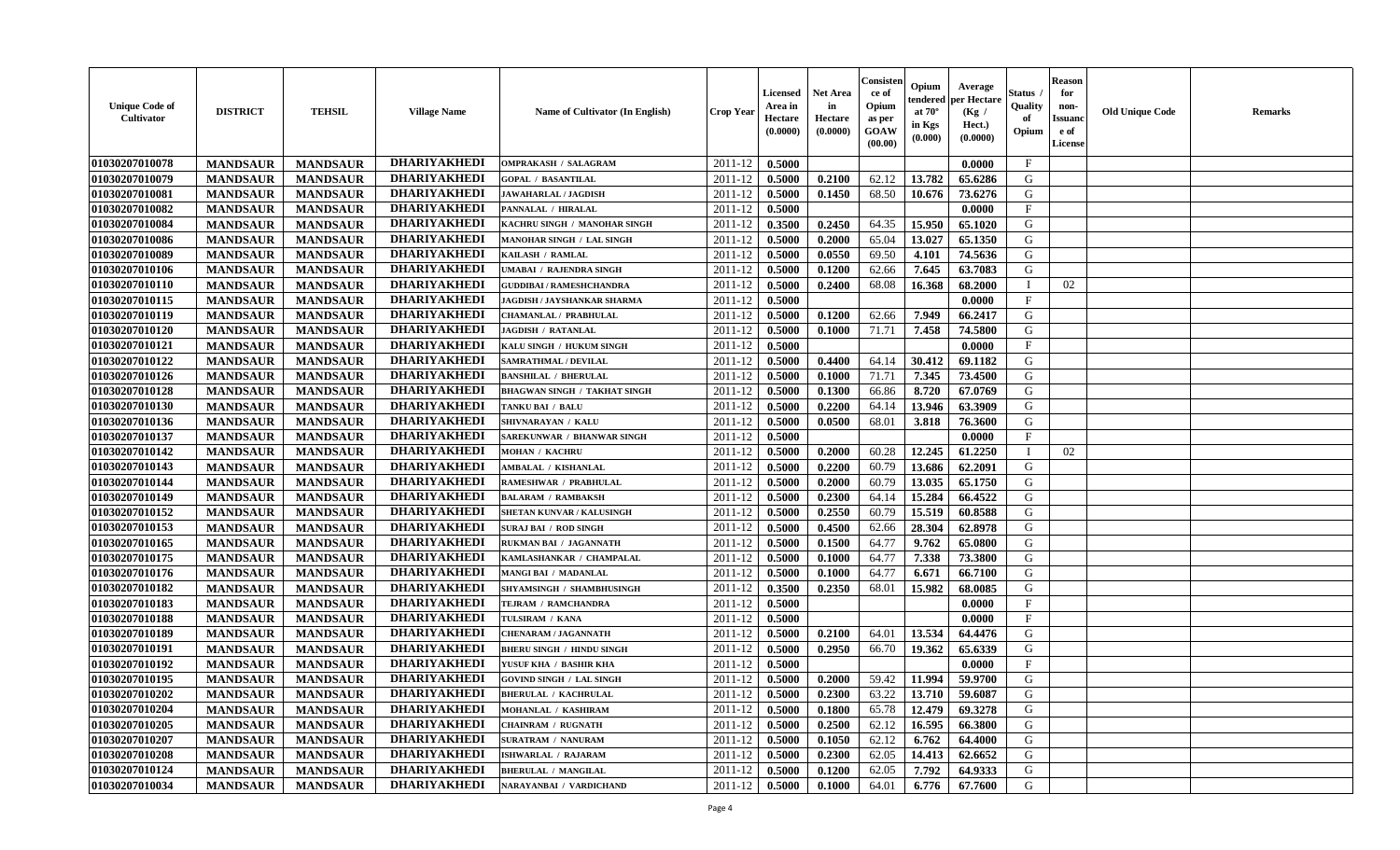| <b>Unique Code of</b><br><b>Cultivator</b> | <b>DISTRICT</b> | <b>TEHSIL</b>                      | <b>Village Name</b> | <b>Name of Cultivator (In English)</b>                     | <b>Crop Year</b> | Licensed<br>Area in<br>Hectare<br>(0.0000) | <b>Net Area</b><br>in<br>Hectare<br>(0.0000) | Consister<br>ce of<br>Opium<br>as per<br>GOAW<br>(00.00) | Opium<br>endered<br>at $70^{\circ}$<br>in Kgs<br>$(\mathbf{0.000})$ | Average<br>per Hectare<br>(Kg /<br>Hect.)<br>(0.0000) | Status<br>Quality<br>of<br>Opium | <b>Reason</b><br>for<br>non-<br><b>Issuano</b><br>e of<br>License | <b>Old Unique Code</b> | <b>Remarks</b> |
|--------------------------------------------|-----------------|------------------------------------|---------------------|------------------------------------------------------------|------------------|--------------------------------------------|----------------------------------------------|----------------------------------------------------------|---------------------------------------------------------------------|-------------------------------------------------------|----------------------------------|-------------------------------------------------------------------|------------------------|----------------|
| 01030207010118                             | <b>MANDSAUR</b> | <b>MANDSAUR</b>                    | <b>DHARIYAKHEDI</b> | YASHPALSINGH / SHIVPALSINGH                                | 2011-12          | 0.5000                                     | 0.1000                                       | 65.78                                                    | 6.672                                                               | 66.7200                                               | G                                |                                                                   |                        |                |
| 01030207010092                             | <b>MANDSAUR</b> | <b>MANDSAUR</b>                    | <b>DHARIYAKHEDI</b> | <b>JALAM SINGH / RAM SINGH</b>                             | 2011-12          | 0.3500                                     | 0.3100                                       | 59.42                                                    | 18.480                                                              | 59.6129                                               | G                                |                                                                   |                        |                |
| 01030207010093                             | <b>MANDSAUR</b> | <b>MANDSAUR</b>                    | <b>DHARIYAKHEDI</b> | <b>GAJRAJ SINGH / BHOPAL SINGH</b>                         | 2011-12          | 0.5000                                     |                                              |                                                          |                                                                     | 0.0000                                                | $\mathbf{F}$                     |                                                                   |                        |                |
| 01030207010155                             | <b>MANDSAUR</b> | <b>MANDSAUR</b>                    | <b>DHARIYAKHEDI</b> | HULASIBAI / RAMESHWAR                                      | 2011-12          | 0.5000                                     | 0.1550                                       | 64.35                                                    | 10.324                                                              | 66.6065                                               | G                                |                                                                   |                        |                |
| 01030207010123                             | <b>MANDSAUR</b> | <b>MANDSAUR</b>                    | <b>DHARIYAKHEDI</b> | <b>GITA BAI / ONKAR</b>                                    | 2011-12          | 0.5000                                     | 0.2550                                       | 62.05                                                    | 16.355                                                              | 64.1373                                               | G                                |                                                                   |                        |                |
| 01030207010011                             | <b>MANDSAUR</b> | <b>MANDSAUR</b>                    | <b>DHARIYAKHEDI</b> | PRABHULAL / HIRALAL                                        | 2011-12          | 0.5000                                     | 0.2400                                       | 63.77                                                    | 15.788                                                              | 65.7833                                               | G                                |                                                                   |                        |                |
| 01030207010125                             | <b>MANDSAUR</b> | <b>MANDSAUR</b>                    | <b>DHARIYAKHEDI</b> | MANGILAL / JAMNASHANKAR                                    | 2011-12          | 0.5000                                     | 0.3400                                       | 55.81                                                    | 19.709                                                              | 57.9676                                               | G                                |                                                                   |                        |                |
| 01030207010116                             | <b>MANDSAUR</b> | <b>MANDSAUR</b>                    | <b>DHARIYAKHEDI</b> | <b>AHSAN / NIJAM SHAH</b>                                  | 2011-12          | 0.5000                                     |                                              |                                                          |                                                                     | 0.0000                                                | $\mathbf{F}$                     |                                                                   |                        |                |
| 01030207010196                             | <b>MANDSAUR</b> | <b>MANDSAUR</b>                    | <b>DHARIYAKHEDI</b> | USMAN / NIJAM SHAH                                         | 2011-12          | 0.5000                                     |                                              |                                                          |                                                                     | 0.0000                                                | $_{\rm F}$                       |                                                                   |                        |                |
| 01030207010094                             | <b>MANDSAUR</b> | <b>MANDSAUR</b>                    | <b>DHARIYAKHEDI</b> | <b>BHOPAL SINGH / BHARAT SINGH</b>                         | 2011-12          | 0.5000                                     |                                              |                                                          |                                                                     | 0.0000                                                | $\mathbf{F}$                     |                                                                   |                        |                |
| 01030207010009                             | <b>MANDSAUR</b> | <b>MANDSAUR</b>                    | <b>DHARIYAKHEDI</b> | <b>BADRILAL / KACHRU</b>                                   | 2011-12          | 0.5000                                     | 0.1000                                       | 62.90                                                    | 6.452                                                               | 64.5200                                               | G                                |                                                                   |                        |                |
| 01030207010001                             | <b>MANDSAUR</b> | <b>MANDSAUR</b>                    | <b>DHARIYAKHEDI</b> | SHAMBHU LAL / BHANWARLAL                                   | 2011-12          | 0.5000                                     | 0.2950                                       | 58.68                                                    | 17.160                                                              | 58.1695                                               | G                                |                                                                   |                        |                |
| 01030207010080                             | <b>MANDSAUR</b> | <b>MANDSAUR</b>                    | <b>DHARIYAKHEDI</b> | RAMESHCHANDRA / SHAMBHULAL                                 | 2011-12          | 0.5000                                     | 0.1850                                       | 63.77                                                    | 11.743                                                              | 63.4757                                               | G                                |                                                                   |                        |                |
| 01030207010021                             | <b>MANDSAUR</b> | <b>MANDSAUR</b>                    | <b>DHARIYAKHEDI</b> | MANGIBAI / BANSHILAL                                       | 2011-12          | 0.5000                                     |                                              |                                                          |                                                                     | 0.0000                                                | $\mathbf{F}$                     |                                                                   |                        |                |
| 01030207010148                             | <b>MANDSAUR</b> | <b>MANDSAUR</b>                    | <b>DHARIYAKHEDI</b> | <b>SURAJBAI / DEVILAL</b>                                  | 2011-12          | 0.5000                                     | 0.1300                                       | 63.23                                                    | 8.410                                                               | 64.6923                                               | G                                |                                                                   |                        |                |
| 01030207010177                             | <b>MANDSAUR</b> | <b>MANDSAUR</b>                    | <b>DHARIYAKHEDI</b> | <b>GOPAL SINGH / RAM SINGH</b>                             | 2011-12          | 0.5000                                     |                                              |                                                          |                                                                     | 0.0000                                                | F                                |                                                                   |                        |                |
| 01030207010209                             | <b>MANDSAUR</b> | <b>MANDSAUR</b>                    | <b>DHARIYAKHEDI</b> | <b>BANOBEE / BASHIR</b>                                    | 2011-12          | 0.5000                                     | 0.1500                                       | 62.48                                                    | 9.658                                                               | 64.3867                                               | $\blacksquare$                   | 02                                                                |                        |                |
| 01030207010024                             | <b>MANDSAUR</b> | <b>MANDSAUR</b>                    | <b>DHARIYAKHEDI</b> | SAJJANSINGH / NAGUSINGH                                    | 2011-12          | 0.5000                                     | 0.1500                                       | 58.68                                                    | 9.271                                                               | 61.8067                                               | G                                |                                                                   |                        |                |
| 01030207010064                             | <b>MANDSAUR</b> | <b>MANDSAUR</b>                    | <b>DHARIYAKHEDI</b> | MANOHAR SINGH / NATHU SINGH                                | 2011-12          | 0.5000                                     | 0.1000                                       | 58.68                                                    | 5.868                                                               | 58.6800                                               | G                                |                                                                   |                        |                |
| 01030207010190                             | <b>MANDSAUR</b> | <b>MANDSAUR</b>                    | <b>DHARIYAKHEDI</b> | <b>GAJRAJ SINGH / BHERU SINGH</b>                          | 2011-12          | 0.5000                                     | 0.0750                                       | 65.59                                                    | 4.872                                                               | 64.9600                                               | G                                |                                                                   |                        |                |
| 01030207010018                             | <b>MANDSAUR</b> | <b>MANDSAUR</b>                    | <b>DHARIYAKHEDI</b> | PREM SINGH / SHANKAR SINGH                                 | 2011-12          | 0.5000                                     | 0.1250                                       | 62.90                                                    | 8.015                                                               | 64.1200                                               | G                                |                                                                   |                        |                |
| 01030207010198                             | <b>MANDSAUR</b> | <b>MANDSAUR</b>                    | <b>DHARIYAKHEDI</b> | <b>SURESH KUMAR / CHAGANLAL</b>                            | 2011-12          | 0.5000                                     | 0.1250                                       | 65.04                                                    | 9.059                                                               | 72,4720                                               | G                                |                                                                   |                        |                |
| 01030207010138                             | <b>MANDSAUR</b> | <b>MANDSAUR</b>                    | <b>DHARIYAKHEDI</b> | LAKSHMIBAI / KANA                                          | 2011-12          | 0.5000                                     | 0.2300                                       | 64.45                                                    | 14.925                                                              | 64.8913                                               | G                                |                                                                   |                        |                |
| 01030207010150                             | <b>MANDSAUR</b> | <b>MANDSAUR</b>                    | <b>DHARIYAKHEDI</b> | <b>BHANWAR SINGH / BAHADUR SINGH</b>                       | 2011-12          | 0.5000                                     | 0.1800                                       | 65.59                                                    | 11.759                                                              | 65.3278                                               | G                                |                                                                   |                        |                |
| 01030207010002                             | <b>MANDSAUR</b> | <b>MANDSAUR</b>                    | <b>DHARIYAKHEDI</b> | KALURAM / NANURAM                                          | 2011-12          | 0.5000                                     |                                              |                                                          |                                                                     | 0.0000                                                | $\mathbf{F}$                     |                                                                   |                        |                |
| 01030207010161                             | <b>MANDSAUR</b> | <b>MANDSAUR</b>                    | <b>DHARIYAKHEDI</b> | <b>GOPAL / NATHU</b>                                       | 2011-12          | 0.5000                                     | 0.2000                                       | 69.64                                                    | 14.177                                                              | 70.8850                                               | G                                |                                                                   |                        |                |
| 01030207010211                             | <b>MANDSAUR</b> | <b>MANDSAUR</b>                    | <b>DHARIYAKHEDI</b> | SOHAN KUNWAR / BAPU SINGH                                  | 2011-12          | 0.5000                                     | 0.1800                                       | 69.64                                                    | 12.336                                                              | 68.5333                                               | G                                |                                                                   |                        |                |
| 01030207010212                             | <b>MANDSAUR</b> | <b>MANDSAUR</b>                    | <b>DHARIYAKHEDI</b> | ARJUN SINGH / MANGU SINGH                                  | 2011-12          | 0.5000                                     | 0.1550                                       | 67.38                                                    | 10.531                                                              | 67.9419                                               |                                  | 02                                                                |                        |                |
| 01030207010213                             | <b>MANDSAUR</b> | <b>MANDSAUR</b>                    | <b>DHARIYAKHEDI</b> | CHAMANLAL URF CHIMAN / RATANLAL                            | 2011-12          | 0.5000                                     | 0.2200                                       | 64.45                                                    | 14.326                                                              | 65.1182                                               | G                                |                                                                   |                        |                |
| 01030207010053                             | <b>MANDSAUR</b> | <b>MANDSAUR</b>                    | <b>DHARIYAKHEDI</b> | PARWAT SINGH / RANJIT SINGH                                | 2011-12          | 0.5000                                     | 0.4550                                       | 67.33                                                    | 31.857                                                              | 70.0154                                               | G                                |                                                                   |                        |                |
| 01030207010129                             | <b>MANDSAUR</b> | <b>MANDSAUR</b>                    | <b>DHARIYAKHEDI</b> | SHAMBHU SINGH / ARJUN SINGH                                | 2011-12          | 0.5000                                     | 0.1650                                       | 62.90                                                    | 10.918                                                              | 66.1697                                               | G                                |                                                                   |                        |                |
| 01030207010131                             | <b>MANDSAUR</b> | <b>MANDSAUR</b>                    | <b>DHARIYAKHEDI</b> | <b>GITA BAI / KALU SINGH</b>                               | 2011-12          | 0.5000                                     | 0.2450                                       | 62.95                                                    | 15.899                                                              | 64.8939                                               | G                                |                                                                   |                        |                |
| 01030207010201                             |                 |                                    | <b>DHARIYAKHEDI</b> |                                                            | 2011-12          |                                            |                                              | 59.42                                                    | 26.909                                                              |                                                       | G                                |                                                                   |                        |                |
| 01030207010033                             | <b>MANDSAUR</b> | <b>MANDSAUR</b><br><b>MANDSAUR</b> | <b>DHARIYAKHEDI</b> | NANDU BAI / ONKARLAL<br><b>RAJ KUNWAR / RAGUNATH SINGH</b> | 2011-12          | 0.5000<br>0.5000                           | 0.4550                                       | 66.58                                                    | 10.748                                                              | 59.1407<br>69.3419                                    | G                                |                                                                   |                        |                |
|                                            | <b>MANDSAUR</b> |                                    | <b>DHARIYAKHEDI</b> | <b>RUKMAN BAI / MANNALAL</b>                               |                  | 0.5000                                     | 0.1550<br>0.2250                             | 64.45                                                    |                                                                     |                                                       |                                  |                                                                   |                        |                |
| 01030207010100                             | <b>MANDSAUR</b> | <b>MANDSAUR</b>                    | <b>DHARIYAKHEDI</b> |                                                            | 2011-12          |                                            |                                              |                                                          | 14.870                                                              | 66.0889                                               | G                                |                                                                   |                        |                |
| 01030207010127                             | <b>MANDSAUR</b> | <b>MANDSAUR</b>                    | <b>DHARIYAKHEDI</b> | <b>SHOBHARAM / AMRATRAM</b>                                | $2011-12$ 0.5000 |                                            | 0.1950                                       | 62.95                                                    | 12.869                                                              | 65.9949                                               | G                                |                                                                   |                        |                |
| 01030207010154                             | <b>MANDSAUR</b> | <b>MANDSAUR</b>                    | <b>DHARIYAKHEDI</b> | VINODKUMAR / MODIRAM                                       | 2011-12          | 0.3500                                     | 0.1000                                       | 62.43                                                    | 6.377                                                               | 63.7700                                               | G                                |                                                                   |                        |                |
| 01030207010171                             | <b>MANDSAUR</b> | <b>MANDSAUR</b>                    |                     | <b>LAXMAN SINGH / AMAR SINGH</b>                           | 2011-12          | 0.3500                                     | 0.1050                                       | 52.89                                                    | 6.158                                                               | 58.6476                                               | G                                | 05                                                                |                        |                |
| 01030207010017                             | <b>MANDSAUR</b> | <b>MANDSAUR</b>                    | <b>DHARIYAKHEDI</b> | <b>BAPULAL / RANGLAL</b>                                   | 2011-12          | 0.5000                                     | 0.3000                                       | 62.95                                                    | 19.416                                                              | 64.7200                                               | G                                |                                                                   |                        |                |
| 01030207010015                             | <b>MANDSAUR</b> | <b>MANDSAUR</b>                    | <b>DHARIYAKHEDI</b> | KUSHAL SINGH / NAHAR SINGH                                 | 2011-12          | 0.5000                                     | 0.2200                                       | 62.61                                                    | 13.890                                                              | 63.1364                                               | G                                |                                                                   |                        |                |
| 01030207010060                             | <b>MANDSAUR</b> | <b>MANDSAUR</b>                    | <b>DHARIYAKHEDI</b> | DILIP SINGH / SHAMBHU SINGH                                | 2011-12          | 0.5000                                     | 0.1050                                       | 64.01                                                    | 7.069                                                               | 67.3238                                               | G                                |                                                                   |                        |                |
| 01030207010087                             | <b>MANDSAUR</b> | <b>MANDSAUR</b>                    | <b>DHARIYAKHEDI</b> | RAJENDRA SINGH / LAXMAN SINGH                              | 2011-12          | 0.5000                                     |                                              |                                                          |                                                                     | 0.0000                                                | $\mathbf{F}$                     |                                                                   |                        |                |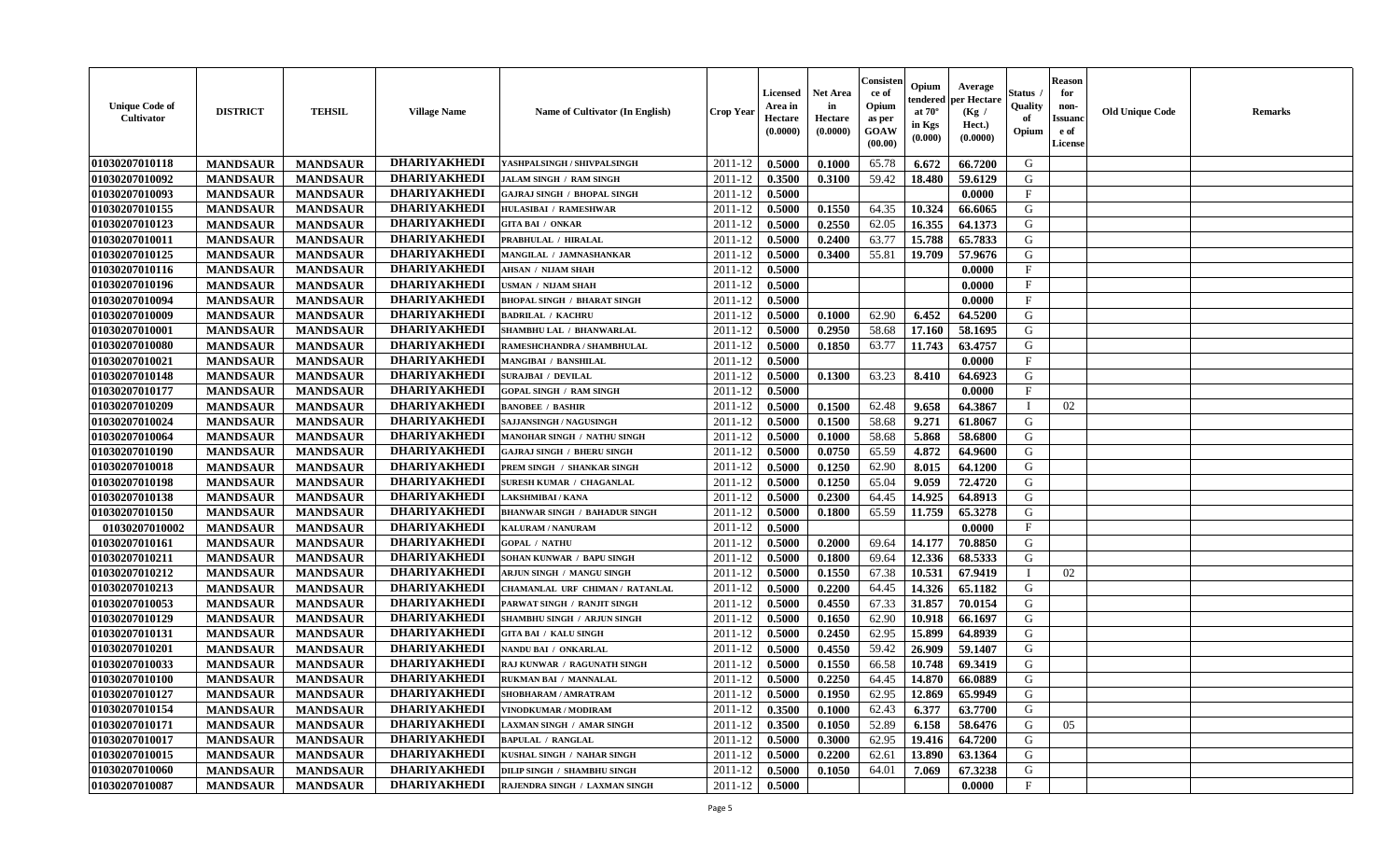| <b>DHARIYAKHEDI</b><br>$\mathbf{F}$<br>2011-12<br>0.5000<br><b>MANDSAUR</b><br><b>MANDSAUR</b><br>SATYANARAYAN / MOTILAL<br>0.0000<br><b>DHARIYAKHEDI</b><br><b>MANDSAUR</b><br>2011-12<br>0.2100<br>62.61<br>13.085<br>G<br><b>MANDSAUR</b><br>0.5000<br>62.3095<br><b>AVANTIBAI / KALURAM</b><br><b>DHARIYAKHEDI</b><br><b>MANDSAUR</b><br><b>MANDSAUR</b><br>0.1550<br>9.758<br>62.9548<br>G<br><b>DURGASHANKAR / KALURAM</b><br>2011-12<br>0.5000<br>62.61<br><b>DHARIYAKHEDI</b><br>$_{\rm F}$<br><b>MANDSAUR</b><br><b>MANDSAUR</b><br>2011-12<br>0.5000<br>0.0000<br><b>BALMUKUND / DEVA JI</b><br><b>DHARIYAKHEDI</b><br>67.33<br>7.541<br><b>MANDSAUR</b><br><b>MANDSAUR</b><br>2011-12<br>0.5000<br>0.1200<br>62.8417<br>G<br>RAMPRASAD / ONKARLAL<br>01040209047004<br><b>GUJRADA</b><br><b>MANDSAUR</b><br><b>MANDSAUR</b><br>0.1300<br>57.93<br>7.647<br>58.8231<br>G<br><b>RAMKISHAN / NANDRAM</b><br>2011-12<br>0.5000<br><b>GUJRADA</b><br>01030207012002<br><b>MANDSAUR</b><br><b>MANDSAUR</b><br>0.2000<br>12.724<br>63.6200<br>G<br>2011-12<br>0.5000<br>60.06<br>RAJARAM / FAKIRCHAND<br><b>GUJRADA</b><br>01030207012006<br>15.734<br>G<br><b>MANDSAUR</b><br><b>MANDSAUR</b><br>2011-12<br>0.5000<br>0.2450<br>62.47<br>64.2204<br><b>AMRITRAM / NANDA</b><br>01030207012009<br><b>GUJRADA</b><br><b>MANDSAUR</b><br><b>MANDSAUR</b><br>2011-12<br>0.1350<br>56.77<br>8.807<br>65.2370<br>G<br><b>AMBALAL / NANDRAM</b><br>0.5000<br><b>GUJRADA</b><br>G<br>01030207012010<br>2011-12<br>0.2050<br>68.02<br>14.663<br>71.5268<br><b>MANDSAUR</b><br>0.5000<br><b>MANDSAUR</b><br><b>GANGARAM / BHERA</b><br><b>GUJRADA</b><br>6.520<br>G<br>01030207012007<br><b>MANDSAUR</b><br><b>MANDSAUR</b><br>0.1150<br>56.77<br>56.6957<br>2011-12<br>0.5000<br><b>BAGDIRAM / NANDRAM</b><br><b>GUJRADA</b><br>01030207012011<br><b>MANDSAUR</b><br><b>MANDSAUR</b><br>0.2300<br>13.746<br>59.7652<br>G<br><b>BHARATSINGH / AMARSINGH</b><br>2011-12<br>0.5000<br>56.77<br><b>GUJRADA</b><br>01030207012012<br><b>MANDSAUR</b><br>0.1250<br>58.47<br>7.609<br>60.8720<br>G<br><b>MANDSAUR</b><br>2011-12<br>0.5000<br>SHANKARLAL / NANDRAM<br><b>GUJRADA</b><br><b>MANDSAUR</b><br><b>MANDSAUR</b><br>0.2200<br>13.448<br>61.1273<br>G<br><b>AMRITRAM / BHERULAL</b><br>2011-12<br>0.5000<br>58.47<br><b>GUJRADA</b><br>01030207012017<br><b>MANDSAUR</b><br>0.1500<br>9.781<br>65.2067<br>G<br><b>MANDSAUR</b><br>2011-12<br>0.5000<br>62.47<br>JAGANNATH / KISHANLAL<br><b>GUJRADA</b><br>57.53<br>12.936<br>G<br>01030207012018<br><b>MANDSAUR</b><br><b>MANDSAUR</b><br>2011-12<br>0.5000<br>0.1950<br>66.3385<br>RAMLAL / CHUNNILAL<br><b>GUJRADA</b><br>01030207012030<br>53.80<br><b>MANDSAUR</b><br><b>MANDSAUR</b><br>2011-12<br>0.5000<br>0.1950<br>11.298<br>57.9385<br>G<br><b>HULASIBAI / MANGILAL</b><br>05<br><b>GUJRADA</b><br>01030207012035<br>G<br><b>MANDSAUR</b><br><b>MANDSAUR</b><br>2011-12<br>60.62<br>67.3440<br><b>RAMLAL / GULAB</b><br>0.5000<br>0.1250<br>8.418<br><b>GUJRADA</b><br>01030207012038<br><b>MANDSAUR</b><br>62.47<br>6.524<br>72.4889<br>G<br><b>MANDSAUR</b><br><b>HEMRAJ / KALU</b><br>2011-12<br>0.5000<br>0.0900<br><b>GUJRADA</b><br>01030207012042<br><b>MANDSAUR</b><br><b>MANDSAUR</b><br>62.97<br><b>CHUNNILAL / FAKIRLAL</b><br>2011-12<br>0.3500<br>0.1000<br>6.603<br>66.0300<br>G<br><b>GUJRADA</b><br>0.1250<br>71.7360<br>G<br>01030207012044<br><b>MANDSAUR</b><br><b>MANDSAUR</b><br>2011-12<br>0.5000<br>61.66<br>8.967<br><b>BABULAL / KACHRU</b><br><b>GUJRADA</b><br>G<br><b>MANDSAUR</b><br>0.1750<br>62.97<br>11.883<br>67.9029<br>01030207012050<br><b>MANDSAUR</b><br>2011-12<br>0.5000<br><b>NAME CHANGE</b><br><b>NANDRAM / LACCHIRAM</b><br><b>GUJRADA</b><br>01030207012052<br><b>MANDSAUR</b><br>0.0950<br>5.513<br>58.0316<br><b>MANDSAUR</b><br>2011-12<br>0.5000<br>55.61<br>G<br><b>RAMLAL / BHAGIRATH</b><br><b>GUJRADA</b><br>01030207012060<br>53.50<br><b>MANDSAUR</b><br>2011-12<br>0.1450<br>8.071<br>55.6621<br>G<br>04<br><b>MANDSAUR</b><br>0.5000<br><b>RAMPRATAP / KALU</b><br><b>GUJRADA</b><br>01030207012065<br><b>MANDSAUR</b><br><b>MANDSAUR</b><br>2011-12<br>48.28<br>11.677<br>54.3116<br>02<br>NANDUBAI / LAKSHMAN BAIRAGI<br>0.5000<br>0.2150<br><b>GUJRADA</b><br>01030207012070<br><b>MANDSAUR</b><br>2011-12<br>0.5000<br>58.47<br>62.5556<br>G<br><b>MANDSAUR</b><br><b>DEVRAM / BHERULAL</b><br>0.1800<br>11.260<br><b>GUJRADA</b><br>15.974<br>52.3738<br>01030207012040<br><b>MANDSAUR</b><br><b>MANDSAUR</b><br>2011-12<br>0.3500<br>0.3050<br>51.34<br>G<br><b>BHAGWANTIBAI / MOHANLAL</b><br>04<br><b>GUJRADA</b><br>14.545<br>01030207012015<br><b>MANDSAUR</b><br><b>MANDSAUR</b><br>0.2450<br>57.75<br>59.3673<br>G<br>2011-12<br>0.5000<br><b>SUHAGBAI / GANESHRAM</b><br><b>GUJRADA</b><br>01030207012003<br><b>MANDSAUR</b><br><b>MANDSAUR</b><br>0.2550<br>64.4941<br>G<br><b>CHAMPALAL / RAMLAL</b><br>2011-12<br>0.5000<br>61.66<br>16.446<br><b>GUJRADA</b><br>01030207012037<br>57.43<br>9.853<br>61.5813<br>G<br><b>MANDSAUR</b><br><b>MANDSAUR</b><br>2011-12<br>0.5000<br>0.1600<br><b>GULABKUNVAR / BHANVARSINGH</b><br><b>GUJRADA</b><br>01030207012025<br><b>MANDSAUR</b><br><b>MANDSAUR</b><br>63.2733<br><b>MANGILAL / HIRALAL</b><br>2011-12<br>0.5000<br>0.3000<br>61.66<br>18.982<br>G<br><b>GURADIYA DEDA</b><br>G<br>01030207013001<br>2011-12<br>63.72<br><b>MANDSAUR</b><br><b>MANDSAUR</b><br>0.5000<br>0.1150<br>7.501<br>65.2261<br>HUKMICHANDRA / LAXMINARAYAN<br><b>GURADIYA DEDA</b><br>$\mathbf{F}$<br>01030207013002<br>2011-12<br><b>MANDSAUR</b><br><b>MANDSAUR</b><br>0.5000<br>0.0000<br><b>BHERULAL / BHANVARLAL</b><br><b>GURADIYA DEDA</b><br>01030207013003<br>0.1050<br>67.26<br>7.264<br>G<br><b>MANDSAUR</b><br><b>MANDSAUR</b><br><b>GOPALKRISHAN / BAPULAL</b><br>2011-12<br>0.5000<br>69.1810<br><b>GURADIYA DEDA</b><br>22.266<br>01030207013005<br>62.22<br>G<br><b>MANDSAUR</b><br><b>MANDSAUR</b><br>2011-12<br>0.5000<br>0.3600<br>61.8500<br><b>HIRALAL / BAPULAL</b><br> 01030207013008<br><b>GURADIYA DEDA</b><br>0.3050<br>$\mid$ 20.137   66.0230<br>G<br><b>MANDSAUR</b><br><b>MANDSAUR</b><br><b>UMMEDRAM / SHOBHARAM</b><br>$2011 - 12$ 0.5000<br>63.87<br><b>GURADIYA DEDA</b><br>01030207013015<br><b>MANDSAUR</b><br><b>MANDSAUR</b><br>2011-12<br>0.5000<br>0.3150<br>63.21<br>20.787<br>65.9905<br>G<br><b>BAGDIRAM / AASHARAM</b><br><b>GURADIYA DEDA</b><br>01030207013016<br><b>MANDSAUR</b><br><b>MANDSAUR</b><br><b>MANGILAL / BHUVANIRAM</b><br>2011-12<br>0.5000<br>0.1000<br>63.76<br>6.959<br>69.5900<br>G<br>01030207013021<br><b>GURADIYA DEDA</b><br><b>MANDSAUR</b><br><b>MANDSAUR</b><br>12.269<br>64.5737<br>G<br><b>JAGDISH / NATHULAL</b><br>2011-12<br>0.1900<br>61.04<br>0.5000<br>08<br>01030207013022<br><b>GURADIYA DEDA</b><br>G<br><b>MANDSAUR</b><br><b>MANDSAUR</b><br>2011-12<br>0.5000<br>0.2550<br>59.14<br>15.681<br><b>BANSHILAL / SHIVNARAYAN</b><br>61.4941<br>01030207013023<br><b>GURADIYA DEDA</b><br>2011-12<br>59.14<br>G<br><b>MANDSAUR</b><br><b>MANDSAUR</b><br><b>MANGILAL / NANDRAM</b><br>0.3500<br>6.353<br>63.5300<br>0.1000 | <b>Unique Code of</b><br><b>Cultivator</b> | <b>DISTRICT</b> | <b>TEHSIL</b>   | <b>Village Name</b>  | Name of Cultivator (In English) | <b>Crop Year</b> | <b>Licensed</b><br>Area in<br>Hectare<br>(0.0000) | <b>Net Area</b><br>in<br>Hectare<br>(0.0000) | Consisteı<br>ce of<br>Opium<br>as per<br><b>GOAW</b><br>(00.00) | Opium<br>endered<br>at $70^\circ$<br>in Kgs<br>$(\mathbf{0.000})$ | Average<br>per Hectare<br>(Kg /<br>Hect.)<br>(0.0000) | Status<br>Quality<br>of<br>Opium | <b>Reason</b><br>for<br>non-<br>Issuan<br>e of<br>License | <b>Old Unique Code</b> | <b>Remarks</b> |
|------------------------------------------------------------------------------------------------------------------------------------------------------------------------------------------------------------------------------------------------------------------------------------------------------------------------------------------------------------------------------------------------------------------------------------------------------------------------------------------------------------------------------------------------------------------------------------------------------------------------------------------------------------------------------------------------------------------------------------------------------------------------------------------------------------------------------------------------------------------------------------------------------------------------------------------------------------------------------------------------------------------------------------------------------------------------------------------------------------------------------------------------------------------------------------------------------------------------------------------------------------------------------------------------------------------------------------------------------------------------------------------------------------------------------------------------------------------------------------------------------------------------------------------------------------------------------------------------------------------------------------------------------------------------------------------------------------------------------------------------------------------------------------------------------------------------------------------------------------------------------------------------------------------------------------------------------------------------------------------------------------------------------------------------------------------------------------------------------------------------------------------------------------------------------------------------------------------------------------------------------------------------------------------------------------------------------------------------------------------------------------------------------------------------------------------------------------------------------------------------------------------------------------------------------------------------------------------------------------------------------------------------------------------------------------------------------------------------------------------------------------------------------------------------------------------------------------------------------------------------------------------------------------------------------------------------------------------------------------------------------------------------------------------------------------------------------------------------------------------------------------------------------------------------------------------------------------------------------------------------------------------------------------------------------------------------------------------------------------------------------------------------------------------------------------------------------------------------------------------------------------------------------------------------------------------------------------------------------------------------------------------------------------------------------------------------------------------------------------------------------------------------------------------------------------------------------------------------------------------------------------------------------------------------------------------------------------------------------------------------------------------------------------------------------------------------------------------------------------------------------------------------------------------------------------------------------------------------------------------------------------------------------------------------------------------------------------------------------------------------------------------------------------------------------------------------------------------------------------------------------------------------------------------------------------------------------------------------------------------------------------------------------------------------------------------------------------------------------------------------------------------------------------------------------------------------------------------------------------------------------------------------------------------------------------------------------------------------------------------------------------------------------------------------------------------------------------------------------------------------------------------------------------------------------------------------------------------------------------------------------------------------------------------------------------------------------------------------------------------------------------------------------------------------------------------------------------------------------------------------------------------------------------------------------------------------------------------------------------------------------------------------------------------------------------------------------------------------------------------------------------------------------------------------------------------------------------------------------------------------------------------------------------------------------------------------------------------------------------------------------------------------------------------------------------------------------------------------------------------------------------------------------------------------------------------------------------------------------------------------------------------------------------------------------------------------------------------------------------------------------------------------------------------------------------------------------------------------------------------------------------------------------------------------------------------------------------------------------------------------------------------------------------------------------------------------------------------------------------------------------------------------------------------------------------------------------------------------------------------------------------------------------------------------------------------------------------------------------------------------------------------------------------------------------------------------------------------------------------------------------------------------------------------------|--------------------------------------------|-----------------|-----------------|----------------------|---------------------------------|------------------|---------------------------------------------------|----------------------------------------------|-----------------------------------------------------------------|-------------------------------------------------------------------|-------------------------------------------------------|----------------------------------|-----------------------------------------------------------|------------------------|----------------|
|                                                                                                                                                                                                                                                                                                                                                                                                                                                                                                                                                                                                                                                                                                                                                                                                                                                                                                                                                                                                                                                                                                                                                                                                                                                                                                                                                                                                                                                                                                                                                                                                                                                                                                                                                                                                                                                                                                                                                                                                                                                                                                                                                                                                                                                                                                                                                                                                                                                                                                                                                                                                                                                                                                                                                                                                                                                                                                                                                                                                                                                                                                                                                                                                                                                                                                                                                                                                                                                                                                                                                                                                                                                                                                                                                                                                                                                                                                                                                                                                                                                                                                                                                                                                                                                                                                                                                                                                                                                                                                                                                                                                                                                                                                                                                                                                                                                                                                                                                                                                                                                                                                                                                                                                                                                                                                                                                                                                                                                                                                                                                                                                                                                                                                                                                                                                                                                                                                                                                                                                                                                                                                                                                                                                                                                                                                                                                                                                                                                                                                                                                                                                                                                                                                                                                                                                                                                                                                                                                                                                                                                                                                                                                                        | 01030207010102                             |                 |                 |                      |                                 |                  |                                                   |                                              |                                                                 |                                                                   |                                                       |                                  |                                                           |                        |                |
|                                                                                                                                                                                                                                                                                                                                                                                                                                                                                                                                                                                                                                                                                                                                                                                                                                                                                                                                                                                                                                                                                                                                                                                                                                                                                                                                                                                                                                                                                                                                                                                                                                                                                                                                                                                                                                                                                                                                                                                                                                                                                                                                                                                                                                                                                                                                                                                                                                                                                                                                                                                                                                                                                                                                                                                                                                                                                                                                                                                                                                                                                                                                                                                                                                                                                                                                                                                                                                                                                                                                                                                                                                                                                                                                                                                                                                                                                                                                                                                                                                                                                                                                                                                                                                                                                                                                                                                                                                                                                                                                                                                                                                                                                                                                                                                                                                                                                                                                                                                                                                                                                                                                                                                                                                                                                                                                                                                                                                                                                                                                                                                                                                                                                                                                                                                                                                                                                                                                                                                                                                                                                                                                                                                                                                                                                                                                                                                                                                                                                                                                                                                                                                                                                                                                                                                                                                                                                                                                                                                                                                                                                                                                                                        | 01030207010135                             |                 |                 |                      |                                 |                  |                                                   |                                              |                                                                 |                                                                   |                                                       |                                  |                                                           |                        |                |
|                                                                                                                                                                                                                                                                                                                                                                                                                                                                                                                                                                                                                                                                                                                                                                                                                                                                                                                                                                                                                                                                                                                                                                                                                                                                                                                                                                                                                                                                                                                                                                                                                                                                                                                                                                                                                                                                                                                                                                                                                                                                                                                                                                                                                                                                                                                                                                                                                                                                                                                                                                                                                                                                                                                                                                                                                                                                                                                                                                                                                                                                                                                                                                                                                                                                                                                                                                                                                                                                                                                                                                                                                                                                                                                                                                                                                                                                                                                                                                                                                                                                                                                                                                                                                                                                                                                                                                                                                                                                                                                                                                                                                                                                                                                                                                                                                                                                                                                                                                                                                                                                                                                                                                                                                                                                                                                                                                                                                                                                                                                                                                                                                                                                                                                                                                                                                                                                                                                                                                                                                                                                                                                                                                                                                                                                                                                                                                                                                                                                                                                                                                                                                                                                                                                                                                                                                                                                                                                                                                                                                                                                                                                                                                        | 01030207010117                             |                 |                 |                      |                                 |                  |                                                   |                                              |                                                                 |                                                                   |                                                       |                                  |                                                           |                        |                |
|                                                                                                                                                                                                                                                                                                                                                                                                                                                                                                                                                                                                                                                                                                                                                                                                                                                                                                                                                                                                                                                                                                                                                                                                                                                                                                                                                                                                                                                                                                                                                                                                                                                                                                                                                                                                                                                                                                                                                                                                                                                                                                                                                                                                                                                                                                                                                                                                                                                                                                                                                                                                                                                                                                                                                                                                                                                                                                                                                                                                                                                                                                                                                                                                                                                                                                                                                                                                                                                                                                                                                                                                                                                                                                                                                                                                                                                                                                                                                                                                                                                                                                                                                                                                                                                                                                                                                                                                                                                                                                                                                                                                                                                                                                                                                                                                                                                                                                                                                                                                                                                                                                                                                                                                                                                                                                                                                                                                                                                                                                                                                                                                                                                                                                                                                                                                                                                                                                                                                                                                                                                                                                                                                                                                                                                                                                                                                                                                                                                                                                                                                                                                                                                                                                                                                                                                                                                                                                                                                                                                                                                                                                                                                                        | 01030207010214                             |                 |                 |                      |                                 |                  |                                                   |                                              |                                                                 |                                                                   |                                                       |                                  |                                                           |                        |                |
|                                                                                                                                                                                                                                                                                                                                                                                                                                                                                                                                                                                                                                                                                                                                                                                                                                                                                                                                                                                                                                                                                                                                                                                                                                                                                                                                                                                                                                                                                                                                                                                                                                                                                                                                                                                                                                                                                                                                                                                                                                                                                                                                                                                                                                                                                                                                                                                                                                                                                                                                                                                                                                                                                                                                                                                                                                                                                                                                                                                                                                                                                                                                                                                                                                                                                                                                                                                                                                                                                                                                                                                                                                                                                                                                                                                                                                                                                                                                                                                                                                                                                                                                                                                                                                                                                                                                                                                                                                                                                                                                                                                                                                                                                                                                                                                                                                                                                                                                                                                                                                                                                                                                                                                                                                                                                                                                                                                                                                                                                                                                                                                                                                                                                                                                                                                                                                                                                                                                                                                                                                                                                                                                                                                                                                                                                                                                                                                                                                                                                                                                                                                                                                                                                                                                                                                                                                                                                                                                                                                                                                                                                                                                                                        | 01030207010216                             |                 |                 |                      |                                 |                  |                                                   |                                              |                                                                 |                                                                   |                                                       |                                  |                                                           |                        |                |
|                                                                                                                                                                                                                                                                                                                                                                                                                                                                                                                                                                                                                                                                                                                                                                                                                                                                                                                                                                                                                                                                                                                                                                                                                                                                                                                                                                                                                                                                                                                                                                                                                                                                                                                                                                                                                                                                                                                                                                                                                                                                                                                                                                                                                                                                                                                                                                                                                                                                                                                                                                                                                                                                                                                                                                                                                                                                                                                                                                                                                                                                                                                                                                                                                                                                                                                                                                                                                                                                                                                                                                                                                                                                                                                                                                                                                                                                                                                                                                                                                                                                                                                                                                                                                                                                                                                                                                                                                                                                                                                                                                                                                                                                                                                                                                                                                                                                                                                                                                                                                                                                                                                                                                                                                                                                                                                                                                                                                                                                                                                                                                                                                                                                                                                                                                                                                                                                                                                                                                                                                                                                                                                                                                                                                                                                                                                                                                                                                                                                                                                                                                                                                                                                                                                                                                                                                                                                                                                                                                                                                                                                                                                                                                        | 01030207012001                             |                 |                 |                      |                                 |                  |                                                   |                                              |                                                                 |                                                                   |                                                       |                                  |                                                           |                        |                |
|                                                                                                                                                                                                                                                                                                                                                                                                                                                                                                                                                                                                                                                                                                                                                                                                                                                                                                                                                                                                                                                                                                                                                                                                                                                                                                                                                                                                                                                                                                                                                                                                                                                                                                                                                                                                                                                                                                                                                                                                                                                                                                                                                                                                                                                                                                                                                                                                                                                                                                                                                                                                                                                                                                                                                                                                                                                                                                                                                                                                                                                                                                                                                                                                                                                                                                                                                                                                                                                                                                                                                                                                                                                                                                                                                                                                                                                                                                                                                                                                                                                                                                                                                                                                                                                                                                                                                                                                                                                                                                                                                                                                                                                                                                                                                                                                                                                                                                                                                                                                                                                                                                                                                                                                                                                                                                                                                                                                                                                                                                                                                                                                                                                                                                                                                                                                                                                                                                                                                                                                                                                                                                                                                                                                                                                                                                                                                                                                                                                                                                                                                                                                                                                                                                                                                                                                                                                                                                                                                                                                                                                                                                                                                                        |                                            |                 |                 |                      |                                 |                  |                                                   |                                              |                                                                 |                                                                   |                                                       |                                  |                                                           |                        |                |
|                                                                                                                                                                                                                                                                                                                                                                                                                                                                                                                                                                                                                                                                                                                                                                                                                                                                                                                                                                                                                                                                                                                                                                                                                                                                                                                                                                                                                                                                                                                                                                                                                                                                                                                                                                                                                                                                                                                                                                                                                                                                                                                                                                                                                                                                                                                                                                                                                                                                                                                                                                                                                                                                                                                                                                                                                                                                                                                                                                                                                                                                                                                                                                                                                                                                                                                                                                                                                                                                                                                                                                                                                                                                                                                                                                                                                                                                                                                                                                                                                                                                                                                                                                                                                                                                                                                                                                                                                                                                                                                                                                                                                                                                                                                                                                                                                                                                                                                                                                                                                                                                                                                                                                                                                                                                                                                                                                                                                                                                                                                                                                                                                                                                                                                                                                                                                                                                                                                                                                                                                                                                                                                                                                                                                                                                                                                                                                                                                                                                                                                                                                                                                                                                                                                                                                                                                                                                                                                                                                                                                                                                                                                                                                        |                                            |                 |                 |                      |                                 |                  |                                                   |                                              |                                                                 |                                                                   |                                                       |                                  |                                                           |                        |                |
|                                                                                                                                                                                                                                                                                                                                                                                                                                                                                                                                                                                                                                                                                                                                                                                                                                                                                                                                                                                                                                                                                                                                                                                                                                                                                                                                                                                                                                                                                                                                                                                                                                                                                                                                                                                                                                                                                                                                                                                                                                                                                                                                                                                                                                                                                                                                                                                                                                                                                                                                                                                                                                                                                                                                                                                                                                                                                                                                                                                                                                                                                                                                                                                                                                                                                                                                                                                                                                                                                                                                                                                                                                                                                                                                                                                                                                                                                                                                                                                                                                                                                                                                                                                                                                                                                                                                                                                                                                                                                                                                                                                                                                                                                                                                                                                                                                                                                                                                                                                                                                                                                                                                                                                                                                                                                                                                                                                                                                                                                                                                                                                                                                                                                                                                                                                                                                                                                                                                                                                                                                                                                                                                                                                                                                                                                                                                                                                                                                                                                                                                                                                                                                                                                                                                                                                                                                                                                                                                                                                                                                                                                                                                                                        |                                            |                 |                 |                      |                                 |                  |                                                   |                                              |                                                                 |                                                                   |                                                       |                                  |                                                           |                        |                |
|                                                                                                                                                                                                                                                                                                                                                                                                                                                                                                                                                                                                                                                                                                                                                                                                                                                                                                                                                                                                                                                                                                                                                                                                                                                                                                                                                                                                                                                                                                                                                                                                                                                                                                                                                                                                                                                                                                                                                                                                                                                                                                                                                                                                                                                                                                                                                                                                                                                                                                                                                                                                                                                                                                                                                                                                                                                                                                                                                                                                                                                                                                                                                                                                                                                                                                                                                                                                                                                                                                                                                                                                                                                                                                                                                                                                                                                                                                                                                                                                                                                                                                                                                                                                                                                                                                                                                                                                                                                                                                                                                                                                                                                                                                                                                                                                                                                                                                                                                                                                                                                                                                                                                                                                                                                                                                                                                                                                                                                                                                                                                                                                                                                                                                                                                                                                                                                                                                                                                                                                                                                                                                                                                                                                                                                                                                                                                                                                                                                                                                                                                                                                                                                                                                                                                                                                                                                                                                                                                                                                                                                                                                                                                                        |                                            |                 |                 |                      |                                 |                  |                                                   |                                              |                                                                 |                                                                   |                                                       |                                  |                                                           |                        |                |
|                                                                                                                                                                                                                                                                                                                                                                                                                                                                                                                                                                                                                                                                                                                                                                                                                                                                                                                                                                                                                                                                                                                                                                                                                                                                                                                                                                                                                                                                                                                                                                                                                                                                                                                                                                                                                                                                                                                                                                                                                                                                                                                                                                                                                                                                                                                                                                                                                                                                                                                                                                                                                                                                                                                                                                                                                                                                                                                                                                                                                                                                                                                                                                                                                                                                                                                                                                                                                                                                                                                                                                                                                                                                                                                                                                                                                                                                                                                                                                                                                                                                                                                                                                                                                                                                                                                                                                                                                                                                                                                                                                                                                                                                                                                                                                                                                                                                                                                                                                                                                                                                                                                                                                                                                                                                                                                                                                                                                                                                                                                                                                                                                                                                                                                                                                                                                                                                                                                                                                                                                                                                                                                                                                                                                                                                                                                                                                                                                                                                                                                                                                                                                                                                                                                                                                                                                                                                                                                                                                                                                                                                                                                                                                        |                                            |                 |                 |                      |                                 |                  |                                                   |                                              |                                                                 |                                                                   |                                                       |                                  |                                                           |                        |                |
|                                                                                                                                                                                                                                                                                                                                                                                                                                                                                                                                                                                                                                                                                                                                                                                                                                                                                                                                                                                                                                                                                                                                                                                                                                                                                                                                                                                                                                                                                                                                                                                                                                                                                                                                                                                                                                                                                                                                                                                                                                                                                                                                                                                                                                                                                                                                                                                                                                                                                                                                                                                                                                                                                                                                                                                                                                                                                                                                                                                                                                                                                                                                                                                                                                                                                                                                                                                                                                                                                                                                                                                                                                                                                                                                                                                                                                                                                                                                                                                                                                                                                                                                                                                                                                                                                                                                                                                                                                                                                                                                                                                                                                                                                                                                                                                                                                                                                                                                                                                                                                                                                                                                                                                                                                                                                                                                                                                                                                                                                                                                                                                                                                                                                                                                                                                                                                                                                                                                                                                                                                                                                                                                                                                                                                                                                                                                                                                                                                                                                                                                                                                                                                                                                                                                                                                                                                                                                                                                                                                                                                                                                                                                                                        |                                            |                 |                 |                      |                                 |                  |                                                   |                                              |                                                                 |                                                                   |                                                       |                                  |                                                           |                        |                |
|                                                                                                                                                                                                                                                                                                                                                                                                                                                                                                                                                                                                                                                                                                                                                                                                                                                                                                                                                                                                                                                                                                                                                                                                                                                                                                                                                                                                                                                                                                                                                                                                                                                                                                                                                                                                                                                                                                                                                                                                                                                                                                                                                                                                                                                                                                                                                                                                                                                                                                                                                                                                                                                                                                                                                                                                                                                                                                                                                                                                                                                                                                                                                                                                                                                                                                                                                                                                                                                                                                                                                                                                                                                                                                                                                                                                                                                                                                                                                                                                                                                                                                                                                                                                                                                                                                                                                                                                                                                                                                                                                                                                                                                                                                                                                                                                                                                                                                                                                                                                                                                                                                                                                                                                                                                                                                                                                                                                                                                                                                                                                                                                                                                                                                                                                                                                                                                                                                                                                                                                                                                                                                                                                                                                                                                                                                                                                                                                                                                                                                                                                                                                                                                                                                                                                                                                                                                                                                                                                                                                                                                                                                                                                                        |                                            |                 |                 |                      |                                 |                  |                                                   |                                              |                                                                 |                                                                   |                                                       |                                  |                                                           |                        |                |
|                                                                                                                                                                                                                                                                                                                                                                                                                                                                                                                                                                                                                                                                                                                                                                                                                                                                                                                                                                                                                                                                                                                                                                                                                                                                                                                                                                                                                                                                                                                                                                                                                                                                                                                                                                                                                                                                                                                                                                                                                                                                                                                                                                                                                                                                                                                                                                                                                                                                                                                                                                                                                                                                                                                                                                                                                                                                                                                                                                                                                                                                                                                                                                                                                                                                                                                                                                                                                                                                                                                                                                                                                                                                                                                                                                                                                                                                                                                                                                                                                                                                                                                                                                                                                                                                                                                                                                                                                                                                                                                                                                                                                                                                                                                                                                                                                                                                                                                                                                                                                                                                                                                                                                                                                                                                                                                                                                                                                                                                                                                                                                                                                                                                                                                                                                                                                                                                                                                                                                                                                                                                                                                                                                                                                                                                                                                                                                                                                                                                                                                                                                                                                                                                                                                                                                                                                                                                                                                                                                                                                                                                                                                                                                        | 01030207012013                             |                 |                 |                      |                                 |                  |                                                   |                                              |                                                                 |                                                                   |                                                       |                                  |                                                           |                        |                |
|                                                                                                                                                                                                                                                                                                                                                                                                                                                                                                                                                                                                                                                                                                                                                                                                                                                                                                                                                                                                                                                                                                                                                                                                                                                                                                                                                                                                                                                                                                                                                                                                                                                                                                                                                                                                                                                                                                                                                                                                                                                                                                                                                                                                                                                                                                                                                                                                                                                                                                                                                                                                                                                                                                                                                                                                                                                                                                                                                                                                                                                                                                                                                                                                                                                                                                                                                                                                                                                                                                                                                                                                                                                                                                                                                                                                                                                                                                                                                                                                                                                                                                                                                                                                                                                                                                                                                                                                                                                                                                                                                                                                                                                                                                                                                                                                                                                                                                                                                                                                                                                                                                                                                                                                                                                                                                                                                                                                                                                                                                                                                                                                                                                                                                                                                                                                                                                                                                                                                                                                                                                                                                                                                                                                                                                                                                                                                                                                                                                                                                                                                                                                                                                                                                                                                                                                                                                                                                                                                                                                                                                                                                                                                                        |                                            |                 |                 |                      |                                 |                  |                                                   |                                              |                                                                 |                                                                   |                                                       |                                  |                                                           |                        |                |
|                                                                                                                                                                                                                                                                                                                                                                                                                                                                                                                                                                                                                                                                                                                                                                                                                                                                                                                                                                                                                                                                                                                                                                                                                                                                                                                                                                                                                                                                                                                                                                                                                                                                                                                                                                                                                                                                                                                                                                                                                                                                                                                                                                                                                                                                                                                                                                                                                                                                                                                                                                                                                                                                                                                                                                                                                                                                                                                                                                                                                                                                                                                                                                                                                                                                                                                                                                                                                                                                                                                                                                                                                                                                                                                                                                                                                                                                                                                                                                                                                                                                                                                                                                                                                                                                                                                                                                                                                                                                                                                                                                                                                                                                                                                                                                                                                                                                                                                                                                                                                                                                                                                                                                                                                                                                                                                                                                                                                                                                                                                                                                                                                                                                                                                                                                                                                                                                                                                                                                                                                                                                                                                                                                                                                                                                                                                                                                                                                                                                                                                                                                                                                                                                                                                                                                                                                                                                                                                                                                                                                                                                                                                                                                        |                                            |                 |                 |                      |                                 |                  |                                                   |                                              |                                                                 |                                                                   |                                                       |                                  |                                                           |                        |                |
|                                                                                                                                                                                                                                                                                                                                                                                                                                                                                                                                                                                                                                                                                                                                                                                                                                                                                                                                                                                                                                                                                                                                                                                                                                                                                                                                                                                                                                                                                                                                                                                                                                                                                                                                                                                                                                                                                                                                                                                                                                                                                                                                                                                                                                                                                                                                                                                                                                                                                                                                                                                                                                                                                                                                                                                                                                                                                                                                                                                                                                                                                                                                                                                                                                                                                                                                                                                                                                                                                                                                                                                                                                                                                                                                                                                                                                                                                                                                                                                                                                                                                                                                                                                                                                                                                                                                                                                                                                                                                                                                                                                                                                                                                                                                                                                                                                                                                                                                                                                                                                                                                                                                                                                                                                                                                                                                                                                                                                                                                                                                                                                                                                                                                                                                                                                                                                                                                                                                                                                                                                                                                                                                                                                                                                                                                                                                                                                                                                                                                                                                                                                                                                                                                                                                                                                                                                                                                                                                                                                                                                                                                                                                                                        |                                            |                 |                 |                      |                                 |                  |                                                   |                                              |                                                                 |                                                                   |                                                       |                                  |                                                           |                        |                |
|                                                                                                                                                                                                                                                                                                                                                                                                                                                                                                                                                                                                                                                                                                                                                                                                                                                                                                                                                                                                                                                                                                                                                                                                                                                                                                                                                                                                                                                                                                                                                                                                                                                                                                                                                                                                                                                                                                                                                                                                                                                                                                                                                                                                                                                                                                                                                                                                                                                                                                                                                                                                                                                                                                                                                                                                                                                                                                                                                                                                                                                                                                                                                                                                                                                                                                                                                                                                                                                                                                                                                                                                                                                                                                                                                                                                                                                                                                                                                                                                                                                                                                                                                                                                                                                                                                                                                                                                                                                                                                                                                                                                                                                                                                                                                                                                                                                                                                                                                                                                                                                                                                                                                                                                                                                                                                                                                                                                                                                                                                                                                                                                                                                                                                                                                                                                                                                                                                                                                                                                                                                                                                                                                                                                                                                                                                                                                                                                                                                                                                                                                                                                                                                                                                                                                                                                                                                                                                                                                                                                                                                                                                                                                                        |                                            |                 |                 |                      |                                 |                  |                                                   |                                              |                                                                 |                                                                   |                                                       |                                  |                                                           |                        |                |
|                                                                                                                                                                                                                                                                                                                                                                                                                                                                                                                                                                                                                                                                                                                                                                                                                                                                                                                                                                                                                                                                                                                                                                                                                                                                                                                                                                                                                                                                                                                                                                                                                                                                                                                                                                                                                                                                                                                                                                                                                                                                                                                                                                                                                                                                                                                                                                                                                                                                                                                                                                                                                                                                                                                                                                                                                                                                                                                                                                                                                                                                                                                                                                                                                                                                                                                                                                                                                                                                                                                                                                                                                                                                                                                                                                                                                                                                                                                                                                                                                                                                                                                                                                                                                                                                                                                                                                                                                                                                                                                                                                                                                                                                                                                                                                                                                                                                                                                                                                                                                                                                                                                                                                                                                                                                                                                                                                                                                                                                                                                                                                                                                                                                                                                                                                                                                                                                                                                                                                                                                                                                                                                                                                                                                                                                                                                                                                                                                                                                                                                                                                                                                                                                                                                                                                                                                                                                                                                                                                                                                                                                                                                                                                        |                                            |                 |                 |                      |                                 |                  |                                                   |                                              |                                                                 |                                                                   |                                                       |                                  |                                                           |                        |                |
|                                                                                                                                                                                                                                                                                                                                                                                                                                                                                                                                                                                                                                                                                                                                                                                                                                                                                                                                                                                                                                                                                                                                                                                                                                                                                                                                                                                                                                                                                                                                                                                                                                                                                                                                                                                                                                                                                                                                                                                                                                                                                                                                                                                                                                                                                                                                                                                                                                                                                                                                                                                                                                                                                                                                                                                                                                                                                                                                                                                                                                                                                                                                                                                                                                                                                                                                                                                                                                                                                                                                                                                                                                                                                                                                                                                                                                                                                                                                                                                                                                                                                                                                                                                                                                                                                                                                                                                                                                                                                                                                                                                                                                                                                                                                                                                                                                                                                                                                                                                                                                                                                                                                                                                                                                                                                                                                                                                                                                                                                                                                                                                                                                                                                                                                                                                                                                                                                                                                                                                                                                                                                                                                                                                                                                                                                                                                                                                                                                                                                                                                                                                                                                                                                                                                                                                                                                                                                                                                                                                                                                                                                                                                                                        |                                            |                 |                 |                      |                                 |                  |                                                   |                                              |                                                                 |                                                                   |                                                       |                                  |                                                           |                        |                |
|                                                                                                                                                                                                                                                                                                                                                                                                                                                                                                                                                                                                                                                                                                                                                                                                                                                                                                                                                                                                                                                                                                                                                                                                                                                                                                                                                                                                                                                                                                                                                                                                                                                                                                                                                                                                                                                                                                                                                                                                                                                                                                                                                                                                                                                                                                                                                                                                                                                                                                                                                                                                                                                                                                                                                                                                                                                                                                                                                                                                                                                                                                                                                                                                                                                                                                                                                                                                                                                                                                                                                                                                                                                                                                                                                                                                                                                                                                                                                                                                                                                                                                                                                                                                                                                                                                                                                                                                                                                                                                                                                                                                                                                                                                                                                                                                                                                                                                                                                                                                                                                                                                                                                                                                                                                                                                                                                                                                                                                                                                                                                                                                                                                                                                                                                                                                                                                                                                                                                                                                                                                                                                                                                                                                                                                                                                                                                                                                                                                                                                                                                                                                                                                                                                                                                                                                                                                                                                                                                                                                                                                                                                                                                                        |                                            |                 |                 |                      |                                 |                  |                                                   |                                              |                                                                 |                                                                   |                                                       |                                  |                                                           |                        |                |
|                                                                                                                                                                                                                                                                                                                                                                                                                                                                                                                                                                                                                                                                                                                                                                                                                                                                                                                                                                                                                                                                                                                                                                                                                                                                                                                                                                                                                                                                                                                                                                                                                                                                                                                                                                                                                                                                                                                                                                                                                                                                                                                                                                                                                                                                                                                                                                                                                                                                                                                                                                                                                                                                                                                                                                                                                                                                                                                                                                                                                                                                                                                                                                                                                                                                                                                                                                                                                                                                                                                                                                                                                                                                                                                                                                                                                                                                                                                                                                                                                                                                                                                                                                                                                                                                                                                                                                                                                                                                                                                                                                                                                                                                                                                                                                                                                                                                                                                                                                                                                                                                                                                                                                                                                                                                                                                                                                                                                                                                                                                                                                                                                                                                                                                                                                                                                                                                                                                                                                                                                                                                                                                                                                                                                                                                                                                                                                                                                                                                                                                                                                                                                                                                                                                                                                                                                                                                                                                                                                                                                                                                                                                                                                        |                                            |                 |                 |                      |                                 |                  |                                                   |                                              |                                                                 |                                                                   |                                                       |                                  |                                                           |                        |                |
|                                                                                                                                                                                                                                                                                                                                                                                                                                                                                                                                                                                                                                                                                                                                                                                                                                                                                                                                                                                                                                                                                                                                                                                                                                                                                                                                                                                                                                                                                                                                                                                                                                                                                                                                                                                                                                                                                                                                                                                                                                                                                                                                                                                                                                                                                                                                                                                                                                                                                                                                                                                                                                                                                                                                                                                                                                                                                                                                                                                                                                                                                                                                                                                                                                                                                                                                                                                                                                                                                                                                                                                                                                                                                                                                                                                                                                                                                                                                                                                                                                                                                                                                                                                                                                                                                                                                                                                                                                                                                                                                                                                                                                                                                                                                                                                                                                                                                                                                                                                                                                                                                                                                                                                                                                                                                                                                                                                                                                                                                                                                                                                                                                                                                                                                                                                                                                                                                                                                                                                                                                                                                                                                                                                                                                                                                                                                                                                                                                                                                                                                                                                                                                                                                                                                                                                                                                                                                                                                                                                                                                                                                                                                                                        |                                            |                 |                 |                      |                                 |                  |                                                   |                                              |                                                                 |                                                                   |                                                       |                                  |                                                           |                        |                |
|                                                                                                                                                                                                                                                                                                                                                                                                                                                                                                                                                                                                                                                                                                                                                                                                                                                                                                                                                                                                                                                                                                                                                                                                                                                                                                                                                                                                                                                                                                                                                                                                                                                                                                                                                                                                                                                                                                                                                                                                                                                                                                                                                                                                                                                                                                                                                                                                                                                                                                                                                                                                                                                                                                                                                                                                                                                                                                                                                                                                                                                                                                                                                                                                                                                                                                                                                                                                                                                                                                                                                                                                                                                                                                                                                                                                                                                                                                                                                                                                                                                                                                                                                                                                                                                                                                                                                                                                                                                                                                                                                                                                                                                                                                                                                                                                                                                                                                                                                                                                                                                                                                                                                                                                                                                                                                                                                                                                                                                                                                                                                                                                                                                                                                                                                                                                                                                                                                                                                                                                                                                                                                                                                                                                                                                                                                                                                                                                                                                                                                                                                                                                                                                                                                                                                                                                                                                                                                                                                                                                                                                                                                                                                                        |                                            |                 |                 |                      |                                 |                  |                                                   |                                              |                                                                 |                                                                   |                                                       |                                  |                                                           |                        |                |
|                                                                                                                                                                                                                                                                                                                                                                                                                                                                                                                                                                                                                                                                                                                                                                                                                                                                                                                                                                                                                                                                                                                                                                                                                                                                                                                                                                                                                                                                                                                                                                                                                                                                                                                                                                                                                                                                                                                                                                                                                                                                                                                                                                                                                                                                                                                                                                                                                                                                                                                                                                                                                                                                                                                                                                                                                                                                                                                                                                                                                                                                                                                                                                                                                                                                                                                                                                                                                                                                                                                                                                                                                                                                                                                                                                                                                                                                                                                                                                                                                                                                                                                                                                                                                                                                                                                                                                                                                                                                                                                                                                                                                                                                                                                                                                                                                                                                                                                                                                                                                                                                                                                                                                                                                                                                                                                                                                                                                                                                                                                                                                                                                                                                                                                                                                                                                                                                                                                                                                                                                                                                                                                                                                                                                                                                                                                                                                                                                                                                                                                                                                                                                                                                                                                                                                                                                                                                                                                                                                                                                                                                                                                                                                        |                                            |                 |                 |                      |                                 |                  |                                                   |                                              |                                                                 |                                                                   |                                                       |                                  |                                                           |                        |                |
|                                                                                                                                                                                                                                                                                                                                                                                                                                                                                                                                                                                                                                                                                                                                                                                                                                                                                                                                                                                                                                                                                                                                                                                                                                                                                                                                                                                                                                                                                                                                                                                                                                                                                                                                                                                                                                                                                                                                                                                                                                                                                                                                                                                                                                                                                                                                                                                                                                                                                                                                                                                                                                                                                                                                                                                                                                                                                                                                                                                                                                                                                                                                                                                                                                                                                                                                                                                                                                                                                                                                                                                                                                                                                                                                                                                                                                                                                                                                                                                                                                                                                                                                                                                                                                                                                                                                                                                                                                                                                                                                                                                                                                                                                                                                                                                                                                                                                                                                                                                                                                                                                                                                                                                                                                                                                                                                                                                                                                                                                                                                                                                                                                                                                                                                                                                                                                                                                                                                                                                                                                                                                                                                                                                                                                                                                                                                                                                                                                                                                                                                                                                                                                                                                                                                                                                                                                                                                                                                                                                                                                                                                                                                                                        |                                            |                 |                 |                      |                                 |                  |                                                   |                                              |                                                                 |                                                                   |                                                       |                                  |                                                           |                        |                |
|                                                                                                                                                                                                                                                                                                                                                                                                                                                                                                                                                                                                                                                                                                                                                                                                                                                                                                                                                                                                                                                                                                                                                                                                                                                                                                                                                                                                                                                                                                                                                                                                                                                                                                                                                                                                                                                                                                                                                                                                                                                                                                                                                                                                                                                                                                                                                                                                                                                                                                                                                                                                                                                                                                                                                                                                                                                                                                                                                                                                                                                                                                                                                                                                                                                                                                                                                                                                                                                                                                                                                                                                                                                                                                                                                                                                                                                                                                                                                                                                                                                                                                                                                                                                                                                                                                                                                                                                                                                                                                                                                                                                                                                                                                                                                                                                                                                                                                                                                                                                                                                                                                                                                                                                                                                                                                                                                                                                                                                                                                                                                                                                                                                                                                                                                                                                                                                                                                                                                                                                                                                                                                                                                                                                                                                                                                                                                                                                                                                                                                                                                                                                                                                                                                                                                                                                                                                                                                                                                                                                                                                                                                                                                                        |                                            |                 |                 |                      |                                 |                  |                                                   |                                              |                                                                 |                                                                   |                                                       |                                  |                                                           |                        |                |
|                                                                                                                                                                                                                                                                                                                                                                                                                                                                                                                                                                                                                                                                                                                                                                                                                                                                                                                                                                                                                                                                                                                                                                                                                                                                                                                                                                                                                                                                                                                                                                                                                                                                                                                                                                                                                                                                                                                                                                                                                                                                                                                                                                                                                                                                                                                                                                                                                                                                                                                                                                                                                                                                                                                                                                                                                                                                                                                                                                                                                                                                                                                                                                                                                                                                                                                                                                                                                                                                                                                                                                                                                                                                                                                                                                                                                                                                                                                                                                                                                                                                                                                                                                                                                                                                                                                                                                                                                                                                                                                                                                                                                                                                                                                                                                                                                                                                                                                                                                                                                                                                                                                                                                                                                                                                                                                                                                                                                                                                                                                                                                                                                                                                                                                                                                                                                                                                                                                                                                                                                                                                                                                                                                                                                                                                                                                                                                                                                                                                                                                                                                                                                                                                                                                                                                                                                                                                                                                                                                                                                                                                                                                                                                        |                                            |                 |                 |                      |                                 |                  |                                                   |                                              |                                                                 |                                                                   |                                                       |                                  |                                                           |                        |                |
|                                                                                                                                                                                                                                                                                                                                                                                                                                                                                                                                                                                                                                                                                                                                                                                                                                                                                                                                                                                                                                                                                                                                                                                                                                                                                                                                                                                                                                                                                                                                                                                                                                                                                                                                                                                                                                                                                                                                                                                                                                                                                                                                                                                                                                                                                                                                                                                                                                                                                                                                                                                                                                                                                                                                                                                                                                                                                                                                                                                                                                                                                                                                                                                                                                                                                                                                                                                                                                                                                                                                                                                                                                                                                                                                                                                                                                                                                                                                                                                                                                                                                                                                                                                                                                                                                                                                                                                                                                                                                                                                                                                                                                                                                                                                                                                                                                                                                                                                                                                                                                                                                                                                                                                                                                                                                                                                                                                                                                                                                                                                                                                                                                                                                                                                                                                                                                                                                                                                                                                                                                                                                                                                                                                                                                                                                                                                                                                                                                                                                                                                                                                                                                                                                                                                                                                                                                                                                                                                                                                                                                                                                                                                                                        |                                            |                 |                 |                      |                                 |                  |                                                   |                                              |                                                                 |                                                                   |                                                       |                                  |                                                           |                        |                |
|                                                                                                                                                                                                                                                                                                                                                                                                                                                                                                                                                                                                                                                                                                                                                                                                                                                                                                                                                                                                                                                                                                                                                                                                                                                                                                                                                                                                                                                                                                                                                                                                                                                                                                                                                                                                                                                                                                                                                                                                                                                                                                                                                                                                                                                                                                                                                                                                                                                                                                                                                                                                                                                                                                                                                                                                                                                                                                                                                                                                                                                                                                                                                                                                                                                                                                                                                                                                                                                                                                                                                                                                                                                                                                                                                                                                                                                                                                                                                                                                                                                                                                                                                                                                                                                                                                                                                                                                                                                                                                                                                                                                                                                                                                                                                                                                                                                                                                                                                                                                                                                                                                                                                                                                                                                                                                                                                                                                                                                                                                                                                                                                                                                                                                                                                                                                                                                                                                                                                                                                                                                                                                                                                                                                                                                                                                                                                                                                                                                                                                                                                                                                                                                                                                                                                                                                                                                                                                                                                                                                                                                                                                                                                                        |                                            |                 |                 |                      |                                 |                  |                                                   |                                              |                                                                 |                                                                   |                                                       |                                  |                                                           |                        |                |
|                                                                                                                                                                                                                                                                                                                                                                                                                                                                                                                                                                                                                                                                                                                                                                                                                                                                                                                                                                                                                                                                                                                                                                                                                                                                                                                                                                                                                                                                                                                                                                                                                                                                                                                                                                                                                                                                                                                                                                                                                                                                                                                                                                                                                                                                                                                                                                                                                                                                                                                                                                                                                                                                                                                                                                                                                                                                                                                                                                                                                                                                                                                                                                                                                                                                                                                                                                                                                                                                                                                                                                                                                                                                                                                                                                                                                                                                                                                                                                                                                                                                                                                                                                                                                                                                                                                                                                                                                                                                                                                                                                                                                                                                                                                                                                                                                                                                                                                                                                                                                                                                                                                                                                                                                                                                                                                                                                                                                                                                                                                                                                                                                                                                                                                                                                                                                                                                                                                                                                                                                                                                                                                                                                                                                                                                                                                                                                                                                                                                                                                                                                                                                                                                                                                                                                                                                                                                                                                                                                                                                                                                                                                                                                        |                                            |                 |                 |                      |                                 |                  |                                                   |                                              |                                                                 |                                                                   |                                                       |                                  |                                                           |                        |                |
|                                                                                                                                                                                                                                                                                                                                                                                                                                                                                                                                                                                                                                                                                                                                                                                                                                                                                                                                                                                                                                                                                                                                                                                                                                                                                                                                                                                                                                                                                                                                                                                                                                                                                                                                                                                                                                                                                                                                                                                                                                                                                                                                                                                                                                                                                                                                                                                                                                                                                                                                                                                                                                                                                                                                                                                                                                                                                                                                                                                                                                                                                                                                                                                                                                                                                                                                                                                                                                                                                                                                                                                                                                                                                                                                                                                                                                                                                                                                                                                                                                                                                                                                                                                                                                                                                                                                                                                                                                                                                                                                                                                                                                                                                                                                                                                                                                                                                                                                                                                                                                                                                                                                                                                                                                                                                                                                                                                                                                                                                                                                                                                                                                                                                                                                                                                                                                                                                                                                                                                                                                                                                                                                                                                                                                                                                                                                                                                                                                                                                                                                                                                                                                                                                                                                                                                                                                                                                                                                                                                                                                                                                                                                                                        |                                            |                 |                 |                      |                                 |                  |                                                   |                                              |                                                                 |                                                                   |                                                       |                                  |                                                           |                        |                |
|                                                                                                                                                                                                                                                                                                                                                                                                                                                                                                                                                                                                                                                                                                                                                                                                                                                                                                                                                                                                                                                                                                                                                                                                                                                                                                                                                                                                                                                                                                                                                                                                                                                                                                                                                                                                                                                                                                                                                                                                                                                                                                                                                                                                                                                                                                                                                                                                                                                                                                                                                                                                                                                                                                                                                                                                                                                                                                                                                                                                                                                                                                                                                                                                                                                                                                                                                                                                                                                                                                                                                                                                                                                                                                                                                                                                                                                                                                                                                                                                                                                                                                                                                                                                                                                                                                                                                                                                                                                                                                                                                                                                                                                                                                                                                                                                                                                                                                                                                                                                                                                                                                                                                                                                                                                                                                                                                                                                                                                                                                                                                                                                                                                                                                                                                                                                                                                                                                                                                                                                                                                                                                                                                                                                                                                                                                                                                                                                                                                                                                                                                                                                                                                                                                                                                                                                                                                                                                                                                                                                                                                                                                                                                                        |                                            |                 |                 |                      |                                 |                  |                                                   |                                              |                                                                 |                                                                   |                                                       |                                  |                                                           |                        |                |
|                                                                                                                                                                                                                                                                                                                                                                                                                                                                                                                                                                                                                                                                                                                                                                                                                                                                                                                                                                                                                                                                                                                                                                                                                                                                                                                                                                                                                                                                                                                                                                                                                                                                                                                                                                                                                                                                                                                                                                                                                                                                                                                                                                                                                                                                                                                                                                                                                                                                                                                                                                                                                                                                                                                                                                                                                                                                                                                                                                                                                                                                                                                                                                                                                                                                                                                                                                                                                                                                                                                                                                                                                                                                                                                                                                                                                                                                                                                                                                                                                                                                                                                                                                                                                                                                                                                                                                                                                                                                                                                                                                                                                                                                                                                                                                                                                                                                                                                                                                                                                                                                                                                                                                                                                                                                                                                                                                                                                                                                                                                                                                                                                                                                                                                                                                                                                                                                                                                                                                                                                                                                                                                                                                                                                                                                                                                                                                                                                                                                                                                                                                                                                                                                                                                                                                                                                                                                                                                                                                                                                                                                                                                                                                        |                                            |                 |                 |                      |                                 |                  |                                                   |                                              |                                                                 |                                                                   |                                                       |                                  |                                                           |                        |                |
|                                                                                                                                                                                                                                                                                                                                                                                                                                                                                                                                                                                                                                                                                                                                                                                                                                                                                                                                                                                                                                                                                                                                                                                                                                                                                                                                                                                                                                                                                                                                                                                                                                                                                                                                                                                                                                                                                                                                                                                                                                                                                                                                                                                                                                                                                                                                                                                                                                                                                                                                                                                                                                                                                                                                                                                                                                                                                                                                                                                                                                                                                                                                                                                                                                                                                                                                                                                                                                                                                                                                                                                                                                                                                                                                                                                                                                                                                                                                                                                                                                                                                                                                                                                                                                                                                                                                                                                                                                                                                                                                                                                                                                                                                                                                                                                                                                                                                                                                                                                                                                                                                                                                                                                                                                                                                                                                                                                                                                                                                                                                                                                                                                                                                                                                                                                                                                                                                                                                                                                                                                                                                                                                                                                                                                                                                                                                                                                                                                                                                                                                                                                                                                                                                                                                                                                                                                                                                                                                                                                                                                                                                                                                                                        |                                            |                 |                 |                      |                                 |                  |                                                   |                                              |                                                                 |                                                                   |                                                       |                                  |                                                           |                        |                |
|                                                                                                                                                                                                                                                                                                                                                                                                                                                                                                                                                                                                                                                                                                                                                                                                                                                                                                                                                                                                                                                                                                                                                                                                                                                                                                                                                                                                                                                                                                                                                                                                                                                                                                                                                                                                                                                                                                                                                                                                                                                                                                                                                                                                                                                                                                                                                                                                                                                                                                                                                                                                                                                                                                                                                                                                                                                                                                                                                                                                                                                                                                                                                                                                                                                                                                                                                                                                                                                                                                                                                                                                                                                                                                                                                                                                                                                                                                                                                                                                                                                                                                                                                                                                                                                                                                                                                                                                                                                                                                                                                                                                                                                                                                                                                                                                                                                                                                                                                                                                                                                                                                                                                                                                                                                                                                                                                                                                                                                                                                                                                                                                                                                                                                                                                                                                                                                                                                                                                                                                                                                                                                                                                                                                                                                                                                                                                                                                                                                                                                                                                                                                                                                                                                                                                                                                                                                                                                                                                                                                                                                                                                                                                                        |                                            |                 |                 |                      |                                 |                  |                                                   |                                              |                                                                 |                                                                   |                                                       |                                  |                                                           |                        |                |
|                                                                                                                                                                                                                                                                                                                                                                                                                                                                                                                                                                                                                                                                                                                                                                                                                                                                                                                                                                                                                                                                                                                                                                                                                                                                                                                                                                                                                                                                                                                                                                                                                                                                                                                                                                                                                                                                                                                                                                                                                                                                                                                                                                                                                                                                                                                                                                                                                                                                                                                                                                                                                                                                                                                                                                                                                                                                                                                                                                                                                                                                                                                                                                                                                                                                                                                                                                                                                                                                                                                                                                                                                                                                                                                                                                                                                                                                                                                                                                                                                                                                                                                                                                                                                                                                                                                                                                                                                                                                                                                                                                                                                                                                                                                                                                                                                                                                                                                                                                                                                                                                                                                                                                                                                                                                                                                                                                                                                                                                                                                                                                                                                                                                                                                                                                                                                                                                                                                                                                                                                                                                                                                                                                                                                                                                                                                                                                                                                                                                                                                                                                                                                                                                                                                                                                                                                                                                                                                                                                                                                                                                                                                                                                        |                                            |                 |                 |                      |                                 |                  |                                                   |                                              |                                                                 |                                                                   |                                                       |                                  |                                                           |                        |                |
|                                                                                                                                                                                                                                                                                                                                                                                                                                                                                                                                                                                                                                                                                                                                                                                                                                                                                                                                                                                                                                                                                                                                                                                                                                                                                                                                                                                                                                                                                                                                                                                                                                                                                                                                                                                                                                                                                                                                                                                                                                                                                                                                                                                                                                                                                                                                                                                                                                                                                                                                                                                                                                                                                                                                                                                                                                                                                                                                                                                                                                                                                                                                                                                                                                                                                                                                                                                                                                                                                                                                                                                                                                                                                                                                                                                                                                                                                                                                                                                                                                                                                                                                                                                                                                                                                                                                                                                                                                                                                                                                                                                                                                                                                                                                                                                                                                                                                                                                                                                                                                                                                                                                                                                                                                                                                                                                                                                                                                                                                                                                                                                                                                                                                                                                                                                                                                                                                                                                                                                                                                                                                                                                                                                                                                                                                                                                                                                                                                                                                                                                                                                                                                                                                                                                                                                                                                                                                                                                                                                                                                                                                                                                                                        |                                            |                 |                 |                      |                                 |                  |                                                   |                                              |                                                                 |                                                                   |                                                       |                                  |                                                           |                        |                |
|                                                                                                                                                                                                                                                                                                                                                                                                                                                                                                                                                                                                                                                                                                                                                                                                                                                                                                                                                                                                                                                                                                                                                                                                                                                                                                                                                                                                                                                                                                                                                                                                                                                                                                                                                                                                                                                                                                                                                                                                                                                                                                                                                                                                                                                                                                                                                                                                                                                                                                                                                                                                                                                                                                                                                                                                                                                                                                                                                                                                                                                                                                                                                                                                                                                                                                                                                                                                                                                                                                                                                                                                                                                                                                                                                                                                                                                                                                                                                                                                                                                                                                                                                                                                                                                                                                                                                                                                                                                                                                                                                                                                                                                                                                                                                                                                                                                                                                                                                                                                                                                                                                                                                                                                                                                                                                                                                                                                                                                                                                                                                                                                                                                                                                                                                                                                                                                                                                                                                                                                                                                                                                                                                                                                                                                                                                                                                                                                                                                                                                                                                                                                                                                                                                                                                                                                                                                                                                                                                                                                                                                                                                                                                                        |                                            |                 |                 |                      |                                 |                  |                                                   |                                              |                                                                 |                                                                   |                                                       |                                  |                                                           |                        |                |
|                                                                                                                                                                                                                                                                                                                                                                                                                                                                                                                                                                                                                                                                                                                                                                                                                                                                                                                                                                                                                                                                                                                                                                                                                                                                                                                                                                                                                                                                                                                                                                                                                                                                                                                                                                                                                                                                                                                                                                                                                                                                                                                                                                                                                                                                                                                                                                                                                                                                                                                                                                                                                                                                                                                                                                                                                                                                                                                                                                                                                                                                                                                                                                                                                                                                                                                                                                                                                                                                                                                                                                                                                                                                                                                                                                                                                                                                                                                                                                                                                                                                                                                                                                                                                                                                                                                                                                                                                                                                                                                                                                                                                                                                                                                                                                                                                                                                                                                                                                                                                                                                                                                                                                                                                                                                                                                                                                                                                                                                                                                                                                                                                                                                                                                                                                                                                                                                                                                                                                                                                                                                                                                                                                                                                                                                                                                                                                                                                                                                                                                                                                                                                                                                                                                                                                                                                                                                                                                                                                                                                                                                                                                                                                        |                                            |                 |                 |                      |                                 |                  |                                                   |                                              |                                                                 |                                                                   |                                                       |                                  |                                                           |                        |                |
|                                                                                                                                                                                                                                                                                                                                                                                                                                                                                                                                                                                                                                                                                                                                                                                                                                                                                                                                                                                                                                                                                                                                                                                                                                                                                                                                                                                                                                                                                                                                                                                                                                                                                                                                                                                                                                                                                                                                                                                                                                                                                                                                                                                                                                                                                                                                                                                                                                                                                                                                                                                                                                                                                                                                                                                                                                                                                                                                                                                                                                                                                                                                                                                                                                                                                                                                                                                                                                                                                                                                                                                                                                                                                                                                                                                                                                                                                                                                                                                                                                                                                                                                                                                                                                                                                                                                                                                                                                                                                                                                                                                                                                                                                                                                                                                                                                                                                                                                                                                                                                                                                                                                                                                                                                                                                                                                                                                                                                                                                                                                                                                                                                                                                                                                                                                                                                                                                                                                                                                                                                                                                                                                                                                                                                                                                                                                                                                                                                                                                                                                                                                                                                                                                                                                                                                                                                                                                                                                                                                                                                                                                                                                                                        |                                            |                 |                 |                      |                                 |                  |                                                   |                                              |                                                                 |                                                                   |                                                       |                                  |                                                           |                        |                |
|                                                                                                                                                                                                                                                                                                                                                                                                                                                                                                                                                                                                                                                                                                                                                                                                                                                                                                                                                                                                                                                                                                                                                                                                                                                                                                                                                                                                                                                                                                                                                                                                                                                                                                                                                                                                                                                                                                                                                                                                                                                                                                                                                                                                                                                                                                                                                                                                                                                                                                                                                                                                                                                                                                                                                                                                                                                                                                                                                                                                                                                                                                                                                                                                                                                                                                                                                                                                                                                                                                                                                                                                                                                                                                                                                                                                                                                                                                                                                                                                                                                                                                                                                                                                                                                                                                                                                                                                                                                                                                                                                                                                                                                                                                                                                                                                                                                                                                                                                                                                                                                                                                                                                                                                                                                                                                                                                                                                                                                                                                                                                                                                                                                                                                                                                                                                                                                                                                                                                                                                                                                                                                                                                                                                                                                                                                                                                                                                                                                                                                                                                                                                                                                                                                                                                                                                                                                                                                                                                                                                                                                                                                                                                                        | 01030207013024                             | <b>MANDSAUR</b> | <b>MANDSAUR</b> | <b>GURADIYA DEDA</b> | RAMDAYAL / KALURAM              | 2011-12          | 0.5000                                            | 0.2000                                       | 63.12                                                           | 13.084                                                            | 65.4200                                               | G                                |                                                           |                        |                |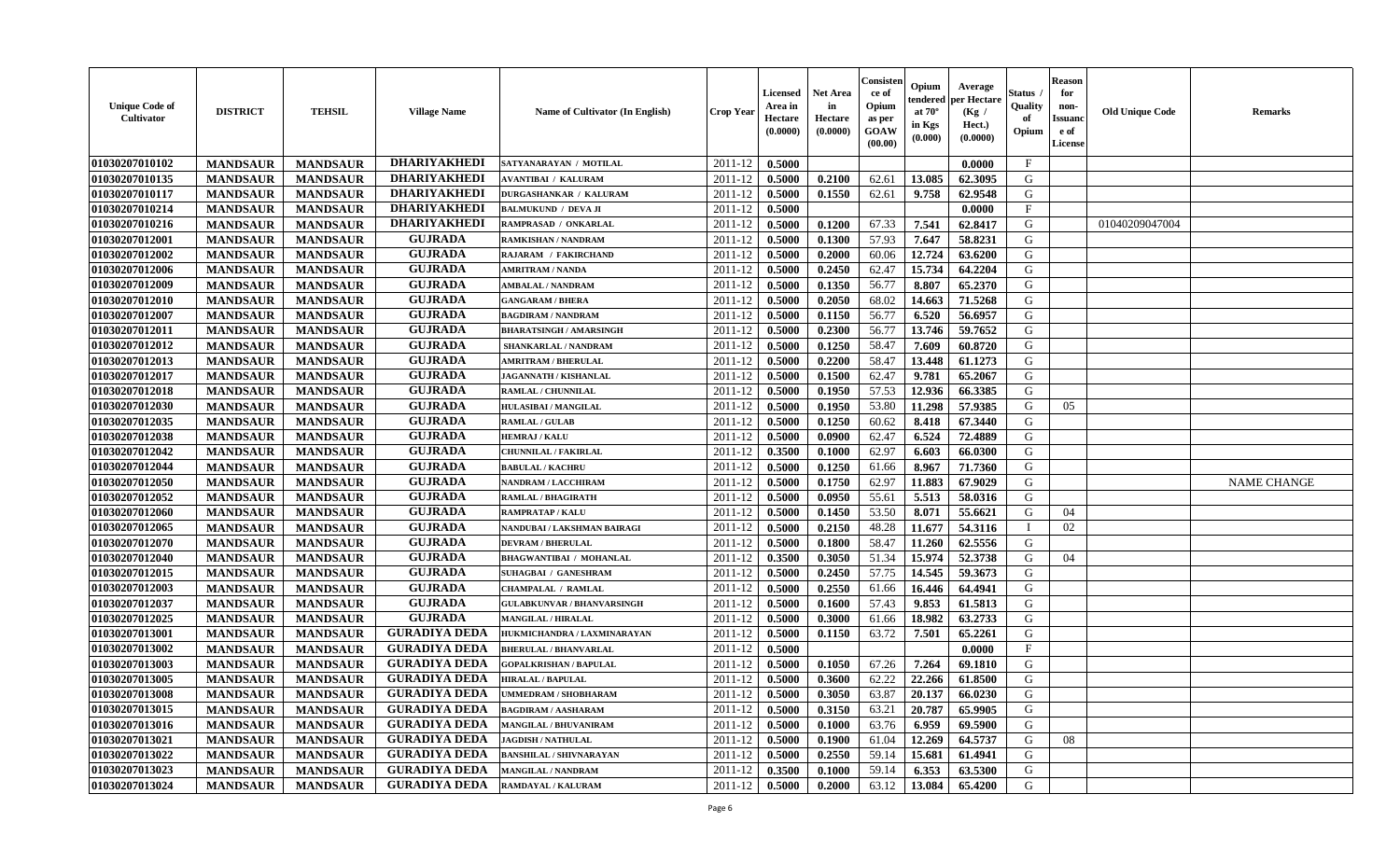| <b>Unique Code of</b><br>Cultivator | <b>DISTRICT</b> | <b>TEHSIL</b>   | <b>Village Name</b>  | Name of Cultivator (In English) | Crop Year        | Licensed<br>Area in<br>Hectare<br>(0.0000) | <b>Net Area</b><br>in<br>Hectare<br>(0.0000) | Consisten<br>ce of<br>Opium<br>as per<br><b>GOAW</b><br>(00.00) | Opium<br>tendered<br>at $70^{\circ}$<br>in Kgs<br>(0.000) | Average<br>per Hectare<br>(Kg /<br>Hect.)<br>(0.0000) | Status<br>Quality<br>of<br>Opium | <b>Reason</b><br>for<br>non-<br><b>Issuand</b><br>e of<br>License | <b>Old Unique Code</b> | <b>Remarks</b>     |
|-------------------------------------|-----------------|-----------------|----------------------|---------------------------------|------------------|--------------------------------------------|----------------------------------------------|-----------------------------------------------------------------|-----------------------------------------------------------|-------------------------------------------------------|----------------------------------|-------------------------------------------------------------------|------------------------|--------------------|
| 01030207013034                      | <b>MANDSAUR</b> | <b>MANDSAUR</b> | <b>GURADIYA DEDA</b> | KANVARLAL / KASHIRAM            | 2011-12          | 0.5000                                     | 0.4600                                       | 61.04                                                           | 30.816                                                    | 66.9913                                               | G                                |                                                                   |                        |                    |
| 01030207013040                      | <b>MANDSAUR</b> | <b>MANDSAUR</b> | <b>GURADIYA DEDA</b> | KAILASHCHANDRA / SHIVLAL        | 2011-12          | 0.5000                                     |                                              |                                                                 |                                                           | 0.0000                                                | $\mathbf{F}$                     |                                                                   |                        |                    |
| 01030207013041                      | <b>MANDSAUR</b> | <b>MANDSAUR</b> | <b>GURADIYA DEDA</b> | <b>BHAGATRAM / KALURAM</b>      | 2011-12          | 0.5000                                     | 0.1800                                       | 61.04                                                           | 11.763                                                    | 65.3500                                               | G                                |                                                                   |                        |                    |
| 01030207013046                      | <b>MANDSAUR</b> | <b>MANDSAUR</b> | <b>GURADIYA DEDA</b> | LAKSHMINARAYAN / BAPULAL        | 2011-12          | 0.5000                                     | 0.1850                                       | 61.50                                                           | 11.386                                                    | 61.5459                                               | G                                |                                                                   |                        |                    |
| 01030207013047                      | <b>MANDSAUR</b> | <b>MANDSAUR</b> | <b>GURADIYA DEDA</b> | PANNALAL / GOTAM                | 2011-12          | 0.5000                                     | 0.2350                                       | 68.25                                                           | 17.043                                                    | 72.5234                                               | G                                |                                                                   |                        |                    |
| 01030207013049                      | <b>MANDSAUR</b> | <b>MANDSAUR</b> | <b>GURADIYA DEDA</b> | SHYAMSUNDAR / RATANLAL          | 2011-12          | 0.5000                                     | 0.2600                                       | 63.01                                                           | 18.804                                                    | 72.3231                                               | G                                |                                                                   |                        |                    |
| 01030207013050                      | <b>MANDSAUR</b> | <b>MANDSAUR</b> | <b>GURADIYA DEDA</b> | <b>BHERULAL / CHAMANLAL</b>     | 2011-12          | 0.5000                                     | 0.1500                                       | 62.46                                                           | 10.145                                                    | 67.6333                                               | G                                |                                                                   |                        |                    |
| 01030207013055                      | <b>MANDSAUR</b> | <b>MANDSAUR</b> | <b>GURADIYA DEDA</b> | RADHESHYAM / BHUVANIRAM         | 2011-12          | 0.5000                                     | 0.1100                                       | 61.50                                                           | 7.248                                                     | 65.8909                                               | G                                |                                                                   |                        |                    |
| 01030207013058                      | <b>MANDSAUR</b> | <b>MANDSAUR</b> | <b>GURADIYA DEDA</b> | <b>GANGARAM / JAGANNATH</b>     | 2011-12          | 0.5000                                     | 0.0950                                       | 58.03                                                           | 5.795                                                     | 61.0000                                               | G                                |                                                                   |                        |                    |
| 01030207013061                      | <b>MANDSAUR</b> | <b>MANDSAUR</b> | <b>GURADIYA DEDA</b> | <b>BANSHILAL / MANGILAL</b>     | 2011-12          | 0.3500                                     |                                              |                                                                 |                                                           | 0.0000                                                | $\mathbf N$                      |                                                                   |                        |                    |
| 01030207013063                      | <b>MANDSAUR</b> | <b>MANDSAUR</b> | <b>GURADIYA DEDA</b> | <b>BAPULAL / MANNALAL</b>       | 2011-12          | 0.5000                                     | 0.2150                                       | 61.50                                                           | 13.961                                                    | 64.9349                                               | G                                |                                                                   |                        |                    |
| 01030207013065                      | <b>MANDSAUR</b> | <b>MANDSAUR</b> | <b>GURADIYA DEDA</b> | <b>HIRALAL / BHUVANIRAM</b>     | 2011-12          | 0.5000                                     | 0.3050                                       | 60.42                                                           | 19.248                                                    | 63.1082                                               | G                                |                                                                   |                        |                    |
| 01030207013071                      | <b>MANDSAUR</b> | <b>MANDSAUR</b> | <b>GURADIYA DEDA</b> | CHAMPABAI / DHANRAJ             | 2011-12          | 0.5000                                     | 0.3450                                       | 61.02                                                           | 21.479                                                    | 62.2580                                               | G                                |                                                                   |                        |                    |
| 01030207013073                      | <b>MANDSAUR</b> | <b>MANDSAUR</b> | <b>GURADIYA DEDA</b> | KESHARBAI / BHAGIRATH           | 2011-12          | 0.5000                                     | 0.1050                                       | 61.02                                                           | 6.782                                                     | 64.5905                                               | G                                |                                                                   |                        | <b>NAME CHANGE</b> |
| 01030207013076                      | <b>MANDSAUR</b> | <b>MANDSAUR</b> | <b>GURADIYA DEDA</b> | <b>MADANLAL / KASHIRAM</b>      | 2011-12          | 0.5000                                     |                                              |                                                                 |                                                           | 0.0000                                                | F                                |                                                                   |                        |                    |
| 01030207013079                      | <b>MANDSAUR</b> | <b>MANDSAUR</b> | <b>GURADIYA DEDA</b> | SHANTILAL / RATANLAL            | 2011-12          | 0.5000                                     | 0.1000                                       | 62.45                                                           | 6.397                                                     | 63.9700                                               | G                                |                                                                   |                        |                    |
| 01030207013082                      | <b>MANDSAUR</b> | <b>MANDSAUR</b> | <b>GURADIYA DEDA</b> | PUSHKARLAL / LAXMINARAYAN       | 2011-12          | 0.5000                                     | 0.2050                                       | 71.35                                                           | 14.963                                                    | 72.9902                                               | G                                |                                                                   |                        |                    |
| 01030207013084                      | <b>MANDSAUR</b> | <b>MANDSAUR</b> | <b>GURADIYA DEDA</b> | SUBHASHCHANDRA / PARASRAM       | 2011-12          | 0.5000                                     |                                              |                                                                 |                                                           | 0.0000                                                | $\mathbf{F}$                     |                                                                   |                        |                    |
| 01030207013088                      | <b>MANDSAUR</b> | <b>MANDSAUR</b> | <b>GURADIYA DEDA</b> | <b>VIKRAM / NANDKISHOR</b>      | 2011-12          | 0.5000                                     | 0.1850                                       | 61.02                                                           | 11.934                                                    | 64.5081                                               | G                                |                                                                   |                        |                    |
| 01030207013094                      | <b>MANDSAUR</b> | <b>MANDSAUR</b> | <b>GURADIYA DEDA</b> | DASHRATH / MANNALAL             | 2011-12          | 0.5000                                     | 0.1700                                       | 62.45                                                           | 11.009                                                    | 64.7588                                               | G                                |                                                                   |                        |                    |
| 01030207013095                      | <b>MANDSAUR</b> | <b>MANDSAUR</b> | <b>GURADIYA DEDA</b> | <b>RAMESHVAR / KALURAM</b>      | 2011-12          | 0.5000                                     |                                              |                                                                 |                                                           | 0.0000                                                | $\mathbf{F}$                     |                                                                   |                        |                    |
| 01030207013100                      | <b>MANDSAUR</b> | <b>MANDSAUR</b> | <b>GURADIYA DEDA</b> | PUSHKARLAL / RAMPRASAD          | 2011-12          | 0.5000                                     | 0.1350                                       | 56.97                                                           | 7.797                                                     | 57.7556                                               | G                                |                                                                   |                        |                    |
| 01030207013104                      | <b>MANDSAUR</b> | <b>MANDSAUR</b> | <b>GURADIYA DEDA</b> | <b>GOPAL / RAJARAM</b>          | 2011-12          | 0.5000                                     | 0.2750                                       | 60.12                                                           | 16.293                                                    | 59.2473                                               | G                                |                                                                   |                        |                    |
| 01030207013106                      | <b>MANDSAUR</b> | <b>MANDSAUR</b> | <b>GURADIYA DEDA</b> | CHANDMAL / AMRITRAM             | 2011-12          | 0.5000                                     | 0.1500                                       | 61.56                                                           | 9.603                                                     | 64.0200                                               | G                                |                                                                   |                        |                    |
| 01030207013107                      | <b>MANDSAUR</b> | <b>MANDSAUR</b> | <b>GURADIYA DEDA</b> | <b>KISHOR / KANVARLAL</b>       | 2011-12          | 0.5000                                     | 0.2100                                       | 63.10                                                           | 14.152                                                    | 67.3905                                               | G                                |                                                                   |                        |                    |
| 01030207013114                      | <b>MANDSAUR</b> | <b>MANDSAUR</b> | <b>GURADIYA DEDA</b> | SAMPATBAI / BHANVARLAL          | 2011-12          | 0.5000                                     | 0.2300                                       | 57.48                                                           | 14.017                                                    | 60.9435                                               | G                                |                                                                   |                        |                    |
| 01030207013116                      | <b>MANDSAUR</b> | <b>MANDSAUR</b> | <b>GURADIYA DEDA</b> | RAMRATAN / CHENRAM              | 2011-12          | 0.3500                                     | 0.1000                                       | 59.33                                                           | 6.077                                                     | 60.7700                                               | G                                |                                                                   |                        |                    |
| 01030207013122                      | <b>MANDSAUR</b> | <b>MANDSAUR</b> | <b>GURADIYA DEDA</b> | RUKAMNIBAI / RAMCHANDRA         | 2011-12          | 0.5000                                     |                                              |                                                                 |                                                           | 0.0000                                                | $\mathbf{F}$                     |                                                                   |                        |                    |
| 01030207013126                      | <b>MANDSAUR</b> | <b>MANDSAUR</b> | <b>GURADIYA DEDA</b> | <b>BHERULAL / BALU JI</b>       | 2011-12          | 0.5000                                     |                                              |                                                                 |                                                           | 0.0000                                                | $\mathbf{F}$                     |                                                                   |                        |                    |
| 01030207013128                      | <b>MANDSAUR</b> | <b>MANDSAUR</b> | <b>GURADIYA DEDA</b> | PUSHKAR / RAMPRASD VYAPARI      | 2011-12          | 0.5000                                     | 0.1950                                       | 59.33                                                           | 12.120                                                    | 62.1538                                               | G                                |                                                                   |                        |                    |
| 01030207013144                      | <b>MANDSAUR</b> | <b>MANDSAUR</b> | <b>GURADIYA DEDA</b> | SHYAMSUNDAR / GOPALKRISHAN      | 2011-12          | 0.5000                                     | 0.1000                                       | 66.90                                                           | 6.986                                                     | 69.8600                                               | G                                |                                                                   |                        |                    |
| 01030207013146                      | <b>MANDSAUR</b> | <b>MANDSAUR</b> | <b>GURADIYA DEDA</b> | <b>BANVARILAL / RADHESHYAM</b>  | 2011-12          | 0.5000                                     | 0.1150                                       | 59.33                                                           | 7.323                                                     | 63.6783                                               | G                                |                                                                   |                        |                    |
| 01030207013151                      | <b>MANDSAUR</b> | <b>MANDSAUR</b> | <b>GURADIYA DEDA</b> | SATYNARAYAN / BHAIRULAL         | 2011-12          | 0.5000                                     | 0.1000                                       | 61.46                                                           | 6.725                                                     | 67.2500                                               | G                                |                                                                   |                        |                    |
| 01030207013152                      | <b>MANDSAUR</b> | <b>MANDSAUR</b> | <b>GURADIYA DEDA</b> | RAJMAL / LAKSHMINARAYAN         | 2011-12          | 0.5000                                     | 0.2450                                       | 63.51                                                           | 16.023                                                    | 65.4000                                               | G                                |                                                                   |                        |                    |
| 01030207013159                      | <b>MANDSAUR</b> | <b>MANDSAUR</b> | <b>GURADIYA DEDA</b> | KALURAM / HIRALAL               | 2011-12          | 0.5000                                     | 0.0600                                       | 66.86                                                           | 4.355                                                     | 72.5833                                               | G                                |                                                                   |                        |                    |
| 01030207013171                      | <b>MANDSAUR</b> | <b>MANDSAUR</b> | <b>GURADIYA DEDA</b> | PREMSUKH / BHAGATRAM            | $2011-12$ 0.5000 |                                            | 0.2900                                       | 63.83                                                           | 19.350                                                    | 66.7241                                               | G                                |                                                                   |                        |                    |
| 01030207013143                      | <b>MANDSAUR</b> | <b>MANDSAUR</b> | <b>GURADIYA DEDA</b> | RANJITKUMAR / MADANLAL          | 2011-12          | 0.5000                                     | 0.1750                                       | 60.75                                                           | 11.126                                                    | 63.5771                                               | G                                |                                                                   |                        |                    |
| 01030207013113                      | <b>MANDSAUR</b> | <b>MANDSAUR</b> | <b>GURADIYA DEDA</b> | RADHESHYAM / KANHAIYALAL        | 2011-12          | 0.5000                                     | 0.1900                                       | 65.79                                                           | 12.434                                                    | 65.4421                                               |                                  | 02                                                                |                        |                    |
| 01030207013155                      | <b>MANDSAUR</b> | <b>MANDSAUR</b> | <b>GURADIYA DEDA</b> | KANCHANBAI / KANHAIYALAL        | 2011-12          | 0.5000                                     | 0.1000                                       | 58.77                                                           | 6.037                                                     | 60.3700                                               | G                                |                                                                   |                        |                    |
| 01030207013164                      | <b>MANDSAUR</b> | <b>MANDSAUR</b> | <b>GURADIYA DEDA</b> | <b>GOTAMLAL / SUKHLAL</b>       | 2011-12          | 0.5000                                     | 0.1850                                       | 65.91                                                           | 11.949                                                    | 64.5892                                               |                                  | 02                                                                |                        |                    |
| 01030207013075                      | <b>MANDSAUR</b> | <b>MANDSAUR</b> | <b>GURADIYA DEDA</b> | <b>BASANTIBAI / HIRALAL</b>     | 2011-12          | 0.5000                                     | 0.1950                                       | 58.41                                                           | 11.515                                                    | 59.0513                                               | G                                |                                                                   |                        |                    |
| 01030207013026                      | <b>MANDSAUR</b> | <b>MANDSAUR</b> | <b>GURADIYA DEDA</b> | RAMNARYAN / PYARCHANDRA         | 2011-12          | 0.5000                                     | 0.2500                                       | 59.80                                                           | 15.591                                                    | 62.3640                                               | G                                |                                                                   |                        |                    |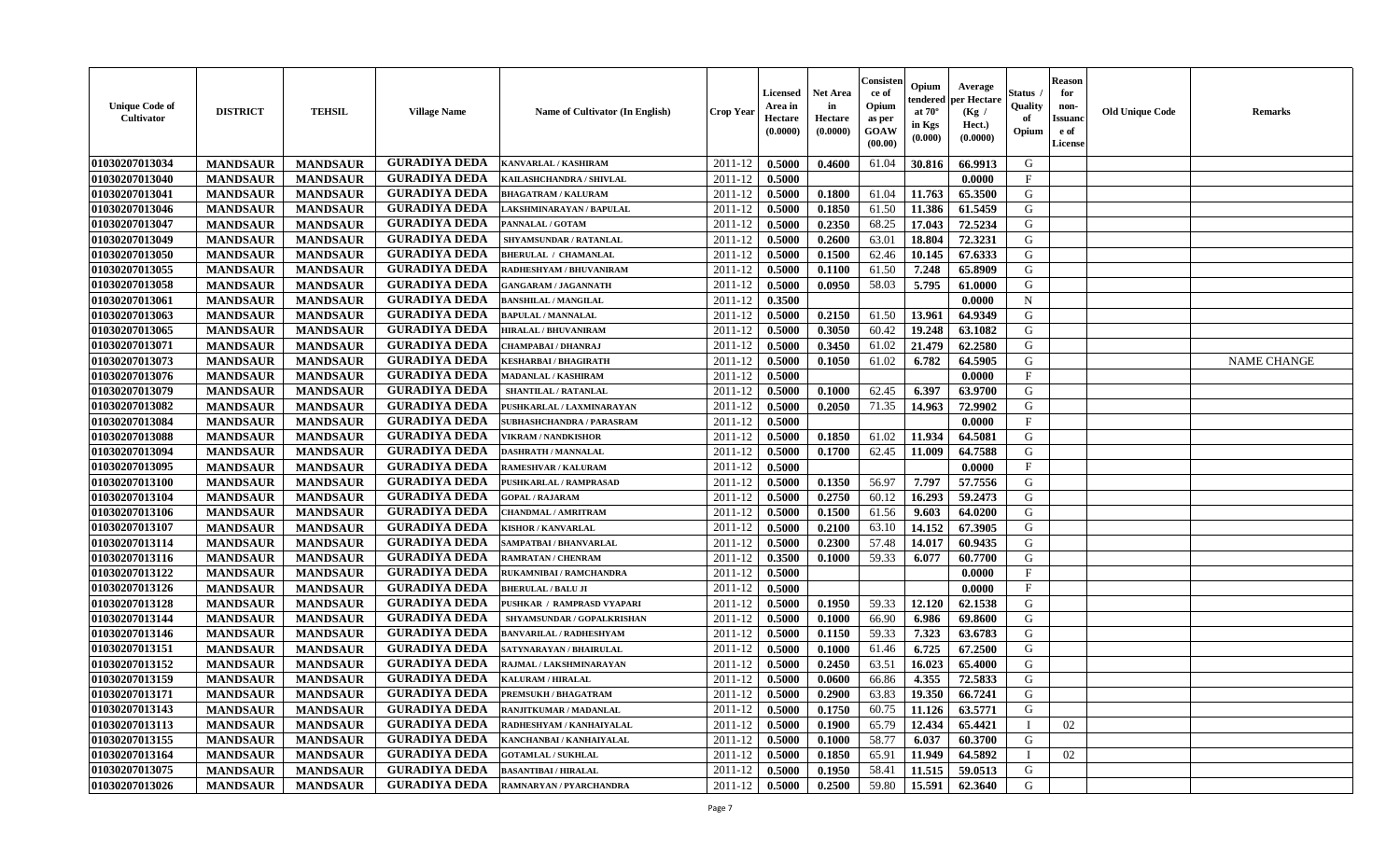| <b>Unique Code of</b><br><b>Cultivator</b> | <b>DISTRICT</b> | <b>TEHSIL</b>   | <b>Village Name</b>  | <b>Name of Cultivator (In English)</b> | <b>Crop Year</b> | <b>Licensed</b><br>Area in<br>Hectare<br>(0.0000) | <b>Net Area</b><br>in<br>Hectare<br>(0.0000) | Consister<br>ce of<br>Opium<br>as per<br><b>GOAW</b><br>(00.00) | Opium<br>endered<br>at $70^\circ$<br>in Kgs<br>(0.000) | Average<br>per Hectare<br>(Kg /<br>Hect.)<br>(0.0000) | Status<br>Quality<br>of<br>Opium | <b>Reason</b><br>for<br>non-<br><b>Issuand</b><br>e of<br><b>License</b> | <b>Old Unique Code</b> | <b>Remarks</b> |
|--------------------------------------------|-----------------|-----------------|----------------------|----------------------------------------|------------------|---------------------------------------------------|----------------------------------------------|-----------------------------------------------------------------|--------------------------------------------------------|-------------------------------------------------------|----------------------------------|--------------------------------------------------------------------------|------------------------|----------------|
| 01030207013053                             | <b>MANDSAUR</b> | <b>MANDSAUR</b> | <b>GURADIYA DEDA</b> | <b>GHISIBAI/LAXMINARAYAN</b>           | 2011-12          | 0.5000                                            | 0.1800                                       | 60.40                                                           | 11.778                                                 | 65.4333                                               | G                                |                                                                          |                        |                |
| 01030207013059                             | <b>MANDSAUR</b> | <b>MANDSAUR</b> | <b>GURADIYA DEDA</b> | NATHULAL / BHUVANIRAM                  | 2011-12          | 0.5000                                            | 0.4500                                       | 60.28                                                           | 28.555                                                 | 63.4556                                               | G                                |                                                                          |                        |                |
| 01030207013060                             | <b>MANDSAUR</b> | <b>MANDSAUR</b> | <b>GURADIYA DEDA</b> | <b>NANDRAM / GOBA</b>                  | 2011-12          | 0.5000                                            | 0.1300                                       | 56.96                                                           | 8.324                                                  | 64.0308                                               | G                                |                                                                          |                        |                |
| 01030207013066                             | <b>MANDSAUR</b> | <b>MANDSAUR</b> | <b>GURADIYA DEDA</b> | <b>MADANLAL / RATANLAL</b>             | 2011-12          | 0.5000                                            | 0.1550                                       | 61.98                                                           | 10.050                                                 | 64.8387                                               | G                                |                                                                          |                        |                |
| 01030207013086                             | <b>MANDSAUR</b> | <b>MANDSAUR</b> | <b>GURADIYA DEDA</b> | NYAZMAHOMADD / ABDULKARIM              | 2011-12          | 0.3500                                            |                                              |                                                                 |                                                        | 0.0000                                                | $\mathbf{F}$                     |                                                                          |                        |                |
| 01030207013097                             | <b>MANDSAUR</b> | <b>MANDSAUR</b> | <b>GURADIYA DEDA</b> | <b>SURAJBAI / JAGANNATH</b>            | 2011-12          | 0.5000                                            |                                              |                                                                 |                                                        | 0.0000                                                | $_{\rm F}$                       |                                                                          |                        |                |
| 01030207013105                             | <b>MANDSAUR</b> | <b>MANDSAUR</b> | <b>GURADIYA DEDA</b> | <b>RAMESH / BHUVANIRAM</b>             | 2011-12          | 0.5000                                            | 0.1300                                       | 57.48                                                           | 7.620                                                  | 58.6154                                               | G                                |                                                                          |                        |                |
| 01030207013108                             | <b>MANDSAUR</b> | <b>MANDSAUR</b> | <b>GURADIYA DEDA</b> | MANGILAL / RAMNARAYAN                  | 2011-12          | 0.5000                                            | 0.1500                                       | 58.54                                                           | 9.408                                                  | 62.7200                                               | G                                |                                                                          |                        |                |
| 01030207013110                             | <b>MANDSAUR</b> | <b>MANDSAUR</b> | <b>GURADIYA DEDA</b> | RADHESHYAM / MANGILAL                  | 2011-12          | 0.5000                                            | 0.2000                                       | 58.87                                                           | 12.581                                                 | 62.9050                                               | G                                |                                                                          |                        |                |
| 01030207013130                             | <b>MANDSAUR</b> | <b>MANDSAUR</b> | <b>GURADIYA DEDA</b> | KANVARLAL / DALURAM                    | 2011-12          | 0.5000                                            | 0.2450                                       | 63.97                                                           | 16.504                                                 | 67.3633                                               | G                                |                                                                          |                        |                |
| 01030207013147                             | <b>MANDSAUR</b> | <b>MANDSAUR</b> | <b>GURADIYA DEDA</b> | <b>DEVILAL / BADRILAL</b>              | 2011-12          | 0.5000                                            | 0.2650                                       | 60.85                                                           | 16.864                                                 | 63.6377                                               | G                                |                                                                          |                        |                |
| 01030207013156                             | <b>MANDSAUR</b> | <b>MANDSAUR</b> | <b>GURADIYA DEDA</b> | SHIVNARAYAN / MANSHARAM                | 2011-12          | 0.5000                                            | 0.1350                                       | 57.48                                                           | 8.014                                                  | 59.3630                                               | G                                |                                                                          |                        |                |
| 01030207013163                             | <b>MANDSAUR</b> | <b>MANDSAUR</b> | <b>GURADIYA DEDA</b> | <b>DINDAYAL / MANGILAL</b>             | 2011-12          | 0.5000                                            | 0.1000                                       | 63.86                                                           | 7.006                                                  | 70.0600                                               | G                                |                                                                          |                        |                |
| 01030207013167                             | <b>MANDSAUR</b> | <b>MANDSAUR</b> | <b>GURADIYA DEDA</b> | <b>JHAMKU BAI / NATHU LAL</b>          | 2011-12          | 0.5000                                            | 0.3250                                       | 58.29                                                           | 20.468                                                 | 62.9785                                               | G                                |                                                                          |                        |                |
| 01030207013169                             | <b>MANDSAUR</b> | <b>MANDSAUR</b> | <b>GURADIYA DEDA</b> | AXMINARAYAN / BHAGWANLAL               | 2011-12          | 0.5000                                            |                                              |                                                                 |                                                        | 0.0000                                                | $\mathbf{F}$                     |                                                                          |                        |                |
| 01030207013067                             | <b>MANDSAUR</b> | <b>MANDSAUR</b> | <b>GURADIYA DEDA</b> | <b>BHAGATRAM / SHIVALAL</b>            | 2011-12          | 0.5000                                            | 0.2050                                       | 63.86                                                           | 13.648                                                 | 66.5756                                               | G                                |                                                                          |                        |                |
| 01030207013176                             | <b>MANDSAUR</b> | <b>MANDSAUR</b> | <b>GURADIYA DEDA</b> | NIJAMUDDIN / MANGIYA                   | 2011-12          | 0.5000                                            | 0.2000                                       | 59.14                                                           | 12.098                                                 | 60.4900                                               | G                                |                                                                          |                        |                |
| 01030207013177                             | <b>MANDSAUR</b> | <b>MANDSAUR</b> | <b>GURADIYA DEDA</b> | HALIMAN BI / MUSTAK                    | 2011-12          | 0.5000                                            | 0.1200                                       | 61.70                                                           | 7.228                                                  | 60.2333                                               | G                                |                                                                          |                        |                |
| 01030207013032                             | <b>MANDSAUR</b> | <b>MANDSAUR</b> | <b>GURADIYA DEDA</b> | KALABAI / JAGDISH / ONKARLAL           | 2011-12          | 0.5000                                            | 0.0950                                       | 60.76                                                           | 7.022                                                  | 73.9158                                               | G                                |                                                                          |                        |                |
| 01030207017001                             | <b>MANDSAUR</b> | <b>MANDSAUR</b> | <b>KAROLI</b>        | PANNALAL / VARDICHANDRA                | 2011-12          | 0.5000                                            | 0.4350                                       | 62.58                                                           | 28.992                                                 | 66.6483                                               | G                                |                                                                          |                        |                |
| 01030207017002                             | <b>MANDSAUR</b> | <b>MANDSAUR</b> | <b>KAROLI</b>        | <b>GIRDHARILAL / VARDICHANDRA</b>      | 2011-12          | 0.5000                                            | 0.2350                                       | 61.56                                                           | 16.709                                                 | 71.1021                                               | G                                |                                                                          |                        |                |
| 01030207017006                             | <b>MANDSAUR</b> | <b>MANDSAUR</b> | <b>KAROLI</b>        | NANDIBAI / BHANWARLAL                  | 2011-12          | 0.5000                                            | 0.1550                                       | 62.50                                                           | 10.205                                                 | 65.8387                                               | G                                |                                                                          |                        |                |
| 01030207017009                             | <b>MANDSAUR</b> | <b>MANDSAUR</b> | <b>KAROLI</b>        | <b>MANGILAL / DOLATRAM</b>             | 2011-12          | 0.5000                                            | 0.3500                                       | 61.79                                                           | 23.577                                                 | 67.3629                                               | G                                |                                                                          |                        |                |
| 01030207017011                             | <b>MANDSAUR</b> | <b>MANDSAUR</b> | <b>KAROLI</b>        | RESHMKUNWAR / HIMMATSINGH              | 2011-12          | 0.5000                                            | 0.4950                                       | 58.28                                                           | 30.381                                                 | 61.3758                                               | G                                |                                                                          |                        |                |
| 01030207017013                             | <b>MANDSAUR</b> | <b>MANDSAUR</b> | <b>KAROLI</b>        | NARAYANSINGH / UDAYSINGH               | 2011-12          | 0.5000                                            | 0.5000                                       | 60.57                                                           | 30.692                                                 | 61.3840                                               | G                                |                                                                          |                        |                |
| 01030207017014                             | <b>MANDSAUR</b> | <b>MANDSAUR</b> | <b>KAROLI</b>        | <b>MANGILAL / RAMLAL</b>               | 2011-12          | 0.5000                                            | 0.3450                                       | 56.47                                                           | 22.249                                                 | 64.4899                                               | G                                |                                                                          |                        |                |
| 01030207017017                             | <b>MANDSAUR</b> | <b>MANDSAUR</b> | <b>KAROLI</b>        | <b>BHOPATSINGH / RAMSINGH</b>          | 2011-12          | 0.5000                                            | 0.3950                                       | 55.15                                                           | 25.716                                                 | 65.1038                                               | G                                |                                                                          |                        |                |
| 01030207017018                             | <b>MANDSAUR</b> | <b>MANDSAUR</b> | <b>KAROLI</b>        | NATHUSINGH / SAJJANSINGH               | 2011-12          | 0.5000                                            | 0.4500                                       | 61.79                                                           | 30.974                                                 | 68.8311                                               | G                                |                                                                          |                        |                |
| 01030207017020                             | <b>MANDSAUR</b> | <b>MANDSAUR</b> | <b>KAROLI</b>        | <b>MANGILAL / VARDICHADRA</b>          | 2011-12          | 0.5000                                            | 0.4400                                       | 61.32                                                           | 29.153                                                 | 66.2568                                               | G                                |                                                                          |                        |                |
| 01030207017021                             | <b>MANDSAUR</b> | <b>MANDSAUR</b> | <b>KAROLI</b>        | <b>RAMSINGH / SAJJANSINGH</b>          | 2011-12          | 0.5000                                            | 0.2600                                       | 63.35                                                           | 18.362                                                 | 70.6231                                               | G                                |                                                                          |                        |                |
| 01030207017022                             | <b>MANDSAUR</b> | <b>MANDSAUR</b> | <b>KAROLI</b>        | <b>BHULIBAI / AMBALAL</b>              | 2011-12          | 0.5000                                            | 0.4050                                       | 59.54                                                           | 27.567                                                 | 68.0667                                               | G                                |                                                                          |                        |                |
| 01030207017024                             | <b>MANDSAUR</b> | <b>MANDSAUR</b> | <b>KAROLI</b>        | RAMKISHAN / SHANKARLAL                 | 2011-12          | 0.5000                                            | 0.2000                                       | 58.24                                                           | 13.037                                                 | 65.1850                                               | ${\bf G}$                        |                                                                          |                        |                |
| 01030207017025                             | <b>MANDSAUR</b> | <b>MANDSAUR</b> | <b>KAROLI</b>        | SHANKARLAL / NATHULAL                  | 2011-12          | 0.5000                                            | 0.2900                                       | 58.20                                                           | 17.152                                                 | 59.1448                                               | G                                |                                                                          |                        |                |
| 01030207017027                             | <b>MANDSAUR</b> | <b>MANDSAUR</b> | <b>KAROLI</b>        | RAJULAL / MODIRAM                      | 2011-12          | 0.5000                                            | 0.1500                                       | 61.79                                                           | 10.769                                                 | 71.7933                                               | G                                |                                                                          |                        |                |
| 01030207017029                             | <b>MANDSAUR</b> | <b>MANDSAUR</b> | <b>KAROLI</b>        | <b>MANGUSINGH / AMARSINGH</b>          | 2011-12          | 0.5000                                            | 0.4050                                       | 62.52                                                           | 27.866                                                 | 68.8049                                               | G                                |                                                                          |                        |                |
| 01030207017031                             | <b>MANDSAUR</b> | <b>MANDSAUR</b> | <b>KAROLI</b>        | <b>CHENSINGH / UDAYSINGH</b>           | 2011-12          | 0.5000                                            | 0.4800                                       | 59.74                                                           | 33.104                                                 | 68.9667                                               | G                                |                                                                          |                        |                |
| 01030207017032                             | <b>MANDSAUR</b> | <b>MANDSAUR</b> | <b>KAROLI</b>        | <b>DEVATSINGH / GULABSINGH</b>         | 2011-12          | 0.5000                                            | 0.4750                                       | 55.39                                                           | 31.216                                                 | 65.7179                                               | G                                |                                                                          |                        |                |
| 01030207017033                             | <b>MANDSAUR</b> | <b>MANDSAUR</b> | <b>KAROLI</b>        | KARUSINGH / GULABSINGH                 | 2011-12          | 0.5000                                            | 0.3250                                       | 55.15                                                           | 21.351                                                 | 65.6954                                               | G                                |                                                                          |                        |                |
| 01030207017038                             | <b>MANDSAUR</b> | <b>MANDSAUR</b> | <b>KAROLI</b>        | VISHNUKNUWAR / KUSHALSINGH             | 2011-12          | 0.5000                                            | 0.4900                                       | 59.16                                                           | 31.752                                                 | 64.8000                                               | G                                |                                                                          |                        |                |
| 01030207017041                             | <b>MANDSAUR</b> | <b>MANDSAUR</b> | <b>KAROLI</b>        | <b>KRISHNABAI / NANALAL</b>            | 2011-12          | 0.5000                                            | 0.3300                                       | 56.76                                                           | 21.561                                                 | 65.3364                                               | G                                |                                                                          |                        |                |
| 01030207017043                             |                 |                 | <b>KAROLI</b>        | <b>AMRITRAM / PANNALAL</b>             | 2011-12          | 0.5000                                            | 0.4500                                       | 62.60                                                           |                                                        |                                                       | G                                |                                                                          |                        |                |
| 01030207017045                             | <b>MANDSAUR</b> | <b>MANDSAUR</b> | <b>KAROLI</b>        | <b>BHAGIRATH / PANNALAL</b>            | 2011-12          | 0.5000                                            | 0.4900                                       | 63.60                                                           | 31.354<br>33.799                                       | 69.6756                                               | G                                |                                                                          |                        |                |
|                                            | <b>MANDSAUR</b> | <b>MANDSAUR</b> |                      |                                        |                  |                                                   |                                              |                                                                 |                                                        | 68.9776                                               |                                  |                                                                          |                        |                |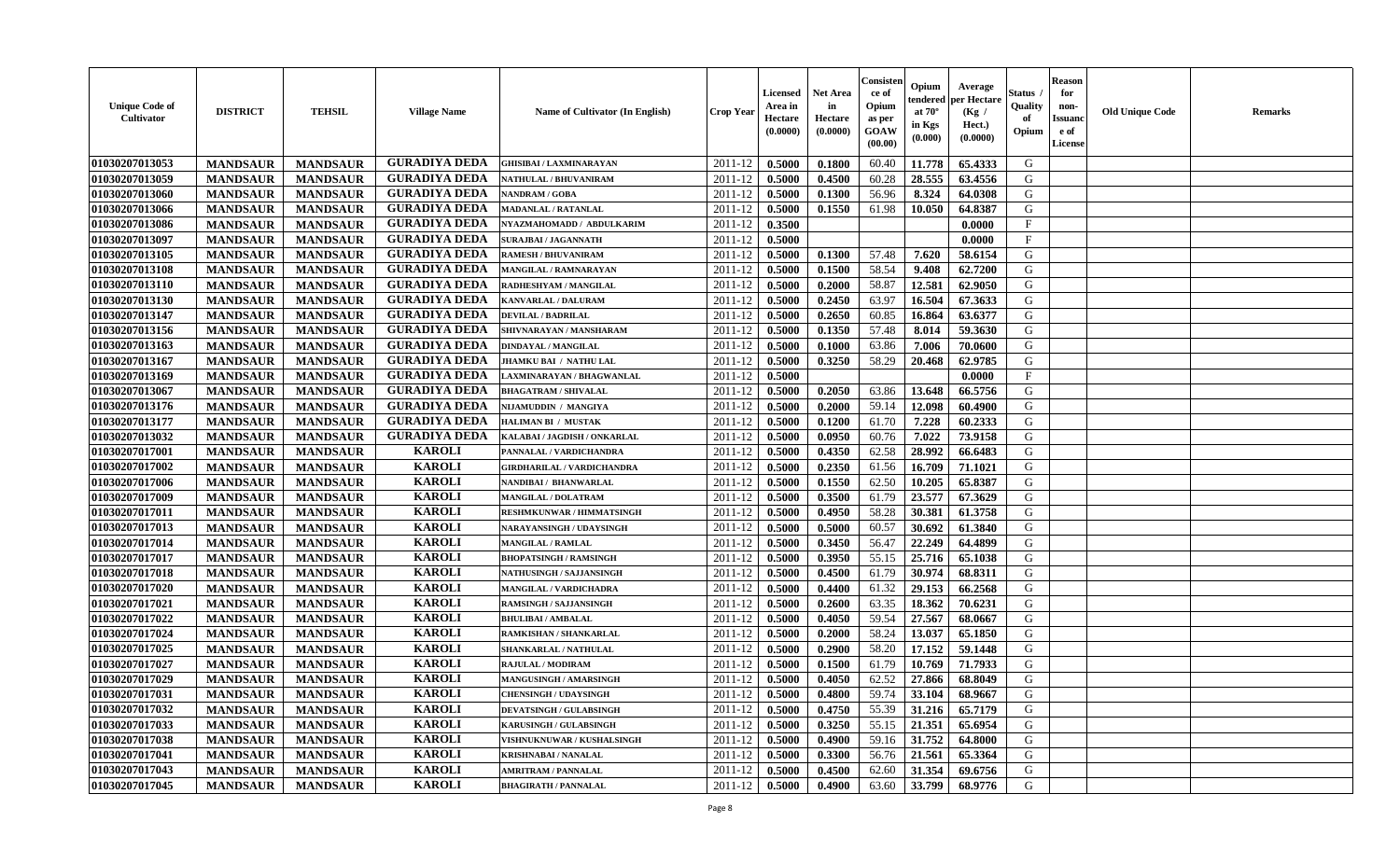| <b>Unique Code of</b><br>Cultivator | <b>DISTRICT</b> | <b>TEHSIL</b>   | <b>Village Name</b> | <b>Name of Cultivator (In English)</b> | <b>Crop Year</b> | <b>Licensed</b><br>Area in<br>Hectare<br>(0.0000) | <b>Net Area</b><br>in<br>Hectare<br>(0.0000) | Consister<br>ce of<br>Opium<br>as per<br><b>GOAW</b><br>(00.00) | Opium<br>endered<br>at $70^\circ$<br>in Kgs<br>$(\mathbf{0.000})$ | Average<br>per Hectare<br>(Kg /<br>Hect.)<br>(0.0000) | Status<br>Quality<br>of<br>Opium | <b>Reason</b><br>for<br>non-<br>Issuan<br>e of<br>License | <b>Old Unique Code</b> | Remarks            |
|-------------------------------------|-----------------|-----------------|---------------------|----------------------------------------|------------------|---------------------------------------------------|----------------------------------------------|-----------------------------------------------------------------|-------------------------------------------------------------------|-------------------------------------------------------|----------------------------------|-----------------------------------------------------------|------------------------|--------------------|
| 01030207017046                      | <b>MANDSAUR</b> | <b>MANDSAUR</b> | <b>KAROLI</b>       | <b>RAJULAL / BALMUKAND</b>             | 2011-12          | 0.5000                                            | 0.4800                                       | 62.23                                                           | 32.111                                                            | 66.8979                                               | G                                |                                                           |                        |                    |
| 01030207017047                      | <b>MANDSAUR</b> | <b>MANDSAUR</b> | <b>KAROLI</b>       | DASHRATHLAL / BALMUKAND                | 2011-12          | 0.5000                                            | 0.2350                                       | 61.72                                                           | 15.818                                                            | 67.3106                                               | G                                |                                                           |                        |                    |
| 01030207017048                      | <b>MANDSAUR</b> | <b>MANDSAUR</b> | <b>KAROLI</b>       | ISHWAR SINGH / AMAR SINGH              | 2011-12          | 0.5000                                            | 0.4500                                       | 58.94                                                           | 28.704                                                            | 63.7867                                               | G                                |                                                           |                        |                    |
| 01030207017049                      | <b>MANDSAUR</b> | <b>MANDSAUR</b> | <b>KAROLI</b>       | <b>KANTIBAI / TULSIRAM</b>             | 2011-12          | 0.5000                                            | 0.2250                                       | 61.72                                                           | 15.174                                                            | 67.4400                                               | G                                |                                                           |                        |                    |
| 01030207017050                      | <b>MANDSAUR</b> | <b>MANDSAUR</b> | <b>KAROLI</b>       | <b>MANUBAI/DEVILAL</b>                 | 2011-12          | 0.5000                                            | 0.2900                                       | 61.72                                                           | 19.142                                                            | 66.0069                                               | G                                |                                                           |                        |                    |
| 01030207017058                      | <b>MANDSAUR</b> | <b>MANDSAUR</b> | <b>KAROLI</b>       | SHYAMKUNWAR / JASVANTSINGH             | 2011-12          | 0.5000                                            | 0.4850                                       | 58.05                                                           | 29.987                                                            | 61.8289                                               | G                                |                                                           |                        |                    |
| 01030207017059                      | <b>MANDSAUR</b> | <b>MANDSAUR</b> | <b>KAROLI</b>       | NARENDRASINGH / BHNUVANISINGH          | 2011-12          | 0.5000                                            | 0.4450                                       | 56.81                                                           | 27.115                                                            | 60.9326                                               | G                                |                                                           |                        |                    |
| 01030207017061                      | <b>MANDSAUR</b> | <b>MANDSAUR</b> | <b>KAROLI</b>       | KHUMANSINGH / UKARSINGH                | 2011-12          | 0.5000                                            | 0.4550                                       | 55.80                                                           | 27.103                                                            | 59.5670                                               | G                                |                                                           |                        |                    |
| 01030207017062                      | <b>MANDSAUR</b> | <b>MANDSAUR</b> | <b>KAROLI</b>       | <b>GOPALSINGH / BHUVANSINGH</b>        | 2011-12          | 0.5000                                            | 0.3600                                       | 58.93                                                           | 22.890                                                            | 63.5833                                               | G                                |                                                           |                        |                    |
| 01030207017028                      | <b>MANDSAUR</b> | <b>MANDSAUR</b> | <b>KAROLI</b>       | KISHOR / ONKARLAL                      | 2011-12          | 0.5000                                            | 0.1250                                       | 61.56                                                           | 8.486                                                             | 67.8880                                               | G                                |                                                           |                        |                    |
| 01030207017037                      | <b>MANDSAUR</b> | <b>MANDSAUR</b> | <b>KAROLI</b>       | ONKARLAL / GORDHANLAL                  | 2011-12          | 0.5000                                            | 0.2500                                       | 57.75                                                           | 15.337                                                            | 61.3480                                               | G                                |                                                           |                        |                    |
| 01030207017053                      | <b>MANDSAUR</b> | <b>MANDSAUR</b> | <b>KAROLI</b>       | KAILASHKUNWAR / BHAGVANSINGH           | 2011-12          | 0.5000                                            | 0.3050                                       | 56.08                                                           | 18.506                                                            | 60.6754                                               | G                                |                                                           |                        |                    |
| 01030207017063                      | <b>MANDSAUR</b> | <b>MANDSAUR</b> | <b>KAROLI</b>       | KANWARLAL / DOLATRAM                   | 2011-12          | 0.5000                                            | 0.4900                                       | 63.33                                                           | 35.483                                                            | 72.4143                                               | G                                |                                                           |                        |                    |
| 01030207017012                      | <b>MANDSAUR</b> | <b>MANDSAUR</b> | <b>KAROLI</b>       | MODIRAM / GORDHANLAL                   | 2011-12          | 0.5000                                            | 0.2050                                       | 60.79                                                           | 13.773                                                            | 67.1854                                               | G                                |                                                           |                        |                    |
| 01030207017026                      | <b>MANDSAUR</b> | <b>MANDSAUR</b> | <b>KAROLI</b>       | LAKSHMINARAYAN / MODIRAM               | 2011-12          | 0.5000                                            | 0.1600                                       | 57.20                                                           | 10.124                                                            | 63.2750                                               | G                                |                                                           |                        |                    |
| 01030207017055                      | <b>MANDSAUR</b> | <b>MANDSAUR</b> | <b>KAROLI</b>       | <b>SHRIRAM / RATANLAL</b>              | 2011-12          | 0.5000                                            | 0.2900                                       | 58.62                                                           | 19.052                                                            | 65.6966                                               | G                                |                                                           |                        |                    |
| 01030207017054                      | <b>MANDSAUR</b> | <b>MANDSAUR</b> | <b>KAROLI</b>       | <b>AMARSINGH / BALVANTSINGH</b>        | 2011-12          | 0.5000                                            | 0.1000                                       | 58.44                                                           | 6.537                                                             | 65.3700                                               | G                                |                                                           |                        |                    |
| 01030207017035                      | <b>MANDSAUR</b> | <b>MANDSAUR</b> | <b>KAROLI</b>       | <b>BHERUSINGH / MOTISINGH</b>          | 2011-12          | 0.5000                                            | 0.4750                                       | 59.33                                                           | 32.513                                                            | 68.4484                                               | G                                |                                                           |                        | <b>NAME CHANGE</b> |
| 01030207017044                      | <b>MANDSAUR</b> | <b>MANDSAUR</b> | <b>KAROLI</b>       | RAGHUVIRSINGH / RAMSINGH               | 2011-12          | 0.5000                                            | 0.2450                                       | 57.06                                                           | 16.515                                                            | 67.4082                                               | G                                |                                                           |                        |                    |
| 01030207017036                      | <b>MANDSAUR</b> | <b>MANDSAUR</b> | <b>KAROLI</b>       | <b>GOVINDSINGH / BHUVANSINGH</b>       | 2011-12          | 0.5000                                            | 0.4400                                       | 52.67                                                           | 25.455                                                            | 57.8523                                               | G                                | 05                                                        |                        |                    |
| 01030207017040                      | <b>MANDSAUR</b> | <b>MANDSAUR</b> | <b>KAROLI</b>       | NISHABAI / SHIVLAL                     | 2011-12          | 0.5000                                            | 0.2100                                       | 54.94                                                           | 12.189                                                            | 58.0429                                               | G                                | 05                                                        |                        |                    |
| 01030207017004                      | <b>MANDSAUR</b> | <b>MANDSAUR</b> | <b>KAROLI</b>       | <b>AMBALAL / BAGDIRAM</b>              | 2011-12          | 0.5000                                            | 0.1850                                       | 62.70                                                           | 13.194                                                            | 71.3189                                               | G                                |                                                           |                        |                    |
| 01030207017015                      | <b>MANDSAUR</b> | <b>MANDSAUR</b> | <b>KAROLI</b>       | <b>BALMUKUND / DOLATRAM</b>            | 2011-12          | 0.5000                                            | 0.4700                                       | 61.56                                                           | 30.710                                                            | 65.3404                                               | G                                |                                                           |                        |                    |
| 01030207023008                      | <b>MANDSAUR</b> | <b>MANDSAUR</b> | <b>MULTANPURA</b>   | <b>HASMATBAI/SHABBIR</b>               | 2011-12          | 0.5000                                            | 0.4100                                       | 65.31                                                           | 27.384                                                            | 66.7902                                               | G                                |                                                           |                        |                    |
| 01030207023011                      | <b>MANDSAUR</b> | <b>MANDSAUR</b> | <b>MULTANPURA</b>   | RAHIM / IMAMBAKSH                      | 2011-12          | 0.5000                                            | 0.2000                                       | 65.31                                                           | 13.286                                                            | 66.4300                                               | G                                |                                                           |                        |                    |
| 01030207023018                      | <b>MANDSAUR</b> | <b>MANDSAUR</b> | <b>MULTANPURA</b>   | ANWAR / ABDUL                          | 2011-12          | 0.5000                                            | 0.5050                                       | 51.69                                                           | 8.233                                                             | 16.3030                                               | G                                | 04                                                        |                        |                    |
| 01030207023024                      | <b>MANDSAUR</b> | <b>MANDSAUR</b> | <b>MULTANPURA</b>   | HASMATBAI / MAJID KHAN                 | 2011-12          | 0.3500                                            | 0.3200                                       | 64.55                                                           | 21.016                                                            | 65.6750                                               | G                                |                                                           |                        |                    |
| 01030207023034                      | <b>MANDSAUR</b> | <b>MANDSAUR</b> | <b>MULTANPURA</b>   | SAIDIBAI / MOHAMMAD TIMARI             | 2011-12          | 0.5000                                            | 0.2450                                       | 65.31                                                           | 15.824                                                            | 64.5878                                               | G                                |                                                           |                        |                    |
| 01030207023038                      | <b>MANDSAUR</b> | <b>MANDSAUR</b> | <b>MULTANPURA</b>   | AHMAD / VALI MOHAMMAD                  | 2011-12          | 0.5000                                            | 0.1000                                       | 63.36                                                           | 6.445                                                             | 64.4500                                               | G                                |                                                           |                        |                    |
| 01030207023039                      | <b>MANDSAUR</b> | <b>MANDSAUR</b> | <b>MULTANPURA</b>   | SHOKATSHAH / YASINSHAH                 | 2011-12          | 0.5000                                            | 0.1750                                       | 60.89                                                           | 10.325                                                            | 59.0000                                               | G                                |                                                           |                        |                    |
| 01030207023075                      | <b>MANDSAUR</b> | <b>MANDSAUR</b> | <b>MULTANPURA</b>   | <b>GORDHAN / GANGARAM</b>              | 2011-12          | 0.5000                                            |                                              |                                                                 |                                                                   | 0.0000                                                | F                                |                                                           |                        |                    |
| 01030207023082                      | <b>MANDSAUR</b> | <b>MANDSAUR</b> | <b>MULTANPURA</b>   | <b>BHERULAL/BABRU</b>                  | 2011-12          | 0.5000                                            | 0.4500                                       | 63.55                                                           | 28.089                                                            | 62.4200                                               | G                                |                                                           |                        |                    |
| 01030207023072                      | <b>MANDSAUR</b> | <b>MANDSAUR</b> | <b>MULTANPURA</b>   | <b>GOPAL / CHHOGU</b>                  | 2011-12          | 0.5000                                            |                                              |                                                                 |                                                                   | 0.0000                                                | $\mathbf{F}$                     |                                                           |                        |                    |
| 01030207023096                      | <b>MANDSAUR</b> | <b>MANDSAUR</b> | <b>MULTANPURA</b>   | <b>JUMMA / ABDUL RAHMAN</b>            | 2011-12          | 0.5000                                            | 0.2800                                       | 67.88                                                           | 19.588                                                            | 69.9571                                               | G                                |                                                           |                        |                    |
| 01030207023073                      | <b>MANDSAUR</b> | <b>MANDSAUR</b> | <b>MULTANPURA</b>   | RAMESHCHANDRA / BALARAM                | 2011-12          | 0.5000                                            | 0.1000                                       | 64.07                                                           | 6.773                                                             | 67.7300                                               | G                                |                                                           |                        |                    |
| 01030207023098                      | <b>MANDSAUR</b> | MANDSAUR        | <b>MULTANPURA</b>   | <b>FATAMA BAI / SHAKUR</b>             | $2011-12$ 0.5000 |                                                   |                                              |                                                                 |                                                                   | 0.0000                                                | $_{\rm F}$                       |                                                           |                        |                    |
| 01030207023045                      | <b>MANDSAUR</b> | <b>MANDSAUR</b> | <b>MULTANPURA</b>   | <b>NATHULAL / BADRILAL</b>             | 2011-12          | 0.5000                                            | 0.3150                                       | 66.26                                                           | 21.251                                                            | 67.4635                                               | G                                |                                                           |                        |                    |
| 01030207023101                      | <b>MANDSAUR</b> | <b>MANDSAUR</b> | <b>MULTANPURA</b>   | <b>RAMLAL / JAGDISH</b>                | 2011-12          | 0.5000                                            | 0.1200                                       | 60.89                                                           | 7.707                                                             | 64.2250                                               | G                                |                                                           |                        | <b>NAME CHANGE</b> |
| 01030207023103                      | <b>MANDSAUR</b> | <b>MANDSAUR</b> | <b>MULTANPURA</b>   | RAMPRSAD / MADANLAL                    | 2011-12          | 0.5000                                            | 0.3600                                       | 59.12                                                           | 21.376                                                            | 59.3778                                               | G                                |                                                           |                        |                    |
| 01030207023104                      | <b>MANDSAUR</b> | <b>MANDSAUR</b> | <b>MULTANPURA</b>   | <b>DHAPU BAI / RAMCHANDRA</b>          | 2011-12          | 0.5000                                            |                                              |                                                                 |                                                                   | 0.0000                                                | $\mathbf{F}$                     |                                                           |                        | TRANSFER/RALAYATA  |
| 01030207023105                      | <b>MANDSAUR</b> | <b>MANDSAUR</b> | <b>MULTANPURA</b>   | NANDRAM / ONKARLAL                     | 2011-12          | 0.5000                                            |                                              |                                                                 |                                                                   | 0.0000                                                | $\mathbf{F}$                     |                                                           |                        |                    |
| 01030207023094                      | <b>MANDSAUR</b> | <b>MANDSAUR</b> | <b>MULTANPURA</b>   | FAIZ MOHAMMAD / KUDHBAKSH              | 2011-12          | 0.5000                                            |                                              |                                                                 |                                                                   | 0.0000                                                | $\mathbf{F}$                     |                                                           |                        |                    |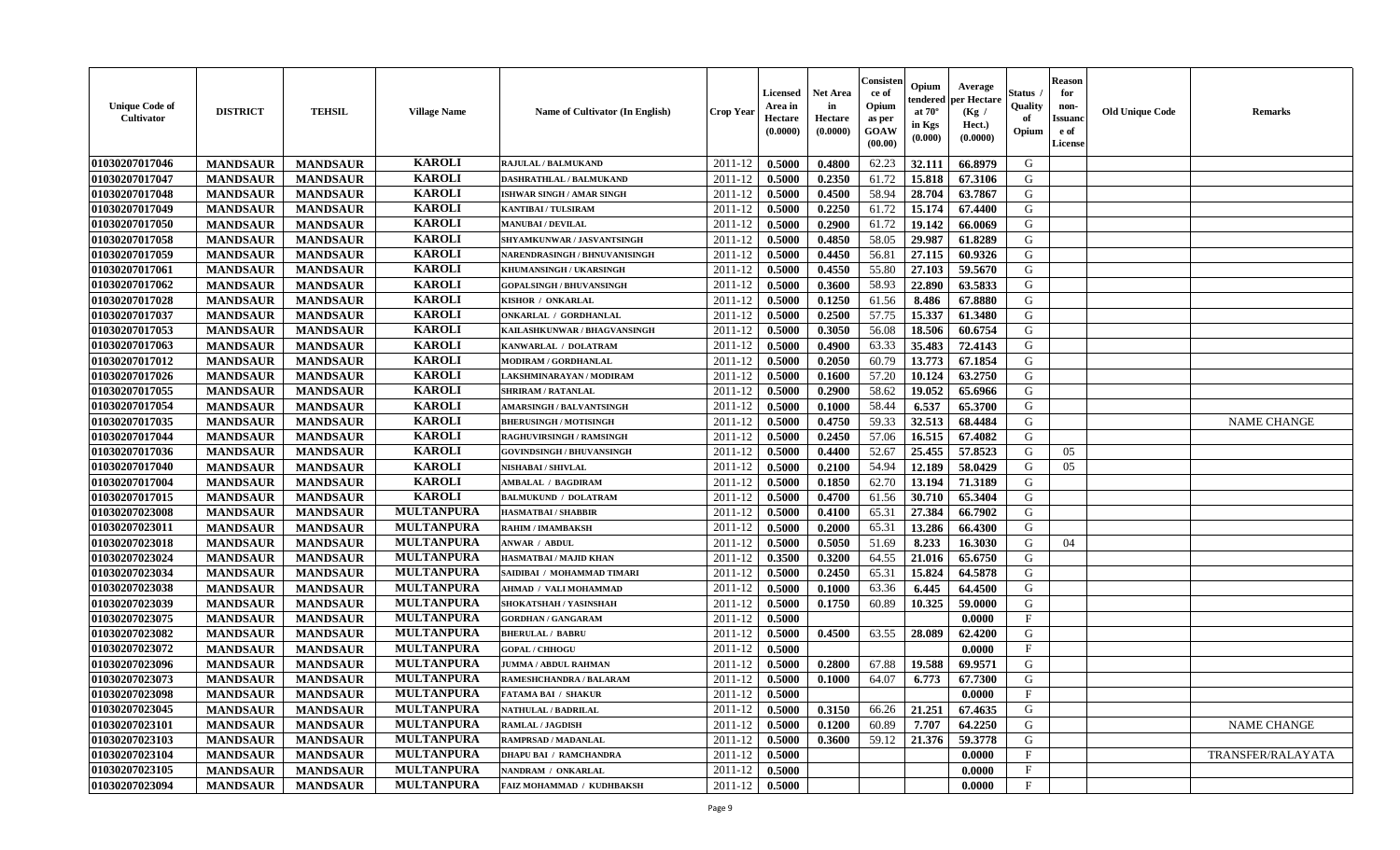| <b>Unique Code of</b><br><b>Cultivator</b> | <b>DISTRICT</b> | <b>TEHSIL</b>   | <b>Village Name</b> | <b>Name of Cultivator (In English)</b> | <b>Crop Year</b> | Licensed<br>Area in<br>Hectare<br>(0.0000) | Net Area<br>in<br>Hectare<br>(0.0000) | Consisteı<br>ce of<br>Opium<br>as per<br>GOAW<br>(00.00) | Opium<br>endered<br>at $70^\circ$<br>in Kgs<br>(0.000) | Average<br>per Hectare<br>(Kg /<br>Hect.)<br>(0.0000) | Status<br>Quality<br>of<br>Opium | <b>Reason</b><br>for<br>non-<br><b>Issuand</b><br>e of<br>License | <b>Old Unique Code</b> | Remarks |
|--------------------------------------------|-----------------|-----------------|---------------------|----------------------------------------|------------------|--------------------------------------------|---------------------------------------|----------------------------------------------------------|--------------------------------------------------------|-------------------------------------------------------|----------------------------------|-------------------------------------------------------------------|------------------------|---------|
| 01030207023071                             | <b>MANDSAUR</b> | <b>MANDSAUR</b> | <b>MULTANPURA</b>   | <b>BHANWARLAL / JAGANATH</b>           | 2011-12          | 0.3500                                     | 0.2600                                | 60.89                                                    | 15.588                                                 | 59.9538                                               | G                                |                                                                   |                        |         |
| 01030207023037                             | <b>MANDSAUR</b> | <b>MANDSAUR</b> | <b>MULTANPURA</b>   | <b>JAMILA BI / BABU</b>                | 2011-12          | 0.5000                                     |                                       |                                                          |                                                        | 0.0000                                                | $\mathbf{F}$                     |                                                                   |                        |         |
| 01030207023023                             | <b>MANDSAUR</b> | <b>MANDSAUR</b> | <b>MULTANPURA</b>   | <b>JUMMA / IBRAHIM</b>                 | 2011-12          | 0.5000                                     |                                       |                                                          |                                                        | 0.0000                                                | $\mathbf N$                      |                                                                   |                        |         |
| 01030207023108                             | <b>MANDSAUR</b> | <b>MANDSAUR</b> | <b>MULTANPURA</b>   | KANHAIYALAL / BAGIRAM                  | 2011-12          | 0.5000                                     |                                       |                                                          |                                                        | 0.0000                                                | $\mathbf{F}$                     |                                                                   |                        |         |
| 01030207023085                             | <b>MANDSAUR</b> | <b>MANDSAUR</b> | <b>MULTANPURA</b>   | HUSAINBAKSH / FAKIR MO.                | 2011-12          | 0.3500                                     | 0.1500                                | 63.16                                                    | 9.627                                                  | 64.1800                                               | G                                |                                                                   |                        |         |
| 01030207023109                             | <b>MANDSAUR</b> | <b>MANDSAUR</b> | <b>MULTANPURA</b>   | <b>GANPAT / VARDICHAND</b>             | 2011-12          | 0.5000                                     | 0.3650                                | 63.16                                                    | 23.577                                                 | 64.5945                                               | G                                |                                                                   |                        |         |
| 01030207025002                             | <b>MANDSAUR</b> | <b>MANDSAUR</b> | <b>NOGANVA</b>      | <b>MANGILAL / DOLATRAM</b>             | 2011-12          | 0.5000                                     | 0.2150                                | 56.30                                                    | 12.796                                                 | 59.5163                                               | G                                |                                                                   |                        |         |
| 01030207025003                             | <b>MANDSAUR</b> | <b>MANDSAUR</b> | <b>NOGANVA</b>      | SOHANBAI / VISHNULAL                   | 2011-12          | 0.5000                                     | 0.1650                                | 54.85                                                    | 9.168                                                  | 55.5636                                               | G                                | 04                                                                |                        |         |
| 01030207025005                             | <b>MANDSAUR</b> | <b>MANDSAUR</b> | <b>NOGANVA</b>      | <b>BHURIBAI / BAGDIRAM</b>             | 2011-12          | 0.5000                                     | 0.4850                                | 59.52                                                    | 30.457                                                 | 62.7979                                               | G                                |                                                                   |                        |         |
| 01030207025006                             | <b>MANDSAUR</b> | <b>MANDSAUR</b> | <b>NOGANVA</b>      | MADANLAL / LAKSHMAN                    | 2011-12          | 0.5000                                     | 0.2950                                | 63.34                                                    | 19.355                                                 | 65.6102                                               | G                                |                                                                   |                        |         |
| 01030207025008                             | <b>MANDSAUR</b> | <b>MANDSAUR</b> | <b>NOGANVA</b>      | RAJENDRASING / KOMALSING               | 2011-12          | 0.3500                                     | 0.2300                                | 54.85                                                    | 15.483                                                 | 67.3174                                               | G                                | 05                                                                |                        |         |
| 01030207025009                             | <b>MANDSAUR</b> | <b>MANDSAUR</b> | <b>NOGANVA</b>      | <b>MANGIBAI/AMBALAL</b>                | 2011-12          | 0.5000                                     | 0.4900                                | 56.30                                                    | 28.536                                                 | 58.2367                                               | G                                |                                                                   |                        |         |
| 01030207025010                             | <b>MANDSAUR</b> | <b>MANDSAUR</b> | <b>NOGANVA</b>      | <b>PYARCHAND / BHUWAN</b>              | 2011-12          | 0.5000                                     | 0.1900                                | 59.21                                                    | 11.436                                                 | 60.1895                                               | G                                |                                                                   |                        |         |
| 01030207025011                             | <b>MANDSAUR</b> | <b>MANDSAUR</b> | <b>NOGANVA</b>      | <b>SURATRAM / AMRITRAM</b>             | 2011-12          | 0.5000                                     | 0.2300                                | 59.56                                                    | 13.707                                                 | 59.5957                                               | G                                |                                                                   |                        |         |
| 01030207025012                             | <b>MANDSAUR</b> | <b>MANDSAUR</b> | <b>NOGANVA</b>      | <b>BAPULAL / JAYCHAND</b>              | 2011-12          | 0.5000                                     | 0.4750                                | 63.34                                                    | 30.494                                                 | 64.1979                                               | $\mathbf G$                      |                                                                   |                        |         |
| 01030207025013                             | <b>MANDSAUR</b> | <b>MANDSAUR</b> | <b>NOGANVA</b>      | HIRABAI / LABHCHANDRA                  | 2011-12          | 0.5000                                     | 0.1350                                | 59.21                                                    | 8.205                                                  | 60.7778                                               | G                                |                                                                   |                        |         |
| 01030207025014                             | <b>MANDSAUR</b> | <b>MANDSAUR</b> | <b>NOGANVA</b>      | PRATAPBAI / PRABHULAL                  | 2011-12          | 0.5000                                     | 0.4500                                | 63.34                                                    | 28.928                                                 | 64.2844                                               | G                                |                                                                   |                        |         |
| 01030207025015                             | <b>MANDSAUR</b> | <b>MANDSAUR</b> | <b>NOGANVA</b>      | CHIMANLAL / CHATURBHUJ                 | 2011-12          | 0.5000                                     | 0.3150                                | 64.85                                                    | 20.733                                                 | 65.8190                                               | G                                |                                                                   |                        |         |
| 01030207025016                             | <b>MANDSAUR</b> | <b>MANDSAUR</b> | <b>NOGANVA</b>      | DINDAYAL / SHIVSHANKAR                 | 2011-12          | 0.5000                                     | 0.2700                                | 59.21                                                    | 16.359                                                 | 60.5889                                               | G                                |                                                                   |                        |         |
| 01030207025019                             | <b>MANDSAUR</b> | <b>MANDSAUR</b> | <b>NOGANVA</b>      | KASTURIBAI / BHERULAL                  | 2011-12          | 0.5000                                     | 0.3700                                | 64.47                                                    | 23.983                                                 | 64.8189                                               | G                                |                                                                   |                        |         |
| 01030207025020                             | <b>MANDSAUR</b> | <b>MANDSAUR</b> | <b>NOGANVA</b>      | <b>HIRALAL / BHANVARLAL</b>            | 2011-12          | 0.5000                                     | 0.4850                                | 61.92                                                    | 30.739                                                 | 63.3794                                               | G                                |                                                                   |                        |         |
| 01030207025023                             | <b>MANDSAUR</b> | <b>MANDSAUR</b> | <b>NOGANVA</b>      | RAGURAJ SINGH / SAJJAN SINGH           | 2011-12          | 0.5000                                     | 0.3750                                | 61.92                                                    | 24.096                                                 | 64.2560                                               | G                                |                                                                   |                        |         |
| 01030207025025                             | <b>MANDSAUR</b> | <b>MANDSAUR</b> | <b>NOGANVA</b>      | NARAYANSINGH / NAHARSINGH              | 2011-12          | 0.5000                                     | 0.2200                                | 54.85                                                    | 12.717                                                 | 57.8045                                               | G                                | 05                                                                |                        |         |
| 01030207025026                             | <b>MANDSAUR</b> | <b>MANDSAUR</b> | <b>NOGANVA</b>      | <b>BALMUKUND / BHUWAN</b>              | 2011-12          | 0.5000                                     | 0.2350                                | 55.33                                                    | 14.433                                                 | 61.4170                                               | G                                |                                                                   |                        |         |
| 01030207025027                             | <b>MANDSAUR</b> | <b>MANDSAUR</b> | <b>NOGANVA</b>      | <b>BALARAM / LAXMICHAND</b>            | 2011-12          | 0.5000                                     | 0.4100                                | 58.54                                                    | 25.365                                                 | 61.8659                                               | G                                |                                                                   |                        |         |
| 01030207025028                             | <b>MANDSAUR</b> | <b>MANDSAUR</b> | <b>NOGANVA</b>      | RUKMAN BAI / UDAYRAM                   | 2011-12          | 0.5000                                     | 0.3000                                | 55.33                                                    | 17.476                                                 | 58.2533                                               | G                                |                                                                   |                        |         |
| 01030207025029                             | <b>MANDSAUR</b> | <b>MANDSAUR</b> | <b>NOGANVA</b>      | <b>SUKHIBAI / LAKSHMICHND</b>          | 2011-12          | 0.5000                                     | 0.3500                                | 64.47                                                    | 22.712                                                 | 64.8914                                               | G                                |                                                                   |                        |         |
| 01030207025030                             | <b>MANDSAUR</b> | <b>MANDSAUR</b> | <b>NOGANVA</b>      | <b>HIRALAL / BHERULAL</b>              | 2011-12          | 0.5000                                     |                                       |                                                          |                                                        | 0.0000                                                | $\mathbf N$                      |                                                                   |                        |         |
| 01030207025031                             | <b>MANDSAUR</b> | <b>MANDSAUR</b> | <b>NOGANVA</b>      | <b>MANGIBAI/NIRBHERAM</b>              | 2011-12          | 0.5000                                     | 0.2850                                | 61.92                                                    | 18.196                                                 | 63.8456                                               | G                                |                                                                   |                        |         |
| 01030207025033                             | <b>MANDSAUR</b> | <b>MANDSAUR</b> | <b>NOGANVA</b>      | <b>KESHARBAI/NANDA</b>                 | 2011-12          | 0.5000                                     | 0.4850                                | 55.23                                                    | 28.073                                                 | 57.8825                                               | G                                |                                                                   |                        |         |
| 01030207025037                             | <b>MANDSAUR</b> | <b>MANDSAUR</b> | <b>NOGANVA</b>      | TULSIRAM / NANDRAM                     | 2011-12          | 0.5000                                     | 0.3750                                | 61.51                                                    | 23.910                                                 | 63.7600                                               | G                                |                                                                   |                        |         |
| 01030207025038                             | <b>MANDSAUR</b> | <b>MANDSAUR</b> | <b>NOGANVA</b>      | <b>HIRALAL / JAGANNATH</b>             | 2011-12          | 0.5000                                     | 0.2650                                | 58.54                                                    | 16.324                                                 | 61.6000                                               | G                                |                                                                   |                        |         |
| 01030207025042                             | <b>MANDSAUR</b> | <b>MANDSAUR</b> | <b>NOGANVA</b>      | <b>GENDIBAI / BHAGIRATH</b>            | 2011-12          | 0.5000                                     | 0.1850                                | 64.04                                                    | 12.314                                                 | 66.5622                                               | G                                |                                                                   |                        |         |
| 01030207025044                             | <b>MANDSAUR</b> | <b>MANDSAUR</b> | <b>NOGANVA</b>      | <b>TARABAI / BHERULAL</b>              | 2011-12          | 0.5000                                     | 0.2350                                | 64.04                                                    | 16.815                                                 | 71.5532                                               | G                                |                                                                   |                        |         |
| 01030207025046                             | <b>MANDSAUR</b> | <b>MANDSAUR</b> | <b>NOGANVA</b>      | KALABAI/SAVRAM                         | 2011-12          | 0.5000                                     | 0.1600                                | 58.65                                                    | 9.895                                                  | 61.8438                                               | G                                |                                                                   |                        |         |
| 01030207025050                             | <b>MANDSAUR</b> | <b>MANDSAUR</b> | <b>NOGANVA</b>      | <b>SHANTILAL / LABCHAND</b>            | 2011-12          | 0.5000                                     | 0.3300                                | 58.06                                                    | 19.807                                                 | 60.0212                                               | G                                |                                                                   |                        |         |
| 01030207025051                             | <b>MANDSAUR</b> | <b>MANDSAUR</b> | <b>NOGANVA</b>      | MOHANPAL SINGH / LAXMAN SINGH          | 2011-12          | 0.5000                                     | 0.5000                                | 58.23                                                    | 30.388                                                 | 60.7760                                               | G                                |                                                                   |                        |         |
| 01030207025059                             | <b>MANDSAUR</b> | <b>MANDSAUR</b> | <b>NOGANVA</b>      | <b>JAGDISH / MANGILAL</b>              | 2011-12          | 0.5000                                     | 0.3250                                | 56.05                                                    | 19.377                                                 | 59.6215                                               | G                                |                                                                   |                        |         |
| 01030207025062                             | <b>MANDSAUR</b> | <b>MANDSAUR</b> | <b>NOGANVA</b>      | SURESHKUMAR / LAXMINARAYAN             | 2011-12          | 0.5000                                     | 0.2100                                | 58.06                                                    | 12.060                                                 | 57.4286                                               | G                                |                                                                   |                        |         |
| 01030207025063                             | <b>MANDSAUR</b> | <b>MANDSAUR</b> | <b>NOGANVA</b>      | <b>BABULAL / LAXMINARAYAN</b>          | 2011-12          | 0.5000                                     | 0.1450                                | 56.05                                                    | 8.480                                                  | 58.4828                                               | ${\bf G}$                        |                                                                   |                        |         |
| 01030207025070                             | <b>MANDSAUR</b> | <b>MANDSAUR</b> | <b>NOGANVA</b>      | LAXMAN SINGH / SAJJAN SINGH            | 2011-12          | 0.5000                                     | 0.4000                                | 60.38                                                    | 25.360                                                 | 63.4000                                               | G                                |                                                                   |                        |         |
| 01030207025071                             | <b>MANDSAUR</b> | <b>MANDSAUR</b> | <b>NOGANVA</b>      | KOMAL SINGH / BHANWAR SINGH            | 2011-12          | 0.5000                                     | 0.4200                                | 56.30                                                    | 27.346                                                 | 65.1095                                               | G                                |                                                                   |                        |         |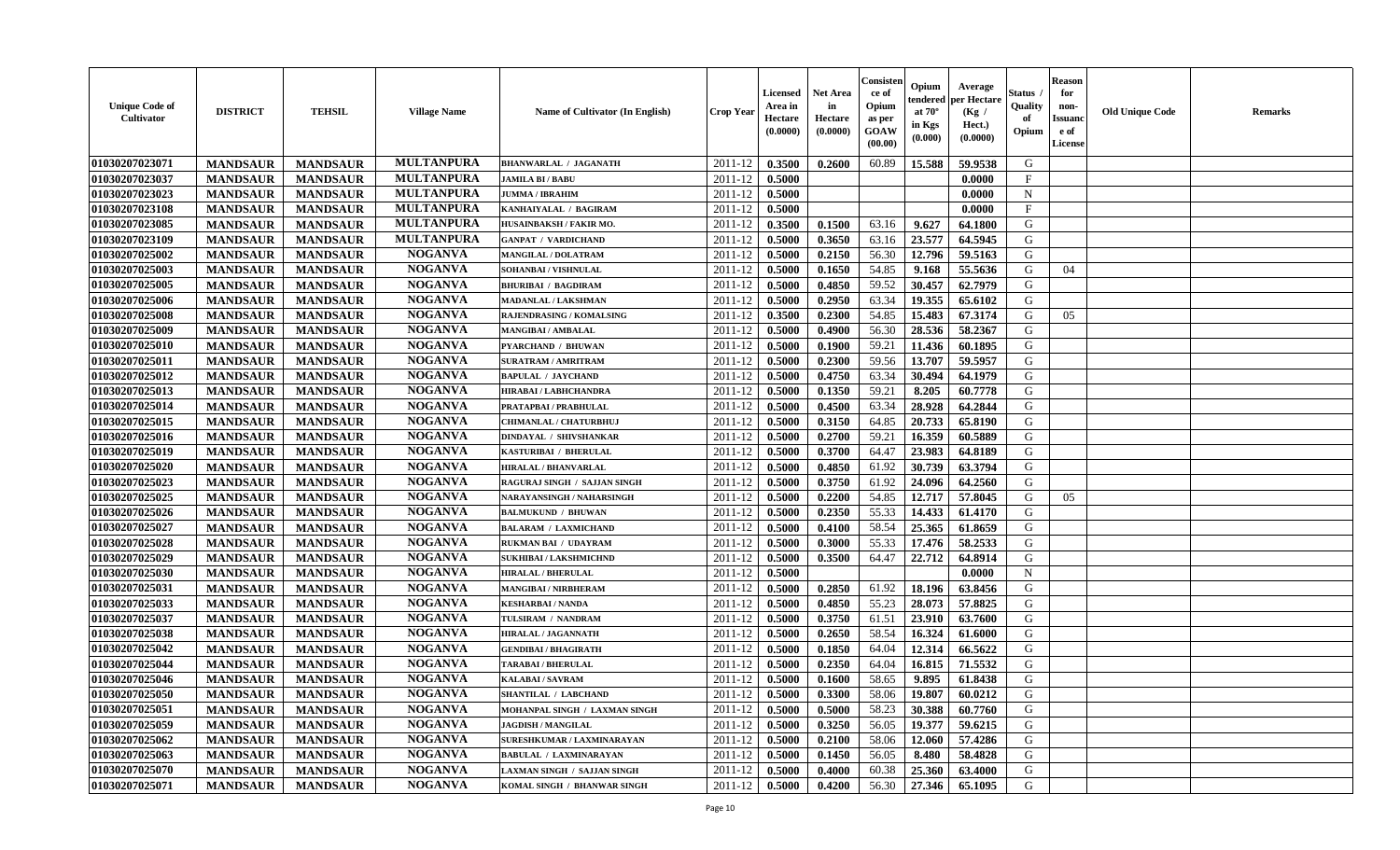| <b>Unique Code of</b><br><b>Cultivator</b> | <b>DISTRICT</b> | <b>TEHSIL</b>   | <b>Village Name</b> | Name of Cultivator (In English)      | <b>Crop Year</b> | <b>Licensed</b><br>Area in<br>Hectare<br>(0.0000) | <b>Net Area</b><br>in<br>Hectare<br>(0.0000) | Consister<br>ce of<br>Opium<br>as per<br><b>GOAW</b><br>(00.00) | Opium<br>endered<br>at $70^{\circ}$<br>in Kgs<br>$(\mathbf{0.000})$ | Average<br>per Hectare<br>(Kg)<br>Hect.)<br>(0.0000) | Status<br>Quality<br>of<br>Opium | <b>Reason</b><br>for<br>non-<br><b>Issuano</b><br>e of<br>License | <b>Old Unique Code</b> | <b>Remarks</b> |
|--------------------------------------------|-----------------|-----------------|---------------------|--------------------------------------|------------------|---------------------------------------------------|----------------------------------------------|-----------------------------------------------------------------|---------------------------------------------------------------------|------------------------------------------------------|----------------------------------|-------------------------------------------------------------------|------------------------|----------------|
| 01030207025072                             | <b>MANDSAUR</b> | <b>MANDSAUR</b> | <b>NOGANVA</b>      | <b>DASHRATH SINGH / BHARAT SINGH</b> | 2011-12          | 0.5000                                            | 0.1850                                       | 64.30                                                           | 12.346                                                              | 66.7351                                              | G                                |                                                                   |                        |                |
| 01030207025078                             | <b>MANDSAUR</b> | <b>MANDSAUR</b> | <b>NOGANVA</b>      | PANNALAL / BHAGIRATH                 | 2011-12          | 0.5000                                            | 0.4650                                       | 59.67                                                           | 28.727                                                              | 61.7785                                              | G                                |                                                                   |                        |                |
| 01030207025084                             | <b>MANDSAUR</b> | <b>MANDSAUR</b> | <b>NOGANVA</b>      | <b>BHUWAN / BHERULAL</b>             | 2011-12          | 0.5000                                            | 0.2650                                       | 58.06                                                           | 16.331                                                              | 61.6264                                              | G                                |                                                                   |                        |                |
| 01030207025085                             | <b>MANDSAUR</b> | <b>MANDSAUR</b> | <b>NOGANVA</b>      | SAMPATBAI / HAJARILAL                | 2011-12          | 0.5000                                            | 0.4750                                       | 64.04                                                           | 30.675                                                              | 64.5789                                              | G                                |                                                                   |                        |                |
| 01030207025091                             | <b>MANDSAUR</b> | <b>MANDSAUR</b> | <b>NOGANVA</b>      | PARVATSINGH / NATHUSINGH             | 2011-12          | 0.3500                                            | 0.1750                                       | 59.67                                                           | 10.903                                                              | 62.3029                                              | G                                |                                                                   |                        |                |
| 01030207025095                             | <b>MANDSAUR</b> | <b>MANDSAUR</b> | <b>NOGANVA</b>      | <b>KANCHAN BAI / NATHU</b>           | 2011-12          | 0.5000                                            | 0.3750                                       | 56.04                                                           | 22.744                                                              | 60.6507                                              | G                                |                                                                   |                        |                |
| 01030207025099                             | <b>MANDSAUR</b> | <b>MANDSAUR</b> | <b>NOGANVA</b>      | MOHAN KUNWAR / MAHIPAL SINGH         | 2011-12          | 0.5000                                            | 0.2600                                       | 56.04                                                           | 16.764                                                              | 64.4769                                              | G                                |                                                                   |                        |                |
| 01030207025100                             | <b>MANDSAUR</b> | <b>MANDSAUR</b> | <b>NOGANVA</b>      | HIRALAL / SHOBHARAM                  | 2011-12          | 0.5000                                            | 0.1800                                       | 64.32                                                           | 11.945                                                              | 66.3611                                              | G                                |                                                                   |                        |                |
| 01030207025032                             | <b>MANDSAUR</b> | <b>MANDSAUR</b> | <b>NOGANVA</b>      | VAJABAI / BHURIYA                    | 2011-12          | 0.5000                                            | 0.3700                                       | 56.04                                                           | 21.832                                                              | 59.0054                                              | G                                |                                                                   |                        |                |
| 01030207025001                             | <b>MANDSAUR</b> | <b>MANDSAUR</b> | <b>NOGANVA</b>      | <b>BHARATSINGH / NAHARSINGH</b>      | 2011-12          | 0.5000                                            | 0.2200                                       | 59.67                                                           | 14.372                                                              | 65.3273                                              | G                                |                                                                   |                        |                |
| 01030207025024                             | <b>MANDSAUR</b> | <b>MANDSAUR</b> | <b>NOGANVA</b>      | <b>ONKARLAL / AMARCHAND</b>          | 2011-12          | 0.5000                                            | 0.3350                                       | 59.56                                                           | 21.739                                                              | 64.8925                                              | G                                |                                                                   |                        |                |
| 01030207025004                             | <b>MANDSAUR</b> | <b>MANDSAUR</b> | <b>NOGANVA</b>      | RADHESHYAM / NANDA                   | 2011-12          | 0.5000                                            | 0.2950                                       | 57.06                                                           | 17.322                                                              | 58.7186                                              | G                                |                                                                   |                        |                |
| 01030207025101                             | <b>MANDSAUR</b> | <b>MANDSAUR</b> | <b>NOGANVA</b>      | PUNAMCHANDRA / HIRALAL               | 2011-12          | 0.5000                                            | 0.3200                                       | 57.06                                                           | 18.993                                                              | 59.3531                                              | G                                |                                                                   |                        |                |
| 01030207025102                             | <b>MANDSAUR</b> | <b>MANDSAUR</b> | <b>NOGANVA</b>      | <b>AMRITRAM / NANDA</b>              | 2011-12          | 0.5000                                            | 0.3450                                       | 59.56                                                           | 22,122                                                              | 64.1217                                              | G                                |                                                                   |                        |                |
| 01030207025040                             | <b>MANDSAUR</b> | <b>MANDSAUR</b> | <b>NOGANVA</b>      | <b>SURESHKUMAR / HIRALAL</b>         | 2011-12          | 0.5000                                            | 0.1500                                       | 66.19                                                           | 10.354                                                              | 69.0267                                              | G                                |                                                                   |                        |                |
| 01030207025017                             | <b>MANDSAUR</b> | <b>MANDSAUR</b> | <b>NOGANVA</b>      | <b>RUKMANIBAI / RAMLAL</b>           | 2011-12          | 0.5000                                            | 0.3200                                       | 56.05                                                           | 18.296                                                              | 57.1750                                              | G                                |                                                                   |                        |                |
| 01030207025018                             | <b>MANDSAUR</b> | <b>MANDSAUR</b> | <b>NOGANVA</b>      | <b>KISHANLAL / GOBA</b>              | 2011-12          | 0.5000                                            | 0.3050                                       | 57.06                                                           | 17.868                                                              | 58.5836                                              | G                                |                                                                   |                        |                |
| 01030207026001                             | <b>MANDSAUR</b> | <b>MANDSAUR</b> | <b>PITHAKHEDI</b>   | <b>PANKESH / MOTILAL</b>             | 2011-12          | 0.5000                                            | 0.2000                                       | 64.66                                                           | 13.006                                                              | 65.0300                                              | G                                |                                                                   |                        |                |
| 01030207026002                             | <b>MANDSAUR</b> | <b>MANDSAUR</b> | <b>PITHAKHEDI</b>   | MANGILAL URF MAHADEV / PRAYRCHAND    | 2011-12          | 0.5000                                            | 0.4100                                       | 65.26                                                           | 26.440                                                              | 64.4878                                              | G                                |                                                                   |                        |                |
| 01030207026005                             | <b>MANDSAUR</b> | <b>MANDSAUR</b> | <b>PITHAKHEDI</b>   | <b>GOPAL / KISHNALAL</b>             | 2011-12          | 0.5000                                            | 0.2000                                       | 61.32                                                           | 12.711                                                              | 63.5550                                              | G                                |                                                                   |                        |                |
| 01030207026006                             | <b>MANDSAUR</b> | <b>MANDSAUR</b> | <b>PITHAKHEDI</b>   | NARAYANSINGH / BALWANTSINGH          | 2011-12          | 0.5000                                            | 0.3600                                       | 57.17                                                           | 20.777                                                              | 57.7139                                              | G                                |                                                                   |                        |                |
| 01030207026009                             | <b>MANDSAUR</b> | <b>MANDSAUR</b> | <b>PITHAKHEDI</b>   | RATANLAL / CHUNILAL                  | 2011-12          | 0.3500                                            | 0.3300                                       | 68.89                                                           | 23.186                                                              | 70.2606                                              | G                                |                                                                   |                        |                |
| 01030207026012                             | <b>MANDSAUR</b> | <b>MANDSAUR</b> | <b>PITHAKHEDI</b>   | NIRMALAKUNWAR / SHYAMSINGH           | 2011-12          | 0.5000                                            | 0.3900                                       | 61.32                                                           | 25.027                                                              | 64.1718                                              | G                                |                                                                   |                        |                |
| 01030207026013                             | <b>MANDSAUR</b> | <b>MANDSAUR</b> | <b>PITHAKHEDI</b>   | <b>GOVINDSINGH / MANOHARSINGH</b>    | 2011-12          | 0.5000                                            | 0.4350                                       | 61.85                                                           | 27.408                                                              | 63.0069                                              | G                                |                                                                   |                        |                |
| 01030207026017                             | <b>MANDSAUR</b> | <b>MANDSAUR</b> | <b>PITHAKHEDI</b>   | <b>JAGDISH / BHUWAN</b>              | 2011-12          | 0.5000                                            | 0.1250                                       | 59.84                                                           | 7.574                                                               | 60.5920                                              | G                                |                                                                   |                        |                |
| 01030207026024                             | <b>MANDSAUR</b> | <b>MANDSAUR</b> | <b>PITHAKHEDI</b>   | SHNKARLAL / PYARCHAND                | 2011-12          | 0.5000                                            | 0.1850                                       | 68.87                                                           | 12.849                                                              | 69.4541                                              | G                                |                                                                   |                        |                |
| 01030207026025                             | <b>MANDSAUR</b> | <b>MANDSAUR</b> | <b>PITHAKHEDI</b>   | KISHOR / CHUNILAL                    | 2011-12          | 0.5000                                            | 0.3750                                       | 64.66                                                           | 24.617                                                              | 65.6453                                              | G                                |                                                                   |                        |                |
| 01030207026027                             | <b>MANDSAUR</b> | <b>MANDSAUR</b> | <b>PITHAKHEDI</b>   | TAMUSINGH / LAKSHMANSINGH            | 2011-12          | 0.5000                                            | 0.4550                                       | 61.85                                                           | 29.476                                                              | 64.7824                                              | G                                |                                                                   |                        |                |
| 01030207026031                             | <b>MANDSAUR</b> | <b>MANDSAUR</b> | <b>PITHAKHEDI</b>   | <b>BHANWAR SINGH / MANGU SINGH</b>   | 2011-12          | 0.5000                                            | 0.2400                                       | 61.85                                                           | 15.463                                                              | 64.4292                                              | G                                |                                                                   |                        |                |
| 01030207026033                             | <b>MANDSAUR</b> | <b>MANDSAUR</b> | <b>PITHAKHEDI</b>   | <b>NAGU SINGH / PRATAP SINGH</b>     | 2011-12          | 0.5000                                            | 0.3250                                       | 68.87                                                           | 22.658                                                              | 69.7169                                              | G                                |                                                                   |                        |                |
| 01030207026034                             | <b>MANDSAUR</b> | <b>MANDSAUR</b> | <b>PITHAKHEDI</b>   | LAXMINARAYAN / TULSIRAM              | 2011-12          | 0.5000                                            | 0.1950                                       | 64.66                                                           | 12.923                                                              | 66.2718                                              | G                                |                                                                   |                        |                |
| 01030207026035                             | <b>MANDSAUR</b> | <b>MANDSAUR</b> | <b>PITHAKHEDI</b>   | <b>JAGDISH / JAYRAM</b>              | 2011-12          | 0.5000                                            | 0.0900                                       | 62.49                                                           | 5.999                                                               | 66.6556                                              | G                                |                                                                   |                        |                |
| 01030207026036                             | <b>MANDSAUR</b> | <b>MANDSAUR</b> | <b>PITHAKHEDI</b>   | MAHENDRA SINGH / DAYAL SINGH         | 2011-12          | 0.5000                                            | 0.2650                                       | 68.87                                                           | 19.116                                                              | 72.1358                                              | G                                |                                                                   |                        |                |
| 01030207026039                             | <b>MANDSAUR</b> | <b>MANDSAUR</b> | <b>PITHAKHEDI</b>   | <b>GAJRAJ SINGH / DAYAL SINGH</b>    | 2011-12          | 0.5000                                            | 0.2600                                       | 68.89                                                           | 19.643                                                              | 75.5500                                              | G                                |                                                                   |                        |                |
| 01030207026040                             | <b>MANDSAUR</b> | <b>MANDSAUR</b> | <b>PITHAKHEDI</b>   | <b>BABULAL / RAMLAL</b>              | 2011-12          | 0.5000                                            | 0.1150                                       | 64.03                                                           | 7.958                                                               | 69.2000                                              | G                                |                                                                   |                        |                |
| 01030207026042                             | <b>MANDSAUR</b> | <b>MANDSAUR</b> | PITHAKHEDI          | KAILASHCHANDRA / BHURALAL            | $2011-12$ 0.5000 |                                                   | 0.2250                                       | 63.20                                                           | $15.078$ 67.0133                                                    |                                                      | G                                |                                                                   |                        |                |
| 01030207026043                             | <b>MANDSAUR</b> | <b>MANDSAUR</b> | <b>PITHAKHEDI</b>   | <b>MUBARIK / MANGTU</b>              | 2011-12          | 0.5000                                            | 0.4150                                       | 63.20                                                           | 27.546                                                              | 66.3759                                              | G                                |                                                                   |                        |                |
| 01030207026045                             | <b>MANDSAUR</b> | <b>MANDSAUR</b> | <b>PITHAKHEDI</b>   | PREM SINGH / MOHAN SINGH             | 2011-12          | 0.5000                                            | 0.2950                                       | 63.20                                                           | 19.339                                                              | 65.5559                                              | G                                |                                                                   |                        |                |
| 01030207026050                             | <b>MANDSAUR</b> | <b>MANDSAUR</b> | <b>PITHAKHEDI</b>   | <b>BHAGWANSINGH / NAHARSINGH</b>     | 2011-12          | 0.5000                                            | 0.4050                                       | 66.12                                                           | 27.402                                                              | 67.6593                                              | G                                |                                                                   |                        |                |
| 01030207026056                             | <b>MANDSAUR</b> | <b>MANDSAUR</b> | <b>PITHAKHEDI</b>   | ONKARSINGH / NARAYANSINGH            | 2011-12          | 0.5000                                            | 0.1500                                       | 66.12                                                           | 9.833                                                               | 65.5533                                              | G                                |                                                                   |                        |                |
| 01030207026059                             | <b>MANDSAUR</b> | <b>MANDSAUR</b> | <b>PITHAKHEDI</b>   | DAYAL SINGH / RAM SINGH              | 2011-12          | 0.5000                                            | 0.3850                                       | 66.12                                                           | 25.201                                                              | 65.4571                                              | G                                |                                                                   |                        |                |
| 01030207026060                             | <b>MANDSAUR</b> | <b>MANDSAUR</b> | <b>PITHAKHEDI</b>   | RAGHUVIR SINGH / RAM SINGH           | $2011 - 12$      | 0.3500                                            | 0.3400                                       | 64.40                                                           | 22.246                                                              | 65.4294                                              | G                                |                                                                   |                        |                |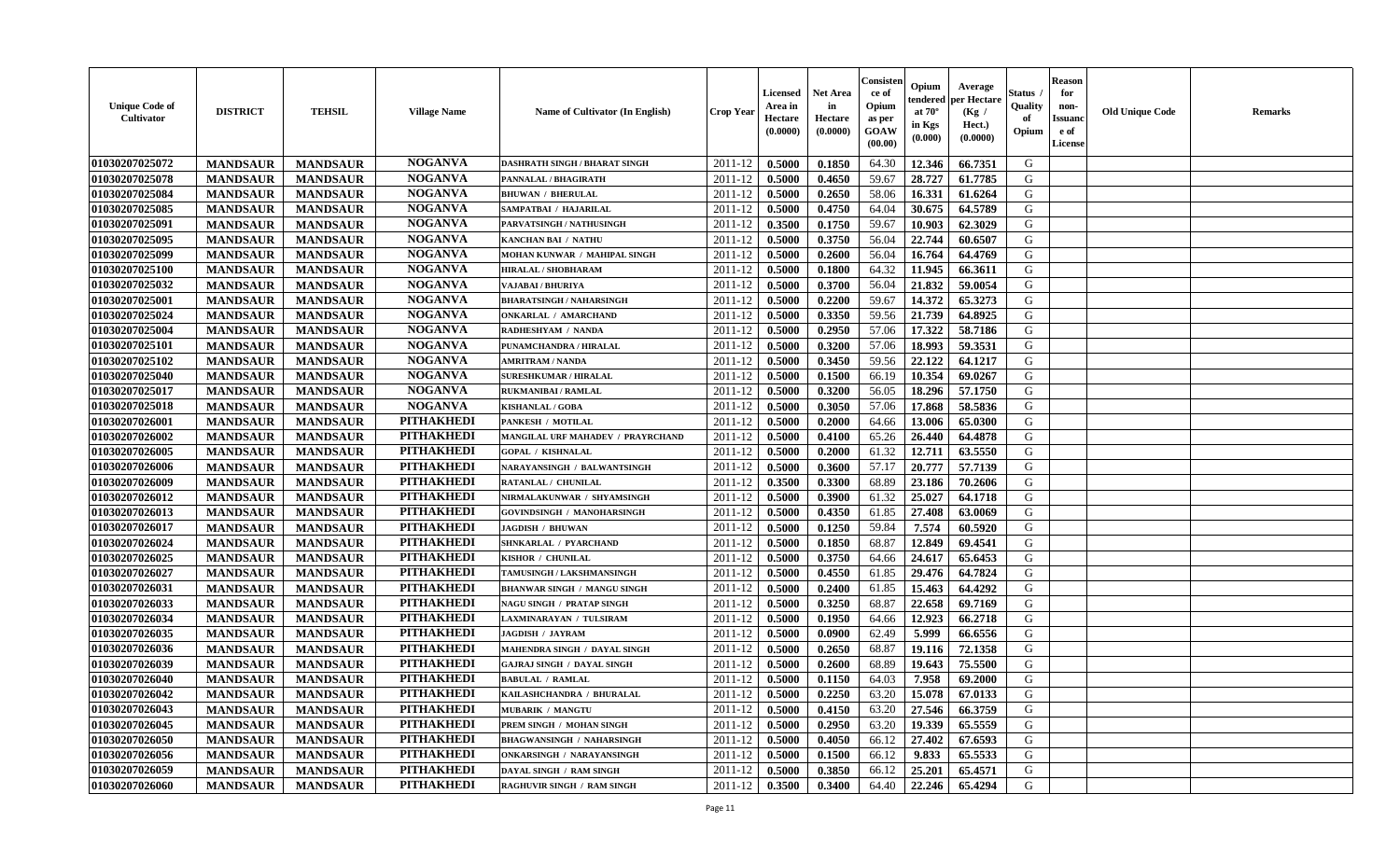| <b>Unique Code of</b><br><b>Cultivator</b> | <b>DISTRICT</b> | <b>TEHSIL</b>   | <b>Village Name</b> | Name of Cultivator (In English)  | <b>Crop Year</b> | <b>Licensed</b><br>Area in<br>Hectare<br>(0.0000) | <b>Net Area</b><br>in<br>Hectare<br>(0.0000) | Consisteı<br>ce of<br>Opium<br>as per<br>GOAW<br>(00.00) | Opium<br>endered<br>at $70^\circ$<br>in Kgs<br>(0.000) | Average<br>oer Hectare<br>(Kg /<br>Hect.)<br>(0.0000) | Status<br>Quality<br>of<br>Opium | Reason<br>for<br>non-<br>Issuan<br>e of<br>License | <b>Old Unique Code</b> | <b>Remarks</b>           |
|--------------------------------------------|-----------------|-----------------|---------------------|----------------------------------|------------------|---------------------------------------------------|----------------------------------------------|----------------------------------------------------------|--------------------------------------------------------|-------------------------------------------------------|----------------------------------|----------------------------------------------------|------------------------|--------------------------|
| 01030207026065                             | <b>MANDSAUR</b> | <b>MANDSAUR</b> | <b>PITHAKHEDI</b>   | <b>RAGHUNATH / RAM SINGH</b>     | 2011-12          | 0.5000                                            | 0.3650                                       | 67.41                                                    | 24.913                                                 | 68.2548                                               | G                                |                                                    |                        |                          |
| 01030207026066                             | <b>MANDSAUR</b> | <b>MANDSAUR</b> | <b>PITHAKHEDI</b>   | PRAHLADSINGH / HUKUM SINGH       | 2011-12          | 0.3500                                            | 0.3100                                       | 61.57                                                    | 19.043                                                 | 61.4290                                               | G                                |                                                    |                        |                          |
| 01030207026098                             | <b>MANDSAUR</b> | <b>MANDSAUR</b> | <b>PITHAKHEDI</b>   | RAMESHVAR / LAKSHMAN             | 2011-12          | 0.5000                                            | 0.2950                                       | 64.94                                                    | 21.894                                                 | 74.2169                                               | G                                |                                                    |                        |                          |
| 01030207026099                             | <b>MANDSAUR</b> | <b>MANDSAUR</b> | <b>PITHAKHEDI</b>   | SHANKARLAL / BHURALAL            | 2011-12          | 0.5000                                            | 0.2750                                       | 61.57                                                    | 17.539                                                 | 63.7782                                               | G                                |                                                    |                        |                          |
| 01030207026101                             | <b>MANDSAUR</b> | <b>MANDSAUR</b> | <b>PITHAKHEDI</b>   | <b>JAGDISHCHAND / BHURALAL</b>   | 2011-12          | 0.5000                                            | 0.2900                                       | 64.40                                                    | 19.164                                                 | 66.0828                                               | G                                |                                                    |                        |                          |
| 01030207026102                             | <b>MANDSAUR</b> | <b>MANDSAUR</b> | <b>PITHAKHEDI</b>   | MUNSHILAL / GANGARAM             | 2011-12          | 0.5000                                            | 0.2000                                       | 60.25                                                    | 12.446                                                 | 62.2300                                               | G                                |                                                    |                        |                          |
| 01030207026103                             | <b>MANDSAUR</b> | <b>MANDSAUR</b> | <b>PITHAKHEDI</b>   | PRAHLAD / MOHANLAL               | 2011-12          | 0.5000                                            | 0.1550                                       | 67.41                                                    | 11.672                                                 | 75.3032                                               | G                                |                                                    |                        |                          |
| 01030207026104                             | <b>MANDSAUR</b> | <b>MANDSAUR</b> | <b>PITHAKHEDI</b>   | <b>SHRIRAM / BHERULAL</b>        | 2011-12          | 0.5000                                            | 0.1250                                       | 64.40                                                    | 7.268                                                  | 58.1440                                               | G                                |                                                    |                        |                          |
| 01030207026105                             | <b>MANDSAUR</b> | <b>MANDSAUR</b> | <b>PITHAKHEDI</b>   | PRABHULAL / BHURULAL             | 2011-12          | 0.3500                                            | 0.1650                                       | 67.41                                                    | 10.699                                                 | 64.8424                                               | G                                |                                                    |                        |                          |
| 01030207026026                             | <b>MANDSAUR</b> | <b>MANDSAUR</b> | <b>PITHAKHEDI</b>   | <b>GANGASINGH / KALUSINGH</b>    | 2011-12          | 0.3500                                            | 0.3550                                       | 62.37                                                    | 21.874                                                 | 61.6169                                               | G                                |                                                    |                        |                          |
| 01030207026028                             | <b>MANDSAUR</b> | <b>MANDSAUR</b> | <b>PITHAKHEDI</b>   | HANSRAJ SINGH / KALU SINGH       | 2011-12          | 0.3500                                            | 0.3600                                       | 60.25                                                    | 21.759                                                 | 60.4417                                               | G                                |                                                    |                        |                          |
| 01030207026106                             | <b>MANDSAUR</b> | <b>MANDSAUR</b> | <b>PITHAKHEDI</b>   | <b>GOPAL / KARULAL</b>           | 2011-12          | 0.5000                                            | 0.3000                                       | 61.94                                                    | 19.387                                                 | 64.6233                                               |                                  | 02                                                 |                        |                          |
| 01030207026107                             | <b>MANDSAUR</b> | <b>MANDSAUR</b> | <b>PITHAKHEDI</b>   | <b>AHMAD / IMAM BAKSH</b>        | 2011-12          | 0.5000                                            | 0.4000                                       | 60.25                                                    | 25.710                                                 | 64.2750                                               | G                                |                                                    |                        |                          |
| 01030207026109                             | <b>MANDSAUR</b> | <b>MANDSAUR</b> | <b>PITHAKHEDI</b>   | <b>AVANTI BAI / LAXMINARAYAN</b> | 2011-12          | 0.5000                                            | 0.2250                                       | 61.32                                                    | 14.489                                                 | 64.3956                                               | G                                |                                                    |                        |                          |
| 01030207026110                             | <b>MANDSAUR</b> | <b>MANDSAUR</b> | <b>PITHAKHEDI</b>   | KHEMRAJ / BHERULAL               | 2011-12          | 0.5000                                            | 0.1000                                       | 63.98                                                    | 6.243                                                  | 62.4300                                               | G                                |                                                    |                        |                          |
| 01030207026112                             | <b>MANDSAUR</b> | <b>MANDSAUR</b> | <b>PITHAKHEDI</b>   | <b>ASHOKKUMAR / MOHANLAL</b>     | 2011-12          | 0.5000                                            | 0.3850                                       | 68.89                                                    | 7.509                                                  | 19.5039                                               | G                                | 04                                                 |                        |                          |
| 01030207026088                             | <b>MANDSAUR</b> | <b>MANDSAUR</b> | <b>PITHAKHEDI</b>   | UMMED SINGH / RATAN SINGH        | 2011-12          | 0.5000                                            | 0.4800                                       | 63.83                                                    | 31.623                                                 | 65.8813                                               | G                                |                                                    |                        | TRANSFER/KITTUKHEDI M-II |
| 01030207027009                             | <b>MANDSAUR</b> | <b>MANDSAUR</b> | <b>RALAYATA</b>     | RAMLAL / FAKIRCHAND              | 2011-12          | 0.5000                                            |                                              |                                                          |                                                        | 0.0000                                                | $\mathbf F$                      |                                                    |                        |                          |
| 01030207027014                             | <b>MANDSAUR</b> | <b>MANDSAUR</b> | <b>RALAYATA</b>     | <b>BABULAL / HEMRAJ</b>          | 2011-12          | 0.5000                                            |                                              |                                                          |                                                        | 0.0000                                                | F                                |                                                    |                        |                          |
| 01030207027068                             | <b>MANDSAUR</b> | <b>MANDSAUR</b> | <b>RALAYATA</b>     | RAMESHVAR / GOVARDHAN            | 2011-12          | 0.5000                                            | 0.2900                                       | 60.40                                                    | 18.284                                                 | 63.0483                                               | G                                |                                                    |                        |                          |
| 01030207027074                             | <b>MANDSAUR</b> | <b>MANDSAUR</b> | <b>RALAYATA</b>     | <b>BABULAL / MANGILAL</b>        | 2011-12          | 0.5000                                            | 0.1350                                       | 60.40                                                    | 8.094                                                  | 59.9556                                               | G                                |                                                    |                        |                          |
| 01030207027076                             | <b>MANDSAUR</b> | <b>MANDSAUR</b> | <b>RALAYATA</b>     | PAPPUBAI / NANURAM               | 2011-12          | 0.5000                                            | 0.2150                                       | 63.84                                                    | 13.771                                                 | 64.0512                                               | G                                |                                                    |                        |                          |
| 01030207027077                             | <b>MANDSAUR</b> | <b>MANDSAUR</b> | <b>RALAYATA</b>     | LALIBAI / MANGILAL               | 2011-12          | 0.5000                                            |                                              |                                                          |                                                        | 0.0000                                                | F                                |                                                    |                        |                          |
| 01030207027090                             | <b>MANDSAUR</b> | <b>MANDSAUR</b> | <b>RALAYATA</b>     | <b>OMPRAKASH / HARIRAM</b>       | 2011-12          | 0.5000                                            |                                              |                                                          |                                                        | 0.0000                                                | $\mathbf F$                      |                                                    |                        |                          |
| 01030207027091                             | <b>MANDSAUR</b> | <b>MANDSAUR</b> | <b>RALAYATA</b>     | VARDICHAND / FAKIRCHAND          | 2011-12          | 0.5000                                            | 0.1050                                       | 63.84                                                    | 6.977                                                  | 66.4476                                               | G                                |                                                    |                        | <b>NAME CHANGE</b>       |
| 01030207027098                             | <b>MANDSAUR</b> | <b>MANDSAUR</b> | <b>RALAYATA</b>     | KAVERIBAI / BADRILAL             | 2011-12          | 0.5000                                            |                                              |                                                          |                                                        | 0.0000                                                | $_{\rm F}$                       |                                                    |                        |                          |
| 01030207027126                             | <b>MANDSAUR</b> | <b>MANDSAUR</b> | <b>RALAYATA</b>     | RAMLAL / MODA                    | 2011-12          | 0.5000                                            | 0.4000                                       | 63.84                                                    | 6.685                                                  | 16.7125                                               | G                                | 04                                                 |                        |                          |
| 01030207027004                             | <b>MANDSAUR</b> | <b>MANDSAUR</b> | <b>RALAYATA</b>     | SHANTIBAI / MOHANLAL             | 2011-12          | 0.5000                                            | 0.3950                                       | 63.40                                                    | 24.291                                                 | 61.4962                                               | G                                |                                                    |                        |                          |
| 01030207027106                             | <b>MANDSAUR</b> | <b>MANDSAUR</b> | <b>RALAYATA</b>     | SHYAMLAL / MANGILAL              | 2011-12          | 0.3500                                            |                                              |                                                          |                                                        | 0.0000                                                | $\mathbf{F}$                     |                                                    |                        |                          |
| 01030207027005                             | <b>MANDSAUR</b> | <b>MANDSAUR</b> | <b>RALAYATA</b>     | MANGILAL / RAMCHANDRA            | 2011-12          | 0.5000                                            |                                              |                                                          |                                                        | 0.0000                                                | $\mathbf{F}$                     |                                                    |                        |                          |
| 01030207027154                             | <b>MANDSAUR</b> | <b>MANDSAUR</b> | <b>RALAYATA</b>     | KANHAIYALAL / KALURAM            | 2011-12          | 0.5000                                            |                                              |                                                          |                                                        | 0.0000                                                | $\mathbf{F}$                     |                                                    |                        |                          |
| 01030207027119                             | <b>MANDSAUR</b> | <b>MANDSAUR</b> | <b>RALAYATA</b>     | <b>BABULAL / HIRALAL</b>         | 2011-12          | 0.5000                                            | 0.2250                                       | 60.40                                                    | 13.901                                                 | 61.7822                                               | G                                |                                                    |                        |                          |
| 01030207027152                             | <b>MANDSAUR</b> | <b>MANDSAUR</b> | <b>RALAYATA</b>     | <b>DHURA / KACHRU</b>            | 2011-12          | 0.5000                                            | 0.3150                                       | 57.68                                                    | 18.845                                                 | 59.8254                                               | G                                |                                                    |                        |                          |
| 01030207027142                             | <b>MANDSAUR</b> | <b>MANDSAUR</b> | <b>RALAYATA</b>     | RAMCHADNRA / GOPI                | 2011-12          | 0.5000                                            |                                              |                                                          |                                                        | 0.0000                                                | $_{\rm F}$                       |                                                    |                        |                          |
| 01030207027075                             | <b>MANDSAUR</b> | <b>MANDSAUR</b> | <b>RALAYATA</b>     | MANGILAL / NANDA                 | 2011-12          | 0.5000                                            | 0.1050                                       | 63.40                                                    | 6.883                                                  | 65.5524                                               | G                                |                                                    |                        |                          |
| 01030207027082                             | <b>MANDSAUR</b> | MANDSAUR        | RALAYATA            | <b>PRATAP / BABRU</b>            |                  | $2011-12$ 0.5000                                  | $\boldsymbol{0.1000}$                        | 58.68                                                    | 6.019                                                  | 60.1900                                               | G                                |                                                    |                        |                          |
| 01030207027117                             | <b>MANDSAUR</b> | <b>MANDSAUR</b> | <b>RALAYATA</b>     | VARDIBAI / BABRU                 | 2011-12          | 0.5000                                            |                                              |                                                          |                                                        | 0.0000                                                | $\mathbf{F}$                     |                                                    |                        |                          |
| 01030207027109                             | <b>MANDSAUR</b> | <b>MANDSAUR</b> | <b>RALAYATA</b>     | <b>SHANTIBAI / KAILASH</b>       | 2011-12          | 0.5000                                            |                                              |                                                          |                                                        | 0.0000                                                | $\mathbf{F}$                     |                                                    |                        |                          |
| 01030207027115                             | <b>MANDSAUR</b> | <b>MANDSAUR</b> | <b>RALAYATA</b>     | <b>BHULIBAI / CHATRBHUJ</b>      | 2011-12          | 0.5000                                            |                                              |                                                          |                                                        | 0.0000                                                | $\mathbf F$                      |                                                    |                        |                          |
| 01030207027138                             | <b>MANDSAUR</b> | <b>MANDSAUR</b> | <b>RALAYATA</b>     | <b>GIRDHARI / LALA</b>           | 2011-12          | 0.5000                                            | 0.3600                                       | 57.25                                                    | 21.412                                                 | 59.4778                                               | G                                |                                                    |                        | <b>NAME CHANGE</b>       |
| 01030207030001                             | <b>MANDSAUR</b> | <b>MANDSAUR</b> | <b>RINDWAN</b>      | PEPKUNVAR / BALWANT SINGH        | 2011-12          | 0.3500                                            | 0.3050                                       | 65.95                                                    | 20.256                                                 | 66.4131                                               | G                                |                                                    |                        |                          |
| 01030207030004                             | <b>MANDSAUR</b> | <b>MANDSAUR</b> | <b>RINDWAN</b>      | <b>BAGDIRAM / JIVA</b>           | 2011-12          | 0.5000                                            | 0.3850                                       | 65.95                                                    | 28.264                                                 | 73.4130                                               | G                                |                                                    |                        |                          |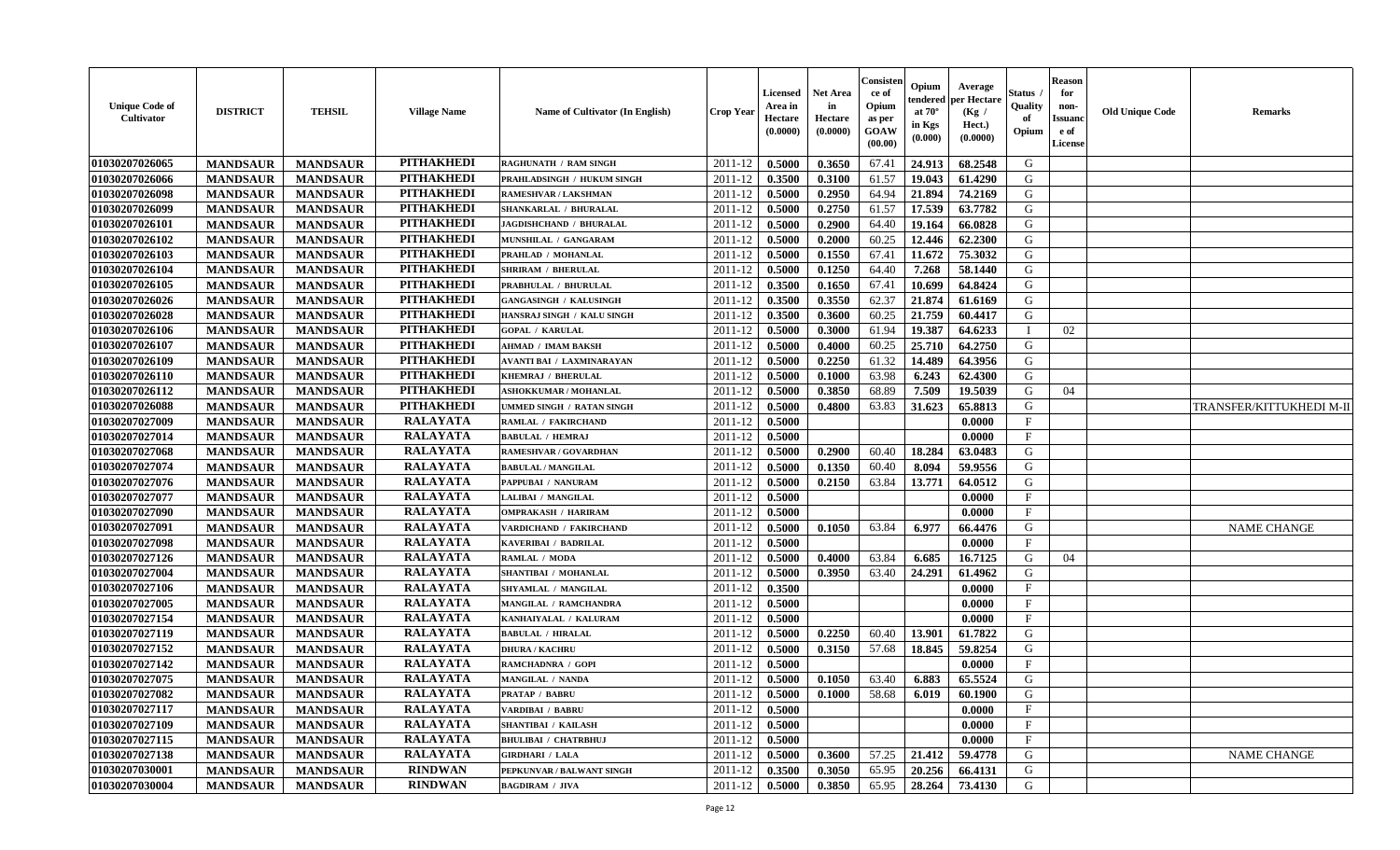| <b>Unique Code of</b><br><b>Cultivator</b> | <b>DISTRICT</b> | <b>TEHSIL</b>   | <b>Village Name</b> | Name of Cultivator (In English)       | <b>Crop Year</b> | <b>Licensed</b><br>Area in<br>Hectare<br>(0.0000) | <b>Net Area</b><br>in<br>Hectare<br>(0.0000) | Consister<br>ce of<br>Opium<br>as per<br>GOAW<br>(00.00) | Opium<br>endered<br>at $70^\circ$<br>in Kgs<br>$(\mathbf{0.000})$ | Average<br><b>per Hectare</b><br>(Kg /<br>Hect.)<br>(0.0000) | Status<br>Quality<br>of<br>Opium | Reason<br>for<br>non-<br>Issuan<br>e of<br>License | <b>Old Unique Code</b> | <b>Remarks</b>     |
|--------------------------------------------|-----------------|-----------------|---------------------|---------------------------------------|------------------|---------------------------------------------------|----------------------------------------------|----------------------------------------------------------|-------------------------------------------------------------------|--------------------------------------------------------------|----------------------------------|----------------------------------------------------|------------------------|--------------------|
| 01030207030006                             | <b>MANDSAUR</b> | <b>MANDSAUR</b> | <b>RINDWAN</b>      | <b>BALWANT SINGH / JUJHAR SINGH</b>   | 2011-12          | 0.5000                                            | 0.4600                                       | 61.63                                                    | 29.855                                                            | 64.9022                                                      | G                                |                                                    |                        |                    |
| 01030207030007                             | <b>MANDSAUR</b> | <b>MANDSAUR</b> | <b>RINDWAN</b>      | <b>GOPAL / MATHURALAL</b>             | 2011-12          | 0.5000                                            | 0.2000                                       | 68.72                                                    | 14.794                                                            | 73,9700                                                      | G                                |                                                    |                        |                    |
| 01030207030010                             | <b>MANDSAUR</b> | <b>MANDSAUR</b> | <b>RINDWAN</b>      | FULCHAND / KISHANLAL                  | 2011-12          | 0.5000                                            | 0.2850                                       | 69.44                                                    | 21.080                                                            | 73.9649                                                      | G                                |                                                    |                        |                    |
| 01030207030013                             | <b>MANDSAUR</b> | <b>MANDSAUR</b> | <b>RINDWAN</b>      | NANDRAM / DHANNA                      | 2011-12          | 0.5000                                            | 0.1050                                       | 69.44                                                    | 7.767                                                             | 73.9714                                                      | G                                |                                                    |                        |                    |
| 01030207030014                             | <b>MANDSAUR</b> | <b>MANDSAUR</b> | <b>RINDWAN</b>      | <b>BHANWARLAL / HAJARILAL</b>         | 2011-12          | 0.5000                                            | 0.3100                                       | 58.32                                                    | 18.479                                                            | 59.6097                                                      | G                                |                                                    |                        |                    |
| 01030207030019                             | <b>MANDSAUR</b> | <b>MANDSAUR</b> | <b>RINDWAN</b>      | <b>BHERULAL / RAMLAL</b>              | 2011-12          | 0.5000                                            | 0.4950                                       | 67.02                                                    | 34.850                                                            | 70.4040                                                      | G                                |                                                    |                        |                    |
| 01030207030020                             | <b>MANDSAUR</b> | <b>MANDSAUR</b> | <b>RINDWAN</b>      | <b>CHAINRAM / BHERULAL</b>            | 2011-12          | 0.5000                                            | 0.1900                                       | 58.18                                                    | 12.077                                                            | 63.5632                                                      | G                                |                                                    |                        | <b>NAME CHANGE</b> |
| 01030207030022                             | <b>MANDSAUR</b> | <b>MANDSAUR</b> | <b>RINDWAN</b>      | <b>BANSHILAL / MOTILAL</b>            | 2011-12          | 0.5000                                            | 0.2950                                       | 58.18                                                    | 18.352                                                            | 62.2102                                                      | G                                |                                                    |                        |                    |
| 01030207030023                             | <b>MANDSAUR</b> | <b>MANDSAUR</b> | <b>RINDWAN</b>      | <b>BHANWARLAL / BHERULAL</b>          | 2011-12          | 0.5000                                            |                                              |                                                          |                                                                   | 0.0000                                                       | F                                |                                                    |                        |                    |
| 01030207030024                             | <b>MANDSAUR</b> | <b>MANDSAUR</b> | <b>RINDWAN</b>      | FATE SINGH / JUJHAR SINGH             | 2011-12          | 0.5000                                            | 0.3800                                       | 68.56                                                    | 27.463                                                            | 72.2711                                                      | G                                |                                                    |                        |                    |
| 01030207030025                             | <b>MANDSAUR</b> | <b>MANDSAUR</b> | <b>RINDWAN</b>      | <b>GENDKUNWAR / BHERUSINGH</b>        | 2011-12          | 0.5000                                            | 0.1950                                       | 64.75                                                    | 12.978                                                            | 66.5538                                                      | G                                |                                                    |                        |                    |
| 01030207030026                             | <b>MANDSAUR</b> | <b>MANDSAUR</b> | <b>RINDWAN</b>      | <b>GOVINDSINGH / BALWANT SINGH</b>    | 2011-12          | 0.5000                                            | 0.2300                                       | 68.72                                                    | 15.865                                                            | 68.9783                                                      | G                                |                                                    |                        |                    |
| 01030207030029                             | <b>MANDSAUR</b> | <b>MANDSAUR</b> | <b>RINDWAN</b>      | <b>BHANWARLAL / DHURA</b>             | 2011-12          | 0.5000                                            | 0.1800                                       | 64.75                                                    | 12.432                                                            | 69.0667                                                      | G                                |                                                    |                        |                    |
| 01030207030030                             | <b>MANDSAUR</b> | <b>MANDSAUR</b> | <b>RINDWAN</b>      | <b>BHUWANI SINGH / RATAN SINGH</b>    | 2011-12          | 0.5000                                            | 0.4800                                       | 58.18                                                    | 28.807                                                            | 60.0146                                                      | G                                |                                                    |                        |                    |
| 01030207030035                             | <b>MANDSAUR</b> | <b>MANDSAUR</b> | <b>RINDWAN</b>      | HANGAMI BAI / CHATARBHUJ              | 2011-12          | 0.5000                                            | 0.2500                                       | 57.53                                                    | 14.604                                                            | 58.4160                                                      | G                                |                                                    |                        |                    |
| 01030207030036                             | <b>MANDSAUR</b> | <b>MANDSAUR</b> | <b>RINDWAN</b>      | NARAYAN / BHUWAN                      | 2011-12          | 0.5000                                            | 0.2100                                       | 57.88                                                    | 13.023                                                            | 62.0143                                                      | G                                |                                                    |                        |                    |
| 01030207030039                             | <b>MANDSAUR</b> | <b>MANDSAUR</b> | <b>RINDWAN</b>      | <b>GOPAL / VARDICHAND</b>             | 2011-12          | 0.5000                                            | 0.1750                                       | 64.75                                                    | 11.711                                                            | 66.9200                                                      | G                                |                                                    |                        |                    |
| 01030207030042                             | <b>MANDSAUR</b> | <b>MANDSAUR</b> | <b>RINDWAN</b>      | RANVIR SINGH / LAL SINGH              | 2011-12          | 0.5000                                            | 0.2900                                       | 65.95                                                    | 20.397                                                            | 70.3345                                                      | G                                |                                                    |                        |                    |
| 01030207030043                             | <b>MANDSAUR</b> | <b>MANDSAUR</b> | <b>RINDWAN</b>      | <b>GHANSHYAM / VARDICHAND</b>         | 2011-12          | 0.5000                                            | 0.1850                                       | 69.44                                                    | 13.442                                                            | 72.6595                                                      | G                                |                                                    |                        |                    |
| 01030207030044                             | <b>MANDSAUR</b> | <b>MANDSAUR</b> | <b>RINDWAN</b>      | PUNAMCHNAD / RAMNARAYAN               | 2011-12          | 0.5000                                            | 0.4000                                       | 57.88                                                    | 23.681                                                            | 59.2025                                                      | G                                |                                                    |                        |                    |
| 01030207030017                             | <b>MANDSAUR</b> | <b>MANDSAUR</b> | <b>RINDWAN</b>      | <b>BHERULAL / DOULATRAM</b>           | 2011-12          | 0.5000                                            | 0.3200                                       | 60.88                                                    | 19.934                                                            | 62.2938                                                      | G                                |                                                    |                        |                    |
| 01030207030015                             | <b>MANDSAUR</b> | <b>MANDSAUR</b> | <b>RINDWAN</b>      | RAMESHWAR / KISHANLAL                 | 2011-12          | 0.5000                                            | 0.1950                                       | 60.88                                                    | 12,272                                                            | 62.9333                                                      | G                                |                                                    |                        |                    |
| 01030207030012                             | <b>MANDSAUR</b> | <b>MANDSAUR</b> | <b>RINDWAN</b>      | <b>UDAYRAM / KISHANLAL</b>            | 2011-12          | 0.5000                                            | 0.3000                                       | 63.98                                                    | 19.614                                                            | 65.3800                                                      | G                                |                                                    |                        |                    |
| 01030207030021                             | <b>MANDSAUR</b> | <b>MANDSAUR</b> | <b>RINDWAN</b>      | LAXMINARAYAN / HIRALAL                | 2011-12          | 0.5000                                            | 0.1600                                       | 60.56                                                    | 9.681                                                             | 60.5063                                                      | G                                |                                                    |                        | <b>NAME CHANGE</b> |
| 01030207030016                             | <b>MANDSAUR</b> | <b>MANDSAUR</b> | <b>RINDWAN</b>      | KISHANLAL / SURATRAM                  | 2011-12          | 0.5000                                            | 0.1700                                       | 63.60                                                    | 11.748                                                            | 69.1059                                                      | G                                |                                                    |                        |                    |
| 01030207030008                             | <b>MANDSAUR</b> | <b>MANDSAUR</b> | <b>RINDWAN</b>      | <b>BHERU SINGH / PRATAP SINGH</b>     | 2011-12          | 0.5000                                            | 0.3700                                       | 57.88                                                    | 22.466                                                            | 60.7189                                                      | G                                |                                                    |                        |                    |
| 01030207030005                             | <b>MANDSAUR</b> | <b>MANDSAUR</b> | <b>RINDWAN</b>      | <b>AMBALAL / KESHURAM</b>             | 2011-12          | 0.5000                                            | 0.3350                                       | 63.86                                                    | 21.785                                                            | 65.0299                                                      | G                                |                                                    |                        |                    |
| 01030207028001                             | <b>MANDSAUR</b> | <b>MANDSAUR</b> | <b>REWASDEWDA</b>   | NANALAL / RAMLAL                      | 2011-12          | 0.5000                                            | 0.2600                                       | 65.88                                                    | 18.578                                                            | 71.4538                                                      | G                                |                                                    |                        |                    |
| 01030207028003                             | <b>MANDSAUR</b> | <b>MANDSAUR</b> | <b>REWASDEWDA</b>   | SOHANBAI / PUNAMCHNAD                 | 2011-12          | 0.5000                                            | 0.4500                                       | 65.88                                                    | 30.634                                                            | 68.0756                                                      | G                                |                                                    |                        |                    |
| 01030207028005                             | <b>MANDSAUR</b> | <b>MANDSAUR</b> | <b>REWASDEWDA</b>   | <b>GOPAL / RUPA</b>                   | 2011-12          | 0.5000                                            | 0.5000                                       | 61.30                                                    | 33.049                                                            | 66.0980                                                      | G                                |                                                    |                        |                    |
| 01030207028007                             | <b>MANDSAUR</b> | <b>MANDSAUR</b> | <b>REWASDEWDA</b>   | LAXMICHNAD / PANNALAL                 | 2011-12          | 0.5000                                            | 0.1250                                       | 63.12                                                    | 8.016                                                             | 64.1280                                                      | G                                |                                                    |                        |                    |
| 01030207028009                             | <b>MANDSAUR</b> | <b>MANDSAUR</b> | <b>REWASDEWDA</b>   | MOHANLAL / MATHURALAL                 | 2011-12          | 0.5000                                            | 0.4500                                       | 63.12                                                    | 29.387                                                            | 65.3044                                                      | G                                |                                                    |                        |                    |
| 01030207028010                             | <b>MANDSAUR</b> | <b>MANDSAUR</b> | <b>REWASDEWDA</b>   | DIWAN / BHUWAN                        | 2011-12          | 0.5000                                            | 0.3050                                       | 59.14                                                    | 19.643                                                            | 64.4033                                                      | G                                |                                                    |                        |                    |
| 01030207028011                             | <b>MANDSAUR</b> | <b>MANDSAUR</b> | <b>REWASDEWDA</b>   | MAGANIBAI / NANDA                     | 2011-12          | 0.5000                                            | 0.4750                                       | 59.35                                                    | 31.600                                                            | 66.5263                                                      | G                                |                                                    |                        |                    |
| 01030207028013                             | <b>MANDSAUR</b> | <b>MANDSAUR</b> | <b>REWASDEWDA</b>   | PARMANAND / CHUNILAL                  | 2011-12          | 0.5000                                            | 0.3000                                       | 58.89                                                    | 19.880                                                            | 66.2667                                                      | G                                |                                                    |                        |                    |
| 01030207028014                             | <b>MANDSAUR</b> | MANDSAUR        | <b>REWASDEWDA</b>   | <b>GOVARDHAN / BHERULAL</b>           | $2011-12$ 0.5000 |                                                   | 0.3800                                       | 64.80                                                    | 26.827                                                            | 70.5974                                                      | G                                |                                                    |                        |                    |
| 01030207028015                             | <b>MANDSAUR</b> | <b>MANDSAUR</b> | <b>REWASDEWDA</b>   | RADHESHYAM / MANGILAL                 | 2011-12          | 0.5000                                            | 0.3900                                       | 58.89                                                    | 24.894                                                            | 63.8308                                                      | G                                |                                                    |                        |                    |
| 01030207028016                             | <b>MANDSAUR</b> | <b>MANDSAUR</b> | <b>REWASDEWDA</b>   | <b>KAVERI BAI / PANNALAL</b>          | 2011-12          | 0.5000                                            | 0.3100                                       | 64.80                                                    | 21.440                                                            | 69.1613                                                      | G                                |                                                    |                        |                    |
| 01030207028017                             | <b>MANDSAUR</b> | <b>MANDSAUR</b> | <b>REWASDEWDA</b>   | PANIBAI / BHERULAL                    | 2011-12          | 0.5000                                            | 0.2000                                       | 64.80                                                    | 13.793                                                            | 68.9650                                                      | G                                |                                                    |                        |                    |
| 01030207028104                             | <b>MANDSAUR</b> | <b>MANDSAUR</b> | <b>REWASDEWDA</b>   | MODIRAM / GANPAT                      | 2011-12          | 0.5000                                            | 0.4900                                       | 59.73                                                    | 29.703                                                            | 60.6184                                                      | G                                |                                                    |                        |                    |
| 01030207028111                             | <b>MANDSAUR</b> | <b>MANDSAUR</b> | <b>REWASDEWDA</b>   | RAMCHAND / GOPAL                      | 2011-12          | 0.5000                                            | 0.5050                                       | 56.80                                                    | 31.419                                                            | 62.2158                                                      | G                                |                                                    |                        |                    |
| 01030207028021                             | <b>MANDSAUR</b> | <b>MANDSAUR</b> | <b>REWASDEWDA</b>   | <b>GOVERDHAN SINGH / PARVAT SINGH</b> | 2011-12          | 0.5000                                            | 0.3950                                       | 57.45                                                    | 23.957                                                            | 60.6506                                                      | G                                |                                                    |                        |                    |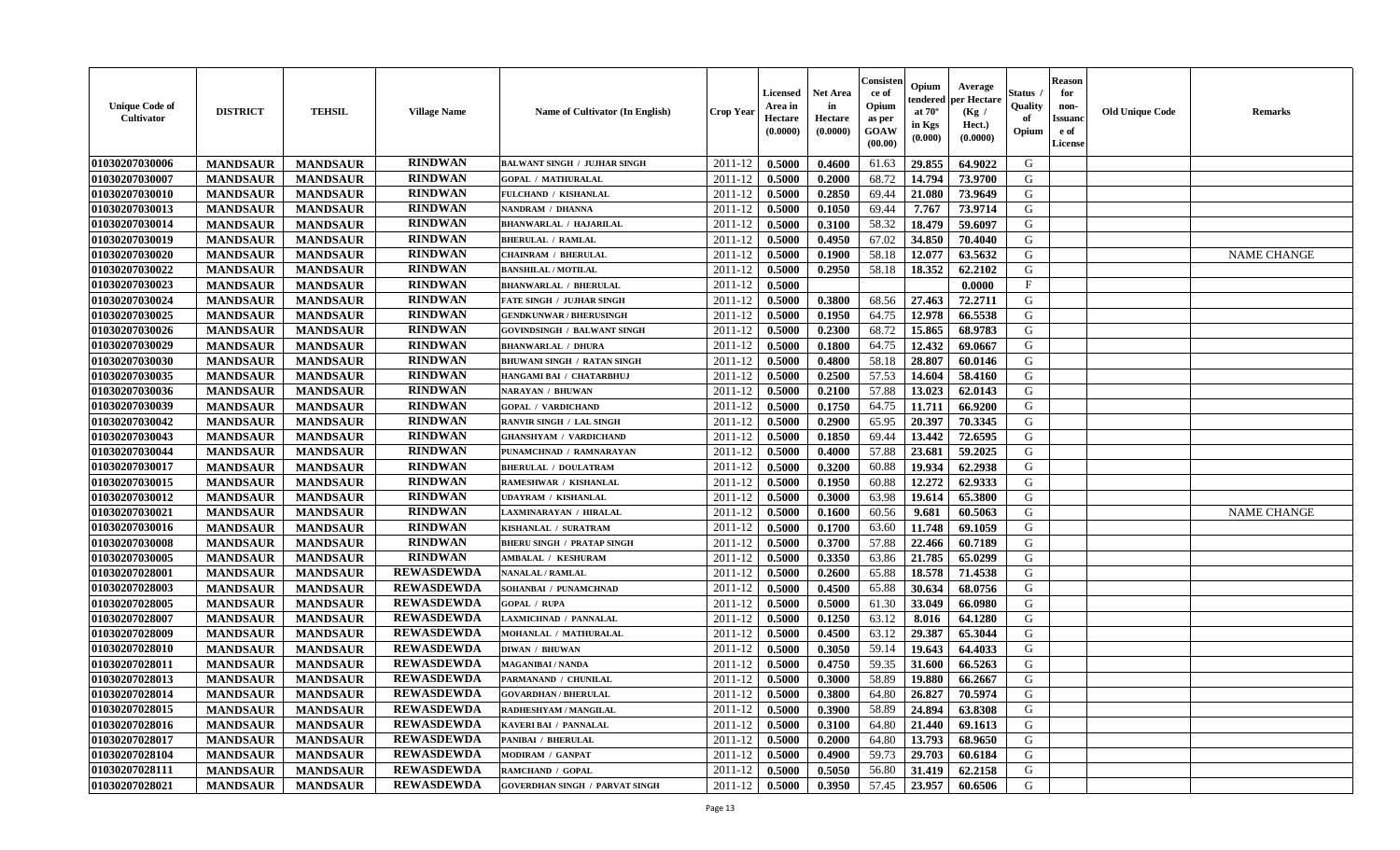| <b>Unique Code of</b><br><b>Cultivator</b> | <b>DISTRICT</b> | <b>TEHSIL</b>   | <b>Village Name</b> | Name of Cultivator (In English)   | <b>Crop Year</b> | <b>Licensed</b><br>Area in<br>Hectare<br>(0.0000) | <b>Net Area</b><br>in<br>Hectare<br>(0.0000) | Consister<br>ce of<br>Opium<br>as per<br><b>GOAW</b><br>(00.00) | Opium<br>endered<br>at $70^\circ$<br>in Kgs<br>$(\mathbf{0.000})$ | Average<br>per Hectare<br>(Kg)<br>Hect.)<br>(0.0000) | Status<br>Quality<br>of<br>Opium | <b>Reason</b><br>for<br>non-<br><b>Issuano</b><br>e of<br>License | <b>Old Unique Code</b> | <b>Remarks</b>     |
|--------------------------------------------|-----------------|-----------------|---------------------|-----------------------------------|------------------|---------------------------------------------------|----------------------------------------------|-----------------------------------------------------------------|-------------------------------------------------------------------|------------------------------------------------------|----------------------------------|-------------------------------------------------------------------|------------------------|--------------------|
| 01030207028023                             | <b>MANDSAUR</b> | <b>MANDSAUR</b> | <b>REWASDEWDA</b>   | <b>SURATRAM / BHAGIRATH</b>       | 2011-12          | 0.5000                                            | 0.4500                                       | 62.44                                                           | 29.052                                                            | 64.5600                                              | G                                |                                                                   |                        |                    |
| 01030207028026                             | <b>MANDSAUR</b> | <b>MANDSAUR</b> | <b>REWASDEWDA</b>   | <b>DHPUBAI / VARDA</b>            | 2011-12          | 0.5000                                            | 0.1500                                       | 65.88                                                           | 10.371                                                            | 69.1400                                              | G                                |                                                                   |                        |                    |
| 01030207028027                             | <b>MANDSAUR</b> | <b>MANDSAUR</b> | <b>REWASDEWDA</b>   | RADHESHYAM / CHUNILAL             | 2011-12          | 0.5000                                            | 0.4200                                       | 59.01                                                           | 25.652                                                            | 61.0762                                              | G                                |                                                                   |                        |                    |
| 01030207028028                             | <b>MANDSAUR</b> | <b>MANDSAUR</b> | <b>REWASDEWDA</b>   | <b>FAKIRCHAND / NANURAM</b>       | 2011-12          | 0.5000                                            | 0.5000                                       | 61.47                                                           | 32.000                                                            | 64.0000                                              | G                                |                                                                   |                        |                    |
| 01030207028029                             | <b>MANDSAUR</b> | <b>MANDSAUR</b> | <b>REWASDEWDA</b>   | HIRALAL / PANNALAL                | 2011-12          | 0.5000                                            | 0.2050                                       | 59.01                                                           | 13.328                                                            | 65.0146                                              | G                                |                                                                   |                        | <b>NAME CHANGE</b> |
| 01030207028030                             | <b>MANDSAUR</b> | <b>MANDSAUR</b> | <b>REWASDEWDA</b>   | <b>GANESHRAM / VARDA</b>          | 2011-12          | 0.5000                                            | 0.3000                                       | 59.01                                                           | 18.538                                                            | 61.7933                                              | G                                |                                                                   |                        |                    |
| 01030207028032                             | <b>MANDSAUR</b> | <b>MANDSAUR</b> | <b>REWASDEWDA</b>   | KISHANLAL / MATHURALAL            | 2011-12          | 0.5000                                            | 0.4900                                       | 59.81                                                           | 30.289                                                            | 61.8143                                              | G                                |                                                                   |                        |                    |
| 01030207028033                             | <b>MANDSAUR</b> | <b>MANDSAUR</b> | <b>REWASDEWDA</b>   | <b>CHAGANIBAI / MANGILAL</b>      | 2011-12          | 0.5000                                            | 0.3550                                       | 58.69                                                           | 22.361                                                            | 62.9887                                              | G                                |                                                                   |                        |                    |
| 01030207028034                             | <b>MANDSAUR</b> | <b>MANDSAUR</b> | <b>REWASDEWDA</b>   | <b>KANKUBAI/TAIKA</b>             | 2011-12          | 0.5000                                            | 0.4750                                       | 57.39                                                           | 29.687                                                            | 62.4989                                              | G                                |                                                                   |                        |                    |
| 01030207028036                             | <b>MANDSAUR</b> | <b>MANDSAUR</b> | <b>REWASDEWDA</b>   | CHAMPALAL / KESARIMAL / SUNDARBAI | 2011-12          | 0.5000                                            | 0.3050                                       | 57.45                                                           | 18.466                                                            | 60.5443                                              | G                                |                                                                   |                        |                    |
| 01030207028037                             | <b>MANDSAUR</b> | <b>MANDSAUR</b> | <b>REWASDEWDA</b>   | MANGILAL / RAMLAL                 | 2011-12          | 0.5000                                            | 0.4000                                       | 61.70                                                           | 26.522                                                            | 66.3050                                              | G                                |                                                                   |                        |                    |
| 01030207028040                             | <b>MANDSAUR</b> | <b>MANDSAUR</b> | <b>REWASDEWDA</b>   | KANHAIYALAL / AMRITRAM            | 2011-12          | 0.5000                                            | 0.2450                                       | 62.32                                                           | 16.239                                                            | 66.2816                                              | G                                |                                                                   |                        |                    |
| 01030207028041                             | <b>MANDSAUR</b> | <b>MANDSAUR</b> | <b>REWASDEWDA</b>   | <b>RATANLAL / MOTILAL</b>         | 2011-12          | 0.5000                                            | 0.0950                                       | 57.53                                                           | 5.605                                                             | 59.0000                                              | G                                |                                                                   |                        |                    |
| 01030207028043                             | <b>MANDSAUR</b> | <b>MANDSAUR</b> | <b>REWASDEWDA</b>   | LAXMIBAI / BHGWATILAL             | 2011-12          | 0.5000                                            | 0.3500                                       | 62.38                                                           | 22.813                                                            | 65.1800                                              | G                                |                                                                   |                        |                    |
| 01030207028044                             | <b>MANDSAUR</b> | <b>MANDSAUR</b> | <b>REWASDEWDA</b>   | MULCHAND / KALURAM                | 2011-12          | 0.5000                                            | 0.2950                                       | 57.53                                                           | 17.333                                                            | 58.7559                                              | G                                |                                                                   |                        |                    |
| 01030207028046                             | <b>MANDSAUR</b> | <b>MANDSAUR</b> | <b>REWASDEWDA</b>   | LAXMINARAYAN / CHUNILAL           | 2011-12          | 0.5000                                            | 0.2100                                       | 62.44                                                           | 13.933                                                            | 66.3476                                              | G                                |                                                                   |                        |                    |
| 01030207028054                             | <b>MANDSAUR</b> | <b>MANDSAUR</b> | <b>REWASDEWDA</b>   | CHAGANLAL / PANNALAL              | 2011-12          | 0.5000                                            | 0.4800                                       | 62.44                                                           | 30.988                                                            | 64.5583                                              | G                                |                                                                   |                        |                    |
| 01030207028056                             | <b>MANDSAUR</b> | <b>MANDSAUR</b> | <b>REWASDEWDA</b>   | <b>MANGIBAI / RATANLAL</b>        | 2011-12          | 0.5000                                            | 0.3650                                       | 61.80                                                           | 23.899                                                            | 65.4767                                              | G                                |                                                                   |                        |                    |
| 01030207028061                             | <b>MANDSAUR</b> | <b>MANDSAUR</b> | <b>REWASDEWDA</b>   | <b>BASANTIBAI / AMBARAM</b>       | 2011-12          | 0.5000                                            | 0.2950                                       | 67.37                                                           | 21.395                                                            | 72.5254                                              | G                                |                                                                   |                        |                    |
| 01030207028062                             | <b>MANDSAUR</b> | <b>MANDSAUR</b> | <b>REWASDEWDA</b>   | TULSIRAMDAS / RAMDAS              | 2011-12          | 0.5000                                            | 0.2000                                       | 61.80                                                           | 12.978                                                            | 64.8900                                              | G                                |                                                                   |                        |                    |
| 01030207028067                             | <b>MANDSAUR</b> | <b>MANDSAUR</b> | <b>REWASDEWDA</b>   | HIRALAL / NANALAL                 | 2011-12          | 0.5000                                            | 0.4750                                       | 68.74                                                           | 35.421                                                            | 74.5705                                              | G                                |                                                                   |                        |                    |
| 01030207028068                             | <b>MANDSAUR</b> | <b>MANDSAUR</b> | <b>REWASDEWDA</b>   | <b>GOPAL / RAMLAL</b>             | 2011-12          | 0.5000                                            | 0.4200                                       | 67.37                                                           | 30.509                                                            | 72.6405                                              | G                                |                                                                   |                        |                    |
| 01030207028069                             | <b>MANDSAUR</b> | <b>MANDSAUR</b> | <b>REWASDEWDA</b>   | KISHANLAL / BHAGWAN               | 2011-12          | 0.5000                                            | 0.4550                                       | 67.19                                                           | 32.098                                                            | 70.5451                                              | G                                |                                                                   |                        |                    |
| 01030207028071                             | <b>MANDSAUR</b> | <b>MANDSAUR</b> | <b>REWASDEWDA</b>   | KAILASH / HARIRAM                 | 2011-12          | 0.5000                                            | 0.2100                                       | 58.88                                                           | 13.492                                                            | 64.2476                                              | G                                |                                                                   |                        |                    |
| 01030207028073                             | <b>MANDSAUR</b> | <b>MANDSAUR</b> | <b>REWASDEWDA</b>   | VINOD / RAMCHAND                  | 2011-12          | 0.5000                                            | 0.3200                                       | 61.80                                                           | 20.774                                                            | 64.9188                                              | G                                |                                                                   |                        |                    |
| 01030207028074                             | <b>MANDSAUR</b> | <b>MANDSAUR</b> | <b>REWASDEWDA</b>   | <b>BANSHILAL / RAMCHAND</b>       | 2011-12          | 0.5000                                            | 0.3500                                       | 67.37                                                           | 24.561                                                            | 70.1743                                              | G                                |                                                                   |                        |                    |
| 01030207028075                             | <b>MANDSAUR</b> | <b>MANDSAUR</b> | <b>REWASDEWDA</b>   | KANWARLAL / RAMCHAND              | 2011-12          | 0.5000                                            | 0.4600                                       | 61.39                                                           | 28.739                                                            | 62.4761                                              | G                                |                                                                   |                        |                    |
| 01030207028076                             | <b>MANDSAUR</b> | <b>MANDSAUR</b> | <b>REWASDEWDA</b>   | KARULAL / BHAGWATILAL             | 2011-12          | 0.5000                                            | 0.4300                                       | 57.12                                                           | 25.182                                                            | 58.5628                                              | G                                |                                                                   |                        |                    |
| 01030207028082                             | <b>MANDSAUR</b> | <b>MANDSAUR</b> | <b>REWASDEWDA</b>   | <b>MANMAL / SHANTILAL</b>         | 2011-12          | 0.5000                                            | 0.3550                                       | 67.75                                                           | 24.651                                                            | 69.4394                                              | G                                |                                                                   |                        |                    |
| 01030207028083                             | <b>MANDSAUR</b> | <b>MANDSAUR</b> | <b>REWASDEWDA</b>   | RAMNATH / DALAMCHANDRA            | 2011-12          | 0.5000                                            | 0.3050                                       | 59.77                                                           | 20.817                                                            | 68.2525                                              | G                                |                                                                   |                        |                    |
| 01030207028086                             | <b>MANDSAUR</b> | <b>MANDSAUR</b> | <b>REWASDEWDA</b>   | <b>GOPAL / RATANLAL</b>           | 2011-12          | 0.5000                                            | 0.4900                                       | 59.48                                                           | 29.986                                                            | 61.1959                                              | G                                |                                                                   |                        |                    |
| 01030207028087                             | <b>MANDSAUR</b> | <b>MANDSAUR</b> | <b>REWASDEWDA</b>   | KAMLA BAI / GANESHRAM             | 2011-12          | 0.5000                                            | 0.3750                                       | 61.39                                                           | 24.898                                                            | 66.3947                                              | G                                |                                                                   |                        |                    |
| 01030207028092                             | <b>MANDSAUR</b> | <b>MANDSAUR</b> | <b>REWASDEWDA</b>   | <b>GANESHRAM / DIWAN</b>          | 2011-12          | 0.5000                                            | 0.3450                                       | 58.89                                                           | 21.915                                                            | 63.5217                                              | G                                |                                                                   |                        |                    |
| 01030207028102                             | <b>MANDSAUR</b> | <b>MANDSAUR</b> | <b>REWASDEWDA</b>   | <b>GANESHRAM / MAGANRAM</b>       | 2011-12          | 0.5000                                            | 0.2650                                       | 59.77                                                           | 18.025                                                            | 68.0189                                              | G                                |                                                                   |                        |                    |
| 01030207028105                             | <b>MANDSAUR</b> | <b>MANDSAUR</b> | <b>REWASDEWDA</b>   | <b>SUBHASH / NANALAL</b>          | 2011-12          | 0.5000                                            | 0.3100                                       | 67.75                                                           | 23.006                                                            | 74.2129                                              | G                                |                                                                   |                        |                    |
| 01030207028110                             | <b>MANDSAUR</b> | <b>MANDSAUR</b> | <b>REWASDEWDA</b>   | <b>BASANTILAL / KISHNA</b>        | $2011-12$ 0.5000 |                                                   | 0.2500                                       | 67.75                                                           |                                                                   | 18.051 72.2040                                       | G                                |                                                                   |                        |                    |
| 01030207028114                             | <b>MANDSAUR</b> | <b>MANDSAUR</b> | <b>REWASDEWDA</b>   | <b>GOVINDRAM CHUNILAL</b>         | 2011-12          | 0.5000                                            | 0.2900                                       | 58.89                                                           | 18.820                                                            | 64.8966                                              | G                                |                                                                   |                        |                    |
| 01030207028116                             | <b>MANDSAUR</b> | <b>MANDSAUR</b> | <b>REWASDEWDA</b>   | PANNALAL / CHUNILAL               | 2011-12          | 0.5000                                            | 0.3950                                       | 58.89                                                           | 24.498                                                            | 62.0203                                              | G                                |                                                                   |                        |                    |
| 01030207028117                             | <b>MANDSAUR</b> | <b>MANDSAUR</b> | <b>REWASDEWDA</b>   | KAILASH / BHERULAL                | 2011-12          | 0.5000                                            | 0.3100                                       | 57.12                                                           | 18.466                                                            | 59.5677                                              | G                                |                                                                   |                        |                    |
| 01030207028120                             | <b>MANDSAUR</b> | <b>MANDSAUR</b> | <b>REWASDEWDA</b>   | KANHAIYALAL / VARDICHAND          | 2011-12          | 0.5000                                            | 0.1500                                       | 60.59                                                           | 9.642                                                             | 64.2800                                              | G                                |                                                                   |                        |                    |
| 01030207028123                             | <b>MANDSAUR</b> | <b>MANDSAUR</b> | <b>REWASDEWDA</b>   | NIHALCHAND / KANHAIYALAL          | 2011-12          | 0.5000                                            | 0.2350                                       | 60.59                                                           | 15.165                                                            | 64.5319                                              | G                                |                                                                   |                        |                    |
| 01030207028125                             | <b>MANDSAUR</b> | <b>MANDSAUR</b> | <b>REWASDEWDA</b>   | <b>SUKHLAL / LAXMICHNAD</b>       | $2011-12$        | 0.5000                                            | 0.2000                                       | 61.39                                                           | 13.199                                                            | 65.9950                                              | G                                |                                                                   |                        |                    |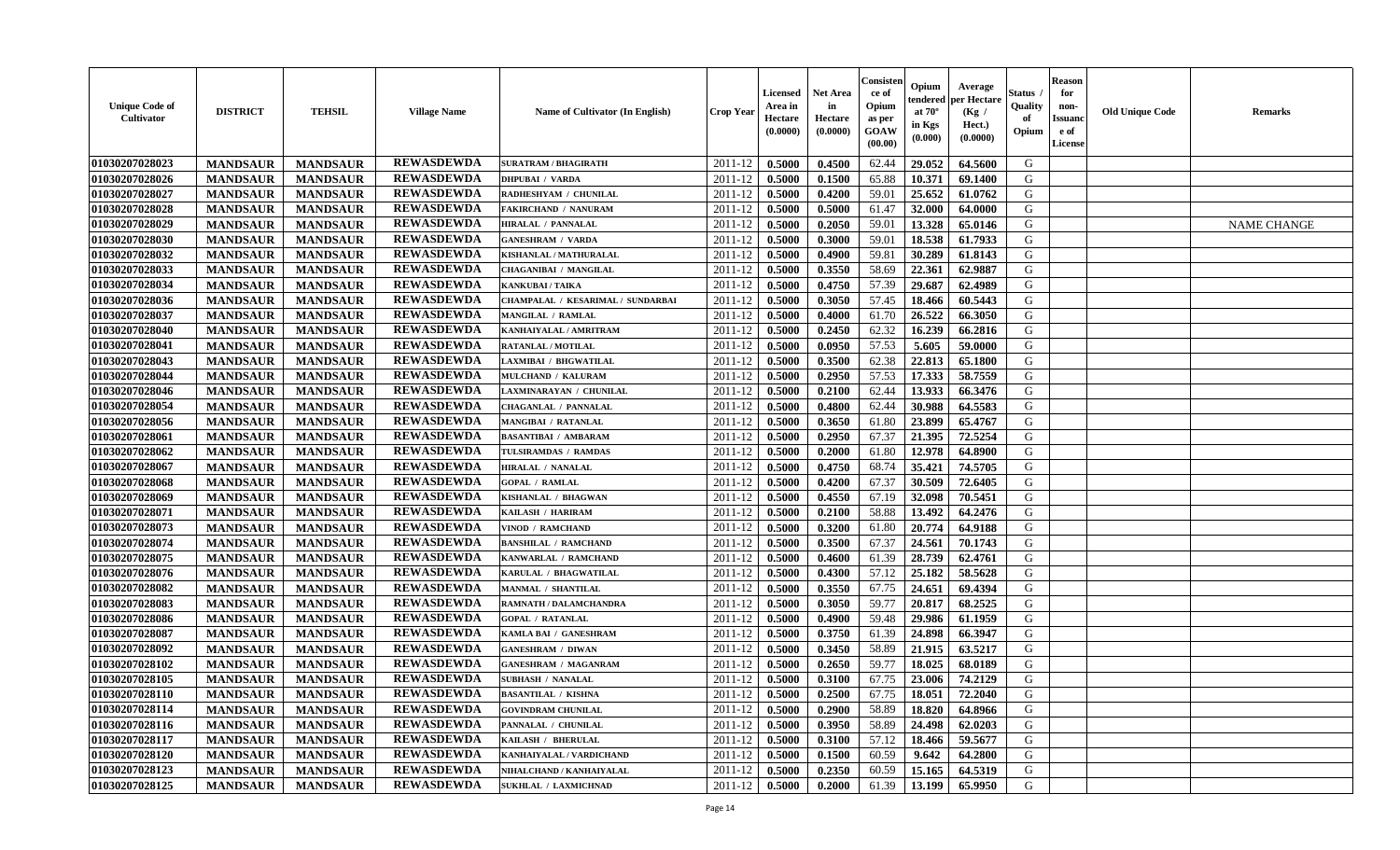| <b>Unique Code of</b><br><b>Cultivator</b> | <b>DISTRICT</b> | <b>TEHSIL</b>   | <b>Village Name</b> | Name of Cultivator (In English)    | <b>Crop Year</b> | Licensed<br>Area in<br>Hectare<br>(0.0000) | <b>Net Area</b><br>in<br>Hectare<br>(0.0000) | Consisten<br>ce of<br>Opium<br>as per<br>GOAW<br>(00.00) | Opium<br>tendered<br>at $70^\circ$<br>in Kgs<br>(0.000) | Average<br>per Hectare<br>(Kg /<br>Hect.)<br>(0.0000) | Status<br><b>Quality</b><br>of<br>Opium | <b>Reason</b><br>for<br>non-<br>Issuanc<br>e of<br>License | <b>Old Unique Code</b> | <b>Remarks</b>     |
|--------------------------------------------|-----------------|-----------------|---------------------|------------------------------------|------------------|--------------------------------------------|----------------------------------------------|----------------------------------------------------------|---------------------------------------------------------|-------------------------------------------------------|-----------------------------------------|------------------------------------------------------------|------------------------|--------------------|
| 01030207028129                             | <b>MANDSAUR</b> | <b>MANDSAUR</b> | <b>REWASDEWDA</b>   | RAMNATH / MATHURALAL               | 2011-12          | 0.5000                                     | 0.4400                                       | 63.69                                                    | 29.716                                                  | 67.5364                                               | G                                       |                                                            |                        | <b>NAME CHANGE</b> |
| 01030207028131                             | <b>MANDSAUR</b> | <b>MANDSAUR</b> | <b>REWASDEWDA</b>   | <b>BADRILAL / JAGNATH</b>          | 2011-12          | 0.5000                                     | 0.1700                                       | 63.69                                                    | 12.201                                                  | 71.7706                                               | G                                       |                                                            |                        |                    |
| 01030207028133                             | <b>MANDSAUR</b> | <b>MANDSAUR</b> | <b>REWASDEWDA</b>   | <b>HIRALAL / RATANLAL</b>          | 2011-12          | 0.5000                                     | 0.3600                                       | 57.12                                                    | 22.040                                                  | 61.2222                                               | G                                       |                                                            |                        |                    |
| 01030207028138                             | <b>MANDSAUR</b> | <b>MANDSAUR</b> | <b>REWASDEWDA</b>   | MOHANLAL / RADHAKISHAN             | 2011-12          | 0.5000                                     | 0.1900                                       | 63.69                                                    | 12.247                                                  | 64.4579                                               | G                                       |                                                            |                        |                    |
| 01030207028142                             | <b>MANDSAUR</b> | <b>MANDSAUR</b> | <b>REWASDEWDA</b>   | <b>MADANLAL / NANDUBAl</b>         | 2011-12          | 0.5000                                     | 0.4900                                       | 60.73                                                    | 30.573                                                  | 62.3939                                               | G                                       |                                                            |                        |                    |
| 01030207028149                             | <b>MANDSAUR</b> | <b>MANDSAUR</b> | <b>REWASDEWDA</b>   | <b>GITA BAI / LAXMINARAYAN</b>     | 2011-12          | 0.5000                                     | 0.4500                                       | 60.59                                                    | 29.092                                                  | 64.6489                                               | G                                       |                                                            |                        |                    |
| 01030207028154                             | <b>MANDSAUR</b> | <b>MANDSAUR</b> | <b>REWASDEWDA</b>   | <b>JAGDISH / BHAGIRATH</b>         | 2011-12          | 0.5000                                     | 0.3250                                       | 62.11                                                    | 21.419                                                  | 65.9046                                               | G                                       |                                                            |                        |                    |
| 01030207028160                             | <b>MANDSAUR</b> | <b>MANDSAUR</b> | <b>REWASDEWDA</b>   | <b>GHISIBAI/HIRALAL</b>            | 2011-12          | 0.5000                                     | 0.3300                                       | 58.84                                                    | 21.048                                                  | 63.7818                                               | G                                       |                                                            |                        |                    |
| 01030207028165                             | <b>MANDSAUR</b> | <b>MANDSAUR</b> | <b>REWASDEWDA</b>   | <b>BHAGIRATH / DADAMCHAND</b>      | 2011-12          | 0.5000                                     | 0.3950                                       | 62.79                                                    | 26.165                                                  | 66.2405                                               | G                                       |                                                            |                        |                    |
| 01030207028168                             | <b>MANDSAUR</b> | <b>MANDSAUR</b> | <b>REWASDEWDA</b>   | <b>GANGABAI / RAMCHAND</b>         | 2011-12          | 0.5000                                     | 0.4850                                       | 60.91                                                    | 31.177                                                  | 64.2825                                               | G                                       |                                                            |                        |                    |
| 01030207028173                             | <b>MANDSAUR</b> | <b>MANDSAUR</b> | <b>REWASDEWDA</b>   | <b>MAGANIBAI / KACHRUMAL</b>       | 2011-12          | 0.5000                                     | 0.1800                                       | 62.11                                                    | 11.366                                                  | 63.1444                                               | G                                       |                                                            |                        |                    |
| 01030207028176                             | <b>MANDSAUR</b> | <b>MANDSAUR</b> | <b>REWASDEWDA</b>   | <b>AMBALAL / TRILOK</b>            | 2011-12          | 0.5000                                     | 0.4000                                       | 62.11                                                    | 26.485                                                  | 66.2125                                               | G                                       | 01                                                         |                        |                    |
| 01030207028180                             | <b>MANDSAUR</b> | <b>MANDSAUR</b> | <b>REWASDEWDA</b>   | <b>ONKAR / JAGANATH</b>            | 2011-12          | 0.5000                                     | 0.2000                                       | 65.78                                                    | 14.284                                                  | 71.4200                                               | G                                       |                                                            |                        |                    |
| 01030207028185                             | <b>MANDSAUR</b> | <b>MANDSAUR</b> | <b>REWASDEWDA</b>   | <b>BADRILAL / RAMLAL</b>           | 2011-12          | 0.5000                                     | 0.3850                                       | 59.84                                                    | 24.560                                                  | 63.7922                                               | G                                       |                                                            |                        |                    |
| 01030207028186                             | <b>MANDSAUR</b> | <b>MANDSAUR</b> | <b>REWASDEWDA</b>   | <b>DURGABAI/KISHANLAL</b>          | 2011-12          | 0.5000                                     | 0.2150                                       | 59.84                                                    | 13.763                                                  | 64.0140                                               | G                                       |                                                            |                        |                    |
| 01030207028192                             | <b>MANDSAUR</b> | <b>MANDSAUR</b> | <b>REWASDEWDA</b>   | KANWARLAL / NANURAM                | 2011-12          | 0.5000                                     | 0.3600                                       | 56.42                                                    | 21.770                                                  | 60.4722                                               | G                                       |                                                            |                        |                    |
| 01030207028213                             | <b>MANDSAUR</b> | <b>MANDSAUR</b> | <b>REWASDEWDA</b>   | NONDRAM / PANNALAL                 | 2011-12          | 0.5000                                     | 0.2600                                       | 59.84                                                    | 16.841                                                  | 64.7731                                               | G                                       |                                                            |                        |                    |
| 01030207028214                             | <b>MANDSAUR</b> | <b>MANDSAUR</b> | <b>REWASDEWDA</b>   | KANHAIYALAL / RAMCHAND             | 2011-12          | 0.5000                                     | 0.3000                                       | 57.19                                                    | 18.562                                                  | 61.8733                                               | G                                       |                                                            |                        |                    |
| 01030207028216                             | <b>MANDSAUR</b> | <b>MANDSAUR</b> | <b>REWASDEWDA</b>   | VIDHYABAI / BHANWARLAL             | 2011-12          | 0.5000                                     | 0.3400                                       | 60.73                                                    | 21.889                                                  | 64.3794                                               | G                                       |                                                            |                        |                    |
| 01030207028217                             | <b>MANDSAUR</b> | <b>MANDSAUR</b> | <b>REWASDEWDA</b>   | KANHAIYALAL / NANDA                | 2011-12          | 0.5000                                     | 0.4500                                       | 60.73                                                    | 29.870                                                  | 66.3778                                               | G                                       |                                                            |                        |                    |
| 01030207028218                             | <b>MANDSAUR</b> | <b>MANDSAUR</b> | <b>REWASDEWDA</b>   | TULSIBAI / JAGNNATH                | 2011-12          | 0.3500                                     | 0.2200                                       | 64.60                                                    | 15.329                                                  | 69.6773                                               | G                                       |                                                            |                        |                    |
| 01030207028190                             | <b>MANDSAUR</b> | <b>MANDSAUR</b> | <b>REWASDEWDA</b>   | <b>BADRILAL / KASTURCHAND</b>      | 2011-12          | 0.5000                                     | 0.4700                                       | 56.77                                                    | 28.482                                                  | 60.6000                                               | G                                       |                                                            |                        |                    |
| 01030207028206                             | <b>MANDSAUR</b> | <b>MANDSAUR</b> | <b>REWASDEWDA</b>   | <b>DHARAMCHAND / PANNALAL</b>      | 2011-12          | 0.5000                                     | 0.2000                                       | 56.42                                                    | 11.655                                                  | 58.2750                                               | G                                       |                                                            |                        |                    |
| 01030207028205                             | <b>MANDSAUR</b> | <b>MANDSAUR</b> | <b>REWASDEWDA</b>   | <b>MANGILAL / DEVILAL</b>          | 2011-12          | 0.5000                                     | 0.3000                                       | 66.52                                                    | 20.526                                                  | 68.4200                                               | G                                       |                                                            |                        |                    |
| 01030207028220                             | <b>MANDSAUR</b> | <b>MANDSAUR</b> | <b>REWASDEWDA</b>   | <b>JAGDISH / MANGILAL</b>          | 2011-12          | 0.5000                                     | 0.1850                                       | 65.86                                                    | 12.645                                                  | 68.3514                                               | G                                       |                                                            |                        |                    |
| 01030207028058                             | <b>MANDSAUR</b> | <b>MANDSAUR</b> | <b>REWASDEWDA</b>   | <b>JAGDISH / NANURAM</b>           | 2011-12          | 0.5000                                     | 0.1050                                       | 59.42                                                    | 6.901                                                   | 65.7238                                               | G                                       |                                                            |                        |                    |
| 01030207028179                             | <b>MANDSAUR</b> | <b>MANDSAUR</b> | <b>REWASDEWDA</b>   | <b>LAXMNA / MATHURALAL</b>         | 2011-12          | 0.5000                                     | 0.3000                                       | 59.69                                                    | 19.851                                                  | 66.1700                                               | G                                       |                                                            |                        |                    |
| 01030207028209                             | <b>MANDSAUR</b> | <b>MANDSAUR</b> | <b>REWASDEWDA</b>   | <b>JAGDISH / NANALAL</b>           | 2011-12          | 0.5000                                     | 0.3000                                       | 68.72                                                    | 23.885                                                  | 79.6167                                               | G                                       |                                                            |                        |                    |
| 01030207028064                             | <b>MANDSAUR</b> | <b>MANDSAUR</b> | <b>REWASDEWDA</b>   | RUPNARAYAN / RAMESHCHAND           | 2011-12          | 0.5000                                     | 0.2900                                       | 62.79                                                    | 20.954                                                  | 72.2552                                               | G                                       |                                                            |                        |                    |
| 01030207028049                             | <b>MANDSAUR</b> | <b>MANDSAUR</b> | <b>REWASDEWDA</b>   | <b>KESHAR BAI / BHUWANISHANKAR</b> | 2011-12          | 0.5000                                     | 0.2000                                       | 60.35                                                    | 13.018                                                  | 65.0900                                               | G                                       |                                                            |                        |                    |
| 01030207028197                             | <b>MANDSAUR</b> | <b>MANDSAUR</b> | <b>REWASDEWDA</b>   | NANURAM / PYARAJI                  | 2011-12          | 0.5000                                     | 0.3300                                       | 60.45                                                    | 21.434                                                  | 64.9515                                               | G                                       |                                                            |                        |                    |
| 01030207028170                             | <b>MANDSAUR</b> | <b>MANDSAUR</b> | <b>REWASDEWDA</b>   | RATANLAL / NARAYAN                 | 2011-12          | 0.5000                                     | 0.3350                                       | 59.42                                                    | 21.714                                                  | 64.8179                                               | G                                       |                                                            |                        |                    |
| 01030207028122                             | <b>MANDSAUR</b> | <b>MANDSAUR</b> | <b>REWASDEWDA</b>   | RAMNARAYAN / NANURAM               | 2011-12          | 0.5000                                     | 0.5000                                       | 63.70                                                    | 33.352                                                  | 66.7040                                               | G                                       |                                                            |                        |                    |
| 01030207028097                             | <b>MANDSAUR</b> | <b>MANDSAUR</b> | <b>REWASDEWDA</b>   | KAMAL / BHERULAL                   | 2011-12          | 0.5000                                     | 0.4100                                       | 60.00                                                    | 26.083                                                  | 63.6171                                               | G                                       |                                                            |                        |                    |
| 01030207028163                             | <b>MANDSAUR</b> | <b>MANDSAUR</b> | <b>REWASDEWDA</b>   | <b>DHAPU BAI / MANNALAL</b>        | 2011-12          | 0.5000                                     | 0.3550                                       | 60.00                                                    | 22.929                                                  | 64.5887                                               | G                                       |                                                            |                        |                    |
| 01030207028066                             | <b>MANDSAUR</b> | <b>MANDSAUR</b> | <b>REWASDEWDA</b>   | <b>JAMANABAI / PURANMAL</b>        | 2011-12          | 0.5000                                     | 0.3100                                       | 69.09                                                    | 24.349                                                  | 78.5452                                               | G                                       |                                                            |                        |                    |
| 01030207028159                             | <b>MANDSAUR</b> | <b>MANDSAUR</b> | <b>REWASDEWDA</b>   | TULSIBAI / NANURAM                 | 2011-12          | 0.3500                                     | 0.3500                                       | 59.57                                                    | 22.500                                                  | 64.2857                                               | G                                       |                                                            |                        |                    |
| 01030207028063                             | <b>MANDSAUR</b> | <b>MANDSAUR</b> | <b>REWASDEWDA</b>   | <b>KESARBAI / MADANLAL</b>         | 2011-12          | 0.5000                                     | 0.4800                                       | 64.37                                                    | 33.334                                                  | 69.4458                                               | G                                       |                                                            |                        |                    |
| 01030207028006                             | <b>MANDSAUR</b> | <b>MANDSAUR</b> | <b>REWASDEWDA</b>   | <b>BHAGUDIBAI / BHAGWAN</b>        | $2011 - 12$      | 0.5000                                     | 0.4600                                       | 56.38                                                    | 28.520                                                  | 62.0000                                               | G                                       |                                                            |                        |                    |
| 01030207028080                             | <b>MANDSAUR</b> | <b>MANDSAUR</b> | <b>REWASDEWDA</b>   | MUNNIBAI / DHANNALAL               | 2011-12          | 0.5000                                     | 0.2000                                       | 64.39                                                    | 14.359                                                  | 71.7950                                               | G                                       |                                                            |                        |                    |
| 01030207028124                             | <b>MANDSAUR</b> | <b>MANDSAUR</b> | <b>REWASDEWDA</b>   | NYAYSHANKAR / MANGILAL             | 2011-12          | 0.5000                                     | 0.3900                                       | 60.00                                                    | 24.463                                                  | 62.7256                                               | G                                       |                                                            |                        |                    |
| 01030207028132                             | <b>MANDSAUR</b> | <b>MANDSAUR</b> | <b>REWASDEWDA</b>   | <b>GITABAI / MANGILAL</b>          | 2011-12          | 0.5000                                     | 0.4900                                       | 56.43                                                    | 27,481                                                  | 56.0837                                               | G                                       |                                                            |                        |                    |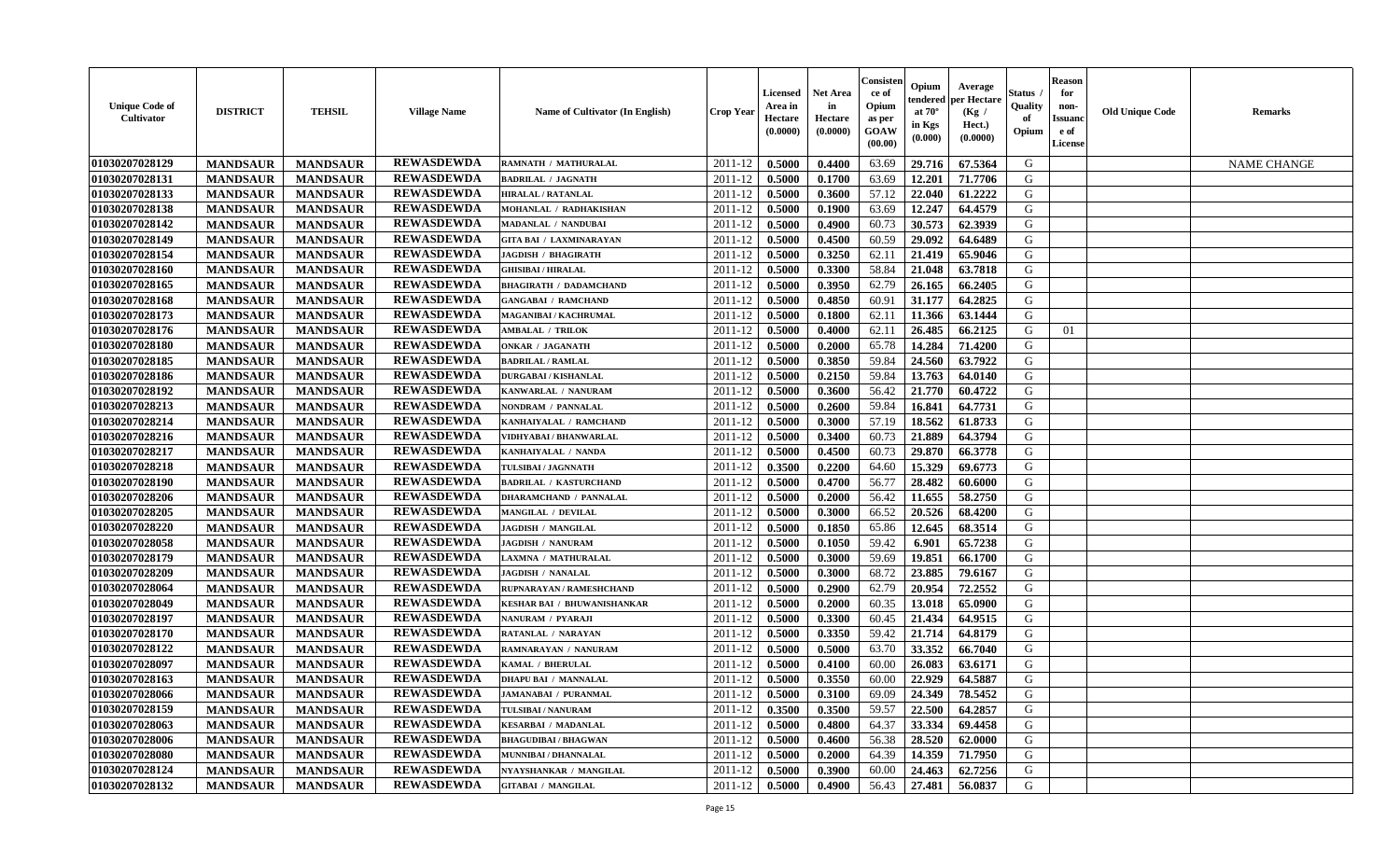| <b>Unique Code of</b><br>Cultivator | <b>DISTRICT</b> | <b>TEHSIL</b>   | <b>Village Name</b> | Name of Cultivator (In English)     | <b>Crop Year</b> | <b>Licensed</b><br>Area in<br>Hectare<br>(0.0000) | <b>Net Area</b><br>in<br>Hectare<br>(0.0000) | Consisteı<br>ce of<br>Opium<br>as per<br>GOAW<br>(00.00) | Opium<br>endered<br>at 70°<br>in Kgs<br>(0.000) | Average<br>er Hectare<br>(Kg /<br>Hect.)<br>(0.0000) | Status<br>Quality<br>of<br>Opium | <b>Reason</b><br>for<br>non-<br><b>Issuand</b><br>e of<br>License | <b>Old Unique Code</b> | Remarks            |
|-------------------------------------|-----------------|-----------------|---------------------|-------------------------------------|------------------|---------------------------------------------------|----------------------------------------------|----------------------------------------------------------|-------------------------------------------------|------------------------------------------------------|----------------------------------|-------------------------------------------------------------------|------------------------|--------------------|
| 01030207028152                      | <b>MANDSAUR</b> | <b>MANDSAUR</b> | <b>REWASDEWDA</b>   | <b>GODAWRIBAI / RATANLAL</b>        | 2011-12          | 0.5000                                            | 0.2250                                       | 60.58                                                    | 14.219                                          | 63.1956                                              | G                                |                                                                   |                        |                    |
| 01030207028008                      | <b>MANDSAUR</b> | <b>MANDSAUR</b> | <b>REWASDEWDA</b>   | <b>RUGHNATH / RUPA</b>              | 2011-12          | 0.5000                                            | 0.2000                                       | 60.58                                                    | 12.592                                          | 62.9600                                              | G                                |                                                                   |                        | <b>NAME CHANGE</b> |
| 01030207028050                      | <b>MANDSAUR</b> | <b>MANDSAUR</b> | <b>REWASDEWDA</b>   | MULCHAND / MANGILAL                 | 2011-12          | 0.5000                                            | 0.2400                                       | 58.52                                                    | 15.182                                          | 63.2583                                              | G                                |                                                                   |                        |                    |
| 01030207028182                      | <b>MANDSAUR</b> | <b>MANDSAUR</b> | <b>REWASDEWDA</b>   | MANGILAL / KHYALIRAM                | 2011-12          | 0.5000                                            | 0.2450                                       | 58.52                                                    | 15.198                                          | 62.0327                                              | G                                |                                                                   |                        |                    |
| 01030207028072                      | <b>MANDSAUR</b> | <b>MANDSAUR</b> | <b>REWASDEWDA</b>   | <b>AMBARAM / HIRALAL</b>            | 2011-12          | 0.5000                                            | 0.1500                                       | 60.64                                                    | 10.084                                          | 67.2267                                              | G                                |                                                                   |                        |                    |
| 01030207028022                      | <b>MANDSAUR</b> | <b>MANDSAUR</b> | <b>REWASDEWDA</b>   | NOJIBAI / KISHANLAL                 | 2011-12          | 0.5000                                            | 0.1550                                       | 60.58                                                    | 9.797                                           | 63.2065                                              | G                                |                                                                   |                        |                    |
| 01030207028089                      | <b>MANDSAUR</b> | <b>MANDSAUR</b> | <b>REWASDEWDA</b>   | <b>BHANWAR SINGH / KISHOR SINGH</b> | 2011-12          | 0.5000                                            | 0.3150                                       | 58.52                                                    | 19.496                                          | 61.8921                                              | G                                |                                                                   |                        |                    |
| 01030207028167                      | <b>MANDSAUR</b> | <b>MANDSAUR</b> | <b>REWASDEWDA</b>   | RUKMANIBAI / AMRATRAM               | 2011-12          | 0.5000                                            | 0.2900                                       | 63.18                                                    | 19.044                                          | 65.6690                                              | G                                |                                                                   |                        |                    |
| 01030207028024                      | <b>MANDSAUR</b> | <b>MANDSAUR</b> | <b>REWASDEWDA</b>   | NANDUBAI / VARDICHANDRA             | 2011-12          | 0.5000                                            | 0.2700                                       | 58.55                                                    | 16.427                                          | 60.8407                                              | G                                |                                                                   |                        |                    |
| 01030207028128                      | <b>MANDSAUR</b> | <b>MANDSAUR</b> | <b>REWASDEWDA</b>   | RAMNRAYAN / BHERULAL                | 2011-12          | 0.5000                                            | 0.3700                                       | 63.18                                                    | 24.270                                          | 65.5946                                              | G                                |                                                                   |                        |                    |
| 01030207028171                      | <b>MANDSAUR</b> | <b>MANDSAUR</b> | <b>REWASDEWDA</b>   | NANURAM / HIRALAL                   | 2011-12          | 0.5000                                            | 0.3000                                       | 60.64                                                    | 18.668                                          | 62.2267                                              | G                                |                                                                   |                        |                    |
| 01030207028094                      | <b>MANDSAUR</b> | <b>MANDSAUR</b> | <b>REWASDEWDA</b>   | <b>DHAPU BAI / DALLA</b>            | 2011-12          | 0.5000                                            | 0.3800                                       | 58.44                                                    | 22.282                                          | 58.6368                                              | G                                |                                                                   |                        |                    |
| 01030207028121                      | <b>MANDSAUR</b> | <b>MANDSAUR</b> | <b>REWASDEWDA</b>   | <b>AMBALAL / DEVA</b>               | 2011-12          | 0.3500                                            | 0.2100                                       | 58.55                                                    | 12.914                                          | 61.4952                                              | G                                |                                                                   |                        |                    |
| 01030207028198                      | <b>MANDSAUR</b> | <b>MANDSAUR</b> | <b>REWASDEWDA</b>   | RUPA / TULSIRAM                     | 2011-12          | 0.5000                                            | 0.3450                                       | 58.55                                                    | 21.940                                          | 63.5942                                              | G                                |                                                                   |                        |                    |
| 01030207028115                      | <b>MANDSAUR</b> | <b>MANDSAUR</b> | <b>REWASDEWDA</b>   | MANGIBAI / SHIVNARAYAN              | 2011-12          | 0.5000                                            | 0.2200                                       | 63.17                                                    | 14.827                                          | 67.3955                                              | $\mathbf G$                      |                                                                   |                        |                    |
| 01030207028084                      | <b>MANDSAUR</b> | <b>MANDSAUR</b> | <b>REWASDEWDA</b>   | <b>MANAK / MOHANLAL</b>             | 2011-12          | 0.5000                                            | 0.2350                                       | 60.64                                                    | 14.718                                          | 62.6298                                              | G                                |                                                                   |                        |                    |
| 01030207028107                      | <b>MANDSAUR</b> | <b>MANDSAUR</b> | <b>REWASDEWDA</b>   | <b>MAHAVIR PRASAD / GOUTAM LAL</b>  | 2011-12          | 0.5000                                            | 0.2300                                       | 63.17                                                    | 15.639                                          | 67.9957                                              | G                                |                                                                   |                        |                    |
| 01030207028144                      | <b>MANDSAUR</b> | <b>MANDSAUR</b> | <b>REWASDEWDA</b>   | MUNNALAL / NANDA                    | 2011-12          | 0.5000                                            | 0.2150                                       | 59.32                                                    | 13.822                                          | 64.2884                                              | G                                |                                                                   |                        |                    |
| 01030207028155                      | <b>MANDSAUR</b> | <b>MANDSAUR</b> | <b>REWASDEWDA</b>   | <b>GOTAM / TRILOKCHANDRA</b>        | 2011-12          | 0.5000                                            | 0.2500                                       | 65.78                                                    | 17.582                                          | 70.3280                                              | G                                |                                                                   |                        |                    |
| 01030207028004                      |                 |                 | <b>REWASDEWDA</b>   | MANGILAL / MANNALAL                 |                  |                                                   | 0.1700                                       | 59.32                                                    | 11.254                                          | 66.2000                                              |                                  |                                                                   |                        |                    |
|                                     | <b>MANDSAUR</b> | <b>MANDSAUR</b> | <b>REWASDEWDA</b>   |                                     | 2011-12          | 0.5000                                            |                                              |                                                          |                                                 |                                                      | G                                |                                                                   |                        |                    |
| 01030207028042                      | <b>MANDSAUR</b> | <b>MANDSAUR</b> |                     | <b>KESARBAI / RADHAKISHAN</b>       | 2011-12          | 0.5000                                            | 0.3800                                       | 63.17                                                    | 26.234                                          | 69.0368                                              | G                                |                                                                   |                        |                    |
| 01030207028187                      | <b>MANDSAUR</b> | <b>MANDSAUR</b> | <b>REWASDEWDA</b>   | RAMRATAN / KISHANLAL                | 2011-12          | 0.5000                                            | 0.2850                                       | 62.14                                                    | 18.642                                          | 65.4105                                              | G                                |                                                                   |                        |                    |
| 01030207028203                      | <b>MANDSAUR</b> | <b>MANDSAUR</b> | <b>REWASDEWDA</b>   | <b>KARULAL / BAGDIRAM</b>           | 2011-12          | 0.5000                                            | 0.3550                                       | 59.20                                                    | 21.718                                          | 61.1775                                              | G                                |                                                                   |                        | <b>NAME CHANGE</b> |
| 01030207028139                      | <b>MANDSAUR</b> | <b>MANDSAUR</b> | <b>REWASDEWDA</b>   | <b>GOPAL / DADAMCHAND</b>           | 2011-12          | 0.5000                                            | 0.1350                                       | 59.32                                                    | 8.288                                           | 61.3926                                              | G                                |                                                                   |                        |                    |
| 01030207028208                      | <b>MANDSAUR</b> | <b>MANDSAUR</b> | <b>REWASDEWDA</b>   | <b>DULICHAND / RATANLAL</b>         | 2011-12          | 0.5000                                            | 0.2000                                       | 58.84                                                    | 12.709                                          | 63.5450                                              | G                                |                                                                   |                        |                    |
| 01030207028212                      | <b>MANDSAUR</b> | <b>MANDSAUR</b> | <b>REWASDEWDA</b>   | NANDLAL / NANALAL                   | 2011-12          | 0.5000                                            | 0.2250                                       | 62.14                                                    | 15.242                                          | 67.7422                                              | G                                |                                                                   |                        |                    |
| 01030207028060                      | <b>MANDSAUR</b> | <b>MANDSAUR</b> | <b>REWASDEWDA</b>   | <b>BHUWANIBAI / RAMESHCHAND</b>     | 2011-12          | 0.5000                                            | 0.1650                                       | 65.78                                                    | 12.367                                          | 74.9515                                              | $\mathbf G$                      |                                                                   |                        |                    |
| 01030207028195                      | <b>MANDSAUR</b> | <b>MANDSAUR</b> | <b>REWASDEWDA</b>   | <b>BAPULAL / BHAGIRATH</b>          | 2011-12          | 0.5000                                            | 0.4150                                       | 62.14                                                    | 26.898                                          | 64.8145                                              | G                                |                                                                   |                        |                    |
| 01030207028077                      | <b>MANDSAUR</b> | <b>MANDSAUR</b> | <b>REWASDEWDA</b>   | <b>SUBHASH / DALAMCHANDRA</b>       | 2011-12          | 0.5000                                            | 0.2600                                       | 65.78                                                    | 18.512                                          | 71.2000                                              | G                                |                                                                   |                        |                    |
| 01030207028181                      | <b>MANDSAUR</b> | <b>MANDSAUR</b> | <b>REWASDEWDA</b>   | SALIM KHA / D.P. GAFURAN BI         | 2011-12          | 0.5000                                            | 0.3450                                       | 59.20                                                    | 22.944                                          | 66.5043                                              | G                                |                                                                   |                        |                    |
| 01030207028053                      | <b>MANDSAUR</b> | <b>MANDSAUR</b> | <b>REWASDEWDA</b>   | KAILASH / NANDA                     | 2011-12          | 0.5000                                            | 0.3000                                       | 58.84                                                    | 19.039                                          | 63.4633                                              | G                                |                                                                   |                        |                    |
| 01030207028221                      | <b>MANDSAUR</b> | <b>MANDSAUR</b> | <b>REWASDEWDA</b>   | <b>GITABAI / RAMLAL</b>             | 2011-12          | 0.5000                                            | 0.1700                                       | 59.20                                                    | 10.301                                          | 60.5941                                              | G                                |                                                                   |                        |                    |
| 01030207028136                      | <b>MANDSAUR</b> | <b>MANDSAUR</b> | <b>REWASDEWDA</b>   | <b>BHERULAL / DEVA</b>              | 2011-12          | 0.5000                                            | 0.2350                                       | 62.79                                                    | 15.500                                          | 65.9574                                              | G                                |                                                                   |                        |                    |
| 01030207031003                      | <b>MANDSAUR</b> | <b>MANDSAUR</b> | <b>SABAKHEDA</b>    | <b>BAGDIBAI / SHANKARLAL</b>        | 2011-12          | 0.5000                                            | 0.1700                                       | 64.68                                                    | 10.968                                          | 64.5176                                              | G                                |                                                                   |                        |                    |
| 01030207031012                      | <b>MANDSAUR</b> | <b>MANDSAUR</b> | <b>SABAKHEDA</b>    | <b>BHAGIRATH / MANGILAL</b>         | 2011-12          | 0.5000                                            | 0.4900                                       | 58.53                                                    | 31.280                                          | 63.8367                                              | G                                |                                                                   |                        |                    |
| 01030207031007                      | <b>MANDSAUR</b> | <b>MANDSAUR</b> | <b>SABAKHEDA</b>    | <b>JAMANALAL / MANGILAL</b>         | 2011-12          | 0.5000                                            | 0.4900                                       | 64.14                                                    | 32.748                                          | 66.8327                                              | G                                |                                                                   |                        |                    |
| 01030207031016                      | <b>MANDSAUR</b> | <b>MANDSAUR</b> | <b>SABAKHEDA</b>    | KOMALRAM / MANGILAL                 | 2011-12          | 0.5000                                            | 0.4900                                       | 64.68                                                    | 33.513                                          | 68.3939                                              | G                                |                                                                   |                        |                    |
| 01030207031017                      | <b>MANDSAUR</b> | <b>MANDSAUR</b> | <b>SABAKHEDA</b>    | MADANLAL / GOVINDRAM                | 2011-12          | 0.5000                                            | 0.0750                                       | 58.01                                                    | 4.608                                           | 61.4400                                              | G                                |                                                                   |                        |                    |
| 01030207031024                      | <b>MANDSAUR</b> | <b>MANDSAUR</b> | <b>SABAKHEDA</b>    | <b>GHANSHYAM / CHAMPALAL</b>        | 2011-12          | 0.5000                                            | 0.1550                                       | 54.39                                                    | 9.479                                           | 61.1548                                              | G                                | 05                                                                |                        |                    |
| 01030207031028                      | <b>MANDSAUR</b> | <b>MANDSAUR</b> | <b>SABAKHEDA</b>    | JHAMAKLAL / MOTILAL                 | 2011-12          | 0.5000                                            | 0.3250                                       | 61.12                                                    | 21.453                                          | 66.0092                                              | G                                |                                                                   |                        |                    |
| 01030207031034                      | <b>MANDSAUR</b> | <b>MANDSAUR</b> | <b>SABAKHEDA</b>    | <b>GOBARLAL / NIMBAJI</b>           | 2011-12          | 0.5000                                            | 0.1900                                       | 61.14                                                    | 12.481                                          | 65.6895                                              | G                                |                                                                   |                        |                    |
| 01030207031037                      | <b>MANDSAUR</b> | <b>MANDSAUR</b> | <b>SABAKHEDA</b>    | KOMALRAM / BADRILAL                 | 2011-12          | 0.5000                                            | 0.2700                                       | 64.14                                                    | 17.437                                          | 64.5815                                              | G                                |                                                                   |                        |                    |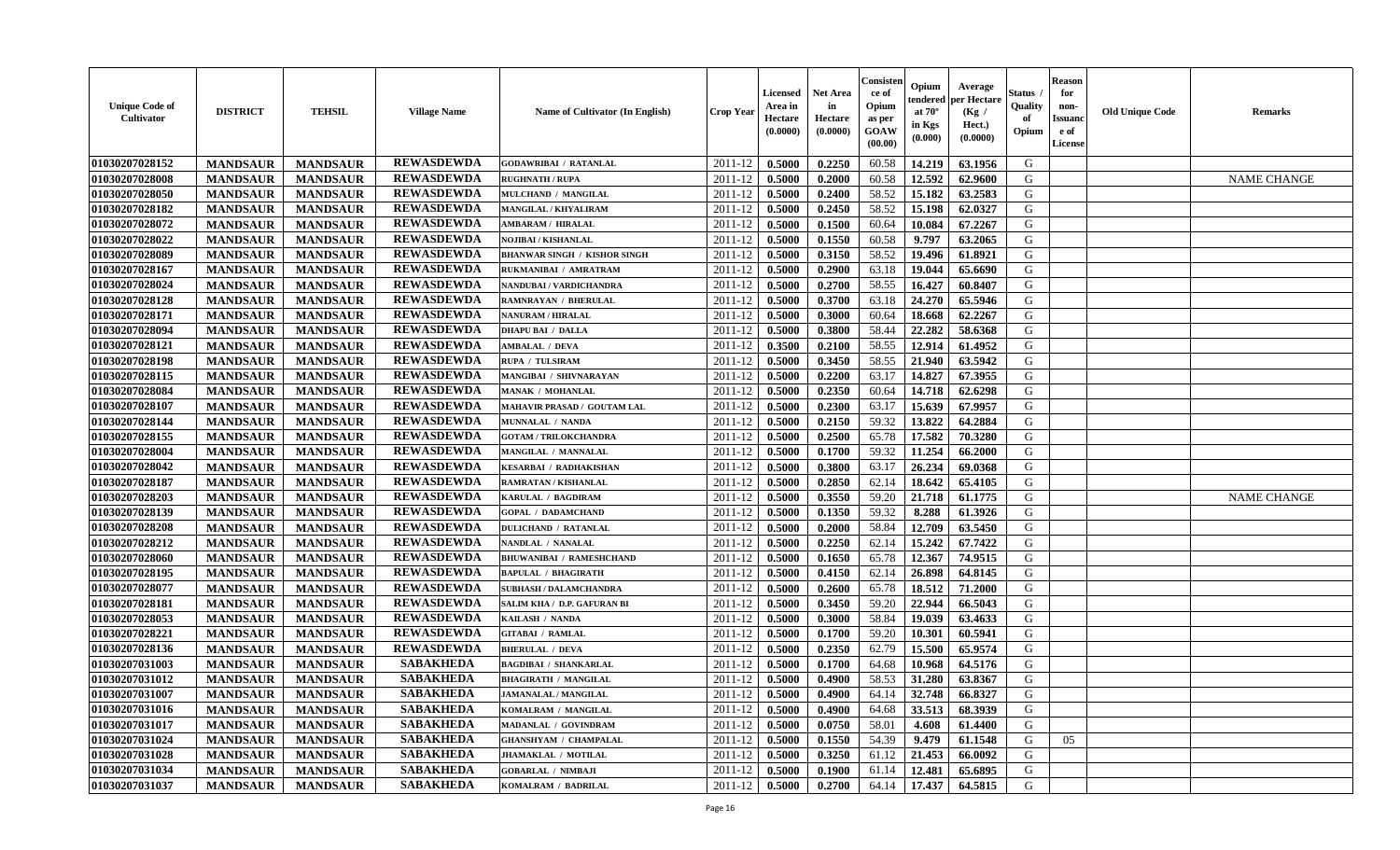| <b>Unique Code of</b><br><b>Cultivator</b> | <b>DISTRICT</b> | <b>TEHSIL</b>   | <b>Village Name</b> | Name of Cultivator (In English) | <b>Crop Year</b> | <b>Licensed</b><br>Area in<br>Hectare<br>(0.0000) | <b>Net Area</b><br>in<br>Hectare<br>(0.0000) | Consister<br>ce of<br>Opium<br>as per<br>GOAW<br>(00.00) | Opium<br>endered<br>at $70^\circ$<br>in Kgs<br>(0.000) | Average<br>per Hectare<br>(Kg /<br>Hect.)<br>(0.0000) | Status<br>Quality<br>of<br>Opium | <b>Reason</b><br>for<br>non-<br><b>Issuand</b><br>e of<br>License | <b>Old Unique Code</b> | Remarks |
|--------------------------------------------|-----------------|-----------------|---------------------|---------------------------------|------------------|---------------------------------------------------|----------------------------------------------|----------------------------------------------------------|--------------------------------------------------------|-------------------------------------------------------|----------------------------------|-------------------------------------------------------------------|------------------------|---------|
| 01030207031042                             | <b>MANDSAUR</b> | <b>MANDSAUR</b> | <b>SABAKHEDA</b>    | RAMCHADNRA / KACHARMAL          | 2011-12          | 0.5000                                            | 0.1450                                       | 64.14                                                    | 9.813                                                  | 67.6759                                               | G                                |                                                                   |                        |         |
| 01030207031044                             | <b>MANDSAUR</b> | <b>MANDSAUR</b> | <b>SABAKHEDA</b>    | JHAMKUBAI / LAXMINARAYAN        | 2011-12          | 0.5000                                            | 0.2750                                       | 64.15                                                    | 18.365                                                 | 66.7818                                               | G                                |                                                                   |                        |         |
| 01030207031045                             | <b>MANDSAUR</b> | <b>MANDSAUR</b> | <b>SABAKHEDA</b>    | <b>RAMESHCHNAD / BABRU</b>      | 2011-12          | 0.5000                                            | 0.3350                                       | 64.15                                                    | 21.976                                                 | 65.6000                                               | G                                |                                                                   |                        |         |
| 01030207031047                             | <b>MANDSAUR</b> | <b>MANDSAUR</b> | <b>SABAKHEDA</b>    | <b>RAMKISHAN / KALU</b>         | 2011-12          | 0.5000                                            | 0.2300                                       | 64.15                                                    | 15.799                                                 | 68.6913                                               | G                                |                                                                   |                        |         |
| 01030207031048                             | <b>MANDSAUR</b> | <b>MANDSAUR</b> | <b>SABAKHEDA</b>    | <b>KESHURAM / DALU</b>          | 2011-12          | 0.5000                                            | 0.3050                                       | 58.01                                                    | 18.356                                                 | 60.1836                                               | G                                |                                                                   |                        |         |
| 01030207031049                             | <b>MANDSAUR</b> | <b>MANDSAUR</b> | <b>SABAKHEDA</b>    | <b>BHERULAL / SAMDA</b>         | 2011-12          | 0.5000                                            | 0.3150                                       | 55.34                                                    | 18.294                                                 | 58.0762                                               | G                                |                                                                   |                        |         |
| 01030207031051                             | <b>MANDSAUR</b> | <b>MANDSAUR</b> | <b>SABAKHEDA</b>    | <b>ONKARLAL / RATANLAL</b>      | 2011-12          | 0.5000                                            | 0.1850                                       | 70.09                                                    | 13.117                                                 | 70.9027                                               | G                                |                                                                   |                        |         |
| 01030207031052                             | <b>MANDSAUR</b> | <b>MANDSAUR</b> | <b>SABAKHEDA</b>    | <b>AMBALAL / MOTILAL</b>        | 2011-12          | 0.5000                                            | 0.3600                                       | 61.14                                                    | 23.067                                                 | 64.0750                                               | G                                |                                                                   |                        |         |
| 01030207031053                             | <b>MANDSAUR</b> | <b>MANDSAUR</b> | <b>SABAKHEDA</b>    | KANHAIYALAL / BHANWARLAL        | 2011-12          | 0.5000                                            | 0.2900                                       | 64.68                                                    | 18.914                                                 | 65.2207                                               | G                                |                                                                   |                        |         |
| 01030207031054                             | <b>MANDSAUR</b> | <b>MANDSAUR</b> | <b>SABAKHEDA</b>    | <b>ONKARLAL / CHAINRAM</b>      | 2011-12          | 0.5000                                            | 0.3750                                       | 61.14                                                    | 23.775                                                 | 63.4000                                               | G                                |                                                                   |                        |         |
| 01030207031055                             | <b>MANDSAUR</b> | <b>MANDSAUR</b> | <b>SABAKHEDA</b>    | PREMSHUKH / HAJARILAL           | 2011-12          | 0.3500                                            | 0.2750                                       | 63.49                                                    | 18.222                                                 | 66.2618                                               | G                                |                                                                   |                        |         |
| 01030207031060                             | <b>MANDSAUR</b> | <b>MANDSAUR</b> | <b>SABAKHEDA</b>    | <b>JAN KUNWAR / BHAGIRATH</b>   | 2011-12          | 0.5000                                            | 0.1750                                       | 63.49                                                    | 11.882                                                 | 67.8971                                               | G                                |                                                                   |                        |         |
| 01030207031069                             | <b>MANDSAUR</b> | <b>MANDSAUR</b> | <b>SABAKHEDA</b>    | NANI BAI / KISHAN LAL           | 2011-12          | 0.5000                                            | 0.1000                                       | 63.49                                                    | 6.458                                                  | 64.5800                                               | G                                |                                                                   |                        |         |
| 01030207031072                             | <b>MANDSAUR</b> | <b>MANDSAUR</b> | <b>SABAKHEDA</b>    | <b>RAMNIWAS / DEVRAM</b>        | 2011-12          | 0.5000                                            | 0.1900                                       | 61.49                                                    | 11.955                                                 | 62.9211                                               | G                                |                                                                   |                        |         |
| 01030207031073                             | <b>MANDSAUR</b> | <b>MANDSAUR</b> | <b>SABAKHEDA</b>    | KANKUBAI / MANGU                | 2011-12          | 0.5000                                            | 0.2500                                       | 58.01                                                    | 15.381                                                 | 61.5240                                               | $\mathbf G$                      |                                                                   |                        |         |
| 01030207031076                             | <b>MANDSAUR</b> | <b>MANDSAUR</b> | <b>SABAKHEDA</b>    | LALIBAI / MANGILAL              | 2011-12          | 0.5000                                            | 0.2250                                       | 61.49                                                    | 14.380                                                 | 63.9111                                               | G                                |                                                                   |                        |         |
| 01030207031077                             | <b>MANDSAUR</b> | <b>MANDSAUR</b> | <b>SABAKHEDA</b>    | <b>CHATRA NAND / VARDIBAI</b>   | 2011-12          | 0.5000                                            | 0.3350                                       | 61.49                                                    | 20.731                                                 | 61.8836                                               | G                                |                                                                   |                        |         |
| 01030207031083                             | <b>MANDSAUR</b> | <b>MANDSAUR</b> | <b>SABAKHEDA</b>    | NATHU / JAGANATH                | 2011-12          | 0.5000                                            | 0.1950                                       | 64.76                                                    | 13.202                                                 | 67.7026                                               | G                                |                                                                   |                        |         |
| 01030207031085                             | <b>MANDSAUR</b> | <b>MANDSAUR</b> | <b>SABAKHEDA</b>    | RAM KUNWAR / VARDICHAND         | 2011-12          | 0.5000                                            | 0.1500                                       | 64.95                                                    | 9.947                                                  | 66.3133                                               | G                                |                                                                   |                        |         |
| 01030207031089                             | <b>MANDSAUR</b> | <b>MANDSAUR</b> | <b>SABAKHEDA</b>    | <b>BHAGATRAM / BHAGWAN</b>      | 2011-12          | 0.5000                                            | 0.2350                                       | 60.09                                                    | 14.636                                                 | 62.2809                                               | G                                |                                                                   |                        |         |
| 01030207031091                             | <b>MANDSAUR</b> | <b>MANDSAUR</b> | <b>SABAKHEDA</b>    | <b>SAVIBAI / HEMA BHIL</b>      | 2011-12          | 0.5000                                            | 0.1100                                       | 62.12                                                    | 7.410                                                  | 67.3636                                               | G                                |                                                                   |                        |         |
| 01030207031097                             | <b>MANDSAUR</b> | <b>MANDSAUR</b> | <b>SABAKHEDA</b>    | <b>MOHANBAI/RAMCHANDRA</b>      | 2011-12          | 0.3500                                            | 0.1000                                       | 64.10                                                    | 6.978                                                  | 69.7800                                               | G                                |                                                                   |                        |         |
| 01030207031098                             | <b>MANDSAUR</b> | <b>MANDSAUR</b> | <b>SABAKHEDA</b>    | SHYAMSUNDAR / SALAGRAM          | 2011-12          | 0.5000                                            |                                              |                                                          |                                                        | 0.0000                                                | F                                |                                                                   |                        |         |
| 01030207031103                             | <b>MANDSAUR</b> | <b>MANDSAUR</b> | <b>SABAKHEDA</b>    | <b>BALURAM / KISHANLAL</b>      | 2011-12          | 0.5000                                            | 0.4300                                       | 64.10                                                    | 28.552                                                 | 66.4000                                               | G                                |                                                                   |                        |         |
| 01030207031112                             | <b>MANDSAUR</b> | <b>MANDSAUR</b> | <b>SABAKHEDA</b>    | KALU / BHERA                    | 2011-12          | 0.5000                                            | 0.2100                                       | 62.12                                                    | 13.711                                                 | 65.2905                                               | G                                |                                                                   |                        |         |
| 01030207031116                             | <b>MANDSAUR</b> | <b>MANDSAUR</b> | <b>SABAKHEDA</b>    | RAMESHCHAND / UDAYRAM           | 2011-12          | 0.5000                                            | 0.2200                                       | 62.73                                                    | 15.656                                                 | 71.1636                                               | G                                |                                                                   |                        |         |
| 01030207031117                             | <b>MANDSAUR</b> | <b>MANDSAUR</b> | <b>SABAKHEDA</b>    | RAMESHCHAND / RAMKISHAN         | 2011-12          | 0.5000                                            | 0.3050                                       | 64.10                                                    | 20.988                                                 | 68.8131                                               | G                                |                                                                   |                        |         |
| 01030207031121                             | <b>MANDSAUR</b> | <b>MANDSAUR</b> | <b>SABAKHEDA</b>    | RAMCHANDRAIBAI / MANGILAL       | 2011-12          | 0.5000                                            | 0.3500                                       | 53.87                                                    | 10.328                                                 | 29.5086                                               | G                                | 04                                                                |                        |         |
| 01030207031124                             | <b>MANDSAUR</b> | <b>MANDSAUR</b> | <b>SABAKHEDA</b>    | <b>MANGILAL / SALAGRAM</b>      | 2011-12          | 0.5000                                            | 0.2150                                       | 63.44                                                    | 14.890                                                 | 69.2558                                               | G                                |                                                                   |                        |         |
| 01030207031128                             | <b>MANDSAUR</b> | <b>MANDSAUR</b> | <b>SABAKHEDA</b>    | <b>DHAKHIBAI / BAPULAL</b>      | 2011-12          | 0.5000                                            | 0.1100                                       | 63.15                                                    | 10.817                                                 | 98.3364                                               | G                                |                                                                   |                        |         |
| 01030207031140                             | <b>MANDSAUR</b> | <b>MANDSAUR</b> | <b>SABAKHEDA</b>    | <b>GHANSHYAM / ONKARLAL</b>     | 2011-12          | 0.5000                                            | 0.1350                                       | 61.81                                                    | 8.715                                                  | 64.5556                                               | G                                |                                                                   |                        |         |
| 01030207031142                             | <b>MANDSAUR</b> | <b>MANDSAUR</b> | <b>SABAKHEDA</b>    | <b>JANIBAI / RAGHUNATH</b>      | 2011-12          | 0.5000                                            | 0.2200                                       | 56.10                                                    | 12.398                                                 | 56.3545                                               | G                                |                                                                   |                        |         |
| 01030207031143                             | <b>MANDSAUR</b> | <b>MANDSAUR</b> | <b>SABAKHEDA</b>    | <b>SURAJMAL / RAMCHAND</b>      | 2011-12          | 0.5000                                            | 0.2150                                       | 63.85                                                    | 13.828                                                 | 64.3163                                               | G                                |                                                                   |                        |         |
| 01030207031145                             | <b>MANDSAUR</b> | <b>MANDSAUR</b> | <b>SABAKHEDA</b>    | PARMANAND / RAMCHANDRA          | 2011-12          | 0.5000                                            | 0.1850                                       | 62.93                                                    | 12.739                                                 | 68.8595                                               | G                                |                                                                   |                        |         |
| 01030207031146                             | <b>MANDSAUR</b> | <b>MANDSAUR</b> | <b>SABAKHEDA</b>    | <b>GOPILAL / MANNALAL</b>       | 2011-12          | 0.5000                                            | 0.1300                                       | 56.10                                                    | 7.670                                                  | 59.0000                                               | G                                |                                                                   |                        |         |
| 01030207031150                             | <b>MANDSAUR</b> | <b>MANDSAUR</b> | <b>SABAKHEDA</b>    | <b>RAMESHCHAND / JAGDISH</b>    | 2011-12          | 0.5000                                            | 0.1450                                       | 62.12                                                    | 9.708                                                  | 66.9517                                               | G                                |                                                                   |                        |         |
| 01030207031152                             | <b>MANDSAUR</b> | <b>MANDSAUR</b> | <b>SABAKHEDA</b>    | <b>LAXMINARAYAN / RAMNIWAS</b>  | $2011 - 12$      | 0.5000                                            | 0.2850                                       | 64.91                                                    | 18.620                                                 | 65.3333                                               | G                                |                                                                   |                        |         |
| 01030207031153                             | <b>MANDSAUR</b> | <b>MANDSAUR</b> | <b>SABAKHEDA</b>    | SHIVLAL / BASANTILAL            | 2011-12          | 0.5000                                            | 0.1000                                       | 55.24                                                    | 5.966                                                  | 59.6600                                               | G                                |                                                                   |                        |         |
| 01030207031158                             | <b>MANDSAUR</b> | <b>MANDSAUR</b> | <b>SABAKHEDA</b>    | RAM LAL / MANGILAL              | 2011-12          | 0.5000                                            | 0.2850                                       | 61.81                                                    | 18.066                                                 | 63.3895                                               | G                                |                                                                   |                        |         |
| 01030207031160                             | <b>MANDSAUR</b> | <b>MANDSAUR</b> | <b>SABAKHEDA</b>    | PARASRAM / TULSIRAM             | 2011-12          | 0.5000                                            | 0.2700                                       | 64.91                                                    | 18.351                                                 | 67.9667                                               | ${\bf G}$                        |                                                                   |                        |         |
| 01030207031162                             | <b>MANDSAUR</b> | <b>MANDSAUR</b> | <b>SABAKHEDA</b>    | <b>AMRATRAM / RAGHUNATH</b>     | 2011-12          | 0.5000                                            | 0.1400                                       | 64.91                                                    | 9.523                                                  | 68.0214                                               | G                                |                                                                   |                        |         |
| 01030207031165                             | <b>MANDSAUR</b> | <b>MANDSAUR</b> | <b>SABAKHEDA</b>    | RAMKUNWAR / SHANKARLAL          | 2011-12          | 0.5000                                            | 0.1000                                       | 70.12                                                    | 7.663                                                  | 76.6300                                               | G                                |                                                                   |                        |         |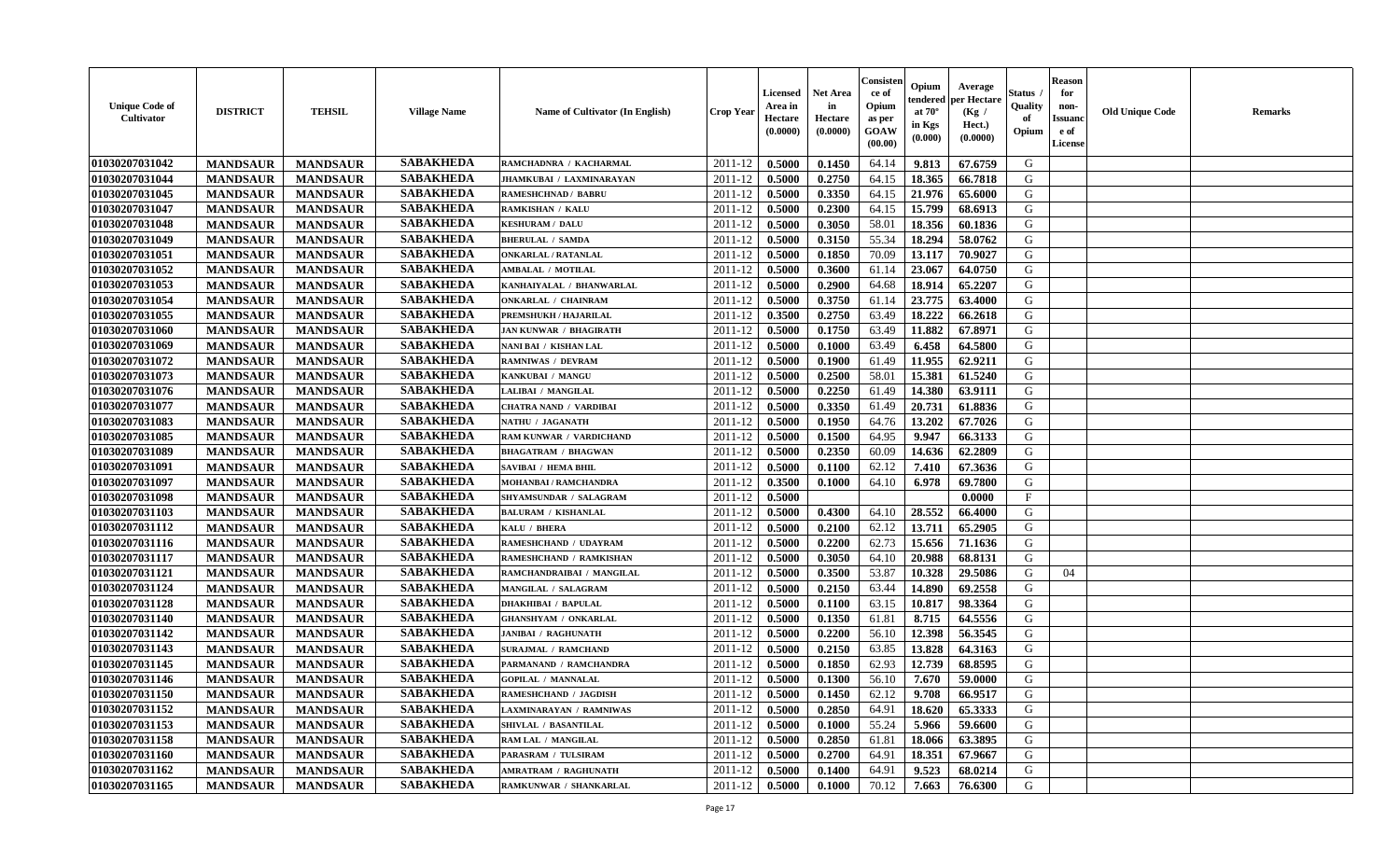| <b>Unique Code of</b><br><b>Cultivator</b> | <b>DISTRICT</b> | <b>TEHSIL</b>   | <b>Village Name</b> | Name of Cultivator (In English)    | <b>Crop Year</b> | <b>Licensed</b><br>Area in<br>Hectare<br>(0.0000) | <b>Net Area</b><br>in<br>Hectare<br>(0.0000) | Consister<br>ce of<br>Opium<br>as per<br><b>GOAW</b><br>(00.00) | Opium<br>endered<br>at $70^\circ$<br>in Kgs<br>$(\mathbf{0.000})$ | Average<br>per Hectare<br>(Kg /<br>Hect.)<br>(0.0000) | Status<br>Quality<br>of<br>Opium | <b>Reason</b><br>for<br>non-<br><b>Issuano</b><br>e of<br>License | <b>Old Unique Code</b> | <b>Remarks</b>     |
|--------------------------------------------|-----------------|-----------------|---------------------|------------------------------------|------------------|---------------------------------------------------|----------------------------------------------|-----------------------------------------------------------------|-------------------------------------------------------------------|-------------------------------------------------------|----------------------------------|-------------------------------------------------------------------|------------------------|--------------------|
| 01030207031167                             | <b>MANDSAUR</b> | <b>MANDSAUR</b> | <b>SABAKHEDA</b>    | MOHANBAI / KESHURAM                | 2011-12          | 0.5000                                            | 0.1450                                       | 63.61                                                           | 10.105                                                            | 69.6897                                               | G                                |                                                                   |                        |                    |
| 01030207031173                             | <b>MANDSAUR</b> | <b>MANDSAUR</b> | <b>SABAKHEDA</b>    | RAJMAL / HIRALAL                   | 2011-12          | 0.5000                                            | 0.4150                                       | 61.81                                                           | 27.823                                                            | 67.0434                                               | G                                |                                                                   |                        |                    |
| 01030207031183                             | <b>MANDSAUR</b> | <b>MANDSAUR</b> | <b>SABAKHEDA</b>    | JUGALKISHOR / RAMNARAYAN           | 2011-12          | 0.5000                                            | 0.1950                                       | 61.12                                                           | 13.115                                                            | 67.2564                                               | G                                |                                                                   |                        | <b>NAME CHANGE</b> |
| 01030207031186                             | <b>MANDSAUR</b> | <b>MANDSAUR</b> | <b>SABAKHEDA</b>    | LAXMINARAYAN / RADHESHYAM          | 2011-12          | 0.5000                                            | 0.2650                                       | 63.61                                                           | 17.711                                                            | 66.8340                                               | G                                |                                                                   |                        |                    |
| 01030207031187                             | <b>MANDSAUR</b> | <b>MANDSAUR</b> | <b>SABAKHEDA</b>    | RAMESHCHAND / SALAGRAM             | 2011-12          | 0.5000                                            | 0.1500                                       | 63.61                                                           | 10.114                                                            | 67.4267                                               | G                                |                                                                   |                        |                    |
| 01030207031190                             | <b>MANDSAUR</b> | <b>MANDSAUR</b> | <b>SABAKHEDA</b>    | HIRALAL / GOBA                     | 2011-12          | 0.5000                                            | 0.2600                                       | 61.12                                                           | 17.026                                                            | 65.4846                                               | G                                |                                                                   |                        |                    |
| 01030207031195                             | <b>MANDSAUR</b> | <b>MANDSAUR</b> | <b>SABAKHEDA</b>    | PRAHLAD / KACHRMAL                 | 2011-12          | 0.5000                                            | 0.1450                                       | 61.24                                                           | 10.288                                                            | 70.9517                                               | G                                |                                                                   |                        |                    |
| 01030207031200                             | <b>MANDSAUR</b> | <b>MANDSAUR</b> | <b>SABAKHEDA</b>    | <b>BHAGATRAM / ONKARLAL</b>        | 2011-12          | 0.5000                                            | 0.2050                                       | 65.07                                                           | 15.087                                                            | 73.5951                                               | G                                |                                                                   |                        |                    |
| 01030207031207                             | <b>MANDSAUR</b> | <b>MANDSAUR</b> | <b>SABAKHEDA</b>    | <b>GHISALAL / DEVRAM</b>           | 2011-12          | 0.3500                                            | 0.3550                                       | 64.18                                                           | 24.599                                                            | 69.2930                                               | G                                |                                                                   |                        |                    |
| 01030207031208                             | <b>MANDSAUR</b> | <b>MANDSAUR</b> | <b>SABAKHEDA</b>    | <b>BALMUKUND / MODIRAM</b>         | 2011-12          | 0.3500                                            | 0.2000                                       | 64.18                                                           | 13.835                                                            | 69.1750                                               | G                                |                                                                   |                        |                    |
| 01030207031211                             | <b>MANDSAUR</b> | <b>MANDSAUR</b> | <b>SABAKHEDA</b>    | MUNNABAI / RAMNIWAS                | 2011-12          | 0.5000                                            | 0.2050                                       | 57.69                                                           | 12.164                                                            | 59.3366                                               | G                                |                                                                   |                        |                    |
| 01030207031213                             | <b>MANDSAUR</b> | <b>MANDSAUR</b> | <b>SABAKHEDA</b>    | <b>GOPAL / CHAMPALAL</b>           | 2011-12          | 0.5000                                            | 0.4550                                       | 57.69                                                           | 26.694                                                            | 58.6681                                               | G                                |                                                                   |                        |                    |
| 01030207031215                             | <b>MANDSAUR</b> | <b>MANDSAUR</b> | <b>SABAKHEDA</b>    | TULSIBAI / SHAMBHULAL              | 2011-12          | 0.5000                                            | 0.2150                                       | 61.24                                                           | 13.648                                                            | 63.4791                                               | G                                |                                                                   |                        |                    |
| 01030207031216                             | <b>MANDSAUR</b> | <b>MANDSAUR</b> | <b>SABAKHEDA</b>    | <b>INDARMAL / HIRALAL</b>          | 2011-12          | 0.5000                                            | 0.2600                                       | 64.18                                                           | 17.017                                                            | 65.4500                                               | G                                |                                                                   |                        |                    |
| 01030207031221                             | <b>MANDSAUR</b> | <b>MANDSAUR</b> | <b>SABAKHEDA</b>    | YASHWANT / PRAHLAD                 | 2011-12          | 0.5000                                            | 0.3000                                       | 63.17                                                           | 19.691                                                            | 65.6367                                               | G                                |                                                                   |                        |                    |
| 01030207031224                             | <b>MANDSAUR</b> | <b>MANDSAUR</b> | <b>SABAKHEDA</b>    | DINESH KUMAR / KANHAIYALAL         | 2011-12          | 0.5000                                            | 0.1450                                       | 61.24                                                           | 10.262                                                            | 70.7724                                               | G                                |                                                                   |                        |                    |
| 01030207031225                             | <b>MANDSAUR</b> | <b>MANDSAUR</b> | <b>SABAKHEDA</b>    | <b>MOHANBAI / BHERULAL</b>         | 2011-12          | 0.5000                                            | 0.4750                                       | 57.69                                                           | 7.673                                                             | 16.1537                                               | G                                | 04                                                                |                        |                    |
| 01030207031228                             | <b>MANDSAUR</b> | <b>MANDSAUR</b> | <b>SABAKHEDA</b>    | KISHORILAL / MANGILAL              | 2011-12          | 0.5000                                            |                                              |                                                                 |                                                                   | 0.0000                                                | $\mathbf N$                      |                                                                   |                        |                    |
| 01030207031229                             | <b>MANDSAUR</b> | <b>MANDSAUR</b> | <b>SABAKHEDA</b>    | <b>DEVRAM / PITHA</b>              | 2011-12          | 0.5000                                            | 0.1000                                       | 60.09                                                           | 6.507                                                             | 65.0700                                               | G                                |                                                                   |                        |                    |
| 01030207031232                             | <b>MANDSAUR</b> | <b>MANDSAUR</b> | <b>SABAKHEDA</b>    | RATANLAL / BHANWARLAL              | 2011-12          | 0.5000                                            | 0.1500                                       | 60.09                                                           | 9.683                                                             | 64.5533                                               | G                                |                                                                   |                        |                    |
| 01030207031236                             | <b>MANDSAUR</b> | <b>MANDSAUR</b> | <b>SABAKHEDA</b>    | SATAYNARAYAN / HIRALAL             | 2011-12          | 0.5000                                            | 0.3600                                       | 61.82                                                           | 22.591                                                            | 62.7528                                               | G                                |                                                                   |                        |                    |
| 01030207031238                             | <b>MANDSAUR</b> | <b>MANDSAUR</b> | <b>SABAKHEDA</b>    | RAJENDRA KUMAR / AMBALAL           | 2011-12          | 0.5000                                            | 0.2500                                       | 61.82                                                           | 16.197                                                            | 64.7880                                               | G                                |                                                                   |                        |                    |
| 01030207031244                             | <b>MANDSAUR</b> | <b>MANDSAUR</b> | <b>SABAKHEDA</b>    | <b>OMPRAKASH / GOPILAL</b>         | 2011-12          | 0.5000                                            | 0.2350                                       | 56.10                                                           | 13.905                                                            | 59.1702                                               | G                                |                                                                   |                        |                    |
| 01030207031245                             | <b>MANDSAUR</b> | <b>MANDSAUR</b> | <b>SABAKHEDA</b>    | MADANLAL / RAMKISHAN               | 2011-12          | 0.5000                                            | 0.1150                                       | 62.49                                                           | 7.874                                                             | 68.4696                                               | G                                |                                                                   |                        |                    |
| 01030207031246                             | <b>MANDSAUR</b> | <b>MANDSAUR</b> | <b>SABAKHEDA</b>    | KALA BAI / RADHESHYAM              | 2011-12          | 0.5000                                            | 0.1500                                       | 69.10                                                           | 10.829                                                            | 72.1933                                               | G                                |                                                                   |                        |                    |
| 01030207031255                             | <b>MANDSAUR</b> | <b>MANDSAUR</b> | <b>SABAKHEDA</b>    | RAJENDRA KUMAR / LAXMINARAYAN      | 2011-12          | 0.5000                                            | 0.2900                                       | 61.82                                                           | 18.890                                                            | 65.1379                                               | G                                |                                                                   |                        |                    |
| 01030207031259                             | <b>MANDSAUR</b> | <b>MANDSAUR</b> | <b>SABAKHEDA</b>    | NAR SINGH / RAMNARAYAN             | 2011-12          | 0.5000                                            | 0.1350                                       | 69.87                                                           | 9.502                                                             | 70.3852                                               | G                                |                                                                   |                        |                    |
| 01030207031261                             | <b>MANDSAUR</b> | <b>MANDSAUR</b> | <b>SABAKHEDA</b>    | <b>GOPAL / NANURAM</b>             | 2011-12          | 0.5000                                            | 0.2650                                       | 60.72                                                           | 16.403                                                            | 61.8981                                               | G                                |                                                                   |                        |                    |
| 01030207031263                             | <b>MANDSAUR</b> | <b>MANDSAUR</b> | <b>SABAKHEDA</b>    | RAMESHCHAND / NANURAM              | 2011-12          | 0.5000                                            | 0.1550                                       | 60.05                                                           | 9.436                                                             | 60.8774                                               | G                                |                                                                   |                        |                    |
| 01030207031264                             | <b>MANDSAUR</b> | <b>MANDSAUR</b> | <b>SABAKHEDA</b>    | <b>NARENDRA / RAMESHCHAND</b>      | 2011-12          | 0.5000                                            | 0.3200                                       | 65.02                                                           | 21.540                                                            | 67.3125                                               | G                                |                                                                   |                        |                    |
| 01030207031105                             | <b>MANDSAUR</b> | <b>MANDSAUR</b> | <b>SABAKHEDA</b>    | LAXMINARAYAN / MOHANLAL            | 2011-12          | 0.5000                                            | 0.2050                                       | 69.21                                                           | 14.752                                                            | 71.9610                                               | G                                |                                                                   |                        |                    |
| 01030207031134                             | <b>MANDSAUR</b> | <b>MANDSAUR</b> | <b>SABAKHEDA</b>    | <b>DASHRATH / ONKARLAL</b>         | 2011-12          | 0.5000                                            | 0.1900                                       | 60.05                                                           | 12.053                                                            | 63.4368                                               | G                                |                                                                   |                        |                    |
| 01030207031266                             | <b>MANDSAUR</b> | <b>MANDSAUR</b> | <b>SABAKHEDA</b>    | <b>FAKIRCHAND / HARLAL</b>         | 2011-12          | 0.5000                                            | 0.1850                                       | 61.80                                                           | 12.625                                                            | 68.2432                                               | G                                |                                                                   |                        |                    |
| 01030207031269                             | <b>MANDSAUR</b> | <b>MANDSAUR</b> | <b>SABAKHEDA</b>    | RAMESHVAR / NARAYAN                | 2011-12          | 0.5000                                            | 0.1950                                       | 59.76                                                           | 12.072                                                            | 61.9077                                               | G                                |                                                                   |                        |                    |
| 01030207031273                             | <b>MANDSAUR</b> | <b>MANDSAUR</b> | <b>SABAKHEDA</b>    | MAHESH KUMAR / GORISHANKAR         | 2011-12          | 0.5000                                            | 0.2400                                       | 61.76                                                           | 15.087                                                            | 62.8625                                               | G                                |                                                                   |                        |                    |
| 01030207031281                             | <b>MANDSAUR</b> | <b>MANDSAUR</b> | <b>SABAKHEDA</b>    | <b>DEVIRAM / UDAYRAM</b>           | $2011-12$ 0.5000 |                                                   | 0.3450                                       |                                                                 | $62.23$   22.172                                                  | 64.2667                                               | G                                |                                                                   |                        |                    |
| 01030207031283                             | <b>MANDSAUR</b> | <b>MANDSAUR</b> | <b>SABAKHEDA</b>    | RADHSHYAM / RAMKISHAN              | 2011-12          | 0.5000                                            | 0.2700                                       | 60.38                                                           | 16.751                                                            | 62.0407                                               | G                                |                                                                   |                        |                    |
| 01030207031285                             | <b>MANDSAUR</b> | <b>MANDSAUR</b> | <b>SABAKHEDA</b>    | PRABHULAL / CHAMPALAL              | 2011-12          | 0.5000                                            | 0.3700                                       | 59.27                                                           | 22.413                                                            | 60.5757                                               | G                                |                                                                   |                        |                    |
| 01030207031293                             | <b>MANDSAUR</b> | <b>MANDSAUR</b> | <b>SABAKHEDA</b>    | <b>RAKESH KUMAR / RAMESH CHAND</b> | 2011-12          | 0.5000                                            | 0.3200                                       | 61.03                                                           | 22.433                                                            | 70.1031                                               | G                                |                                                                   |                        |                    |
| 01030207031294                             | <b>MANDSAUR</b> | <b>MANDSAUR</b> | <b>SABAKHEDA</b>    | RAMDAYAL / JHAMAKLAL               | 2011-12          | 0.5000                                            | 0.1200                                       | 65.96                                                           | 8.009                                                             | 66.7417                                               | G                                |                                                                   |                        |                    |
| 01030207031296                             | <b>MANDSAUR</b> | <b>MANDSAUR</b> | <b>SABAKHEDA</b>    | <b>CHAINRAM / HAJARILAL</b>        | 2011-12          | 0.5000                                            | 0.3100                                       | 63.30                                                           | 20.138                                                            | 64.9613                                               | G                                |                                                                   |                        |                    |
| 01030207031298                             | <b>MANDSAUR</b> | <b>MANDSAUR</b> | <b>SABAKHEDA</b>    | SHANTILAL / KESHURAM GAYARI        | $2011 - 12$      | 0.3500                                            | 0.1600                                       | 55.85                                                           | 9.311                                                             | 58.1938                                               | G                                |                                                                   |                        |                    |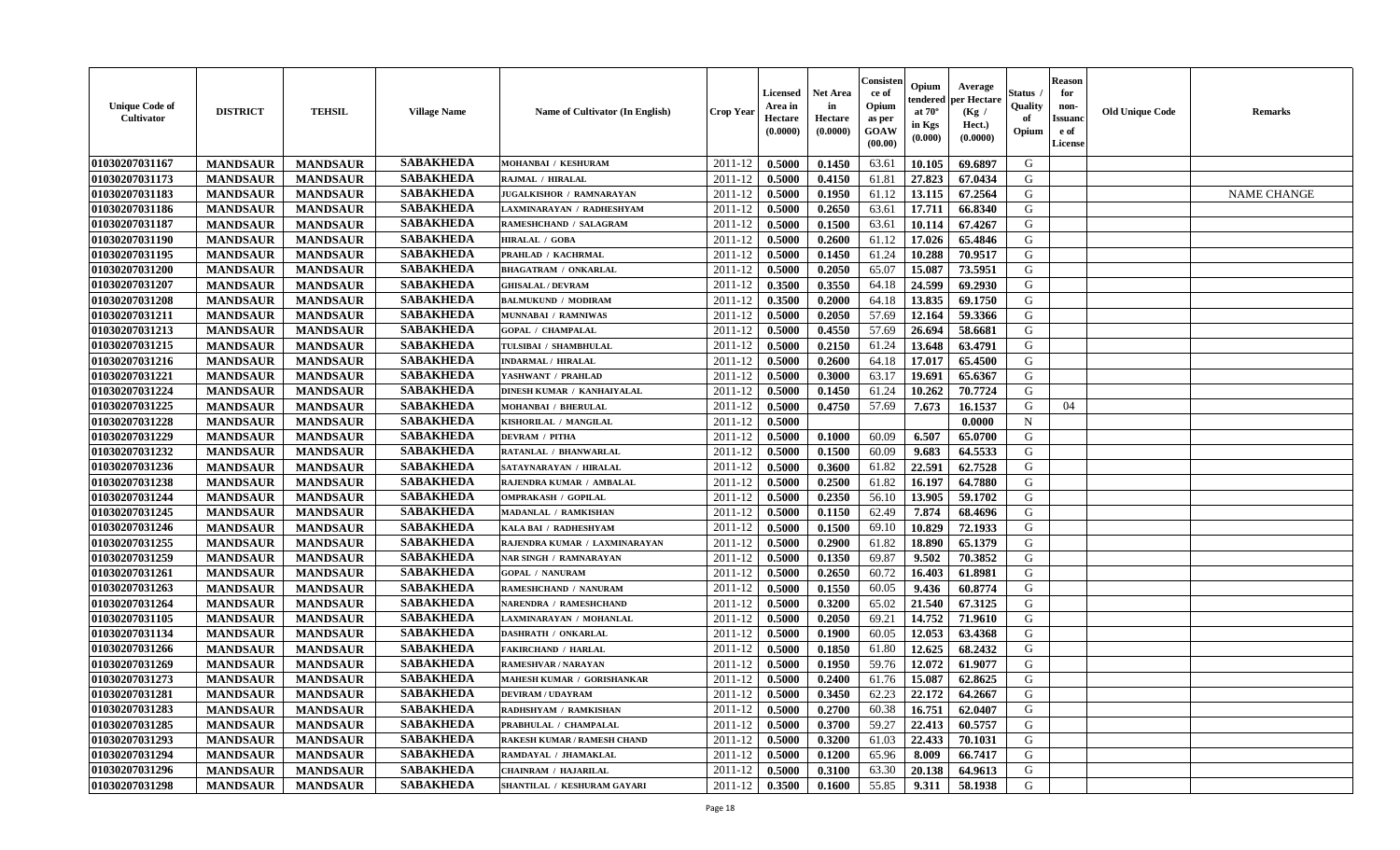| (0.0000)<br>(0.0000)<br>GOAW<br>Opium<br>e of<br>(0.0000)<br>(0.000)<br>(00.00)<br>License                                                                                         |  |
|------------------------------------------------------------------------------------------------------------------------------------------------------------------------------------|--|
| <b>SABAKHEDA</b><br>01030207031303<br>2011-12<br>0.5000<br>0.1000<br>59.27<br>6.249<br>62.4900<br>G<br><b>MANDSAUR</b><br><b>MANDSAUR</b><br><b>BHAGIRATH / KESHURAM</b>           |  |
| <b>SABAKHEDA</b><br>01030207031305<br>2011-12<br>63.30<br>G<br><b>MANDSAUR</b><br><b>MANDSAUR</b><br>0.5000<br>0.2200<br>14.505<br>65.9318<br><b>SURESHCHAND / DEVRAM</b>          |  |
| <b>SABAKHEDA</b><br>01030207031310<br><b>MANDSAUR</b><br>2011-12<br>0.5000<br>0.2050<br>57.01<br>12.697<br><b>MANDSAUR</b><br>NIRBHAYRAM / MANGILAL<br>61.9366<br>G                |  |
| <b>SABAKHEDA</b><br>01030207031311<br><b>MANDSAUR</b><br><b>MANDSAUR</b><br>SHYAMLAL / BHAGWAN<br>2011-12<br>0.5000<br>0.0000<br>$\mathbf{F}$                                      |  |
| <b>SABAKHEDA</b><br>01030207031023<br><b>MANDSAUR</b><br><b>MANDSAUR</b><br><b>BABULAL / SALAGRAM</b><br>2011-12<br>0.5000<br>0.1200<br>61.76<br>7.605<br>63.3750<br>G             |  |
| <b>SABAKHEDA</b><br>01030207031092<br><b>MANDSAUR</b><br><b>MANDSAUR</b><br>0.2600<br>63.51<br>16.975<br>65.2885<br>G<br>2011-12<br>0.5000<br><b>SITABAI/ CHENRAM</b>              |  |
| <b>SABAKHEDA</b><br>01030207031136<br><b>MANDSAUR</b><br><b>MANDSAUR</b><br>0.3750<br>63.51<br>24.170<br>64.4533<br>G<br>2011-12<br>0.5000<br>RAVINDRA KUMAR / OMPRAKASH           |  |
| 01030207031320<br><b>SABAKHEDA</b><br>56.04<br><b>MANDSAUR</b><br><b>MANDSAUR</b><br>2011-12<br>0.5000<br>0.2100<br>12.401<br>59.0524<br>G<br><b>SAMRATH / AMBALAL</b>             |  |
| 01030207031203<br><b>SABAKHEDA</b><br>62.23<br>23.141<br>62.5432<br><b>MANDSAUR</b><br><b>MANDSAUR</b><br>2011-12<br>0.5000<br>0.3700<br>G<br><b>LAXMINARAYAN / DEVRAM</b>         |  |
| <b>SABAKHEDA</b><br>01030207031288<br>56.09<br>16.875<br>57.2034<br>G<br><b>MANDSAUR</b><br><b>MANDSAUR</b><br>2011-12<br>0.5000<br>0.2950<br><b>BALMUKUND / HIRALAL</b>           |  |
| <b>SABAKHEDA</b><br>01030207031331<br>12.260<br>61.3000<br>G<br><b>MANDSAUR</b><br><b>MANDSAUR</b><br><b>BANSHILAL / GANPAT</b><br>2011-12<br>0.5000<br>0.2000<br>59.27            |  |
| <b>SABAKHEDA</b><br>01030207031278<br>9.992<br><b>MANDSAUR</b><br><b>MANDSAUR</b><br>SANJAY / BHAGATRAM<br>2011-12<br>0.5000<br>0.1550<br>62.23<br>64.4645<br>G                    |  |
| <b>SABAKHEDA</b><br>01030207031015<br><b>MANDSAUR</b><br><b>MANDSAUR</b><br>0.2500<br>65.8520<br>G<br><b>RAMRATAN / GANGARAM</b><br>2011-12<br>0.5000<br>61.76<br>16.463           |  |
| <b>SABAKHEDA</b><br>01030207031220<br><b>MANDSAUR</b><br><b>MANDSAUR</b><br>0.3350<br>23.753<br>70.9045<br>G<br><b>DEVILAL / GOPILAL</b><br>2011-12<br>0.5000<br>68.06             |  |
| <b>SABAKHEDA</b><br>0.2750<br>17.874<br>$\mathbf G$<br>01030207031176<br><b>MANDSAUR</b><br><b>MANDSAUR</b><br>63.51<br>64.9964<br><b>BHERULAL / KESHURAM</b><br>2011-12<br>0.5000 |  |
| <b>SABAKHEDA</b><br>01030207031206<br><b>MANDSAUR</b><br>0.1200<br>63.30<br>7.876<br>65.6333<br>G<br><b>MANDSAUR</b><br>2011-12<br>0.5000<br><b>BADRILAL / RAMJAS</b>              |  |
| <b>SABAKHEDA</b><br>01030207031247<br>0.1550<br>58.94<br>G<br><b>MANDSAUR</b><br><b>MANDSAUR</b><br>2011-12<br>0.5000<br>9.371<br>60.4581<br><b>UDAYRAM / RAMCHANDRA</b>           |  |
| 01030207031157<br><b>SABAKHEDA</b><br><b>MANDSAUR</b><br>2011-12<br>0.3500<br>$_{\rm F}$<br><b>MANDSAUR</b><br>0.0000<br>RUKMANIBAI / TULSIRAM                                     |  |
| <b>SABAKHEDA</b><br>01030207031194<br>0.3500<br>60.38<br>G<br><b>MANDSAUR</b><br><b>MANDSAUR</b><br>KANHAIYALAL / BADRILAL<br>2011-12<br>0.5000<br>21.306<br>60.8743               |  |
| <b>SABAKHEDA</b><br>01030207031258<br>9.239<br>65.9929<br><b>MANDSAUR</b><br><b>MANDSAUR</b><br><b>DINESH / RAMLAL</b><br>2011-12<br>0.3500<br>0.1400<br>61.83<br>G                |  |
| <b>SABAKHEDA</b><br>01030207031277<br><b>MANDSAUR</b><br><b>MANDSAUR</b><br>SATAYNARAYAN / CHAINRAM<br>2011-12<br>65.17<br>14.542<br>69.2476<br>G<br>0.5000<br>0.2100              |  |
| 01030207031164<br><b>SABAKHEDA</b><br>25.459<br><b>MANDSAUR</b><br><b>MANDSAUR</b><br>2011-12<br>0.5000<br>0.4300<br>59.09<br>59.2070<br>G<br>RAJMAL / BHAGATRAM                   |  |
| <b>SABAKHEDA</b><br>01030207031040<br><b>MANDSAUR</b><br>G<br><b>MANDSAUR</b><br>2011-12<br>0.5000<br>0.1900<br>59.61<br>11.428<br>60.1474<br>SUBHASHCHAND / BANSHILAL             |  |
| <b>SABAKHEDA</b><br>G<br>01030207031217<br>2011-12<br>66.20<br>18.735<br><b>MANDSAUR</b><br><b>MANDSAUR</b><br>0.5000<br>0.2700<br>69.3889<br>MAN KUNWARBAI / ONKARLAL             |  |
| <b>SABAKHEDA</b><br>01030207031118<br><b>MANDSAUR</b><br><b>MANDSAUR</b><br>2011-12<br>60.38<br>G<br>MOHANLAL / PRAYAGBAI<br>0.5000<br>0.1100<br>7.159<br>65.0818                  |  |
| 01030207031189<br><b>SABAKHEDA</b><br><b>MANDSAUR</b><br>2011-12<br>0.5000<br>0.1000<br>58.66<br>G<br><b>MANDSAUR</b><br><b>LILASHANKAR / SHIVLAL</b><br>6.168<br>61.6800          |  |
| <b>SABAKHEDA</b><br>01030207031196<br>F<br><b>MANDSAUR</b><br>2011-12<br>0.0000<br><b>MANDSAUR</b><br>PRAHLAD / GOPAL<br>0.5000                                                    |  |
| <b>SABAKHEDA</b><br>01030207031267<br><b>MANDSAUR</b><br>0.1600<br>61.67<br>10.308<br>64.4250<br><b>MANDSAUR</b><br>KANHAIYALAL / HARLAL<br>2011-12<br>0.5000<br>G                 |  |
| <b>SABAKHEDA</b><br>01030207031065<br><b>MANDSAUR</b><br><b>MANDSAUR</b><br>NANDLAL / SHIVLAL<br>2011-12<br>0.5000<br>0.1550<br>61.67<br>10.264<br>66.2194<br>G                    |  |
| <b>SABAKHEDA</b><br>01030207031078<br><b>MANDSAUR</b><br>62.5500<br><b>MANDSAUR</b><br>RAMLAL / PRABHULAL<br>2011-12<br>0.5000<br>0.1000<br>61.67<br>6.255<br>G                    |  |
| <b>SABAKHEDA</b><br>01030207031086<br><b>MANDSAUR</b><br><b>MANDSAUR</b><br>0.2950<br>58.10<br>18.708<br>63.4169<br>G<br><b>SURESH / CHAINRAM</b><br>2011-12<br>0.5000             |  |
| <b>SABAKHEDA</b><br>01030207031334<br>62.19<br>G<br><b>MANDSAUR</b><br><b>MANDSAUR</b><br>2011-12<br>11.194<br>65.8471<br><b>BAGDIRAM / KARULAL</b><br>0.3500<br>0.1700            |  |
| <b>SABAKHEDA</b><br>01030207031336<br>58.66<br>G<br><b>MANDSAUR</b><br><b>MANDSAUR</b><br>2011-12<br>0.5000<br>0.2900<br>16.970<br>58.5172<br><b>BHAGIRATH / KALU</b>              |  |
| 01030207031338<br><b>SABAKHEDA</b><br>65.17<br><b>MANDSAUR</b><br><b>MANDSAUR</b><br>2011-12<br>0.5000<br>0.1000<br>6.638<br>66.3800<br>G<br>KARULAL / CHAMPALAL                   |  |
| <b>SABAKHEDA</b><br>25.592<br>01030207031001<br><b>MANDSAUR</b><br><b>MANDSAUR</b><br>0.5000<br>0.4250<br>58.24<br>60.2165<br>G<br><b>RATANBAI / MANGILAL</b><br>2011-12           |  |
| <b>SABAKHEDA</b><br>01030207031025<br>G<br><b>MANDSAUR</b><br>0.0950<br>58.10<br>6.034<br>63.5158<br><b>MANDSAUR</b><br><b>NARAYAN / MOTILAL</b><br>2011-12<br>0.5000              |  |
| <b>SABAKHEDA</b><br>01030207031297<br><b>MANDSAUR</b><br><b>MANDSAUR</b><br><b>BADRILAL / CHIMANLAL</b><br>2011-12<br>0.5000<br>0.1700<br>58.66<br>10.869<br>63.9353<br>G          |  |
| <b>SABAKHEDA</b><br>01030207031151<br><b>MANDSAUR</b><br><b>MANDSAUR</b><br>58.10<br>14.990<br>59.9600<br>G<br>SATAYNARAYAN / LAXMINARAYAN<br>2011-12<br>0.5000<br>0.2500          |  |
| <b>SABAKHEDA</b><br>01030207031026<br><b>MANDSAUR</b><br><b>MANDSAUR</b><br>56.91<br>11.772<br>60.3692<br>G<br>PRAHLAD / GANGARAM<br>2011-12<br>0.5000<br>0.1950                   |  |
| <b>SABAKHEDA</b><br>${\bf G}$<br>01030207031041<br><b>MANDSAUR</b><br><b>MANDSAUR</b><br>65.17<br>9.450<br>67.5000<br>2011-12<br>0.5000<br>0.1400<br>VINOD KUMAR / ONKARLAL        |  |
| <b>SABAKHEDA</b><br>G<br>13.381<br>62.2372<br>01030207031062<br><b>MANDSAUR</b><br>2011-12<br>0.5000<br>0.2150<br>61.95<br><b>MANDSAUR</b><br>PYARIBAI / MOHANLAL                  |  |
| <b>SABAKHEDA</b><br>01030207031067<br>0.5000<br>0.3450<br>61.95<br>21.921<br>63.5391<br>G<br><b>MANDSAUR</b><br>2011-12<br><b>MANDSAUR</b><br>NANDUBAI / PANNALAL                  |  |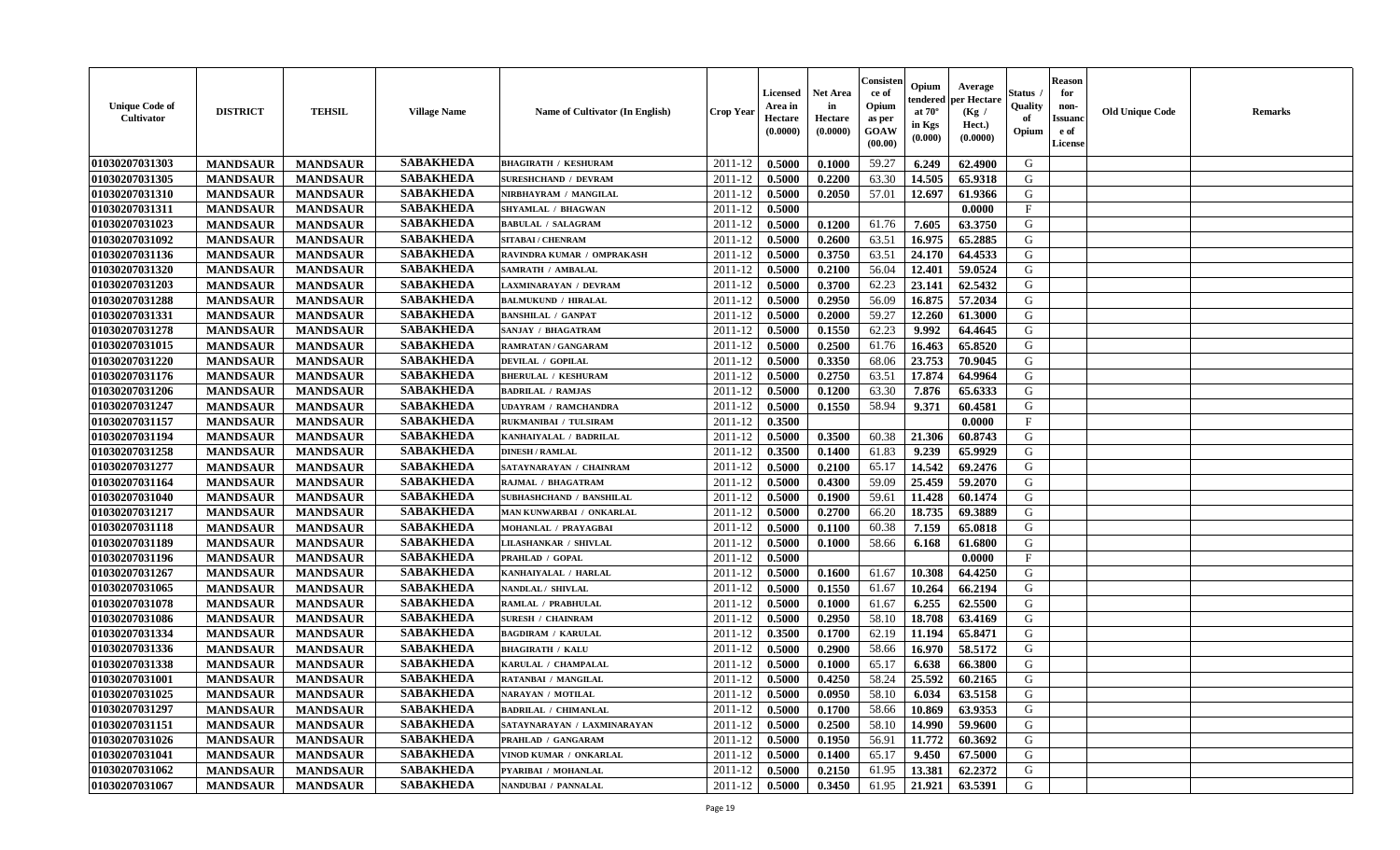| <b>Unique Code of</b><br><b>Cultivator</b> | <b>DISTRICT</b> | <b>TEHSIL</b>   | <b>Village Name</b> | Name of Cultivator (In English) | <b>Crop Year</b> | Licensed<br>Area in<br>Hectare<br>(0.0000) | Net Area<br>in<br>Hectare<br>(0.0000) | Consister<br>ce of<br>Opium<br>as per<br>GOAW<br>(00.00) | Opium<br>endered<br>at $70^\circ$<br>in Kgs<br>(0.000) | Average<br>per Hectare<br>(Kg /<br>Hect.)<br>(0.0000) | Status<br>Quality<br>of<br>Opium | <b>Reason</b><br>for<br>non-<br><b>Issuand</b><br>e of<br>License | <b>Old Unique Code</b> | Remarks            |
|--------------------------------------------|-----------------|-----------------|---------------------|---------------------------------|------------------|--------------------------------------------|---------------------------------------|----------------------------------------------------------|--------------------------------------------------------|-------------------------------------------------------|----------------------------------|-------------------------------------------------------------------|------------------------|--------------------|
| 01030207031084                             | <b>MANDSAUR</b> | <b>MANDSAUR</b> | <b>SABAKHEDA</b>    | MOHAN / PRABHULAL               | 2011-12          | 0.5000                                     | 0.1300                                | 64.01                                                    | 9.126                                                  | 70.2000                                               | G                                |                                                                   |                        |                    |
| 01030207031094                             | <b>MANDSAUR</b> | <b>MANDSAUR</b> | <b>SABAKHEDA</b>    | JHAMAKLAL / SALAGRAM            | 2011-12          | 0.5000                                     | 0.1000                                | 65.74                                                    | 7.194                                                  | 71.9400                                               | G                                |                                                                   |                        |                    |
| 01030207031096                             | <b>MANDSAUR</b> | <b>MANDSAUR</b> | <b>SABAKHEDA</b>    | RAMLAL / MAGNIRAM               | 2011-12          | 0.5000                                     | 0.1250                                | 63.50                                                    | 8.319                                                  | 66.5520                                               | G                                |                                                                   |                        |                    |
| 01030207031102                             | <b>MANDSAUR</b> | <b>MANDSAUR</b> | <b>SABAKHEDA</b>    | <b>BHANVARBAI/GANGARAM</b>      | 2011-12          | 0.3500                                     | 0.1950                                | 61.95                                                    | 12.744                                                 | 65.3538                                               | G                                |                                                                   |                        |                    |
| 01030207031138                             | <b>MANDSAUR</b> | <b>MANDSAUR</b> | <b>SABAKHEDA</b>    | PANNALAL / LAXMAN               | 2011-12          | 0.5000                                     | 0.2450                                | 58.42                                                    | 15.198                                                 | 62.0327                                               | G                                |                                                                   |                        |                    |
| 01030207031166                             | <b>MANDSAUR</b> | <b>MANDSAUR</b> | <b>SABAKHEDA</b>    | <b>CHENRAM / NIMBA</b>          | 2011-12          | 0.5000                                     | 0.1650                                | 61.91                                                    | 11.073                                                 | 67.1091                                               | G                                |                                                                   |                        |                    |
| 01030207031172                             | <b>MANDSAUR</b> | <b>MANDSAUR</b> | <b>SABAKHEDA</b>    | <b>JAMNALAL / RAIKLAL</b>       | 2011-12          | 0.5000                                     | 0.1500                                | 63.50                                                    | 10.151                                                 | 67.6733                                               | G                                |                                                                   |                        |                    |
| 01030207031234                             | <b>MANDSAUR</b> | <b>MANDSAUR</b> | <b>SABAKHEDA</b>    | MADANLAL / GOUTAM               | 2011-12          | 0.5000                                     | 0.3650                                | 58.42                                                    | 21.140                                                 | 57.9178                                               | G                                |                                                                   |                        |                    |
| 01030207031295                             | <b>MANDSAUR</b> | <b>MANDSAUR</b> | <b>SABAKHEDA</b>    | KARULAL / MADHU GAYARI          | 2011-12          | 0.5000                                     | 0.1600                                | 54.50                                                    | 9.833                                                  | 61.4563                                               | G                                | 05                                                                |                        |                    |
| 01030207031306                             | <b>MANDSAUR</b> | <b>MANDSAUR</b> | <b>SABAKHEDA</b>    | ANIL KUMAR / PARMANAND          | 2011-12          | 0.5000                                     | 0.4050                                | 58.42                                                    | 25.012                                                 | 61.7580                                               | G                                |                                                                   |                        |                    |
| 01030207031307                             | <b>MANDSAUR</b> | <b>MANDSAUR</b> | <b>SABAKHEDA</b>    | RAJENDRA KUMAR / VINDO KUMAR    | 2011-12          | 0.5000                                     |                                       |                                                          |                                                        | 0.0000                                                | F                                |                                                                   |                        |                    |
| 01030207031095                             | <b>MANDSAUR</b> | <b>MANDSAUR</b> | <b>SABAKHEDA</b>    | RADHESHYAM / MANGILAL           | 2011-12          | 0.5000                                     |                                       |                                                          |                                                        | 0.0000                                                | $\mathbf N$                      |                                                                   |                        |                    |
| 01030207031318                             | <b>MANDSAUR</b> | <b>MANDSAUR</b> | <b>SABAKHEDA</b>    | <b>SUNIL / GOPAL</b>            | 2011-12          | 0.5000                                     | 0.1500                                | 61.91                                                    | 9.861                                                  | 65.7400                                               | G                                |                                                                   |                        |                    |
| 01030207031243                             | <b>MANDSAUR</b> | <b>MANDSAUR</b> | <b>SABAKHEDA</b>    | <b>GHANSHYAM / NARAYAN</b>      | 2011-12          | 0.5000                                     | 0.2250                                | 61.91                                                    | 14.275                                                 | 63.4444                                               | G                                |                                                                   |                        |                    |
| 01030207031071                             | <b>MANDSAUR</b> | <b>MANDSAUR</b> | <b>SABAKHEDA</b>    | <b>BHAGATRAM / DALURAM</b>      | 2011-12          | 0.3500                                     | 0.2500                                | 56.80                                                    | 14.825                                                 | 59.3000                                               | $\mathbf G$                      |                                                                   |                        |                    |
| 01030207031009                             | <b>MANDSAUR</b> | <b>MANDSAUR</b> | <b>SABAKHEDA</b>    | KANWARLAL / CHUNILAL            | 2011-12          | 0.5000                                     | 0.3350                                | 58.84                                                    | 20.157                                                 | 60.1701                                               | G                                |                                                                   |                        | <b>NAME CHANGE</b> |
| 01030207031099                             | <b>MANDSAUR</b> | <b>MANDSAUR</b> | <b>SABAKHEDA</b>    | VINOD / SALAGRAM                | 2011-12          | 0.5000                                     | 0.2100                                | 63.50                                                    | 14.351                                                 | 68.3381                                               | G                                |                                                                   |                        |                    |
| 01030207031101                             | <b>MANDSAUR</b> | <b>MANDSAUR</b> | <b>SABAKHEDA</b>    | <b>JAGDISH / BADRILAL</b>       | 2011-12          | 0.5000                                     | 0.2800                                | 59.08                                                    | 17.589                                                 | 62.8179                                               | G                                |                                                                   |                        |                    |
| 01030207031122                             | <b>MANDSAUR</b> | <b>MANDSAUR</b> | <b>SABAKHEDA</b>    | <b>KESHI BAI / NANDA</b>        | 2011-12          | 0.5000                                     | 0.4350                                | 59.08                                                    | 26.392                                                 | 60.6713                                               | G                                |                                                                   |                        |                    |
| 01030207031137                             | <b>MANDSAUR</b> | <b>MANDSAUR</b> | <b>SABAKHEDA</b>    | RAMDAYAL / BAPULAL              | 2011-12          | 0.5000                                     | 0.2050                                | 61.58                                                    | 13.943                                                 | 68.0146                                               | G                                |                                                                   |                        |                    |
| 01030207031197                             | <b>MANDSAUR</b> | <b>MANDSAUR</b> | <b>SABAKHEDA</b>    | <b>BHERULAL / BADRILAL</b>      | 2011-12          | 0.5000                                     | 0.4000                                | 63.50                                                    | 27.632                                                 | 69.0800                                               | G                                |                                                                   |                        |                    |
| 01030207031262                             | <b>MANDSAUR</b> | <b>MANDSAUR</b> | <b>SABAKHEDA</b>    | <b>CHAGANLAL / NANURAM</b>      | 2011-12          | 0.5000                                     | 0.1800                                | 54.27                                                    | 10.133                                                 | 56.2944                                               | G                                | 05                                                                |                        |                    |
| 01030207031300                             | <b>MANDSAUR</b> | <b>MANDSAUR</b> | <b>SABAKHEDA</b>    | <b>PRAHLAD / BHERULAL</b>       | 2011-12          | 0.5000                                     | 0.4450                                | 59.08                                                    | 27.422                                                 | 61.6225                                               | G                                |                                                                   |                        |                    |
| 01030207031321                             | <b>MANDSAUR</b> | <b>MANDSAUR</b> | <b>SABAKHEDA</b>    | MANOHARLAL / ONKARLAL           | 2011-12          | 0.5000                                     | 0.1000                                | 59.27                                                    | 6.054                                                  | 60.5400                                               | G                                |                                                                   |                        |                    |
| 01030207031339                             | <b>MANDSAUR</b> | <b>MANDSAUR</b> | <b>SABAKHEDA</b>    | MOTYA BAI / BHAGWAN             | 2011-12          | 0.3500                                     | 0.3250                                | 63.06                                                    | 20.900                                                 | 64.3077                                               | G                                |                                                                   |                        |                    |
| 01030207031163                             | <b>MANDSAUR</b> | <b>MANDSAUR</b> | <b>SABAKHEDA</b>    | <b>MANOHAR / NANDKISHOR</b>     | 2011-12          | 0.3500                                     | 0.1950                                | 61.58                                                    | 11.815                                                 | 60.5897                                               | G                                |                                                                   |                        |                    |
| 01030207031275                             | <b>MANDSAUR</b> | <b>MANDSAUR</b> | <b>SABAKHEDA</b>    | PARMANAND / KISHANLAL           | 2011-12          | 0.5000                                     | 0.2650                                | 61.58                                                    | 17.673                                                 | 66.6906                                               | G                                |                                                                   |                        |                    |
| 01030207031317                             | <b>MANDSAUR</b> | <b>MANDSAUR</b> | <b>SABAKHEDA</b>    | <b>VASHUDEV / NANDKISHOR</b>    | 2011-12          | 0.5000                                     | 0.1700                                | 59.27                                                    | 10.381                                                 | 61.0647                                               | G                                |                                                                   |                        |                    |
| 01030207031199                             | <b>MANDSAUR</b> | <b>MANDSAUR</b> | <b>SABAKHEDA</b>    | NANDKISHOR / GANPATLAL          | 2011-12          | 0.5000                                     | 0.2900                                | 59.26                                                    | 18.354                                                 | 63.2897                                               | G                                |                                                                   |                        |                    |
| 01030207031340                             | <b>MANDSAUR</b> | <b>MANDSAUR</b> | <b>SABAKHEDA</b>    | <b>SAMNADBAI/BADRILAL</b>       | 2011-12          | 0.3500                                     | 0.2750                                | 58.42                                                    | 16.232                                                 | 59.0255                                               | G                                |                                                                   |                        |                    |
| 01030207032006                             | <b>MANDSAUR</b> | <b>MANDSAUR</b> | <b>SINDPAN</b>      | NANDRAM / DHURA                 | 2011-12          | 0.5000                                     | 0.4850                                | 59.72                                                    | 31.532                                                 | 65.0144                                               | G                                |                                                                   |                        |                    |
| 01030207032009                             | <b>MANDSAUR</b> | <b>MANDSAUR</b> | <b>SINDPAN</b>      | <b>SUKHIBAI / KANIRAM</b>       | 2011-12          | 0.5000                                     | 0.2500                                | 66.02                                                    | 17.439                                                 | 69.7560                                               | G                                |                                                                   |                        |                    |
| 01030207032011                             | <b>MANDSAUR</b> | <b>MANDSAUR</b> | <b>SINDPAN</b>      | NANDRAM / NARAYAN               | 2011-12          | 0.5000                                     | 0.1950                                | 61.98                                                    | 13.379                                                 | 68.6103                                               | G                                |                                                                   |                        |                    |
| 01030207032017                             | <b>MANDSAUR</b> | <b>MANDSAUR</b> | <b>SINDPAN</b>      | RUKMANBAI / RAJARAM             | 2011-12          | 0.5000                                     | 0.2000                                | 61.65                                                    | 12.902                                                 | 64.5100                                               | G                                |                                                                   |                        |                    |
| 01030207032021                             | <b>MANDSAUR</b> | <b>MANDSAUR</b> | <b>SINDPAN</b>      | MODIRAM / CHAMPALAL             | 2011-12          | 0.5000                                     | 0.4800                                | 58.34                                                    | 30.537                                                 | 63.6188                                               | G                                |                                                                   |                        |                    |
| 01030207032027                             | <b>MANDSAUR</b> | <b>MANDSAUR</b> | <b>SINDPAN</b>      | <b>RAMESHWAR / KISHANLAL</b>    | 2011-12          | 0.5000                                     | 0.2600                                | 64.88                                                    | 16.980                                                 | 65.3077                                               | G                                |                                                                   |                        |                    |
| 01030207032031                             | <b>MANDSAUR</b> | <b>MANDSAUR</b> | <b>SINDPAN</b>      | <b>BHAGWAN / POKHAR</b>         | 2011-12          | 0.5000                                     | 0.1600                                | 58.53                                                    | 10.728                                                 | 67.0500                                               | G                                |                                                                   |                        |                    |
| 01030207032066                             | <b>MANDSAUR</b> | <b>MANDSAUR</b> | <b>SINDPAN</b>      | PRAHLAD / MOHANLAL              | 2011-12          | 0.5000                                     | 0.2100                                | 61.06                                                    | 13.651                                                 | 65.0048                                               | G                                |                                                                   |                        |                    |
| 01030207032067                             | <b>MANDSAUR</b> | <b>MANDSAUR</b> | <b>SINDPAN</b>      | KANHAIYALAL / MOHANLAL          | 2011-12          | 0.5000                                     | 0.2750                                | 61.06                                                    | 18.519                                                 | 67.3418                                               | G                                |                                                                   |                        |                    |
| 01030207032069                             | <b>MANDSAUR</b> | <b>MANDSAUR</b> | <b>SINDPAN</b>      | <b>BAPULAL / MOTILAL</b>        | 2011-12          | 0.5000                                     |                                       |                                                          |                                                        | 0.0000                                                | F                                |                                                                   |                        |                    |
| 01030207032075                             | <b>MANDSAUR</b> | <b>MANDSAUR</b> | <b>SINDPAN</b>      | RADHESHYAM / KACHRULAL          | 2011-12          | 0.5000                                     | 0.1000                                | 59.47                                                    | 6.516                                                  | 65.1600                                               | G                                |                                                                   |                        |                    |
| 01030207032093                             | <b>MANDSAUR</b> | <b>MANDSAUR</b> | <b>SINDPAN</b>      | RADHESHYAM./ NANDA              | 2011-12          | 0.5000                                     | 0.1550                                | 59.47                                                    | 10.747                                                 | 69.3355                                               | G                                |                                                                   |                        |                    |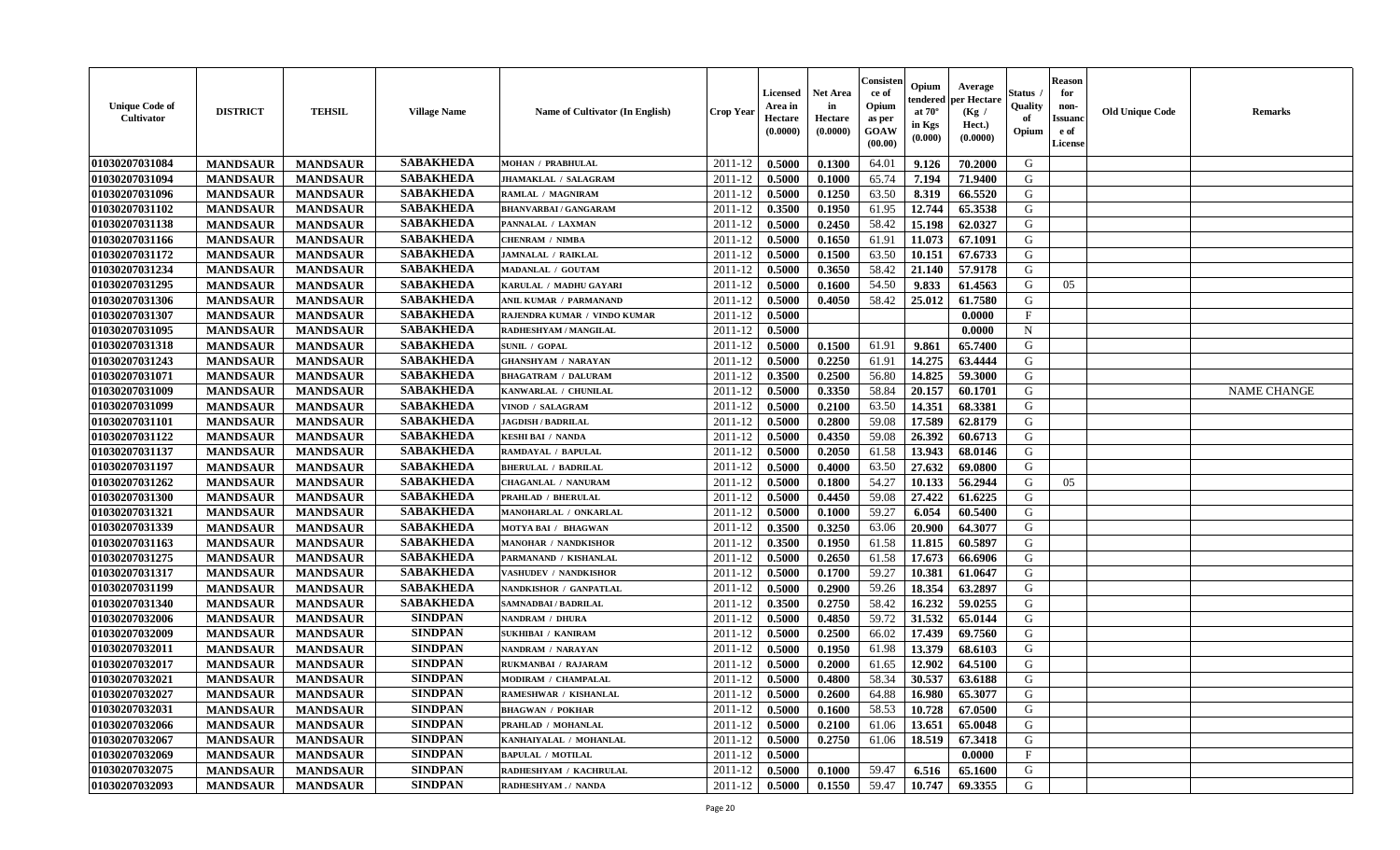| <b>Unique Code of</b><br>Cultivator | <b>DISTRICT</b> | <b>TEHSIL</b>   | <b>Village Name</b> | Name of Cultivator (In English)        | <b>Crop Year</b>   | <b>Licensed</b><br>Area in<br>Hectare<br>(0.0000) | <b>Net Area</b><br>in<br>Hectare<br>(0.0000) | Consister<br>ce of<br>Opium<br>as per<br><b>GOAW</b><br>(00.00) | Opium<br>tendered<br>at $70^{\circ}$<br>in Kgs<br>$(\mathbf{0.000})$ | Average<br>per Hectare<br>(Kg /<br>Hect.)<br>(0.0000) | Status .<br>Quality<br>of<br>Opium | <b>Reason</b><br>for<br>non-<br><b>Issuanc</b><br>e of<br>License | <b>Old Unique Code</b> | <b>Remarks</b>                            |
|-------------------------------------|-----------------|-----------------|---------------------|----------------------------------------|--------------------|---------------------------------------------------|----------------------------------------------|-----------------------------------------------------------------|----------------------------------------------------------------------|-------------------------------------------------------|------------------------------------|-------------------------------------------------------------------|------------------------|-------------------------------------------|
| 01030207032104                      | <b>MANDSAUR</b> | <b>MANDSAUR</b> | <b>SINDPAN</b>      | <b>OMPRAKASH / NANDRAM</b>             | 2011-12            | 0.5000                                            | 0.3000                                       | 59.47                                                           | 19.804                                                               | 66.0133                                               | G                                  |                                                                   |                        |                                           |
| 01030207032107                      | <b>MANDSAUR</b> | <b>MANDSAUR</b> | <b>SINDPAN</b>      | KISHOR / KANHAIYALAL                   | 2011-12            | 0.5000                                            | 0.2950                                       | 63.54                                                           | 20.287                                                               | 68.7695                                               | G                                  |                                                                   |                        |                                           |
| 01030207032051                      | <b>MANDSAUR</b> | <b>MANDSAUR</b> | <b>SINDPAN</b>      | MANGILAL / KACHRU                      | 2011-12            | 0.5000                                            | 0.3550                                       | 55.26                                                           | 21.520                                                               | 60.6197                                               | G                                  |                                                                   |                        |                                           |
| 01030207032022                      | <b>MANDSAUR</b> | <b>MANDSAUR</b> | <b>SINDPAN</b>      | <b>KACHRU / BHANWARLAL</b>             | 2011-12            | 0.5000                                            | 0.2450                                       | 59.27                                                           | 15.342                                                               | 62.6204                                               | G                                  |                                                                   |                        |                                           |
| 01030207032018                      | <b>MANDSAUR</b> | <b>MANDSAUR</b> | <b>SINDPAN</b>      | KANCHANBAI / BHERULAL                  | 2011-12            | 0.5000                                            | 0.1850                                       | 61.06                                                           | 11.471                                                               | 62.0054                                               | G                                  |                                                                   |                        |                                           |
| 01030207032019                      | <b>MANDSAUR</b> | <b>MANDSAUR</b> | <b>SINDPAN</b>      | MANGIBAI / HIRALAL                     | 2011-12            | 0.5000                                            | 0.2050                                       | 60.69                                                           | 13.603                                                               | 66.3561                                               | G                                  |                                                                   |                        |                                           |
| 01030207032046                      | <b>MANDSAUR</b> | <b>MANDSAUR</b> | <b>SINDPAN</b>      | <b>GOVERDHAN SINGH / BHANWAR SINGH</b> | 2011-12            | 0.5000                                            | 0.1400                                       | 57.32                                                           | 8.934                                                                | 63.8143                                               | G                                  |                                                                   |                        |                                           |
| 01030207032057                      | <b>MANDSAUR</b> | <b>MANDSAUR</b> | <b>SINDPAN</b>      | <b>SURESH KUMAR / GOPILAL</b>          | 2011-12            | 0.5000                                            | 0.4750                                       | 58.99                                                           | 30.725                                                               | 64.6842                                               | G                                  |                                                                   |                        |                                           |
| 01030207032094                      | <b>MANDSAUR</b> | <b>MANDSAUR</b> | <b>SINDPAN</b>      | <b>BHANWARLAL / BHUWAN</b>             | 2011-12            | 0.5000                                            | 0.2550                                       | 59.57                                                           | 16.577                                                               | 65.0078                                               | G                                  |                                                                   |                        |                                           |
| 01030207032053                      | <b>MANDSAUR</b> | <b>MANDSAUR</b> | <b>SINDPAN</b>      | <b>ATAMARAM / RAMCHAND</b>             | 2011-12            | 0.5000                                            | 0.2700                                       | 57.32                                                           | 15.919                                                               | 58.9593                                               | G                                  |                                                                   |                        |                                           |
| 01030207032072                      | <b>MANDSAUR</b> | <b>MANDSAUR</b> | <b>SINDPAN</b>      | <b>VISHNULAL / RAMESHWER</b>           | 2011-12            | 0.5000                                            | 0.4150                                       | 61.98                                                           | 26.191                                                               | 63.1108                                               | G                                  |                                                                   |                        |                                           |
| 01030207032001                      | <b>MANDSAUR</b> | <b>MANDSAUR</b> | <b>SINDPAN</b>      | KALU / BHUWAN                          | 2011-12            | 0.5000                                            | 0.1500                                       | 60.69                                                           | 9.771                                                                | 65.1400                                               | G                                  |                                                                   |                        |                                           |
| 01030207032013                      | <b>MANDSAUR</b> | <b>MANDSAUR</b> | <b>SINDPAN</b>      | <b>ONKARLAL / NANDA</b>                | 2011-12            | 0.5000                                            | 0.2750                                       | 57.27                                                           | 16.952                                                               | 61.6436                                               | G                                  |                                                                   |                        |                                           |
| 01030207032043                      | <b>MANDSAUR</b> | <b>MANDSAUR</b> | <b>SINDPAN</b>      | SHANKARLAL / KASHIRAM                  | 2011-12            | 0.5000                                            | 0.1100                                       | 61.41                                                           | 7.290                                                                | 66,2727                                               | G                                  |                                                                   |                        |                                           |
| 01030207032036                      | <b>MANDSAUR</b> | <b>MANDSAUR</b> | <b>SINDPAN</b>      | <b>BABULAL / MANGILAL</b>              | 2011-12            | 0.5000                                            | 0.4350                                       | 57.25                                                           | 27.063                                                               | 62.2138                                               | G                                  |                                                                   |                        |                                           |
| 01030207032038                      | <b>MANDSAUR</b> | <b>MANDSAUR</b> | <b>SINDPAN</b>      | <b>BANSHILAL / MANGILAL</b>            | 2011-12            | 0.5000                                            | 0.2900                                       | 56.02                                                           | 16.990                                                               | 58.5862                                               | G                                  |                                                                   |                        |                                           |
| 01030207032060                      | <b>MANDSAUR</b> | <b>MANDSAUR</b> | <b>SINDPAN</b>      | RAMESHCHAND / KACHRU                   | 2011-12            | 0.5000                                            | 0.2000                                       | 57.32                                                           | 11.726                                                               | 58.6300                                               | G                                  |                                                                   |                        |                                           |
| 01030207032029                      | <b>MANDSAUR</b> | <b>MANDSAUR</b> | <b>SINDPAN</b>      | SHIVNARAYAN / SHANKARLAL               | 2011-12            | 0.5000                                            | 0.1500                                       | 57.30                                                           | 9.692                                                                | 64.6133                                               | G                                  |                                                                   |                        |                                           |
| 01030207032039                      | <b>MANDSAUR</b> | <b>MANDSAUR</b> | <b>SINDPAN</b>      | <b>FAKIRCHAND / DEVILAL</b>            | 2011-12            | 0.5000                                            | 0.3000                                       | 56.74                                                           | 17.484                                                               | 58.2800                                               | G                                  |                                                                   |                        |                                           |
| 01030207032048                      | <b>MANDSAUR</b> | <b>MANDSAUR</b> | <b>SINDPAN</b>      | MISHRILAL / CHAMPALAL                  | 2011-12            | 0.5000                                            | 0.4100                                       | 56.19                                                           | 25.414                                                               | 61.9854                                               | G                                  |                                                                   |                        |                                           |
| 01030207032111                      | <b>MANDSAUR</b> | <b>MANDSAUR</b> | <b>SINDPAN</b>      | MADANLAL / JAGANATH                    | 2011-12            | 0.5000                                            | 0.1750                                       | 61.41                                                           | 11.528                                                               | 65.8743                                               | G                                  |                                                                   |                        |                                           |
| 01030207033038                      | <b>MANDSAUR</b> | <b>MANDSAUR</b> | <b>ACHERA</b>       | <b>BHERULAL / NANURAM</b>              | 2011-12            | 0.3500                                            |                                              |                                                                 |                                                                      | 0.0000                                                | N                                  |                                                                   |                        | TRANSFER/AGHORIYA                         |
| 01030207033005                      | <b>MANDSAUR</b> | <b>MANDSAUR</b> | <b>ACHERA</b>       | PRABHULAL / AMRATRAM                   | 2011-12            | 0.5000                                            | 0.1550                                       | 58.95                                                           | 9.314                                                                | 60.0903                                               | G                                  |                                                                   |                        | TRANSFER/GUJRADA                          |
| 01030207033033                      | <b>MANDSAUR</b> | <b>MANDSAUR</b> | <b>ACHERA</b>       | RUKAMAN BAI / PURANMAL                 | 2011-12            | 0.3500                                            | 0.1950                                       | 52.58                                                           | 11.477                                                               | 58.8564                                               | G                                  | 05                                                                |                        |                                           |
| 01030207033025                      | <b>MANDSAUR</b> | <b>MANDSAUR</b> | <b>ACHERA</b>       | HABIB / GULSHERKHAN                    | 2011-12            | 0.5000                                            | 0.1550                                       | 57.88                                                           | 9.352                                                                | 60.3355                                               | G                                  |                                                                   |                        | <b>TRANSFER/BHALOT</b>                    |
| 01030207033028                      | <b>MANDSAUR</b> | <b>MANDSAUR</b> | <b>ACHERA</b>       | MANGILAL / GORDHAN                     | 2011-12            | 0.3500                                            | 0.3250                                       | 54.74                                                           | 18.964                                                               | 58.3508                                               | G                                  | 05                                                                |                        |                                           |
| 01030207033031                      | <b>MANDSAUR</b> | <b>MANDSAUR</b> | <b>ACHERA</b>       | KANWARLAL / GORDHAN                    | 2011-12            | 0.3500                                            | 0.3350                                       | 57.88                                                           | 20.977                                                               | 62.6179                                               | G                                  |                                                                   |                        | TRANSFER/KHAJURI<br><b>BADAYLA</b>        |
| 01030207033019                      | <b>MANDSAUR</b> | <b>MANDSAUR</b> | <b>ACHERA</b>       | RAMESHCHAND / KESHURAM                 | 2011-12            | 0.3500                                            | 0.1950                                       | 57.44                                                           | 11.841                                                               | 60.7231                                               | G                                  |                                                                   | 01030207108248         | <b>TRANSFER/KHAJURI</b><br><b>BADAYLA</b> |
| 01030207036003                      | <b>MANDSAUR</b> | <b>MANDSAUR</b> | <b>AGHORIYA</b>     | VAKTA / KACHARU                        | 2011-12            | 0.5000                                            | 0.3800                                       | 61.33                                                           | 23.472                                                               | 61.7684                                               | G                                  |                                                                   |                        |                                           |
| 01030207036009                      | <b>MANDSAUR</b> | <b>MANDSAUR</b> | <b>AGHORIYA</b>     | RAMCHANDRA / KACHARU                   | 2011-12            | 0.5000                                            | 0.3100                                       | 61.33                                                           | 19.407                                                               | 62.6032                                               | G                                  |                                                                   |                        |                                           |
| 01030207036014                      | <b>MANDSAUR</b> | <b>MANDSAUR</b> | <b>AGHORIYA</b>     | <b>JANIBAI / BHERA</b>                 | 2011-12            | 0.5000                                            | 0.4700                                       | 60.46                                                           | 29.746                                                               | 63.2894                                               | G                                  |                                                                   |                        |                                           |
| 01030207036005                      | <b>MANDSAUR</b> | <b>MANDSAUR</b> | <b>AGHORIYA</b>     | BHNVARIBAI / NATHIBAI / MANGILAL       | 2011-12            | 0.5000                                            | 0.2050                                       | 60.46                                                           | 13.180                                                               | 64.2927                                               | G                                  |                                                                   |                        |                                           |
| 01030207036013                      | <b>MANDSAUR</b> | <b>MANDSAUR</b> | <b>AGHORIYA</b>     | SHNBHULAL / RAJARAM                    | 2011-12            | 0.5000                                            | 0.1500                                       | 58.63                                                           | 10.168                                                               | 67.7867                                               | G                                  |                                                                   |                        |                                           |
| 01030207036010                      | <b>MANDSAUR</b> | MANDSAUR        | <b>AGHORIYA</b>     | <b>GOPAL / GIRDHARI</b>                | $2011 - 12$ 0.3500 |                                                   | 0.2750                                       | 64.62                                                           |                                                                      | $18.758$ 68.2109                                      | G                                  |                                                                   |                        |                                           |
| 01030207036030                      | <b>MANDSAUR</b> | <b>MANDSAUR</b> | <b>AGHORIYA</b>     | AMBALAL / HARLAL                       | 2011-12            | 0.5000                                            | 0.3900                                       | 59.36                                                           | 23.964                                                               | 61.4462                                               | G                                  |                                                                   |                        |                                           |
| 01030207036039                      | <b>MANDSAUR</b> | <b>MANDSAUR</b> | <b>AGHORIYA</b>     | SHANTILAL / MANGILAL                   | 2011-12            | 0.5000                                            | 0.4700                                       | 60.46                                                           | 29.954                                                               | 63.7319                                               | G                                  |                                                                   |                        |                                           |
| 01030207036025                      | <b>MANDSAUR</b> | <b>MANDSAUR</b> | <b>AGHORIYA</b>     | <b>MANGILAL / FAKIRCHAND</b>           | 2011-12            | 0.5000                                            | 0.1650                                       | 68.73                                                           | 11.723                                                               | 71.0485                                               | G                                  |                                                                   |                        |                                           |
| 01030207036012                      | <b>MANDSAUR</b> | <b>MANDSAUR</b> | <b>AGHORIYA</b>     | TULASIRAM / VARADA                     | 2011-12            | 0.5000                                            | 0.3950                                       | 59.36                                                           | 22.718                                                               | 57.5139                                               | G                                  |                                                                   |                        |                                           |
| 01030207036001                      | <b>MANDSAUR</b> | <b>MANDSAUR</b> | <b>AGHORIYA</b>     | LAXMINARAYAN / KACHRU                  | 2011-12            | 0.5000                                            |                                              |                                                                 |                                                                      | 0.0000                                                | $\mathbf{F}$                       |                                                                   |                        |                                           |
| 01030207036029                      | <b>MANDSAUR</b> | <b>MANDSAUR</b> | <b>AGHORIYA</b>     | NARAYANADAS / MOHANADAS                | $2011 - 12$ 0.5000 |                                                   | 0.2150                                       | 64.62                                                           |                                                                      | 14.549 67.6698                                        | G                                  |                                                                   |                        |                                           |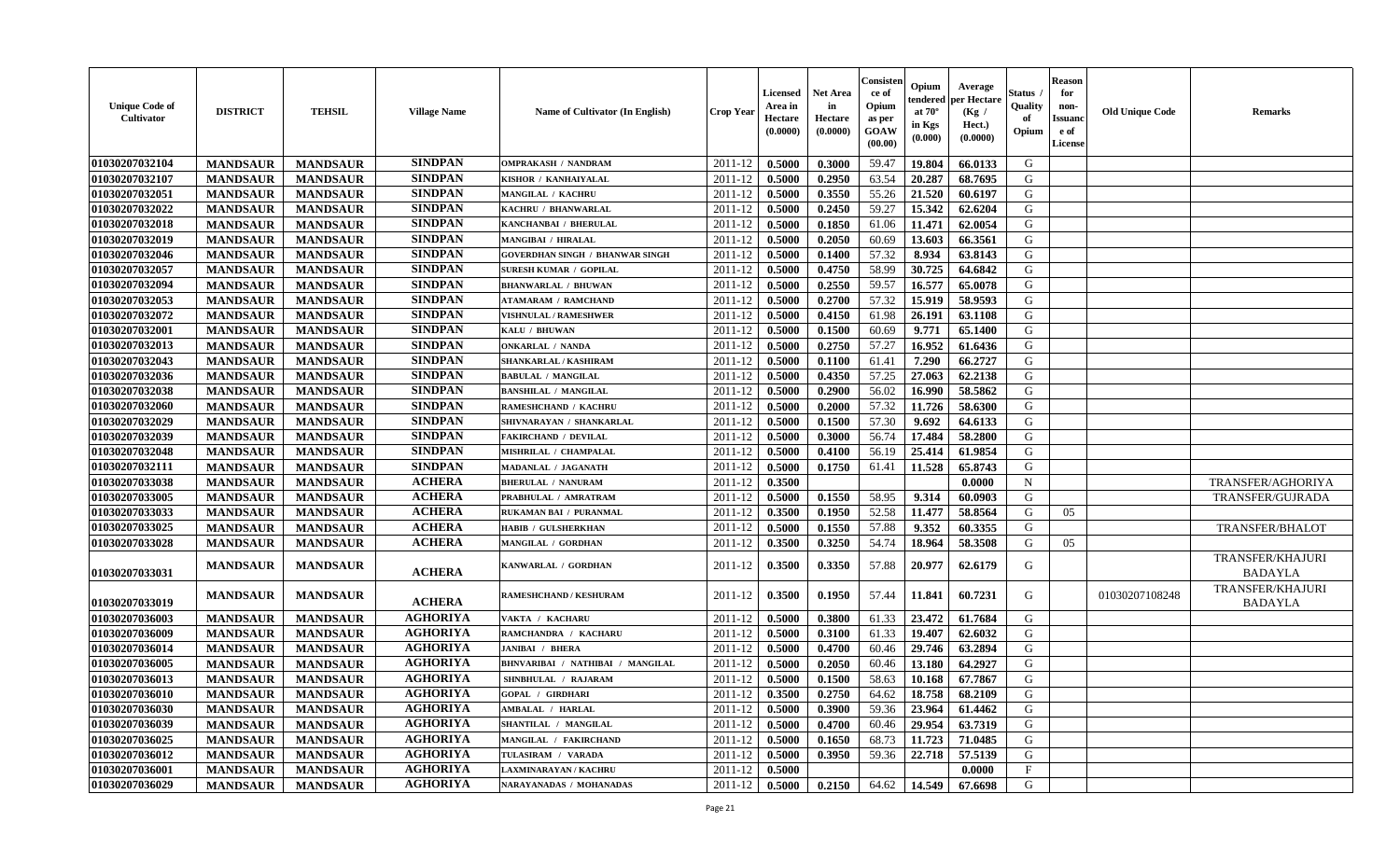| <b>Unique Code of</b><br><b>Cultivator</b> | <b>DISTRICT</b> | <b>TEHSIL</b>   | <b>Village Name</b> | Name of Cultivator (In English)    | <b>Crop Year</b> | <b>Licensed</b><br>Area in<br>Hectare<br>(0.0000) | Net Area<br>in<br>Hectare<br>(0.0000) | Consister<br>ce of<br>Opium<br>as per<br>GOAW<br>(00.00) | Opium<br>endered<br>at $70^\circ$<br>in Kgs<br>(0.000) | Average<br>per Hectare<br>(Kg /<br>Hect.)<br>(0.0000) | Status<br>Quality<br>of<br>Opium | <b>Reason</b><br>for<br>non-<br><b>Issuanc</b><br>e of<br>License | <b>Old Unique Code</b> | Remarks |
|--------------------------------------------|-----------------|-----------------|---------------------|------------------------------------|------------------|---------------------------------------------------|---------------------------------------|----------------------------------------------------------|--------------------------------------------------------|-------------------------------------------------------|----------------------------------|-------------------------------------------------------------------|------------------------|---------|
| 01030207036022                             | <b>MANDSAUR</b> | <b>MANDSAUR</b> | <b>AGHORIYA</b>     | DEVILAL / BHANVARLAL               | 2011-12          | 0.5000                                            | 0.3800                                | 59.36                                                    | 23.736                                                 | 62.4632                                               | G                                |                                                                   |                        |         |
| 01030207037001                             | <b>MANDSAUR</b> | <b>MANDSAUR</b> | <b>AMLAWAD</b>      | <b>HASTIMAL BAGMAL</b>             | 2011-12          | 0.5000                                            | 0.3450                                | 64.74                                                    | 23.602                                                 | 68.4116                                               | G                                |                                                                   |                        |         |
| 01030207037003                             | <b>MANDSAUR</b> | <b>MANDSAUR</b> | <b>AMLAWAD</b>      | <b>BALARAM BAGDIRAM</b>            | 2011-12          | 0.5000                                            | 0.2700                                | 70.53                                                    | 19.809                                                 | 73.3667                                               | G                                |                                                                   |                        |         |
| 01030207037004                             | <b>MANDSAUR</b> | <b>MANDSAUR</b> | <b>AMLAWAD</b>      | <b>GANGARAM / RAMCHANDRA</b>       | 2011-12          | 0.5000                                            | 0.4500                                | 61.33                                                    | 28.010                                                 | 62.2444                                               | G                                |                                                                   |                        |         |
| 01030207037010                             | <b>MANDSAUR</b> | <b>MANDSAUR</b> | <b>AMLAWAD</b>      | <b>NAGULAL CHUNNILAL</b>           | 2011-12          | 0.5000                                            | 0.1750                                | 61.33                                                    | 11.162                                                 | 63.7829                                               | G                                |                                                                   |                        |         |
| 01030207037011                             | <b>MANDSAUR</b> | <b>MANDSAUR</b> | <b>AMLAWAD</b>      | <b>CHUNNILAL DEVRAM</b>            | 2011-12          | 0.5000                                            | 0.2550                                | 61.83                                                    | 16.800                                                 | 65.8824                                               | G                                |                                                                   |                        |         |
| 01030207037013                             | <b>MANDSAUR</b> | <b>MANDSAUR</b> | <b>AMLAWAD</b>      | LAKSHMAN MANGILAL                  | 2011-12          | 0.5000                                            | 0.2200                                | 64.74                                                    | 14.465                                                 | 65.7500                                               | G                                |                                                                   |                        |         |
| 01030207037017                             | <b>MANDSAUR</b> | <b>MANDSAUR</b> | <b>AMLAWAD</b>      | GOVERDHANLAL VARDICHANDRA          | 2011-12          | 0.5000                                            | 0.2000                                | 56.62                                                    | 11.623                                                 | 58.1150                                               | G                                |                                                                   |                        |         |
| 01030207037019                             | <b>MANDSAUR</b> | <b>MANDSAUR</b> | <b>AMLAWAD</b>      | <b>MANJU MAGANLAL</b>              | 2011-12          | 0.5000                                            | 0.1250                                | 70.31                                                    | 9.602                                                  | 76.8160                                               | G                                |                                                                   |                        |         |
| 01030207037020                             | <b>MANDSAUR</b> | <b>MANDSAUR</b> | <b>AMLAWAD</b>      | RAMESHCHAND / KARULAL              | 2011-12          | 0.5000                                            | 0.1150                                | 61.33                                                    | 7.526                                                  | 65.4435                                               | G                                |                                                                   |                        |         |
| 01030207037022                             | <b>MANDSAUR</b> | <b>MANDSAUR</b> | <b>AMLAWAD</b>      | <b>GOPALDAS / AMARDAS</b>          | 2011-12          | 0.5000                                            |                                       |                                                          |                                                        | 0.0000                                                | F                                |                                                                   |                        |         |
| 01030207037024                             | <b>MANDSAUR</b> | <b>MANDSAUR</b> | <b>AMLAWAD</b>      | PRAHLAD / LAXMAN                   | 2011-12          | 0.5000                                            | 0.3300                                | 65.89                                                    | 21.932                                                 | 66.4606                                               | G                                |                                                                   |                        |         |
| 01030207037025                             | <b>MANDSAUR</b> | <b>MANDSAUR</b> | <b>AMLAWAD</b>      | PRAHLAD / KANHAIYALAL              | 2011-12          | 0.5000                                            | 0.2050                                | 65.89                                                    | 13.846                                                 | 67.5415                                               | G                                |                                                                   |                        |         |
| 01030207037026                             | <b>MANDSAUR</b> | <b>MANDSAUR</b> | <b>AMLAWAD</b>      | KHAYALIRAM / VARDICHAND            | 2011-12          | 0.5000                                            | 0.3000                                | 65.89                                                    | 20.605                                                 | 68.6833                                               | G                                |                                                                   |                        |         |
| 01030207037028                             | <b>MANDSAUR</b> | <b>MANDSAUR</b> | <b>AMLAWAD</b>      | <b>GANPAT / HIRALAL</b>            | 2011-12          | 0.5000                                            |                                       |                                                          |                                                        | 0.0000                                                | F                                |                                                                   |                        |         |
| 01030207037029                             | <b>MANDSAUR</b> | <b>MANDSAUR</b> | <b>AMLAWAD</b>      | DASHRATH / KANHAIYALAL             | 2011-12          | 0.5000                                            | 0.2050                                | 61.43                                                    | 12.962                                                 | 63.2293                                               | G                                |                                                                   |                        |         |
| 01030207037030                             | <b>MANDSAUR</b> | <b>MANDSAUR</b> | <b>AMLAWAD</b>      | <b>GOPAL BHANWARLAL</b>            | 2011-12          | 0.5000                                            | 0.1350                                | 66.02                                                    | 9.365                                                  | 69.3704                                               | G                                |                                                                   |                        |         |
| 01030207037031                             | <b>MANDSAUR</b> | <b>MANDSAUR</b> | <b>AMLAWAD</b>      | PRAHLAD / BHANWARLAL               | 2011-12          | 0.3500                                            | 0.1500                                | 61.43                                                    | 9.583                                                  | 63.8867                                               | G                                |                                                                   |                        |         |
| 01030207037035                             | <b>MANDSAUR</b> | <b>MANDSAUR</b> | <b>AMLAWAD</b>      | <b>JAGDISH / MANALAL</b>           | 2011-12          | 0.5000                                            | 0.1650                                | 66.02                                                    | 10.610                                                 | 64.3030                                               | G                                |                                                                   |                        |         |
| 01030207037036                             | <b>MANDSAUR</b> | <b>MANDSAUR</b> | <b>AMLAWAD</b>      | <b>BALARAM / RADHAKISHAN</b>       | 2011-12          | 0.5000                                            | 0.2000                                | 67.21                                                    | 13.941                                                 | 69.7050                                               | G                                |                                                                   |                        |         |
| 01030207037038                             | <b>MANDSAUR</b> | <b>MANDSAUR</b> | <b>AMLAWAD</b>      | SHIVLAL / BHERULAL                 | 2011-12          | 0.5000                                            | 0.2900                                | 71.29                                                    | 21.081                                                 | 72.6931                                               | G                                |                                                                   |                        |         |
| 01030207037039                             | <b>MANDSAUR</b> | <b>MANDSAUR</b> | <b>AMLAWAD</b>      | <b>BHAGIRATH / RAMLAL</b>          | 2011-12          | 0.5000                                            | 0.2800                                | 66.02                                                    | 18.693                                                 | 66.7607                                               | G                                |                                                                   |                        |         |
| 01030207037040                             | <b>MANDSAUR</b> | <b>MANDSAUR</b> | <b>AMLAWAD</b>      | <b>GOPAL / RADHAKISHNA</b>         | 2011-12          | 0.5000                                            | 0.4050                                | 56.32                                                    | 11.505                                                 | 28.4074                                               |                                  | 02                                                                |                        |         |
| 01030207037041                             | <b>MANDSAUR</b> | <b>MANDSAUR</b> | <b>AMLAWAD</b>      | LAXMINARAYAN / SHOBHARAM           | 2011-12          | 0.5000                                            | 0.3350                                | 65.03                                                    | 21.776                                                 | 65.0030                                               | G                                |                                                                   |                        |         |
| 01030207037043                             | <b>MANDSAUR</b> | <b>MANDSAUR</b> | <b>AMLAWAD</b>      | <b>RAMPRASAD / RAM LAL</b>         | 2011-12          | 0.5000                                            | 0.4950                                | 61.43                                                    | 30.855                                                 | 62.3333                                               | G                                |                                                                   |                        |         |
| 01030207037046                             | <b>MANDSAUR</b> | <b>MANDSAUR</b> | <b>AMLAWAD</b>      | DASHRATH / RAMLAL                  | 2011-12          | 0.5000                                            | 0.2850                                | 61.27                                                    | 17.716                                                 | 62.1614                                               | G                                |                                                                   |                        |         |
| 01030207037047                             | <b>MANDSAUR</b> | <b>MANDSAUR</b> | <b>AMLAWAD</b>      | <b>JAGDISH / PRATHVIRAJ</b>        | 2011-12          | 0.5000                                            |                                       |                                                          |                                                        | 0.0000                                                | F                                |                                                                   |                        |         |
| 01030207037048                             | <b>MANDSAUR</b> | <b>MANDSAUR</b> | <b>AMLAWAD</b>      | <b>BHAGATRAM / RAMLAL</b>          | 2011-12          | 0.5000                                            | 0.1250                                | 67.21                                                    | 8.891                                                  | 71.1280                                               | G                                |                                                                   |                        |         |
| 01030207037049                             | <b>MANDSAUR</b> | <b>MANDSAUR</b> | <b>AMLAWAD</b>      | MANJU BAI / VANSHI LAL             | 2011-12          | 0.5000                                            | 0.2450                                | 67.21                                                    | 16.764                                                 | 68.4245                                               | G                                |                                                                   |                        |         |
| 01030207037051                             | <b>MANDSAUR</b> | <b>MANDSAUR</b> | <b>AMLAWAD</b>      | <b>BAPULAL / PRATHVIRAJ</b>        | 2011-12          | 0.5000                                            | 0.2100                                | 67.66                                                    | 13.909                                                 | 66.2333                                               | G                                |                                                                   |                        |         |
| 01030207037052                             | <b>MANDSAUR</b> | <b>MANDSAUR</b> | <b>AMLAWAD</b>      | KARULAL / JUJHAR                   | 2011-12          | 0.5000                                            | 0.0900                                | 65.03                                                    | 6.261                                                  | 69.5667                                               | G                                |                                                                   |                        |         |
| 01030207037059                             | <b>MANDSAUR</b> | <b>MANDSAUR</b> | <b>AMLAWAD</b>      | SHANTILAL / MOHANALAL              | 2011-12          | 0.5000                                            | 0.1450                                | 65.03                                                    | 9.439                                                  | 65.0966                                               | G                                |                                                                   |                        |         |
| 01030207037060                             | <b>MANDSAUR</b> | <b>MANDSAUR</b> | <b>AMLAWAD</b>      | <b>OMPRAKASH / RAMCHANDRAA</b>     | 2011-12          | 0.5000                                            | 0.2400                                | 67.66                                                    | 16.896                                                 | 70.4000                                               | G                                |                                                                   |                        |         |
| 01030207037061                             | <b>MANDSAUR</b> | <b>MANDSAUR</b> | <b>AMLAWAD</b>      | <b>GOPAL / BAPULAL</b>             | 2011-12          | 0.5000                                            | 0.1700                                | 67.66                                                    | 11.686                                                 | 68.7412                                               | G                                |                                                                   |                        |         |
| 01030207037062                             | <b>MANDSAUR</b> | <b>MANDSAUR</b> | <b>AMLAWAD</b>      | HARISH KUMAR / RATANLAL            | 2011-12          | 0.5000                                            | 0.4000                                | 65.23                                                    | 26.064                                                 | 65.1600                                               | G                                |                                                                   |                        |         |
| 01030207037064                             | <b>MANDSAUR</b> | <b>MANDSAUR</b> | <b>AMLAWAD</b>      | <b>GHANSHYAM PURI / PRABHUPURI</b> | 2011-12          | 0.5000                                            | 0.3550                                | 65.23                                                    | 23.660                                                 | 66.6479                                               | G                                |                                                                   |                        |         |
| 01030207037066                             | <b>MANDSAUR</b> | <b>MANDSAUR</b> | <b>AMLAWAD</b>      | KANTILAL / CHAGANLAL               | 2011-12          | 0.5000                                            | 0.2200                                | 68.07                                                    | 15.053                                                 | 68.4227                                               | G                                |                                                                   |                        |         |
| 01030207037069                             | <b>MANDSAUR</b> | <b>MANDSAUR</b> | <b>AMLAWAD</b>      | DEVKANYABAI / RAMLAL               | 2011-12          | 0.5000                                            | 0.2450                                | 61.27                                                    | 14.967                                                 | 61.0898                                               | G                                |                                                                   |                        |         |
| 01030207037070                             | <b>MANDSAUR</b> | <b>MANDSAUR</b> | <b>AMLAWAD</b>      | <b>DASHRATH / GANGARAM</b>         | 2011-12          | 0.5000                                            | 0.2300                                | 65.23                                                    | 15.161                                                 | 65.9174                                               | G                                |                                                                   |                        |         |
| 01030207037072                             | <b>MANDSAUR</b> | <b>MANDSAUR</b> | <b>AMLAWAD</b>      | SHYAMSUNDAR / NARAYAN              | 2011-12          | 0.5000                                            | 0.2800                                | 65.60                                                    | 18.593                                                 | 66.4036                                               | ${\bf G}$                        |                                                                   |                        |         |
| 01030207037073                             | <b>MANDSAUR</b> | <b>MANDSAUR</b> | <b>AMLAWAD</b>      | <b>NARAYAN / DHANRAJ</b>           | 2011-12          | 0.5000                                            | 0.1850                                | 65.60                                                    | 12.483                                                 | 67.4757                                               | G                                |                                                                   |                        |         |
| 01030207037079                             | <b>MANDSAUR</b> | <b>MANDSAUR</b> | <b>AMLAWAD</b>      | NATHULAL / HIRALAL                 | 2011-12          | 0.5000                                            | 0.2500                                | 65.60                                                    | 16.531                                                 | 66.1240                                               | G                                |                                                                   |                        |         |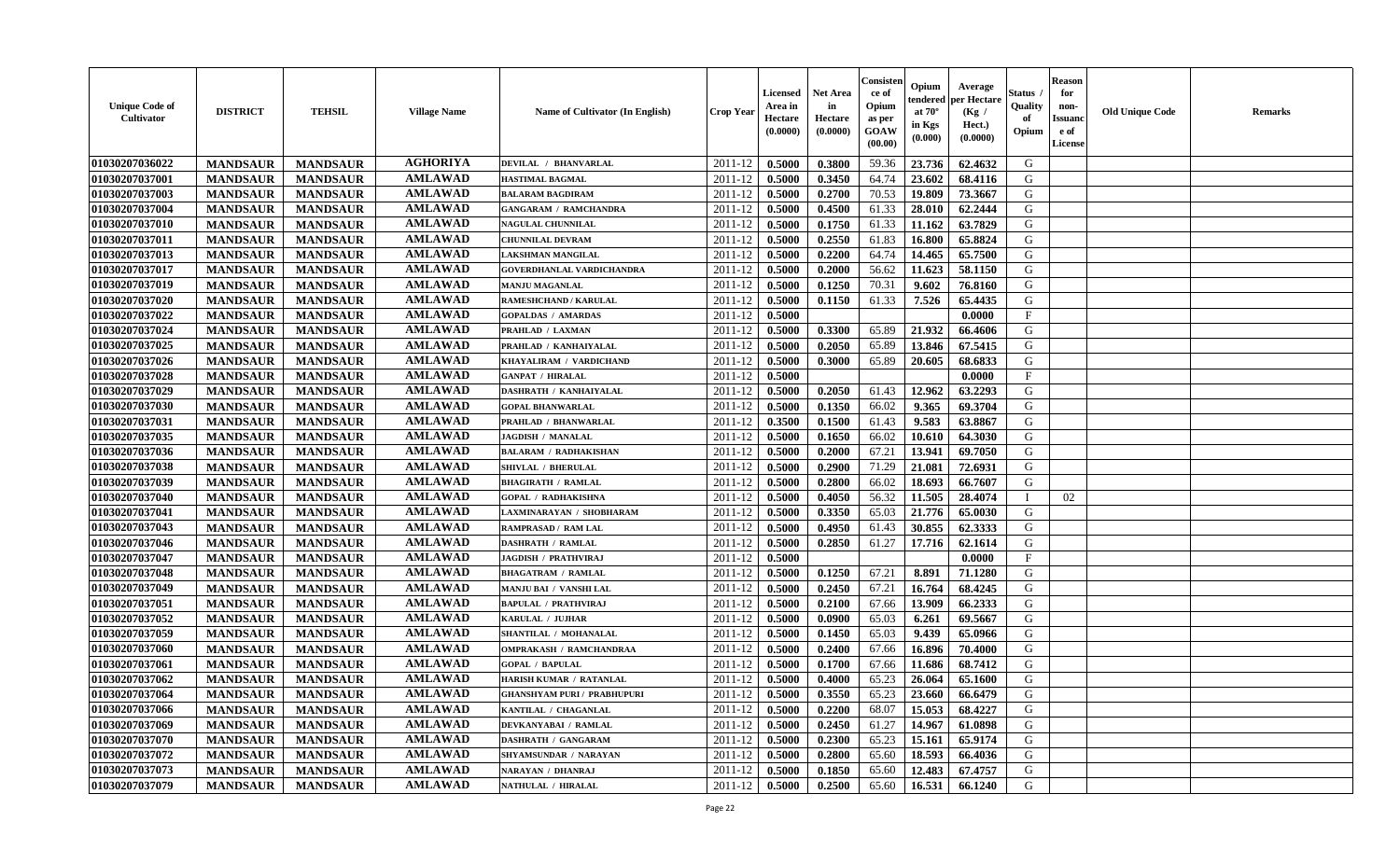| <b>Unique Code of</b><br>Cultivator | <b>DISTRICT</b> | <b>TEHSIL</b>   | <b>Village Name</b> | Name of Cultivator (In English) | <b>Crop Year</b> | <b>Licensed</b><br>Area in<br>Hectare<br>(0.0000) | <b>Net Area</b><br>in<br>Hectare<br>(0.0000) | Consister<br>ce of<br>Opium<br>as per<br>GOAW<br>(00.00) | Opium<br>endered<br>at $70^\circ$<br>in Kgs<br>(0.000) | Average<br>per Hectare<br>(Kg /<br>Hect.)<br>(0.0000) | <b>Status</b> .<br>Quality<br>of<br>Opium | <b>Reason</b><br>for<br>non-<br><b>Issuand</b><br>e of<br>License | <b>Old Unique Code</b> | <b>Remarks</b>     |
|-------------------------------------|-----------------|-----------------|---------------------|---------------------------------|------------------|---------------------------------------------------|----------------------------------------------|----------------------------------------------------------|--------------------------------------------------------|-------------------------------------------------------|-------------------------------------------|-------------------------------------------------------------------|------------------------|--------------------|
| 01030207037080                      | <b>MANDSAUR</b> | <b>MANDSAUR</b> | <b>AMLAWAD</b>      | <b>BHANWARLAL / BHERULAL</b>    | 2011-12          | 0.5000                                            | 0.3750                                       | 66.15                                                    | 25.600                                                 | 68.2667                                               | G                                         |                                                                   |                        |                    |
| 01030207037081                      | <b>MANDSAUR</b> | <b>MANDSAUR</b> | <b>AMLAWAD</b>      | <b>NAGESHWAR / BAGDIRAM</b>     | 2011-12          | 0.5000                                            | 0.4650                                       | 61.27                                                    | 29.182                                                 | 62.7570                                               | G                                         |                                                                   |                        |                    |
| 01030207037082                      | <b>MANDSAUR</b> | <b>MANDSAUR</b> | <b>AMLAWAD</b>      | NANIBAI / MANGILAL              | 2011-12          | 0.5000                                            | 0.2850                                       | 64.89                                                    | 18.827                                                 | 66.0596                                               | G                                         |                                                                   |                        |                    |
| 01030207037085                      | <b>MANDSAUR</b> | <b>MANDSAUR</b> | <b>AMLAWAD</b>      | RAMGOPAL / BADRILAL             | 2011-12          | 0.5000                                            |                                              |                                                          |                                                        | 0.0000                                                | $\mathbf{F}$                              |                                                                   |                        |                    |
| 01030207037088                      | <b>MANDSAUR</b> | <b>MANDSAUR</b> | <b>AMLAWAD</b>      | KANCHANBAI / PRATHVIRAJ         | 2011-12          | 0.5000                                            | 0.0950                                       | 68.51                                                    | 6.978                                                  | 73.4526                                               | G                                         |                                                                   |                        |                    |
| 01030207037089                      | <b>MANDSAUR</b> | <b>MANDSAUR</b> | <b>AMLAWAD</b>      | MADANLAL / NARAYAN              | 2011-12          | 0.5000                                            | 0.1450                                       | 64.89                                                    | 9.659                                                  | 66.6138                                               | G                                         |                                                                   |                        |                    |
| 01030207037091                      | <b>MANDSAUR</b> | <b>MANDSAUR</b> | <b>AMLAWAD</b>      | <b>GORDHAN / NARAYAN</b>        | 2011-12          | 0.5000                                            | 0.3500                                       | 61.94                                                    | 22.139                                                 | 63.2543                                               | G                                         |                                                                   |                        |                    |
| 01030207037092                      | <b>MANDSAUR</b> | <b>MANDSAUR</b> | <b>AMLAWAD</b>      | <b>DHANSHUK / KANTILAL</b>      | 2011-12          | 0.5000                                            |                                              |                                                          |                                                        | 0.0000                                                | $\mathbf F$                               |                                                                   |                        |                    |
| 01030207037096                      | <b>MANDSAUR</b> | <b>MANDSAUR</b> | <b>AMLAWAD</b>      | MANGI LAL / VARDICHAND          | 2011-12          | 0.5000                                            |                                              |                                                          |                                                        | 0.0000                                                | $\mathbf{F}$                              |                                                                   |                        |                    |
| 01030207037099                      | <b>MANDSAUR</b> | <b>MANDSAUR</b> | <b>AMLAWAD</b>      | SOHANBAI / BAGMAL               | 2011-12          | 0.3500                                            | 0.3400                                       | 61.94                                                    | 22.520                                                 | 66.2353                                               | G                                         |                                                                   |                        |                    |
| 01030207037100                      | <b>MANDSAUR</b> | <b>MANDSAUR</b> | <b>AMLAWAD</b>      | <b>BANSHILAL / BHERULAL</b>     | 2011-12          | 0.5000                                            | 0.4350                                       | 64.89                                                    | 29.395                                                 | 67.5747                                               | G                                         |                                                                   |                        |                    |
| 01030207037103                      | <b>MANDSAUR</b> | <b>MANDSAUR</b> | <b>AMLAWAD</b>      | SHOBHARAM / MANALAL             | 2011-12          | 0.5000                                            | 0.2800                                       | 68.36                                                    | 19.063                                                 | 68.0821                                               | G                                         |                                                                   |                        |                    |
| 01030207037104                      | <b>MANDSAUR</b> | <b>MANDSAUR</b> | <b>AMLAWAD</b>      | <b>BADRILAL / VARDICHAND</b>    | 2011-12          | 0.5000                                            | 0.1850                                       | 69.90                                                    | 14.679                                                 | 79.3459                                               | I                                         | 02                                                                |                        |                    |
| 01030207037116                      | <b>MANDSAUR</b> | <b>MANDSAUR</b> | <b>AMLAWAD</b>      | LAXMINARAYAN / HIRALAL          | 2011-12          | 0.5000                                            | 0.4850                                       | 68.51                                                    | 34.001                                                 | 70.1052                                               | G                                         |                                                                   |                        |                    |
| 01030207037105                      | <b>MANDSAUR</b> | <b>MANDSAUR</b> | <b>AMLAWAD</b>      | RADHESHYAM / HIRALAL            | 2011-12          | 0.5000                                            | 0.4900                                       | 64.65                                                    | 32.436                                                 | 66.1959                                               | ${\bf G}$                                 |                                                                   |                        |                    |
| 01030207037106                      | <b>MANDSAUR</b> | <b>MANDSAUR</b> | <b>AMLAWAD</b>      | <b>GIRJABAI / GHANSHYAM</b>     | 2011-12          | 0.5000                                            | 0.3250                                       | 56.76                                                    | 18.528                                                 | 57.0092                                               | G                                         |                                                                   |                        |                    |
| 01030207037108                      | <b>MANDSAUR</b> | <b>MANDSAUR</b> | <b>AMLAWAD</b>      | RAMLAL / BHANWARLAL             | 2011-12          | 0.5000                                            | 0.2500                                       | 68.21                                                    | 17.910                                                 | 71.6400                                               | G                                         |                                                                   |                        |                    |
| 01030207037109                      | <b>MANDSAUR</b> | <b>MANDSAUR</b> | <b>AMLAWAD</b>      | MOHANBAI / HARIRAM              | 2011-12          | 0.5000                                            | 0.1350                                       | 68.51                                                    | 9.396                                                  | 69.6000                                               | G                                         |                                                                   |                        |                    |
| 01030207037111                      | <b>MANDSAUR</b> | <b>MANDSAUR</b> | <b>AMLAWAD</b>      | VARDIBAI / KACHRU               | 2011-12          | 0.5000                                            | 0.4700                                       | 65.01                                                    | 30.685                                                 | 65.2872                                               | G                                         |                                                                   |                        |                    |
| 01030207037115                      | <b>MANDSAUR</b> | <b>MANDSAUR</b> | <b>AMLAWAD</b>      | KANHAIYALAL / MAGANIRAM         | 2011-12          | 0.5000                                            | 0.3200                                       | 65.01                                                    | 22.308                                                 | 69.7125                                               | G                                         |                                                                   |                        |                    |
| 01030207037119                      | <b>MANDSAUR</b> | <b>MANDSAUR</b> | <b>AMLAWAD</b>      | <b>DHURIBAI / CHAGANLAL</b>     | 2011-12          | 0.5000                                            | 0.2050                                       | 68.21                                                    | 14.188                                                 | 69.2098                                               | G                                         |                                                                   |                        |                    |
| 01030207037120                      | <b>MANDSAUR</b> | <b>MANDSAUR</b> | <b>AMLAWAD</b>      | MADANLAL / CHAGANLAL            | 2011-12          | 0.5000                                            |                                              |                                                          |                                                        | 0.0000                                                | F                                         |                                                                   |                        |                    |
| 01030207037122                      | <b>MANDSAUR</b> | <b>MANDSAUR</b> | <b>AMLAWAD</b>      | <b>BAPULAL / MANALAL</b>        | 2011-12          | 0.5000                                            | 0.1500                                       | 67.26                                                    | 10.387                                                 | 69.2467                                               | G                                         |                                                                   |                        |                    |
| 01030207037124                      | <b>MANDSAUR</b> | <b>MANDSAUR</b> | <b>AMLAWAD</b>      | SOHANBAI / RAMCHANDRAA          | 2011-12          | 0.5000                                            | 0.3550                                       | 61.94                                                    | 22.263                                                 | 62.7127                                               | G                                         |                                                                   |                        |                    |
| 01030207037125                      | <b>MANDSAUR</b> | <b>MANDSAUR</b> | <b>AMLAWAD</b>      | MULCHAND / MANALAL              | 2011-12          | 0.5000                                            |                                              |                                                          |                                                        | 0.0000                                                | $\mathbf F$                               |                                                                   |                        |                    |
| 01030207037126                      | <b>MANDSAUR</b> | <b>MANDSAUR</b> | <b>AMLAWAD</b>      | <b>DHAPUBAI / KANHAIYALAL</b>   | 2011-12          | 0.5000                                            |                                              |                                                          |                                                        | 0.0000                                                | $\mathbf{F}$                              |                                                                   |                        |                    |
| 01030207037127                      | <b>MANDSAUR</b> | <b>MANDSAUR</b> | <b>AMLAWAD</b>      | <b>BHERULAL / GOBA</b>          | 2011-12          | 0.5000                                            |                                              |                                                          |                                                        | 0.0000                                                | $\mathbf F$                               |                                                                   |                        |                    |
| 01030207037131                      | <b>MANDSAUR</b> | <b>MANDSAUR</b> | <b>AMLAWAD</b>      | <b>DEVRAM / BHERULAL</b>        | 2011-12          | 0.5000                                            | 0.3150                                       | 61.42                                                    | 19.435                                                 | 61.6984                                               | G                                         |                                                                   |                        |                    |
| 01030207037132                      | <b>MANDSAUR</b> | <b>MANDSAUR</b> | <b>AMLAWAD</b>      | <b>GIRJABAI / BADRILAL</b>      | 2011-12          | 0.5000                                            | 0.4150                                       | 68.21                                                    | 29.009                                                 | 69.9012                                               | G                                         |                                                                   |                        |                    |
| 01030207037134                      | <b>MANDSAUR</b> | <b>MANDSAUR</b> | <b>AMLAWAD</b>      | RADHESHYAM / BOTLAL             | 2011-12          | 0.5000                                            | 0.1250                                       | 65.01                                                    | 8.312                                                  | 66.4960                                               | G                                         |                                                                   |                        |                    |
| 01030207037135                      | <b>MANDSAUR</b> | <b>MANDSAUR</b> | <b>AMLAWAD</b>      | KANHAIYALAL / NANDA             | 2011-12          | 0.5000                                            | 0.2650                                       | 61.42                                                    | 15.469                                                 | 58.3736                                               | G                                         |                                                                   |                        |                    |
| 01030207037139                      | <b>MANDSAUR</b> | <b>MANDSAUR</b> | <b>AMLAWAD</b>      | <b>BABULAL / NATHULAL</b>       | 2011-12          | 0.5000                                            | 0.4900                                       | 64.08                                                    | 32.434                                                 | 66.1918                                               | G                                         |                                                                   |                        |                    |
| 01030207037140                      | <b>MANDSAUR</b> | <b>MANDSAUR</b> | <b>AMLAWAD</b>      | RAMESHCHAND / BOTLAL            | 2011-12          | 0.5000                                            |                                              |                                                          |                                                        | 0.0000                                                | $\rm F$                                   |                                                                   |                        |                    |
| 01030207037144                      | <b>MANDSAUR</b> | <b>MANDSAUR</b> | <b>AMLAWAD</b>      | NANDUBAI / MOHANLAL             | 2011-12          | 0.5000                                            | 0.3450                                       | 64.08                                                    | 22.803                                                 | 66.0957                                               | G                                         |                                                                   |                        |                    |
| 01030207037149                      | <b>MANDSAUR</b> | <b>MANDSAUR</b> | <b>AMLAWAD</b>      | RAMCHANDRAA / PYARCHAND         | 2011-12          | 0.5000                                            |                                              |                                                          |                                                        | 0.0000                                                | $\mathbf F$                               |                                                                   |                        |                    |
| 01030207037151                      | <b>MANDSAUR</b> | <b>MANDSAUR</b> | <b>AMLAWAD</b>      | SAMANDARABAI / NADARAM          | 2011-12          | 0.5000                                            | 0.2650                                       | 64.08                                                    | 17.018                                                 | 64.2189                                               | G                                         |                                                                   |                        | <b>NAME CHANGE</b> |
| 01030207037152                      | <b>MANDSAUR</b> | <b>MANDSAUR</b> | <b>AMLAWAD</b>      | <b>NAGUDAS / RAMDAS</b>         | 2011-12          | 0.5000                                            | 0.3050                                       | 61.42                                                    | 20.102                                                 | 65.9082                                               | G                                         |                                                                   |                        |                    |
| 01030207037158                      | <b>MANDSAUR</b> | <b>MANDSAUR</b> | <b>AMLAWAD</b>      | HARISH / RAMESHCHANDRA          | 2011-12          | 0.5000                                            | 0.2400                                       | 64.74                                                    | 16.028                                                 | 66.7833                                               | G                                         |                                                                   |                        |                    |
| 01030207037163                      | <b>MANDSAUR</b> | <b>MANDSAUR</b> | <b>AMLAWAD</b>      | RAMCHANDRAA / VARDICHAND        | 2011-12          | 0.5000                                            | 0.4900                                       | 59.09                                                    | 30.592                                                 | 62.4327                                               | G                                         |                                                                   |                        |                    |
| 01030207037164                      | <b>MANDSAUR</b> | <b>MANDSAUR</b> | <b>AMLAWAD</b>      | DOLIRAM / BHANWARLAL            | 2011-12          | 0.5000                                            | 0.2200                                       | 64.46                                                    | 15.332                                                 | 69.6909                                               | ${\bf G}$                                 |                                                                   |                        |                    |
| 01030207037169                      | <b>MANDSAUR</b> | <b>MANDSAUR</b> | <b>AMLAWAD</b>      | SURAJBAI / SHANKARLAL           | 2011-12          | 0.5000                                            |                                              |                                                          |                                                        | 0.0000                                                | $\mathbf{F}$                              |                                                                   |                        |                    |
| 01030207037170                      | <b>MANDSAUR</b> | <b>MANDSAUR</b> | <b>AMLAWAD</b>      | NARAYAN / BAGDIRAM              | 2011-12          | 0.5000                                            | 0.3650                                       | 62.36                                                    | 22.913                                                 | 62.7753                                               | G                                         |                                                                   |                        |                    |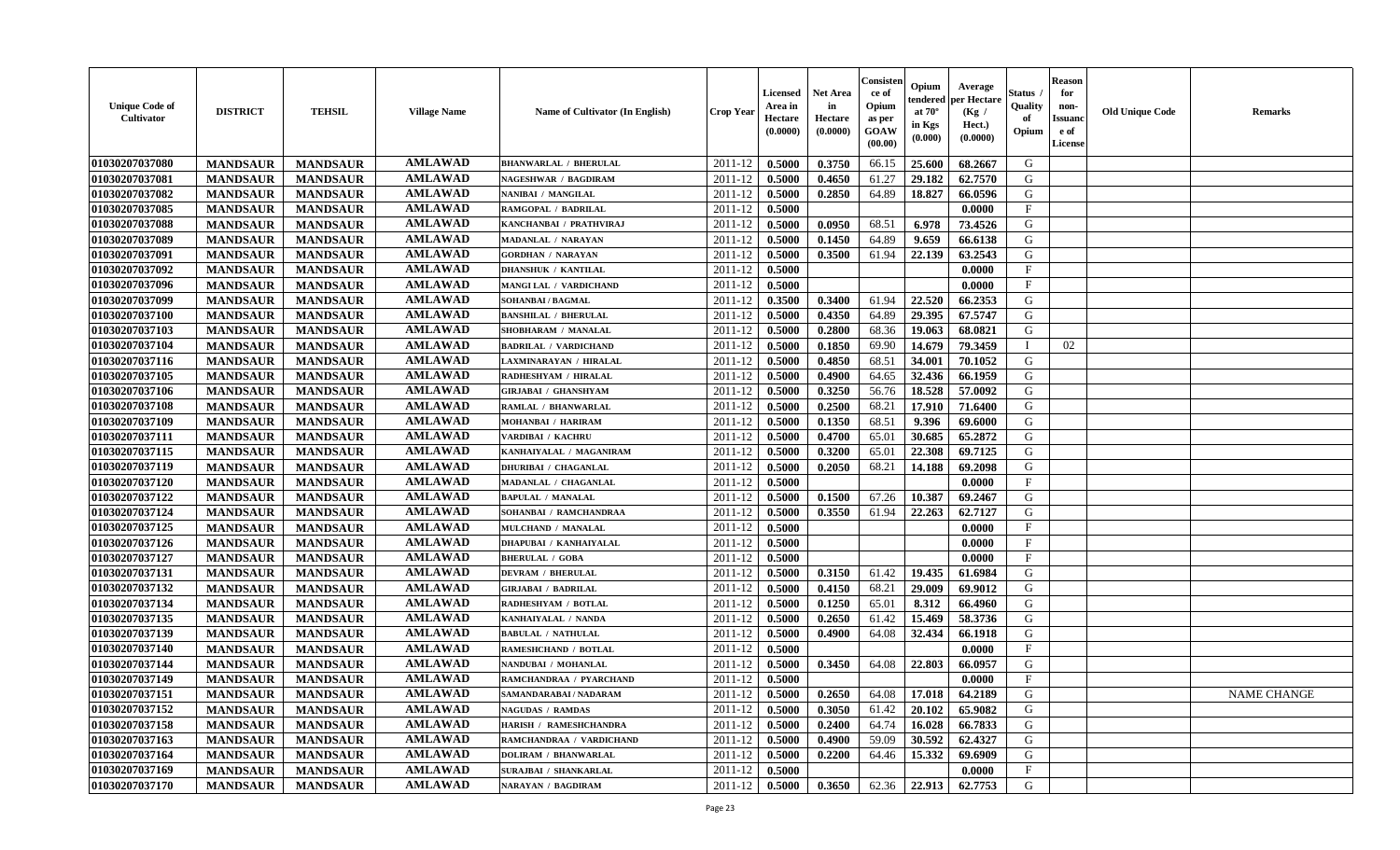| <b>Unique Code of</b><br><b>Cultivator</b> | <b>DISTRICT</b> | <b>TEHSIL</b>   | <b>Village Name</b> | <b>Name of Cultivator (In English)</b> | <b>Crop Year</b> | <b>Licensed</b><br>Area in<br>Hectare<br>(0.0000) | <b>Net Area</b><br>in<br>Hectare<br>(0.0000) | Consister<br>ce of<br>Opium<br>as per<br><b>GOAW</b><br>(00.00) | Opium<br>endered<br>at $70^{\circ}$<br>in Kgs<br>$(\mathbf{0.000})$ | Average<br>per Hectare<br>(Kg /<br>Hect.)<br>(0.0000) | <b>Status</b><br>Quality<br>of<br>Opium | <b>Reason</b><br>for<br>non-<br><b>Issuanc</b><br>e of<br>License | <b>Old Unique Code</b> | <b>Remarks</b> |
|--------------------------------------------|-----------------|-----------------|---------------------|----------------------------------------|------------------|---------------------------------------------------|----------------------------------------------|-----------------------------------------------------------------|---------------------------------------------------------------------|-------------------------------------------------------|-----------------------------------------|-------------------------------------------------------------------|------------------------|----------------|
| 01030207037172                             | <b>MANDSAUR</b> | <b>MANDSAUR</b> | <b>AMLAWAD</b>      | HIRALAL / MAGANIRAM                    | 2011-12          | 0.5000                                            | 0.1800                                       | 69.63                                                           | 13.419                                                              | 74.5500                                               | G                                       |                                                                   |                        |                |
| 01030207037178                             | <b>MANDSAUR</b> | <b>MANDSAUR</b> | <b>AMLAWAD</b>      | RATANBAI / MANGILAL                    | 2011-12          | 0.5000                                            | 0.2500                                       | 62.36                                                           | 15.795                                                              | 63.1800                                               | G                                       |                                                                   |                        |                |
| 01030207037050                             | <b>MANDSAUR</b> | <b>MANDSAUR</b> | <b>AMLAWAD</b>      | RAJ KUMAR / KANHAIYALAL                | 2011-12          | 0.5000                                            | 0.4500                                       | 62.36                                                           | 28.499                                                              | 63.3311                                               | G                                       |                                                                   |                        |                |
| 01030207037177                             | <b>MANDSAUR</b> | <b>MANDSAUR</b> | <b>AMLAWAD</b>      | <b>RUKMANIBAI / RODA</b>               | 2011-12          | 0.3500                                            | 0.2450                                       | 64.46                                                           | 15.968                                                              | 65.1755                                               | G                                       |                                                                   |                        |                |
| 01030207037021                             | <b>MANDSAUR</b> | <b>MANDSAUR</b> | <b>AMLAWAD</b>      | <b>SHYAMKUMAR / BABULAL</b>            | 2011-12          | 0.5000                                            | 0.2600                                       | 64.46                                                           | 16.842                                                              | 64.7769                                               | G                                       |                                                                   |                        |                |
| 01030207037084                             | <b>MANDSAUR</b> | <b>MANDSAUR</b> | <b>AMLAWAD</b>      | <b>GANGARAM / RAMCHANDRA</b>           | 2011-12          | 0.3500                                            | 0.1600                                       | 65.01                                                           | 10.820                                                              | 67.6250                                               | G                                       |                                                                   |                        |                |
| 01030207037027                             | <b>MANDSAUR</b> | <b>MANDSAUR</b> | <b>AMLAWAD</b>      | KAMALABAI / ISHWARLAL                  | 2011-12          | 0.5000                                            | 0.3000                                       | 56.25                                                           | 17.429                                                              | 58.0967                                               | G                                       |                                                                   |                        |                |
| 01030207037078                             | <b>MANDSAUR</b> | <b>MANDSAUR</b> | <b>AMLAWAD</b>      | RAMLAL / BABRU                         | 2011-12          | 0.5000                                            | 0.3900                                       | 65.01                                                           | 25.410                                                              | 65.1538                                               | G                                       |                                                                   |                        |                |
| 01030207037045                             | <b>MANDSAUR</b> | <b>MANDSAUR</b> | <b>AMLAWAD</b>      | <b>OMPRAKASH / MANGILAL</b>            | 2011-12          | 0.5000                                            | 0.2350                                       | 70.12                                                           | 17.119                                                              | 72.8468                                               | G                                       |                                                                   |                        |                |
| 01030207037067                             | <b>MANDSAUR</b> | <b>MANDSAUR</b> | <b>AMLAWAD</b>      | DEVILAL / NAGULAL                      | 2011-12          | 0.5000                                            | 0.2950                                       | 61.69                                                           | 18.719                                                              | 63.4542                                               | G                                       |                                                                   |                        |                |
| 01030207037094                             | <b>MANDSAUR</b> | <b>MANDSAUR</b> | <b>AMLAWAD</b>      | <b>DEVRAM / RADHAKISHAN</b>            | 2011-12          | 0.5000                                            | 0.2950                                       | 65.01                                                           | 19.652                                                              | 66.6169                                               | G                                       |                                                                   |                        |                |
| 01030207037192                             | <b>MANDSAUR</b> | <b>MANDSAUR</b> | <b>AMLAWAD</b>      | PREMCHANDRAA / CHENRAM                 | 2011-12          | 0.5000                                            | 0.1300                                       | 75.48                                                           | 10.373                                                              | 79.7923                                               | G                                       |                                                                   |                        |                |
| 01030207037098                             | <b>MANDSAUR</b> | <b>MANDSAUR</b> | <b>AMLAWAD</b>      | <b>MANGILAL / BHERULAL</b>             | 2011-12          | 0.5000                                            | 0.1950                                       | 64.48                                                           | 12.712                                                              | 65.1897                                               | G                                       |                                                                   |                        |                |
| 01030207037176                             | <b>MANDSAUR</b> | <b>MANDSAUR</b> | <b>AMLAWAD</b>      | <b>NANALAL / GANESHRAM</b>             | 2011-12          | 0.5000                                            | 0.1400                                       | 69.63                                                           | 9.887                                                               | 70.6214                                               | G                                       |                                                                   |                        |                |
| 01030207037032                             | <b>MANDSAUR</b> | <b>MANDSAUR</b> | <b>AMLAWAD</b>      | <b>SUMITRABAI / KOMAL</b>              | 2011-12          | 0.5000                                            | 0.4450                                       | 64.48                                                           | 29.403                                                              | 66.0742                                               | G                                       |                                                                   |                        |                |
| 01030207037133                             | <b>MANDSAUR</b> | <b>MANDSAUR</b> | <b>AMLAWAD</b>      | SHIVNARAYAN / KANHAIYALAL              | 2011-12          | 0.5000                                            |                                              |                                                                 |                                                                     | 0.0000                                                | $_{\rm F}$                              |                                                                   |                        |                |
| 01030207037123                             | <b>MANDSAUR</b> | <b>MANDSAUR</b> | <b>AMLAWAD</b>      | <b>BAGMAL / RATANLAL</b>               | 2011-12          | 0.5000                                            | 0.3700                                       | 61.69                                                           | 23.169                                                              | 62.6189                                               | G                                       |                                                                   |                        |                |
| 01030207037016                             | <b>MANDSAUR</b> | <b>MANDSAUR</b> | <b>AMLAWAD</b>      | <b>SAJJAN SINGH / MOD SINGH</b>        | 2011-12          | 0.5000                                            | 0.4250                                       | 60.13                                                           | 26.827                                                              | 63.1224                                               |                                         | 02                                                                |                        |                |
| 01030207037037                             | <b>MANDSAUR</b> | <b>MANDSAUR</b> | <b>AMLAWAD</b>      | VIJAY KUMAR / KANWARLAL                | 2011-12          | 0.5000                                            | 0.4500                                       | 56.88                                                           | 25.230                                                              | 56.0667                                               | G                                       |                                                                   |                        |                |
| 01030207037160                             | <b>MANDSAUR</b> | <b>MANDSAUR</b> | <b>AMLAWAD</b>      | SHAMBHUPURI / GOPAL PURI               | 2011-12          | 0.5000                                            | 0.4800                                       | 58.79                                                           | 31.864                                                              | 66.3833                                               | G                                       |                                                                   |                        |                |
| 01030207037191                             | <b>MANDSAUR</b> | <b>MANDSAUR</b> | <b>AMLAWAD</b>      | NATHULAL / MOHANLAL                    | 2011-12          | 0.5000                                            | 0.1000                                       | 72.15                                                           | 7.473                                                               | 74.7300                                               | G                                       |                                                                   |                        |                |
| 01030207037128                             | <b>MANDSAUR</b> | <b>MANDSAUR</b> | <b>AMLAWAD</b>      | PRABHUPURI / TULSIPURI                 | 2011-12          | 0.5000                                            |                                              |                                                                 |                                                                     | 0.0000                                                | $\mathbf{F}$                            |                                                                   |                        |                |
| 01030207037090                             | <b>MANDSAUR</b> | <b>MANDSAUR</b> | <b>AMLAWAD</b>      | NATHU / NAWALRAM                       | 2011-12          | 0.5000                                            |                                              |                                                                 |                                                                     | 0.0000                                                | $\mathbf F$                             |                                                                   |                        |                |
| 01030207037107                             | <b>MANDSAUR</b> | <b>MANDSAUR</b> | <b>AMLAWAD</b>      | <b>JAGANNATH / DALLA</b>               | 2011-12          | 0.5000                                            | 0.1500                                       | 68.59                                                           | 10.710                                                              | 71.4000                                               | G                                       |                                                                   |                        |                |
| 01030207037182                             | <b>MANDSAUR</b> | <b>MANDSAUR</b> | <b>AMLAWAD</b>      | SHYAMSUNDAR / MANAKLAL                 | 2011-12          | 0.5000                                            |                                              |                                                                 |                                                                     | 0.0000                                                | $\mathbf F$                             |                                                                   |                        |                |
| 01030207037002                             | <b>MANDSAUR</b> | <b>MANDSAUR</b> | <b>AMLAWAD</b>      | <b>KOMAL MANAKLAL</b>                  | 2011-12          | 0.5000                                            | 0.1950                                       | 68.59                                                           | 13.953                                                              | 71.5538                                               | G                                       |                                                                   |                        |                |
| 01030207037077                             | <b>MANDSAUR</b> | <b>MANDSAUR</b> | <b>AMLAWAD</b>      | MANAK LAL / RATANLAL                   | 2011-12          | 0.5000                                            | 0.0900                                       | 68.59                                                           | 6.849                                                               | 76.1000                                               | G                                       |                                                                   |                        |                |
| 01030207037146                             | <b>MANDSAUR</b> | <b>MANDSAUR</b> | <b>AMLAWAD</b>      | <b>JAGDISH / PRATHVIRAJ</b>            | 2011-12          | 0.5000                                            | 0.1200                                       | 64.48                                                           | 7.692                                                               | 64.1000                                               | G                                       |                                                                   |                        |                |
| 01030207040002                             | <b>MANDSAUR</b> | <b>MANDSAUR</b> | <b>BADAKHEDI</b>    | MOHAMMAD / KASAM                       | 2011-12          | 0.5000                                            | 0.3150                                       | 62.55                                                           | 19.757                                                              | 62.7206                                               | G                                       |                                                                   |                        |                |
| 01030207040003                             | <b>MANDSAUR</b> | <b>MANDSAUR</b> | <b>BADAKHEDI</b>    | NASRUDDIN / FAKIRA                     | 2011-12          | 0.5000                                            |                                              |                                                                 |                                                                     | 0.0000                                                | $\mathbf{F}$                            |                                                                   |                        |                |
| 01030207040004                             | <b>MANDSAUR</b> | <b>MANDSAUR</b> | <b>BADAKHEDI</b>    | <b>JANNATBAI / PIR SHAH FAKIR</b>      | 2011-12          | 0.5000                                            | 0.0800                                       | 64.35                                                           | 5.415                                                               | 67.6875                                               | G                                       |                                                                   |                        |                |
| 01030207040007                             | <b>MANDSAUR</b> | <b>MANDSAUR</b> | <b>BADAKHEDI</b>    | <b>HABIB / KASAM GAHALOT</b>           | 2011-12          | 0.5000                                            | 0.3500                                       | 62.55                                                           | 22.134                                                              | 63.2400                                               | G                                       |                                                                   |                        |                |
| 01030207040008                             | <b>MANDSAUR</b> | <b>MANDSAUR</b> | <b>BADAKHEDI</b>    | YUSUF / KASAM                          | 2011-12          | 0.5000                                            | 0.3550                                       | 62.63                                                           | 23.057                                                              | 64.9493                                               | G                                       |                                                                   |                        |                |
| 01030207040012                             | <b>MANDSAUR</b> | <b>MANDSAUR</b> | <b>BADAKHEDI</b>    | ISMAIL / FAKRU JAMA                    | 2011-12          | 0.5000                                            | 0.2450                                       | 59.94                                                           | 14.882                                                              | 60.7429                                               | G                                       |                                                                   |                        |                |
| 01030207040017                             | <b>MANDSAUR</b> | <b>MANDSAUR</b> | <b>BADAKHEDI</b>    | SATTAR / HAJI MOHAMMAD                 | 2011-12          | 0.5000                                            | 0.3550                                       | 65.39                                                           | 23.522                                                              | 66.2592                                               |                                         | 02                                                                |                        |                |
| 01030207040019                             | <b>MANDSAUR</b> | MANDSAUR        | <b>BADAKHEDI</b>    | <b>GAPHUR / KASAM</b>                  | $2011-12$ 0.5000 |                                                   | 0.2950                                       |                                                                 |                                                                     | 64.35   19.360   65.6271                              | G                                       |                                                                   |                        |                |
| 01030207040021                             | <b>MANDSAUR</b> | <b>MANDSAUR</b> | <b>BADAKHEDI</b>    | <b>BAPU / FAKRU</b>                    | 2011-12          | 0.5000                                            | 0.4900                                       | 62.63                                                           | 31.208                                                              | 63.6898                                               | G                                       |                                                                   |                        |                |
| 01030207040024                             | <b>MANDSAUR</b> | <b>MANDSAUR</b> | <b>BADAKHEDI</b>    | <b>SNTOSHABAI / BHERU</b>              | 2011-12          | 0.5000                                            | 0.2750                                       | 63.11                                                           | 17.148                                                              | 62.3564                                               | G                                       |                                                                   |                        |                |
| 01030207040026                             | <b>MANDSAUR</b> | <b>MANDSAUR</b> | <b>BADAKHEDI</b>    | <b>KASAM / ALLARAKH</b>                | 2011-12          | 0.5000                                            | 0.2550                                       | 60.33                                                           | 15.608                                                              | 61.2078                                               | G                                       |                                                                   |                        |                |
| 01030207040027                             | <b>MANDSAUR</b> | <b>MANDSAUR</b> | <b>BADAKHEDI</b>    | PIR MOHAMMAD / KHAJU                   | 2011-12          | 0.5000                                            | 0.5000                                       | 62.63                                                           | 31.762                                                              | 63.5240                                               | G                                       |                                                                   |                        |                |
| 01030207040028                             | <b>MANDSAUR</b> | <b>MANDSAUR</b> | <b>BADAKHEDI</b>    | PIRU / ALLARAKH                        | 2011-12          | 0.5000                                            | 0.4150                                       | 64.35                                                           | 28.645                                                              | 69.0241                                               | G                                       |                                                                   |                        |                |
| 01030207040029                             | <b>MANDSAUR</b> | <b>MANDSAUR</b> | <b>BADAKHEDI</b>    | NURIBAI / KASAM JAMA                   | 2011-12          | 0.5000                                            | 0.2600                                       | 63.74                                                           | 16.891                                                              | 64.9654                                               | G                                       |                                                                   |                        |                |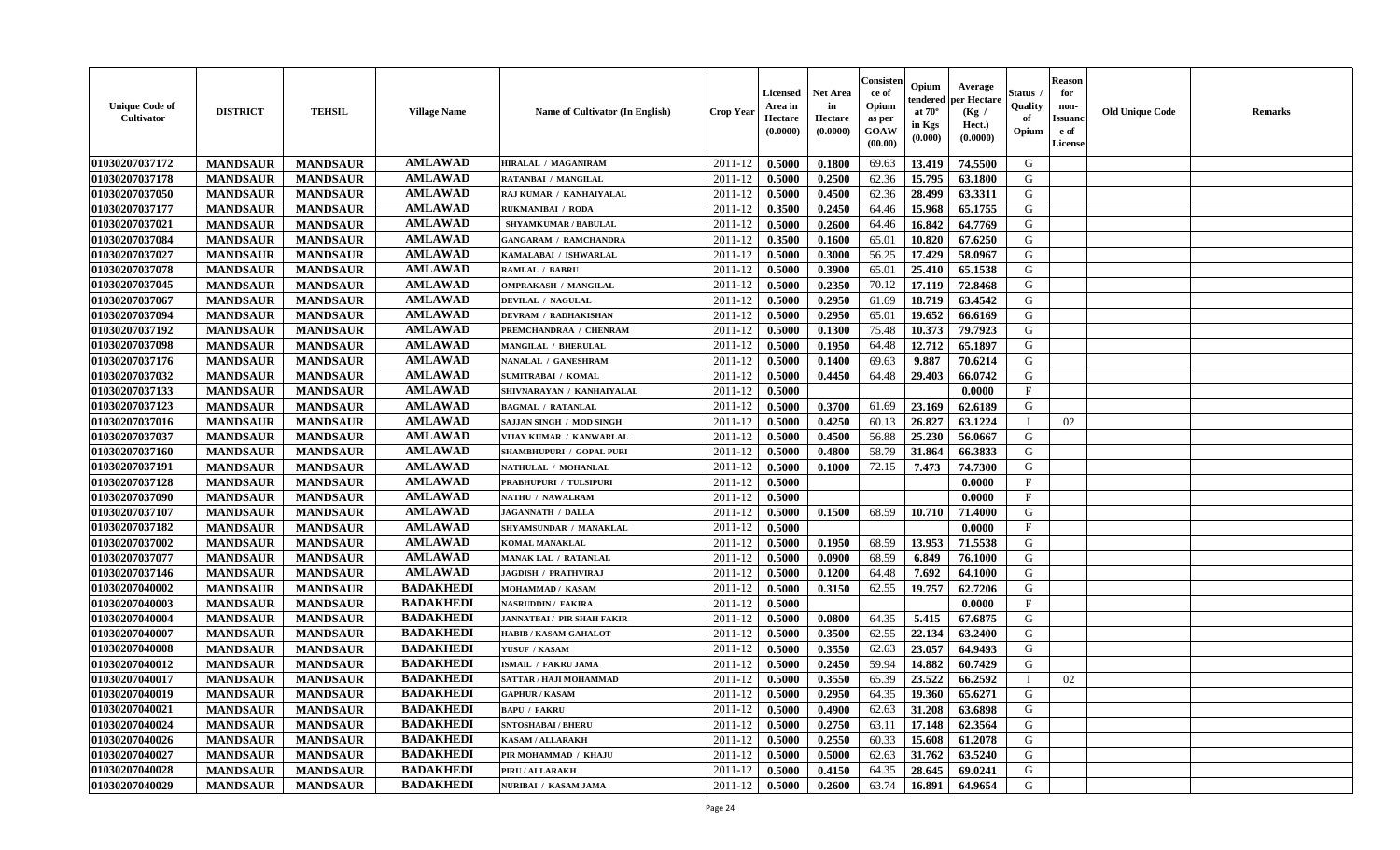| <b>Unique Code of</b><br>Cultivator | <b>DISTRICT</b> | <b>TEHSIL</b>   | <b>Village Name</b> | <b>Name of Cultivator (In English)</b> | <b>Crop Year</b> | <b>Licensed</b><br>Area in<br>Hectare<br>(0.0000) | <b>Net Area</b><br>in<br>Hectare<br>(0.0000) | Consisten<br>ce of<br>Opium<br>as per<br><b>GOAW</b><br>(00.00) | Opium<br>tendered<br>at $70^\circ$<br>in Kgs<br>$(\mathbf{0.000})$ | Average<br>per Hectare<br>(Kg /<br>Hect.)<br>(0.0000) | Status .<br>Quality<br>of<br>Opium | <b>Reason</b><br>for<br>non-<br><b>Issuanc</b><br>e of<br>License | <b>Old Unique Code</b> | <b>Remarks</b> |
|-------------------------------------|-----------------|-----------------|---------------------|----------------------------------------|------------------|---------------------------------------------------|----------------------------------------------|-----------------------------------------------------------------|--------------------------------------------------------------------|-------------------------------------------------------|------------------------------------|-------------------------------------------------------------------|------------------------|----------------|
| 01030207040033                      | <b>MANDSAUR</b> | <b>MANDSAUR</b> | <b>BADAKHEDI</b>    | <b>NATHU / RAJU</b>                    | 2011-12          | 0.5000                                            | 0.2950                                       | 65.80                                                           | 19.909                                                             | 67.4881                                               | G                                  |                                                                   |                        |                |
| 01030207040034                      | <b>MANDSAUR</b> | <b>MANDSAUR</b> | <b>BADAKHEDI</b>    | <b>JIVA / RAJU</b>                     | 2011-12          | 0.5000                                            | 0.4900                                       | 63.11                                                           | 30.933                                                             | 63.1286                                               | G                                  |                                                                   |                        |                |
| 01030207040041                      | <b>MANDSAUR</b> | <b>MANDSAUR</b> | <b>BADAKHEDI</b>    | <b>ISMAIL / KHAJU</b>                  | 2011-12          | 0.5000                                            | 0.3850                                       | 59.94                                                           | 23.933                                                             | 62.1636                                               | G                                  |                                                                   |                        |                |
| 01030207040042                      | <b>MANDSAUR</b> | <b>MANDSAUR</b> | <b>BADAKHEDI</b>    | NUR MOHAMMAD / ALLARAKH                | 2011-12          | 0.5000                                            | 0.3650                                       | 63.74                                                           | 24.157                                                             | 66.1836                                               | G                                  |                                                                   |                        |                |
| 01030207040047                      | <b>MANDSAUR</b> | <b>MANDSAUR</b> | <b>BADAKHEDI</b>    | NURIBAI / KASAM HAFIJ                  | 2011-12          | 0.5000                                            | 0.5050                                       | 63.74                                                           | 32.425                                                             | 64.2079                                               | G                                  |                                                                   |                        |                |
| 01030207040049                      | <b>MANDSAUR</b> | <b>MANDSAUR</b> | <b>BADAKHEDI</b>    | <b>BHULIBAI / LADU</b>                 | 2011-12          | 0.5000                                            | 0.5000                                       | 60.44                                                           | 31.161                                                             | 62.3220                                               | G                                  |                                                                   |                        |                |
| 01030207040050                      | <b>MANDSAUR</b> | <b>MANDSAUR</b> | <b>BADAKHEDI</b>    | PYARA / KASAM                          | 2011-12          | 0.5000                                            | 0.4950                                       | 60.44                                                           | 30.798                                                             | 62.2182                                               | G                                  |                                                                   |                        |                |
| 01030207040052                      | <b>MANDSAUR</b> | <b>MANDSAUR</b> | <b>BADAKHEDI</b>    | <b>ISMAIL / FAKIRA IMLIWALA</b>        | 2011-12          | 0.5000                                            | 0.2000                                       | 68.18                                                           | 13.889                                                             | 69.4450                                               | G                                  |                                                                   |                        |                |
| 01030207040057                      | <b>MANDSAUR</b> | <b>MANDSAUR</b> | <b>BADAKHEDI</b>    | HAMID SHAH / RAMJAN SHAH FAKIR PIRSHAH | 2011-12          | 0.5000                                            |                                              |                                                                 |                                                                    | 0.0000                                                | $_{\rm F}$                         |                                                                   |                        |                |
| 01030207040059                      | <b>MANDSAUR</b> | <b>MANDSAUR</b> | <b>BADAKHEDI</b>    | YUSUF / ALLARAKH                       | 2011-12          | 0.5000                                            | 0.1400                                       | 60.44                                                           | 9.126                                                              | 65.1857                                               | G                                  |                                                                   |                        |                |
| 01030207040068                      | <b>MANDSAUR</b> | <b>MANDSAUR</b> | <b>BADAKHEDI</b>    | NURI BAI / BHIMA                       | 2011-12          | 0.5000                                            | 0.3400                                       | 58.83                                                           | 20.271                                                             | 59.6206                                               | G                                  |                                                                   |                        |                |
| 01030207040072                      | <b>MANDSAUR</b> | <b>MANDSAUR</b> | <b>BADAKHEDI</b>    | MEHBUB / MOHAMMAD GEHLOD               | 2011-12          | 0.5000                                            | 0.4950                                       | 65.56                                                           | 33.230                                                             | 67.1313                                               | G                                  |                                                                   |                        |                |
| 01030207040073                      | <b>MANDSAUR</b> | <b>MANDSAUR</b> | <b>BADAKHEDI</b>    | <b>BABU / IBRAHIM</b>                  | 2011-12          | 0.5000                                            | 0.1750                                       | 69.05                                                           | 12.666                                                             | 72.3771                                               | G                                  |                                                                   |                        |                |
| 01030207040077                      | <b>MANDSAUR</b> | <b>MANDSAUR</b> | <b>BADAKHEDI</b>    | <b>MUBARIK HUSEN / PHAKARU</b>         | 2011-12          | 0.5000                                            | 0.4000                                       | 63.11                                                           | 26.046                                                             | 65.1150                                               | G                                  |                                                                   |                        |                |
| 01030207040078                      | <b>MANDSAUR</b> | <b>MANDSAUR</b> | <b>BADAKHEDI</b>    | <b>SUGRABAI / GAFUR</b>                | 2011-12          | 0.5000                                            | 0.3150                                       | 63.51                                                           | 20.741                                                             | 65.8444                                               | G                                  |                                                                   |                        |                |
| 01030207040079                      | <b>MANDSAUR</b> | <b>MANDSAUR</b> | <b>BADAKHEDI</b>    | SABIR HUSSAIN / FAKRU                  | 2011-12          | 0.5000                                            |                                              |                                                                 |                                                                    | 0.0000                                                | F                                  |                                                                   |                        |                |
| 01030207040080                      | <b>MANDSAUR</b> | <b>MANDSAUR</b> | <b>BADAKHEDI</b>    | HAPHIJ GAPHUR / NATHU JI               | 2011-12          | 0.5000                                            | 0.4300                                       | 63.51                                                           | 28.906                                                             | 67.2233                                               | G                                  |                                                                   |                        |                |
| 01030207040086                      | <b>MANDSAUR</b> | <b>MANDSAUR</b> | <b>BADAKHEDI</b>    | TAJU / JAMA                            | 2011-12          | 0.5000                                            | 0.2100                                       | 58.83                                                           | 12.791                                                             | 60.9095                                               | G                                  |                                                                   |                        |                |
| 01030207040046                      | <b>MANDSAUR</b> | <b>MANDSAUR</b> | <b>BADAKHEDI</b>    | <b>SUGARABAI / KHAJU</b>               | 2011-12          | 0.5000                                            | 0.4450                                       | 63.51                                                           | 30.403                                                             | 68.3213                                               | G                                  |                                                                   |                        |                |
| 01030207040010                      | <b>MANDSAUR</b> | <b>MANDSAUR</b> | <b>BADAKHEDI</b>    | <b>MUBARIK / FAKARU</b>                | 2011-12          | 0.5000                                            | 0.4450                                       | 63.42                                                           | 29.409                                                             | 66.0876                                               | G                                  |                                                                   |                        |                |
| 01030207040009                      | <b>MANDSAUR</b> | <b>MANDSAUR</b> | <b>BADAKHEDI</b>    | <b>NARU / KAMRU FAKRU</b>              | 2011-12          | 0.5000                                            | 0.3500                                       | 65.56                                                           | 23.321                                                             | 66.6314                                               | G                                  |                                                                   |                        |                |
| 01030207040063                      | <b>MANDSAUR</b> | <b>MANDSAUR</b> | <b>BADAKHEDI</b>    | SATTAR / KASAM MUNSHI                  | 2011-12          | 0.5000                                            | 0.2550                                       | 61.48                                                           | 16.231                                                             | 63.6510                                               | G                                  |                                                                   |                        |                |
| 01030207040013                      | <b>MANDSAUR</b> | <b>MANDSAUR</b> | <b>BADAKHEDI</b>    | YUSUPH / KHAJU                         | 2011-12          | 0.5000                                            | 0.4350                                       | 63.42                                                           | 29.998                                                             | 68.9609                                               | G                                  |                                                                   |                        |                |
| 01030207040084                      | <b>MANDSAUR</b> | <b>MANDSAUR</b> | <b>BADAKHEDI</b>    | KAYYUM / LADU                          | 2011-12          | 0.5000                                            | 0.4850                                       | 63.42                                                           | 31.819                                                             | 65.6062                                               | G                                  |                                                                   |                        |                |
| 01030207040023                      | <b>MANDSAUR</b> | <b>MANDSAUR</b> | <b>BADAKHEDI</b>    | <b>RAJU / ALLARAKH</b>                 | 2011-12          | 0.5000                                            | 0.3000                                       | 56.33                                                           | 17.527                                                             | 58.4233                                               | G                                  |                                                                   |                        |                |
| 01030207040076                      | <b>MANDSAUR</b> | <b>MANDSAUR</b> | <b>BADAKHEDI</b>    | <b>ISHAK / LADU</b>                    | 2011-12          | 0.5000                                            | 0.3800                                       | 64.18                                                           | 25.177                                                             | 66.2553                                               | G                                  |                                                                   |                        |                |
| 01030207040096                      | <b>MANDSAUR</b> | <b>MANDSAUR</b> | <b>BADAKHEDI</b>    | <b>FAKRU / NATHU</b>                   | 2011-12          | 0.3500                                            | 0.3200                                       | 56.23                                                           | 19.070                                                             | 59.5938                                               | G                                  |                                                                   |                        |                |
| 01030207040020                      | <b>MANDSAUR</b> | <b>MANDSAUR</b> | <b>BADAKHEDI</b>    | NUR MOHAMMAD / FAKRU                   | 2011-12          | 0.5000                                            | 0.4500                                       | 58.83                                                           | 26.684                                                             | 59.2978                                               | G                                  |                                                                   |                        |                |
| 01030207040005                      | <b>MANDSAUR</b> | <b>MANDSAUR</b> | <b>BADAKHEDI</b>    | HAMID / LADU                           | 2011-12          | 0.5000                                            | 0.2700                                       | 63.13                                                           | 17.893                                                             | 66.2704                                               | G                                  |                                                                   |                        |                |
| 01030207040098                      | <b>MANDSAUR</b> | <b>MANDSAUR</b> | <b>BADAKHEDI</b>    | <b>ISHAK / NUR MOHAMMAD</b>            | 2011-12          | 0.5000                                            | 0.4750                                       | 64.18                                                           | 31.503                                                             | 66.3221                                               | G                                  |                                                                   |                        |                |
| 01030207040071                      | <b>MANDSAUR</b> | <b>MANDSAUR</b> | <b>BADAKHEDI</b>    | KAYYUM / NUR MOHAMMAD                  | 2011-12          | 0.5000                                            | 0.4900                                       | 64.18                                                           | 32.356                                                             | 66.0327                                               | G                                  |                                                                   |                        |                |
| 01030207040100                      | <b>MANDSAUR</b> | <b>MANDSAUR</b> | <b>BADAKHEDI</b>    | HASAM / GAFUR                          | 2011-12          | 0.5000                                            | 0.1550                                       | 63.56                                                           | 11.078                                                             | 71.4710                                               | G                                  |                                                                   |                        |                |
| 01030207040067                      | <b>MANDSAUR</b> | <b>MANDSAUR</b> | <b>BADAKHEDI</b>    | <b>BAPU SATTAR DHARIWAL</b>            | 2011-12          | 0.5000                                            | 0.4800                                       | 63.35                                                           | 30.743                                                             | 64.0479                                               | G                                  |                                                                   |                        |                |
| 01030207040081                      | <b>MANDSAUR</b> | <b>MANDSAUR</b> | <b>BADAKHEDI</b>    | KASAM / ALLARAKH GHISI MOHAMMAD        | 2011-12          | 0.5000                                            | 0.3150                                       | 59.57                                                           | 19.403                                                             | 61.5968                                               | G                                  |                                                                   |                        |                |
| 01030207040053                      | <b>MANDSAUR</b> | <b>MANDSAUR</b> | <b>BADAKHEDI</b>    | <b>FAKARU / KHAJU</b>                  | 2011-12          | 0.5000                                            | 0.4950                                       | 59.57                                                           | 30.389                                                             | 61.3919                                               | G                                  |                                                                   |                        |                |
| 01030207040060                      | <b>MANDSAUR</b> | <b>MANDSAUR</b> | <b>BADAKHEDI</b>    | <b>MAHAMMAD URF MEHBUB / FAKIRA</b>    | $2011-12$ 0.5000 |                                                   | 0.3800                                       | 59.57                                                           | 23.105                                                             | 60.8026                                               | G                                  |                                                                   |                        |                |
| 01030207040025                      | <b>MANDSAUR</b> | <b>MANDSAUR</b> | <b>BADAKHEDI</b>    | <b>SHNKAR / BAGDIRAM</b>               | 2011-12          | 0.5000                                            | 0.3950                                       | 59.27                                                           | 24.589                                                             | 62.2506                                               | G                                  |                                                                   |                        | NAME CHANGE    |
| 01030207040066                      | <b>MANDSAUR</b> | <b>MANDSAUR</b> | <b>BADAKHEDI</b>    | <b>RAMLAL / BHUVAN</b>                 | 2011-12          | 0.5000                                            | 0.3900                                       | 57.77                                                           | 23.413                                                             | 60.0333                                               | G                                  |                                                                   |                        |                |
| 01030207040069                      | <b>MANDSAUR</b> | <b>MANDSAUR</b> | <b>BADAKHEDI</b>    | <b>AHAMADANUR / BHIMA</b>              | 2011-12          | 0.5000                                            | 0.4500                                       | 63.35                                                           | 28.951                                                             | 64.3356                                               | G                                  |                                                                   |                        |                |
| 01030207040048                      | <b>MANDSAUR</b> | <b>MANDSAUR</b> | <b>BADAKHEDI</b>    | <b>HASAM / ALLARAKH</b>                | 2011-12          | 0.5000                                            | 0.2350                                       | 63.88                                                           | 15.432                                                             | 65.6681                                               | G                                  |                                                                   |                        |                |
| 01030207040037                      | <b>MANDSAUR</b> | <b>MANDSAUR</b> | <b>BADAKHEDI</b>    | <b>ABBAS / TAJU</b>                    | 2011-12          | 0.5000                                            | 0.3700                                       | 60.11                                                           | 22.352                                                             | 60.4108                                               | G                                  |                                                                   |                        |                |
| 01030207040082                      | <b>MANDSAUR</b> | <b>MANDSAUR</b> | <b>BADAKHEDI</b>    | ISMAIL / KASAM AJAMERI                 | $2011 - 12$      | 0.5000                                            |                                              |                                                                 |                                                                    | 0.0000                                                | $\mathbf{F}$                       |                                                                   |                        |                |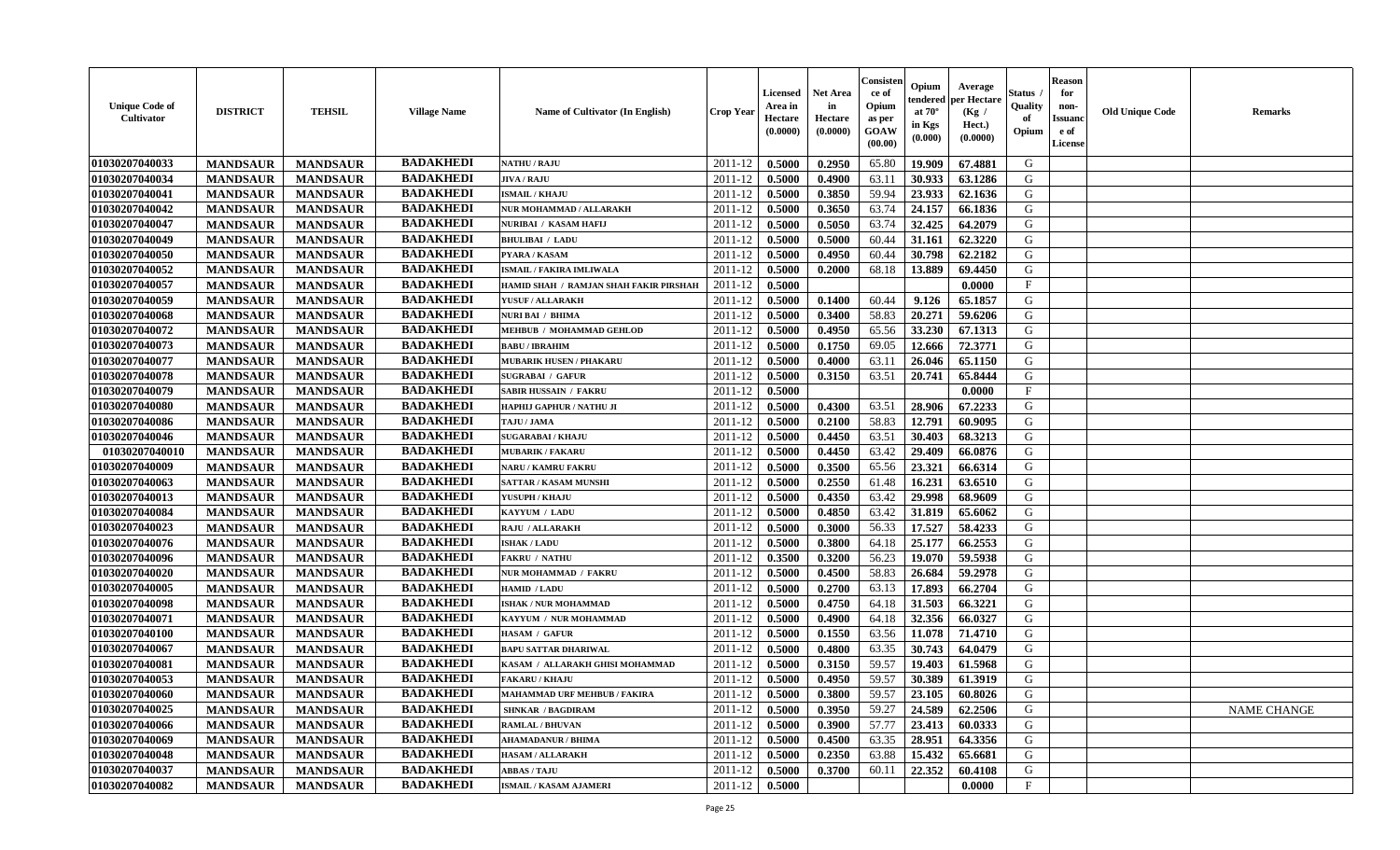| <b>Unique Code of</b><br><b>Cultivator</b> | <b>DISTRICT</b> | <b>TEHSIL</b>   | <b>Village Name</b> | <b>Name of Cultivator (In English)</b> | <b>Crop Year</b> | <b>Licensed</b><br>Area in<br>Hectare<br>(0.0000) | Net Area<br>in<br>Hectare<br>(0.0000) | Consisteı<br>ce of<br>Opium<br>as per<br>GOAW<br>(00.00) | Opium<br>endered<br>at $70^\circ$<br>in Kgs<br>(0.000) | Average<br>per Hectare<br>(Kg /<br>Hect.)<br>(0.0000) | Status<br>Quality<br>of<br>Opium | <b>Reason</b><br>for<br>non-<br><b>Issuand</b><br>e of<br>License | <b>Old Unique Code</b> | Remarks            |
|--------------------------------------------|-----------------|-----------------|---------------------|----------------------------------------|------------------|---------------------------------------------------|---------------------------------------|----------------------------------------------------------|--------------------------------------------------------|-------------------------------------------------------|----------------------------------|-------------------------------------------------------------------|------------------------|--------------------|
| 01030207040085                             | <b>MANDSAUR</b> | <b>MANDSAUR</b> | <b>BADAKHEDI</b>    | <b>BABU/HASAM</b>                      | 2011-12          | 0.5000                                            | 0.2800                                | 64.85                                                    | 18.918                                                 | 67.5643                                               | G                                |                                                                   |                        |                    |
| 01030207040006                             | <b>MANDSAUR</b> | <b>MANDSAUR</b> | <b>BADAKHEDI</b>    | <b>MO.HUSEN / NUR MOHAMMAD</b>         | 2011-12          | 0.5000                                            | 0.2850                                | 61.93                                                    | 17.898                                                 | 62.8000                                               | G                                |                                                                   |                        |                    |
| 01030207040102                             | <b>MANDSAUR</b> | <b>MANDSAUR</b> | <b>BADAKHEDI</b>    | <b>JETUN / TAJU</b>                    | 2011-12          | 0.5000                                            |                                       |                                                          |                                                        | 0.0000                                                | $\mathbf{F}$                     |                                                                   |                        |                    |
| 01030207040103                             | <b>MANDSAUR</b> | <b>MANDSAUR</b> | <b>BADAKHEDI</b>    | NURI BAI / MOHAMMAD                    | 2011-12          | 0.5000                                            | 0.3200                                | 61.93                                                    | 20.056                                                 | 62.6750                                               | G                                |                                                                   |                        |                    |
| 01030207040074                             | <b>MANDSAUR</b> | <b>MANDSAUR</b> | <b>BADAKHEDI</b>    | LAL MOHAMMAD URF LADU/ KHAJU           | 2011-12          | 0.5000                                            | 0.4300                                | 61.93                                                    | 27.860                                                 | 64.7907                                               | G                                |                                                                   |                        |                    |
| 01030207040061                             | <b>MANDSAUR</b> | <b>MANDSAUR</b> | <b>BADAKHEDI</b>    | <b>RAJU / KASAM</b>                    | 2011-12          | 0.5000                                            | 0.4400                                | 62.77                                                    | 27.439                                                 | 62.3614                                               | G                                |                                                                   |                        |                    |
| 01030207041031                             | <b>MANDSAUR</b> | <b>MANDSAUR</b> | <b>BHALOT</b>       | <b>BADRILAL / TULSIRAM</b>             | 2011-12          | 0.5000                                            | 0.4650                                | 65.19                                                    | 31.775                                                 | 68.3333                                               | G                                |                                                                   |                        |                    |
| 01030207041003                             | <b>MANDSAUR</b> | <b>MANDSAUR</b> | <b>BHALOT</b>       | RAMCHANDRA / BHUWAN                    | 2011-12          | 0.5000                                            | 0.4300                                | 65.19                                                    | 28.497                                                 | 66.2721                                               | G                                |                                                                   |                        |                    |
| 01030207041009                             | <b>MANDSAUR</b> | <b>MANDSAUR</b> | <b>BHALOT</b>       | <b>GOVINDRAM / GANGARAM</b>            | 2011-12          | 0.5000                                            | 0.2650                                | 60.25                                                    | 16.569                                                 | 62.5245                                               | G                                |                                                                   |                        |                    |
| 01030207041010                             | <b>MANDSAUR</b> | <b>MANDSAUR</b> | <b>BHALOT</b>       | <b>DEVILAL / BHAGWAN</b>               | 2011-12          | 0.5000                                            | 0.4400                                | 63.03                                                    | 28.066                                                 | 63.7864                                               | G                                |                                                                   |                        |                    |
| 01030207041011                             | <b>MANDSAUR</b> | <b>MANDSAUR</b> | <b>BHALOT</b>       | KANWARLAL / MANGILAL                   | 2011-12          | 0.5000                                            | 0.5000                                | 63.80                                                    | 32.793                                                 | 65.5860                                               | G                                |                                                                   |                        |                    |
| 01030207041012                             | <b>MANDSAUR</b> | <b>MANDSAUR</b> | <b>BHALOT</b>       | NATHULAL / GANGARAM                    | 2011-12          | 0.5000                                            | 0.2900                                | 63.03                                                    | 18.306                                                 | 63.1241                                               | G                                |                                                                   |                        |                    |
| 01030207041013                             | <b>MANDSAUR</b> | <b>MANDSAUR</b> | <b>BHALOT</b>       | <b>BHAGWAN / JASRAJ</b>                | 2011-12          | 0.5000                                            | 0.3450                                | 63.03                                                    | 23.384                                                 | 67.7797                                               | G                                |                                                                   |                        |                    |
| 01030207041014                             | <b>MANDSAUR</b> | <b>MANDSAUR</b> | <b>BHALOT</b>       | <b>JAGDISH / RAGUNATH</b>              | 2011-12          | 0.5000                                            | 0.2000                                | 64.52                                                    | 14.084                                                 | 70.4200                                               | G                                |                                                                   |                        |                    |
| 01030207041015                             | <b>MANDSAUR</b> | <b>MANDSAUR</b> | <b>BHALOT</b>       | HIRANATH / ONKARNATH                   | 2011-12          | 0.5000                                            | 0.3350                                | 56.84                                                    | 20.397                                                 | 60.8866                                               | $\mathbf G$                      |                                                                   |                        |                    |
| 01030207041016                             | <b>MANDSAUR</b> | <b>MANDSAUR</b> | <b>BHALOT</b>       | <b>SHANTILAL / BHAGIRATH</b>           | 2011-12          | 0.5000                                            | 0.4950                                | 64.23                                                    | 33.941                                                 | 68.5677                                               | G                                |                                                                   |                        |                    |
| 01030207041020                             | <b>MANDSAUR</b> | <b>MANDSAUR</b> | <b>BHALOT</b>       | MANGILAL / GANGARAM                    | 2011-12          | 0.5000                                            | 0.2000                                | 64.52                                                    | 13.835                                                 | 69.1750                                               | G                                |                                                                   |                        |                    |
| 01030207041021                             | <b>MANDSAUR</b> | <b>MANDSAUR</b> | <b>BHALOT</b>       | AMRATRAM / BAGDIRAM                    | 2011-12          | 0.5000                                            |                                       |                                                          |                                                        | 0.0000                                                | F                                |                                                                   |                        |                    |
| 01030207041023                             | <b>MANDSAUR</b> | <b>MANDSAUR</b> | <b>BHALOT</b>       | <b>ONKARLAL / MODAJI</b>               | 2011-12          | 0.5000                                            | 0.5000                                | 59.60                                                    | 31.052                                                 | 62.1040                                               | G                                |                                                                   |                        |                    |
| 01030207041024                             | <b>MANDSAUR</b> | <b>MANDSAUR</b> | <b>BHALOT</b>       | <b>DINDAYAL / AMRU</b>                 | 2011-12          | 0.5000                                            | 0.2850                                | 63.54                                                    | 18.209                                                 | 63.8912                                               | G                                |                                                                   |                        |                    |
| 01030207041025                             | <b>MANDSAUR</b> | <b>MANDSAUR</b> | <b>BHALOT</b>       | <b>UDAYRAM / KESHURAM</b>              | 2011-12          | 0.5000                                            |                                       |                                                          |                                                        | 0.0000                                                | $\mathbf{F}$                     |                                                                   |                        |                    |
| 01030207041027                             | <b>MANDSAUR</b> | <b>MANDSAUR</b> | <b>BHALOT</b>       | <b>PREMCHAND / BAGDIRAM</b>            | 2011-12          | 0.5000                                            | 0.2500                                | 59.68                                                    | 16.386                                                 | 65.5440                                               | G                                |                                                                   |                        |                    |
| 01030207041029                             | <b>MANDSAUR</b> | <b>MANDSAUR</b> | <b>BHALOT</b>       | SHYAMLAL / BHERULAL                    | 2011-12          | 0.5000                                            | 0.4900                                | 64.81                                                    | 34.470                                                 | 70.3469                                               | G                                |                                                                   |                        |                    |
| 01030207041030                             | <b>MANDSAUR</b> | <b>MANDSAUR</b> | <b>BHALOT</b>       | KACHRU / NANURAM                       | 2011-12          | 0.5000                                            | 0.2900                                | 65.51                                                    | 19.494                                                 | 67.2207                                               | G                                |                                                                   |                        |                    |
| 01030207041032                             | <b>MANDSAUR</b> | <b>MANDSAUR</b> | <b>BHALOT</b>       | <b>GANGARAM / FATTA</b>                | 2011-12          | 0.5000                                            | 0.2400                                | 59.68                                                    | 16.327                                                 | 68.0292                                               | G                                |                                                                   |                        |                    |
| 01030207041033                             | <b>MANDSAUR</b> | <b>MANDSAUR</b> | <b>BHALOT</b>       | <b>SHANTILAL / TEKA</b>                | 2011-12          | 0.5000                                            | 0.3350                                | 63.54                                                    | 22.130                                                 | 66.0597                                               | G                                |                                                                   |                        |                    |
| 01030207041035                             | <b>MANDSAUR</b> | <b>MANDSAUR</b> | <b>BHALOT</b>       | <b>MANGILAL / TEKA (SUTHAR)</b>        | 2011-12          | 0.5000                                            | 0.4300                                | 61.25                                                    | 28.499                                                 | 66.2767                                               | G                                |                                                                   |                        |                    |
| 01030207041036                             | <b>MANDSAUR</b> | <b>MANDSAUR</b> | <b>BHALOT</b>       | <b>SITABAI/UDAYRAM</b>                 | 2011-12          | 0.3500                                            | 0.3300                                | 60.12                                                    | 21.240                                                 | 64.3636                                               | G                                |                                                                   |                        |                    |
| 01030207041038                             | <b>MANDSAUR</b> | <b>MANDSAUR</b> | <b>BHALOT</b>       | RAMPRASAD / AMRU                       | 2011-12          | 0.5000                                            | 0.2400                                | 59.56                                                    | 15.443                                                 | 64.3458                                               | G                                |                                                                   |                        |                    |
| 01030207041041                             | <b>MANDSAUR</b> | <b>MANDSAUR</b> | <b>BHALOT</b>       | <b>BHERULAL / BHUWAN</b>               | 2011-12          | 0.5000                                            | 0.2200                                | 63.56                                                    | 14.873                                                 | 67.6045                                               | G                                |                                                                   |                        | <b>NAME CHANGE</b> |
| 01030207041046                             | <b>MANDSAUR</b> | <b>MANDSAUR</b> | <b>BHALOT</b>       | RATANLAL / RAMCHANDRAA                 | 2011-12          | 0.5000                                            | 0.2000                                | 63.37                                                    | 13.914                                                 | 69.5700                                               | G                                |                                                                   |                        |                    |
| 01030207041051                             | <b>MANDSAUR</b> | <b>MANDSAUR</b> | <b>BHALOT</b>       | <b>BADRILAL / TEKA</b>                 | 2011-12          | 0.5000                                            | 0.4350                                | 63.37                                                    | 28.544                                                 | 65.6184                                               | G                                |                                                                   |                        |                    |
| 01030207041054                             | <b>MANDSAUR</b> | <b>MANDSAUR</b> | <b>BHALOT</b>       | <b>UDELAL / NARAYAN</b>                | 2011-12          | 0.3500                                            | 0.2700                                | 63.54                                                    | 18.218                                                 | 67.4741                                               | G                                |                                                                   |                        |                    |
| 01030207041057                             | <b>MANDSAUR</b> | <b>MANDSAUR</b> | <b>BHALOT</b>       | <b>GANGARAM / BHUWAN</b>               | 2011-12          | 0.5000                                            | 0.3900                                | 62.43                                                    | 26.345                                                 | 67.5513                                               | G                                |                                                                   |                        |                    |
| 01030207041060                             | <b>MANDSAUR</b> | <b>MANDSAUR</b> | <b>BHALOT</b>       | <b>RAM KUNWAR / VISHNU</b>             | 2011-12          | 0.5000                                            | 0.4000                                | 62.43                                                    | 25.685                                                 | 64.2125                                               | G                                |                                                                   |                        |                    |
| 01030207041067                             | <b>MANDSAUR</b> | <b>MANDSAUR</b> | <b>BHALOT</b>       | RUPLAL / BHORIRAM                      | 2011-12          | 0.5000                                            | 0.3700                                | 59.56                                                    | 22.794                                                 | 61.6054                                               | G                                |                                                                   |                        |                    |
| 01030207041069                             | <b>MANDSAUR</b> | <b>MANDSAUR</b> | <b>BHALOT</b>       | SHYAMLAL / NEMICHAND                   | 2011-12          | 0.5000                                            | 0.1500                                | 62.43                                                    | 9.917                                                  | 66.1133                                               | G                                |                                                                   |                        |                    |
| 01030207041073                             | <b>MANDSAUR</b> | <b>MANDSAUR</b> | <b>BHALOT</b>       | <b>NANDRAM / BHERULAL</b>              | 2011-12          | 0.3500                                            | 0.2650                                | 68.42                                                    | 20.506                                                 | 77.3811                                               | G                                |                                                                   |                        |                    |
| 01030207041077                             | <b>MANDSAUR</b> | <b>MANDSAUR</b> | <b>BHALOT</b>       | <b>AMARU / KESHURAM</b>                | 2011-12          | 0.5000                                            | 0.2150                                | 63.63                                                    | 13.899                                                 | 64.6465                                               | G                                |                                                                   |                        |                    |
| 01030207041080                             | <b>MANDSAUR</b> | <b>MANDSAUR</b> | <b>BHALOT</b>       | <b>DEVA / BHERA</b>                    | 2011-12          | 0.5000                                            | 0.2350                                | 63.63                                                    | 14.926                                                 | 63.5149                                               | ${\bf G}$                        |                                                                   |                        |                    |
| 01030207041084                             | <b>MANDSAUR</b> | <b>MANDSAUR</b> | <b>BHALOT</b>       | KAMALNATH / SHAMBHUNATH                | 2011-12          | 0.5000                                            | 0.1500                                | 61.68                                                    | 9.657                                                  | 64.3800                                               | G                                |                                                                   |                        |                    |
| 01030207041088                             | <b>MANDSAUR</b> | <b>MANDSAUR</b> | <b>BHALOT</b>       | <b>SITABAI / KESHURAM</b>              | 2011-12          | 0.5000                                            | 0.1800                                | 63.63                                                    | 12.499                                                 | 69.4389                                               | G                                |                                                                   |                        |                    |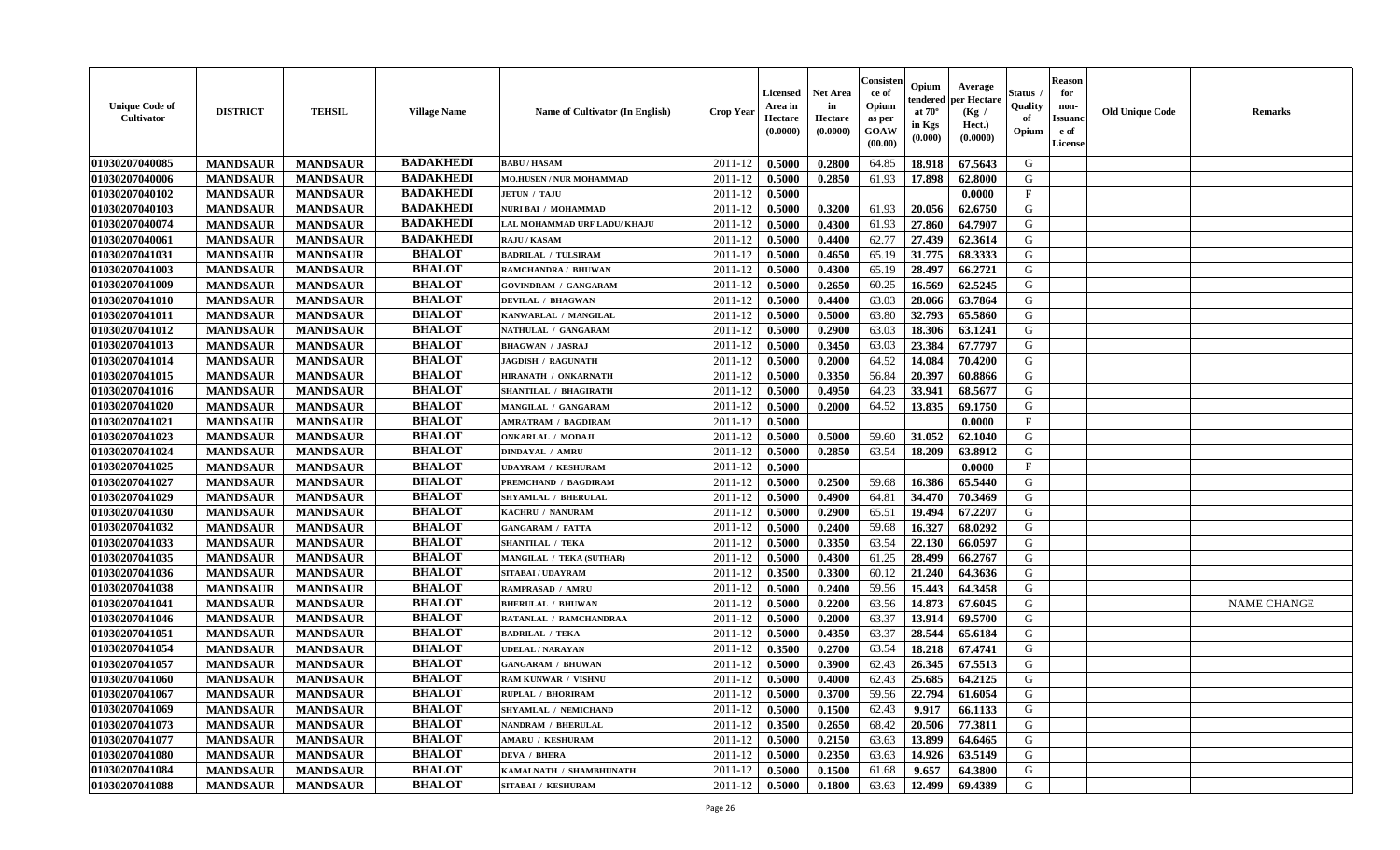| <b>Unique Code of</b><br><b>Cultivator</b> | <b>DISTRICT</b> | <b>TEHSIL</b>   | <b>Village Name</b> | Name of Cultivator (In English) | <b>Crop Year</b> | <b>Licensed</b><br>Area in<br>Hectare<br>(0.0000) | <b>Net Area</b><br>in<br>Hectare<br>(0.0000) | Consister<br>ce of<br>Opium<br>as per<br>GOAW<br>(00.00) | Opium<br>endered<br>at $70^\circ$<br>in Kgs<br>(0.000) | Average<br>per Hectare<br>(Kg /<br>Hect.)<br>(0.0000) | Status<br>Quality<br>of<br>Opium | <b>Reason</b><br>for<br>non-<br><b>Issuand</b><br>e of<br>License | <b>Old Unique Code</b> | <b>Remarks</b>     |
|--------------------------------------------|-----------------|-----------------|---------------------|---------------------------------|------------------|---------------------------------------------------|----------------------------------------------|----------------------------------------------------------|--------------------------------------------------------|-------------------------------------------------------|----------------------------------|-------------------------------------------------------------------|------------------------|--------------------|
| 01030207041103                             | <b>MANDSAUR</b> | <b>MANDSAUR</b> | <b>BHALOT</b>       | NANDIBAI / JASRAJ               | 2011-12          | 0.5000                                            | 0.1950                                       | 64.01                                                    | 13.908                                                 | 71.3231                                               | G                                |                                                                   |                        |                    |
| 01030207041107                             | <b>MANDSAUR</b> | <b>MANDSAUR</b> | <b>BHALOT</b>       | <b>BHANWARLAL / PANNALAL</b>    | 2011-12          | 0.5000                                            | 0.3600                                       | 61.68                                                    | 22.293                                                 | 61.9250                                               | G                                |                                                                   |                        |                    |
| 01030207041115                             | <b>MANDSAUR</b> | <b>MANDSAUR</b> | <b>BHALOT</b>       | DEVA / GOPAL                    | 2011-12          | 0.5000                                            | 0.3650                                       | 59.56                                                    | 21.654                                                 | 59.3260                                               | G                                |                                                                   |                        |                    |
| 01030207041126                             | <b>MANDSAUR</b> | <b>MANDSAUR</b> | <b>BHALOT</b>       | <b>BHERULAL / MODA</b>          | 2011-12          | 0.5000                                            | 0.2750                                       | 61.68                                                    | 17.499                                                 | 63.6327                                               | G                                |                                                                   |                        |                    |
| 01030207041127                             | <b>MANDSAUR</b> | <b>MANDSAUR</b> | <b>BHALOT</b>       | <b>BAGDIRAM / BHERA</b>         | 2011-12          | 0.5000                                            | 0.2000                                       | 64.07                                                    | 12.640                                                 | 63.2000                                               | G                                |                                                                   |                        |                    |
| 01030207041134                             | <b>MANDSAUR</b> | <b>MANDSAUR</b> | <b>BHALOT</b>       | <b>RAMCHANDRA / DHURA</b>       | 2011-12          | 0.5000                                            | 0.0950                                       | 59.59                                                    | 6.487                                                  | 68.2842                                               | G                                |                                                                   |                        |                    |
| 01030207041137                             | <b>MANDSAUR</b> | <b>MANDSAUR</b> | <b>BHALOT</b>       | <b>GITABAI / UDA</b>            | 2011-12          | 0.5000                                            | 0.1550                                       | 58.91                                                    | 9.543                                                  | 61.5677                                               | G                                |                                                                   |                        |                    |
| 01030207041144                             | <b>MANDSAUR</b> | <b>MANDSAUR</b> | <b>BHALOT</b>       | <b>RAMESHWAR / NATHU</b>        | 2011-12          | 0.5000                                            | 0.3050                                       | 58.91                                                    | 18.422                                                 | 60.4000                                               | G                                |                                                                   |                        |                    |
| 01030207041147                             | <b>MANDSAUR</b> | <b>MANDSAUR</b> | <b>BHALOT</b>       | <b>MANGILAL / RAMCHANDRA</b>    | 2011-12          | 0.5000                                            | 0.2850                                       | 62.60                                                    | 19.343                                                 | 67.8702                                               | G                                |                                                                   |                        |                    |
| 01030207041149                             | <b>MANDSAUR</b> | <b>MANDSAUR</b> | <b>BHALOT</b>       | DALU / MANNA                    | 2011-12          | 0.5000                                            | 0.1500                                       | 58.91                                                    | 9.358                                                  | 62.3867                                               | G                                |                                                                   |                        |                    |
| 01030207041152                             | <b>MANDSAUR</b> | <b>MANDSAUR</b> | <b>BHALOT</b>       | MANGILAL / BAGDIRAM             | 2011-12          | 0.5000                                            | 0.4750                                       | 63.64                                                    | 32.766                                                 | 68.9811                                               | $\mathbf G$                      |                                                                   |                        |                    |
| 01030207041167                             | <b>MANDSAUR</b> | <b>MANDSAUR</b> | <b>BHALOT</b>       | <b>BAPULAL / DHURA</b>          | 2011-12          | 0.5000                                            | 0.4050                                       | 62.60                                                    | 27.204                                                 | 67.1704                                               | G                                |                                                                   |                        |                    |
| 01030207041179                             | <b>MANDSAUR</b> | <b>MANDSAUR</b> | <b>BHALOT</b>       | <b>SITABAI/TULSIRAM</b>         | 2011-12          | 0.5000                                            | 0.4600                                       | 66.28                                                    | 30.943                                                 | 67.2674                                               | G                                |                                                                   |                        |                    |
| 01030207041188                             | <b>MANDSAUR</b> | <b>MANDSAUR</b> | <b>BHALOT</b>       | <b>BAPULAL / KANHAIYALAL</b>    | 2011-12          | 0.5000                                            | 0.4700                                       | 62.23                                                    | 30.279                                                 | 64.4234                                               | G                                |                                                                   |                        |                    |
| 01030207041190                             | <b>MANDSAUR</b> | <b>MANDSAUR</b> | <b>BHALOT</b>       | <b>MANGILAL / BHAGIRATH</b>     | 2011-12          | 0.5000                                            |                                              |                                                          |                                                        | 0.0000                                                | $\mathbf{F}$                     |                                                                   |                        |                    |
| 01030207041191                             | <b>MANDSAUR</b> | <b>MANDSAUR</b> | <b>BHALOT</b>       | RAMPRATAPIBAI / CHUNNILAL       | 2011-12          | 0.5000                                            |                                              |                                                          |                                                        | 0.0000                                                | $\rm F$                          |                                                                   |                        |                    |
| 01030207041204                             | <b>MANDSAUR</b> | <b>MANDSAUR</b> | <b>BHALOT</b>       | <b>DULICHAND / BAGDIRAM</b>     | 2011-12          | 0.5000                                            |                                              |                                                          |                                                        | 0.0000                                                | $\mathbf{F}$                     |                                                                   |                        |                    |
| 01030207041221                             | <b>MANDSAUR</b> | <b>MANDSAUR</b> | <b>BHALOT</b>       | <b>OMPRAKASH / NANDRAM</b>      | 2011-12          | 0.5000                                            |                                              |                                                          |                                                        | 0.0000                                                | $\mathbf{F}$                     |                                                                   |                        |                    |
| 01030207041227                             | <b>MANDSAUR</b> | <b>MANDSAUR</b> | <b>BHALOT</b>       | <b>BHERA / KISHAN</b>           | 2011-12          | 0.5000                                            | 0.4950                                       | 59.62                                                    | 31.096                                                 | 62.8202                                               | G                                |                                                                   |                        |                    |
| 01030207041049                             | <b>MANDSAUR</b> | <b>MANDSAUR</b> | <b>BHALOT</b>       | TAMA BAI / BAJERAM              | 2011-12          | 0.3500                                            | 0.1550                                       | 58.45                                                    | 9.252                                                  | 59.6903                                               | G                                |                                                                   |                        |                    |
| 01030207041055                             | <b>MANDSAUR</b> | <b>MANDSAUR</b> | <b>BHALOT</b>       | <b>MANNALAL / BHAGWAN</b>       | 2011-12          | 0.5000                                            | 0.4850                                       | 68.50                                                    | 35.336                                                 | 72.8577                                               | G                                |                                                                   |                        |                    |
| 01030207041108                             | <b>MANDSAUR</b> | <b>MANDSAUR</b> | <b>BHALOT</b>       | <b>MANNALAL / JAYRAM</b>        | 2011-12          | 0.3500                                            | 0.3150                                       | 62.03                                                    | 19.371                                                 | 61.4952                                               | G                                |                                                                   |                        |                    |
| 01030207041224                             | <b>MANDSAUR</b> | <b>MANDSAUR</b> | <b>BHALOT</b>       | PRABHULAL / HARLAL              | 2011-12          | 0.5000                                            | 0.4500                                       | 57.97                                                    | 27.743                                                 | 61.6511                                               | G                                |                                                                   |                        |                    |
| 01030207041096                             | <b>MANDSAUR</b> | <b>MANDSAUR</b> | <b>BHALOT</b>       | HARLAL / CHAMPALAL              | 2011-12          | 0.5000                                            | 0.4300                                       | 62.23                                                    | 28.848                                                 | 67.0884                                               | G                                |                                                                   |                        |                    |
| 01030207041083                             | <b>MANDSAUR</b> | <b>MANDSAUR</b> | <b>BHALOT</b>       | <b>BALURAM / TULSIRAM</b>       | 2011-12          | 0.5000                                            | 0.2050                                       | 66.28                                                    | 14.032                                                 | 68.4488                                               | G                                |                                                                   |                        |                    |
| 01030207041087                             | <b>MANDSAUR</b> | <b>MANDSAUR</b> | <b>BHALOT</b>       | VISHNULAL / BHAGWANLAL          | 2011-12          | 0.5000                                            | 0.3300                                       | 62.75                                                    | 21.676                                                 | 65.6848                                               | G                                |                                                                   |                        |                    |
| 01030207041064                             | <b>MANDSAUR</b> | <b>MANDSAUR</b> | <b>BHALOT</b>       | TULSIRAM / MOTI                 | 2011-12          | 0.5000                                            | 0.3550                                       | 60.06                                                    | 21.905                                                 | 61.7042                                               | G                                |                                                                   |                        | <b>NAME CHANGE</b> |
| 01030207041222                             | <b>MANDSAUR</b> | <b>MANDSAUR</b> | <b>BHALOT</b>       | <b>RAMRATAN / MOHANLAL</b>      | 2011-12          | 0.3500                                            | 0.3000                                       | 52.14                                                    | 16.878                                                 | 56.2600                                               | G                                | 05                                                                |                        |                    |
| 01030207041043                             | <b>MANDSAUR</b> | <b>MANDSAUR</b> | <b>BHALOT</b>       | DEVA / KASTURA (KUMAWAT)        | 2011-12          | 0.5000                                            | 0.2000                                       | 62.23                                                    | 13.451                                                 | 67.2550                                               | G                                |                                                                   |                        | <b>NAME CHANGE</b> |
| 01030207041125                             | <b>MANDSAUR</b> | <b>MANDSAUR</b> | <b>BHALOT</b>       | <b>MANIBAI / KISHANLAL</b>      | 2011-12          | 0.5000                                            | 0.1050                                       | 67.67                                                    | 7.714                                                  | 73.4667                                               | G                                |                                                                   |                        |                    |
| 01030207041231                             | <b>MANDSAUR</b> | <b>MANDSAUR</b> | <b>BHALOT</b>       | SHYAMLAL / KACHRULAL            | 2011-12          | 0.5000                                            | 0.1400                                       | 66.28                                                    | 10.037                                                 | 71.6929                                               | ${\bf G}$                        |                                                                   |                        |                    |
| 01030207041207                             | <b>MANDSAUR</b> | <b>MANDSAUR</b> | <b>BHALOT</b>       | <b>MANGIBAI / DHANA</b>         | 2011-12          | 0.5000                                            | 0.2950                                       | 57.89                                                    | 18.417                                                 | 62.4305                                               | G                                |                                                                   |                        |                    |
| 01030207041232                             | <b>MANDSAUR</b> | <b>MANDSAUR</b> | <b>BHALOT</b>       | <b>RATAN / RAM</b>              | 2011-12          | 0.5000                                            |                                              |                                                          |                                                        | 0.0000                                                | $\mathbf{F}$                     |                                                                   |                        |                    |
| 01030207041070                             | <b>MANDSAUR</b> | <b>MANDSAUR</b> | <b>BHALOT</b>       | NATHULAL / RAMLAL               | 2011-12          | 0.5000                                            | 0.4900                                       | 58.44                                                    | 29.237                                                 | 59.6673                                               | G                                |                                                                   |                        |                    |
| 01030207041072                             | <b>MANDSAUR</b> | <b>MANDSAUR</b> | <b>BHALOT</b>       | <b>GANESHRAM / RATAN</b>        | $2011 - 12$      | 0.5000                                            | 0.2500                                       | 63.22                                                    | 17.846                                                 | 71.3840                                               | G                                |                                                                   |                        |                    |
| 01030207041136                             | <b>MANDSAUR</b> | <b>MANDSAUR</b> | <b>BHALOT</b>       | <b>RAGHUNATH / ONKAR</b>        | 2011-12          | 0.5000                                            | 0.1600                                       | 64.62                                                    | 10.838                                                 | 67.7375                                               | G                                |                                                                   |                        |                    |
| 01030207041159                             | <b>MANDSAUR</b> | <b>MANDSAUR</b> | <b>BHALOT</b>       | <b>VARDI BAI / RAMLAL</b>       | 2011-12          | 0.5000                                            | 0.2050                                       | 64.62                                                    | 14.133                                                 | 68.9415                                               | G                                |                                                                   |                        |                    |
| 01030207041162                             | <b>MANDSAUR</b> | <b>MANDSAUR</b> | <b>BHALOT</b>       | <b>MOHANLAL / DEVA</b>          | 2011-12          | 0.5000                                            | 0.0950                                       | 62.75                                                    | 6.723                                                  | 70.7684                                               | G                                |                                                                   |                        |                    |
| 01030207041135                             | <b>MANDSAUR</b> | <b>MANDSAUR</b> | <b>BHALOT</b>       | KOMALSINGH / FULCHAND           | 2011-12          | 0.5000                                            | 0.1950                                       | 57.46                                                    | 12.042                                                 | 61.7538                                               | G                                |                                                                   |                        |                    |
| 01030207041212                             | <b>MANDSAUR</b> | <b>MANDSAUR</b> | <b>BHALOT</b>       | NATHIBAI / HIRA                 | 2011-12          | 0.5000                                            | 0.1800                                       | 56.21                                                    | 10.712                                                 | 59.5111                                               | G                                |                                                                   |                        |                    |
| 01030207041199                             | <b>MANDSAUR</b> | <b>MANDSAUR</b> | <b>BHALOT</b>       | <b>SHNKARLAL / NATHU</b>        | 2011-12          | 0.5000                                            | 0.3350                                       | 58.44                                                    | 20.487                                                 | 61.1552                                               | G                                |                                                                   |                        | <b>NAME CHANGE</b> |
| 01030207041050                             | <b>MANDSAUR</b> | <b>MANDSAUR</b> | <b>BHALOT</b>       | <b>DEVILAL / FATTA</b>          | 2011-12          | 0.5000                                            | 0.3750                                       | 63.06                                                    | 24.071                                                 | 64.1893                                               | G                                |                                                                   |                        |                    |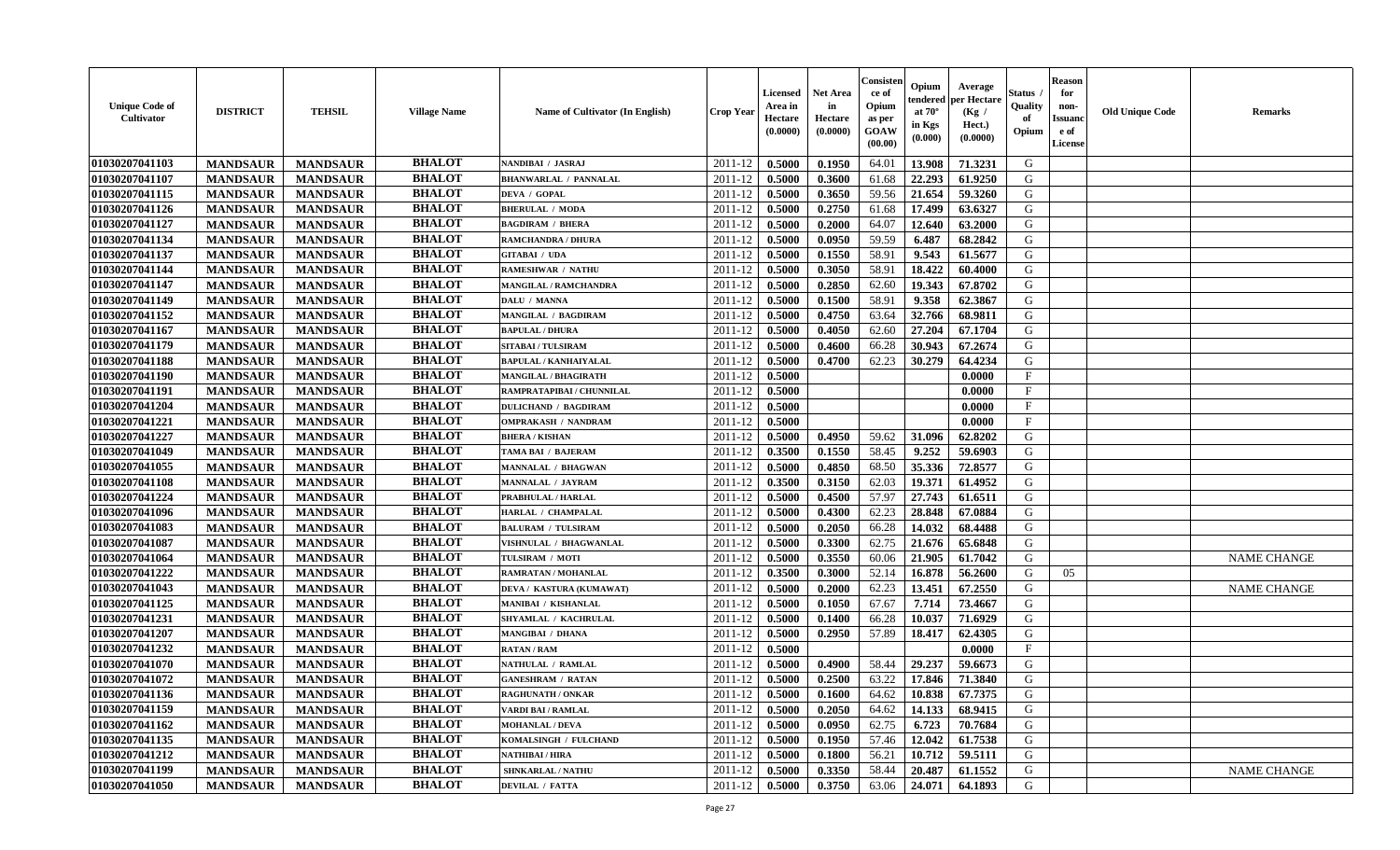| <b>Unique Code of</b><br><b>Cultivator</b> | <b>DISTRICT</b> | <b>TEHSIL</b>   | <b>Village Name</b> | Name of Cultivator (In English)  | <b>Crop Year</b> | <b>Licensed</b><br>Area in<br>Hectare<br>(0.0000) | Net Area<br>in<br>Hectare<br>(0.0000) | Consister<br>ce of<br>Opium<br>as per<br>GOAW<br>(00.00) | Opium<br>endered<br>at $70^\circ$<br>in Kgs<br>(0.000) | Average<br>per Hectare<br>(Kg /<br>Hect.)<br>(0.0000) | Status<br>Quality<br>of<br>Opium | <b>Reason</b><br>for<br>non-<br><b>Issuand</b><br>e of<br>License | <b>Old Unique Code</b> | Remarks            |
|--------------------------------------------|-----------------|-----------------|---------------------|----------------------------------|------------------|---------------------------------------------------|---------------------------------------|----------------------------------------------------------|--------------------------------------------------------|-------------------------------------------------------|----------------------------------|-------------------------------------------------------------------|------------------------|--------------------|
| 01030207041097                             | <b>MANDSAUR</b> | <b>MANDSAUR</b> | <b>BHALOT</b>       | <b>GANESHRAM / KESHURAM</b>      | 2011-12          | 0.5000                                            | 0.3000                                | 62.75                                                    | 19.488                                                 | 64.9600                                               | G                                |                                                                   |                        |                    |
| 01030207041131                             | <b>MANDSAUR</b> | <b>MANDSAUR</b> | <b>BHALOT</b>       | <b>BAGDIRAM / BHAGIRATH</b>      | 2011-12          | 0.5000                                            | 0.2550                                | 62.56                                                    | 16.793                                                 | 65.8549                                               | G                                |                                                                   |                        |                    |
| 01030207041148                             | <b>MANDSAUR</b> | <b>MANDSAUR</b> | <b>BHALOT</b>       | <b>BADAMABAI/BHERULAL</b>        | 2011-12          | 0.5000                                            | 0.4450                                | 62.56                                                    | 28.295                                                 | 63.5843                                               | G                                |                                                                   |                        |                    |
| 01030207041160                             | <b>MANDSAUR</b> | <b>MANDSAUR</b> | <b>BHALOT</b>       | SITARAM / CHUNNILAL              | 2011-12          | 0.5000                                            |                                       |                                                          |                                                        | 0.0000                                                | $\mathbf{F}$                     |                                                                   |                        |                    |
| 01030207041165                             | <b>MANDSAUR</b> | <b>MANDSAUR</b> | <b>BHALOT</b>       | <b>RAMIBAI/KESHURAM</b>          | 2011-12          | 0.3500                                            | 0.3250                                | 58.45                                                    | 20.307                                                 | 62.4831                                               | G                                |                                                                   |                        |                    |
| 01030207041218                             | <b>MANDSAUR</b> | <b>MANDSAUR</b> | <b>BHALOT</b>       | <b>RUKMAN BAI / BADRILAL</b>     | 2011-12          | 0.5000                                            | 0.4800                                | 61.68                                                    | 31.659                                                 | 65.9563                                               | G                                |                                                                   |                        |                    |
| 01030207041112                             | <b>MANDSAUR</b> | <b>MANDSAUR</b> | <b>BHALOT</b>       | MOHASINGH / KALUSINGH            | 2011-12          | 0.3500                                            | 0.2250                                | 61.92                                                    | 14.746                                                 | 65.5378                                               | G                                |                                                                   |                        |                    |
| 01030207041175                             | <b>MANDSAUR</b> | <b>MANDSAUR</b> | <b>BHALOT</b>       | RUKMANI BAI / RAMCHANDRA TELI    | 2011-12          | 0.5000                                            | 0.4350                                | 64.10                                                    | 28.140                                                 | 64.6897                                               | G                                |                                                                   |                        |                    |
| 01030207041163                             | <b>MANDSAUR</b> | <b>MANDSAUR</b> | <b>BHALOT</b>       | <b>BHAGIRATH / NATHU</b>         | 2011-12          | 0.5000                                            | 0.3650                                | 65.90                                                    | 25.974                                                 | 71.1616                                               | G                                |                                                                   |                        |                    |
| 01030207041065                             | <b>MANDSAUR</b> | <b>MANDSAUR</b> | <b>BHALOT</b>       | <b>BHAGWAN / MANNA</b>           | 2011-12          | 0.5000                                            | 0.3800                                | 58.44                                                    | 24.228                                                 | 63.7579                                               | G                                |                                                                   |                        |                    |
| 01030207041111                             | <b>MANDSAUR</b> | <b>MANDSAUR</b> | <b>BHALOT</b>       | <b>BADRILAL / PANNALAL</b>       | 2011-12          | 0.5000                                            | 0.4350                                | 61.92                                                    | 27.103                                                 | 62.3057                                               | G                                |                                                                   |                        |                    |
| 01030207041228                             | <b>MANDSAUR</b> | <b>MANDSAUR</b> | <b>BHALOT</b>       | SALAGRAM / AASHARAM              | 2011-12          | 0.5000                                            | 0.4700                                | 61.92                                                    | 31.517                                                 | 67.0574                                               | G                                |                                                                   |                        |                    |
| 01030207041075                             | <b>MANDSAUR</b> | <b>MANDSAUR</b> | <b>BHALOT</b>       | <b>RATAN LAL / NARAYAN</b>       | 2011-12          | 0.5000                                            | 0.4500                                | 57.28                                                    | 27.216                                                 | 60.4800                                               | G                                |                                                                   |                        |                    |
| 01030207041202                             | <b>MANDSAUR</b> | <b>MANDSAUR</b> | <b>BHALOT</b>       | <b>SITARAM / DALU</b>            | 2011-12          | 0.5000                                            | 0.3050                                | 57.28                                                    | 17.937                                                 | 58.8098                                               | G                                |                                                                   |                        |                    |
| 01030207041047                             | <b>MANDSAUR</b> | <b>MANDSAUR</b> | <b>BHALOT</b>       | SAJJANBAI / BHERULAL             | 2011-12          | 0.5000                                            | 0.3150                                | 57.28                                                    | 19.786                                                 | 62.8127                                               | $\mathbf G$                      |                                                                   |                        |                    |
| 01030207041215                             | <b>MANDSAUR</b> | <b>MANDSAUR</b> | <b>BHALOT</b>       | RUKMANI BAI / RAMCHAND GAYARI    | 2011-12          | 0.5000                                            | 0.3750                                | 64.10                                                    | 23.909                                                 | 63.7573                                               | G                                |                                                                   |                        |                    |
| 01030207041233                             | <b>MANDSAUR</b> | <b>MANDSAUR</b> | <b>BHALOT</b>       | <b>DURGASHANKAR / NATHULAL</b>   | 2011-12          | 0.5000                                            | 0.1950                                | 64.10                                                    | 12.445                                                 | 63.8205                                               | G                                |                                                                   |                        |                    |
| 01030207041068                             | <b>MANDSAUR</b> | <b>MANDSAUR</b> | <b>BHALOT</b>       | KANTI BAI / MOTI LAL             | 2011-12          | 0.5000                                            | 0.1500                                | 59.57                                                    | 9.625                                                  | 64.1667                                               | G                                |                                                                   |                        |                    |
| 01030208043003                             | <b>MANDSAUR</b> | <b>DALODA</b>   | <b>CHOUSLA</b>      | <b>MOHAN / KACHRU</b>            | 2011-12          | 0.5000                                            | 0.1450                                | 61.09                                                    | 9.478                                                  | 65.3655                                               | G                                |                                                                   |                        |                    |
| 01030208043006                             | <b>MANDSAUR</b> | <b>DALODA</b>   | <b>CHOUSLA</b>      | <b>BAGDIRAM / RAM CHAMAR</b>     | 2011-12          | 0.5000                                            | 0.2650                                | 65.08                                                    | 18.185                                                 | 68.6226                                               | G                                |                                                                   |                        |                    |
| 01030208043007                             | <b>MANDSAUR</b> | <b>DALODA</b>   | <b>CHOUSLA</b>      | <b>GOPAL SINGH / BHERU SINGH</b> | 2011-12          | 0.5000                                            | 0.4850                                | 64.92                                                    | 31.384                                                 | 64.7093                                               | G                                |                                                                   |                        |                    |
| 01030208043008                             | <b>MANDSAUR</b> | <b>DALODA</b>   | <b>CHOUSLA</b>      | <b>RAMESHWAR / UDAYRAM</b>       | 2011-12          | 0.5000                                            | 0.4700                                | 70.53                                                    | 31.829                                                 | 67.7213                                               | G                                |                                                                   |                        |                    |
| 01030208043009                             | <b>MANDSAUR</b> | <b>DALODA</b>   | <b>CHOUSLA</b>      | MOHANLAL / RATANLAL              | 2011-12          | 0.3500                                            | 0.3000                                | 64.92                                                    | 19.550                                                 | 65.1667                                               | G                                |                                                                   |                        |                    |
| 01030208043011                             | <b>MANDSAUR</b> | <b>DALODA</b>   | <b>CHOUSLA</b>      | <b>JAMANA BAI / DOULATRAM</b>    | 2011-12          | 0.5000                                            | 0.2150                                | 65.41                                                    | 14.334                                                 | 66.6698                                               | G                                |                                                                   |                        |                    |
| 01030208043013                             | <b>MANDSAUR</b> | <b>DALODA</b>   | <b>CHOUSLA</b>      | <b>MOHAN SINGH / HARI SINGH</b>  | 2011-12          | 0.5000                                            | 0.5000                                | 63.95                                                    | 31.966                                                 | 63.9320                                               | G                                |                                                                   |                        |                    |
| 01030208043016                             | <b>MANDSAUR</b> | <b>DALODA</b>   | <b>CHOUSLA</b>      | PRAKASH / MOHANLAL               | 2011-12          | 0.5000                                            | 0.2100                                | 67.80                                                    | 16.185                                                 | 77.0714                                               | G                                |                                                                   |                        |                    |
| 01030208043021                             | <b>MANDSAUR</b> | <b>DALODA</b>   | <b>CHOUSLA</b>      | <b>MANGILAL / BAJERAM</b>        | 2011-12          | 0.5000                                            | 0.0900                                | 67.87                                                    | 6.360                                                  | 70.6667                                               | G                                |                                                                   |                        |                    |
| 01030208043022                             | <b>MANDSAUR</b> | <b>DALODA</b>   | <b>CHOUSLA</b>      | <b>NATHU / RAMCHAND</b>          | 2011-12          | 0.5000                                            | 0.2550                                | 58.70                                                    | 16.604                                                 | 65.1137                                               | G                                |                                                                   |                        | <b>NAME CHANGE</b> |
| 01030208043025                             | <b>MANDSAUR</b> | <b>DALODA</b>   | <b>CHOUSLA</b>      | LALU / TULSIRAM                  | 2011-12          | 0.5000                                            | 0.4900                                | 61.09                                                    | 30.065                                                 | 61.3571                                               | G                                |                                                                   |                        |                    |
| 01030208043028                             | <b>MANDSAUR</b> | <b>DALODA</b>   | <b>CHOUSLA</b>      | SHYAMLAL / SAJJANLAL             | 2011-12          | 0.5000                                            | 0.2000                                | 65.41                                                    | 13.035                                                 | 65.1750                                               | G                                |                                                                   |                        |                    |
| 01030208043032                             | <b>MANDSAUR</b> | <b>DALODA</b>   | <b>CHOUSLA</b>      | <b>BHAGIRATH / TULSIRAM</b>      | 2011-12          | 0.3500                                            | 0.3150                                | 58.70                                                    | 19.086                                                 | 60.5905                                               | G                                |                                                                   |                        |                    |
| 01030208043035                             | <b>MANDSAUR</b> | <b>DALODA</b>   | <b>CHOUSLA</b>      | <b>DHANNA / CHAINARAM</b>        | 2011-12          | 0.5000                                            | 0.4800                                | 61.09                                                    | 30.545                                                 | 63.6354                                               | G                                |                                                                   |                        |                    |
| 01030208043052                             | <b>MANDSAUR</b> | <b>DALODA</b>   | <b>CHOUSLA</b>      | <b>RATNI BAI / RAM SINGH</b>     | 2011-12          | 0.5000                                            | 0.4950                                | 58.63                                                    | 31.811                                                 | 64.2646                                               | G                                |                                                                   |                        |                    |
| 01030208043060                             | <b>MANDSAUR</b> | <b>DALODA</b>   | <b>CHOUSLA</b>      | SANTOSHABAI / BALAMUKAND         | 2011-12          | 0.5000                                            | 0.2100                                | 67.80                                                    | 14.131                                                 | 67.2905                                               | G                                |                                                                   |                        |                    |
| 01030208043072                             | <b>MANDSAUR</b> | <b>DALODA</b>   | <b>CHOUSLA</b>      | NANDRAM / SHAMBHULAL             | 2011-12          | 0.5000                                            | 0.2250                                | 67.80                                                    | 15.255                                                 | 67.8000                                               | G                                |                                                                   |                        |                    |
| 01030208043073                             | <b>MANDSAUR</b> | <b>DALODA</b>   | <b>CHOUSLA</b>      | RAMESHWAR / BHAGIRATH            | 2011-12          | 0.5000                                            | 0.5000                                | 54.57                                                    | 27.722                                                 | 55.4440                                               | G                                | 04                                                                |                        |                    |
| 01030208043074                             | <b>MANDSAUR</b> | <b>DALODA</b>   | <b>CHOUSLA</b>      | <b>SHAMBHULAL / NANDRAM</b>      | 2011-12          | 0.5000                                            | 0.4100                                | 65.41                                                    | 28.154                                                 | 68.6683                                               | G                                |                                                                   |                        |                    |
| 01030208043020                             | <b>MANDSAUR</b> | <b>DALODA</b>   | <b>CHOUSLA</b>      | NAGULAL / NANURAM                | 2011-12          | 0.5000                                            | 0.4700                                | 61.01                                                    | 30.723                                                 | 65.3681                                               | G                                |                                                                   |                        |                    |
| 01030208043068                             | <b>MANDSAUR</b> | <b>DALODA</b>   | <b>CHOUSLA</b>      | <b>BALKISHAN / SALAGRAM</b>      | 2011-12          | 0.5000                                            | 0.2700                                | 60.17                                                    | 16.934                                                 | 62.7185                                               | G                                |                                                                   |                        |                    |
| 01030208043004                             | <b>MANDSAUR</b> | <b>DALODA</b>   | <b>CHOUSLA</b>      | <b>BAHADUR SINGH / UDAYRAM</b>   | 2011-12          | 0.5000                                            | 0.3100                                | 70.53                                                    | 23.547                                                 | 75.9581                                               | ${\bf G}$                        |                                                                   |                        |                    |
| 01030208043001                             | <b>MANDSAUR</b> | <b>DALODA</b>   | <b>CHOUSLA</b>      | RAM SINGH / LAL SINGH            | 2011-12          | 0.5000                                            | 0.4750                                | 56.19                                                    | 27.477                                                 | 57.8463                                               | G                                |                                                                   |                        |                    |
| 01030208043019                             | <b>MANDSAUR</b> | <b>DALODA</b>   | <b>CHOUSLA</b>      | <b>DEVRAM / CHAMPALAL</b>        | 2011-12          | 0.5000                                            | 0.2450                                | 61.78                                                    | 16.239                                                 | 66.2816                                               | G                                |                                                                   |                        |                    |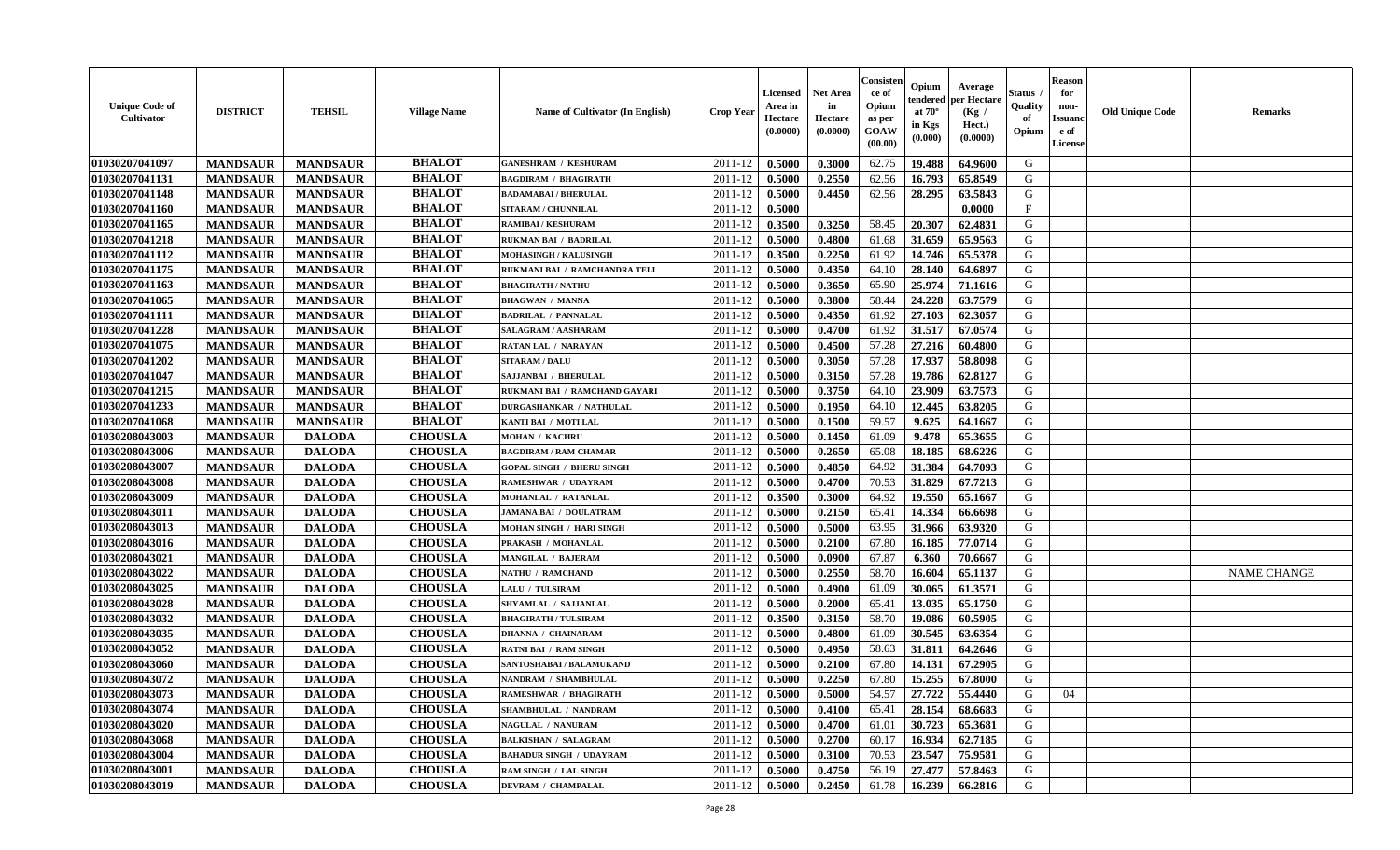| <b>Unique Code of</b><br><b>Cultivator</b> | <b>DISTRICT</b> | <b>TEHSIL</b> | <b>Village Name</b> | Name of Cultivator (In English) | <b>Crop Year</b> | <b>Licensed</b><br>Area in<br>Hectare<br>(0.0000) | <b>Net Area</b><br>in<br>Hectare<br>(0.0000) | Consisteı<br>ce of<br>Opium<br>as per<br>GOAW<br>(00.00) | Opium<br>endered<br>at $70^\circ$<br>in Kgs<br>(0.000) | Average<br>per Hectare<br>(Kg /<br>Hect.)<br>(0.0000) | Status<br>Quality<br>of<br>Opium | <b>Reason</b><br>for<br>non-<br><b>Issuand</b><br>e of<br>License | <b>Old Unique Code</b> | <b>Remarks</b>     |
|--------------------------------------------|-----------------|---------------|---------------------|---------------------------------|------------------|---------------------------------------------------|----------------------------------------------|----------------------------------------------------------|--------------------------------------------------------|-------------------------------------------------------|----------------------------------|-------------------------------------------------------------------|------------------------|--------------------|
| 01030208043005                             | <b>MANDSAUR</b> | <b>DALODA</b> | <b>CHOUSLA</b>      | SHALIBAI / KISHAN               | 2011-12          | 0.5000                                            | 0.4400                                       | 61.78                                                    | 27.995                                                 | 63.6250                                               | G                                |                                                                   |                        |                    |
| 01030208043075                             | <b>MANDSAUR</b> | <b>DALODA</b> | <b>CHOUSLA</b>      | MOHANLAL / BHAGIRATH            | 2011-12          | 0.5000                                            | 0.1900                                       | 61.78                                                    | 12.435                                                 | 65.4474                                               | G                                |                                                                   | 01060208033053         |                    |
| 01030208044011                             | <b>MANDSAUR</b> | <b>DALODA</b> | <b>DORANA</b>       | PREMDAS / DAWARKADAS            | 2011-12          | 0.5000                                            | 0.1000                                       | 64.23                                                    | 6.643                                                  | 66.4300                                               | G                                |                                                                   |                        |                    |
| 01030208044003                             | <b>MANDSAUR</b> | <b>DALODA</b> | <b>DORANA</b>       | KASAM / HUSSAIN                 | 2011-12          | 0.5000                                            | 0.0950                                       | 61.27                                                    | 5.961                                                  | 62.7474                                               | G                                |                                                                   |                        |                    |
| 01030208044020                             | <b>MANDSAUR</b> | <b>DALODA</b> | <b>DORANA</b>       | <b>JHAMKUBAI / BHERULAL</b>     | 2011-12          | 0.5000                                            | 0.3800                                       | 64.23                                                    | 24.050                                                 | 63.2895                                               | G                                |                                                                   |                        |                    |
| 01030208044028                             | <b>MANDSAUR</b> | <b>DALODA</b> | <b>DORANA</b>       | <b>MANNALAL / BAGDIRAM</b>      | 2011-12          | 0.5000                                            | 0.1000                                       | 61.27                                                    | 6.600                                                  | 66.0000                                               | G                                |                                                                   |                        |                    |
| 01030208044040                             | <b>MANDSAUR</b> | <b>DALODA</b> | <b>DORANA</b>       | HASIRANBAI / NUR MO.            | 2011-12          | 0.5000                                            | 0.4550                                       | 64.23                                                    | 30.179                                                 | 66.3275                                               | G                                |                                                                   |                        |                    |
| 01030208044041                             | <b>MANDSAUR</b> | <b>DALODA</b> | <b>DORANA</b>       | <b>PREMSINGH / BAHADURSINGH</b> | 2011-12          | 0.5000                                            | 0.4150                                       | 58.44                                                    | 25.906                                                 | 62.4241                                               | G                                |                                                                   |                        |                    |
| 01030208044024                             | <b>MANDSAUR</b> | <b>DALODA</b> | <b>DORANA</b>       | <b>DHAPUBAI / AMARA</b>         | 2011-12          | 0.5000                                            |                                              |                                                          |                                                        | 0.0000                                                | $\mathbf F$                      |                                                                   |                        |                    |
| 01030208044039                             | <b>MANDSAUR</b> | <b>DALODA</b> | <b>DORANA</b>       | MANGILAL / SUKHA                | 2011-12          | 0.5000                                            | 0.2750                                       | 58.26                                                    | 16.213                                                 | 58.9564                                               | G                                |                                                                   |                        |                    |
| 01030208044022                             | <b>MANDSAUR</b> | <b>DALODA</b> | <b>DORANA</b>       | <b>MARIYAMBEE / BASHIR</b>      | 2011-12          | 0.5000                                            | 0.4850                                       | 64.99                                                    | 32.281                                                 | 66.5588                                               | $\mathbf G$                      |                                                                   |                        |                    |
| 01030208044067                             | <b>MANDSAUR</b> | <b>DALODA</b> | <b>DORANA</b>       | <b>MANGIBAI / BHERULAL</b>      | 2011-12          | 0.5000                                            | 0.1500                                       | 61.27                                                    | 9.996                                                  | 66.6400                                               | G                                |                                                                   |                        |                    |
| 01030208044017                             | <b>MANDSAUR</b> | <b>DALODA</b> | <b>DORANA</b>       | <b>BADRILAL / GIRDHARI</b>      | 2011-12          | 0.5000                                            | 0.2900                                       | 61.12                                                    | 19.689                                                 | 67.8931                                               | G                                |                                                                   |                        |                    |
| 01030208044016                             | <b>MANDSAUR</b> | <b>DALODA</b> | <b>DORANA</b>       | <b>BALARAM / MATHURA LAL</b>    | 2011-12          | 0.5000                                            | 0.0950                                       | 64.99                                                    | 6.861                                                  | 72.2211                                               | G                                |                                                                   |                        |                    |
| 01030208044025                             | <b>MANDSAUR</b> | <b>DALODA</b> | <b>DORANA</b>       | MOHANSINGH / BHAGVATSINGH       | 2011-12          | 0.5000                                            | 0.2700                                       | 58.26                                                    | 16.662                                                 | 61.7111                                               | G                                |                                                                   |                        |                    |
| 01030208044050                             | <b>MANDSAUR</b> | <b>DALODA</b> | <b>DORANA</b>       | RUKAMANBAI / KASHIRAM           | 2011-12          | 0.5000                                            |                                              |                                                          |                                                        | 0.0000                                                | $\rm F$                          |                                                                   |                        |                    |
| 01030208044060                             | <b>MANDSAUR</b> | <b>DALODA</b> | <b>DORANA</b>       | <b>RAMCHANDRA / FAKIRA</b>      | 2011-12          | 0.5000                                            | 0.3000                                       | 56.02                                                    | 17.894                                                 | 59.6467                                               | G                                |                                                                   |                        |                    |
| 01030208044058                             | <b>MANDSAUR</b> | <b>DALODA</b> | <b>DORANA</b>       | SITABAI / MOTILAL               | 2011-12          | 0.5000                                            | 0.1950                                       | 66.36                                                    | 14.040                                                 | 72.0000                                               | G                                |                                                                   |                        |                    |
| 01030208044005                             | <b>MANDSAUR</b> | <b>DALODA</b> | <b>DORANA</b>       | <b>BILAL HUSEN / ISMAIL</b>     | 2011-12          | 0.5000                                            | 0.0950                                       | 58.44                                                    | 6.228                                                  | 65.5579                                               | G                                |                                                                   |                        |                    |
| 01030208044070                             | <b>MANDSAUR</b> | <b>DALODA</b> | <b>DORANA</b>       | <b>SHERSHAH / HABIB SHAH</b>    | 2011-12          | 0.5000                                            | 0.3050                                       | 58.44                                                    | 18.217                                                 | 59.7279                                               | G                                |                                                                   |                        |                    |
| 01030208044021                             | <b>MANDSAUR</b> | <b>DALODA</b> | <b>DORANA</b>       | <b>MANGILAL / BAGDIRAM</b>      | 2011-12          | 0.5000                                            | 0.2550                                       | 64.99                                                    | 17.445                                                 | 68.4118                                               | G                                |                                                                   |                        |                    |
| 01030208044032                             | <b>MANDSAUR</b> | <b>DALODA</b> | <b>DORANA</b>       | <b>RATAN / DALU</b>             | 2011-12          | 0.5000                                            | 0.3750                                       | 64.36                                                    | 24.273                                                 | 64.7280                                               | G                                |                                                                   |                        | <b>NAME CHANGE</b> |
| 01030208044061                             | <b>MANDSAUR</b> | <b>DALODA</b> | <b>DORANA</b>       | <b>GANGARAM / SAVA</b>          | 2011-12          | 0.5000                                            | 0.1200                                       | 53.97                                                    | 6.854                                                  | 57.1167                                               | G                                | 05                                                                |                        |                    |
| 01030208045019                             | <b>MANDSAUR</b> | <b>DALODA</b> | <b>FATEHGARH</b>    | SHANKARLAL / PUNAMCHANDRA       | 2011-12          | 0.3500                                            |                                              |                                                          |                                                        | 0.0000                                                | $\mathbf{F}$                     |                                                                   |                        |                    |
| 01030208045001                             | <b>MANDSAUR</b> | <b>DALODA</b> | <b>FATEHGARH</b>    | <b>NAGULAL / NATHULAL</b>       | 2011-12          | 0.5000                                            | 0.2750                                       | 59.05                                                    | 15.775                                                 | 57.3636                                               | G                                |                                                                   |                        |                    |
| 01030208045002                             | <b>MANDSAUR</b> | <b>DALODA</b> | <b>FATEHGARH</b>    | RAMESHACHANDRA / MANSHARAM      | 2011-12          | 0.5000                                            | 0.3950                                       | 63.35                                                    | 25.630                                                 | 64.8861                                               | G                                |                                                                   |                        |                    |
| 01030208045003                             | <b>MANDSAUR</b> | <b>DALODA</b> | <b>FATEHGARH</b>    | <b>RAMSUKH / PANNALAL</b>       | 2011-12          | 0.5000                                            | 0.2000                                       | 65.15                                                    | 13.840                                                 | 69.2000                                               | $\mathbf I$                      | 02                                                                |                        |                    |
| 01030208045005                             | <b>MANDSAUR</b> | <b>DALODA</b> | <b>FATEHGARH</b>    | <b>NANDALAL / SHAVLAL</b>       | 2011-12          | 0.3500                                            |                                              |                                                          |                                                        | 0.0000                                                | $\mathbf{F}$                     |                                                                   |                        |                    |
| 01030208045015                             | <b>MANDSAUR</b> | <b>DALODA</b> | <b>FATEHGARH</b>    | <b>RAMESHVAR / KANIRAM</b>      | 2011-12          | 0.5000                                            |                                              |                                                          |                                                        | 0.0000                                                | $\mathbf{F}$                     |                                                                   |                        |                    |
| 01030208045024                             | <b>MANDSAUR</b> | <b>DALODA</b> | <b>FATEHGARH</b>    | <b>BANSHILAL NANURAM</b>        | 2011-12          | 0.5000                                            |                                              |                                                          |                                                        | 0.0000                                                | $\mathbf{F}$                     |                                                                   |                        |                    |
| 01030208045025                             | <b>MANDSAUR</b> | <b>DALODA</b> | <b>FATEHGARH</b>    | <b>KARULAL / JAGANNATH</b>      | 2011-12          | 0.5000                                            | 0.3100                                       | 60.47                                                    | 19.558                                                 | 63.0903                                               | G                                |                                                                   |                        |                    |
| 01030208045010                             | <b>MANDSAUR</b> | <b>DALODA</b> | <b>FATEHGARH</b>    | RAMKANYABAI / RAMCHANDRA        | 2011-12          | 0.3500                                            |                                              |                                                          |                                                        | 0.0000                                                | $_{\rm F}$                       |                                                                   |                        |                    |
| 01030208045007                             | <b>MANDSAUR</b> | <b>DALODA</b> | <b>FATEHGARH</b>    | <b>BASNTIBAI / NATHULAL</b>     | 2011-12          | 0.3500                                            | 0.2850                                       | 58.26                                                    | 17.220                                                 | 60.4211                                               | T                                | 02                                                                |                        |                    |
| 01030208047003                             | <b>MANDSAUR</b> | <b>DALODA</b> | <b>GYANPURA</b>     | <b>GANGARAM / BHANVARLAL</b>    | 2011-12          | 0.5000                                            | 0.0250                                       | 67.38                                                    | 1.887                                                  | 75.4800                                               | G                                |                                                                   |                        |                    |
| 01030208047001                             | <b>MANDSAUR</b> | <b>DALODA</b> | <b>GYANPURA</b>     | KAMLABAI / SULEMAN              | 2011-12          | 0.3500                                            | 0.1150                                       | 65.63                                                    | 8.138                                                  | 70.7652                                               | G                                |                                                                   |                        |                    |
| 01030208047005                             | <b>MANDSAUR</b> | <b>DALODA</b> | <b>GYANPURA</b>     | <b>CHUNNILAL / NANDA</b>        | 2011-12          | 0.5000                                            | 0.4250                                       | 57.09                                                    | 24.647                                                 | 57.9929                                               | G                                |                                                                   |                        |                    |
| 01030208047008                             | <b>MANDSAUR</b> | <b>DALODA</b> | <b>GYANPURA</b>     | <b>VAJERAM / PYARCHANDRA</b>    | 2011-12          | 0.5000                                            | 0.3100                                       | 55.48                                                    | 18.205                                                 | 58.7258                                               | G                                |                                                                   |                        |                    |
| 01030208047011                             | <b>MANDSAUR</b> | <b>DALODA</b> | <b>GYANPURA</b>     | <b>GOTAMLAL / LAKSHMAN</b>      | 2011-12          | 0.5000                                            | 0.0800                                       | 61.64                                                    | 5.002                                                  | 62.5250                                               | G                                |                                                                   |                        |                    |
| 01030208047015                             | <b>MANDSAUR</b> | <b>DALODA</b> | <b>GYANPURA</b>     | <b>GOVINDRAM / UDA</b>          | 2011-12          | 0.5000                                            | 0.2600                                       | 61.51                                                    | 16.652                                                 | 64.0462                                               | G                                |                                                                   |                        |                    |
| 01030208047017                             | <b>MANDSAUR</b> | <b>DALODA</b> | <b>GYANPURA</b>     | MAGILAL / GORDHANLAL            | 2011-12          | 0.5000                                            | 0.2800                                       | 65.63                                                    | 19.783                                                 | 70.6536                                               | G                                |                                                                   |                        |                    |
| 01030208047002                             | <b>MANDSAUR</b> | <b>DALODA</b> | <b>GYANPURA</b>     | <b>GORISHANKAR / GANGARAM</b>   | 2011-12          | 0.5000                                            | 0.4100                                       | 64.03                                                    | 27.204                                                 | 66.3512                                               | G                                |                                                                   |                        |                    |
| 01030208047004                             | <b>MANDSAUR</b> | <b>DALODA</b> | <b>GYANPURA</b>     | <b>UDAYRAM / GANGARAM</b>       | 2011-12          | 0.5000                                            | 0.3100                                       | 58.10                                                    | 18.003                                                 | 58.0742                                               | G                                |                                                                   |                        |                    |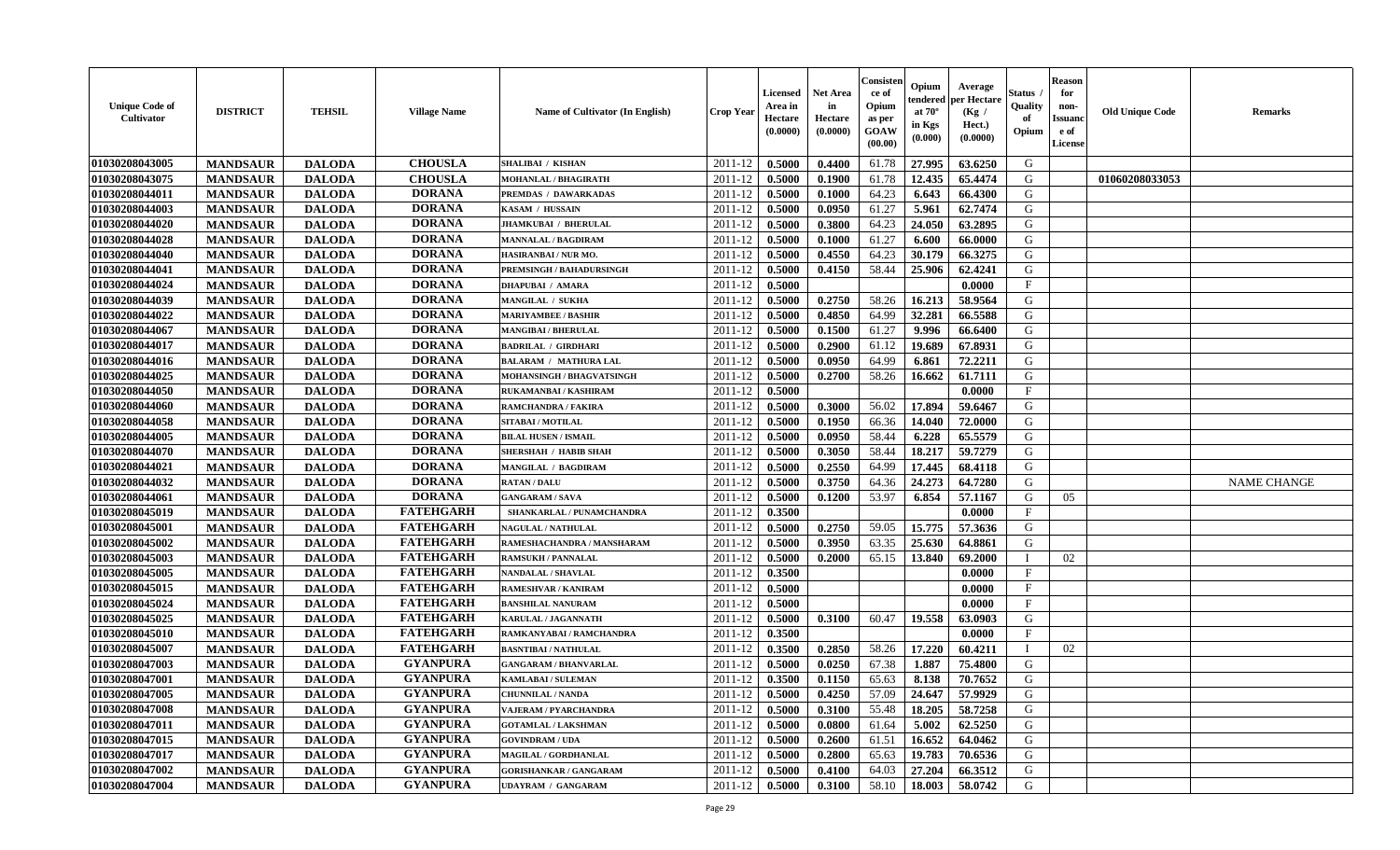| <b>Unique Code of</b><br><b>Cultivator</b> | <b>DISTRICT</b> | <b>TEHSIL</b> | <b>Village Name</b> | Name of Cultivator (In English)   | <b>Crop Year</b>   | <b>Licensed</b><br>Area in<br>Hectare<br>(0.0000) | <b>Net Area</b><br>in<br>Hectare<br>(0.0000) | Consister<br>ce of<br>Opium<br>as per<br><b>GOAW</b><br>(00.00) | Opium<br>endered<br>at $70^{\circ}$<br>in Kgs<br>$(\mathbf{0.000})$ | Average<br>per Hectare<br>(Kg /<br>Hect.)<br>(0.0000) | Status<br>Quality<br>of<br>Opium | <b>Reason</b><br>for<br>non-<br><b>Issuanc</b><br>e of<br>License | <b>Old Unique Code</b> | <b>Remarks</b>     |
|--------------------------------------------|-----------------|---------------|---------------------|-----------------------------------|--------------------|---------------------------------------------------|----------------------------------------------|-----------------------------------------------------------------|---------------------------------------------------------------------|-------------------------------------------------------|----------------------------------|-------------------------------------------------------------------|------------------------|--------------------|
| 01030208047010                             | <b>MANDSAUR</b> | <b>DALODA</b> | <b>GYANPURA</b>     | PANNALAL / BHANVARLAL             | 2011-12            | 0.5000                                            | 0.3900                                       | 67.87                                                           | 27.613                                                              | 70.8026                                               | G                                |                                                                   |                        |                    |
| 01030208047006                             | <b>MANDSAUR</b> | <b>DALODA</b> | <b>GYANPURA</b>     | <b>JUJHAR / BALU</b>              | 2011-12            | 0.5000                                            | 0.2400                                       | 61.51                                                           | 14.798                                                              | 61.6583                                               | G                                |                                                                   |                        |                    |
| 01030208047025                             | <b>MANDSAUR</b> | <b>DALODA</b> | <b>GYANPURA</b>     | MANGILAL / NANURAM                | 2011-12            | 0.5000                                            |                                              |                                                                 |                                                                     | 0.0000                                                | $\mathbf{F}$                     |                                                                   |                        |                    |
| 01030208047020                             | <b>MANDSAUR</b> | <b>DALODA</b> | <b>GYANPURA</b>     | LAKSHMINARAYAN / VAJERAM          | 2011-12            | 0.5000                                            | 0.2500                                       | 65.63                                                           | 17.176                                                              | 68.7040                                               | G                                |                                                                   |                        |                    |
| 01030208049018                             | <b>MANDSAUR</b> | <b>DALODA</b> | <b>HANUMANTI</b>    | KISHANLAL / KASHIRAM              | 2011-12            | 0.5000                                            | 0.2250                                       | 69.17                                                           | 15.761                                                              | 70.0489                                               | G                                |                                                                   |                        |                    |
| 01030208049003                             | <b>MANDSAUR</b> | <b>DALODA</b> | <b>HANUMANTI</b>    | <b>SHYAMSUNDAR / KISHANLAL</b>    | 2011-12            | 0.5000                                            | 0.1200                                       | 67.51                                                           | 8.294                                                               | 69.1167                                               | G                                |                                                                   |                        |                    |
| 01030208049008                             | <b>MANDSAUR</b> | <b>DALODA</b> | <b>HANUMANTI</b>    | <b>JUJHARSINGH / BHANVARSINGH</b> | 2011-12            | 0.5000                                            |                                              |                                                                 |                                                                     | 0.0000                                                | $\mathbf{F}$                     |                                                                   |                        |                    |
| 01030208049010                             | <b>MANDSAUR</b> | <b>DALODA</b> | <b>HANUMANTI</b>    | RAMPRASAD / MADHODAS              | 2011-12            | 0.5000                                            |                                              |                                                                 |                                                                     | 0.0000                                                | $\mathbf{F}$                     |                                                                   |                        |                    |
| 01030208049012                             | <b>MANDSAUR</b> | <b>DALODA</b> | <b>HANUMANTI</b>    | FULKUNWAR BAI / BHAGATRAM         | 2011-12            | 0.5000                                            |                                              |                                                                 |                                                                     | 0.0000                                                | F                                |                                                                   |                        |                    |
| 01030208049013                             | <b>MANDSAUR</b> | <b>DALODA</b> | <b>HANUMANTI</b>    | <b>MOHANLAL / JAGDISH</b>         | 2011-12            | 0.5000                                            | 0.2100                                       | 68.46                                                           | 14.846                                                              | 70.6952                                               | G                                |                                                                   |                        |                    |
| 01030208049016                             | <b>MANDSAUR</b> | <b>DALODA</b> | <b>HANUMANTI</b>    | <b>GOPAL / BHERULAL</b>           | 2011-12            | 0.5000                                            | 0.3050                                       | 62.01                                                           | 19.170                                                              | 62.8525                                               | G                                |                                                                   |                        |                    |
| 01030208049017                             | <b>MANDSAUR</b> | <b>DALODA</b> | <b>HANUMANTI</b>    | <b>DHAPUBAI/BHERULAL</b>          | 2011-12            | 0.5000                                            |                                              |                                                                 |                                                                     | 0.0000                                                | $\mathbf{F}$                     |                                                                   |                        |                    |
| 01030208049021                             | <b>MANDSAUR</b> | <b>DALODA</b> | <b>HANUMANTI</b>    | RAMRATAN / MANGILAL               | 2011-12            | 0.5000                                            | 0.2200                                       | 65.34                                                           | 14.739                                                              | 66.9955                                               | G                                |                                                                   |                        |                    |
| 01030208049022                             | <b>MANDSAUR</b> | <b>DALODA</b> | <b>HANUMANTI</b>    | <b>VENIRAM / FULCHAND</b>         | 2011-12            | 0.5000                                            | 0.1200                                       | 65.34                                                           | 7.869                                                               | 65.5750                                               | G                                |                                                                   |                        |                    |
| 01030208049025                             | <b>MANDSAUR</b> | <b>DALODA</b> | <b>HANUMANTI</b>    | JAGANNATH / MADHULAL              | 2011-12            | 0.5000                                            | 0.2050                                       | 67.00                                                           | 13.965                                                              | 68.1220                                               | G                                |                                                                   |                        |                    |
| 01030208049039                             | <b>MANDSAUR</b> | <b>DALODA</b> | <b>HANUMANTI</b>    | <b>JAGDISH / DEVRAM</b>           | 2011-12            | 0.5000                                            | 0.1550                                       | 67.00                                                           | 10.586                                                              | 68.2968                                               | G                                |                                                                   |                        |                    |
| 01030208049040                             | <b>MANDSAUR</b> | <b>DALODA</b> | <b>HANUMANTI</b>    | LAXMAN SINGH / MANGU SINGH        | 2011-12            | 0.5000                                            | 0.1550                                       | 62.64                                                           | 10.416                                                              | 67.2000                                               | G                                |                                                                   |                        |                    |
| 01030208049041                             | <b>MANDSAUR</b> | <b>DALODA</b> | <b>HANUMANTI</b>    | RAGHUVIRSINGH / AMARSINGH         | 2011-12            | 0.5000                                            | 0.2800                                       | 62.01                                                           | 17.159                                                              | 61.2821                                               | G                                |                                                                   |                        |                    |
| 01030208049042                             | <b>MANDSAUR</b> | <b>DALODA</b> | <b>HANUMANTI</b>    | SALAGRAM / BHANVARLAL             | 2011-12            | 0.5000                                            | 0.2000                                       | 66.74                                                           | 13.510                                                              | 67.5500                                               | G                                |                                                                   |                        |                    |
| 01030208049043                             | <b>MANDSAUR</b> | <b>DALODA</b> | <b>HANUMANTI</b>    | RAMCHANDRA / MOTILAL              | 2011-12            | 0.5000                                            | 0.1950                                       | 68.94                                                           | 13.286                                                              | 68.1333                                               | G                                |                                                                   |                        |                    |
| 01030208049044                             | <b>MANDSAUR</b> | <b>DALODA</b> | <b>HANUMANTI</b>    | MUKESHKUMAR / RAMRATAN            | 2011-12            | 0.3500                                            | 0.3150                                       | 65.51                                                           | 20.832                                                              | 66.1333                                               | G                                |                                                                   |                        |                    |
| 01030208049046                             | <b>MANDSAUR</b> | <b>DALODA</b> | <b>HANUMANTI</b>    | <b>BADRILAL / KANHAIYALAL</b>     | 2011-12            | 0.5000                                            | 0.0600                                       | 66.20                                                           | 4.067                                                               | 67.7833                                               | G                                |                                                                   |                        |                    |
| 01030208049006                             | <b>MANDSAUR</b> | <b>DALODA</b> | <b>HANUMANTI</b>    | <b>SURESHCHANDRA / RAMRATAN</b>   | 2011-12            | 0.5000                                            |                                              |                                                                 |                                                                     | 0.0000                                                | $\mathbf F$                      |                                                                   |                        |                    |
| 01030208049014                             | <b>MANDSAUR</b> | <b>DALODA</b> | <b>HANUMANTI</b>    | <b>KASHIRAM / DHANNA</b>          | 2011-12            | 0.5000                                            |                                              |                                                                 |                                                                     | 0.0000                                                | $\mathbf{F}$                     |                                                                   |                        |                    |
| 01030208049015                             | <b>MANDSAUR</b> | <b>DALODA</b> | <b>HANUMANTI</b>    | LAXMINARAYAN / BHANWARLAL         | 2011-12            | 0.5000                                            | 0.2050                                       | 64.80                                                           | 13.636                                                              | 66.5171                                               | G                                |                                                                   |                        |                    |
| 01030208049019                             | <b>MANDSAUR</b> | <b>DALODA</b> | <b>HANUMANTI</b>    | <b>HARLAL / BHAGVAN</b>           | 2011-12            | 0.5000                                            | 0.1050                                       | 66.74                                                           | 6.912                                                               | 65.8286                                               | G                                |                                                                   |                        | <b>NAME CHANGE</b> |
| 01030208049020                             | <b>MANDSAUR</b> | <b>DALODA</b> | <b>HANUMANTI</b>    | RAMRATAN / RAMLAL                 | 2011-12            | 0.5000                                            | 0.2200                                       | 66.74                                                           | 14.750                                                              | 67.0455                                               | G                                |                                                                   |                        |                    |
| 01030208049049                             | <b>MANDSAUR</b> | <b>DALODA</b> | <b>HANUMANTI</b>    | <b>RAMESHVAR / RAGHUNATH</b>      | 2011-12            | 0.5000                                            | 0.1700                                       | 64.80                                                           | 11.266                                                              | 66.2706                                               | G                                |                                                                   |                        |                    |
| 01030208049036                             | <b>MANDSAUR</b> | <b>DALODA</b> | <b>HANUMANTI</b>    | PREMCHAND / VAJERAM               | 2011-12            | 0.5000                                            | 0.1950                                       | 64.80                                                           | 13.016                                                              | 66.7487                                               | G                                |                                                                   |                        |                    |
| 01030208049050                             | <b>MANDSAUR</b> | <b>DALODA</b> | <b>HANUMANTI</b>    | MANGILAL / PUNAMCHANDRA           | 2011-12            | 0.5000                                            |                                              |                                                                 |                                                                     | 0.0000                                                | $\mathbf{F}$                     |                                                                   |                        |                    |
| 01030208049051                             | <b>MANDSAUR</b> | <b>DALODA</b> | <b>HANUMANTI</b>    | NANDKISHOR / RAMESHWAR            | 2011-12            | 0.5000                                            | 0.1700                                       | 67.51                                                           | 11.708                                                              | 68.8706                                               | G                                |                                                                   |                        |                    |
| 01030208049052                             | <b>MANDSAUR</b> | <b>DALODA</b> | <b>HANUMANTI</b>    | <b>BHERULAL / HIRALAL</b>         | 2011-12            | 0.5000                                            | 0.4000                                       | 64.40                                                           | 24.674                                                              | 61.6850                                               | G                                |                                                                   |                        |                    |
| 01030208049053                             | <b>MANDSAUR</b> | <b>DALODA</b> | <b>HANUMANTI</b>    | AKSHMINARAYAN / RAMLAL            | 2011-12            | 0.5000                                            | 0.2200                                       | 62.64                                                           | 13.441                                                              | 61.0955                                               | G                                |                                                                   |                        |                    |
| 01030208049005                             | <b>MANDSAUR</b> | <b>DALODA</b> | <b>HANUMANTI</b>    | MANMOHAN / LAKSHMINARAYAN         | 2011-12            | 0.5000                                            | 0.3650                                       | 64.58                                                           | 23.775                                                              | 65.1370                                               | G                                |                                                                   |                        |                    |
| 01030208049024                             | <b>MANDSAUR</b> | <b>DALODA</b> | <b>HANUMANTI</b>    | <b>BHAGIRATH / GOTAMLAL</b>       | 2011-12            | 0.5000                                            |                                              |                                                                 |                                                                     | 0.0000                                                | $\mathbf{F}$                     |                                                                   |                        |                    |
| 01030208049054                             | <b>MANDSAUR</b> | <b>DALODA</b> | <b>HANUMANTI</b>    | <b>NAVALRAM / RAMLAL</b>          | $2011 - 12$ 0.5000 |                                                   | 0.0800                                       |                                                                 | $64.40$ 5.281                                                       | 66.0125                                               | G                                |                                                                   |                        |                    |
| 01030208049057                             | <b>MANDSAUR</b> | <b>DALODA</b> | <b>HANUMANTI</b>    | <b>MANOHARLAL / NAVALRAM</b>      | 2011-12            | 0.5000                                            |                                              |                                                                 |                                                                     | 0.0000                                                | $\mathbf{F}$                     |                                                                   |                        |                    |
| 01030208049001                             | <b>MANDSAUR</b> | <b>DALODA</b> | <b>HANUMANTI</b>    | <b>MADANLAL / VENIRAM</b>         | 2011-12            | 0.5000                                            | 0.1100                                       | 67.51                                                           | 8.178                                                               | 74.3455                                               | G                                |                                                                   |                        | <b>NAME CHANGE</b> |
| 01030208050001                             | <b>MANDSAUR</b> | <b>DALODA</b> | <b>JAWASIYA</b>     | <b>BALKRISHAN / MAGANIRAM</b>     | 2011-12            | 0.5000                                            | 0.3750                                       | 61.66                                                           | 28.320                                                              | 75.5200                                               | G                                |                                                                   |                        |                    |
| 01030208050002                             | <b>MANDSAUR</b> | <b>DALODA</b> | <b>JAWASIYA</b>     | <b>GOPAL / NATHU</b>              | 2011-12            | 0.5000                                            | 0.4800                                       | 64.53                                                           | 31.878                                                              | 66.4125                                               | G                                |                                                                   |                        |                    |
| 01030208050003                             | <b>MANDSAUR</b> | <b>DALODA</b> | <b>JAWASIYA</b>     | <b>GENDALAL / MAGANIRAM</b>       | 2011-12            | 0.5000                                            | 0.1650                                       | 64.53                                                           | 11.099                                                              | 67.2667                                               | G                                |                                                                   |                        |                    |
| 01030208050010                             | <b>MANDSAUR</b> | <b>DALODA</b> | <b>JAWASIYA</b>     | PRAHLAD / BALARAM                 | 2011-12            | 0.5000                                            | 0.4650                                       | 61.62                                                           | 33.345                                                              | 71.7097                                               | G                                |                                                                   |                        |                    |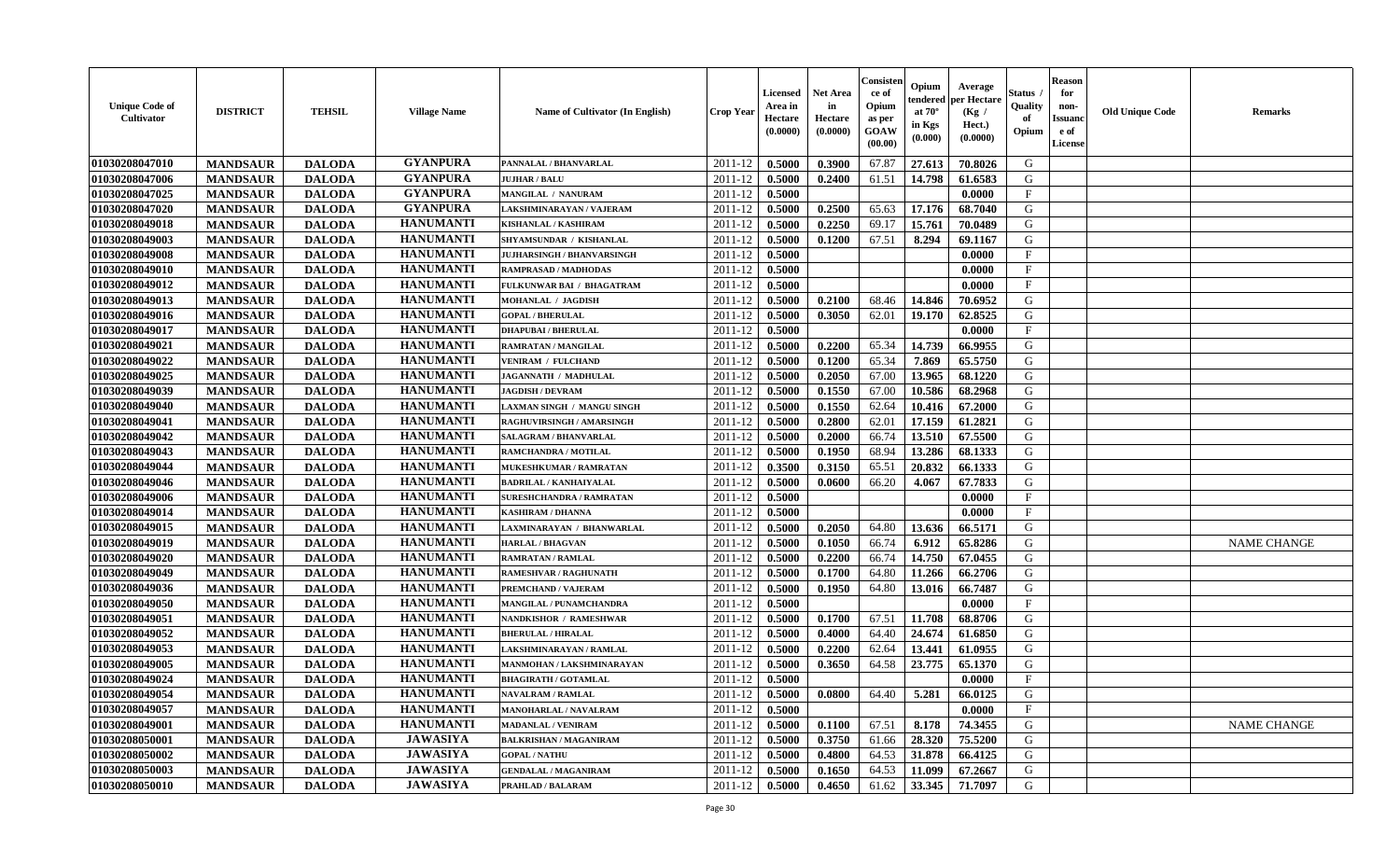| <b>Unique Code of</b><br><b>Cultivator</b> | <b>DISTRICT</b> | <b>TEHSIL</b> | <b>Village Name</b> | Name of Cultivator (In English) | <b>Crop Year</b> | Licensed<br>Area in<br>Hectare<br>(0.0000) | <b>Net Area</b><br>in<br>Hectare<br>(0.0000) | Consisteı<br>ce of<br>Opium<br>as per<br>GOAW<br>(00.00) | Opium<br>endered<br>at $70^\circ$<br>in Kgs<br>(0.000) | Average<br>per Hectare<br>(Kg /<br>Hect.)<br>(0.0000) | Status<br>Quality<br>of<br>Opium | <b>Reason</b><br>for<br>non-<br><b>Issuand</b><br>e of<br>License | <b>Old Unique Code</b> | <b>Remarks</b> |
|--------------------------------------------|-----------------|---------------|---------------------|---------------------------------|------------------|--------------------------------------------|----------------------------------------------|----------------------------------------------------------|--------------------------------------------------------|-------------------------------------------------------|----------------------------------|-------------------------------------------------------------------|------------------------|----------------|
| 01030208050011                             | <b>MANDSAUR</b> | <b>DALODA</b> | <b>JAWASIYA</b>     | DASHRATH / LAXMINARAYAN         | 2011-12          | 0.5000                                     | 0.3000                                       | 64.28                                                    | 19.605                                                 | 65.3500                                               | G                                |                                                                   |                        |                |
| 01030208050015                             | <b>MANDSAUR</b> | <b>DALODA</b> | <b>JAWASIYA</b>     | RADHESHYAM / GANGARAM           | 2011-12          | 0.5000                                     | 0.3150                                       | 62.44                                                    | 20.587                                                 | 65.3556                                               | G                                |                                                                   |                        |                |
| 01030208050016                             | <b>MANDSAUR</b> | <b>DALODA</b> | <b>JAWASIYA</b>     | NIRBHAYRAM / BALARAM            | 2011-12          | 0.5000                                     | 0.1500                                       | 66.23                                                    | 10.020                                                 | 66.8000                                               | G                                |                                                                   |                        |                |
| 01030208050020                             | <b>MANDSAUR</b> | <b>DALODA</b> | <b>JAWASIYA</b>     | PRABHULAL / RAMLAL              | 2011-12          | 0.5000                                     | 0.3100                                       | 64.28                                                    | 21,277                                                 | 68.6355                                               | G                                |                                                                   |                        |                |
| 01030208050021                             | <b>MANDSAUR</b> | <b>DALODA</b> | <b>JAWASIYA</b>     | <b>BHERULAL / RATANLAL</b>      | 2011-12          | 0.5000                                     | 0.2800                                       | 62.88                                                    | 18.038                                                 | 64.4214                                               | G                                |                                                                   |                        |                |
| 01030208050022                             | <b>MANDSAUR</b> | <b>DALODA</b> | <b>JAWASIYA</b>     | <b>JASVANT / LAXMINARAYAN</b>   | 2011-12          | 0.5000                                     | 0.1400                                       | 62.44                                                    | 9.152                                                  | 65.3714                                               | G                                |                                                                   |                        |                |
| 01030208050024                             | <b>MANDSAUR</b> | <b>DALODA</b> | <b>JAWASIYA</b>     | RAMLAL / GANESHRAM              | 2011-12          | 0.5000                                     | 0.1550                                       | 67.66                                                    | 10.893                                                 | 70.2774                                               | G                                |                                                                   |                        |                |
| 01030208050025                             | <b>MANDSAUR</b> | <b>DALODA</b> | <b>JAWASIYA</b>     | JAWAHARLAL / MOHANLAL           | 2011-12          | 0.5000                                     | 0.2400                                       | 62.88                                                    | 15.540                                                 | 64.7500                                               | G                                |                                                                   |                        |                |
| 01030208050027                             | <b>MANDSAUR</b> | <b>DALODA</b> | <b>JAWASIYA</b>     | <b>KESHURAM / DEVA</b>          | 2011-12          | 0.5000                                     | 0.3250                                       | 59.82                                                    | 19.373                                                 | 59.6092                                               | G                                |                                                                   |                        |                |
| 01030208050029                             | <b>MANDSAUR</b> | <b>DALODA</b> | <b>JAWASIYA</b>     | SHYAMSUNDAR / NATHULAL          | 2011-12          | 0.5000                                     | 0.4750                                       | 59.82                                                    | 29.944                                                 | 63.0400                                               | G                                |                                                                   |                        |                |
| 01030208050030                             | <b>MANDSAUR</b> | <b>DALODA</b> | <b>JAWASIYA</b>     | <b>RAMESHCHANDRA / BALARAM</b>  | 2011-12          | 0.5000                                     | 0.4350                                       | 62.44                                                    | 28.687                                                 | 65.9471                                               | $\mathbf G$                      |                                                                   |                        |                |
| 01030208050031                             | <b>MANDSAUR</b> | <b>DALODA</b> | <b>JAWASIYA</b>     | <b>BALARAM / BHAGIRATH</b>      | 2011-12          | 0.5000                                     | 0.3250                                       | 62.88                                                    | 21.244                                                 | 65.3662                                               | G                                |                                                                   |                        |                |
| 01030208050032                             | <b>MANDSAUR</b> | <b>DALODA</b> | <b>JAWASIYA</b>     | <b>SHANTIBAI / BAPULAL</b>      | 2011-12          | 0.5000                                     | 0.4450                                       | 59.60                                                    | 29.868                                                 | 67.1191                                               | G                                |                                                                   |                        |                |
| 01030208050035                             | <b>MANDSAUR</b> | <b>DALODA</b> | <b>JAWASIYA</b>     | <b>AMBALAL / SHRILAL</b>        | 2011-12          | 0.5000                                     | 0.3550                                       | 60.16                                                    | 22.036                                                 | 62.0732                                               | G                                |                                                                   |                        |                |
| 01030208050037                             | <b>MANDSAUR</b> | <b>DALODA</b> | <b>JAWASIYA</b>     | <b>LILABAI/DEVRAM</b>           | 2011-12          | 0.5000                                     | 0.4950                                       | 61.58                                                    | 31.793                                                 | 64.2283                                               | G                                |                                                                   |                        |                |
| 01030208050038                             | <b>MANDSAUR</b> | <b>DALODA</b> | <b>JAWASIYA</b>     | PRABHULAL / PRITHVIRAJ          | 2011-12          | 0.5000                                     | 0.5000                                       | 60.98                                                    | 30.690                                                 | 61.3800                                               | $\mathbf I$                      | 02                                                                |                        |                |
| 01030208050039                             | <b>MANDSAUR</b> | <b>DALODA</b> | <b>JAWASIYA</b>     | <b>BHERULAL / BHANWARLAL</b>    | 2011-12          | 0.5000                                     | 0.3950                                       | 63.70                                                    | 25.671                                                 | 64.9899                                               | G                                |                                                                   |                        |                |
| 01030208050040                             | <b>MANDSAUR</b> | <b>DALODA</b> | <b>JAWASIYA</b>     | PANNALAL / SHOBHARAM            | 2011-12          | 0.5000                                     | 0.5050                                       | 68.09                                                    | 35.981                                                 | 71.2495                                               | G                                |                                                                   |                        |                |
| 01030208050047                             | <b>MANDSAUR</b> | <b>DALODA</b> | <b>JAWASIYA</b>     | <b>BHERA / KANIRAM</b>          | 2011-12          | 0.5000                                     | 0.3800                                       | 59.60                                                    | 22.929                                                 | 60.3395                                               | G                                |                                                                   |                        |                |
| 01030208050053                             | <b>MANDSAUR</b> | <b>DALODA</b> | <b>JAWASIYA</b>     | <b>CHATURBHUJ / NANURAM</b>     | 2011-12          | 0.5000                                     | 0.2500                                       | 61.02                                                    | 15.578                                                 | 62.3120                                               | G                                |                                                                   |                        |                |
| 01030208050058                             | <b>MANDSAUR</b> | <b>DALODA</b> | <b>JAWASIYA</b>     | <b>MOHANLAL / KISHANLAL</b>     | 2011-12          | 0.5000                                     | 0.2000                                       | 63.70                                                    | 13.668                                                 | 68.3400                                               | G                                |                                                                   |                        |                |
| 01030208050060                             | <b>MANDSAUR</b> | <b>DALODA</b> | <b>JAWASIYA</b>     | KACHRU / ONKAR                  | 2011-12          | 0.5000                                     | 0.3900                                       | 61.02                                                    | 25.088                                                 | 64.3282                                               | G                                |                                                                   |                        |                |
| 01030208050069                             | <b>MANDSAUR</b> | <b>DALODA</b> | <b>JAWASIYA</b>     | <b>BHAGATRAM / BALARAM</b>      | 2011-12          | 0.5000                                     | 0.2950                                       | 66.23                                                    | 21.108                                                 | 71.5525                                               | G                                |                                                                   |                        |                |
| 01030208050070                             | <b>MANDSAUR</b> | <b>DALODA</b> | <b>JAWASIYA</b>     | <b>MOHANLAL / JAGDISH</b>       | 2011-12          | 0.5000                                     | 0.4400                                       | 59.60                                                    | 28.021                                                 | 63.6841                                               | G                                |                                                                   |                        |                |
| 01030208050072                             | <b>MANDSAUR</b> | <b>DALODA</b> | <b>JAWASIYA</b>     | SHANKARLAL / KAWARLAL(REWA)     | 2011-12          | 0.5000                                     | 0.4400                                       | 61.02                                                    | 28.034                                                 | 63.7136                                               | G                                |                                                                   |                        |                |
| 01030208050074                             | <b>MANDSAUR</b> | <b>DALODA</b> | <b>JAWASIYA</b>     | <b>BAPULAL / BALARAM</b>        | $2011 - 12$      | 0.5000                                     | 0.1600                                       | 63.70                                                    | 11.220                                                 | 70.1250                                               | G                                |                                                                   |                        |                |
| 01030208050077                             | <b>MANDSAUR</b> | <b>DALODA</b> | <b>JAWASIYA</b>     | UMMEDRAM / KISHANLAL            | 2011-12          | 0.5000                                     | 0.4900                                       | 60.73                                                    | 30.877                                                 | 63.0143                                               | G                                |                                                                   |                        |                |
| 01030208050078                             | <b>MANDSAUR</b> | <b>DALODA</b> | <b>JAWASIYA</b>     | <b>DASHRATH / PYARCHAND</b>     | 2011-12          | 0.5000                                     | 0.4950                                       | 61.76                                                    | 30.959                                                 | 62.5434                                               | G                                |                                                                   |                        |                |
| 01030208050079                             | <b>MANDSAUR</b> | <b>DALODA</b> | <b>JAWASIYA</b>     | PRAKASH / CHAMPALAL             | 2011-12          | 0.5000                                     | 0.2800                                       | 64.80                                                    | 19.449                                                 | 69.4607                                               | G                                |                                                                   |                        |                |
| 01030208050081                             | <b>MANDSAUR</b> | <b>DALODA</b> | <b>JAWASIYA</b>     | <b>GANGARAM / NAGULAL</b>       | 2011-12          | 0.5000                                     | 0.2650                                       | 61.70                                                    | 16.747                                                 | 63.1962                                               | $\mathbf{I}$                     | 02                                                                |                        |                |
| 01030208050084                             | <b>MANDSAUR</b> | <b>DALODA</b> | <b>JAWASIYA</b>     | <b>BALARAM / GORDHAN</b>        | 2011-12          | 0.5000                                     | 0.4500                                       | 66.02                                                    | 29.586                                                 | 65.7467                                               | G                                |                                                                   |                        |                |
| 01030208050085                             | <b>MANDSAUR</b> | <b>DALODA</b> | <b>JAWASIYA</b>     | MADANLAL / KANWARLAL            | 2011-12          | 0.5000                                     | 0.4900                                       | 65.65                                                    | 34.748                                                 | 70.9143                                               | G                                |                                                                   |                        |                |
| 01030208050086                             | <b>MANDSAUR</b> | <b>DALODA</b> | <b>JAWASIYA</b>     | RAMKANYABAI / PRITHVIRAJ        | 2011-12          | 0.5000                                     | 0.3900                                       | 64.27                                                    | 27.140                                                 | 69.5897                                               | G                                |                                                                   |                        |                |
| 01030208050087                             | <b>MANDSAUR</b> | <b>DALODA</b> | <b>JAWASIYA</b>     | <b>BHANWARLAL / HIRALAL</b>     | 2011-12          | 0.5000                                     | 0.4800                                       | 58.27                                                    | 29.177                                                 | 60.7854                                               | G                                |                                                                   |                        |                |
| 01030208050088                             | <b>MANDSAUR</b> | <b>DALODA</b> | <b>JAWASIYA</b>     | SHANKARLAL / KANWARLAL          | 2011-12          | 0.5000                                     | 0.3600                                       | 58.27                                                    | 21.710                                                 | 60.3056                                               | G                                |                                                                   |                        |                |
| 01030208050090                             | <b>MANDSAUR</b> | <b>DALODA</b> | <b>JAWASIYA</b>     | <b>GENDALAL / KANWARLAL</b>     | 2011-12          | 0.5000                                     | 0.2850                                       | 63.17                                                    | 18.653                                                 | 65.4491                                               | G                                |                                                                   |                        |                |
| 01030208050091                             | <b>MANDSAUR</b> | <b>DALODA</b> | <b>JAWASIYA</b>     | <b>SAMPAT BAI / BHAGATRAM</b>   | 2011-12          | 0.5000                                     | 0.4850                                       | 59.25                                                    | 30.548                                                 | 62.9856                                               | G                                |                                                                   |                        |                |
| 01030208050092                             | <b>MANDSAUR</b> | <b>DALODA</b> | <b>JAWASIYA</b>     | <b>KASTURCHAND / DHURA</b>      | 2011-12          | 0.5000                                     | 0.3100                                       | 64.80                                                    | 21.338                                                 | 68.8323                                               | G                                |                                                                   |                        |                |
| 01030208050093                             | <b>MANDSAUR</b> | <b>DALODA</b> | <b>JAWASIYA</b>     | <b>BALARAM / SURATRAM</b>       | 2011-12          | 0.5000                                     | 0.2150                                       | 63.17                                                    | 14.267                                                 | 66.3581                                               | G                                |                                                                   |                        |                |
| 01030208050094                             | <b>MANDSAUR</b> | <b>DALODA</b> | <b>JAWASIYA</b>     | <b>MANGILAL / DEVA</b>          | 2011-12          | 0.5000                                     | 0.4000                                       | 63.17                                                    | 25.439                                                 | 63.5975                                               | G                                |                                                                   |                        |                |
| 01030208050095                             | <b>MANDSAUR</b> | <b>DALODA</b> | <b>JAWASIYA</b>     | <b>RAMESHCHNDRA / MOTILAL</b>   | 2011-12          | 0.5000                                     | 0.1100                                       | 64.80                                                    | 7.378                                                  | 67.0727                                               | G                                |                                                                   |                        |                |
| 01030208050098                             | <b>MANDSAUR</b> | <b>DALODA</b> | <b>JAWASIYA</b>     | <b>BALARAM / BAPULAL</b>        | 2011-12          | 0.5000                                     | 0.2850                                       | 61.24                                                    | 17.873                                                 | 62.7123                                               | G                                |                                                                   |                        |                |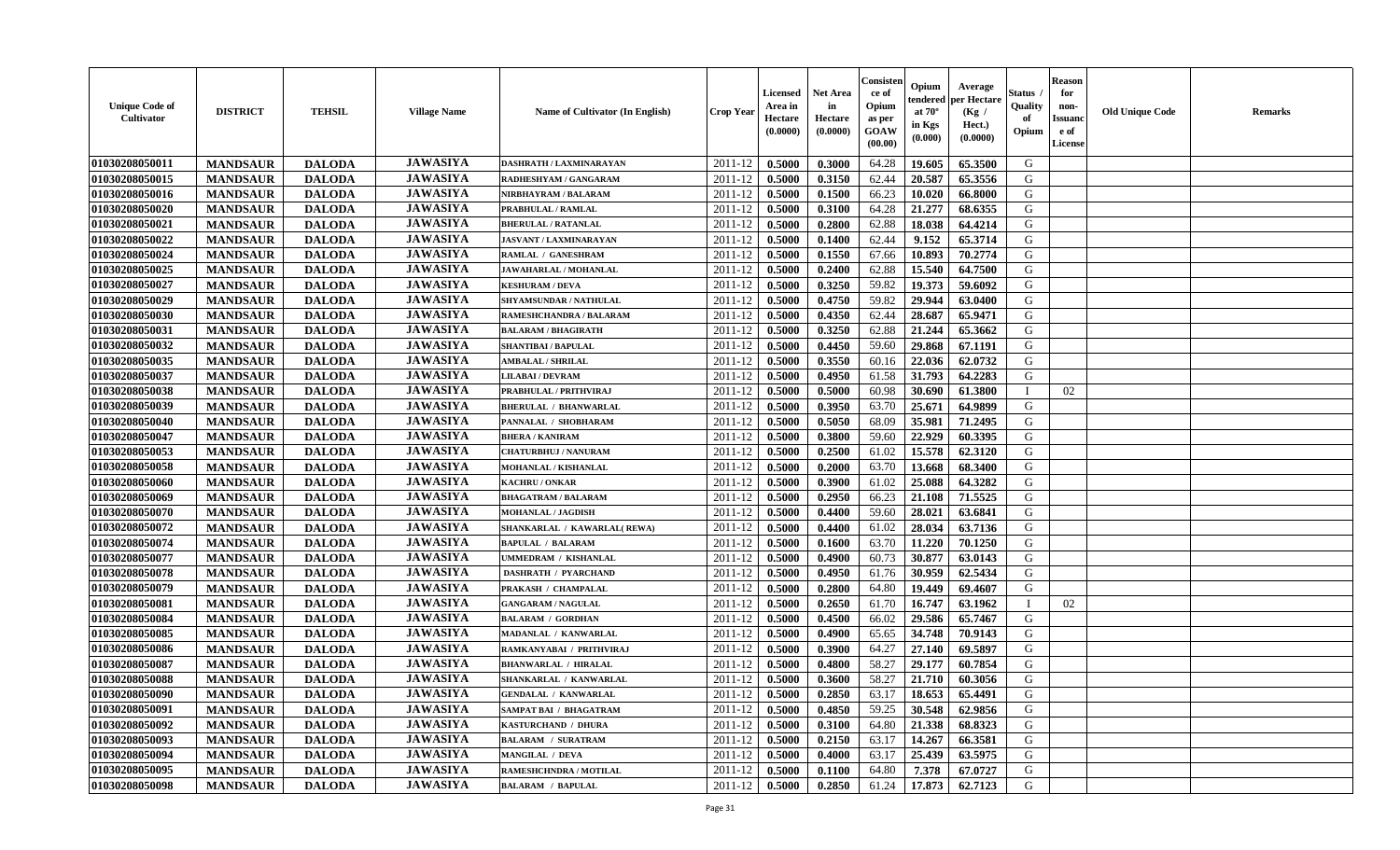| <b>Unique Code of</b><br>Cultivator | <b>DISTRICT</b> | <b>TEHSIL</b> | <b>Village Name</b> | Name of Cultivator (In English) | <b>Crop Year</b> | <b>Licensed</b><br>Area in<br>Hectare<br>(0.0000) | <b>Net Area</b><br>in<br>Hectare<br>(0.0000) | Consisteı<br>ce of<br>Opium<br>as per<br>GOAW<br>(00.00) | Opium<br>endered<br>at 70°<br>in Kgs<br>(0.000) | Average<br>oer Hectare<br>(Kg /<br>Hect.)<br>(0.0000) | Status<br>Quality<br>of<br>Opium | <b>Reason</b><br>for<br>non-<br><b>Issuand</b><br>e of<br>License | <b>Old Unique Code</b> | <b>Remarks</b>     |
|-------------------------------------|-----------------|---------------|---------------------|---------------------------------|------------------|---------------------------------------------------|----------------------------------------------|----------------------------------------------------------|-------------------------------------------------|-------------------------------------------------------|----------------------------------|-------------------------------------------------------------------|------------------------|--------------------|
| 01030208050099                      | <b>MANDSAUR</b> | <b>DALODA</b> | <b>JAWASIYA</b>     | <b>MANGILAL / GENDALAL</b>      | 2011-12          | 0.5000                                            | 0.2400                                       | 61.24                                                    | 14.733                                          | 61.3875                                               | G                                |                                                                   |                        |                    |
| 01030208050101                      | <b>MANDSAUR</b> | <b>DALODA</b> | <b>JAWASIYA</b>     | PYARCHAND / NANURAM             | 2011-12          | 0.5000                                            | 0.1400                                       | 61.24                                                    | 9.125                                           | 65.1786                                               | G                                |                                                                   |                        |                    |
| 01030208050102                      | <b>MANDSAUR</b> | <b>DALODA</b> | <b>JAWASIYA</b>     | <b>JAWAHARLAL / TEKA</b>        | 2011-12          | 0.5000                                            | 0.1650                                       | 64.80                                                    | 11.470                                          | 69.5152                                               | G                                |                                                                   |                        |                    |
| 01030208050104                      | <b>MANDSAUR</b> | <b>DALODA</b> | <b>JAWASIYA</b>     | MANSUKHLAL / PRATHVIRAJ         | 2011-12          | 0.5000                                            | 0.2300                                       | 63.42                                                    | 15.846                                          | 68.8957                                               | G                                |                                                                   |                        |                    |
| 01030208050105                      | <b>MANDSAUR</b> | <b>DALODA</b> | <b>JAWASIYA</b>     | <b>BADRILAL / NANURAM</b>       | 2011-12          | 0.5000                                            | 0.4850                                       | 63.42                                                    | 31.031                                          | 63.9814                                               | G                                |                                                                   |                        |                    |
| 01030208050106                      | <b>MANDSAUR</b> | <b>DALODA</b> | <b>JAWASIYA</b>     | VARDIBAI / MANGILAL             | 2011-12          | 0.5000                                            | 0.4600                                       | 66.28                                                    | 32.184                                          | 69.9652                                               | G                                |                                                                   |                        |                    |
| 01030208050107                      | <b>MANDSAUR</b> | <b>DALODA</b> | <b>JAWASIYA</b>     | RAMCHANDRI BAI / KISHANLAL      | 2011-12          | 0.5000                                            | 0.1700                                       | 64.75                                                    | 11.230                                          | 66.0588                                               | G                                |                                                                   |                        | <b>NAME CHANGE</b> |
| 01030208050108                      | <b>MANDSAUR</b> | <b>DALODA</b> | <b>JAWASIYA</b>     | KACHRU / DHULIBAI               | 2011-12          | 0.5000                                            | 0.2350                                       | 68.63                                                    | 16.569                                          | 70.5064                                               | G                                |                                                                   |                        |                    |
| 01030208050109                      | <b>MANDSAUR</b> | <b>DALODA</b> | <b>JAWASIYA</b>     | <b>MANGILAL / SALAGRAM</b>      | 2011-12          | 0.5000                                            | 0.5000                                       | 59.70                                                    | 30.183                                          | 60.3660                                               | G                                |                                                                   |                        |                    |
| 01030208050110                      | <b>MANDSAUR</b> | <b>DALODA</b> | <b>JAWASIYA</b>     | <b>BALARAM / GULABCHAND</b>     | 2011-12          | 0.5000                                            | 0.4650                                       | 58.27                                                    | 27.503                                          | 59.1462                                               | G                                |                                                                   |                        |                    |
| 01030208050111                      | <b>MANDSAUR</b> | <b>DALODA</b> | <b>JAWASIYA</b>     | <b>BHERULAL / DHANNA</b>        | 2011-12          | 0.5000                                            | 0.4900                                       | 62.87                                                    | 31.148                                          | 63.5673                                               | G                                |                                                                   |                        |                    |
| 01030208050112                      | <b>MANDSAUR</b> | <b>DALODA</b> | <b>JAWASIYA</b>     | PARMANAND / RAMLAL              | 2011-12          | 0.5000                                            | 0.3000                                       | 59.56                                                    | 19.068                                          | 63.5600                                               | G                                |                                                                   |                        |                    |
| 01030208050113                      | <b>MANDSAUR</b> | <b>DALODA</b> | <b>JAWASIYA</b>     | <b>RAMI BAI / VARDALAL</b>      | 2011-12          | 0.5000                                            | 0.2250                                       | 59.56                                                    | 13.843                                          | 61.5244                                               | G                                |                                                                   |                        |                    |
| 01030208050114                      | <b>MANDSAUR</b> | <b>DALODA</b> | <b>JAWASIYA</b>     | <b>GANGABAI / DEVRAM</b>        | 2011-12          | 0.5000                                            | 0.4850                                       | 59.56                                                    | 29.380                                          | 60.5773                                               | G                                |                                                                   |                        |                    |
| 01030208050115                      | <b>MANDSAUR</b> | <b>DALODA</b> | <b>JAWASIYA</b>     | <b>MAGANIRAM / TEKA</b>         | 2011-12          | 0.5000                                            | 0.4500                                       | 56.90                                                    | 18.346                                          | 40.7689                                               | G                                | 04                                                                |                        |                    |
| 01030208050116                      | <b>MANDSAUR</b> | <b>DALODA</b> | <b>JAWASIYA</b>     | <b>HIRALAL / DHURA</b>          | 2011-12          | 0.5000                                            | 0.2250                                       | 62.87                                                    | 14.595                                          | 64.8667                                               | G                                |                                                                   |                        |                    |
| 01030208050120                      | <b>MANDSAUR</b> | <b>DALODA</b> | <b>JAWASIYA</b>     | <b>MANGILAL / LAXMAN</b>        | 2011-12          | 0.5000                                            | 0.4800                                       | 62.87                                                    | 31.291                                          | 65.1896                                               | G                                |                                                                   |                        |                    |
| 01030208050121                      | <b>MANDSAUR</b> | <b>DALODA</b> | <b>JAWASIYA</b>     | LAXMIBAI / BHERULAL             | 2011-12          | 0.5000                                            | 0.4950                                       | 59.46                                                    | 30.758                                          | 62.1374                                               | G                                |                                                                   |                        |                    |
| 01030208050127                      | <b>MANDSAUR</b> | <b>DALODA</b> | <b>JAWASIYA</b>     | <b>BALARAM / HIRALAL</b>        | 2011-12          | 0.5000                                            |                                              |                                                          |                                                 | 0.0000                                                | F                                |                                                                   |                        |                    |
| 01030208050129                      | <b>MANDSAUR</b> | <b>DALODA</b> | <b>JAWASIYA</b>     | <b>NAGULAL / BASANTILAL</b>     | 2011-12          | 0.5000                                            | 0.4050                                       | 63.42                                                    | 27.950                                          | 69.0123                                               | G                                |                                                                   |                        |                    |
| 01030208050130                      | <b>MANDSAUR</b> | <b>DALODA</b> | <b>JAWASIYA</b>     | <b>GANESHRAM / CHAMPALAL</b>    | 2011-12          | 0.5000                                            | 0.3850                                       | 59.82                                                    | 24.364                                          | 63.2831                                               | G                                |                                                                   |                        |                    |
| 01030208050131                      | <b>MANDSAUR</b> | <b>DALODA</b> | <b>JAWASIYA</b>     | MANGILAL / BHAGIRATH            | 2011-12          | 0.5000                                            | 0.4800                                       | 60.18                                                    | 29.695                                          | 61.8646                                               | $\mathbf{I}$                     | 02                                                                |                        |                    |
| 01030208050133                      | <b>MANDSAUR</b> | <b>DALODA</b> | <b>JAWASIYA</b>     | RADHESHYAM / GORISHANKAR        | 2011-12          | 0.5000                                            | 0.2900                                       | 64.17                                                    | 21.919                                          | 75.5828                                               | G                                |                                                                   |                        |                    |
| 01030208050134                      | <b>MANDSAUR</b> | <b>DALODA</b> | <b>JAWASIYA</b>     | <b>ONKAR / BHAGGA</b>           | 2011-12          | 0.5000                                            | 0.4750                                       | 66.39                                                    | 31.317                                          | 65.9305                                               | G                                |                                                                   |                        |                    |
| 01030208050135                      | <b>MANDSAUR</b> | <b>DALODA</b> | <b>JAWASIYA</b>     | <b>CHETRAM / GATTUBAI</b>       | 2011-12          | 0.5000                                            | 0.4500                                       | 60.74                                                    | 30.561                                          | 67.9133                                               | G                                |                                                                   |                        |                    |
| 01030208050137                      | <b>MANDSAUR</b> | <b>DALODA</b> | <b>JAWASIYA</b>     | SHANKARLAL / GANESHRAM          | 2011-12          | 0.5000                                            | 0.1800                                       | 55.55                                                    | 10.166                                          | 56.4778                                               | G                                |                                                                   |                        |                    |
| 01030208050139                      | <b>MANDSAUR</b> | <b>DALODA</b> | <b>JAWASIYA</b>     | <b>MEHTABBAI/RAMLAL</b>         | 2011-12          | 0.5000                                            | 0.3650                                       | 70.03                                                    | 26.181                                          | 71.7288                                               | G                                |                                                                   |                        |                    |
| 01030208050141                      | <b>MANDSAUR</b> | <b>DALODA</b> | <b>JAWASIYA</b>     | KANWARLAL / MODIRAM             | 2011-12          | 0.5000                                            | 0.3750                                       | 65.85                                                    | 26.284                                          | 70.0907                                               | G                                |                                                                   |                        |                    |
| 01030208050143                      | <b>MANDSAUR</b> | <b>DALODA</b> | <b>JAWASIYA</b>     | <b>JAWAHARLAL / BHANNA</b>      | 2011-12          | 0.5000                                            | 0.4000                                       | 66.28                                                    | 26.559                                          | 66.3975                                               | G                                |                                                                   |                        |                    |
| 01030208050145                      | <b>MANDSAUR</b> | <b>DALODA</b> | <b>JAWASIYA</b>     | VIJAYSHANKAR / GULABCHAND       | 2011-12          | 0.5000                                            | 0.4000                                       | 60.74                                                    | 24.938                                          | 62.3450                                               | G                                |                                                                   |                        |                    |
| 01030208050148                      | <b>MANDSAUR</b> | <b>DALODA</b> | <b>JAWASIYA</b>     | <b>BHAGATRAM / BHANWARLAL</b>   | 2011-12          | 0.5000                                            | 0.4950                                       | 54.64                                                    | 29.326                                          | 59.2444                                               | G                                | 05                                                                |                        |                    |
| 01030208050149                      | <b>MANDSAUR</b> | <b>DALODA</b> | <b>JAWASIYA</b>     | SITABAI / PYARCHAND             | 2011-12          | 0.5000                                            | 0.5100                                       | 59.70                                                    | 30.899                                          | 60.5863                                               | G                                |                                                                   |                        |                    |
| 01030208050150                      | <b>MANDSAUR</b> | <b>DALODA</b> | <b>JAWASIYA</b>     | KANWARLAL / RAMLAL              | 2011-12          | 0.5000                                            | 0.4050                                       | 64.17                                                    | 26.631                                          | 65.7556                                               | G                                |                                                                   |                        |                    |
| 01030208050151                      | <b>MANDSAUR</b> | <b>DALODA</b> | <b>JAWASIYA</b>     | <b>GANGABAI / KANWARLAL</b>     | 2011-12          | 0.5000                                            | 0.4850                                       | 57.65                                                    | 29.253                                          | 60.3155                                               | G                                |                                                                   |                        |                    |
| 01030208050152                      | <b>MANDSAUR</b> | <b>DALODA</b> | <b>JAWASIYA</b>     | MANGIBAI / BHAGATRAM            | 2011-12          | 0.5000                                            | 0.5000                                       | 62.79                                                    | 32.678                                          | 65.3560                                               | G                                |                                                                   |                        |                    |
| 01030208050153                      | <b>MANDSAUR</b> | <b>DALODA</b> | <b>JAWASIYA</b>     | <b>DURGABAI/BAPULAL</b>         | 2011-12          | 0.5000                                            | 0.4350                                       | 61.80                                                    | 28.296                                          | 65.0483                                               | G                                |                                                                   |                        |                    |
| 01030208050154                      | <b>MANDSAUR</b> | <b>DALODA</b> | <b>JAWASIYA</b>     | <b>BHULIBAI / BHAGATRAM</b>     | 2011-12          | 0.5000                                            | 0.4800                                       | 59.01                                                    | 29.041                                          | 60.5021                                               | G                                |                                                                   |                        |                    |
| 01030208050155                      | <b>MANDSAUR</b> | <b>DALODA</b> | <b>JAWASIYA</b>     | <b>MOHANLAL / KALU</b>          | 2011-12          | 0.5000                                            | 0.3100                                       | 61.80                                                    | 20.023                                          | 64.5903                                               | G                                |                                                                   |                        |                    |
| 01030208050156                      | <b>MANDSAUR</b> | <b>DALODA</b> | <b>JAWASIYA</b>     | MOHANLAL / BHERULAL             | 2011-12          | 0.5000                                            | 0.3600                                       | 64.07                                                    | 23.120                                          | 64.2222                                               | $\mathbf G$                      |                                                                   |                        |                    |
| 01030208050157                      | <b>MANDSAUR</b> | <b>DALODA</b> | <b>JAWASIYA</b>     | RAMNARAYAN / BHAGIRATH          | 2011-12          | 0.5000                                            | 0.2050                                       | 64.17                                                    | 13.641                                          | 66.5415                                               | G                                |                                                                   |                        | <b>NAME CHANGE</b> |
| 01030208050158                      | <b>MANDSAUR</b> | <b>DALODA</b> | <b>JAWASIYA</b>     | <b>HARDERAM / AMBALAL</b>       | 2011-12          | 0.5000                                            | 0.3600                                       | 61.80                                                    | 23.369                                          | 64.9139                                               | G                                |                                                                   |                        |                    |
| 01030208050159                      | <b>MANDSAUR</b> | <b>DALODA</b> | <b>JAWASIYA</b>     | <b>GANGABAI / RADHAKISHAN</b>   | 2011-12          | 0.5000                                            | 0.2900                                       | 59.01                                                    | 17.315                                          | 59.7069                                               | G                                |                                                                   |                        |                    |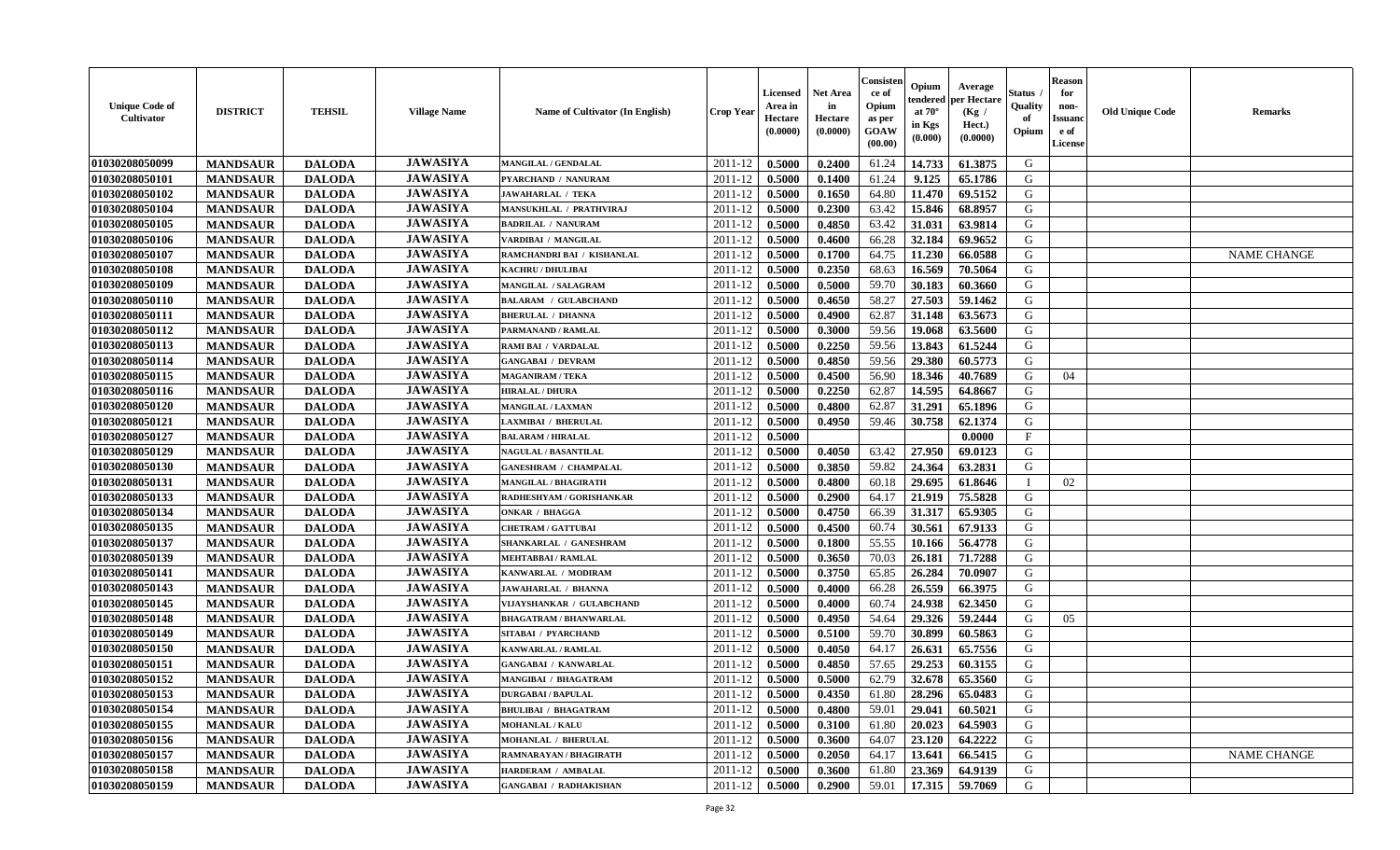| <b>Unique Code of</b><br><b>Cultivator</b> | <b>DISTRICT</b> | <b>TEHSIL</b> | <b>Village Name</b> | Name of Cultivator (In English)  | <b>Crop Year</b> | <b>Licensed</b><br>Area in<br>Hectare<br>(0.0000) | <b>Net Area</b><br>in<br>Hectare<br>(0.0000) | Consister<br>ce of<br>Opium<br>as per<br>GOAW<br>(00.00) | Opium<br>endered<br>at $70^{\circ}$<br>in Kgs<br>(0.000) | Average<br>per Hectare<br>(Kg /<br>Hect.)<br>(0.0000) | <b>Status</b><br>Quality<br>of<br>Opium | <b>Reason</b><br>for<br>non-<br><b>Issuand</b><br>e of<br>License | <b>Old Unique Code</b> | <b>Remarks</b>     |
|--------------------------------------------|-----------------|---------------|---------------------|----------------------------------|------------------|---------------------------------------------------|----------------------------------------------|----------------------------------------------------------|----------------------------------------------------------|-------------------------------------------------------|-----------------------------------------|-------------------------------------------------------------------|------------------------|--------------------|
| 01030208050160                             | <b>MANDSAUR</b> | <b>DALODA</b> | <b>JAWASIYA</b>     | <b>BAPULAL / BHAGIRATH</b>       | 2011-12          | 0.5000                                            | 0.4650                                       | 66.28                                                    | 32.354                                                   | 69.5785                                               | G                                       |                                                                   |                        |                    |
| 01030208050162                             | <b>MANDSAUR</b> | <b>DALODA</b> | <b>JAWASIYA</b>     | <b>AMBALAL / BHERA (PATIDAR)</b> | 2011-12          | 0.5000                                            | 0.1300                                       | 61.76                                                    | 8.911                                                    | 68.5462                                               | G                                       |                                                                   |                        |                    |
| 01030208050167                             | <b>MANDSAUR</b> | <b>DALODA</b> | <b>JAWASIYA</b>     | TEJRAM / SHIVRAM                 | 2011-12          | 0.5000                                            | 0.5000                                       | 61.76                                                    | 31.789                                                   | 63.5780                                               | G                                       |                                                                   |                        |                    |
| 01030208050168                             | <b>MANDSAUR</b> | <b>DALODA</b> | <b>JAWASIYA</b>     | <b>ASHOK / BHERULAL</b>          | 2011-12          | 0.5000                                            | 0.5150                                       | 60.15                                                    | 32.189                                                   | 62.5029                                               | G                                       |                                                                   |                        |                    |
| 01030208050170                             | <b>MANDSAUR</b> | <b>DALODA</b> | <b>JAWASIYA</b>     | <b>BHERULAL / MANGILAL</b>       | 2011-12          | 0.5000                                            | 0.3800                                       | 64.27                                                    | 26.975                                                   | 70.9868                                               | G                                       |                                                                   |                        |                    |
| 01030208050173                             | <b>MANDSAUR</b> | <b>DALODA</b> | <b>JAWASIYA</b>     | HANSIBAI / UDA                   | 2011-12          | 0.5000                                            | 0.4200                                       | 61.76                                                    | 27.774                                                   | 66.1286                                               | G                                       |                                                                   |                        |                    |
| 01030208050176                             | <b>MANDSAUR</b> | <b>DALODA</b> | <b>JAWASIYA</b>     | NANDRAM / BAGDIRAM               | 2011-12          | 0.5000                                            | 0.2400                                       | 59.01                                                    | 14.938                                                   | 62.2417                                               | ${\bf G}$                               |                                                                   |                        |                    |
| 01030208050177                             | <b>MANDSAUR</b> | <b>DALODA</b> | <b>JAWASIYA</b>     | LAKSHMINARAYAN / MOTI            | 2011-12          | 0.5000                                            | 0.4150                                       | 60.19                                                    | 25.142                                                   | 60.5831                                               | G                                       |                                                                   |                        |                    |
| 01030208050178                             | <b>MANDSAUR</b> | <b>DALODA</b> | <b>JAWASIYA</b>     | <b>GOPAL / DHAPUBAI</b>          | 2011-12          | 0.5000                                            | 0.4550                                       | 67.13                                                    | 31.129                                                   | 68.4154                                               | G                                       |                                                                   |                        |                    |
| 01030208050180                             | <b>MANDSAUR</b> | <b>DALODA</b> | <b>JAWASIYA</b>     | <b>DHURALAL / GANESHARAM</b>     | 2011-12          | 0.5000                                            | 0.4950                                       | 61.65                                                    | 31.838                                                   | 64.3192                                               | G                                       |                                                                   |                        |                    |
| 01030208050184                             | <b>MANDSAUR</b> | <b>DALODA</b> | <b>JAWASIYA</b>     | NANDKISHOR / BADAMIBAI           | 2011-12          | 0.5000                                            | 0.2200                                       | 64.27                                                    | 14.727                                                   | 66.9409                                               | G                                       |                                                                   |                        |                    |
| 01030208050013                             | <b>MANDSAUR</b> | <b>DALODA</b> | <b>JAWASIYA</b>     | PRAKASH / AMBALAL                | 2011-12          | 0.5000                                            | 0.4250                                       | 62.14                                                    | 28.726                                                   | 67.5906                                               | G                                       |                                                                   |                        |                    |
| 01030208050192                             | <b>MANDSAUR</b> | <b>DALODA</b> | <b>JAWASIYA</b>     | <b>RAGHUNATH / AMBALAL</b>       | 2011-12          | 0.3500                                            | 0.3500                                       | 61.84                                                    | 22.686                                                   | 64.8171                                               | G                                       |                                                                   |                        |                    |
| 01030208050123                             | <b>MANDSAUR</b> | <b>DALODA</b> | <b>JAWASIYA</b>     | <b>AMRITRAM / NANDA</b>          | 2011-12          | 0.5000                                            | 0.2750                                       | 61.84                                                    | 17.200                                                   | 62.5455                                               | G                                       |                                                                   |                        |                    |
| 01030208050017                             | <b>MANDSAUR</b> | <b>DALODA</b> | <b>JAWASIYA</b>     | PREMSHANKAR / GANGARAM           | 2011-12          | 0.5000                                            | 0.3000                                       | 61.84                                                    | 18.994                                                   | 63.3133                                               | G                                       |                                                                   |                        |                    |
| 01030208050172                             | <b>MANDSAUR</b> | <b>DALODA</b> | <b>JAWASIYA</b>     | <b>SHOKINDAS / GOPIDAS</b>       | 2011-12          | 0.5000                                            | 0.0850                                       | 64.27                                                    | 6.115                                                    | 71.9412                                               | G                                       |                                                                   |                        |                    |
| 01030208050005                             | <b>MANDSAUR</b> | <b>DALODA</b> | <b>JAWASIYA</b>     | RADHESHYAM / MOHANLAL            | 2011-12          | 0.5000                                            | 0.3300                                       | 67.13                                                    | 24.071                                                   | 72.9424                                               | G                                       |                                                                   |                        |                    |
| 01030208050174                             | <b>MANDSAUR</b> | <b>DALODA</b> | <b>JAWASIYA</b>     | <b>BHERULAL / RATANLAL</b>       | 2011-12          | 0.5000                                            | 0.4450                                       | 60.80                                                    | 27.317                                                   | 61.3865                                               | G                                       |                                                                   |                        |                    |
| 01030208050179                             | <b>MANDSAUR</b> | <b>DALODA</b> | <b>JAWASIYA</b>     | NARAMDASHANKAR / RADHA BAI       | 2011-12          | 0.5000                                            | 0.4550                                       | 61.12                                                    | 27.862                                                   | 61.2352                                               | G                                       |                                                                   |                        |                    |
| 01030208050194                             | <b>MANDSAUR</b> | <b>DALODA</b> | <b>JAWASIYA</b>     | <b>GITABAI/BHAGVATILAL</b>       | 2011-12          | 0.5000                                            | 0.2350                                       | 63.47                                                    | 15.994                                                   | 68.0596                                               | G                                       |                                                                   |                        |                    |
| 01030208050052                             | <b>MANDSAUR</b> | <b>DALODA</b> | <b>JAWASIYA</b>     | <b>RAMIBAI / BHERULAL</b>        | 2011-12          | 0.5000                                            | 0.1900                                       | 61.29                                                    | 12.144                                                   | 63.9158                                               | G                                       |                                                                   |                        |                    |
| 01030208050012                             | <b>MANDSAUR</b> | <b>DALODA</b> | <b>JAWASIYA</b>     | MANGILAL / CHAMPALAL             | 2011-12          | 0.5000                                            | 0.2950                                       | 60.80                                                    | 17.901                                                   | 60.6814                                               | G                                       |                                                                   |                        |                    |
| 01030208050144                             | <b>MANDSAUR</b> | <b>DALODA</b> | <b>JAWASIYA</b>     | RAMNARAYAN / PRATHVIRAJ          | 2011-12          | 0.5000                                            | 0.2500                                       | 60.80                                                    | 15.547                                                   | 62.1880                                               | ${\bf G}$                               |                                                                   |                        |                    |
| 01030208050146                             | <b>MANDSAUR</b> | <b>DALODA</b> | <b>JAWASIYA</b>     | <b>GULABCHAND / BAGDIRAM</b>     | 2011-12          | 0.5000                                            | 0.4500                                       | 63.47                                                    | 29.668                                                   | 65.9289                                               | G                                       |                                                                   |                        |                    |
| 01030208050042                             | <b>MANDSAUR</b> | <b>DALODA</b> | <b>JAWASIYA</b>     | KISHANLAL / JAGNATH              | 2011-12          | 0.5000                                            | 0.4650                                       | 61.29                                                    | 30.496                                                   | 65.5828                                               | G                                       |                                                                   |                        |                    |
| 01030208050201                             | <b>MANDSAUR</b> | <b>DALODA</b> | <b>JAWASIYA</b>     | <b>BHAGWATILAL MANGILAL</b>      | 2011-12          | 0.5000                                            |                                              |                                                          |                                                          | 0.0000                                                | $\mathbf{F}$                            |                                                                   |                        |                    |
| 01030208050067                             | <b>MANDSAUR</b> | <b>DALODA</b> | <b>JAWASIYA</b>     | <b>AMBALAL / DHURALAL</b>        | 2011-12          | 0.5000                                            | 0.4950                                       | 63.47                                                    | 31.218                                                   | 63.0667                                               | G                                       |                                                                   |                        |                    |
| 01030208050103                             | <b>MANDSAUR</b> | <b>DALODA</b> | <b>JAWASIYA</b>     | KISHANLAL / GANESHRAM            | 2011-12          | 0.5000                                            | 0.3100                                       | 58.26                                                    | 19.442                                                   | 62.7161                                               | G                                       |                                                                   |                        |                    |
| 01030208050185                             | <b>MANDSAUR</b> | <b>DALODA</b> | <b>JAWASIYA</b>     | RAMNARAYAN / DEVRAM              | 2011-12          | 0.5000                                            | 0.4950                                       | 61.07                                                    | 30.299                                                   | 61.2101                                               | G                                       |                                                                   |                        |                    |
| 01030208050175                             | <b>MANDSAUR</b> | <b>DALODA</b> | <b>JAWASIYA</b>     | <b>GOPALBAI/MURALIDAS</b>        | 2011-12          | 0.5000                                            | 0.1600                                       | 54.68                                                    | 9.608                                                    | 60.0500                                               | G                                       | 05                                                                |                        |                    |
| 01030208050169                             | <b>MANDSAUR</b> | <b>DALODA</b> | <b>JAWASIYA</b>     | <b>BHERULAL / BHAGATRAM</b>      | 2011-12          | 0.5000                                            | 0.5000                                       | 59.31                                                    | 31.138                                                   | 62.2760                                               | G                                       |                                                                   |                        |                    |
| 01030208050125                             | <b>MANDSAUR</b> | <b>DALODA</b> | <b>JAWASIYA</b>     | <b>RAMRATAN / PYARCHAND</b>      | 2011-12          | 0.5000                                            | 0.3650                                       | 63.90                                                    | 24.109                                                   | 66.0521                                               | G                                       |                                                                   |                        |                    |
| 01030208050023                             | <b>MANDSAUR</b> | <b>DALODA</b> | <b>JAWASIYA</b>     | <b>BHANWARLAL / KESHURAM</b>     | 2011-12          | 0.5000                                            | 0.4500                                       | 59.92                                                    | 27.298                                                   | 60.6622                                               | G                                       |                                                                   |                        |                    |
| 01030208050202                             | <b>MANDSAUR</b> | <b>DALODA</b> | <b>JAWASIYA</b>     | <b>GANPATLAL / MOTI</b>          | 2011-12          | 0.5000                                            | 0.2000                                       | 63.90                                                    | 13.592                                                   | 67.9600                                               | G                                       |                                                                   |                        |                    |
| 01030208050118                             | <b>MANDSAUR</b> | <b>DALODA</b> | <b>JAWASIYA</b>     | <b>KISHANLAL / HARIRAM</b>       | 2011-12          | 0.5000                                            | 0.2950                                       | 59.92                                                    | 18.772                                                   | 63.6339                                               | G                                       |                                                                   |                        | <b>NAME CHANGE</b> |
| 01030208050041                             | <b>MANDSAUR</b> | <b>DALODA</b> | <b>JAWASIYA</b>     | <b>GORDHAN / BHAGIRATH</b>       | 2011-12          | 0.5000                                            | 0.3250                                       | 63.29                                                    | 19.846                                                   | 61.0646                                               | G                                       |                                                                   |                        |                    |
| 01030208050089                             | <b>MANDSAUR</b> | <b>DALODA</b> | <b>JAWASIYA</b>     | MOHANLAL / NANDA                 | 2011-12          | 0.5000                                            | 0.2000                                       | 63.29                                                    | 12.938                                                   | 64.6900                                               | G                                       |                                                                   |                        |                    |
| 01030208050096                             | <b>MANDSAUR</b> | <b>DALODA</b> | <b>JAWASIYA</b>     | SUNDARBAI / CHAMPALAL            | 2011-12          | 0.5000                                            | 0.4300                                       | 63.29                                                    | 28.408                                                   | 66.0651                                               | G                                       |                                                                   |                        |                    |
| 01030208050171                             | <b>MANDSAUR</b> | <b>DALODA</b> | <b>JAWASIYA</b>     | SAJJANBAI / GANGARAM             | 2011-12          | 0.5000                                            | 0.4550                                       | 60.19                                                    | 28.513                                                   | 62.6659                                               | ${\bf G}$                               |                                                                   |                        |                    |
| 01030208050182                             | <b>MANDSAUR</b> | <b>DALODA</b> | <b>JAWASIYA</b>     | KALURAM / KHIMA                  | 2011-12          | 0.5000                                            | 0.3350                                       | 70.20                                                    | 23.687                                                   | 70.7075                                               | G                                       |                                                                   |                        |                    |
| 01030208050136                             | <b>MANDSAUR</b> | <b>DALODA</b> | <b>JAWASIYA</b>     | MOHANBAI / MANGILAL              | 2011-12          | 0.5000                                            | 0.5000                                       | 61.18                                                    | 31.289                                                   | 62.5780                                               | G                                       |                                                                   |                        |                    |
| 01030208050203                             | <b>MANDSAUR</b> | <b>DALODA</b> | <b>JAWASIYA</b>     | KAMALSINGH / NAHARSINGH          | 2011-12          | 0.5000                                            | 0.1850                                       | 59.92                                                    | 11.462                                                   | 61.9568                                               | G                                       |                                                                   |                        |                    |
|                                            |                 |               |                     |                                  |                  |                                                   |                                              |                                                          |                                                          |                                                       |                                         |                                                                   |                        |                    |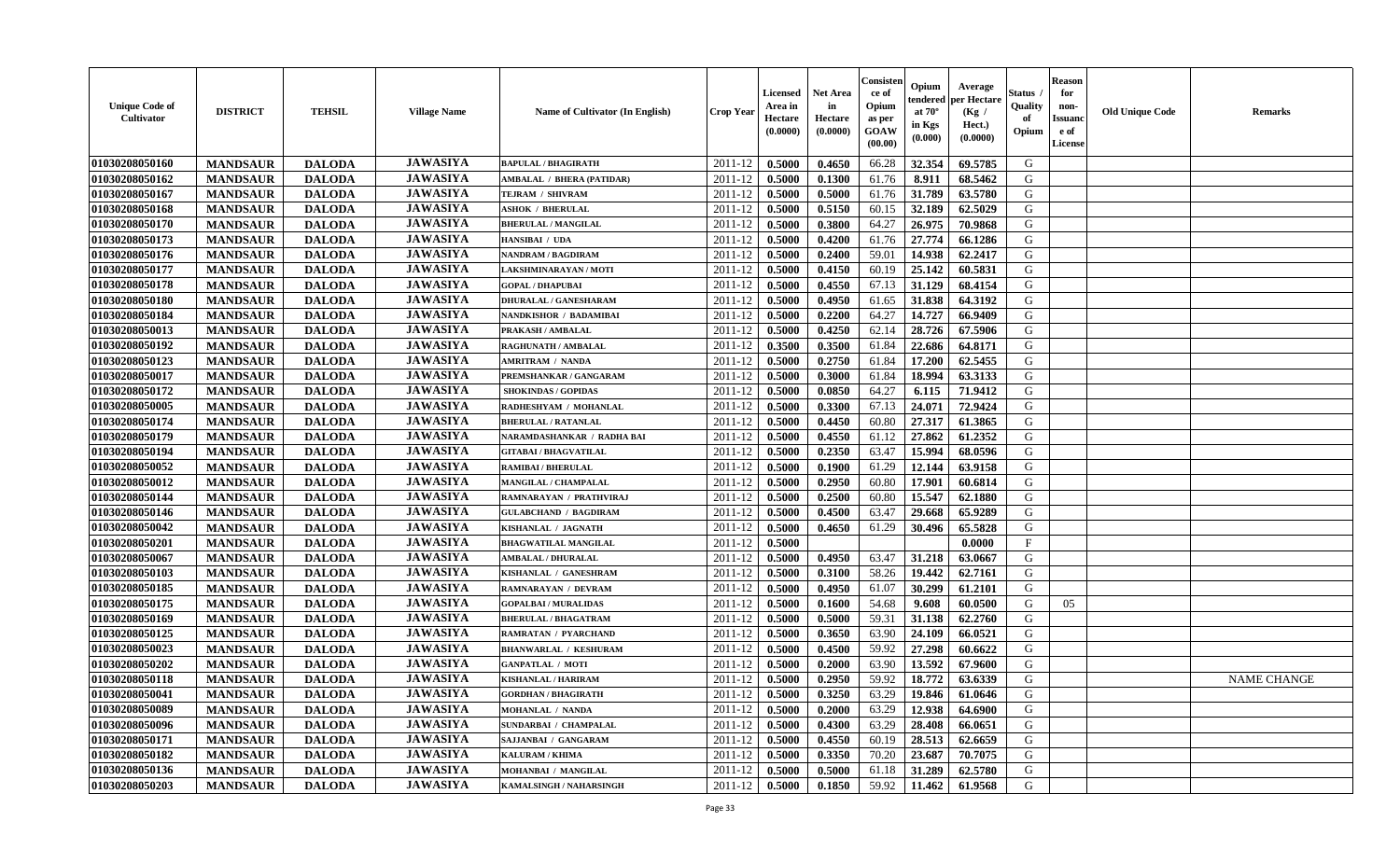| <b>Unique Code of</b><br>Cultivator | <b>DISTRICT</b> | <b>TEHSIL</b> | <b>Village Name</b> | <b>Name of Cultivator (In English)</b> | <b>Crop Year</b> | <b>Licensed</b><br>Area in<br>Hectare<br>(0.0000) | <b>Net Area</b><br>in<br>Hectare<br>(0.0000) | Consister<br>ce of<br>Opium<br>as per<br><b>GOAW</b><br>(00.00) | Opium<br>endered<br>at $70^\circ$<br>in Kgs<br>(0.000) | Average<br>per Hectare<br>(Kg /<br>Hect.)<br>(0.0000) | <b>Status</b><br>Quality<br>of<br>Opium | <b>Reason</b><br>for<br>non-<br><b>Issuand</b><br>e of<br>License | <b>Old Unique Code</b> | <b>Remarks</b>     |
|-------------------------------------|-----------------|---------------|---------------------|----------------------------------------|------------------|---------------------------------------------------|----------------------------------------------|-----------------------------------------------------------------|--------------------------------------------------------|-------------------------------------------------------|-----------------------------------------|-------------------------------------------------------------------|------------------------|--------------------|
| 01030208050204                      | <b>MANDSAUR</b> | <b>DALODA</b> | <b>JAWASIYA</b>     | VARDICHAND / PRABHU                    | 2011-12          | 0.5000                                            | 0.2100                                       | 60.74                                                           | 13.241                                                 | 63.0524                                               | G                                       |                                                                   |                        |                    |
| 01030208050036                      | <b>MANDSAUR</b> | <b>DALODA</b> | <b>JAWASIYA</b>     | <b>BASANTIBAI / DEVILAL</b>            | 2011-12          | 0.5000                                            | 0.4950                                       | 59.11                                                           | 32.147                                                 | 64.9434                                               | G                                       |                                                                   |                        |                    |
| 01030208050057                      | <b>MANDSAUR</b> | <b>DALODA</b> | <b>JAWASIYA</b>     | <b>RAMNIVAS / NATHU</b>                | 2011-12          | 0.5000                                            | 0.3700                                       | 61.29                                                           | 23.316                                                 | 63.0162                                               | G                                       |                                                                   |                        |                    |
| 01030208050061                      | <b>MANDSAUR</b> | <b>DALODA</b> | <b>JAWASIYA</b>     | CHUNNILAL / GOPAL                      | 2011-12          | 0.5000                                            | 0.1900                                       | 60.18                                                           | 11.615                                                 | 61.1316                                               | G                                       |                                                                   |                        |                    |
| 01030208050140                      | <b>MANDSAUR</b> | <b>DALODA</b> | <b>JAWASIYA</b>     | <b>GOPAL / MANGILAL</b>                | 2011-12          | 0.5000                                            | 0.4650                                       | 59.95                                                           | 28.039                                                 | 60.2989                                               | G                                       |                                                                   |                        |                    |
| 01030208050044                      | <b>MANDSAUR</b> | <b>DALODA</b> | <b>JAWASIYA</b>     | UMMEDRAM / AMBALAL                     | 2011-12          | 0.5000                                            | 0.4900                                       | 58.15                                                           | 30.055                                                 | 61.3367                                               | G                                       |                                                                   |                        |                    |
| 01030208050208                      | <b>MANDSAUR</b> | <b>DALODA</b> | <b>JAWASIYA</b>     | PREMBAI / MEWALAL                      | 2011-12          | 0.5000                                            |                                              |                                                                 |                                                        | 0.0000                                                | $\mathbf F$                             |                                                                   |                        |                    |
| 01030208051002                      | <b>MANDSAUR</b> | <b>DALODA</b> | <b>KARNAKHEDI</b>   | <b>JAGDISH / RUPRAM</b>                | 2011-12          | 0.5000                                            | 0.3550                                       | 63.55                                                           | 22.424                                                 | 63.1662                                               | G                                       |                                                                   |                        |                    |
| 01030208051003                      | <b>MANDSAUR</b> | <b>DALODA</b> | <b>KARNAKHEDI</b>   | RAMESHVAR / RUPRAM GHATIWALA           | 2011-12          | 0.5000                                            | 0.2650                                       | 64.05                                                           | 16.918                                                 | 63.8415                                               | G                                       |                                                                   |                        |                    |
| 01030208051006                      | <b>MANDSAUR</b> | <b>DALODA</b> | <b>KARNAKHEDI</b>   | RAMNIVAS / SALAGRAM                    | 2011-12          | 0.5000                                            | 0.4700                                       | 66.07                                                           | 30.996                                                 | 65.9489                                               | G                                       |                                                                   |                        |                    |
| 01030208051007                      | <b>MANDSAUR</b> | <b>DALODA</b> | <b>KARNAKHEDI</b>   | <b>DEVILAL / RUPRAM</b>                | 2011-12          | 0.5000                                            | 0.3400                                       | 67.49                                                           | 22.416                                                 | 65.9294                                               | G                                       |                                                                   |                        |                    |
| 01030208051009                      | <b>MANDSAUR</b> | <b>DALODA</b> | <b>KARNAKHEDI</b>   | RADHESHYAM / TARACHANDRA               | 2011-12          | 0.5000                                            | 0.1300                                       | 67.49                                                           | 8.629                                                  | 66.3769                                               | G                                       |                                                                   |                        |                    |
| 01030208051010                      | <b>MANDSAUR</b> | <b>DALODA</b> | <b>KARNAKHEDI</b>   | <b>JAGDISH / BHERULAL</b>              | 2011-12          | 0.5000                                            | 0.2800                                       | 67.49                                                           | 21.520                                                 | 76.8571                                               | G                                       |                                                                   |                        |                    |
| 01030208051011                      | <b>MANDSAUR</b> | <b>DALODA</b> | <b>KARNAKHEDI</b>   | <b>DEVRAM / HARIRAM</b>                | 2011-12          | 0.5000                                            | 0.3150                                       | 64.05                                                           | 20.093                                                 | 63.7873                                               | G                                       |                                                                   |                        |                    |
| 01030208051014                      | <b>MANDSAUR</b> | <b>DALODA</b> | <b>KARNAKHEDI</b>   | <b>BHANVARLAL / RUPRAM</b>             | 2011-12          | 0.5000                                            |                                              |                                                                 |                                                        | 0.0000                                                | F                                       |                                                                   |                        |                    |
| 01030208051016                      | <b>MANDSAUR</b> | <b>DALODA</b> | <b>KARNAKHEDI</b>   | <b>KESARBAI/GOTAMLAL</b>               | 2011-12          | 0.5000                                            | 0.1600                                       | 64.05                                                           | 10.696                                                 | 66.8500                                               | G                                       |                                                                   |                        |                    |
| 01030208051017                      | <b>MANDSAUR</b> | <b>DALODA</b> | <b>KARNAKHEDI</b>   | <b>JAGDISH / HIRALAL</b>               | 2011-12          | 0.5000                                            | 0.2500                                       | 60.81                                                           | 15.863                                                 | 63.4520                                               | G                                       |                                                                   |                        |                    |
| 01030208051021                      | <b>MANDSAUR</b> | <b>DALODA</b> | <b>KARNAKHEDI</b>   | SHIVNARAYAN / RUPRAM                   | 2011-12          | 0.5000                                            | 0.2100                                       | 64.09                                                           | 13.715                                                 | 65.3095                                               | G                                       |                                                                   |                        |                    |
| 01030208051023                      | <b>MANDSAUR</b> | <b>DALODA</b> | <b>KARNAKHEDI</b>   | <b>BALARAM / DEVRAM</b>                | 2011-12          | 0.5000                                            |                                              |                                                                 |                                                        | 0.0000                                                | $\mathbf{F}$                            |                                                                   |                        |                    |
| 01030208051024                      | <b>MANDSAUR</b> | <b>DALODA</b> | <b>KARNAKHEDI</b>   | <b>RUGNATH / GIRDHARI</b>              | 2011-12          | 0.5000                                            | 0.1950                                       | 68.08                                                           | 13.470                                                 | 69.0769                                               | G                                       |                                                                   |                        |                    |
| 01030208051027                      | <b>MANDSAUR</b> | <b>DALODA</b> | <b>KARNAKHEDI</b>   | <b>BALARAM / NANDA</b>                 | 2011-12          | 0.5000                                            | 0.4600                                       | 63.18                                                           | 28.593                                                 | 62.1587                                               | G                                       |                                                                   |                        |                    |
| 01030208051004                      | <b>MANDSAUR</b> | <b>DALODA</b> | <b>KARNAKHEDI</b>   | JAGDISH / RUPRAM (RAWAT)               | 2011-12          | 0.5000                                            | 0.1500                                       | 64.03                                                           | 10.089                                                 | 67.2600                                               | G                                       |                                                                   |                        |                    |
| 01030208051029                      | <b>MANDSAUR</b> | <b>DALODA</b> | <b>KARNAKHEDI</b>   | <b>HARIRAM / DHANNA</b>                | 2011-12          | 0.5000                                            | 0.4600                                       | 55.58                                                           | 28.131                                                 | 61.1543                                               | G                                       |                                                                   |                        |                    |
| 01030208051030                      | <b>MANDSAUR</b> | <b>DALODA</b> | <b>KARNAKHEDI</b>   | RAMCHANDRAA / DHURA                    | 2011-12          | 0.5000                                            | 0.3300                                       | 64.34                                                           | 22.115                                                 | 67.0152                                               | G                                       |                                                                   |                        |                    |
| 01030208051032                      | <b>MANDSAUR</b> | <b>DALODA</b> | <b>KARNAKHEDI</b>   | <b>JAGDISH / GIRDHARI</b>              | 2011-12          | 0.5000                                            | 0.0550                                       | 70.01                                                           | 4.001                                                  | 72.7455                                               | G                                       |                                                                   |                        |                    |
| 01030208051033                      | <b>MANDSAUR</b> | <b>DALODA</b> | <b>KARNAKHEDI</b>   | MUNNIBAI / KACHRULAL                   | $2011 - 12$      | 0.5000                                            | 0.1600                                       | 62.56                                                           | 10.403                                                 | 65.0188                                               | G                                       |                                                                   |                        |                    |
| 01030208051034                      | <b>MANDSAUR</b> | <b>DALODA</b> | <b>KARNAKHEDI</b>   | RAMNARAYAN / RATANLAL                  | 2011-12          | 0.5000                                            |                                              |                                                                 |                                                        | 0.0000                                                | $\mathbf{F}$                            |                                                                   |                        |                    |
| 01030208051035                      | <b>MANDSAUR</b> | <b>DALODA</b> | <b>KARNAKHEDI</b>   | <b>TARACHANDRA / VARDA</b>             | 2011-12          | 0.5000                                            | 0.3500                                       | 66.58                                                           | 23.332                                                 | 66.6629                                               | G                                       |                                                                   |                        | <b>NAME CHANGE</b> |
| 01030208051036                      | <b>MANDSAUR</b> | <b>DALODA</b> | <b>KARNAKHEDI</b>   | <b>BULAKBAI/SALAGRAM</b>               | 2011-12          | 0.5000                                            | 0.4900                                       | 64.09                                                           | 31.450                                                 | 64.1837                                               | G                                       |                                                                   |                        |                    |
| 01030208051038                      | <b>MANDSAUR</b> | <b>DALODA</b> | <b>KARNAKHEDI</b>   | <b>CHETRAM / KISHANLAL</b>             | 2011-12          | 0.5000                                            | 0.2000                                       | 68.18                                                           | 12.964                                                 | 64.8200                                               | G                                       |                                                                   |                        |                    |
| 01030208051039                      | <b>MANDSAUR</b> | <b>DALODA</b> | <b>KARNAKHEDI</b>   | <b>BALARAM / SALAGRAM</b>              | 2011-12          | 0.5000                                            | 0.2550                                       | 62.56                                                           | 16.990                                                 | 66.6275                                               | ${\bf G}$                               |                                                                   |                        |                    |
| 01030208051042                      |                 |               | <b>KARNAKHEDI</b>   |                                        | 2011-12          |                                                   |                                              | 67.03                                                           |                                                        |                                                       | G                                       |                                                                   |                        |                    |
|                                     | <b>MANDSAUR</b> | <b>DALODA</b> | <b>KARNAKHEDI</b>   | LAKHMICHANDRA / NANDA                  |                  | 0.5000                                            | 0.4950                                       |                                                                 | 32.308                                                 | 65.2687                                               | G                                       |                                                                   |                        | <b>NAME CHANGE</b> |
| 01030208051044                      | <b>MANDSAUR</b> | <b>DALODA</b> | <b>KARNAKHEDI</b>   | <b>BAPULAL / TARACHANDRA</b>           | 2011-12          | 0.5000                                            | 0.3550                                       | 68.48                                                           | 24.095                                                 | 67.8732                                               |                                         |                                                                   |                        |                    |
| 01030208051045                      | <b>MANDSAUR</b> | <b>DALODA</b> |                     | <b>KALABAI/BHUVAN</b>                  | 2011-12          | 0.5000                                            | 0.3950                                       | 64.60                                                           | 26.523                                                 | 67.1468                                               | G                                       |                                                                   |                        |                    |
| 01030208051046                      | <b>MANDSAUR</b> | <b>DALODA</b> | <b>KARNAKHEDI</b>   | <b>KANVERIBAI / HIRALAL</b>            | 2011-12          | 0.5000                                            | 0.3600                                       | 64.09                                                           | 23.301                                                 | 64.7250                                               | G                                       |                                                                   |                        |                    |
| 01030208051047                      | <b>MANDSAUR</b> | <b>DALODA</b> | <b>KARNAKHEDI</b>   | <b>BASANTIBAI / NANDRAM</b>            | 2011-12          | 0.5000                                            | 0.2700                                       | 67.28                                                           | 17.445                                                 | 64.6111                                               | G                                       |                                                                   |                        |                    |
| 01030208051051                      | <b>MANDSAUR</b> | <b>DALODA</b> | <b>KARNAKHEDI</b>   | <b>NAGUDAS / RODIDAS</b>               | 2011-12          | 0.5000                                            | 0.4350                                       | 61.09                                                           | 27.604                                                 | 63.4575                                               | G                                       |                                                                   |                        |                    |
| 01030208051052                      | <b>MANDSAUR</b> | <b>DALODA</b> | <b>KARNAKHEDI</b>   | RAMESHWAR / BAGDIRAM                   | 2011-12          | 0.5000                                            | 0.4800                                       | 61.53                                                           | 29.640                                                 | 61.7500                                               | G                                       |                                                                   |                        |                    |
| 01030208051067                      | <b>MANDSAUR</b> | <b>DALODA</b> | <b>KARNAKHEDI</b>   | PARVATIBAI / GHANSHYAM                 | 2011-12          | 0.5000                                            | 0.2000                                       | 61.53                                                           | 12.754                                                 | 63.7700                                               | G                                       |                                                                   |                        |                    |
| 01030208051080                      | <b>MANDSAUR</b> | <b>DALODA</b> | <b>KARNAKHEDI</b>   | <b>SHANTILAL / RAMLAL</b>              | 2011-12          | 0.5000                                            | 0.4950                                       | 65.09                                                           | 30.211                                                 | 61.0323                                               | G                                       |                                                                   |                        |                    |
| 01030208051082                      | <b>MANDSAUR</b> | <b>DALODA</b> | <b>KARNAKHEDI</b>   | <b>BHERULAL / DEVRAM</b>               | 2011-12          | 0.5000                                            | 0.2200                                       | 65.09                                                           | 14.496                                                 | 65.8909                                               | G                                       |                                                                   |                        |                    |
| 01030208051083                      | <b>MANDSAUR</b> | <b>DALODA</b> | <b>KARNAKHEDI</b>   | RAMCHANDRA / AMBARAM                   | 2011-12          | 0.5000                                            | 0.3300                                       | 61.78                                                           | 20.449                                                 | 61.9667                                               | G                                       |                                                                   |                        |                    |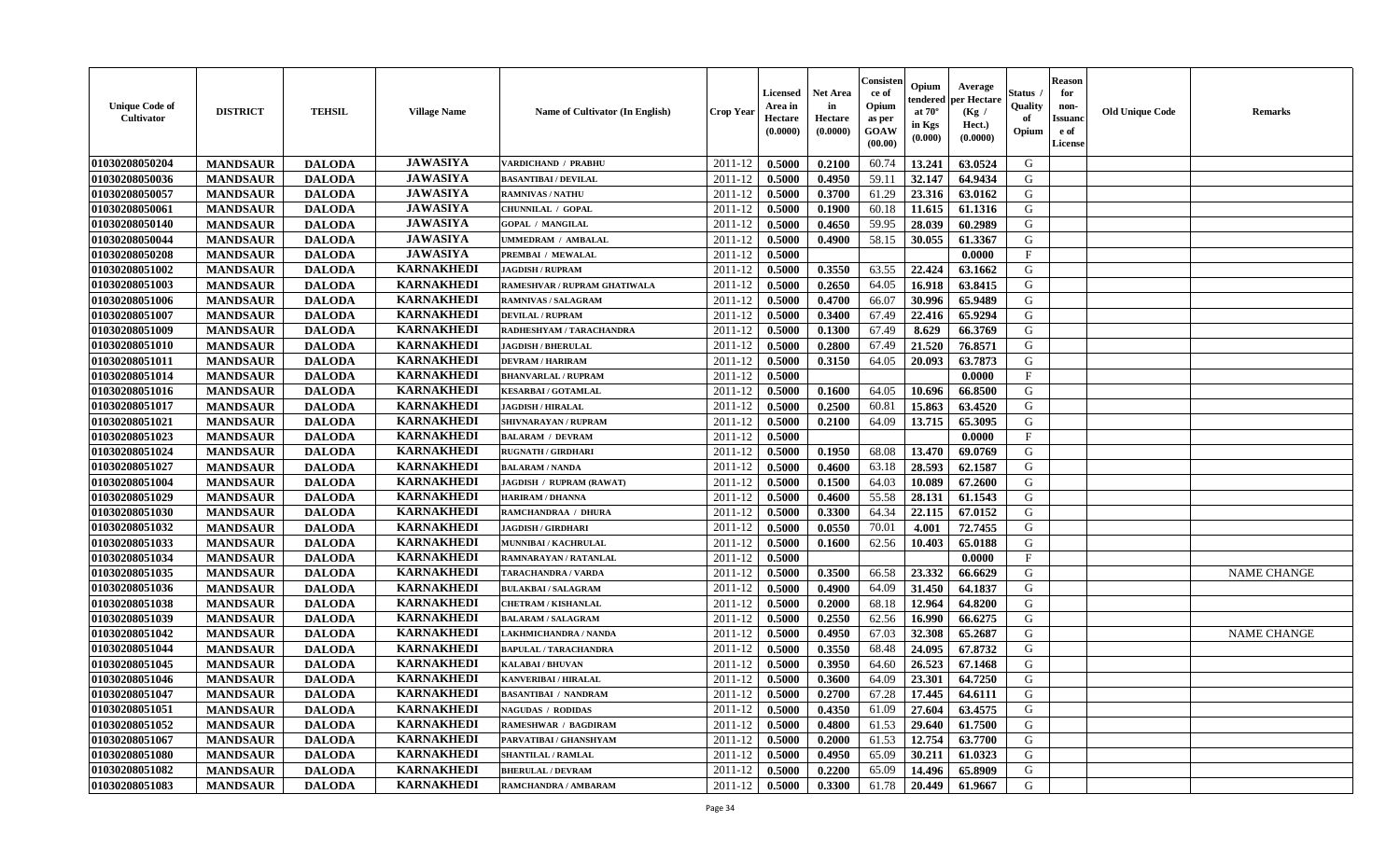| <b>Unique Code of</b><br><b>Cultivator</b> | <b>DISTRICT</b> | <b>TEHSIL</b> | <b>Village Name</b> | <b>Name of Cultivator (In English)</b> | <b>Crop Year</b> | Licensed<br>Area in<br>Hectare<br>(0.0000) | Net Area<br>in<br>Hectare<br>(0.0000) | Consisteı<br>ce of<br>Opium<br>as per<br>GOAW<br>(00.00) | Opium<br>endered<br>at $70^\circ$<br>in Kgs<br>(0.000) | Average<br>per Hectare<br>(Kg /<br>Hect.)<br>(0.0000) | Status<br>Quality<br>of<br>Opium | <b>Reason</b><br>for<br>non-<br><b>Issuand</b><br>e of<br>License | <b>Old Unique Code</b> | Remarks |
|--------------------------------------------|-----------------|---------------|---------------------|----------------------------------------|------------------|--------------------------------------------|---------------------------------------|----------------------------------------------------------|--------------------------------------------------------|-------------------------------------------------------|----------------------------------|-------------------------------------------------------------------|------------------------|---------|
| 01030208051084                             | <b>MANDSAUR</b> | <b>DALODA</b> | <b>KARNAKHEDI</b>   | MANGILAL / NAGULAL                     | 2011-12          | 0.5000                                     | 0.4900                                | 65.09                                                    | 31.308                                                 | 63.8939                                               | G                                |                                                                   |                        |         |
| 01030208051089                             | <b>MANDSAUR</b> | <b>DALODA</b> | <b>KARNAKHEDI</b>   | PRABHULAL / AASHARAM                   | 2011-12          | 0.5000                                     | 0.2650                                | 61.78                                                    | 16.645                                                 | 62.8113                                               | G                                |                                                                   |                        |         |
| 01030208051090                             | <b>MANDSAUR</b> | <b>DALODA</b> | <b>KARNAKHEDI</b>   | <b>DHAPUBAI/GANESHRAM</b>              | 2011-12          | 0.5000                                     |                                       |                                                          |                                                        | 0.0000                                                | $\mathbf{F}$                     |                                                                   |                        |         |
| 01030208051091                             | <b>MANDSAUR</b> | <b>DALODA</b> | <b>KARNAKHEDI</b>   | <b>RAMIBAI / RAMKUNWAR</b>             | 2011-12          | 0.5000                                     | 0.2200                                | 67.08                                                    | 14.748                                                 | 67.0364                                               | G                                |                                                                   |                        |         |
| 01030208051094                             | <b>MANDSAUR</b> | <b>DALODA</b> | <b>KARNAKHEDI</b>   | RAMA / VARDA MALI                      | 2011-12          | 0.5000                                     | 0.4400                                | 60.81                                                    | 26.921                                                 | 61.1841                                               | G                                |                                                                   |                        |         |
| 01030208051095                             | <b>MANDSAUR</b> | <b>DALODA</b> | <b>KARNAKHEDI</b>   | <b>BHUVANIRAM / DEVRAM</b>             | 2011-12          | 0.5000                                     | 0.1100                                | 67.08                                                    | 7.800                                                  | 70.9091                                               | G                                |                                                                   |                        |         |
| 01030208051101                             | <b>MANDSAUR</b> | <b>DALODA</b> | <b>KARNAKHEDI</b>   | <b>BHERULAL / KISHANLAL</b>            | 2011-12          | 0.5000                                     | 0.3050                                | 67.08                                                    | 20.402                                                 | 66.8918                                               | G                                |                                                                   |                        |         |
| 01030208051103                             | <b>MANDSAUR</b> | <b>DALODA</b> | <b>KARNAKHEDI</b>   | <b>BHAGUBAI/NANURAM</b>                | 2011-12          | 0.5000                                     | 0.4900                                | 61.78                                                    | 30.996                                                 | 63.2571                                               | G                                |                                                                   |                        |         |
| 01030208051104                             | <b>MANDSAUR</b> | <b>DALODA</b> | <b>KARNAKHEDI</b>   | <b>KASHIRAM / SHIVRAM</b>              | 2011-12          | 0.5000                                     | 0.4000                                | 67.34                                                    | 27.465                                                 | 68.6625                                               | G                                |                                                                   |                        |         |
| 01030208051105                             | <b>MANDSAUR</b> | <b>DALODA</b> | <b>KARNAKHEDI</b>   | NANURAM / MAGANA                       | 2011-12          | 0.5000                                     | 0.2500                                | 67.34                                                    | 17.316                                                 | 69.2640                                               | G                                |                                                                   |                        |         |
| 01030208051109                             | <b>MANDSAUR</b> | <b>DALODA</b> | <b>KARNAKHEDI</b>   | <b>GUNDILAL / BHUVAN</b>               | 2011-12          | 0.5000                                     | 0.4600                                | 67.34                                                    | 31.409                                                 | 68.2804                                               | G                                |                                                                   |                        |         |
| 01030208051111                             | <b>MANDSAUR</b> | <b>DALODA</b> | <b>KARNAKHEDI</b>   | <b>MANGILAL / RAMLAL</b>               | 2011-12          | 0.5000                                     | 0.2300                                | 64.43                                                    | 15.058                                                 | 65.4696                                               | G                                |                                                                   |                        |         |
| 01030208051113                             | <b>MANDSAUR</b> | <b>DALODA</b> | <b>KARNAKHEDI</b>   | KASHIRAM / NANURAM                     | 2011-12          | 0.5000                                     | 0.2650                                | 64.43                                                    | 17.792                                                 | 67.1396                                               | G                                |                                                                   |                        |         |
| 01030208051114                             | <b>MANDSAUR</b> | <b>DALODA</b> | <b>KARNAKHEDI</b>   | <b>SALAGRAM / NANURAM</b>              | 2011-12          | 0.5000                                     | 0.0500                                | 67.34                                                    | 3.405                                                  | 68.1000                                               | G                                |                                                                   |                        |         |
| 01030208051121                             | <b>MANDSAUR</b> | <b>DALODA</b> | <b>KARNAKHEDI</b>   | SAKURANBANO / ALLABAKSH                | 2011-12          | 0.5000                                     | 0.2400                                | 62.11                                                    | 15.607                                                 | 65.0292                                               | ${\bf G}$                        |                                                                   |                        |         |
| 01030208051124                             | <b>MANDSAUR</b> | <b>DALODA</b> | <b>KARNAKHEDI</b>   | <b>KACHRU / HARIRAM</b>                | 2011-12          | 0.5000                                     | 0.4950                                | 67.13                                                    | 37.420                                                 | 75.5960                                               | G                                |                                                                   |                        |         |
| 01030208051127                             | <b>MANDSAUR</b> | <b>DALODA</b> | <b>KARNAKHEDI</b>   | <b>DEVRAM / NANURAM</b>                | 2011-12          | 0.5000                                     | 0.4500                                | 64.65                                                    | 32.667                                                 | 72.5933                                               | G                                |                                                                   |                        |         |
| 01030208051128                             | <b>MANDSAUR</b> | <b>DALODA</b> | <b>KARNAKHEDI</b>   | KACHRU / BHUWAN                        | 2011-12          | 0.5000                                     | 0.2900                                | 62.56                                                    | 18.125                                                 | 62.5000                                               | G                                |                                                                   |                        |         |
| 01030208051135                             | <b>MANDSAUR</b> | <b>DALODA</b> | <b>KARNAKHEDI</b>   | <b>TULSIBAI/BHERU</b>                  | 2011-12          | 0.5000                                     | 0.0750                                | 62.11                                                    | 5.217                                                  | 69.5600                                               | G                                |                                                                   |                        |         |
| 01030208051138                             | <b>MANDSAUR</b> | <b>DALODA</b> | <b>KARNAKHEDI</b>   | KANHAIYALAL / NANDRAM                  | 2011-12          | 0.5000                                     | 0.4950                                | 69.64                                                    | 32.104                                                 | 64.8566                                               | G                                |                                                                   |                        |         |
| 01030208051141                             | <b>MANDSAUR</b> | <b>DALODA</b> | <b>KARNAKHEDI</b>   | RADHESHYAM / SAGU JI                   | 2011-12          | 0.5000                                     | 0.3950                                | 64.65                                                    | 27.042                                                 | 68.4608                                               | G                                |                                                                   |                        |         |
| 01030208051143                             | <b>MANDSAUR</b> | <b>DALODA</b> | <b>KARNAKHEDI</b>   | <b>RAMDAYAL / SURATRAM</b>             | 2011-12          | 0.5000                                     | 0.1950                                | 65.09                                                    | 14.859                                                 | 76.2000                                               | G                                |                                                                   |                        |         |
| 01030208051144                             | <b>MANDSAUR</b> | <b>DALODA</b> | <b>KARNAKHEDI</b>   | <b>BADRILAL / RAMLAL</b>               | 2011-12          | 0.5000                                     | 0.2000                                | 62.16                                                    | 12.512                                                 | 62.5600                                               | G                                |                                                                   |                        |         |
| 01030208051146                             | <b>MANDSAUR</b> | <b>DALODA</b> | <b>KARNAKHEDI</b>   | RAGHUNATH / MANGILAL                   | 2011-12          | 0.3500                                     | 0.1850                                | 62.16                                                    | 11.526                                                 | 62.3027                                               | G                                |                                                                   |                        |         |
| 01030208051148                             | <b>MANDSAUR</b> | <b>DALODA</b> | <b>KARNAKHEDI</b>   | KACHRULAL / GANESHRAM                  | 2011-12          | 0.5000                                     |                                       |                                                          |                                                        | 0.0000                                                | $_{\rm F}$                       |                                                                   |                        |         |
| 01030208051149                             | <b>MANDSAUR</b> | <b>DALODA</b> | <b>KARNAKHEDI</b>   | RAMKUNWARBAI / GORDHANLAL              | 2011-12          | 0.5000                                     | 0.2750                                | 65.09                                                    | 18.262                                                 | 66.4073                                               | G                                |                                                                   |                        |         |
| 01030208051153                             | <b>MANDSAUR</b> | <b>DALODA</b> | <b>KARNAKHEDI</b>   | KANWARLAL / NAGULAL                    | 2011-12          | 0.5000                                     | 0.4650                                | 62.30                                                    | 28.854                                                 | 62.0516                                               | G                                |                                                                   |                        |         |
| 01030208051154                             | <b>MANDSAUR</b> | <b>DALODA</b> | <b>KARNAKHEDI</b>   | NAGULAL / RAMCHANDRA                   | 2011-12          | 0.5000                                     | 0.1050                                | 64.76                                                    | 7.494                                                  | 71.3714                                               | G                                |                                                                   |                        |         |
| 01030208051155                             | <b>MANDSAUR</b> | <b>DALODA</b> | <b>KARNAKHEDI</b>   | <b>NAGU / KESHURAM</b>                 | 2011-12          | 0.5000                                     | 0.3100                                | 62.30                                                    | 20.061                                                 | 64.7129                                               | G                                |                                                                   |                        |         |
| 01030208051156                             | <b>MANDSAUR</b> | <b>DALODA</b> | <b>KARNAKHEDI</b>   | <b>BAPULAL / SALAGRAM</b>              | 2011-12          | 0.5000                                     | 0.3200                                | 67.50                                                    | 20.491                                                 | 64.0344                                               | G                                |                                                                   |                        |         |
| 01030208051157                             | <b>MANDSAUR</b> | <b>DALODA</b> | <b>KARNAKHEDI</b>   | <b>JAGDISH / KACHRU</b>                | 2011-12          | 0.5000                                     | 0.1000                                | 61.32                                                    | 6.176                                                  | 61.7600                                               | G                                |                                                                   |                        |         |
| 01030208051159                             | <b>MANDSAUR</b> | <b>DALODA</b> | <b>KARNAKHEDI</b>   | <b>BALARAM / CHUNNILAL</b>             | 2011-12          | 0.5000                                     | 0.2550                                | 64.76                                                    | 16.477                                                 | 64.6157                                               | G                                |                                                                   |                        |         |
| 01030208051160                             | <b>MANDSAUR</b> | <b>DALODA</b> | <b>KARNAKHEDI</b>   | FULKUNWARBAI / BHERULAL                | 2011-12          | 0.5000                                     | 0.1550                                | 65.28                                                    | 10.314                                                 | 66.5419                                               | G                                |                                                                   |                        |         |
| 01030208051164                             | <b>MANDSAUR</b> | <b>DALODA</b> | <b>KARNAKHEDI</b>   | <b>MOHANLAL / DOLATRAM</b>             | 2011-12          | 0.5000                                     | 0.3900                                | 65.35                                                    | 25.655                                                 | 65.7821                                               | G                                |                                                                   |                        |         |
| 01030208051166                             | <b>MANDSAUR</b> | <b>DALODA</b> | <b>KARNAKHEDI</b>   | RAJAMAL / PANNALAL                     | 2011-12          | 0.5000                                     | 0.2500                                | 61.32                                                    | 15.304                                                 | 61.2160                                               | G                                |                                                                   |                        |         |
| 01030208051167                             | <b>MANDSAUR</b> | <b>DALODA</b> | <b>KARNAKHEDI</b>   | <b>RAMLAL / BHERULAL</b>               | 2011-12          | 0.5000                                     | 0.5150                                | 60.55                                                    | 32.066                                                 | 62.2641                                               | G                                |                                                                   |                        |         |
| 01030208051054                             | <b>MANDSAUR</b> | <b>DALODA</b> | <b>KARNAKHEDI</b>   | <b>SHANKARLAL / NATHU</b>              | 2011-12          | 0.5000                                     | 0.2100                                | 58.08                                                    | 12.288                                                 | 58.5143                                               | G                                |                                                                   |                        |         |
| 01030208051008                             | <b>MANDSAUR</b> | <b>DALODA</b> | <b>KARNAKHEDI</b>   | <b>DASHRATH / AMRITRAM</b>             | 2011-12          | 0.5000                                     | 0.3750                                | 65.35                                                    | 24.637                                                 | 65.6987                                               | G                                |                                                                   |                        |         |
| 01030208051019                             | <b>MANDSAUR</b> | <b>DALODA</b> | <b>KARNAKHEDI</b>   | <b>BHUVANIRAM / RAMESHVAR</b>          | 2011-12          | 0.5000                                     | 0.2850                                | 69.28                                                    | 18.814                                                 | 66.0140                                               | G                                |                                                                   |                        |         |
| 01030208051063                             | <b>MANDSAUR</b> | <b>DALODA</b> | <b>KARNAKHEDI</b>   | <b>BHUWANIBAI / HIRALAL</b>            | 2011-12          | 0.5000                                     | 0.4400                                | 61.32                                                    | 27.322                                                 | 62.0955                                               | ${\bf G}$                        |                                                                   |                        |         |
| 01030208051078                             | <b>MANDSAUR</b> | <b>DALODA</b> | <b>KARNAKHEDI</b>   | <b>SUKHIBAI / JANKIDAS</b>             | 2011-12          | 0.5000                                     | 0.1000                                | 66.78                                                    | 7.165                                                  | 71.6500                                               | G                                |                                                                   |                        |         |
| 01030208051096                             | <b>MANDSAUR</b> | <b>DALODA</b> | <b>KARNAKHEDI</b>   | <b>BHERULAL / BAGDIRAM</b>             | 2011-12          | 0.5000                                     | 0.4500                                | 58.89                                                    | 26.728                                                 | 59.3956                                               | G                                |                                                                   |                        |         |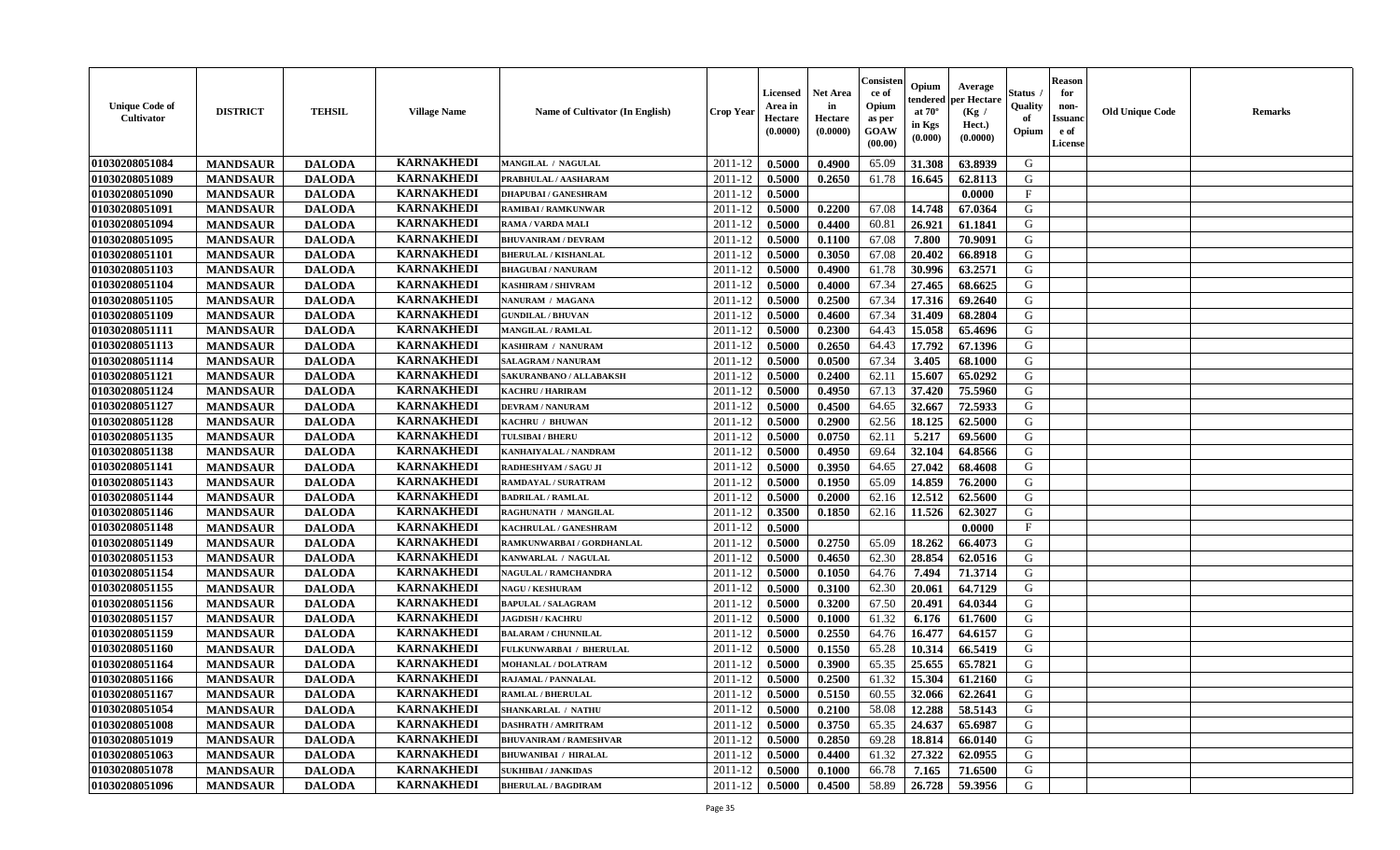| <b>Unique Code of</b><br><b>Cultivator</b> | <b>DISTRICT</b> | <b>TEHSIL</b>   | <b>Village Name</b>    | Name of Cultivator (In English)     | <b>Crop Year</b> | <b>Licensed</b><br>Area in<br>Hectare<br>(0.0000) | <b>Net Area</b><br>in<br>Hectare<br>(0.0000) | Consister<br>ce of<br>Opium<br>as per<br>GOAW<br>(00.00) | Opium<br>endered<br>at $70^\circ$<br>in Kgs<br>(0.000) | Average<br>oer Hectare<br>(Kg /<br>Hect.)<br>(0.0000) | Status<br>Quality<br>of<br>Opium | <b>Reason</b><br>for<br>non-<br><b>Issuanc</b><br>e of<br>License | <b>Old Unique Code</b> | <b>Remarks</b> |
|--------------------------------------------|-----------------|-----------------|------------------------|-------------------------------------|------------------|---------------------------------------------------|----------------------------------------------|----------------------------------------------------------|--------------------------------------------------------|-------------------------------------------------------|----------------------------------|-------------------------------------------------------------------|------------------------|----------------|
| 01030208051106                             | <b>MANDSAUR</b> | <b>DALODA</b>   | <b>KARNAKHEDI</b>      | SHANTIBAI / SAJJANRAM               | 2011-12          | 0.5000                                            | 0.2550                                       | 63.46                                                    | 16.373                                                 | 64.2078                                               | G                                |                                                                   |                        |                |
| 01030208051110                             | <b>MANDSAUR</b> | <b>DALODA</b>   | <b>KARNAKHEDI</b>      | <b>KISHAN / KESHURAM</b>            | 2011-12          | 0.5000                                            | 0.3500                                       | 65.35                                                    | 22.891                                                 | 65.4029                                               | G                                |                                                                   |                        |                |
| 01030208051116                             | <b>MANDSAUR</b> | <b>DALODA</b>   | <b>KARNAKHEDI</b>      | <b>BAGDIRAM / NANDA DHOBI</b>       | 2011-12          | 0.5000                                            | 0.2500                                       | 69.29                                                    | 17.629                                                 | 70.5160                                               | G                                |                                                                   |                        |                |
| 01030208051122                             | <b>MANDSAUR</b> | <b>DALODA</b>   | <b>KARNAKHEDI</b>      | RAMA / NANDA                        | 2011-12          | 0.5000                                            | 0.2900                                       | 64.79                                                    | 20.594                                                 | 71.0138                                               | G                                |                                                                   |                        |                |
| 01030208051130                             | <b>MANDSAUR</b> | <b>DALODA</b>   | <b>KARNAKHEDI</b>      | NANDRAM / JAGANNATH                 | 2011-12          | 0.5000                                            | 0.3400                                       | 63.46                                                    | 20.117                                                 | 59.1676                                               | G                                |                                                                   |                        |                |
| 01030208051133                             | <b>MANDSAUR</b> | <b>DALODA</b>   | <b>KARNAKHEDI</b>      | <b>MANNALAL / NANDA</b>             | 2011-12          | 0.5000                                            | 0.1500                                       | 59.56                                                    | 9.181                                                  | 61.2067                                               | G                                |                                                                   |                        |                |
| 01030208051134                             | <b>MANDSAUR</b> | <b>DALODA</b>   | <b>KARNAKHEDI</b>      | SAJJANBAI / GAUTAM                  | 2011-12          | 0.5000                                            | 0.2050                                       | 62.89                                                    | 12.955                                                 | 63.1951                                               | G                                |                                                                   |                        |                |
| 01030208051139                             | <b>MANDSAUR</b> | <b>DALODA</b>   | <b>KARNAKHEDI</b>      | PRAKASH / KISHANLAL                 | 2011-12          | 0.3500                                            | 0.2550                                       | 63.14                                                    | 16.750                                                 | 65.6863                                               | G                                |                                                                   |                        |                |
| 01030208051147                             | <b>MANDSAUR</b> | <b>DALODA</b>   | <b>KARNAKHEDI</b>      | <b>DEVRAM / NANDRAM</b>             | 2011-12          | 0.5000                                            | 0.1000                                       | 63.46                                                    | 6.953                                                  | 69.5300                                               | G                                |                                                                   |                        |                |
| 01030208051108                             | <b>MANDSAUR</b> | <b>DALODA</b>   | <b>KARNAKHEDI</b>      | RAMCHANDRA / MAGAN                  | 2011-12          | 0.5000                                            | 0.3800                                       | 59.56                                                    | 22.794                                                 | 59.9842                                               | G                                |                                                                   |                        |                |
| 01030208051075                             | <b>MANDSAUR</b> | <b>DALODA</b>   | <b>KARNAKHEDI</b>      | <b>BHAGATRAM / SHAVRAM</b>          | 2011-12          | 0.5000                                            | 0.1000                                       | 66.07                                                    | 6.739                                                  | 67.3900                                               | $\mathbf G$                      |                                                                   |                        |                |
| 01030208051013                             | <b>MANDSAUR</b> | <b>DALODA</b>   | <b>KARNAKHEDI</b>      | <b>GOPAL / RAMNARAYAN</b>           | 2011-12          | 0.5000                                            | 0.2000                                       | 63.14                                                    | 12.763                                                 | 63.8150                                               | G                                |                                                                   |                        |                |
| 01030208051015                             | <b>MANDSAUR</b> | <b>DALODA</b>   | <b>KARNAKHEDI</b>      | <b>ONKARLAL / PANNALAL</b>          | 2011-12          | 0.5000                                            | 0.3250                                       | 63.14                                                    | 21.071                                                 | 64.8338                                               | G                                |                                                                   |                        |                |
| 01030208051040                             | <b>MANDSAUR</b> | <b>DALODA</b>   | <b>KARNAKHEDI</b>      | <b>KELASH / RUPRAM</b>              | 2011-12          | 0.3500                                            | 0.2250                                       | 69.56                                                    | 14.295                                                 | 63.5333                                               | G                                |                                                                   |                        |                |
|                                            |                 |                 | <b>KARNAKHEDI</b>      | MANGILAL / RAM                      |                  |                                                   |                                              |                                                          |                                                        |                                                       | G                                |                                                                   |                        |                |
| 01030208051059                             | <b>MANDSAUR</b> | <b>DALODA</b>   |                        |                                     | 2011-12          | 0.5000                                            | 0.1950                                       | 59.56                                                    | 12.584                                                 | 64.5333                                               |                                  |                                                                   |                        |                |
| 01030208051169                             | <b>MANDSAUR</b> | <b>DALODA</b>   | <b>KARNAKHEDI</b>      | SAJJANBAI / BHAGATRAM               | $2011 - 12$      | 0.5000                                            |                                              |                                                          |                                                        | 0.0000                                                | $\rm F$                          |                                                                   |                        |                |
| 01030208051085                             | <b>MANDSAUR</b> | <b>DALODA</b>   | <b>KARNAKHEDI</b>      | <b>BHERULAL / SUKHLAL</b>           | 2011-12          | 0.5000                                            | 0.3900                                       | 62.15                                                    | 23.999                                                 | 61.5359                                               | G                                |                                                                   |                        |                |
| 01030208051068                             | <b>MANDSAUR</b> | <b>DALODA</b>   | <b>KARNAKHEDI</b>      | <b>RAMESHVAR / NANDA</b>            | 2011-12          | 0.5000                                            | 0.1850                                       | 65.50                                                    | 12.220                                                 | 66.0541                                               | G                                |                                                                   |                        |                |
| 01030208051020                             | <b>MANDSAUR</b> | <b>DALODA</b>   | <b>KARNAKHEDI</b>      | <b>PUSHKAR / GANPATLAL</b>          | 2011-12          | 0.5000                                            | 0.1200                                       | 65.50                                                    | 7.982                                                  | 66.5167                                               | G                                |                                                                   |                        |                |
| 01030208051026                             | <b>MANDSAUR</b> | <b>DALODA</b>   | <b>KARNAKHEDI</b>      | RAMESHVAR / RUPRAM DHARIWAL         | 2011-12          | 0.5000                                            | 0.2700                                       | 65.50                                                    | 17.853                                                 | 66.1222                                               | G                                |                                                                   |                        |                |
| 01030208051031                             | <b>MANDSAUR</b> | <b>DALODA</b>   | <b>KARNAKHEDI</b>      | <b>KACHRU / PANNALAL TELI</b>       | 2011-12          | 0.5000                                            | 0.3600                                       | 60.81                                                    | 21.944                                                 | 60.9556                                               | G                                |                                                                   |                        |                |
| 01030208051049                             | <b>MANDSAUR</b> | <b>DALODA</b>   | <b>KARNAKHEDI</b>      | DEVRAM / BAGDIRAM (GAYARI)          | 2011-12          | 0.5000                                            | 0.3100                                       | 62.15                                                    | 20.234                                                 | 65.2710                                               | G                                |                                                                   |                        |                |
| 01030208051088                             | <b>MANDSAUR</b> | <b>DALODA</b>   | <b>KARNAKHEDI</b>      | SHIVNARAYAN / KANCHANBAI            | 2011-12          | 0.5000                                            | 0.3050                                       | 61.11                                                    | 18.525                                                 | 60.7377                                               | G                                |                                                                   |                        |                |
| 01030208051012                             | <b>MANDSAUR</b> | <b>DALODA</b>   | <b>KARNAKHEDI</b>      | <b>BALARAM / NANDA TELI</b>         | 2011-12          | 0.5000                                            | 0.1650                                       | 62.11                                                    | 10.399                                                 | 63.0242                                               | G                                |                                                                   |                        |                |
| 01030208051048                             | <b>MANDSAUR</b> | <b>DALODA</b>   | <b>KARNAKHEDI</b>      | <b>SUKHDEV JAYKISHAN</b>            | 2011-12          | 0.5000                                            | 0.5050                                       | 56.63                                                    | 28.517                                                 | 56.4693                                               | G                                |                                                                   |                        |                |
| 01030208051057                             | <b>MANDSAUR</b> | <b>DALODA</b>   | <b>KARNAKHEDI</b>      | <b>HIRALAL / PARATHA</b>            | 2011-12          | 0.5000                                            | 0.4700                                       | 61.11                                                    | 28.905                                                 | 61.5000                                               | G                                |                                                                   |                        |                |
| 01030208051073                             | <b>MANDSAUR</b> | <b>DALODA</b>   | <b>KARNAKHEDI</b>      | <b>KANCHANBAI / BHERULAL</b>        | 2011-12          | 0.5000                                            | 0.2400                                       | 61.11                                                    | 15.356                                                 | 63.9833                                               | G                                |                                                                   |                        |                |
| 01030208051126                             | <b>MANDSAUR</b> | <b>DALODA</b>   | <b>KARNAKHEDI</b>      | KANVARLAL / KASHIRAM                | 2011-12          | 0.5000                                            | 0.4150                                       | 63.55                                                    | 26.718                                                 | 64.3807                                               | G                                |                                                                   |                        |                |
| 01030208051058                             | <b>MANDSAUR</b> | <b>DALODA</b>   | <b>KARNAKHEDI</b>      | <b>BAPULAL / ONKAR</b>              | 2011-12          | 0.5000                                            | 0.1300                                       | 61.84                                                    | 8.596                                                  | 66.1231                                               | G                                |                                                                   |                        |                |
| 01030208051117                             | <b>MANDSAUR</b> | <b>DALODA</b>   | <b>KARNAKHEDI</b>      | RAMKANYABAI / RADHESHYAM            | 2011-12          | 0.5000                                            | 0.4000                                       | 64.18                                                    | 26.387                                                 | 65.9675                                               | G                                |                                                                   |                        |                |
| 01030208051107                             | <b>MANDSAUR</b> | <b>DALODA</b>   | <b>KARNAKHEDI</b>      | RAMLAL / KASHIRAM                   | 2011-12          | 0.5000                                            | 0.3750                                       | 63.55                                                    | 24.757                                                 | 66.0187                                               | ${\bf G}$                        |                                                                   |                        |                |
| 01030208051102                             | <b>MANDSAUR</b> | <b>DALODA</b>   | <b>KARNAKHEDI</b>      | <b>RAKESH / BHERULAL / SHANIBAI</b> | 2011-12          | 0.5000                                            |                                              |                                                          |                                                        | 0.0000                                                | $_{\rm F}$                       |                                                                   |                        |                |
| 01030207052006                             | <b>MANDSAUR</b> | <b>MANDSAUR</b> | <b>KHAJURI BADALYA</b> | <b>PANNALAL / MODIRAM</b>           | 2011-12          | 0.5000                                            | 0.2900                                       | 66.36                                                    | 20.211                                                 | 69.6931                                               | G                                |                                                                   |                        |                |
| 01030207052008                             | <b>MANDSAUR</b> | <b>MANDSAUR</b> | KHAJURI BADALYA        | AKSHMINARAYAN / PYARCHANDRA         | 2011-12          | 0.5000                                            | 0.3500                                       | 62.99                                                    | 22.280                                                 | 63.6571                                               | G                                |                                                                   |                        |                |
| 01030207052009                             | <b>MANDSAUR</b> | <b>MANDSAUR</b> | KHAJURI BADALYA        | <b>RUKAMANABAI / GHASI</b>          | 2011-12          | 0.5000                                            |                                              |                                                          |                                                        | 0.0000                                                | $\mathbf{F}$                     |                                                                   |                        |                |
| 01030207052017                             | <b>MANDSAUR</b> | <b>MANDSAUR</b> | KHAJURI BADALYA        | <b>KHAJU / PIRU</b>                 | 2011-12          | 0.5000                                            | 0.3050                                       | 59.32                                                    | 18.610                                                 | 61.0164                                               | G                                |                                                                   |                        |                |
| 01030207052030                             | <b>MANDSAUR</b> | <b>MANDSAUR</b> | KHAJURI BADALYA        | SAGA / DEVA JI                      | 2011-12          | 0.5000                                            |                                              |                                                          |                                                        | 0.0000                                                | F                                |                                                                   |                        |                |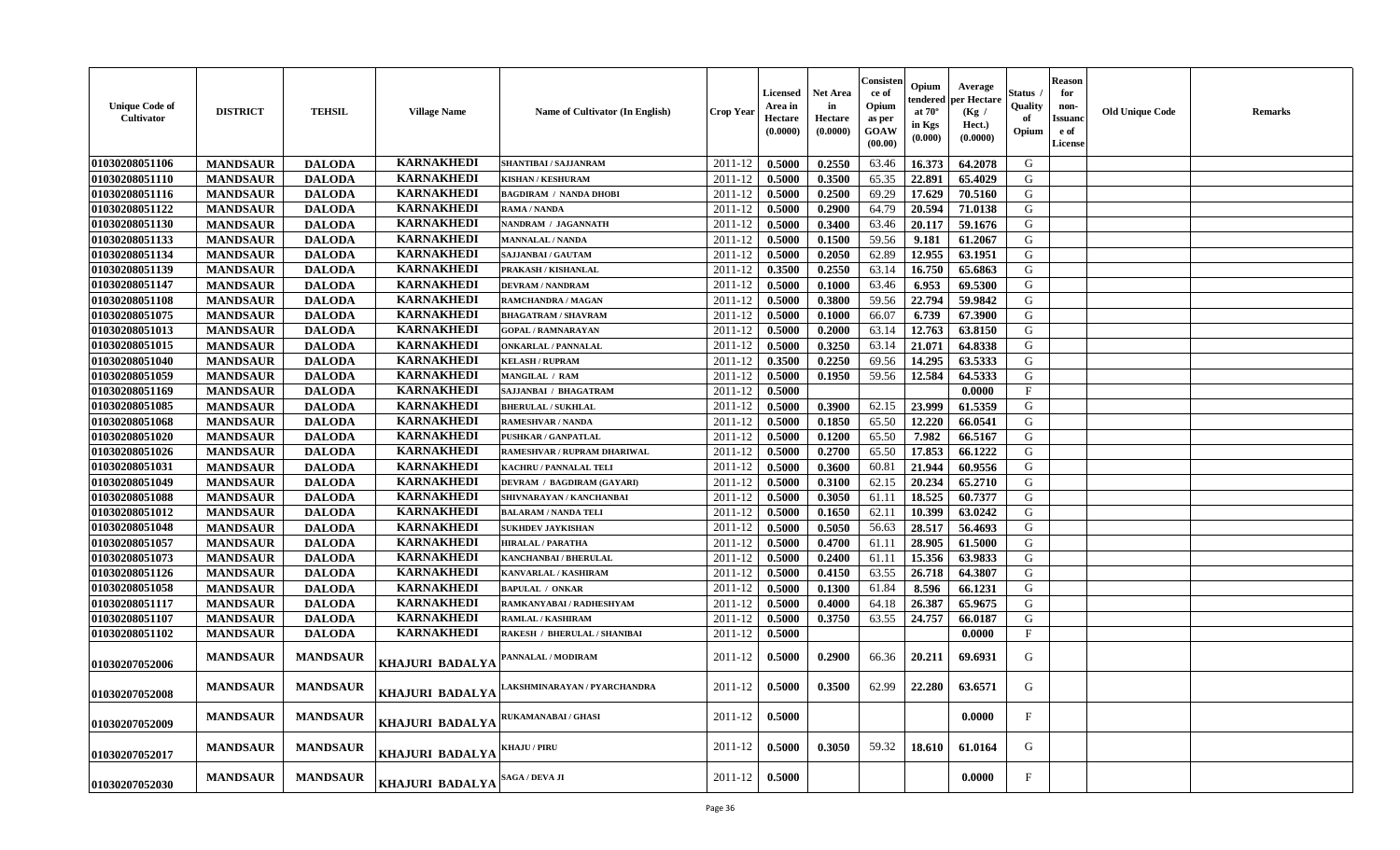| <b>Unique Code of</b><br>Cultivator | <b>DISTRICT</b> | <b>TEHSIL</b>   | <b>Village Name</b>                  | Name of Cultivator (In English)    | <b>Crop Year</b>   | Licensed<br>Area in<br>Hectare<br>(0.0000) | <b>Net Area</b><br>in<br>Hectare<br>(0.0000) | Consisten<br>ce of<br>Opium<br>as per<br>GOAW<br>(00.00) | Opium<br>tendered<br>at $70^\circ$<br>in Kgs<br>(0.000) | Average<br>per Hectare<br>(Kg)<br>Hect.)<br>(0.0000) | Status<br>Quality<br>of<br>Opium | <b>Reason</b><br>for<br>non-<br>Issuanc<br>e of<br><b>License</b> | <b>Old Unique Code</b> | <b>Remarks</b>      |
|-------------------------------------|-----------------|-----------------|--------------------------------------|------------------------------------|--------------------|--------------------------------------------|----------------------------------------------|----------------------------------------------------------|---------------------------------------------------------|------------------------------------------------------|----------------------------------|-------------------------------------------------------------------|------------------------|---------------------|
| 01030207052039                      | <b>MANDSAUR</b> | <b>MANDSAUR</b> | KHAJURI BADALYA                      | SALIM / HUSSAIN                    | 2011-12            | 0.5000                                     | 0.3250                                       | 64.55                                                    | 21.043                                                  | 64.7477                                              | G                                |                                                                   |                        |                     |
| 01030207052049                      | <b>MANDSAUR</b> | <b>MANDSAUR</b> | KHAJURI BADALYA                      | PYARIBAI / LALU                    | 2011-12            | 0.5000                                     | 0.4600                                       | 64.55                                                    | 29.665                                                  | 64.4891                                              | G                                |                                                                   |                        |                     |
| 01030207052026                      | <b>MANDSAUR</b> | <b>MANDSAUR</b> | KHAJURI BADALYA                      | <b>BADAMBAI / NATHU</b>            | 2011-12            | 0.5000                                     | 0.3950                                       | 62.01                                                    | 24.972                                                  | 63.2203                                              | G                                |                                                                   |                        |                     |
| 01030207052010                      | <b>MANDSAUR</b> | <b>MANDSAUR</b> | KHAJURI BADALYA                      | <b>GAFUR / PIRU</b>                | 2011-12            | 0.5000                                     | 0.2600                                       | 52.02                                                    | 13.443                                                  | 51.7038                                              | G                                | 04                                                                |                        |                     |
| 01030207052042                      | <b>MANDSAUR</b> | <b>MANDSAUR</b> | <b>KHAJURI BADALYA</b>               | <b>AFSARSHAH / YASINSHAH</b>       | 2011-12            | 0.5000                                     | 0.3800                                       | 52.06                                                    | 20.080                                                  | 52.8421                                              | G                                | 04                                                                |                        |                     |
| 01030208054026                      | <b>MANDSAUR</b> | <b>DALODA</b>   | <b>MANGROLA</b>                      | PREMSINGH / PRATAPSINGH            | 2011-12            | 0.5000                                     | 0.1300                                       | 63.28                                                    | 8.642                                                   | 66.4769                                              | G                                |                                                                   |                        |                     |
| 01030208054001                      | <b>MANDSAUR</b> | <b>DALODA</b>   | <b>MANGROLA</b>                      | <b>AMARSINGH / UKARSINGH</b>       | 2011-12            | 0.5000                                     | 0.1900                                       | 65.65                                                    | 12.642                                                  | 66.5368                                              | G                                |                                                                   |                        |                     |
| 01030208054003                      | <b>MANDSAUR</b> | <b>DALODA</b>   | <b>MANGROLA</b>                      | <b>JAGDISH / KESHURAM</b>          | 2011-12            | 0.5000                                     | 0.3900                                       | 67.95                                                    | 28.665                                                  | 73.5000                                              | G                                |                                                                   |                        |                     |
| 01030208054005                      | <b>MANDSAUR</b> | <b>DALODA</b>   | <b>MANGROLA</b>                      | <b>KASHIRAM / BHERA</b>            | 2011-12            | 0.5000                                     | 0.1800                                       | 63.37                                                    | 12.864                                                  | 71.4667                                              | G                                |                                                                   |                        |                     |
| 01030208054008                      | <b>MANDSAUR</b> | <b>DALODA</b>   | <b>MANGROLA</b>                      | SHIVRAM / NANURAM                  | 2011-12            | 0.5000                                     | 0.2900                                       | 69.52                                                    | 18.323                                                  | 63.1828                                              | G                                |                                                                   |                        | TRANSFER/KARNAKHEDI |
| 01030208054012                      | <b>MANDSAUR</b> | <b>DALODA</b>   | <b>MANGROLA</b>                      | <b>BHANWARSINGH / ARJUNSINGH</b>   | $2011 - 12$        | 0.5000                                     | 0.3900                                       | 59.06                                                    | 23.658                                                  | 60.6615                                              | G                                |                                                                   |                        |                     |
| 01030208054013                      | <b>MANDSAUR</b> | <b>DALODA</b>   | <b>MANGROLA</b>                      | KACHRULAL / BHANVARLAL             | 2011-12            | 0.5000                                     | 0.2950                                       | 63.61                                                    | 19.210                                                  | 65.1186                                              | G                                |                                                                   |                        |                     |
| 01030208054019                      | <b>MANDSAUR</b> | <b>DALODA</b>   | <b>MANGROLA</b>                      | <b>BASNTILAL / VENIRAM</b>         | 2011-12            | 0.5000                                     | 0.2900                                       | 67.95                                                    | 19.822                                                  | 68.3517                                              | G                                |                                                                   |                        |                     |
| 01030208054020                      | <b>MANDSAUR</b> | <b>DALODA</b>   | <b>MANGROLA</b>                      | MIRABAI / KANWARLAL                | 2011-12            | 0.5000                                     | 0.1950                                       | 68.72                                                    | 13.656                                                  | 70.0308                                              | G                                |                                                                   |                        |                     |
| 01030208054029                      | <b>MANDSAUR</b> | <b>DALODA</b>   | <b>MANGROLA</b>                      | <b>GANESHRAM / BHAGVAN</b>         | 2011-12            | 0.5000                                     | 0.3200                                       | 58.67                                                    | 19.420                                                  | 60.6875                                              | G                                |                                                                   |                        |                     |
| 01030208054030                      | <b>MANDSAUR</b> | <b>DALODA</b>   | <b>MANGROLA</b>                      | <b>KACHRULAL / SHIVLAL</b>         | 2011-12            | 0.5000                                     | 0.1700                                       | 61.59                                                    | 10.294                                                  | 60.5529                                              | G                                |                                                                   |                        |                     |
| 01030208054031                      | <b>MANDSAUR</b> | <b>DALODA</b>   | <b>MANGROLA</b>                      | <b>BADRILAL / MULCHAND</b>         | 2011-12            | 0.5000                                     | 0.1900                                       | 61.59                                                    | 12.142                                                  | 63.9053                                              | G                                |                                                                   |                        |                     |
| 01030208054048                      | <b>MANDSAUR</b> | <b>DALODA</b>   | <b>MANGROLA</b>                      | <b>MAINABAI/MANNALAL</b>           | 2011-12            | 0.5000                                     | 0.1550                                       | 63.61                                                    | 10.023                                                  | 64.6645                                              | G                                |                                                                   |                        |                     |
| 01030208054049                      | <b>MANDSAUR</b> | <b>DALODA</b>   | <b>MANGROLA</b>                      | <b>GOTAMLAL / CHATARBHUJ</b>       | 2011-12            | 0.5000                                     | 0.2000                                       | 68.38                                                    | 13.842                                                  | 69.2100                                              | G                                |                                                                   |                        |                     |
| 01030208054035                      | <b>MANDSAUR</b> | <b>DALODA</b>   | <b>MANGROLA</b>                      | <b>HIRALAL / DEVRAM</b>            | 2011-12            | 0.5000                                     |                                              |                                                          |                                                         | 0.0000                                               | $\mathbf{F}$                     |                                                                   |                        |                     |
| 01030208054004                      | <b>MANDSAUR</b> | <b>DALODA</b>   | <b>MANGROLA</b>                      | <b>AMBALAL / SHOBHARAM</b>         | 2011-12            | 0.5000                                     |                                              |                                                          |                                                         | 0.0000                                               | $\mathbf{F}$                     |                                                                   |                        |                     |
| 01030208054022                      | <b>MANDSAUR</b> | <b>DALODA</b>   | <b>MANGROLA</b>                      | <b>BHERU MANNA</b>                 | 2011-12            | 0.5000                                     | 0.3750                                       | 63.61                                                    | 25.326                                                  | 67.5360                                              | G                                |                                                                   |                        |                     |
| 01030208054040                      | <b>MANDSAUR</b> | <b>DALODA</b>   | <b>MANGROLA</b>                      | SHANTIBAI / BHANWERLAL             |                    | 0.3500                                     | 0.1200                                       | 64.57                                                    | 8.431                                                   | 70.2583                                              | G                                |                                                                   |                        | TRANSFER/NANDAWATA  |
| 01030208054047                      |                 |                 | <b>MANGROLA</b>                      |                                    | 2011-12<br>2011-12 |                                            |                                              |                                                          |                                                         | 0.0000                                               | F                                |                                                                   |                        |                     |
|                                     | <b>MANDSAUR</b> | <b>DALODA</b>   |                                      | JHAMKUBAI / MATHURALAL / BHAWARLAL |                    | 0.5000                                     |                                              |                                                          |                                                         |                                                      |                                  |                                                                   |                        |                     |
| 01030208057002                      | <b>MANDSAUR</b> | <b>DALODA</b>   | <b>NANDAWATA</b><br><b>NANDAWATA</b> | <b>BHAGIRATH / VARADA</b>          | 2011-12            | 0.5000                                     | 0.3000                                       | 61.31                                                    | 19.505                                                  | 65.0167                                              | G<br>G                           |                                                                   |                        |                     |
| 01030208057019                      | <b>MANDSAUR</b> | <b>DALODA</b>   | <b>NANDAWATA</b>                     | <b>BALARAM / ONKAR</b>             | 2011-12            | 0.5000                                     | 0.1850                                       | 66.66                                                    | 12.370                                                  | 66.8649                                              |                                  |                                                                   |                        |                     |
| 01030208057023                      | <b>MANDSAUR</b> | <b>DALODA</b>   |                                      | <b>BHAGVANSINGH / BAHADURSINGH</b> | 2011-12            | 0.5000                                     | 0.1550                                       | 64.71                                                    | 10.298                                                  | 66.4387                                              | G                                |                                                                   |                        |                     |
| 01030208057024                      | <b>MANDSAUR</b> | <b>DALODA</b>   | <b>NANDAWATA</b><br><b>NANDAWATA</b> | <b>SHAVRAM / VAJERAM</b>           | 2011-12            | 0.5000                                     | 0.2350                                       | 60.48                                                    | 15.042                                                  | 64.0085                                              | G                                |                                                                   |                        |                     |
| 01030208057025                      | <b>MANDSAUR</b> | <b>DALODA</b>   |                                      | <b>SURAJBAI / MANGILAL</b>         | 2011-12            | 0.5000                                     | 0.3200                                       | 58.82                                                    | 20.343                                                  | 63.5719                                              | ${\bf G}$                        |                                                                   |                        |                     |
| 01030208057029                      | <b>MANDSAUR</b> | <b>DALODA</b>   | <b>NANDAWATA</b>                     | KAMLABAI / LAKSHMINARAYAN          | 2011-12            | 0.5000                                     | 0.2750                                       | 64.71                                                    | 18.322                                                  | 66.6255                                              | G                                |                                                                   |                        |                     |
| 01030208057031                      | <b>MANDSAUR</b> | <b>DALODA</b>   | <b>NANDAWATA</b>                     | SAMPATBAI / AMRITRAM               | 2011-12            | 0.5000                                     | 0.3650                                       | 56.06                                                    | 21.359                                                  | 58.5178                                              | G                                |                                                                   |                        |                     |
| 01030208057036                      | <b>MANDSAUR</b> | <b>DALODA</b>   | <b>NANDAWATA</b>                     | <b>FULKUNVAR / RATANLAL</b>        | 2011-12            | 0.5000                                     |                                              |                                                          |                                                         | 0.0000                                               | F                                |                                                                   |                        |                     |
| 01030208057037                      | <b>MANDSAUR</b> | <b>DALODA</b>   | <b>NANDAWATA</b>                     | <b>KANVERIBAI / RODA</b>           | 2011-12            | 0.5000                                     | 0.3000                                       | 64.71                                                    | 20.753                                                  | 69.1767                                              | G                                |                                                                   |                        | <b>NAME CHANGE</b>  |
| 01030208057042                      | <b>MANDSAUR</b> | <b>DALODA</b>   | <b>NANDAWATA</b>                     | <b>BANSHILAL / VARDA</b>           | 2011-12            | 0.5000                                     | 0.4850                                       | 60.48                                                    | 30.378                                                  | 62.6351                                              | G                                |                                                                   |                        |                     |
| 01030208057043                      | <b>MANDSAUR</b> | <b>DALODA</b>   | <b>NANDAWATA</b>                     | <b>BHAGVANTIBAI / RADHESHYAM</b>   | 2011-12            | 0.5000                                     |                                              |                                                          |                                                         | 0.0000                                               | $\mathbf{F}$                     |                                                                   |                        |                     |
| 01030208057053                      | <b>MANDSAUR</b> | <b>DALODA</b>   | <b>NANDAWATA</b>                     | <b>GANESHRAM / BHERULAL</b>        | 2011-12            | 0.5000                                     | 0.4600                                       | 64.50                                                    | 29.781                                                  | 64.7413                                              | G                                |                                                                   |                        |                     |
| 01030208057054                      | <b>MANDSAUR</b> | <b>DALODA</b>   | <b>NANDAWATA</b>                     | <b>MOHANBAI / RAMLAL</b>           | 2011-12            | 0.5000                                     | 0.1700                                       | 58.84                                                    | 10.566                                                  | 62.1529                                              | G                                |                                                                   |                        |                     |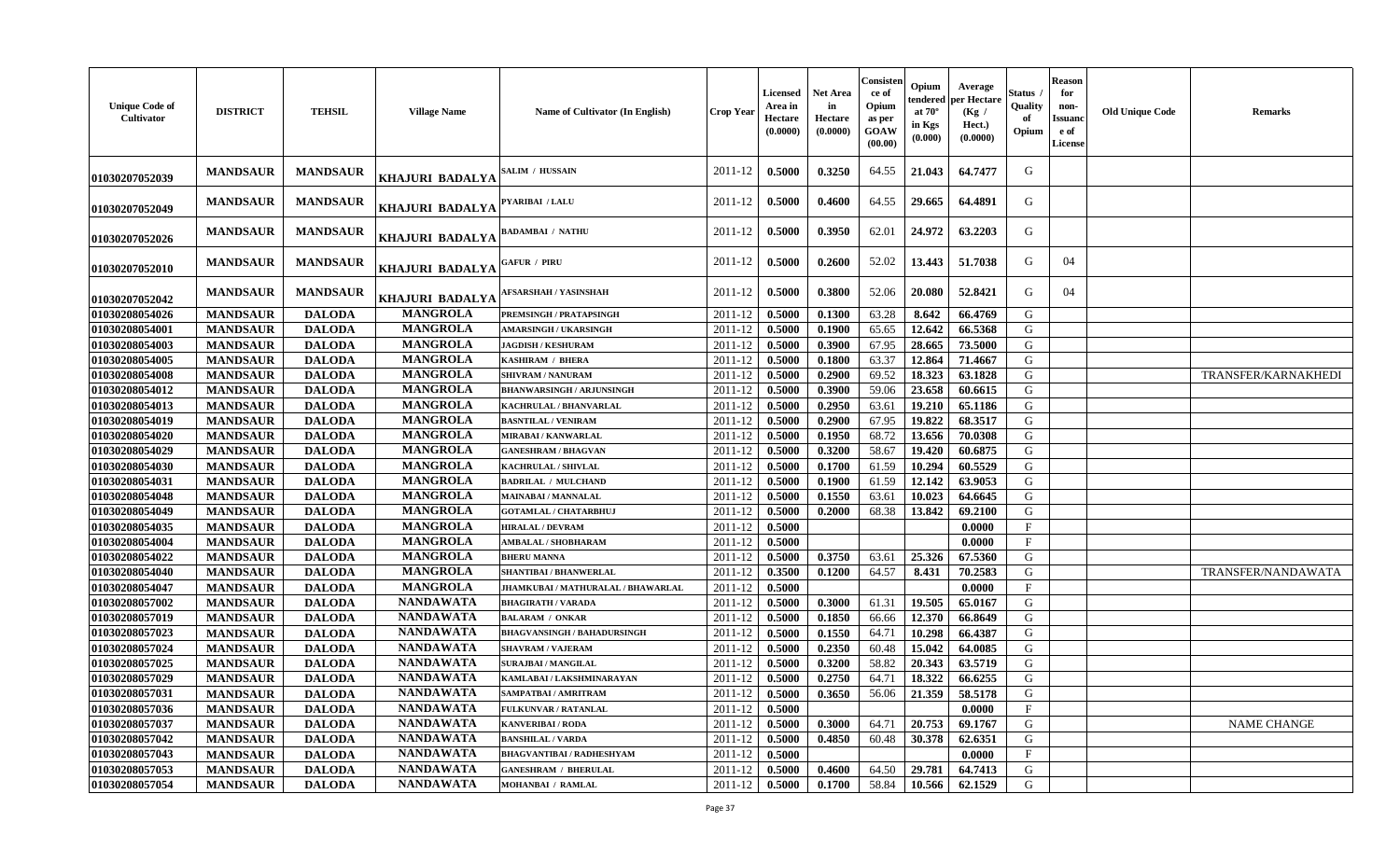| <b>Unique Code of</b><br><b>Cultivator</b> | <b>DISTRICT</b> | <b>TEHSIL</b> | <b>Village Name</b> | Name of Cultivator (In English) | <b>Crop Year</b> | <b>Licensed</b><br>Area in<br>Hectare<br>(0.0000) | Net Area<br>in<br>Hectare<br>(0.0000) | Consisteı<br>ce of<br>Opium<br>as per<br>GOAW<br>(00.00) | Opium<br>endered<br>at $70^\circ$<br>in Kgs<br>(0.000) | Average<br>per Hectare<br>(Kg /<br>Hect.)<br>(0.0000) | Status<br>Quality<br>of<br>Opium | <b>Reason</b><br>for<br>non-<br>Issuano<br>e of<br>License | <b>Old Unique Code</b> | Remarks            |
|--------------------------------------------|-----------------|---------------|---------------------|---------------------------------|------------------|---------------------------------------------------|---------------------------------------|----------------------------------------------------------|--------------------------------------------------------|-------------------------------------------------------|----------------------------------|------------------------------------------------------------|------------------------|--------------------|
| 01030208057055                             | <b>MANDSAUR</b> | <b>DALODA</b> | <b>NANDAWATA</b>    | LAKSHMINARAYAN / AMBARAM        | 2011-12          | 0.5000                                            | 0.1500                                | 64.50                                                    | 9.638                                                  | 64.2533                                               | G                                |                                                            |                        |                    |
| 01030208057067                             | <b>MANDSAUR</b> | <b>DALODA</b> | <b>NANDAWATA</b>    | <b>GUL MOHAMMAD / ALLANUR</b>   | 2011-12          | 0.5000                                            | 0.1900                                | 64.50                                                    | 13.342                                                 | 70.2211                                               | G                                |                                                            |                        |                    |
| 01030208057070                             | <b>MANDSAUR</b> | <b>DALODA</b> | <b>NANDAWATA</b>    | <b>RATANLAL / DEVRAM</b>        | 2011-12          | 0.5000                                            | 0.4050                                | 64.88                                                    | 28.102                                                 | 69.3877                                               | G                                |                                                            |                        |                    |
| 01030208057072                             | <b>MANDSAUR</b> | <b>DALODA</b> | <b>NANDAWATA</b>    | SITABAI / BANSHILAL             | 2011-12          | 0.5000                                            | 0.2100                                | 57.61                                                    | 12.427                                                 | 59.1762                                               | G                                |                                                            |                        |                    |
| 01030208057079                             | <b>MANDSAUR</b> | <b>DALODA</b> | <b>NANDAWATA</b>    | RAJENDRA / MOHANLAL             | 2011-12          | 0.5000                                            | 0.2500                                | 58.84                                                    | 14.416                                                 | 57.6640                                               | G                                |                                                            |                        |                    |
| 01030208057005                             | <b>MANDSAUR</b> | <b>DALODA</b> | <b>NANDAWATA</b>    | <b>MOHANLAL / BHERULAL</b>      | 2011-12          | 0.5000                                            | 0.1700                                | 64.55                                                    | 11.213                                                 | 65.9588                                               | G                                |                                                            |                        |                    |
| 01030208057006                             | <b>MANDSAUR</b> | <b>DALODA</b> | <b>NANDAWATA</b>    | <b>SHANTILAL / BHERULAL</b>     | 2011-12          | 0.5000                                            | 0.1800                                | 64.55                                                    | 12.145                                                 | 67.4722                                               | G                                |                                                            |                        |                    |
| 01030208057011                             | <b>MANDSAUR</b> | <b>DALODA</b> | <b>NANDAWATA</b>    | RAMESHCHANDRA / BHERULAL        | 2011-12          | 0.5000                                            | 0.3600                                | 64.55                                                    | 24.547                                                 | 68.1861                                               | G                                |                                                            |                        |                    |
| 01030208057027                             | <b>MANDSAUR</b> | <b>DALODA</b> | <b>NANDAWATA</b>    | <b>GOPAL / RAMLAL</b>           | 2011-12          | 0.5000                                            | 0.2700                                | 61.31                                                    | 16.843                                                 | 62.3815                                               | G                                |                                                            |                        |                    |
| 01030208057035                             | <b>MANDSAUR</b> | <b>DALODA</b> | <b>NANDAWATA</b>    | <b>MANGILAL / BHAGWAN</b>       | $2011 - 12$      | 0.5000                                            | 0.2600                                | 65.10                                                    | 17.438                                                 | 67.0692                                               | G                                |                                                            |                        |                    |
| 01030208057047                             | <b>MANDSAUR</b> | <b>DALODA</b> | <b>NANDAWATA</b>    | <b>BHERULAL / KACHRU</b>        | 2011-12          | 0.5000                                            | 0.4800                                | 56.38                                                    | 28.391                                                 | 59.1479                                               | G                                |                                                            |                        |                    |
| 01030208057048                             | <b>MANDSAUR</b> | <b>DALODA</b> | <b>NANDAWATA</b>    | <b>CHENRAM / RATANLAL</b>       | 2011-12          | 0.5000                                            | 0.3000                                | 61.31                                                    | 18.638                                                 | 62.1267                                               | G                                |                                                            |                        |                    |
| 01030208057074                             | <b>MANDSAUR</b> | <b>DALODA</b> | <b>NANDAWATA</b>    | <b>KAMLABAI/RAMPRATAP</b>       | 2011-12          | 0.5000                                            |                                       |                                                          |                                                        | 0.0000                                                | $\mathbf{F}$                     |                                                            |                        | <b>NAME CHANGE</b> |
| 01030208057077                             | <b>MANDSAUR</b> | <b>DALODA</b> | <b>NANDAWATA</b>    | MOHANLAL / JAGANNATH            | 2011-12          | 0.5000                                            | 0.1000                                | 62.11                                                    | 6.548                                                  | 65.4800                                               | G                                |                                                            |                        |                    |
| 01030208057088                             | <b>MANDSAUR</b> | <b>DALODA</b> | <b>NANDAWATA</b>    | <b>ASHARAM / KALURAM</b>        | 2011-12          | 0.5000                                            | 0.3850                                | 64.08                                                    | 25.540                                                 | 66.3377                                               | $\mathbf G$                      |                                                            |                        |                    |
| 01030208057004                             | <b>MANDSAUR</b> | <b>DALODA</b> | <b>NANDAWATA</b>    | LAKSHMINARAYAN / BHERULAL       | 2011-12          | 0.5000                                            | 0.2050                                | 64.08                                                    | 13.896                                                 | 67.7854                                               | G                                |                                                            |                        |                    |
| 01030208057073                             | <b>MANDSAUR</b> | <b>DALODA</b> | <b>NANDAWATA</b>    | <b>SUNDARBAI/SUKHLAL</b>        | 2011-12          | 0.5000                                            | 0.2600                                | 67.16                                                    | 18.546                                                 | 71.3308                                               | G                                |                                                            |                        |                    |
| 01030208057078                             | <b>MANDSAUR</b> | <b>DALODA</b> | <b>NANDAWATA</b>    | <b>GANGARAM / BAGDIRAM</b>      | 2011-12          | 0.3500                                            | 0.3450                                | 64.08                                                    | 22.730                                                 | 65.8841                                               | G                                |                                                            |                        | <b>NAME CHANGE</b> |
| 01030208057084                             | <b>MANDSAUR</b> | <b>DALODA</b> | <b>NANDAWATA</b>    | PYARIBAI / RUGANATH             | 2011-12          | 0.3500                                            | 0.1950                                | 58.84                                                    | 11.919                                                 | 61.1231                                               | G                                |                                                            |                        |                    |
| 01030208057090                             | <b>MANDSAUR</b> | <b>DALODA</b> | <b>NANDAWATA</b>    | <b>BAPULAL / LALU</b>           | 2011-12          | 0.5000                                            | 0.3800                                | 61.39                                                    | 27.108                                                 | 71.3368                                               | G                                |                                                            |                        |                    |
| 01030208057092                             | <b>MANDSAUR</b> | <b>DALODA</b> | <b>NANDAWATA</b>    | <b>ONKARLAL / GANGARAM</b>      | 2011-12          | 0.5000                                            | 0.2100                                | 64.53                                                    | 14.068                                                 | 66.9905                                               | G                                |                                                            |                        |                    |
| 01030208057104                             | <b>MANDSAUR</b> | <b>DALODA</b> | <b>NANDAWATA</b>    | SAMPATBAI / BHAGVANSINGH        | 2011-12          | 0.5000                                            | 0.1850                                | 65.23                                                    | 11.946                                                 | 64.5730                                               | G                                |                                                            |                        |                    |
| 01030208057109                             | <b>MANDSAUR</b> | <b>DALODA</b> | <b>NANDAWATA</b>    | HUSSAIN/HAMIRBAI/ ALLANUR       | 2011-12          | 0.5000                                            | 0.3700                                | 59.46                                                    | 22.960                                                 | 62.0541                                               | G                                |                                                            |                        |                    |
| 01030208057111                             | <b>MANDSAUR</b> | <b>DALODA</b> | <b>NANDAWATA</b>    | <b>BAPULAL / BHANWARLAL</b>     | 2011-12          | 0.5000                                            | 0.1950                                | 64.53                                                    | 12.915                                                 | 66.2308                                               | G                                |                                                            |                        |                    |
| 01030208057113                             | <b>MANDSAUR</b> | <b>DALODA</b> | <b>NANDAWATA</b>    | <b>BAGDIBAI / DEV JI</b>        | 2011-12          | 0.5000                                            |                                       |                                                          |                                                        | 0.0000                                                | $\rm F$                          |                                                            |                        |                    |
| 01030208057116                             | <b>MANDSAUR</b> | <b>DALODA</b> | <b>NANDAWATA</b>    | SHANKARLAL / GANGARAM           | 2011-12          | 0.5000                                            | 0.2600                                | 62.66                                                    | 16.784                                                 | 64.5538                                               | G                                |                                                            |                        |                    |
| 01030208057124                             | <b>MANDSAUR</b> | <b>DALODA</b> | <b>NANDAWATA</b>    | <b>BALKUNWAR / BASANTILAL</b>   | 2011-12          | 0.5000                                            | 0.4100                                | 62.66                                                    | 26.004                                                 | 63.4244                                               | $\mathbf G$                      |                                                            |                        |                    |
| 01030208057127                             | <b>MANDSAUR</b> | <b>DALODA</b> | <b>NANDAWATA</b>    | FAKIR MOHAMMAD / GUL MOHAMMAD   | 2011-12          | 0.5000                                            | 0.1900                                | 64.53                                                    | 13.376                                                 | 70.4000                                               | G                                |                                                            |                        |                    |
| 01030208057140                             | <b>MANDSAUR</b> | <b>DALODA</b> | <b>NANDAWATA</b>    | <b>BADRILAL / KACHRU</b>        | 2011-12          | 0.3500                                            | 0.1900                                | 62.92                                                    | 12.440                                                 | 65.4737                                               | G                                |                                                            |                        |                    |
| 01030208057145                             | <b>MANDSAUR</b> | <b>DALODA</b> | <b>NANDAWATA</b>    | KAMALSINGH / BHAGVANSINGH       | 2011-12          | 0.5000                                            | 0.3300                                | 61.35                                                    | 20.403                                                 | 61.8273                                               | G                                |                                                            |                        |                    |
| 01030208057147                             | <b>MANDSAUR</b> | <b>DALODA</b> | <b>NANDAWATA</b>    | <b>MOHANALAL / GHASI</b>        | 2011-12          | 0.3500                                            | 0.3500                                | 62.92                                                    | 22.022                                                 | 62.9200                                               | G                                |                                                            |                        |                    |
| 01030208057156                             | <b>MANDSAUR</b> | <b>DALODA</b> | <b>NANDAWATA</b>    | <b>SURATRAM / VARDICHAND</b>    | 2011-12          | 0.5000                                            | 0.4850                                | 62.02                                                    | 31.745                                                 | 65.4536                                               | G                                |                                                            |                        |                    |
| 01030208057161                             | <b>MANDSAUR</b> | <b>DALODA</b> | <b>NANDAWATA</b>    | <b>GANESHRAM / DHURA</b>        | 2011-12          | 0.5000                                            | 0.3350                                | 62.78                                                    | 21.291                                                 | 63.5552                                               | G                                |                                                            |                        |                    |
| 01030208057166                             | <b>MANDSAUR</b> | <b>DALODA</b> | <b>NANDAWATA</b>    | PYARCHAND KANA GAYARI           | 2011-12          | 0.5000                                            | 0.3600                                | 64.12                                                    | 25.639                                                 | 71.2194                                               | G                                |                                                            |                        |                    |
| 01030208057168                             | <b>MANDSAUR</b> | <b>DALODA</b> | <b>NANDAWATA</b>    | NIRMALAKUMAR / KANHAIYALAL      | 2011-12          | 0.5000                                            | 0.1200                                | 64.26                                                    | 9.051                                                  | 75.4250                                               | G                                |                                                            |                        |                    |
| 01030208057112                             | <b>MANDSAUR</b> | <b>DALODA</b> | <b>NANDAWATA</b>    | <b>HAKLAL / GANGARAM</b>        | 2011-12          | 0.5000                                            | 0.2700                                | 61.35                                                    | 16.617                                                 | 61.5444                                               | G                                |                                                            |                        |                    |
| 01030208057118                             | <b>MANDSAUR</b> | <b>DALODA</b> | <b>NANDAWATA</b>    | <b>BHANVARLAL / PYARCHAND</b>   | 2011-12          | 0.3500                                            | 0.1500                                | 61.35                                                    | 9.536                                                  | 63.5733                                               | G                                |                                                            |                        |                    |
| 01030208057123                             | <b>MANDSAUR</b> | <b>DALODA</b> | <b>NANDAWATA</b>    | <b>PARVATI BAI / BALU</b>       | 2011-12          | 0.5000                                            | 0.2150                                | 67.18                                                    | 14.732                                                 | 68.5209                                               | G                                |                                                            |                        | <b>NAME CHANGE</b> |
| 01030208057137                             | <b>MANDSAUR</b> | <b>DALODA</b> | <b>NANDAWATA</b>    | <b>RAMESHVAR / KALU</b>         | 2011-12          | 0.5000                                            | 0.1550                                | 67.56                                                    | 11.012                                                 | 71.0452                                               | G                                |                                                            |                        |                    |
| 01030208057138                             | <b>MANDSAUR</b> | <b>DALODA</b> | <b>NANDAWATA</b>    | <b>BAPULAL / SHANTILAL</b>      | 2011-12          | 0.5000                                            | 0.2100                                | 64.12                                                    | 14.473                                                 | 68.9190                                               | ${\bf G}$                        |                                                            |                        |                    |
| 01030208057142                             | <b>MANDSAUR</b> | <b>DALODA</b> | <b>NANDAWATA</b>    | <b>BALU / GANGARAM</b>          | 2011-12          | 0.5000                                            | 0.2900                                | 64.12                                                    | 19.245                                                 | 66.3621                                               | G                                |                                                            |                        |                    |
| 01030208057150                             | <b>MANDSAUR</b> | <b>DALODA</b> | <b>NANDAWATA</b>    | <b>MADHUSUDHAN / DEVRAM</b>     | 2011-12          | 0.5000                                            | 0.4400                                | 64.53                                                    | 29.011                                                 | 65.9341                                               | G                                |                                                            |                        |                    |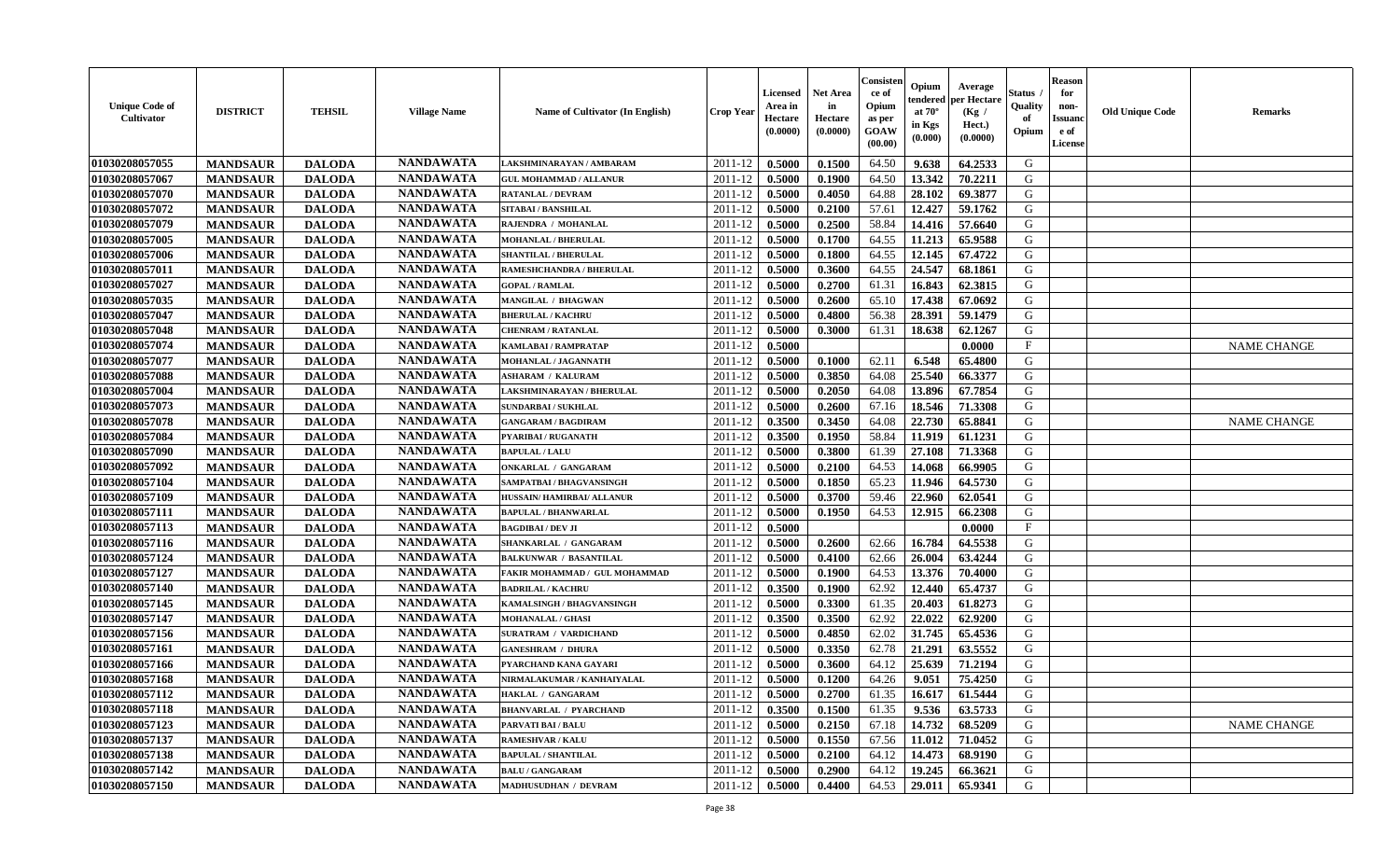| <b>Unique Code of</b><br>Cultivator | <b>DISTRICT</b> | <b>TEHSIL</b> | <b>Village Name</b> | Name of Cultivator (In English)      | <b>Crop Year</b> | <b>Licensed</b><br>Area in<br>Hectare<br>(0.0000) | <b>Net Area</b><br>in<br>Hectare<br>(0.0000) | Consisteı<br>ce of<br>Opium<br>as per<br>GOAW<br>(00.00) | Opium<br>endered<br>at 70°<br>in Kgs<br>(0.000) | Average<br>er Hectare<br>(Kg /<br>Hect.)<br>(0.0000) | Status<br>Quality<br>of<br>Opium | <b>Reason</b><br>for<br>non-<br><b>Issuand</b><br>e of<br>License | <b>Old Unique Code</b> | <b>Remarks</b>     |
|-------------------------------------|-----------------|---------------|---------------------|--------------------------------------|------------------|---------------------------------------------------|----------------------------------------------|----------------------------------------------------------|-------------------------------------------------|------------------------------------------------------|----------------------------------|-------------------------------------------------------------------|------------------------|--------------------|
| 01030208057154                      | <b>MANDSAUR</b> | <b>DALODA</b> | <b>NANDAWATA</b>    | PARASHRAM / MATHURALAL               | 2011-12          | 0.5000                                            | 0.1050                                       | 62.78                                                    | 6.897                                           | 65.6857                                              | G                                |                                                                   |                        |                    |
| 01030208057167                      | <b>MANDSAUR</b> | <b>DALODA</b> | <b>NANDAWATA</b>    | <b>MOTILAL / PREMCHAND</b>           | 2011-12          | 0.3500                                            | 0.2000                                       | 62.78                                                    | 13.435                                          | 67.1750                                              | G                                |                                                                   |                        |                    |
| 01030208057061                      | <b>MANDSAUR</b> | <b>DALODA</b> | <b>NANDAWATA</b>    | NANDLAL / KANJI                      | 2011-12          | 0.3500                                            | 0.1050                                       | 58.88                                                    | 6.224                                           | 59.2762                                              | G                                |                                                                   |                        | <b>NAME CHANGE</b> |
| 01030208057135                      | <b>MANDSAUR</b> | <b>DALODA</b> | <b>NANDAWATA</b>    | RAMKUNWARBAI / ATAMARAM              | 2011-12          | 0.5000                                            | 0.3450                                       | 62.55                                                    | 22.384                                          | 64.8812                                              | G                                |                                                                   |                        |                    |
| 01030208057001                      | <b>MANDSAUR</b> | <b>DALODA</b> | <b>NANDAWATA</b>    | <b>BHAGIRATH / BHERULAL</b>          | 2011-12          | 0.5000                                            | 0.2600                                       | 66.17                                                    | 18.877                                          | 72.6038                                              | G                                |                                                                   |                        |                    |
| 01030208057058                      | <b>MANDSAUR</b> | <b>DALODA</b> | <b>NANDAWATA</b>    | KACHRULAL / KANA                     | 2011-12          | 0.5000                                            | 0.2800                                       | 59.46                                                    | 17.668                                          | 63.1000                                              | G                                |                                                                   |                        |                    |
| 01030208057085                      | <b>MANDSAUR</b> | <b>DALODA</b> | <b>NANDAWATA</b>    | AXMAN / BHERA                        | 2011-12          | 0.5000                                            | 0.0950                                       | 65.89                                                    | 6.533                                           | 68.7684                                              |                                  | 02                                                                |                        |                    |
| 01030208057164                      | <b>MANDSAUR</b> | <b>DALODA</b> | <b>NANDAWATA</b>    | <b>BALARAM / MAGANIRAM</b>           | 2011-12          | 0.5000                                            |                                              |                                                          |                                                 | 0.0000                                               | $\mathbf{F}$                     |                                                                   |                        |                    |
| 01030208057080                      | <b>MANDSAUR</b> | <b>DALODA</b> | <b>NANDAWATA</b>    | SHRIPAL / UMMEDRAM                   | 2011-12          | 0.5000                                            | 0.3350                                       | 56.15                                                    | 20.005                                          | 59.7164                                              | G                                |                                                                   |                        |                    |
| 01030208057108                      | <b>MANDSAUR</b> | <b>DALODA</b> | <b>NANDAWATA</b>    | NANURAM / VARDA                      | 2011-12          | 0.5000                                            | 0.4150                                       | 62.55                                                    | 26.396                                          | 63.6048                                              | G                                |                                                                   |                        |                    |
| 01030208057095                      | <b>MANDSAUR</b> | <b>DALODA</b> | <b>NANDAWATA</b>    | RAKESH KUMAR / BHAGWATIPRASAD        | 2011-12          | 0.5000                                            | 0.2450                                       | 64.07                                                    | 16.658                                          | 67.9918                                              | G                                |                                                                   |                        |                    |
| 01030208057172                      | <b>MANDSAUR</b> | <b>DALODA</b> | <b>NANDAWATA</b>    | RAMPRASAD / NIRBHAYRAM               | 2011-12          | 0.5000                                            | 0.2100                                       | 64.07                                                    | 13.656                                          | 65.0286                                              | G                                |                                                                   |                        |                    |
| 01030208057173                      | <b>MANDSAUR</b> | <b>DALODA</b> | <b>NANDAWATA</b>    | <b>BHERULAL / NIRBHAYRAM</b>         | 2011-12          | 0.5000                                            | 0.2000                                       | 55.90                                                    | 11.292                                          | 56.4600                                              | G                                |                                                                   |                        |                    |
| 01030208057174                      | <b>MANDSAUR</b> | <b>DALODA</b> | <b>NANDAWATA</b>    | <b>MEVALAL / NATHU</b>               | 2011-12          | 0.5000                                            | 0.1950                                       | 62.55                                                    | 12.501                                          | 64.1077                                              | G                                |                                                                   |                        |                    |
| 01030208057052                      | <b>MANDSAUR</b> | <b>DALODA</b> | <b>NANDAWATA</b>    | <b>SHOBHARAM / ONKARLAL</b>          | 2011-12          | 0.5000                                            | 0.2000                                       | 64.57                                                    | 13.458                                          | 67.2900                                              | G                                |                                                                   |                        |                    |
| 01030208057017                      | <b>MANDSAUR</b> | <b>DALODA</b> | <b>NANDAWATA</b>    | UDAYLAL / RAGHUNATH                  | 2011-12          | 0.5000                                            | 0.3100                                       | 64.57                                                    | 20.515                                          | 66.1774                                              | G                                |                                                                   |                        |                    |
| 01030208057125                      | <b>MANDSAUR</b> | <b>DALODA</b> | <b>NANDAWATA</b>    | HIMMATSINGH / SHIVSINGH              | 2011-12          | 0.5000                                            | 0.3200                                       | 61.09                                                    | 20.858                                          | 65.1813                                              | G                                |                                                                   |                        |                    |
| 01030208057117                      | <b>MANDSAUR</b> | <b>DALODA</b> | <b>NANDAWATA</b>    | <b>KANCHANBAI / DALU</b>             | 2011-12          | 0.3500                                            | 0.3400                                       | 61.09                                                    | 22.533                                          | 66.2735                                              | G                                |                                                                   |                        |                    |
| 01030208057128                      | <b>MANDSAUR</b> | <b>DALODA</b> | <b>NANDAWATA</b>    | <b>KALABAI/AMBALAL</b>               | 2011-12          | 0.5000                                            | 0.3150                                       | 68.93                                                    | 22.944                                          | 72.8381                                              | G                                |                                                                   |                        |                    |
| 01030208057103                      | <b>MANDSAUR</b> | <b>DALODA</b> | <b>NANDAWATA</b>    | LAXMINARAYAN / SHOBHARAM             | 2011-12          | 0.5000                                            | 0.3800                                       | 64.07                                                    | 25.198                                          | 66.3105                                              | G                                |                                                                   |                        |                    |
| 01030208057181                      | <b>MANDSAUR</b> | <b>DALODA</b> | <b>NANDAWATA</b>    | <b>BHERULAL / SUKHLAL (BADA)</b>     | 2011-12          | 0.3500                                            | 0.2350                                       | 61.09                                                    | 14.705                                          | 62.5745                                              | G                                |                                                                   |                        |                    |
| 01030208057186                      | <b>MANDSAUR</b> | <b>DALODA</b> | <b>NANDAWATA</b>    | <b>JAGDISH / BHANVARLAL</b>          | 2011-12          | 0.5000                                            | 0.1950                                       | 61.64                                                    | 12.416                                          | 63.6718                                              | G                                |                                                                   |                        |                    |
| 01030208057131                      | <b>MANDSAUR</b> | <b>DALODA</b> | <b>NANDAWATA</b>    | <b>JAWAHARLAL / GABBA</b>            | 2011-12          | 0.5000                                            | 0.3000                                       | 61.64                                                    | 18.783                                          | 62.6100                                              | G                                |                                                                   |                        |                    |
| 01030208057187                      | <b>MANDSAUR</b> | <b>DALODA</b> | <b>NANDAWATA</b>    | <b>BHAGATRAM / DEVRAM</b>            | 2011-12          | 0.5000                                            |                                              |                                                          |                                                 | 0.0000                                               | $\mathbf F$                      |                                                                   |                        |                    |
| 01030208057158                      | <b>MANDSAUR</b> | <b>DALODA</b> | <b>NANDAWATA</b>    | NAGULAL URAF NAGESHWAR PITA SURATRAM | 2011-12          | 0.5000                                            | 0.3150                                       | 61.64                                                    | 20.103                                          | 63.8190                                              | G                                |                                                                   |                        |                    |
| 01030208057189                      | <b>MANDSAUR</b> | <b>DALODA</b> | <b>NANDAWATA</b>    | MANKUNWARBAI / ATAMARAM              | 2011-12          | 0.5000                                            | 0.1950                                       | 63.40                                                    | 12.671                                          | 64.9795                                              | G                                |                                                                   |                        |                    |
| 01030208057013                      | <b>MANDSAUR</b> | <b>DALODA</b> | <b>NANDAWATA</b>    | RADHESHYAMPURI / MADHOPURI           | 2011-12          | 0.5000                                            | 0.2250                                       | 65.81                                                    | 15.992                                          | 71.0756                                              | G                                |                                                                   |                        |                    |
| 01030208057012                      | <b>MANDSAUR</b> | <b>DALODA</b> | <b>NANDAWATA</b>    | <b>CHUNNILAL / DURGA</b>             | 2011-12          | 0.5000                                            | 0.1600                                       | 65.81                                                    | 11.376                                          | 71.1000                                              | G                                |                                                                   |                        |                    |
| 01030208057153                      | <b>MANDSAUR</b> | <b>DALODA</b> | <b>NANDAWATA</b>    | <b>MANGIBAI/VARDICHANDRA</b>         | 2011-12          | 0.3500                                            | 0.2000                                       | 65.81                                                    | 13.660                                          | 68.3000                                              | G                                |                                                                   |                        |                    |
| 01030208057030                      | <b>MANDSAUR</b> | <b>DALODA</b> | <b>NANDAWATA</b>    | <b>MANGU / NANDA BALAI</b>           | 2011-12          | 0.3500                                            | 0.3500                                       | 62.44                                                    | 22.345                                          | 63.8429                                              | G                                |                                                                   |                        |                    |
| 01030208057122                      | <b>MANDSAUR</b> | <b>DALODA</b> | <b>NANDAWATA</b>    | <b>BAPULAL / KESHURAM</b>            | 2011-12          | 0.5000                                            | 0.3950                                       | 64.57                                                    | 26.492                                          | 67.0684                                              | ${\bf G}$                        |                                                                   |                        |                    |
| 01030208057155                      | <b>MANDSAUR</b> | <b>DALODA</b> | <b>NANDAWATA</b>    | <b>TULSIRAM / BABRU</b>              | 2011-12          | 0.5000                                            | 0.2550                                       | 61.45                                                    | 16.170                                          | 63.4118                                              | G                                |                                                                   |                        |                    |
| 01030208057039                      | <b>MANDSAUR</b> | <b>DALODA</b> | <b>NANDAWATA</b>    | <b>MANGILAL / BAGDIRAM</b>           | 2011-12          | 0.5000                                            | 0.4950                                       | 59.46                                                    | 29.951                                          | 60.5071                                              | G                                |                                                                   |                        |                    |
| 01030208057060                      | <b>MANDSAUR</b> | <b>DALODA</b> | <b>NANDAWATA</b>    | <b>BABULAL / HIRALAL</b>             | 2011-12          | 0.5000                                            | 0.2250                                       | 59.46                                                    | 14.143                                          | 62.8578                                              | G                                |                                                                   |                        |                    |
| 01030208057068                      | <b>MANDSAUR</b> | <b>DALODA</b> | <b>NANDAWATA</b>    | <b>DEVBAI / NANURAM</b>              | 2011-12          | 0.5000                                            | 0.2600                                       | 51.76                                                    | 13.724                                          | 52.7846                                              | G                                | 04                                                                |                        |                    |
| 01030208057009                      | <b>MANDSAUR</b> | <b>DALODA</b> | <b>NANDAWATA</b>    | <b>CHANDMAL / MANGILAL</b>           | 2011-12          | 0.5000                                            | 0.2800                                       | 63.40                                                    | 18.739                                          | 66.9250                                              | G                                |                                                                   |                        |                    |
| 01030208057177                      | <b>MANDSAUR</b> | <b>DALODA</b> | <b>NANDAWATA</b>    | <b>JAGNNATH / BAGDIRAM</b>           | 2011-12          | 0.5000                                            | 0.3550                                       | 56.61                                                    | 20.024                                          | 56.4056                                              | G                                |                                                                   |                        | <b>NAME CHANGE</b> |
| 01030208057015                      | <b>MANDSAUR</b> | <b>DALODA</b> | <b>NANDAWATA</b>    | <b>KESHURAM / LACHHIRAM</b>          | 2011-12          | 0.3500                                            | 0.2350                                       | 56.61                                                    | 13.546                                          | 57.6426                                              | G                                |                                                                   |                        |                    |
| 01030208057003                      | <b>MANDSAUR</b> | <b>DALODA</b> | <b>NANDAWATA</b>    | RUGNATHPURI / MOHANPURI              | 2011-12          | 0.5000                                            | 0.3600                                       | 61.33                                                    | 23.577                                          | 65.4917                                              | ${\bf G}$                        |                                                                   |                        |                    |
| 01030208057059                      | <b>MANDSAUR</b> | <b>DALODA</b> | <b>NANDAWATA</b>    | RAMNARAYAN / KALURAM                 | 2011-12          | 0.5000                                            | 0.4750                                       | 60.48                                                    | 29.117                                          | 61.2989                                              | G                                |                                                                   |                        |                    |
| 01030208057130                      | <b>MANDSAUR</b> | <b>DALODA</b> | <b>NANDAWATA</b>    | <b>BALU / BHERA BALAI</b>            | 2011-12          | 0.5000                                            | 0.3150                                       | 56.61                                                    | 18.002                                          | 57.1492                                              | G                                |                                                                   |                        |                    |
| 01030208057098                      | <b>MANDSAUR</b> | <b>DALODA</b> | <b>NANDAWATA</b>    | <b>CHUNNILAL / BHAIRA</b>            | 2011-12          | 0.5000                                            | 0.2150                                       | 67.28                                                    | 14.975                                          | 69.6512                                              | $\mathbf I$                      | 02                                                                |                        |                    |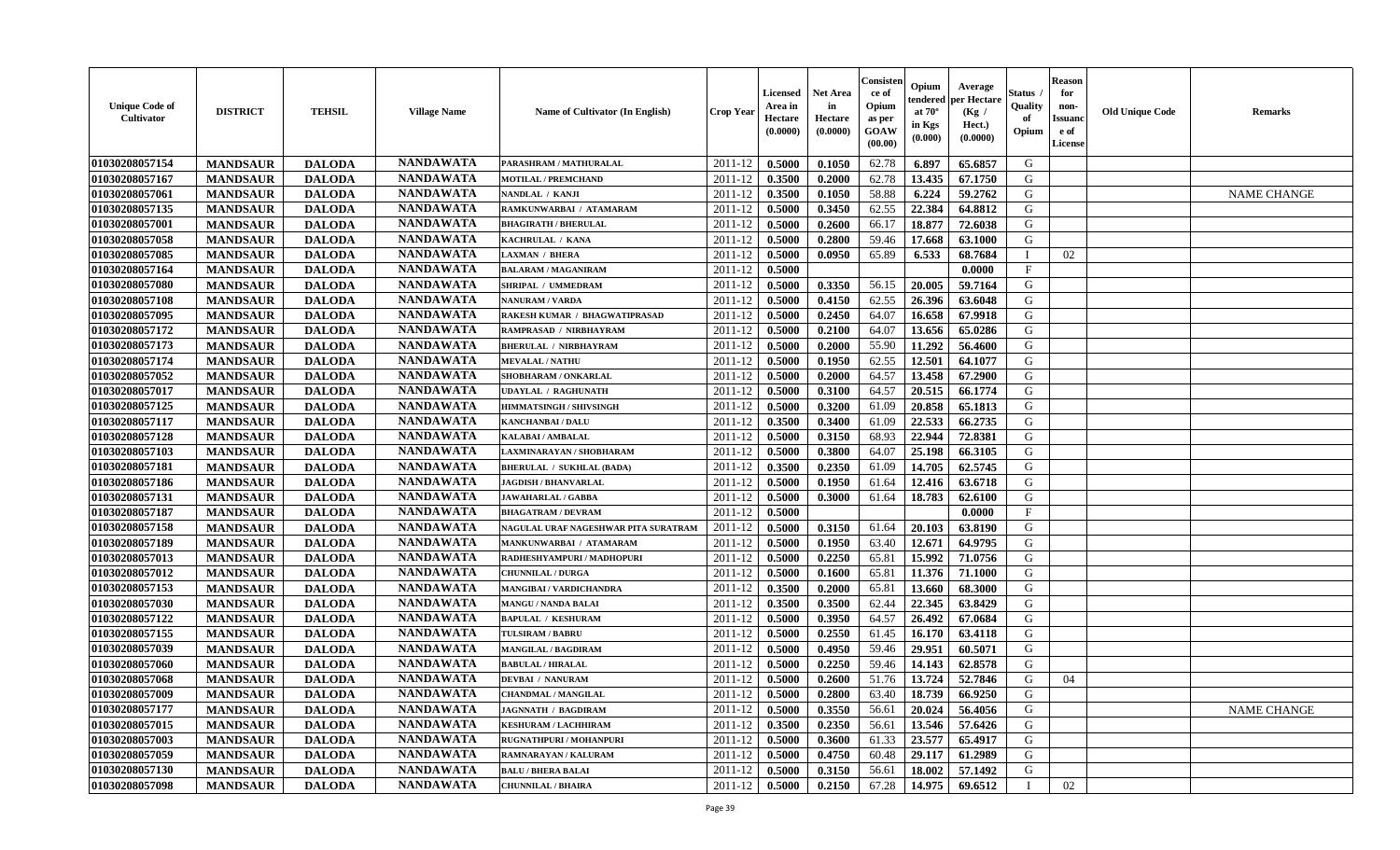| <b>Unique Code of</b><br><b>Cultivator</b> | <b>DISTRICT</b> | <b>TEHSIL</b>   | <b>Village Name</b> | Name of Cultivator (In English) | <b>Crop Year</b> | <b>Licensed</b><br>Area in<br>Hectare<br>(0.0000) | <b>Net Area</b><br>in<br>Hectare<br>(0.0000) | Consisteı<br>ce of<br>Opium<br>as per<br>GOAW<br>(00.00) | Opium<br>endered<br>at $70^\circ$<br>in Kgs<br>(0.000) | Average<br>oer Hectare<br>(Kg /<br>Hect.)<br>(0.0000) | Status<br>Quality<br>of<br>Opium | Reason<br>for<br>non-<br>Issuan<br>e of<br>License | <b>Old Unique Code</b> | <b>Remarks</b> |
|--------------------------------------------|-----------------|-----------------|---------------------|---------------------------------|------------------|---------------------------------------------------|----------------------------------------------|----------------------------------------------------------|--------------------------------------------------------|-------------------------------------------------------|----------------------------------|----------------------------------------------------|------------------------|----------------|
| 01030208057190                             | <b>MANDSAUR</b> | <b>DALODA</b>   | <b>NANDAWATA</b>    | SHRIPAL / SHOBHAGMAL            | 2011-12          | 0.5000                                            | 0.4150                                       | 56.39                                                    | 24.908                                                 | 60.0193                                               | G                                |                                                    |                        |                |
| 01030208057171                             | <b>MANDSAUR</b> | <b>DALODA</b>   | <b>NANDAWATA</b>    | TULSIRAM / BHIMSINGH            | 2011-12          | 0.3500                                            |                                              |                                                          |                                                        | 0.0000                                                | $_{\rm F}$                       |                                                    |                        |                |
| 01030208057076                             | <b>MANDSAUR</b> | <b>DALODA</b>   | <b>NANDAWATA</b>    | PARVATIBAI / BHANVARLAL         | 2011-12          | 0.5000                                            | 0.4650                                       | 63.40                                                    | 29,227                                                 | 62.8538                                               | G                                |                                                    |                        |                |
| 01030208057121                             | <b>MANDSAUR</b> | <b>DALODA</b>   | <b>NANDAWATA</b>    | CHAGANLAL / LACCHIRAM           | 2011-12          | 0.5000                                            | 0.4750                                       | 61.33                                                    | 30.166                                                 | 63.5074                                               | G                                |                                                    |                        |                |
| 01030208057106                             | <b>MANDSAUR</b> | <b>DALODA</b>   | <b>NANDAWATA</b>    | <b>BADRILAL / SUKHLAL</b>       | 2011-12          | 0.5000                                            | 0.3350                                       | 67.44                                                    | 23.845                                                 | 71.1791                                               | - 1                              | 02                                                 |                        |                |
| 01030208057134                             | <b>MANDSAUR</b> | <b>DALODA</b>   | <b>NANDAWATA</b>    | <b>BHANWARLAL / SUKHLAL</b>     | 2011-12          | 0.5000                                            | 0.4400                                       | 61.33                                                    | 28.264                                                 | 64.2364                                               | G                                |                                                    |                        |                |
| 01030208057041                             | <b>MANDSAUR</b> | <b>DALODA</b>   | <b>NANDAWATA</b>    | MANGILAL / RAMLAL               | 2011-12          | 0.5000                                            |                                              |                                                          |                                                        | 0.0000                                                | $\mathbf F$                      |                                                    |                        |                |
| 01030207059001                             | <b>MANDSAUR</b> | <b>MANDSAUR</b> | <b>RAJAKHEDI</b>    | KISHAN SINGH / DEVIDAN          | 2011-12          | 0.5000                                            | 0.4650                                       | 56.24                                                    | 30.394                                                 | 65.3634                                               | G                                |                                                    |                        |                |
| 01030207059003                             | <b>MANDSAUR</b> | <b>MANDSAUR</b> | <b>RAJAKHEDI</b>    | <b>GOPALDAN / KARNIDAN</b>      | 2011-12          | 0.5000                                            | 0.1400                                       | 60.58                                                    | 9.217                                                  | 65.8357                                               | G                                |                                                    |                        |                |
| 01030207059004                             | <b>MANDSAUR</b> | <b>MANDSAUR</b> | <b>RAJAKHEDI</b>    | INDARSINGH / DEVIDAN JI         | 2011-12          | 0.5000                                            | 0.1450                                       | 59.89                                                    | 8.812                                                  | 60.7724                                               | G                                |                                                    |                        |                |
| 01030207059005                             | <b>MANDSAUR</b> | <b>MANDSAUR</b> | <b>RAJAKHEDI</b>    | <b>GOPAL / AMBARAM</b>          | 2011-12          | 0.5000                                            | 0.2100                                       | 65.22                                                    | 14.395                                                 | 68.5476                                               | G                                |                                                    |                        |                |
| 01030207059008                             | <b>MANDSAUR</b> | <b>MANDSAUR</b> | <b>RAJAKHEDI</b>    | <b>GOPAL / MANGU</b>            | 2011-12          | 0.5000                                            |                                              |                                                          |                                                        | 0.0000                                                | F                                |                                                    |                        |                |
| 01030207059009                             | <b>MANDSAUR</b> | <b>MANDSAUR</b> | <b>RAJAKHEDI</b>    | <b>BHERULAL / MODIRAM</b>       | 2011-12          | 0.5000                                            | 0.1500                                       | 62.93                                                    | 9.592                                                  | 63.9467                                               | $\blacksquare$                   | 02                                                 |                        |                |
| 01030207059010                             | <b>MANDSAUR</b> | <b>MANDSAUR</b> | <b>RAJAKHEDI</b>    | PUNAMCHAND / PANNALAL           | 2011-12          | 0.5000                                            | 0.1000                                       | 56.54                                                    | 6.534                                                  | 65.3400                                               | G                                |                                                    |                        |                |
| 01030207059011                             | <b>MANDSAUR</b> | <b>MANDSAUR</b> | <b>RAJAKHEDI</b>    | <b>BAPULAL / RAM LAL</b>        | 2011-12          | 0.5000                                            | 0.2450                                       | 56.92                                                    | 15.360                                                 | 62.6939                                               | G                                |                                                    |                        |                |
| 01030207059013                             | <b>MANDSAUR</b> | <b>MANDSAUR</b> | <b>RAJAKHEDI</b>    | RAMLAL / KANIRAM                | 2011-12          | 0.5000                                            | 0.2600                                       | 56.55                                                    | 16.109                                                 | 61.9577                                               | G                                |                                                    |                        |                |
| 01030207059014                             | <b>MANDSAUR</b> | <b>MANDSAUR</b> | <b>RAJAKHEDI</b>    | HIRALAL / RADHESHYAM            | 2011-12          | 0.5000                                            | 0.1000                                       | 62.11                                                    | 7.054                                                  | 70.5400                                               | G                                |                                                    |                        |                |
| 01030207059015                             | <b>MANDSAUR</b> | <b>MANDSAUR</b> | <b>RAJAKHEDI</b>    | <b>BALUDAS / GOPALDAS</b>       | 2011-12          | 0.5000                                            | 0.4750                                       | 56.92                                                    | 28.135                                                 | 59.2316                                               | G                                |                                                    |                        |                |
| 01030207059016                             | <b>MANDSAUR</b> | <b>MANDSAUR</b> | <b>RAJAKHEDI</b>    | PARWAT SINGH / RUP SINGH        | 2011-12          | 0.5000                                            |                                              |                                                          |                                                        | 0.0000                                                | F                                |                                                    |                        |                |
| 01030207059017                             | <b>MANDSAUR</b> | <b>MANDSAUR</b> | <b>RAJAKHEDI</b>    | <b>BALMUKAND / LAKSHMAN</b>     | 2011-12          | 0.5000                                            | 0.2600                                       | 62.53                                                    | 16.785                                                 | 64.5577                                               | G                                |                                                    |                        |                |
| 01030207059018                             | <b>MANDSAUR</b> | <b>MANDSAUR</b> | <b>RAJAKHEDI</b>    | RADHESHYAM / GANGARAM           | 2011-12          | 0.5000                                            | 0.1000                                       | 58.52                                                    | 6.329                                                  | 63.2900                                               | G                                |                                                    |                        |                |
| 01030207059020                             | <b>MANDSAUR</b> | <b>MANDSAUR</b> | <b>RAJAKHEDI</b>    | RAMNIVAS / SUKHA JI             | 2011-12          | 0.5000                                            | 0.1000                                       | 60.89                                                    | 6.872                                                  | 68.7200                                               | G                                |                                                    |                        |                |
| 01030207059024                             | <b>MANDSAUR</b> | <b>MANDSAUR</b> | <b>RAJAKHEDI</b>    | <b>BALCHAND / GIRDHARI</b>      | 2011-12          | 0.5000                                            | 0.0950                                       | 64.86                                                    | 7.005                                                  | 73.7368                                               | G                                |                                                    |                        |                |
| 01030207059025                             | <b>MANDSAUR</b> | <b>MANDSAUR</b> | <b>RAJAKHEDI</b>    | <b>SHANTILAL / BHERULAL</b>     | 2011-12          | 0.5000                                            | 0.2000                                       | 60.39                                                    | 13.829                                                 | 69.1450                                               | G                                |                                                    |                        |                |
| 01030207059030                             | <b>MANDSAUR</b> | <b>MANDSAUR</b> | <b>RAJAKHEDI</b>    | TULSIRAM / PRABHULAL            | 2011-12          | 0.5000                                            | 0.0950                                       | 63.29                                                    | 6.944                                                  | 73.0947                                               | G                                |                                                    |                        |                |
| 01030207059031                             | <b>MANDSAUR</b> | <b>MANDSAUR</b> | <b>RAJAKHEDI</b>    | KANWARLAL / VARDA               | 2011-12          | 0.5000                                            | 0.2800                                       | 61.31                                                    | 19.759                                                 | 70.5679                                               | G                                |                                                    |                        |                |
| 01030207059032                             | <b>MANDSAUR</b> | <b>MANDSAUR</b> | <b>RAJAKHEDI</b>    | <b>AMBALAL / VARDA</b>          | 2011-12          | 0.5000                                            | 0.0800                                       | 68.56                                                    | 6.004                                                  | 75.0500                                               | G                                |                                                    |                        |                |
| 01030207059033                             | <b>MANDSAUR</b> | <b>MANDSAUR</b> | <b>RAJAKHEDI</b>    | SHAMBHULAL / JAGANNATH          | 2011-12          | 0.5000                                            | 0.1950                                       | 65.96                                                    | 14.389                                                 | 73.7897                                               | G                                |                                                    |                        |                |
| 01030207059035                             | <b>MANDSAUR</b> | <b>MANDSAUR</b> | <b>RAJAKHEDI</b>    | LAXMINARAYAN / BHERULAL         | 2011-12          | 0.5000                                            | 0.1400                                       | 62.66                                                    | 9.453                                                  | 67.5214                                               | G                                |                                                    |                        |                |
| 01030207059036                             | <b>MANDSAUR</b> | <b>MANDSAUR</b> | <b>RAJAKHEDI</b>    | <b>BABULAL / NANDA</b>          | 2011-12          | 0.5000                                            | 0.1900                                       | 57.60                                                    | 11.775                                                 | 61.9737                                               | G                                |                                                    |                        |                |
| 01030207059037                             | <b>MANDSAUR</b> | <b>MANDSAUR</b> | <b>RAJAKHEDI</b>    | RAMESH / JAGANATH               | 2011-12          | 0.5000                                            | 0.1200                                       | 57.60                                                    | 7.562                                                  | 63.0167                                               | G                                |                                                    |                        |                |
| 01030207059038                             | <b>MANDSAUR</b> | <b>MANDSAUR</b> | <b>RAJAKHEDI</b>    | <b>VISHNU / RAJARAM</b>         | 2011-12          | 0.5000                                            | 0.1000                                       | 61.31                                                    | 7.051                                                  | 70.5100                                               | G                                |                                                    |                        |                |
| 01030207059039                             | <b>MANDSAUR</b> | <b>MANDSAUR</b> | <b>RAJAKHEDI</b>    | <b>DEVRAM / BAGDIRAM</b>        | 2011-12          | 0.5000                                            | 0.4150                                       | 62.84                                                    | 27.335                                                 | 65.8675                                               | G                                |                                                    |                        |                |
| 01030207059042                             | <b>MANDSAUR</b> | <b>MANDSAUR</b> | <b>RAJAKHEDI</b>    | <b>GORDHAN / GANGARAM</b>       | 2011-12          | 0.5000                                            | 0.1300                                       | 62.84                                                    | 8.573                                                  | 65.9462                                               | G                                |                                                    |                        |                |
| 01030207059043                             | <b>MANDSAUR</b> | <b>MANDSAUR</b> | <b>RAJAKHEDI</b>    | <b>JAGDISH / BAGDIRAM</b>       | 2011-12          | 0.5000                                            | 0.1600                                       | 57.60                                                    | 10.088                                                 | 63.0500                                               | G                                |                                                    |                        |                |
| 01030207059046                             | <b>MANDSAUR</b> | MANDSAUR        | <b>RAJAKHEDI</b>    | <b>BADRILAL / GIRDHARI</b>      | $2011-12$ 0.5000 |                                                   | 0.1700                                       |                                                          | $62.84$   11.374                                       | 66.9059                                               | G                                |                                                    |                        |                |
| 01030207059047                             | <b>MANDSAUR</b> | <b>MANDSAUR</b> | <b>RAJAKHEDI</b>    | <b>GOPAL / NARSINGH</b>         | 2011-12          | 0.5000                                            |                                              |                                                          |                                                        | 0.0000                                                | $_{\rm F}$                       |                                                    |                        |                |
| 01030207059048                             | <b>MANDSAUR</b> | <b>MANDSAUR</b> | <b>RAJAKHEDI</b>    | RAMCHANDRA / BHERULAL           | 2011-12          | 0.5000                                            | 0.1100                                       | 60.39                                                    | 7.704                                                  | 70.0364                                               | G                                |                                                    |                        |                |
| 01030207059049                             | <b>MANDSAUR</b> | <b>MANDSAUR</b> | <b>RAJAKHEDI</b>    | <b>BALARAM / KANHIYALAL</b>     | 2011-12          | 0.5000                                            | 0.1000                                       | 66.15                                                    | 6.936                                                  | 69.3600                                               | G                                |                                                    |                        |                |
| 01030207059050                             | <b>MANDSAUR</b> | <b>MANDSAUR</b> | <b>RAJAKHEDI</b>    | <b>BALARAM / PANNALAL</b>       | 2011-12          | 0.5000                                            | 0.1950                                       | 57.05                                                    | 12.038                                                 | 61.7333                                               | G                                |                                                    |                        |                |
| 01030207059053                             | <b>MANDSAUR</b> | <b>MANDSAUR</b> | <b>RAJAKHEDI</b>    | <b>BAGDIRAM / DOLA</b>          | 2011-12          | 0.5000                                            | 0.1000                                       | 57.05                                                    | 6.210                                                  | 62.1000                                               | G                                |                                                    |                        |                |
| 01030207059054                             | <b>MANDSAUR</b> | <b>MANDSAUR</b> | <b>RAJAKHEDI</b>    | <b>DEUBAI / VARDA</b>           | 2011-12          | 0.5000                                            |                                              |                                                          |                                                        | 0.0000                                                | $\mathbf F$                      |                                                    |                        |                |
|                                            |                 |                 |                     |                                 |                  |                                                   |                                              |                                                          |                                                        |                                                       |                                  |                                                    |                        |                |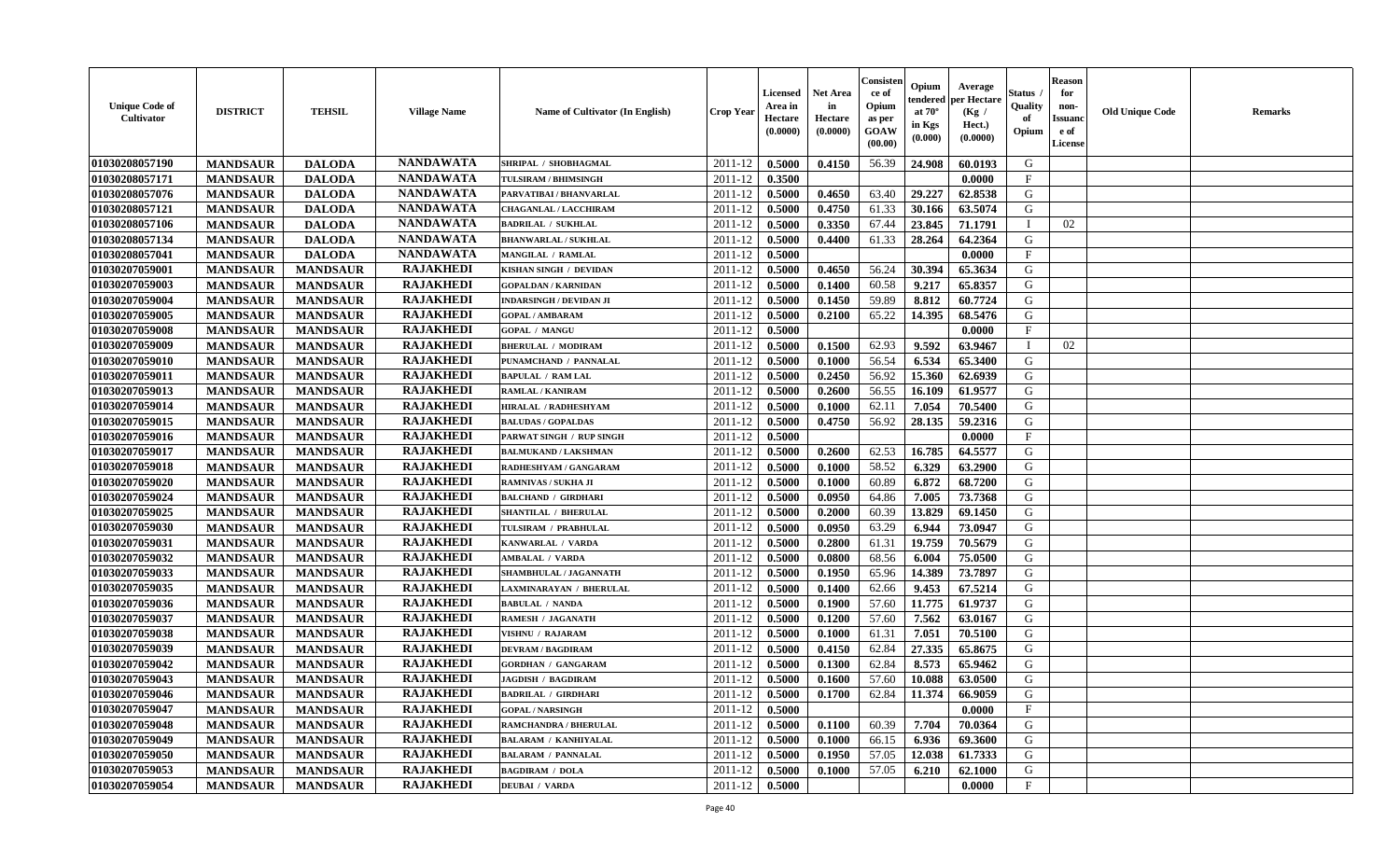| <b>Unique Code of</b><br>Cultivator | <b>DISTRICT</b> | <b>TEHSIL</b>   | <b>Village Name</b> | Name of Cultivator (In English) | <b>Crop Year</b> | <b>Licensed</b><br>Area in<br>Hectare<br>(0.0000) | <b>Net Area</b><br>in<br>Hectare<br>(0.0000) | Consisteı<br>ce of<br>Opium<br>as per<br>GOAW<br>(00.00) | Opium<br>endered<br>at $70^\circ$<br>in Kgs<br>$(\mathbf{0.000})$ | Average<br>oer Hectare<br>(Kg /<br>Hect.)<br>(0.0000) | Status<br>Quality<br>of<br>Opium | Reason<br>for<br>non-<br>Issuan<br>e of<br>License | <b>Old Unique Code</b> | <b>Remarks</b>     |
|-------------------------------------|-----------------|-----------------|---------------------|---------------------------------|------------------|---------------------------------------------------|----------------------------------------------|----------------------------------------------------------|-------------------------------------------------------------------|-------------------------------------------------------|----------------------------------|----------------------------------------------------|------------------------|--------------------|
| 01030207059055                      | <b>MANDSAUR</b> | <b>MANDSAUR</b> | <b>RAJAKHEDI</b>    | <b>MODIRAM / DEVA</b>           | 2011-12          | 0.5000                                            | 0.1450                                       | 57.05                                                    | 9.373                                                             | 64.6414                                               | G                                |                                                    |                        |                    |
| 01030207059059                      | <b>MANDSAUR</b> | <b>MANDSAUR</b> | <b>RAJAKHEDI</b>    | <b>JAGDISH / GIRDHARI</b>       | 2011-12          | 0.5000                                            | 0.1850                                       | 63.51                                                    | 12.257                                                            | 66.2541                                               | G                                |                                                    |                        |                    |
| 01030207059060                      | <b>MANDSAUR</b> | <b>MANDSAUR</b> | <b>RAJAKHEDI</b>    | MATHURALAL / LAXMAN             | 2011-12          | 0.5000                                            | 0.2050                                       | 59.60                                                    | 12.371                                                            | 60.3463                                               | G                                |                                                    |                        |                    |
| 01030207059063                      | <b>MANDSAUR</b> | <b>MANDSAUR</b> | <b>RAJAKHEDI</b>    | NANDUBAI / JAGANNTH             | 2011-12          | 0.3500                                            | 0.1750                                       | 63.51                                                    | 12.856                                                            | 73.4629                                               | G                                |                                                    |                        |                    |
| 01030207059065                      | <b>MANDSAUR</b> | <b>MANDSAUR</b> | <b>RAJAKHEDI</b>    | <b>GANGARAM / NANURAM</b>       | 2011-12          | 0.5000                                            | 0.3050                                       | 59.60                                                    | 20.894                                                            | 68.5049                                               | G                                |                                                    |                        | <b>NAME CHANGE</b> |
| 01030207059066                      | <b>MANDSAUR</b> | <b>MANDSAUR</b> | <b>RAJAKHEDI</b>    | <b>MANGIBAI/LAKSHMAN</b>        | 2011-12          | 0.5000                                            | 0.2400                                       | 59.60                                                    | 15.002                                                            | 62.5083                                               | G                                |                                                    |                        |                    |
| 01030207059068                      | <b>MANDSAUR</b> | <b>MANDSAUR</b> | <b>RAJAKHEDI</b>    | SHIVNARAYAN / NANDA             | 2011-12          | 0.5000                                            | 0.1050                                       | 60.39                                                    | 6.997                                                             | 66.6381                                               | G                                |                                                    |                        |                    |
| 01030207059070                      | <b>MANDSAUR</b> | <b>MANDSAUR</b> | <b>RAJAKHEDI</b>    | RADHESHYAM / MODA               | 2011-12          | 0.5000                                            | 0.3500                                       | 63.51                                                    | 25.440                                                            | 72.6857                                               | G                                |                                                    |                        |                    |
| 01030207059072                      | <b>MANDSAUR</b> | <b>MANDSAUR</b> | <b>RAJAKHEDI</b>    | <b>NARSINGH / BHAGVAN</b>       | 2011-12          | 0.5000                                            | 0.1300                                       | 58.73                                                    | 8.012                                                             | 61.6308                                               | G                                |                                                    |                        |                    |
| 01030207059075                      | <b>MANDSAUR</b> | <b>MANDSAUR</b> | <b>RAJAKHEDI</b>    | <b>AMBALAL / BALU</b>           | 2011-12          | 0.5000                                            | 0.1550                                       | 65.67                                                    | 10.901                                                            | 70.3290                                               | G                                |                                                    |                        |                    |
| 01030207059077                      | <b>MANDSAUR</b> | <b>MANDSAUR</b> | <b>RAJAKHEDI</b>    | <b>DEVIDAN / KANIDAN</b>        | 2011-12          | 0.5000                                            | 0.1650                                       | 60.30                                                    | 10.639                                                            | 64.4788                                               | G                                |                                                    |                        |                    |
| 01030207059080                      | <b>MANDSAUR</b> | <b>MANDSAUR</b> | <b>RAJAKHEDI</b>    | <b>DINESH / GOPILAL</b>         | 2011-12          | 0.5000                                            | 0.0900                                       | 61.17                                                    | 6.432                                                             | 71.4667                                               | G                                |                                                    |                        |                    |
| 01030207059081                      | <b>MANDSAUR</b> | <b>MANDSAUR</b> | <b>RAJAKHEDI</b>    | GITABAI / GIRDHARI              | 2011-12          | 0.5000                                            | 0.0900                                       | 60.35                                                    | 5.966                                                             | 66.2889                                               | G                                |                                                    |                        |                    |
| 01030207059082                      | <b>MANDSAUR</b> | <b>MANDSAUR</b> | <b>RAJAKHEDI</b>    | KASTURIBAI / PURALAL            | 2011-12          | 0.5000                                            |                                              |                                                          |                                                                   | 0.0000                                                | $_{\rm F}$                       |                                                    |                        |                    |
| 01030207059083                      | <b>MANDSAUR</b> | <b>MANDSAUR</b> | <b>RAJAKHEDI</b>    | NARSINGH / MODIRAM              | 2011-12          | 0.5000                                            |                                              |                                                          |                                                                   | 0.0000                                                | $_{\rm F}$                       |                                                    |                        |                    |
| 01030207059086                      | <b>MANDSAUR</b> | <b>MANDSAUR</b> | <b>RAJAKHEDI</b>    | <b>MOHANLAL / KESHURAM</b>      | 2011-12          | 0.5000                                            | 0.2000                                       | 66.13                                                    | 13.283                                                            | 66.4150                                               | G                                |                                                    |                        | <b>NAME CHANGE</b> |
| 01030207059088                      | <b>MANDSAUR</b> | <b>MANDSAUR</b> | <b>RAJAKHEDI</b>    | NATHULAL / LAXMAN               | 2011-12          | 0.5000                                            | 0.1050                                       | 62.83                                                    | 6.938                                                             | 66.0762                                               | G                                |                                                    |                        |                    |
| 01030207059089                      | <b>MANDSAUR</b> | <b>MANDSAUR</b> | <b>RAJAKHEDI</b>    | <b>MANGILAL / RUPA JI</b>       | 2011-12          | 0.5000                                            | 0.1750                                       | 59.82                                                    | 11.050                                                            | 63.1429                                               | G                                |                                                    |                        |                    |
| 01030207059093                      | <b>MANDSAUR</b> | <b>MANDSAUR</b> | <b>RAJAKHEDI</b>    | <b>JAGANNATH / BHERULAL</b>     | 2011-12          | 0.5000                                            | 0.2400                                       | 62.89                                                    | 16.756                                                            | 69.8167                                               | G                                |                                                    |                        | <b>NAME CHANGE</b> |
| 01030207059109                      | <b>MANDSAUR</b> | <b>MANDSAUR</b> | <b>RAJAKHEDI</b>    | <b>AMBALAL / RODA</b>           | 2011-12          | 0.5000                                            | 0.3000                                       | 61.21                                                    | 19.299                                                            | 64.3300                                               | G                                |                                                    |                        |                    |
| 01030207059110                      | <b>MANDSAUR</b> | <b>MANDSAUR</b> | <b>RAJAKHEDI</b>    | TAKHATKUNVAR / GOVINDSINGH      | 2011-12          | 0.5000                                            | 0.0700                                       | 67.03                                                    | 5.142                                                             | 73.4571                                               | G                                |                                                    |                        | <b>NAME CHANGE</b> |
| 01030207059115                      | <b>MANDSAUR</b> | <b>MANDSAUR</b> | <b>RAJAKHEDI</b>    | <b>MOHANLAL / RODA</b>          | 2011-12          | 0.5000                                            |                                              |                                                          |                                                                   | 0.0000                                                | $\mathbf{F}$                     |                                                    |                        |                    |
| 01030207059116                      | <b>MANDSAUR</b> | <b>MANDSAUR</b> | <b>RAJAKHEDI</b>    | KAMLASHANKAR / HARIRAM          | 2011-12          | 0.5000                                            | 0.1950                                       | 59.33                                                    | 12.324                                                            | 63.2000                                               | G                                |                                                    |                        |                    |
| 01030207059118                      | <b>MANDSAUR</b> | <b>MANDSAUR</b> | <b>RAJAKHEDI</b>    | RAMCHANDRA / NARAYAN            | 2011-12          | 0.5000                                            | 0.2000                                       | 60.21                                                    | 12.988                                                            | 64.9400                                               | G                                |                                                    |                        |                    |
| 01030207059119                      | <b>MANDSAUR</b> | <b>MANDSAUR</b> | <b>RAJAKHEDI</b>    | SHIVNARAYAN / HARIRAM           | 2011-12          | 0.5000                                            |                                              |                                                          |                                                                   | 0.0000                                                | $\mathbf{F}$                     |                                                    |                        |                    |
| 01030207059121                      | <b>MANDSAUR</b> | <b>MANDSAUR</b> | <b>RAJAKHEDI</b>    | RADHAKISHAN / BHANVARLAL        | 2011-12          | 0.5000                                            | 0.3900                                       | 59.81                                                    | 25.009                                                            | 64.1256                                               | G                                |                                                    |                        |                    |
| 01030207059041                      | <b>MANDSAUR</b> | <b>MANDSAUR</b> | <b>RAJAKHEDI</b>    | <b>HARIRAM / NATHU</b>          | 2011-12          | 0.5000                                            | 0.2800                                       | 64.93                                                    | 18.765                                                            | 67.0179                                               | G                                |                                                    |                        |                    |
| 01030207059090                      | <b>MANDSAUR</b> | <b>MANDSAUR</b> | <b>RAJAKHEDI</b>    | KISHAN / SAVA                   | 2011-12          | 0.5000                                            | 0.1150                                       | 65.69                                                    | 7.554                                                             | 65.6870                                               | G                                |                                                    |                        |                    |
| 01030207059117                      | <b>MANDSAUR</b> | <b>MANDSAUR</b> | <b>RAJAKHEDI</b>    | <b>JAGDISH / RODA</b>           | 2011-12          | 0.5000                                            | 0.1550                                       | 62.04                                                    | 10.414                                                            | 67.1871                                               | G                                |                                                    |                        |                    |
| 01030207059071                      | <b>MANDSAUR</b> | <b>MANDSAUR</b> | <b>RAJAKHEDI</b>    | RADHIBAI / BAGDIRAM             | 2011-12          | 0.5000                                            |                                              |                                                          |                                                                   | 0.0000                                                | $_{\rm F}$                       |                                                    |                        |                    |
| 01030207059103                      | <b>MANDSAUR</b> | <b>MANDSAUR</b> | <b>RAJAKHEDI</b>    | KANIRAM / CHUNNILAL             | 2011-12          | 0.5000                                            |                                              |                                                          |                                                                   | 0.0000                                                | $\mathbf{F}$                     |                                                    |                        |                    |
| 01030207059069                      | <b>MANDSAUR</b> | <b>MANDSAUR</b> | <b>RAJAKHEDI</b>    | RADHESHYAM / LAXMAN             | 2011-12          | 0.5000                                            |                                              |                                                          |                                                                   | 0.0000                                                | $\mathbf{F}$                     |                                                    |                        |                    |
| 01030207059123                      | <b>MANDSAUR</b> | <b>MANDSAUR</b> | <b>RAJAKHEDI</b>    | ISHWARLAL / MODIRAM             | 2011-12          | 0.5000                                            | 0.0650                                       | 61.88                                                    | 4.376                                                             | 67.3231                                               | G                                |                                                    |                        |                    |
| 01030207059124                      | <b>MANDSAUR</b> | <b>MANDSAUR</b> | <b>RAJAKHEDI</b>    | <b>BHANVARIBAI/RODA</b>         | 2011-12          | 0.5000                                            |                                              |                                                          |                                                                   | 0.0000                                                | $_{\rm F}$                       |                                                    |                        |                    |
| 01030207059125                      | <b>MANDSAUR</b> | <b>MANDSAUR</b> | <b>RAJAKHEDI</b>    | <b>BHANWARIBAI / KANIRAM</b>    | 2011-12          | 0.5000                                            | 0.1600                                       | 58.26                                                    | 10.104                                                            | 63.1500                                               | G                                |                                                    |                        |                    |
| 01030207059126                      | <b>MANDSAUR</b> | MANDSAUR        | <b>RAJAKHEDI</b>    | MANGILAL / RAMLAL               | $2011-12$ 0.5000 |                                                   | 0.1250                                       | 59.33                                                    | 7.857                                                             | 62.8560                                               | G                                |                                                    |                        |                    |
| 01030207059127                      | <b>MANDSAUR</b> | <b>MANDSAUR</b> | <b>RAJAKHEDI</b>    | MODIRAM / KACHRU                | 2011-12          | 0.5000                                            |                                              |                                                          |                                                                   | 0.0000                                                | $\mathbf{F}$                     |                                                    |                        |                    |
| 01030207059128                      | <b>MANDSAUR</b> | <b>MANDSAUR</b> | <b>RAJAKHEDI</b>    | <b>SUGANBAI / RAJARAM</b>       | 2011-12          | 0.5000                                            | 0.1800                                       | 62.04                                                    | 12.319                                                            | 68.4389                                               | G                                |                                                    |                        |                    |
| 01030207059129                      | <b>MANDSAUR</b> | <b>MANDSAUR</b> | <b>RAJAKHEDI</b>    | KANIRAM / ONKAR                 | 2011-12          | 0.5000                                            | 0.1850                                       | 58.50                                                    | 11.232                                                            | 60.7135                                               | G                                |                                                    |                        |                    |
| 01030207059130                      | <b>MANDSAUR</b> | <b>MANDSAUR</b> | <b>RAJAKHEDI</b>    | RADHAKISHAN / GIRDHARI          | 2011-12          | 0.5000                                            | 0.1250                                       | 59.33                                                    | 7.586                                                             | 60.6880                                               | G                                |                                                    |                        |                    |
| 01030207059131                      | <b>MANDSAUR</b> | <b>MANDSAUR</b> | <b>RAJAKHEDI</b>    | <b>BHANWARIBAI / AMBALAL</b>    | 2011-12          | 0.5000                                            |                                              |                                                          |                                                                   | 0.0000                                                | $\mathbf F$                      |                                                    |                        |                    |
| 01030207059132                      | <b>MANDSAUR</b> | <b>MANDSAUR</b> | <b>RAJAKHEDI</b>    | <b>GOPAL / KANIRAM</b>          | 2011-12          | $\boldsymbol{0.5000}$                             | 0.1200                                       | 58.50                                                    | 7.714                                                             | 64.2833                                               | G                                |                                                    |                        |                    |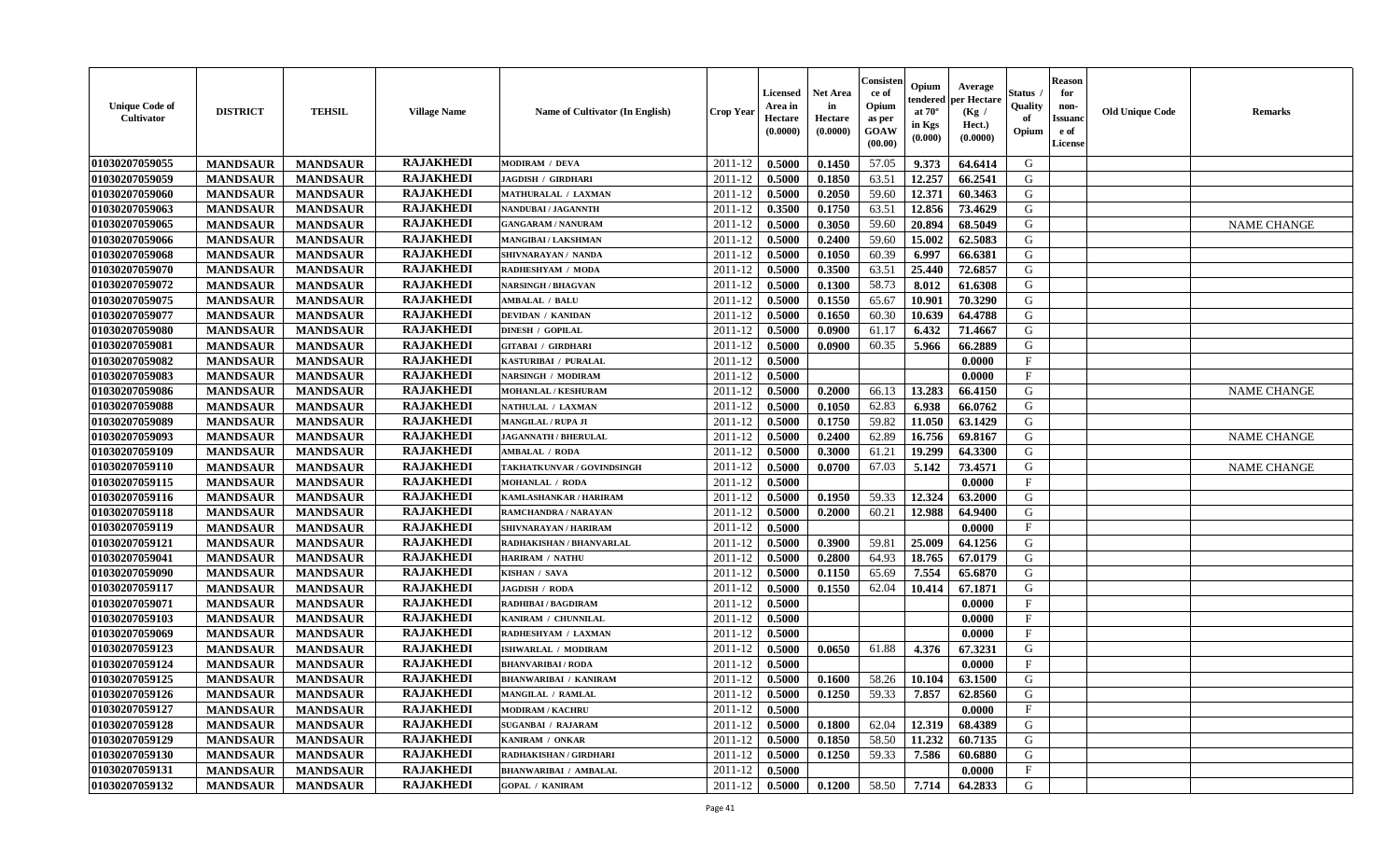| <b>Unique Code of</b><br><b>Cultivator</b> | <b>DISTRICT</b> | <b>TEHSIL</b>   | <b>Village Name</b> | Name of Cultivator (In English)      | <b>Crop Year</b> | <b>Licensed</b><br>Area in<br>Hectare<br>(0.0000) | Net Area<br>in<br>Hectare<br>(0.0000) | Consister<br>ce of<br>Opium<br>as per<br>GOAW<br>(00.00) | Opium<br>endered<br>at $70^\circ$<br>in Kgs<br>(0.000) | Average<br>per Hectare<br>(Kg /<br>Hect.)<br>(0.0000) | Status<br>Quality<br>of<br>Opium | <b>Reason</b><br>for<br>non-<br><b>Issuand</b><br>e of<br>License | <b>Old Unique Code</b> | Remarks |
|--------------------------------------------|-----------------|-----------------|---------------------|--------------------------------------|------------------|---------------------------------------------------|---------------------------------------|----------------------------------------------------------|--------------------------------------------------------|-------------------------------------------------------|----------------------------------|-------------------------------------------------------------------|------------------------|---------|
| 01030207059133                             | <b>MANDSAUR</b> | <b>MANDSAUR</b> | <b>RAJAKHEDI</b>    | <b>NARAYAN / DUGGA</b>               | 2011-12          | 0.5000                                            | 0.0900                                | 60.35                                                    | 5.811                                                  | 64.5667                                               | G                                |                                                                   |                        |         |
| 01030207059134                             | <b>MANDSAUR</b> | <b>MANDSAUR</b> | <b>RAJAKHEDI</b>    | <b>MOHANLAL / VARDA</b>              | 2011-12          | 0.5000                                            | 0.1050                                | 60.35                                                    | 6.854                                                  | 65.2762                                               | G                                |                                                                   |                        |         |
| 01030207059112                             | <b>MANDSAUR</b> | <b>MANDSAUR</b> | <b>RAJAKHEDI</b>    | <b>BADRILAL / VARDA</b>              | 2011-12          | 0.5000                                            | 0.1000                                | 58.50                                                    | 6.485                                                  | 64.8500                                               | G                                |                                                                   |                        |         |
| 01030207059040                             | <b>MANDSAUR</b> | <b>MANDSAUR</b> | <b>RAJAKHEDI</b>    | KANHAIYALAL / VARDA                  | 2011-12          | 0.5000                                            | 0.1400                                | 59.23                                                    | 9.028                                                  | 64.4857                                               | G                                |                                                                   |                        |         |
| 01030207059067                             | <b>MANDSAUR</b> | <b>MANDSAUR</b> | <b>RAJAKHEDI</b>    | <b>BHERULAL / KESHURAM</b>           | 2011-12          | 0.5000                                            | 0.1500                                | 62.04                                                    | 10.157                                                 | 67.7133                                               | G                                |                                                                   |                        |         |
| 01030207059034                             | <b>MANDSAUR</b> | <b>MANDSAUR</b> | <b>RAJAKHEDI</b>    | RADHESHYAM / BHERULAL                | 2011-12          | 0.5000                                            | 0.1500                                | 60.35                                                    | 9.897                                                  | 65.9800                                               | G                                |                                                                   |                        |         |
| 01030207059084                             | <b>MANDSAUR</b> | <b>MANDSAUR</b> | <b>RAJAKHEDI</b>    | <b>ONKAR / KACHRU</b>                | 2011-12          | 0.5000                                            |                                       |                                                          |                                                        | 0.0000                                                | $\mathbf{F}$                     |                                                                   |                        |         |
| 01030207059094                             | <b>MANDSAUR</b> | <b>MANDSAUR</b> | <b>RAJAKHEDI</b>    | SATYNARAYAN / ISHWARDAS              | 2011-12          | 0.5000                                            | 0.1250                                | 64.51                                                    | 8.423                                                  | 67.3840                                               | G                                |                                                                   |                        |         |
| 01030207059064                             | <b>MANDSAUR</b> | <b>MANDSAUR</b> | <b>RAJAKHEDI</b>    | <b>GHISIBAI/BAGDIBAI</b>             | 2011-12          | 0.5000                                            | 0.1600                                | 57.29                                                    | 10.050                                                 | 62.8125                                               | G                                |                                                                   |                        |         |
| 01030207059135                             | <b>MANDSAUR</b> | <b>MANDSAUR</b> | <b>RAJAKHEDI</b>    | <b>BHANWARLAL / KANIRAM</b>          | 2011-12          | 0.5000                                            | 0.3800                                | 61.72                                                    | 24.600                                                 | 64.7368                                               | G                                |                                                                   |                        |         |
| 01030207059106                             | <b>MANDSAUR</b> | <b>MANDSAUR</b> | <b>RAJAKHEDI</b>    | <b>RATAN KUNWAR / PRAHLADSINGH</b>   | 2011-12          | 0.5000                                            | 0.2800                                | 56.64                                                    | 16.393                                                 | 58.5464                                               | G                                |                                                                   |                        |         |
| 01030207059100                             | <b>MANDSAUR</b> | <b>MANDSAUR</b> | <b>RAJAKHEDI</b>    | RAMKANYABAI / BAGDIRAM               | 2011-12          | 0.5000                                            | 0.2150                                | 64.51                                                    | 14.690                                                 | 68.3256                                               | G                                |                                                                   |                        |         |
| 01030207059052                             | <b>MANDSAUR</b> | <b>MANDSAUR</b> | <b>RAJAKHEDI</b>    | <b>SHYAMLAL / BAGDIRAM</b>           | 2011-12          | 0.5000                                            | 0.1850                                | 55.95                                                    | 10.910                                                 | 58.9730                                               | G                                |                                                                   |                        |         |
| 01030207059027                             | <b>MANDSAUR</b> | <b>MANDSAUR</b> | <b>RAJAKHEDI</b>    | <b>SURYPAL / UMRAVSINGH</b>          | 2011-12          | 0.5000                                            |                                       |                                                          |                                                        | 0.0000                                                | $\mathbf{F}$                     |                                                                   |                        |         |
| 01030207059097                             | <b>MANDSAUR</b> | <b>MANDSAUR</b> | <b>RAJAKHEDI</b>    | <b>HARIRAM / BALCHAND</b>            | 2011-12          | 0.5000                                            |                                       |                                                          |                                                        | 0.0000                                                | F                                |                                                                   |                        |         |
| 01030207059136                             | <b>MANDSAUR</b> | <b>MANDSAUR</b> | <b>RAJAKHEDI</b>    | RAJARAM / DEVRAM                     | 2011-12          | 0.5000                                            | 0.2450                                | 56.92                                                    | 14.677                                                 | 59.9061                                               | G                                |                                                                   |                        |         |
| 01030207059137                             | <b>MANDSAUR</b> | <b>MANDSAUR</b> | <b>RAJAKHEDI</b>    | RAMLAL / MAGNIRAM                    | 2011-12          | 0.5000                                            | 0.2450                                | 55.91                                                    | 14.425                                                 | 58.8776                                               | G                                | 04                                                                |                        |         |
| 01030207059138                             | <b>MANDSAUR</b> | <b>MANDSAUR</b> | <b>RAJAKHEDI</b>    | JASHODABAI / GOPAL                   | 2011-12          | 0.5000                                            | 0.0950                                | 64.51                                                    | 6.654                                                  | 70.0421                                               | G                                |                                                                   |                        |         |
| 01030207062005                             | <b>MANDSAUR</b> | <b>MANDSAUR</b> | <b>SEJPURIYA</b>    | MANGILAL / GANPATLAL                 | 2011-12          | 0.5000                                            | 0.3050                                | 64.78                                                    | 20.008                                                 | 65.6000                                               | G                                |                                                                   |                        |         |
| 01030207062001                             | <b>MANDSAUR</b> | <b>MANDSAUR</b> | <b>SEJPURIYA</b>    | <b>CHAMPALAL / BHUWAN</b>            | 2011-12          | 0.5000                                            | 0.2450                                | 58.54                                                    | 15.630                                                 | 63.7959                                               | G                                |                                                                   |                        |         |
| 01030207062004                             | <b>MANDSAUR</b> | <b>MANDSAUR</b> | <b>SEJPURIYA</b>    | NANDKISHOR / BALMUKUND               | 2011-12          | 0.5000                                            |                                       |                                                          |                                                        | 0.0000                                                | $\mathbf{F}$                     |                                                                   |                        |         |
| 01030207062009                             | <b>MANDSAUR</b> | <b>MANDSAUR</b> | <b>SEJPURIYA</b>    | NARAYAN / GANGARAM                   | 2011-12          | 0.5000                                            | 0.0650                                | 61.49                                                    | 3.970                                                  | 61.0769                                               | G                                |                                                                   |                        |         |
| 01030207062010                             | <b>MANDSAUR</b> | <b>MANDSAUR</b> | <b>SEJPURIYA</b>    | <b>GOPAL / BHERULAL</b>              | 2011-12          | 0.5000                                            | 0.3700                                | 61.49                                                    | 24.253                                                 | 65.5486                                               | G                                |                                                                   |                        |         |
| 01030207062016                             | <b>MANDSAUR</b> | <b>MANDSAUR</b> | <b>SEJPURIYA</b>    | RAMESH / SHANKARLAL                  | 2011-12          | 0.5000                                            | 0.4450                                | 66.29                                                    | 30.190                                                 | 67.8427                                               | G                                |                                                                   |                        |         |
| 01030207062017                             | <b>MANDSAUR</b> | <b>MANDSAUR</b> | <b>SEJPURIYA</b>    | <b>BHANWARBAI / RAMCHANDRA</b>       | 2011-12          | 0.5000                                            | 0.3200                                | 61.49                                                    | 20.037                                                 | 62.6156                                               | G                                |                                                                   |                        |         |
| 01030207062018                             | <b>MANDSAUR</b> | <b>MANDSAUR</b> | <b>SEJPURIYA</b>    | SUGAN KUNWAR / BHANWAR SINGH         | 2011-12          | 0.5000                                            | 0.2000                                | 64.78                                                    | 13.132                                                 | 65.6600                                               | G                                |                                                                   |                        |         |
| 01030207062022                             | <b>MANDSAUR</b> | <b>MANDSAUR</b> | <b>SEJPURIYA</b>    | <b>LILABAI / NANDLAL</b>             | 2011-12          | 0.5000                                            | 0.2450                                | 64.78                                                    | 16.926                                                 | 69.0857                                               | G                                |                                                                   |                        |         |
| 01030207062023                             | <b>MANDSAUR</b> | <b>MANDSAUR</b> | <b>SEJPURIYA</b>    | <b>GOPAL / NANDRAM</b>               | 2011-12          | 0.5000                                            | 0.2550                                | 63.90                                                    | 16.057                                                 | 62.9686                                               | G                                |                                                                   |                        |         |
| 01030207062024                             | <b>MANDSAUR</b> | <b>MANDSAUR</b> | <b>SEJPURIYA</b>    | PRABHULAL / NANDRAM                  | 2011-12          | 0.5000                                            | 0.2650                                | 62.60                                                    | 16.947                                                 | 63.9509                                               | G                                |                                                                   |                        |         |
| 01030207062026                             | <b>MANDSAUR</b> | <b>MANDSAUR</b> | <b>SEJPURIYA</b>    | MOHANLAL / VARDICHAND                | 2011-12          | 0.5000                                            | 0.2950                                | 63.90                                                    | 21.343                                                 | 72.3492                                               | G                                |                                                                   |                        |         |
| 01030207062028                             | <b>MANDSAUR</b> | <b>MANDSAUR</b> | <b>SEJPURIYA</b>    | <b>BHANWARLAL / MOHANLAL</b>         | 2011-12          | 0.5000                                            | 0.2500                                | 58.73                                                    | 15.916                                                 | 63.6640                                               | G                                |                                                                   |                        |         |
| 01030207062030                             | <b>MANDSAUR</b> | <b>MANDSAUR</b> | <b>SEJPURIYA</b>    | <b>JAGDISH / MATHURALAL</b>          | 2011-12          | 0.5000                                            |                                       |                                                          |                                                        | 0.0000                                                | $\mathbf{F}$                     |                                                                   |                        |         |
| 01030207062034                             | <b>MANDSAUR</b> | <b>MANDSAUR</b> | <b>SEJPURIYA</b>    | <b>BHERULAL / HIRALAL</b>            | 2011-12          | 0.5000                                            | 0.2950                                | 63.90                                                    | 21.525                                                 | 72.9661                                               | G                                |                                                                   |                        |         |
| 01030207062035                             | <b>MANDSAUR</b> | <b>MANDSAUR</b> | <b>SEJPURIYA</b>    | <b>MANGILAL / NATHU</b>              | 2011-12          | 0.5000                                            | 0.1850                                | 66.29                                                    | 13.192                                                 | 71.3081                                               | G                                |                                                                   |                        |         |
| 01030207062036                             | <b>MANDSAUR</b> | <b>MANDSAUR</b> | <b>SEJPURIYA</b>    | SHANTIBAI / RATANLAL                 | 2011-12          | 0.5000                                            |                                       |                                                          |                                                        | 0.0000                                                | $\mathbf{F}$                     |                                                                   |                        |         |
| 01030207062043                             | <b>MANDSAUR</b> | <b>MANDSAUR</b> | <b>SEJPURIYA</b>    | <b>SHANTILAL / NANDRAM</b>           | 2011-12          | 0.5000                                            | 0.3000                                | 67.46                                                    | 20.421                                                 | 68.0700                                               | G                                |                                                                   |                        |         |
| 01030207062047                             | <b>MANDSAUR</b> | <b>MANDSAUR</b> | <b>SEJPURIYA</b>    | <b>CHENGIR / NANDGIR</b>             | 2011-12          | 0.5000                                            | 0.1800                                | 62.03                                                    | 12.610                                                 | 70.0556                                               | G                                |                                                                   |                        |         |
| 01030207062048                             | <b>MANDSAUR</b> | <b>MANDSAUR</b> | <b>SEJPURIYA</b>    | <b>BADRILAL / MANGILAL</b>           | 2011-12          | 0.5000                                            | 0.5000                                | 58.16                                                    | 31.548                                                 | 63.0960                                               | G                                |                                                                   |                        |         |
| 01030207062050                             | <b>MANDSAUR</b> | <b>MANDSAUR</b> | <b>SEJPURIYA</b>    | <b>SURENDRA KUMAR / RANJIT SINGH</b> | 2011-12          | 0.5000                                            | 0.3900                                | 58.73                                                    | 25.170                                                 | 64.5385                                               | G                                |                                                                   |                        |         |
| 01030207062051                             | <b>MANDSAUR</b> | <b>MANDSAUR</b> | <b>SEJPURIYA</b>    | <b>HIRALAL / KHEMRAJ</b>             | 2011-12          | 0.5000                                            | 0.2250                                | 65.00                                                    | 15.099                                                 | 67.1067                                               | ${\bf G}$                        |                                                                   |                        |         |
| 01030207062052                             | <b>MANDSAUR</b> | <b>MANDSAUR</b> | <b>SEJPURIYA</b>    | RAMNARAYAN / RATANLAL                | 2011-12          | 0.5000                                            | 0.1000                                | 68.25                                                    | 6.757                                                  | 67.5700                                               | G                                |                                                                   |                        |         |
| 01030207062058                             | <b>MANDSAUR</b> | <b>MANDSAUR</b> | <b>SEJPURIYA</b>    | PRAKASH / MANGILAL                   | 2011-12          | 0.5000                                            | 0.5000                                | 59.88                                                    | 32.378                                                 | 64.7560                                               | G                                |                                                                   |                        |         |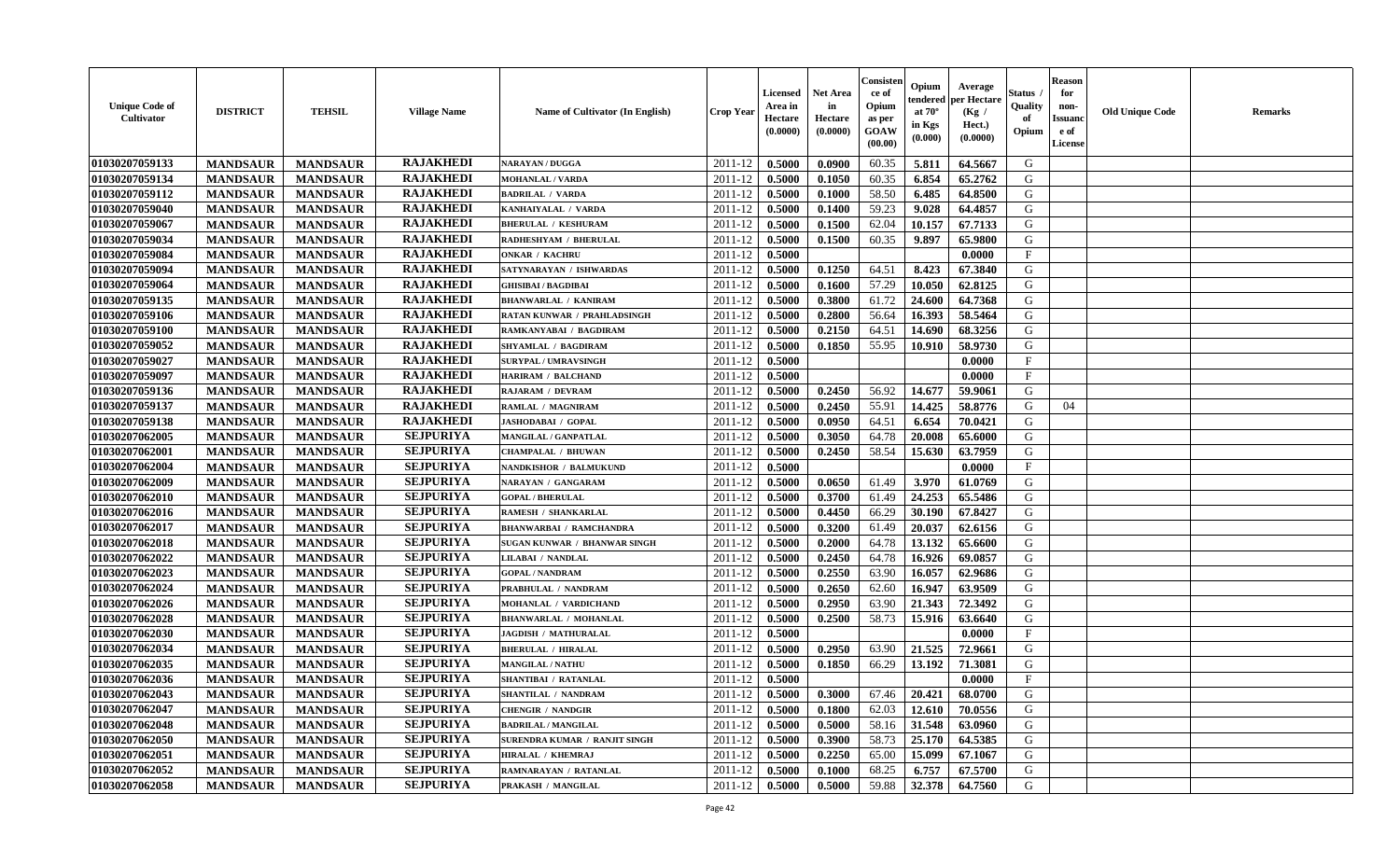| <b>Unique Code of</b><br><b>Cultivator</b> | <b>DISTRICT</b> | <b>TEHSIL</b>   | <b>Village Name</b> | Name of Cultivator (In English) | <b>Crop Year</b> | <b>Licensed</b><br>Area in<br>Hectare<br>(0.0000) | <b>Net Area</b><br>in<br>Hectare<br>(0.0000) | Consister<br>ce of<br>Opium<br>as per<br><b>GOAW</b><br>(00.00) | Opium<br>endered<br>at $70^{\circ}$<br>in Kgs<br>$(\mathbf{0.000})$ | Average<br>per Hectare<br>(Kg)<br>Hect.)<br>(0.0000) | Status<br>Quality<br>of<br>Opium | <b>Reason</b><br>for<br>non-<br><b>Issuano</b><br>e of<br>License | <b>Old Unique Code</b> | <b>Remarks</b>     |
|--------------------------------------------|-----------------|-----------------|---------------------|---------------------------------|------------------|---------------------------------------------------|----------------------------------------------|-----------------------------------------------------------------|---------------------------------------------------------------------|------------------------------------------------------|----------------------------------|-------------------------------------------------------------------|------------------------|--------------------|
| 01030207062061                             | <b>MANDSAUR</b> | <b>MANDSAUR</b> | <b>SEJPURIYA</b>    | <b>RAMLAL / BHERULAL</b>        | 2011-12          | 0.5000                                            | 0.3450                                       | 64.36                                                           | 24.209                                                              | 70.1710                                              | G                                |                                                                   |                        |                    |
| 01030207062062                             | <b>MANDSAUR</b> | <b>MANDSAUR</b> | <b>SEJPURIYA</b>    | <b>RAMESHVAR / UDA</b>          | 2011-12          | 0.5000                                            | 0.1000                                       | 65.16                                                           | 7.028                                                               | 70.2800                                              | G                                |                                                                   |                        |                    |
| 01030207062063                             | <b>MANDSAUR</b> | <b>MANDSAUR</b> | <b>SEJPURIYA</b>    | SAMPATBAI / MATHURALAL          | 2011-12          | 0.5000                                            | 0.3950                                       | 62.03                                                           | 25.158                                                              | 63.6911                                              | G                                |                                                                   |                        |                    |
| 01030207062064                             | <b>MANDSAUR</b> | <b>MANDSAUR</b> | <b>SEJPURIYA</b>    | <b>GANGARAM / PARTHA</b>        | 2011-12          | 0.5000                                            | 0.3300                                       | 65.16                                                           | 21.884                                                              | 66.3152                                              | G                                |                                                                   |                        |                    |
| 01030207062070                             | <b>MANDSAUR</b> | <b>MANDSAUR</b> | <b>SEJPURIYA</b>    | <b>BADRILAL / KANIRAM</b>       | 2011-12          | 0.5000                                            | 0.3550                                       | 58.73                                                           | 21.789                                                              | 61.3775                                              | G                                |                                                                   |                        |                    |
| 01030207062072                             | <b>MANDSAUR</b> | <b>MANDSAUR</b> | <b>SEJPURIYA</b>    | SAJJANBAI / SHANKARLAL          | 2011-12          | 0.5000                                            | 0.3000                                       | 65.08                                                           | 20.630                                                              | 68.7667                                              | G                                |                                                                   |                        |                    |
| 01030207062075                             | <b>MANDSAUR</b> | <b>MANDSAUR</b> | <b>SEJPURIYA</b>    | <b>DHURALAL / RODA</b>          | 2011-12          | 0.5000                                            | 0.0750                                       | 65.93                                                           | 5.058                                                               | 67.4400                                              | G                                |                                                                   |                        |                    |
| 01030207062081                             | <b>MANDSAUR</b> | <b>MANDSAUR</b> | <b>SEJPURIYA</b>    | <b>BANSHILAL / NANDRAM</b>      | 2011-12          | 0.5000                                            | 0.0850                                       | 65.57                                                           | 5.836                                                               | 68.6588                                              | G                                |                                                                   |                        |                    |
| 01030207062083                             | <b>MANDSAUR</b> | <b>MANDSAUR</b> | <b>SEJPURIYA</b>    | SHYAMLAL / HARIRAM              | 2011-12          | 0.5000                                            | 0.1900                                       | 63.79                                                           | 12.457                                                              | 65.5632                                              | G                                |                                                                   |                        |                    |
| 01030207062084                             | <b>MANDSAUR</b> | <b>MANDSAUR</b> | <b>SEJPURIYA</b>    | <b>BHANWARLAL / RATANLAL</b>    | 2011-12          | 0.5000                                            | 0.1000                                       | 63.79                                                           | 7.090                                                               | 70.9000                                              | G                                |                                                                   |                        |                    |
| 01030207062086                             | <b>MANDSAUR</b> | <b>MANDSAUR</b> | <b>SEJPURIYA</b>    | <b>GOPAL / RAMCHANDRA</b>       | 2011-12          | 0.5000                                            | 0.4200                                       | 65.01                                                           | 28.409                                                              | 67.6405                                              | G                                |                                                                   |                        |                    |
| 01030207062087                             | <b>MANDSAUR</b> | <b>MANDSAUR</b> | <b>SEJPURIYA</b>    | <b>BHANWARIBAI / PANNALAL</b>   | 2011-12          | 0.5000                                            | 0.1800                                       | 64.87                                                           | 12.325                                                              | 68.4722                                              | G                                |                                                                   |                        |                    |
| 01030207062090                             | <b>MANDSAUR</b> | <b>MANDSAUR</b> | <b>SEJPURIYA</b>    | <b>MANGUBAI/GORDHAN</b>         | 2011-12          | 0.5000                                            | 0.2700                                       | 64.87                                                           | 17.821                                                              | 66.0037                                              | G                                |                                                                   |                        |                    |
| 01030207062094                             | <b>MANDSAUR</b> | <b>MANDSAUR</b> | <b>SEJPURIYA</b>    | PARMANAND / GANESHRAM           | 2011-12          | 0.5000                                            |                                              |                                                                 |                                                                     | 0.0000                                               | $\mathbf{F}$                     |                                                                   |                        |                    |
| 01030207062100                             | <b>MANDSAUR</b> | <b>MANDSAUR</b> | <b>SEJPURIYA</b>    | <b>KISHANLAL / BAGDIRAM</b>     | 2011-12          | 0.5000                                            | 0.2900                                       | 63.79                                                           | 19.192                                                              | 66.1793                                              | G                                |                                                                   |                        | <b>NAME CHANGE</b> |
| 01030207062118                             | <b>MANDSAUR</b> | <b>MANDSAUR</b> | <b>SEJPURIYA</b>    | PRATAPBAI / BIHARILAL           | 2011-12          | 0.5000                                            | 0.2350                                       | 64.75                                                           | 15.623                                                              | 66.4809                                              | G                                |                                                                   |                        |                    |
| 01030207062122                             | <b>MANDSAUR</b> | <b>MANDSAUR</b> | <b>SEJPURIYA</b>    | <b>RATAN / PARTHA</b>           | 2011-12          | 0.5000                                            | 0.0450                                       | 70.04                                                           | 3.252                                                               | 72.2667                                              | G                                |                                                                   |                        |                    |
| 01030207062123                             | <b>MANDSAUR</b> | <b>MANDSAUR</b> | <b>SEJPURIYA</b>    | <b>BAGDIBAI / DEVRAM</b>        | 2011-12          | 0.5000                                            |                                              |                                                                 |                                                                     | 0.0000                                               | $\mathbf{F}$                     |                                                                   |                        |                    |
| 01030207062135                             | <b>MANDSAUR</b> | <b>MANDSAUR</b> | <b>SEJPURIYA</b>    | MOHANBAI / MOHANLAL             | 2011-12          | 0.5000                                            | 0.3400                                       | 58.24                                                           | 20.750                                                              | 61.0294                                              | G                                |                                                                   |                        |                    |
| 01030207062060                             | <b>MANDSAUR</b> | <b>MANDSAUR</b> | <b>SEJPURIYA</b>    | <b>BADRILAL / KESHURAM</b>      | 2011-12          | 0.5000                                            | 0.2900                                       | 64.75                                                           | 19.675                                                              | 67.8448                                              | G                                |                                                                   |                        |                    |
| 01030207062111                             | <b>MANDSAUR</b> | <b>MANDSAUR</b> | <b>SEJPURIYA</b>    | MADHUSUDHAN / MOHANLAL          | 2011-12          | 0.3500                                            |                                              |                                                                 |                                                                     | 0.0000                                               | $\mathbf{F}$                     |                                                                   |                        |                    |
| 01030207062040                             | <b>MANDSAUR</b> | <b>MANDSAUR</b> | <b>SEJPURIYA</b>    | <b>BALURAM / BAGDIRAM</b>       | 2011-12          | 0.5000                                            | 0.1700                                       | 64.75                                                           | 11.313                                                              | 66.5471                                              | G                                |                                                                   |                        |                    |
| 01030207062038                             | <b>MANDSAUR</b> | <b>MANDSAUR</b> | <b>SEJPURIYA</b>    | JASWANT SINGH / BEGAM SINGH     | 2011-12          | 0.5000                                            |                                              |                                                                 |                                                                     | 0.0000                                               | $\mathbf{F}$                     |                                                                   |                        |                    |
| 01030207062104                             | <b>MANDSAUR</b> | <b>MANDSAUR</b> | <b>SEJPURIYA</b>    | <b>MADAN / ONKAR</b>            | 2011-12          | 0.5000                                            | 0.3150                                       | 65.60                                                           | 21.545                                                              | 68.3968                                              | G                                |                                                                   |                        |                    |
| 01030207062006                             | <b>MANDSAUR</b> | <b>MANDSAUR</b> | <b>SEJPURIYA</b>    | <b>BHUWANIBAI / JIVRAM</b>      | 2011-12          | 0.5000                                            |                                              |                                                                 |                                                                     | 0.0000                                               | $\mathbf{F}$                     |                                                                   |                        |                    |
| 01030207062044                             | <b>MANDSAUR</b> | <b>MANDSAUR</b> | <b>SEJPURIYA</b>    | <b>BHERULAL / KISHANLAL</b>     | 2011-12          | 0.5000                                            | 0.4800                                       | 64.16                                                           | 32.951                                                              | 68.6479                                              | G                                |                                                                   |                        |                    |
| 01030207062076                             | <b>MANDSAUR</b> | <b>MANDSAUR</b> | <b>SEJPURIYA</b>    | KHUMAN SINGH / GOVIND SINGH     | 2011-12          | 0.3500                                            |                                              |                                                                 |                                                                     | 0.0000                                               | $\mathbf{F}$                     |                                                                   |                        |                    |
| 01030207062141                             | <b>MANDSAUR</b> | <b>MANDSAUR</b> | <b>SEJPURIYA</b>    | <b>CHENSINGH / SAJJANSINGH</b>  | 2011-12          | 0.5000                                            | 0.1100                                       | 58.24                                                           | 7.155                                                               | 65.0455                                              | G                                |                                                                   |                        |                    |
| 01030207062155                             | <b>MANDSAUR</b> | <b>MANDSAUR</b> | <b>SEJPURIYA</b>    | SAMPATBAI / NANDA               | 2011-12          | 0.5000                                            | 0.2400                                       | 64.53                                                           | 15.672                                                              | 65.3000                                              | G                                |                                                                   |                        |                    |
| 01030207062007                             | <b>MANDSAUR</b> | <b>MANDSAUR</b> | <b>SEJPURIYA</b>    | <b>BHAGIRATH / DEVRAM</b>       | 2011-12          | 0.5000                                            | 0.2150                                       | 59.86                                                           | 13.118                                                              | 61.0140                                              | G                                |                                                                   |                        |                    |
| 01030207062033                             | <b>MANDSAUR</b> | <b>MANDSAUR</b> | <b>SEJPURIYA</b>    | <b>LAXMICHAND / UDA</b>         | 2011-12          | 0.5000                                            | 0.3500                                       | 60.17                                                           | 21.326                                                              | 60.9314                                              | G                                |                                                                   |                        |                    |
| 01030207062147                             | <b>MANDSAUR</b> | <b>MANDSAUR</b> | <b>SEJPURIYA</b>    | AMAR SINGH / SAJJAN SINGH       | 2011-12          | 0.5000                                            | 0.3400                                       | 61.33                                                           | 20.957                                                              | 61.6382                                              | G                                |                                                                   |                        |                    |
| 01030207062002                             | <b>MANDSAUR</b> | <b>MANDSAUR</b> | <b>SEJPURIYA</b>    | SITABAI / MANGILAL              | 2011-12          | 0.3500                                            | 0.3100                                       | 57.45                                                           | 18.565                                                              | 59.8871                                              | G                                |                                                                   |                        |                    |
| 01030207062021                             | <b>MANDSAUR</b> | <b>MANDSAUR</b> | <b>SEJPURIYA</b>    | HARISHANKAR / GANPATLAL         | 2011-12          | 0.5000                                            | 0.2000                                       | 61.33                                                           | 13.335                                                              | 66.6750                                              | G                                |                                                                   |                        |                    |
| 01030207062037                             | <b>MANDSAUR</b> | <b>MANDSAUR</b> | <b>SEJPURIYA</b>    | RUKMANBAI / BHERULAL            | 2011-12          | 0.5000                                            | 0.1200                                       | 66.98                                                           | 8.669                                                               | 72.2417                                              | G                                |                                                                   |                        |                    |
| 01030207062049                             | <b>MANDSAUR</b> | <b>MANDSAUR</b> | <b>SEJPURIYA</b>    | KANWARLAL / AATMARAM            | $2011-12$ 0.5000 |                                                   | 0.3750                                       | 66.09                                                           | 26.398                                                              | 70.3947                                              | G                                |                                                                   |                        |                    |
| 01030207062069                             | <b>MANDSAUR</b> | <b>MANDSAUR</b> | <b>SEJPURIYA</b>    | <b>MOHANBAI / RODA</b>          | 2011-12          | 0.5000                                            | 0.2100                                       | 65.60                                                           | 14.676                                                              | 69.8857                                              | G                                |                                                                   |                        |                    |
| 01030207062082                             | <b>MANDSAUR</b> | <b>MANDSAUR</b> | <b>SEJPURIYA</b>    | KACHRU / KHEMRAJ                | 2011-12          | 0.5000                                            | 0.2250                                       | 62.18                                                           | 14.701                                                              | 65.3378                                              | G                                |                                                                   |                        |                    |
| 01030207062085                             | <b>MANDSAUR</b> | <b>MANDSAUR</b> | <b>SEJPURIYA</b>    | <b>GOPAL / MOHANLAL</b>         | 2011-12          | 0.5000                                            | 0.2500                                       | 65.60                                                           | 17.543                                                              | 70.1720                                              | G                                |                                                                   |                        |                    |
| 01030207062088                             | <b>MANDSAUR</b> | <b>MANDSAUR</b> | <b>SEJPURIYA</b>    | <b>GIRDHARILAL / BHAGWAN</b>    | 2011-12          | 0.5000                                            | 0.1500                                       | 64.98                                                           | 10.239                                                              | 68.2600                                              | G                                |                                                                   |                        |                    |
| 01030207062091                             | <b>MANDSAUR</b> | <b>MANDSAUR</b> | <b>SEJPURIYA</b>    | <b>MANGIBAI / RAMLAL</b>        | 2011-12          | 0.5000                                            | 0.1900                                       | 64.98                                                           | 13.729                                                              | 72.2579                                              | G                                |                                                                   |                        |                    |
| 01030207062092                             | <b>MANDSAUR</b> | <b>MANDSAUR</b> | <b>SEJPURIYA</b>    | LALURAM / PYARCHANDRA           | $2011-12$        | 0.5000                                            | 0.3350                                       | 64.98                                                           | 22.465                                                              | 67.0597                                              | G                                |                                                                   |                        |                    |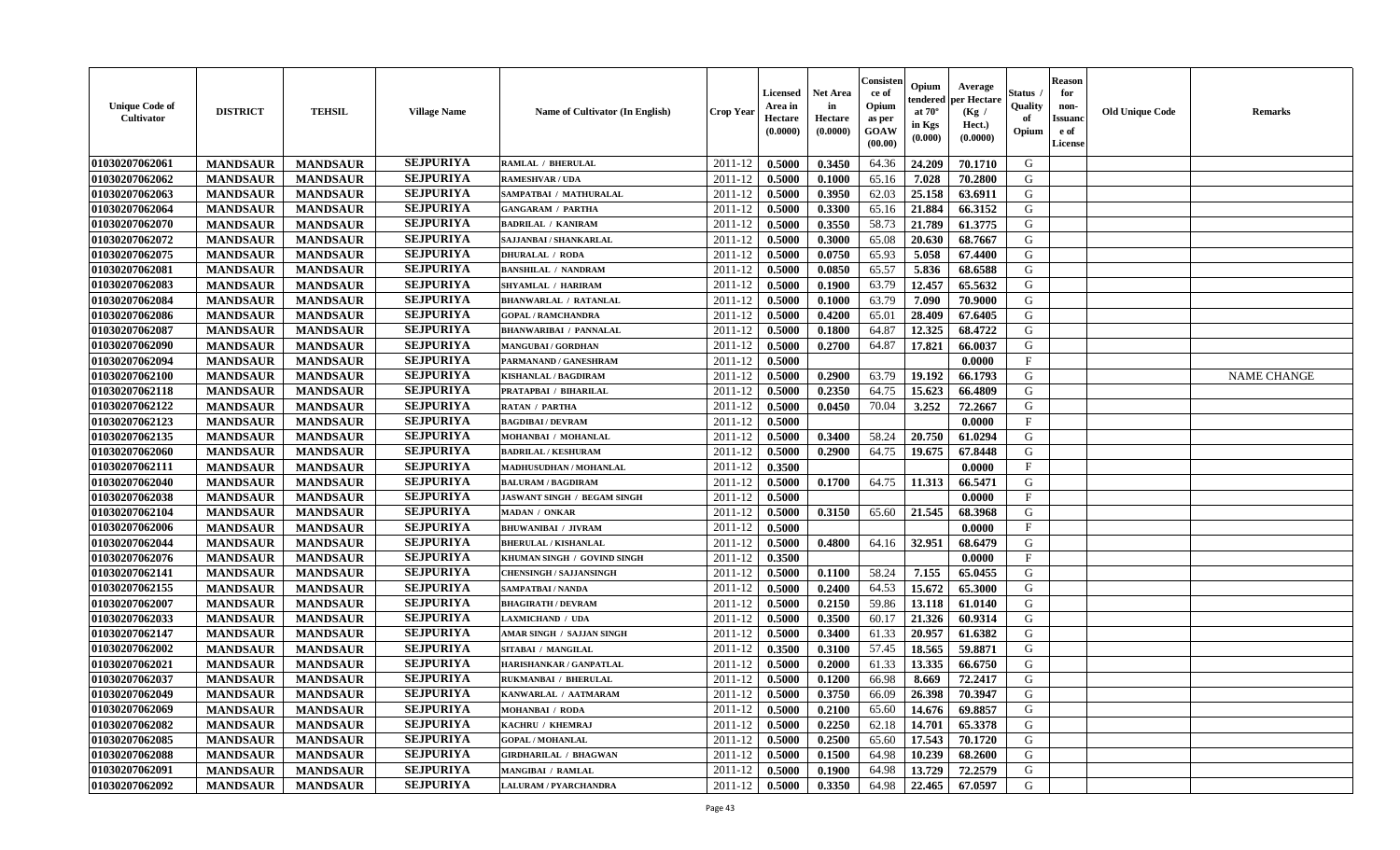| <b>Unique Code of</b><br><b>Cultivator</b> | <b>DISTRICT</b> | <b>TEHSIL</b>   | <b>Village Name</b> | Name of Cultivator (In English)  | <b>Crop Year</b> | Licensed<br>Area in<br>Hectare<br>(0.0000) | <b>Net Area</b><br>in<br>Hectare<br>(0.0000) | Consister<br>ce of<br>Opium<br>as per<br>GOAW<br>(00.00) | Opium<br>endered<br>at $70^\circ$<br>in Kgs<br>(0.000) | Average<br>per Hectare<br>(Kg /<br>Hect.)<br>(0.0000) | Status<br>Quality<br>of<br>Opium | <b>Reason</b><br>for<br>non-<br><b>Issuand</b><br>e of<br>License | <b>Old Unique Code</b> | <b>Remarks</b> |
|--------------------------------------------|-----------------|-----------------|---------------------|----------------------------------|------------------|--------------------------------------------|----------------------------------------------|----------------------------------------------------------|--------------------------------------------------------|-------------------------------------------------------|----------------------------------|-------------------------------------------------------------------|------------------------|----------------|
| 01030207062096                             | <b>MANDSAUR</b> | <b>MANDSAUR</b> | <b>SEJPURIYA</b>    | <b>BAGDIRAM / NANDA</b>          | 2011-12          | 0.5000                                     | 0.4050                                       | 60.17                                                    | 24.962                                                 | 61.6346                                               | G                                |                                                                   |                        |                |
| 01030207062098                             | <b>MANDSAUR</b> | <b>MANDSAUR</b> | <b>SEJPURIYA</b>    | PURILAL / BAGDIRAM               | 2011-12          | 0.5000                                     | 0.3600                                       | 60.17                                                    | 22.486                                                 | 62.4611                                               | G                                |                                                                   |                        |                |
| 01030207062105                             | <b>MANDSAUR</b> | <b>MANDSAUR</b> | <b>SEJPURIYA</b>    | SHIVLAL / SAMRATHLAL             | 2011-12          | 0.5000                                     | 0.1250                                       | 62.70                                                    | 8.026                                                  | 64.2080                                               | G                                |                                                                   |                        |                |
| 01030207062106                             | <b>MANDSAUR</b> | <b>MANDSAUR</b> | <b>SEJPURIYA</b>    | <b>BAGDIRAM / NANURAM</b>        | 2011-12          | 0.5000                                     | 0.2550                                       | 64.87                                                    | 16.866                                                 | 66.1412                                               | G                                |                                                                   |                        |                |
| 01030207062108                             | <b>MANDSAUR</b> | <b>MANDSAUR</b> | <b>SEJPURIYA</b>    | <b>DEVRAM / BHAGIRATH</b>        | 2011-12          | 0.5000                                     |                                              |                                                          |                                                        | 0.0000                                                | $\mathbf{F}$                     |                                                                   |                        |                |
| 01030207062131                             | <b>MANDSAUR</b> | <b>MANDSAUR</b> | <b>SEJPURIYA</b>    | <b>DEUBAI/KANIRAM</b>            | 2011-12          | 0.5000                                     | 0.5000                                       | 58.24                                                    | 29.303                                                 | 58.6060                                               | G                                |                                                                   |                        |                |
| 01030207062140                             | <b>MANDSAUR</b> | <b>MANDSAUR</b> | <b>SEJPURIYA</b>    | <b>KANHAIYALAL / BHERA</b>       | 2011-12          | 0.5000                                     | 0.3000                                       | 62.70                                                    | 18.998                                                 | 63.3267                                               | G                                |                                                                   |                        |                |
| 01030207062093                             | <b>MANDSAUR</b> | <b>MANDSAUR</b> | <b>SEJPURIYA</b>    | <b>GORDHAN / KHESHURAM</b>       | 2011-12          | 0.5000                                     |                                              |                                                          |                                                        | 0.0000                                                | $\mathbf{F}$                     |                                                                   |                        |                |
| 01030207062153                             | <b>MANDSAUR</b> | <b>MANDSAUR</b> | <b>SEJPURIYA</b>    | KAMLABAI / NANDGIR               | 2011-12          | 0.5000                                     | 0.1900                                       | 66.43                                                    | 12.650                                                 | 66.5789                                               | G                                |                                                                   |                        |                |
| 01030207062156                             | <b>MANDSAUR</b> | <b>MANDSAUR</b> | <b>SEJPURIYA</b>    | HIRALAL / PYARA                  | 2011-12          | 0.3500                                     | 0.2650                                       | 62.70                                                    | 17.538                                                 | 66.1811                                               | G                                |                                                                   |                        |                |
| 01030208064003                             | <b>MANDSAUR</b> | <b>DALODA</b>   | <b>TOLKHEDI</b>     | <b>GANESHRAM / UDA</b>           | 2011-12          | 0.5000                                     | 0.3450                                       | 63.52                                                    | 22.377                                                 | 64.8609                                               | G                                |                                                                   |                        |                |
| 01030208064007                             | <b>MANDSAUR</b> | <b>DALODA</b>   | <b>TOLKHEDI</b>     | NATHULAL / NANDA                 | 2011-12          | 0.5000                                     |                                              |                                                          |                                                        | 0.0000                                                | F                                |                                                                   |                        |                |
| 01030208064012                             | <b>MANDSAUR</b> | <b>DALODA</b>   | <b>TOLKHEDI</b>     | LAXMINARAYAN / MANGILAL          | 2011-12          | 0.5000                                     | 0.3000                                       | 67.36                                                    | 20.987                                                 | 69.9567                                               | G                                |                                                                   |                        |                |
| 01030208064013                             | <b>MANDSAUR</b> | <b>DALODA</b>   | <b>TOLKHEDI</b>     | MULCHAND / BHUWAN                | 2011-12          | 0.3500                                     | 0.3600                                       | 59.02                                                    | 7.099                                                  | 19.7194                                               | G                                | 04                                                                |                        |                |
| 01030208064017                             | <b>MANDSAUR</b> | <b>DALODA</b>   | <b>TOLKHEDI</b>     | KACHRU / GOVINDRAM               | 2011-12          | 0.5000                                     | 0.2500                                       | 61.00                                                    | 16.121                                                 | 64.4840                                               | G                                |                                                                   |                        |                |
| 01030208064020                             | <b>MANDSAUR</b> | <b>DALODA</b>   | <b>TOLKHEDI</b>     | <b>MOHANLAL / BABRU</b>          | 2011-12          | 0.5000                                     | 0.0900                                       | 62.39                                                    | 6.105                                                  | 67.8333                                               | G                                |                                                                   |                        |                |
| 01030208064002                             | <b>MANDSAUR</b> | <b>DALODA</b>   | <b>TOLKHEDI</b>     | KANCHANBAI / CHUNILAL            | 2011-12          | 0.3500                                     | 0.1150                                       | 55.29                                                    | 6.666                                                  | 57.9652                                               | G                                |                                                                   |                        |                |
| 01030208064009                             | <b>MANDSAUR</b> | <b>DALODA</b>   | <b>TOLKHEDI</b>     | RAMPRATAP / HEMRAJ               | 2011-12          | 0.5000                                     |                                              |                                                          |                                                        | 0.0000                                                | $\mathbf{F}$                     |                                                                   |                        |                |
| 01030208064011                             | <b>MANDSAUR</b> | <b>DALODA</b>   | <b>TOLKHEDI</b>     | <b>DEVKARAN / RADHAKISHAN</b>    | 2011-12          | 0.5000                                     | 0.1450                                       | 61.00                                                    | 9.455                                                  | 65.2069                                               | G                                |                                                                   |                        |                |
| 01030208064026                             | <b>MANDSAUR</b> | <b>DALODA</b>   | <b>TOLKHEDI</b>     | SOHANBAI / SITARAM               | 2011-12          | 0.3500                                     |                                              |                                                          |                                                        | 0.0000                                                | $\mathbf{F}$                     |                                                                   |                        |                |
| 01030208065161                             | <b>MANDSAUR</b> | <b>DALODA</b>   | <b>AKODARA</b>      | SAJJANALAL / UDAYALAL            | 2011-12          | 0.5000                                     | 0.2550                                       | 66.27                                                    | 19.313                                                 | 75.7373                                               | G                                |                                                                   |                        |                |
| 01030208065001                             | <b>MANDSAUR</b> | <b>DALODA</b>   | <b>AKODARA</b>      | NABINUR / MOHAMMAD HUSSAIN       | 2011-12          | 0.5000                                     | 0.2700                                       | 68.58                                                    | 20.300                                                 | 75.1852                                               | G                                |                                                                   |                        |                |
| 01030208065002                             | <b>MANDSAUR</b> | <b>DALODA</b>   | <b>AKODARA</b>      | JAWARLAL / SHANKARLAL            | 2011-12          | 0.5000                                     | 0.0800                                       | 68.92                                                    | 5.386                                                  | 67.3250                                               | G                                |                                                                   |                        |                |
| 01030208065006                             | <b>MANDSAUR</b> | <b>DALODA</b>   | <b>AKODARA</b>      | RAMESHWAR / KACHRU               | 2011-12          | 0.5000                                     | 0.1450                                       | 66.27                                                    | 10.120                                                 | 69.7931                                               | G                                |                                                                   |                        |                |
| 01030208065007                             | <b>MANDSAUR</b> | <b>DALODA</b>   | <b>AKODARA</b>      | KANHAIYALAL / KACHRU             | 2011-12          | 0.5000                                     | 0.3500                                       | 66.37                                                    | 23.950                                                 | 68.4286                                               | G                                |                                                                   |                        |                |
| 01030208065008                             | <b>MANDSAUR</b> | <b>DALODA</b>   | <b>AKODARA</b>      | <b>DHANRAJ / BHERULAL</b>        | 2011-12          | 0.5000                                     | 0.2750                                       | 66.37                                                    | 18.337                                                 | 66.6800                                               | G                                |                                                                   |                        |                |
| 01030208065009                             | <b>MANDSAUR</b> | <b>DALODA</b>   | <b>AKODARA</b>      | <b>BABULAL / BHERULAL</b>        | 2011-12          | 0.5000                                     | 0.1700                                       | 66.37                                                    | 11.615                                                 | 68.3235                                               | G                                |                                                                   |                        |                |
| 01030208065010                             | <b>MANDSAUR</b> | <b>DALODA</b>   | <b>AKODARA</b>      | RAMNIWAS / RADHESHYAM            | 2011-12          | 0.5000                                     | 0.2000                                       | 64.97                                                    | 12.920                                                 | 64.6000                                               | G                                |                                                                   |                        |                |
| 01030208065012                             | <b>MANDSAUR</b> | <b>DALODA</b>   | <b>AKODARA</b>      | <b>KARULAL / BADRILAI</b>        | 2011-12          | 0.5000                                     | 0.3400                                       | 66.72                                                    | 23.752                                                 | 69.8588                                               | G                                |                                                                   |                        |                |
| 01030208065013                             | <b>MANDSAUR</b> | <b>DALODA</b>   | <b>AKODARA</b>      | <b>MUNIBAI / BALARAM</b>         | 2011-12          | 0.5000                                     | 0.5000                                       | 62.93                                                    | 31.627                                                 | 63.2540                                               | G                                |                                                                   |                        |                |
| 01030208065014                             | <b>MANDSAUR</b> | <b>DALODA</b>   | <b>AKODARA</b>      | <b>GORDHAN / RAMCHANDRA</b>      | 2011-12          | 0.5000                                     | 0.2300                                       | 64.71                                                    | 15.410                                                 | 67.0000                                               | ${\bf G}$                        |                                                                   |                        |                |
| 01030208065017                             | <b>MANDSAUR</b> | <b>DALODA</b>   | <b>AKODARA</b>      | <b>BALARAM / BHANWARLAL</b>      | 2011-12          | 0.5000                                     | 0.2900                                       | 68.11                                                    | 19.898                                                 | 68.6138                                               | G                                |                                                                   |                        |                |
| 01030208065018                             | <b>MANDSAUR</b> | <b>DALODA</b>   | <b>AKODARA</b>      | KARULAL / BHANWARLAL             | 2011-12          | 0.5000                                     | 0.2500                                       | 64.97                                                    | 16.187                                                 | 64.7480                                               | G                                |                                                                   |                        |                |
| 01030208065020                             | <b>MANDSAUR</b> | <b>DALODA</b>   | <b>AKODARA</b>      | <b>BALARAM / RAMLAL</b>          | 2011-12          | 0.5000                                     | 0.4050                                       | 64.97                                                    | 26.220                                                 | 64.7407                                               | G                                |                                                                   |                        |                |
| 01030208065021                             | <b>MANDSAUR</b> | <b>DALODA</b>   | <b>AKODARA</b>      | <b>LACHIRAM / RAMCHANDRAA</b>    | 2011-12          | 0.5000                                     | 0.1650                                       | 65.04                                                    | 10.592                                                 | 64.1939                                               | G                                |                                                                   |                        |                |
| 01030208065022                             | <b>MANDSAUR</b> | <b>DALODA</b>   | <b>AKODARA</b>      | <b>BHULIBAI / ONKAR</b>          | 2011-12          | 0.5000                                     | 0.3950                                       | 62.93                                                    | 25.082                                                 | 63.4987                                               | G                                |                                                                   |                        |                |
| 01030208065026                             | <b>MANDSAUR</b> | <b>DALODA</b>   | <b>AKODARA</b>      | <b>MODIRAM / NANURAM</b>         | 2011-12          | 0.5000                                     | 0.5150                                       | 65.00                                                    | 33.698                                                 | 65.4330                                               | G                                |                                                                   |                        |                |
| 01030208065029                             | <b>MANDSAUR</b> | <b>DALODA</b>   | <b>AKODARA</b>      | <b>BHANWARLAL / RAJARAM</b>      | 2011-12          | 0.5000                                     | 0.4650                                       | 70.02                                                    | 30.469                                                 | 65.5247                                               | G                                |                                                                   |                        |                |
| 01030208065031                             | <b>MANDSAUR</b> | <b>DALODA</b>   | <b>AKODARA</b>      | <b>AHMAD NUR / MOHD. HUSSAIN</b> | 2011-12          | 0.5000                                     | 0.4950                                       | 62.12                                                    | 31.823                                                 | 64.2889                                               | ${\bf G}$                        |                                                                   |                        |                |
| 01030208065032                             | <b>MANDSAUR</b> | <b>DALODA</b>   | <b>AKODARA</b>      | SHANKARLAL / DHANA BABRI         | 2011-12          | 0.5000                                     | 0.4000                                       | 66.37                                                    | 27.344                                                 | 68.3600                                               | G                                |                                                                   |                        |                |
| 01030208065033                             | <b>MANDSAUR</b> | <b>DALODA</b>   | <b>AKODARA</b>      | KANTABAI / FULCHAND              | 2011-12          | 0.5000                                     | 0.1050                                       | 65.04                                                    | 6.996                                                  | 66.6286                                               | G                                |                                                                   |                        |                |
| 01030208065034                             | <b>MANDSAUR</b> | <b>DALODA</b>   | <b>AKODARA</b>      | <b>LAXMINARAYAN / KISHAN</b>     | 2011-12          | 0.5000                                     | 0.4900                                       | 63.13                                                    | 31.926                                                 | 65.1551                                               | G                                |                                                                   |                        |                |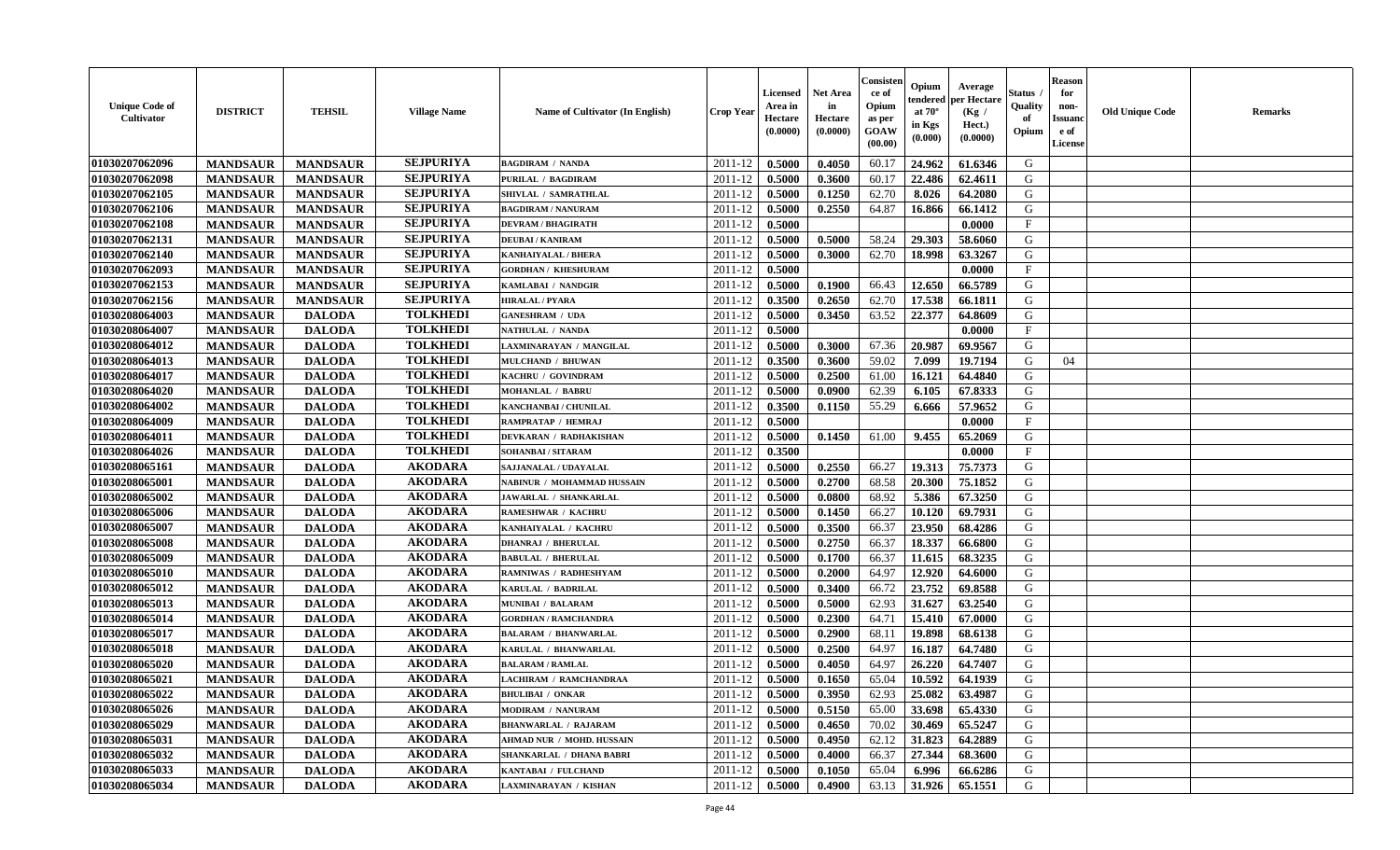| <b>Unique Code of</b><br><b>Cultivator</b> | <b>DISTRICT</b> | <b>TEHSIL</b> | <b>Village Name</b> | Name of Cultivator (In English) | <b>Crop Year</b> | <b>Licensed</b><br>Area in<br>Hectare<br>(0.0000) | <b>Net Area</b><br>in<br>Hectare<br>(0.0000) | Consister<br>ce of<br>Opium<br>as per<br><b>GOAW</b><br>(00.00) | Opium<br>endered<br>at $70^\circ$<br>in Kgs<br>(0.000) | Average<br>per Hectare<br>(Kg /<br>Hect.)<br>(0.0000) | Status<br>Quality<br>of<br>Opium | <b>Reason</b><br>for<br>non-<br><b>Issuand</b><br>e of<br><b>License</b> | <b>Old Unique Code</b> | <b>Remarks</b>     |
|--------------------------------------------|-----------------|---------------|---------------------|---------------------------------|------------------|---------------------------------------------------|----------------------------------------------|-----------------------------------------------------------------|--------------------------------------------------------|-------------------------------------------------------|----------------------------------|--------------------------------------------------------------------------|------------------------|--------------------|
| 01030208065035                             | <b>MANDSAUR</b> | <b>DALODA</b> | <b>AKODARA</b>      | LALUPRASAD / BHUWANIRAM         | 2011-12          | 0.5000                                            | 0.3100                                       | 64.16                                                           | 20.137                                                 | 64.9581                                               | G                                |                                                                          |                        |                    |
| 01030208065036                             | <b>MANDSAUR</b> | <b>DALODA</b> | <b>AKODARA</b>      | PRAKASH / BHUWANIRAM            | 2011-12          | 0.5000                                            | 0.2900                                       | 67.65                                                           | 19.454                                                 | 67.0828                                               | G                                |                                                                          |                        |                    |
| 01030208065038                             | <b>MANDSAUR</b> | <b>DALODA</b> | <b>AKODARA</b>      | <b>GANPAT / BHAGIRATH</b>       | 2011-12          | 0.5000                                            | 0.2500                                       | 68.32                                                           | 17.441                                                 | 69.7640                                               | G                                |                                                                          |                        |                    |
| 01030208065039                             | <b>MANDSAUR</b> | <b>DALODA</b> | <b>AKODARA</b>      | MANGILAL / DEVRAM               | 2011-12          | 0.5000                                            | 0.2050                                       | 67.65                                                           | 14.100                                                 | 68.7805                                               | G                                |                                                                          |                        |                    |
| 01030208065040                             | <b>MANDSAUR</b> | <b>DALODA</b> | <b>AKODARA</b>      | RAJKUNWARBAI / DOULATRAM        | 2011-12          | 0.5000                                            | 0.2650                                       | 64.16                                                           | 17.131                                                 | 64.6453                                               | G                                |                                                                          |                        |                    |
| 01030208065041                             | <b>MANDSAUR</b> | <b>DALODA</b> | <b>AKODARA</b>      | <b>JAGDISH / BHUWANIRAM</b>     | 2011-12          | 0.5000                                            | 0.4900                                       | 62.12                                                           | 30.590                                                 | 62.4286                                               | G                                |                                                                          |                        |                    |
| 01030208065042                             | <b>MANDSAUR</b> | <b>DALODA</b> | <b>AKODARA</b>      | <b>UDAYLAL / RAMESHWAR</b>      | 2011-12          | 0.5000                                            | 0.3700                                       | 61.44                                                           | 22.943                                                 | 62.0081                                               | G                                |                                                                          |                        |                    |
| 01030208065043                             | <b>MANDSAUR</b> | <b>DALODA</b> | <b>AKODARA</b>      | VARDICHAND / BHERULAL           | 2011-12          | 0.5000                                            | 0.2600                                       | 61.44                                                           | 15.878                                                 | 61.0692                                               | G                                |                                                                          |                        |                    |
| 01030208065044                             | <b>MANDSAUR</b> | <b>DALODA</b> | <b>AKODARA</b>      | RAMPRASAD / SALAGRAM            | 2011-12          | 0.5000                                            | 0.2450                                       | 58.73                                                           | 14.305                                                 | 58.3878                                               | G                                |                                                                          |                        |                    |
| 01030208065049                             | <b>MANDSAUR</b> | <b>DALODA</b> | <b>AKODARA</b>      | <b>BALKRISHAN / KACHRU</b>      | 2011-12          | 0.5000                                            | 0.1100                                       | 67.56                                                           | 7.663                                                  | 69.6636                                               | G                                |                                                                          |                        |                    |
| 01030208065052                             | <b>MANDSAUR</b> | <b>DALODA</b> | <b>AKODARA</b>      | SATYANRAYAN / MANGILAL          | 2011-12          | 0.5000                                            |                                              |                                                                 |                                                        | 0.0000                                                | F                                |                                                                          |                        |                    |
| 01030208065053                             | <b>MANDSAUR</b> | <b>DALODA</b> | <b>AKODARA</b>      | <b>DHAPUBAI / SHANTILAL</b>     | 2011-12          | 0.5000                                            | 0.1600                                       | 61.44                                                           | 9.830                                                  | 61.4375                                               | G                                |                                                                          |                        |                    |
| 01030208065055                             | <b>MANDSAUR</b> | <b>DALODA</b> | <b>AKODARA</b>      | <b>BHUWANIRAM / RAMLAL</b>      | 2011-12          | 0.5000                                            | 0.1400                                       | 61.80                                                           | 8.935                                                  | 63.8214                                               | G                                |                                                                          |                        |                    |
| 01030208065057                             | <b>MANDSAUR</b> | <b>DALODA</b> | <b>AKODARA</b>      | <b>BAPULAL / DHANNA</b>         | 2011-12          | 0.5000                                            | 0.3000                                       | 64.69                                                           | 20.239                                                 | 67.4633                                               | G                                |                                                                          |                        |                    |
| 01030208065058                             | <b>MANDSAUR</b> | <b>DALODA</b> | <b>AKODARA</b>      | <b>SURESH / CHAINRAM</b>        | 2011-12          | 0.5000                                            | 0.2200                                       | 61.24                                                           | 13.735                                                 | 62.4318                                               | G                                |                                                                          |                        |                    |
| 01030208065064                             | <b>MANDSAUR</b> | <b>DALODA</b> | <b>AKODARA</b>      | MOHAMMAD HUSSAIN / ISMAIL       | 2011-12          | 0.5000                                            | 0.4000                                       | 59.88                                                           | 24.405                                                 | 61.0125                                               | G                                |                                                                          |                        |                    |
| 01030208065065                             | <b>MANDSAUR</b> | <b>DALODA</b> | <b>AKODARA</b>      | <b>BALARAM / GANGARAM</b>       | 2011-12          | 0.5000                                            | 0.5000                                       | 61.24                                                           | 30.620                                                 | 61.2400                                               | G                                |                                                                          |                        |                    |
| 01030208065066                             | <b>MANDSAUR</b> | <b>DALODA</b> | <b>AKODARA</b>      | <b>BADRILAL / HIRALAL</b>       | 2011-12          | 0.5000                                            | 0.4350                                       | 67.41                                                           | 31.442                                                 | 72.2805                                               | G                                |                                                                          |                        |                    |
| 01030208065067                             | <b>MANDSAUR</b> | <b>DALODA</b> | <b>AKODARA</b>      | MANGILAL / BHAGCHAND            | 2011-12          | 0.5000                                            |                                              |                                                                 |                                                        | 0.0000                                                | F                                |                                                                          |                        |                    |
| 01030208065068                             | <b>MANDSAUR</b> | <b>DALODA</b> | <b>AKODARA</b>      | NANDLAL / KISHANLAL             | 2011-12          | 0.5000                                            | 0.3250                                       | 68.01                                                           | 23.026                                                 | 70.8492                                               | G                                |                                                                          |                        |                    |
| 01030208065069                             | <b>MANDSAUR</b> | <b>DALODA</b> | <b>AKODARA</b>      | <b>SUBHASH / BHUWANIRAM</b>     | 2011-12          | 0.5000                                            | 0.4000                                       | 64.16                                                           | 25.728                                                 | 64.3200                                               | G                                |                                                                          |                        |                    |
| 01030208065070                             | <b>MANDSAUR</b> | <b>DALODA</b> | <b>AKODARA</b>      | <b>DEVENDRA / RAMCHANDRAA</b>   | 2011-12          | 0.5000                                            | 0.2400                                       | 64.81                                                           | 15.767                                                 | 65.6958                                               | G                                |                                                                          |                        |                    |
| 01030208065071                             | <b>MANDSAUR</b> | <b>DALODA</b> | <b>AKODARA</b>      | <b>BHUWANIRAM / SURATRAM</b>    | 2011-12          | 0.5000                                            | 0.3000                                       | 64.48                                                           | 18.966                                                 | 63.2200                                               | G                                |                                                                          |                        |                    |
| 01030208065075                             | <b>MANDSAUR</b> | <b>DALODA</b> | <b>AKODARA</b>      | <b>GIRDHARI / HAJARI</b>        | 2011-12          | 0.5000                                            | 0.3050                                       | 66.51                                                           | 20.400                                                 | 66.8852                                               | G                                |                                                                          |                        |                    |
| 01030208065078                             | <b>MANDSAUR</b> | <b>DALODA</b> | <b>AKODARA</b>      | <b>KRISHANVALI / NATHULAL</b>   | 2011-12          | 0.3500                                            |                                              |                                                                 |                                                        | 0.0000                                                | $\rm F$                          |                                                                          |                        | <b>NAME CHANGE</b> |
| 01030208065080                             | <b>MANDSAUR</b> | <b>DALODA</b> | <b>AKODARA</b>      | <b>JAGDISH / UMMEDRAM</b>       | 2011-12          | 0.5000                                            |                                              |                                                                 |                                                        | 0.0000                                                | F                                |                                                                          |                        |                    |
| 01030208065081                             | <b>MANDSAUR</b> | <b>DALODA</b> | <b>AKODARA</b>      | <b>DALURAM / BHUWANIRAM</b>     | 2011-12          | 0.5000                                            | 0.2100                                       | 64.05                                                           | 13.789                                                 | 65.6619                                               | G                                |                                                                          |                        |                    |
| 01030208065082                             | <b>MANDSAUR</b> | <b>DALODA</b> | <b>AKODARA</b>      | <b>RAMESHWAR / HIRALAL</b>      | 2011-12          | 0.5000                                            | 0.4800                                       | 61.88                                                           | 30.029                                                 | 62.5604                                               | G                                |                                                                          |                        |                    |
| 01030208065083                             | <b>MANDSAUR</b> | <b>DALODA</b> | <b>AKODARA</b>      | VINOD KUMAR / BHANWARLAL        | 2011-12          | 0.5000                                            | 0.2600                                       | 68.62                                                           | 18.498                                                 | 71.1462                                               | G                                |                                                                          |                        |                    |
| 01030208065084                             | <b>MANDSAUR</b> | <b>DALODA</b> | <b>AKODARA</b>      | NANDA / SURATRAM                | 2011-12          | 0.5000                                            | 0.1800                                       | 68.97                                                           | 12.690                                                 | 70.5000                                               | G                                |                                                                          |                        |                    |
| 01030208065086                             | <b>MANDSAUR</b> | <b>DALODA</b> | <b>AKODARA</b>      | <b>BHERULAL / GANGARAM</b>      | 2011-12          | 0.5000                                            | 0.3500                                       | 64.05                                                           | 23,424                                                 | 66.9257                                               | G                                |                                                                          |                        |                    |
| 01030208065087                             | <b>MANDSAUR</b> | <b>DALODA</b> | <b>AKODARA</b>      | RAJENDRA / BHANWARLAL           | 2011-12          | 0.5000                                            | 0.3350                                       | 64.05                                                           | 21.310                                                 | 63.6119                                               | ${\bf G}$                        |                                                                          |                        |                    |
| 01030208065088                             | <b>MANDSAUR</b> | <b>DALODA</b> | <b>AKODARA</b>      | <b>DHANA / CHAMNA</b>           | 2011-12          | 0.5000                                            |                                              |                                                                 |                                                        | 0.0000                                                | $_{\rm F}$                       |                                                                          |                        |                    |
| 01030208065090                             | <b>MANDSAUR</b> | <b>DALODA</b> | <b>AKODARA</b>      | <b>SHRILAL / SALAGRAM</b>       | 2011-12          | 0.5000                                            | 0.3050                                       | 66.51                                                           | 20.143                                                 | 66.0426                                               | G                                |                                                                          |                        |                    |
| 01030208065091                             | <b>MANDSAUR</b> | <b>DALODA</b> | <b>AKODARA</b>      | <b>INDRAJIT / SAJJANALAL</b>    | 2011-12          | 0.5000                                            | 0.1750                                       | 63.44                                                           | 11.193                                                 | 63.9600                                               | G                                |                                                                          |                        |                    |
| 01030208065092                             | <b>MANDSAUR</b> | <b>DALODA</b> | <b>AKODARA</b>      | RADHESHYAM / UDAYRAM            | 2011-12          | 0.5000                                            | 0.1200                                       | 67.01                                                           | 8.147                                                  | 67.8917                                               | G                                |                                                                          |                        |                    |
| 01030208065093                             | <b>MANDSAUR</b> | <b>DALODA</b> | <b>AKODARA</b>      | MOTYABAI / MOHANLAL             | 2011-12          | 0.5000                                            |                                              |                                                                 |                                                        | 0.0000                                                | $\mathbf{F}$                     |                                                                          |                        |                    |
| 01030208065094                             | <b>MANDSAUR</b> | <b>DALODA</b> | <b>AKODARA</b>      | SHANKARLAL / NANURAM            | 2011-12          | 0.5000                                            | 0.2550                                       | 67.01                                                           | 17.604                                                 | 69.0353                                               | G                                |                                                                          |                        |                    |
| 01030208065095                             | <b>MANDSAUR</b> | <b>DALODA</b> | <b>AKODARA</b>      | <b>BHAGIRATH / SURATRAM</b>     | 2011-12          | 0.5000                                            | 0.1000                                       | 68.54                                                           | 7.138                                                  | 71.3800                                               | G                                |                                                                          |                        |                    |
| 01030208065097                             | <b>MANDSAUR</b> | <b>DALODA</b> | <b>AKODARA</b>      | <b>BHUWANIRAM / BALARAM</b>     | 2011-12          | 0.5000                                            | 0.0900                                       | 63.44                                                           | 5.891                                                  | 65.4556                                               | ${\bf G}$                        |                                                                          |                        |                    |
| 01030208065098                             | <b>MANDSAUR</b> | <b>DALODA</b> | <b>AKODARA</b>      | NIRBHAYRAM / RATANLAL           | 2011-12          | 0.5000                                            | 0.1000                                       | 66.45                                                           | 6.768                                                  | 67.6800                                               | G                                |                                                                          |                        |                    |
| 01030208065099                             | <b>MANDSAUR</b> | <b>DALODA</b> | <b>AKODARA</b>      | <b>DALURAM / NANURAM</b>        | 2011-12          | 0.5000                                            | 0.1450                                       | 63.44                                                           | 9.706                                                  | 66.9379                                               | G                                |                                                                          |                        |                    |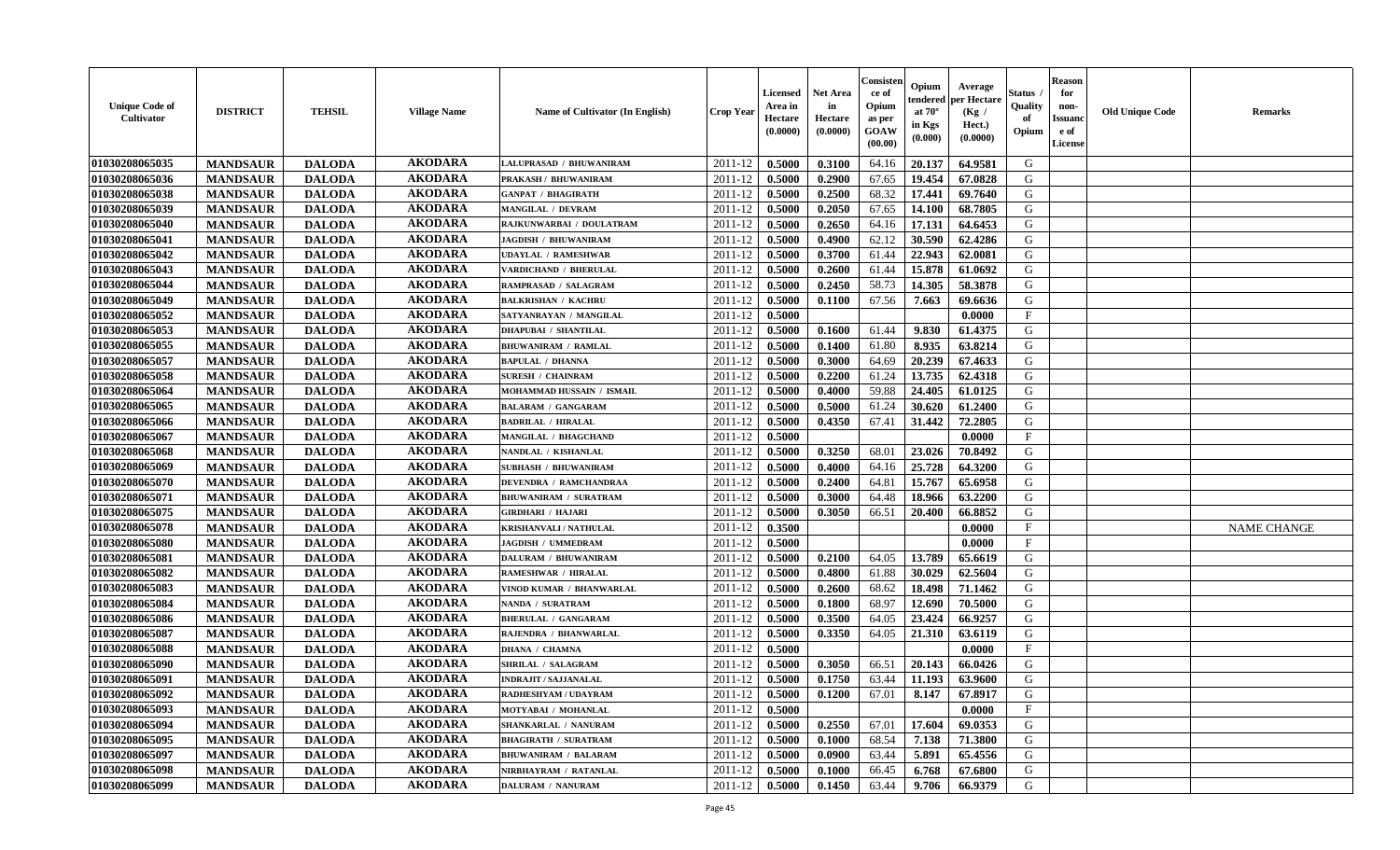| <b>Unique Code of</b><br><b>Cultivator</b> | <b>DISTRICT</b> | <b>TEHSIL</b> | <b>Village Name</b> | Name of Cultivator (In English) | <b>Crop Year</b> | <b>Licensed</b><br>Area in<br>Hectare<br>(0.0000) | Net Area<br>in<br>Hectare<br>(0.0000) | Consisteı<br>ce of<br>Opium<br>as per<br>GOAW<br>(00.00) | Opium<br>endered<br>at $70^\circ$<br>in Kgs<br>(0.000) | Average<br>per Hectare<br>(Kg /<br>Hect.)<br>(0.0000) | Status<br>Quality<br>of<br>Opium | <b>Reason</b><br>for<br>non-<br><b>Issuand</b><br>e of<br>License | <b>Old Unique Code</b> | Remarks            |
|--------------------------------------------|-----------------|---------------|---------------------|---------------------------------|------------------|---------------------------------------------------|---------------------------------------|----------------------------------------------------------|--------------------------------------------------------|-------------------------------------------------------|----------------------------------|-------------------------------------------------------------------|------------------------|--------------------|
| 01030208065100                             | <b>MANDSAUR</b> | <b>DALODA</b> | <b>AKODARA</b>      | VISHNULAL / KISHANLAL           | 2011-12          | 0.5000                                            | 0.2200                                | 67.01                                                    | 14.819                                                 | 67.3591                                               | G                                |                                                                   |                        |                    |
| 01030208065102                             | <b>MANDSAUR</b> | <b>DALODA</b> | <b>AKODARA</b>      | KALURAM / DHURILAL              | 2011-12          | 0.5000                                            | 0.2200                                | 67.05                                                    | 15.029                                                 | 68.3136                                               | G                                |                                                                   |                        |                    |
| 01030208065103                             | <b>MANDSAUR</b> | <b>DALODA</b> | <b>AKODARA</b>      | <b>DILIP KUMAR / KALURAM</b>    | 2011-12          | 0.5000                                            | 0.2350                                | 64.07                                                    | 15.349                                                 | 65.3149                                               | G                                |                                                                   |                        |                    |
| 01030208065105                             | <b>MANDSAUR</b> | <b>DALODA</b> | <b>AKODARA</b>      | SATYANARAYAN / BHUWANIRAM       | 2011-12          | 0.5000                                            | 0.0900                                | 66.51                                                    | 6.195                                                  | 68.8333                                               | G                                |                                                                   |                        |                    |
| 01030208065106                             | <b>MANDSAUR</b> | <b>DALODA</b> | <b>AKODARA</b>      | RAMESHWAR / BHAGTRAM            | 2011-12          | 0.5000                                            | 0.3000                                | 64.07                                                    | 19.605                                                 | 65.3500                                               | G                                |                                                                   |                        |                    |
| 01030208065109                             | <b>MANDSAUR</b> | <b>DALODA</b> | <b>AKODARA</b>      | <b>BHERU / KISHANLAL</b>        | 2011-12          | 0.5000                                            | 0.1600                                | 64.07                                                    | 11.093                                                 | 69.3313                                               | G                                |                                                                   |                        |                    |
| 01030208065110                             | <b>MANDSAUR</b> | <b>DALODA</b> | <b>AKODARA</b>      | <b>GOPAL / ONKARLAL</b>         | 2011-12          | 0.5000                                            |                                       |                                                          |                                                        | 0.0000                                                | $\mathbf{F}$                     |                                                                   |                        |                    |
| 01030208065111                             | <b>MANDSAUR</b> | <b>DALODA</b> | <b>AKODARA</b>      | <b>BHERULAL / BABRU</b>         | 2011-12          | 0.5000                                            | 0.4500                                | 68.33                                                    | 32.057                                                 | 71.2378                                               | G                                |                                                                   |                        |                    |
| 01030208065113                             | <b>MANDSAUR</b> | <b>DALODA</b> | <b>AKODARA</b>      | VALIBAI / RAGHUNATH             | 2011-12          | 0.5000                                            |                                       |                                                          |                                                        | 0.0000                                                | $\mathbf{F}$                     |                                                                   |                        |                    |
| 01030208065115                             | <b>MANDSAUR</b> | <b>DALODA</b> | <b>AKODARA</b>      | KAMALABAI / GIRADHARILAL        | 2011-12          | 0.5000                                            | 0.2800                                | 64.03                                                    | 17.517                                                 | 62.5607                                               | G                                |                                                                   |                        |                    |
| 01030208065116                             | <b>MANDSAUR</b> | <b>DALODA</b> | <b>AKODARA</b>      | SHIVNARAYAN / RAMLAL            | 2011-12          | 0.5000                                            | 0.4200                                | 67.32                                                    | 27.919                                                 | 66.4738                                               | G                                |                                                                   |                        |                    |
| 01030208065117                             | <b>MANDSAUR</b> | <b>DALODA</b> | <b>AKODARA</b>      | <b>RANCHOD / SHRIRAM</b>        | 2011-12          | 0.5000                                            | 0.4800                                | 67.32                                                    | 33.352                                                 | 69.4833                                               | G                                |                                                                   |                        |                    |
| 01030208065119                             | <b>MANDSAUR</b> | <b>DALODA</b> | <b>AKODARA</b>      | <b>AMBALAL / BHUWANILAL</b>     | 2011-12          | 0.5000                                            | 0.1000                                | 67.32                                                    | 6.684                                                  | 66.8400                                               | G                                |                                                                   |                        |                    |
| 01030208065120                             | <b>MANDSAUR</b> | <b>DALODA</b> | <b>AKODARA</b>      | <b>BHUWANIRAM / SHOBHARAM</b>   | 2011-12          | 0.5000                                            | 0.4250                                | 61.88                                                    | 26.626                                                 | 62.6494                                               | G                                |                                                                   |                        |                    |
| 01030208065123                             | <b>MANDSAUR</b> | <b>DALODA</b> | <b>AKODARA</b>      | <b>GOUTAM / BHANWARLAL</b>      | 2011-12          | 0.5000                                            | 0.2250                                | 69.04                                                    | 15.741                                                 | 69.9600                                               | $\mathbf G$                      |                                                                   |                        |                    |
| 01030208065125                             | <b>MANDSAUR</b> | <b>DALODA</b> | <b>AKODARA</b>      | <b>JASKUNWAR / BHUWAN</b>       | 2011-12          | 0.5000                                            | 0.4650                                | 64.03                                                    | 29.975                                                 | 64.4624                                               | G                                |                                                                   |                        |                    |
| 01030208065126                             | <b>MANDSAUR</b> | <b>DALODA</b> | <b>AKODARA</b>      | MOHANLAL / ASHARAM              | 2011-12          | 0.5000                                            | 0.0600                                | 69.04                                                    | 4.182                                                  | 69.7000                                               | G                                |                                                                   |                        |                    |
| 01030208065127                             | <b>MANDSAUR</b> | <b>DALODA</b> | <b>AKODARA</b>      | <b>DEVRAM / PARASARAM</b>       | 2011-12          | 0.5000                                            | 0.3700                                | 64.03                                                    | 23.472                                                 | 63.4378                                               | G                                |                                                                   |                        |                    |
| 01030208065129                             | <b>MANDSAUR</b> | <b>DALODA</b> | <b>AKODARA</b>      | MANGILAL / AMRITRAM             | 2011-12          | 0.5000                                            | 0.1500                                | 64.36                                                    | 9.875                                                  | 65.8333                                               | G                                |                                                                   |                        |                    |
| 01030208065130                             | <b>MANDSAUR</b> | <b>DALODA</b> | <b>AKODARA</b>      | PRABHULAL / RATANLAL            | 2011-12          | 0.5000                                            | 0.1000                                | 64.36                                                    | 6.546                                                  | 65.4600                                               | G                                |                                                                   |                        |                    |
| 01030208065131                             | <b>MANDSAUR</b> | <b>DALODA</b> | <b>AKODARA</b>      | <b>MANGILAL / BHANWARLAL</b>    | 2011-12          | 0.5000                                            | 0.3050                                | 69.04                                                    | 21.067                                                 | 69.0721                                               | G                                |                                                                   |                        |                    |
| 01030208065132                             | <b>MANDSAUR</b> | <b>DALODA</b> | <b>AKODARA</b>      | PREMPRAKASH / RADHESHYAM        | 2011-12          | 0.3500                                            |                                       |                                                          |                                                        | 0.0000                                                | $_{\rm F}$                       |                                                                   |                        | <b>NAME CHANGE</b> |
| 01030208065133                             | <b>MANDSAUR</b> | <b>DALODA</b> | <b>AKODARA</b>      | CHOTE KHA / ISMAIL KHA          | 2011-12          | 0.5000                                            | 0.4900                                | 64.36                                                    | 32.704                                                 | 66.7429                                               | G                                |                                                                   |                        |                    |
| 01030208065134                             | <b>MANDSAUR</b> | <b>DALODA</b> | <b>AKODARA</b>      | <b>SHANKAR / BHERA</b>          | 2011-12          | 0.5000                                            | 0.1550                                | 68.48                                                    | 10.869                                                 | 70.1226                                               | G                                |                                                                   |                        |                    |
| 01030208065136                             | <b>MANDSAUR</b> | <b>DALODA</b> | <b>AKODARA</b>      | RUKMANIBAI / DEVRAM             | 2011-12          | 0.5000                                            | 0.2900                                | 68.29                                                    | 20.565                                                 | 70.9138                                               | G                                |                                                                   |                        |                    |
| 01030208065137                             | <b>MANDSAUR</b> | <b>DALODA</b> | <b>AKODARA</b>      | RADHAKISHAN / BHUWANILAL        | 2011-12          | 0.5000                                            | 0.1800                                | 68.29                                                    | 12.380                                                 | 68.7778                                               | G                                |                                                                   |                        |                    |
| 01030208065139                             | <b>MANDSAUR</b> | <b>DALODA</b> | <b>AKODARA</b>      | <b>BALARAM / DAYARAM</b>        | 2011-12          | 0.5000                                            | 0.3500                                | 62.93                                                    | 22.951                                                 | 65.5743                                               | G                                |                                                                   |                        |                    |
| 01030208065140                             | <b>MANDSAUR</b> | <b>DALODA</b> | <b>AKODARA</b>      | <b>GORISHANKAR / NANURAM</b>    | 2011-12          | 0.5000                                            | 0.3550                                | 65.28                                                    | 24.088                                                 | 67.8535                                               | G                                |                                                                   |                        |                    |
| 01030208065142                             | <b>MANDSAUR</b> | <b>DALODA</b> | <b>AKODARA</b>      | <b>JAGANATH / HIRALAL</b>       | 2011-12          | 0.5000                                            | 0.1000                                | 68.68                                                    | 6.937                                                  | 69.3700                                               | G                                |                                                                   |                        |                    |
| 01030208065143                             | <b>MANDSAUR</b> | <b>DALODA</b> | <b>AKODARA</b>      | <b>RAMLAL / BAGDIRAM</b>        | 2011-12          | 0.5000                                            | 0.1650                                | 68.58                                                    | 10.747                                                 | 65.1333                                               | G                                |                                                                   |                        |                    |
| 01030208065146                             | <b>MANDSAUR</b> | <b>DALODA</b> | <b>AKODARA</b>      | RAJARAM / KACHRU                | 2011-12          | 0.5000                                            | 0.2150                                | 68.58                                                    | 14.970                                                 | 69.6279                                               | G                                |                                                                   |                        |                    |
| 01030208065147                             | <b>MANDSAUR</b> | <b>DALODA</b> | <b>AKODARA</b>      | <b>GANESHRAM / MANGILAL</b>     | 2011-12          | 0.3500                                            | 0.2150                                | 65.89                                                    | 13.988                                                 | 65.0605                                               | G                                |                                                                   |                        | <b>NAME CHANGE</b> |
| 01030208065148                             | <b>MANDSAUR</b> | <b>DALODA</b> | <b>AKODARA</b>      | SHOBHARAM / NANURAM             | 2011-12          | 0.5000                                            | 0.3500                                | 64.26                                                    | 21.876                                                 | 62.5029                                               | G                                |                                                                   |                        |                    |
| 01030208065150                             | <b>MANDSAUR</b> | <b>DALODA</b> | <b>AKODARA</b>      | <b>BHANWARLAL / PARASRAM</b>    | 2011-12          | 0.5000                                            | 0.2800                                | 65.89                                                    | 17.913                                                 | 63.9750                                               | G                                |                                                                   |                        |                    |
| 01030208065152                             | <b>MANDSAUR</b> | <b>DALODA</b> | <b>AKODARA</b>      | NANURAM / GANESHRAM             | 2011-12          | 0.5000                                            | 0.1000                                | 67.00                                                    | 6.834                                                  | 68.3400                                               | G                                |                                                                   |                        |                    |
| 01030208065153                             | <b>MANDSAUR</b> | <b>DALODA</b> | <b>AKODARA</b>      | <b>BANSHILAL / BHAGATRAM</b>    | 2011-12          | 0.5000                                            | 0.2500                                | 64.26                                                    | 16.671                                                 | 66.6840                                               | G                                |                                                                   |                        |                    |
| 01030208065155                             | <b>MANDSAUR</b> | <b>DALODA</b> | <b>AKODARA</b>      | DAYARAM / BHANWARLAL            | 2011-12          | 0.5000                                            | 0.2900                                | 65.54                                                    | 19.802                                                 | 68.2828                                               | G                                |                                                                   |                        |                    |
| 01030208065156                             | <b>MANDSAUR</b> | <b>DALODA</b> | <b>AKODARA</b>      | NARENDRA KUMAR / SHANKARLAL     | 2011-12          | 0.5000                                            | 0.1650                                | 65.89                                                    | 11.182                                                 | 67.7697                                               | G                                |                                                                   |                        |                    |
| 01030208065158                             | <b>MANDSAUR</b> | <b>DALODA</b> | <b>AKODARA</b>      | <b>BHERULAL / RATANLAL</b>      | 2011-12          | 0.5000                                            | 0.4150                                | 66.58                                                    | 27.764                                                 | 66.9012                                               | G                                |                                                                   |                        |                    |
| 01030208065159                             | <b>MANDSAUR</b> | <b>DALODA</b> | <b>AKODARA</b>      | NATHULAL / BHUWAN               | 2011-12          | 0.5000                                            | 0.2150                                | 64.26                                                    | 14.110                                                 | 65.6279                                               | ${\bf G}$                        |                                                                   |                        |                    |
| 01030208065163                             | <b>MANDSAUR</b> | <b>DALODA</b> | <b>AKODARA</b>      | MOHANLAL / NANDRAM              | 2011-12          | 0.5000                                            | 0.0800                                | 67.40                                                    | 5.565                                                  | 69.5625                                               | G                                |                                                                   |                        |                    |
| 01030208065164                             | <b>MANDSAUR</b> | <b>DALODA</b> | <b>AKODARA</b>      | <b>GANESHRAM / BHUWANILAL</b>   | 2011-12          | 0.5000                                            | 0.1200                                | 59.29                                                    | 7.538                                                  | 62.8167                                               | G                                |                                                                   |                        |                    |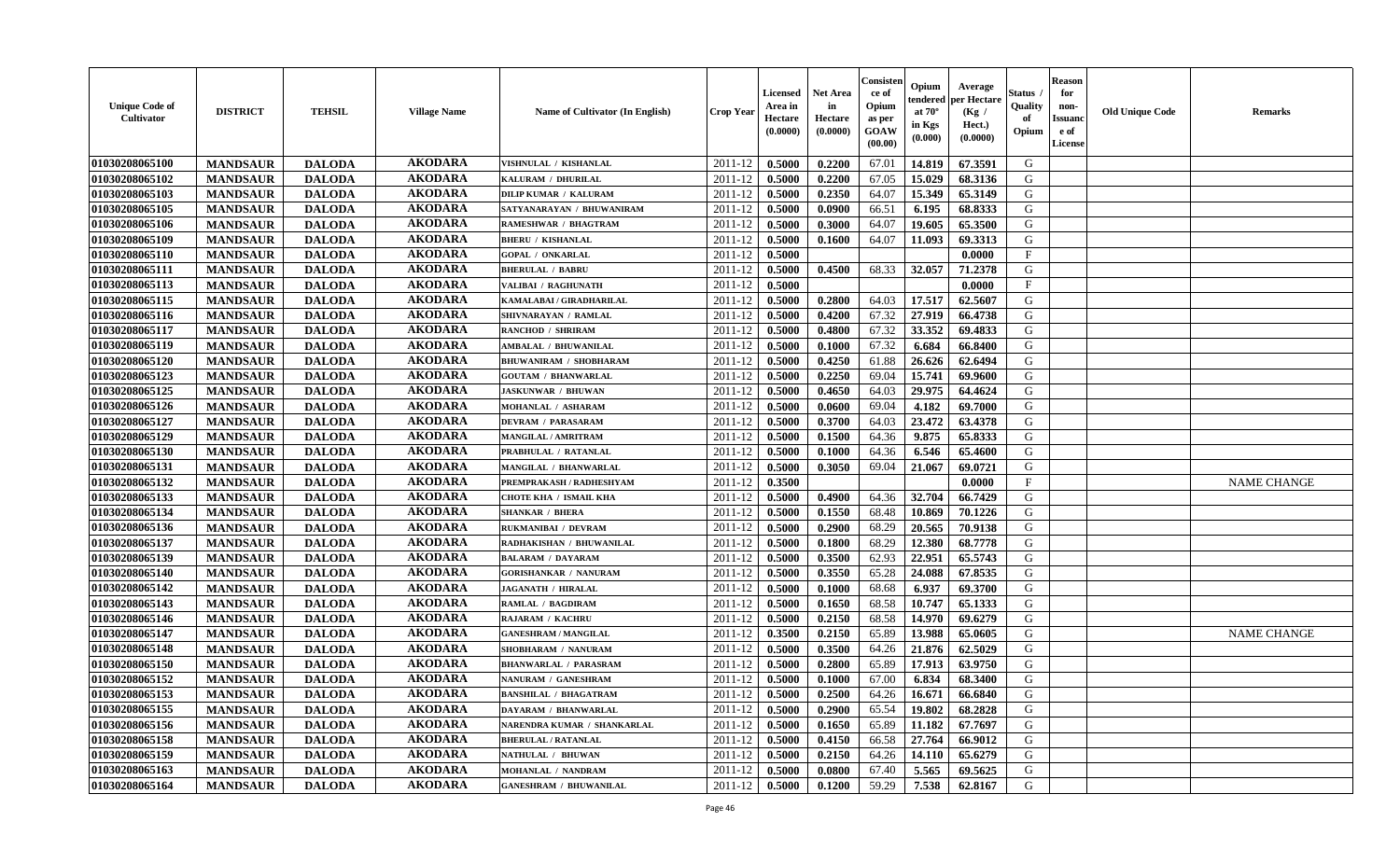| <b>Unique Code of</b><br><b>Cultivator</b> | <b>DISTRICT</b> | <b>TEHSIL</b> | <b>Village Name</b> | <b>Name of Cultivator (In English)</b> | <b>Crop Year</b> | Licensed<br>Area in<br>Hectare<br>(0.0000) | <b>Net Area</b><br>in<br>Hectare<br>(0.0000) | Consister<br>ce of<br>Opium<br>as per<br>GOAW<br>(00.00) | Opium<br>endered<br>at $70^\circ$<br>in Kgs<br>$(\mathbf{0.000})$ | Average<br>per Hectare<br>(Kg /<br>Hect.)<br>(0.0000) | Status<br>Quality<br>of<br>Opium | <b>Reason</b><br>for<br>non-<br><b>Issuanc</b><br>e of<br>License | <b>Old Unique Code</b> | Remarks            |
|--------------------------------------------|-----------------|---------------|---------------------|----------------------------------------|------------------|--------------------------------------------|----------------------------------------------|----------------------------------------------------------|-------------------------------------------------------------------|-------------------------------------------------------|----------------------------------|-------------------------------------------------------------------|------------------------|--------------------|
| 01030208065166                             | <b>MANDSAUR</b> | <b>DALODA</b> | <b>AKODARA</b>      | MAHENDRA KUMAR / BHAGWATILAL           | 2011-12          | 0.5000                                     | 0.0650                                       | 67.77                                                    | 4.647                                                             | 71.4923                                               | G                                |                                                                   |                        |                    |
| 01030208065170                             | <b>MANDSAUR</b> | <b>DALODA</b> | <b>AKODARA</b>      | JAGANNATH / BHUWANIRAM                 | 2011-12          | 0.5000                                     | 0.2300                                       | 67.40                                                    | 15.608                                                            | 67.8609                                               | G                                |                                                                   |                        |                    |
| 01030208065173                             | <b>MANDSAUR</b> | <b>DALODA</b> | <b>AKODARA</b>      | <b>RUKAMANIBAI / KARULAL</b>           | 2011-12          | 0.5000                                     | 0.2700                                       | 65.37                                                    | 18.098                                                            | 67.0296                                               | G                                |                                                                   |                        |                    |
| 01030208065174                             | <b>MANDSAUR</b> | <b>DALODA</b> | <b>AKODARA</b>      | <b>GANGABAI/RATANLAL</b>               | 2011-12          | 0.3500                                     | 0.3200                                       | 61.88                                                    | 19.678                                                            | 61.4938                                               | G                                |                                                                   |                        | <b>NAME CHANGE</b> |
| 01030208065175                             | <b>MANDSAUR</b> | <b>DALODA</b> | <b>AKODARA</b>      | <b>CHANDRAASHEKHAR / JITMAL</b>        | 2011-12          | 0.5000                                     | 0.0500                                       | 67.40                                                    | 3.649                                                             | 72.9800                                               | G                                |                                                                   |                        |                    |
| 01030208065176                             | <b>MANDSAUR</b> | <b>DALODA</b> | <b>AKODARA</b>      | KALABAI / BHUWANIRAM                   | 2011-12          | 0.5000                                     | 0.3000                                       | 65.37                                                    | 19.732                                                            | 65.7733                                               | G                                |                                                                   |                        |                    |
| 01030208065177                             | <b>MANDSAUR</b> | <b>DALODA</b> | <b>AKODARA</b>      | <b>DEVRAM / SURATRAM</b>               | 2011-12          | 0.5000                                     | 0.4800                                       | 63.05                                                    | 30.084                                                            | 62.6750                                               | G                                |                                                                   |                        |                    |
| 01030208065178                             | <b>MANDSAUR</b> | <b>DALODA</b> | <b>AKODARA</b>      | RAMIBAI / NIRBHAYRAM                   | 2011-12          | 0.5000                                     | 0.3250                                       | 65.37                                                    | 21.768                                                            | 66.9785                                               | G                                |                                                                   |                        |                    |
| 01030208065179                             | <b>MANDSAUR</b> | <b>DALODA</b> | <b>AKODARA</b>      | SAJJANBAI / MADHULAL                   | 2011-12          | 0.5000                                     | 0.4550                                       | 55.00                                                    | 24.687                                                            | 54,2571                                               | G                                | 04                                                                |                        |                    |
| 01030208065182                             | <b>MANDSAUR</b> | <b>DALODA</b> | <b>AKODARA</b>      | VARDICHANDRAA / RAJARAM                | 2011-12          | 0.5000                                     | 0.4200                                       | 64.86                                                    | 27.195                                                            | 64.7500                                               | G                                |                                                                   |                        |                    |
| 01030208065187                             | <b>MANDSAUR</b> | <b>DALODA</b> | <b>AKODARA</b>      | <b>BALU / SUKHA</b>                    | 2011-12          | 0.5000                                     | 0.3700                                       | 64.86                                                    | 24.749                                                            | 66.8892                                               | G                                |                                                                   |                        |                    |
| 01030208065188                             | <b>MANDSAUR</b> | <b>DALODA</b> | <b>AKODARA</b>      | LAXMINARAYAN / BAPULAL GAYARI          | 2011-12          | 0.5000                                     | 0.4500                                       | 64.86                                                    | 27.908                                                            | 62.0178                                               | G                                |                                                                   |                        |                    |
| 01030208065189                             | <b>MANDSAUR</b> | <b>DALODA</b> | <b>AKODARA</b>      | KISHANLAL / HIRALAL                    | 2011-12          | 0.5000                                     | 0.4400                                       | 64.86                                                    | 29.168                                                            | 66.2909                                               | G                                |                                                                   |                        |                    |
| 01030208065191                             | <b>MANDSAUR</b> | <b>DALODA</b> | <b>AKODARA</b>      | <b>BHERULAL / DHURA</b>                | 2011-12          | 0.5000                                     | 0.3100                                       | 64.86                                                    | 20.477                                                            | 66.0548                                               | G                                |                                                                   |                        |                    |
| 01030208065193                             | <b>MANDSAUR</b> | <b>DALODA</b> | <b>AKODARA</b>      | <b>BHANVARABAI / NANDARAM</b>          | 2011-12          | 0.5000                                     | 0.2400                                       | 64.86                                                    | 15.668                                                            | 65.2833                                               | G                                |                                                                   |                        |                    |
| 01030208065194                             | <b>MANDSAUR</b> | <b>DALODA</b> | <b>AKODARA</b>      | <b>RAMKISHAN / BAPULAL</b>             | 2011-12          | 0.5000                                     | 0.3850                                       | 69.87                                                    | 26.002                                                            | 67.5377                                               | G                                |                                                                   |                        |                    |
| 01030208065196                             | <b>MANDSAUR</b> | <b>DALODA</b> | <b>AKODARA</b>      | RADHESHYAM / BHERULAL                  | 2011-12          | 0.5000                                     | 0.1750                                       | 64.99                                                    | 11.680                                                            | 66.7429                                               | G                                |                                                                   |                        |                    |
| 01030208065200                             | <b>MANDSAUR</b> | <b>DALODA</b> | <b>AKODARA</b>      | <b>BHAGVANTABAI / NANDA</b>            | 2011-12          | 0.5000                                     | 0.2700                                       | 59.29                                                    | 16.212                                                            | 60.0444                                               | G                                |                                                                   |                        |                    |
| 01030208065201                             | <b>MANDSAUR</b> | <b>DALODA</b> | <b>AKODARA</b>      | <b>BADRILAL / GANESHRAM</b>            | 2011-12          | 0.5000                                     | 0.1000                                       | 67.29                                                    | 6.796                                                             | 67.9600                                               | G                                |                                                                   |                        |                    |
| 01030208065205                             | <b>MANDSAUR</b> | <b>DALODA</b> | <b>AKODARA</b>      | <b>CHAGANLAL / BHUWANIRAM</b>          | 2011-12          | 0.5000                                     | 0.1150                                       | 66.03                                                    | 7.990                                                             | 69.4783                                               | G                                |                                                                   |                        |                    |
| 01030208065208                             | <b>MANDSAUR</b> | <b>DALODA</b> | <b>AKODARA</b>      | <b>BABULAL / GIRDHARILAL</b>           | 2011-12          | 0.5000                                     | 0.2100                                       | 64.99                                                    | 13.991                                                            | 66.6238                                               | G                                |                                                                   |                        |                    |
| 01030208065209                             | <b>MANDSAUR</b> | <b>DALODA</b> | <b>AKODARA</b>      | <b>FULCHAND / SHRIRAM</b>              | 2011-12          | 0.5000                                     | 0.4100                                       | 66.27                                                    | 28.449                                                            | 69.3878                                               | G                                |                                                                   |                        |                    |
| 01030208065212                             | <b>MANDSAUR</b> | <b>DALODA</b> | <b>AKODARA</b>      | <b>NATHU / PREMA</b>                   | 2011-12          | 0.5000                                     | 0.3550                                       | 63.05                                                    | 22.068                                                            | 62.1634                                               | G                                |                                                                   |                        |                    |
| 01030208065213                             | <b>MANDSAUR</b> | <b>DALODA</b> | <b>AKODARA</b>      | KANWARLAL / DEVRAM                     | 2011-12          | 0.5000                                     | 0.3200                                       | 64.89                                                    | 20.941                                                            | 65.4406                                               | G                                |                                                                   |                        |                    |
| 01030208065214                             | <b>MANDSAUR</b> | <b>DALODA</b> | <b>AKODARA</b>      | RAMCHANDRA / SHANKARALAL               | 2011-12          | 0.5000                                     |                                              |                                                          |                                                                   | 0.0000                                                | $\mathbf F$                      |                                                                   |                        |                    |
| 01030208065215                             | <b>MANDSAUR</b> | <b>DALODA</b> | <b>AKODARA</b>      | <b>BABULAL / LAXMINARAYAN</b>          | 2011-12          | 0.5000                                     | 0.4150                                       | 64.99                                                    | 27.491                                                            | 66.2434                                               | G                                |                                                                   |                        |                    |
| 01030208065216                             | <b>MANDSAUR</b> | <b>DALODA</b> | <b>AKODARA</b>      | <b>BHAGWAN / RATANLAL</b>              | 2011-12          | 0.5000                                     | 0.0850                                       | 68.06                                                    | 5.882                                                             | 69.2000                                               | G                                |                                                                   |                        |                    |
| 01030208065218                             | <b>MANDSAUR</b> | <b>DALODA</b> | <b>AKODARA</b>      | <b>BHUWANIRAM / MOHANLAL</b>           | 2011-12          | 0.5000                                     | 0.1750                                       | 67.74                                                    | 11.835                                                            | 67.6286                                               | G                                |                                                                   |                        |                    |
| 01030208065219                             | <b>MANDSAUR</b> | <b>DALODA</b> | <b>AKODARA</b>      | AMBARAM / BHUWANIRAM KACHNADIYA        | 2011-12          | 0.5000                                     | 0.2550                                       | 67.69                                                    | 17.870                                                            | 70.0784                                               | G                                |                                                                   |                        |                    |
| 01030208065221                             | <b>MANDSAUR</b> | <b>DALODA</b> | <b>AKODARA</b>      | DAYARAM / BHAGATRAM                    | 2011-12          | 0.5000                                     | 0.2250                                       | 62.44                                                    | 14.557                                                            | 64.6978                                               | G                                |                                                                   |                        |                    |
| 01030208065222                             | <b>MANDSAUR</b> | <b>DALODA</b> | <b>AKODARA</b>      | KANTILAL / AMBALAL                     | 2011-12          | 0.5000                                     | 0.1600                                       | 66.75                                                    | 10.985                                                            | 68.6563                                               | G                                |                                                                   |                        |                    |
| 01030208065223                             | <b>MANDSAUR</b> | <b>DALODA</b> | <b>AKODARA</b>      | DEVILAL / KARULAL                      | 2011-12          | 0.5000                                     | 0.1800                                       | 66.75                                                    | 12.206                                                            | 67.8111                                               | G                                |                                                                   |                        |                    |
| 01030208065226                             | <b>MANDSAUR</b> | <b>DALODA</b> | <b>AKODARA</b>      | RAMNIVAS / MANGILAL                    | 2011-12          | 0.5000                                     | 0.3250                                       | 66.75                                                    | 22.676                                                            | 69.7723                                               | G                                |                                                                   |                        |                    |
| 01030208065227                             | <b>MANDSAUR</b> | <b>DALODA</b> | <b>AKODARA</b>      | RAMNIVAS / JAGANNATH                   | 2011-12          | 0.5000                                     | 0.1000                                       | 69.45                                                    | 6.876                                                             | 68.7600                                               | G                                |                                                                   |                        |                    |
| 01030208065232                             | <b>MANDSAUR</b> | <b>DALODA</b> | <b>AKODARA</b>      | MUKESH KUMAR / SHIVNARAYAN             | 2011-12          | 0.5000                                     | 0.0600                                       | 71.97                                                    | 4.472                                                             | 74.5333                                               | G                                |                                                                   |                        |                    |
| 01030208065233                             | <b>MANDSAUR</b> | <b>DALODA</b> | <b>AKODARA</b>      | SHIVPRASAD / RATANLAL                  | 2011-12          | 0.5000                                     | 0.2000                                       | 61.83                                                    | 12.693                                                            | 63.4650                                               | G                                |                                                                   |                        |                    |
| 01030208065235                             | <b>MANDSAUR</b> | <b>DALODA</b> | <b>AKODARA</b>      | HARISH KUMAR / GORISHANKAR             | 2011-12          | 0.5000                                     | 0.2350                                       | 68.61                                                    | 16.221                                                            | 69.0255                                               | G                                |                                                                   |                        |                    |
| 01030208065236                             | <b>MANDSAUR</b> | <b>DALODA</b> | <b>AKODARA</b>      | <b>NARAYAN / HARDEVRAM</b>             | 2011-12          | 0.5000                                     | 0.2600                                       | 65.17                                                    | 17.624                                                            | 67.7846                                               | G                                |                                                                   |                        |                    |
| 01030208065237                             | <b>MANDSAUR</b> | <b>DALODA</b> | <b>AKODARA</b>      | RAMPRASAD / RATANLAL                   | 2011-12          | 0.5000                                     | 0.2250                                       | 67.55                                                    | 15.681                                                            | 69.6933                                               | G                                |                                                                   |                        |                    |
| 01030208065238                             | <b>MANDSAUR</b> | <b>DALODA</b> | <b>AKODARA</b>      | <b>GOPILAL / GIRDHARILAL</b>           | 2011-12          | 0.5000                                     | 0.3500                                       | 65.17                                                    | 23.359                                                            | 66.7400                                               | ${\bf G}$                        |                                                                   |                        |                    |
| 01030208065239                             | <b>MANDSAUR</b> | <b>DALODA</b> | <b>AKODARA</b>      | <b>SHANTILAL / DEVRAM</b>              | 2011-12          | 0.5000                                     | 0.4000                                       | 63.35                                                    | 25.268                                                            | 63.1700                                               | G                                |                                                                   |                        |                    |
| 01030208065240                             | <b>MANDSAUR</b> | <b>DALODA</b> | <b>AKODARA</b>      | RAMESHWAR / DHURAJI                    | 2011-12          | 0.5000                                     | 0.3750                                       | 67.13                                                    | 24.253                                                            | 64.6747                                               | G                                |                                                                   |                        |                    |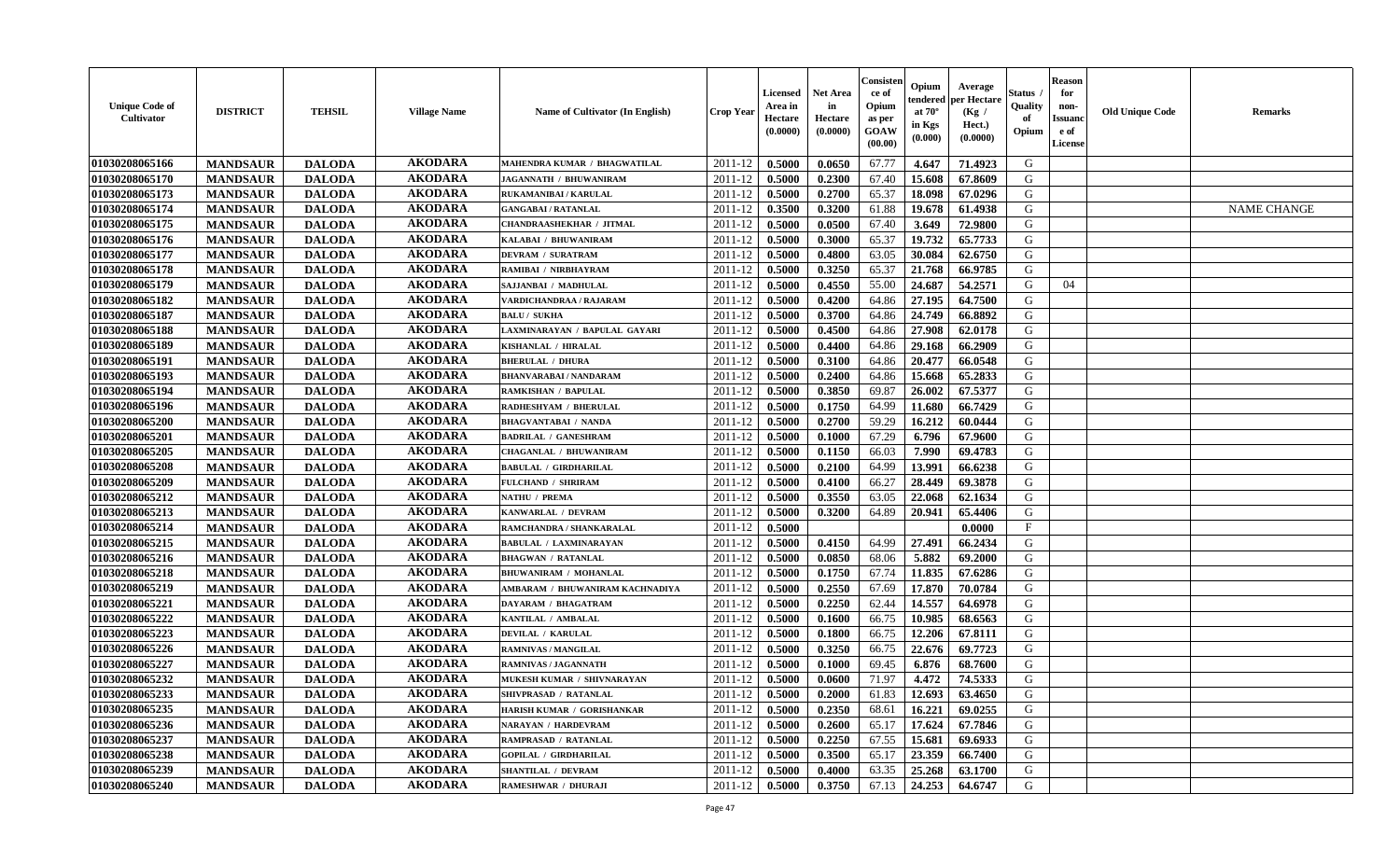| <b>Unique Code of</b><br><b>Cultivator</b> | <b>DISTRICT</b> | <b>TEHSIL</b> | <b>Village Name</b> | <b>Name of Cultivator (In English)</b> | <b>Crop Year</b>   | <b>Licensed</b><br>Area in<br>Hectare<br>(0.0000) | <b>Net Area</b><br>in<br>Hectare<br>(0.0000) | Consister<br>ce of<br>Opium<br>as per<br><b>GOAW</b><br>(00.00) | Opium<br>endered<br>at $70^{\circ}$<br>in Kgs<br>(0.000) | Average<br>per Hectare<br>(Kg)<br>Hect.)<br>(0.0000) | Status<br>Quality<br>of<br>Opium | <b>Reason</b><br>for<br>non-<br><b>Issuano</b><br>e of<br>License | <b>Old Unique Code</b> | <b>Remarks</b>     |
|--------------------------------------------|-----------------|---------------|---------------------|----------------------------------------|--------------------|---------------------------------------------------|----------------------------------------------|-----------------------------------------------------------------|----------------------------------------------------------|------------------------------------------------------|----------------------------------|-------------------------------------------------------------------|------------------------|--------------------|
| 01030208065241                             | <b>MANDSAUR</b> | <b>DALODA</b> | <b>AKODARA</b>      | KACHRULAL / RAMSHUKH                   | 2011-12            | 0.5000                                            | 0.5050                                       | 67.13                                                           | 33.488                                                   | 66.3129                                              | G                                |                                                                   |                        |                    |
| 01030208065242                             | <b>MANDSAUR</b> | <b>DALODA</b> | <b>AKODARA</b>      | MANGILAL / MOHANLAL                    | 2011-12            | 0.5000                                            | 0.2850                                       | 67.13                                                           | 18.787                                                   | 65.9193                                              | G                                |                                                                   |                        |                    |
| 01030208065243                             | <b>MANDSAUR</b> | <b>DALODA</b> | <b>AKODARA</b>      | <b>BABULAL / RAMLAL</b>                | 2011-12            | 0.5000                                            | 0.3450                                       | 61.83                                                           | 21.526                                                   | 62.3942                                              | G                                |                                                                   |                        |                    |
| 01030208065244                             | <b>MANDSAUR</b> | <b>DALODA</b> | <b>AKODARA</b>      | <b>BASANTILAL / BHUWANIRAM</b>         | 2011-12            | 0.5000                                            | 0.3000                                       | 70.16                                                           | 20.838                                                   | 69.4600                                              | G                                |                                                                   |                        |                    |
| 01030208065245                             | <b>MANDSAUR</b> | <b>DALODA</b> | <b>AKODARA</b>      | <b>JAGDISH / MANGILAL</b>              | 2011-12            | 0.5000                                            | 0.2500                                       | 65.01                                                           | 16.531                                                   | 66.1240                                              | G                                |                                                                   |                        |                    |
| 01030208065062                             | <b>MANDSAUR</b> | <b>DALODA</b> | <b>AKODARA</b>      | NARENDRA KUMAR / LAXMINARAYAN          | 2011-12            | 0.5000                                            | 0.0650                                       | 65.90                                                           | 4.425                                                    | 68.0769                                              | G                                |                                                                   |                        |                    |
| 01030208065211                             | <b>MANDSAUR</b> | <b>DALODA</b> | <b>AKODARA</b>      | YOGESHAKUMAR / BANSHILAL               | 2011-12            | 0.5000                                            | 0.1000                                       | 64.89                                                           | 6.823                                                    | 68.2300                                              | G                                |                                                                   |                        |                    |
| 01030208065202                             | <b>MANDSAUR</b> | <b>DALODA</b> | <b>AKODARA</b>      | <b>DALURAM / NANDRAM</b>               | 2011-12            | 0.5000                                            | 0.4750                                       | 65.38                                                           | 31.569                                                   | 66.4611                                              | G                                |                                                                   |                        |                    |
| 01030208065003                             | <b>MANDSAUR</b> | <b>DALODA</b> | <b>AKODARA</b>      | SHYAMABAI / ONKARLAL                   | 2011-12            | 0.5000                                            | 0.3550                                       | 65.38                                                           | 23.621                                                   | 66.5380                                              | G                                |                                                                   |                        |                    |
| 01030208065011                             | <b>MANDSAUR</b> | <b>DALODA</b> | <b>AKODARA</b>      | <b>GOPILAL / KACHRU</b>                | 2011-12            | 0.5000                                            | 0.2050                                       | 70.82                                                           | 15.125                                                   | 73.7805                                              | G                                |                                                                   |                        |                    |
| 01030208065045                             | <b>MANDSAUR</b> | <b>DALODA</b> | <b>AKODARA</b>      | <b>GOVINDRAM / JADAWCHAND</b>          | 2011-12            | 0.5000                                            |                                              |                                                                 |                                                          | 0.0000                                               | $_{\rm F}$                       |                                                                   |                        |                    |
| 01030208065206                             | <b>MANDSAUR</b> | <b>DALODA</b> | <b>AKODARA</b>      | MOHANALAL / CHUNNILAL                  | 2011-12            | 0.5000                                            | 0.0700                                       | 65.38                                                           | 4.950                                                    | 70.7143                                              | G                                |                                                                   |                        |                    |
| 01030208065184                             | <b>MANDSAUR</b> | <b>DALODA</b> | <b>AKODARA</b>      | MITHIBAI / SHANKARLAL                  | 2011-12            | 0.3500                                            | 0.0950                                       | 70.10                                                           | 7.100                                                    | 74.7368                                              | G                                |                                                                   |                        | <b>NAME CHANGE</b> |
| 01030208065199                             | <b>MANDSAUR</b> | <b>DALODA</b> | <b>AKODARA</b>      | CHANDABAI / BHUVANIRAM                 | 2011-12            | 0.5000                                            | 0.3900                                       | 63.26                                                           | 22,927                                                   | 58.7872                                              | G                                |                                                                   |                        |                    |
| 01030208065037                             | <b>MANDSAUR</b> | <b>DALODA</b> | <b>AKODARA</b>      | <b>BHANWARLAL / MANGILAL</b>           | 2011-12            | 0.5000                                            | 0.0500                                       | 65.90                                                           | 3.304                                                    | 66.0800                                              | G                                |                                                                   |                        |                    |
| 01030208065050                             | <b>MANDSAUR</b> | <b>DALODA</b> | <b>AKODARA</b>      | MADANLAL / BHUWANILAL                  | 2011-12            | 0.5000                                            | 0.4550                                       | 63.23                                                           | 29.637                                                   | 65.1363                                              | G                                |                                                                   |                        |                    |
| 01030208065060                             | <b>MANDSAUR</b> | <b>DALODA</b> | <b>AKODARA</b>      | KANHAIYALAL / RADHAKISHAN              | 2011-12            | 0.5000                                            | 0.2800                                       | 63.23                                                           | 17.722                                                   | 63.2929                                              | G                                |                                                                   |                        |                    |
| 01030208065246                             | <b>MANDSAUR</b> | <b>DALODA</b> | <b>AKODARA</b>      | SHOBHABAI / RATANLAL                   | 2011-12            | 0.5000                                            | 0.2500                                       | 65.90                                                           | 16.870                                                   | 67.4800                                              | G                                |                                                                   |                        |                    |
| 01030208065220                             | <b>MANDSAUR</b> | <b>DALODA</b> | <b>AKODARA</b>      | <b>DINESH KUMAR / BHANWARLAL</b>       | 2011-12            | 0.5000                                            | 0.2150                                       | 65.84                                                           | 14.062                                                   | 65.4047                                              | G                                |                                                                   |                        |                    |
| 01030208065128                             | <b>MANDSAUR</b> | <b>DALODA</b> | <b>AKODARA</b>      | <b>DROPATIBAI/RADHESHYAM</b>           | 2011-12            | 0.5000                                            | 0.1100                                       | 61.83                                                           | 7.040                                                    | 64.0000                                              | G                                |                                                                   |                        |                    |
| 01030208065252                             | <b>MANDSAUR</b> | <b>DALODA</b> | <b>AKODARA</b>      | <b>BAPULAL / NANDLAL</b>               | 2011-12            | 0.5000                                            | 0.0950                                       | 63.23                                                           | 5.880                                                    | 61.8947                                              | G                                |                                                                   |                        |                    |
| 01030208065225                             | <b>MANDSAUR</b> | <b>DALODA</b> | <b>AKODARA</b>      | <b>ONKARALAL / PRABHULAL</b>           | 2011-12            | 0.5000                                            | 0.2200                                       | 65.84                                                           | 14.457                                                   | 65.7136                                              | G                                |                                                                   |                        |                    |
| 01030208065027                             | <b>MANDSAUR</b> | <b>DALODA</b> | <b>AKODARA</b>      | <b>GHANSHYAM / SHRILAL</b>             | 2011-12            | 0.5000                                            | 0.1600                                       | 63.61                                                           | 10.414                                                   | 65.0875                                              | G                                |                                                                   |                        |                    |
| 01030208065253                             | <b>MANDSAUR</b> | <b>DALODA</b> | <b>AKODARA</b>      | PRAKASH / BAPULAL                      | 2011-12            | 0.5000                                            | 0.0950                                       | 65.71                                                           | 5.951                                                    | 62.6421                                              | G                                |                                                                   |                        |                    |
| 01030208065089                             | <b>MANDSAUR</b> | <b>DALODA</b> | <b>AKODARA</b>      | <b>KESHRUM / CHOTELAL</b>              | 2011-12            | 0.5000                                            | 0.3050                                       | 63.61                                                           | 19.328                                                   | 63.3705                                              | G                                |                                                                   |                        |                    |
| 01030208065254                             | <b>MANDSAUR</b> | <b>DALODA</b> | <b>AKODARA</b>      | <b>GOPILAL / SHOBHARAM</b>             | 2011-12            | 0.5000                                            | 0.1050                                       | 65.84                                                           | 6.894                                                    | 65.6571                                              | G                                |                                                                   |                        |                    |
| 01030208065255                             | <b>MANDSAUR</b> | <b>DALODA</b> | <b>AKODARA</b>      | <b>SURESH / SHOBHARAM</b>              | 2011-12            | 0.5000                                            |                                              |                                                                 |                                                          | 0.0000                                               | $\mathbf{F}$                     |                                                                   |                        |                    |
| 01030208065230                             | <b>MANDSAUR</b> | <b>DALODA</b> | <b>AKODARA</b>      | SURESH KUMAR / SHANKARLAL              | 2011-12            | 0.5000                                            | 0.3000                                       | 64.53                                                           | 19.719                                                   | 65.7300                                              | G                                |                                                                   |                        |                    |
| 01030208065074                             | <b>MANDSAUR</b> | <b>DALODA</b> | <b>AKODARA</b>      | <b>SONIBAI / DEVRAM</b>                | 2011-12            | 0.5000                                            |                                              |                                                                 |                                                          | 0.0000                                               | $_{\rm F}$                       |                                                                   |                        |                    |
| 01030208065101                             | <b>MANDSAUR</b> | <b>DALODA</b> | <b>AKODARA</b>      | <b>BABULAL / BHAGTARAM</b>             | 2011-12            | 0.3500                                            | 0.2000                                       | 63.61                                                           | 13.213                                                   | 66.0650                                              | G                                |                                                                   |                        | <b>NAME CHANGE</b> |
| 01030208065229                             | <b>MANDSAUR</b> | <b>DALODA</b> | <b>AKODARA</b>      | NARENDRA KUMAR / MADANLAL              | 2011-12            | 0.5000                                            | 0.1300                                       | 68.41                                                           | 9.206                                                    | 70.8154                                              | G                                |                                                                   |                        |                    |
| 01030208065061                             | <b>MANDSAUR</b> | <b>DALODA</b> | <b>AKODARA</b>      | LAXMINARAYAN / BAPULAL                 | 2011-12            | 0.5000                                            |                                              |                                                                 |                                                          | 0.0000                                               | $\mathbf{F}$                     |                                                                   |                        |                    |
| 01030208065048                             | <b>MANDSAUR</b> | <b>DALODA</b> | <b>AKODARA</b>      | SATYANRAYAN / RAMKISHAN D.P. BANSHILAL | 2011-12            | 0.5000                                            | 0.3000                                       | 67.50                                                           | 19.720                                                   | 65.7333                                              | G                                |                                                                   |                        |                    |
| 01030208065250                             | <b>MANDSAUR</b> | <b>DALODA</b> | <b>AKODARA</b>      | MUKESH / SHRIRAM / D.P. SHOBHARAM      | 2011-12            | 0.5000                                            | 0.2500                                       | 68.27                                                           | 17.565                                                   | 70.2600                                              | G                                |                                                                   |                        |                    |
| 01030208066002                             | <b>MANDSAUR</b> | <b>DALODA</b> | <b>AILCHI</b>       | KISHANALAL / KESHURAM                  | 2011-12            | 0.5000                                            |                                              |                                                                 |                                                          | 0.0000                                               | $\mathbf{F}$                     |                                                                   |                        |                    |
| 01030208066004                             | <b>MANDSAUR</b> | <b>DALODA</b> | <b>AILCHI</b>       | HARIRAM / MOTI MALI                    | $2011 - 12$ 0.5000 |                                                   | 0.3950                                       |                                                                 | $63.67$   25.441                                         | 64.4076                                              | G                                |                                                                   |                        |                    |
| 01030208066006                             | <b>MANDSAUR</b> | <b>DALODA</b> | <b>AILCHI</b>       | <b>DULESINGH / KARANASINGH</b>         | 2011-12            | 0.5000                                            |                                              |                                                                 |                                                          | 0.0000                                               | $\mathbf F$                      |                                                                   |                        |                    |
| 01030208066007                             | <b>MANDSAUR</b> | <b>DALODA</b> | <b>AILCHI</b>       | <b>BHERULAL / HIRALAL</b>              | 2011-12            | 0.5000                                            |                                              |                                                                 |                                                          | 0.0000                                               | $\mathbf{F}$                     |                                                                   |                        |                    |
| 01030208066009                             | <b>MANDSAUR</b> | <b>DALODA</b> | <b>AILCHI</b>       | <b>AMARIBAI / KESHURAM</b>             | 2011-12            | 0.5000                                            | 0.1950                                       | 62.85                                                           | 12.094                                                   | 62.0205                                              | G                                |                                                                   |                        |                    |
| 01030208066010                             | <b>MANDSAUR</b> | <b>DALODA</b> | <b>AILCHI</b>       | <b>MOTILAL / BHERULAL</b>              | 2011-12            | 0.5000                                            | 0.2350                                       | 62.04                                                           | 15.510                                                   | 66.0000                                              | G                                |                                                                   |                        |                    |
| 01030208066013                             | <b>MANDSAUR</b> | <b>DALODA</b> | <b>AILCHI</b>       | NANDARAM / PRABHULAL                   | 2011-12            | 0.5000                                            | 0.1800                                       | 57.71                                                           | 11.105                                                   | 61.6944                                              | G                                |                                                                   |                        |                    |
| 01030208066014                             | <b>MANDSAUR</b> | <b>DALODA</b> | <b>AILCHI</b>       | RAMKUNWARBAI / BHERULAL                | $2011 - 12$        | 0.5000                                            | 0.3300                                       | 65.29                                                           | 21.863                                                   | 66.2515                                              | G                                |                                                                   |                        |                    |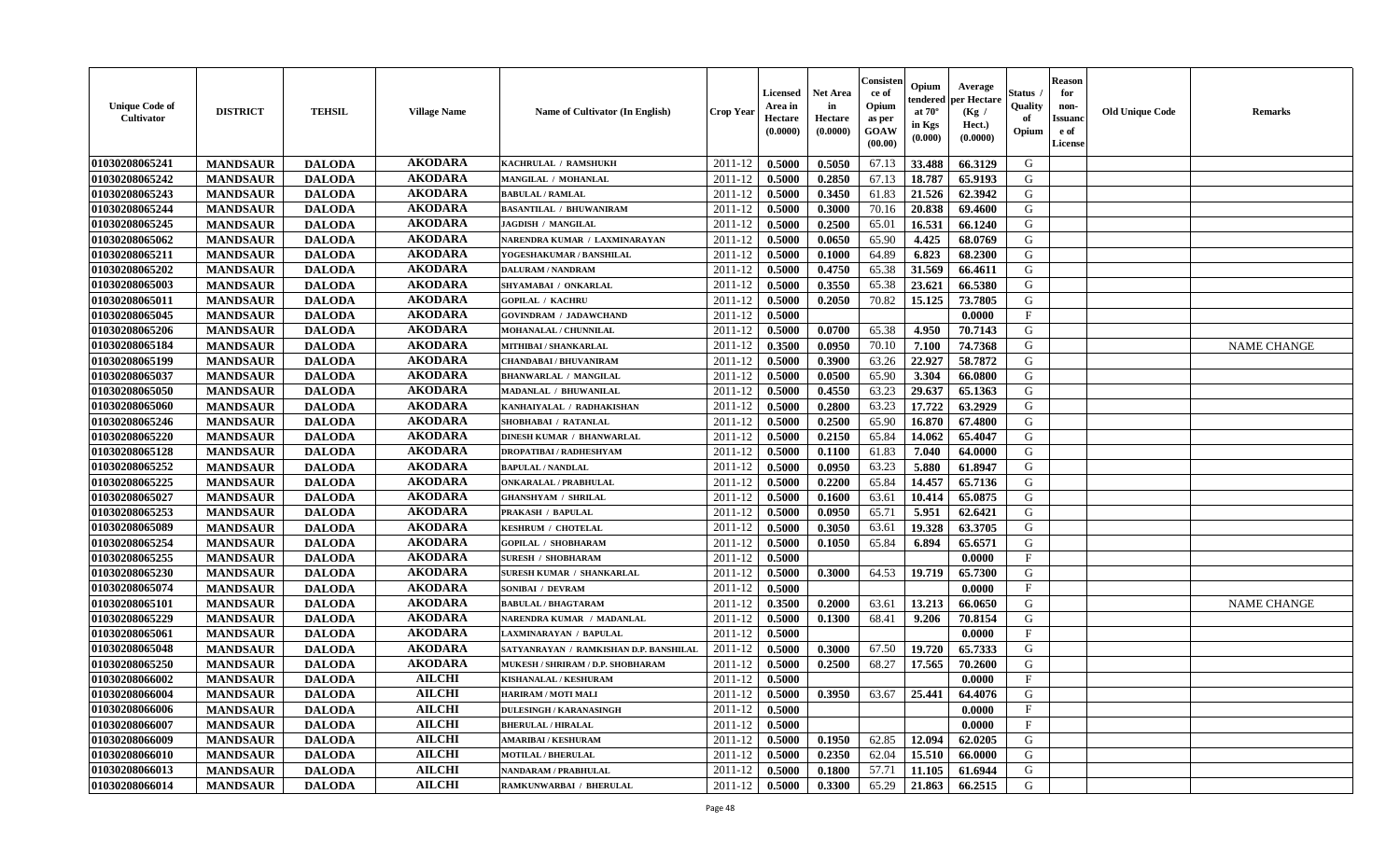| <b>Unique Code of</b><br>Cultivator | <b>DISTRICT</b> | <b>TEHSIL</b> | <b>Village Name</b> | <b>Name of Cultivator (In English)</b> | Crop Year          | Licensed<br>Area in<br>Hectare<br>(0.0000) | <b>Net Area</b><br>in<br>Hectare<br>(0.0000) | Consister<br>ce of<br>Opium<br>as per<br><b>GOAW</b><br>(00.00) | Opium<br>endered<br>at $70^{\circ}$<br>in Kgs<br>(0.000) | Average<br>per Hectare<br>(Kg /<br>Hect.)<br>(0.0000) | Status<br>Quality<br>of<br>Opium | <b>Reason</b><br>for<br>non-<br><b>Issuano</b><br>e of<br>License | <b>Old Unique Code</b> | <b>Remarks</b> |
|-------------------------------------|-----------------|---------------|---------------------|----------------------------------------|--------------------|--------------------------------------------|----------------------------------------------|-----------------------------------------------------------------|----------------------------------------------------------|-------------------------------------------------------|----------------------------------|-------------------------------------------------------------------|------------------------|----------------|
| 01030208066015                      | <b>MANDSAUR</b> | <b>DALODA</b> | <b>AILCHI</b>       | RAMCHANDRA / MAGANIRAM                 | 2011-12            | 0.5000                                     |                                              |                                                                 |                                                          | 0.0000                                                | $\mathbf{F}$                     |                                                                   |                        |                |
| 01030208066016                      | <b>MANDSAUR</b> | <b>DALODA</b> | <b>AILCHI</b>       | <b>BALU / BHERULAL</b>                 | 2011-12            | 0.5000                                     | 0.2750                                       | 62.04                                                           | 17.469                                                   | 63.5236                                               | G                                |                                                                   |                        |                |
| 01030208066022                      | <b>MANDSAUR</b> | <b>DALODA</b> | <b>AILCHI</b>       | <b>SURAJBAI / DASHRATH</b>             | 2011-12            | 0.5000                                     | 0.3300                                       | 62.04                                                           | 20.810                                                   | 63.0606                                               | G                                |                                                                   |                        |                |
| 01030208066028                      | <b>MANDSAUR</b> | <b>DALODA</b> | <b>AILCHI</b>       | RATANLAL / LAXMAN                      | 2011-12            | 0.5000                                     | 0.0550                                       | 63.67                                                           | 3.893                                                    | 70.7818                                               | G                                |                                                                   |                        |                |
| 01030208066032                      | <b>MANDSAUR</b> | <b>DALODA</b> | <b>AILCHI</b>       | <b>LALAKUNVAR / KALUSINGH</b>          | 2011-12            | 0.5000                                     | 0.3250                                       | 63.26                                                           | 21.201                                                   | 65.2338                                               | G                                |                                                                   |                        |                |
| 01030208066034                      | <b>MANDSAUR</b> | <b>DALODA</b> | <b>AILCHI</b>       | <b>RADHESHYAM / BALARAM</b>            | 2011-12            | 0.5000                                     | 0.3100                                       | 64.84                                                           | 20.313                                                   | 65.5258                                               | G                                |                                                                   |                        |                |
| 01030208066035                      | <b>MANDSAUR</b> | <b>DALODA</b> | <b>AILCHI</b>       | RAGHUNATH / MAGANIRAM                  | 2011-12            | 0.5000                                     | 0.3700                                       | 64.54                                                           | 24.811                                                   | 67.0568                                               | G                                |                                                                   |                        |                |
| 01030208066036                      | <b>MANDSAUR</b> | <b>DALODA</b> | <b>AILCHI</b>       | <b>LALACHAND / DHURA</b>               | 2011-12            | 0.5000                                     | 0.0500                                       | 66.59                                                           | 3.491                                                    | 69.8200                                               | G                                |                                                                   |                        |                |
| 01030208066040                      | <b>MANDSAUR</b> | <b>DALODA</b> | <b>AILCHI</b>       | LACHCHHIBAI / ONKARALAL                | 2011-12            | 0.5000                                     |                                              |                                                                 |                                                          | 0.0000                                                | $_{\rm F}$                       |                                                                   |                        |                |
| 01030208066043                      | <b>MANDSAUR</b> | <b>DALODA</b> | <b>AILCHI</b>       | <b>MANNUBAI / RATAN</b>                | 2011-12            | 0.5000                                     |                                              |                                                                 |                                                          | 0.0000                                                | $\mathbf{F}$                     |                                                                   |                        |                |
| 01030208066046                      | <b>MANDSAUR</b> | <b>DALODA</b> | <b>AILCHI</b>       | RADHABAI / MANAKALAL                   | 2011-12            | 0.5000                                     |                                              |                                                                 |                                                          | 0.0000                                                | $\mathbf{F}$                     |                                                                   |                        |                |
| 01030208066051                      | <b>MANDSAUR</b> | <b>DALODA</b> | <b>AILCHI</b>       | SAMPATABAI / MOHAN                     | 2011-12            | 0.5000                                     |                                              |                                                                 |                                                          | 0.0000                                                | $\mathbf{F}$                     |                                                                   |                        |                |
| 01030208066055                      | <b>MANDSAUR</b> | <b>DALODA</b> | <b>AILCHI</b>       | RAMKUNWARBAI / MANGILAL                | 2011-12            | 0.5000                                     | 0.1300                                       | 63.84                                                           | 8.783                                                    | 67.5615                                               | G                                |                                                                   |                        |                |
| 01030208066057                      | <b>MANDSAUR</b> | <b>DALODA</b> | <b>AILCHI</b>       | <b>BHERUSINGH / RUPASINGH</b>          | 2011-12            | 0.5000                                     | 0.2500                                       | 56.42                                                           | 14.564                                                   | 58.2560                                               | G                                |                                                                   |                        |                |
| 01030208066060                      | <b>MANDSAUR</b> | <b>DALODA</b> | <b>AILCHI</b>       | <b>BABU KHA / HURAMT KHAN</b>          | 2011-12            | 0.5000                                     | 0.0750                                       | 63.26                                                           | 4.853                                                    | 64.7067                                               | G                                |                                                                   |                        |                |
| 01030208066062                      | <b>MANDSAUR</b> | <b>DALODA</b> | <b>AILCHI</b>       | MUNNIBAI / DIPACHANDRA                 | 2011-12            | 0.5000                                     | 0.3500                                       | 64.26                                                           | 23.455                                                   | 67.0143                                               | G                                |                                                                   |                        |                |
| 01030208066064                      | <b>MANDSAUR</b> | <b>DALODA</b> | <b>AILCHI</b>       | <b>NATHULAL / KACHRU</b>               | 2011-12            | 0.5000                                     |                                              |                                                                 |                                                          | 0.0000                                                | $\mathbf{F}$                     |                                                                   |                        |                |
| 01030208066065                      | <b>MANDSAUR</b> | <b>DALODA</b> | <b>AILCHI</b>       | RAMCHANDRA / TULASIRAM                 | 2011-12            | 0.5000                                     | 0.2450                                       | 64.26                                                           | 16.533                                                   | 67.4816                                               | G                                |                                                                   |                        |                |
| 01030208066069                      | <b>MANDSAUR</b> | <b>DALODA</b> | <b>AILCHI</b>       | <b>DEVARAM / MAGAN</b>                 | 2011-12            | 0.5000                                     |                                              |                                                                 |                                                          | 0.0000                                                | $\mathbf{F}$                     |                                                                   |                        |                |
| 01030208066070                      | <b>MANDSAUR</b> | <b>DALODA</b> | <b>AILCHI</b>       | <b>BALARAM / RATANLAL</b>              | 2011-12            | 0.5000                                     | 0.1600                                       | 58.97                                                           | 9.553                                                    | 59.7063                                               | G                                |                                                                   |                        |                |
| 01030208066076                      | <b>MANDSAUR</b> | <b>DALODA</b> | <b>AILCHI</b>       | TAKHATSINGH / JUJHARSINGH              | 2011-12            | 0.5000                                     | 0.1100                                       | 64.18                                                           | 7.280                                                    | 66.1818                                               | G                                |                                                                   |                        |                |
| 01030208066078                      | <b>MANDSAUR</b> | <b>DALODA</b> | <b>AILCHI</b>       | <b>HARISINGH / PARVATASINGH</b>        | 2011-12            | 0.5000                                     | 0.1050                                       | 63.26                                                           | 6.868                                                    | 65.4095                                               | G                                |                                                                   |                        |                |
| 01030208066079                      | <b>MANDSAUR</b> | <b>DALODA</b> | <b>AILCHI</b>       | <b>BALU / NAVRATAN</b>                 | 2011-12            | 0.5000                                     | 0.2250                                       | 64.65                                                           | 14.722                                                   | 65.4311                                               | G                                |                                                                   |                        |                |
| 01030208066085                      | <b>MANDSAUR</b> | <b>DALODA</b> | <b>AILCHI</b>       | <b>RASHID KHAN / FULKHAN</b>           | 2011-12            | 0.5000                                     | 0.1500                                       | 65.32                                                           | 9.975                                                    | 66.5000                                               | G                                |                                                                   |                        |                |
| 01030208066088                      | <b>MANDSAUR</b> | <b>DALODA</b> | <b>AILCHI</b>       | KAILASH / BAGDIRAM                     | 2011-12            | 0.5000                                     | 0.3450                                       | 65.32                                                           | 23.618                                                   | 68.4580                                               | G                                |                                                                   |                        |                |
| 01030208066089                      | <b>MANDSAUR</b> | <b>DALODA</b> | <b>AILCHI</b>       | <b>BAJERAM / BAGDIRAM</b>              | 2011-12            | 0.5000                                     |                                              |                                                                 |                                                          | 0.0000                                                | $\mathbf{F}$                     |                                                                   |                        |                |
| 01030208066091                      | <b>MANDSAUR</b> | <b>DALODA</b> | <b>AILCHI</b>       | <b>CHUNNILAL / VARDICHANDRA</b>        | 2011-12            | 0.5000                                     | 0.3250                                       | 63.38                                                           | 20.915                                                   | 64.3538                                               | G                                |                                                                   |                        |                |
| 01030208066095                      | <b>MANDSAUR</b> | <b>DALODA</b> | <b>AILCHI</b>       | <b>BABULAL / FAKIRCHAND</b>            | 2011-12            | 0.5000                                     |                                              |                                                                 |                                                          | 0.0000                                                | $\mathbf{F}$                     |                                                                   |                        |                |
| 01030208066096                      | <b>MANDSAUR</b> | <b>DALODA</b> | <b>AILCHI</b>       | <b>MANAKLAL / BHERULAL</b>             | 2011-12            | 0.5000                                     |                                              |                                                                 |                                                          | 0.0000                                                | $\mathbf F$                      |                                                                   |                        |                |
| 01030208066098                      | <b>MANDSAUR</b> | <b>DALODA</b> | <b>AILCHI</b>       | <b>RAMRATAN / BHERULAL</b>             | 2011-12            | 0.5000                                     | 0.2550                                       | 64.45                                                           | 16.794                                                   | 65.8588                                               | G                                |                                                                   |                        |                |
| 01030208066100                      | <b>MANDSAUR</b> | <b>DALODA</b> | <b>AILCHI</b>       | RODMAL / NANDRAM                       | 2011-12            | 0.3500                                     |                                              |                                                                 |                                                          | 0.0000                                                | $\mathbf F$                      |                                                                   |                        |                |
| 01030208066102                      | <b>MANDSAUR</b> | <b>DALODA</b> | <b>AILCHI</b>       | RAMKISHAN / MANAKLAL                   | 2011-12            | 0.5000                                     | 0.1050                                       | 64.45                                                           | 6.942                                                    | 66.1143                                               | G                                |                                                                   |                        |                |
| 01030208066103                      | <b>MANDSAUR</b> | <b>DALODA</b> | <b>AILCHI</b>       | HANSRAJ / AMBARAM                      | 2011-12            | 0.5000                                     |                                              |                                                                 |                                                          | 0.0000                                                | $\mathbf{F}$                     |                                                                   |                        |                |
| 01030208066105                      | <b>MANDSAUR</b> | <b>DALODA</b> | <b>AILCHI</b>       | <b>GANESHRAM / RAMCHANDRA</b>          | 2011-12            | 0.5000                                     |                                              |                                                                 |                                                          | 0.0000                                                | $_{\rm F}$                       |                                                                   |                        |                |
| 01030208066106                      | <b>MANDSAUR</b> | <b>DALODA</b> | <b>AILCHI</b>       | PANNALAL / MANAKLAL                    | 2011-12            | 0.5000                                     | 0.0900                                       | 59.40                                                           | 5.609                                                    | 62.3222                                               | G                                |                                                                   |                        |                |
| 01030208066107                      | <b>MANDSAUR</b> | <b>DALODA</b> | <b>AILCHI</b>       | <b>ONKARLAL / RATANLAL</b>             | $2011 - 12$ 0.5000 |                                            | 0.5000                                       |                                                                 |                                                          | 56.79   28.541   57.0820                              | G                                |                                                                   |                        |                |
| 01030208066108                      | <b>MANDSAUR</b> | <b>DALODA</b> | <b>AILCHI</b>       | SHAKUNTALABAI / BHAGIRATH              | 2011-12            | 0.5000                                     |                                              |                                                                 |                                                          | 0.0000                                                | $\mathbf{F}$                     |                                                                   |                        |                |
| 01030208066111                      | <b>MANDSAUR</b> | <b>DALODA</b> | <b>AILCHI</b>       | <b>DASHRATH / BALARAM</b>              | 2011-12            | 0.5000                                     | 0.1050                                       | 61.35                                                           | 6.968                                                    | 66.3619                                               | G                                |                                                                   |                        |                |
| 01030208066112                      | <b>MANDSAUR</b> | <b>DALODA</b> | <b>AILCHI</b>       | <b>BABULAL / RAGHUNATH</b>             | 2011-12            | 0.5000                                     | 0.2000                                       | 61.35                                                           | 12.761                                                   | 63.8050                                               | G                                |                                                                   |                        |                |
| 01030208066114                      | <b>MANDSAUR</b> | <b>DALODA</b> | <b>AILCHI</b>       | <b>ISHWARLAL / AMBALAL</b>             | 2011-12            | 0.5000                                     |                                              |                                                                 |                                                          | 0.0000                                                | $\mathbf{F}$                     |                                                                   |                        |                |
| 01030208066115                      | <b>MANDSAUR</b> | <b>DALODA</b> | <b>AILCHI</b>       | <b>KAMLESH / PRABHULAL</b>             | 2011-12            | 0.5000                                     |                                              |                                                                 |                                                          | 0.0000                                                | $\mathbf{F}$                     |                                                                   |                        |                |
| 01030208066117                      | <b>MANDSAUR</b> | <b>DALODA</b> | <b>AILCHI</b>       | <b>JAYRAM / LAXMAN</b>                 | 2011-12            | 0.5000                                     |                                              |                                                                 |                                                          | 0.0000                                                | $\mathbf{F}$                     |                                                                   |                        |                |
|                                     |                 |               |                     |                                        |                    |                                            |                                              |                                                                 |                                                          |                                                       |                                  |                                                                   |                        |                |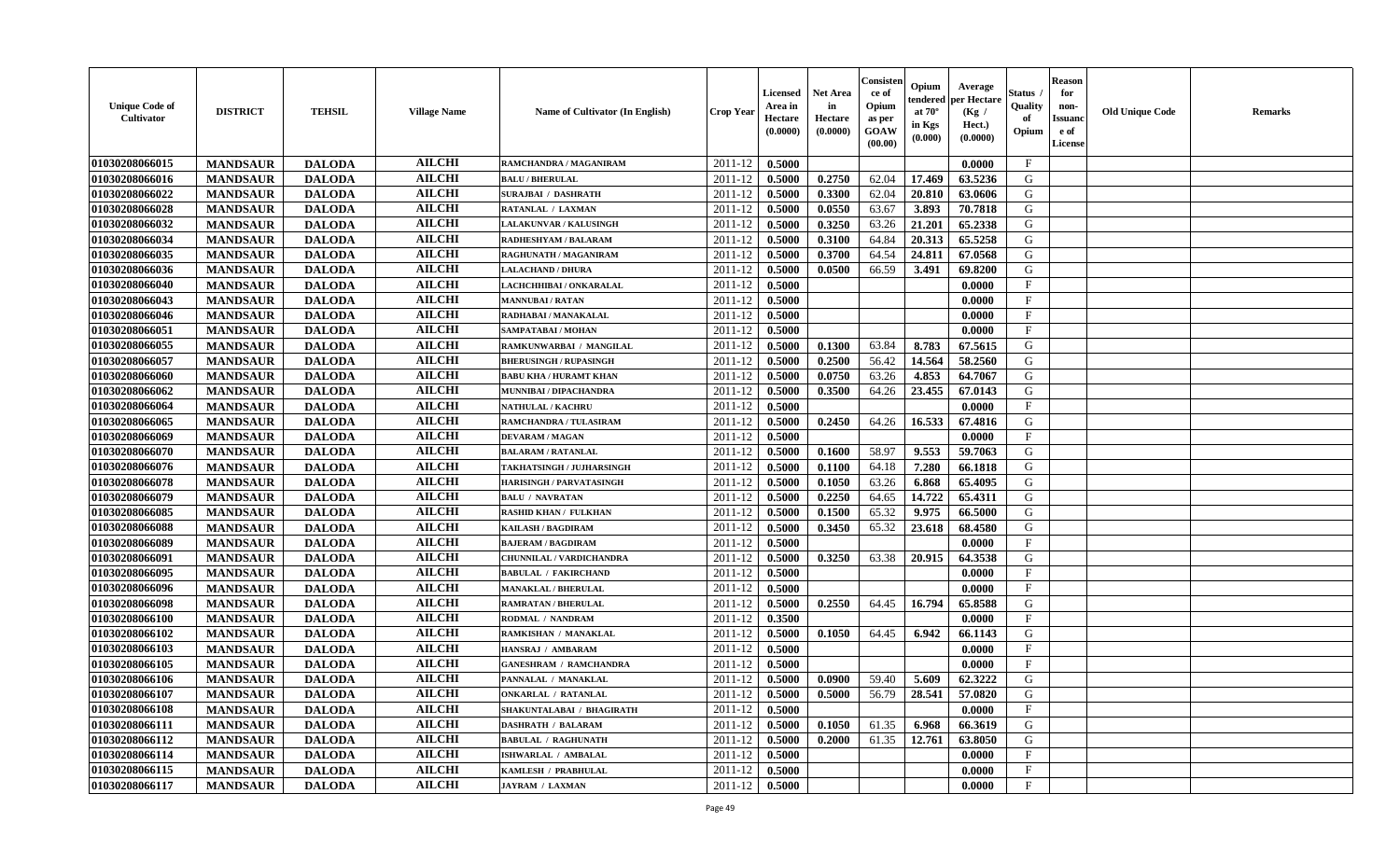| <b>Unique Code of</b><br><b>Cultivator</b> | <b>DISTRICT</b> | <b>TEHSIL</b> | <b>Village Name</b> | Name of Cultivator (In English) | <b>Crop Year</b> | <b>Licensed</b><br>Area in<br>Hectare<br>(0.0000) | <b>Net Area</b><br>in<br>Hectare<br>(0.0000) | Consisten<br>ce of<br>Opium<br>as per<br><b>GOAW</b><br>(00.00) | Opium<br>endered<br>at $70^\circ$<br>in Kgs<br>(0.000) | Average<br>per Hectare<br>(Kg /<br>Hect.)<br>(0.0000) | Status ,<br>Quality<br>of<br>Opium | <b>Reason</b><br>for<br>non-<br><b>Issuanc</b><br>e of<br><b>License</b> | <b>Old Unique Code</b> | <b>Remarks</b> |
|--------------------------------------------|-----------------|---------------|---------------------|---------------------------------|------------------|---------------------------------------------------|----------------------------------------------|-----------------------------------------------------------------|--------------------------------------------------------|-------------------------------------------------------|------------------------------------|--------------------------------------------------------------------------|------------------------|----------------|
| 01030208066119                             | <b>MANDSAUR</b> | <b>DALODA</b> | <b>AILCHI</b>       | KANWARLAL / CHAMPALAL           | 2011-12          | 0.5000                                            |                                              |                                                                 |                                                        | 0.0000                                                | $\mathbf{F}$                       |                                                                          |                        |                |
| 01030208066120                             | <b>MANDSAUR</b> | <b>DALODA</b> | <b>AILCHI</b>       | TULSIRAM / LAXMAN               | 2011-12          | 0.5000                                            |                                              |                                                                 |                                                        | 0.0000                                                | $\mathbf{F}$                       |                                                                          |                        |                |
| 01030208066121                             | <b>MANDSAUR</b> | <b>DALODA</b> | <b>AILCHI</b>       | KACHARMAL / NATHU               | 2011-12          | 0.5000                                            |                                              |                                                                 |                                                        | 0.0000                                                | $\mathbf{F}$                       |                                                                          |                        |                |
| 01030208066122                             | <b>MANDSAUR</b> | <b>DALODA</b> | <b>AILCHI</b>       | RAMPRASAD / RAMCHADNRA          | 2011-12          | 0.5000                                            |                                              |                                                                 |                                                        | 0.0000                                                | $\mathbf{F}$                       |                                                                          |                        |                |
| 01030208066123                             | <b>MANDSAUR</b> | <b>DALODA</b> | <b>AILCHI</b>       | KAILASHCHANDRA / BALARAM        | 2011-12          | 0.5000                                            | 0.3050                                       | 65.57                                                           | 20.514                                                 | 67.2590                                               | G                                  |                                                                          |                        |                |
| 01030208066126                             | <b>MANDSAUR</b> | <b>DALODA</b> | <b>AILCHI</b>       | <b>JAKIR KHA / GUL KHA</b>      | 2011-12          | 0.5000                                            | 0.2300                                       | 61.35                                                           | 14.855                                                 | 64.5870                                               | G                                  |                                                                          |                        |                |
| 01030208066127                             | <b>MANDSAUR</b> | <b>DALODA</b> | <b>AILCHI</b>       | <b>BHANWARLAL / MANGILAL</b>    | 2011-12          | 0.5000                                            |                                              |                                                                 |                                                        | 0.0000                                                | $\mathbf{F}$                       |                                                                          |                        |                |
| 01030208066128                             | <b>MANDSAUR</b> | <b>DALODA</b> | <b>AILCHI</b>       | KANHAIYALAL / NATHU JI          | 2011-12          | 0.5000                                            |                                              |                                                                 |                                                        | 0.0000                                                | $\mathbf{F}$                       |                                                                          |                        |                |
| 01030208066125                             | <b>MANDSAUR</b> | <b>DALODA</b> | <b>AILCHI</b>       | <b>GOVINDRAM / PRABHULAL</b>    | 2011-12          | 0.5000                                            | 0.1450                                       | 64.45                                                           | 9.354                                                  | 64.5103                                               | G                                  |                                                                          |                        |                |
| 01030208066024                             | <b>MANDSAUR</b> | <b>DALODA</b> | <b>AILCHI</b>       | <b>SUNDARBAI / PRABHULAL</b>    | 2011-12          | 0.5000                                            | 0.0700                                       | 64.95                                                           | 5.020                                                  | 71.7143                                               | G                                  |                                                                          |                        |                |
| 01030208066118                             | <b>MANDSAUR</b> | <b>DALODA</b> | <b>AILCHI</b>       | <b>GOVINDRAM / BADRILAL</b>     | 2011-12          | 0.5000                                            |                                              |                                                                 |                                                        | 0.0000                                                | $\mathbf{F}$                       |                                                                          |                        |                |
| 01030208066003                             | <b>MANDSAUR</b> | <b>DALODA</b> | <b>AILCHI</b>       | <b>NATHUGIR / SHNKARAGIR</b>    | 2011-12          | 0.5000                                            | 0.1450                                       | 64.95                                                           | 10.244                                                 | 70.6483                                               | G                                  |                                                                          |                        |                |
| 01030208066097                             | <b>MANDSAUR</b> | <b>DALODA</b> | <b>AILCHI</b>       | VARDICHAND / PRABHULAL          | 2011-12          | 0.5000                                            |                                              |                                                                 |                                                        | 0.0000                                                | $\mathbf{F}$                       |                                                                          |                        |                |
| 01030208066030                             | <b>MANDSAUR</b> | <b>DALODA</b> | <b>AILCHI</b>       | HANSRAJ / GANGABAI              | 2011-12          | 0.3500                                            | 0.0250                                       | 61.10                                                           | 1.903                                                  | 76.1200                                               | G                                  |                                                                          |                        |                |
| 01030208066033                             | <b>MANDSAUR</b> | <b>DALODA</b> | <b>AILCHI</b>       | <b>MANGIBAI / HIRALAL</b>       | 2011-12          | 0.5000                                            | 0.1850                                       | 58.92                                                           | 11.035                                                 | 59.6486                                               | G                                  |                                                                          |                        |                |
| 01030208066012                             | <b>MANDSAUR</b> | <b>DALODA</b> | <b>AILCHI</b>       | <b>DHAPUBAI/CHAMPALAL</b>       | 2011-12          | 0.3500                                            | 0.1000                                       | 64.66                                                           | 6.706                                                  | 67.0600                                               | G                                  |                                                                          |                        |                |
| 01030208066135                             | <b>MANDSAUR</b> | <b>DALODA</b> | <b>AILCHI</b>       | TEKCHAND / RAJARAM              | 2011-12          | 0.5000                                            | 0.2200                                       | 64.66                                                           | 14.004                                                 | 63.6545                                               | G                                  |                                                                          |                        |                |
| 01030208066136                             | <b>MANDSAUR</b> | <b>DALODA</b> | <b>AILCHI</b>       | <b>BHAGIRATH / RAJARAM</b>      | 2011-12          | 0.5000                                            | 0.2200                                       | 64.66                                                           | 13.671                                                 | 62.1409                                               | G                                  |                                                                          |                        |                |
| 01030208066025                             | <b>MANDSAUR</b> | <b>DALODA</b> | <b>AILCHI</b>       | <b>BASHIRAKHAN / JAMAL KHAN</b> | 2011-12          | 0.5000                                            |                                              |                                                                 |                                                        | 0.0000                                                | $\mathbf F$                        |                                                                          |                        |                |
| 01030208066037                             | <b>MANDSAUR</b> | <b>DALODA</b> | <b>AILCHI</b>       | <b>MANGILAL / BAGDIRAM</b>      | 2011-12          | 0.5000                                            | 0.1650                                       | 61.10                                                           | 11.976                                                 | 72.5818                                               | G                                  |                                                                          |                        |                |
| 01030208066042                             | <b>MANDSAUR</b> | <b>DALODA</b> | <b>AILCHI</b>       | <b>PRABHULAL / NANDA</b>        | 2011-12          | 0.5000                                            | 0.3300                                       | 58.92                                                           | 19.595                                                 | 59.3788                                               | G                                  |                                                                          |                        |                |
| 01030208066019                             | <b>MANDSAUR</b> | <b>DALODA</b> | <b>AILCHI</b>       | <b>SALAGARAM / TULASIRAM</b>    | 2011-12          | 0.5000                                            | 0.2800                                       | 58.92                                                           | 17.095                                                 | 61.0536                                               | G                                  |                                                                          |                        |                |
| 01030208066131                             | <b>MANDSAUR</b> | <b>DALODA</b> | <b>AILCHI</b>       | KASTURIBAI / KISHANLAL          | 2011-12          | 0.5000                                            | 0.1650                                       | 65.31                                                           | 11.607                                                 | 70.3455                                               | G                                  |                                                                          |                        |                |
| 01030208066075                             | <b>MANDSAUR</b> | <b>DALODA</b> | <b>AILCHI</b>       | PARVATI / BASANTILAL            | 2011-12          | 0.5000                                            |                                              |                                                                 |                                                        | 0.0000                                                | $\mathbf{F}$                       |                                                                          |                        |                |
| 01030208066130                             | <b>MANDSAUR</b> | <b>DALODA</b> | <b>AILCHI</b>       | <b>BHULIBAI / RADHESHYAM</b>    | 2011-12          | 0.5000                                            | 0.0950                                       | 64.36                                                           | 6.464                                                  | 68.0421                                               | G                                  |                                                                          |                        |                |
| 01030208067005                             | <b>MANDSAUR</b> | <b>DALODA</b> | <b>BANIKHEDI</b>    | MANGILAL / KISHANLAL            | 2011-12          | 0.5000                                            |                                              |                                                                 |                                                        | 0.0000                                                | $\mathbf{F}$                       |                                                                          |                        |                |
| 01030208067006                             | <b>MANDSAUR</b> | <b>DALODA</b> | <b>BANIKHEDI</b>    | AMARLAL / MANGILAL BRAHMAN      | 2011-12          | 0.5000                                            |                                              |                                                                 |                                                        | 0.0000                                                | $\mathbf{F}$                       |                                                                          |                        |                |
| 01030208067025                             | <b>MANDSAUR</b> | <b>DALODA</b> | <b>BANIKHEDI</b>    | <b>NAGULAL / RAM</b>            | 2011-12          | 0.5000                                            |                                              |                                                                 |                                                        | 0.0000                                                | $\mathbf{F}$                       |                                                                          |                        |                |
| 01030208067022                             | <b>MANDSAUR</b> | <b>DALODA</b> | <b>BANIKHEDI</b>    | RUPA / TEKA                     | 2011-12          | 0.5000                                            |                                              |                                                                 |                                                        | 0.0000                                                | $\mathbf{F}$                       |                                                                          |                        |                |
| 01030208067020                             | <b>MANDSAUR</b> | <b>DALODA</b> | <b>BANIKHEDI</b>    | <b>SAJJAN KUNWAR RAMSINGH</b>   | 2011-12          | 0.5000                                            |                                              |                                                                 |                                                        | 0.0000                                                | $\mathbf{F}$                       |                                                                          |                        |                |
| 01030208067024                             | <b>MANDSAUR</b> | <b>DALODA</b> | <b>BANIKHEDI</b>    | <b>MANGILAL / BABRU</b>         | 2011-12          | 0.5000                                            |                                              |                                                                 |                                                        | 0.0000                                                | $\mathbf{F}$                       |                                                                          |                        |                |
| 01030208068001                             | <b>MANDSAUR</b> | <b>DALODA</b> | <b>DALODA RAIL</b>  | RADHESHYAM / RAMLAL             | 2011-12          | 0.5000                                            |                                              |                                                                 |                                                        | 0.0000                                                | $\mathbf F$                        |                                                                          |                        |                |
| 01030208068005                             | <b>MANDSAUR</b> | <b>DALODA</b> | <b>DALODA RAIL</b>  | NIRBHYRAM / RAMNARAYAN          | 2011-12          | 0.5000                                            | 0.1400                                       | 66.56                                                           | 8.938                                                  | 63.8429                                               | G                                  |                                                                          |                        |                |
| 01030208068006                             | <b>MANDSAUR</b> | <b>DALODA</b> | <b>DALODA RAIL</b>  | AMBARAM / RAMNARAYAN            | 2011-12          | 0.5000                                            | 0.1000                                       | 66.32                                                           | 6.983                                                  | 69.8300                                               | G                                  |                                                                          |                        |                |
| 01030208068012                             | <b>MANDSAUR</b> | <b>DALODA</b> | <b>DALODA RAIL</b>  | RADHESHYAM / KHIMA              | 2011-12          | 0.5000                                            | 0.3050                                       | 59.27                                                           | 18.323                                                 | 60.0754                                               | G                                  |                                                                          |                        |                |
| 01030208068014                             | <b>MANDSAUR</b> | <b>DALODA</b> | <b>DALODA RAIL</b>  | KAILASHBAI / NANDKISHOR         | 2011-12          | 0.5000                                            | 0.4800                                       | 63.41                                                           | 29.585                                                 | 61.6354                                               | G                                  |                                                                          |                        |                |
| 01030208068018                             | <b>MANDSAUR</b> | <b>DALODA</b> | <b>DALODA RAIL</b>  | <b>BHERULAL / RAMNARAYAN</b>    | 2011-12          | 0.5000                                            | 0.4900                                       | 62.33                                                           | 31.646                                                 | 64.5837                                               | G                                  |                                                                          |                        |                |
| 01030208068019                             | <b>MANDSAUR</b> | <b>DALODA</b> | <b>DALODA RAIL</b>  | ISHWARLAL / MOHANLAL            | 2011-12          | 0.5000                                            |                                              |                                                                 |                                                        | 0.0000                                                | $\mathbf{F}$                       |                                                                          |                        |                |
| 01030208068021                             | <b>MANDSAUR</b> | <b>DALODA</b> | <b>DALODA RAIL</b>  | <b>BANKATLAL / AMBARAM</b>      | 2011-12          | 0.5000                                            | 0.1950                                       | 62.33                                                           | 11.852                                                 | 60.7795                                               | G                                  |                                                                          |                        |                |
| 01030208068023                             | <b>MANDSAUR</b> | <b>DALODA</b> | <b>DALODA RAIL</b>  | <b>BHANWARLAL / BHERULAL</b>    | 2011-12          | 0.5000                                            | 0.1800                                       | 59.27                                                           | 11.608                                                 | 64.4889                                               | ${\bf G}$                          |                                                                          |                        |                |
| 01030208068026                             | <b>MANDSAUR</b> | <b>DALODA</b> | <b>DALODA RAIL</b>  | MOHANLAL / HANSRAJ              | 2011-12          | 0.5000                                            |                                              |                                                                 |                                                        | 0.0000                                                | $\mathbf{F}$                       |                                                                          |                        |                |
| 01030208068027                             | <b>MANDSAUR</b> | <b>DALODA</b> | <b>DALODA RAIL</b>  | <b>BADRILAL / KALU</b>          | 2011-12          | 0.5000                                            | 0.2950                                       | 60.20                                                           | 18.352                                                 | 62.2102                                               | G                                  |                                                                          |                        |                |
|                                            |                 |               |                     |                                 |                  |                                                   |                                              |                                                                 |                                                        |                                                       |                                    |                                                                          |                        |                |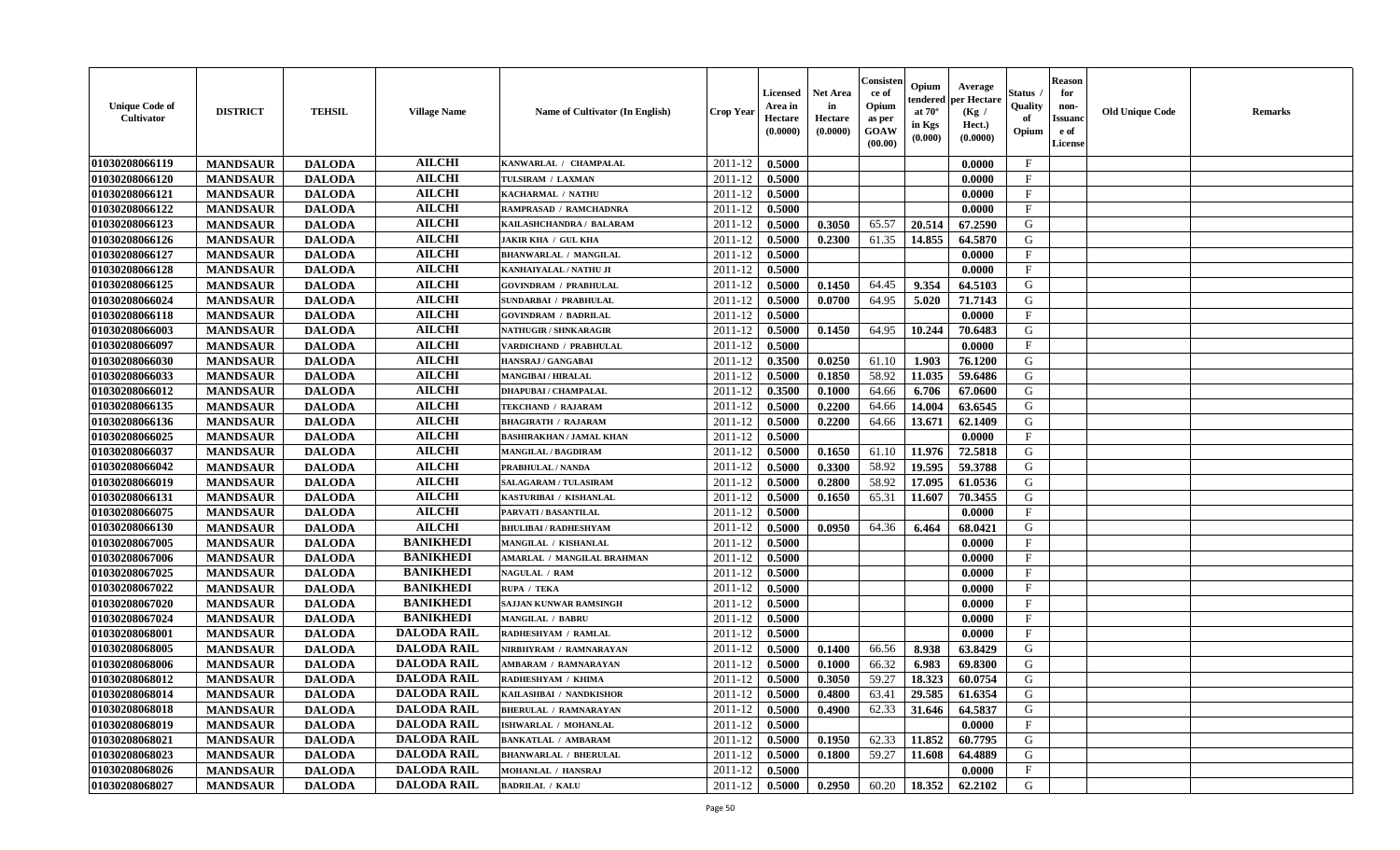| <b>Unique Code of</b><br><b>Cultivator</b> | <b>DISTRICT</b> | <b>TEHSIL</b> | <b>Village Name</b> | Name of Cultivator (In English) | <b>Crop Year</b> | <b>Licensed</b><br>Area in<br>Hectare<br>(0.0000) | <b>Net Area</b><br>in<br>Hectare<br>(0.0000) | Consister<br>ce of<br>Opium<br>as per<br>GOAW<br>(00.00) | Opium<br>endered<br>at $70^\circ$<br>in Kgs<br>(0.000) | Average<br>per Hectare<br>(Kg /<br>Hect.)<br>(0.0000) | Status<br>Quality<br>of<br>Opium | <b>Reason</b><br>for<br>non-<br><b>Issuand</b><br>e of<br>License | <b>Old Unique Code</b> | <b>Remarks</b>     |
|--------------------------------------------|-----------------|---------------|---------------------|---------------------------------|------------------|---------------------------------------------------|----------------------------------------------|----------------------------------------------------------|--------------------------------------------------------|-------------------------------------------------------|----------------------------------|-------------------------------------------------------------------|------------------------|--------------------|
| 01030208068032                             | <b>MANDSAUR</b> | <b>DALODA</b> | <b>DALODA RAIL</b>  | <b>AMRITRAM / DEVICHAND</b>     | 2011-12          | 0.5000                                            |                                              |                                                          |                                                        | 0.0000                                                | $\mathbf{F}$                     |                                                                   |                        |                    |
| 01030208068034                             | <b>MANDSAUR</b> | <b>DALODA</b> | <b>DALODA RAIL</b>  | <b>BALU / NANDA MALI</b>        | 2011-12          | 0.5000                                            | 0.1900                                       | 63.96                                                    | 12.554                                                 | 66.0737                                               | G                                |                                                                   |                        |                    |
| 01030208068039                             | <b>MANDSAUR</b> | <b>DALODA</b> | <b>DALODA RAIL</b>  | MADANLAL / RAMKISHAN            | 2011-12          | 0.5000                                            | 0.4100                                       | 61.29                                                    | 25.602                                                 | 62.4439                                               | G                                |                                                                   |                        |                    |
| 01030208068041                             | <b>MANDSAUR</b> | <b>DALODA</b> | <b>DALODA RAIL</b>  | <b>BHERULAL / KISHANLAL</b>     | 2011-12          | 0.5000                                            | 0.1950                                       | 61.29                                                    | 13.204                                                 | 67.7128                                               | G                                |                                                                   |                        |                    |
| 01030208068042                             | <b>MANDSAUR</b> | <b>DALODA</b> | <b>DALODA RAIL</b>  | <b>BHANWARLAL / MOHANLAL</b>    | 2011-12          | 0.5000                                            |                                              |                                                          |                                                        | 0.0000                                                | $\mathbf{F}$                     |                                                                   |                        |                    |
| 01030208068047                             | <b>MANDSAUR</b> | <b>DALODA</b> | <b>DALODA RAIL</b>  | <b>GANESHRAM / GOPAL</b>        | 2011-12          | 0.5000                                            | 0.0950                                       | 58.96                                                    | 5.997                                                  | 63.1263                                               | G                                |                                                                   |                        |                    |
| 01030208068052                             | <b>MANDSAUR</b> | <b>DALODA</b> | <b>DALODA RAIL</b>  | <b>ATAMARAM / KALURAM</b>       | 2011-12          | 0.5000                                            | 0.1900                                       | 63.96                                                    | 12.061                                                 | 63.4789                                               | G                                |                                                                   |                        |                    |
| 01030208068056                             | <b>MANDSAUR</b> | <b>DALODA</b> | <b>DALODA RAIL</b>  | <b>RATAN BAI / MANGILAL</b>     | 2011-12          | 0.5000                                            | 0.1900                                       | 63.96                                                    | 12,271                                                 | 64.5842                                               | G                                |                                                                   |                        |                    |
| 01030208068058                             | <b>MANDSAUR</b> | <b>DALODA</b> | <b>DALODA RAIL</b>  | PRABHULAL / JANIBAI             | 2011-12          | 0.3500                                            |                                              |                                                          |                                                        | 0.0000                                                | $\mathbf{F}$                     |                                                                   |                        |                    |
| 01030208068061                             | <b>MANDSAUR</b> | <b>DALODA</b> | <b>DALODA RAIL</b>  | <b>BALURAM / UDA</b>            | 2011-12          | 0.5000                                            | 0.4550                                       | 62.84                                                    | 27.677                                                 | 60.8286                                               | G                                |                                                                   |                        |                    |
| 01030208068068                             | <b>MANDSAUR</b> | <b>DALODA</b> | <b>DALODA RAIL</b>  | SAMPATBAI / RAMNARAYAN          | 2011-12          | 0.5000                                            |                                              |                                                          |                                                        | 0.0000                                                | F                                |                                                                   |                        |                    |
| 01030208068069                             | <b>MANDSAUR</b> | <b>DALODA</b> | <b>DALODA RAIL</b>  | SAWARUP / GANGA                 | 2011-12          | 0.5000                                            | 0.1600                                       | 61.29                                                    | 10.507                                                 | 65.6688                                               | G                                |                                                                   |                        |                    |
| 01030208068071                             | <b>MANDSAUR</b> | <b>DALODA</b> | <b>DALODA RAIL</b>  | <b>BALDEV / MODIRAM</b>         | 2011-12          | 0.5000                                            | 0.1100                                       | 62.84                                                    | 7.200                                                  | 65.4545                                               | G                                |                                                                   |                        | <b>NAME CHANGE</b> |
| 01030208068072                             | <b>MANDSAUR</b> | <b>DALODA</b> | <b>DALODA RAIL</b>  | <b>JAGDISH / RAMNARAYAN</b>     | 2011-12          | 0.5000                                            | 0.3250                                       | 66.06                                                    | 21.904                                                 | 67.3969                                               | G                                |                                                                   |                        |                    |
| 01030208068076                             | <b>MANDSAUR</b> | <b>DALODA</b> | <b>DALODA RAIL</b>  | <b>GABRULAL / BAGDIRAM</b>      | 2011-12          | 0.5000                                            | 0.0950                                       | 62.13                                                    | 5.743                                                  | 60.4526                                               | G                                |                                                                   |                        |                    |
| 01030208068079                             | <b>MANDSAUR</b> | <b>DALODA</b> | <b>DALODA RAIL</b>  | RAMCHANDRA / GOPAL              | 2011-12          | 0.5000                                            |                                              |                                                          |                                                        | 0.0000                                                | $\rm F$                          |                                                                   |                        |                    |
| 01030208068081                             | <b>MANDSAUR</b> | <b>DALODA</b> | <b>DALODA RAIL</b>  | KAMAL SINGH / BHERU SINGH       | 2011-12          | 0.5000                                            | 0.2200                                       | 66.71                                                    | 15.562                                                 | 70.7364                                               | G                                |                                                                   |                        |                    |
| 01030208068085                             | <b>MANDSAUR</b> | <b>DALODA</b> | <b>DALODA RAIL</b>  | <b>MUKANDLAL / RODA JI</b>      | 2011-12          | 0.3500                                            | 0.3250                                       | 62.13                                                    | 19.260                                                 | 59.2615                                               | G                                |                                                                   |                        |                    |
| 01030208068089                             | <b>MANDSAUR</b> | <b>DALODA</b> | <b>DALODA RAIL</b>  | <b>ONKARLAL / PRATHVIRAJ</b>    | 2011-12          | 0.5000                                            | 0.2300                                       | 62.13                                                    | 14.618                                                 | 63.5565                                               | G                                |                                                                   |                        |                    |
| 01030208068093                             | <b>MANDSAUR</b> | <b>DALODA</b> | <b>DALODA RAIL</b>  | <b>DEVRAM / KALURAM</b>         | 2011-12          | 0.5000                                            | 0.2100                                       | 62.84                                                    | 13.412                                                 | 63.8667                                               | G                                |                                                                   |                        |                    |
| 01030208068097                             | <b>MANDSAUR</b> | <b>DALODA</b> | <b>DALODA RAIL</b>  | KAMLABAI / SHIVNARAYAN          | $2011 - 12$      | 0.5000                                            | 0.1450                                       | 60.30                                                    | 9.269                                                  | 63.9241                                               | G                                |                                                                   |                        |                    |
| 01030208068109                             | <b>MANDSAUR</b> | <b>DALODA</b> | <b>DALODA RAIL</b>  | <b>BEGAM BI/AMIR KHAN</b>       | 2011-12          | 0.5000                                            | 0.1100                                       | 63.49                                                    | 7.029                                                  | 63.9000                                               | G                                |                                                                   |                        | <b>NAME CHANGE</b> |
| 01030208068123                             | <b>MANDSAUR</b> | <b>DALODA</b> | <b>DALODA RAIL</b>  | MANGILAL / KALURAM CHOUHAN      | 2011-12          | 0.5000                                            |                                              |                                                          |                                                        | 0.0000                                                | $\mathbf{F}$                     |                                                                   |                        |                    |
| 01030208068128                             | <b>MANDSAUR</b> | <b>DALODA</b> | <b>DALODA RAIL</b>  | RAMPRASAD / PRATHVIRAJ          | 2011-12          | 0.5000                                            |                                              |                                                          |                                                        | 0.0000                                                | $\mathbf{F}$                     |                                                                   |                        |                    |
| 01030208068002                             | <b>MANDSAUR</b> | <b>DALODA</b> | <b>DALODA RAIL</b>  | RANCHODLAL / MOHANLAL           | 2011-12          | 0.5000                                            | 0.2000                                       | 60.46                                                    | 11.980                                                 | 59.9000                                               | G                                |                                                                   |                        |                    |
| 01030208068101                             | <b>MANDSAUR</b> | <b>DALODA</b> | <b>DALODA RAIL</b>  | RAMDAYAL / KALURAM              | $2011 - 12$      | 0.5000                                            | 0.4150                                       | 58.15                                                    | 24.589                                                 | 59.2506                                               | G                                |                                                                   |                        |                    |
| 01030208068113                             | <b>MANDSAUR</b> | <b>DALODA</b> | <b>DALODA RAIL</b>  | <b>GITA BAI / RAMCHADNRA</b>    | 2011-12          | 0.5000                                            | 0.2050                                       | 58.15                                                    | 11.979                                                 | 58.4341                                               | G                                |                                                                   |                        |                    |
| 01030208068132                             | <b>MANDSAUR</b> | <b>DALODA</b> | <b>DALODA RAIL</b>  | <b>RAMESHWAR / BHANA</b>        | 2011-12          | 0.5000                                            | 0.1000                                       | 63.88                                                    | 7.036                                                  | 70.3600                                               | G                                |                                                                   |                        |                    |
| 01030208068133                             | <b>MANDSAUR</b> | <b>DALODA</b> | <b>DALODA RAIL</b>  | RADHESHYAM / BHAGIRATH          | 2011-12          | 0.5000                                            | 0.1500                                       | 63.09                                                    | 9.851                                                  | 65.6733                                               | G                                |                                                                   |                        |                    |
| 01030208068091                             | <b>MANDSAUR</b> | <b>DALODA</b> | <b>DALODA RAIL</b>  | <b>BAPULAL / PANNALAL</b>       | 2011-12          | 0.5000                                            | 0.0900                                       | 65.55                                                    | 6.106                                                  | 67.8444                                               | G                                |                                                                   |                        |                    |
| 01030208068067                             | <b>MANDSAUR</b> | <b>DALODA</b> | <b>DALODA RAIL</b>  | MANGU / ONKARLAL                | 2011-12          | 0.5000                                            |                                              |                                                          |                                                        | 0.0000                                                | $\mathbf F$                      |                                                                   |                        |                    |
| 01030208068051                             | <b>MANDSAUR</b> | <b>DALODA</b> | <b>DALODA RAIL</b>  | NATHU / PARTHA                  | 2011-12          | 0.5000                                            | 0.1100                                       | 63.33                                                    | 7.446                                                  | 67.6909                                               | G                                |                                                                   |                        |                    |
| 01030208068088                             | <b>MANDSAUR</b> | <b>DALODA</b> | <b>DALODA RAIL</b>  | <b>BHAGIRATH / BHANWARLAL</b>   | 2011-12          | 0.5000                                            | 0.1050                                       | 63.33                                                    | 6.812                                                  | 64.8762                                               | G                                |                                                                   |                        |                    |
| 01030208068054                             | <b>MANDSAUR</b> | <b>DALODA</b> | <b>DALODA RAIL</b>  | RAMESHWAR / GAMERLAL            | 2011-12          | 0.5000                                            | 0.4100                                       | 66.07                                                    | 27.485                                                 | 67.0366                                               | G                                |                                                                   |                        |                    |
| 01030208068004                             | <b>MANDSAUR</b> | <b>DALODA</b> | <b>DALODA RAIL</b>  | <b>GOPAL / KESHURAM</b>         | 2011-12          | 0.5000                                            | 0.2600                                       | 63.33                                                    | 17.018                                                 | 65.4538                                               | G                                |                                                                   |                        |                    |
| 01030208068057                             | <b>MANDSAUR</b> | <b>DALODA</b> | <b>DALODA RAIL</b>  | SITABAI / DEVRAM                | 2011-12          | 0.5000                                            | 0.2000                                       | 65.06                                                    | 13.932                                                 | 69.6600                                               | G                                |                                                                   |                        |                    |
| 01030208068024                             | <b>MANDSAUR</b> | <b>DALODA</b> | <b>DALODA RAIL</b>  | <b>AMBARAM / BHERULAL</b>       | 2011-12          | 0.5000                                            | 0.1100                                       | 60.46                                                    | 6.426                                                  | 58.4182                                               | G                                |                                                                   |                        |                    |
| 01030208068031                             | <b>MANDSAUR</b> | <b>DALODA</b> | <b>DALODA RAIL</b>  | <b>BAPULAL / ONKARLAL</b>       | 2011-12          | 0.5000                                            | 0.1400                                       | 61.68                                                    | 9.076                                                  | 64.8286                                               | G                                |                                                                   |                        |                    |
| 01030208068050                             | <b>MANDSAUR</b> | <b>DALODA</b> | <b>DALODA RAIL</b>  | CHAGANLAL / RAMKUNWAR           | 2011-12          | 0.5000                                            | 0.1000                                       | 63.41                                                    | 6.577                                                  | 65.7700                                               | G                                |                                                                   |                        |                    |
| 01030208068065                             | <b>MANDSAUR</b> | <b>DALODA</b> | <b>DALODA RAIL</b>  | MUNNIBAI / BAGDIRAM             | 2011-12          | 0.5000                                            | 0.1300                                       | 65.06                                                    | 7.798                                                  | 59.9846                                               | G                                |                                                                   |                        |                    |
| 01030208068077                             | <b>MANDSAUR</b> | <b>DALODA</b> | <b>DALODA RAIL</b>  | SHIVNARAYAN / BHERULAL          | 2011-12          | 0.5000                                            |                                              |                                                          |                                                        | 0.0000                                                | $\mathbf{F}$                     |                                                                   |                        |                    |
| 01030208068062                             | <b>MANDSAUR</b> | <b>DALODA</b> | <b>DALODA RAIL</b>  | <b>DHANNA / RAM</b>             | 2011-12          | 0.5000                                            | 0.1500                                       | 61.68                                                    | 9.402                                                  | 62.6800                                               | G                                |                                                                   |                        |                    |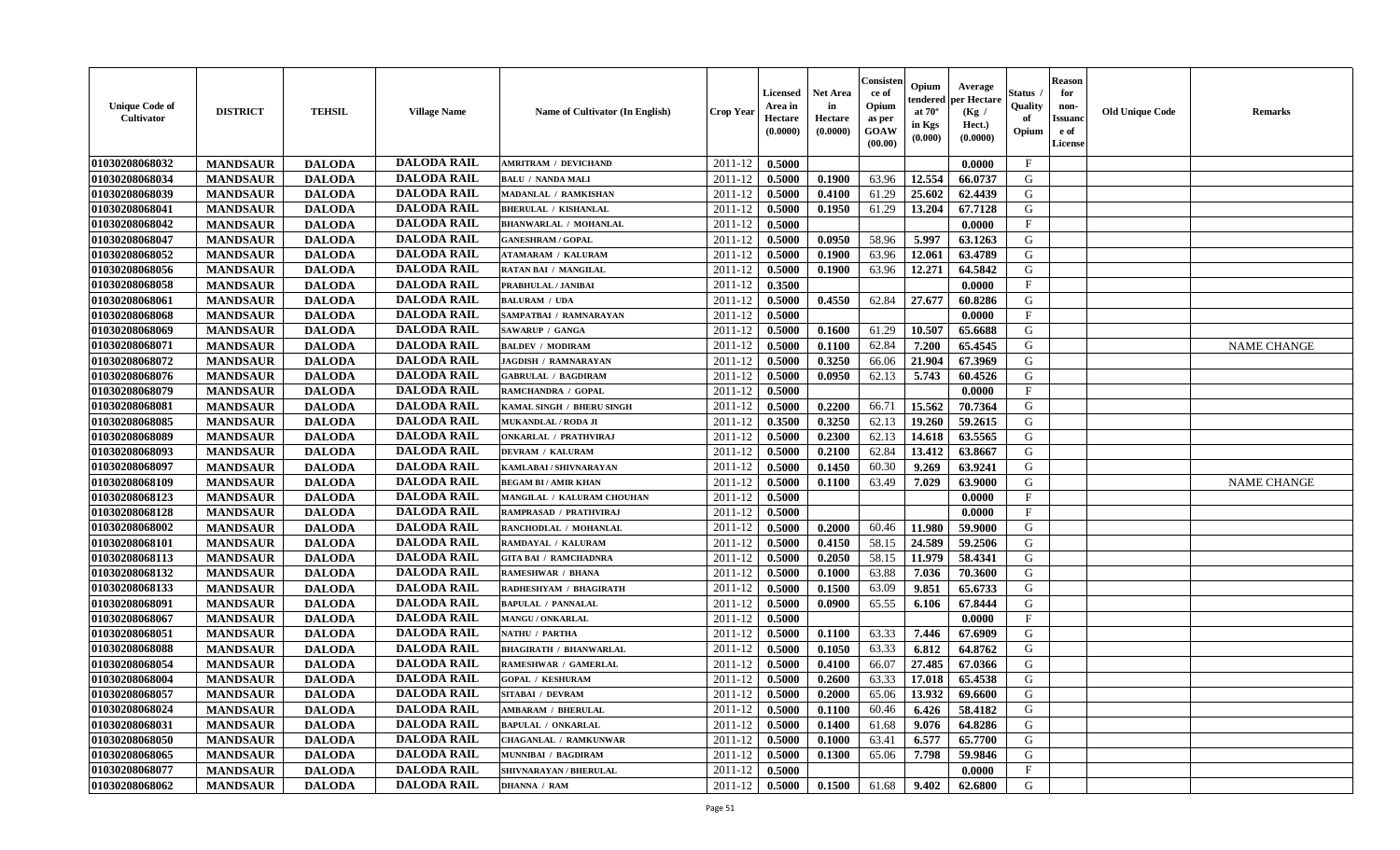| <b>Unique Code of</b><br>Cultivator | <b>DISTRICT</b> | <b>TEHSIL</b> | <b>Village Name</b>     | <b>Name of Cultivator (In English)</b>    | Crop Year        | Licensed<br>Area in<br>Hectare<br>(0.0000) | <b>Net Area</b><br>in<br>Hectare<br>(0.0000) | Consister<br>ce of<br>Opium<br>as per<br>GOAW<br>(00.00) | Opium<br>endered<br>at $70^{\circ}$<br>in Kgs<br>$(\mathbf{0.000})$ | Average<br>per Hectare<br>(Kg /<br>Hect.)<br>(0.0000) | Status<br>Quality<br>of<br>Opium | <b>Reason</b><br>for<br>non-<br><b>Issuano</b><br>e of<br>License | <b>Old Unique Code</b> | <b>Remarks</b> |
|-------------------------------------|-----------------|---------------|-------------------------|-------------------------------------------|------------------|--------------------------------------------|----------------------------------------------|----------------------------------------------------------|---------------------------------------------------------------------|-------------------------------------------------------|----------------------------------|-------------------------------------------------------------------|------------------------|----------------|
| 01030208068134                      | <b>MANDSAUR</b> | <b>DALODA</b> | <b>DALODA RAIL</b>      | RAMPRAHALAD / KISHANLAL                   | 2011-12          | 0.5000                                     | 0.2900                                       | 61.68                                                    | 18.927                                                              | 65.2655                                               | G                                |                                                                   |                        |                |
| 01030208068103                      | <b>MANDSAUR</b> | <b>DALODA</b> | <b>DALODA RAIL</b>      | NANDIBAI / RUPA                           | 2011-12          | 0.5000                                     | 0.3400                                       | 62.33                                                    | 21.495                                                              | 63.2206                                               | G                                |                                                                   |                        |                |
| 01030208068105                      | <b>MANDSAUR</b> | <b>DALODA</b> | <b>DALODA RAIL</b>      | <b>BHANWARLAL / RAMNARAYAN</b>            | 2011-12          | 0.5000                                     | 0.2300                                       | 58.15                                                    | 8.507                                                               | 36.9870                                               | G                                | 04                                                                |                        |                |
| 01030208068036                      | <b>MANDSAUR</b> | <b>DALODA</b> | <b>DALODA RAIL</b>      | NANDRAM / GANGARAM                        | 2011-12          | 0.5000                                     | 0.1500                                       | 63.41                                                    | 10.118                                                              | 67.4533                                               | G                                |                                                                   |                        |                |
| 01030208072002                      | <b>MANDSAUR</b> | <b>DALODA</b> | <b>GURADIYA LALMUHA</b> | <b>RAMLAL / BHANVARLAL</b>                | 2011-12          | 0.5000                                     | 0.2750                                       | 67.88                                                    | 18.725                                                              | 68.0909                                               | G                                |                                                                   |                        |                |
| 01030208072001                      | <b>MANDSAUR</b> | <b>DALODA</b> | <b>GURADIYA LALMUHA</b> | <b>BRADILAL / NANDA</b>                   | 2011-12          | 0.5000                                     |                                              |                                                          |                                                                     | 0.0000                                                | $\mathbf{F}$                     |                                                                   |                        |                |
| 01030208072003                      | <b>MANDSAUR</b> | <b>DALODA</b> | <b>GURADIYA LALMUHA</b> | <b>DEVILAL / BALARAM</b>                  | 2011-12          | 0.5000                                     |                                              |                                                          |                                                                     | 0.0000                                                | $\mathbf{F}$                     |                                                                   |                        |                |
| 01030208072005                      | <b>MANDSAUR</b> | <b>DALODA</b> | <b>GURADIYA LALMUHA</b> | <b>DEVRAM / PYARELAL</b>                  | 2011-12          | 0.5000                                     | 0.2450                                       | 70.04                                                    | 17.910                                                              | 73.1020                                               | G                                |                                                                   |                        |                |
| 01030208072007                      | <b>MANDSAUR</b> | <b>DALODA</b> | <b>GURADIYA LALMUHA</b> | <b>SHOBHARAM / DALIRAM</b>                | 2011-12          | 0.5000                                     |                                              |                                                          |                                                                     | 0.0000                                                | $_{\rm F}$                       |                                                                   |                        |                |
| 01030208072008                      | <b>MANDSAUR</b> | <b>DALODA</b> | <b>GURADIYA LALMUHA</b> | TULSIRAM / MOTIRAM                        | 2011-12          | 0.5000                                     | 0.0850                                       | 65.72                                                    | 5.896                                                               | 69.3647                                               | G                                |                                                                   |                        |                |
| 01030208072010                      | <b>MANDSAUR</b> | <b>DALODA</b> | <b>GURADIYA LALMUHA</b> | <b>RAMCHANDRA / DALURAM</b>               | 2011-12          | 0.5000                                     |                                              |                                                          |                                                                     | 0.0000                                                | $\mathbf{F}$                     |                                                                   |                        |                |
| 01030208072011                      | <b>MANDSAUR</b> | <b>DALODA</b> | <b>GURADIYA LALMUHA</b> | RAMCHANDRIBAI / BHANWARLAL                | 2011-12          | 0.5000                                     | 0.2050                                       | 65.72                                                    | 13.801                                                              | 67.3220                                               | G                                |                                                                   |                        |                |
| 01030208072012                      | <b>MANDSAUR</b> | <b>DALODA</b> | <b>GURADIYA LALMUHA</b> | KANHAIYALAL / HIRALAL                     | 2011-12          | 0.5000                                     | 0.2350                                       | 64.58                                                    | 15.462                                                              | 65.7957                                               | G                                |                                                                   |                        |                |
| 01030208072013                      | <b>MANDSAUR</b> | <b>DALODA</b> | <b>GURADIYA LALMUHA</b> | <b>CHATURBHUJ / VAJERAM</b>               | 2011-12          | 0.5000                                     | 0.1450                                       | 64.58                                                    | 9.346                                                               | 64.4552                                               | G                                |                                                                   |                        |                |
| 01030208072015                      | <b>MANDSAUR</b> | <b>DALODA</b> | <b>GURADIYA LALMUHA</b> | <b>DHAPUBAI/SUKHLAL</b>                   | 2011-12          | 0.5000                                     |                                              |                                                          |                                                                     | 0.0000                                                | $\mathbf{F}$                     |                                                                   |                        |                |
| 01030208072017                      | <b>MANDSAUR</b> | <b>DALODA</b> | <b>GURADIYA LALMUHA</b> | <b>BHAGIRATH / BHERA</b>                  | 2011-12          | 0.5000                                     | 0.2200                                       | 63.54                                                    | 14.523                                                              | 66.0136                                               | G                                |                                                                   |                        |                |
| 01030208072020                      | <b>MANDSAUR</b> | <b>DALODA</b> | <b>GURADIYA LALMUHA</b> | <b>KAVERIBAI/ONKARLAL</b>                 | 2011-12          | 0.5000                                     | 0.1550                                       | 61.57                                                    | 9.895                                                               | 63.8387                                               | G                                |                                                                   |                        |                |
| 01030208072021                      | <b>MANDSAUR</b> | <b>DALODA</b> | <b>GURADIYA LALMUHA</b> | RUKMANIBAI / GANGARAM                     | 2011-12          | 0.5000                                     |                                              |                                                          |                                                                     | 0.0000                                                | $\mathbf{F}$                     |                                                                   |                        |                |
| 01030208072022                      | <b>MANDSAUR</b> | <b>DALODA</b> | <b>GURADIYA LALMUHA</b> | PAYARIBAI / RAMCHANDRA                    | 2011-12          | 0.5000                                     | 0.1400                                       | 61.57                                                    | 9.165                                                               | 65.4643                                               | G                                |                                                                   |                        |                |
| 01030208072023                      | <b>MANDSAUR</b> | <b>DALODA</b> | <b>GURADIYA LALMUHA</b> | <b>RAMLAL / GAMER</b>                     | 2011-12          | 0.5000                                     | 0.4700                                       | 58.30                                                    | 28.809                                                              | 61.2957                                               | G                                |                                                                   |                        |                |
| 01030208072024                      | <b>MANDSAUR</b> | <b>DALODA</b> | <b>GURADIYA LALMUHA</b> | <b>GANGABAI/ SITABAI</b>                  | 2011-12          | 0.5000                                     | 0.0900                                       | 64.58                                                    | 6.024                                                               | 66.9333                                               | G                                |                                                                   |                        |                |
| 01030208072026                      | <b>MANDSAUR</b> | <b>DALODA</b> | <b>GURADIYA LALMUHA</b> | SOHANBAI/AMBARAM                          | 2011-12          | 0.5000                                     | 0.2250                                       | 65.87                                                    | 15.414                                                              | 68.5067                                               | G                                |                                                                   |                        |                |
| 01030208072028                      | <b>MANDSAUR</b> | <b>DALODA</b> | <b>GURADIYA LALMUHA</b> | LAXMINARAYAN / NATHU                      | 2011-12          | 0.5000                                     | 0.2950                                       | 69.05                                                    | 20.567                                                              | 69.7186                                               | G                                |                                                                   |                        |                |
| 01030208072030                      | <b>MANDSAUR</b> | <b>DALODA</b> | <b>GURADIYA LALMUHA</b> | RAMPRASAD / BHERUSHANKAR                  | 2011-12          | 0.5000                                     | 0.1000                                       | 65.87                                                    | 6.578                                                               | 65.7800                                               | G                                |                                                                   |                        |                |
| 01030208072032                      | <b>MANDSAUR</b> | <b>DALODA</b> | <b>GURADIYA LALMUHA</b> | PYARCHANDRA / BHORIRAM                    | 2011-12          | 0.5000                                     | 0.2000                                       | 69.41                                                    | 14.070                                                              | 70.3500                                               | G                                |                                                                   |                        |                |
| 01030208072036                      | <b>MANDSAUR</b> | <b>DALODA</b> | <b>GURADIYA LALMUHA</b> | MODIBAI / LAKSHMICHANDRA                  | 2011-12          | 0.5000                                     | 0.0400                                       | 61.57                                                    | 2.859                                                               | 71.4750                                               | G                                |                                                                   |                        |                |
| 01030208072039                      | <b>MANDSAUR</b> | <b>DALODA</b> | <b>GURADIYA LALMUHA</b> | RAMCHANDRA / SHIVLAL                      | 2011-12          | 0.5000                                     | 0.2300                                       | 62.30                                                    | 14.454                                                              | 62.8435                                               | G                                |                                                                   |                        |                |
| 01030208072041                      | <b>MANDSAUR</b> | <b>DALODA</b> | <b>GURADIYA LALMUHA</b> | SHANKARLAL / MOHANLAL                     | 2011-12          | 0.5000                                     | 0.1950                                       | 63.45                                                    | 12.663                                                              | 64.9385                                               | G                                |                                                                   |                        |                |
| 01030208072042                      | <b>MANDSAUR</b> | <b>DALODA</b> | <b>GURADIYA LALMUHA</b> | <b>MAINABAI / DALURAM</b>                 | 2011-12          | 0.5000                                     | 0.3250                                       | 60.49                                                    | 19.798                                                              | 60.9169                                               | G                                |                                                                   |                        |                |
| 01030208072043                      | <b>MANDSAUR</b> | <b>DALODA</b> | <b>GURADIYA LALMUHA</b> | <b>KANIRAM / NAVALRAM</b>                 | 2011-12          | 0.5000                                     | 0.3450                                       | 60.49                                                    | 21.802                                                              | 63.1942                                               | G                                |                                                                   |                        |                |
| 01030208072044                      | <b>MANDSAUR</b> | <b>DALODA</b> | <b>GURADIYA LALMUHA</b> | <b>BHAIRULAL / KESHURAM</b>               | 2011-12          | 0.5000                                     | 0.1550                                       | 63.45                                                    | 10.061                                                              | 64.9097                                               | G                                |                                                                   |                        |                |
| 01030208072045                      | <b>MANDSAUR</b> | <b>DALODA</b> | <b>GURADIYA LALMUHA</b> | RAMKUVARBAI / RAMCHANDRA                  | 2011-12          | 0.5000                                     | 0.4900                                       | 65.87                                                    | 33.180                                                              | 67.7143                                               | G                                |                                                                   |                        |                |
| 01030208072047                      | <b>MANDSAUR</b> | <b>DALODA</b> | <b>GURADIYA LALMUHA</b> | <b>NANDLAL / MOTILAL</b>                  | 2011-12          | 0.5000                                     | 0.3800                                       | 60.67                                                    | 23.445                                                              | 61.6974                                               | G                                |                                                                   |                        |                |
| 01030208072049                      | <b>MANDSAUR</b> | <b>DALODA</b> | <b>GURADIYA LALMUHA</b> | LALCHANDRA / MOD JI                       | 2011-12          | 0.5000                                     | 0.3300                                       | 63.45                                                    | 21.410                                                              | 64.8788                                               | G                                |                                                                   |                        |                |
| 01030208072050                      | <b>MANDSAUR</b> | <b>DALODA</b> | <b>GURADIYA LALMUHA</b> | <b>BALARAM / DALURAM</b>                  | 2011-12          | 0.5000                                     | 0.0850                                       | 61.11                                                    | 5.474                                                               | 64.4000                                               | G                                |                                                                   |                        |                |
| 01030208072051                      | <b>MANDSAUR</b> | <b>DALODA</b> |                         | GURADIYA LALMUHA   TULASIRAM / SUGANDHLAL | $2011-12$ 0.5000 |                                            | 0.2050                                       |                                                          |                                                                     | 70.42   15.030   73.3171                              | G                                |                                                                   |                        |                |
| 01030208072053                      | <b>MANDSAUR</b> | <b>DALODA</b> | <b>GURADIYA LALMUHA</b> | HARDEVRAM / CHUNNILAL                     | 2011-12          | 0.5000                                     | 0.1500                                       | 65.89                                                    | 10.034                                                              | 66.8933                                               | G                                |                                                                   |                        |                |
| 01030208072054                      | <b>MANDSAUR</b> | <b>DALODA</b> |                         | GURADIYA LALMUHA  RAMCHANDRA / CHAMPALAL  | 2011-12          | 0.5000                                     |                                              |                                                          |                                                                     | 0.0000                                                | $\mathbf{F}$                     |                                                                   |                        |                |
| 01030208072062                      | <b>MANDSAUR</b> | <b>DALODA</b> | <b>GURADIYA LALMUHA</b> | <b>SARDABAI/BHANVARLAL</b>                | 2011-12          | 0.5000                                     |                                              |                                                          |                                                                     | 0.0000                                                | $\mathbf{F}$                     |                                                                   |                        |                |
| 01030208072065                      | <b>MANDSAUR</b> | <b>DALODA</b> | <b>GURADIYA LALMUHA</b> | <b>KHEMIBAI/BALARAM</b>                   | 2011-12          | 0.5000                                     | 0.3000                                       | 61.11                                                    | 18.708                                                              | 62.3600                                               | G                                |                                                                   |                        |                |
| 01030208072068                      | <b>MANDSAUR</b> | <b>DALODA</b> | <b>GURADIYA LALMUHA</b> | <b>RATANLAL / SAVRUPLAL</b>               | 2011-12          | 0.5000                                     |                                              |                                                          |                                                                     | 0.0000                                                | $\mathbf{F}$                     |                                                                   |                        |                |
| 01030208072069                      | <b>MANDSAUR</b> | <b>DALODA</b> | <b>GURADIYA LALMUHA</b> | <b>KESHARBAI / MUNNALAL</b>               | 2011-12          | 0.5000                                     | 0.1500                                       | 61.11                                                    | 9.524                                                               | 63.4933                                               | G                                |                                                                   |                        |                |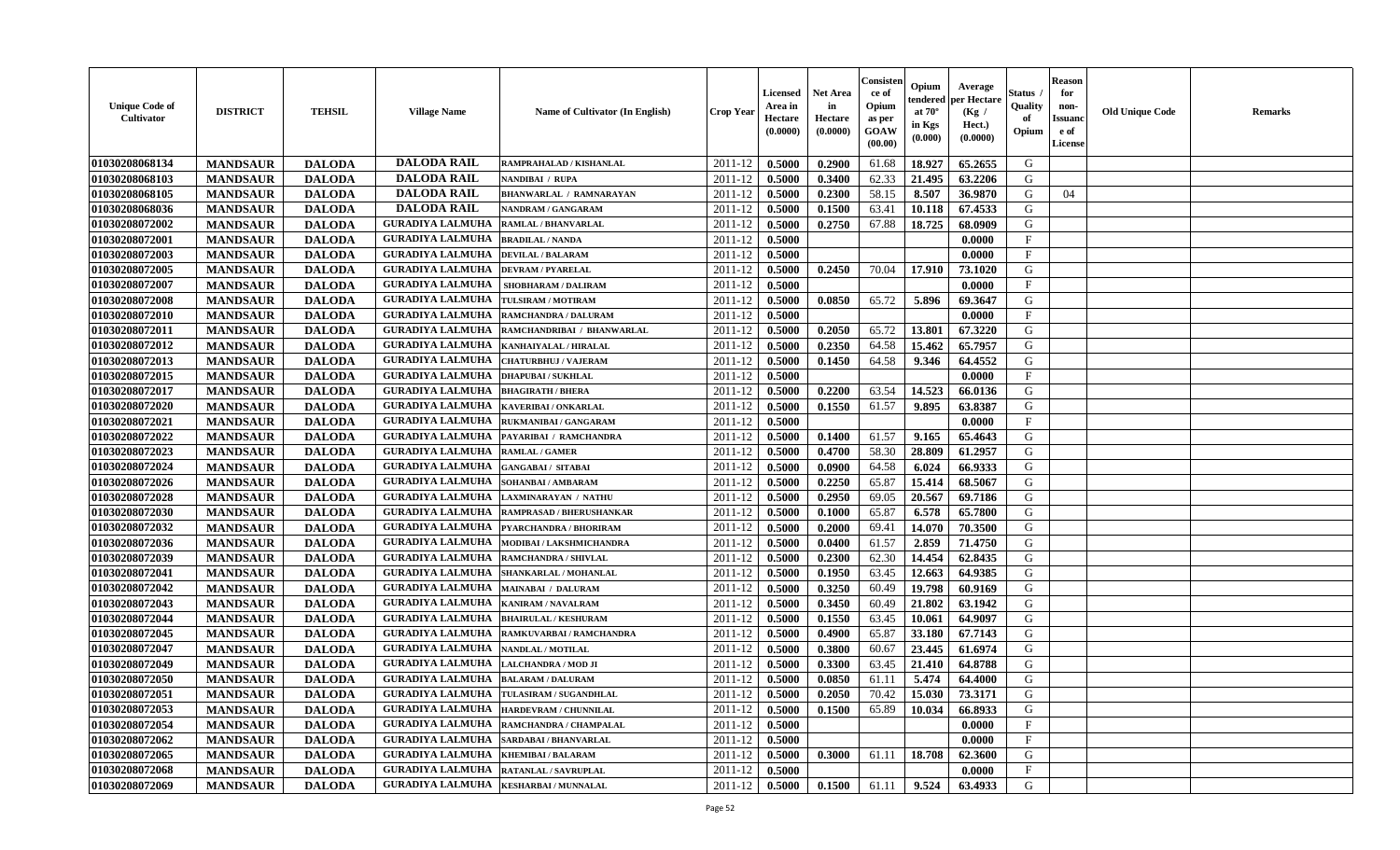| <b>Unique Code of</b><br><b>Cultivator</b> | <b>DISTRICT</b> | <b>TEHSIL</b> | <b>Village Name</b>                          | Name of Cultivator (In English)   | <b>Crop Year</b> | Licensed Net Area<br>Area in<br>Hectare<br>(0.0000) | in<br>Hectare<br>(0.0000) | Consisten<br>ce of<br>Opium<br>as per<br>GOAW<br>(00.00) | Opium<br>tendered<br>at $70^\circ$<br>in Kgs<br>(0.000) | Average<br>per Hectare<br>(Kg)<br>Hect.)<br>(0.0000) | Status<br>Quality<br>of<br>Opium | Reason<br>for<br>non-<br><b>Issuano</b><br>e of<br><b>License</b> | <b>Old Unique Code</b> | <b>Remarks</b>     |
|--------------------------------------------|-----------------|---------------|----------------------------------------------|-----------------------------------|------------------|-----------------------------------------------------|---------------------------|----------------------------------------------------------|---------------------------------------------------------|------------------------------------------------------|----------------------------------|-------------------------------------------------------------------|------------------------|--------------------|
| 01030208072071                             | <b>MANDSAUR</b> | <b>DALODA</b> | <b>GURADIYA LALMUHA</b>                      | <b>RAJMAL / MAGANIRAM</b>         | 2011-12          | 0.5000                                              | 0.1750                    | 62.11                                                    | 11.118                                                  | 63.5314                                              | G                                |                                                                   |                        |                    |
| 01030208072072                             | <b>MANDSAUR</b> | <b>DALODA</b> | <b>GURADIYA LALMUHA</b>                      | MOHANLAL / KESHURAM               | 2011-12          | 0.5000                                              | 0.1000                    | 64.24                                                    | 6.773                                                   | 67.7300                                              | G                                |                                                                   |                        |                    |
| 01030208072077                             | <b>MANDSAUR</b> | <b>DALODA</b> | <b>GURADIYA LALMUHA</b>                      | <b>SHANKARLAL / BAGDIRAM</b>      | 2011-12          | 0.5000                                              |                           |                                                          |                                                         | 0.0000                                               | $\mathbf{F}$                     |                                                                   |                        |                    |
| 01030208072080                             | <b>MANDSAUR</b> | <b>DALODA</b> | <b>GURADIYA LALMUHA</b>                      | RAMCHANDRA / BAGDIRAM             | 2011-12          | 0.5000                                              |                           |                                                          |                                                         | 0.0000                                               | $\mathbf{F}$                     |                                                                   |                        |                    |
| 01030208072081                             | <b>MANDSAUR</b> | <b>DALODA</b> | <b>GURADIYA LALMUHA</b>                      | PUNIBAI / KESHURAM                | 2011-12          | 0.5000                                              | 0.1550                    | 64.24                                                    | 10.177                                                  | 65.6581                                              | G                                |                                                                   |                        |                    |
| 01030208072092                             | <b>MANDSAUR</b> | <b>DALODA</b> | <b>GURADIYA LALMUHA</b>                      | <b>NAGUDAS / BALARAMDAS</b>       | 2011-12          | 0.5000                                              | 0.0500                    | 64.24                                                    | 3.230                                                   | 64.6000                                              | G                                |                                                                   |                        |                    |
| 01030208072094                             | <b>MANDSAUR</b> | <b>DALODA</b> | <b>GURADIYA LALMUHA</b>                      | SALAGRAM / KISHANLAL              | 2011-12          | 0.5000                                              |                           |                                                          |                                                         | 0.0000                                               | $\mathbf{F}$                     |                                                                   |                        | <b>NAME CHANGE</b> |
| 01030208072104                             | <b>MANDSAUR</b> | <b>DALODA</b> | <b>GURADIYA LALMUHA</b>                      | <b>MULCHAND / PANNALAL</b>        | 2011-12          | 0.5000                                              | 0.2200                    | 65.46                                                    | 14.607                                                  | 66.3955                                              | G                                |                                                                   |                        |                    |
| 01030208072109                             | <b>MANDSAUR</b> | <b>DALODA</b> | <b>GURADIYA LALMUHA</b>                      | PARASRAM / KESHURAM               | 2011-12          | 0.5000                                              |                           |                                                          |                                                         | 0.0000                                               | F                                |                                                                   |                        | <b>NAME CHANGE</b> |
| 01030208072120                             | <b>MANDSAUR</b> | <b>DALODA</b> | <b>GURADIYA LALMUHA</b>                      | <b>RAMPRASAD / DEVRAM</b>         | 2011-12          | 0.5000                                              | 0.3550                    | 65.11                                                    | 23.505                                                  | 66.2113                                              | G                                |                                                                   |                        |                    |
| 01030208072134                             | <b>MANDSAUR</b> | <b>DALODA</b> | <b>GURADIYA LALMUHA</b>                      | RAMESHVAR / PYARCHANDRA           | 2011-12          | 0.5000                                              | 0.0800                    | 65.11                                                    | 5.339                                                   | 66.7375                                              | G                                |                                                                   |                        |                    |
| 01030208072135                             | <b>MANDSAUR</b> | <b>DALODA</b> | <b>GURADIYA LALMUHA</b>                      | <b>MOTILAL / PYARELAL</b>         | 2011-12          | 0.5000                                              | 0.1950                    | 65.46                                                    | 13.045                                                  | 66.8974                                              | G                                |                                                                   |                        |                    |
| 01030208072136                             | <b>MANDSAUR</b> | <b>DALODA</b> | <b>GURADIYA LALMUHA</b>                      | <b>DEUBAI/HARDEVRAM</b>           | 2011-12          | 0.5000                                              | 0.2200                    | 65.46                                                    | 14.841                                                  | 67.4591                                              | G                                |                                                                   |                        |                    |
| 01030208072137                             | <b>MANDSAUR</b> | <b>DALODA</b> | <b>GURADIYA LALMUHA</b>                      | RAMLAL / SHOBHARAM                | 2011-12          | 0.5000                                              |                           |                                                          |                                                         | 0.0000                                               | $\mathbf{F}$                     |                                                                   |                        |                    |
| 01030208072067                             | <b>MANDSAUR</b> | <b>DALODA</b> | <b>GURADIYA LALMUHA</b>                      | <b>SALAGRAM / RANCHHOD</b>        | 2011-12          | 0.5000                                              |                           |                                                          |                                                         | 0.0000                                               | $\mathbf{F}$                     |                                                                   |                        |                    |
| 01030208072139                             | <b>MANDSAUR</b> | <b>DALODA</b> | <b>GURADIYA LALMUHA</b>                      | <b>BALARAM / MOTILAL</b>          | 2011-12          | 0.5000                                              |                           |                                                          |                                                         | 0.0000                                               | $\mathbf{F}$                     |                                                                   |                        |                    |
| 01030208072140                             | <b>MANDSAUR</b> | <b>DALODA</b> | <b>GURADIYA LALMUHA</b>                      | <b>SHIVLAL / KHEMRAJ</b>          | 2011-12          | 0.5000                                              | 0.4950                    | 65.30                                                    | 33.788                                                  | 68.2586                                              | G                                |                                                                   |                        |                    |
| 01030208072142                             | <b>MANDSAUR</b> | <b>DALODA</b> | <b>GURADIYA LALMUHA</b>                      | <b>MANSUKHLAL / BHUVANIRAM</b>    | 2011-12          | 0.5000                                              | 0.3200                    | 60.88                                                    | 20.116                                                  | 62.8625                                              | G                                |                                                                   |                        |                    |
| 01030208072144                             | <b>MANDSAUR</b> | <b>DALODA</b> | <b>GURADIYA LALMUHA</b>                      | <b>ASHOKKUMAR / RUGANATH</b>      | 2011-12          | 0.5000                                              | 0.3200                    | 59.76                                                    | 19.405                                                  | 60.6406                                              | G                                |                                                                   |                        |                    |
| 01030208072145                             | <b>MANDSAUR</b> | <b>DALODA</b> | <b>GURADIYA LALMUHA</b>                      | <b>AMBARAM / BHANVARLAL</b>       | 2011-12          | 0.5000                                              | 0.2950                    | 65.72                                                    | 20.467                                                  | 69.3797                                              | G                                |                                                                   |                        |                    |
| 01030208072146                             | <b>MANDSAUR</b> | <b>DALODA</b> | <b>GURADIYA LALMUHA</b>                      | <b>DEVILAL / DOLATRAM</b>         | 2011-12          | 0.5000                                              | 0.2500                    | 64.65                                                    | 16.846                                                  | 67.3840                                              | G                                |                                                                   |                        |                    |
| 01030208072149                             | <b>MANDSAUR</b> | <b>DALODA</b> | <b>GURADIYA LALMUHA</b>                      | <b>JAGDISH / MANGILAL</b>         | 2011-12          | 0.5000                                              | 0.2400                    | 64.65                                                    | 15.673                                                  | 65.3042                                              | G                                |                                                                   |                        |                    |
| 01030208072150                             | <b>MANDSAUR</b> | <b>DALODA</b> | <b>GURADIYA LALMUHA</b>                      | <b>GOPAL / BHANVARLAL</b>         | 2011-12          | 0.5000                                              | 0.2000                    | 64.65                                                    | 13.253                                                  | 66.2650                                              | G                                |                                                                   |                        |                    |
| 01030208072151                             | <b>MANDSAUR</b> | <b>DALODA</b> | <b>GURADIYA LALMUHA</b>                      | TAJ MOHAMMAD / NANE KHAN          | 2011-12          | 0.5000                                              | 0.0950                    | 62.09                                                    | 6.360                                                   | 66.9474                                              | G                                |                                                                   |                        |                    |
| 01030208072155                             | <b>MANDSAUR</b> | <b>DALODA</b> | <b>GURADIYA LALMUHA</b>                      | <b>MANGILAL / BAGDIRAM</b>        | 2011-12          | 0.5000                                              | 0.1400                    | 59.76                                                    | 8.879                                                   | 63.4214                                              | G                                |                                                                   |                        |                    |
| 01030208072157                             | <b>MANDSAUR</b> | <b>DALODA</b> | <b>GURADIYA LALMUHA</b>                      | RAMDAYAL / PYARCHANDRA            | 2011-12          | 0.5000                                              | 0.1700                    | 70.11                                                    | 12.029                                                  | 70.7588                                              | G                                |                                                                   |                        |                    |
| 01030208072158                             | <b>MANDSAUR</b> | <b>DALODA</b> | <b>GURADIYA LALMUHA</b>                      | <b>JAGDISH / RAMCHANDRA</b>       | 2011-12          | 0.5000                                              | 0.4900                    | 64.80                                                    | 34.668                                                  | 70.7510                                              | G                                |                                                                   |                        |                    |
| 01030208072161                             | <b>MANDSAUR</b> | <b>DALODA</b> | <b>GURADIYA LALMUHA</b>                      | <b>JAMNASHANKAR / SHIVNARAYAN</b> | 2011-12          | 0.5000                                              | 0.0950                    | 66.69                                                    | 6.517                                                   | 68.6000                                              | G                                |                                                                   |                        |                    |
| 01030208072162                             | <b>MANDSAUR</b> | <b>DALODA</b> | <b>GURADIYA LALMUHA</b>                      | RADHESHYAM / CHUNNILAL            | 2011-12          | 0.5000                                              |                           |                                                          |                                                         | 0.0000                                               | $\mathbf{F}$                     |                                                                   |                        |                    |
| 01030208072165                             | <b>MANDSAUR</b> | <b>DALODA</b> | <b>GURADIYA LALMUHA</b>                      | VIDHYABAI / SHAYAMLAL             | 2011-12          | 0.5000                                              | 0.1500                    | 58.51                                                    | 9.428                                                   | 62.8533                                              | G                                |                                                                   |                        |                    |
| 01030208072166                             | <b>MANDSAUR</b> | <b>DALODA</b> | <b>GURADIYA LALMUHA</b>                      | SAMANDBAI / MANGILAL              | 2011-12          | 0.5000                                              | 0.1000                    | 62.47                                                    | 6.506                                                   | 65.0600                                              | G                                |                                                                   |                        |                    |
| 01030208072169                             | <b>MANDSAUR</b> | <b>DALODA</b> | <b>GURADIYA LALMUHA</b>                      | <b>ARJUNLAL / BHANVARLAL</b>      | 2011-12          | 0.5000                                              |                           |                                                          |                                                         | 0.0000                                               | F                                |                                                                   |                        |                    |
| 01030208072170                             | <b>MANDSAUR</b> | <b>DALODA</b> | <b>GURADIYA LALMUHA</b>                      | <b>LAKSHMINARAYAN / BHERULAL</b>  | 2011-12          | 0.5000                                              |                           |                                                          |                                                         | 0.0000                                               | F                                |                                                                   |                        |                    |
| 01030208072171                             | <b>MANDSAUR</b> | <b>DALODA</b> | <b>GURADIYA LALMUHA</b>                      | <b>GHANSHYAMDAS / ONKARDAS</b>    | 2011-12          | 0.5000                                              | 0.3100                    | 58.51                                                    | 18.247                                                  | 58.8613                                              | G                                |                                                                   |                        |                    |
| 01030208072175                             | <b>MANDSAUR</b> | <b>DALODA</b> | <b>GURADIYA LALMUHA</b>                      | <b>BANSHILAL / RATANLAL</b>       | 2011-12          | 0.5000                                              |                           |                                                          |                                                         | 0.0000                                               | $_{\rm F}$                       |                                                                   |                        |                    |
| 01030208072178                             | <b>MANDSAUR</b> | <b>DALODA</b> | GURADIYA LALMUHA   KARULAL / MANGILAL        |                                   | $2011-12$ 0.5000 |                                                     |                           |                                                          |                                                         | 0.0000                                               | F                                |                                                                   |                        |                    |
| 01030208072180                             | <b>MANDSAUR</b> | <b>DALODA</b> | <b>GURADIYA LALMUHA</b>                      | VARDIBAI / BAPULAL                | 2011-12          | 0.5000                                              | 0.2000                    | 67.89                                                    | 13.646                                                  | 68.2300                                              | G                                |                                                                   |                        |                    |
| <b>01030208072181</b>                      | <b>MANDSAUR</b> | <b>DALODA</b> | <b>GURADIYA LALMUHA   NANDRAM / BHERULAL</b> |                                   | 2011-12          | 0.5000                                              | 0.0950                    | 64.28                                                    | 6.823                                                   | 71.8211                                              | G                                |                                                                   |                        |                    |
| 01030208072182                             | <b>MANDSAUR</b> | <b>DALODA</b> | <b>GURADIYA LALMUHA  BHERULAL / SHAVRAM</b>  |                                   | 2011-12          | 0.3500                                              | 0.0550                    | 58.05                                                    | 3.317                                                   | 60.3091                                              | G                                |                                                                   |                        |                    |
| 01030208072183                             | <b>MANDSAUR</b> | <b>DALODA</b> | <b>GURADIYA LALMUHA</b>                      | <b>JODHRAM / HARIRAM</b>          | 2011-12          | 0.5000                                              | 0.4250                    | 60.88                                                    | 26.283                                                  | 61.8424                                              | G                                |                                                                   |                        |                    |
| 01030208072185                             | <b>MANDSAUR</b> | <b>DALODA</b> | <b>GURADIYA LALMUHA</b>                      | <b>MOTILAL / BHANVARLAL</b>       | 2011-12          | 0.5000                                              | 0.1250                    | 64.28                                                    | 8.136                                                   | 65.0880                                              | G                                |                                                                   |                        |                    |
| 01030208072193                             | <b>MANDSAUR</b> | <b>DALODA</b> | <b>GURADIYA LALMUHA YASHODABAI/HIRALAL</b>   |                                   | $2011 - 12$      | 0.5000                                              | 0.1500                    | 67.89                                                    | 10.785                                                  | 71.9000                                              | G                                |                                                                   |                        |                    |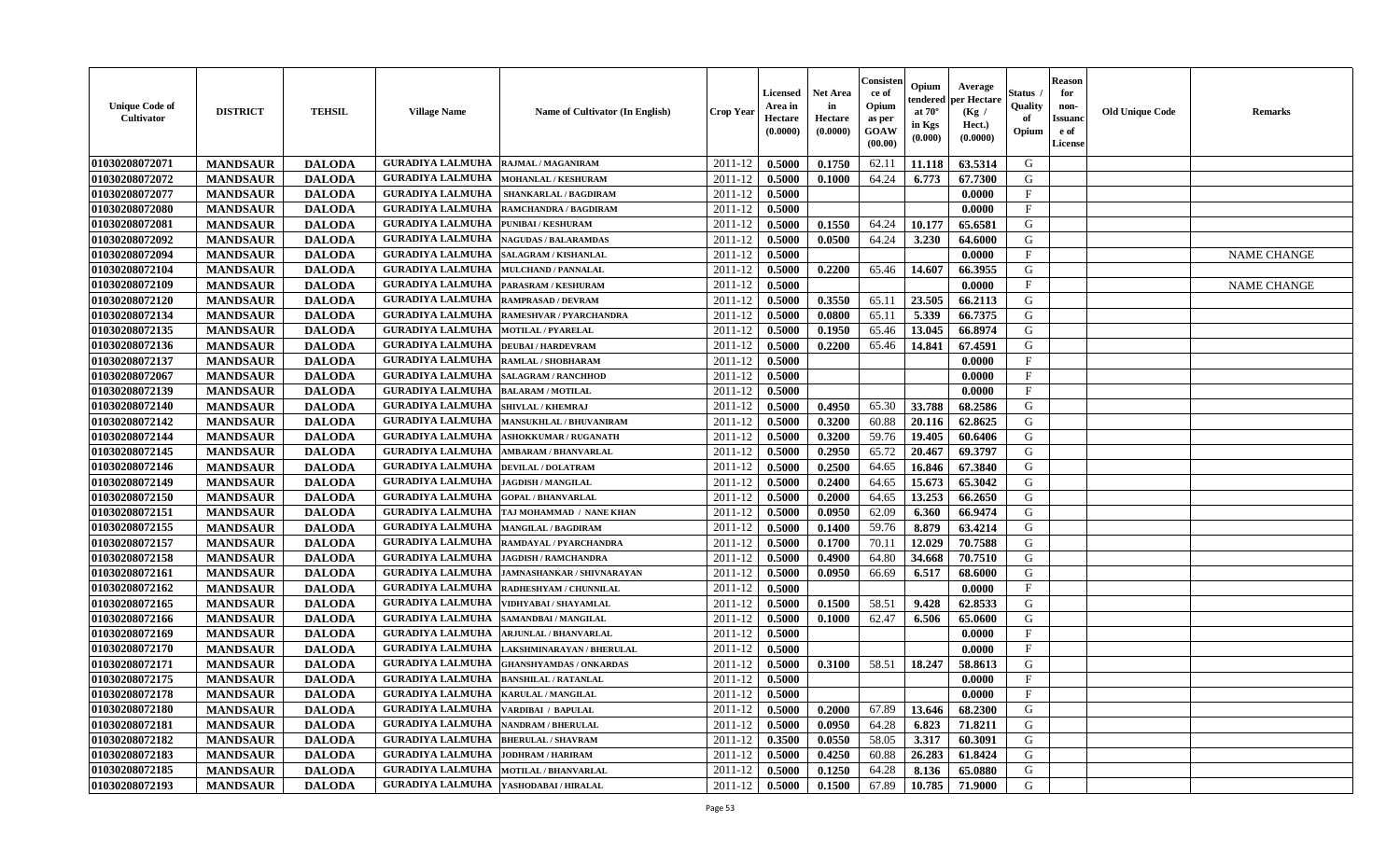| <b>Unique Code of</b><br><b>Cultivator</b> | <b>DISTRICT</b> | <b>TEHSIL</b> | <b>Village Name</b>     | Name of Cultivator (In English)  | <b>Crop Year</b>   | <b>Licensed</b><br>Area in<br>Hectare<br>(0.0000) | <b>Net Area</b><br>in<br>Hectare<br>(0.0000) | Consister<br>ce of<br>Opium<br>as per<br><b>GOAW</b><br>(00.00) | Opium<br>endered<br>at $70^{\circ}$<br>in Kgs<br>(0.000) | Average<br>per Hectare<br>(Kg /<br>Hect.)<br>(0.0000) | Status<br>Quality<br>of<br>Opium | <b>Reason</b><br>for<br>non-<br><b>Issuand</b><br>e of<br>License | <b>Old Unique Code</b> | <b>Remarks</b>     |
|--------------------------------------------|-----------------|---------------|-------------------------|----------------------------------|--------------------|---------------------------------------------------|----------------------------------------------|-----------------------------------------------------------------|----------------------------------------------------------|-------------------------------------------------------|----------------------------------|-------------------------------------------------------------------|------------------------|--------------------|
| 01030208072194                             | <b>MANDSAUR</b> | <b>DALODA</b> | <b>GURADIYA LALMUHA</b> | <b>BALARAM / GANESHRAM</b>       | 2011-12            | 0.5000                                            |                                              |                                                                 |                                                          | 0.0000                                                | $_{\rm F}$                       |                                                                   |                        |                    |
| 01030208072197                             | <b>MANDSAUR</b> | <b>DALODA</b> | <b>GURADIYA LALMUHA</b> | KUSHALIBAI / BHERUSHANKAR        | 2011-12            | 0.5000                                            | 0.4050                                       | 64.28                                                           | 27.576                                                   | 68.0889                                               | G                                |                                                                   |                        |                    |
| 01030208072014                             | <b>MANDSAUR</b> | <b>DALODA</b> | <b>GURADIYA LALMUHA</b> | LILABAI / JAWAHARLAL             | 2011-12            | 0.3500                                            |                                              |                                                                 |                                                          | 0.0000                                                | $\mathbf{F}$                     |                                                                   |                        |                    |
| 01030208072027                             | <b>MANDSAUR</b> | <b>DALODA</b> | <b>GURADIYA LALMUHA</b> | <b>NANURAM / SAVA</b>            | 2011-12            | 0.5000                                            |                                              |                                                                 |                                                          | 0.0000                                                | $\mathbf{F}$                     |                                                                   |                        |                    |
| 01030208072037                             | <b>MANDSAUR</b> | <b>DALODA</b> | <b>GURADIYA LALMUHA</b> | UMMEDRAM / SHOBHARAM             | 2011-12            | 0.5000                                            |                                              |                                                                 |                                                          | 0.0000                                                | $_{\rm F}$                       |                                                                   |                        |                    |
| 01030208072098                             | <b>MANDSAUR</b> | <b>DALODA</b> | <b>GURADIYA LALMUHA</b> | <b>RAMESHVAR / NARAYAN</b>       | 2011-12            | 0.5000                                            |                                              |                                                                 |                                                          | 0.0000                                                | $\mathbf{F}$                     |                                                                   |                        |                    |
| 01030208072107                             | <b>MANDSAUR</b> | <b>DALODA</b> | <b>GURADIYA LALMUHA</b> | PARMANAND / PRITHVIRAJ           | 2011-12            | 0.5000                                            | 0.1050                                       | 60.88                                                           | 6.323                                                    | 60.2190                                               | G                                |                                                                   |                        |                    |
| 01030208072200                             | <b>MANDSAUR</b> | <b>DALODA</b> | <b>GURADIYA LALMUHA</b> | NAGESHVAR / NIRBHAYRAM           | 2011-12            | 0.5000                                            | 0.2850                                       | 66.25                                                           | 19.137                                                   | 67.1474                                               | G                                |                                                                   |                        |                    |
| 01030208072201                             | <b>MANDSAUR</b> | <b>DALODA</b> | <b>GURADIYA LALMUHA</b> | LAKSHMINARAYAN / NANIBAI         | 2011-12            | 0.5000                                            | 0.1900                                       | 65.10                                                           | 12.722                                                   | 66.9579                                               | G                                |                                                                   |                        |                    |
| 01030208072202                             | <b>MANDSAUR</b> | <b>DALODA</b> | <b>GURADIYA LALMUHA</b> | RUKAMANIBAI / RAMLAL             | 2011-12            | 0.5000                                            | 0.4900                                       | 64.10                                                           | 31.665                                                   | 64.6224                                               | G                                |                                                                   |                        |                    |
| 01030208072064                             | <b>MANDSAUR</b> | <b>DALODA</b> | <b>GURADIYA LALMUHA</b> | KANVARLAL / NANURAM              | 2011-12            | 0.5000                                            | 0.3700                                       | 61.88                                                           | 22.949                                                   | 62.0243                                               | G                                |                                                                   |                        |                    |
| 01030208072060                             | <b>MANDSAUR</b> | <b>DALODA</b> | <b>GURADIYA LALMUHA</b> | <b>GORDHANLAL / BHUWANILAL</b>   | 2011-12            | 0.3500                                            | 0.1450                                       | 66.25                                                           | 9.682                                                    | 66.7724                                               | G                                |                                                                   |                        |                    |
| 01030208072206                             | <b>MANDSAUR</b> | <b>DALODA</b> | <b>GURADIYA LALMUHA</b> | <b>SURAJBAI / NANURAM</b>        | 2011-12            | 0.5000                                            | 0.1800                                       | 64.10                                                           | 11.913                                                   | 66.1833                                               | G                                |                                                                   |                        |                    |
| 01030208072156                             | <b>MANDSAUR</b> | <b>DALODA</b> | <b>GURADIYA LALMUHA</b> | <b>DHANNIBAI / RAMESHWAR</b>     | 2011-12            | 0.5000                                            | 0.2650                                       | 64.10                                                           | 17.316                                                   | 65.3434                                               | G                                |                                                                   |                        |                    |
| 01030208072152                             | <b>MANDSAUR</b> | <b>DALODA</b> | <b>GURADIYA LALMUHA</b> | KANHAIYALAL / BHANVARLAL         | 2011-12            | 0.5000                                            | 0.3700                                       | 64.92                                                           | 24.651                                                   | 66.6243                                               | G                                |                                                                   |                        |                    |
| 01030208072203                             | <b>MANDSAUR</b> | <b>DALODA</b> | <b>GURADIYA LALMUHA</b> | <b>JAGDISH / KISHANLAL</b>       | 2011-12            | 0.3500                                            |                                              |                                                                 |                                                          | 0.0000                                                | $\mathbf{F}$                     |                                                                   |                        |                    |
| 01030208072207                             | <b>MANDSAUR</b> | <b>DALODA</b> | <b>GURADIYA LALMUHA</b> | RADHESHYAM / NATHULAL            | 2011-12            | 0.5000                                            | 0.0900                                       | 64.92                                                           | 6.455                                                    | 71,7222                                               | G                                |                                                                   |                        |                    |
| 01030208072095                             | <b>MANDSAUR</b> | <b>DALODA</b> | <b>GURADIYA LALMUHA</b> | <b>DEVRAM / NANURAM</b>          | 2011-12            | 0.5000                                            | 0.1250                                       | 61.88                                                           | 7.965                                                    | 63.7200                                               | G                                |                                                                   |                        |                    |
| 01030208072018                             | <b>MANDSAUR</b> | <b>DALODA</b> | <b>GURADIYA LALMUHA</b> | <b>RAMESHWAR / KHEMRAJ</b>       | 2011-12            | 0.5000                                            | 0.1400                                       | 61.88                                                           | 9.335                                                    | 66.6786                                               | G                                |                                                                   |                        |                    |
| 01030208072029                             | <b>MANDSAUR</b> | <b>DALODA</b> | <b>GURADIYA LALMUHA</b> | <b>RADHIBAI/MANGU</b>            | 2011-12            | 0.5000                                            |                                              |                                                                 |                                                          | 0.0000                                                | $\mathbf{F}$                     |                                                                   |                        |                    |
| 01030208072113                             | <b>MANDSAUR</b> | <b>DALODA</b> | <b>GURADIYA LALMUHA</b> | KISHANLAL / NANURAM              | 2011-12            | 0.5000                                            |                                              |                                                                 |                                                          | 0.0000                                                | $_{\rm F}$                       |                                                                   |                        |                    |
| 01030208072082                             | <b>MANDSAUR</b> | <b>DALODA</b> | <b>GURADIYA LALMUHA</b> | <b>CHUNNILAL / RATANLAL</b>      | 2011-12            | 0.5000                                            |                                              |                                                                 |                                                          | 0.0000                                                | $\mathbf{F}$                     |                                                                   |                        |                    |
| 01030208072089                             | <b>MANDSAUR</b> | <b>DALODA</b> | <b>GURADIYA LALMUHA</b> | SAHIDANBAI / HUSSAINIBAI         | 2011-12            | 0.5000                                            |                                              |                                                                 |                                                          | 0.0000                                                | $_{\rm F}$                       |                                                                   |                        |                    |
| 01030208072110                             | <b>MANDSAUR</b> | <b>DALODA</b> | <b>GURADIYA LALMUHA</b> | <b>RAMLAL / BABRU</b>            | 2011-12            | 0.5000                                            | 0.1350                                       | 58.51                                                           | 8.492                                                    | 62.9037                                               | G                                |                                                                   |                        |                    |
| 01030208072141                             | <b>MANDSAUR</b> | <b>DALODA</b> | <b>GURADIYA LALMUHA</b> | RAJU / JAVAHARLAL                | 2011-12            | 0.5000                                            | 0.2050                                       | 66.25                                                           | 13.524                                                   | 65,9707                                               | G                                |                                                                   |                        |                    |
| 01030208072159                             | <b>MANDSAUR</b> | <b>DALODA</b> | <b>GURADIYA LALMUHA</b> | LAKSHMINARAYAN / BHERULAL        | 2011-12            | 0.3500                                            |                                              |                                                                 |                                                          | 0.0000                                                | $\mathbf{F}$                     |                                                                   |                        |                    |
| 01030208072192                             | <b>MANDSAUR</b> | <b>DALODA</b> | <b>GURADIYA LALMUHA</b> | <b>BALARAM / AMRITRAM</b>        | 2011-12            | 0.5000                                            | 0.2000                                       | 64.92                                                           | 13.401                                                   | 67.0050                                               | G                                |                                                                   |                        |                    |
| 01030208072090                             | <b>MANDSAUR</b> | <b>DALODA</b> | <b>GURADIYA LALMUHA</b> | <b>BHERULAL / PARASRAM</b>       | 2011-12            | 0.3500                                            | 0.2600                                       | 65.11                                                           | 17.050                                                   | 65.5769                                               | G                                |                                                                   |                        |                    |
| 01030208072118                             | <b>MANDSAUR</b> | <b>DALODA</b> | <b>GURADIYA LALMUHA</b> | <b>AMRITRAM / SHAMBHU</b>        | 2011-12            | 0.5000                                            | 0.2450                                       | 60.74                                                           | 15.341                                                   | 62.6163                                               | G                                |                                                                   |                        |                    |
| 01030208072209                             | <b>MANDSAUR</b> | <b>DALODA</b> | <b>GURADIYA LALMUHA</b> | <b>GOPIBAI / BADRILAL ANJANA</b> | 2011-12            | 0.5000                                            | 0.3950                                       | 57.80                                                           | 23.401                                                   | 59.2430                                               | G                                |                                                                   |                        |                    |
| 01030208074001                             | <b>MANDSAUR</b> | <b>DALODA</b> | <b>LALAKHEDA</b>        | <b>SURATRAM / DHANRAJ</b>        | 2011-12            | 0.5000                                            | 0.1050                                       | 72.39                                                           | 8.542                                                    | 81.3524                                               | G                                |                                                                   |                        |                    |
| 01030208074004                             | <b>MANDSAUR</b> | <b>DALODA</b> | <b>LALAKHEDA</b>        | RAMIBAI / MANGILAL               | 2011-12            | 0.5000                                            | 0.1500                                       | 67.20                                                           | 10.214                                                   | 68.0933                                               | G                                |                                                                   |                        | <b>NAME CHANGE</b> |
| 01030208074002                             | <b>MANDSAUR</b> | <b>DALODA</b> | <b>LALAKHEDA</b>        | <b>BHERULAL / NATHU</b>          | 2011-12            | 0.5000                                            | 0.1250                                       | 63.49                                                           | 8.299                                                    | 66.3920                                               | G                                |                                                                   |                        |                    |
| 01030208074008                             | <b>MANDSAUR</b> | <b>DALODA</b> | <b>LALAKHEDA</b>        | <b>BHANWARBAI / SURATRAM</b>     | 2011-12            | 0.5000                                            |                                              |                                                                 |                                                          | 0.0000                                                | $\mathbf{F}$                     |                                                                   |                        |                    |
| 01030208074009                             | <b>MANDSAUR</b> | <b>DALODA</b> | <b>LALAKHEDA</b>        | <b>RUGNATH / KANVARLAL</b>       | 2011-12            | 0.5000                                            | 0.1000                                       | 64.63                                                           | 6.426                                                    | 64.2600                                               | G                                |                                                                   |                        |                    |
| 01030208074010                             | <b>MANDSAUR</b> | <b>DALODA</b> | <b>LALAKHEDA</b>        | <b>BHAGATRAM / TULSIRAM</b>      | $2011 - 12$ 0.5000 |                                                   | 0.0850                                       | 67.05                                                           | $6.082$                                                  | 71.5529                                               | G                                |                                                                   |                        |                    |
| 01030208074012                             | <b>MANDSAUR</b> | <b>DALODA</b> | <b>LALAKHEDA</b>        | <b>DAMARLAL / CHUNILAL</b>       | 2011-12            | 0.5000                                            |                                              |                                                                 |                                                          | 0.0000                                                | $\mathbf{F}$                     |                                                                   |                        |                    |
| 01030208074015                             | <b>MANDSAUR</b> | <b>DALODA</b> | <b>LALAKHEDA</b>        | <b>BHAIRULAL / LACHIRAM</b>      | 2011-12            | 0.5000                                            |                                              |                                                                 |                                                          | 0.0000                                                | $\mathbf F$                      |                                                                   |                        |                    |
| 01030208074017                             | <b>MANDSAUR</b> | <b>DALODA</b> | <b>LALAKHEDA</b>        | KALAWANTIBAI / SHAVRAM           | 2011-12            | 0.5000                                            |                                              |                                                                 |                                                          | 0.0000                                                | $\mathbf{F}$                     |                                                                   |                        |                    |
| 01030208074018                             | <b>MANDSAUR</b> | <b>DALODA</b> | <b>LALAKHEDA</b>        | <b>MAGNIRAM / KESHURAM</b>       | 2011-12            | 0.5000                                            | 0.1100                                       | 68.75                                                           | 8.073                                                    | 73.3909                                               | G                                |                                                                   |                        |                    |
| 01030208074021                             | <b>MANDSAUR</b> | <b>DALODA</b> | <b>LALAKHEDA</b>        | <b>JAGDISH / TIKAMCHAND</b>      | 2011-12            | 0.5000                                            |                                              |                                                                 |                                                          | 0.0000                                                | $\mathbf{F}$                     |                                                                   |                        |                    |
| 01030208074023                             | <b>MANDSAUR</b> | <b>DALODA</b> | <b>LALAKHEDA</b>        | KANWARLAL / KESHURAM             | 2011-12            | 0.5000                                            |                                              |                                                                 |                                                          | 0.0000                                                | $\mathbf{F}$                     |                                                                   |                        |                    |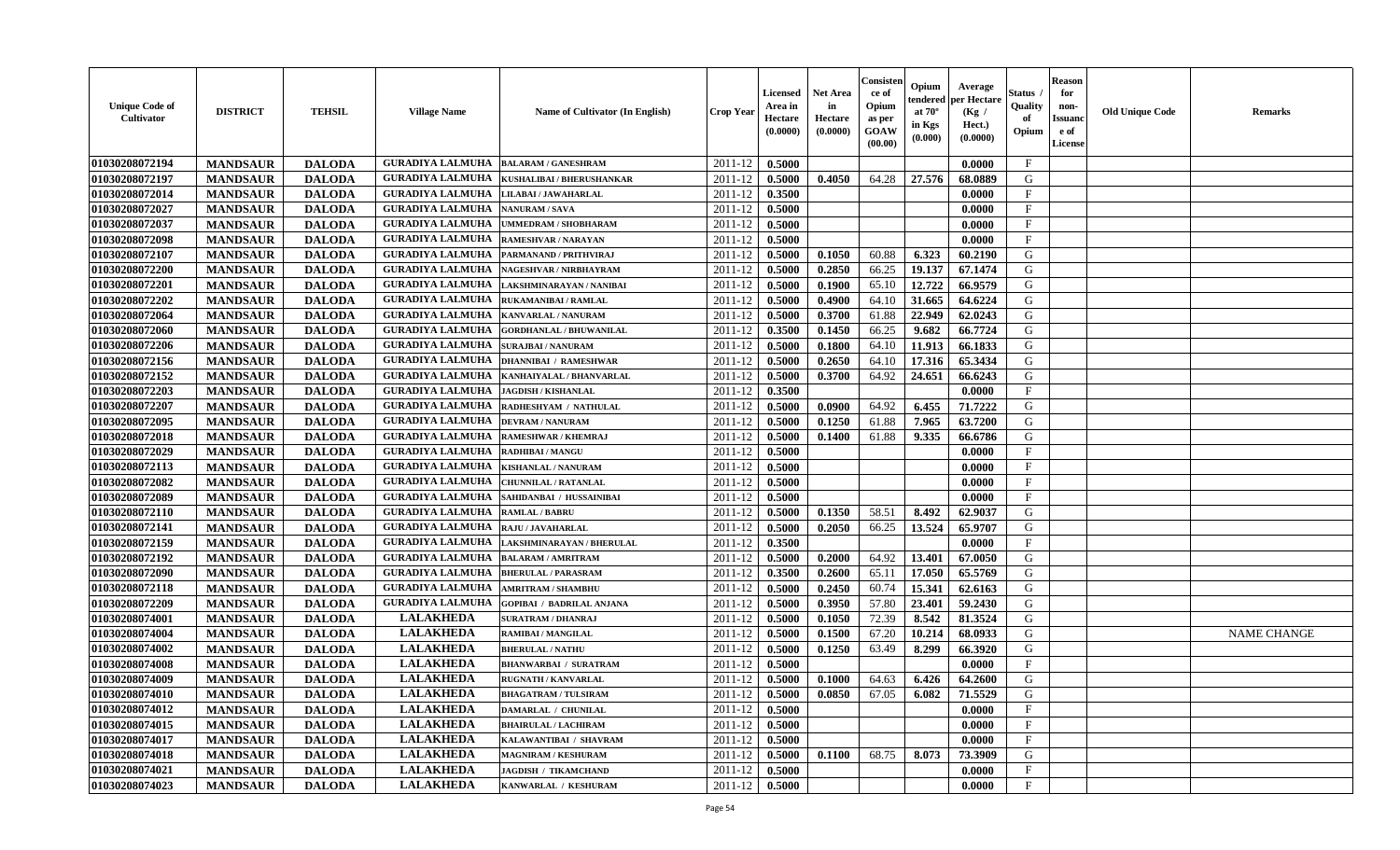| <b>Unique Code of</b><br><b>Cultivator</b> | <b>DISTRICT</b> | <b>TEHSIL</b> | <b>Village Name</b> | Name of Cultivator (In English)      | <b>Crop Year</b>   | <b>Licensed</b><br>Area in<br>Hectare<br>(0.0000) | <b>Net Area</b><br>in<br>Hectare<br>(0.0000) | Consister<br>ce of<br>Opium<br>as per<br><b>GOAW</b><br>(00.00) | Opium<br>endered<br>at $70^\circ$<br>in Kgs<br>(0.000) | Average<br>per Hectare<br>(Kg /<br>Hect.)<br>(0.0000) | Status<br>Quality<br>of<br>Opium | <b>Reason</b><br>for<br>non-<br><b>Issuand</b><br>e of<br><b>License</b> | <b>Old Unique Code</b> | <b>Remarks</b> |
|--------------------------------------------|-----------------|---------------|---------------------|--------------------------------------|--------------------|---------------------------------------------------|----------------------------------------------|-----------------------------------------------------------------|--------------------------------------------------------|-------------------------------------------------------|----------------------------------|--------------------------------------------------------------------------|------------------------|----------------|
| 01030208074028                             | <b>MANDSAUR</b> | <b>DALODA</b> | <b>LALAKHEDA</b>    | <b>AMRITRAM / NANDA</b>              | 2011-12            | 0.5000                                            | 0.0850                                       | 64.50                                                           | 5.787                                                  | 68.0824                                               | G                                |                                                                          |                        |                |
| 01030208074031                             | <b>MANDSAUR</b> | <b>DALODA</b> | <b>LALAKHEDA</b>    | <b>BHUVANIRAM / SHOBHARAM</b>        | 2011-12            | 0.5000                                            |                                              |                                                                 |                                                        | 0.0000                                                | $\mathbf F$                      |                                                                          |                        |                |
| 01030208074036                             | <b>MANDSAUR</b> | <b>DALODA</b> | <b>LALAKHEDA</b>    | MOHANBAI / UMMEDRAM                  | 2011-12            | 0.5000                                            | 0.0500                                       | 57.07                                                           | 2.959                                                  | 59.1800                                               | G                                |                                                                          |                        |                |
| 01030208074040                             | <b>MANDSAUR</b> | <b>DALODA</b> | <b>LALAKHEDA</b>    | <b>HAJARILAL / MOTILAL</b>           | 2011-12            | 0.5000                                            |                                              |                                                                 |                                                        | 0.0000                                                | $\mathbf{F}$                     |                                                                          |                        |                |
| 01030208074041                             | <b>MANDSAUR</b> | <b>DALODA</b> | <b>LALAKHEDA</b>    | <b>CHENRAM / DEVRAM</b>              | 2011-12            | 0.5000                                            | 0.0400                                       | 74.62                                                           | 3.518                                                  | 87.9500                                               | G                                |                                                                          |                        |                |
| 01030208074042                             | <b>MANDSAUR</b> | <b>DALODA</b> | <b>LALAKHEDA</b>    | KALAWATI BAI / PANNALAL              | 2011-12            | 0.5000                                            |                                              |                                                                 |                                                        | 0.0000                                                | $_{\rm F}$                       |                                                                          |                        |                |
| 01030208074049                             | <b>MANDSAUR</b> | <b>DALODA</b> | <b>LALAKHEDA</b>    | JAGDISHCHANDRA / BANSHILAL           | 2011-12            | 0.5000                                            | 0.0400                                       | 62.92                                                           | 2.715                                                  | 67.8750                                               | G                                |                                                                          |                        |                |
| 01030208074050                             | <b>MANDSAUR</b> | <b>DALODA</b> | <b>LALAKHEDA</b>    | <b>BALMUKAND / RAMLAL</b>            | 2011-12            | 0.5000                                            | 0.1100                                       | 65.84                                                           | 7.967                                                  | 72.4273                                               | ${\bf G}$                        |                                                                          |                        |                |
| 01030208074054                             | <b>MANDSAUR</b> | <b>DALODA</b> | <b>LALAKHEDA</b>    | VARDICHANDRA / NANDRAM               | 2011-12            | 0.5000                                            | 0.0450                                       | 66.85                                                           | 3.018                                                  | 67.0667                                               | G                                |                                                                          |                        |                |
| 01030208074056                             | <b>MANDSAUR</b> | <b>DALODA</b> | <b>LALAKHEDA</b>    | <b>BHANVARBAI/BHERULAL</b>           | 2011-12            | 0.5000                                            |                                              |                                                                 |                                                        | 0.0000                                                | $\mathbf{F}$                     |                                                                          |                        |                |
| 01030208074068                             | <b>MANDSAUR</b> | <b>DALODA</b> | <b>LALAKHEDA</b>    | SAMPATBAI / JAGANNATH                | 2011-12            | 0.3500                                            | 0.2050                                       | 63.67                                                           | 13.298                                                 | 64.8683                                               | G                                |                                                                          |                        |                |
| 01030208074069                             | <b>MANDSAUR</b> | <b>DALODA</b> | <b>LALAKHEDA</b>    | SHIVNARAYAN / SURATRAM               | 2011-12            | 0.5000                                            |                                              |                                                                 |                                                        | 0.0000                                                | $\mathbf{F}$                     |                                                                          |                        |                |
| 01030208074070                             | <b>MANDSAUR</b> | <b>DALODA</b> | <b>LALAKHEDA</b>    | <b>BHANWARLAL / BHAGWAN</b>          | 2011-12            | 0.5000                                            |                                              |                                                                 |                                                        | 0.0000                                                | $\mathbf{F}$                     |                                                                          |                        |                |
| 01030208074071                             | <b>MANDSAUR</b> | <b>DALODA</b> | <b>LALAKHEDA</b>    | ANESHVARBAI / RAMESHVAR              | 2011-12            | 0.5000                                            |                                              |                                                                 |                                                        | 0.0000                                                | $_{\rm F}$                       |                                                                          |                        |                |
| 01030208074073                             | <b>MANDSAUR</b> | <b>DALODA</b> | <b>LALAKHEDA</b>    | <b>RAMPRATAP / KARULAL</b>           | 2011-12            | 0.5000                                            | 0.0900                                       | 68.42                                                           | 6.480                                                  | 72.0000                                               | G                                |                                                                          |                        |                |
| 01030208074074                             | <b>MANDSAUR</b> | <b>DALODA</b> | <b>LALAKHEDA</b>    | <b>MULCHANDRA / DEVRAM</b>           | 2011-12            | 0.5000                                            | 0.1150                                       | 74.02                                                           | 8.681                                                  | 75.4870                                               | G                                |                                                                          |                        |                |
| 01030208074078                             | <b>MANDSAUR</b> | <b>DALODA</b> | <b>LALAKHEDA</b>    | <b>RAMKARAN / SURATRAM</b>           | 2011-12            | 0.5000                                            |                                              |                                                                 |                                                        | 0.0000                                                | $_{\rm F}$                       |                                                                          |                        |                |
| 01030208074082                             | <b>MANDSAUR</b> | <b>DALODA</b> | <b>LALAKHEDA</b>    | CHAMPALAL / AMRATRAM                 | 2011-12            | 0.5000                                            |                                              |                                                                 |                                                        | 0.0000                                                | $\mathbf{F}$                     |                                                                          |                        |                |
| 01030208074083                             | <b>MANDSAUR</b> | <b>DALODA</b> | <b>LALAKHEDA</b>    | <b>SHRIRAM / RAMNARAYAN</b>          | 2011-12            | 0.5000                                            |                                              |                                                                 |                                                        | 0.0000                                                | $_{\rm F}$                       |                                                                          |                        |                |
| 01030208074065                             | <b>MANDSAUR</b> | <b>DALODA</b> | <b>LALAKHEDA</b>    | <b>UKARLAL / PARTHA</b>              | 2011-12            | 0.5000                                            | 0.1050                                       | 62.92                                                           | 5.798                                                  | 55,2190                                               | G                                | 04                                                                       |                        |                |
| 01030208074086                             | <b>MANDSAUR</b> | <b>DALODA</b> | <b>LALAKHEDA</b>    | <b>RAMNIVAS / NATHU</b>              | 2011-12            | 0.5000                                            | 0.1150                                       | 64.26                                                           | 7.601                                                  | 66.0957                                               | G                                |                                                                          |                        |                |
| 01030208074029                             | <b>MANDSAUR</b> | <b>DALODA</b> | <b>LALAKHEDA</b>    | <b>DEVBAI / RAMLAL BALAI</b>         | 2011-12            | 0.5000                                            |                                              |                                                                 |                                                        | 0.0000                                                | $_{\rm F}$                       |                                                                          |                        |                |
| 01030208074032                             | <b>MANDSAUR</b> | <b>DALODA</b> | <b>LALAKHEDA</b>    | KUSHALBAI / RADHESHYAM               | 2011-12            | 0.5000                                            |                                              |                                                                 |                                                        | 0.0000                                                | $\mathbf{F}$                     |                                                                          |                        |                |
| 01030208074025                             | <b>MANDSAUR</b> | <b>DALODA</b> | <b>LALAKHEDA</b>    | <b>RAYSINGH / JUJHARSINGH</b>        | 2011-12            | 0.5000                                            |                                              |                                                                 |                                                        | 0.0000                                                | $\mathbf{F}$                     |                                                                          |                        |                |
| 01030208074084                             | <b>MANDSAUR</b> | <b>DALODA</b> | <b>LALAKHEDA</b>    | <b>MOHANBAI/MODIRAM</b>              | 2011-12            | 0.5000                                            | 0.0500                                       | 63.18                                                           | 3.547                                                  | 70.9400                                               | G                                |                                                                          |                        |                |
| 01030208074076                             | <b>MANDSAUR</b> | <b>DALODA</b> | <b>LALAKHEDA</b>    | <b>KAILASH / KARULAL</b>             | 2011-12            | 0.5000                                            | 0.2100                                       | 65.08                                                           | 13.974                                                 | 66.5429                                               | G                                |                                                                          |                        |                |
| 01030208074064                             | <b>MANDSAUR</b> | <b>DALODA</b> | <b>LALAKHEDA</b>    | <b>JANKIDAS / RUPDAS</b>             | 2011-12            | 0.5000                                            | 0.1150                                       | 65.96                                                           | 7.538                                                  | 65.5478                                               | G                                |                                                                          |                        |                |
| 01030208074089                             | <b>MANDSAUR</b> | <b>DALODA</b> | <b>LALAKHEDA</b>    | <b>SAGAR BAI / RATANLAL</b>          | 2011-12            | 0.5000                                            |                                              |                                                                 |                                                        | 0.0000                                                | $\mathbf{F}$                     |                                                                          |                        |                |
| 01030208075080                             | <b>MANDSAUR</b> | <b>DALODA</b> | <b>MAJESARA</b>     | MOHANLAL / PUNAMCHAND                | 2011-12            | 0.5000                                            |                                              |                                                                 |                                                        | 0.0000                                                | $\rm F$                          |                                                                          |                        |                |
| 01030208075001                             | <b>MANDSAUR</b> | <b>DALODA</b> | <b>MAJESARA</b>     | TOKENDRASINGH / RAYSINGH             | 2011-12            | 0.5000                                            | 0.1650                                       | 65.29                                                           | 10.213                                                 | 61.8970                                               | G                                |                                                                          |                        |                |
| 01030208075003                             | <b>MANDSAUR</b> | <b>DALODA</b> | <b>MAJESARA</b>     | <b>GOPALSINGH / RAYSINGH</b>         | 2011-12            | 0.5000                                            |                                              |                                                                 |                                                        | 0.0000                                                | F                                |                                                                          |                        |                |
| 01030208075004                             | <b>MANDSAUR</b> | <b>DALODA</b> | <b>MAJESARA</b>     | <b>LILABAI/RAMCHANDRA</b>            | 2011-12            |                                                   |                                              |                                                                 |                                                        | 0.0000                                                | $\mathbf{F}$                     |                                                                          |                        |                |
|                                            |                 |               | <b>MAJESARA</b>     |                                      |                    | 0.5000                                            |                                              | 63.19                                                           |                                                        |                                                       | G                                |                                                                          |                        |                |
| 01030208075005<br>01030208075007           | <b>MANDSAUR</b> | <b>DALODA</b> | <b>MAJESARA</b>     | <b>BADRILAL / PUNIRAM</b>            | 2011-12<br>2011-12 | 0.5000                                            | 0.1000                                       |                                                                 | 6.527                                                  | 65.2700                                               | $\mathbf{F}$                     |                                                                          |                        |                |
|                                            | <b>MANDSAUR</b> | <b>DALODA</b> | <b>MAJESARA</b>     | SHANKARLAL / RAMSHUKH                |                    | 0.5000                                            |                                              |                                                                 |                                                        | 0.0000                                                | $\mathbf{F}$                     |                                                                          |                        |                |
| 01030208075010                             | <b>MANDSAUR</b> | <b>DALODA</b> | <b>MAJESARA</b>     | SHANTILAL / RAMNARAYAN               | 2011-12            | 0.3500                                            |                                              |                                                                 |                                                        | 0.0000                                                | $\mathbf{F}$                     |                                                                          |                        |                |
| 01030208075012                             | <b>MANDSAUR</b> | <b>DALODA</b> |                     | KANWARLAL / BHANWARLAL               | 2011-12            | 0.5000                                            |                                              |                                                                 |                                                        | 0.0000                                                |                                  |                                                                          |                        |                |
| 01030208075013                             | <b>MANDSAUR</b> | <b>DALODA</b> | <b>MAJESARA</b>     | KANWARLAL / KISHANLAL                | 2011-12            | 0.5000                                            | 0.0900                                       | 63.19                                                           | 5.777                                                  | 64.1889                                               | G                                |                                                                          |                        |                |
| 01030208075014                             | <b>MANDSAUR</b> | <b>DALODA</b> | <b>MAJESARA</b>     | <b>SOHAN SINGH / BAHADUR SINGH</b>   | 2011-12            | 0.5000                                            |                                              |                                                                 |                                                        | 0.0000                                                | $\mathbf{F}$                     |                                                                          |                        |                |
| 01030208075015                             | <b>MANDSAUR</b> | <b>DALODA</b> | <b>MAJESARA</b>     | <b>JARELAL / SHANKARLAL</b>          | 2011-12            | 0.5000                                            |                                              |                                                                 |                                                        | 0.0000                                                | $\mathbf{F}$                     |                                                                          |                        |                |
| 01030208075016                             | <b>MANDSAUR</b> | <b>DALODA</b> | <b>MAJESARA</b>     | <b>BHANWAR SINGH / SHAMBHU SINGH</b> | 2011-12            | 0.5000                                            |                                              |                                                                 |                                                        | 0.0000                                                | F                                |                                                                          |                        |                |
| 01030208075017                             | <b>MANDSAUR</b> | <b>DALODA</b> | <b>MAJESARA</b>     | <b>AANNDILAL / GAMERA</b>            | 2011-12            | 0.5000                                            | 0.1050                                       | 62.03                                                           | 6.947                                                  | 66.1619                                               | G                                |                                                                          |                        |                |
| 01030208075019                             | <b>MANDSAUR</b> | <b>DALODA</b> | <b>MAJESARA</b>     | NAGUSINGH / SHAMBHUSINGH             | 2011-12            | 0.5000                                            | 0.2950                                       | 58.29                                                           | 17.728                                                 | 60.0949                                               | G                                |                                                                          |                        |                |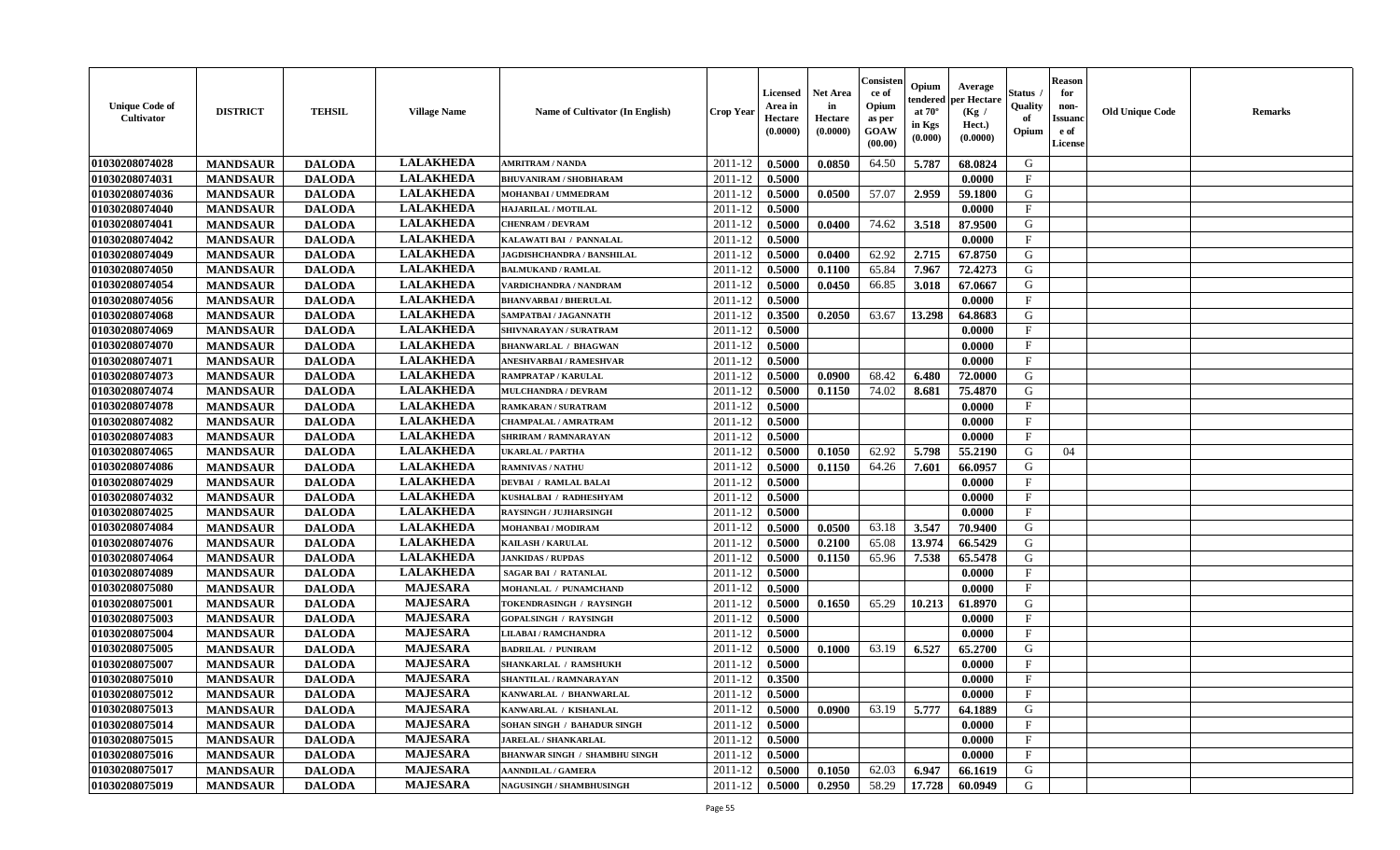| <b>Unique Code of</b><br><b>Cultivator</b> | <b>DISTRICT</b> | <b>TEHSIL</b> | <b>Village Name</b> | Name of Cultivator (In English)          | <b>Crop Year</b> | <b>Licensed</b><br>Area in<br>Hectare<br>(0.0000) | <b>Net Area</b><br>in<br>Hectare<br>(0.0000) | Consisteı<br>ce of<br>Opium<br>as per<br><b>GOAW</b><br>(00.00) | Opium<br>endered<br>at $70^\circ$<br>in Kgs<br>$(\mathbf{0.000})$ | Average<br>per Hectare<br>(Kg /<br>Hect.)<br>(0.0000) | Status<br>Quality<br>of<br>Opium | <b>Reason</b><br>for<br>non-<br>Issuan<br>e of<br>License | <b>Old Unique Code</b> | <b>Remarks</b>     |
|--------------------------------------------|-----------------|---------------|---------------------|------------------------------------------|------------------|---------------------------------------------------|----------------------------------------------|-----------------------------------------------------------------|-------------------------------------------------------------------|-------------------------------------------------------|----------------------------------|-----------------------------------------------------------|------------------------|--------------------|
| 01030208075021                             | <b>MANDSAUR</b> | <b>DALODA</b> | <b>MAJESARA</b>     | <b>DALPAT SINGH / LAL SINGH</b>          | 2011-12          | 0.5000                                            |                                              |                                                                 |                                                                   | 0.0000                                                | $\mathbf{F}$                     |                                                           |                        |                    |
| 01030208075023                             | <b>MANDSAUR</b> | <b>DALODA</b> | <b>MAJESARA</b>     | SHANKARLAL / BHAGATRAM                   | 2011-12          | 0.5000                                            | 0.2200                                       | 67.44                                                           | 14.500                                                            | 65.9091                                               | G                                |                                                           |                        |                    |
| 01030208075031                             | <b>MANDSAUR</b> | <b>DALODA</b> | <b>MAJESARA</b>     | MANGILAL / KISHANLAL                     | 2011-12          | 0.5000                                            | 0.0550                                       | 68.27                                                           | 3.999                                                             | 72.7091                                               | G                                |                                                           |                        |                    |
| 01030208075032                             | <b>MANDSAUR</b> | <b>DALODA</b> | <b>MAJESARA</b>     | <b>JARESINGH / NATHESINGH</b>            | 2011-12          | 0.5000                                            |                                              |                                                                 |                                                                   | 0.0000                                                | $\mathbf{F}$                     |                                                           |                        |                    |
| 01030208075035                             | <b>MANDSAUR</b> | <b>DALODA</b> | <b>MAJESARA</b>     | RAMVILAS / RAJARAM                       | 2011-12          | 0.5000                                            | 0.2050                                       | 66.77                                                           | 13.879                                                            | 67.7024                                               | G                                |                                                           |                        |                    |
| 01030208075036                             | <b>MANDSAUR</b> | <b>DALODA</b> | <b>MAJESARA</b>     | NATHIBAI / BHANVARLAL                    | 2011-12          | 0.5000                                            |                                              |                                                                 |                                                                   | 0.0000                                                | $\mathbf{F}$                     |                                                           |                        |                    |
| 01030208075037                             | <b>MANDSAUR</b> | <b>DALODA</b> | <b>MAJESARA</b>     | PARSADIBAI / RATANLAL                    | 2011-12          | 0.5000                                            |                                              |                                                                 |                                                                   | 0.0000                                                | $\mathbf F$                      |                                                           |                        |                    |
| 01030208075040                             | <b>MANDSAUR</b> | <b>DALODA</b> | <b>MAJESARA</b>     | <b>BALU / UMMEDRAM</b>                   | 2011-12          | 0.5000                                            | 0.1450                                       | 62.82                                                           | 9.306                                                             | 64.1793                                               | G                                |                                                           |                        |                    |
| 01030208075043                             | <b>MANDSAUR</b> | <b>DALODA</b> | <b>MAJESARA</b>     | <b>DASHRATH / DEVA DAROGA</b>            | 2011-12          | 0.5000                                            |                                              |                                                                 |                                                                   | 0.0000                                                | $_{\rm F}$                       |                                                           |                        |                    |
| 01030208075046                             | <b>MANDSAUR</b> | <b>DALODA</b> | <b>MAJESARA</b>     | PARWATIBAI / LALA                        | 2011-12          | 0.5000                                            |                                              |                                                                 |                                                                   | 0.0000                                                | $_{\rm F}$                       |                                                           |                        |                    |
| 01030208075047                             | <b>MANDSAUR</b> | <b>DALODA</b> | <b>MAJESARA</b>     | <b>JARE SINGH / JUJHAR SINGH</b>         | 2011-12          | 0.5000                                            |                                              |                                                                 |                                                                   | 0.0000                                                | $\mathbf{F}$                     |                                                           |                        | <b>NAME CHANGE</b> |
| 01030208075048                             | <b>MANDSAUR</b> | <b>DALODA</b> | <b>MAJESARA</b>     | <b>RAMNARAYAN / PUNIRAM</b>              | 2011-12          | 0.5000                                            |                                              |                                                                 |                                                                   | 0.0000                                                | $_{\rm F}$                       |                                                           |                        |                    |
| 01030208075049                             | <b>MANDSAUR</b> | <b>DALODA</b> | <b>MAJESARA</b>     | ANANT KUNVAR / VIKRAMSINGH               | 2011-12          | 0.5000                                            |                                              |                                                                 |                                                                   | 0.0000                                                | $\mathbf{F}$                     |                                                           |                        |                    |
| 01030208075050                             | <b>MANDSAUR</b> | <b>DALODA</b> | <b>MAJESARA</b>     | RAMDAYAL / KESHURAM                      | 2011-12          | 0.5000                                            |                                              |                                                                 |                                                                   | 0.0000                                                | $\mathbf{F}$                     |                                                           |                        |                    |
| 01030208075051                             | <b>MANDSAUR</b> | <b>DALODA</b> | <b>MAJESARA</b>     | NANDRAM / BHAGIRATH                      | 2011-12          | 0.5000                                            |                                              |                                                                 |                                                                   | 0.0000                                                | $\mathbf{F}$                     |                                                           |                        |                    |
| 01030208075055                             | <b>MANDSAUR</b> | <b>DALODA</b> | <b>MAJESARA</b>     | DEVILAL / KANWARLAL                      | 2011-12          | 0.5000                                            |                                              |                                                                 |                                                                   | 0.0000                                                | $_{\rm F}$                       |                                                           |                        |                    |
| 01030208075057                             | <b>MANDSAUR</b> | <b>DALODA</b> | <b>MAJESARA</b>     | RAMESHDAS / BHAGWANDAS                   | 2011-12          | 0.5000                                            | 0.2000                                       | 63.68                                                           | 12.836                                                            | 64.1800                                               | G                                |                                                           |                        |                    |
| 01030208075058                             | <b>MANDSAUR</b> | <b>DALODA</b> | <b>MAJESARA</b>     | <b>DHAPUBAI/NANDA</b>                    | 2011-12          | 0.5000                                            | 0.0900                                       | 62.82                                                           | 5.770                                                             | 64.1111                                               | G                                |                                                           |                        |                    |
| 01030208075060                             | <b>MANDSAUR</b> | <b>DALODA</b> | <b>MAJESARA</b>     | HASIBAI / CHAINRAM                       | 2011-12          | 0.5000                                            | 0.1100                                       | 63.68                                                           | 7.414                                                             | 67.4000                                               | G                                |                                                           |                        |                    |
| 01030208075063                             | <b>MANDSAUR</b> | <b>DALODA</b> | <b>MAJESARA</b>     | <b>PREMSINGH / BAHADURSINGH</b>          | 2011-12          | 0.5000                                            |                                              |                                                                 |                                                                   | 0.0000                                                | $\mathbf{F}$                     |                                                           |                        |                    |
| 01030208075065                             | <b>MANDSAUR</b> | <b>DALODA</b> | <b>MAJESARA</b>     | AYODHYABAI / RADHESHYAM                  | 2011-12          | 0.5000                                            | 0.1000                                       | 66.77                                                           | 7.173                                                             | 71.7300                                               | G                                |                                                           |                        |                    |
| 01030208075075                             | <b>MANDSAUR</b> | <b>DALODA</b> | <b>MAJESARA</b>     | <b>CHAMANLAL / RATANLAL</b>              | 2011-12          | 0.5000                                            | 0.1000                                       | 62.82                                                           | 6.390                                                             | 63.9000                                               | G                                |                                                           |                        |                    |
| 01030208075081                             | <b>MANDSAUR</b> | <b>DALODA</b> | <b>MAJESARA</b>     | BHUPENDRA SINGH / MOTYA KUNWAR           | 2011-12          | 0.5000                                            | 0.0500                                       | 61.62                                                           | 3.266                                                             | 65.3200                                               | G                                |                                                           |                        |                    |
| 01030208075084                             | <b>MANDSAUR</b> | <b>DALODA</b> | <b>MAJESARA</b>     | <b>MANSINGH / BHAGVANSINGH</b>           | 2011-12          | 0.5000                                            |                                              |                                                                 |                                                                   | 0.0000                                                | $\mathbf{F}$                     |                                                           |                        |                    |
| 01030208075087                             | <b>MANDSAUR</b> | <b>DALODA</b> | <b>MAJESARA</b>     | <b>BHANWAR SINGH / PREM SINGH</b>        | 2011-12          | 0.5000                                            |                                              |                                                                 |                                                                   | 0.0000                                                | $\mathbf{F}$                     |                                                           |                        |                    |
| 01030208075089                             | <b>MANDSAUR</b> | <b>DALODA</b> | <b>MAJESARA</b>     | <b>LALSINGH / KHUMANSINGH</b>            | 2011-12          | 0.5000                                            |                                              |                                                                 |                                                                   | 0.0000                                                | $\mathbf{F}$                     |                                                           |                        |                    |
| 01030208075090                             | <b>MANDSAUR</b> | <b>DALODA</b> | <b>MAJESARA</b>     | <b>PREMSINGH / JARESINGH</b>             | 2011-12          | 0.5000                                            |                                              |                                                                 |                                                                   | 0.0000                                                | $_{\rm F}$                       |                                                           |                        |                    |
| 01030208075093                             | <b>MANDSAUR</b> | <b>DALODA</b> | <b>MAJESARA</b>     | CHUNILAL / BHAGIRATH                     | 2011-12          | 0.5000                                            |                                              |                                                                 |                                                                   | 0.0000                                                | $\mathbf{F}$                     |                                                           |                        |                    |
| 01030208075009                             | <b>MANDSAUR</b> | <b>DALODA</b> | <b>MAJESARA</b>     | <b>JAGDISH / RAMNARAYAN</b>              | 2011-12          | 0.5000                                            | 0.4400                                       | 64.39                                                           | 27.209                                                            | 61.8386                                               | G                                |                                                           |                        |                    |
| 01030208075042                             | <b>MANDSAUR</b> | <b>DALODA</b> | <b>MAJESARA</b>     | <b>BHAGATRAM / GAMERLAL</b>              | 2011-12          | 0.5000                                            |                                              |                                                                 |                                                                   | 0.0000                                                | $\mathbf N$                      |                                                           |                        |                    |
| 01030208075072                             | <b>MANDSAUR</b> | <b>DALODA</b> | <b>MAJESARA</b>     | PREMKUNVAR / BHERUSINGH                  | 2011-12          | 0.5000                                            |                                              |                                                                 |                                                                   | 0.0000                                                | $\mathbf{F}$                     |                                                           |                        |                    |
| 01030208075082                             | <b>MANDSAUR</b> | <b>DALODA</b> | <b>MAJESARA</b>     | <b>VIRENDRSINGH / RAGHUVIRSINGH</b>      | 2011-12          | 0.5000                                            | 0.0600                                       | 71.58                                                           | 4.694                                                             | 78.2333                                               | G                                |                                                           |                        |                    |
| 01030208075085                             | <b>MANDSAUR</b> | <b>DALODA</b> | <b>MAJESARA</b>     | RAMESHVAR / BALMUKAND                    | 2011-12          | 0.5000                                            | 0.0650                                       | 67.56                                                           | 4.691                                                             | 72.1692                                               | G                                |                                                           |                        |                    |
| 01030208075076                             | <b>MANDSAUR</b> | <b>DALODA</b> | <b>MAJESARA</b>     | <b>BALARAM / GANESHRAM</b>               | 2011-12          | 0.5000                                            | 0.1300                                       | 68.39                                                           | 8.432                                                             | 64.8615                                               | G                                |                                                           |                        |                    |
| 01030208076001                             | <b>MANDSAUR</b> | <b>DALODA</b> | <b>NIMBAKHEDI</b>   | <b>PRABHULAL / GULAB</b>                 | 2011-12          | 0.5000                                            | 0.3150                                       | 64.31                                                           | 21.838                                                            | 69.3270                                               | G                                |                                                           |                        |                    |
| 01030208076002                             | <b>MANDSAUR</b> | <b>DALODA</b> | NIMBAKHEDI          | KUSHABAI / KARULAL                       | $2011-12$ 0.3500 |                                                   | 0.1700                                       | 59.46                                                           |                                                                   | $ 10.338 $ 60.8118                                    | $\perp$                          | 02                                                        |                        |                    |
| 01030208076003                             | <b>MANDSAUR</b> | <b>DALODA</b> | <b>NIMBAKHEDI</b>   | <b>BABULAL URF RAMPRASAD/ GULABCHAND</b> | 2011-12          | 0.5000                                            | 0.1200                                       | 64.31                                                           | 8.443                                                             | 70.3583                                               | G                                |                                                           |                        |                    |
| 01030208076004                             | <b>MANDSAUR</b> | <b>DALODA</b> | <b>NIMBAKHEDI</b>   | <b>AVANTIBAI / BHUVANILAL</b>            | 2011-12          | 0.5000                                            | 0.1000                                       | 65.82                                                           | 6.939                                                             | 69.3900                                               | G                                |                                                           |                        |                    |
| 01030208076006                             | <b>MANDSAUR</b> | <b>DALODA</b> | <b>NIMBAKHEDI</b>   | NARAYANSINGH / BHUVANISINGH              | 2011-12          | 0.5000                                            |                                              |                                                                 |                                                                   | 0.0000                                                | $\mathbf{F}$                     |                                                           |                        |                    |
| 01030208076008                             | <b>MANDSAUR</b> | <b>DALODA</b> | <b>NIMBAKHEDI</b>   | <b>RAJKUNVAR / UMRAVSINGH</b>            | 2011-12          | 0.5000                                            |                                              |                                                                 |                                                                   | 0.0000                                                | $\mathbf F$                      |                                                           |                        |                    |
| 01030208076011                             | <b>MANDSAUR</b> | <b>DALODA</b> | <b>NIMBAKHEDI</b>   | ABDUL SHAPHI / FATTEKHAN                 | 2011-12          | 0.5000                                            | 0.1100                                       | 60.32                                                           | 6.635                                                             | 60.3182                                               | G                                |                                                           |                        |                    |
| 01030208076015                             | <b>MANDSAUR</b> | <b>DALODA</b> | <b>NIMBAKHEDI</b>   | <b>MEHABUB KHAN / NATTHE KHAN</b>        | 2011-12          | 0.3500                                            | 0.3300                                       | 56.95                                                           | 17.996                                                            | 54.5333                                               | G                                | 04                                                        |                        |                    |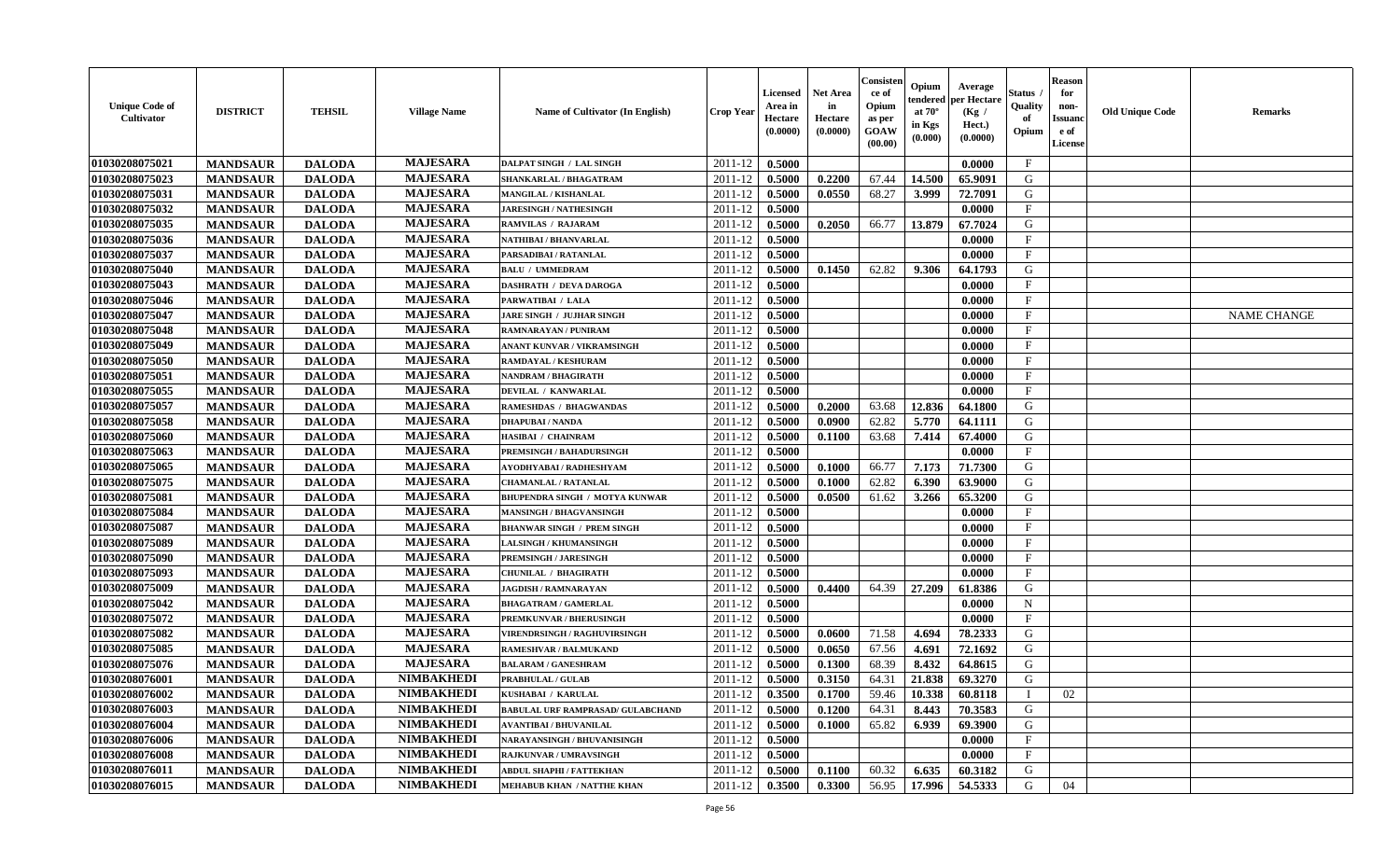| <b>Unique Code of</b><br>Cultivator | <b>DISTRICT</b> | <b>TEHSIL</b> | <b>Village Name</b> | <b>Name of Cultivator (In English)</b> | <b>Crop Year</b> | Licensed<br>Area in<br>Hectare<br>(0.0000) | Net Area<br>in<br>Hectare<br>(0.0000) | Consisten<br>ce of<br>Opium<br>as per<br>GOAW<br>(00.00) | Opium<br>tendered<br>at $70^\circ$<br>in Kgs<br>(0.000) | Average<br>per Hectare<br>(Kg /<br>Hect.)<br>(0.0000) | Status<br>Quality<br>Opium | <b>Reason</b><br>for<br>non-<br>Issuanc<br>e of<br><b>License</b> | <b>Old Unique Code</b> | <b>Remarks</b> |
|-------------------------------------|-----------------|---------------|---------------------|----------------------------------------|------------------|--------------------------------------------|---------------------------------------|----------------------------------------------------------|---------------------------------------------------------|-------------------------------------------------------|----------------------------|-------------------------------------------------------------------|------------------------|----------------|
| 01030208076017                      | <b>MANDSAUR</b> | <b>DALODA</b> | <b>NIMBAKHEDI</b>   | RAJ KUNWAR / NATHU SINGH               | 2011-12          | 0.5000                                     |                                       |                                                          |                                                         | 0.0000                                                | $\mathbf{F}$               |                                                                   |                        |                |
| 01030208076018                      | <b>MANDSAUR</b> | <b>DALODA</b> | <b>NIMBAKHEDI</b>   | <b>RAMKISHAN / RAMA</b>                | 2011-12          | 0.5000                                     | 0.0900                                | 59.98                                                    | 6.366                                                   | 70.7333                                               | G                          |                                                                   |                        |                |
| 01030208076025                      | <b>MANDSAUR</b> | <b>DALODA</b> | <b>NIMBAKHEDI</b>   | RATAN KUNWAR / JUJHAR SINGH            | 2011-12          | 0.5000                                     |                                       |                                                          |                                                         | 0.0000                                                | $\mathbf{F}$               |                                                                   |                        |                |
| 01030208076027                      | <b>MANDSAUR</b> | <b>DALODA</b> | <b>NIMBAKHEDI</b>   | <b>BHERUSINGH / DATARSINGH</b>         | 2011-12          | 0.5000                                     |                                       |                                                          |                                                         | 0.0000                                                | $\mathbf{F}$               |                                                                   |                        |                |
| 01030208076029                      | <b>MANDSAUR</b> | <b>DALODA</b> | <b>NIMBAKHEDI</b>   | PANKAJ / MANGILAL                      | $2011 - 12$      | 0.5000                                     |                                       |                                                          |                                                         | 0.0000                                                | $\mathbf{F}$               |                                                                   |                        |                |
| 01030208076034                      | <b>MANDSAUR</b> | <b>DALODA</b> | <b>NIMBAKHEDI</b>   | SHAMBHUSINGH / BHANWARSINGH            | 2011-12          | 0.3500                                     | 0.0900                                | 61.57                                                    | 5.506                                                   | 61.1778                                               | G                          |                                                                   |                        |                |
| 01030208076035                      | <b>MANDSAUR</b> | <b>DALODA</b> | <b>NIMBAKHEDI</b>   | <b>NANDIBAI / RAMLAL</b>               | 2011-12          | 0.5000                                     |                                       |                                                          |                                                         | 0.0000                                                | $\mathbf{F}$               |                                                                   |                        |                |
| 01030208076042                      | <b>MANDSAUR</b> | <b>DALODA</b> | <b>NIMBAKHEDI</b>   | SHANTIBAI / BHANVARLAL                 | 2011-12          | 0.5000                                     |                                       |                                                          |                                                         | 0.0000                                                | $\mathbf{F}$               |                                                                   |                        |                |
| 01030208076043                      | <b>MANDSAUR</b> | <b>DALODA</b> | <b>NIMBAKHEDI</b>   | <b>KARULAL / GANGARAM</b>              | 2011-12          | 0.5000                                     |                                       |                                                          |                                                         | 0.0000                                                | $\mathbf{F}$               |                                                                   |                        |                |
| 01030208076044                      | <b>MANDSAUR</b> | <b>DALODA</b> | <b>NIMBAKHEDI</b>   | <b>DEVILAL / RAMESHVAR</b>             | 2011-12          | 0.5000                                     | 0.1750                                | 64.31                                                    | 11.502                                                  | 65.7257                                               | G                          |                                                                   |                        |                |
| 01030208076020                      | <b>MANDSAUR</b> | <b>DALODA</b> | <b>NIMBAKHEDI</b>   | YASINKHAN / BHUREKHAN                  | $2011 - 12$      | 0.3500                                     |                                       |                                                          |                                                         | 0.0000                                                | $\mathbf{F}$               |                                                                   |                        |                |
| 01030208076033                      | <b>MANDSAUR</b> | <b>DALODA</b> | <b>NIMBAKHEDI</b>   | PRAKASH / NAGULAL                      | $2011 - 12$      | 0.5000                                     | 0.1000                                | 61.52                                                    | 6.504                                                   | 65.0400                                               | G                          |                                                                   |                        |                |
| 01030208079001                      | <b>MANDSAUR</b> | <b>DALODA</b> | PADLIYA LALMUHA     | <b>BHAGWATILAL / CHUNILAL</b>          | 2011-12          | 0.5000                                     | 0.1600                                | 65.17                                                    | 10.520                                                  | 65.7500                                               | G                          |                                                                   |                        |                |
| 01030208079003                      | <b>MANDSAUR</b> | <b>DALODA</b> | PADLIYA LALMUHA     | <b>BHANWARBAI / UDAY SINGH</b>         | 2011-12          | 0.5000                                     | 0.1450                                | 62.18                                                    | 9.620                                                   | 66.3448                                               | G                          |                                                                   |                        |                |
| 01030208079005                      | <b>MANDSAUR</b> | <b>DALODA</b> | PADLIYA LALMUHA     | NANDIBAI / MOTI                        | 2011-12          | 0.5000                                     | 0.2450                                | 59.12                                                    | 14.839                                                  | 60.5673                                               | G                          |                                                                   |                        |                |
| 01030208079006                      | <b>MANDSAUR</b> | <b>DALODA</b> | PADLIYA LALMUHA     | <b>DEUBAI/VAKTIRAM</b>                 | 2011-12          | 0.5000                                     | 0.3650                                | 62.18                                                    | 22.358                                                  | 61.2548                                               | G                          |                                                                   |                        |                |
| 01030208079007                      | <b>MANDSAUR</b> | <b>DALODA</b> | PADLIYA LALMUHA     | <b>BHABHUTLAL / GODA</b>               | 2011-12          | 0.5000                                     | 0.1300                                | 62.97                                                    | 8.267                                                   | 63.5923                                               | G                          |                                                                   |                        |                |
| 01030208079008                      | <b>MANDSAUR</b> | <b>DALODA</b> | PADLIYA LALMUHA     | TEJ SINGH / DEVI SINGH                 | 2011-12          | 0.5000                                     |                                       |                                                          |                                                         | 0.0000                                                | $\mathbf{F}$               |                                                                   |                        |                |
| 01030208079010                      | <b>MANDSAUR</b> | <b>DALODA</b> | PADLIYA LALMUHA     | <b>MADANLAL / BADRILAL</b>             | 2011-12          | 0.5000                                     |                                       |                                                          |                                                         | 0.0000                                                | $\mathbf{F}$               |                                                                   |                        |                |
| 01030208079013                      | <b>MANDSAUR</b> | <b>DALODA</b> | PADLIYA LALMUHA     | <b>KARANSINGH / RAMSINGH</b>           | 2011-12          | 0.5000                                     |                                       |                                                          |                                                         | 0.0000                                                | F                          |                                                                   |                        |                |
| 01030208079015                      | <b>MANDSAUR</b> | <b>DALODA</b> | PADLIYA LALMUHA     | DEVILAL / RAJARAM                      | 2011-12          | 0.5000                                     |                                       |                                                          |                                                         | 0.0000                                                | $\mathbf{F}$               |                                                                   |                        |                |
| 01030208079016                      | <b>MANDSAUR</b> | <b>DALODA</b> | PADLIYA LALMUHA     | <b>GANGABAI / TULSIRAM</b>             | 2011-12          | 0.5000                                     | 0.2400                                | 62.18                                                    | 13.857                                                  | 57.7375                                               | G                          |                                                                   |                        |                |
| 01030208079017                      | <b>MANDSAUR</b> | <b>DALODA</b> | PADLIYA LALMUHA     | <b>\ABIBAI / SAGU</b>                  | $2011 - 12$      | 0.5000                                     |                                       |                                                          |                                                         | 0.0000                                                | $\mathbf{F}$               |                                                                   |                        |                |
| 01030208079018                      | <b>MANDSAUR</b> | <b>DALODA</b> | PADLIYA LALMUHA     | <b>GITABAI/BHERULAL</b>                | 2011-12          | 0.5000                                     |                                       |                                                          |                                                         | 0.0000                                                | $\mathbf{F}$               |                                                                   |                        |                |
| 01030208079020                      | <b>MANDSAUR</b> | <b>DALODA</b> | PADLIYA LALMUHA     | <b>OMPRAKASH / DEVIDAS</b>             | 2011-12          | 0.5000                                     | 0.3150                                | 59.77                                                    | 21.244                                                  | 67.4413                                               | G                          |                                                                   |                        |                |
| 01030208079021                      | <b>MANDSAUR</b> | <b>DALODA</b> | PADLIYA LALMUHA     | <b>GITABAI/BALARAM</b>                 | 2011-12          | 0.5000                                     |                                       |                                                          |                                                         | 0.0000                                                | $_{\rm F}$                 |                                                                   |                        |                |
| 01030208079022                      | <b>MANDSAUR</b> | <b>DALODA</b> | PADLIYA LALMUHA     | VARDIBAI / MANGILAL                    | 2011-12          | 0.5000                                     |                                       |                                                          |                                                         | 0.0000                                                | F                          |                                                                   |                        |                |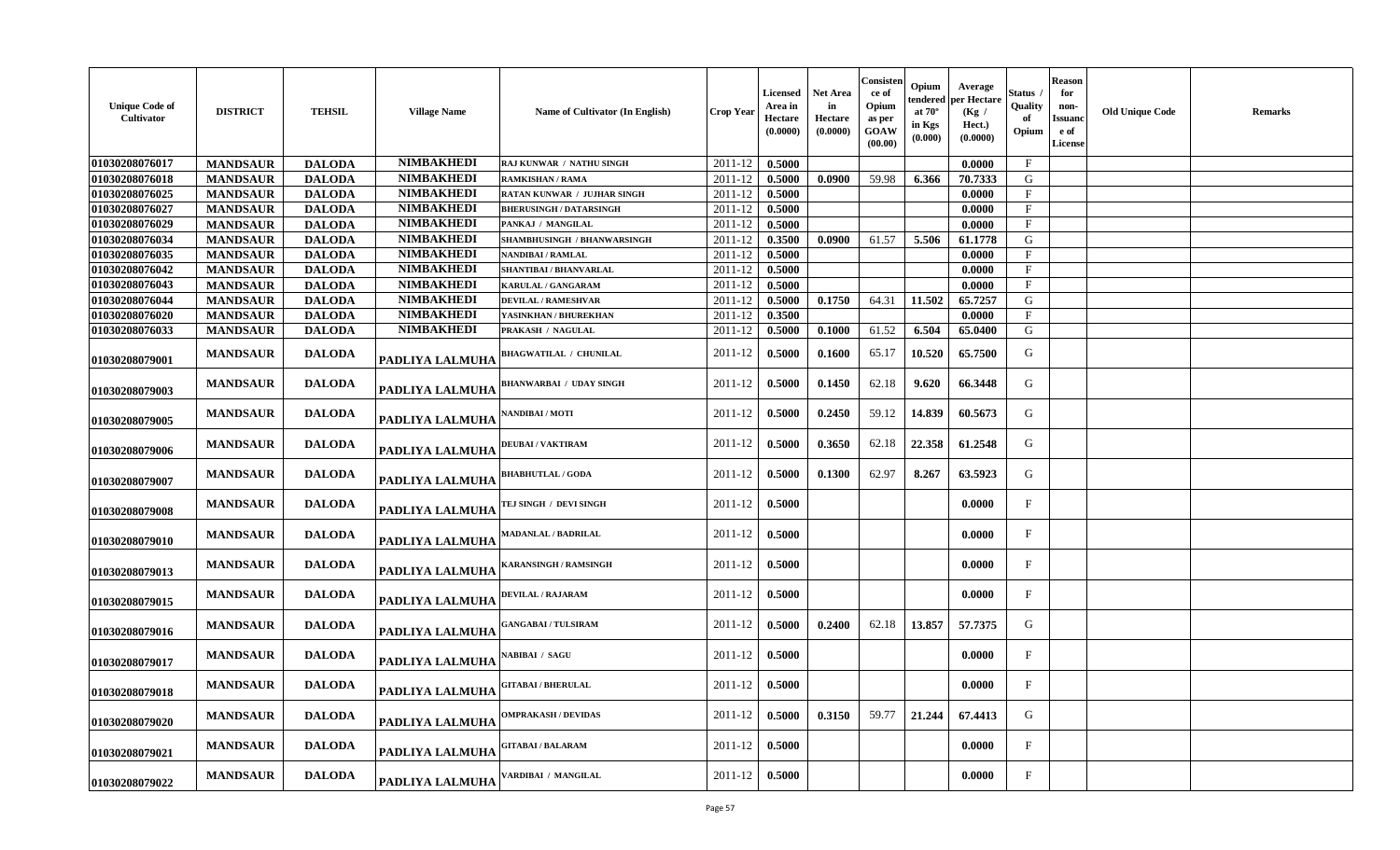| <b>Unique Code of</b><br>Cultivator | <b>DISTRICT</b> | <b>TEHSIL</b> | <b>Village Name</b>    | Name of Cultivator (In English)     | <b>Crop Year</b> | Licensed<br>Area in<br>Hectare<br>(0.0000) | Net Area<br>in<br>Hectare<br>(0.0000) | Consisten<br>ce of<br>Opium<br>as per<br>GOAW<br>(00.00) | Opium<br>tendered<br>at $70^\circ$<br>in Kgs<br>(0.000) | Average<br>per Hectare<br>(Kg /<br>Hect.)<br>(0.0000) | Status<br>Quality<br>of<br>Opium | <b>Reason</b><br>for<br>non-<br>Issuanc<br>e of<br>License | <b>Old Unique Code</b> | <b>Remarks</b>     |
|-------------------------------------|-----------------|---------------|------------------------|-------------------------------------|------------------|--------------------------------------------|---------------------------------------|----------------------------------------------------------|---------------------------------------------------------|-------------------------------------------------------|----------------------------------|------------------------------------------------------------|------------------------|--------------------|
| 01030208079023                      | <b>MANDSAUR</b> | <b>DALODA</b> | <b>PADLIYA LALMUHA</b> | <b>HAGANLAL / CHUNILAL</b>          | 2011-12          | 0.5000                                     |                                       |                                                          |                                                         | 0.0000                                                | F                                |                                                            |                        |                    |
| 01030208079025                      | <b>MANDSAUR</b> | <b>DALODA</b> | <b>PADLIYA LALMUHA</b> | DHAPUBAI / KALU                     | 2011-12          | 0.5000                                     |                                       |                                                          |                                                         | 0.0000                                                | $_{\rm F}$                       |                                                            |                        |                    |
| 01030208079029                      | <b>MANDSAUR</b> | <b>DALODA</b> | <b>PADLIYA LALMUHA</b> | <b>UJHARSINGH / NATHUSINGH</b>      | 2011-12          | 0.5000                                     | 0.2450                                | 61.38                                                    | 16.187                                                  | 66.0694                                               | G                                |                                                            |                        |                    |
| 01030208079031                      | <b>MANDSAUR</b> | <b>DALODA</b> | PADLIYA LALMUHA        | <b>NAGUBAI / NAGULAL / GANGABAI</b> | 2011-12          | 0.5000                                     |                                       |                                                          |                                                         | 0.0000                                                | $\mathbf{F}$                     |                                                            |                        |                    |
| 01030208079032                      | <b>MANDSAUR</b> | <b>DALODA</b> | PADLIYA LALMUHA        | MADANLAL / NANDLAL                  | 2011-12          | 0.5000                                     | 0.2200                                | 61.38                                                    | 13.425                                                  | 61.0227                                               | G                                |                                                            |                        |                    |
| 01030208079034                      | <b>MANDSAUR</b> | <b>DALODA</b> | <b>PADLIYA LALMUHA</b> | <b>ASHAKUNVAR / RAMESHVAR</b>       | 2011-12          | 0.5000                                     |                                       |                                                          |                                                         | 0.0000                                                | $\mathbf F$                      |                                                            |                        |                    |
| 01030208079035                      | <b>MANDSAUR</b> | <b>DALODA</b> | PADLIYA LALMUHA        | <b>MANGIBAI/GOTAMLAL</b>            | 2011-12          | 0.5000                                     | 0.1650                                | 64.46                                                    | 11.262                                                  | 68.2545                                               | G                                |                                                            |                        |                    |
| 01030208079041                      | <b>MANDSAUR</b> | <b>DALODA</b> | PADLIYA LALMUHA        | KARULAL / LACHIRAM                  | 2011-12          | 0.5000                                     | 0.2250                                | 67.18                                                    | 15.643                                                  | 69.5244                                               | G                                |                                                            |                        |                    |
| 01030208079039                      | <b>MANDSAUR</b> | <b>DALODA</b> | PADLIYA LALMUHA        | <b>BHERULAL / KACHRU</b>            | 2011-12          | 0.5000                                     | 0.2400                                | 59.86                                                    | 15.059                                                  | 62.7458                                               | G                                |                                                            |                        |                    |
| 01030208079044                      | <b>MANDSAUR</b> | <b>DALODA</b> | PADLIYA LALMUHA        | DEVILAL / KANWARLAL                 | 2011-12          | 0.5000                                     |                                       |                                                          |                                                         | 0.0000                                                | $\mathbf{F}$                     |                                                            |                        |                    |
| 01030208079049                      | <b>MANDSAUR</b> | <b>DALODA</b> | PADLIYA LALMUHA        | RUKMANIBAI / DHANA                  | 2011-12          | 0.5000                                     |                                       |                                                          |                                                         | 0.0000                                                | $_{\rm F}$                       |                                                            |                        |                    |
| 01030208079052                      | <b>MANDSAUR</b> | <b>DALODA</b> | PADLIYA LALMUHA        | RUKMANBAI / DEVRAM                  | 2011-12          | 0.5000                                     | 0.2050                                | 61.38                                                    | 12.828                                                  | 62.5756                                               | G                                |                                                            |                        |                    |
| 01030208079055                      | <b>MANDSAUR</b> | <b>DALODA</b> | PADLIYA LALMUHA        | PUNAM SINGH / LAXMAN SINGH          | 2011-12          | 0.5000                                     |                                       |                                                          |                                                         | 0.0000                                                | F                                |                                                            |                        |                    |
| 01030208079057                      | <b>MANDSAUR</b> | <b>DALODA</b> | PADLIYA LALMUHA        | <b>ANWARLAL / BAJERAM</b>           | 2011-12          | 0.5000                                     |                                       |                                                          |                                                         | 0.0000                                                | $\mathbf F$                      |                                                            |                        |                    |
| 01030208079058                      | <b>MANDSAUR</b> | <b>DALODA</b> | <b>PADLIYA LALMUHA</b> | HEMKUNWAR / LAXMAN SINGH            | 2011-12          | 0.5000                                     | 0.2050                                | 59.86                                                    | 12.536                                                  | 61.1512                                               | G                                |                                                            |                        |                    |
| 01030208079061                      | <b>MANDSAUR</b> | <b>DALODA</b> | PADLIYA LALMUHA        | AMAL SINGH / AMAR SINGH             | 2011-12          | 0.5000                                     |                                       |                                                          |                                                         | 0.0000                                                | $\mathbf{F}$                     |                                                            |                        |                    |
| 01030208079065                      | <b>MANDSAUR</b> | <b>DALODA</b> | PADLIYA LALMUHA        | KASTURIBAI / GANGARAM               | 2011-12          | 0.5000                                     |                                       |                                                          |                                                         | 0.0000                                                | $\mathbf{F}$                     |                                                            |                        |                    |
| 01030208079067                      | <b>MANDSAUR</b> | <b>DALODA</b> | PADLIYA LALMUHA        | <b>ABHCHANDRA / DEVA</b>            | 2011-12          | 0.5000                                     |                                       |                                                          |                                                         | 0.0000                                                | $\mathbf{F}$                     |                                                            |                        | <b>NAME CHANGE</b> |
| 01030208079071                      | <b>MANDSAUR</b> | <b>DALODA</b> | <b>PADLIYA LALMUHA</b> | <b>BHERULAL / RAMLAL</b>            | 2011-12          | 0.5000                                     |                                       |                                                          |                                                         | 0.0000                                                | $\mathbf{F}$                     |                                                            |                        |                    |
| 01030208079073                      | <b>MANDSAUR</b> | <b>DALODA</b> | <b>PADLIYA LALMUHA</b> | SUNDARBAI / RATANLAL                | 2011-12          | 0.5000                                     |                                       |                                                          |                                                         | 0.0000                                                | $_{\rm F}$                       |                                                            |                        |                    |
| 01030208079074                      | <b>MANDSAUR</b> | <b>DALODA</b> | PADLIYA LALMUHA        | <b>TULSIRAM / VAKTA</b>             | 2011-12          | 0.5000                                     |                                       |                                                          |                                                         | 0.0000                                                | $_{\rm F}$                       |                                                            |                        |                    |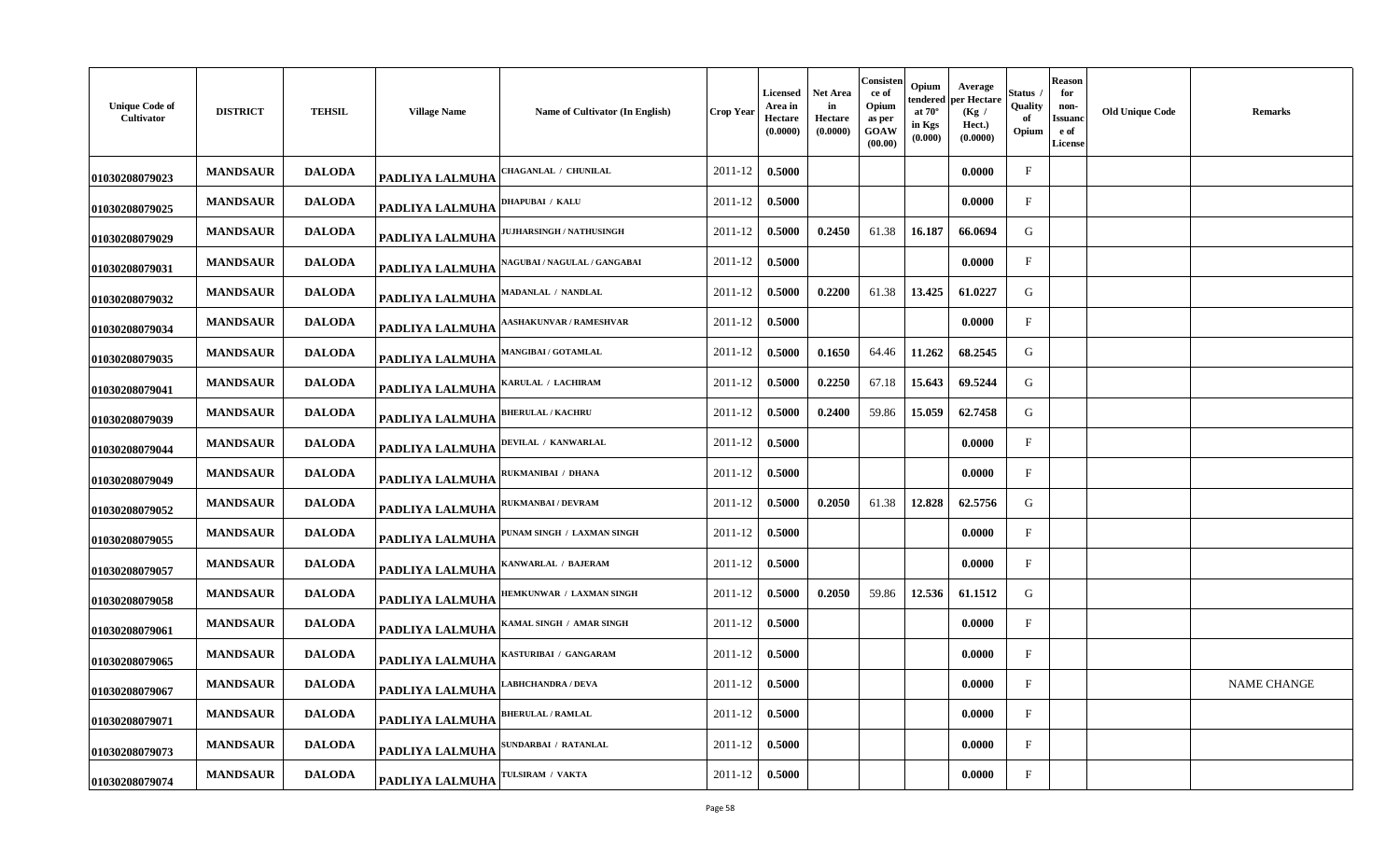| <b>Unique Code of</b><br>Cultivator | <b>DISTRICT</b> | <b>TEHSIL</b> | <b>Village Name</b>    | Name of Cultivator (In English)   | Crop Year | Licensed<br>Area in<br>Hectare<br>(0.0000) | Net Area<br>in<br>Hectare<br>(0.0000) | Consisten<br>ce of<br>Opium<br>as per<br>GOAW<br>(00.00) | Opium<br>tendered<br>at $70^\circ$<br>in Kgs<br>(0.000) | Average<br>per Hectare<br>(Kg /<br>Hect.)<br>(0.0000) | Status<br>Quality<br>-of<br>Opium | Reason<br>for<br>non-<br>Issuano<br>e of<br><b>License</b> | <b>Old Unique Code</b> | Remarks            |
|-------------------------------------|-----------------|---------------|------------------------|-----------------------------------|-----------|--------------------------------------------|---------------------------------------|----------------------------------------------------------|---------------------------------------------------------|-------------------------------------------------------|-----------------------------------|------------------------------------------------------------|------------------------|--------------------|
| 01030208079081                      | <b>MANDSAUR</b> | <b>DALODA</b> | <b>PADLIYA LALMUHA</b> | <b>GOVINDRAM / VAKTA</b>          | 2011-12   | 0.5000                                     |                                       |                                                          |                                                         | 0.0000                                                | F                                 |                                                            |                        |                    |
| 01030208079082                      | <b>MANDSAUR</b> | <b>DALODA</b> | PADLIYA LALMUHA        | RAJIBAI / KHEMRAJ                 | 2011-12   | 0.5000                                     | 0.2450                                | 61.33                                                    | 15.245                                                  | 62.2245                                               | G                                 |                                                            |                        |                    |
| 01030208079085                      | <b>MANDSAUR</b> | <b>DALODA</b> | <b>PADLIYA LALMUHA</b> | AXMINARAYAN / BHAGWANDAS          | 2011-12   | 0.5000                                     |                                       |                                                          |                                                         | 0.0000                                                | $\mathbf{F}$                      |                                                            |                        |                    |
| 01030208079086                      | <b>MANDSAUR</b> | <b>DALODA</b> | PADLIYA LALMUHA        | <b>SITARAM / MANGILAL</b>         | 2011-12   | 0.5000                                     |                                       |                                                          |                                                         | 0.0000                                                | $\mathbf{F}$                      |                                                            |                        |                    |
| 01030208079088                      | <b>MANDSAUR</b> | <b>DALODA</b> | <b>PADLIYA LALMUHA</b> | ANWARLAL / MANGILAL               | 2011-12   | 0.5000                                     | 0.1450                                | 56.65                                                    | 8.595                                                   | 59.2759                                               | G                                 |                                                            |                        |                    |
| 01030208079099                      | <b>MANDSAUR</b> | <b>DALODA</b> | PADLIYA LALMUHA        | DALU / ONKARLAL                   | 2011-12   | 0.5000                                     |                                       |                                                          |                                                         | 0.0000                                                | $_{\rm F}$                        |                                                            |                        |                    |
| 01030208079101                      | <b>MANDSAUR</b> | <b>DALODA</b> | <b>PADLIYA LALMUHA</b> | <b>NAWALRAM / ONKARLAL</b>        | 2011-12   | 0.5000                                     |                                       |                                                          |                                                         | 0.0000                                                | $\mathbf{F}$                      |                                                            |                        |                    |
| 01030208079103                      | <b>MANDSAUR</b> | <b>DALODA</b> | PADLIYA LALMUHA        | <b>BHURIBAI / VARDICHANDRA</b>    | 2011-12   | 0.5000                                     |                                       |                                                          |                                                         | 0.0000                                                | $\mathbf{F}$                      |                                                            |                        |                    |
| 01030208079104                      | <b>MANDSAUR</b> | <b>DALODA</b> | <b>PADLIYA LALMUHA</b> | <b>BHANVARSINGH / FULSINGH</b>    | 2011-12   | 0.5000                                     | 0.1650                                | 68.02                                                    | 12.632                                                  | 76.5576                                               | G                                 |                                                            |                        | <b>NAME CHANGE</b> |
| 01030208079095                      | <b>MANDSAUR</b> | <b>DALODA</b> | <b>PADLIYA LALMUHA</b> | DEVILAL / CHAMPALAL               | 2011-12   | 0.5000                                     |                                       |                                                          |                                                         | 0.0000                                                | $\mathbf{F}$                      |                                                            |                        |                    |
| 01030208079043                      | <b>MANDSAUR</b> | <b>DALODA</b> | <b>PADLIYA LALMUHA</b> | <b>MOHANLAL / KASHIRAM</b>        | 2011-12   | 0.3500                                     |                                       |                                                          |                                                         | 0.0000                                                | $\mathbf{F}$                      |                                                            |                        |                    |
| 01030208079087                      | <b>MANDSAUR</b> | <b>DALODA</b> | PADLIYA LALMUHA        | <b>MOHANBAI / BHERULAL</b>        | 2011-12   | 0.5000                                     | 0.1000                                | 64.46                                                    | 6.363                                                   | 63.6300                                               | G                                 |                                                            |                        |                    |
| 01030208079004                      | <b>MANDSAUR</b> | <b>DALODA</b> | PADLIYA LALMUHA        | <b>AMARSINGH / NIRBHESINGH</b>    | 2011-12   | 0.5000                                     |                                       |                                                          |                                                         | 0.0000                                                | $\mathbf{F}$                      |                                                            |                        |                    |
| 01030208079053                      | <b>MANDSAUR</b> | <b>DALODA</b> | <b>PADLIYA LALMUHA</b> | <b>HUNNILAL / KALU</b>            | 2011-12   | 0.5000                                     | 0.2550                                | 64.46                                                    | 16.686                                                  | 65.4353                                               | G                                 |                                                            |                        |                    |
| 01030208079070                      | <b>MANDSAUR</b> | <b>DALODA</b> | PADLIYA LALMUHA        | SAJJANBAI / RAMDAS                | 2011-12   | 0.5000                                     | 0.4200                                | 55.81                                                    | 24.062                                                  | 57.2905                                               | G                                 |                                                            |                        |                    |
| 01030208079075                      | <b>MANDSAUR</b> | <b>DALODA</b> | PADLIYA LALMUHA        | <b>BHAGUBAI / NANDA</b>           | 2011-12   | 0.5000                                     | 0.1950                                | 55.90                                                    | 11.979                                                  | 61.4308                                               | G                                 |                                                            |                        | <b>NAME CHANGE</b> |
| 01030208079077                      | <b>MANDSAUR</b> | <b>DALODA</b> | PADLIYA LALMUHA        | <b>IORAWAR SINGH / UDAY SINGH</b> | 2011-12   | 0.5000                                     | 0.0750                                | 68.02                                                    | 5.247                                                   | 69.9600                                               | G                                 |                                                            |                        |                    |
| 01030208079078                      | <b>MANDSAUR</b> | <b>DALODA</b> | <b>PADLIYA LALMUHA</b> | RUPLAL / ONKARLAL                 | 2011-12   | 0.5000                                     | 0.0500                                | 65.32                                                    | 3.154                                                   | 63.0800                                               | G                                 |                                                            |                        |                    |
| 01030208079100                      | <b>MANDSAUR</b> | <b>DALODA</b> | <b>PADLIYA LALMUHA</b> | RAMLAL / NANURAM                  | 2011-12   | 0.5000                                     |                                       |                                                          |                                                         | 0.0000                                                | $\mathbf{F}$                      |                                                            |                        |                    |
| 01030208079105                      | <b>MANDSAUR</b> | <b>DALODA</b> | PADLIYA LALMUHA        | <b>GANGARAM / NANDRAM</b>         | 2011-12   | 0.5000                                     | 0.1100                                | 63.79                                                    | 7.309                                                   | 66.4455                                               | G                                 |                                                            |                        |                    |
| 01030208079106                      | <b>MANDSAUR</b> | <b>DALODA</b> | PADLIYA LALMUHA        | <b>SUGANKUNWER / BHUWANISINGH</b> | 2011-12   | 0.5000                                     |                                       |                                                          |                                                         | 0.0000                                                | F                                 |                                                            | 01030207013093         |                    |
| 01030208078004                      | <b>MANDSAUR</b> | <b>DALODA</b> | <b>PATELA</b>          | <b>DEVILAL / BHERULAL</b>         | 2011-12   | 0.5000                                     | 0.1000                                | 72.52                                                    | 7.406                                                   | 74.0600                                               | G                                 |                                                            |                        |                    |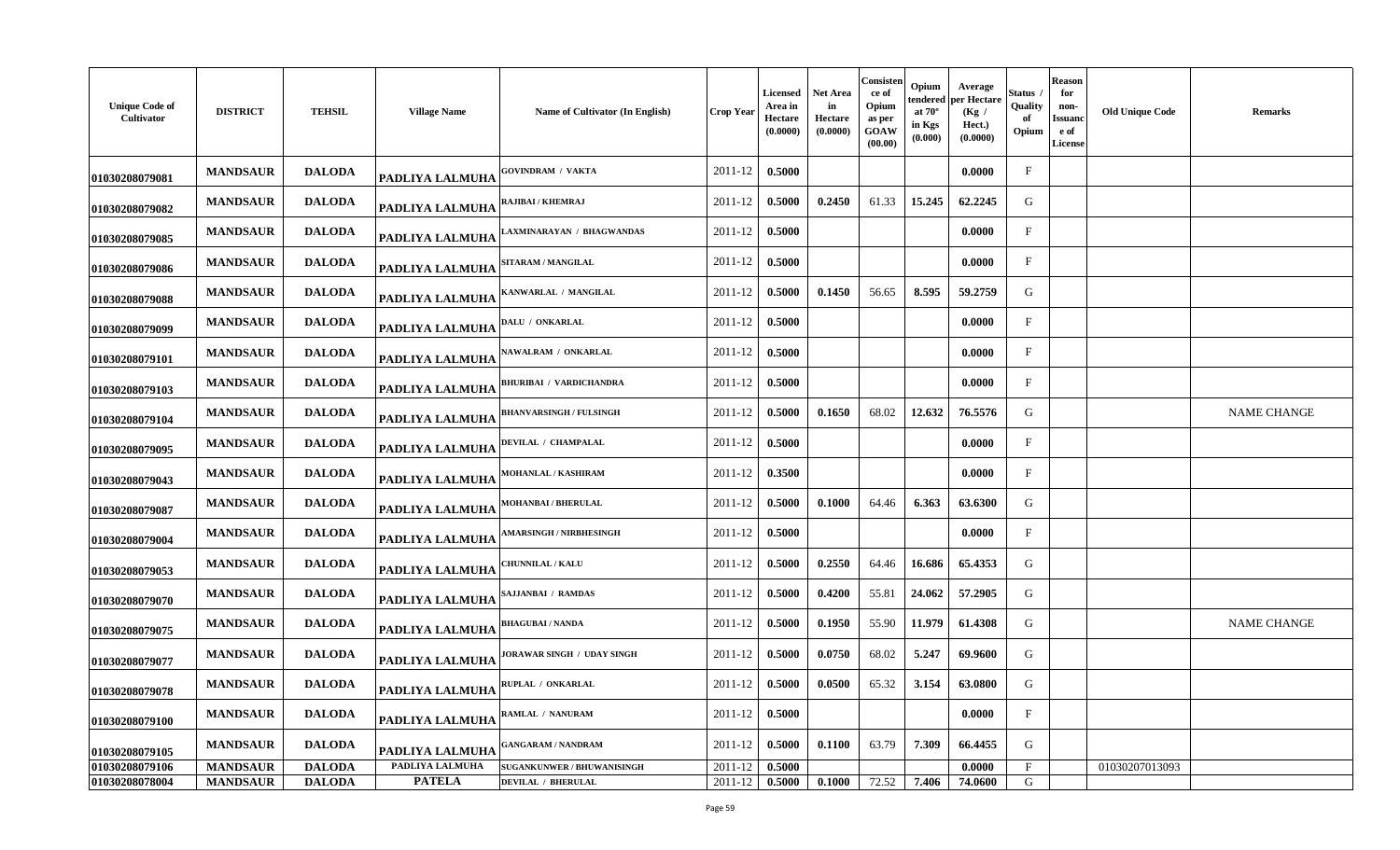| <b>Unique Code of</b><br><b>Cultivator</b> | <b>DISTRICT</b> | <b>TEHSIL</b> | <b>Village Name</b> | Name of Cultivator (In English) | <b>Crop Year</b> | <b>Licensed</b><br>Area in<br>Hectare<br>(0.0000) | <b>Net Area</b><br>in<br>Hectare<br>(0.0000) | Consisten<br>ce of<br>Opium<br>as per<br><b>GOAW</b><br>(00.00) | Opium<br>endered<br>at $70^\circ$<br>in Kgs<br>(0.000) | Average<br>per Hectare<br>(Kg /<br>Hect.)<br>(0.0000) | Status ,<br>Quality<br>of<br>Opium | <b>Reason</b><br>for<br>non-<br><b>Issuanc</b><br>e of<br><b>License</b> | <b>Old Unique Code</b> | <b>Remarks</b>     |
|--------------------------------------------|-----------------|---------------|---------------------|---------------------------------|------------------|---------------------------------------------------|----------------------------------------------|-----------------------------------------------------------------|--------------------------------------------------------|-------------------------------------------------------|------------------------------------|--------------------------------------------------------------------------|------------------------|--------------------|
| 01030208078001                             | <b>MANDSAUR</b> | <b>DALODA</b> | <b>PATELA</b>       | <b>MATHURALAL / TULSIRAM</b>    | 2011-12          | 0.5000                                            |                                              |                                                                 |                                                        | 0.0000                                                | $\mathbf{F}$                       |                                                                          |                        |                    |
| 01030208078002                             | <b>MANDSAUR</b> | <b>DALODA</b> | <b>PATELA</b>       | LAKHMICHAND / RAMRATAN          | 2011-12          | 0.5000                                            | 0.1550                                       | 64.05                                                           | 9.946                                                  | 64.1677                                               | G                                  |                                                                          |                        |                    |
| 01030208078003                             | <b>MANDSAUR</b> | <b>DALODA</b> | <b>PATELA</b>       | LILABAI / NAGULAL               | 2011-12          | 0.5000                                            | 0.3050                                       | 58.96                                                           | 18.471                                                 | 60.5607                                               | G                                  |                                                                          |                        |                    |
| 01030208078006                             | <b>MANDSAUR</b> | <b>DALODA</b> | <b>PATELA</b>       | <b>NARAYAN / PARTHA</b>         | 2011-12          | 0.5000                                            | 0.1000                                       | 69.65                                                           | 7.005                                                  | 70.0500                                               | G                                  |                                                                          |                        |                    |
| 01030208078007                             | <b>MANDSAUR</b> | <b>DALODA</b> | <b>PATELA</b>       | KANWARLAL / TULSIRAM            | 2011-12          | 0.5000                                            | 0.1500                                       | 63.51                                                           | 9.799                                                  | 65.3267                                               | G                                  |                                                                          |                        |                    |
| 01030208078008                             | <b>MANDSAUR</b> | <b>DALODA</b> | <b>PATELA</b>       | RAMCHADNRA / SAWA               | 2011-12          | 0.5000                                            |                                              |                                                                 |                                                        | 0.0000                                                | $\mathbf{F}$                       |                                                                          |                        |                    |
| 01030208078010                             | <b>MANDSAUR</b> | <b>DALODA</b> | <b>PATELA</b>       | <b>GHANSHYAM / LAXMINACHAND</b> | 2011-12          | 0.5000                                            | 0.2200                                       | 67.34                                                           | 14.978                                                 | 68.0818                                               | G                                  |                                                                          |                        |                    |
| 01030208078011                             | <b>MANDSAUR</b> | <b>DALODA</b> | <b>PATELA</b>       | RADHESHYAM / CHAGANLAL          | 2011-12          | 0.5000                                            |                                              |                                                                 |                                                        | 0.0000                                                | $\mathbf{F}$                       |                                                                          |                        |                    |
| 01030208078013                             | <b>MANDSAUR</b> | <b>DALODA</b> | <b>PATELA</b>       | <b>NAGULAL / GULAB</b>          | 2011-12          | 0.5000                                            |                                              |                                                                 |                                                        | 0.0000                                                | $\mathbf{F}$                       |                                                                          |                        |                    |
| 01030208078014                             | <b>MANDSAUR</b> | <b>DALODA</b> | <b>PATELA</b>       | KASTURIBAI / RAMESHWAR          | 2011-12          | 0.5000                                            | 0.1800                                       | 63.51                                                           | 11.450                                                 | 63.6111                                               | G                                  |                                                                          |                        |                    |
| 01030208078015                             | <b>MANDSAUR</b> | <b>DALODA</b> | <b>PATELA</b>       | <b>DOLATRAM / DALURAM</b>       | 2011-12          | 0.5000                                            |                                              |                                                                 |                                                        | 0.0000                                                | $\mathbf{F}$                       |                                                                          |                        |                    |
| 01030208078016                             | <b>MANDSAUR</b> | <b>DALODA</b> | <b>PATELA</b>       | <b>GOUTAMLAL / BHERULAL</b>     | 2011-12          | 0.5000                                            | 0.1800                                       | 63.54                                                           | 11.464                                                 | 63.6889                                               | G                                  |                                                                          |                        |                    |
| 01030208078017                             | <b>MANDSAUR</b> | <b>DALODA</b> | <b>PATELA</b>       | <b>RAMDAYAL / DEVRAM</b>        | 2011-12          | 0.5000                                            | 0.4500                                       | 66.24                                                           | 29.884                                                 | 66.4089                                               | G                                  |                                                                          |                        |                    |
| 01030208078018                             | <b>MANDSAUR</b> | <b>DALODA</b> | <b>PATELA</b>       | <b>BHAGATRAM / BHANWARLAL</b>   | 2011-12          | 0.3500                                            | 0.1950                                       | 67.00                                                           | 13.524                                                 | 69.3538                                               | G                                  |                                                                          |                        |                    |
| 01030208078019                             | <b>MANDSAUR</b> | <b>DALODA</b> | <b>PATELA</b>       | <b>RAMESHWAR / PAYARCHAND</b>   | 2011-12          | 0.5000                                            |                                              |                                                                 |                                                        | 0.0000                                                | $\mathbf{F}$                       |                                                                          |                        |                    |
| 01030208078020                             | <b>MANDSAUR</b> | <b>DALODA</b> | <b>PATELA</b>       | <b>NAGULAL / KACHRU</b>         | 2011-12          | 0.5000                                            | 0.1550                                       | 71.33                                                           | 11.178                                                 | 72.1161                                               | G                                  |                                                                          |                        |                    |
| 01030208078021                             | <b>MANDSAUR</b> | <b>DALODA</b> | <b>PATELA</b>       | SITABAI / GANESHRAM             | 2011-12          | 0.5000                                            |                                              |                                                                 |                                                        | 0.0000                                                | $\mathbf F$                        |                                                                          |                        |                    |
| 01030208078022                             | <b>MANDSAUR</b> | <b>DALODA</b> | <b>PATELA</b>       | <b>JAGANATH / BHAGATRAM</b>     | 2011-12          | 0.5000                                            | 0.2000                                       | 70.49                                                           | 14.722                                                 | 73.6100                                               | G                                  |                                                                          |                        |                    |
| 01030208078023                             | <b>MANDSAUR</b> | <b>DALODA</b> | <b>PATELA</b>       | KAWERIBAI / RUPRAM              | 2011-12          | 0.5000                                            | 0.2350                                       | 67.00                                                           | 14.874                                                 | 63.2936                                               | G                                  |                                                                          |                        |                    |
| 01030208078024                             | <b>MANDSAUR</b> | <b>DALODA</b> | <b>PATELA</b>       | <b>BASANTILAL / NANDRAM</b>     | 2011-12          | 0.5000                                            | 0.3600                                       | 67.00                                                           | 24.024                                                 | 66.7333                                               | G                                  |                                                                          |                        |                    |
| 01030208078025                             | <b>MANDSAUR</b> | <b>DALODA</b> | <b>PATELA</b>       | <b>BHERULAL / GULAB KUMAWAT</b> | 2011-12          | 0.5000                                            | 0.1300                                       | 66.78                                                           | 8.910                                                  | 68.5385                                               | G                                  |                                                                          |                        |                    |
| 01030208078026                             | <b>MANDSAUR</b> | <b>DALODA</b> | <b>PATELA</b>       | <b>ONKARLAL / RATANLAL</b>      | 2011-12          | 0.5000                                            | 0.4800                                       | 66.78                                                           | 32.293                                                 | 67.2771                                               | G                                  |                                                                          |                        |                    |
| 01030208078027                             | <b>MANDSAUR</b> | <b>DALODA</b> | <b>PATELA</b>       | DEVILAL / GORDHANLAL            | 2011-12          | 0.5000                                            | 0.5000                                       | 63.54                                                           | 32.433                                                 | 64.8660                                               | G                                  |                                                                          |                        |                    |
| 01030208078028                             | <b>MANDSAUR</b> | <b>DALODA</b> | <b>PATELA</b>       | RAMNIWAS / SAVA                 | 2011-12          | 0.5000                                            |                                              |                                                                 |                                                        | 0.0000                                                | $\mathbf{F}$                       |                                                                          |                        |                    |
| 01030208078029                             | <b>MANDSAUR</b> | <b>DALODA</b> | <b>PATELA</b>       | <b>BHERULAL / KODAR</b>         | 2011-12          | 0.3500                                            | 0.3200                                       | 64.36                                                           | 20.255                                                 | 63.2969                                               | G                                  |                                                                          |                        |                    |
| 01030208078031                             | <b>MANDSAUR</b> | <b>DALODA</b> | <b>PATELA</b>       | RAMNARAYAN / KESHURAM           | 2011-12          | 0.5000                                            |                                              |                                                                 |                                                        | 0.0000                                                | $\mathbf{F}$                       |                                                                          |                        |                    |
| 01030208078032                             | <b>MANDSAUR</b> | <b>DALODA</b> | <b>PATELA</b>       | <b>SAVITRI / KARULAL</b>        | 2011-12          | 0.5000                                            | 0.4750                                       | 64.36                                                           | 30.672                                                 | 64.5726                                               | G                                  |                                                                          |                        | <b>NAME CHANGE</b> |
| 01030208078033                             | <b>MANDSAUR</b> | <b>DALODA</b> | <b>PATELA</b>       | KHEMRAJ / RAMKISHAN             | 2011-12          | 0.5000                                            | 0.2300                                       | 62.12                                                           | 14.341                                                 | 62.3522                                               | G                                  |                                                                          |                        |                    |
| 01030208078034                             | <b>MANDSAUR</b> | <b>DALODA</b> | <b>PATELA</b>       | <b>BASANTILAL / KACHRU</b>      | 2011-12          | 0.5000                                            |                                              |                                                                 |                                                        | 0.0000                                                | $\mathbf F$                        |                                                                          |                        |                    |
| 01030208078035                             | <b>MANDSAUR</b> | <b>DALODA</b> | <b>PATELA</b>       | PANNALAL / SURATRAM             | 2011-12          | 0.3500                                            | 0.0900                                       | 66.47                                                           | 6.353                                                  | 70.5889                                               | G                                  |                                                                          |                        |                    |
| 01030208078036                             | <b>MANDSAUR</b> | <b>DALODA</b> | <b>PATELA</b>       | RAMESHWAR / BHERULAL PATIDAR    | 2011-12          | 0.5000                                            | 0.3450                                       | 63.54                                                           | 22.157                                                 | 64.2232                                               | G                                  |                                                                          |                        |                    |
| 01030208078037                             | <b>MANDSAUR</b> | <b>DALODA</b> | <b>PATELA</b>       | <b>GANGABAI/VARDA</b>           | 2011-12          | 0.5000                                            |                                              |                                                                 |                                                        | 0.0000                                                | $\mathbf F$                        |                                                                          |                        |                    |
| 01030208078038                             | <b>MANDSAUR</b> | <b>DALODA</b> | <b>PATELA</b>       | NANDLAL / JAGDISH               | 2011-12          | 0.5000                                            | 0.2350                                       | 60.17                                                           | 14.587                                                 | 62.0723                                               | G                                  |                                                                          |                        |                    |
| 01030208078039                             | <b>MANDSAUR</b> | <b>DALODA</b> | <b>PATELA</b>       | RAMESHCHANDRA / PARASRAM        | 2011-12          | 0.5000                                            |                                              |                                                                 |                                                        | 0.0000                                                | $\mathbf{F}$                       |                                                                          |                        |                    |
| 01030208078040                             | <b>MANDSAUR</b> | <b>DALODA</b> | <b>PATELA</b>       | KHUDABAKSH / SULEMAN            | 2011-12          | 0.5000                                            | 0.2550                                       | 63.09                                                           | 16.485                                                 | 64.6471                                               | G                                  |                                                                          |                        |                    |
| 01030208078043                             | <b>MANDSAUR</b> | <b>DALODA</b> | <b>PATELA</b>       | MULCHAND / CHUNNILAL            | 2011-12          | 0.5000                                            |                                              |                                                                 |                                                        | 0.0000                                                | $\mathbf{F}$                       |                                                                          |                        |                    |
| 01030208078044                             | <b>MANDSAUR</b> | <b>DALODA</b> | <b>PATELA</b>       | <b>MOHANLAL / RAMRATAN</b>      | 2011-12          | 0.5000                                            | 0.1900                                       | 71.34                                                           | 14.400                                                 | 75.7895                                               | G                                  |                                                                          |                        |                    |
| 01030208078045                             | <b>MANDSAUR</b> | <b>DALODA</b> | <b>PATELA</b>       | HIRALAL / CHAMPALAL             | 2011-12          | 0.5000                                            | 0.0750                                       | 67.51                                                           | 5.140                                                  | 68.5333                                               | G                                  |                                                                          |                        |                    |
| 01030208078047                             | <b>MANDSAUR</b> | <b>DALODA</b> | <b>PATELA</b>       | PARWAT SINGH / BASANT SINGH     | 2011-12          | 0.5000                                            | 0.0900                                       | 71.66                                                           | 6.214                                                  | 69.0444                                               | G                                  |                                                                          |                        |                    |
| 01030208078048                             | <b>MANDSAUR</b> | <b>DALODA</b> | <b>PATELA</b>       | RUPARAM / RAMKISHAN             | 2011-12          | 0.5000                                            | 0.4600                                       | 64.46                                                           | 30.223                                                 | 65.7022                                               | G                                  |                                                                          |                        |                    |
| 01030208078049                             | <b>MANDSAUR</b> | <b>DALODA</b> | <b>PATELA</b>       | <b>MANGILAL / RATANLAL</b>      | 2011-12          | 0.5000                                            | 0.1650                                       | 71.97                                                           | 11.865                                                 | 71.9091                                               |                                    | 02                                                                       |                        |                    |
| 01030208078050                             | <b>MANDSAUR</b> | <b>DALODA</b> | <b>PATELA</b>       | PANNALAL / SHOBHARAM            | 2011-12          | 0.5000                                            | 0.1500                                       | 67.51                                                           | 10.223                                                 | 68.1533                                               | G                                  |                                                                          |                        |                    |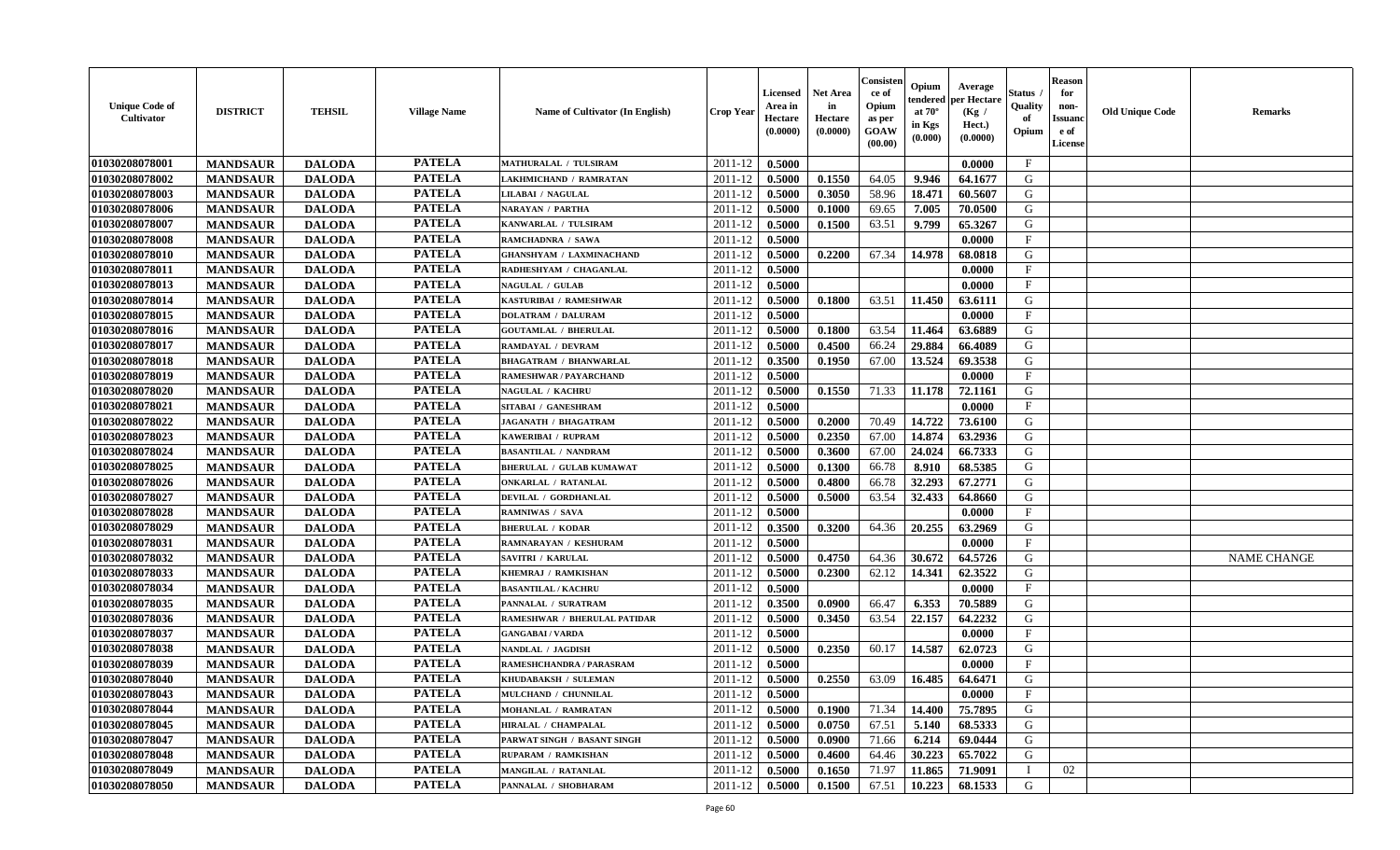| <b>Unique Code of</b><br><b>Cultivator</b> | <b>DISTRICT</b> | <b>TEHSIL</b> | <b>Village Name</b> | Name of Cultivator (In English)      | <b>Crop Year</b> | <b>Licensed</b><br>Area in<br>Hectare<br>(0.0000) | <b>Net Area</b><br>in<br>Hectare<br>(0.0000) | Consisten<br>ce of<br>Opium<br>as per<br><b>GOAW</b><br>(00.00) | Opium<br>endered<br>at $70^\circ$<br>in Kgs<br>(0.000) | Average<br>per Hectare<br>(Kg /<br>Hect.)<br>(0.0000) | Status ,<br>Quality<br>of<br>Opium | <b>Reason</b><br>for<br>non-<br><b>Issuanc</b><br>e of<br><b>License</b> | <b>Old Unique Code</b> | <b>Remarks</b> |
|--------------------------------------------|-----------------|---------------|---------------------|--------------------------------------|------------------|---------------------------------------------------|----------------------------------------------|-----------------------------------------------------------------|--------------------------------------------------------|-------------------------------------------------------|------------------------------------|--------------------------------------------------------------------------|------------------------|----------------|
| 01030208078051                             | <b>MANDSAUR</b> | <b>DALODA</b> | <b>PATELA</b>       | <b>BHANWAR KUNWAR / RUP SINGH</b>    | 2011-12          | 0.5000                                            | 0.2300                                       | 64.69                                                           | 14.546                                                 | 63.2435                                               | G                                  |                                                                          |                        |                |
| 01030208078052                             | <b>MANDSAUR</b> | <b>DALODA</b> | <b>PATELA</b>       | SOHANBAI / NATHULAL                  | 2011-12          | 0.5000                                            |                                              |                                                                 |                                                        | 0.0000                                                | $\mathbf{F}$                       |                                                                          |                        |                |
| 01030208078053                             | <b>MANDSAUR</b> | <b>DALODA</b> | <b>PATELA</b>       | KARULAL / RANCHOD                    | 2011-12          | 0.5000                                            | 0.2450                                       | 67.51                                                           | 18.208                                                 | 74.3184                                               | G                                  |                                                                          |                        |                |
| 01030208078055                             | <b>MANDSAUR</b> | <b>DALODA</b> | <b>PATELA</b>       | KHUSHALIRAM / KESARLAL               | 2011-12          | 0.5000                                            | 0.1450                                       | 64.46                                                           | 9.614                                                  | 66.3034                                               | G                                  |                                                                          |                        |                |
| 01030208078056                             | <b>MANDSAUR</b> | <b>DALODA</b> | <b>PATELA</b>       | KISHANLAL / TULSIRAM                 | 2011-12          | 0.5000                                            |                                              |                                                                 |                                                        | 0.0000                                                | $\mathbf{F}$                       |                                                                          |                        |                |
| 01030208078057                             | <b>MANDSAUR</b> | <b>DALODA</b> | <b>PATELA</b>       | MOTILAL / SHANKARLAL                 | 2011-12          | 0.5000                                            |                                              |                                                                 |                                                        | 0.0000                                                | F                                  |                                                                          |                        |                |
| 01030208078061                             | <b>MANDSAUR</b> | <b>DALODA</b> | <b>PATELA</b>       | NIRBHAYRAM / RAMLAL                  | 2011-12          | 0.5000                                            | 0.1050                                       | 56.51                                                           | 5.990                                                  | 57.0476                                               | G                                  |                                                                          |                        |                |
| 01030208078064                             | <b>MANDSAUR</b> | <b>DALODA</b> | <b>PATELA</b>       | <b>DEUBAI/MAGNIRAM</b>               | 2011-12          | 0.5000                                            | 0.2800                                       | 64.46                                                           | 18.390                                                 | 65.6786                                               | ${\bf G}$                          |                                                                          |                        |                |
| 01030208078065                             | <b>MANDSAUR</b> | <b>DALODA</b> | <b>PATELA</b>       | RAMCHANDRA / TULSIRAM                | 2011-12          | 0.5000                                            |                                              |                                                                 |                                                        | 0.0000                                                | $\mathbf F$                        |                                                                          |                        |                |
| 01030208078066                             | <b>MANDSAUR</b> | <b>DALODA</b> | <b>PATELA</b>       | CHUNILAL / UMMEDRAM                  | 2011-12          | 0.5000                                            | 0.1000                                       | 62.94                                                           | 6.429                                                  | 64.2900                                               | G                                  |                                                                          |                        |                |
| 01030208078068                             | <b>MANDSAUR</b> | <b>DALODA</b> | <b>PATELA</b>       | <b>MATHURALAL / HARIRAM</b>          | 2011-12          | 0.5000                                            | 0.2500                                       | 62.94                                                           | 15.771                                                 | 63.0840                                               | G                                  |                                                                          |                        |                |
| 01030208078070                             | <b>MANDSAUR</b> | <b>DALODA</b> | <b>PATELA</b>       | PUNAMCHAND / NANURAM                 | 2011-12          | 0.5000                                            | 0.4100                                       | 62.53                                                           | 26.129                                                 | 63.7293                                               | G                                  |                                                                          |                        |                |
| 01030208078072                             | <b>MANDSAUR</b> | <b>DALODA</b> | <b>PATELA</b>       | RAMCHANDRAA / BAJERAM                | 2011-12          | 0.5000                                            | 0.4000                                       | 68.26                                                           | 28.230                                                 | 70.5750                                               | G                                  |                                                                          |                        |                |
| 01030208078074                             | <b>MANDSAUR</b> | <b>DALODA</b> | <b>PATELA</b>       | SHIVNARAYAN / RAMRATAN               | 2011-12          | 0.5000                                            |                                              |                                                                 |                                                        | 0.0000                                                | $\mathbf{F}$                       |                                                                          |                        |                |
| 01030208078075                             | <b>MANDSAUR</b> | <b>DALODA</b> | <b>PATELA</b>       | TULSIRAM / PARTHA                    | 2011-12          | 0.5000                                            |                                              |                                                                 |                                                        | 0.0000                                                | $\mathbf{F}$                       |                                                                          |                        |                |
| 01030208078078                             | <b>MANDSAUR</b> | <b>DALODA</b> | <b>PATELA</b>       | <b>RUPRAM / KESHURAM</b>             | 2011-12          | 0.5000                                            | 0.1600                                       | 66.16                                                           | 10.567                                                 | 66.0438                                               | G                                  |                                                                          |                        |                |
| 01030208078081                             | <b>MANDSAUR</b> | <b>DALODA</b> | <b>PATELA</b>       | <b>JANIBAI / LALU</b>                | 2011-12          | 0.5000                                            | 0.1700                                       | 62.94                                                           | 10.916                                                 | 64.2118                                               | G                                  |                                                                          |                        |                |
| 01030208078083                             | <b>MANDSAUR</b> | <b>DALODA</b> | <b>PATELA</b>       | <b>GITABAI/DALURAM</b>               | 2011-12          | 0.3500                                            |                                              |                                                                 |                                                        | 0.0000                                                | $\mathbf F$                        |                                                                          |                        |                |
| 01030208078085                             | <b>MANDSAUR</b> | <b>DALODA</b> | <b>PATELA</b>       | RAMESHWAR / SURATRAM                 | 2011-12          | 0.5000                                            |                                              |                                                                 |                                                        | 0.0000                                                | $\mathbf F$                        |                                                                          |                        |                |
| 01030208078086                             | <b>MANDSAUR</b> | <b>DALODA</b> | <b>PATELA</b>       | <b>NAGULAL / BABRU</b>               | 2011-12          | 0.5000                                            | 0.1500                                       | 66.16                                                           | 10.037                                                 | 66.9133                                               | G                                  |                                                                          |                        |                |
| 01030208078087                             | <b>MANDSAUR</b> | <b>DALODA</b> | <b>PATELA</b>       | <b>DEVBAI / SAVA</b>                 | 2011-12          | 0.5000                                            |                                              |                                                                 |                                                        | 0.0000                                                | $\mathbf{F}$                       |                                                                          |                        |                |
| 01030208078088                             | <b>MANDSAUR</b> | <b>DALODA</b> | <b>PATELA</b>       | DEVILAL / MANGILAL CHAMAR            | 2011-12          | 0.5000                                            | 0.0600                                       | 72.40                                                           | 4.603                                                  | 76.7167                                               | G                                  |                                                                          |                        |                |
| 01030208078089                             | <b>MANDSAUR</b> | <b>DALODA</b> | <b>PATELA</b>       | <b>BASANTILAL / NANDA TELI</b>       | 2011-12          | 0.5000                                            | 0.3900                                       | 66.16                                                           | 26.162                                                 | 67.0821                                               | G                                  |                                                                          |                        |                |
| 01030208078090                             | <b>MANDSAUR</b> | <b>DALODA</b> | <b>PATELA</b>       | <b>BALMUKUND / GOVINDRAM</b>         | 2011-12          | 0.5000                                            | 0.2000                                       | 64.25                                                           | 12.804                                                 | 64.0200                                               | G                                  |                                                                          |                        |                |
| 01030208078091                             | <b>MANDSAUR</b> | <b>DALODA</b> | <b>PATELA</b>       | <b>GORDHANLAL / DEUBAI</b>           | 2011-12          | 0.5000                                            | 0.0700                                       | 64.25                                                           | 4.745                                                  | 67.7857                                               | G                                  |                                                                          |                        |                |
| 01030208078092                             | <b>MANDSAUR</b> | <b>DALODA</b> | <b>PATELA</b>       | <b>GANGABAI / TULSIRAM</b>           | 2011-12          | 0.3500                                            | 0.0950                                       | 66.12                                                           | 6.376                                                  | 67.1158                                               | G                                  |                                                                          |                        |                |
| 01030208078093                             | <b>MANDSAUR</b> | <b>DALODA</b> | <b>PATELA</b>       | RAJ KUNWAR / JAGDISH                 | 2011-12          | 0.5000                                            |                                              |                                                                 |                                                        | 0.0000                                                | $\mathbf{F}$                       |                                                                          |                        |                |
| 01030208078094                             | <b>MANDSAUR</b> | <b>DALODA</b> | <b>PATELA</b>       | PRATHVIRAJ / DOULATRAM               | 2011-12          | 0.5000                                            |                                              |                                                                 |                                                        | 0.0000                                                | F                                  |                                                                          |                        |                |
| 01030208078095                             | <b>MANDSAUR</b> | <b>DALODA</b> | <b>PATELA</b>       | LAXMINARAYAN / BABULAL               | 2011-12          | 0.5000                                            | 0.1400                                       | 66.12                                                           | 9.540                                                  | 68.1429                                               | G                                  |                                                                          |                        |                |
| 01030208078096                             | <b>MANDSAUR</b> | <b>DALODA</b> | <b>PATELA</b>       | KANHAIYALAL / BHERULAL DHOBI         | 2011-12          | 0.3500                                            | 0.3200                                       | 66.12                                                           | 20.941                                                 | 65.4406                                               | G                                  |                                                                          |                        |                |
| 01030208078097                             | <b>MANDSAUR</b> | <b>DALODA</b> | <b>PATELA</b>       | <b>MANGILAL / KACHRU</b>             | 2011-12          | 0.5000                                            | 0.1800                                       | 65.71                                                           | 11.725                                                 | 65.1389                                               | G                                  |                                                                          |                        |                |
| 01030208078098                             | <b>MANDSAUR</b> | <b>DALODA</b> | <b>PATELA</b>       | <b>BHAGIRATH / KANWARLAL PATIDAR</b> | 2011-12          | 0.5000                                            | 0.3000                                       | 64.25                                                           | 18.697                                                 | 62.3233                                               | ${\bf G}$                          |                                                                          |                        |                |
| 01030208078099                             | <b>MANDSAUR</b> | <b>DALODA</b> | <b>PATELA</b>       | HAKIM / SULEMAN MANSURI              | 2011-12          | 0.5000                                            | 0.3200                                       | 65.71                                                           | 21.590                                                 | 67.4688                                               | G                                  |                                                                          |                        |                |
| 01030208078100                             | <b>MANDSAUR</b> | <b>DALODA</b> | <b>PATELA</b>       | <b>CHUNILAL / BAGDIRAM PATIDAR</b>   | 2011-12          | 0.5000                                            | 0.0950                                       | 67.71                                                           | 6.442                                                  | 67.8105                                               | G                                  |                                                                          |                        |                |
| 01030208078101                             | <b>MANDSAUR</b> | <b>DALODA</b> | <b>PATELA</b>       | RUKMANBAI / MAGNIRAM                 | 2011-12          | 0.5000                                            | 0.3000                                       | 65.11                                                           | 20.045                                                 | 66.8167                                               | G                                  |                                                                          |                        |                |
| 01030208078102                             | <b>MANDSAUR</b> | <b>DALODA</b> | <b>PATELA</b>       | <b>JAGANATH / KASTURA BHIL</b>       | 2011-12          | 0.5000                                            | 0.1050                                       | 72.61                                                           | 7.873                                                  | 74.9810                                               | G                                  |                                                                          |                        |                |
| 01030208078103                             | <b>MANDSAUR</b> | <b>DALODA</b> | <b>PATELA</b>       | HABIB / HUSSAIN MANSURI              | 2011-12          | 0.5000                                            | 0.1600                                       | 62.53                                                           | 10.496                                                 | 65.6000                                               | G                                  |                                                                          |                        |                |
| 01030208078104                             | <b>MANDSAUR</b> | <b>DALODA</b> | <b>PATELA</b>       | <b>UDAYLAL / LACHIRAM GAYARI</b>     | 2011-12          | 0.5000                                            |                                              |                                                                 |                                                        | 0.0000                                                | $\mathbf{F}$                       |                                                                          |                        |                |
| 01030208078106                             | <b>MANDSAUR</b> | <b>DALODA</b> | <b>PATELA</b>       | KISHANLAL / BAJERAM KUMAWAT          | 2011-12          | 0.5000                                            |                                              |                                                                 |                                                        | 0.0000                                                | $\mathbf{F}$                       |                                                                          |                        |                |
| 01030208078107                             | <b>MANDSAUR</b> | <b>DALODA</b> | <b>PATELA</b>       | AYODHAYABAI / TEKCHAND KUMAR         | 2011-12          | 0.5000                                            | 0.1000                                       | 64.69                                                           | 6.719                                                  | 67.1900                                               | G                                  |                                                                          |                        |                |
| 01030208078108                             | <b>MANDSAUR</b> | <b>DALODA</b> | <b>PATELA</b>       | RAMCHANDRAA / DOULATRAM              | 2011-12          | 0.5000                                            |                                              |                                                                 |                                                        | 0.0000                                                | $\mathbf{F}$                       |                                                                          |                        |                |
| 01030208078110                             | <b>MANDSAUR</b> | <b>DALODA</b> | <b>PATELA</b>       | <b>MADAN SINGH / RUP SINGH</b>       | 2011-12          | 0.5000                                            |                                              |                                                                 |                                                        | 0.0000                                                | $\mathbf{F}$                       |                                                                          |                        |                |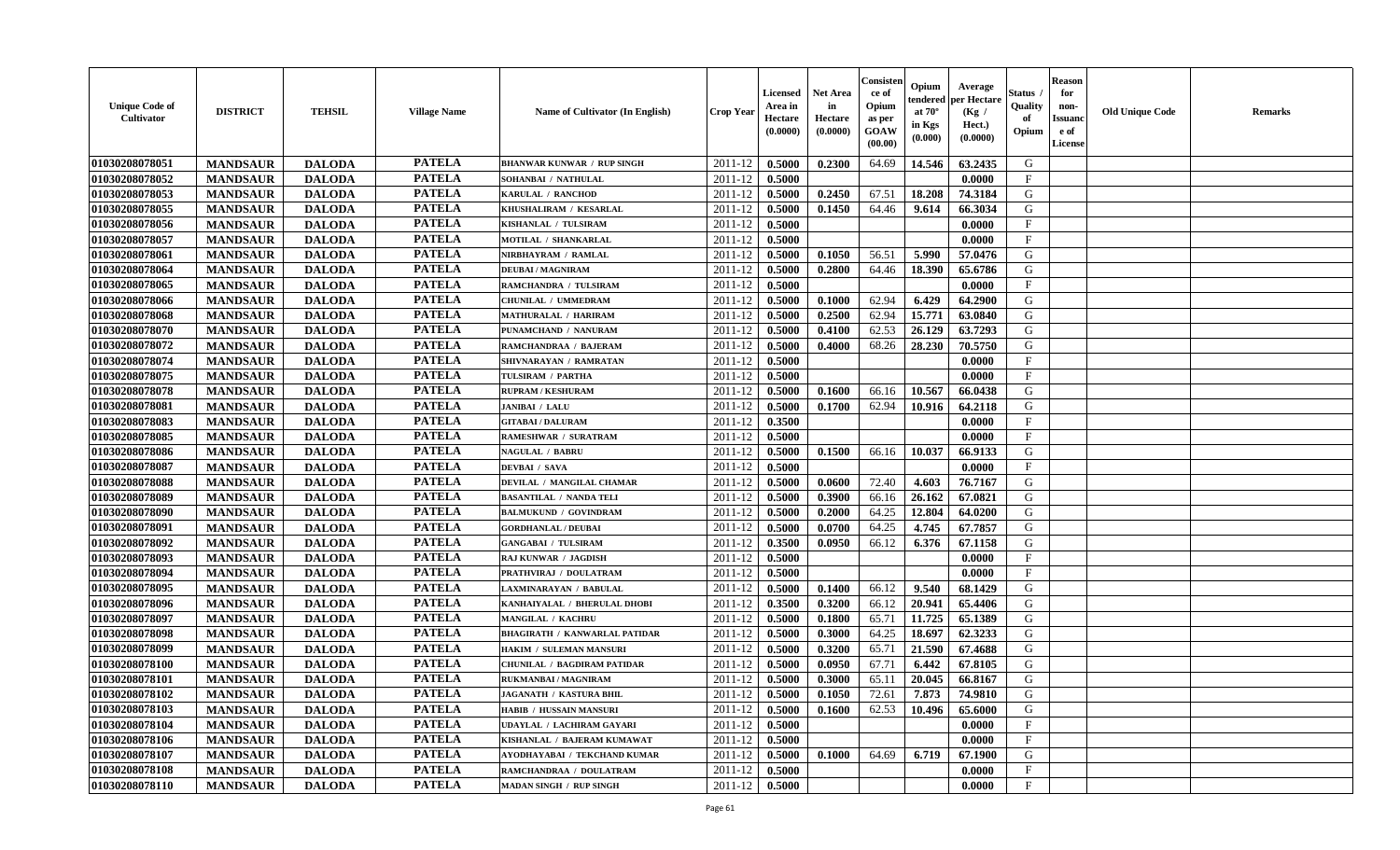| <b>Unique Code of</b><br><b>Cultivator</b> | <b>DISTRICT</b>                    | <b>TEHSIL</b>                  | <b>Village Name</b>     | Name of Cultivator (In English)                         | <b>Crop Year</b> | <b>Licensed</b><br>Area in<br>Hectare<br>(0.0000) | <b>Net Area</b><br>in<br>Hectare<br>(0.0000) | Consister<br>ce of<br>Opium<br>as per<br><b>GOAW</b><br>(00.00) | Opium<br>endered<br>at $70^\circ$<br>in Kgs<br>(0.000) | Average<br>per Hectare<br>(Kg /<br>Hect.)<br>(0.0000) | Status<br>Quality<br>of<br>Opium | <b>Reason</b><br>for<br>non-<br><b>Issuand</b><br>e of<br><b>License</b> | <b>Old Unique Code</b> | <b>Remarks</b> |
|--------------------------------------------|------------------------------------|--------------------------------|-------------------------|---------------------------------------------------------|------------------|---------------------------------------------------|----------------------------------------------|-----------------------------------------------------------------|--------------------------------------------------------|-------------------------------------------------------|----------------------------------|--------------------------------------------------------------------------|------------------------|----------------|
| 01030208078111                             | <b>MANDSAUR</b>                    | <b>DALODA</b>                  | <b>PATELA</b>           | <b>BABULAL / KISHANLAL PATIDAR</b>                      | 2011-12          | 0.5000                                            | 0.2000                                       | 67.06                                                           | 12.933                                                 | 64.6650                                               | G                                |                                                                          |                        |                |
| 01030208078112                             | <b>MANDSAUR</b>                    | <b>DALODA</b>                  | <b>PATELA</b>           | KANHAIYALAL / BHERULAL KUMAWAT                          | 2011-12          | 0.5000                                            | 0.2250                                       | 66.78                                                           | 14.749                                                 | 65.5511                                               | G                                |                                                                          |                        |                |
| 01030208078113                             | <b>MANDSAUR</b>                    | <b>DALODA</b>                  | <b>PATELA</b>           | <b>RAMESHWAR / BHERULAL</b>                             | 2011-12          | 0.5000                                            |                                              |                                                                 |                                                        | 0.0000                                                | F                                |                                                                          |                        |                |
| 01030208078114                             | <b>MANDSAUR</b>                    | <b>DALODA</b>                  | <b>PATELA</b>           | RAMRATAN / RAMLAL SUTHAR                                | 2011-12          | 0.5000                                            | 0.1900                                       | 67.06                                                           | 12.741                                                 | 67.0579                                               | G                                |                                                                          |                        |                |
| 01030208078115                             | <b>MANDSAUR</b>                    | <b>DALODA</b>                  | <b>PATELA</b>           | <b>BHAGIRATH / RAMCHANDAR</b>                           | 2011-12          | 0.5000                                            |                                              |                                                                 |                                                        | 0.0000                                                | $\mathbf{F}$                     |                                                                          |                        |                |
| 01030208078116                             | <b>MANDSAUR</b>                    | <b>DALODA</b>                  | <b>PATELA</b>           | SHIVLAL / KISHANLAL                                     | 2011-12          | 0.3500                                            |                                              |                                                                 |                                                        | 0.0000                                                | $_{\rm F}$                       |                                                                          |                        |                |
| 01030208078117                             | <b>MANDSAUR</b>                    | <b>DALODA</b>                  | <b>PATELA</b>           | <b>BHANWARLAL / KACHRU NAI</b>                          | 2011-12          | 0.5000                                            | 0.1900                                       | 64.48                                                           | 12.288                                                 | 64.6737                                               | G                                |                                                                          |                        |                |
| 01030208078119                             | <b>MANDSAUR</b>                    | <b>DALODA</b>                  | <b>PATELA</b>           | RUPRAM / NANDA                                          | 2011-12          | 0.5000                                            | 0.0850                                       | 67.06                                                           | 5.920                                                  | 69.6471                                               | ${\bf G}$                        |                                                                          |                        |                |
| 01030208078122                             | <b>MANDSAUR</b>                    | <b>DALODA</b>                  | <b>PATELA</b>           | <b>BHAGATRAM / GORDHANLAL</b>                           | 2011-12          | 0.5000                                            | 0.1200                                       | 64.94                                                           | 7.960                                                  | 66.3333                                               | G                                |                                                                          |                        |                |
| 01030208078123                             | <b>MANDSAUR</b>                    | <b>DALODA</b>                  | <b>PATELA</b>           | <b>GANGABAI / KANWARLAL</b>                             | 2011-12          | 0.5000                                            |                                              |                                                                 |                                                        | 0.0000                                                | $\mathbf{F}$                     |                                                                          |                        |                |
| 01030208078124                             | <b>MANDSAUR</b>                    | <b>DALODA</b>                  | <b>PATELA</b>           | DEVILAL / MANGILAL PATIDAR                              | 2011-12          | 0.5000                                            | 0.1050                                       | 70.27                                                           | 7.439                                                  | 70.8476                                               | G                                |                                                                          |                        |                |
| 01030208078125                             | <b>MANDSAUR</b>                    | <b>DALODA</b>                  | <b>PATELA</b>           | <b>RAMNARAYAN / SUKHA</b>                               | 2011-12          | 0.5000                                            | 0.2000                                       | 67.05                                                           | 13.918                                                 | 69.5900                                               | G                                |                                                                          |                        |                |
| 01030208078127                             | <b>MANDSAUR</b>                    | <b>DALODA</b>                  | <b>PATELA</b>           | KALABAI / SHIVNARAYAN                                   | 2011-12          | 0.5000                                            | 0.0350                                       | 64.94                                                           | 2.301                                                  | 65.7429                                               | G                                |                                                                          |                        |                |
| 01030208078129                             | <b>MANDSAUR</b>                    | <b>DALODA</b>                  | <b>PATELA</b>           | KANCHANBAI / CHIMANLAL                                  | 2011-12          | 0.5000                                            | 0.4850                                       | 64.94                                                           | 31.477                                                 | 64.9010                                               | G                                |                                                                          |                        |                |
| 01030208078121                             | <b>MANDSAUR</b>                    | <b>DALODA</b>                  | <b>PATELA</b>           | SUNDARLAL / MATHURALAL                                  | 2011-12          | 0.5000                                            | 0.2400                                       | 63.26                                                           | 15.508                                                 | 64.6167                                               | G                                |                                                                          |                        |                |
| 01030208078059                             | <b>MANDSAUR</b>                    | <b>DALODA</b>                  | <b>PATELA</b>           | MADHOLAL / NANURAM                                      | 2011-12          | 0.5000                                            |                                              |                                                                 |                                                        | 0.0000                                                | $\rm F$                          |                                                                          |                        |                |
| 01030208078084                             | <b>MANDSAUR</b>                    | <b>DALODA</b>                  | <b>PATELA</b>           | KAILASHKUNWAR / DULE SINGH                              | 2011-12          | 0.5000                                            | 0.2550                                       | 63.51                                                           | 16.014                                                 | 62.8000                                               | G                                |                                                                          |                        |                |
| 01030208078132                             | <b>MANDSAUR</b>                    | <b>DALODA</b>                  | <b>PATELA</b>           | <b>BALMUKUND / CHUNNILAL</b>                            | 2011-12          | 0.5000                                            | 0.1500                                       | 67.05                                                           | 10.172                                                 | 67.8133                                               | G                                |                                                                          |                        |                |
| 01030208078041                             | <b>MANDSAUR</b>                    | <b>DALODA</b>                  | <b>PATELA</b>           | SUKHIBAI / MANGILAL                                     | 2011-12          | 0.3500                                            | 0.0750                                       | 72.53                                                           | 5.378                                                  | 71.7067                                               | G                                |                                                                          |                        |                |
| 01030208078135                             | <b>MANDSAUR</b>                    | <b>DALODA</b>                  | <b>PATELA</b>           | <b>DEVILAL / BASANTILAL</b>                             | 2011-12          | 0.5000                                            | 0.3850                                       | 67.05                                                           | 26.236                                                 | 68.1455                                               | G                                |                                                                          |                        |                |
| 01030208078136                             | <b>MANDSAUR</b>                    | <b>DALODA</b>                  | <b>PATELA</b>           | <b>HARIVALLABH / BALARAM</b>                            | 2011-12          | 0.5000                                            |                                              |                                                                 |                                                        | 0.0000                                                | $\mathbf{F}$                     |                                                                          |                        |                |
| 01030208078138                             | <b>MANDSAUR</b>                    | <b>DALODA</b>                  | <b>PATELA</b>           | <b>HIRALAL / KALURAM</b>                                | 2011-12          | 0.5000                                            | 0.2000                                       | 58.96                                                           | 12.264                                                 | 61.3200                                               | G                                |                                                                          |                        |                |
| 01030208080016                             | <b>MANDSAUR</b>                    | <b>DALODA</b>                  | PIPLIYA MUJHAWER        | <b>GANESHRAM / GULAB</b>                                | 2011-12          | 0.5000                                            | 0.1000                                       | 59.19                                                           | 6.122                                                  | 61.2200                                               | G                                |                                                                          |                        |                |
| 01030208080004                             | <b>MANDSAUR</b>                    | <b>DALODA</b>                  | PIPLIYA MUJHAWER        | CHAINSINGH / VAKTAWARSINGH                              | 2011-12          | 0.5000                                            | 0.2250                                       | 60.46                                                           | 13.413                                                 | 59.6133                                               | G                                |                                                                          |                        |                |
| 01030208080008                             | <b>MANDSAUR</b>                    | <b>DALODA</b>                  | PIPLIYA MUJHAWER        | <b>PRABHULAL / BABRU</b>                                | 2011-12          | 0.5000                                            |                                              |                                                                 |                                                        | 0.0000                                                | $_{\rm F}$                       |                                                                          |                        |                |
| 01030208080012                             | <b>MANDSAUR</b>                    | <b>DALODA</b>                  | PIPLIYA MUJHAWER        | PREMKUNWAR / ONKARLAL                                   | 2011-12          | 0.5000                                            |                                              |                                                                 |                                                        | 0.0000                                                | F                                |                                                                          |                        |                |
| 01030208080015                             | <b>MANDSAUR</b>                    |                                | PIPLIYA MUJHAWER        | KAILASH / SHAVRAM                                       | 2011-12          | 0.5000                                            |                                              |                                                                 |                                                        | 0.0000                                                | F                                |                                                                          |                        |                |
| 01030208080023                             |                                    | <b>DALODA</b><br><b>DALODA</b> | PIPLIYA MUJHAWER        | <b>MANGILAL / BHERULAL</b>                              | 2011-12          | 0.5000                                            |                                              |                                                                 |                                                        | 0.0000                                                | $_{\rm F}$                       |                                                                          |                        |                |
| 01030208080025                             | <b>MANDSAUR</b><br><b>MANDSAUR</b> | <b>DALODA</b>                  | PIPLIYA MUJHAWER        | MOD SINGH / KHUMAN SINGH                                | 2011-12          | 0.5000                                            | 0.0450                                       | 63.13                                                           | 3.021                                                  | 67.1333                                               | G                                |                                                                          |                        |                |
| 01030208080032                             | <b>MANDSAUR</b>                    | <b>DALODA</b>                  | PIPLIYA MUJHAWER        | <b>CHUNNILAL / BABRU</b>                                | 2011-12          | 0.5000                                            |                                              |                                                                 |                                                        | 0.0000                                                | $\mathbf{F}$                     |                                                                          |                        |                |
| 01030208080033                             | <b>MANDSAUR</b>                    | <b>DALODA</b>                  | PIPLIYA MUJHAWER        | MOHAN SINGH / LAL SINGH                                 | 2011-12          | 0.5000                                            |                                              |                                                                 |                                                        | 0.0000                                                | F                                |                                                                          |                        |                |
| 01030208080013                             | <b>MANDSAUR</b>                    | <b>DALODA</b>                  | PIPLIYA MUJHAWER        |                                                         | 2011-12          |                                                   | 0.3300                                       | 50.70                                                           | 17.267                                                 | 52.3242                                               | G                                | 04                                                                       |                        |                |
| 01030208080038                             |                                    | <b>DALODA</b>                  | PIPLIYA MUJHAWER        | SHARIF MOHAMMAD / SAID MOHAMMAD<br>NAGULAL / CHUNILAL   | 2011-12          | 0.5000<br>0.5000                                  |                                              |                                                                 |                                                        | 0.0000                                                | $_{\rm F}$                       |                                                                          |                        |                |
| 01030208080028                             | <b>MANDSAUR</b><br><b>MANDSAUR</b> | <b>DALODA</b>                  | PIPLIYA MUJHAWER        | HUKUM SINGH / CHIMAN SINGH                              | 2011-12          | 0.5000                                            |                                              |                                                                 |                                                        | 0.0000                                                | $\mathbf{F}$                     |                                                                          |                        |                |
|                                            |                                    |                                | PIPLIYA MUJHAWER        |                                                         |                  |                                                   |                                              |                                                                 | 9.433                                                  |                                                       | G                                |                                                                          |                        |                |
| 01030208080001                             | <b>MANDSAUR</b>                    | <b>DALODA</b>                  | PIPLIYA MUJHAWER        | <b>CHAGANLAL / BAGDIRAM</b><br><b>BHERULAL / DEVRAM</b> | 2011-12          | 0.5000                                            | 0.1450                                       | 63.13                                                           |                                                        | 65.0552                                               | $\mathbf{F}$                     |                                                                          |                        |                |
| 01030208080006                             | <b>MANDSAUR</b>                    | <b>DALODA</b>                  | PIPLIYA MUJHAWER        |                                                         | 2011-12          | 0.5000                                            |                                              |                                                                 |                                                        | 0.0000                                                |                                  |                                                                          |                        |                |
| 01030208080018                             | <b>MANDSAUR</b>                    | <b>DALODA</b>                  | <b>PIPLIYA MUJHAWER</b> | KANCHANBAI / RUPA                                       | 2011-12          | 0.5000                                            | 0.1150                                       | 50.74                                                           | 6.125                                                  | 53.2609                                               | G                                | 04                                                                       |                        |                |
| 01030208080014                             | <b>MANDSAUR</b>                    | <b>DALODA</b>                  |                         | RAFIK MOHAMMAD / SHARIF MOHAMMAD                        | 2011-12          | 0.3500                                            | 0.3400                                       | 51.70                                                           | 17.822                                                 | 52.4176                                               | G                                | 04                                                                       |                        |                |
| 01030208080040                             | <b>MANDSAUR</b>                    | <b>DALODA</b>                  | PIPLIYA MUJHAWER        | <b>GIRDHARI / BABRU</b>                                 | 2011-12          | 0.5000                                            |                                              |                                                                 |                                                        | 0.0000                                                | $\mathbf{F}$                     |                                                                          |                        |                |
| 01030208081019                             | <b>MANDSAUR</b>                    | <b>DALODA</b>                  | <b>RAKODA</b>           | KANHAIYALAL / RAMNARAYAN                                | 2011-12          | 0.5000                                            | 0.0850                                       | 62.03                                                           | 5.627                                                  | 66.2000                                               | G                                |                                                                          |                        |                |
| 01030208081082                             | <b>MANDSAUR</b>                    | <b>DALODA</b>                  | <b>RAKODA</b>           | <b>ONKARLAL / BHERULAL</b>                              | 2011-12          | 0.5000                                            | 0.2000                                       | 69.25                                                           | 14.206                                                 | 71.0300                                               | G                                |                                                                          |                        |                |
| 01030208081002                             | <b>MANDSAUR</b>                    | <b>DALODA</b>                  | <b>RAKODA</b>           | <b>BALMUKUND / BALARAM</b>                              | 2011-12          | 0.5000                                            | 0.1800                                       | 65.00                                                           | 11.784                                                 | 65.4667                                               | G                                |                                                                          |                        |                |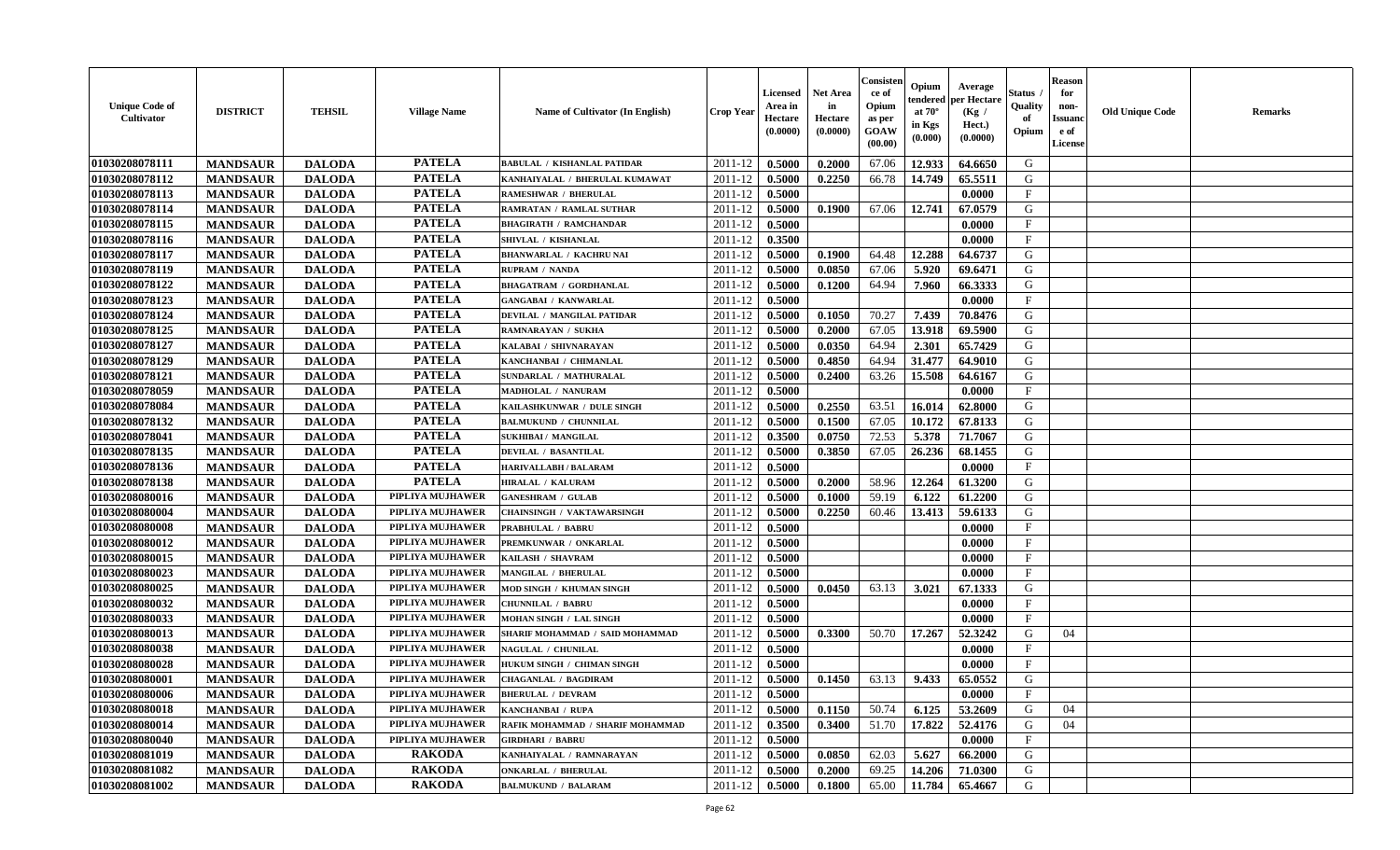| <b>Unique Code of</b><br><b>Cultivator</b> | <b>DISTRICT</b> | <b>TEHSIL</b> | <b>Village Name</b> | <b>Name of Cultivator (In English)</b> | <b>Crop Year</b> | Licensed<br>Area in<br>Hectare<br>(0.0000) | <b>Net Area</b><br>in<br>Hectare<br>(0.0000) | Consister<br>ce of<br>Opium<br>as per<br>GOAW<br>(00.00) | Opium<br>endered<br>at $70^\circ$<br>in Kgs<br>(0.000) | Average<br>per Hectare<br>(Kg /<br>Hect.)<br>(0.0000) | Status<br>Quality<br>of<br>Opium | <b>Reason</b><br>for<br>non-<br><b>Issuanc</b><br>e of<br><b>License</b> | <b>Old Unique Code</b> | <b>Remarks</b>     |
|--------------------------------------------|-----------------|---------------|---------------------|----------------------------------------|------------------|--------------------------------------------|----------------------------------------------|----------------------------------------------------------|--------------------------------------------------------|-------------------------------------------------------|----------------------------------|--------------------------------------------------------------------------|------------------------|--------------------|
| 01030208081003                             | <b>MANDSAUR</b> | <b>DALODA</b> | <b>RAKODA</b>       | <b>BHUWANILAL / DEVILAL</b>            | 2011-12          | 0.5000                                     | 0.3000                                       | 65.30                                                    | 19.861                                                 | 66.2033                                               | G                                |                                                                          |                        |                    |
| 01030208081006                             | <b>MANDSAUR</b> | <b>DALODA</b> | <b>RAKODA</b>       | <b>JAGANNATH / MANNALAL</b>            | 2011-12          | 0.5000                                     |                                              |                                                          |                                                        | 0.0000                                                | $\mathbf{F}$                     |                                                                          |                        | <b>NAME CHANGE</b> |
| 01030208081007                             | <b>MANDSAUR</b> | <b>DALODA</b> | <b>RAKODA</b>       | VARDICHAND / BHAGIRATH                 | 2011-12          | 0.5000                                     | 0.3450                                       | 65.00                                                    | 22.787                                                 | 66.0493                                               | G                                |                                                                          |                        |                    |
| 01030208081008                             | <b>MANDSAUR</b> | <b>DALODA</b> | <b>RAKODA</b>       | RAMCHANDRAA / BALARAM                  | 2011-12          | 0.5000                                     | 0.1500                                       | 65.30                                                    | 9.935                                                  | 66.2333                                               | G                                |                                                                          |                        |                    |
| 01030208081009                             | <b>MANDSAUR</b> | <b>DALODA</b> | <b>RAKODA</b>       | <b>JAGDISH / KHUSHALILAL</b>           | 2011-12          | 0.5000                                     |                                              |                                                          |                                                        | 0.0000                                                | $\mathbf{F}$                     |                                                                          |                        |                    |
| 01030208081011                             | <b>MANDSAUR</b> | <b>DALODA</b> | <b>RAKODA</b>       | <b>BABULAL / BALARAM</b>               | 2011-12          | 0.5000                                     | 0.2200                                       | 62.90                                                    | 13.883                                                 | 63.1045                                               | G                                |                                                                          |                        |                    |
| 01030208081012                             | <b>MANDSAUR</b> | <b>DALODA</b> | <b>RAKODA</b>       | KRISHNABAI / LAXMINARAYAN              | 2011-12          | 0.5000                                     | 0.3000                                       | 63.80                                                    | 19.805                                                 | 66.0167                                               | G                                |                                                                          |                        |                    |
| 01030208081015                             | <b>MANDSAUR</b> | <b>DALODA</b> | <b>RAKODA</b>       | <b>GUNWANT KUMAR / RADHESHYAM</b>      | 2011-12          | 0.5000                                     | 0.2500                                       | 66.62                                                    | 16.693                                                 | 66.7720                                               | G                                |                                                                          |                        |                    |
| 01030208081016                             | <b>MANDSAUR</b> | <b>DALODA</b> | <b>RAKODA</b>       | KANHAIYALAL / DEVILAL                  | 2011-12          | 0.5000                                     | 0.3150                                       | 62.90                                                    | 19.787                                                 | 62.8159                                               | G                                |                                                                          |                        |                    |
| 01030208081018                             | <b>MANDSAUR</b> | <b>DALODA</b> | <b>RAKODA</b>       | RAJESH / JAWHARLAL                     | 2011-12          | 0.5000                                     | 0.1000                                       | 65.39                                                    | 6.520                                                  | 65.2000                                               | G                                |                                                                          |                        |                    |
| 01030208081022                             | <b>MANDSAUR</b> | <b>DALODA</b> | <b>RAKODA</b>       | <b>RAMLAL / SURATRAM</b>               | 2011-12          | 0.5000                                     | 0.3000                                       | 65.39                                                    | 19.178                                                 | 63.9267                                               | G                                |                                                                          |                        |                    |
| 01030208081023                             | <b>MANDSAUR</b> | <b>DALODA</b> | <b>RAKODA</b>       | PARWATIBAI / AMBARAM                   | 2011-12          | 0.5000                                     | 0.2500                                       | 64.82                                                    | 16.464                                                 | 65.8560                                               | G                                |                                                                          |                        |                    |
| 01030208081025                             | <b>MANDSAUR</b> | <b>DALODA</b> | <b>RAKODA</b>       | RAM KUNWARBAI / CHAMPALAL              | 2011-12          | 0.5000                                     | 0.4100                                       | 62.90                                                    | 26.445                                                 | 64.5000                                               | G                                |                                                                          |                        | <b>NAME CHANGE</b> |
| 01030208081026                             | <b>MANDSAUR</b> | <b>DALODA</b> | <b>RAKODA</b>       | <b>RATANLAL / BHERULAL</b>             | 2011-12          | 0.5000                                     | 0.1900                                       | 64.23                                                    | 12.653                                                 | 66.5947                                               | G                                |                                                                          |                        |                    |
| 01030208081027                             | <b>MANDSAUR</b> | <b>DALODA</b> | <b>RAKODA</b>       | <b>MULCHANDRA / RUPA</b>               | 2011-12          | 0.5000                                     | 0.2000                                       | 68.88                                                    | 13.835                                                 | 69.1750                                               | G                                |                                                                          |                        |                    |
| 01030208081029                             | <b>MANDSAUR</b> | <b>DALODA</b> | <b>RAKODA</b>       | <b>BALARAM / CHATURBHUJ</b>            | 2011-12          | 0.5000                                     | 0.1500                                       | 66.46                                                    | 10.216                                                 | 68.1067                                               | G                                |                                                                          |                        |                    |
| 01030208081032                             | <b>MANDSAUR</b> | <b>DALODA</b> | <b>RAKODA</b>       | <b>BASANTILAL / RATANLAL</b>           | 2011-12          | 0.5000                                     | 0.2600                                       | 66.67                                                    | 17.582                                                 | 67.6231                                               | G                                |                                                                          |                        |                    |
| 01030208081034                             | <b>MANDSAUR</b> | <b>DALODA</b> | <b>RAKODA</b>       | <b>BANSHILAL / RAJARAM</b>             | 2011-12          | 0.5000                                     | 0.2450                                       | 64.88                                                    | 15.886                                                 | 64.8408                                               | G                                |                                                                          |                        |                    |
| 01030208081035                             | <b>MANDSAUR</b> | <b>DALODA</b> | <b>RAKODA</b>       | <b>BALU / GOPAL</b>                    | 2011-12          | 0.5000                                     | 0.2700                                       | 65.87                                                    | 18.312                                                 | 67.8222                                               | G                                |                                                                          |                        |                    |
| 01030208081036                             | <b>MANDSAUR</b> | <b>DALODA</b> | <b>RAKODA</b>       | <b>BALARAM / RATANLAL</b>              | 2011-12          | 0.5000                                     | 0.3300                                       | 66.00                                                    | 21.997                                                 | 66.6576                                               | G                                |                                                                          |                        |                    |
| 01030208081037                             | <b>MANDSAUR</b> | <b>DALODA</b> | <b>RAKODA</b>       | <b>RAMRATAN / BALU</b>                 | 2011-12          | 0.5000                                     | 0.5000                                       | 59.57                                                    | 29.904                                                 | 59.8080                                               | G                                |                                                                          |                        |                    |
| 01030208081038                             | <b>MANDSAUR</b> | <b>DALODA</b> | <b>RAKODA</b>       | <b>BASANTILAL / CHUNNILAL</b>          | 2011-12          | 0.5000                                     | 0.2900                                       | 67.11                                                    | 19.558                                                 | 67.4414                                               | G                                |                                                                          |                        |                    |
| 01030208081039                             | <b>MANDSAUR</b> | <b>DALODA</b> | <b>RAKODA</b>       | <b>BALARAM / RUPRAM</b>                | 2011-12          | 0.5000                                     | 0.2050                                       | 66.66                                                    | 13.237                                                 | 64.5707                                               | G                                |                                                                          |                        |                    |
| 01030208081040                             | <b>MANDSAUR</b> | <b>DALODA</b> | <b>RAKODA</b>       | <b>LACHIRAM / DHANNA</b>               | 2011-12          | 0.5000                                     | 0.3500                                       | 61.51                                                    | 22.548                                                 | 64.4229                                               | G                                |                                                                          |                        |                    |
| 01030208081041                             | <b>MANDSAUR</b> | <b>DALODA</b> | <b>RAKODA</b>       | <b>BHERULAL / BHANWARLAL</b>           | 2011-12          | 0.5000                                     | 0.4000                                       | 64.10                                                    | 27.087                                                 | 67.7175                                               | G                                |                                                                          |                        |                    |
| 01030208081042                             | <b>MANDSAUR</b> | <b>DALODA</b> | <b>RAKODA</b>       | SAMANDARBAI / BAPULAL                  | 2011-12          | 0.5000                                     | 0.2550                                       | 66.62                                                    | 15.608                                                 | 61.2078                                               | G                                |                                                                          |                        |                    |
| 01030208081043                             | <b>MANDSAUR</b> | <b>DALODA</b> | <b>RAKODA</b>       | <b>DINESH / DHURILAL</b>               | 2011-12          | 0.5000                                     | 0.2700                                       | 67.31                                                    | 18.116                                                 | 67.0963                                               | G                                |                                                                          |                        |                    |
| 01030208081044                             | <b>MANDSAUR</b> | <b>DALODA</b> | <b>RAKODA</b>       | RAMKUNWAR / HAJARILAL                  | 2011-12          | 0.5000                                     | 0.2000                                       | 64.85                                                    | 12.655                                                 | 63.2750                                               | G                                |                                                                          |                        |                    |
| 01030208081045                             | <b>MANDSAUR</b> | <b>DALODA</b> | <b>RAKODA</b>       | KANHAIYALAL / BHANWARLAL               | 2011-12          | 0.5000                                     | 0.2450                                       | 65.47                                                    | 16.162                                                 | 65.9673                                               | G                                |                                                                          |                        |                    |
| 01030208081050                             | <b>MANDSAUR</b> | <b>DALODA</b> | <b>RAKODA</b>       | NATHULAL / RATANLAL                    | 2011-12          | 0.5000                                     | 0.1200                                       | 71.21                                                    | 8.861                                                  | 73.8417                                               | G                                |                                                                          |                        |                    |
| 01030208081051                             | <b>MANDSAUR</b> | <b>DALODA</b> | <b>RAKODA</b>       | <b>DEVILAL / PUNAMCHAND</b>            | 2011-12          | 0.5000                                     | 0.2600                                       | 64.89                                                    | 16.918                                                 | 65.0692                                               |                                  | 02                                                                       |                        |                    |
| 01030208081053                             | <b>MANDSAUR</b> | <b>DALODA</b> | <b>RAKODA</b>       | <b>BHAGATRAM / SURATRAM</b>            | 2011-12          | 0.5000                                     | 0.2800                                       | 64.47                                                    | 18.613                                                 | 66.4750                                               | G                                |                                                                          |                        |                    |
| 01030208081054                             | <b>MANDSAUR</b> | <b>DALODA</b> | <b>RAKODA</b>       | <b>BASANTILAL / BALARAM</b>            | 2011-12          | 0.5000                                     | 0.3000                                       | 63.71                                                    | 19.058                                                 | 63.5267                                               | G                                |                                                                          |                        |                    |
| 01030208081055                             | <b>MANDSAUR</b> | <b>DALODA</b> | <b>RAKODA</b>       | RATANBAI / KHEMRAJ                     | 2011-12          | 0.5000                                     | 0.2350                                       | 63.71                                                    | 14.972                                                 | 63.7106                                               | G                                |                                                                          |                        |                    |
| 01030208081056                             | <b>MANDSAUR</b> | <b>DALODA</b> | <b>RAKODA</b>       | <b>RATANBAI / MANGILAL</b>             | 2011-12          | 0.5000                                     | 0.2400                                       | 61.51                                                    | 15.052                                                 | 62.7167                                               | G                                |                                                                          |                        |                    |
| 01030208081058                             | <b>MANDSAUR</b> | <b>DALODA</b> | <b>RAKODA</b>       | <b>DHAPUBAI / BALARAM</b>              | 2011-12          | 0.5000                                     | 0.0700                                       | 67.16                                                    | 4.567                                                  | 65.2429                                               | G                                |                                                                          |                        |                    |
| 01030208081059                             | <b>MANDSAUR</b> | <b>DALODA</b> | <b>RAKODA</b>       | CHAGANLAL / CHATURBHUJ                 | 2011-12          | 0.5000                                     | 0.1800                                       | 63.02                                                    | 11.407                                                 | 63.3722                                               | G                                |                                                                          |                        |                    |
| 01030208081060                             | <b>MANDSAUR</b> | <b>DALODA</b> | <b>RAKODA</b>       | RAMESHWAR / KANWARLAL                  | 2011-12          | 0.5000                                     | 0.3100                                       | 63.02                                                    | 19.797                                                 | 63.8613                                               | G                                |                                                                          |                        |                    |
| 01030208081063                             | <b>MANDSAUR</b> | <b>DALODA</b> | <b>RAKODA</b>       | <b>SURESH / BHUWANILAL</b>             | 2011-12          | 0.5000                                     | 0.2700                                       | 74.43                                                    | 21.042                                                 | 77.9333                                               | G                                |                                                                          |                        |                    |
| 01030208081064                             | <b>MANDSAUR</b> | <b>DALODA</b> | <b>RAKODA</b>       | <b>MANALAL / NANURAM</b>               | 2011-12          | 0.5000                                     | 0.4750                                       | 62.92                                                    | 28.709                                                 | 60.4400                                               |                                  | 02                                                                       |                        |                    |
| 01030208081065                             | <b>MANDSAUR</b> | <b>DALODA</b> | <b>RAKODA</b>       | <b>KISHANLAL / DEVA</b>                | 2011-12          | 0.5000                                     | 0.2400                                       | 68.02                                                    | 16.723                                                 | 69.6792                                               | G                                |                                                                          |                        |                    |
| 01030208081067                             | <b>MANDSAUR</b> | <b>DALODA</b> | <b>RAKODA</b>       | <b>BHULIBAI / RAMLAL</b>               | 2011-12          | 0.5000                                     | 0.0850                                       | 67.90                                                    | 6.033                                                  | 70.9765                                               | G                                |                                                                          |                        |                    |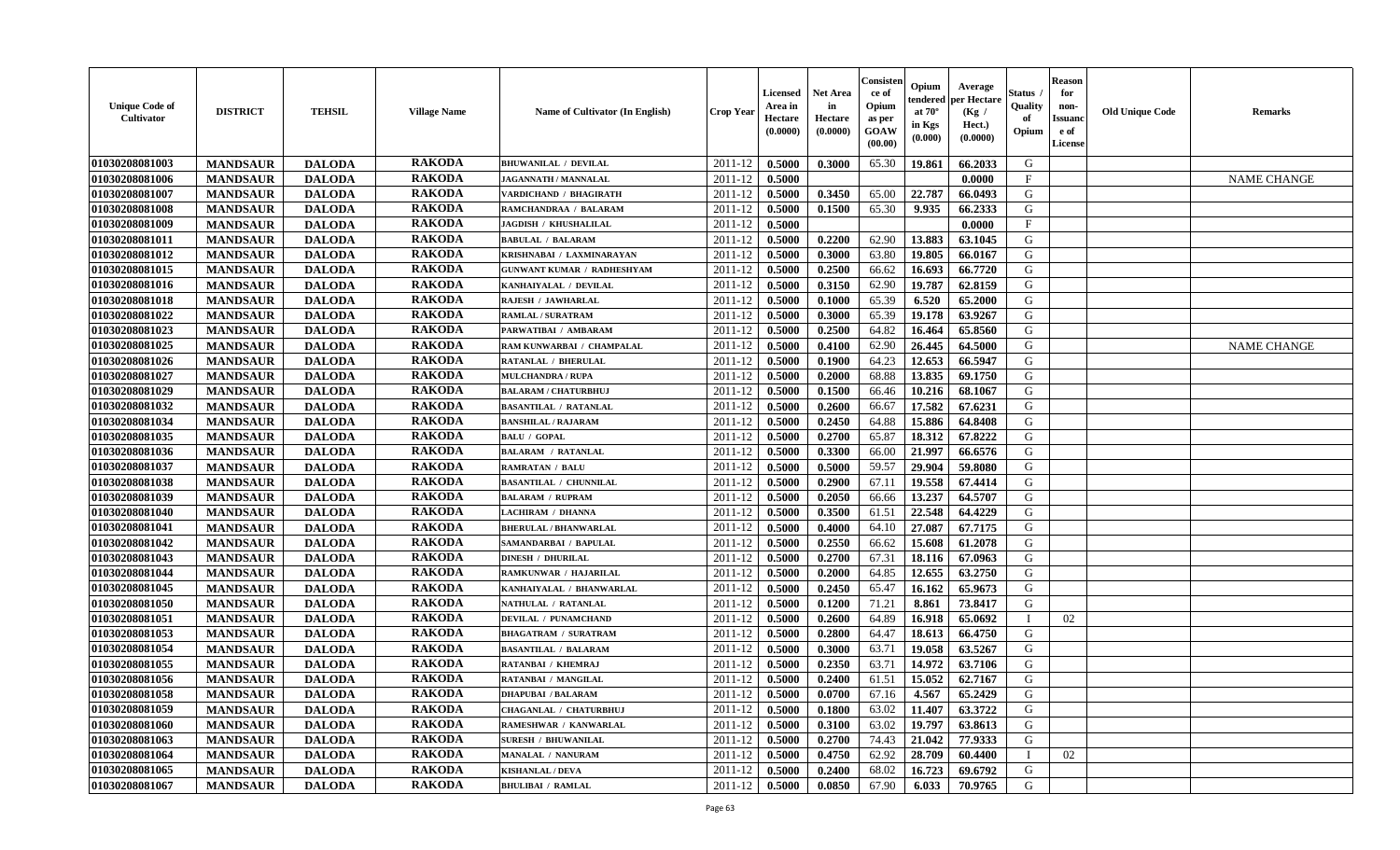| <b>Unique Code of</b><br><b>Cultivator</b> | <b>DISTRICT</b> | <b>TEHSIL</b> | <b>Village Name</b> | <b>Name of Cultivator (In English)</b> | Crop Year | Licensed<br>Area in<br>Hectare<br>(0.0000) | <b>Net Area</b><br>in<br>Hectare<br>(0.0000) | Consister<br>ce of<br>Opium<br>as per<br>GOAW<br>(00.00) | Opium<br>endered<br>at $70^\circ$<br>in Kgs<br>(0.000) | Average<br>per Hectare<br>(Kg /<br>Hect.)<br>(0.0000) | Status<br>Quality<br>of<br>Opium | <b>Reason</b><br>for<br>non-<br><b>Issuanc</b><br>e of<br><b>License</b> | <b>Old Unique Code</b> | <b>Remarks</b>     |
|--------------------------------------------|-----------------|---------------|---------------------|----------------------------------------|-----------|--------------------------------------------|----------------------------------------------|----------------------------------------------------------|--------------------------------------------------------|-------------------------------------------------------|----------------------------------|--------------------------------------------------------------------------|------------------------|--------------------|
| 01030208081068                             | <b>MANDSAUR</b> | <b>DALODA</b> | <b>RAKODA</b>       | RATANLAL / RUPRAM                      | 2011-12   | 0.5000                                     | 0.0650                                       | 67.90                                                    | 4.433                                                  | 68.2000                                               | G                                |                                                                          |                        |                    |
| 01030208081069                             | <b>MANDSAUR</b> | <b>DALODA</b> | <b>RAKODA</b>       | NANDRAM / RAMLAL                       | 2011-12   | 0.5000                                     | 0.3400                                       | 63.02                                                    | 22.030                                                 | 64.7941                                               | G                                |                                                                          |                        |                    |
| 01030208081070                             | <b>MANDSAUR</b> | <b>DALODA</b> | <b>RAKODA</b>       | SHIVLAL / CHUNILAL                     | 2011-12   | 0.5000                                     | 0.2050                                       | 63.86                                                    | 12.562                                                 | 61.2780                                               | G                                |                                                                          |                        |                    |
| 01030208081072                             | <b>MANDSAUR</b> | <b>DALODA</b> | <b>RAKODA</b>       | JAGDISH / CHATURBHUJ                   | 2011-12   | 0.5000                                     | 0.2250                                       | 73.20                                                    | 16.470                                                 | 73.2000                                               | G                                |                                                                          |                        |                    |
| 01030208081075                             | <b>MANDSAUR</b> | <b>DALODA</b> | <b>RAKODA</b>       | <b>RAMNARAYAN / RUPRAM</b>             | 2011-12   | 0.5000                                     | 0.1500                                       | 61.94                                                    | 9.158                                                  | 61.0533                                               | G                                |                                                                          |                        | TRANSFER/TAJKHEDI  |
| 01030208081077                             | <b>MANDSAUR</b> | <b>DALODA</b> | <b>RAKODA</b>       | <b>BHAGATRAM / RATANLAL</b>            | 2011-12   | 0.5000                                     | 0.2650                                       | 65.92                                                    | 17.469                                                 | 65.9208                                               | G                                |                                                                          |                        |                    |
| 01030208081079                             | <b>MANDSAUR</b> | <b>DALODA</b> | <b>RAKODA</b>       | <b>VENIRAM / GOPAL</b>                 | 2011-12   | 0.5000                                     | 0.1800                                       | 61.94                                                    | 11.432                                                 | 63.5111                                               | G                                |                                                                          |                        |                    |
| 01030208081084                             | <b>MANDSAUR</b> | <b>DALODA</b> | <b>RAKODA</b>       | <b>BADRILAL / NARAYAN</b>              | 2011-12   | 0.5000                                     |                                              |                                                          |                                                        | 0.0000                                                | $\mathbf{F}$                     |                                                                          |                        |                    |
| 01030208081085                             | <b>MANDSAUR</b> | <b>DALODA</b> | <b>RAKODA</b>       | PUNAMCHAND / GIRDHARI                  | 2011-12   | 0.5000                                     | 0.3100                                       | 61.94                                                    | 18.653                                                 | 60.1710                                               | G                                |                                                                          |                        |                    |
| 01030208081088                             | <b>MANDSAUR</b> | <b>DALODA</b> | <b>RAKODA</b>       | RAMESHWAR / BHANWARLAL                 | 2011-12   | 0.5000                                     | 0.1600                                       | 67.90                                                    | 11.116                                                 | 69.4750                                               | G                                |                                                                          |                        |                    |
| 01030208081092                             | <b>MANDSAUR</b> | <b>DALODA</b> | <b>RAKODA</b>       | <b>BALARAM / RUPRAM</b>                | 2011-12   | 0.5000                                     |                                              |                                                          |                                                        | 0.0000                                                | F                                |                                                                          |                        |                    |
| 01030208081093                             | <b>MANDSAUR</b> | <b>DALODA</b> | <b>RAKODA</b>       | SHYAMLAL / PRABHULAL                   | 2011-12   | 0.5000                                     | 0.2850                                       | 65.76                                                    | 18.770                                                 | 65.8596                                               | G                                |                                                                          |                        |                    |
| 01030208081014                             | <b>MANDSAUR</b> | <b>DALODA</b> | <b>RAKODA</b>       | <b>JAGDISH / KANHAIYALAL</b>           | 2011-12   | 0.5000                                     | 0.2500                                       | 69.25                                                    | 19.093                                                 | 76.3720                                               | G                                |                                                                          |                        |                    |
| 01030208081097                             | <b>MANDSAUR</b> | <b>DALODA</b> | <b>RAKODA</b>       | NANDRAM / BHERULAL                     | 2011-12   | 0.5000                                     | 0.4700                                       | 62.23                                                    | 30.466                                                 | 64.8213                                               | G                                |                                                                          |                        |                    |
| 01030208081098                             | <b>MANDSAUR</b> | <b>DALODA</b> | <b>RAKODA</b>       | KANWARLAL / NIRBHYARAM                 | 2011-12   | 0.5000                                     | 0.3200                                       | 67.55                                                    | 21.394                                                 | 66.8563                                               | G                                |                                                                          |                        | <b>NAME CHANGE</b> |
| 01030208081099                             | <b>MANDSAUR</b> | <b>DALODA</b> | <b>RAKODA</b>       | <b>JAWAHARLAL / NAWALRAM</b>           | 2011-12   | 0.5000                                     |                                              |                                                          |                                                        | 0.0000                                                | $\mathbf F$                      |                                                                          |                        |                    |
| 01030208081103                             | <b>MANDSAUR</b> | <b>DALODA</b> | <b>RAKODA</b>       | RAMESHWAR / KHUSHALIRAM                | 2011-12   | 0.5000                                     | 0.2000                                       | 62.53                                                    | 12.175                                                 | 60.8750                                               | G                                |                                                                          |                        |                    |
| 01030208081104                             | <b>MANDSAUR</b> | <b>DALODA</b> | <b>RAKODA</b>       | <b>GULABBAI/AMRATRAM</b>               | 2011-12   | 0.5000                                     | 0.0750                                       | 67.72                                                    | 5.127                                                  | 68.3600                                               | G                                |                                                                          |                        |                    |
| 01030208081108                             | <b>MANDSAUR</b> | <b>DALODA</b> | <b>RAKODA</b>       | SALAGRAM / NIRBHAYRAM                  | 2011-12   | 0.5000                                     | 0.1950                                       | 63.66                                                    | 12.768                                                 | 65,4769                                               | G                                |                                                                          |                        |                    |
| 01030208081110                             | <b>MANDSAUR</b> | <b>DALODA</b> | <b>RAKODA</b>       | PREMCHANDRA / BALARAM                  | 2011-12   | 0.5000                                     | 0.3650                                       | 70.60                                                    | 6.041                                                  | 16.5507                                               | G                                | 04                                                                       |                        |                    |
| 01030208081117                             | <b>MANDSAUR</b> | <b>DALODA</b> | <b>RAKODA</b>       | RAMLAL / KISHANLAL                     | 2011-12   | 0.5000                                     |                                              |                                                          |                                                        | 0.0000                                                | F                                |                                                                          |                        |                    |
| 01030208081118                             | <b>MANDSAUR</b> | <b>DALODA</b> | <b>RAKODA</b>       | SHIVNARAYAN / CHAMARLAL                | 2011-12   | 0.5000                                     | 0.1600                                       | 60.45                                                    | 9.663                                                  | 60.3938                                               | G                                |                                                                          |                        |                    |
| 01030208081120                             | <b>MANDSAUR</b> | <b>DALODA</b> | <b>RAKODA</b>       | <b>CHAINRAM / ASHARAM</b>              | 2011-12   | 0.5000                                     | 0.1000                                       | 65.48                                                    | 7.006                                                  | 70.0600                                               | G                                |                                                                          |                        |                    |
| 01030208081121                             | <b>MANDSAUR</b> | <b>DALODA</b> | <b>RAKODA</b>       | <b>GOPAL / HIRALAL</b>                 | 2011-12   | 0.5000                                     | 0.3300                                       | 67.83                                                    | 22.471                                                 | 68.0939                                               | G                                |                                                                          |                        |                    |
| 01030208081126                             | <b>MANDSAUR</b> | <b>DALODA</b> | <b>RAKODA</b>       | <b>GHANSHYAM / BHAGATRAM</b>           | 2011-12   | 0.5000                                     | 0.2600                                       | 66.06                                                    | 16.741                                                 | 64.3885                                               | G                                |                                                                          |                        |                    |
| 01030208081127                             | <b>MANDSAUR</b> | <b>DALODA</b> | <b>RAKODA</b>       | RADHESHYAM / RUPRAM TELI               | 2011-12   | 0.5000                                     | 0.1800                                       | 65.48                                                    | 12.376                                                 | 68.7556                                               | G                                |                                                                          |                        |                    |
| 01030208081131                             | <b>MANDSAUR</b> | <b>DALODA</b> | <b>RAKODA</b>       | RADHESHYAM / SHIVLAL                   | 2011-12   | 0.5000                                     | 0.2250                                       | 65.06                                                    | 14.053                                                 | 62.4578                                               | G                                |                                                                          |                        |                    |
| 01030208081132                             | <b>MANDSAUR</b> | <b>DALODA</b> | <b>RAKODA</b>       | DASHRATH / ONKARLAL                    | 2011-12   | 0.5000                                     | 0.3550                                       | 61.31                                                    | 22.054                                                 | 62.1239                                               | G                                |                                                                          |                        |                    |
| 01030208081134                             | <b>MANDSAUR</b> | <b>DALODA</b> | <b>RAKODA</b>       | <b>MEWALAL / RAMLAL</b>                | 2011-12   | 0.5000                                     |                                              |                                                          |                                                        | 0.0000                                                | $\mathbf{F}$                     |                                                                          |                        |                    |
| 01030208081138                             | <b>MANDSAUR</b> | <b>DALODA</b> | <b>RAKODA</b>       | PANALAL / RUPRAM                       | 2011-12   | 0.5000                                     | 0.2300                                       | 67.83                                                    | 14.981                                                 | 65.1348                                               | G                                |                                                                          |                        |                    |
| 01030208081140                             | <b>MANDSAUR</b> | <b>DALODA</b> | <b>RAKODA</b>       | <b>SURESHCHAND / JAWAHARLAL</b>        | 2011-12   | 0.5000                                     | 0.1000                                       | 67.73                                                    | 6.715                                                  | 67.1500                                               | ${\bf G}$                        |                                                                          |                        |                    |
| 01030208081143                             | <b>MANDSAUR</b> | <b>DALODA</b> | <b>RAKODA</b>       | <b>JAGDISH / AMBARAM</b>               | 2011-12   | 0.5000                                     | 0.1800                                       | 60.45                                                    | 10.941                                                 | 60.7833                                               | G                                |                                                                          |                        |                    |
| 01030208081145                             | <b>MANDSAUR</b> | <b>DALODA</b> | <b>RAKODA</b>       | <b>GOPAL / RAMLAL</b>                  | 2011-12   | 0.5000                                     | 0.3450                                       | 64.48                                                    | 22.504                                                 | 65.2290                                               | G                                |                                                                          |                        |                    |
| 01030208081146                             | <b>MANDSAUR</b> | <b>DALODA</b> | <b>RAKODA</b>       | SHANKARLAL / BHAGATRAM                 | 2011-12   | 0.5000                                     | 0.3350                                       | 65.06                                                    | 21.507                                                 | 64.2000                                               | G                                |                                                                          |                        |                    |
| 01030208081147                             | <b>MANDSAUR</b> | <b>DALODA</b> | <b>RAKODA</b>       | <b>LILESH / RAMESHWAR</b>              | 2011-12   | 0.5000                                     | 0.2450                                       | 66.96                                                    | 17.477                                                 | 71.3347                                               | G                                |                                                                          |                        |                    |
| 01030208081148                             | <b>MANDSAUR</b> | <b>DALODA</b> | <b>RAKODA</b>       | <b>ATAMARAM / MANNALAL</b>             | 2011-12   | 0.5000                                     |                                              |                                                          |                                                        | 0.0000                                                | $\mathbf F$                      |                                                                          |                        |                    |
| 01030208081149                             | <b>MANDSAUR</b> | <b>DALODA</b> | <b>RAKODA</b>       | <b>MAHESH / BAPULAL</b>                | 2011-12   | 0.5000                                     | 0.1150                                       | 64.48                                                    | 7.406                                                  | 64.4000                                               | G                                |                                                                          |                        |                    |
| 01030208081150                             | <b>MANDSAUR</b> | <b>DALODA</b> | <b>RAKODA</b>       | PAPPULAL / BHERULAL                    | 2011-12   | 0.5000                                     | 0.2000                                       | 67.73                                                    | 13.875                                                 | 69.3750                                               | G                                |                                                                          |                        |                    |
| 01030208081151                             | <b>MANDSAUR</b> | <b>DALODA</b> | <b>RAKODA</b>       | <b>SUNDARLAL / KASHIRAM</b>            | 2011-12   | 0.5000                                     | 0.3000                                       | 61.72                                                    | 18.807                                                 | 62.6900                                               | G                                |                                                                          |                        |                    |
| 01030208081152                             | <b>MANDSAUR</b> | <b>DALODA</b> | <b>RAKODA</b>       | VANIRAM / PANNALAL                     | 2011-12   | 0.5000                                     | 0.3750                                       | 60.49                                                    | 23.003                                                 | 61.3413                                               | G                                |                                                                          |                        |                    |
| 01030208081153                             | <b>MANDSAUR</b> | <b>DALODA</b> | <b>RAKODA</b>       | <b>UDAYLAL / CHAMPALAL</b>             | 2011-12   | 0.5000                                     | 0.4500                                       | 61.72                                                    | 27.862                                                 | 61.9156                                               | G                                |                                                                          |                        |                    |
| 01030208081158                             | <b>MANDSAUR</b> | <b>DALODA</b> | <b>RAKODA</b>       | RAMNIWAS / BHAIYALAL                   | 2011-12   | 0.5000                                     | 0.1650                                       | 63.09                                                    | 10.040                                                 | 60.8485                                               | G                                |                                                                          |                        |                    |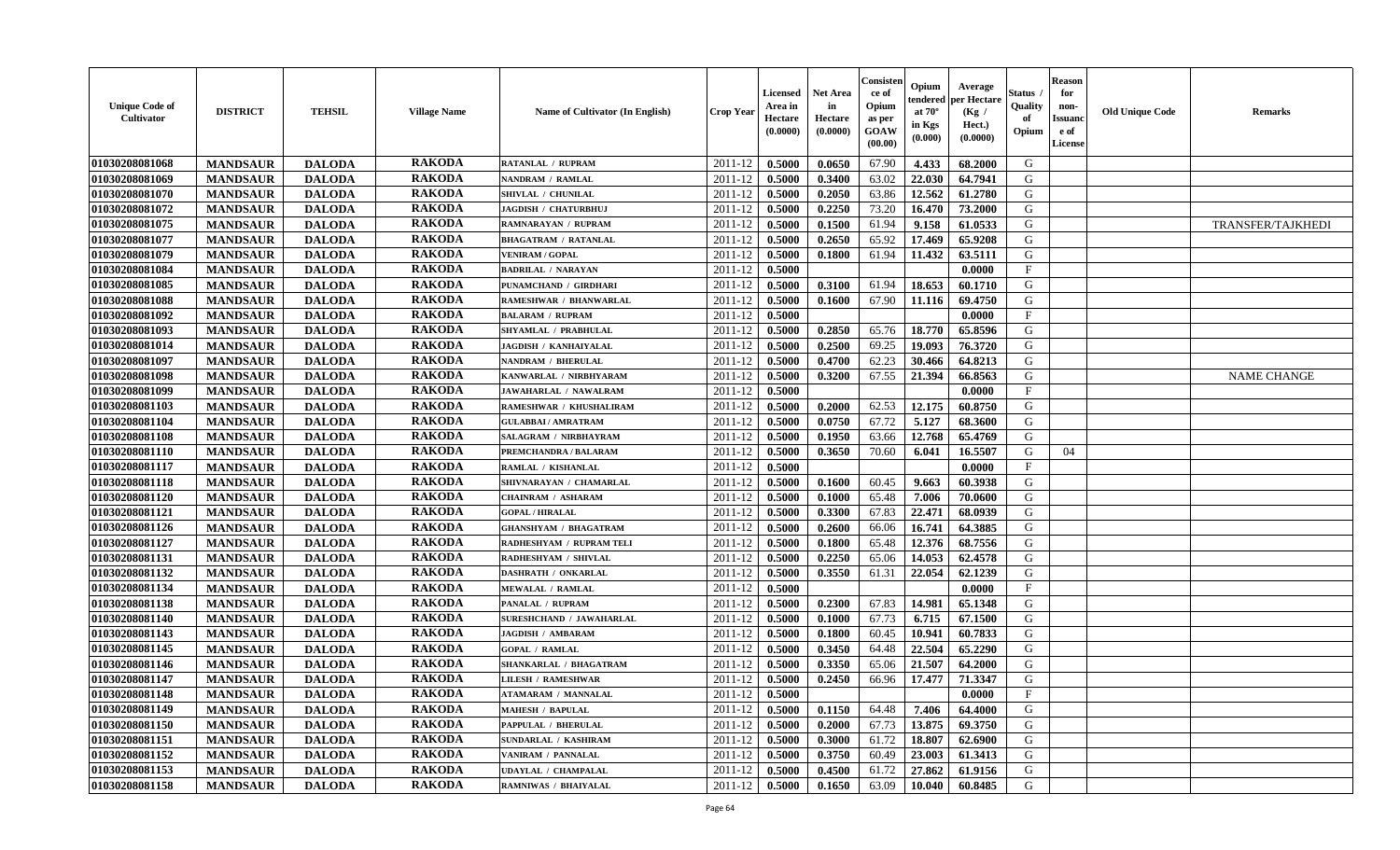| <b>Unique Code of</b><br><b>Cultivator</b> | <b>DISTRICT</b> | <b>TEHSIL</b> | <b>Village Name</b> | <b>Name of Cultivator (In English)</b> | <b>Crop Year</b> | <b>Licensed</b><br>Area in<br>Hectare<br>(0.0000) | <b>Net Area</b><br>in<br>Hectare<br>(0.0000) | Consisten<br>ce of<br>Opium<br>as per<br>GOAW<br>(00.00) | Opium<br>tendered<br>at $70^\circ$<br>in Kgs<br>(0.000) | Average<br>per Hectare<br>(Kg)<br>Hect.)<br>(0.0000) | Status<br>Quality<br>of<br>Opium | Reason<br>for<br>non-<br>Issuand<br>e of<br>License | <b>Old Unique Code</b> | <b>Remarks</b>     |
|--------------------------------------------|-----------------|---------------|---------------------|----------------------------------------|------------------|---------------------------------------------------|----------------------------------------------|----------------------------------------------------------|---------------------------------------------------------|------------------------------------------------------|----------------------------------|-----------------------------------------------------|------------------------|--------------------|
| 01030208081159                             | <b>MANDSAUR</b> | <b>DALODA</b> | <b>RAKODA</b>       | <b>BASANTILAL / PANNALAL</b>           | 2011-12          | 0.5000                                            | 0.2500                                       | 65.50                                                    | 17.367                                                  | 69.4680                                              | G                                |                                                     |                        |                    |
| 01030208081162                             | <b>MANDSAUR</b> | <b>DALODA</b> | <b>RAKODA</b>       | ABHA KUNWAR / RADHESHYAM               | 2011-12          | 0.5000                                            | 0.2200                                       | 64.52                                                    | 14.268                                                  | 64.8545                                              | G                                |                                                     |                        |                    |
| 01030208081164                             | <b>MANDSAUR</b> | <b>DALODA</b> | <b>RAKODA</b>       | <b>UDAYLAL / KANWARLAL</b>             | 2011-12          | 0.5000                                            |                                              |                                                          |                                                         | 0.0000                                               | $_{\rm F}$                       |                                                     |                        |                    |
| 01030208081166                             | <b>MANDSAUR</b> | <b>DALODA</b> | <b>RAKODA</b>       | MANOHARLAL / AMBALAL                   | 2011-12          | 0.5000                                            | 0.1300                                       | 66.00                                                    | 8.637                                                   | 66.4385                                              | G                                |                                                     |                        |                    |
| 01030208081167                             | <b>MANDSAUR</b> | <b>DALODA</b> | <b>RAKODA</b>       | <b>OMPRAKASH / NANDRAM</b>             | 2011-12          | 0.5000                                            | 0.2850                                       | 65.27                                                    | 18.854                                                  | 66.1544                                              | G                                |                                                     |                        |                    |
| 01030208081168                             | <b>MANDSAUR</b> | <b>DALODA</b> | <b>RAKODA</b>       | MUKESH / RADHESHYAM                    | 2011-12          | 0.5000                                            | 0.1000                                       | 64.52                                                    | 6.599                                                   | 65.9900                                              | G                                |                                                     |                        |                    |
| 01030208081169                             | <b>MANDSAUR</b> | <b>DALODA</b> | <b>RAKODA</b>       | <b>DEVILAL / KACHRULAL</b>             | 2011-12          | 0.5000                                            |                                              |                                                          |                                                         | 0.0000                                               | $_{\rm F}$                       |                                                     |                        | <b>NAME CHANGE</b> |
| 01030208081171                             | <b>MANDSAUR</b> | <b>DALODA</b> | <b>RAKODA</b>       | <b>JUJHARLAL / PRABHULAL</b>           | 2011-12          | 0.5000                                            | 0.2000                                       | 65.88                                                    | 13.242                                                  | 66.2100                                              | G                                |                                                     |                        |                    |
| 01030208081172                             | <b>MANDSAUR</b> | <b>DALODA</b> | <b>RAKODA</b>       | <b>JAGDISH / HARDEVRAM</b>             | 2011-12          | 0.5000                                            | 0.1300                                       | 63.09                                                    | 8.139                                                   | 62.6077                                              | G                                |                                                     |                        |                    |
| 01030208081163                             | <b>MANDSAUR</b> | <b>DALODA</b> | <b>RAKODA</b>       | SHANTILAL / NAGULAL                    | 2011-12          | 0.5000                                            | 0.2900                                       | 57.34                                                    | 16.514                                                  | 56.9448                                              | G                                |                                                     |                        |                    |
| 01030208081087                             | <b>MANDSAUR</b> | <b>DALODA</b> | <b>RAKODA</b>       | <b>AMRATRAM / BHANWARLAL</b>           | 2011-12          | 0.5000                                            | 0.1000                                       | 67.02                                                    | 6.788                                                   | 67.8800                                              | G                                |                                                     |                        |                    |
| 01030208081066                             | <b>MANDSAUR</b> | <b>DALODA</b> | <b>RAKODA</b>       | NANDRAM / BALARAM                      | 2011-12          | 0.5000                                            | 0.1000                                       | 70.37                                                    | 7.509                                                   | 75.0900                                              | G                                |                                                     |                        |                    |
| 01030208081141                             | <b>MANDSAUR</b> | <b>DALODA</b> | <b>RAKODA</b>       | <b>GHANSHYAM / RAMESHWAR</b>           | 2011-12          | 0.5000                                            | 0.2000                                       | 64.60                                                    | 13.068                                                  | 65.3400                                              | G                                |                                                     |                        |                    |
| 01030208081156                             | <b>MANDSAUR</b> | <b>DALODA</b> | <b>RAKODA</b>       | NIRBHAYARAM / DEVARAM / PUNAMCHAND     | 2011-12          | 0.5000                                            | 0.2000                                       | 63.09                                                    | 11.464                                                  | 57.3200                                              | G                                |                                                     |                        |                    |
| 01030208081115                             | <b>MANDSAUR</b> | <b>DALODA</b> | <b>RAKODA</b>       | KACHRU / GANESHRAM                     | 2011-12          | 0.5000                                            | 0.2900                                       | 50.76                                                    | 5.910                                                   | 20.3793                                              | G                                | 04                                                  |                        |                    |
| 01030208081176                             | <b>MANDSAUR</b> | <b>DALODA</b> | <b>RAKODA</b>       | <b>BHAGATRAM / SAVRAM</b>              | 2011-12          | 0.5000                                            |                                              |                                                          |                                                         | 0.0000                                               | $_{\rm F}$                       |                                                     |                        |                    |
| 01030208081086                             | <b>MANDSAUR</b> | <b>DALODA</b> | <b>RAKODA</b>       | SHANKARLAL / SAMPATBAI                 | 2011-12          | 0.5000                                            | 0.2000                                       | 68.36                                                    | 14.004                                                  | 70.0200                                              | G                                |                                                     |                        |                    |
| 01030208081177                             | <b>MANDSAUR</b> | <b>DALODA</b> | <b>RAKODA</b>       | KANHAIYALAL / KISHANLAL                | 2011-12          | 0.5000                                            | 0.2800                                       | 62.94                                                    | 17.722                                                  | 63.2929                                              | G                                |                                                     |                        |                    |
| 01030208081180                             | <b>MANDSAUR</b> | <b>DALODA</b> | <b>RAKODA</b>       | VARDICHAND / AMRATRAM                  | 2011-12          | 0.5000                                            | 0.0550                                       | 67.37                                                    | 3.782                                                   | 68.7636                                              | G                                |                                                     |                        |                    |
| 01030208081182                             | <b>MANDSAUR</b> | <b>DALODA</b> | <b>RAKODA</b>       | MANGAL KUMAR / RAM LAL                 | 2011-12          | 0.5000                                            | 0.3800                                       | 60.45                                                    | 5.130                                                   | 13.5000                                              | G                                | 04                                                  |                        |                    |
| 01030208081129                             | <b>MANDSAUR</b> | <b>DALODA</b> | <b>RAKODA</b>       | <b>OMPRAKASH / BHAGATRAM</b>           | 2011-12          | 0.5000                                            | 0.1550                                       | 65.29                                                    | 10.223                                                  | 65.9548                                              | G                                |                                                     |                        |                    |
| 01030208081185                             | <b>MANDSAUR</b> | <b>DALODA</b> | <b>RAKODA</b>       | SAMANDALAL / BHERULAL                  | 2011-12          | 0.5000                                            | 0.2900                                       | 62.97                                                    | 18.396                                                  | 63.4345                                              | G                                |                                                     |                        | <b>NAME CHANGE</b> |
| 01030208081187                             | <b>MANDSAUR</b> | <b>DALODA</b> | <b>RAKODA</b>       | RAMIBAI / KHEMRAJ                      | 2011-12          | 0.5000                                            | 0.2200                                       | 65.29                                                    | 13.916                                                  | 63.2545                                              | G                                |                                                     |                        |                    |
| 01030208081049                             | <b>MANDSAUR</b> | <b>DALODA</b> | <b>RAKODA</b>       | <b>GANGABAI / PAYARA</b>               | 2011-12          | 0.5000                                            | 0.2450                                       | 64.10                                                    | 15.998                                                  | 65.2980                                              | G                                |                                                     |                        |                    |
| 01030208081155                             | <b>MANDSAUR</b> | <b>DALODA</b> | <b>RAKODA</b>       | KANHAIYALAL / RUPRAM                   | 2011-12          | 0.5000                                            | 0.1500                                       | 64.68                                                    | 9.748                                                   | 64.9867                                              | G                                |                                                     |                        |                    |
| 01030208081061                             | <b>MANDSAUR</b> | <b>DALODA</b> | <b>RAKODA</b>       | KASHIRAM / BHANWARLAL                  | 2011-12          | 0.5000                                            | 0.1000                                       | 64.15                                                    | 6.552                                                   | 65.5200                                              | G                                |                                                     |                        |                    |
| 01030208081005                             | <b>MANDSAUR</b> | <b>DALODA</b> | <b>RAKODA</b>       | <b>BAPULAL / KANHAIYALAL</b>           | 2011-12          | 0.5000                                            |                                              |                                                          |                                                         | 0.0000                                               | $_{\rm F}$                       |                                                     |                        |                    |
| 01030208081083                             | <b>MANDSAUR</b> | <b>DALODA</b> | <b>RAKODA</b>       | <b>RAM SINGH / DHANA</b>               | 2011-12          | 0.5000                                            | 0.3800                                       | 55.73                                                    | 20.771                                                  | 54.6605                                              | G                                | 04                                                  |                        |                    |
| 01030208082062                             | <b>MANDSAUR</b> | <b>DALODA</b> | <b>SEMLIYA HIRA</b> | RAMNARAYAN / MAGNIRAM                  | 2011-12          | 0.5000                                            |                                              |                                                          |                                                         | 0.0000                                               | $\mathbf{F}$                     |                                                     |                        |                    |
| 01030208082001                             | <b>MANDSAUR</b> | <b>DALODA</b> | <b>SEMLIYA HIRA</b> | <b>GANPATLAL / MANNALAL</b>            | 2011-12          | 0.5000                                            | 0.1000                                       | 64.85                                                    | 7.004                                                   | 70.0400                                              | G                                |                                                     |                        | <b>NAME CHANGE</b> |
| 01030208082002                             | <b>MANDSAUR</b> | <b>DALODA</b> | <b>SEMLIYA HIRA</b> | KANWARLAL / AMRATRAM                   | 2011-12          | 0.5000                                            |                                              |                                                          |                                                         | 0.0000                                               | $_{\rm F}$                       |                                                     |                        |                    |
| 01030208082005                             | <b>MANDSAUR</b> | <b>DALODA</b> | <b>SEMLIYA HIRA</b> | MANGILAL / MADHOLAL                    | 2011-12          | 0.5000                                            |                                              |                                                          |                                                         | 0.0000                                               | $_{\rm F}$                       |                                                     |                        |                    |
| 01030208082009                             | <b>MANDSAUR</b> | <b>DALODA</b> | <b>SEMLIYA HIRA</b> | <b>RAMESHVAR / TULSIRAM</b>            | 2011-12          | 0.5000                                            |                                              |                                                          |                                                         | 0.0000                                               | $_{\rm F}$                       |                                                     |                        |                    |
| 01030208082011                             | <b>MANDSAUR</b> | <b>DALODA</b> | <b>SEMLIYA HIRA</b> | <b>LILABAI / KISHAN</b>                | 2011-12          | 0.5000                                            |                                              |                                                          |                                                         | 0.0000                                               | $\mathbf{F}$                     |                                                     |                        |                    |
| 01030208082012                             | <b>MANDSAUR</b> | <b>DALODA</b> | <b>SEMLIYA HIRA</b> | <b>BALARAM / AMRITRAM</b>              | 2011-12          | 0.5000                                            | 0.3850                                       | 63.26                                                    | 25.078                                                  | 65.1377                                              | G                                |                                                     |                        |                    |
| 01030208082013                             | <b>MANDSAUR</b> | <b>DALODA</b> | SEMLIYA HIRA        | SATAYNARAYAN / CHAMPABAI               | $2011-12$ 0.5000 |                                                   | 0.1300                                       | 65.06   8.857                                            |                                                         | 68.1308                                              | G                                |                                                     |                        |                    |
| 01030208082014                             | <b>MANDSAUR</b> | <b>DALODA</b> | <b>SEMLIYA HIRA</b> | <b>GITABAI/NANURAM</b>                 | 2011-12          | 0.5000                                            |                                              |                                                          |                                                         | 0.0000                                               | $\mathbf{F}$                     |                                                     |                        |                    |
| 01030208082016                             | <b>MANDSAUR</b> | <b>DALODA</b> | <b>SEMLIYA HIRA</b> | <b>SUHAGBAI/SUKHLAL</b>                | 2011-12          | 0.5000                                            |                                              |                                                          |                                                         | 0.0000                                               | $\mathbf{F}$                     |                                                     |                        |                    |
| 01030208082017                             | <b>MANDSAUR</b> | <b>DALODA</b> | <b>SEMLIYA HIRA</b> | PRABHULAL / MADHO KULMI                | 2011-12          | 0.5000                                            |                                              |                                                          |                                                         | 0.0000                                               | $\mathbf{F}$                     |                                                     |                        |                    |
| 01030208082018                             | <b>MANDSAUR</b> | <b>DALODA</b> | <b>SEMLIYA HIRA</b> | RADHESHYAM / BALARAM                   | 2011-12          | 0.5000                                            | 0.1000                                       | 65.68                                                    | 7.028                                                   | 70.2800                                              | G                                |                                                     |                        |                    |
| 01030208082021                             | <b>MANDSAUR</b> | <b>DALODA</b> | <b>SEMLIYA HIRA</b> | <b>SHANTIBAI / BHERULAL</b>            | 2011-12          | 0.5000                                            |                                              |                                                          |                                                         | 0.0000                                               | $\mathbf{F}$                     |                                                     |                        |                    |
| 01030208082023                             | <b>MANDSAUR</b> | <b>DALODA</b> | <b>SEMLIYA HIRA</b> | UMARAO SINGH / SHAITAN KUNWAR          | 2011-12          | 0.5000                                            |                                              |                                                          |                                                         | 0.0000                                               | $\mathbf{F}$                     |                                                     |                        |                    |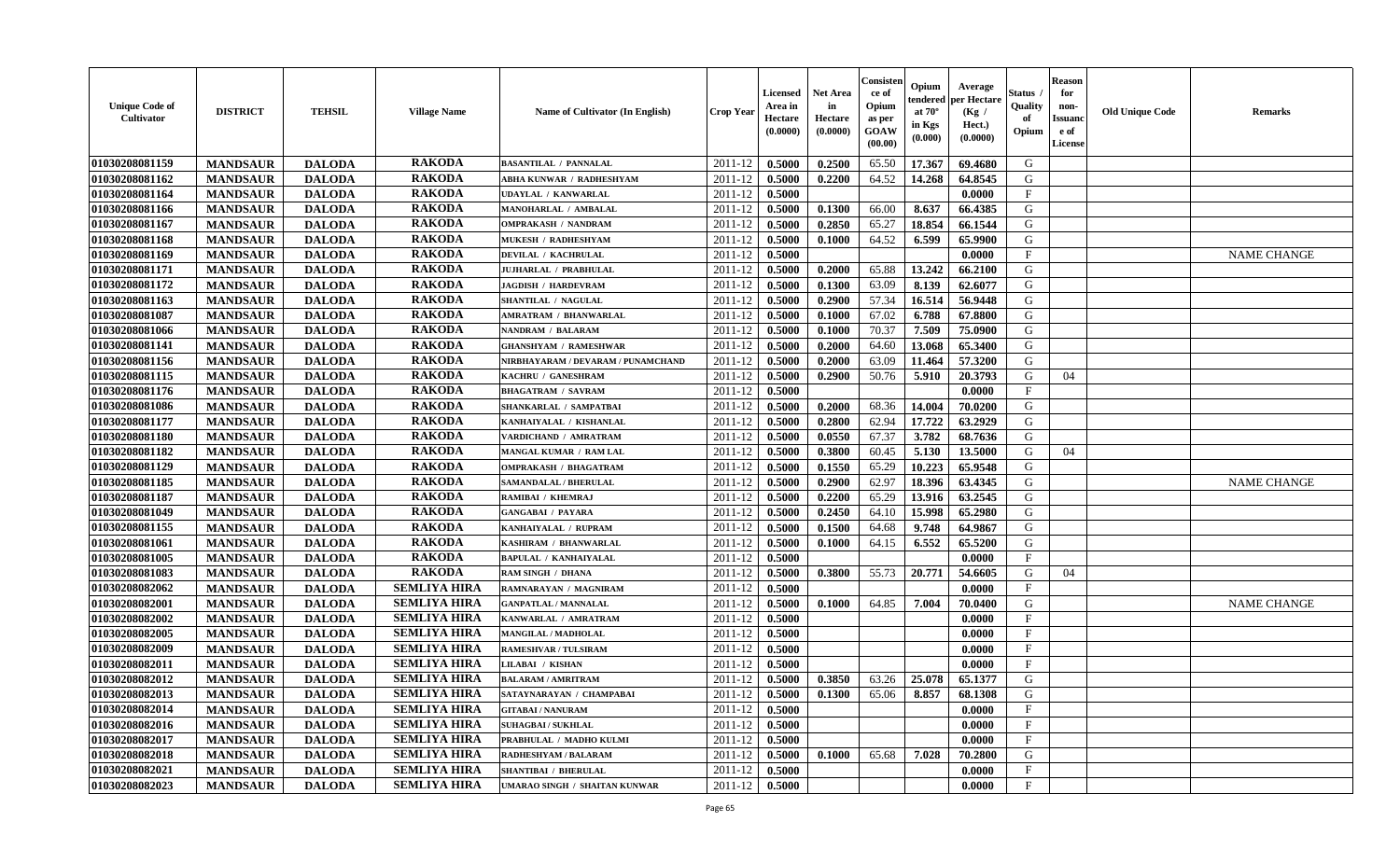| <b>Unique Code of</b><br><b>Cultivator</b> | <b>DISTRICT</b> | <b>TEHSIL</b> | <b>Village Name</b> | Name of Cultivator (In English)     | <b>Crop Year</b> | <b>Licensed</b><br>Area in<br>Hectare<br>(0.0000) | <b>Net Area</b><br>in<br>Hectare<br>(0.0000) | Consister<br>ce of<br>Opium<br>as per<br>GOAW<br>(00.00) | Opium<br>endered<br>at $70^\circ$<br>in Kgs<br>(0.000) | Average<br>per Hectare<br>(Kg /<br>Hect.)<br>(0.0000) | Status<br>Quality<br>of<br>Opium | <b>Reason</b><br>for<br>non-<br><b>Issuand</b><br>e of<br>License | <b>Old Unique Code</b> | <b>Remarks</b> |
|--------------------------------------------|-----------------|---------------|---------------------|-------------------------------------|------------------|---------------------------------------------------|----------------------------------------------|----------------------------------------------------------|--------------------------------------------------------|-------------------------------------------------------|----------------------------------|-------------------------------------------------------------------|------------------------|----------------|
| 01030208082024                             | <b>MANDSAUR</b> | <b>DALODA</b> | <b>SEMLIYA HIRA</b> | <b>AVANTIBAI / CHAMARLAL</b>        | 2011-12          | 0.5000                                            |                                              |                                                          |                                                        | 0.0000                                                | $\mathbf{F}$                     |                                                                   |                        |                |
| 01030208082025                             | <b>MANDSAUR</b> | <b>DALODA</b> | <b>SEMLIYA HIRA</b> | PRAKASHCHANDRA / AMARATRAM          | 2011-12          | 0.5000                                            |                                              |                                                          |                                                        | 0.0000                                                | $\mathbf{F}$                     |                                                                   |                        |                |
| 01030208082026                             | <b>MANDSAUR</b> | <b>DALODA</b> | <b>SEMLIYA HIRA</b> | <b>RUGNATH / RAM KUMHAR</b>         | 2011-12          | 0.5000                                            |                                              |                                                          |                                                        | 0.0000                                                | $_{\rm F}$                       |                                                                   |                        |                |
| 01030208082027                             | <b>MANDSAUR</b> | <b>DALODA</b> | <b>SEMLIYA HIRA</b> | LACHHIBAI / BALURAM                 | 2011-12          | 0.5000                                            | 0.1050                                       | 60.31                                                    | 6.591                                                  | 62.7714                                               | G                                |                                                                   |                        |                |
| 01030208082030                             | <b>MANDSAUR</b> | <b>DALODA</b> | <b>SEMLIYA HIRA</b> | <b>BHANVARLAL / KISHANLAL</b>       | 2011-12          | 0.5000                                            |                                              |                                                          |                                                        | 0.0000                                                | $\mathbf{F}$                     |                                                                   |                        |                |
| 01030208082031                             | <b>MANDSAUR</b> | <b>DALODA</b> | <b>SEMLIYA HIRA</b> | <b>HURJABAI/GANESHRAM</b>           | 2011-12          | 0.5000                                            |                                              |                                                          |                                                        | 0.0000                                                | $\mathbf{F}$                     |                                                                   |                        |                |
| 01030208082033                             | <b>MANDSAUR</b> | <b>DALODA</b> | <b>SEMLIYA HIRA</b> | NARAYAN / MATHURABAI                | 2011-12          | 0.5000                                            |                                              |                                                          |                                                        | 0.0000                                                | $\rm F$                          |                                                                   |                        |                |
| 01030208082034                             | <b>MANDSAUR</b> | <b>DALODA</b> | <b>SEMLIYA HIRA</b> | UDAYLAL / SHIVNARAYAN               | 2011-12          | 0.5000                                            | 0.1000                                       | 63.26                                                    | 6.642                                                  | 66.4200                                               | G                                |                                                                   |                        |                |
| 01030208082035                             | <b>MANDSAUR</b> | <b>DALODA</b> | <b>SEMLIYA HIRA</b> | <b>BALARAM / NANDA KULMI</b>        | 2011-12          | 0.5000                                            |                                              |                                                          |                                                        | 0.0000                                                | $\mathbf{F}$                     |                                                                   |                        |                |
| 01030208082036                             | <b>MANDSAUR</b> | <b>DALODA</b> | <b>SEMLIYA HIRA</b> | <b>DHANNA / MANNA</b>               | 2011-12          | 0.5000                                            | 0.1200                                       | 65.06                                                    | 8.374                                                  | 69.7833                                               | G                                |                                                                   |                        |                |
| 01030208082038                             | <b>MANDSAUR</b> | <b>DALODA</b> | <b>SEMLIYA HIRA</b> | <b>DILIP KUMAR / BHERULAL</b>       | 2011-12          | 0.5000                                            |                                              |                                                          |                                                        | 0.0000                                                | F                                |                                                                   |                        |                |
| 01030208082042                             | <b>MANDSAUR</b> | <b>DALODA</b> | <b>SEMLIYA HIRA</b> | <b>BHANWARLAL / BHERULAL</b>        | 2011-12          | 0.5000                                            |                                              |                                                          |                                                        | 0.0000                                                | $_{\rm F}$                       |                                                                   |                        |                |
| 01030208082044                             | <b>MANDSAUR</b> | <b>DALODA</b> | <b>SEMLIYA HIRA</b> | KANHAIYALAL / AMRATRAM              | 2011-12          | 0.5000                                            |                                              |                                                          |                                                        | 0.0000                                                | $_{\rm F}$                       |                                                                   |                        |                |
| 01030208082047                             | <b>MANDSAUR</b> | <b>DALODA</b> | <b>SEMLIYA HIRA</b> | <b>DHAPUBAI / KANWARLAL</b>         | 2011-12          | 0.5000                                            |                                              |                                                          |                                                        | 0.0000                                                | $\mathbf{F}$                     |                                                                   |                        |                |
| 01030208082048                             | <b>MANDSAUR</b> | <b>DALODA</b> | <b>SEMLIYA HIRA</b> | <b>JUJHAR SINGH / BHUWANI SINGH</b> | 2011-12          | 0.5000                                            | 0.0900                                       | 63.01                                                    | 5.950                                                  | 66.1111                                               | G                                |                                                                   |                        |                |
| 01030208082049                             | <b>MANDSAUR</b> | <b>DALODA</b> | <b>SEMLIYA HIRA</b> | <b>LILABAI / BAJRANGLAL</b>         | 2011-12          | 0.3500                                            |                                              |                                                          |                                                        | 0.0000                                                | $\rm F$                          |                                                                   |                        |                |
| 01030208082050                             | <b>MANDSAUR</b> | <b>DALODA</b> | <b>SEMLIYA HIRA</b> | MOHANLAL / KHIMA                    | 2011-12          | 0.5000                                            |                                              |                                                          |                                                        | 0.0000                                                | $\mathbf{F}$                     |                                                                   |                        |                |
| 01030208082051                             | <b>MANDSAUR</b> | <b>DALODA</b> | <b>SEMLIYA HIRA</b> | KACHRULAL / MADHULAL                | 2011-12          | 0.3500                                            |                                              |                                                          |                                                        | 0.0000                                                | $\mathbf{F}$                     |                                                                   |                        |                |
| 01030208082054                             | <b>MANDSAUR</b> | <b>DALODA</b> | <b>SEMLIYA HIRA</b> | RAMCHANDRA / SHANKARLAL             | 2011-12          | 0.5000                                            |                                              |                                                          |                                                        | 0.0000                                                | $\mathbf{F}$                     |                                                                   |                        |                |
| 01030208082060                             | <b>MANDSAUR</b> | <b>DALODA</b> | <b>SEMLIYA HIRA</b> | <b>GOPAL / RAMESHWAR</b>            | 2011-12          | 0.3500                                            |                                              |                                                          |                                                        | 0.0000                                                | $\mathbf{F}$                     |                                                                   |                        |                |
| 01030208082064                             | <b>MANDSAUR</b> | <b>DALODA</b> | <b>SEMLIYA HIRA</b> | <b>BADRILAL / BHARATRAM</b>         | 2011-12          | 0.5000                                            |                                              |                                                          |                                                        | 0.0000                                                | $_{\rm F}$                       |                                                                   |                        |                |
| 01030208082065                             | <b>MANDSAUR</b> | <b>DALODA</b> | <b>SEMLIYA HIRA</b> | <b>HIRALAL / NANDIBAI</b>           | 2011-12          | 0.5000                                            |                                              |                                                          |                                                        | 0.0000                                                | $\mathbf{F}$                     |                                                                   |                        |                |
| 01030208082067                             | <b>MANDSAUR</b> | <b>DALODA</b> | <b>SEMLIYA HIRA</b> | CHAINRAM / GANESHRAM                | 2011-12          | 0.5000                                            |                                              |                                                          |                                                        | 0.0000                                                | $\mathbf{F}$                     |                                                                   |                        |                |
| 01030208082069                             | <b>MANDSAUR</b> | <b>DALODA</b> | <b>SEMLIYA HIRA</b> | <b>BAGDIRAM / BHAGIRATH</b>         | 2011-12          | 0.5000                                            |                                              |                                                          |                                                        | 0.0000                                                | $\mathbf{F}$                     |                                                                   |                        |                |
| 01030208082070                             | <b>MANDSAUR</b> | <b>DALODA</b> | <b>SEMLIYA HIRA</b> | <b>GENDIBAI / RAMGIR</b>            | 2011-12          | 0.5000                                            |                                              |                                                          |                                                        | 0.0000                                                | $\mathbf{F}$                     |                                                                   |                        |                |
| 01030208082071                             | <b>MANDSAUR</b> | <b>DALODA</b> | <b>SEMLIYA HIRA</b> | <b>BABU KHA / IBRAHIM KHA</b>       | 2011-12          | 0.5000                                            |                                              |                                                          |                                                        | 0.0000                                                | $\mathbf F$                      |                                                                   |                        |                |
| 01030208082074                             | <b>MANDSAUR</b> | <b>DALODA</b> | <b>SEMLIYA HIRA</b> | RAMESHWAR / BHANWARLAL              | 2011-12          | 0.5000                                            |                                              |                                                          |                                                        | 0.0000                                                | $\mathbf{F}$                     |                                                                   |                        |                |
| 01030208082075                             | <b>MANDSAUR</b> | <b>DALODA</b> | <b>SEMLIYA HIRA</b> | PRAKASHCHAND / GANESHRAM            | 2011-12          | 0.5000                                            |                                              |                                                          |                                                        | 0.0000                                                | $\mathbf{F}$                     |                                                                   |                        |                |
| 01030208082076                             | <b>MANDSAUR</b> | <b>DALODA</b> | <b>SEMLIYA HIRA</b> | <b>DHAPUBAI/PREMCHAND</b>           | 2011-12          | 0.5000                                            |                                              |                                                          |                                                        | 0.0000                                                | $\mathbf{F}$                     |                                                                   |                        |                |
| 01030208082078                             | <b>MANDSAUR</b> | <b>DALODA</b> | <b>SEMLIYA HIRA</b> | TULSIBAI / NANDA                    | 2011-12          | 0.5000                                            |                                              |                                                          |                                                        | 0.0000                                                | $\mathbf{F}$                     |                                                                   |                        |                |
| 01030208082080                             | <b>MANDSAUR</b> | <b>DALODA</b> | <b>SEMLIYA HIRA</b> | <b>BHERULAL / NANDA</b>             | 2011-12          | 0.5000                                            |                                              |                                                          |                                                        | 0.0000                                                | $\rm F$                          |                                                                   |                        |                |
| 01030208082081                             | <b>MANDSAUR</b> | <b>DALODA</b> | <b>SEMLIYA HIRA</b> | <b>RATAN / KASHIRAM</b>             | 2011-12          | 0.5000                                            |                                              |                                                          |                                                        | 0.0000                                                | $\mathbf{F}$                     |                                                                   |                        |                |
| 01030208082091                             | <b>MANDSAUR</b> | <b>DALODA</b> | <b>SEMLIYA HIRA</b> | MANGILAL / NANDARAM                 | 2011-12          | 0.5000                                            | 0.2050                                       | 60.31                                                    | 13.105                                                 | 63.9268                                               | G                                |                                                                   |                        |                |
| 01030208082092                             | <b>MANDSAUR</b> | <b>DALODA</b> | <b>SEMLIYA HIRA</b> | <b>RATANBAI/NAGU</b>                | 2011-12          | 0.5000                                            | 0.1250                                       | 63.01                                                    | 8.020                                                  | 64.1600                                               | G                                |                                                                   |                        |                |
| 01030208082095                             | <b>MANDSAUR</b> | <b>DALODA</b> | <b>SEMLIYA HIRA</b> | SHIVNARAYAN / SUKHLAL               | 2011-12          | 0.5000                                            |                                              |                                                          |                                                        | 0.0000                                                | F                                |                                                                   |                        |                |
| 01030208082096                             | <b>MANDSAUR</b> | <b>DALODA</b> | <b>SEMLIYA HIRA</b> | SONIBAI / KANHAIYALAL               | 2011-12          | 0.5000                                            |                                              |                                                          |                                                        | 0.0000                                                | $_{\rm F}$                       |                                                                   |                        |                |
| 01030208082100                             | <b>MANDSAUR</b> | <b>DALODA</b> | <b>SEMLIYA HIRA</b> | RAMLAL / DEVA KUMAWAT               | 2011-12          | 0.5000                                            | 0.1000                                       | 63.01                                                    | 6.589                                                  | 65.8900                                               | G                                |                                                                   |                        |                |
| 01030208082103                             | <b>MANDSAUR</b> | <b>DALODA</b> | <b>SEMLIYA HIRA</b> | KISHANLAL / NATHULAL                | 2011-12          | 0.5000                                            |                                              |                                                          |                                                        | 0.0000                                                | F                                |                                                                   |                        |                |
| 01030208082105                             | <b>MANDSAUR</b> | <b>DALODA</b> | <b>SEMLIYA HIRA</b> | <b>DEVRAM / BHUVANILAL</b>          | 2011-12          | 0.5000                                            |                                              |                                                          |                                                        | 0.0000                                                | F                                |                                                                   |                        |                |
| 01030208082108                             | <b>MANDSAUR</b> | <b>DALODA</b> | <b>SEMLIYA HIRA</b> | SAJJAN KUNWAR / RAM SINGH           | 2011-12          | 0.5000                                            | 0.1500                                       | 63.68                                                    | 9.688                                                  | 64.5867                                               |                                  | 02                                                                |                        |                |
| 01030208082109                             | <b>MANDSAUR</b> | <b>DALODA</b> | <b>SEMLIYA HIRA</b> | <b>CHAMARLAL / KALU</b>             | 2011-12          | 0.5000                                            |                                              |                                                          |                                                        | 0.0000                                                | $\mathbf{F}$                     |                                                                   |                        |                |
| 01030208082115                             | <b>MANDSAUR</b> | <b>DALODA</b> | <b>SEMLIYA HIRA</b> | <b>BADRILAL / CHAMPABAI</b>         | 2011-12          | 0.5000                                            |                                              |                                                          |                                                        | 0.0000                                                | $\mathbf{F}$                     |                                                                   |                        |                |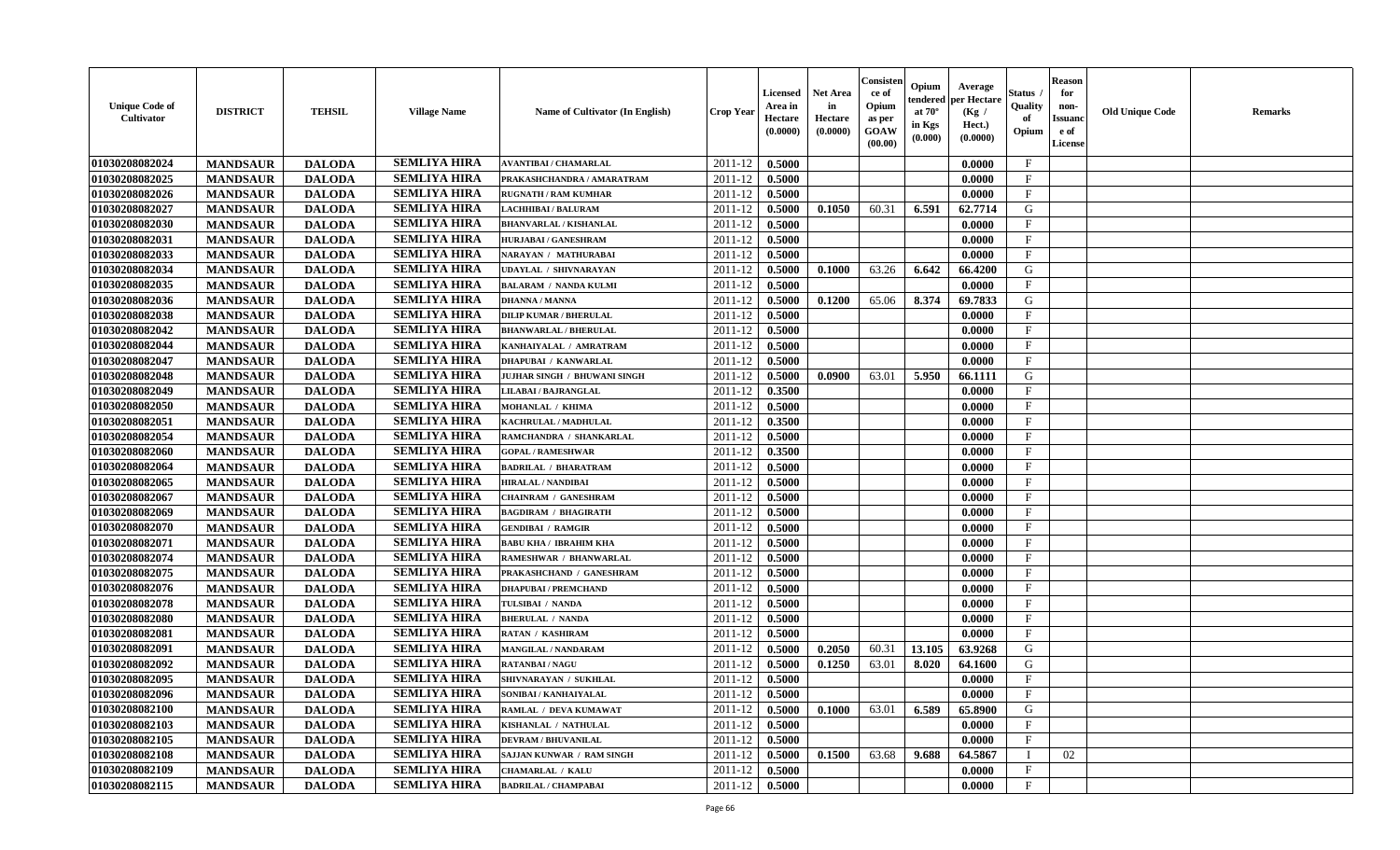| <b>Unique Code of</b><br><b>Cultivator</b> | <b>DISTRICT</b> | <b>TEHSIL</b> | <b>Village Name</b> | Name of Cultivator (In English) | <b>Crop Year</b> | <b>Licensed</b><br>Area in<br>Hectare<br>(0.0000) | <b>Net Area</b><br>in<br>Hectare<br>(0.0000) | Consisteı<br>ce of<br>Opium<br>as per<br><b>GOAW</b><br>(00.00) | Opium<br>endered<br>at $70^\circ$<br>in Kgs<br>$(\mathbf{0.000})$ | Average<br>per Hectare<br>(Kg /<br>Hect.)<br>(0.0000) | Status<br>Quality<br>of<br>Opium | <b>Reason</b><br>for<br>non-<br>Issuan<br>e of<br>License | <b>Old Unique Code</b> | <b>Remarks</b>     |
|--------------------------------------------|-----------------|---------------|---------------------|---------------------------------|------------------|---------------------------------------------------|----------------------------------------------|-----------------------------------------------------------------|-------------------------------------------------------------------|-------------------------------------------------------|----------------------------------|-----------------------------------------------------------|------------------------|--------------------|
| 01030208082121                             | <b>MANDSAUR</b> | <b>DALODA</b> | <b>SEMLIYA HIRA</b> | <b>MOHANLAL / NATHULAL</b>      | 2011-12          | 0.5000                                            | 0.0950                                       | 64.89                                                           | 6.591                                                             | 69.3789                                               | G                                |                                                           |                        |                    |
| 01030208082122                             | <b>MANDSAUR</b> | <b>DALODA</b> | <b>SEMLIYA HIRA</b> | <b>BHAGATRAM / GANESHRAM</b>    | 2011-12          | 0.5000                                            | 0.2600                                       | 68.14                                                           | 17.989                                                            | 69.1885                                               | G                                |                                                           |                        |                    |
| 01030208082125                             | <b>MANDSAUR</b> | <b>DALODA</b> | <b>SEMLIYA HIRA</b> | MANGILAL / BHANWARLAL           | 2011-12          | 0.5000                                            | 0.1050                                       | 70.21                                                           | 7.523                                                             | 71.6476                                               | G                                |                                                           |                        |                    |
| 01030208082127                             | <b>MANDSAUR</b> | <b>DALODA</b> | <b>SEMLIYA HIRA</b> | <b>CHUNILAL / DHANA</b>         | 2011-12          | 0.5000                                            |                                              |                                                                 |                                                                   | 0.0000                                                | $\mathbf{F}$                     |                                                           |                        |                    |
| 01030208082132                             | <b>MANDSAUR</b> | <b>DALODA</b> | <b>SEMLIYA HIRA</b> | MANGILAL / CHAMPALAL            | 2011-12          | 0.5000                                            |                                              |                                                                 |                                                                   | 0.0000                                                | $\mathbf{F}$                     |                                                           |                        |                    |
| 01030208082135                             | <b>MANDSAUR</b> | <b>DALODA</b> | <b>SEMLIYA HIRA</b> | <b>MOTYABAI/RUPANATH</b>        | 2011-12          | 0.5000                                            |                                              |                                                                 |                                                                   | 0.0000                                                | $\mathbf{F}$                     |                                                           |                        |                    |
| 01030208082139                             | <b>MANDSAUR</b> | <b>DALODA</b> | <b>SEMLIYA HIRA</b> | MOHANBAI / BHUWANIRAM           | 2011-12          | 0.5000                                            |                                              |                                                                 |                                                                   | 0.0000                                                | $\mathbf F$                      |                                                           |                        |                    |
| 01030208082177                             | <b>MANDSAUR</b> | <b>DALODA</b> | <b>SEMLIYA HIRA</b> | RAJENDRAKUMAR / BHERULAL        | 2011-12          | 0.5000                                            | 0.1700                                       | 67.54                                                           | 12.128                                                            | 71.3412                                               | G                                |                                                           |                        |                    |
| 01030208082141                             | <b>MANDSAUR</b> | <b>DALODA</b> | <b>SEMLIYA HIRA</b> | PRAKASHCHANDRA / SHIVNARAYAN    | 2011-12          | 0.5000                                            | 0.2100                                       | 63.38                                                           | 14.043                                                            | 66.8714                                               | G                                |                                                           |                        |                    |
| 01030208082142                             | <b>MANDSAUR</b> | <b>DALODA</b> | <b>SEMLIYA HIRA</b> | RAMESHVAR / BALARAM             | 2011-12          | 0.5000                                            | 0.1500                                       | 63.38                                                           | 9.706                                                             | 64.7067                                               | G                                |                                                           |                        |                    |
| 01030208082144                             | <b>MANDSAUR</b> | <b>DALODA</b> | <b>SEMLIYA HIRA</b> | RAMCHANDRA / NANURAM            | 2011-12          | 0.5000                                            |                                              |                                                                 |                                                                   | 0.0000                                                | $\mathbf{F}$                     |                                                           |                        |                    |
| 01030208082146                             | <b>MANDSAUR</b> | <b>DALODA</b> | <b>SEMLIYA HIRA</b> | <b>HIRANATH / RUPANATH</b>      | 2011-12          | 0.5000                                            | 0.2000                                       | 66.30                                                           | 13.629                                                            | 68.1450                                               | G                                |                                                           |                        |                    |
| 01030208082147                             | <b>MANDSAUR</b> | <b>DALODA</b> | <b>SEMLIYA HIRA</b> | <b>PUSHKAR / BALARAM</b>        | 2011-12          | 0.5000                                            |                                              |                                                                 |                                                                   | 0.0000                                                | $\mathbf{F}$                     |                                                           |                        |                    |
| 01030208082148                             | <b>MANDSAUR</b> | <b>DALODA</b> | <b>SEMLIYA HIRA</b> | KANHAIYALAL / GANPATLAL         | 2011-12          | 0.5000                                            | 0.2400                                       | 66.30                                                           | 16.442                                                            | 68.5083                                               | G                                |                                                           |                        |                    |
| 01030208082152                             | <b>MANDSAUR</b> | <b>DALODA</b> | <b>SEMLIYA HIRA</b> | <b>JAGDISH / NATHULAL</b>       | 2011-12          | 0.5000                                            |                                              |                                                                 |                                                                   | 0.0000                                                | $\mathbf{F}$                     |                                                           |                        |                    |
| 01030208082153                             | <b>MANDSAUR</b> | <b>DALODA</b> | <b>SEMLIYA HIRA</b> | RADHESHYAM / PRABHULAL          | 2011-12          | 0.5000                                            | 0.1100                                       | 66.30                                                           | 7.331                                                             | 66.6455                                               | G                                |                                                           |                        |                    |
| 01030208082154                             | <b>MANDSAUR</b> | <b>DALODA</b> | <b>SEMLIYA HIRA</b> | RESHAMBAI / DEVILAL             | 2011-12          | 0.5000                                            | 0.1500                                       | 65.76                                                           | 10.324                                                            | 68.8267                                               | $\mathbf I$                      | 02                                                        |                        |                    |
| 01030208082155                             | <b>MANDSAUR</b> | <b>DALODA</b> | <b>SEMLIYA HIRA</b> | SHANTIBAI / AVANTILAL           | 2011-12          | 0.5000                                            | 0.1250                                       | 63.66                                                           | 8.103                                                             | 64.8240                                               | G                                |                                                           |                        | TRANSFER/JOGIKHEDA |
| 01030208082156                             | <b>MANDSAUR</b> | <b>DALODA</b> | <b>SEMLIYA HIRA</b> | RADHESHYAM / PUNAMCHAND         | 2011-12          | 0.5000                                            |                                              |                                                                 |                                                                   | 0.0000                                                | F                                |                                                           |                        |                    |
| 01030208082157                             | <b>MANDSAUR</b> | <b>DALODA</b> | <b>SEMLIYA HIRA</b> | PRAKASHCHAND / PRABHULAL        | 2011-12          | 0.3500                                            | 0.2000                                       | 65.65                                                           | 13.740                                                            | 68.7000                                               |                                  | 02                                                        |                        |                    |
| 01030208082158                             | <b>MANDSAUR</b> | <b>DALODA</b> | <b>SEMLIYA HIRA</b> | MANGILAL / PRABHULAL            | 2011-12          | 0.5000                                            |                                              |                                                                 |                                                                   | 0.0000                                                | $_{\rm F}$                       |                                                           |                        |                    |
| 01030208082159                             | <b>MANDSAUR</b> | <b>DALODA</b> | <b>SEMLIYA HIRA</b> | SATYANRAYAN / SHIVNARAYAN       | 2011-12          | 0.5000                                            | 0.0700                                       | 68.14                                                           | 5.111                                                             | 73.0143                                               | G                                |                                                           |                        |                    |
| 01030208082162                             | <b>MANDSAUR</b> | <b>DALODA</b> | <b>SEMLIYA HIRA</b> | <b>BHERULAL / KANWARLAL</b>     | 2011-12          | 0.5000                                            | 0.0600                                       | 63.66                                                           | 3.892                                                             | 64.8667                                               | G                                |                                                           |                        |                    |
| 01030208082165                             | <b>MANDSAUR</b> | <b>DALODA</b> | <b>SEMLIYA HIRA</b> | <b>NAGGIBAI / BALMUKUND</b>     | 2011-12          | 0.5000                                            |                                              |                                                                 |                                                                   | 0.0000                                                | $\mathbf{F}$                     |                                                           |                        |                    |
| 01030208082166                             | <b>MANDSAUR</b> | <b>DALODA</b> | <b>SEMLIYA HIRA</b> | PREMCHAND / BHERULAL            | 2011-12          | 0.5000                                            |                                              |                                                                 |                                                                   | 0.0000                                                | $\mathbf{F}$                     |                                                           |                        |                    |
| 01030208082167                             | <b>MANDSAUR</b> | <b>DALODA</b> | <b>SEMLIYA HIRA</b> | PANNALAL / DULICHAND            | 2011-12          | 0.5000                                            |                                              |                                                                 |                                                                   | 0.0000                                                | $\mathbf{F}$                     |                                                           |                        |                    |
| 01030208082169                             | <b>MANDSAUR</b> | <b>DALODA</b> | <b>SEMLIYA HIRA</b> | DEVILAL / BHAGATRAM             | 2011-12          | 0.5000                                            |                                              |                                                                 |                                                                   | 0.0000                                                | $_{\rm F}$                       |                                                           |                        |                    |
| 01030208082170                             | <b>MANDSAUR</b> | <b>DALODA</b> | <b>SEMLIYA HIRA</b> | <b>RAMESHWAR / BHERULAL</b>     | 2011-12          | 0.5000                                            |                                              |                                                                 |                                                                   | 0.0000                                                | $\mathbf{F}$                     |                                                           |                        |                    |
| 01030208082020                             | <b>MANDSAUR</b> | <b>DALODA</b> | <b>SEMLIYA HIRA</b> | KANWARLAL / GOVINDRAM           | 2011-12          | 0.5000                                            | 0.0600                                       | 63.66                                                           | 3.938                                                             | 65.6333                                               | G                                |                                                           |                        |                    |
| 01030208082106                             | <b>MANDSAUR</b> | <b>DALODA</b> | <b>SEMLIYA HIRA</b> | UDAYLAL / BALMUKUND             | 2011-12          | 0.5000                                            |                                              |                                                                 |                                                                   | 0.0000                                                | $_{\rm F}$                       |                                                           |                        |                    |
| 01030208082007                             | <b>MANDSAUR</b> | <b>DALODA</b> | <b>SEMLIYA HIRA</b> | NANDKISHOR / RAMKISHAN          | 2011-12          | 0.5000                                            | 0.1250                                       | 60.31                                                           | 7.677                                                             | 61.4160                                               | G                                |                                                           |                        |                    |
| 01030208082008                             | <b>MANDSAUR</b> | <b>DALODA</b> | <b>SEMLIYA HIRA</b> | <b>BALARAM / RAMRATAN</b>       | 2011-12          | 0.5000                                            |                                              |                                                                 |                                                                   | 0.0000                                                | $\mathbf{F}$                     |                                                           |                        |                    |
| 01030208082010                             | <b>MANDSAUR</b> | <b>DALODA</b> | <b>SEMLIYA HIRA</b> | MANGILAL / SHIVNARAYAN          | 2011-12          | 0.5000                                            |                                              |                                                                 |                                                                   | 0.0000                                                | $\mathbf{F}$                     |                                                           |                        |                    |
| 01030208082053                             | <b>MANDSAUR</b> | <b>DALODA</b> | <b>SEMLIYA HIRA</b> | NANDRAM / BALARAM               | 2011-12          | 0.5000                                            | 0.1650                                       | 60.73                                                           | 10.645                                                            | 64.5152                                               | G                                |                                                           |                        |                    |
| 01030208082160                             | <b>MANDSAUR</b> | <b>DALODA</b> | <b>SEMLIYA HIRA</b> | <b>BAGDIBAI / DEVILAL</b>       | 2011-12          | 0.5000                                            |                                              |                                                                 |                                                                   | 0.0000                                                | $\mathbf{F}$                     |                                                           |                        |                    |
| 01030208082171                             | <b>MANDSAUR</b> | <b>DALODA</b> | <b>SEMLIYA HIRA</b> | <b>KAMERIBAI / RUPA</b>         | $2011-12$ 0.5000 |                                                   |                                              |                                                                 |                                                                   | 0.0000                                                | F                                |                                                           |                        |                    |
| 01030208082173                             | <b>MANDSAUR</b> | <b>DALODA</b> | <b>SEMLIYA HIRA</b> | KANVARLAL / KALURAM             | 2011-12          | 0.5000                                            |                                              |                                                                 |                                                                   | 0.0000                                                | $\mathbf{F}$                     |                                                           |                        |                    |
| 01030208082174                             | <b>MANDSAUR</b> | <b>DALODA</b> | <b>SEMLIYA HIRA</b> | <b>MADHOLAL / KALURAM JI</b>    | 2011-12          | 0.5000                                            |                                              |                                                                 |                                                                   | 0.0000                                                | $\mathbf{F}$                     |                                                           |                        | NAME CHANGE        |
| 01030208082101                             | <b>MANDSAUR</b> | <b>DALODA</b> | <b>SEMLIYA HIRA</b> | <b>BASNTIBAI / BHERULAL</b>     | 2011-12          | 0.5000                                            | 0.0600                                       | 59.63                                                           | 3.476                                                             | 57.9333                                               | G                                |                                                           |                        |                    |
| 01030208082176                             | <b>MANDSAUR</b> | <b>DALODA</b> | <b>SEMLIYA HIRA</b> | <b>DEUBAI/DHANA</b>             | 2011-12          | 0.3500                                            |                                              |                                                                 |                                                                   | 0.0000                                                | $\mathbf{F}$                     |                                                           |                        |                    |
| 01030208082128                             | <b>MANDSAUR</b> | <b>DALODA</b> | <b>SEMLIYA HIRA</b> | <b>BHAIRU / KARU</b>            | 2011-12          | 0.5000                                            |                                              |                                                                 |                                                                   | 0.0000                                                | $\mathbf{F}$                     |                                                           |                        | <b>NAME CHANGE</b> |
| 01030208082168                             | <b>MANDSAUR</b> | <b>DALODA</b> | <b>SEMLIYA HIRA</b> | KOMALRAM / KASTURIBAI           | 2011-12          | 0.5000                                            |                                              |                                                                 |                                                                   | 0.0000                                                | $\mathbf{F}$                     |                                                           |                        |                    |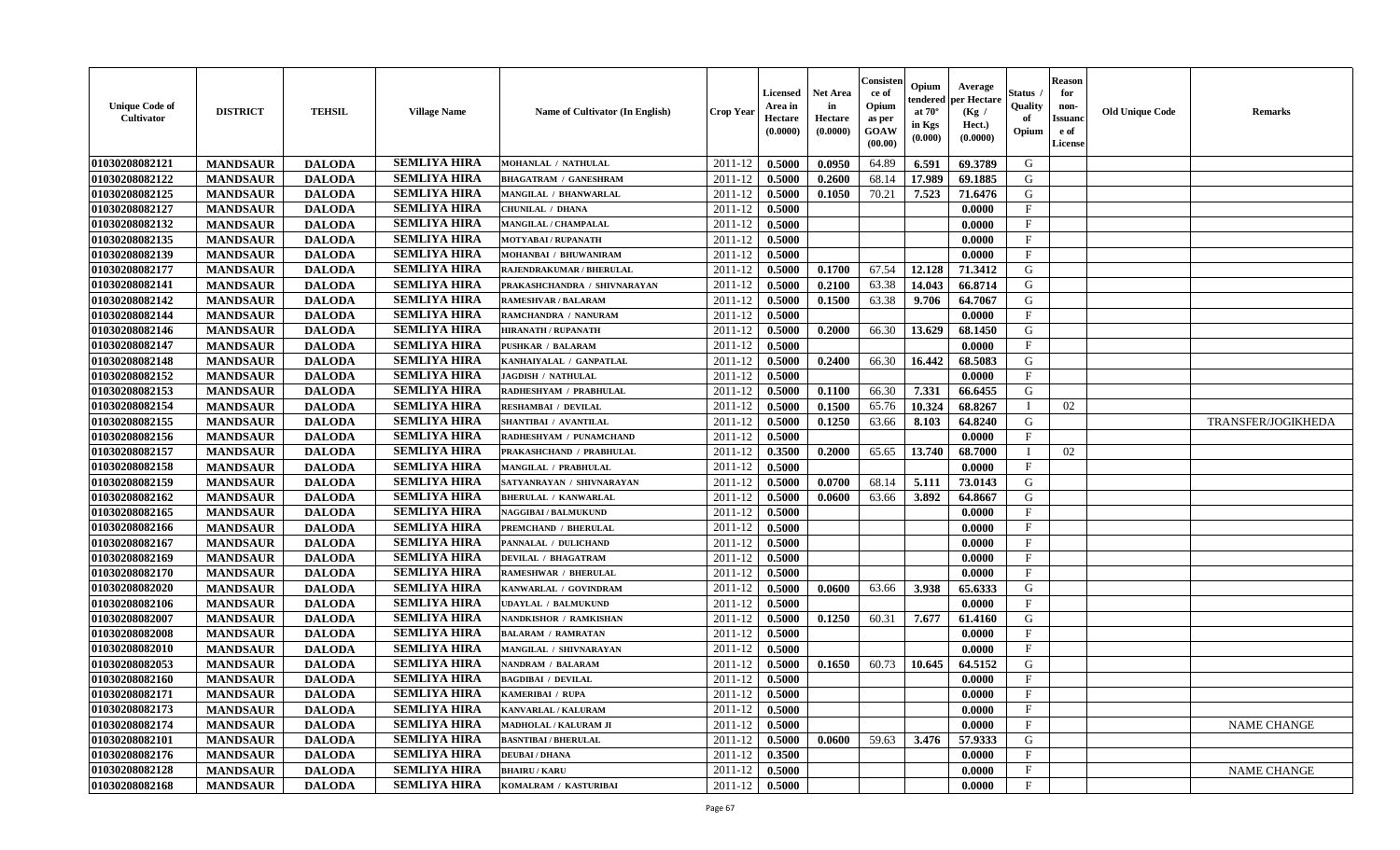| <b>Unique Code of</b><br><b>Cultivator</b> | <b>DISTRICT</b> | <b>TEHSIL</b> | <b>Village Name</b> | Name of Cultivator (In English)     | <b>Crop Year</b> | <b>Licensed</b><br>Area in<br>Hectare<br>(0.0000) | <b>Net Area</b><br>in<br>Hectare<br>(0.0000) | Consister<br>ce of<br>Opium<br>as per<br><b>GOAW</b><br>(00.00) | Opium<br>endered<br>at $70^\circ$<br>in Kgs<br>(0.000) | Average<br>per Hectare<br>(Kg /<br>Hect.)<br>(0.0000) | Status<br>Quality<br>of<br>Opium | <b>Reason</b><br>for<br>non-<br><b>Issuand</b><br>e of<br><b>License</b> | <b>Old Unique Code</b> | <b>Remarks</b>     |
|--------------------------------------------|-----------------|---------------|---------------------|-------------------------------------|------------------|---------------------------------------------------|----------------------------------------------|-----------------------------------------------------------------|--------------------------------------------------------|-------------------------------------------------------|----------------------------------|--------------------------------------------------------------------------|------------------------|--------------------|
| 01030208082068                             | <b>MANDSAUR</b> | <b>DALODA</b> | <b>SEMLIYA HIRA</b> | <b>NARENDRA KUMAR / BALARAM</b>     | 2011-12          | 0.5000                                            |                                              |                                                                 |                                                        | 0.0000                                                | $\mathbf{F}$                     |                                                                          |                        |                    |
| 01030208082097                             | <b>MANDSAUR</b> | <b>DALODA</b> | <b>SEMLIYA HIRA</b> | KACHRU / RAMLAL                     | 2011-12          | 0.5000                                            |                                              |                                                                 |                                                        | 0.0000                                                | $\mathbf F$                      |                                                                          |                        |                    |
| 01030208082164                             | <b>MANDSAUR</b> | <b>DALODA</b> | <b>SEMLIYA HIRA</b> | <b>CHATAR SINGH / MOD SINGH</b>     | 2011-12          | 0.5000                                            |                                              |                                                                 |                                                        | 0.0000                                                | $\mathbf{F}$                     |                                                                          |                        |                    |
| 01030208082041                             | <b>MANDSAUR</b> | <b>DALODA</b> | <b>SEMLIYA HIRA</b> | MANGIBAI / AMBARAM                  | 2011-12          | 0.5000                                            |                                              |                                                                 |                                                        | 0.0000                                                | $\mathbf{F}$                     |                                                                          |                        |                    |
| 01030208082066                             | <b>MANDSAUR</b> | <b>DALODA</b> | <b>SEMLIYA HIRA</b> | <b>CHANDRABAI / HIRALAL</b>         | 2011-12          | 0.5000                                            | 0.0750                                       | 69.96                                                           | 5.267                                                  | 70.2267                                               | G                                |                                                                          |                        |                    |
| 01030208082136                             | <b>MANDSAUR</b> | <b>DALODA</b> | <b>SEMLIYA HIRA</b> | <b>BHERU / BHUWAN</b>               | 2011-12          | 0.5000                                            |                                              |                                                                 |                                                        | 0.0000                                                | $_{\rm F}$                       |                                                                          |                        |                    |
| 01030208083001                             | <b>MANDSAUR</b> | <b>DALODA</b> | <b>TAJKHEDI</b>     | <b>BHAGVANSINGH / MOTISINGH</b>     | 2011-12          | 0.5000                                            |                                              |                                                                 |                                                        | 0.0000                                                | $\mathbf{F}$                     |                                                                          |                        |                    |
| 01030208083002                             | <b>MANDSAUR</b> | <b>DALODA</b> | <b>TAJKHEDI</b>     | SHOBHARAM / DALURAM                 | 2011-12          | 0.5000                                            |                                              |                                                                 |                                                        | 0.0000                                                | $\mathbf{F}$                     |                                                                          |                        |                    |
| 01030208083003                             | <b>MANDSAUR</b> | <b>DALODA</b> | <b>TAJKHEDI</b>     | <b>LALURAM / GOTAM</b>              | 2011-12          | 0.5000                                            | 0.0900                                       | 67.31                                                           | 6.693                                                  | 74.3667                                               | G                                |                                                                          |                        |                    |
| 01030208083004                             | <b>MANDSAUR</b> | <b>DALODA</b> | <b>TAJKHEDI</b>     | <b>MANGILAL / MAGNIRAM</b>          | 2011-12          | 0.5000                                            |                                              |                                                                 |                                                        | 0.0000                                                | $\mathbf{F}$                     |                                                                          |                        |                    |
| 01030208083005                             | <b>MANDSAUR</b> | <b>DALODA</b> | <b>TAJKHEDI</b>     | <b>BALDEV / KESHURAM</b>            | 2011-12          | 0.5000                                            |                                              |                                                                 |                                                        | 0.0000                                                | F                                |                                                                          |                        |                    |
| 01030208083006                             | <b>MANDSAUR</b> | <b>DALODA</b> | <b>TAJKHEDI</b>     | <b>SURAJBAI / MULCHAND</b>          | 2011-12          | 0.5000                                            |                                              |                                                                 |                                                        | 0.0000                                                | $\mathbf{F}$                     |                                                                          |                        |                    |
| 01030208083010                             | <b>MANDSAUR</b> | <b>DALODA</b> | <b>TAJKHEDI</b>     | <b>GANESHRAM / DALURAM</b>          | 2011-12          | 0.5000                                            | 0.1500                                       | 70.34                                                           | 10.953                                                 | 73.0200                                               | G                                |                                                                          |                        |                    |
| 01030208083012                             | <b>MANDSAUR</b> | <b>DALODA</b> | <b>TAJKHEDI</b>     | <b>AMBARAM / GANGARAM</b>           | 2011-12          | 0.5000                                            |                                              |                                                                 |                                                        | 0.0000                                                | $_{\rm F}$                       |                                                                          |                        |                    |
| 01030208083013                             | <b>MANDSAUR</b> | <b>DALODA</b> | <b>TAJKHEDI</b>     | PREMBAI / NANDRAM                   | 2011-12          | 0.3500                                            |                                              |                                                                 |                                                        | 0.0000                                                | $\mathbf{F}$                     |                                                                          |                        |                    |
| 01030208083014                             | <b>MANDSAUR</b> | <b>DALODA</b> | <b>TAJKHEDI</b>     | <b>GULABSINGH / NAHARSINGH</b>      | 2011-12          | 0.5000                                            |                                              |                                                                 |                                                        | 0.0000                                                | $\rm F$                          |                                                                          |                        |                    |
| 01030208083016                             | <b>MANDSAUR</b> | <b>DALODA</b> | <b>TAJKHEDI</b>     | <b>DEVILAL / RATANLAL</b>           | 2011-12          | 0.5000                                            | 0.2550                                       | 67.01                                                           | 17.681                                                 | 69.3373                                               | G                                |                                                                          |                        |                    |
| 01030208083017                             | <b>MANDSAUR</b> | <b>DALODA</b> | <b>TAJKHEDI</b>     | TEJKUNWAR / NAGU SINGH              | 2011-12          | 0.5000                                            |                                              |                                                                 |                                                        | 0.0000                                                | $\mathbf{F}$                     |                                                                          |                        |                    |
| 01030208083022                             | <b>MANDSAUR</b> | <b>DALODA</b> | <b>TAJKHEDI</b>     | <b>BALARAM / BHUWANISHANKAR</b>     | 2011-12          | 0.5000                                            | 0.2000                                       | 68.89                                                           | 14.270                                                 | 71.3500                                               | G                                |                                                                          |                        |                    |
| 01030208083025                             | <b>MANDSAUR</b> | <b>DALODA</b> | <b>TAJKHEDI</b>     | NATHULAL / RATANLAL                 | 2011-12          | 0.5000                                            | 0.1000                                       | 66.52                                                           | 6.994                                                  | 69.9400                                               | G                                |                                                                          |                        |                    |
| 01030208083033                             | <b>MANDSAUR</b> | <b>DALODA</b> | <b>TAJKHEDI</b>     | <b>CHAINRAM / MAGANIRAM</b>         | 2011-12          | 0.5000                                            |                                              |                                                                 |                                                        | 0.0000                                                | $\mathbf{F}$                     |                                                                          |                        |                    |
| 01030208083036                             | <b>MANDSAUR</b> | <b>DALODA</b> | <b>TAJKHEDI</b>     | NATTHE KHAN / BHURE KHAN            | 2011-12          | 0.5000                                            | 0.1500                                       | 67.81                                                           | 10.249                                                 | 68.3267                                               | G                                |                                                                          |                        |                    |
| 01030208083038                             | <b>MANDSAUR</b> | <b>DALODA</b> | <b>TAJKHEDI</b>     | <b>MOHAN / RAMA</b>                 | 2011-12          | 0.5000                                            |                                              |                                                                 |                                                        | 0.0000                                                | $\mathbf{F}$                     |                                                                          |                        | <b>NAME CHANGE</b> |
| 01030208083045                             | <b>MANDSAUR</b> | <b>DALODA</b> | <b>TAJKHEDI</b>     | HANS KUNWAR / DHUL SINGH            | 2011-12          | 0.5000                                            | 0.3100                                       | 59.80                                                           | 19.674                                                 | 63.4645                                               | G                                |                                                                          |                        |                    |
| 01030208083046                             | <b>MANDSAUR</b> | <b>DALODA</b> | <b>TAJKHEDI</b>     | <b>GOPAL / LALURAM</b>              | 2011-12          | 0.5000                                            |                                              |                                                                 |                                                        | 0.0000                                                | $\rm F$                          |                                                                          |                        |                    |
| 01030208083047                             | <b>MANDSAUR</b> | <b>DALODA</b> | <b>TAJKHEDI</b>     | MAHIPAL SINGH / BHAGWAN SINGH       | 2011-12          | 0.5000                                            | 0.0950                                       | 64.57                                                           | 6.106                                                  | 64.2737                                               | G                                |                                                                          |                        |                    |
| 01030208083051                             | <b>MANDSAUR</b> | <b>DALODA</b> | <b>TAJKHEDI</b>     | <b>BHUWANI SINGH / VIKRAM SINGH</b> | 2011-12          | 0.5000                                            | 0.2000                                       | 66.38                                                           | 13.229                                                 | 66.1450                                               | G                                |                                                                          |                        |                    |
| 01030208083054                             | <b>MANDSAUR</b> | <b>DALODA</b> | <b>TAJKHEDI</b>     | KANHAIYALAL / KESHURAM              | 2011-12          | 0.5000                                            | 0.2100                                       | 59.80                                                           | 13.079                                                 | 62.2810                                               | G                                |                                                                          |                        |                    |
| 01030208083055                             | <b>MANDSAUR</b> | <b>DALODA</b> | <b>TAJKHEDI</b>     | <b>BHANWAR SINGH / BHERU SINGH</b>  | 2011-12          | 0.5000                                            | 0.1000                                       | 64.57                                                           | 6.374                                                  | 63.7400                                               | G                                |                                                                          |                        |                    |
| 01030208083056                             | <b>MANDSAUR</b> | <b>DALODA</b> | <b>TAJKHEDI</b>     | <b>RAMPRASAD / BAGDIRAM</b>         | 2011-12          | 0.5000                                            | 0.1000                                       | 64.57                                                           | 6.844                                                  | 68.4400                                               | G                                |                                                                          |                        |                    |
| 01030208083057                             | <b>MANDSAUR</b> | <b>DALODA</b> | <b>TAJKHEDI</b>     | NARENDRA SINGH / DASHRATH SINGH     | 2011-12          | 0.5000                                            | 0.1850                                       | 68.65                                                           | 12.926                                                 | 69.8703                                               | G                                |                                                                          |                        |                    |
| 01030208083058                             | <b>MANDSAUR</b> | <b>DALODA</b> | <b>TAJKHEDI</b>     | <b>DOLATSINGH / NAHAR SINGH</b>     | 2011-12          | 0.5000                                            |                                              |                                                                 |                                                        | 0.0000                                                | $\mathbf{F}$                     |                                                                          |                        |                    |
| 01030208083059                             | <b>MANDSAUR</b> | <b>DALODA</b> | <b>TAJKHEDI</b>     | KISHAN KUNWAR / KISHOR SINGH        | 2011-12          | 0.5000                                            |                                              |                                                                 |                                                        | 0.0000                                                | $\mathbf{F}$                     |                                                                          |                        |                    |
| 01030208083060                             | <b>MANDSAUR</b> | <b>DALODA</b> | <b>TAJKHEDI</b>     | ISHWAR SINGH / SARDAR SINGH         | 2011-12          | 0.5000                                            | 0.0700                                       | 64.45                                                           | 5.009                                                  | 71.5571                                               | G                                |                                                                          |                        |                    |
| 01030208083061                             | <b>MANDSAUR</b> | <b>DALODA</b> | <b>TAJKHEDI</b>     | PUNAMCHAND / GANGARAM               | 2011-12          | 0.5000                                            | 0.0600                                       | 64.36                                                           | 4.073                                                  | 67.8833                                               | G                                |                                                                          |                        |                    |
| 01030208083064                             | <b>MANDSAUR</b> | <b>DALODA</b> | <b>TAJKHEDI</b>     | KAILASHLAL / RATANLAL               | 2011-12          | 0.5000                                            |                                              |                                                                 |                                                        | 0.0000                                                | F                                |                                                                          |                        |                    |
| 01030208083068                             | <b>MANDSAUR</b> | <b>DALODA</b> | <b>TAJKHEDI</b>     | JITENDRA SINGH / RAGHUVIR SINGH     | 2011-12          | 0.5000                                            |                                              |                                                                 |                                                        | 0.0000                                                | $\mathbf{F}$                     |                                                                          |                        |                    |
| 01030208083072                             | <b>MANDSAUR</b> | <b>DALODA</b> | <b>TAJKHEDI</b>     | <b>BHARAT KUNWAR / DEVI SINGH</b>   | 2011-12          | 0.5000                                            | 0.0450                                       | 67.45                                                           | 3.151                                                  | 70.0222                                               | G                                |                                                                          |                        |                    |
| 01030208083075                             | <b>MANDSAUR</b> | <b>DALODA</b> | <b>TAJKHEDI</b>     | RAJENDRA SINGH / SAWRUP SINGH       | 2011-12          | 0.5000                                            | 0.0500                                       | 65.91                                                           | 3.361                                                  | 67.2200                                               | G                                |                                                                          |                        |                    |
| 01030208083076                             | <b>MANDSAUR</b> | <b>DALODA</b> | <b>TAJKHEDI</b>     | PREMCHAND / MANGILAL                | 2011-12          | 0.5000                                            | 0.1700                                       | 67.23                                                           | 11.765                                                 | 69.2059                                               | G                                |                                                                          |                        |                    |
| 01030208083050                             | <b>MANDSAUR</b> | <b>DALODA</b> | <b>TAJKHEDI</b>     | MODIRAM / GANGARAM                  | 2011-12          | 0.5000                                            |                                              |                                                                 |                                                        | 0.0000                                                | $\mathbf{F}$                     |                                                                          |                        |                    |
| 01030208083018                             | <b>MANDSAUR</b> | <b>DALODA</b> | <b>TAJKHEDI</b>     | <b>SUKHRAM / BHUWAN</b>             | 2011-12          | 0.5000                                            |                                              |                                                                 |                                                        | 0.0000                                                | $\mathbf{F}$                     |                                                                          |                        |                    |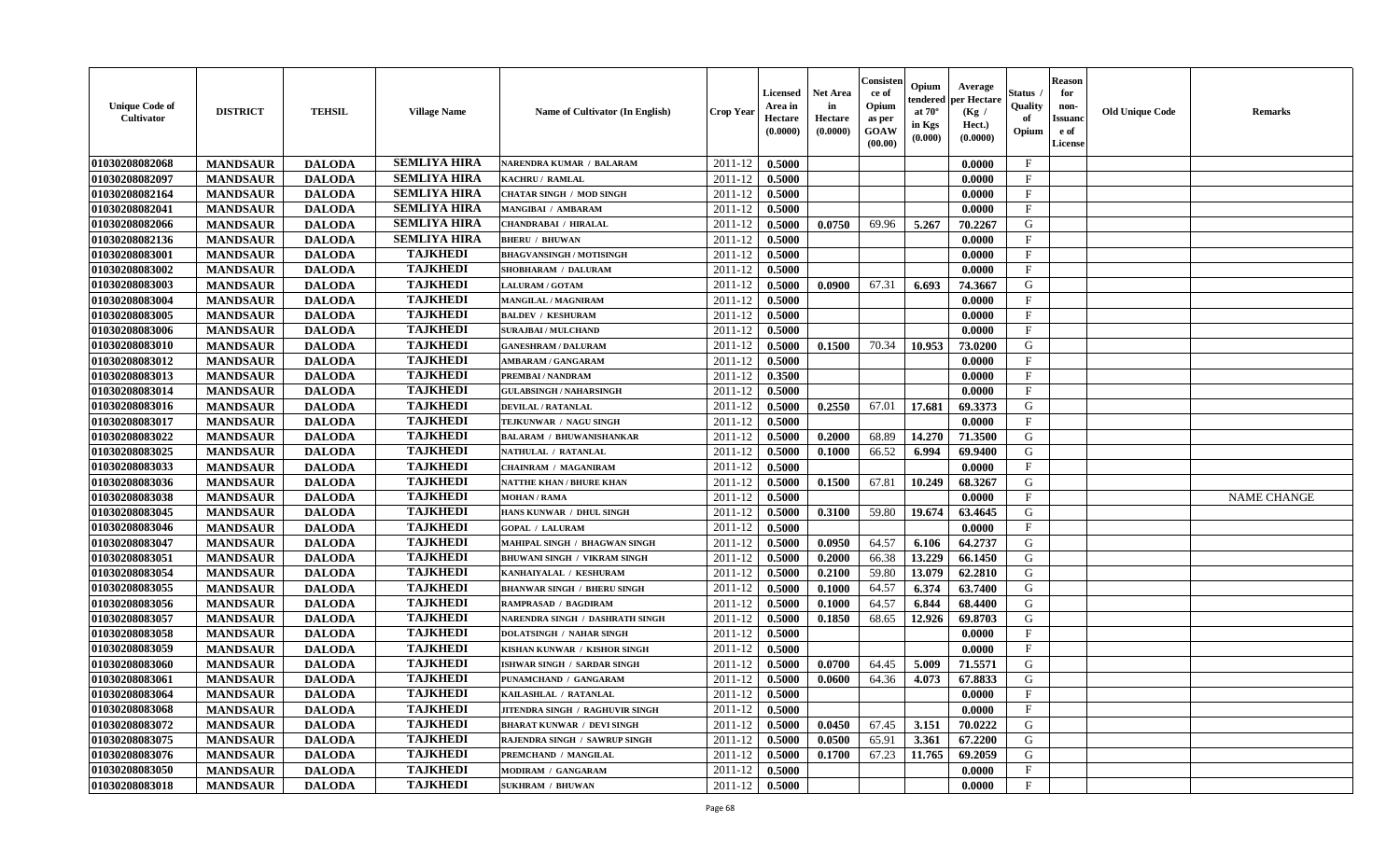| <b>Unique Code of</b><br><b>Cultivator</b> | <b>DISTRICT</b> | <b>TEHSIL</b>   | <b>Village Name</b> | Name of Cultivator (In English)       | <b>Crop Year</b> | <b>Licensed</b><br>Area in<br>Hectare<br>(0.0000) | <b>Net Area</b><br>in<br>Hectare<br>(0.0000) | Consister<br>ce of<br>Opium<br>as per<br><b>GOAW</b><br>(00.00) | Opium<br>endered<br>at $70^{\circ}$<br>in Kgs<br>$(\mathbf{0.000})$ | Average<br>per Hectare<br>(Kg /<br>Hect.)<br>(0.0000) | Status<br>Quality<br>of<br>Opium | <b>Reason</b><br>for<br>non-<br><b>Issuanc</b><br>e of<br>License | <b>Old Unique Code</b> | <b>Remarks</b> |
|--------------------------------------------|-----------------|-----------------|---------------------|---------------------------------------|------------------|---------------------------------------------------|----------------------------------------------|-----------------------------------------------------------------|---------------------------------------------------------------------|-------------------------------------------------------|----------------------------------|-------------------------------------------------------------------|------------------------|----------------|
| 01030208083007                             | <b>MANDSAUR</b> | <b>DALODA</b>   | <b>TAJKHEDI</b>     | <b>BALWANT SINGH / MADAN SINGH</b>    | 2011-12          | 0.5000                                            | 0.0800                                       | 69.12                                                           | 6.280                                                               | 78.5000                                               | G                                |                                                                   |                        |                |
| 01030208083042                             | <b>MANDSAUR</b> | <b>DALODA</b>   | <b>TAJKHEDI</b>     | <b>BHANWARLAL / PAYARCHAND</b>        | 2011-12          | 0.5000                                            |                                              |                                                                 |                                                                     | 0.0000                                                | $\mathbf F$                      |                                                                   |                        |                |
| 01030208083077                             | <b>MANDSAUR</b> | <b>DALODA</b>   | <b>TAJKHEDI</b>     | <b>BHANWAR SINGH / SARDAR SINGH</b>   | 2011-12          | 0.5000                                            |                                              |                                                                 |                                                                     | 0.0000                                                | $\mathbf{F}$                     |                                                                   |                        |                |
| 01030208083019                             | <b>MANDSAUR</b> | <b>DALODA</b>   | <b>TAJKHEDI</b>     | SHOBHARAM / PYARCHANDRA               | 2011-12          | 0.5000                                            |                                              |                                                                 |                                                                     | 0.0000                                                | $\mathbf{F}$                     |                                                                   |                        |                |
| 01030208083044                             | <b>MANDSAUR</b> | <b>DALODA</b>   | <b>TAJKHEDI</b>     | RAJENDRA KUMAR / SHOBHARAM            | 2011-12          | 0.5000                                            | 0.2600                                       | 63.70                                                           | 16.944                                                              | 65.1692                                               | G                                |                                                                   |                        |                |
| 01030207035011                             | <b>MANDSAUR</b> | <b>MANDSAUR</b> | <b>AADHARI</b>      | <b>BAGDIBAI / BHAGIRATH</b>           | 2011-12          | 0.5000                                            | 0.2100                                       | 63.36                                                           | 12.826                                                              | 61.0762                                               | G                                |                                                                   |                        |                |
| 01030207035014                             | <b>MANDSAUR</b> | <b>MANDSAUR</b> | <b>AADHARI</b>      | KANIRAM / JUJHAR                      | 2011-12          | 0.5000                                            |                                              |                                                                 |                                                                     | 0.0000                                                | $\mathbf{F}$                     |                                                                   |                        |                |
| 01030207035019                             | <b>MANDSAUR</b> | <b>MANDSAUR</b> | <b>AADHARI</b>      | <b>GOPALSINGH / ONKARSINGH</b>        | 2011-12          | 0.3500                                            | 0.2700                                       | 65.39                                                           | 17.908                                                              | 66.3259                                               | G                                |                                                                   |                        |                |
| 01030207035020                             | <b>MANDSAUR</b> | <b>MANDSAUR</b> | <b>AADHARI</b>      | SATTUBAI / SITARAM                    | 2011-12          | 0.5000                                            | 0.2050                                       | 63.16                                                           | 13.697                                                              | 66.8146                                               | G                                |                                                                   |                        |                |
| 01030207035029                             | <b>MANDSAUR</b> | <b>MANDSAUR</b> | <b>AADHARI</b>      | KAMLABAI / VARDICHAND                 | 2011-12          | 0.3500                                            | 0.1000                                       | 63.36                                                           | 6.526                                                               | 65.2600                                               | G                                |                                                                   |                        |                |
| 01030207035038                             | <b>MANDSAUR</b> | <b>MANDSAUR</b> | <b>AADHARI</b>      | KAWARIBAI / NATHU                     | 2011-12          | 0.5000                                            | 0.3800                                       | 56.36                                                           | 21.280                                                              | 56.0000                                               | G                                |                                                                   |                        |                |
| 01030207035048                             | <b>MANDSAUR</b> | <b>MANDSAUR</b> | <b>AADHARI</b>      | <b>BHANVARLAL / KACHARU</b>           | 2011-12          | 0.5000                                            | 0.3200                                       | 57.04                                                           | 18.538                                                              | 57.9313                                               | G                                |                                                                   |                        |                |
| 01030207035049                             | <b>MANDSAUR</b> | <b>MANDSAUR</b> | <b>AADHARI</b>      | <b>TULSIRAM / DHURA</b>               | 2011-12          | 0.5000                                            | 0.4700                                       | 65.04                                                           | 30.931                                                              | 65.8106                                               | G                                |                                                                   |                        |                |
| 01030207035024                             | <b>MANDSAUR</b> | <b>MANDSAUR</b> | <b>AADHARI</b>      | <b>JUJHAR SINGH / RAY SINGH</b>       | 2011-12          | 0.5000                                            | 0.1750                                       | 67.88                                                           | 12.567                                                              | 71.8114                                               | G                                |                                                                   |                        |                |
| 01030207035002                             | <b>MANDSAUR</b> | <b>MANDSAUR</b> | <b>AADHARI</b>      | MOTYABAI / BHAGWAN                    | 2011-12          | 0.3500                                            |                                              |                                                                 |                                                                     | 0.0000                                                | $\mathbf{F}$                     |                                                                   |                        |                |
| 01030207035055                             | <b>MANDSAUR</b> | <b>MANDSAUR</b> | <b>AADHARI</b>      | RAJARAM / SITARAM                     | 2011-12          | 0.3500                                            |                                              |                                                                 |                                                                     | 0.0000                                                | $\mathbf{F}$                     |                                                                   |                        |                |
| 01030207035027                             | <b>MANDSAUR</b> | <b>MANDSAUR</b> | <b>AADHARI</b>      | <b>CHANDRAAKUNWAR / NARAYAN SINGH</b> | 2011-12          | 0.5000                                            | 0.3400                                       | 56.24                                                           | 19.772                                                              | 58.1529                                               | G                                |                                                                   |                        |                |
| 01030207084004                             | <b>MANDSAUR</b> | <b>MANDSAUR</b> | <b>BABRECHA</b>     | <b>BHERULAL / KACHRU</b>              | 2011-12          | 0.5000                                            |                                              |                                                                 |                                                                     | 0.0000                                                | $\mathbf{F}$                     |                                                                   |                        |                |
| 01030207084010                             | <b>MANDSAUR</b> | <b>MANDSAUR</b> | <b>BABRECHA</b>     | <b>JAGDISH / BALU</b>                 | 2011-12          | 0.5000                                            | 0.1000                                       | 60.70                                                           | 6.486                                                               | 64.8600                                               | G                                |                                                                   |                        |                |
| 01030207084011                             | <b>MANDSAUR</b> | <b>MANDSAUR</b> | <b>BABRECHA</b>     | VAJERAM / GANGARAM                    | 2011-12          | 0.3500                                            | 0.3400                                       | 64.39                                                           | 21.405                                                              | 62.9559                                               | G                                |                                                                   |                        |                |
| 01030207084014                             | <b>MANDSAUR</b> | <b>MANDSAUR</b> | <b>BABRECHA</b>     | <b>GORISHANKAR / BALARAM</b>          | 2011-12          | 0.5000                                            |                                              |                                                                 |                                                                     | 0.0000                                                | F                                |                                                                   |                        |                |
| 01030207084022                             | <b>MANDSAUR</b> | <b>MANDSAUR</b> | <b>BABRECHA</b>     | <b>BHULI BAI / JADAWCHAND</b>         | 2011-12          | 0.5000                                            |                                              |                                                                 |                                                                     | 0.0000                                                | $\mathbf{F}$                     |                                                                   |                        |                |
| 01030207084028                             | <b>MANDSAUR</b> | <b>MANDSAUR</b> | <b>BABRECHA</b>     | JAGANNATH / SALAGARAM                 | 2011-12          | 0.5000                                            |                                              |                                                                 |                                                                     | 0.0000                                                | $\mathbf{F}$                     |                                                                   |                        |                |
| 01030207084030                             | <b>MANDSAUR</b> | <b>MANDSAUR</b> | <b>BABRECHA</b>     | ISHWARLAL / RATANLAL                  | 2011-12          | 0.5000                                            |                                              |                                                                 |                                                                     | 0.0000                                                | $\mathbf{F}$                     |                                                                   |                        |                |
| 01030207084031                             | <b>MANDSAUR</b> | <b>MANDSAUR</b> | <b>BABRECHA</b>     | <b>GORDHANLAL / RATANLAL</b>          | 2011-12          | 0.5000                                            |                                              |                                                                 |                                                                     | 0.0000                                                | $\mathbf F$                      |                                                                   |                        |                |
| 01030207084034                             | <b>MANDSAUR</b> | <b>MANDSAUR</b> | <b>BABRECHA</b>     | <b>GANGABAI / BHANWARLAL</b>          | 2011-12          | 0.5000                                            | 0.1050                                       | 61.18                                                           | 6.538                                                               | 62.2667                                               | G                                |                                                                   |                        |                |
| 01030207084035                             | <b>MANDSAUR</b> | <b>MANDSAUR</b> | <b>BABRECHA</b>     | MANGU / KISHAN                        | 2011-12          | 0.5000                                            | 0.1050                                       | 61.18                                                           | 6.940                                                               | 66.0952                                               | G                                |                                                                   |                        |                |
| 01030207084026                             | <b>MANDSAUR</b> | <b>MANDSAUR</b> | <b>BABRECHA</b>     | DARIYAVBAI / NANURAM                  | 2011-12          | 0.3500                                            |                                              |                                                                 |                                                                     | 0.0000                                                | $\mathbf{F}$                     |                                                                   |                        |                |
| 01030207084044                             | <b>MANDSAUR</b> | <b>MANDSAUR</b> | <b>BABRECHA</b>     | <b>JAGANNATH / BHAGWAN</b>            | 2011-12          | 0.5000                                            |                                              |                                                                 |                                                                     | 0.0000                                                | $\mathbf{F}$                     |                                                                   |                        |                |
| 01030207084060                             | <b>MANDSAUR</b> | <b>MANDSAUR</b> | <b>BABRECHA</b>     | RAMCHANDRAA / RATANLAL                | 2011-12          | 0.5000                                            |                                              |                                                                 |                                                                     | 0.0000                                                | $\mathbf{F}$                     |                                                                   |                        |                |
| 01030207084061                             | <b>MANDSAUR</b> | <b>MANDSAUR</b> | <b>BABRECHA</b>     | KAMLABAI / NANDKISHOR                 | 2011-12          | 0.5000                                            | 0.4850                                       | 59.11                                                           | 28.896                                                              | 59.5794                                               | G                                |                                                                   |                        |                |
| 01030207084063                             | <b>MANDSAUR</b> | <b>MANDSAUR</b> | <b>BABRECHA</b>     | <b>BALU SINGH / GOVINDRAM</b>         | 2011-12          | 0.5000                                            |                                              |                                                                 |                                                                     | 0.0000                                                | $\mathbf{F}$                     |                                                                   |                        |                |
| 01030207084071                             | <b>MANDSAUR</b> | <b>MANDSAUR</b> | <b>BABRECHA</b>     | MANGILAL / GOUTAM                     | 2011-12          | 0.5000                                            |                                              |                                                                 |                                                                     | 0.0000                                                | $\mathbf{F}$                     |                                                                   |                        |                |
| 01030207084072                             | <b>MANDSAUR</b> | <b>MANDSAUR</b> | <b>BABRECHA</b>     | <b>BHULIBAI / RODA</b>                | 2011-12          | 0.5000                                            | 0.1000                                       | 67.49                                                           | 6.913                                                               | 69.1300                                               | G                                |                                                                   |                        |                |
| 01030207084076                             | <b>MANDSAUR</b> | <b>MANDSAUR</b> | <b>BABRECHA</b>     | <b>BHANWARBAI / HIRALAL</b>           | 2011-12          | 0.5000                                            |                                              |                                                                 |                                                                     | 0.0000                                                | $\mathbf{F}$                     |                                                                   |                        |                |
| 01030207084082                             | <b>MANDSAUR</b> | MANDSAUR        | <b>BABRECHA</b>     | <b>BHANWARLAL / RATANLAL</b>          |                  | $2011-12$   0.5000                                |                                              |                                                                 |                                                                     | 0.0000                                                | F                                |                                                                   |                        |                |
| 01030207084085                             | <b>MANDSAUR</b> | <b>MANDSAUR</b> | <b>BABRECHA</b>     | MANGILAL / NIRBHAYRAM                 | 2011-12          | 0.5000                                            |                                              |                                                                 |                                                                     | 0.0000                                                | $\mathbf{F}$                     |                                                                   |                        |                |
| 01030207084087                             | <b>MANDSAUR</b> | <b>MANDSAUR</b> | <b>BABRECHA</b>     | <b>NANIBAI / MANGILAL</b>             | 2011-12          | 0.5000                                            |                                              |                                                                 |                                                                     | 0.0000                                                | $\mathbf F$                      |                                                                   |                        |                |
| 01030207084089                             | <b>MANDSAUR</b> | <b>MANDSAUR</b> | <b>BABRECHA</b>     | <b>JAGDISH / NATHULAL</b>             | 2011-12          | 0.5000                                            |                                              |                                                                 |                                                                     | 0.0000                                                | $\mathbf{F}$                     |                                                                   |                        |                |
| 01030207084091                             | <b>MANDSAUR</b> | <b>MANDSAUR</b> | <b>BABRECHA</b>     | <b>NAGUBAI/BALU</b>                   | 2011-12          | 0.5000                                            |                                              |                                                                 |                                                                     | 0.0000                                                | $\mathbf{F}$                     |                                                                   |                        |                |
| 01030207084093                             | <b>MANDSAUR</b> | <b>MANDSAUR</b> | <b>BABRECHA</b>     | <b>BHERULAL / RAMLAL</b>              | 2011-12          | 0.5000                                            |                                              |                                                                 |                                                                     | 0.0000                                                | $\mathbf{F}$                     |                                                                   |                        |                |
| 01030207084096                             |                 |                 | <b>BABRECHA</b>     | <b>BHERULAL / KISHAN</b>              |                  |                                                   |                                              |                                                                 |                                                                     | 0.0000                                                | $\mathbf{F}$                     |                                                                   |                        |                |
|                                            | <b>MANDSAUR</b> | <b>MANDSAUR</b> |                     |                                       | 2011-12          | 0.5000                                            |                                              |                                                                 |                                                                     |                                                       |                                  |                                                                   |                        |                |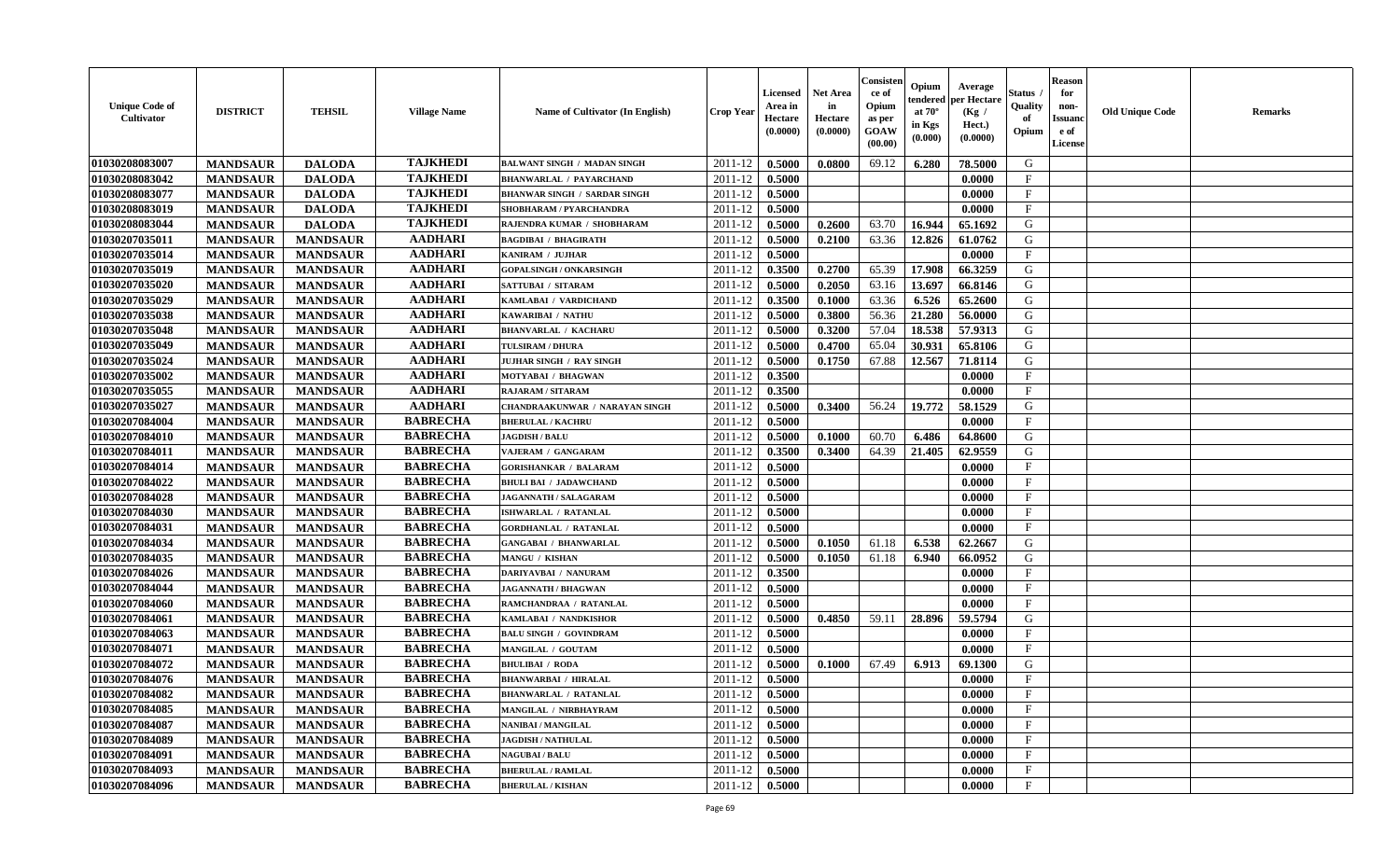| <b>Unique Code of</b><br><b>Cultivator</b> | <b>DISTRICT</b> | <b>TEHSIL</b>   | <b>Village Name</b> | Name of Cultivator (In English) | <b>Crop Year</b> | <b>Licensed</b><br>Area in<br>Hectare<br>(0.0000) | <b>Net Area</b><br>in<br>Hectare<br>(0.0000) | Consister<br>ce of<br>Opium<br>as per<br><b>GOAW</b><br>(00.00) | Opium<br>endered<br>at $70^\circ$<br>in Kgs<br>(0.000) | Average<br>per Hectare<br>(Kg /<br>Hect.)<br>(0.0000) | Status<br>Quality<br>of<br>Opium | <b>Reason</b><br>for<br>non-<br><b>Issuand</b><br>e of<br><b>License</b> | <b>Old Unique Code</b> | <b>Remarks</b> |
|--------------------------------------------|-----------------|-----------------|---------------------|---------------------------------|------------------|---------------------------------------------------|----------------------------------------------|-----------------------------------------------------------------|--------------------------------------------------------|-------------------------------------------------------|----------------------------------|--------------------------------------------------------------------------|------------------------|----------------|
| 01030207084002                             | <b>MANDSAUR</b> | <b>MANDSAUR</b> | <b>BABRECHA</b>     | <b>GANPAT / JAGNNATH</b>        | 2011-12          | 0.5000                                            |                                              |                                                                 |                                                        | 0.0000                                                | $\mathbf{F}$                     |                                                                          |                        |                |
| 01030207084005                             | <b>MANDSAUR</b> | <b>MANDSAUR</b> | <b>BABRECHA</b>     | <b>KAMLABAI/BHERULAL</b>        | 2011-12          | 0.3500                                            |                                              |                                                                 |                                                        | 0.0000                                                | $\mathbf F$                      |                                                                          |                        |                |
| 01030207084008                             | <b>MANDSAUR</b> | <b>MANDSAUR</b> | <b>BABRECHA</b>     | <b>GOPAL / BHERULAL</b>         | 2011-12          | 0.5000                                            |                                              |                                                                 |                                                        | 0.0000                                                | $\mathbf{F}$                     |                                                                          |                        |                |
| 01030207084017                             | <b>MANDSAUR</b> | <b>MANDSAUR</b> | <b>BABRECHA</b>     | <b>SHUKHDEV / BHERULAL</b>      | 2011-12          | 0.5000                                            |                                              |                                                                 |                                                        | 0.0000                                                | $\mathbf{F}$                     |                                                                          |                        |                |
| 01030207084018                             | <b>MANDSAUR</b> | <b>MANDSAUR</b> | <b>BABRECHA</b>     | PRATAPBAI / RODMAL              | 2011-12          | 0.5000                                            |                                              |                                                                 |                                                        | 0.0000                                                | $_{\rm F}$                       |                                                                          |                        |                |
| 01030207084029                             | <b>MANDSAUR</b> | <b>MANDSAUR</b> | <b>BABRECHA</b>     | <b>INDRAPRASAD / LALUPRASAD</b> | 2011-12          | 0.5000                                            |                                              |                                                                 |                                                        | 0.0000                                                | $_{\rm F}$                       |                                                                          |                        |                |
| 01030207084040                             | <b>MANDSAUR</b> | <b>MANDSAUR</b> | <b>BABRECHA</b>     | SAJJANBAI / LAXMICHAND          | 2011-12          | 0.5000                                            |                                              |                                                                 |                                                        | 0.0000                                                | $\mathbf{F}$                     |                                                                          |                        |                |
| 01030207084070                             | <b>MANDSAUR</b> | <b>MANDSAUR</b> | <b>BABRECHA</b>     | KAMLABAI / DEVA                 | 2011-12          | 0.5000                                            |                                              |                                                                 |                                                        | 0.0000                                                | $\mathbf{F}$                     |                                                                          |                        |                |
| 01030207084075                             | <b>MANDSAUR</b> | <b>MANDSAUR</b> | <b>BABRECHA</b>     | RAMCHANDRA / HIRALAL            | 2011-12          | 0.3500                                            | 0.3150                                       | 61.92                                                           | 19.266                                                 | 61.1619                                               | G                                |                                                                          |                        |                |
| 01030207084092                             | <b>MANDSAUR</b> | <b>MANDSAUR</b> | <b>BABRECHA</b>     | <b>BAGDIRAM / BHERA</b>         | 2011-12          | 0.5000                                            | 0.4950                                       | 65.82                                                           | 32.797                                                 | 66.2566                                               | G                                |                                                                          |                        |                |
| 01030207084080                             | <b>MANDSAUR</b> | <b>MANDSAUR</b> | <b>BABRECHA</b>     | <b>LALU / BHUWAN</b>            | 2011-12          | 0.5000                                            |                                              |                                                                 |                                                        | 0.0000                                                | F                                |                                                                          |                        |                |
| 01030207084109                             | <b>MANDSAUR</b> | <b>MANDSAUR</b> | <b>BABRECHA</b>     | <b>JAYKUNWERBAI/RAMSINGH</b>    | 2011-12          | 0.5000                                            |                                              |                                                                 |                                                        | 0.0000                                                | $\mathbf{F}$                     |                                                                          |                        |                |
| 01030207084074                             | <b>MANDSAUR</b> | <b>MANDSAUR</b> | <b>BABRECHA</b>     | KAMLABAI / PARMANAND            | 2011-12          | 0.5000                                            |                                              |                                                                 |                                                        | 0.0000                                                | $\mathbf{F}$                     |                                                                          |                        |                |
| 01030207084110                             | <b>MANDSAUR</b> | <b>MANDSAUR</b> | <b>BABRECHA</b>     | <b>SHRILAL / RAMLAL</b>         | 2011-12          | 0.3500                                            |                                              |                                                                 |                                                        | 0.0000                                                | $_{\rm F}$                       |                                                                          |                        |                |
| 01030207084019                             | <b>MANDSAUR</b> | <b>MANDSAUR</b> | <b>BABRECHA</b>     | <b>GANESHRAM / CUNILAL</b>      | 2011-12          | 0.5000                                            | 0.1850                                       | 62.09                                                           | 12.728                                                 | 68.8000                                               | G                                |                                                                          |                        |                |
| 01030207084021                             | <b>MANDSAUR</b> | <b>MANDSAUR</b> | <b>BABRECHA</b>     | <b>BHUGUDIBAI / GULAB</b>       | 2011-12          | 0.5000                                            | 0.1300                                       | 61.18                                                           | 8.259                                                  | 63.5308                                               | G                                |                                                                          |                        |                |
| 01030207084069                             | <b>MANDSAUR</b> | <b>MANDSAUR</b> | <b>BABRECHA</b>     | RAMKUNVAR / BAHADURASINGH       | 2011-12          | 0.5000                                            | 0.4100                                       | 62.61                                                           | 26.162                                                 | 63.8098                                               | G                                |                                                                          |                        |                |
| 01030207084077                             | <b>MANDSAUR</b> | <b>MANDSAUR</b> | <b>BABRECHA</b>     | <b>BHANWERLAL / KANHIYALAL</b>  | 2011-12          | 0.5000                                            |                                              |                                                                 |                                                        | 0.0000                                                | $\mathbf{F}$                     |                                                                          |                        |                |
| 01030207084023                             | <b>MANDSAUR</b> | <b>MANDSAUR</b> | <b>BABRECHA</b>     | <b>CHAMPALAL / BHERA</b>        | 2011-12          | 0.5000                                            | 0.1500                                       | 61.79                                                           | 9.233                                                  | 61.5533                                               | G                                |                                                                          |                        |                |
| 01030207084064                             | <b>MANDSAUR</b> | <b>MANDSAUR</b> | <b>BABRECHA</b>     | <b>JAWAHARLAL / DIPA</b>        | 2011-12          | 0.5000                                            | 0.1000                                       | 61.52                                                           | 6.829                                                  | 68.2900                                               | G                                |                                                                          |                        |                |
| 01030207084073                             | <b>MANDSAUR</b> | <b>MANDSAUR</b> | <b>BABRECHA</b>     | <b>BALURAM / RAMRATAN</b>       | 2011-12          | 0.5000                                            |                                              |                                                                 |                                                        | 0.0000                                                | $\mathbf{F}$                     |                                                                          |                        |                |
| 01030207084027                             | <b>MANDSAUR</b> | <b>MANDSAUR</b> | <b>BABRECHA</b>     | <b>BALURAM / HIRALAL</b>        | 2011-12          | 0.5000                                            | 0.2400                                       | 58.40                                                           | 14.909                                                 | 62.1208                                               | G                                |                                                                          |                        |                |
| 01030207085016                             | <b>MANDSAUR</b> | <b>MANDSAUR</b> | <b>BADWAN</b>       | <b>GORISHNKAR / BHERULAL</b>    | 2011-12          | 0.5000                                            | 0.1600                                       | 63.13                                                           | 10.344                                                 | 64.6500                                               | G                                |                                                                          |                        |                |
| 01030207085017                             | <b>MANDSAUR</b> | <b>MANDSAUR</b> | <b>BADWAN</b>       | <b>MODIRAM / RAMCHANDRA</b>     | 2011-12          | 0.5000                                            | 0.3350                                       | 62.61                                                           | 22.262                                                 | 66.4537                                               | G                                |                                                                          |                        |                |
| 01030207085018                             | <b>MANDSAUR</b> | <b>MANDSAUR</b> | <b>BADWAN</b>       | <b>BAGDIRAM / HARIRAM</b>       | 2011-12          | 0.5000                                            |                                              |                                                                 |                                                        | 0.0000                                                | $\rm F$                          |                                                                          |                        |                |
| 01030207085031                             | <b>MANDSAUR</b> | <b>MANDSAUR</b> | <b>BADWAN</b>       | <b>NANIBAI/NANDA</b>            | 2011-12          | 0.5000                                            | 0.3900                                       | 65.99                                                           | 25.925                                                 | 66.4744                                               | G                                |                                                                          |                        |                |
| 01030207085032                             | <b>MANDSAUR</b> | <b>MANDSAUR</b> | <b>BADWAN</b>       | <b>BHERULAL / BAGDIRAM</b>      | 2011-12          | 0.5000                                            | 0.1750                                       | 62.61                                                           | 11.198                                                 | 63.9886                                               | G                                |                                                                          |                        |                |
| 01030207085039                             | <b>MANDSAUR</b> | <b>MANDSAUR</b> | <b>BADWAN</b>       | <b>KANKUBAI/BAGDIRAM</b>        | 2011-12          | 0.5000                                            | 0.0700                                       | 63.32                                                           | 4.514                                                  | 64.4857                                               | G                                |                                                                          |                        |                |
| 01030207085050                             | <b>MANDSAUR</b> | <b>MANDSAUR</b> | <b>BADWAN</b>       | <b>DARIYAVBAI / BHERULAL</b>    | 2011-12          | 0.5000                                            |                                              |                                                                 |                                                        | 0.0000                                                | $\rm F$                          |                                                                          |                        |                |
| 01030207085090                             | <b>MANDSAUR</b> | <b>MANDSAUR</b> | <b>BADWAN</b>       | <b>BALURAM / LAXMAN</b>         | 2011-12          | 0.5000                                            |                                              |                                                                 |                                                        | 0.0000                                                | $\mathbf{F}$                     |                                                                          |                        |                |
| 01030207085099                             | <b>MANDSAUR</b> | <b>MANDSAUR</b> | <b>BADWAN</b>       | <b>SALAGRAM / BAGDIRAM</b>      | 2011-12          | 0.5000                                            | 0.1750                                       | 62.61                                                           | 11.180                                                 | 63.8857                                               | G                                |                                                                          |                        |                |
| 01030207085101                             | <b>MANDSAUR</b> | <b>MANDSAUR</b> | <b>BADWAN</b>       | <b>NANDALAL / SITARAM</b>       | 2011-12          | 0.5000                                            | 0.2150                                       | 67.00                                                           | 14.261                                                 | 66.3302                                               | ${\bf G}$                        |                                                                          |                        |                |
| 01030207085002                             | <b>MANDSAUR</b> | <b>MANDSAUR</b> | <b>BADWAN</b>       | <b>BHERULAL / DEVARAM</b>       | 2011-12          | 0.5000                                            | 0.2300                                       | 63.13                                                           | 14.412                                                 | 62.6609                                               | G                                |                                                                          |                        |                |
| 01030207085006                             | <b>MANDSAUR</b> | <b>MANDSAUR</b> | <b>BADWAN</b>       | <b>DEVILAL / LAXMAN</b>         | 2011-12          | 0.5000                                            | 0.4100                                       | 63.13                                                           | 26.289                                                 | 64.1195                                               | G                                |                                                                          |                        |                |
| 01030207085021                             | <b>MANDSAUR</b> | <b>MANDSAUR</b> | <b>BADWAN</b>       | <b>RAMNIVAS / BHAWATIBAI</b>    | 2011-12          | 0.5000                                            |                                              |                                                                 |                                                        | 0.0000                                                | F                                |                                                                          |                        |                |
| 01030207085034                             | <b>MANDSAUR</b> | <b>MANDSAUR</b> | <b>BADWAN</b>       | RADHESHYAM / BAGDIRAM           | 2011-12          | 0.5000                                            | 0.0950                                       | 66.33                                                           | 6.898                                                  | 72.6105                                               | G                                |                                                                          |                        |                |
| 01030207085047                             | <b>MANDSAUR</b> | <b>MANDSAUR</b> | <b>BADWAN</b>       | <b>CHANDABAI / UDAYLAL</b>      | 2011-12          | 0.3500                                            |                                              |                                                                 |                                                        | 0.0000                                                | $\rm F$                          |                                                                          |                        |                |
| 01030207085065                             | <b>MANDSAUR</b> | <b>MANDSAUR</b> | <b>BADWAN</b>       | <b>SITABAI/SALAGRAM</b>         | 2011-12          | 0.3500                                            | 0.2500                                       | 63.32                                                           | 16.147                                                 | 64.5880                                               | G                                |                                                                          |                        |                |
| 01030207085074                             | <b>MANDSAUR</b> | <b>MANDSAUR</b> | <b>BADWAN</b>       | <b>RAMLAL / BHERULAL</b>        | 2011-12          | 0.5000                                            | 0.0900                                       | 67.17                                                           | 6.160                                                  | 68.4444                                               | G                                |                                                                          |                        |                |
| 01030207085079                             | <b>MANDSAUR</b> | <b>MANDSAUR</b> | <b>BADWAN</b>       | <b>BHAGWANTIBAI/NANURAM</b>     | 2011-12          | 0.5000                                            | 0.2600                                       | 67.17                                                           | 15.958                                                 | 61.3769                                               | ${\bf G}$                        |                                                                          |                        |                |
| 01030207085098                             | <b>MANDSAUR</b> | <b>MANDSAUR</b> | <b>BADWAN</b>       | <b>LILABAI/DEVILAL</b>          | 2011-12          | 0.5000                                            |                                              |                                                                 |                                                        | 0.0000                                                | $\mathbf{F}$                     |                                                                          |                        |                |
| 01030207085108                             | <b>MANDSAUR</b> | <b>MANDSAUR</b> | <b>BADWAN</b>       | PARVATIBAI / DEVILAL            | 2011-12          | 0.5000                                            | 0.1350                                       | 66.46                                                           | 8.773                                                  | 64.9852                                               | G                                |                                                                          |                        |                |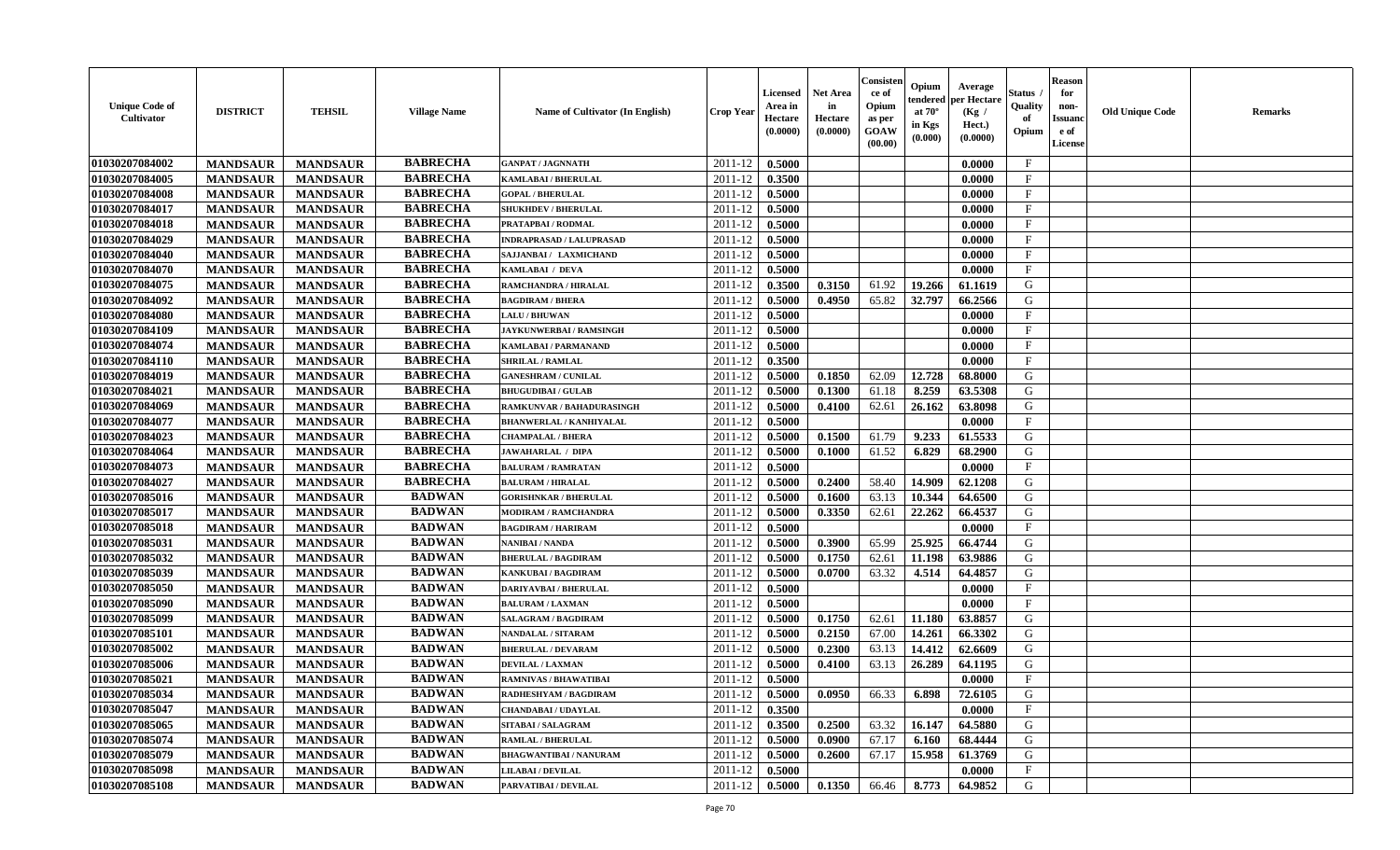| <b>Unique Code of</b><br><b>Cultivator</b> | <b>DISTRICT</b> | <b>TEHSIL</b>   | <b>Village Name</b> | Name of Cultivator (In English)   | <b>Crop Year</b>   | <b>Licensed</b><br>Area in<br>Hectare<br>(0.0000) | <b>Net Area</b><br>in<br>Hectare<br>(0.0000) | Consisteı<br>ce of<br>Opium<br>as per<br><b>GOAW</b><br>(00.00) | Opium<br>endered<br>at $70^\circ$<br>in Kgs<br>$(\mathbf{0.000})$ | Average<br>per Hectare<br>(Kg /<br>Hect.)<br>(0.0000) | Status<br>Quality<br>of<br>Opium | <b>Reason</b><br>for<br>non-<br>Issuan<br>e of<br><b>License</b> | <b>Old Unique Code</b> | <b>Remarks</b> |
|--------------------------------------------|-----------------|-----------------|---------------------|-----------------------------------|--------------------|---------------------------------------------------|----------------------------------------------|-----------------------------------------------------------------|-------------------------------------------------------------------|-------------------------------------------------------|----------------------------------|------------------------------------------------------------------|------------------------|----------------|
| 01030207085109                             | <b>MANDSAUR</b> | <b>MANDSAUR</b> | <b>BADWAN</b>       | <b>MANGILAL / KESHURAM</b>        | 2011-12            | 0.5000                                            | 0.1400                                       | 63.32                                                           | 9.010                                                             | 64.3571                                               | G                                |                                                                  |                        |                |
| 01030207085013                             | <b>MANDSAUR</b> | <b>MANDSAUR</b> | <b>BADWAN</b>       | KACHRULAL / MANGILAL              | 2011-12            | 0.5000                                            | 0.1350                                       | 68.19                                                           | 9.381                                                             | 69.4889                                               | G                                |                                                                  |                        |                |
| 01030207085059                             | <b>MANDSAUR</b> | <b>MANDSAUR</b> | <b>BADWAN</b>       | <b>BADRILAL / HIRALAL</b>         | 2011-12            | 0.5000                                            | 0.2500                                       | 61.89                                                           | 15.587                                                            | 62.3480                                               | G                                |                                                                  |                        |                |
| 01030207085005                             | <b>MANDSAUR</b> | <b>MANDSAUR</b> | <b>BADWAN</b>       | <b>KANCHAN BAI / BADRILAL</b>     | 2011-12            | 0.5000                                            | 0.1900                                       | 63.01                                                           | 12.053                                                            | 63.4368                                               | G                                |                                                                  |                        |                |
| 01030207085055                             | <b>MANDSAUR</b> | <b>MANDSAUR</b> | <b>BADWAN</b>       | <b>RAMLAL / KALU</b>              | 2011-12            | 0.5000                                            | 0.1350                                       | 61.46                                                           | 8.262                                                             | 61.2000                                               | G                                |                                                                  |                        |                |
| 01030207085115                             | <b>MANDSAUR</b> | <b>MANDSAUR</b> | <b>BADWAN</b>       | <b>NANDIBAI / DEVRAM</b>          | 2011-12            | 0.3500                                            | 0.3450                                       | 66.46                                                           | 23.280                                                            | 67.4783                                               | G                                |                                                                  |                        |                |
| 01030207085112                             | <b>MANDSAUR</b> | <b>MANDSAUR</b> | <b>BADWAN</b>       | <b>KACHRU / BALURAM</b>           | 2011-12            | 0.5000                                            |                                              |                                                                 |                                                                   | 0.0000                                                | $\mathbf{F}$                     |                                                                  |                        |                |
| 01030207085082                             | <b>MANDSAUR</b> | <b>MANDSAUR</b> | <b>BADWAN</b>       | PURALAL / KESHURAM                | 2011-12            | 0.5000                                            | 0.2000                                       | 63.01                                                           | 12.764                                                            | 63.8200                                               | G                                |                                                                  |                        |                |
| 01030207085056                             | <b>MANDSAUR</b> | <b>MANDSAUR</b> | <b>BADWAN</b>       | MOHANBAI / SITARAM                | 2011-12            | 0.5000                                            |                                              |                                                                 |                                                                   | 0.0000                                                | $_{\rm F}$                       |                                                                  |                        |                |
| 01030207085069                             | <b>MANDSAUR</b> | <b>MANDSAUR</b> | <b>BADWAN</b>       | <b>SITARAM / BHERULAL</b>         | 2011-12            | 0.5000                                            | 0.1350                                       | 63.01                                                           | 9.776                                                             | 72.4148                                               | G                                |                                                                  |                        |                |
| 01030207085120                             | <b>MANDSAUR</b> | <b>MANDSAUR</b> | <b>BADWAN</b>       | RAMKANYABAI / RATANLAL            | 2011-12            | 0.5000                                            |                                              |                                                                 |                                                                   | 0.0000                                                | $\mathbf{F}$                     |                                                                  |                        |                |
| 01030207085036                             | <b>MANDSAUR</b> | <b>MANDSAUR</b> | <b>BADWAN</b>       | <b>MANGILAL / BABRU</b>           | 2011-12            | 0.3500                                            | 0.2600                                       | 59.13                                                           | 15.898                                                            | 61.1462                                               | G                                |                                                                  |                        |                |
| 01030207085078                             | <b>MANDSAUR</b> | <b>MANDSAUR</b> | <b>BADWAN</b>       | <b>NANDRAM / KISHANLAL</b>        | 2011-12            | 0.5000                                            | 0.2050                                       | 63.84                                                           | 13.607                                                            | 66.3756                                               | G                                |                                                                  |                        |                |
| 01030207085025                             | <b>MANDSAUR</b> | <b>MANDSAUR</b> | <b>BADWAN</b>       | <b>DOLATRAM / JAGANNATH</b>       | 2011-12            | 0.5000                                            | 0.3700                                       | 61.46                                                           | 22.740                                                            | 61.4595                                               | G                                |                                                                  |                        |                |
| 01030207085094                             | <b>MANDSAUR</b> | <b>MANDSAUR</b> | <b>BADWAN</b>       | RAMKANYABAI / RAMNARAYAN          | 2011-12            | 0.5000                                            | 0.3300                                       | 65.09                                                           | 21.610                                                            | 65.4848                                               | G                                |                                                                  |                        |                |
| 01030207085085                             | <b>MANDSAUR</b> | <b>MANDSAUR</b> | <b>BADWAN</b>       | SAMANDBAI / BHERULAL              | 2011-12            | 0.5000                                            | 0.3750                                       | 59.13                                                           | 21.042                                                            | 56.1120                                               | G                                |                                                                  |                        |                |
| 01030207085081                             | <b>MANDSAUR</b> | <b>MANDSAUR</b> | <b>BADWAN</b>       | <b>GOVARDHAN / BHERULAL</b>       | 2011-12            | 0.5000                                            | 0.3400                                       | 56.27                                                           | 19.518                                                            | 57.4059                                               | G                                |                                                                  |                        |                |
| 01030207085095                             | <b>MANDSAUR</b> | <b>MANDSAUR</b> | <b>BADWAN</b>       | <b>JAGDISH / BAGDIRAM</b>         | 2011-12            | 0.3500                                            | 0.1850                                       | 62.18                                                           | 12.010                                                            | 64.9189                                               | G                                |                                                                  |                        |                |
| 01030207085107                             | <b>MANDSAUR</b> | <b>MANDSAUR</b> | <b>BADWAN</b>       | <b>RAMCHANDRA / BHERULAL</b>      | 2011-12            | 0.5000                                            | 0.2550                                       | 62.64                                                           | 17.521                                                            | 68.7098                                               | G                                |                                                                  |                        |                |
| 01030207085009                             | <b>MANDSAUR</b> | <b>MANDSAUR</b> | <b>BADWAN</b>       | <b>BAGADIBAI / MATA RAMKUNVAR</b> | 2011-12            | 0.5000                                            | 0.2300                                       | 62.18                                                           | 14.026                                                            | 60.9826                                               | G                                |                                                                  |                        |                |
| 01030207085044                             | <b>MANDSAUR</b> | <b>MANDSAUR</b> | <b>BADWAN</b>       | <b>GOPAL / BAPULAL</b>            | 2011-12            | 0.5000                                            | 0.4000                                       | 64.40                                                           | 25.981                                                            | 64.9525                                               | G                                |                                                                  |                        |                |
| 01030207085072                             | <b>MANDSAUR</b> | <b>MANDSAUR</b> | <b>BADWAN</b>       | RAMCHANDRAA / BALDEV              | 2011-12            | 0.5000                                            |                                              |                                                                 |                                                                   | 0.0000                                                | $\mathbf{F}$                     |                                                                  |                        |                |
| 01030207085091                             | <b>MANDSAUR</b> | <b>MANDSAUR</b> | <b>BADWAN</b>       | RAMKUNWARBAI / NATHU              | 2011-12            | 0.5000                                            |                                              |                                                                 |                                                                   | 0.0000                                                | F.                               |                                                                  |                        |                |
| 01030207086005                             | <b>MANDSAUR</b> | <b>MANDSAUR</b> | <b>BAGYA</b>        | VARADICHAND / NANDA               | 2011-12            | 0.5000                                            | 0.2000                                       | 59.71                                                           | 12.403                                                            | 62.0150                                               | G                                |                                                                  |                        |                |
| 01030207086012                             | <b>MANDSAUR</b> | <b>MANDSAUR</b> | <b>BAGYA</b>        | <b>TULSIBAI/KISHAN</b>            | 2011-12            | 0.5000                                            | 0.0350                                       | 64.41                                                           | 2.172                                                             | 62.0571                                               | G                                |                                                                  |                        |                |
| 01030207086013                             | <b>MANDSAUR</b> | <b>MANDSAUR</b> | <b>BAGYA</b>        | <b>MOTYABAI/VERDA</b>             | 2011-12            | 0.5000                                            |                                              |                                                                 |                                                                   | 0.0000                                                | $\mathbf{F}$                     |                                                                  |                        |                |
| 01030207086014                             | <b>MANDSAUR</b> | <b>MANDSAUR</b> | <b>BAGYA</b>        | <b>AMARLAL / KALU</b>             | 2011-12            | 0.5000                                            |                                              |                                                                 |                                                                   | 0.0000                                                | $_{\rm F}$                       |                                                                  |                        |                |
| 01030207086016                             | <b>MANDSAUR</b> | <b>MANDSAUR</b> | <b>BAGYA</b>        | RAMIBAI / RATANLAL                | 2011-12            | 0.5000                                            |                                              |                                                                 |                                                                   | 0.0000                                                | $\mathbf{F}$                     |                                                                  |                        |                |
| 01030207086017                             | <b>MANDSAUR</b> | <b>MANDSAUR</b> | <b>BAGYA</b>        | <b>OMPRAKASH / SHOBHARAM</b>      | 2011-12            | 0.5000                                            |                                              |                                                                 |                                                                   | 0.0000                                                | $\mathbf{F}$                     |                                                                  |                        |                |
| 01030207086023                             | <b>MANDSAUR</b> | <b>MANDSAUR</b> | <b>BAGYA</b>        | JANIBAI / KISHANLAL (GHATIWALA)   | 2011-12            | 0.5000                                            |                                              |                                                                 |                                                                   | 0.0000                                                | $_{\rm F}$                       |                                                                  |                        |                |
| 01030207086025                             | <b>MANDSAUR</b> | <b>MANDSAUR</b> | <b>BAGYA</b>        | <b>MANGU / NATHU</b>              | 2011-12            | 0.5000                                            |                                              |                                                                 |                                                                   | 0.0000                                                | $_{\rm F}$                       |                                                                  |                        |                |
| 01030207086027                             | <b>MANDSAUR</b> | <b>MANDSAUR</b> | <b>BAGYA</b>        | <b>SAJJANBAI / DEVRAM</b>         | 2011-12            | 0.5000                                            |                                              |                                                                 |                                                                   | 0.0000                                                | $\mathbf{F}$                     |                                                                  |                        |                |
| 01030207086029                             | <b>MANDSAUR</b> | <b>MANDSAUR</b> | <b>BAGYA</b>        | <b>NANALAL / VERDICHAND</b>       | 2011-12            | 0.5000                                            |                                              |                                                                 |                                                                   | 0.0000                                                | $\mathbf{F}$                     |                                                                  |                        |                |
| 01030207086032                             | <b>MANDSAUR</b> | <b>MANDSAUR</b> | <b>BAGYA</b>        | <b>SHAMBHULAL / BALU</b>          | 2011-12            | 0.5000                                            |                                              |                                                                 |                                                                   | 0.0000                                                | $_{\rm F}$                       |                                                                  |                        |                |
| 01030207086037                             | <b>MANDSAUR</b> | <b>MANDSAUR</b> | <b>BAGYA</b>        | <b>SAJJANBAI / RATANLAL</b>       | 2011-12            | 0.5000                                            | 0.4000                                       | 60.05                                                           | 23.814                                                            | 59.5350                                               | G                                |                                                                  |                        |                |
| 01030207086001                             | <b>MANDSAUR</b> | <b>MANDSAUR</b> | BAGYA               | NANIBAI / BAGDIRAM                | $2011 - 12$ 0.5000 |                                                   | 0.1000                                       | 61.22                                                           | $6.192$                                                           | 61.9200                                               | G                                |                                                                  |                        |                |
| 01030207086039                             | <b>MANDSAUR</b> | <b>MANDSAUR</b> | <b>BAGYA</b>        | <b>VERDICHAND / BHAGWAN</b>       | 2011-12            | 0.5000                                            |                                              |                                                                 |                                                                   | 0.0000                                                | $_{\rm F}$                       |                                                                  |                        |                |
| 01030207086022                             | <b>MANDSAUR</b> | <b>MANDSAUR</b> | <b>BAGYA</b>        | <b>JANIBAI / AMRA</b>             | 2011-12            | 0.5000                                            |                                              |                                                                 |                                                                   | 0.0000                                                | $\mathbf{F}$                     |                                                                  |                        |                |
| 01030207086041                             | <b>MANDSAUR</b> | <b>MANDSAUR</b> | <b>BAGYA</b>        | <b>SHIVRAM / HIRALAL</b>          | 2011-12            | 0.5000                                            |                                              |                                                                 |                                                                   | 0.0000                                                | $\mathbf{F}$                     |                                                                  |                        |                |
| 01030207086031                             | <b>MANDSAUR</b> | <b>MANDSAUR</b> | <b>BAGYA</b>        | <b>BHANWERLAL / SHIVLAL</b>       | 2011-12            | 0.5000                                            |                                              |                                                                 |                                                                   | 0.0000                                                | $\mathbf{F}$                     |                                                                  |                        |                |
| 01030207086007                             | <b>MANDSAUR</b> | <b>MANDSAUR</b> | <b>BAGYA</b>        | <b>UMRAWSINGH / BHANWERSINGH</b>  | 2011-12            | 0.5000                                            |                                              |                                                                 |                                                                   | 0.0000                                                | $\mathbf{F}$                     |                                                                  |                        |                |
| 01030207086024                             | <b>MANDSAUR</b> | <b>MANDSAUR</b> | <b>BAGYA</b>        | LAXMINARAYAN / SHOBHARAM          | 2011-12            | 0.5000                                            |                                              |                                                                 |                                                                   | 0.0000                                                | $\mathbf{F}$                     |                                                                  |                        |                |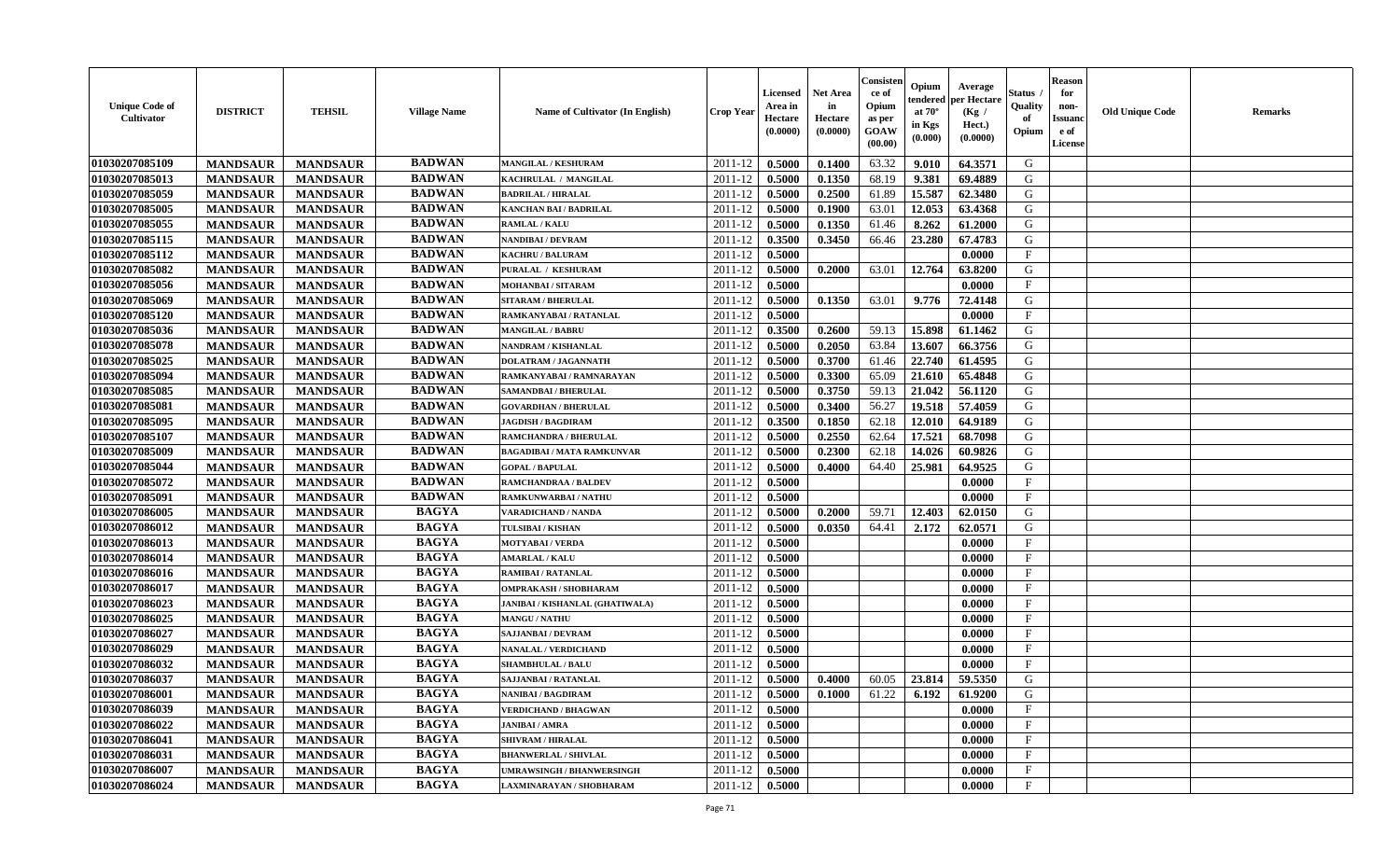| <b>Unique Code of</b><br><b>Cultivator</b> | <b>DISTRICT</b> | <b>TEHSIL</b>   | <b>Village Name</b> | Name of Cultivator (In English)   | <b>Crop Year</b> | <b>Licensed</b><br>Area in<br>Hectare<br>(0.0000) | <b>Net Area</b><br>in<br>Hectare<br>(0.0000) | Consister<br>ce of<br>Opium<br>as per<br><b>GOAW</b><br>(00.00) | Opium<br>endered<br>at $70^\circ$<br>in Kgs<br>$(\mathbf{0.000})$ | Average<br>per Hectare<br>(Kg /<br>Hect.)<br>(0.0000) | Status<br>Quality<br>of<br>Opium | Reason<br>for<br>non-<br>Issuan<br>e of<br>License | <b>Old Unique Code</b> | <b>Remarks</b>     |
|--------------------------------------------|-----------------|-----------------|---------------------|-----------------------------------|------------------|---------------------------------------------------|----------------------------------------------|-----------------------------------------------------------------|-------------------------------------------------------------------|-------------------------------------------------------|----------------------------------|----------------------------------------------------|------------------------|--------------------|
| 01030207087002                             | <b>MANDSAUR</b> | <b>MANDSAUR</b> | <b>BHATREWAS</b>    | <b>NARAYANIBAI / RATANLAL</b>     | 2011-12          | 0.5000                                            | 0.3600                                       | 61.73                                                           | 22.514                                                            | 62.5389                                               | G                                |                                                    |                        |                    |
| 01030207087005                             | <b>MANDSAUR</b> | <b>MANDSAUR</b> | <b>BHATREWAS</b>    | <b>MOHANLAL / DHNNA</b>           | 2011-12          | 0.3500                                            | 0.3400                                       | 61.73                                                           | 20.521                                                            | 60.3559                                               | G                                |                                                    |                        |                    |
| 01030207087006                             | <b>MANDSAUR</b> | <b>MANDSAUR</b> | <b>BHATREWAS</b>    | <b>MANSINGH / PANALAL</b>         | 2011-12          | 0.5000                                            | 0.3100                                       | 62.14                                                           | 19.192                                                            | 61.9097                                               | G                                |                                                    |                        |                    |
| 01030207087009                             | <b>MANDSAUR</b> | <b>MANDSAUR</b> | <b>BHATREWAS</b>    | RAMCHANDRA / NANDA                | 2011-12          | 0.5000                                            | 0.4750                                       | 61.73                                                           | 30.080                                                            | 63.3263                                               | G                                |                                                    |                        |                    |
| 01030207087016                             | <b>MANDSAUR</b> | <b>MANDSAUR</b> | <b>BHATREWAS</b>    | NANDIBAI / RAMCHANDRA             | 2011-12          | 0.3500                                            | 0.3500                                       | 58.33                                                           | 19.307                                                            | 55.1629                                               | G                                | 04                                                 |                        |                    |
| 01030207087018                             | <b>MANDSAUR</b> | <b>MANDSAUR</b> | <b>BHATREWAS</b>    | <b>MANGALSINGH / HARIRAM</b>      | 2011-12          | 0.3500                                            | 0.3450                                       | 61.98                                                           | 22,277                                                            | 64.5710                                               | G                                |                                                    |                        |                    |
| 01030207087032                             | <b>MANDSAUR</b> | <b>MANDSAUR</b> | <b>BHATREWAS</b>    | LAXMINARAYAN / NATHU              | 2011-12          | 0.5000                                            | 0.4000                                       | 62.06                                                           | 25.081                                                            | 62.7025                                               | G                                |                                                    |                        |                    |
| 01030207087033                             | <b>MANDSAUR</b> | <b>MANDSAUR</b> | <b>BHATREWAS</b>    | <b>AASHARAM / BHUWAN</b>          | 2011-12          | 0.5000                                            | 0.3550                                       | 61.73                                                           | 21,411                                                            | 60.3127                                               | G                                |                                                    |                        |                    |
| 01030207087047                             | <b>MANDSAUR</b> | <b>MANDSAUR</b> | <b>BHATREWAS</b>    | <b>JAYRAM / BAGDIRAM</b>          | 2011-12          | 0.5000                                            | 0.2300                                       | 61.50                                                           | 14.602                                                            | 63.4870                                               | G                                |                                                    |                        |                    |
| 01030207087049                             | <b>MANDSAUR</b> | <b>MANDSAUR</b> | <b>BHATREWAS</b>    | <b>BAGDIRAM / NANDA</b>           | 2011-12          | 0.5000                                            | 0.4850                                       | 53.16                                                           | 26.383                                                            | 54.3979                                               | G                                | 04                                                 |                        |                    |
| 01030207087053                             | <b>MANDSAUR</b> | <b>MANDSAUR</b> | <b>BHATREWAS</b>    | <b>KESHERBAI/AMBARAM</b>          | 2011-12          | 0.5000                                            | 0.2050                                       | 58.33                                                           | 12.524                                                            | 61.0927                                               | G                                |                                                    |                        |                    |
| 01030207087056                             | <b>MANDSAUR</b> | <b>MANDSAUR</b> | <b>BHATREWAS</b>    | <b>SUNDERBAI/ CHENRAM</b>         | 2011-12          | 0.5000                                            |                                              |                                                                 |                                                                   | 0.0000                                                | $\mathbf{F}$                     |                                                    |                        |                    |
| 01030207087057                             | <b>MANDSAUR</b> | <b>MANDSAUR</b> | <b>BHATREWAS</b>    | NANDRAM / KALU                    | 2011-12          | 0.5000                                            | 0.4900                                       | 61.50                                                           | 29.880                                                            | 60.9796                                               | G                                |                                                    |                        |                    |
| 01030207087059                             | <b>MANDSAUR</b> | <b>MANDSAUR</b> | <b>BHATREWAS</b>    | <b>GOPILAL / HERCHAND</b>         | 2011-12          | 0.5000                                            | 0.5000                                       | 62.68                                                           | 33.382                                                            | 66.7640                                               | G                                |                                                    |                        |                    |
| 01030207087061                             | <b>MANDSAUR</b> | <b>MANDSAUR</b> | <b>BHATREWAS</b>    | <b>DALLA / DEVA</b>               | 2011-12          | 0.5000                                            | 0.4050                                       | 61.40                                                           | 25.586                                                            | 63.1753                                               | G                                |                                                    |                        |                    |
| 01030207087063                             | <b>MANDSAUR</b> | <b>MANDSAUR</b> | <b>BHATREWAS</b>    | MANGALSINGH / RAMLAL              | 2011-12          | 0.5000                                            | 0.2250                                       | 63.13                                                           | 15.764                                                            | 70.0622                                               | G                                |                                                    |                        |                    |
| 01030207087065                             | <b>MANDSAUR</b> | <b>MANDSAUR</b> | <b>BHATREWAS</b>    | <b>KAMLABAI/BAGDIRAM</b>          | 2011-12          | 0.3500                                            | 0.1050                                       | 65.04                                                           | 7.006                                                             | 66.7238                                               | G                                |                                                    |                        |                    |
| 01030207087067                             | <b>MANDSAUR</b> | <b>MANDSAUR</b> | <b>BHATREWAS</b>    | PRAHLADSINGH / UDAYLAL            | 2011-12          | 0.5000                                            | 0.4750                                       | 57.37                                                           | 28.029                                                            | 59.0084                                               | П                                | 02                                                 |                        |                    |
| 01030207087074                             | <b>MANDSAUR</b> | <b>MANDSAUR</b> | <b>BHATREWAS</b>    | SAMRATH / HARCHANDRA              | 2011-12          | 0.5000                                            | 0.3500                                       | 61.40                                                           | 21.613                                                            | 61.7514                                               | G                                |                                                    |                        |                    |
| 01030207087075                             | <b>MANDSAUR</b> | <b>MANDSAUR</b> | <b>BHATREWAS</b>    | <b>RAMESWER / RAGHUNATH</b>       | 2011-12          | 0.5000                                            | 0.4900                                       | 60.48                                                           | 29.497                                                            | 60.1980                                               | G                                |                                                    |                        |                    |
| 01030207087026                             | <b>MANDSAUR</b> | <b>MANDSAUR</b> | <b>BHATREWAS</b>    | <b>AWANTABAI/BALU</b>             | 2011-12          | 0.3500                                            | 0.3350                                       | 60.48                                                           | 19.907                                                            | 59.4239                                               | G                                |                                                    |                        |                    |
| 01030207087011                             | <b>MANDSAUR</b> | <b>MANDSAUR</b> | <b>BHATREWAS</b>    | SHOBHARAM / BAGDIRAM              | 2011-12          | 0.5000                                            | 0.4150                                       | 60.47                                                           | 26.590                                                            | 64.0723                                               | G                                |                                                    |                        |                    |
| 01030207087068                             | <b>MANDSAUR</b> | <b>MANDSAUR</b> | <b>BHATREWAS</b>    | <b>GANESHRAM / BAGDIRAM</b>       | 2011-12          | 0.5000                                            | 0.4800                                       | 60.47                                                           | 27.661                                                            | 57.6271                                               | G                                |                                                    |                        | <b>NAME CHANGE</b> |
| 01030207087030                             | <b>MANDSAUR</b> | <b>MANDSAUR</b> | <b>BHATREWAS</b>    | <b>SHANTIBAI / KISHAN</b>         | 2011-12          | 0.3500                                            | 0.1800                                       | 60.47                                                           | 11.368                                                            | 63.1556                                               | G                                |                                                    |                        |                    |
| 01030207087022                             | <b>MANDSAUR</b> | <b>MANDSAUR</b> | <b>BHATREWAS</b>    | <b>DURGABAI/BHANWERLAL</b>        | 2011-12          | 0.5000                                            | 0.4500                                       | 55.88                                                           | 25.960                                                            | 57.6889                                               | G                                |                                                    |                        |                    |
| 01030207087023                             | <b>MANDSAUR</b> | <b>MANDSAUR</b> | <b>BHATREWAS</b>    | <b>BHANWERSINGH / RAMRATAN</b>    | 2011-12          | 0.3500                                            | 0.3500                                       | 63.13                                                           | 22.781                                                            | 65.0886                                               | G                                |                                                    |                        |                    |
| 01030207087046                             | <b>MANDSAUR</b> | <b>MANDSAUR</b> | <b>BHATREWAS</b>    | <b>BALURAM / SAVA</b>             | 2011-12          | 0.5000                                            | 0.1950                                       | 59.14                                                           | 11.955                                                            | 61.3077                                               | G                                |                                                    |                        |                    |
| 01030207087076                             | <b>MANDSAUR</b> | <b>MANDSAUR</b> | <b>BHATREWAS</b>    | NERSINGH / SHOBHARAM              | 2011-12          | 0.5000                                            | 0.4600                                       | 60.48                                                           | 27.190                                                            | 59.1087                                               | G                                |                                                    |                        |                    |
| 01030207087015                             | <b>MANDSAUR</b> | <b>MANDSAUR</b> | <b>BHATREWAS</b>    | KACHARMAL / JETRAM                | 2011-12          | 0.5000                                            | 0.3500                                       | 56.68                                                           | 20.364                                                            | 58.1829                                               | G                                |                                                    |                        |                    |
| 01030207087058                             | <b>MANDSAUR</b> | <b>MANDSAUR</b> | <b>BHATREWAS</b>    | <b>MANGAL / DEVA</b>              | 2011-12          | 0.3500                                            | 0.3450                                       | 61.38                                                           | 21.290                                                            | 61.7101                                               | G                                |                                                    |                        |                    |
| 01030207089004                             | <b>MANDSAUR</b> | <b>MANDSAUR</b> | <b>CHAJUKHEDA</b>   | <b>RAMSINGH / BALUSINGH</b>       | 2011-12          | 0.5000                                            |                                              |                                                                 |                                                                   | 0.0000                                                | $\mathbf{F}$                     |                                                    |                        |                    |
| 01030207089002                             | <b>MANDSAUR</b> | <b>MANDSAUR</b> | <b>CHAJUKHEDA</b>   | DIPABAI / CHOTHMAL                | 2011-12          | 0.5000                                            | 0.2300                                       | 65.64                                                           | 15.322                                                            | 66.6174                                               | - 1                              | 02                                                 |                        |                    |
| 01030207089010                             | <b>MANDSAUR</b> | <b>MANDSAUR</b> | <b>CHAJUKHEDA</b>   | <b>BHAGWATIBAI / MANGILAL</b>     | 2011-12          | 0.5000                                            |                                              |                                                                 |                                                                   | 0.0000                                                | $\mathbf{F}$                     |                                                    |                        |                    |
| 01030207089017                             | <b>MANDSAUR</b> | <b>MANDSAUR</b> | <b>CHAJUKHEDA</b>   | <b>BHERULAL / UDA</b>             | 2011-12          | 0.5000                                            | 0.1550                                       | 63.04                                                           | 9.816                                                             | 63.3290                                               | G                                |                                                    |                        |                    |
| 01030207089007                             | <b>MANDSAUR</b> | <b>MANDSAUR</b> | <b>CHAJUKHEDA</b>   | RATANLAL / CHUNILAL               | 2011-12          | 0.5000                                            | 0.1750                                       | 65.04                                                           | 12.924                                                            | 73.8514                                               | G                                |                                                    |                        |                    |
| 01030207089032                             | <b>MANDSAUR</b> | <b>MANDSAUR</b> | <b>CHAJUKHEDA</b>   | <b>ASHOK / VERDICHAND</b>         | $2011-12$ 0.5000 |                                                   | 0.4100                                       |                                                                 |                                                                   | $63.18$   25.308   61.7268                            | G                                |                                                    |                        |                    |
| 01030207089009                             | <b>MANDSAUR</b> | <b>MANDSAUR</b> | <b>CHAJUKHEDA</b>   | RADHESHYAM / DEVIDAS              | 2011-12          | 0.5000                                            | 0.3000                                       | 58.10                                                           | 18.600                                                            | 62.0000                                               | G                                |                                                    |                        |                    |
| 01030207089006                             | <b>MANDSAUR</b> | <b>MANDSAUR</b> | <b>CHAJUKHEDA</b>   | <b>KACHNBAI / BHERULAL</b>        | 2011-12          | 0.5000                                            | 0.2100                                       | 65.04                                                           | 14.067                                                            | 66.9857                                               | G                                |                                                    |                        |                    |
| 01030207089034                             | <b>MANDSAUR</b> | <b>MANDSAUR</b> | <b>CHAJUKHEDA</b>   | <b>BHARATSINGH / BHANWERSINGH</b> | 2011-12          | 0.5000                                            | 0.3350                                       | 58.10                                                           | 20.501                                                            | 61.1970                                               | G                                |                                                    |                        |                    |
| 01030207089035                             | <b>MANDSAUR</b> | <b>MANDSAUR</b> | <b>CHAJUKHEDA</b>   | <b>SHIVGIR / RATANGIR</b>         | 2011-12          | 0.5000                                            | 0.2500                                       | 58.81                                                           | 15.223                                                            | 60.8920                                               | G                                |                                                    |                        |                    |
| 01030207091004                             | <b>MANDSAUR</b> | <b>MANDSAUR</b> | <b>DHAKADKHEDI</b>  | <b>GITABAI/ GANGARAM</b>          | 2011-12          | 0.5000                                            |                                              |                                                                 |                                                                   | 0.0000                                                | $\mathbf{F}$                     |                                                    |                        |                    |
| 01030207091005                             | <b>MANDSAUR</b> | <b>MANDSAUR</b> | <b>DHAKADKHEDI</b>  | <b>RATNIBAI / BHUWAN</b>          | 2011-12          | 0.5000                                            | 0.2500                                       | 63.72                                                           | 16.321                                                            | 65.2840                                               | G                                |                                                    |                        |                    |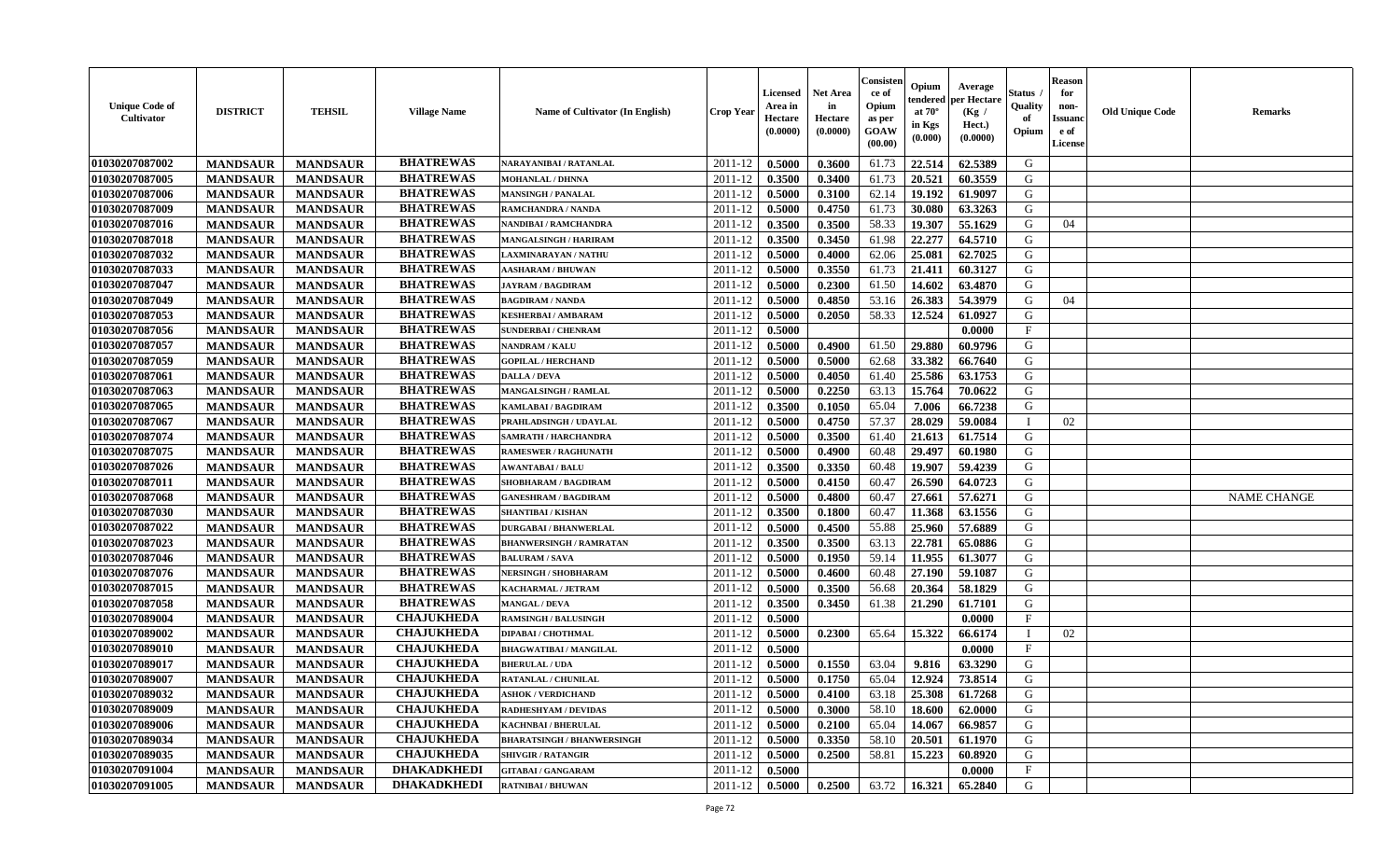| <b>Unique Code of</b><br><b>Cultivator</b> | <b>DISTRICT</b> | <b>TEHSIL</b>   | <b>Village Name</b> | Name of Cultivator (In English) | <b>Crop Year</b> | <b>Licensed</b><br>Area in<br>Hectare<br>(0.0000) | <b>Net Area</b><br>in<br>Hectare<br>(0.0000) | Consister<br>ce of<br>Opium<br>as per<br><b>GOAW</b><br>(00.00) | Opium<br>endered<br>at $70^\circ$<br>in Kgs<br>(0.000) | Average<br>per Hectare<br>(Kg /<br>Hect.)<br>(0.0000) | Status<br>Quality<br>of<br>Opium | <b>Reason</b><br>for<br>non-<br><b>Issuand</b><br>e of<br><b>License</b> | <b>Old Unique Code</b> | <b>Remarks</b>     |
|--------------------------------------------|-----------------|-----------------|---------------------|---------------------------------|------------------|---------------------------------------------------|----------------------------------------------|-----------------------------------------------------------------|--------------------------------------------------------|-------------------------------------------------------|----------------------------------|--------------------------------------------------------------------------|------------------------|--------------------|
| 01030207091008                             | <b>MANDSAUR</b> | <b>MANDSAUR</b> | <b>DHAKADKHEDI</b>  | <b>SHAMBHULAL / PURALAL</b>     | 2011-12          | 0.5000                                            | 0.3000                                       | 58.42                                                           | 17.893                                                 | 59.6433                                               | G                                |                                                                          |                        |                    |
| 01030207091011                             | <b>MANDSAUR</b> | <b>MANDSAUR</b> | <b>DHAKADKHEDI</b>  | DEVILAL / RAMJI                 | 2011-12          | 0.5000                                            | 0.0850                                       | 64.35                                                           | 5.929                                                  | 69.7529                                               | G                                |                                                                          |                        |                    |
| 01030207091013                             | <b>MANDSAUR</b> | <b>MANDSAUR</b> | <b>DHAKADKHEDI</b>  | MADANSINGH / KALUSINGH          | 2011-12          | 0.5000                                            |                                              |                                                                 |                                                        | 0.0000                                                | F                                |                                                                          |                        |                    |
| 01030207091014                             | <b>MANDSAUR</b> | <b>MANDSAUR</b> | <b>DHAKADKHEDI</b>  | SITARAM / RAMCHANDRA            | 2011-12          | 0.5000                                            | 0.2400                                       | 64.35                                                           | 15.545                                                 | 64.7708                                               | G                                |                                                                          |                        |                    |
| 01030207091015                             | <b>MANDSAUR</b> | <b>MANDSAUR</b> | <b>DHAKADKHEDI</b>  | <b>BAGDIRAM / BHERULAL</b>      | 2011-12          | 0.5000                                            |                                              |                                                                 |                                                        | 0.0000                                                | $\mathbf{F}$                     |                                                                          |                        |                    |
| 01030207091016                             | <b>MANDSAUR</b> | <b>MANDSAUR</b> | <b>DHAKADKHEDI</b>  | NANDRAM / BHUWAN                | 2011-12          | 0.5000                                            | 0.0750                                       | 61.48                                                           | 4.910                                                  | 65.4667                                               | G                                |                                                                          |                        |                    |
| 01030207091020                             | <b>MANDSAUR</b> | <b>MANDSAUR</b> | <b>DHAKADKHEDI</b>  | <b>UMRAWSINGH / AMERSINGH</b>   | 2011-12          | 0.5000                                            | 0.2400                                       | 62.96                                                           | 15.497                                                 | 64.5708                                               | G                                |                                                                          |                        |                    |
| 01030207091021                             | <b>MANDSAUR</b> | <b>MANDSAUR</b> | <b>DHAKADKHEDI</b>  | <b>VISHNUDAS / SHANKERDAS</b>   | 2011-12          | 0.5000                                            | 0.1600                                       | 59.13                                                           | 11.032                                                 | 68.9500                                               | ${\bf G}$                        |                                                                          |                        |                    |
| 01030207091024                             | <b>MANDSAUR</b> | <b>MANDSAUR</b> | <b>DHAKADKHEDI</b>  | <b>RAMCHANDRA / KALU</b>        | 2011-12          | 0.5000                                            |                                              |                                                                 |                                                        | 0.0000                                                | $\rm F$                          |                                                                          |                        |                    |
| 01030207091025                             | <b>MANDSAUR</b> | <b>MANDSAUR</b> | <b>DHAKADKHEDI</b>  | <b>BALURAM / DEVRAM</b>         | 2011-12          | 0.5000                                            | 0.3450                                       | 62.96                                                           | 21.856                                                 | 63.3507                                               | G                                |                                                                          |                        |                    |
| 01030207091027                             | <b>MANDSAUR</b> | <b>MANDSAUR</b> | <b>DHAKADKHEDI</b>  | <b>MANGILAL / NANURAM</b>       | 2011-12          | 0.3500                                            |                                              |                                                                 |                                                        | 0.0000                                                | F                                |                                                                          |                        |                    |
| 01030207091029                             | <b>MANDSAUR</b> | <b>MANDSAUR</b> | <b>DHAKADKHEDI</b>  | MOHANLAL / RATANLAL             | 2011-12          | 0.5000                                            | 0.1950                                       | 59.74                                                           | 13.057                                                 | 66.9590                                               | G                                |                                                                          |                        |                    |
| 01030207091031                             | <b>MANDSAUR</b> | <b>MANDSAUR</b> | <b>DHAKADKHEDI</b>  | <b>TULSIDAS / SHANKERDAS</b>    | 2011-12          | 0.5000                                            | 0.1400                                       | 62.96                                                           | 9.273                                                  | 66.2357                                               | G                                |                                                                          |                        |                    |
| 01030207091019                             | <b>MANDSAUR</b> | <b>MANDSAUR</b> | <b>DHAKADKHEDI</b>  | <b>BHAWERLAL / RAMCHANDRA</b>   | 2011-12          | 0.5000                                            | 0.1550                                       | 64.35                                                           | 10.140                                                 | 65.4194                                               | G                                |                                                                          |                        |                    |
| 01030207091002                             | <b>MANDSAUR</b> | <b>MANDSAUR</b> | <b>DHAKADKHEDI</b>  | RAMNARAYAN / D.P.BAGDIRAM       | 2011-12          | 0.5000                                            | 0.1150                                       | 61.70                                                           | 7.809                                                  | 67.9043                                               | G                                |                                                                          |                        |                    |
| 01030207091030                             | <b>MANDSAUR</b> | <b>MANDSAUR</b> | <b>DHAKADKHEDI</b>  | MOHANSINGH / BHAWERSINGH        | 2011-12          | 0.5000                                            |                                              |                                                                 |                                                        | 0.0000                                                | $\rm F$                          |                                                                          |                        | <b>NAME CHANGE</b> |
| 01030207091007                             | <b>MANDSAUR</b> | <b>MANDSAUR</b> | <b>DHAKADKHEDI</b>  | <b>JARESINGH / BHANWERSINGH</b> | 2011-12          | 0.3500                                            |                                              |                                                                 |                                                        | 0.0000                                                | $_{\rm F}$                       |                                                                          |                        |                    |
| 01030207091028                             | <b>MANDSAUR</b> | <b>MANDSAUR</b> | <b>DHAKADKHEDI</b>  | <b>SHMBHUSINGH / DEVISINGH</b>  | 2011-12          | 0.5000                                            |                                              |                                                                 |                                                        | 0.0000                                                | $_{\rm F}$                       |                                                                          |                        |                    |
| 01030207091001                             | <b>MANDSAUR</b> | <b>MANDSAUR</b> | <b>DHAKADKHEDI</b>  | MADANSINGH / AMARSINGH          | 2011-12          | 0.5000                                            | 0.4650                                       | 61.70                                                           | 31.326                                                 | 67.3677                                               | G                                |                                                                          |                        |                    |
| 01030207091033                             | <b>MANDSAUR</b> | <b>MANDSAUR</b> | <b>DHAKADKHEDI</b>  | <b>RAMESHWER / KISHANLAL</b>    | 2011-12          | 0.3500                                            |                                              |                                                                 |                                                        | 0.0000                                                | $\mathbf{F}$                     |                                                                          |                        |                    |
| 01030207091034                             | <b>MANDSAUR</b> | <b>MANDSAUR</b> | <b>DHAKADKHEDI</b>  | <b>BHIMSHING / UMARWSINGH</b>   | 2011-12          | 0.5000                                            |                                              |                                                                 |                                                        | 0.0000                                                | $\mathbf{F}$                     |                                                                          |                        |                    |
| 01030207069035                             | <b>MANDSAUR</b> | <b>MANDSAUR</b> | <b>DHAMNAR</b>      | RAMPRASHAD / OKARLAL            | 2011-12          | 0.5000                                            |                                              |                                                                 |                                                        | 0.0000                                                | $_{\rm F}$                       |                                                                          |                        |                    |
| 01030207069001                             | <b>MANDSAUR</b> | <b>MANDSAUR</b> | <b>DHAMNAR</b>      | PARWATIBAI / BADRILAL           | 2011-12          | 0.5000                                            | 0.1500                                       | 63.04                                                           | 10.330                                                 | 68.8667                                               | G                                |                                                                          |                        |                    |
| 01030207069006                             | <b>MANDSAUR</b> | <b>MANDSAUR</b> | <b>DHAMNAR</b>      | <b>GOVINDRAM / RAJARAM</b>      | 2011-12          | 0.3500                                            | 0.3450                                       | 66.28                                                           | 4.943                                                  | 14.3275                                               | G                                | 04                                                                       |                        |                    |
| 01030207069007                             | <b>MANDSAUR</b> | <b>MANDSAUR</b> | <b>DHAMNAR</b>      | <b>BALURAM / ASHARAM</b>        | 2011-12          | 0.5000                                            | 0.1550                                       | 63.04                                                           | 9.834                                                  | 63.4452                                               | G                                |                                                                          |                        |                    |
| 01030207069012                             | <b>MANDSAUR</b> | <b>MANDSAUR</b> | <b>DHAMNAR</b>      | RADHESHYAM / ONKARLAL           | 2011-12          | 0.5000                                            | 0.1450                                       | 59.78                                                           | 8.642                                                  | 59.6000                                               | G                                |                                                                          |                        |                    |
| 01030207069013                             | <b>MANDSAUR</b> | <b>MANDSAUR</b> | <b>DHAMNAR</b>      | <b>BHANWERLAL / RAMNARAYAN</b>  | 2011-12          | 0.5000                                            | 0.3100                                       | 56.28                                                           | 17.471                                                 | 56.3581                                               | G                                |                                                                          |                        |                    |
| 01030207069019                             | <b>MANDSAUR</b> | <b>MANDSAUR</b> | <b>DHAMNAR</b>      | KANHIYALAL / RAMRATAN           | 2011-12          | 0.5000                                            | 0.2100                                       | 62.67                                                           | 14.065                                                 | 66.9762                                               | G                                |                                                                          |                        |                    |
| 01030207069024                             | <b>MANDSAUR</b> | <b>MANDSAUR</b> | <b>DHAMNAR</b>      | <b>ONKARLAL / BHAGIRTH</b>      | 2011-12          | 0.5000                                            | 0.2150                                       | 60.13                                                           | 12.988                                                 | 60.4093                                               | G                                |                                                                          |                        |                    |
| 01030207069025                             | <b>MANDSAUR</b> | <b>MANDSAUR</b> | <b>DHAMNAR</b>      | <b>NANDRAM / BAGDIRAM</b>       | 2011-12          | 0.5000                                            | 0.2600                                       | 61.31                                                           | 15.879                                                 | 61.0731                                               | G                                |                                                                          |                        |                    |
| 01030207069028                             | <b>MANDSAUR</b> | <b>MANDSAUR</b> | <b>DHAMNAR</b>      | <b>ASHOK KUMAR / AMBARAM</b>    | 2011-12          | 0.5000                                            | 0.3450                                       | 68.43                                                           | 23.863                                                 | 69.1681                                               | G                                |                                                                          |                        |                    |
| 01030207069029                             | <b>MANDSAUR</b> | <b>MANDSAUR</b> | <b>DHAMNAR</b>      | SHANTILAL / RAMNARAYAN          | 2011-12          | 0.5000                                            |                                              |                                                                 |                                                        | 0.0000                                                | $\mathbf{F}$                     |                                                                          |                        |                    |
| 01030207069037                             | <b>MANDSAUR</b> | <b>MANDSAUR</b> | <b>DHAMNAR</b>      | <b>JAGDISGH / BAGDIRAM</b>      | 2011-12          | 0.5000                                            | 0.3100                                       | 62.67                                                           | 19.401                                                 | 62.5839                                               | G                                |                                                                          |                        |                    |
| 01030207069039                             | <b>MANDSAUR</b> | <b>MANDSAUR</b> | <b>DHAMNAR</b>      | <b>BALURAM / PRABHULAL</b>      | 2011-12          | 0.3500                                            | 0.2900                                       | 66.63                                                           | 18.780                                                 | 64.7586                                               | G                                |                                                                          |                        |                    |
| 01030207069042                             | <b>MANDSAUR</b> | <b>MANDSAUR</b> | <b>DHAMNAR</b>      | HARISHANKAR / AMBALAL           | 2011-12          | 0.5000                                            |                                              |                                                                 |                                                        | 0.0000                                                | F                                |                                                                          |                        |                    |
| 01030207069043                             | <b>MANDSAUR</b> | <b>MANDSAUR</b> | <b>DHAMNAR</b>      | <b>RATANLAL / PARTHA GAYRI</b>  | 2011-12          | 0.5000                                            | 0.2100                                       | 66.99                                                           | 13.943                                                 | 66.3952                                               | G                                |                                                                          |                        |                    |
| 01030207069053                             | <b>MANDSAUR</b> | <b>MANDSAUR</b> | <b>DHAMNAR</b>      | <b>BADRILAL / ONKARLAL</b>      | 2011-12          | 0.5000                                            | 0.1900                                       | 66.17                                                           | 12.875                                                 | 67.7632                                               | G                                |                                                                          |                        |                    |
| 01030207069060                             | <b>MANDSAUR</b> | <b>MANDSAUR</b> | <b>DHAMNAR</b>      | SATYNARAYAN / NANDRAM           | 2011-12          | 0.5000                                            |                                              |                                                                 |                                                        | 0.0000                                                | $\mathbf{F}$                     |                                                                          |                        |                    |
| 01030207069073                             | <b>MANDSAUR</b> | <b>MANDSAUR</b> | <b>DHAMNAR</b>      | VINODAKUMAR / AVANTIPRASAD      | 2011-12          | 0.5000                                            |                                              |                                                                 |                                                        | 0.0000                                                | $\mathbf{F}$                     |                                                                          |                        |                    |
| 01030207069076                             | <b>MANDSAUR</b> | <b>MANDSAUR</b> | <b>DHAMNAR</b>      | <b>AMBALAL / DEVRAM</b>         | 2011-12          | 0.5000                                            |                                              |                                                                 |                                                        | 0.0000                                                | F                                |                                                                          |                        |                    |
| 01030207069089                             | <b>MANDSAUR</b> | <b>MANDSAUR</b> | <b>DHAMNAR</b>      | <b>MOHANLAL / RODMAL</b>        | 2011-12          | 0.5000                                            | 0.3400                                       | 62.67                                                           | 21.729                                                 | 63.9088                                               | G                                |                                                                          |                        |                    |
| 01030207069095                             | <b>MANDSAUR</b> | <b>MANDSAUR</b> | <b>DHAMNAR</b>      | <b>MUIKUND / BALARAM</b>        | 2011-12          | 0.5000                                            | 0.2400                                       | 66.18                                                           | 15.968                                                 | 66.5333                                               | G                                |                                                                          |                        |                    |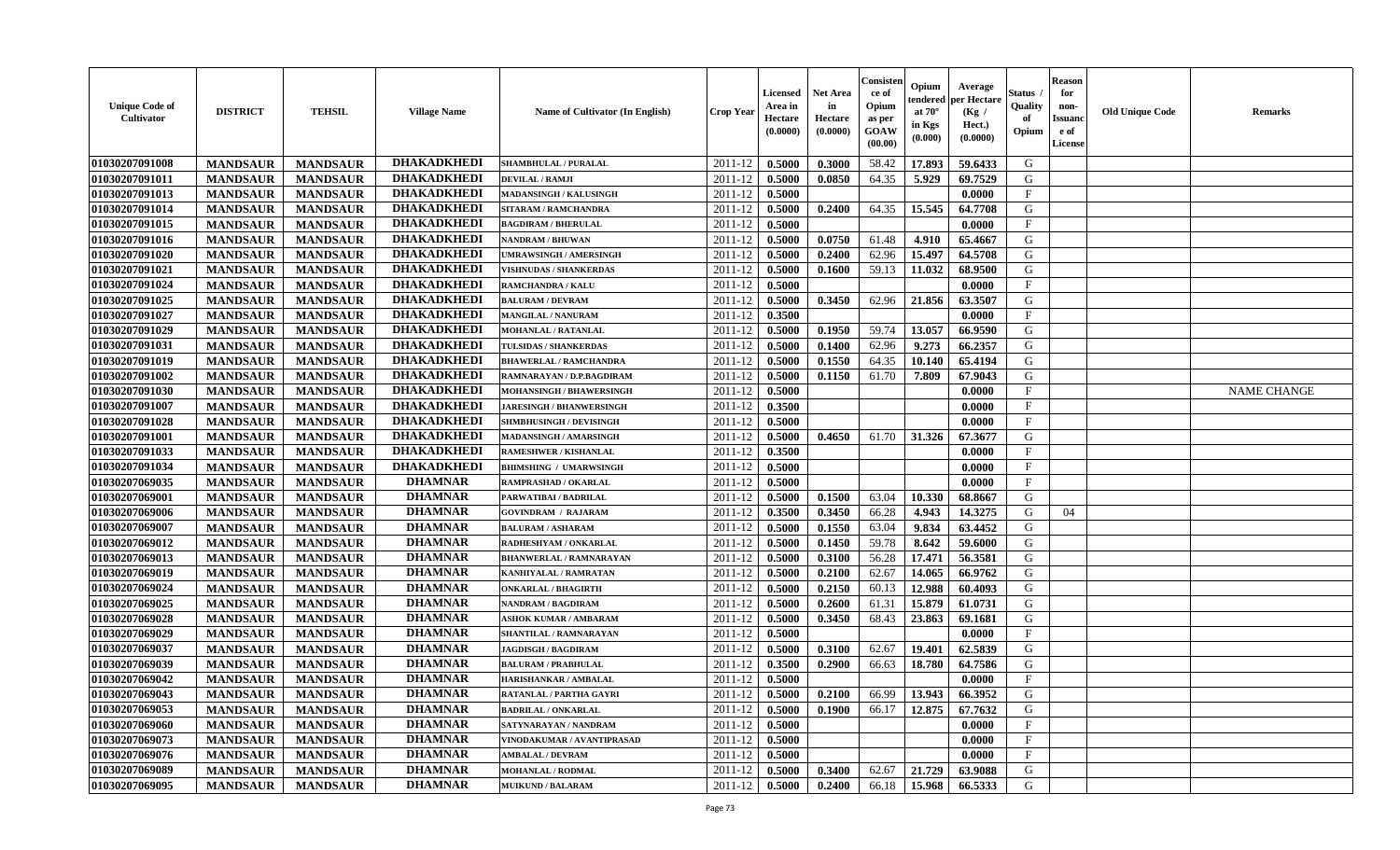| <b>Unique Code of</b><br><b>Cultivator</b> | <b>DISTRICT</b> | <b>TEHSIL</b>   | <b>Village Name</b> | Name of Cultivator (In English) | <b>Crop Year</b> | <b>Licensed</b><br>Area in<br>Hectare<br>(0.0000) | <b>Net Area</b><br>in<br>Hectare<br>(0.0000) | Consisteı<br>ce of<br>Opium<br>as per<br><b>GOAW</b><br>(00.00) | Opium<br>endered<br>at $70^\circ$<br>in Kgs<br>(0.000) | Average<br>per Hectare<br>(Kg /<br>Hect.)<br>(0.0000) | Status<br>Quality<br>of<br>Opium | <b>Reason</b><br>for<br>non-<br>Issuan<br>e of<br>License | <b>Old Unique Code</b> | <b>Remarks</b>     |
|--------------------------------------------|-----------------|-----------------|---------------------|---------------------------------|------------------|---------------------------------------------------|----------------------------------------------|-----------------------------------------------------------------|--------------------------------------------------------|-------------------------------------------------------|----------------------------------|-----------------------------------------------------------|------------------------|--------------------|
| 01030207069097                             | <b>MANDSAUR</b> | <b>MANDSAUR</b> | <b>DHAMNAR</b>      | <b>DOLATRAM / NANDA</b>         | 2011-12          | 0.5000                                            | 0.2100                                       | 63.04                                                           | 13.500                                                 | 64.2857                                               | G                                |                                                           |                        |                    |
| 01030207069099                             | <b>MANDSAUR</b> | <b>MANDSAUR</b> | <b>DHAMNAR</b>      | RAMNARAYAN / PRABHULAL          | 2011-12          | 0.5000                                            |                                              |                                                                 |                                                        | 0.0000                                                | $\mathbf{F}$                     |                                                           |                        |                    |
| 01030207069021                             | <b>MANDSAUR</b> | <b>MANDSAUR</b> | <b>DHAMNAR</b>      | <b>RUKMANBAI / GIRDHARI</b>     | 2011-12          | 0.5000                                            | 0.2300                                       | 66.18                                                           | 15.363                                                 | 66.7957                                               | G                                |                                                           |                        |                    |
| 01030207069044                             | <b>MANDSAUR</b> | <b>MANDSAUR</b> | <b>DHAMNAR</b>      | <b>OMPRAKASH / RAMLAL</b>       | 2011-12          | 0.5000                                            | 0.2550                                       | 67.59                                                           | 17.264                                                 | 67.7020                                               | G                                |                                                           |                        |                    |
| 01030207069004                             | <b>MANDSAUR</b> | <b>MANDSAUR</b> | <b>DHAMNAR</b>      | RAMESHWAR / MANGILAL            | 2011-12          | 0.5000                                            | 0.4000                                       | 56.28                                                           | 22.834                                                 | 57.0850                                               | G                                |                                                           |                        |                    |
| 01030207069100                             | <b>MANDSAUR</b> | <b>MANDSAUR</b> | <b>DHAMNAR</b>      | <b>RATANBAI/RAMCHANDRA</b>      | 2011-12          | 0.5000                                            |                                              |                                                                 |                                                        | 0.0000                                                | $\mathbf{F}$                     |                                                           |                        |                    |
| 01030207069101                             | <b>MANDSAUR</b> | <b>MANDSAUR</b> | <b>DHAMNAR</b>      | <b>RAMESHWER / BHERULAL</b>     | 2011-12          | 0.5000                                            | 0.2950                                       | 55.94                                                           | 15.048                                                 | 51.0102                                               | G                                | 04                                                        |                        |                    |
| 01030207069064                             | <b>MANDSAUR</b> | <b>MANDSAUR</b> | <b>DHAMNAR</b>      | <b>SOHANBAI/HIRALAL</b>         | 2011-12          | 0.5000                                            |                                              |                                                                 |                                                        | 0.0000                                                | $\mathbf{F}$                     |                                                           |                        |                    |
| 01030207069107                             | <b>MANDSAUR</b> | <b>MANDSAUR</b> | <b>DHAMNAR</b>      | <b>MOHANLAL / DOLATRAM</b>      | 2011-12          | 0.5000                                            |                                              |                                                                 |                                                        | 0.0000                                                | $_{\rm F}$                       |                                                           |                        |                    |
| 01030207069109                             | <b>MANDSAUR</b> | <b>MANDSAUR</b> | <b>DHAMNAR</b>      | <b>SEJATJI / BABU KHA</b>       | 2011-12          | 0.3500                                            | 0.0450                                       | 55.41                                                           | 2.778                                                  | 61.7333                                               | G                                |                                                           |                        |                    |
| 01030207069110                             | <b>MANDSAUR</b> | <b>MANDSAUR</b> | <b>DHAMNAR</b>      | <b>RAMKUNWER / ONKARLAL</b>     | 2011-12          | 0.3500                                            | 0.3350                                       | 61.65                                                           | 20.080                                                 | 59.9403                                               | G                                |                                                           |                        |                    |
| 01030207069066                             | <b>MANDSAUR</b> | <b>MANDSAUR</b> | <b>DHAMNAR</b>      | <b>CHENABAI/SITARAM</b>         | 2011-12          | 0.5000                                            |                                              |                                                                 |                                                        | 0.0000                                                | $\mathbf{F}$                     |                                                           |                        |                    |
| 01030207069069                             | <b>MANDSAUR</b> | <b>MANDSAUR</b> | <b>DHAMNAR</b>      | <b>BADRILAL / BHANWERLAL</b>    | 2011-12          | 0.5000                                            |                                              |                                                                 |                                                        | 0.0000                                                | $\mathbf{F}$                     |                                                           |                        |                    |
| 01030207069098                             | <b>MANDSAUR</b> | <b>MANDSAUR</b> | <b>DHAMNAR</b>      | <b>KESHERBAI/NATHU</b>          | 2011-12          | 0.5000                                            | 0.3050                                       | 62.96                                                           | 20.300                                                 | 66.5574                                               | G                                |                                                           |                        |                    |
| 01030207069047                             | <b>MANDSAUR</b> | <b>MANDSAUR</b> | <b>DHAMNAR</b>      | SHANTILAL / RAMPRASHAD          | 2011-12          | 0.5000                                            | 0.2000                                       | 66.18                                                           | 13.236                                                 | 66.1800                                               | G                                |                                                           |                        |                    |
| 01030207069016                             | <b>MANDSAUR</b> | <b>MANDSAUR</b> | <b>DHAMNAR</b>      | NANDLAL / KACHRUMAL             | 2011-12          | 0.5000                                            | 0.3450                                       | 60.26                                                           | 21.039                                                 | 60.9826                                               | G                                |                                                           |                        |                    |
| 01030207069111                             | <b>MANDSAUR</b> | <b>MANDSAUR</b> | <b>DHAMNAR</b>      | <b>AMANABAI / HABIB KHA</b>     | 2011-12          | 0.5000                                            | 0.2650                                       | 57.94                                                           | 15.329                                                 | 57.8453                                               | G                                |                                                           |                        |                    |
| 01030207069112                             | <b>MANDSAUR</b> | <b>MANDSAUR</b> | <b>DHAMNAR</b>      | <b>DHAPUBAI/BASNTILAL</b>       | 2011-12          | 0.5000                                            |                                              |                                                                 |                                                        | 0.0000                                                | $\mathbf{F}$                     |                                                           |                        |                    |
| 01030207069113                             | <b>MANDSAUR</b> | <b>MANDSAUR</b> | <b>DHAMNAR</b>      | <b>GITABAI/ UADAYRAM</b>        | 2011-12          | 0.5000                                            | 0.1650                                       | 63.55                                                           | 10.531                                                 | 63.8242                                               |                                  | 02                                                        |                        |                    |
| 01030207069103                             | <b>MANDSAUR</b> | <b>MANDSAUR</b> | <b>DHAMNAR</b>      | <b>BAGDIRAM / BHERULAL</b>      | 2011-12          | 0.5000                                            | 0.4950                                       | 62.37                                                           | 31.096                                                 | 62.8202                                               | G                                |                                                           |                        |                    |
| 01030207070047                             | <b>MANDSAUR</b> | <b>MANDSAUR</b> | <b>DHUNDHADKA</b>   | RAISHAKHA / ALLARAKH            | 2011-12          | 0.3500                                            |                                              |                                                                 |                                                        | 0.0000                                                | F                                |                                                           |                        |                    |
| 01030207070005                             | <b>MANDSAUR</b> | <b>MANDSAUR</b> | <b>DHUNDHADKA</b>   | <b>BHARATRAM / NANDA</b>        | 2011-12          | 0.5000                                            | 0.1800                                       | 67.29                                                           | 12.064                                                 | 67.0222                                               | G                                |                                                           |                        |                    |
| 01030207070010                             | <b>MANDSAUR</b> | <b>MANDSAUR</b> | DHUNDHADKA          | NATHULAL / SALAGRAM             | 2011-12          | 0.3500                                            |                                              |                                                                 |                                                        | 0.0000                                                | $\mathbf{F}$                     |                                                           |                        |                    |
| 01030207070015                             | <b>MANDSAUR</b> | <b>MANDSAUR</b> | DHUNDHADKA          | <b>NATHU / HIRA</b>             | 2011-12          | 0.5000                                            |                                              |                                                                 |                                                        | 0.0000                                                | $\mathbf{F}$                     |                                                           |                        |                    |
| 01030207070016                             | <b>MANDSAUR</b> | <b>MANDSAUR</b> | <b>DHUNDHADKA</b>   | <b>BALMUKAND / BAGDIRAM</b>     | 2011-12          | 0.5000                                            |                                              |                                                                 |                                                        | 0.0000                                                | $\mathbf{F}$                     |                                                           |                        |                    |
| 01030207070020                             | <b>MANDSAUR</b> | <b>MANDSAUR</b> | <b>DHUNDHADKA</b>   | <b>DEVRAM / KISHAN</b>          | 2011-12          | 0.5000                                            |                                              |                                                                 |                                                        | 0.0000                                                | $\mathbf{F}$                     |                                                           |                        |                    |
| 01030207070023                             | <b>MANDSAUR</b> | <b>MANDSAUR</b> | <b>DHUNDHADKA</b>   | <b>BADRILAL / BHUWAN</b>        | 2011-12          | 0.5000                                            |                                              |                                                                 |                                                        | 0.0000                                                | $\mathbf F$                      |                                                           |                        |                    |
| 01030207070024                             | <b>MANDSAUR</b> | <b>MANDSAUR</b> | <b>DHUNDHADKA</b>   | <b>SHANKARLAL / PANNALAL</b>    | 2011-12          | 0.5000                                            | 0.3200                                       | 56.73                                                           | 19.199                                                 | 59.9969                                               | G                                |                                                           |                        |                    |
| 01030207070026                             | <b>MANDSAUR</b> | <b>MANDSAUR</b> | DHUNDHADKA          | <b>NANDIBAI/LAXMAN</b>          | 2011-12          | 0.5000                                            |                                              |                                                                 |                                                        | 0.0000                                                | $\mathbf{F}$                     |                                                           |                        |                    |
| 01030207070028                             | <b>MANDSAUR</b> | <b>MANDSAUR</b> | <b>DHUNDHADKA</b>   | SARJUNABAI / MAGNIRAM           | 2011-12          | 0.5000                                            | 0.1950                                       | 58.38                                                           | 10.592                                                 | 54.3179                                               | G                                | 04                                                        |                        |                    |
| 01030207070030                             | <b>MANDSAUR</b> | <b>MANDSAUR</b> | <b>DHUNDHADKA</b>   | <b>RAMLAL / BAGDIRAM</b>        | 2011-12          | 0.5000                                            | 0.1150                                       | 64.85                                                           | 7.615                                                  | 66.2174                                               | G                                |                                                           |                        |                    |
| 01030207070032                             | <b>MANDSAUR</b> | <b>MANDSAUR</b> | <b>DHUNDHADKA</b>   | <b>DEVRAM / RAMLAL</b>          | 2011-12          | 0.5000                                            | 0.2500                                       | 64.85                                                           | 15.944                                                 | 63.7760                                               | G                                |                                                           |                        |                    |
| 01030207070033                             | <b>MANDSAUR</b> | <b>MANDSAUR</b> | <b>DHUNDHADKA</b>   | <b>BASNTILAL / MOTILAL</b>      | 2011-12          | 0.5000                                            |                                              |                                                                 |                                                        | 0.0000                                                | $\mathbf{F}$                     |                                                           |                        |                    |
| 01030207070035                             | <b>MANDSAUR</b> | <b>MANDSAUR</b> | <b>DHUNDHADKA</b>   | <b>RAMLAL / SITARAM</b>         | 2011-12          | 0.5000                                            |                                              |                                                                 |                                                        | 0.0000                                                | $_{\rm F}$                       |                                                           |                        | <b>NAME CHANGE</b> |
| 01030207070037                             | <b>MANDSAUR</b> | <b>MANDSAUR</b> | <b>DHUNDHADKA</b>   | <b>RUPA / ONKAR</b>             | 2011-12          | 0.3500                                            | 0.1000                                       | 60.27                                                           | 6.053                                                  | 60.5300                                               | G                                |                                                           |                        |                    |
| 01030207070039                             | <b>MANDSAUR</b> | <b>MANDSAUR</b> | <b>DHUNDHADKA</b>   | <b>VISRAMDAS / GURURAMDAS</b>   | $2011-12$ 0.3500 |                                                   |                                              |                                                                 |                                                        | 0.0000                                                | F                                |                                                           |                        |                    |
| 01030207070043                             | <b>MANDSAUR</b> | <b>MANDSAUR</b> | <b>DHUNDHADKA</b>   | <b>KARULAL / BAGDIRAM</b>       | 2011-12          | 0.5000                                            | 0.1800                                       | 60.27                                                           | 10.599                                                 | 58.8833                                               | G                                |                                                           |                        |                    |
| 01030207070044                             | <b>MANDSAUR</b> | <b>MANDSAUR</b> | <b>DHUNDHADKA</b>   | <b>BAPULAL / RUPRAM</b>         | 2011-12          | 0.5000                                            |                                              |                                                                 |                                                        | 0.0000                                                | $\mathbf{F}$                     |                                                           |                        |                    |
| 01030207070052                             | <b>MANDSAUR</b> | <b>MANDSAUR</b> | <b>DHUNDHADKA</b>   | <b>BADRILAL / RAMLAL</b>        | 2011-12          | 0.5000                                            | 0.1500                                       | 60.27                                                           | 9.557                                                  | 63.7133                                               | G                                |                                                           |                        |                    |
| 01030207070064                             | <b>MANDSAUR</b> | <b>MANDSAUR</b> | DHUNDHADKA          | SALAGRAM / GANGARAM             | 2011-12          | 0.5000                                            | 0.0850                                       | 64.85                                                           | 5.948                                                  | 69.9765                                               | G                                |                                                           |                        |                    |
| 01030207070073                             | <b>MANDSAUR</b> | <b>MANDSAUR</b> | <b>DHUNDHADKA</b>   | <b>BALURAM / SHANKARLAL</b>     | 2011-12          | 0.5000                                            | 0.2050                                       | 64.03                                                           | 11.800                                                 | 57.5610                                               | G                                |                                                           |                        |                    |
| 01030207070087                             | <b>MANDSAUR</b> | <b>MANDSAUR</b> | <b>DHUNDHADKA</b>   | <b>JUJHAR / KISHAN</b>          | 2011-12          | 0.5000                                            |                                              |                                                                 |                                                        | 0.0000                                                | $\mathbf F$                      |                                                           |                        |                    |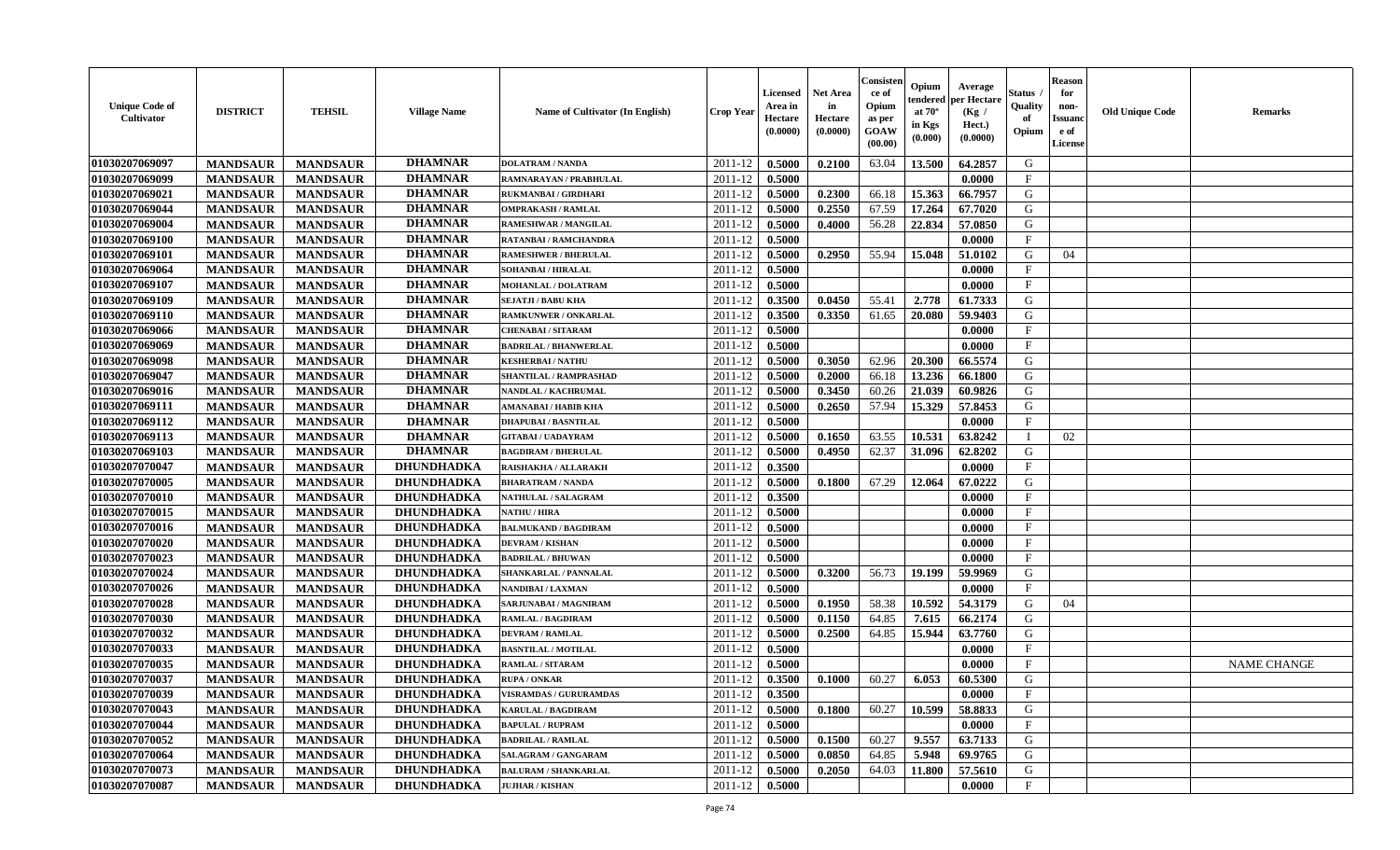| <b>Unique Code of</b><br>Cultivator | <b>DISTRICT</b> | <b>TEHSIL</b>   | <b>Village Name</b> | Name of Cultivator (In English)    | <b>Crop Year</b> | <b>Licensed</b><br>Area in<br>Hectare<br>(0.0000) | <b>Net Area</b><br>in<br>Hectare<br>(0.0000) | Consister<br>ce of<br>Opium<br>as per<br>GOAW<br>(00.00) | Opium<br>endered<br>at $70^\circ$<br>in Kgs<br>(0.000) | Average<br>per Hectare<br>(Kg /<br>Hect.)<br>(0.0000) | <b>Status</b><br>Quality<br>of<br>Opium | <b>Reason</b><br>for<br>non-<br><b>Issuanc</b><br>e of<br>License | <b>Old Unique Code</b> | <b>Remarks</b>     |
|-------------------------------------|-----------------|-----------------|---------------------|------------------------------------|------------------|---------------------------------------------------|----------------------------------------------|----------------------------------------------------------|--------------------------------------------------------|-------------------------------------------------------|-----------------------------------------|-------------------------------------------------------------------|------------------------|--------------------|
| 01030207070089                      | <b>MANDSAUR</b> | <b>MANDSAUR</b> | DHUNDHADKA          | <b>SITRAM / NANURAM</b>            | 2011-12          | 0.5000                                            |                                              |                                                          |                                                        | 0.0000                                                | $\mathbf F$                             |                                                                   |                        |                    |
| 01030207070095                      | <b>MANDSAUR</b> | <b>MANDSAUR</b> | <b>DHUNDHADKA</b>   | NANDRAM / BAGDIRAM KUDIWALA        | 2011-12          | 0.5000                                            |                                              |                                                          |                                                        | 0.0000                                                | $\mathbf{F}$                            |                                                                   |                        |                    |
| 01030207070098                      | <b>MANDSAUR</b> | <b>MANDSAUR</b> | <b>DHUNDHADKA</b>   | <b>VERDICHAND / BAGDIRAM</b>       | 2011-12          | 0.5000                                            | 0.1700                                       | 64.66                                                    | 10.964                                                 | 64.4941                                               | G                                       |                                                                   |                        |                    |
| 01030207070100                      | <b>MANDSAUR</b> | <b>MANDSAUR</b> | <b>DHUNDHADKA</b>   | <b>BHERULAL / FAKIRCHANDRA</b>     | 2011-12          | 0.5000                                            |                                              |                                                          |                                                        | 0.0000                                                | $\mathbf{F}$                            |                                                                   |                        |                    |
| 01030207070101                      | <b>MANDSAUR</b> | <b>MANDSAUR</b> | <b>DHUNDHADKA</b>   | <b>LAXMICHAND / SHIVRAM</b>        | 2011-12          | 0.5000                                            |                                              |                                                          |                                                        | 0.0000                                                | $\mathbf F$                             |                                                                   |                        |                    |
| 01030207070103                      | <b>MANDSAUR</b> | <b>MANDSAUR</b> | <b>DHUNDHADKA</b>   | <b>MOHANLAL / HIRALAL</b>          | 2011-12          | 0.5000                                            | 0.2700                                       | 60.77                                                    | 16.686                                                 | 61.8000                                               | G                                       |                                                                   |                        |                    |
| 01030207070108                      | <b>MANDSAUR</b> | <b>MANDSAUR</b> | <b>DHUNDHADKA</b>   | NANDKISHOR / RAMCHANDRA MALI       | 2011-12          | 0.5000                                            | 0.1800                                       | 58.38                                                    | 8.081                                                  | 44.8944                                               | G                                       | 04                                                                |                        |                    |
| 01030207070109                      | <b>MANDSAUR</b> | <b>MANDSAUR</b> | DHUNDHADKA          | SITABAI / KHUBRAM                  | 2011-12          | 0.5000                                            | 0.1950                                       | 64.03                                                    | 12.239                                                 | 62.7641                                               | G                                       |                                                                   |                        |                    |
| 01030207070112                      | <b>MANDSAUR</b> | <b>MANDSAUR</b> | <b>DHUNDHADKA</b>   | <b>BAPULAL / SHOBHAGMAL</b>        | 2011-12          | 0.5000                                            |                                              |                                                          |                                                        | 0.0000                                                | F                                       |                                                                   |                        |                    |
| 01030207070117                      | <b>MANDSAUR</b> | <b>MANDSAUR</b> | <b>DHUNDHADKA</b>   | <b>NAGU / BAGDIRAM</b>             | 2011-12          | 0.5000                                            | 0.1600                                       | 65.88                                                    | 10.616                                                 | 66.3500                                               |                                         | 02                                                                |                        |                    |
| 01030207070121                      | <b>MANDSAUR</b> | <b>MANDSAUR</b> | <b>DHUNDHADKA</b>   | RAMCHANDRA / LAXMAN                | 2011-12          | 0.5000                                            | 0.1600                                       | 61.33                                                    | 10.041                                                 | 62.7563                                               | G                                       |                                                                   |                        |                    |
| 01030207070124                      | <b>MANDSAUR</b> | <b>MANDSAUR</b> | <b>DHUNDHADKA</b>   | <b>BANSHILAL / SITARAM</b>         | 2011-12          | 0.5000                                            | 0.2550                                       | 64.03                                                    | 15.861                                                 | 62.2000                                               | G                                       |                                                                   |                        |                    |
| 01030207070125                      | <b>MANDSAUR</b> | <b>MANDSAUR</b> | DHUNDHADKA          | RAMLAL / SHALAGRAM                 | 2011-12          | 0.5000                                            |                                              |                                                          |                                                        | 0.0000                                                | $\mathbf{F}$                            |                                                                   |                        |                    |
| 01030207070126                      | <b>MANDSAUR</b> | <b>MANDSAUR</b> | <b>DHUNDHADKA</b>   | KANHIYALAL / SHANKERLAL            | 2011-12          | 0.5000                                            | 0.1500                                       | 65.01                                                    | 9.631                                                  | 64.2067                                               | G                                       |                                                                   |                        |                    |
| 01030207070129                      | <b>MANDSAUR</b> | <b>MANDSAUR</b> | <b>DHUNDHADKA</b>   | KAILASHCHANDRA / SHAMBHULAL        | 2011-12          | 0.5000                                            |                                              |                                                          |                                                        | 0.0000                                                | $\mathbf{F}$                            |                                                                   |                        |                    |
| 01030207070131                      | <b>MANDSAUR</b> | <b>MANDSAUR</b> | DHUNDHADKA          | PARWATIBAI / CHENGIR               | 2011-12          | 0.5000                                            | 0.0600                                       | 64.93                                                    | 4.044                                                  | 67.4000                                               | G                                       |                                                                   |                        |                    |
| 01030207070132                      | <b>MANDSAUR</b> | <b>MANDSAUR</b> | DHUNDHADKA          | <b>BHERULAL / BAGDIRAM RATHORE</b> | 2011-12          | 0.3500                                            | 0.1850                                       | 61.33                                                    | 11.267                                                 | 60.9027                                               | G                                       |                                                                   |                        |                    |
| 01030207070134                      | <b>MANDSAUR</b> | <b>MANDSAUR</b> | <b>DHUNDHADKA</b>   | <b>RAMESHCHAND / BALMUKUND</b>     | 2011-12          | 0.5000                                            | 0.2350                                       | 64.93                                                    | 16.604                                                 | 70.6553                                               | G                                       |                                                                   |                        |                    |
| 01030207070135                      | <b>MANDSAUR</b> | <b>MANDSAUR</b> | <b>DHUNDHADKA</b>   | <b>SHANKERLAL / RANCHOR</b>        | 2011-12          | 0.5000                                            |                                              |                                                          |                                                        | 0.0000                                                | $\mathbf{F}$                            |                                                                   |                        |                    |
| 01030207070136                      | <b>MANDSAUR</b> | <b>MANDSAUR</b> | <b>DHUNDHADKA</b>   | YASWANTKUMAR / OMPRAKASH DHAKAD    | 2011-12          | 0.5000                                            | 0.1650                                       | 64.93                                                    | 11.122                                                 | 67.4061                                               | G                                       |                                                                   |                        |                    |
| 01030207070138                      | <b>MANDSAUR</b> | <b>MANDSAUR</b> | DHUNDHADKA          | <b>BAPULAL / MAGNIRAM</b>          | 2011-12          | 0.5000                                            | 0.2100                                       | 61.33                                                    | 12.888                                                 | 61.3714                                               | G                                       |                                                                   |                        |                    |
| 01030207070141                      | <b>MANDSAUR</b> | <b>MANDSAUR</b> | <b>DHUNDHADKA</b>   | <b>BADRILAL / BHERULAL MALI</b>    | 2011-12          | 0.5000                                            |                                              |                                                          |                                                        | 0.0000                                                | $\mathbf{F}$                            |                                                                   |                        |                    |
| 01030207070144                      | <b>MANDSAUR</b> | <b>MANDSAUR</b> | <b>DHUNDHADKA</b>   | KARULAL / SHOBHARAM NANDA          | 2011-12          | 0.5000                                            |                                              |                                                          |                                                        | 0.0000                                                | $\mathbf F$                             |                                                                   |                        |                    |
| 01030207070147                      | <b>MANDSAUR</b> | <b>MANDSAUR</b> | <b>DHUNDHADKA</b>   | RAMESHWER / ONKARLAL               | 2011-12          | 0.5000                                            | 0.2250                                       | 64.34                                                    | 14.412                                                 | 64.0533                                               | G                                       |                                                                   |                        |                    |
| 01030207070046                      | <b>MANDSAUR</b> | <b>MANDSAUR</b> | <b>DHUNDHADKA</b>   | PREMLATABAI / DILIP                | 2011-12          | 0.5000                                            | 0.2850                                       | 64.34                                                    | 19.523                                                 | 68.5018                                               | G                                       |                                                                   |                        |                    |
| 01030207070006                      | <b>MANDSAUR</b> | <b>MANDSAUR</b> | <b>DHUNDHADKA</b>   | NATHIBAI / BHANWERLAL              | 2011-12          | 0.5000                                            |                                              |                                                          |                                                        | 0.0000                                                | $\mathbf{F}$                            |                                                                   |                        |                    |
| 01030207070080                      | <b>MANDSAUR</b> | <b>MANDSAUR</b> | <b>DHUNDHADKA</b>   | RAMCHAND / ONKARLAL                | 2011-12          | 0.5000                                            | 0.1700                                       | 58.38                                                    | 9.816                                                  | 57.7412                                               | G                                       |                                                                   |                        |                    |
| 01030207070013                      | <b>MANDSAUR</b> | <b>MANDSAUR</b> | <b>DHUNDHADKA</b>   | <b>BAPULAL / KESHRIMAL</b>         | 2011-12          | 0.5000                                            | 0.1850                                       | 65.87                                                    | 12.195                                                 | 65.9189                                               | G                                       |                                                                   |                        |                    |
| 01030207070001                      | <b>MANDSAUR</b> | <b>MANDSAUR</b> | DHUNDHADKA          | <b>RAMLAL / DEVRAM</b>             | 2011-12          | 0.5000                                            | 0.2500                                       | 65.87                                                    | 16.834                                                 | 67.3360                                               | G                                       |                                                                   |                        |                    |
| 01030207070122                      | <b>MANDSAUR</b> | <b>MANDSAUR</b> | <b>DHUNDHADKA</b>   | <b>JAGDISH / DEVRAM</b>            | 2011-12          | 0.5000                                            | 0.2250                                       | 65.87                                                    | 13.927                                                 | 61.8978                                               | G                                       |                                                                   |                        |                    |
| 01030207070029                      | <b>MANDSAUR</b> | <b>MANDSAUR</b> | <b>DHUNDHADKA</b>   | <b>NATHULAL / RAMCHAND</b>         | 2011-12          | 0.5000                                            | 0.2100                                       | 64.66                                                    | 13.495                                                 | 64.2619                                               | G                                       |                                                                   |                        |                    |
| 01030207070022                      | <b>MANDSAUR</b> | <b>MANDSAUR</b> | <b>DHUNDHADKA</b>   | <b>SHANKAR / BHAGIRATH</b>         | 2011-12          | 0.5000                                            | 0.1800                                       | 66.13                                                    | 11.837                                                 | 65.7611                                               | G                                       |                                                                   |                        |                    |
| 01030207070097                      | <b>MANDSAUR</b> | <b>MANDSAUR</b> | <b>DHUNDHADKA</b>   | <b>GOPAL / VERDICHAND</b>          | 2011-12          | 0.5000                                            | 0.1600                                       | 58.31                                                    | 9.604                                                  | 60.0250                                               | G                                       |                                                                   |                        |                    |
| 01030207070116                      | <b>MANDSAUR</b> | <b>MANDSAUR</b> | <b>DHUNDHADKA</b>   | KAILASHCHANDRA / MAGNIRAM          | 2011-12          | 0.5000                                            | 0.2600                                       | 66.06                                                    | 15.637                                                 | 60.1423                                               | G                                       |                                                                   |                        |                    |
| 01030207070011                      | <b>MANDSAUR</b> | <b>MANDSAUR</b> | <b>DHUNDHADKA</b>   | NARMADABAI / RANCHOD               | 2011-12          | 0.5000                                            |                                              |                                                          |                                                        | 0.0000                                                | $\mathbf{F}$                            |                                                                   |                        | <b>NAME CHANGE</b> |
| 01030207070014                      | <b>MANDSAUR</b> | MANDSAUR        | <b>DHUNDHADKA</b>   | <b>BHERA / DHURA</b>               | $2011-12$ 0.5000 |                                                   | 0.1700                                       |                                                          |                                                        | $60.81$   11.041   64.9471                            | G                                       |                                                                   |                        |                    |
| 01030207070062                      | <b>MANDSAUR</b> | <b>MANDSAUR</b> | <b>DHUNDHADKA</b>   | <b>RAMLAL / PURIYA</b>             | 2011-12          | 0.5000                                            |                                              |                                                          |                                                        | 0.0000                                                | $\mathbf{F}$                            |                                                                   |                        |                    |
| 01030207070067                      | <b>MANDSAUR</b> | <b>MANDSAUR</b> | DHUNDHADKA          | <b>BAGDIBAI/RAMCHAND</b>           | 2011-12          | 0.5000                                            | 0.2400                                       | 60.81                                                    | 14.803                                                 | 61.6792                                               | G                                       |                                                                   |                        |                    |
| 01030207070128                      | <b>MANDSAUR</b> | <b>MANDSAUR</b> | <b>DHUNDHADKA</b>   | RAMESHCHAND / DEWRAM MALI          | 2011-12          | 0.5000                                            | 0.1100                                       | 62.60                                                    | 7.145                                                  | 64.9545                                               | G                                       |                                                                   |                        |                    |
| 01030207070152                      | <b>MANDSAUR</b> | <b>MANDSAUR</b> | DHUNDHADKA          | HASTIMAL / GENDALAL                | 2011-12          | 0.3500                                            |                                              |                                                          |                                                        | 0.0000                                                | $\mathbf{F}$                            |                                                                   |                        |                    |
| 01030207070002                      | <b>MANDSAUR</b> | <b>MANDSAUR</b> | <b>DHUNDHADKA</b>   | RADHEAHYAM / HIRALAL               | 2011-12          | 0.5000                                            |                                              |                                                          |                                                        | 0.0000                                                | $\mathbf{F}$                            |                                                                   |                        |                    |
| 01030207070031                      | <b>MANDSAUR</b> | <b>MANDSAUR</b> | <b>DHUNDHADKA</b>   | <b>RAMRATAN / BHUWAN</b>           | 2011-12          | $\boldsymbol{0.5000}$                             | 0.3350                                       | 59.38                                                    | 19.833                                                 | 59.2030                                               | G                                       |                                                                   |                        |                    |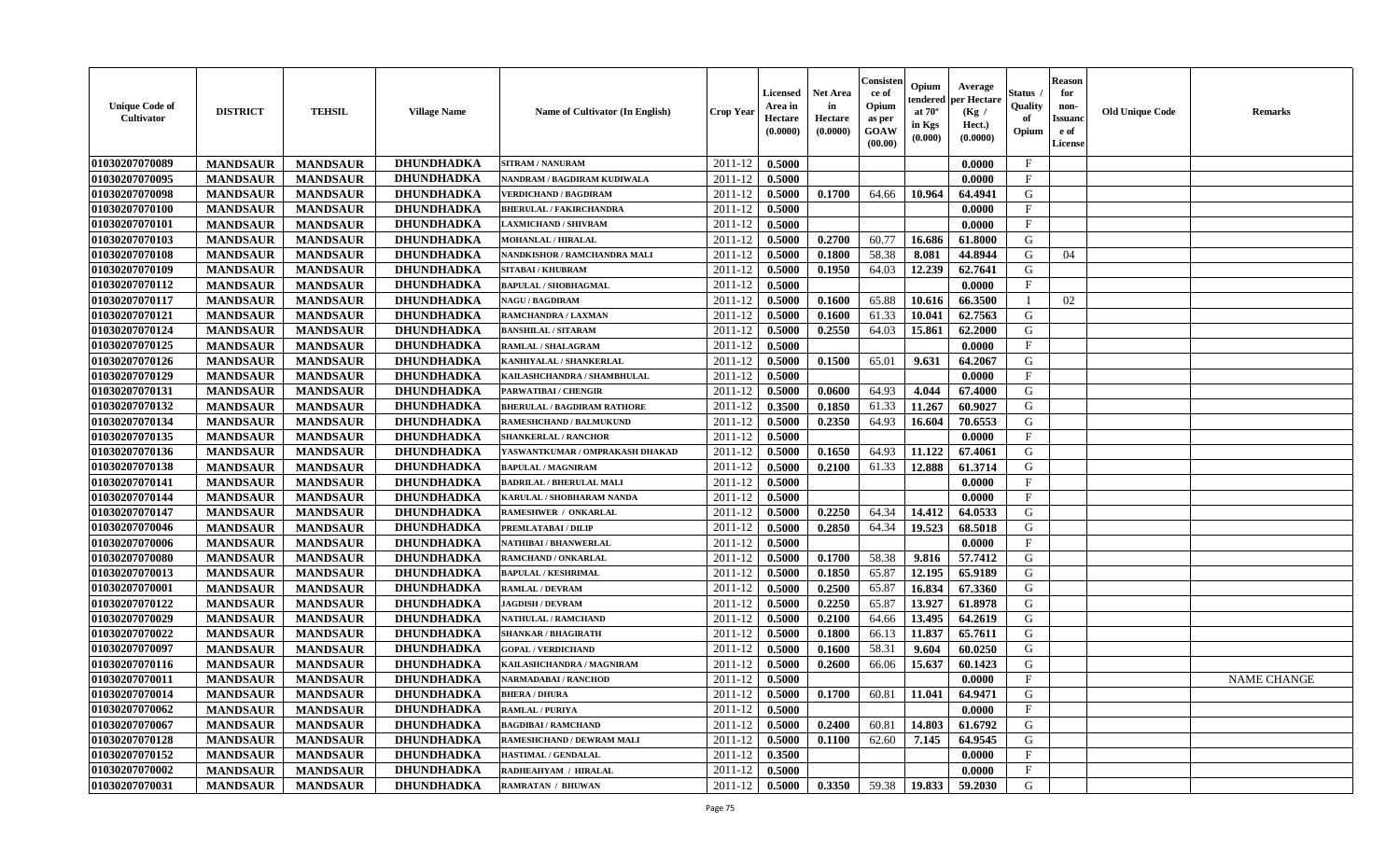| <b>Unique Code of</b><br><b>Cultivator</b> | <b>DISTRICT</b> | <b>TEHSIL</b>   | <b>Village Name</b> | Name of Cultivator (In English) | <b>Crop Year</b> | <b>Licensed</b><br>Area in<br>Hectare<br>(0.0000) | <b>Net Area</b><br>in<br>Hectare<br>(0.0000) | Consister<br>ce of<br>Opium<br>as per<br><b>GOAW</b><br>(00.00) | Opium<br>endered<br>at $70^\circ$<br>in Kgs<br>(0.000) | Average<br>per Hectare<br>(Kg /<br>Hect.)<br>(0.0000) | Status<br>Quality<br>of<br>Opium | <b>Reason</b><br>for<br>non-<br><b>Issuand</b><br>e of<br><b>License</b> | <b>Old Unique Code</b> | <b>Remarks</b>    |
|--------------------------------------------|-----------------|-----------------|---------------------|---------------------------------|------------------|---------------------------------------------------|----------------------------------------------|-----------------------------------------------------------------|--------------------------------------------------------|-------------------------------------------------------|----------------------------------|--------------------------------------------------------------------------|------------------------|-------------------|
| 01030207070040                             | <b>MANDSAUR</b> | <b>MANDSAUR</b> | <b>DHUNDHADKA</b>   | <b>MODIRAM / BHAGGA</b>         | 2011-12          | 0.5000                                            | 0.4150                                       | 61.63                                                           | 9.605                                                  | 23.1446                                               | $\blacksquare$                   | 02                                                                       |                        |                   |
| 01030207070053                             | <b>MANDSAUR</b> | <b>MANDSAUR</b> | <b>DHUNDHADKA</b>   | KISHAN / DHURA                  | 2011-12          | 0.5000                                            | 0.1700                                       | 62.60                                                           | 10.034                                                 | 59.0235                                               | G                                |                                                                          |                        |                   |
| 01030207070008                             | <b>MANDSAUR</b> | <b>MANDSAUR</b> | <b>DHUNDHADKA</b>   | NANDLAL / RATANLAL              | 2011-12          | 0.5000                                            |                                              |                                                                 |                                                        | 0.0000                                                | $\mathbf{F}$                     |                                                                          |                        |                   |
| 01030207092003                             | <b>MANDSAUR</b> | <b>MANDSAUR</b> | <b>GUDIYANA</b>     | KANHAIYALAL / HIRALAL           | 2011-12          | 0.5000                                            | 0.2150                                       | 53.41                                                           | 11.613                                                 | 54.0140                                               | G                                | 04                                                                       |                        |                   |
| 01030207092011                             | <b>MANDSAUR</b> | <b>MANDSAUR</b> | <b>GUDIYANA</b>     | RAMKUNWARBAI / RATANLAL         | 2011-12          | 0.3500                                            |                                              |                                                                 |                                                        | 0.0000                                                | $\mathbf{F}$                     | 08                                                                       |                        |                   |
| 01030207092016                             | <b>MANDSAUR</b> | <b>MANDSAUR</b> | <b>GUDIYANA</b>     | <b>DHAPUBAI/NANURAM</b>         | 2011-12          | 0.5000                                            | 0.3100                                       | 47.82                                                           | 14.838                                                 | 47.8645                                               | G                                | 04                                                                       |                        |                   |
| 01030207092018                             | <b>MANDSAUR</b> | <b>MANDSAUR</b> | <b>GUDIYANA</b>     | <b>SUKHALAL / NANDA</b>         | 2011-12          | 0.5000                                            | 0.4800                                       | 53.44                                                           | 13.391                                                 | 27.8979                                               | G                                | 04                                                                       |                        |                   |
| 01030207092012                             | <b>MANDSAUR</b> | <b>MANDSAUR</b> | <b>GUDIYANA</b>     | <b>BAPULAL / GANESHRAM</b>      | 2011-12          | 0.5000                                            | 0.3600                                       | 64.86                                                           | 24.350                                                 | 67.6389                                               | G                                |                                                                          |                        | TRANSFER/AFZALPUR |
| 01030207092037                             | <b>MANDSAUR</b> | <b>MANDSAUR</b> | <b>GUDIYANA</b>     | MANGILAL / BHAGA                | 2011-12          | 0.5000                                            | 0.2850                                       | 59.80                                                           | 18.324                                                 | 64.2947                                               | G                                |                                                                          |                        | TRANSFER/JHIRKAN  |
| 01030207092038                             | <b>MANDSAUR</b> | <b>MANDSAUR</b> | <b>GUDIYANA</b>     | RAMCHNDRIBAI / KISHANLAL        | 2011-12          | 0.5000                                            | 0.1450                                       | 58.21                                                           | 9.946                                                  | 68.5931                                               | G                                | 08                                                                       |                        |                   |
| 01030207071006                             | <b>MANDSAUR</b> | <b>MANDSAUR</b> | <b>GULIYANA</b>     | <b>PURALAL / BHERA</b>          | 2011-12          | 0.5000                                            |                                              |                                                                 |                                                        | 0.0000                                                | F                                |                                                                          |                        |                   |
| 01030207071017                             | <b>MANDSAUR</b> | <b>MANDSAUR</b> | <b>GULIYANA</b>     | <b>NANDIBAI / MANGILAL</b>      | 2011-12          | 0.3500                                            |                                              |                                                                 |                                                        | 0.0000                                                | $\mathbf{F}$                     |                                                                          |                        |                   |
| 01030207071004                             | <b>MANDSAUR</b> | <b>MANDSAUR</b> | <b>GULIYANA</b>     | <b>BAGDIRAM / VARDA</b>         | 2011-12          | 0.5000                                            | 0.0950                                       | 70.22                                                           | 6.661                                                  | 70.1158                                               | $\mathbf{I}$                     | 02                                                                       |                        |                   |
| 01030207071008                             | <b>MANDSAUR</b> | <b>MANDSAUR</b> | <b>GULIYANA</b>     | <b>SHAMBHULAL / BHERA</b>       | 2011-12          | 0.5000                                            |                                              |                                                                 |                                                        | 0.0000                                                | $\mathbf{F}$                     |                                                                          |                        |                   |
| 01030207071009                             | <b>MANDSAUR</b> | <b>MANDSAUR</b> | <b>GULIYANA</b>     | NANDLAL / RUGGA                 | 2011-12          | 0.5000                                            |                                              |                                                                 |                                                        | 0.0000                                                | $\mathbf{F}$                     |                                                                          |                        |                   |
| 01030207071016                             | <b>MANDSAUR</b> | <b>MANDSAUR</b> | <b>GULIYANA</b>     | <b>GANGABAI / BHERULAL</b>      | 2011-12          | 0.5000                                            |                                              |                                                                 |                                                        | 0.0000                                                | $\rm F$                          |                                                                          |                        |                   |
| 01030207071023                             | <b>MANDSAUR</b> | <b>MANDSAUR</b> | <b>GULIYANA</b>     | SHIVNARAYAN / SITARAM           | 2011-12          | 0.5000                                            | 0.3100                                       | 67.87                                                           | 21.912                                                 | 70.6839                                               | G                                |                                                                          |                        |                   |
| 01030207071026                             | <b>MANDSAUR</b> | <b>MANDSAUR</b> | <b>GULIYANA</b>     | <b>KAMLABAI/GOPAL</b>           | 2011-12          | 0.5000                                            |                                              |                                                                 |                                                        | 0.0000                                                | $\mathbf{F}$                     |                                                                          |                        |                   |
| 01030207071032                             | <b>MANDSAUR</b> | <b>MANDSAUR</b> | <b>GULIYANA</b>     | <b>MANGIBAI/SITARAM</b>         | 2011-12          | 0.5000                                            | 0.1600                                       | 68.61                                                           | 11.752                                                 | 73.4500                                               | G                                |                                                                          |                        |                   |
| 01030207071056                             | <b>MANDSAUR</b> | <b>MANDSAUR</b> | <b>GULIYANA</b>     | <b>BASNTIBAI / RAMCHANDRA</b>   | 2011-12          | 0.5000                                            | 0.2300                                       | 63.81                                                           | 15.032                                                 | 65.3565                                               | G                                |                                                                          |                        |                   |
| 01030207071057                             | <b>MANDSAUR</b> | <b>MANDSAUR</b> | <b>GULIYANA</b>     | <b>KAILASH / HIRALAL</b>        | 2011-12          | 0.5000                                            |                                              |                                                                 |                                                        | 0.0000                                                | $\mathbf{F}$                     |                                                                          |                        |                   |
| 01030207071058                             | <b>MANDSAUR</b> | <b>MANDSAUR</b> | <b>GULIYANA</b>     | <b>RATANLAL / JAGANNATH</b>     | 2011-12          | 0.5000                                            | 0.1000                                       | 68.61                                                           | 7.263                                                  | 72.6300                                               | G                                |                                                                          |                        |                   |
| 01030207071061                             | <b>MANDSAUR</b> | <b>MANDSAUR</b> | <b>GULIYANA</b>     | <b>BHANVARLAL / BHERULAL</b>    | 2011-12          | 0.5000                                            |                                              |                                                                 |                                                        | 0.0000                                                | $\mathbf{F}$                     |                                                                          |                        |                   |
| 01030207071064                             | <b>MANDSAUR</b> | <b>MANDSAUR</b> | <b>GULIYANA</b>     | RAMNARAYAN / BHERULAL           | 2011-12          | 0.5000                                            |                                              |                                                                 |                                                        | 0.0000                                                | $\mathbf{F}$                     |                                                                          |                        |                   |
| 01030207071065                             | <b>MANDSAUR</b> | <b>MANDSAUR</b> | <b>GULIYANA</b>     | <b>BHANVARLAL / SITARAM</b>     | 2011-12          | 0.5000                                            |                                              |                                                                 |                                                        | 0.0000                                                | $\mathbf{F}$                     |                                                                          |                        |                   |
| 01030207071069                             | <b>MANDSAUR</b> | <b>MANDSAUR</b> | <b>GULIYANA</b>     | <b>HIRALAL / RUGGA</b>          | 2011-12          | 0.5000                                            |                                              |                                                                 |                                                        | 0.0000                                                | $\mathbf{F}$                     |                                                                          |                        |                   |
| 01030207071070                             | <b>MANDSAUR</b> | <b>MANDSAUR</b> | <b>GULIYANA</b>     | PURALAL / RAMCHANDRA            | 2011-12          | 0.5000                                            |                                              |                                                                 |                                                        | 0.0000                                                | $\mathbf{F}$                     |                                                                          |                        |                   |
| 01030207071043                             | <b>MANDSAUR</b> | <b>MANDSAUR</b> | <b>GULIYANA</b>     | <b>MANGILAL / MEGHA</b>         | 2011-12          | 0.3500                                            | 0.2050                                       | 51.21                                                           | 10.820                                                 | 52.7805                                               | G                                | 04                                                                       |                        |                   |
| 01030207071039                             | <b>MANDSAUR</b> | <b>MANDSAUR</b> | <b>GULIYANA</b>     | <b>MANGIBAI/DEVRAM</b>          | 2011-12          | 0.5000                                            |                                              |                                                                 |                                                        | 0.0000                                                | $\rm F$                          |                                                                          |                        |                   |
| 01030207071042                             | <b>MANDSAUR</b> | <b>MANDSAUR</b> | <b>GULIYANA</b>     | PURALAL / BHAGWATILAL           | 2011-12          | 0.5000                                            |                                              |                                                                 |                                                        | 0.0000                                                | $\mathbf{F}$                     |                                                                          |                        |                   |
| 01030207071072                             | <b>MANDSAUR</b> | <b>MANDSAUR</b> | <b>GULIYANA</b>     | <b>MOTILAL / BHERULAL</b>       | 2011-12          | 0.5000                                            | 0.1600                                       | 63.18                                                           | 9.991                                                  | 62.4438                                               | G                                |                                                                          |                        |                   |
| 01030207071053                             | <b>MANDSAUR</b> | <b>MANDSAUR</b> | <b>GULIYANA</b>     | <b>KARULAL / LAKSHMAN</b>       | 2011-12          | 0.3500                                            |                                              |                                                                 |                                                        | 0.0000                                                | $\mathbf F$                      |                                                                          |                        |                   |
| 01030207071002                             | <b>MANDSAUR</b> | <b>MANDSAUR</b> | <b>GULIYANA</b>     | <b>SHANTIBAI / NANDLAL</b>      | 2011-12          | 0.3500                                            |                                              |                                                                 |                                                        | 0.0000                                                | $\mathbf{F}$                     |                                                                          |                        |                   |
| 01030207071003                             | <b>MANDSAUR</b> | <b>MANDSAUR</b> | <b>GULIYANA</b>     | <b>BHERULAL / KESHAR</b>        | 2011-12          | 0.5000                                            |                                              |                                                                 |                                                        | 0.0000                                                | $\mathbf{F}$                     |                                                                          |                        |                   |
| 01030207071013                             | <b>MANDSAUR</b> | <b>MANDSAUR</b> | <b>GULIYANA</b>     | <b>BHULIBAI / JAGANNATH</b>     | 2011-12          | 0.5000                                            |                                              |                                                                 |                                                        | 0.0000                                                | $\mathbf{F}$                     |                                                                          |                        |                   |
| 01030207071067                             | <b>MANDSAUR</b> | <b>MANDSAUR</b> | <b>GULIYANA</b>     | <b>BALMUKAND / VAJERAM</b>      | 2011-12          | 0.5000                                            | 0.2050                                       | 63.18                                                           | 13.169                                                 | 64.2390                                               | G                                |                                                                          |                        |                   |
| 01030207071035                             | <b>MANDSAUR</b> | <b>MANDSAUR</b> | <b>GULIYANA</b>     | <b>BHANWARBAI / PRABHULAL</b>   | 2011-12          | 0.3500                                            | 0.2000                                       | 61.51                                                           | 12.961                                                 | 64.8050                                               | G                                |                                                                          |                        |                   |
| 01030207095004                             | <b>MANDSAUR</b> | <b>MANDSAUR</b> | <b>JHAKRDA</b>      | <b>HIRALAL / RAMCHANDRA</b>     | 2011-12          | 0.5000                                            | 0.2850                                       | 56.46                                                           | 17.398                                                 | 61.0456                                               | G                                |                                                                          |                        |                   |
| 01030207095016                             | <b>MANDSAUR</b> | <b>MANDSAUR</b> | <b>JHAKRDA</b>      | <b>RAMESHWAR / GANESHRAM</b>    | 2011-12          | 0.5000                                            | 0.3050                                       | 59.92                                                           | 18.472                                                 | 60.5639                                               | G                                |                                                                          |                        |                   |
| 01030207095017                             | <b>MANDSAUR</b> | <b>MANDSAUR</b> | <b>JHAKRDA</b>      | <b>BALARAM / CHAMPALAL</b>      | 2011-12          | 0.5000                                            | 0.4400                                       | 61.60                                                           | 29.330                                                 | 66.6591                                               | $\mathbf G$                      |                                                                          |                        |                   |
| 01030207095030                             | <b>MANDSAUR</b> | <b>MANDSAUR</b> | <b>JHAKRDA</b>      | <b>OMPRAKASH / RAMESHWAR</b>    | 2011-12          | 0.5000                                            | 0.2950                                       | 59.92                                                           | 17.890                                                 | 60.6441                                               | G                                |                                                                          |                        |                   |
| 01030207095033                             | <b>MANDSAUR</b> | <b>MANDSAUR</b> | <b>JHAKRDA</b>      | <b>BHERULAL / RAMCHADNRA</b>    | 2011-12          | 0.5000                                            | 0.4700                                       | 54.83                                                           | 26.397                                                 | 56.1638                                               | G                                | 05                                                                       |                        |                   |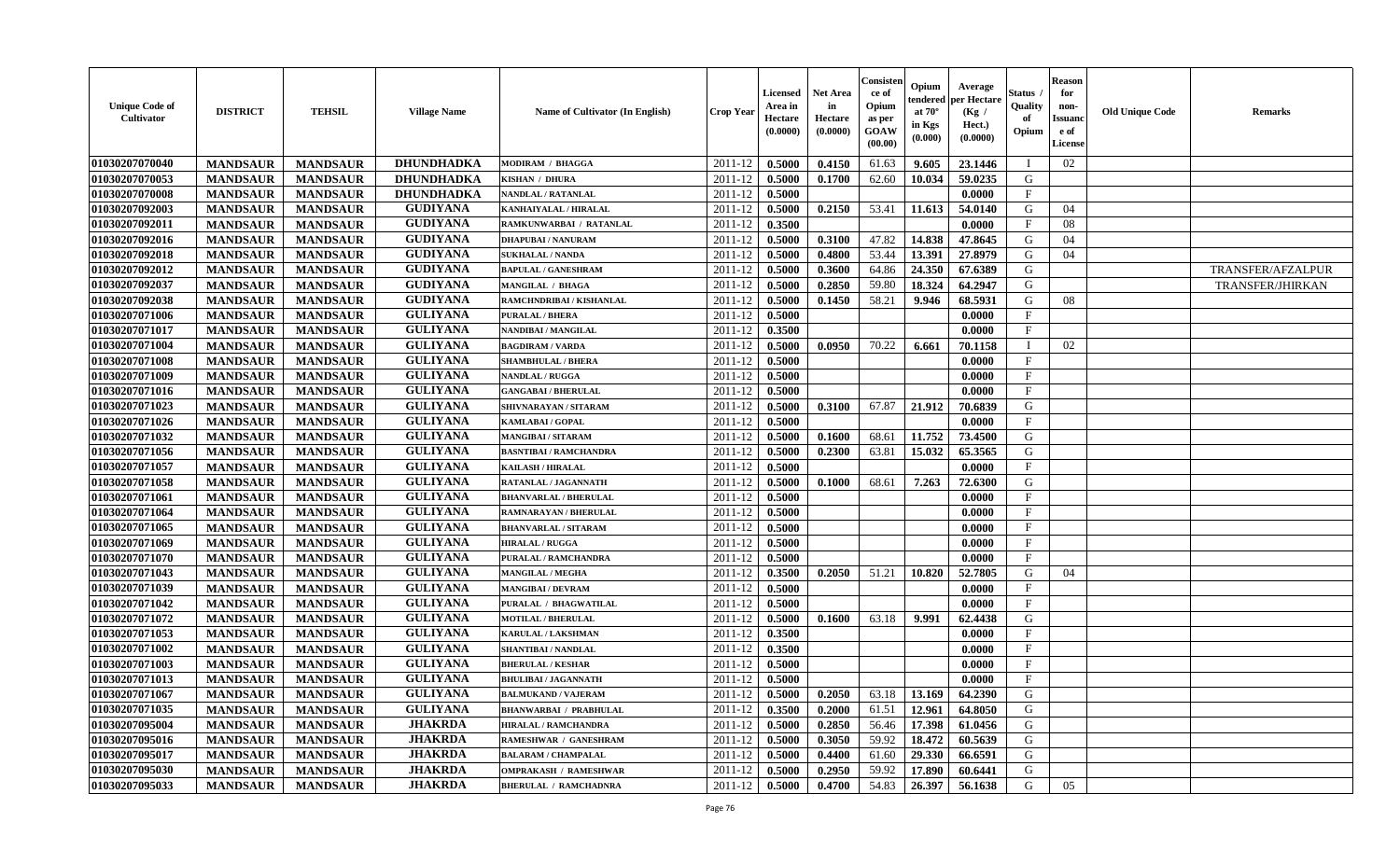| <b>Unique Code of</b><br><b>Cultivator</b> | <b>DISTRICT</b> | <b>TEHSIL</b>   | <b>Village Name</b> | Name of Cultivator (In English) | <b>Crop Year</b> | <b>Licensed</b><br>Area in<br>Hectare<br>(0.0000) | <b>Net Area</b><br>in<br>Hectare<br>(0.0000) | Consister<br>ce of<br>Opium<br>as per<br>GOAW<br>(00.00) | Opium<br>endered<br>at $70^\circ$<br>in Kgs<br>(0.000) | Average<br>per Hectare<br>(Kg /<br>Hect.)<br>(0.0000) | <b>Status</b><br>Quality<br>of<br>Opium | <b>Reason</b><br>for<br>non-<br><b>Issuand</b><br>e of<br>License | <b>Old Unique Code</b> | <b>Remarks</b>     |
|--------------------------------------------|-----------------|-----------------|---------------------|---------------------------------|------------------|---------------------------------------------------|----------------------------------------------|----------------------------------------------------------|--------------------------------------------------------|-------------------------------------------------------|-----------------------------------------|-------------------------------------------------------------------|------------------------|--------------------|
| 01030207095071                             | <b>MANDSAUR</b> | <b>MANDSAUR</b> | <b>JHAKRDA</b>      | DEVILAL / RAMCHANDRA            | 2011-12          | 0.5000                                            | 0.4300                                       | 61.47                                                    | 28.259                                                 | 65.7186                                               | G                                       |                                                                   |                        |                    |
| 01030207095031                             | <b>MANDSAUR</b> | <b>MANDSAUR</b> | <b>JHAKRDA</b>      | SITARAM / CHAMPALAL             | 2011-12          | 0.5000                                            | 0.1900                                       | 61.47                                                    | 13.076                                                 | 68.8211                                               | G                                       |                                                                   |                        |                    |
| 01030207095015                             | <b>MANDSAUR</b> | <b>MANDSAUR</b> | <b>JHAKRDA</b>      | <b>DHAPUBAI/GOPAL</b>           | 2011-12          | 0.5000                                            |                                              |                                                          |                                                        | 0.0000                                                | $\mathbf{F}$                            |                                                                   |                        |                    |
| 01030207095014                             | <b>MANDSAUR</b> | <b>MANDSAUR</b> | <b>JHAKRDA</b>      | ISHWARLAL / GANESHRAM           | 2011-12          | 0.5000                                            | 0.2000                                       | 61.47                                                    | 12.979                                                 | 64.8950                                               | G                                       |                                                                   |                        |                    |
| 01030207095001                             | <b>MANDSAUR</b> | <b>MANDSAUR</b> | <b>JHAKRDA</b>      | <b>BALARAM / BHUVAN</b>         | 2011-12          | 0.5000                                            | 0.4150                                       | 61.83                                                    | 27.797                                                 | 66.9807                                               | G                                       |                                                                   |                        | <b>NAME CHANGE</b> |
| 01030207095073                             | <b>MANDSAUR</b> | <b>MANDSAUR</b> | <b>JHAKRDA</b>      | NAGU / MANNA                    | 2011-12          | 0.3500                                            | 0.1950                                       | 65.85                                                    | 13.866                                                 | 71.1077                                               | G                                       |                                                                   |                        |                    |
| 01030207094004                             | <b>MANDSAUR</b> | <b>MANDSAUR</b> | <b>JHAWAL</b>       | <b>MANGILAL / NANURAM</b>       | 2011-12          | 0.5000                                            | 0.4750                                       | 58.38                                                    | 29.790                                                 | 62.7158                                               | G                                       |                                                                   |                        |                    |
| 01030207094009                             | <b>MANDSAUR</b> | <b>MANDSAUR</b> | <b>JHAWAL</b>       | NANDRAM / KALU BALAI            | 2011-12          | 0.5000                                            | 0.3500                                       | 59.54                                                    | 21.775                                                 | 62.2143                                               | G                                       |                                                                   |                        |                    |
| 01030207094015                             | <b>MANDSAUR</b> | <b>MANDSAUR</b> | <b>JHAWAL</b>       | <b>BHERULAL / HANSRAJ</b>       | 2011-12          | 0.5000                                            | 0.3900                                       | 55.76                                                    | 22.878                                                 | 58.6615                                               | $\mathbf{I}$                            | 02                                                                |                        |                    |
| 01030207094022                             | <b>MANDSAUR</b> | <b>MANDSAUR</b> | <b>JHAWAL</b>       | <b>BALURAM / DEVICHANDRA</b>    | 2011-12          | 0.5000                                            | 0.4950                                       | 59.28                                                    | 31.080                                                 | 62.7879                                               | G                                       |                                                                   |                        |                    |
| 01030207094029                             | <b>MANDSAUR</b> | <b>MANDSAUR</b> | <b>JHAWAL</b>       | <b>SUKHIBAI / RATANLAL</b>      | 2011-12          | 0.5000                                            | 0.3900                                       | 66.09                                                    | 27.210                                                 | 69.7692                                               | G                                       |                                                                   |                        |                    |
| 01030207094036                             | <b>MANDSAUR</b> | <b>MANDSAUR</b> | <b>JHAWAL</b>       | <b>BHERULAL / KESHURAM</b>      | 2011-12          | 0.5000                                            | 0.1450                                       | 59.54                                                    | 8.948                                                  | 61.7103                                               | G                                       |                                                                   |                        |                    |
| 01030207094037                             | <b>MANDSAUR</b> | <b>MANDSAUR</b> | <b>JHAWAL</b>       | RAMPRASAD / BHUVANISHANKAR      | 2011-12          | 0.5000                                            | 0.1800                                       | 59.05                                                    | 11.076                                                 | 61.5333                                               | G                                       |                                                                   |                        |                    |
| 01030207094043                             | <b>MANDSAUR</b> | <b>MANDSAUR</b> | <b>JHAWAL</b>       | <b>GANGARAM / BALURAM</b>       | 2011-12          | 0.5000                                            | 0.2250                                       | 56.88                                                    | 13.391                                                 | 59.5156                                               | G                                       |                                                                   |                        |                    |
| 01030207094054                             | <b>MANDSAUR</b> | <b>MANDSAUR</b> | <b>JHAWAL</b>       | <b>KANTILAL / HANSRAJ</b>       | 2011-12          | 0.5000                                            | 0.3700                                       | 61.98                                                    | 24.137                                                 | 65.2351                                               | G                                       |                                                                   |                        |                    |
| 01030207094064                             | <b>MANDSAUR</b> | <b>MANDSAUR</b> | <b>JHAWAL</b>       | <b>DASHRATH / KANVARLAL</b>     | 2011-12          | 0.5000                                            | 0.3400                                       | 59.36                                                    | 21.573                                                 | 63.4500                                               | G                                       |                                                                   |                        |                    |
| 01030207094065                             | <b>MANDSAUR</b> | <b>MANDSAUR</b> | <b>JHAWAL</b>       | <b>GANESHRAM / NANURAM</b>      | 2011-12          | 0.5000                                            |                                              |                                                          |                                                        | 0.0000                                                | F                                       |                                                                   |                        |                    |
| 01030207094071                             | <b>MANDSAUR</b> | <b>MANDSAUR</b> | <b>JHAWAL</b>       | <b>JATANBAI / SHANKARLAL</b>    | 2011-12          | 0.3500                                            | 0.2700                                       | 56.88                                                    | 16.552                                                 | 61.3037                                               | G                                       |                                                                   |                        |                    |
| 01030207094081                             | <b>MANDSAUR</b> | <b>MANDSAUR</b> | <b>JHAWAL</b>       | <b>RAMIBAI / PRABHULAL</b>      | 2011-12          | 0.5000                                            |                                              |                                                          |                                                        | 0.0000                                                | F                                       |                                                                   |                        |                    |
| 01030207094087                             | <b>MANDSAUR</b> | <b>MANDSAUR</b> | <b>JHAWAL</b>       | NANDUBAI / SHOBHARAM            | 2011-12          | 0.3500                                            | 0.1450                                       | 61.22                                                    | 9.279                                                  | 63.9931                                               | $\mathbf{I}$                            | 02                                                                |                        |                    |
| 01030207094099                             | <b>MANDSAUR</b> | <b>MANDSAUR</b> | <b>JHAWAL</b>       | <b>MANGIBAI/MANGILAL</b>        | 2011-12          | 0.5000                                            | 0.4800                                       | 60.69                                                    | 30.510                                                 | 63.5625                                               | G                                       |                                                                   |                        |                    |
| 01030207094103                             | <b>MANDSAUR</b> | <b>MANDSAUR</b> | <b>JHAWAL</b>       | RAM KUNWARBAI / GULABBAI        | 2011-12          | 0.5000                                            | 0.4850                                       | 60.43                                                    | 31.432                                                 | 64.8082                                               | G                                       |                                                                   |                        |                    |
| 01030207094005                             | <b>MANDSAUR</b> | <b>MANDSAUR</b> | <b>JHAWAL</b>       | <b>GITABAI/NANDLAL</b>          | 2011-12          | 0.5000                                            | 0.4450                                       | 56.01                                                    | 26.797                                                 | 60.2180                                               | ${\bf G}$                               |                                                                   |                        |                    |
| 01030207094067                             | <b>MANDSAUR</b> | <b>MANDSAUR</b> | <b>JHAWAL</b>       | MANGIBAI / MANGILAL             | 2011-12          | 0.5000                                            | 0.2500                                       | 63.73                                                    | 16.952                                                 | 67.8080                                               | G                                       |                                                                   |                        |                    |
| 01030207094094                             | <b>MANDSAUR</b> | <b>MANDSAUR</b> | <b>JHAWAL</b>       | <b>MAGNIRAM / BAGDIRAM</b>      | 2011-12          | 0.5000                                            | 0.4850                                       | 55.81                                                    | 28.351                                                 | 58.4557                                               | G                                       |                                                                   |                        |                    |
| 01030207094049                             | <b>MANDSAUR</b> | <b>MANDSAUR</b> | <b>JHAWAL</b>       | RAMIBAI / BAGDIRAM              | 2011-12          | 0.5000                                            | 0.3900                                       | 55.88                                                    | 21.929                                                 | 56.2282                                               | G                                       |                                                                   |                        | <b>NAME CHANGE</b> |
| 01030207094030                             | <b>MANDSAUR</b> | <b>MANDSAUR</b> | <b>JHAWAL</b>       | <b>BADRILAL / RAJARAM</b>       | 2011-12          | 0.5000                                            |                                              |                                                          |                                                        | 0.0000                                                | $\mathbf{F}$                            |                                                                   |                        |                    |
| 01030207094104                             | <b>MANDSAUR</b> | <b>MANDSAUR</b> | <b>JHAWAL</b>       | <b>GENDALAL / FULCHANDRA</b>    | 2011-12          | 0.5000                                            | 0.2050                                       | 56.88                                                    | 13.204                                                 | 64.4098                                               | G                                       |                                                                   |                        |                    |
| 01030207094092                             | <b>MANDSAUR</b> | <b>MANDSAUR</b> | <b>JHAWAL</b>       | <b>BHANVARLAL / KALU</b>        | 2011-12          | 0.5000                                            | 0.2000                                       | 58.50                                                    | 11.951                                                 | 59.7550                                               | G                                       |                                                                   |                        |                    |
| 01030207094003                             | <b>MANDSAUR</b> | <b>MANDSAUR</b> | <b>JHAWAL</b>       | DAKUBAI / HEMRAJ                | 2011-12          | 0.3500                                            | 0.1900                                       | 58.50                                                    | 11.508                                                 | 60.5684                                               | G                                       |                                                                   |                        |                    |
| 01030207094114                             | <b>MANDSAUR</b> | <b>MANDSAUR</b> | <b>JHAWAL</b>       | DEVILAL / CHATURBHUJ MAHAJAN    | 2011-12          | 0.3500                                            | 0.3250                                       | 54.48                                                    | 18.866                                                 | 58.0492                                               | G                                       | 05                                                                |                        |                    |
| 01030207094115                             | <b>MANDSAUR</b> | <b>MANDSAUR</b> | <b>JHAWAL</b>       | SHIVLAL / NANURAM ANJANA        | 2011-12          | 0.5000                                            | 0.4900                                       | 58.50                                                    | 29.777                                                 | 60.7694                                               | G                                       |                                                                   |                        |                    |
| 01030207096009                             | <b>MANDSAUR</b> | <b>MANDSAUR</b> | <b>JHIRKAN</b>      | KACHRU / SAVA                   | 2011-12          | 0.3500                                            | 0.1950                                       | 56.30                                                    | 12.265                                                 | 62.8974                                               | G                                       |                                                                   |                        | <b>NAME CHANGE</b> |
| 01030207096030                             | <b>MANDSAUR</b> | <b>MANDSAUR</b> | <b>JHIRKAN</b>      | <b>HARLAL / NANDA</b>           | 2011-12          | 0.5000                                            | 0.2450                                       | 58.21                                                    | 14.910                                                 | 60.8571                                               | G                                       |                                                                   |                        |                    |
| 01030207096043                             | <b>MANDSAUR</b> | <b>MANDSAUR</b> | <b>JHIRKAN</b>      | VISHNUBAI / CHAMPALAL           | 2011-12          | 0.5000                                            |                                              |                                                          |                                                        | 0.0000                                                | $\mathbf{F}$                            |                                                                   |                        |                    |
| 01030207096046                             | <b>MANDSAUR</b> | <b>MANDSAUR</b> | <b>JHIRKAN</b>      | <b>MAGNIRAM / RAMRATAN</b>      | 2011-12          | 0.5000                                            | 0.4900                                       | 58.21                                                    | 29.546                                                 | 60.2980                                               | G                                       |                                                                   |                        |                    |
| 01030207096058                             | <b>MANDSAUR</b> | <b>MANDSAUR</b> | <b>JHIRKAN</b>      | <b>TEKA / KESHAR</b>            | 2011-12          | 0.3500                                            | 0.3450                                       | 63.63                                                    | 23.925                                                 | 69.3478                                               | $\mathbf{I}$                            | 02                                                                |                        |                    |
| 01030207096093                             | <b>MANDSAUR</b> | <b>MANDSAUR</b> | <b>JHIRKAN</b>      | <b>RAMKUNVARBAI/KALU</b>        | 2011-12          | 0.5000                                            | 0.4750                                       | 62.16                                                    | 31.924                                                 | 67.2084                                               | G                                       |                                                                   |                        |                    |
| 01030207096045                             | <b>MANDSAUR</b> | <b>MANDSAUR</b> | <b>JHIRKAN</b>      | <b>BAGDIRAM / GANGARAM</b>      | 2011-12          | 0.5000                                            | 0.2900                                       | 59.93                                                    | 18.159                                                 | 62.6172                                               | ${\bf G}$                               |                                                                   |                        |                    |
| 01030207096056                             | <b>MANDSAUR</b> | <b>MANDSAUR</b> | <b>JHIRKAN</b>      | SUNDARBAI / KANHEYALAL          | 2011-12          | 0.5000                                            | 0.2950                                       | 61.05                                                    | 18.228                                                 | 61.7898                                               | G                                       |                                                                   |                        |                    |
| 01030207096024                             | <b>MANDSAUR</b> | <b>MANDSAUR</b> | <b>JHIRKAN</b>      | RADHESHYAM / KACHRU             | 2011-12          | 0.5000                                            | 0.2850                                       | 61.90                                                    | 16.350                                                 | 57.3684                                               | G                                       |                                                                   |                        |                    |
| 01030207096025                             | <b>MANDSAUR</b> | <b>MANDSAUR</b> | <b>JHIRKAN</b>      | RAMESHCHANDRA / KARULAL         | 2011-12          | 0.5000                                            | 0.4900                                       | 65.05                                                    | 31.196                                                 | 63.6653                                               | $\mathbf{I}$                            | 02                                                                |                        |                    |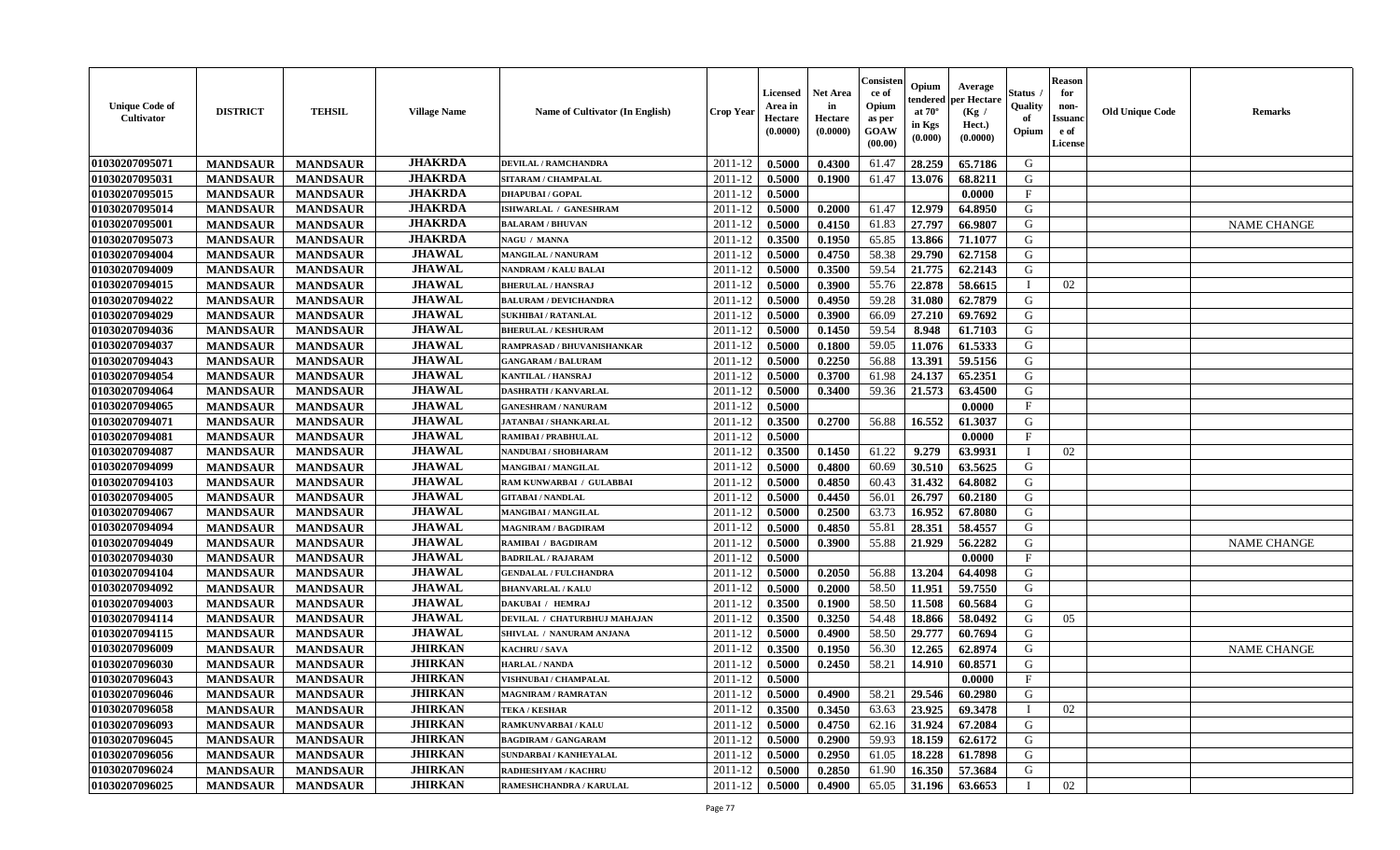| <b>Unique Code of</b><br>Cultivator | <b>DISTRICT</b> | <b>TEHSIL</b>   | <b>Village Name</b> | Name of Cultivator (In English)             | Crop Yeaı | <b>Licensed</b><br>Area in<br>Hectare<br>(0.0000) | <b>Net Area</b><br>in<br>Hectare<br>(0.0000) | Consister<br>ce of<br>Opium<br>as per<br><b>GOAW</b><br>(00.00) | Opium<br>endered<br>at $70^\circ$<br>in Kgs<br>(0.000) | Average<br>oer Hectare<br>(Kg /<br>Hect.)<br>(0.0000) | Status<br>Quality<br>of<br>Opium | <b>Reason</b><br>for<br>non-<br><b>Issuanc</b><br>e of<br><b>License</b> | <b>Old Unique Code</b> | Remarks            |
|-------------------------------------|-----------------|-----------------|---------------------|---------------------------------------------|-----------|---------------------------------------------------|----------------------------------------------|-----------------------------------------------------------------|--------------------------------------------------------|-------------------------------------------------------|----------------------------------|--------------------------------------------------------------------------|------------------------|--------------------|
| 01030207096028                      | <b>MANDSAUR</b> | <b>MANDSAUR</b> | <b>JHIRKAN</b>      | <b>DHIRAMLAL / BHUVAN JI</b>                | 2011-12   | 0.5000                                            | 0.4200                                       | 56.30                                                           | 26.196                                                 | 62.3714                                               | G                                |                                                                          |                        |                    |
| 01030207096087                      | <b>MANDSAUR</b> | <b>MANDSAUR</b> | <b>JHIRKAN</b>      | <b>BHULIBAI / MANGU</b>                     | 2011-12   | 0.5000                                            | 0.4100                                       | 57.17                                                           | 23.897                                                 | 58.2854                                               | G                                |                                                                          |                        |                    |
| 01030207096002                      | <b>MANDSAUR</b> | <b>MANDSAUR</b> | <b>JHIRKAN</b>      | RAMCHANDRA / KANIRAM                        | 2011-12   | 0.5000                                            |                                              |                                                                 |                                                        | 0.0000                                                | $\mathbf{F}$                     |                                                                          |                        |                    |
| 01030207096099                      | <b>MANDSAUR</b> | <b>MANDSAUR</b> | <b>JHIRKAN</b>      | <b>BALU / NANDA</b>                         | 2011-12   | 0.5000                                            |                                              |                                                                 |                                                        | 0.0000                                                | $\mathbf N$                      | 08                                                                       |                        |                    |
| 01030207096076                      | <b>MANDSAUR</b> | <b>MANDSAUR</b> | <b>JHIRKAN</b>      | KARU / HIRA JI                              | 2011-12   | 0.5000                                            |                                              |                                                                 |                                                        | 0.0000                                                | $\mathbf{F}$                     |                                                                          |                        |                    |
| 01030207096078                      | <b>MANDSAUR</b> | <b>MANDSAUR</b> | <b>JHIRKAN</b>      | <b>KARULAL / KHIMA</b>                      | 2011-12   | 0.5000                                            | 0.4850                                       | 59.02                                                           | 29.999                                                 | 61.8536                                               | G                                |                                                                          |                        |                    |
| 01030207096003                      | <b>MANDSAUR</b> | <b>MANDSAUR</b> | <b>JHIRKAN</b>      | <b>MOHANLAL / KANIRAM</b>                   | 2011-12   | 0.5000                                            |                                              |                                                                 |                                                        | 0.0000                                                | $\mathbf{F}$                     |                                                                          |                        |                    |
| 01030207096100                      | <b>MANDSAUR</b> | <b>MANDSAUR</b> | <b>JHIRKAN</b>      | <b>SHAMBHULAL / JUJHAR</b>                  | 2011-12   | 0.5000                                            | 0.4300                                       | 62.18                                                           | 27.253                                                 | 63.3791                                               | - I                              | 02                                                                       |                        |                    |
| 01030207093001                      | <b>MANDSAUR</b> | <b>MANDSAUR</b> | <b>JOGIKHEDA</b>    | <b>BHANVARLAL / PYARCHANDRA</b>             | 2011-12   | 0.5000                                            | 0.1100                                       | 61.85                                                           | 7.793                                                  | 70.8455                                               | G                                |                                                                          |                        |                    |
| 01030207093003                      | <b>MANDSAUR</b> | <b>MANDSAUR</b> | <b>JOGIKHEDA</b>    | <b>BAGDIRAM / GULABCHANDRA</b>              | 2011-12   | 0.5000                                            | 0.1000                                       | 61.85                                                           | 6.600                                                  | 66.0000                                               | G                                |                                                                          |                        |                    |
| 01030207093004                      | <b>MANDSAUR</b> | <b>MANDSAUR</b> | <b>JOGIKHEDA</b>    | DEVILAL / RAMNARAYAN                        | 2011-12   | 0.5000                                            | 0.1900                                       | 61.76                                                           | 11.831                                                 | 62.2684                                               | G                                |                                                                          |                        |                    |
| 01030207093005                      | <b>MANDSAUR</b> | <b>MANDSAUR</b> | <b>JOGIKHEDA</b>    | <b>GOPAL / BHANVARLAL</b>                   | 2011-12   | 0.5000                                            | 0.2600                                       | 62.29                                                           | 16.516                                                 | 63.5231                                               | G                                |                                                                          |                        |                    |
| 01030207093020                      | <b>MANDSAUR</b> | <b>MANDSAUR</b> | <b>JOGIKHEDA</b>    | <b>SHANTILAL / TEKA</b>                     | 2011-12   | 0.5000                                            | 0.3300                                       | 58.44                                                           | 20.028                                                 | 60.6909                                               | G                                |                                                                          |                        |                    |
| 01030207093022                      | <b>MANDSAUR</b> | <b>MANDSAUR</b> | <b>JOGIKHEDA</b>    | <b>RUGNATH / BALDEV JI</b>                  | 2011-12   | 0.5000                                            | 0.4450                                       | 62.29                                                           | 27.781                                                 | 62,4292                                               | G                                |                                                                          |                        |                    |
| 01030207093032                      | <b>MANDSAUR</b> | <b>MANDSAUR</b> | <b>JOGIKHEDA</b>    | <b>JANIBAI / MANGILAL</b>                   | 2011-12   | 0.5000                                            | 0.3100                                       | 66.26                                                           | 21.014                                                 | 67.7871                                               | G                                |                                                                          |                        |                    |
| 01030207093035                      | <b>MANDSAUR</b> | <b>MANDSAUR</b> | <b>JOGIKHEDA</b>    | SAWRUPBAI / RAMCHADNRA                      | 2011-12   | 0.5000                                            | 0.2300                                       | 58.44                                                           | 13.742                                                 | 59.7478                                               | G                                |                                                                          |                        |                    |
| 01030207093036                      | <b>MANDSAUR</b> | <b>MANDSAUR</b> | <b>JOGIKHEDA</b>    | <b>BHARATLAL / BHANVARLAL</b>               | 2011-12   | 0.3500                                            | 0.2000                                       | 64.07                                                           | 13.171                                                 | 65.8550                                               | G                                |                                                                          |                        |                    |
| 01030207093043                      | <b>MANDSAUR</b> | <b>MANDSAUR</b> | <b>JOGIKHEDA</b>    | <b>DHAPUBAI / GENDALAL</b>                  | 2011-12   | 0.5000                                            | 0.3000                                       | 62.42                                                           | 19.395                                                 | 64.6500                                               | G                                |                                                                          |                        |                    |
| 01030207093045                      | <b>MANDSAUR</b> | <b>MANDSAUR</b> | <b>JOGIKHEDA</b>    | KRISHANKUNWAR / RAN SINGH                   | 2011-12   | 0.5000                                            | 0.1950                                       | 62.42                                                           | 12.894                                                 | 66.1231                                               | G                                |                                                                          |                        |                    |
| 01030207093047                      | <b>MANDSAUR</b> | <b>MANDSAUR</b> | <b>JOGIKHEDA</b>    | <b>DALURAM / BALDEVRAM</b>                  | 2011-12   | 0.5000                                            | 0.4400                                       | 62.29                                                           | 27.497                                                 | 62.4932                                               | G                                |                                                                          |                        |                    |
| 01030207093051                      | <b>MANDSAUR</b> | <b>MANDSAUR</b> | <b>JOGIKHEDA</b>    | <b>MANGILAL / UDA GAYARI</b>                | 2011-12   | 0.5000                                            | 0.1100                                       | 62.42                                                           | 7.009                                                  | 63.7182                                               | G                                |                                                                          |                        |                    |
| 01030207093052                      | <b>MANDSAUR</b> | <b>MANDSAUR</b> | <b>JOGIKHEDA</b>    | <b>BHAGUBAI / RAMCHANDRA</b>                | 2011-12   | 0.5000                                            | 0.3000                                       | 58.44                                                           | 19.435                                                 | 64.7833                                               | G                                |                                                                          |                        |                    |
| 01030207093054                      | <b>MANDSAUR</b> | <b>MANDSAUR</b> | <b>JOGIKHEDA</b>    | <b>BHERULAL / KISHANLAL</b>                 | 2011-12   | 0.5000                                            | 0.4800                                       | 61.23                                                           | 30.659                                                 | 63.8729                                               | G                                |                                                                          |                        |                    |
| 01030207093060                      | <b>MANDSAUR</b> | <b>MANDSAUR</b> | <b>JOGIKHEDA</b>    | <b>KACHRU / HARIRAM</b>                     | 2011-12   | 0.5000                                            | 0.4150                                       | 59.21                                                           | 25.054                                                 | 60.3711                                               | G                                |                                                                          |                        |                    |
| 01030207093065                      | <b>MANDSAUR</b> | <b>MANDSAUR</b> | <b>JOGIKHEDA</b>    | <b>CHAMPA / UDA</b>                         | 2011-12   | 0.5000                                            | 0.3550                                       | 59.21                                                           | 21.967                                                 | 61.8789                                               | G                                |                                                                          |                        |                    |
| 01030207093072                      | <b>MANDSAUR</b> | <b>MANDSAUR</b> | <b>JOGIKHEDA</b>    | KAMLAKUNVAR / MADHOSINGH /<br>CHANDRAKUNVAR | 2011-12   | 0.5000                                            |                                              |                                                                 |                                                        | 0.0000                                                | F                                |                                                                          |                        | <b>NAME CHANGE</b> |
| 01030207093067                      | <b>MANDSAUR</b> | <b>MANDSAUR</b> | <b>JOGIKHEDA</b>    | <b>KAVERIBAI/RAJARAM</b>                    | 2011-12   | 0.3500                                            | 0.2000                                       | 61.23                                                           | 12.246                                                 | 61.2300                                               | G                                |                                                                          |                        | <b>NAME CHANGE</b> |
| 01030207093070                      | <b>MANDSAUR</b> | <b>MANDSAUR</b> | <b>JOGIKHEDA</b>    | UMMEDIBAI / DOLA                            | 2011-12   | 0.3500                                            | 0.3500                                       | 47.81                                                           | 16.597                                                 | 47.4200                                               | G                                | 04                                                                       |                        |                    |
| 01030207093026                      | <b>MANDSAUR</b> | <b>MANDSAUR</b> | <b>JOGIKHEDA</b>    | DEVILAL / JHAMAKLAL                         | 2011-12   | 0.5000                                            | 0.2800                                       | 59.21                                                           | 16.790                                                 | 59.9643                                               | G                                |                                                                          |                        |                    |
| 01030207093018                      | <b>MANDSAUR</b> | <b>MANDSAUR</b> | <b>JOGIKHEDA</b>    | <b>JAGDISH / KANIRAM</b>                    | 2011-12   | 0.5000                                            | 0.2500                                       | 59.65                                                           | 15.236                                                 | 60.9440                                               | G                                |                                                                          |                        |                    |
| 01030207093029                      | <b>MANDSAUR</b> | <b>MANDSAUR</b> | <b>JOGIKHEDA</b>    | <b>DALURAM / PYARCHANDRA</b>                | 2011-12   | 0.3500                                            | 0.3350                                       | 59.65                                                           | 20.383                                                 | 60.8448                                               | G                                |                                                                          |                        |                    |
| 01030207093046                      | <b>MANDSAUR</b> | <b>MANDSAUR</b> | <b>JOGIKHEDA</b>    | <b>GANGARAM / NANURAM</b>                   | 2011-12   | 0.5000                                            | 0.2000                                       | 54.93                                                           | 11.465                                                 | 57.3250                                               | $\mathbf{I}$                     | 02                                                                       |                        |                    |
| 01030207093068                      | <b>MANDSAUR</b> | <b>MANDSAUR</b> | <b>JOGIKHEDA</b>    | <b>JHAMAKLAL / KALU JI</b>                  | 2011-12   | 0.3500                                            | 0.1000                                       | 59.65                                                           | 6.323                                                  | 63.2300                                               | G                                |                                                                          |                        |                    |
| 01030207093007                      | <b>MANDSAUR</b> | <b>MANDSAUR</b> | <b>JOGIKHEDA</b>    | <b>DEVILAL / MANGILAL</b>                   | 2011-12   | 0.5000                                            | 0.4100                                       | 59.12                                                           | 25.751                                                 | 62.8073                                               | G                                |                                                                          |                        |                    |
| 01030207093075                      | <b>MANDSAUR</b> | <b>MANDSAUR</b> | <b>JOGIKHEDA</b>    | <b>BHERULAL / RAMCHADNRA</b>                | 2011-12   | 0.5000                                            | 0.1050                                       | 64.07                                                           | 6.956                                                  | 66.2476                                               | ${\bf G}$                        |                                                                          |                        |                    |
| 01030207093076                      | <b>MANDSAUR</b> | <b>MANDSAUR</b> | <b>JOGIKHEDA</b>    | <b>KESHURAM / KANAJI</b>                    | 2011-12   | 0.3500                                            | 0.1050                                       | 61.23                                                           | 6.657                                                  | 63.4000                                               | G                                |                                                                          |                        |                    |
| 01030207097001                      | <b>MANDSAUR</b> | <b>MANDSAUR</b> | <b>KAYAMKHEDA</b>   | <b>MO. RAFIK / ABDUL SATTAR</b>             | 2011-12   | 0.3500                                            |                                              |                                                                 |                                                        | 0.0000                                                | $\mathbf F$                      |                                                                          |                        |                    |
| 01030207097004                      | <b>MANDSAUR</b> | <b>MANDSAUR</b> | <b>KAYAMKHEDA</b>   | <b>BADRILAL / NARAYAN</b>                   | 2011-12   | 0.5000                                            | 0.3100                                       | 67.36                                                           | 19.294                                                 | 62.2387                                               | G                                |                                                                          |                        |                    |
| 01030207097005                      | <b>MANDSAUR</b> | <b>MANDSAUR</b> | <b>KAYAMKHEDA</b>   | <b>GITABAI/AMRITRAM</b>                     | 2011-12   | 0.3500                                            | 0.3250                                       | 63.52                                                           | 19.083                                                 | 58.7169                                               | G                                |                                                                          |                        |                    |
| 01030207097014                      | <b>MANDSAUR</b> | <b>MANDSAUR</b> | <b>KAYAMKHEDA</b>   | <b>BALURAM / NANURAM</b>                    | 2011-12   | 0.3500                                            | 0.3400                                       | 58.70                                                           | 19.614                                                 | 57.6882                                               | G                                |                                                                          |                        |                    |
| 01030207097013                      | <b>MANDSAUR</b> | <b>MANDSAUR</b> | <b>KAYAMKHEDA</b>   | RASHID MOH. / VASALJI                       | 2011-12   | 0.5000                                            | 0.4150                                       | 64.45                                                           | 26.443                                                 | 63.7181                                               | G                                |                                                                          |                        |                    |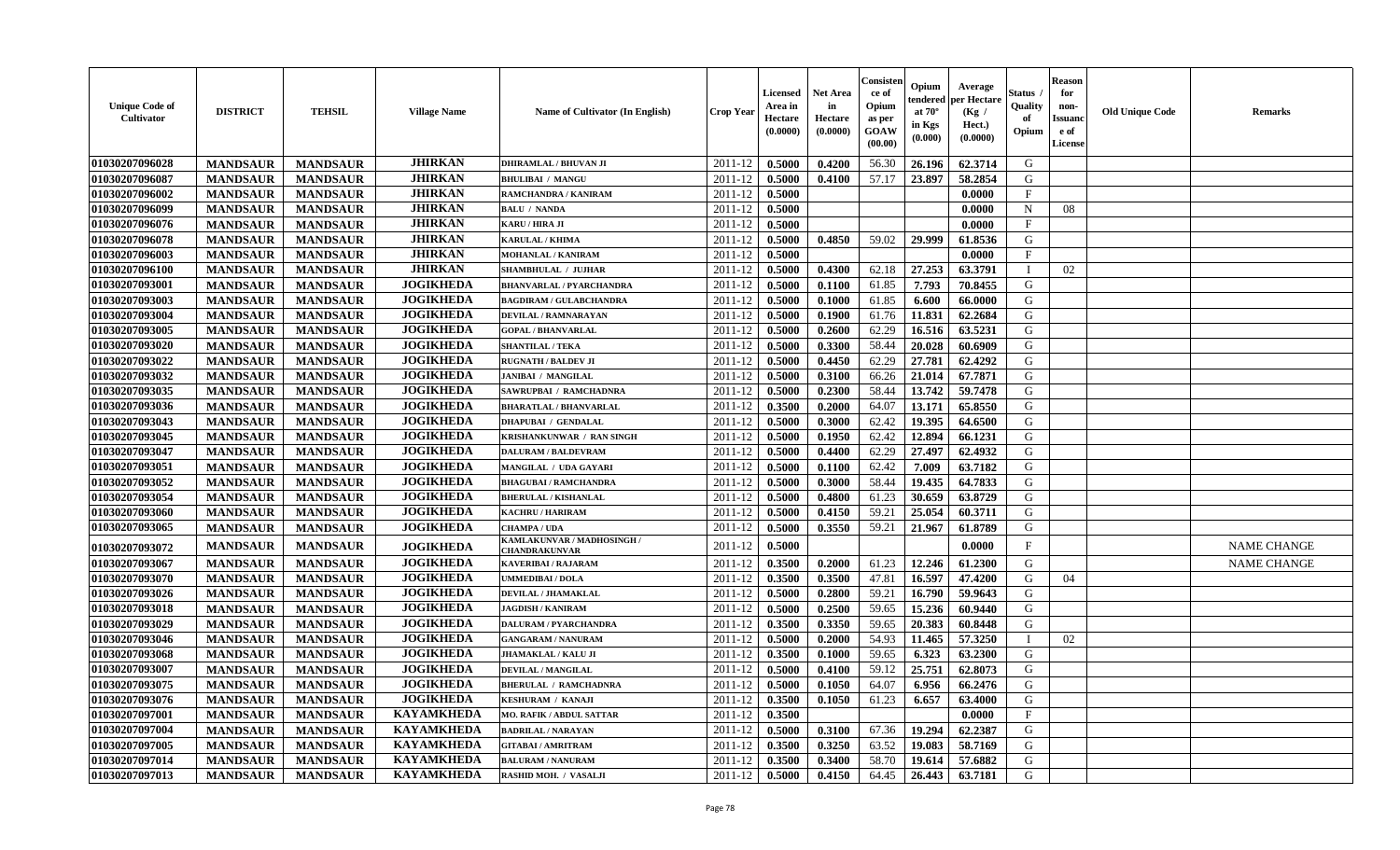| <b>Unique Code of</b><br><b>Cultivator</b> | <b>DISTRICT</b> | <b>TEHSIL</b>   | <b>Village Name</b> | Name of Cultivator (In English)       | <b>Crop Year</b> | <b>Licensed</b><br>Area in<br>Hectare<br>(0.0000) | <b>Net Area</b><br>in<br>Hectare<br>(0.0000) | Consister<br>ce of<br>Opium<br>as per<br><b>GOAW</b><br>(00.00) | Opium<br>endered<br>at $70^\circ$<br>in Kgs<br>$(\mathbf{0.000})$ | Average<br>per Hectare<br>(Kg /<br>Hect.)<br>(0.0000) | Status<br>Quality<br>of<br>Opium | <b>Reason</b><br>for<br>non-<br><b>Issuano</b><br>e of<br>License | <b>Old Unique Code</b> | <b>Remarks</b> |
|--------------------------------------------|-----------------|-----------------|---------------------|---------------------------------------|------------------|---------------------------------------------------|----------------------------------------------|-----------------------------------------------------------------|-------------------------------------------------------------------|-------------------------------------------------------|----------------------------------|-------------------------------------------------------------------|------------------------|----------------|
| 01030207097008                             | <b>MANDSAUR</b> | <b>MANDSAUR</b> | <b>KAYAMKHEDA</b>   | <b>AMRITRAM / SUKKHA</b>              | 2011-12          | 0.3500                                            | 0.2050                                       | 63.19                                                           | 13.839                                                            | 67.5073                                               | G                                |                                                                   |                        |                |
| 01030207097015                             | <b>MANDSAUR</b> | <b>MANDSAUR</b> | <b>KAYAMKHEDA</b>   | PUSHKAR / VARDICHANDRA                | 2011-12          | 0.5000                                            | 0.1850                                       | 70.05                                                           | 12.759                                                            | 68.9676                                               | G                                |                                                                   |                        |                |
| 01030207097016                             | <b>MANDSAUR</b> | <b>MANDSAUR</b> | <b>KAYAMKHEDA</b>   | SHIVNARAYAN / NANDLAL                 | 2011-12          | 0.5000                                            | 0.1450                                       | 63.52                                                           | 10.063                                                            | 69.4000                                               | G                                |                                                                   |                        |                |
| 01030207097018                             | <b>MANDSAUR</b> | <b>MANDSAUR</b> | <b>KAYAMKHEDA</b>   | RAMCHANDRAA / DOULATRAM               | 2011-12          | 0.5000                                            |                                              |                                                                 |                                                                   | 0.0000                                                | F                                |                                                                   |                        |                |
| 01030207097017                             | <b>MANDSAUR</b> | <b>MANDSAUR</b> | <b>KAYAMKHEDA</b>   | <b>BHAGVANSINGH / CHNDARSINGH</b>     | 2011-12          | 0.5000                                            | 0.1200                                       | 62.63                                                           | 7.426                                                             | 61.8833                                               | G                                |                                                                   |                        |                |
| 01030207097019                             | <b>MANDSAUR</b> | <b>MANDSAUR</b> | <b>KAYAMKHEDA</b>   | KARUSINGH / DEVISINGH                 | 2011-12          | 0.3500                                            | 0.2050                                       | 62.63                                                           | 12.535                                                            | 61.1463                                               | G                                |                                                                   |                        |                |
| 01030207099001                             | <b>MANDSAUR</b> | <b>MANDSAUR</b> | <b>LADUSA</b>       | <b>BALASHANKAR / BADRILAL</b>         | 2011-12          | 0.5000                                            |                                              |                                                                 |                                                                   | 0.0000                                                | $\mathbf{F}$                     |                                                                   |                        |                |
| 01030207099003                             | <b>MANDSAUR</b> | <b>MANDSAUR</b> | <b>LADUSA</b>       | VARDICHANDRA / KISHANLAL              | 2011-12          | 0.5000                                            |                                              |                                                                 |                                                                   | 0.0000                                                | $\mathbf{F}$                     |                                                                   |                        |                |
| 01030207099015                             | <b>MANDSAUR</b> | <b>MANDSAUR</b> | <b>LADUSA</b>       | NANDLAL / DAYARAM                     | 2011-12          | 0.5000                                            |                                              |                                                                 |                                                                   | 0.0000                                                | $\mathbf{F}$                     |                                                                   |                        |                |
| 01030207099006                             | <b>MANDSAUR</b> | <b>MANDSAUR</b> | <b>LADUSA</b>       | LAXMINARAYAN / ONKARLAL               | 2011-12          | 0.5000                                            | 0.5000                                       | 62.97                                                           | 32.025                                                            | 64.0500                                               | G                                |                                                                   |                        |                |
| 01030207099007                             | <b>MANDSAUR</b> | <b>MANDSAUR</b> | <b>LADUSA</b>       | PARMANAND / BADRILAL                  | 2011-12          | 0.5000                                            |                                              |                                                                 |                                                                   | 0.0000                                                | F                                |                                                                   |                        |                |
| 01030207099025                             | <b>MANDSAUR</b> | <b>MANDSAUR</b> | <b>LADUSA</b>       | <b>BHERULAL / CHUNNILAL</b>           | 2011-12          | 0.3500                                            |                                              |                                                                 |                                                                   | 0.0000                                                | $\mathbf{F}$                     |                                                                   |                        |                |
| 01030207099027                             | <b>MANDSAUR</b> | <b>MANDSAUR</b> | <b>LADUSA</b>       | <b>SHANTIBAI / KESHURAM</b>           | 2011-12          | 0.3500                                            |                                              |                                                                 |                                                                   | 0.0000                                                | $\mathbf F$                      |                                                                   |                        |                |
| 01030207099031                             | <b>MANDSAUR</b> | <b>MANDSAUR</b> | <b>LADUSA</b>       | RADHESHYAM / BALARAM                  | 2011-12          | 0.5000                                            | 0.2050                                       | 62.97                                                           | 12.027                                                            | 58.6683                                               | G                                |                                                                   |                        |                |
| 01030207099040                             | <b>MANDSAUR</b> | <b>MANDSAUR</b> | <b>LADUSA</b>       | SHANTILAL / DEVA                      | 2011-12          | 0.5000                                            | 0.4900                                       | 66.64                                                           | 33.272                                                            | 67.9020                                               | G                                |                                                                   |                        |                |
| 01030207099029                             | <b>MANDSAUR</b> | <b>MANDSAUR</b> | <b>LADUSA</b>       | KANHAIYALAL / AMIRCHANDRA             | 2011-12          | 0.5000                                            | 0.4800                                       | 66.64                                                           | 32.225                                                            | 67.1354                                               | G                                |                                                                   |                        |                |
| 01030207099016                             | <b>MANDSAUR</b> | <b>MANDSAUR</b> | <b>LADUSA</b>       | <b>MODIRAM / BADRILAL</b>             | 2011-12          | 0.5000                                            | 0.2550                                       | 61.58                                                           | 16.125                                                            | 63.2353                                               | G                                |                                                                   |                        |                |
| 01030207099018                             | <b>MANDSAUR</b> | <b>MANDSAUR</b> | <b>LADUSA</b>       | <b>RAMESHWAR / DAYARAM</b>            | 2011-12          | 0.5000                                            | 0.3950                                       | 62.97                                                           | 25.251                                                            | 63.9266                                               | G                                |                                                                   |                        |                |
| 01030207099021                             | <b>MANDSAUR</b> | <b>MANDSAUR</b> | <b>LADUSA</b>       | PUNAMCHAND / NATHU                    | 2011-12          | 0.5000                                            | 0.4100                                       | 65.63                                                           | 27.096                                                            | 66.0878                                               | G                                |                                                                   |                        |                |
| 01030207099014                             | <b>MANDSAUR</b> | <b>MANDSAUR</b> | <b>LADUSA</b>       | <b>GITABAI/BAGDIRAM</b>               | 2011-12          | 0.5000                                            | 0.2000                                       | 64.68                                                           | 12.853                                                            | 64.2650                                               | G                                |                                                                   |                        |                |
| 01030207099022                             | <b>MANDSAUR</b> | <b>MANDSAUR</b> | <b>LADUSA</b>       | <b>DEVRAM / BALARAM</b>               | 2011-12          | 0.5000                                            | 0.2450                                       | 66.26                                                           | 16.451                                                            | 67.1469                                               | G                                |                                                                   |                        |                |
| 01030207099010                             | <b>MANDSAUR</b> | <b>MANDSAUR</b> | <b>LADUSA</b>       | <b>GHANSHYAM / KHUBRAJ</b>            | 2011-12          | 0.5000                                            | 0.1350                                       | 64.68                                                           | 9.231                                                             | 68.3778                                               | G                                |                                                                   |                        |                |
| 01030207099011                             | <b>MANDSAUR</b> | <b>MANDSAUR</b> | <b>LADUSA</b>       | <b>GANGARAM / JIVRAM</b>              | 2011-12          | 0.5000                                            | 0.1600                                       | 65.98                                                           | 11.028                                                            | 68.9250                                               | G                                |                                                                   |                        |                |
| 01030207099043                             | <b>MANDSAUR</b> | <b>MANDSAUR</b> | <b>LADUSA</b>       | <b>GANGARAM / KISHAN</b>              | 2011-12          | 0.5000                                            |                                              |                                                                 |                                                                   | 0.0000                                                | $\mathbf{F}$                     |                                                                   |                        |                |
| 01030207099045                             | <b>MANDSAUR</b> | <b>MANDSAUR</b> | <b>LADUSA</b>       | VIKRAMSINGH / MODSHING                | 2011-12          | 0.5000                                            |                                              |                                                                 |                                                                   | 0.0000                                                | $\mathbf N$                      |                                                                   |                        |                |
| 01030207100001                             | <b>MANDSAUR</b> | <b>MANDSAUR</b> | <b>LASUDAWAN</b>    | KAMLASHANKAR / BHERULAL               | 2011-12          | 0.5000                                            |                                              |                                                                 |                                                                   | 0.0000                                                | $_{\rm F}$                       |                                                                   |                        |                |
| 01030207100006                             | <b>MANDSAUR</b> | <b>MANDSAUR</b> | <b>LASUDAWAN</b>    | <b>GANPATLAL / MOHANLAL</b>           | 2011-12          | 0.5000                                            | 0.2000                                       | 62.02                                                           | 13.255                                                            | 66.2750                                               | G                                |                                                                   |                        |                |
| 01030207100008                             | <b>MANDSAUR</b> | <b>MANDSAUR</b> | <b>LASUDAWAN</b>    | <b>GOPAL / BHERULAL</b>               | 2011-12          | 0.5000                                            |                                              |                                                                 |                                                                   | 0.0000                                                | $\mathbf{F}$                     |                                                                   |                        |                |
| 01030207100009                             | <b>MANDSAUR</b> | <b>MANDSAUR</b> | <b>LASUDAWAN</b>    | <b>ONKARILAL / BHANWARLAL</b>         | 2011-12          | 0.5000                                            |                                              |                                                                 |                                                                   | 0.0000                                                | $\mathbf{F}$                     |                                                                   |                        |                |
| 01030207100010                             | <b>MANDSAUR</b> | <b>MANDSAUR</b> | <b>LASUDAWAN</b>    | RATANLAL / BHANVARLAL                 | 2011-12          | 0.5000                                            |                                              |                                                                 |                                                                   | 0.0000                                                | $\mathbf{F}$                     |                                                                   |                        |                |
| 01030207100012                             | <b>MANDSAUR</b> | <b>MANDSAUR</b> | <b>LASUDAWAN</b>    | RAMNIVAS / BHANVARLAL                 | 2011-12          | 0.5000                                            | 0.0850                                       | 67.01                                                           | 6.443                                                             | 75.8000                                               | G                                |                                                                   |                        |                |
| 01030207100014                             | <b>MANDSAUR</b> | <b>MANDSAUR</b> | <b>LASUDAWAN</b>    | <b>SHANKARLAL / NANDA</b>             | 2011-12          | 0.5000                                            |                                              |                                                                 |                                                                   | 0.0000                                                | $\mathbf{F}$                     |                                                                   |                        |                |
| 01030207100020                             | <b>MANDSAUR</b> | <b>MANDSAUR</b> | <b>LASUDAWAN</b>    | <b>NARSINGH / MANGILAL</b>            | 2011-12          | 0.5000                                            | 0.3300                                       | 64.24                                                           | 22.576                                                            | 68.4121                                               | G                                |                                                                   |                        |                |
| 01030207100030                             | <b>MANDSAUR</b> | <b>MANDSAUR</b> | <b>LASUDAWAN</b>    | <b>GOPAL / NAGULAL</b>                | 2011-12          | 0.3500                                            | 0.2700                                       | 62.02                                                           | 18.526                                                            | 68.6148                                               | G                                |                                                                   |                        |                |
| 01030207100032                             | <b>MANDSAUR</b> | <b>MANDSAUR</b> | <b>LASUDAWAN</b>    | AMBALAL / JAYRAM                      | 2011-12          | 0.5000                                            | 0.1000                                       | 66.45                                                           | 6.749                                                             | 67.4900                                               | G                                |                                                                   |                        |                |
| 01030207100034                             | <b>MANDSAUR</b> | <b>MANDSAUR</b> | <b>LASUDAWAN</b>    | <b>MANGILAL / BHUVAN</b>              | $2011-12$ 0.5000 |                                                   | 0.1050                                       | 66.27                                                           | 7.138                                                             | 67.9810                                               | G                                |                                                                   |                        |                |
| 01030207100039                             | <b>MANDSAUR</b> | <b>MANDSAUR</b> | <b>LASUDAWAN</b>    | CHNDRAKALABAI / RAMPRASAD / HULASIBAI | 2011-12          | 0.5000                                            | 0.0750                                       | 64.34                                                           | 5.515                                                             | 73.5333                                               | G                                |                                                                   |                        |                |
| 01030207100044                             | <b>MANDSAUR</b> | <b>MANDSAUR</b> | <b>LASUDAWAN</b>    | RAMCHANDRA / LAKSHMAN                 | 2011-12          | 0.5000                                            | 0.3350                                       | 62.02                                                           | 20.918                                                            | 62.4418                                               | G                                |                                                                   |                        |                |
| 01030207100047                             | <b>MANDSAUR</b> | <b>MANDSAUR</b> | <b>LASUDAWAN</b>    | <b>DHAPUBAI / HIRALAL</b>             | 2011-12          | 0.5000                                            |                                              |                                                                 |                                                                   | 0.0000                                                | $\mathbf{F}$                     |                                                                   |                        |                |
| 01030207100049                             | <b>MANDSAUR</b> | <b>MANDSAUR</b> | <b>LASUDAWAN</b>    | PRABHULAL / MODA JI                   | 2011-12          | 0.5000                                            |                                              |                                                                 |                                                                   | 0.0000                                                | $\mathbf{F}$                     |                                                                   |                        |                |
| 01030207100050                             | <b>MANDSAUR</b> | <b>MANDSAUR</b> | <b>LASUDAWAN</b>    | LAKSHMINARAYAN / NATHU                | 2011-12          | 0.5000                                            |                                              |                                                                 |                                                                   | 0.0000                                                | $\mathbf{F}$                     |                                                                   |                        |                |
| 01030207100051                             | <b>MANDSAUR</b> | <b>MANDSAUR</b> | <b>LASUDAWAN</b>    | PANNALAL / RODA JI                    | $2011 - 12$      | $\boldsymbol{0.5000}$                             | 0.2300                                       | 64.43                                                           | 17.396                                                            | 75.6348                                               | G                                |                                                                   |                        |                |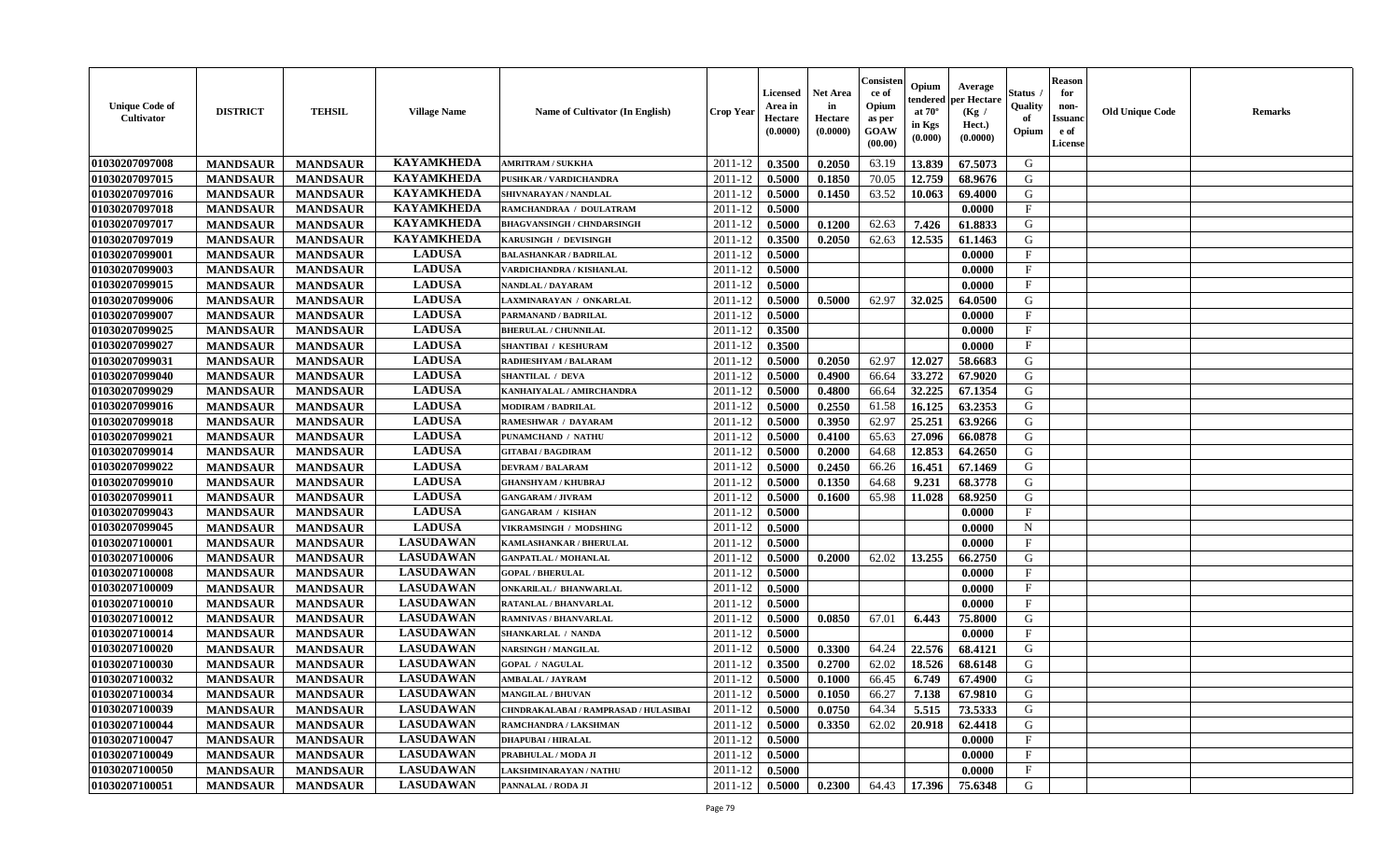| <b>Unique Code of</b><br>Cultivator | <b>DISTRICT</b> | <b>TEHSIL</b>   | <b>Village Name</b> | Name of Cultivator (In English) | <b>Crop Year</b> | Licensed<br>Area in<br>Hectare<br>(0.0000) | <b>Net Area</b><br>in<br>Hectare<br>(0.0000) | Consisten<br>ce of<br>Opium<br>as per<br>GOAW<br>(00.00) | Opium<br>tendered<br>at $70^\circ$<br>in Kgs<br>(0.000) | Average<br>per Hectare<br>(Kg /<br>Hect.)<br>(0.0000) | Status<br>Quality<br>of<br>Opium | <b>Reason</b><br>for<br>non-<br>Issuanc<br>e of<br>License | <b>Old Unique Code</b> | <b>Remarks</b>     |
|-------------------------------------|-----------------|-----------------|---------------------|---------------------------------|------------------|--------------------------------------------|----------------------------------------------|----------------------------------------------------------|---------------------------------------------------------|-------------------------------------------------------|----------------------------------|------------------------------------------------------------|------------------------|--------------------|
| 01030207100053                      | <b>MANDSAUR</b> | <b>MANDSAUR</b> | <b>LASUDAWAN</b>    | SHANTILAL / HARISHANKAR         | 2011-12          | 0.5000                                     |                                              |                                                          |                                                         | 0.0000                                                | $\mathbf{F}$                     |                                                            |                        |                    |
| 01030207100059                      | <b>MANDSAUR</b> | <b>MANDSAUR</b> | <b>LASUDAWAN</b>    | <b>HIRALAL / GULAB</b>          | 2011-12          | 0.3500                                     | 0.1000                                       | 60.12                                                    | 6.227                                                   | 62.2700                                               | G                                |                                                            |                        |                    |
| 01030207100063                      | <b>MANDSAUR</b> | <b>MANDSAUR</b> | <b>LASUDAWAN</b>    | <b>KISHOR / MODIBAI</b>         | 2011-12          | 0.5000                                     |                                              |                                                          |                                                         | 0.0000                                                | $\mathbf{F}$                     |                                                            |                        |                    |
| 01030207100064                      | <b>MANDSAUR</b> | <b>MANDSAUR</b> | <b>LASUDAWAN</b>    | KISHANLAL / LAKSHMAN            | 2011-12          | 0.5000                                     | 0.2050                                       | 60.12                                                    | 13.029                                                  | 63.5561                                               | G                                |                                                            |                        |                    |
| 01030207100067                      | <b>MANDSAUR</b> | <b>MANDSAUR</b> | <b>LASUDAWAN</b>    | <b>BHERULAL / RAMCHANDRA</b>    | 2011-12          | 0.5000                                     | 0.3150                                       | 63.25                                                    | 21.830                                                  | 69.3016                                               | G                                |                                                            |                        |                    |
| 01030207100073                      | <b>MANDSAUR</b> | <b>MANDSAUR</b> | <b>LASUDAWAN</b>    | <b>SHANKARLAL / BHERULAL</b>    | 2011-12          | 0.5000                                     | 0.0800                                       | 69.56                                                    | 6.151                                                   | 76.8875                                               | G                                |                                                            |                        | <b>NAME CHANGE</b> |
| 01030207100075                      | <b>MANDSAUR</b> | <b>MANDSAUR</b> | <b>LASUDAWAN</b>    | <b>JHABBABAI/RAMCHANDRA</b>     | 2011-12          | 0.5000                                     |                                              |                                                          |                                                         | 0.0000                                                | F                                |                                                            |                        |                    |
| 01030207100084                      | <b>MANDSAUR</b> | <b>MANDSAUR</b> | <b>LASUDAWAN</b>    | SHOBHARAM / BHERA JI            | 2011-12          | 0.3500                                     | 0.1800                                       | 51.05                                                    | 9.561                                                   | 53.1167                                               | G                                | 04                                                         |                        |                    |
| 01030207100089                      | <b>MANDSAUR</b> | <b>MANDSAUR</b> | <b>LASUDAWAN</b>    | <b>BADRILAL / NATHU</b>         | 2011-12          | 0.5000                                     | 0.2300                                       | 61.05                                                    | 15.149                                                  | 65.8652                                               | G                                |                                                            |                        |                    |
| 01030207100092                      | <b>MANDSAUR</b> | <b>MANDSAUR</b> | <b>LASUDAWAN</b>    | SITABAI / NANDA                 | 2011-12          | 0.5000                                     | 0.4300                                       | 61.86                                                    | 30.356                                                  | 70.5953                                               | G                                |                                                            |                        |                    |
| 01030207100095                      | <b>MANDSAUR</b> | <b>MANDSAUR</b> | <b>LASUDAWAN</b>    | <b>DASHRATH / MOHANLAL</b>      | 2011-12          | 0.5000                                     |                                              |                                                          |                                                         | 0.0000                                                | F                                |                                                            |                        |                    |
| 01030207100101                      | <b>MANDSAUR</b> | <b>MANDSAUR</b> | <b>LASUDAWAN</b>    | <b>BAGDIRAM / HARIRAM</b>       | 2011-12          | 0.5000                                     | 0.4050                                       | 65.31                                                    | 29.278                                                  | 72.2914                                               | G                                |                                                            |                        |                    |
| 01030207100102                      | <b>MANDSAUR</b> | <b>MANDSAUR</b> | <b>LASUDAWAN</b>    | <b>RATANBAI/BALU</b>            | 2011-12          | 0.3500                                     | 0.2900                                       | 49.98                                                    | 15.108                                                  | 52.0966                                               | G                                | 04                                                         |                        |                    |
| 01030207100113                      | <b>MANDSAUR</b> | <b>MANDSAUR</b> | <b>LASUDAWAN</b>    | <b>DHAPUBAI/RATANLAL</b>        | 2011-12          | 0.5000                                     | 0.2100                                       | 61.05                                                    | 13.335                                                  | 63.5000                                               | G                                |                                                            |                        |                    |
| 01030207100119                      | <b>MANDSAUR</b> | <b>MANDSAUR</b> | <b>LASUDAWAN</b>    | LAKSHMINARAYAN / NARSINGH       | $2011 - 12$      | 0.3500                                     | 0.3400                                       | 59.11                                                    | 22.276                                                  | 65.5176                                               | G                                |                                                            |                        |                    |
| 01030207100133                      | <b>MANDSAUR</b> | <b>MANDSAUR</b> | <b>LASUDAWAN</b>    | RAJUBAI / JAGANNATH             | 2011-12          | 0.5000                                     | 0.3950                                       | 61.05                                                    | 25.798                                                  | 65.3114                                               | G                                |                                                            |                        |                    |
| 01030207100135                      | <b>MANDSAUR</b> | <b>MANDSAUR</b> | <b>LASUDAWAN</b>    | KANHAIYALAL / BHERULAL          | 2011-12          | 0.5000                                     | 0.2950                                       | 59.11                                                    | 18.966                                                  | 64.2915                                               | G                                |                                                            |                        |                    |
| 01030207100138                      | <b>MANDSAUR</b> | <b>MANDSAUR</b> | <b>LASUDAWAN</b>    | <b>BHANVARLAL / SAVRAM</b>      | 2011-12          | 0.5000                                     | 0.2250                                       | 62.20                                                    | 16.403                                                  | 72.9022                                               | G                                |                                                            |                        |                    |
| 01030207100155                      | <b>MANDSAUR</b> | <b>MANDSAUR</b> | <b>LASUDAWAN</b>    | MANOHARSINGH / HARISHANKAR      | 2011-12          | 0.5000                                     | 0.2200                                       | 61.39                                                    | 17.829                                                  | 81.0409                                               | G                                |                                                            |                        |                    |
| 01030207100158                      | <b>MANDSAUR</b> | <b>MANDSAUR</b> | <b>LASUDAWAN</b>    | PARIBAI / RATANLAL              | 2011-12          | 0.5000                                     | 0.2200                                       | 67.01                                                    | 14.867                                                  | 67.5773                                               | G                                |                                                            |                        |                    |
| 01030207100163                      | <b>MANDSAUR</b> | <b>MANDSAUR</b> | <b>LASUDAWAN</b>    | <b>RAMCHANDRADAS / SEVADAS</b>  | 2011-12          | 0.5000                                     | 0.2450                                       | 64.24                                                    | 16.390                                                  | 66.8980                                               | G                                |                                                            |                        |                    |
| 01030207100175                      | <b>MANDSAUR</b> | <b>MANDSAUR</b> | <b>LASUDAWAN</b>    | <b>SHRILAL / PRABHULAL</b>      | 2011-12          | 0.5000                                     |                                              |                                                          |                                                         | 0.0000                                                | $\mathbf F$                      |                                                            |                        |                    |
| 01030207100176                      | <b>MANDSAUR</b> | <b>MANDSAUR</b> | <b>LASUDAWAN</b>    | <b>BHANWARLAL / BHERULAL</b>    | 2011-12          | 0.5000                                     | 0.3000                                       | 64.24                                                    | 20.850                                                  | 69.5000                                               | G                                |                                                            |                        |                    |
| 01030207100177                      | <b>MANDSAUR</b> | <b>MANDSAUR</b> | <b>LASUDAWAN</b>    | <b>RAJARAM / NANDA</b>          | $2011 - 12$      | 0.5000                                     |                                              |                                                          |                                                         | 0.0000                                                | $\mathbf{F}$                     |                                                            |                        |                    |
| 01030207100178                      | <b>MANDSAUR</b> | <b>MANDSAUR</b> | <b>LASUDAWAN</b>    | LAKSHMINARAYAN / UDA            | 2011-12          | 0.5000                                     |                                              |                                                          |                                                         | 0.0000                                                | $\mathbf{F}$                     |                                                            |                        |                    |
| 01030207100184                      | <b>MANDSAUR</b> | <b>MANDSAUR</b> | <b>LASUDAWAN</b>    | KANHAIYALAL / RAMDEV            | 2011-12          | 0.5000                                     |                                              |                                                          |                                                         | 0.0000                                                | $\mathbf{F}$                     |                                                            |                        |                    |
| 01030207100007                      | <b>MANDSAUR</b> | <b>MANDSAUR</b> | <b>LASUDAWAN</b>    | <b>RAGHUVIRSINGH / RAMDEV</b>   | 2011-12          | 0.5000                                     | 0.1100                                       | 68.94                                                    | 7.928                                                   | 72.0727                                               | G                                |                                                            |                        |                    |
| 01030207100013                      | <b>MANDSAUR</b> | <b>MANDSAUR</b> | <b>LASUDAWAN</b>    | <b>MOHANLAL / BHERULAL</b>      | 2011-12          | 0.5000                                     |                                              |                                                          |                                                         | 0.0000                                                | $\mathbf F$                      |                                                            |                        |                    |
| 01030207100016                      | <b>MANDSAUR</b> | <b>MANDSAUR</b> | <b>LASUDAWAN</b>    | KISHANLAL / RAMCHANDRA          | 2011-12          | 0.5000                                     |                                              |                                                          |                                                         | 0.0000                                                | $\rm F$                          |                                                            |                        |                    |
| 01030207100021                      | <b>MANDSAUR</b> | <b>MANDSAUR</b> | <b>LASUDAWAN</b>    | <b>ONKARLAL / BALURAM</b>       | 2011-12          | 0.5000                                     | 0.3050                                       | 67.01                                                    | 23.099                                                  | 75.7344                                               | G                                |                                                            |                        |                    |
| 01030207100026                      | <b>MANDSAUR</b> | <b>MANDSAUR</b> | <b>LASUDAWAN</b>    | <b>SUNDARLAL / VAJERAM</b>      | 2011-12          | 0.5000                                     |                                              |                                                          |                                                         | 0.0000                                                | $\mathbf{F}$                     |                                                            |                        |                    |
| 01030207100033                      | <b>MANDSAUR</b> | <b>MANDSAUR</b> | <b>LASUDAWAN</b>    | <b>BALARAM / NANURAM</b>        | 2011-12          | 0.5000                                     |                                              |                                                          |                                                         | 0.0000                                                | $\mathbf{F}$                     |                                                            |                        |                    |
| 01030207100035                      | <b>MANDSAUR</b> | <b>MANDSAUR</b> | <b>LASUDAWAN</b>    | NANDIBAI / BALU                 | 2011-12          | 0.5000                                     | 0.2350                                       | 63.63                                                    | 15.671                                                  | 66.6851                                               | G                                |                                                            |                        |                    |
| 01030207100038                      | <b>MANDSAUR</b> | <b>MANDSAUR</b> | <b>LASUDAWAN</b>    | KISHANLAL / RUPA                | 2011-12          | 0.5000                                     |                                              |                                                          |                                                         | 0.0000                                                | $\mathbf{F}$                     |                                                            |                        |                    |
| 01030207100042                      | <b>MANDSAUR</b> | <b>MANDSAUR</b> | <b>LASUDAWAN</b>    | <b>BHERULAL / BALU JI</b>       | 2011-12          | 0.5000                                     | 0.1200                                       | 67.01                                                    | 8.596                                                   | 71.6333                                               | G                                |                                                            |                        |                    |
| 01030207100065                      | <b>MANDSAUR</b> | <b>MANDSAUR</b> | <b>LASUDAWAN</b>    | <b>MANGILAL / MODIRAM</b>       | 2011-12          | 0.5000                                     |                                              |                                                          |                                                         | 0.0000                                                | $\mathbf{F}$                     |                                                            |                        |                    |
| 01030207100068                      | <b>MANDSAUR</b> | <b>MANDSAUR</b> | <b>LASUDAWAN</b>    | MOHANBAI / MANGILAL             | 2011-12          | 0.5000                                     | 0.1700                                       | 61.51                                                    | 10.729                                                  | 63.1118                                               | G                                |                                                            |                        |                    |
| 01030207100076                      | <b>MANDSAUR</b> | <b>MANDSAUR</b> | <b>LASUDAWAN</b>    | <b>GOPAL / NANDRAM</b>          | 2011-12          | 0.5000                                     |                                              |                                                          |                                                         | 0.0000                                                | $\mathbf{F}$                     |                                                            |                        |                    |
| 01030207100078                      | <b>MANDSAUR</b> | <b>MANDSAUR</b> | <b>LASUDAWAN</b>    | NANURAM / RAKVA                 | 2011-12          | 0.5000                                     |                                              |                                                          |                                                         | 0.0000                                                | $\mathbf{F}$                     |                                                            |                        |                    |
| 01030207100087                      | <b>MANDSAUR</b> | <b>MANDSAUR</b> | <b>LASUDAWAN</b>    | <b>MANGIBAI/BADRILAL</b>        | 2011-12          | 0.5000                                     | 0.4050                                       | 66.67                                                    | 27.411                                                  | 67.6815                                               | G                                |                                                            |                        |                    |
| 01030207100098                      | <b>MANDSAUR</b> | <b>MANDSAUR</b> | <b>LASUDAWAN</b>    | <b>KACHRIBAI/NANDIBAI</b>       | 2011-12          | 0.5000                                     | 0.4000                                       | 61.51                                                    | 8.330                                                   | 20.8250                                               | G                                | 04                                                         |                        |                    |
| 01030207100104                      | <b>MANDSAUR</b> | <b>MANDSAUR</b> | <b>LASUDAWAN</b>    | <b>CHAMPALAL / TEKA</b>         | 2011-12          | 0.5000                                     | 0.2450                                       | 61.51                                                    | 16.045                                                  | 65.4898                                               | G                                |                                                            |                        |                    |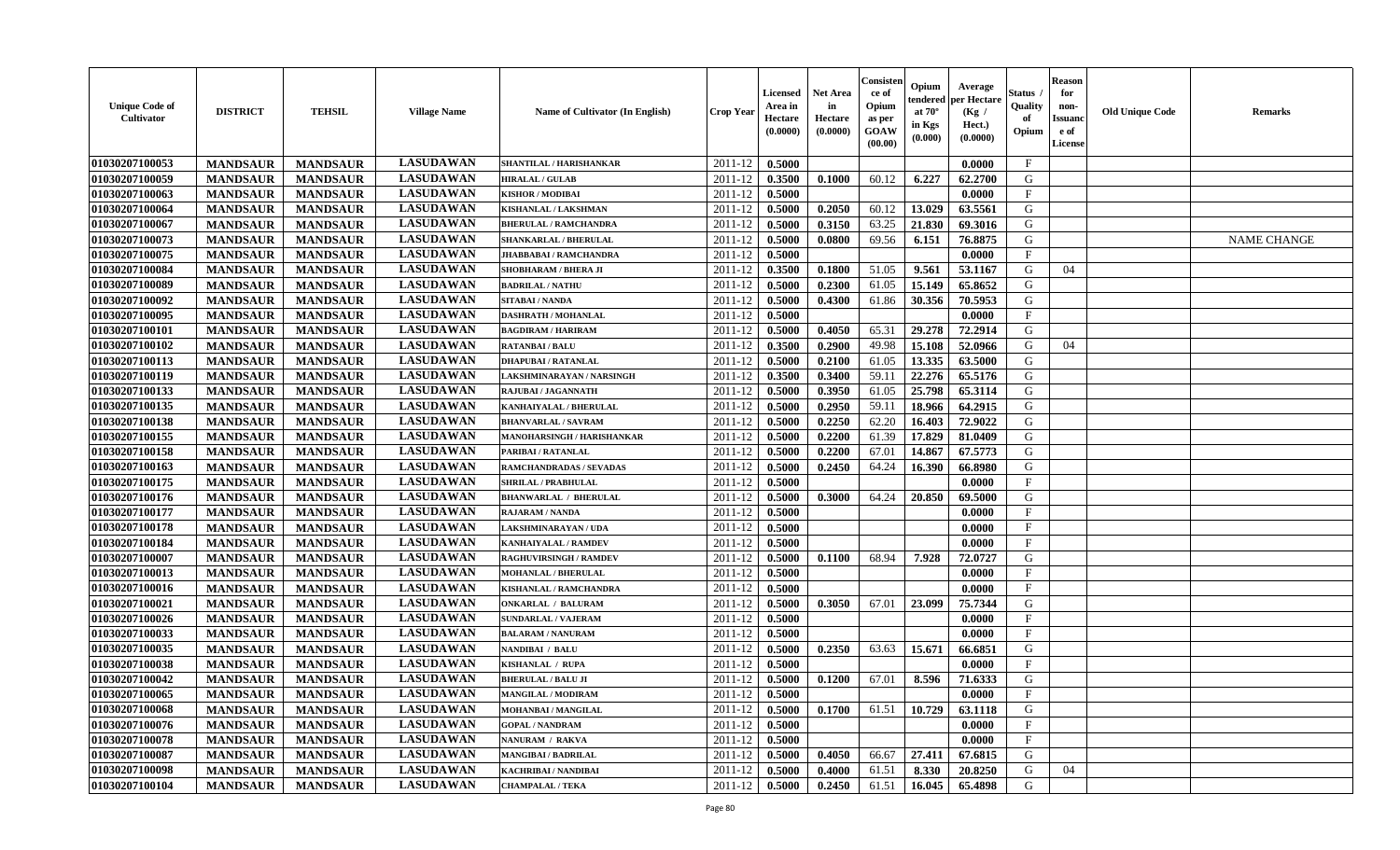| <b>Unique Code of</b><br><b>Cultivator</b> | <b>DISTRICT</b> | <b>TEHSIL</b>   | <b>Village Name</b> | Name of Cultivator (In English)    | <b>Crop Year</b>   | <b>Licensed</b><br>Area in<br>Hectare<br>(0.0000) | <b>Net Area</b><br>in<br>Hectare<br>(0.0000) | Consisteı<br>ce of<br>Opium<br>as per<br><b>GOAW</b><br>(00.00) | Opium<br>endered<br>at $70^\circ$<br>in Kgs<br>$(\mathbf{0.000})$ | Average<br>per Hectare<br>(Kg /<br>Hect.)<br>(0.0000) | Status<br>Quality<br>of<br>Opium | <b>Reason</b><br>for<br>non-<br>Issuan<br>e of<br>License | <b>Old Unique Code</b> | <b>Remarks</b>     |
|--------------------------------------------|-----------------|-----------------|---------------------|------------------------------------|--------------------|---------------------------------------------------|----------------------------------------------|-----------------------------------------------------------------|-------------------------------------------------------------------|-------------------------------------------------------|----------------------------------|-----------------------------------------------------------|------------------------|--------------------|
| 01030207100117                             | <b>MANDSAUR</b> | <b>MANDSAUR</b> | <b>LASUDAWAN</b>    | <b>BHERULAL / HARIRAM</b>          | 2011-12            | 0.5000                                            | 0.3700                                       | 62.14                                                           | 25.025                                                            | 67.6351                                               | G                                |                                                           |                        |                    |
| 01030207100120                             | <b>MANDSAUR</b> | <b>MANDSAUR</b> | <b>LASUDAWAN</b>    | RAMESHVAR / JAMANABAI              | 2011-12            | 0.5000                                            |                                              |                                                                 |                                                                   | 0.0000                                                | $\mathbf{F}$                     |                                                           |                        |                    |
| 01030207100122                             | <b>MANDSAUR</b> | <b>MANDSAUR</b> | <b>LASUDAWAN</b>    | KANWARLAL / DEVILAL                | 2011-12            | 0.3500                                            | 0.2500                                       | 59.13                                                           | 14.968                                                            | 59.8720                                               | G                                |                                                           |                        |                    |
| 01030207100136                             | <b>MANDSAUR</b> | <b>MANDSAUR</b> | <b>LASUDAWAN</b>    | <b>MANGILAL / NANDRAM</b>          | 2011-12            | 0.5000                                            | 0.1900                                       | 54.26                                                           | 11.441                                                            | 60.2158                                               | G                                | 05                                                        |                        |                    |
| 01030207100145                             | <b>MANDSAUR</b> | <b>MANDSAUR</b> | <b>LASUDAWAN</b>    | RAMGOPAL / PRAHLAD JI              | 2011-12            | 0.5000                                            |                                              |                                                                 |                                                                   | 0.0000                                                | $_{\rm F}$                       |                                                           |                        |                    |
| 01030207100146                             | <b>MANDSAUR</b> | <b>MANDSAUR</b> | <b>LASUDAWAN</b>    | <b>RATANLAL / NANDRAM</b>          | 2011-12            | 0.5000                                            | 0.3000                                       | 64.19                                                           | 21.082                                                            | 70.2733                                               | G                                |                                                           |                        |                    |
| 01030207100150                             | <b>MANDSAUR</b> | <b>MANDSAUR</b> | <b>LASUDAWAN</b>    | <b>GOPAL / HARCHANDRA</b>          | 2011-12            | 0.5000                                            |                                              |                                                                 |                                                                   | 0.0000                                                | $\mathbf{F}$                     |                                                           |                        |                    |
| 01030207100159                             | <b>MANDSAUR</b> | <b>MANDSAUR</b> | <b>LASUDAWAN</b>    | <b>AMBALAL / KACHRULAL</b>         | 2011-12            | 0.5000                                            | 0.1150                                       | 59.13                                                           | 8.295                                                             | 72.1304                                               | G                                |                                                           |                        |                    |
| 01030207100166                             | <b>MANDSAUR</b> | <b>MANDSAUR</b> | <b>LASUDAWAN</b>    | RAM KUNWARBAI / ONKARLAL           | 2011-12            | 0.5000                                            |                                              |                                                                 |                                                                   | 0.0000                                                | $_{\rm F}$                       |                                                           |                        |                    |
| 01030207100167                             | <b>MANDSAUR</b> | <b>MANDSAUR</b> | <b>LASUDAWAN</b>    | JAGDISHCHANDRA / BHERULAL          | 2011-12            | 0.5000                                            |                                              |                                                                 |                                                                   | 0.0000                                                | $_{\rm F}$                       |                                                           |                        |                    |
| 01030207100188                             | <b>MANDSAUR</b> | <b>MANDSAUR</b> | <b>LASUDAWAN</b>    | <b>KAMALSINGH / RAMDEV</b>         | 2011-12            | 0.5000                                            |                                              |                                                                 |                                                                   | 0.0000                                                | $\mathbf{F}$                     |                                                           |                        |                    |
| 01030207100036                             | <b>MANDSAUR</b> | <b>MANDSAUR</b> | <b>LASUDAWAN</b>    | <b>RAMLAL / BHERULAL</b>           | 2011-12            | 0.5000                                            |                                              |                                                                 |                                                                   | 0.0000                                                | $_{\rm F}$                       |                                                           |                        |                    |
| 01030207100069                             | <b>MANDSAUR</b> | <b>MANDSAUR</b> | <b>LASUDAWAN</b>    | KANHAIYALAL / BHUWAN               | 2011-12            | 0.5000                                            |                                              |                                                                 |                                                                   | 0.0000                                                | $\mathbf{F}$                     |                                                           |                        |                    |
| 01030207100110                             | <b>MANDSAUR</b> | <b>MANDSAUR</b> | <b>LASUDAWAN</b>    | NATHIBAI / NANDA                   | 2011-12            | 0.5000                                            |                                              |                                                                 |                                                                   | 0.0000                                                | $\mathbf{F}$                     |                                                           |                        |                    |
| 01030207100192                             | <b>MANDSAUR</b> | <b>MANDSAUR</b> | <b>LASUDAWAN</b>    | <b>RAMIBAI / BHERULAL</b>          | 2011-12            | 0.3500                                            |                                              |                                                                 |                                                                   | 0.0000                                                | $\mathbf{F}$                     |                                                           |                        |                    |
| 01030207100085                             | <b>MANDSAUR</b> | <b>MANDSAUR</b> | <b>LASUDAWAN</b>    | KAMLA BAI / MANGILAL               | 2011-12            | 0.5000                                            | 0.2200                                       | 62.14                                                           | 13.493                                                            | 61.3318                                               | G                                |                                                           |                        |                    |
| 01030207100126                             | <b>MANDSAUR</b> | <b>MANDSAUR</b> | <b>LASUDAWAN</b>    | <b>SUKHIBAI / BHUVAN</b>           | 2011-12            | 0.5000                                            | 0.1850                                       | 55.55                                                           | 10.110                                                            | 54.6486                                               | G                                | 04                                                        |                        |                    |
| 01030207100002                             | <b>MANDSAUR</b> | <b>MANDSAUR</b> | <b>LASUDAWAN</b>    | <b>SHAMBHULAL / BHERULAL</b>       | 2011-12            | 0.5000                                            | 0.1050                                       | 63.18                                                           | 7.744                                                             | 73.7524                                               | G                                |                                                           |                        |                    |
| 01030207100160                             | <b>MANDSAUR</b> | <b>MANDSAUR</b> | <b>LASUDAWAN</b>    | <b>GANPATLAL / HARCHANDRA</b>      | 2011-12            | 0.5000                                            |                                              |                                                                 |                                                                   | 0.0000                                                | F                                |                                                           |                        |                    |
| 01030207100057                             | <b>MANDSAUR</b> | <b>MANDSAUR</b> | <b>LASUDAWAN</b>    | VARDICHAND / ONKARLAL              | 2011-12            | 0.3500                                            |                                              |                                                                 |                                                                   | 0.0000                                                | $_{\rm F}$                       |                                                           |                        |                    |
| 01030207100081                             | <b>MANDSAUR</b> | <b>MANDSAUR</b> | <b>LASUDAWAN</b>    | PRAHLAD / RATANLAL                 | 2011-12            | 0.5000                                            |                                              |                                                                 |                                                                   | 0.0000                                                | $\mathbf{F}$                     |                                                           |                        |                    |
| 01030207100091                             | <b>MANDSAUR</b> | <b>MANDSAUR</b> | <b>LASUDAWAN</b>    | RAMPRATAP / SEVA                   | 2011-12            | 0.3500                                            |                                              |                                                                 |                                                                   | 0.0000                                                | $\mathbf{F}$                     |                                                           |                        |                    |
| 01030207100141                             | <b>MANDSAUR</b> | <b>MANDSAUR</b> | <b>LASUDAWAN</b>    | <b>BHANWAR SINGH / BHERU SINGH</b> | 2011-12            | 0.3500                                            | 0.2350                                       | 65.65                                                           | 15.493                                                            | 65.9277                                               | G                                |                                                           |                        |                    |
| 01030207100060                             | <b>MANDSAUR</b> | <b>MANDSAUR</b> | <b>LASUDAWAN</b>    | KAMLESH / KANWERLAL                | 2011-12            | 0.3500                                            | 0.1900                                       | 60.50                                                           | 12.809                                                            | 67.4158                                               | G                                |                                                           |                        |                    |
| 01030207100096                             | <b>MANDSAUR</b> | <b>MANDSAUR</b> | <b>LASUDAWAN</b>    | RAMCHANDRAA / MANGILAL             | 2011-12            | 0.5000                                            | 0.2000                                       | 57.00                                                           | 12.507                                                            | 62.5350                                               | G                                |                                                           |                        |                    |
| 01030207100170                             | <b>MANDSAUR</b> | <b>MANDSAUR</b> | <b>LASUDAWAN</b>    | <b>BHANWARLAL / KESHURAM</b>       | 2011-12            | 0.5000                                            |                                              |                                                                 |                                                                   | 0.0000                                                | $\mathbf{F}$                     |                                                           |                        |                    |
| 01030207100182                             | <b>MANDSAUR</b> | <b>MANDSAUR</b> | <b>LASUDAWAN</b>    | MANGILAL / NANDA (NAI)             | 2011-12            | 0.5000                                            |                                              |                                                                 |                                                                   | 0.0000                                                | $_{\rm F}$                       |                                                           |                        |                    |
| 01030207100121                             | <b>MANDSAUR</b> | <b>MANDSAUR</b> | <b>LASUDAWAN</b>    | <b>MOHANLAL / DEVILAL</b>          | 2011-12            | 0.5000                                            | 0.2800                                       | 65.71                                                           | 20.154                                                            | 71.9786                                               | G                                |                                                           |                        | <b>NAME CHANGE</b> |
| 01030207100023                             | <b>MANDSAUR</b> | <b>MANDSAUR</b> | <b>LASUDAWAN</b>    | <b>RAJARAM / KARU</b>              | 2011-12            | 0.5000                                            |                                              |                                                                 |                                                                   | 0.0000                                                | $\mathbf{F}$                     |                                                           |                        |                    |
| 01030207100106                             | <b>MANDSAUR</b> | <b>MANDSAUR</b> | <b>LASUDAWAN</b>    | <b>JAGDISH / LALA</b>              | 2011-12            | 0.5000                                            | 0.1950                                       | 59.20                                                           | 10.944                                                            | 56.1231                                               | - 1                              | 02                                                        |                        |                    |
| 01030207100115                             | <b>MANDSAUR</b> | <b>MANDSAUR</b> | <b>LASUDAWAN</b>    | <b>AMARSING / RAMPRATAP</b>        | 2011-12            | 0.3500                                            |                                              |                                                                 |                                                                   | 0.0000                                                | $\mathbf{F}$                     |                                                           |                        |                    |
| 01030207100149                             | <b>MANDSAUR</b> | <b>MANDSAUR</b> | <b>LASUDAWAN</b>    | RADHESHYAM / HARCHANDRA            | 2011-12            | 0.5000                                            |                                              |                                                                 |                                                                   | 0.0000                                                | $\mathbf{F}$                     |                                                           |                        |                    |
| 01030207100153                             | <b>MANDSAUR</b> | <b>MANDSAUR</b> | <b>LASUDAWAN</b>    | <b>BHANWARLAL / NANURAM</b>        | 2011-12            | 0.5000                                            |                                              |                                                                 |                                                                   | 0.0000                                                | $\mathbf{F}$                     |                                                           |                        |                    |
| 01030207100154                             | <b>MANDSAUR</b> | <b>MANDSAUR</b> | <b>LASUDAWAN</b>    | <b>ANSUIYABAI/BALURAM</b>          | 2011-12            | 0.3500                                            | 0.2900                                       | 56.09                                                           | 7.059                                                             | 24.3414                                               | G                                | 04                                                        |                        |                    |
| 01030207100088                             | <b>MANDSAUR</b> | <b>MANDSAUR</b> | <b>LASUDAWAN</b>    | NANIBAI / GIRDHARI                 | 2011-12            | 0.5000                                            | 0.2050                                       | 63.65                                                           | 13.667                                                            | 66.6683                                               | G                                |                                                           |                        |                    |
| 01030207100169                             | <b>MANDSAUR</b> | <b>MANDSAUR</b> | <b>LASUDAWAN</b>    | <b>DEVILAL / BHERULAL</b>          | $2011 - 12$ 0.3500 |                                                   |                                              |                                                                 |                                                                   | 0.0000                                                | F                                |                                                           |                        | <b>NAME CHANGE</b> |
| <b>01030207100134</b>                      | <b>MANDSAUR</b> | <b>MANDSAUR</b> | <b>LASUDAWAN</b>    | NANDUBAI / GANESHRAM               | 2011-12            | 0.5000                                            | 0.2950                                       | 65.71                                                           | 19.206                                                            | 65.1051                                               | G                                |                                                           |                        |                    |
| 01030207100045                             | <b>MANDSAUR</b> | <b>MANDSAUR</b> | <b>LASUDAWAN</b>    | <b>BHAGIBAI/KACHRU</b>             | 2011-12            | 0.5000                                            |                                              |                                                                 |                                                                   | 0.0000                                                | $_{\rm F}$                       |                                                           |                        |                    |
| 01030207100132                             | <b>MANDSAUR</b> | <b>MANDSAUR</b> | <b>LASUDAWAN</b>    | <b>BAPULAL / GIRDHARILAL</b>       | 2011-12            | 0.5000                                            |                                              |                                                                 |                                                                   | 0.0000                                                | $\mathbf{F}$                     |                                                           |                        |                    |
| 01030207100137                             | <b>MANDSAUR</b> | <b>MANDSAUR</b> | <b>LASUDAWAN</b>    | KAILASHCHANDRA / RATANLAL          | 2011-12            | 0.5000                                            | 0.4600                                       | 55.18                                                           | 28.891                                                            | 62.8065                                               | G                                |                                                           |                        |                    |
| 01030207100162                             | <b>MANDSAUR</b> | <b>MANDSAUR</b> | <b>LASUDAWAN</b>    | TARACHANDRA / BALARAM              | 2011-12            | 0.5000                                            | 0.2900                                       | 65.71                                                           | 19.366                                                            | 66.7793                                               | G                                |                                                           |                        |                    |
| 01030207100074                             | <b>MANDSAUR</b> | <b>MANDSAUR</b> | <b>LASUDAWAN</b>    | HAKIM / BAKSHU MANSURI             | 2011-12            | 0.5000                                            | 0.4700                                       | 56.51                                                           | 28.344                                                            | 60.3064                                               | G                                |                                                           |                        |                    |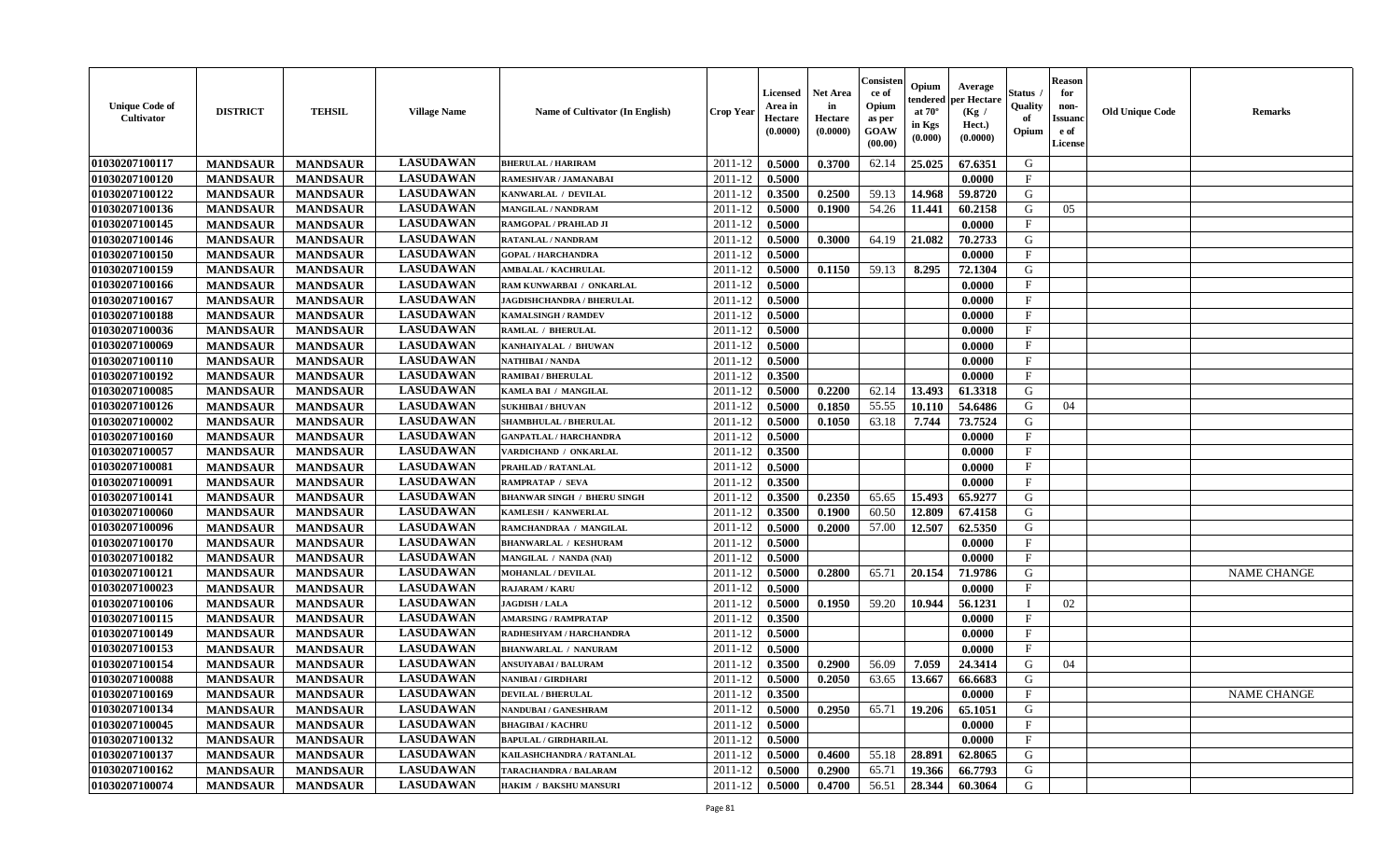| <b>Unique Code of</b><br>Cultivator | <b>DISTRICT</b> | <b>TEHSIL</b>   | <b>Village Name</b>               | Name of Cultivator (In English)    | <b>Crop Year</b> | Licensed<br>Area in<br><b>Hectare</b><br>(0.0000) | Net Area<br>in<br>Hectare<br>(0.0000) | Consisten<br>ce of<br>Opium<br>as per<br>GOAW<br>(00.00) | Opium<br>tendered<br>at $70^\circ$<br>in Kgs<br>(0.000) | Average<br>per Hectare<br>(Kg /<br>Hect.)<br>(0.0000) | Status<br>Quality<br>-o1<br>Opium | <b>Reason</b><br>for<br>non-<br>Issuanc<br>e of<br><b>License</b> | <b>Old Unique Code</b> | <b>Remarks</b> |
|-------------------------------------|-----------------|-----------------|-----------------------------------|------------------------------------|------------------|---------------------------------------------------|---------------------------------------|----------------------------------------------------------|---------------------------------------------------------|-------------------------------------------------------|-----------------------------------|-------------------------------------------------------------------|------------------------|----------------|
| 01030207100144                      | <b>MANDSAUR</b> | <b>MANDSAUR</b> | <b>LASUDAWAN</b>                  | <b>BASANTIBAI / MATHURALAL</b>     | 2011-12          | 0.3500                                            |                                       |                                                          |                                                         | 0.0000                                                | $\mathbf{F}$                      |                                                                   |                        |                |
| 01030207100131                      | <b>MANDSAUR</b> | <b>MANDSAUR</b> | <b>LASUDAWAN</b>                  | <b>KANHEYALAL / HIRALAL</b>        | 2011-12          | 0.5000                                            |                                       |                                                          |                                                         | 0.0000                                                | $\mathbf{F}$                      |                                                                   |                        |                |
| 01030207100156                      | <b>MANDSAUR</b> | <b>MANDSAUR</b> | <b>LASUDAWAN</b>                  | <b>SURESHCHANDRA / RAMCHANDRA</b>  | 2011-12          | 0.5000                                            |                                       |                                                          |                                                         | 0.0000                                                | $\mathbf{F}$                      |                                                                   |                        |                |
| 01030207100193                      | <b>MANDSAUR</b> | <b>MANDSAUR</b> | <b>LASUDAWAN</b>                  | <b>ISHWARLAL / RAMPRATAP</b>       | 2011-12          | 0.5000                                            |                                       |                                                          |                                                         | 0.0000                                                | $\mathbf{F}$                      |                                                                   |                        |                |
| 01030207101003                      | <b>MANDSAUR</b> | <b>MANDSAUR</b> | <b>LUHARI SHEKH</b>               | FAKIRCHAND / KANWARLAL             | 2011-12          | 0.5000                                            | 0.2050                                | 65.34                                                    | 14.085                                                  | 68.7073                                               | G                                 |                                                                   |                        |                |
| 01030207101004                      | <b>MANDSAUR</b> | <b>MANDSAUR</b> | <b>LUHARI SHEKH</b>               | LAKSHMINARAYAN / BALMUKAND         | 2011-12          | 0.5000                                            | 0.3350                                | 66.54                                                    | 22.567                                                  | 67.3642                                               | G                                 |                                                                   |                        |                |
| 01030207101005                      | <b>MANDSAUR</b> | <b>MANDSAUR</b> | <b>LUHARI SHEKH</b>               | <b>GITABAI/KANVARLAL</b>           | 2011-12          | 0.5000                                            | 0.2050                                | 59.32                                                    | 12.491                                                  | 60.9317                                               | G                                 |                                                                   |                        |                |
| 01030207101007                      | <b>MANDSAUR</b> | <b>MANDSAUR</b> | <b>LUHARI SHEKH</b>               | DEVILAL / D.PU. MODIRAM            | 2011-12          | 0.3500                                            |                                       |                                                          |                                                         | 0.0000                                                | $\mathbf F$                       |                                                                   |                        |                |
| 01030207101008                      | <b>MANDSAUR</b> | <b>MANDSAUR</b> | <b>LUHARI SHEKH</b>               | <b>MAGNIRAM / JAYRAM</b>           | 2011-12          | 0.5000                                            |                                       |                                                          |                                                         | 0.0000                                                | $\mathbf{F}$                      |                                                                   |                        |                |
| 01030207101009                      | <b>MANDSAUR</b> | <b>MANDSAUR</b> | <b>LUHARI SHEKH</b>               | <b>MAHAVIRDAS / GOMATIDAS</b>      | 2011-12          | 0.5000                                            | 0.3900                                | 66.36                                                    | 27.018                                                  | 69.2769                                               | G                                 |                                                                   |                        |                |
| 01030207101011                      | <b>MANDSAUR</b> | <b>MANDSAUR</b> | <b>LUHARI SHEKH</b>               | <b>BHAGATRAM / BHANWARLAL</b>      | 2011-12          | 0.5000                                            | 0.3050                                | 59.32                                                    | 19.347                                                  | 63.4328                                               | G                                 |                                                                   |                        |                |
| 01030207101001                      | <b>MANDSAUR</b> | <b>MANDSAUR</b> | <b>LUHARI SHEKH</b>               | <b>SUKHLAL / NANDA JI</b>          | 2011-12          | 0.5000                                            |                                       |                                                          |                                                         | 0.0000                                                | $\mathbf{F}$                      |                                                                   |                        |                |
| 01030207102006                      | <b>MANDSAUR</b> | <b>MANDSAUR</b> | <b>LUHARI</b><br><b>SREEPANTH</b> | SAJJANBAI / KANVARLAL              | 2011-12          | 0.5000                                            | 0.1900                                | 69.77                                                    | 12.638                                                  | 66.5158                                               | G                                 |                                                                   |                        |                |
| 01030207102009                      | <b>MANDSAUR</b> | <b>MANDSAUR</b> | <b>LUHARI</b><br><b>SREEPANTH</b> | <b>BHAGVAN / KALU</b>              | 2011-12          | 0.5000                                            | 0.0950                                | 65.34                                                    | 6.730                                                   | 70.8421                                               | G                                 |                                                                   |                        |                |
| 01030207102010                      | <b>MANDSAUR</b> | <b>MANDSAUR</b> | <b>LUHARI</b><br><b>SREEPANTH</b> | <b>BHANVARIBAI / BEVA MANSINGH</b> | 2011-12          | 0.5000                                            | 0.3050                                | 68.54                                                    | 22.510                                                  | 73.8033                                               | G                                 |                                                                   |                        |                |
| 01030207102011                      | <b>MANDSAUR</b> | <b>MANDSAUR</b> | <b>LUHARI</b><br><b>SREEPANTH</b> | <b>BHUVAN / FAKIRA</b>             | 2011-12          | 0.5000                                            | 0.0900                                | 64.74                                                    | 6.955                                                   | 77.2778                                               | G                                 |                                                                   |                        |                |
| 01030207102012                      | <b>MANDSAUR</b> | <b>MANDSAUR</b> | <b>LUHARI</b><br><b>SREEPANTH</b> | <b>BHULIBAI / KARULAL</b>          | 2011-12          | 0.5000                                            | 0.0950                                | 61.49                                                    | 6.790                                                   | 71.4737                                               | G                                 |                                                                   |                        |                |
| 01030207102024                      | <b>MANDSAUR</b> | <b>MANDSAUR</b> | <b>LUHARI</b><br><b>SREEPANTH</b> | <b>SAMRATH / RAMLAL</b>            | 2011-12          | 0.5000                                            | 0.2450                                | 61.49                                                    | 15.601                                                  | 63.6776                                               | G                                 |                                                                   |                        |                |
| 01030207102030                      | <b>MANDSAUR</b> | <b>MANDSAUR</b> | <b>LUHARI</b><br><b>SREEPANTH</b> | TULSIRAM / GOVINDRAM               | 2011-12          | 0.5000                                            | 0.1650                                | 64.95                                                    | 11.144                                                  | 67.5394                                               | G                                 |                                                                   |                        |                |
| 01030207102031                      | <b>MANDSAUR</b> | <b>MANDSAUR</b> | <b>LUHARI</b><br><b>SREEPANTH</b> | <b>MEGHRAJ / RAMLAL</b>            | 2011-12          | 0.5000                                            | 0.2000                                | 60.32                                                    | 12.736                                                  | 63.6800                                               | G                                 |                                                                   |                        |                |
| 01030207102034                      | <b>MANDSAUR</b> | <b>MANDSAUR</b> | <b>LUHARI</b><br><b>SREEPANTH</b> | KISHANLAL / GOVINDRAM              | 2011-12          | 0.5000                                            | 0.2050                                | 61.49                                                    | 12.834                                                  | 62.6049                                               | G                                 |                                                                   |                        |                |
| 01030207102036                      | <b>MANDSAUR</b> | <b>MANDSAUR</b> | <b>LUHARI</b><br><b>SREEPANTH</b> | <b>RAJARAM / GOVINDRAM</b>         | 2011-12          | 0.5000                                            | 0.0950                                | 64.95                                                    | 6.773                                                   | 71.2947                                               | G                                 |                                                                   |                        |                |
| 01030207102039                      | <b>MANDSAUR</b> | <b>MANDSAUR</b> | <b>LUHARI</b><br><b>SREEPANTH</b> | KAILASH / VARDA JI                 | 2011-12          | 0.5000                                            |                                       |                                                          |                                                         | 0.0000                                                | $_{\rm F}$                        |                                                                   |                        |                |
| 01030207102045                      | <b>MANDSAUR</b> | <b>MANDSAUR</b> | <b>LUHARI</b><br><b>SREEPANTH</b> | RATANLAL / MANGILAL                | 2011-12          | 0.3500                                            | 0.1600                                | 64.95                                                    | 10.902                                                  | 68.1375                                               | G                                 |                                                                   |                        |                |
| 01030207102050                      | <b>MANDSAUR</b> | <b>MANDSAUR</b> | <b>LUHARI</b><br><b>SREEPANTH</b> | <b>GANESHRAM / VERDA</b>           | 2011-12          | 0.5000                                            |                                       |                                                          |                                                         | 0.0000                                                | $\mathbf F$                       |                                                                   |                        |                |
| 01030207102040                      | <b>MANDSAUR</b> | <b>MANDSAUR</b> | <b>LUHARI</b><br><b>SREEPANTH</b> | <b>GOPAL / RAMLAL</b>              | 2011-12          | 0.5000                                            |                                       |                                                          |                                                         | 0.0000                                                | $\mathbf{F}$                      |                                                                   |                        |                |
| 01030207102047                      | <b>MANDSAUR</b> | <b>MANDSAUR</b> | <b>LUHARI</b><br><b>SREEPANTH</b> | <b>ONKARLAL / RUGHNATH</b>         | 2011-12          | 0.5000                                            |                                       |                                                          |                                                         | 0.0000                                                | F                                 |                                                                   |                        |                |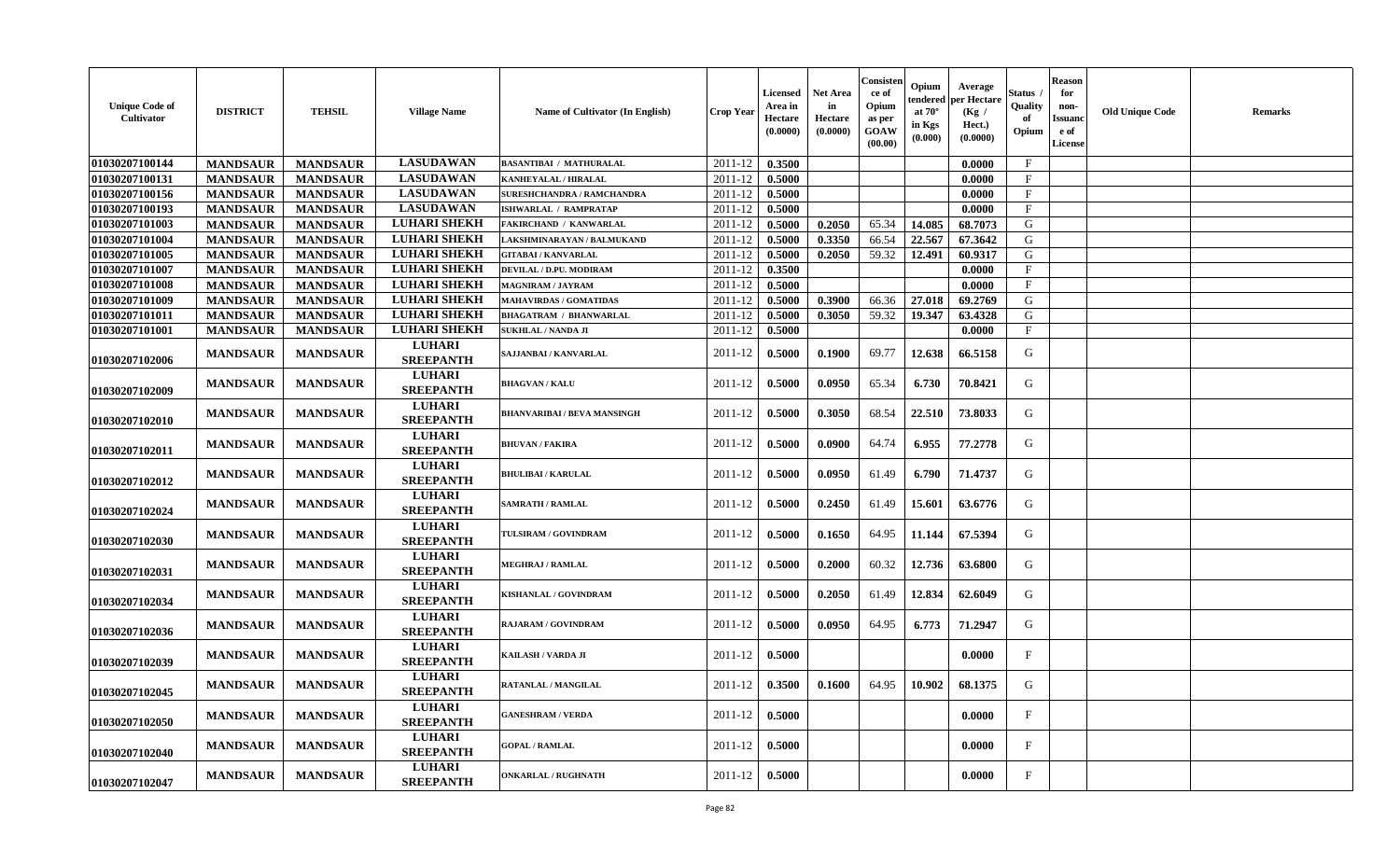| <b>LUHARI</b><br><b>MANDSAUR</b><br>0.5000<br>F<br><b>MANDSAUR</b><br>2011-12<br>0.0000<br><b>INDRASINGH / KARULAL</b><br><b>SREEPANTH</b><br>01030207102048<br><b>LUHARI</b><br><b>MANDSAUR</b><br><b>MANDSAUR</b><br>0.5000<br>0.0000<br>F<br>UNKARLAL / MANGILAL<br>2011-12<br><b>SREEPANTH</b><br>01030207102043<br><b>LUHARI</b><br>0.3500<br><b>MANDSAUR</b><br><b>MANDSAUR</b><br>0.0000<br>F<br>2011-12<br><b>GATTUBAI/BHUVANIRAM</b><br><b>SREEPANTH</b><br>01030207102020<br>01030207056003<br><b>MANDSAUR</b><br><b>MANDSAUR</b><br><b>MOHMMADPURA</b><br>2011-12<br>0.5000<br>0.4500<br>62.25<br>11.294<br>25.0978<br>G<br>04<br>SITABAI / BHAGGA<br>01030207056026<br><b>MOHMMADPURA</b><br>58.66<br><b>MANDSAUR</b><br><b>MANDSAUR</b><br>2011-12<br>0.5000<br>0.3500<br>21.453<br>61.2943<br>G<br><b>SITARAM / CHUNILAL</b><br>TRANSFER/CHAJUKHEDA |  |
|-------------------------------------------------------------------------------------------------------------------------------------------------------------------------------------------------------------------------------------------------------------------------------------------------------------------------------------------------------------------------------------------------------------------------------------------------------------------------------------------------------------------------------------------------------------------------------------------------------------------------------------------------------------------------------------------------------------------------------------------------------------------------------------------------------------------------------------------------------------------|--|
|                                                                                                                                                                                                                                                                                                                                                                                                                                                                                                                                                                                                                                                                                                                                                                                                                                                                   |  |
|                                                                                                                                                                                                                                                                                                                                                                                                                                                                                                                                                                                                                                                                                                                                                                                                                                                                   |  |
|                                                                                                                                                                                                                                                                                                                                                                                                                                                                                                                                                                                                                                                                                                                                                                                                                                                                   |  |
|                                                                                                                                                                                                                                                                                                                                                                                                                                                                                                                                                                                                                                                                                                                                                                                                                                                                   |  |
|                                                                                                                                                                                                                                                                                                                                                                                                                                                                                                                                                                                                                                                                                                                                                                                                                                                                   |  |
| 01030207056032<br><b>MOHMMADPURA</b><br>52.91<br><b>MANDSAUR</b><br>2011-12<br>0.5000<br>0.4550<br>23.757<br>52.2132<br>G<br>04<br><b>MANDSAUR</b><br><b>DOLATRAM / GORILAL</b>                                                                                                                                                                                                                                                                                                                                                                                                                                                                                                                                                                                                                                                                                   |  |
| <b>MOHMMADPURA</b><br>01030207056033<br>2011-12<br>0.5000<br>46.58<br>19.597<br>42.6022<br>G<br>04<br><b>MANDSAUR</b><br><b>MANDSAUR</b><br>0.4600<br><b>JAMNABAI / SITARAM</b>                                                                                                                                                                                                                                                                                                                                                                                                                                                                                                                                                                                                                                                                                   |  |
| <b>MOHMMADPURA</b><br>01030207056034<br><b>MANDSAUR</b><br><b>MANDSAUR</b><br>2011-12<br>0.5000<br>0.2950<br>58.47<br>17.416<br>59.0373<br>G<br>TRANSFER/SABAKHEDA<br><b>MANGILAL / RAMLAL</b>                                                                                                                                                                                                                                                                                                                                                                                                                                                                                                                                                                                                                                                                    |  |
| <b>MOHMMADPURA</b><br>01030207056002<br><b>MANDSAUR</b><br>0.2600<br>58.47<br>15.637<br>60.1423<br>G<br><b>MANDSAUR</b><br>2011-12<br>0.5000<br><b>KOSIBAI/RAMLAL</b><br><b>TRANSFER/SABAKHEDA</b>                                                                                                                                                                                                                                                                                                                                                                                                                                                                                                                                                                                                                                                                |  |
| 01030207077003<br><b>MANDSAUR</b><br>0.2250<br>69.62<br>15.774<br><b>MANDSAUR</b><br>NIPANIYA AFZALPUR<br>2011-12<br>0.5000<br>70.1067<br>G<br><b>CHENSINGH / UDESINGH</b>                                                                                                                                                                                                                                                                                                                                                                                                                                                                                                                                                                                                                                                                                        |  |
| 01030207077007<br><b>MANDSAUR</b><br><b>MANDSAUR</b><br>NIPANIYA AFZALPUR<br>0.5000<br>0.3450<br>65.32<br>23.142<br>67.0783<br>G<br>RAMLAL / ONKARLAL<br>2011-12                                                                                                                                                                                                                                                                                                                                                                                                                                                                                                                                                                                                                                                                                                  |  |
| 0.5000<br>0.2850<br>63.84<br>G<br>01030207077009<br><b>MANDSAUR</b><br><b>MANDSAUR</b><br>NIPANIYA AFZALPUR<br>2011-12<br>19.407<br>68.0947<br><b>GITABAI/KESHURAM</b>                                                                                                                                                                                                                                                                                                                                                                                                                                                                                                                                                                                                                                                                                            |  |
| G<br>01030207077015<br><b>MANDSAUR</b><br>NIPANIYA AFZALPUR<br>2011-12<br>0.5000<br>0.4800<br>63.40<br>30.767<br><b>MANDSAUR</b><br>64.0979<br><b>BHERULAL / HIRALAL</b>                                                                                                                                                                                                                                                                                                                                                                                                                                                                                                                                                                                                                                                                                          |  |
| 01030207077028<br>58.26<br><b>MANDSAUR</b><br><b>MANDSAUR</b><br>NIPANIYA AFZALPUR<br>2011-12<br>0.5000<br>0.4600<br>27.058<br>58.8217<br>G<br><b>BHUVANSINGH / BHERUSINGH</b>                                                                                                                                                                                                                                                                                                                                                                                                                                                                                                                                                                                                                                                                                    |  |
| 01030207077034<br>59.61<br>10.278<br><b>MANDSAUR</b><br><b>MANDSAUR</b><br>NIPANIYA AFZALPUR<br>2011-12<br>0.3500<br>60.4588<br>G<br>0.1700<br><b>MOHANLAL / PANNALAL</b>                                                                                                                                                                                                                                                                                                                                                                                                                                                                                                                                                                                                                                                                                         |  |
| <b>MANDSAUR</b><br>28.892<br>01030207077038<br><b>MANDSAUR</b><br><b>NIPANIYA AFZALPUR</b><br>0.5000<br>0.4750<br>63.38<br>60.8253<br>G<br>2011-12<br>LAXMINARAYAN / BHERULAL                                                                                                                                                                                                                                                                                                                                                                                                                                                                                                                                                                                                                                                                                     |  |
| 01030207077041<br><b>MANDSAUR</b><br>0.5000<br>0.2950<br>69.28<br>21.219<br>71.9288<br><b>MANDSAUR</b><br>NIPANIYA AFZALPUR<br>KHURSHID / MOHD. KHAJU<br>2011-12<br>G                                                                                                                                                                                                                                                                                                                                                                                                                                                                                                                                                                                                                                                                                             |  |
| 0.2900<br>65.44<br>65.7931<br>01030207077045<br><b>MANDSAUR</b><br><b>MANDSAUR</b><br>NIPANIYA AFZALPUR<br>2011-12<br>0.5000<br>19.080<br>G<br>RUKAMANBAI / RATANLAL                                                                                                                                                                                                                                                                                                                                                                                                                                                                                                                                                                                                                                                                                              |  |
| 01030207077048<br><b>MANDSAUR</b><br><b>MANDSAUR</b><br>NIPANIYA AFZALPUR<br>0.5000<br>0.2850<br>59.61<br>18.326<br>64.3018<br>G<br>2011-12<br><b>CHAMPABAI/RAMA</b>                                                                                                                                                                                                                                                                                                                                                                                                                                                                                                                                                                                                                                                                                              |  |
| 25.703<br>01030207077051<br><b>MANDSAUR</b><br>0.5000<br>0.3950<br>61.66<br>65.0709<br>G<br><b>MANDSAUR</b><br>NIPANIYA AFZALPUR<br>2011-12<br>RAMESHWAR / BHAGIRATH                                                                                                                                                                                                                                                                                                                                                                                                                                                                                                                                                                                                                                                                                              |  |
| 01030207077052<br><b>MANDSAUR</b><br>NIPANIYA AFZALPUR<br>2011-12<br>0.5000<br>0.3100<br>63.38<br>20.082<br>64.7806<br>G<br><b>MANDSAUR</b><br><b>KANIRAM / HARIRAM</b>                                                                                                                                                                                                                                                                                                                                                                                                                                                                                                                                                                                                                                                                                           |  |
| 01030207077055<br><b>MANDSAUR</b><br><b>MANDSAUR</b><br>NIPANIYA AFZALPUR<br>2011-12<br>0.5000<br>0.2950<br>61.66<br>19.714<br>66.8271<br>G<br>AHMAD KHAN / KHAJU JI                                                                                                                                                                                                                                                                                                                                                                                                                                                                                                                                                                                                                                                                                              |  |
| G<br>01030207077021<br>NIPANIYA AFZALPUR<br>2011-12<br>0.3500<br>0.2950<br>18.269<br><b>MANDSAUR</b><br><b>MANDSAUR</b><br>61.66<br>61.9288<br><b>BALUBAI/RAMA</b>                                                                                                                                                                                                                                                                                                                                                                                                                                                                                                                                                                                                                                                                                                |  |
| 62.35<br>NIPANIYA AFZALPUR<br>0.5000<br>0.2200<br>13.886<br>63.1182<br>G<br>01030207077058<br><b>MANDSAUR</b><br><b>MANDSAUR</b><br>2011-12<br><b>MANGILAL / TORIRAM</b>                                                                                                                                                                                                                                                                                                                                                                                                                                                                                                                                                                                                                                                                                          |  |
| 01030207077039<br><b>MANDSAUR</b><br><b>MANDSAUR</b><br>NIPANIYA AFZALPUR<br>0.3500<br>0.3450<br>62.35<br>21.261<br>2011-12<br>61.6261<br>G<br>MANGILAL / GANGARAM                                                                                                                                                                                                                                                                                                                                                                                                                                                                                                                                                                                                                                                                                                |  |
| 55.21<br>25.326<br>01030207077018<br><b>MANDSAUR</b><br><b>MANDSAUR</b><br>NIPANIYA AFZALPUR<br>2011-12<br>0.5000<br>0.4550<br>55.6615<br>G<br>04<br><b>BHULIBAI / RAMESHWAR</b>                                                                                                                                                                                                                                                                                                                                                                                                                                                                                                                                                                                                                                                                                  |  |
| 01030207077022<br><b>MANDSAUR</b><br><b>MANDSAUR</b><br>NIPANIYA AFZALPUR<br>59.61<br>25.12<br>61.2707<br>G<br>2011-12<br>0.5000<br>0.4100<br><b>RAMLAL / BHUVAN</b>                                                                                                                                                                                                                                                                                                                                                                                                                                                                                                                                                                                                                                                                                              |  |
| 01030207077016<br><b>MANDSAUR</b><br><b>MANDSAUR</b><br>NIPANIYA AFZALPUR<br><b>GANGABAI / HEMRAJ</b><br>2011-12<br>0.3500<br>0.2900<br>62.35<br>18.277<br>63.0241<br>G                                                                                                                                                                                                                                                                                                                                                                                                                                                                                                                                                                                                                                                                                           |  |
| 01030207077029<br>NIPANIYA AFZALPUR<br>2011-12<br>0.5000<br>0.4750<br>63.10<br>33.173<br>69.8379<br>G<br><b>MANDSAUR</b><br><b>MANDSAUR</b><br><b>VISHRAM / KALU JI</b>                                                                                                                                                                                                                                                                                                                                                                                                                                                                                                                                                                                                                                                                                           |  |
| 01030207077005<br>NIPANIYA AFZALPUR<br>22.527<br>G<br><b>MANDSAUR</b><br><b>MANDSAUR</b><br>2011-12<br>0.5000<br>0.3400<br>63.10<br>66.2559<br><b>MOHANLAL / BHERULAL</b>                                                                                                                                                                                                                                                                                                                                                                                                                                                                                                                                                                                                                                                                                         |  |
| NIPANIYA AFZALPUR<br>G<br>01030207077011<br><b>MANDSAUR</b><br><b>MANDSAUR</b><br>2011-12<br>0.5000<br>0.2600<br>61.11<br>17.172<br>66.0462<br>SAJJANBAI / KACHRU                                                                                                                                                                                                                                                                                                                                                                                                                                                                                                                                                                                                                                                                                                 |  |
| NIPANIYA AFZALPUR<br>0.5000<br>0.3400<br>63.38<br>21.658<br>63.7000<br>G<br>01030207077013<br><b>MANDSAUR</b><br><b>MANDSAUR</b><br>2011-12<br><b>BHARATKUNVAR / RATANSINGH</b>                                                                                                                                                                                                                                                                                                                                                                                                                                                                                                                                                                                                                                                                                   |  |
| 01030207077023<br>62.2542<br>G<br>MANDSAUR<br>NIPANIYA AFZALPUR<br><b>BASHIR NABI / NABIBAKSH</b><br>$2011 - 12$   0.5000<br>0.4800<br>$61.54$   29.882  <br><b>MANDSAUR</b>                                                                                                                                                                                                                                                                                                                                                                                                                                                                                                                                                                                                                                                                                      |  |
| PINDA<br>$\mathbf{F}$<br>01030207106005<br>2011-12<br>0.5000<br><b>MANDSAUR</b><br><b>MANDSAUR</b><br>KANIYALAL / HAJARILAL<br>0.0000                                                                                                                                                                                                                                                                                                                                                                                                                                                                                                                                                                                                                                                                                                                             |  |
| <b>PINDA</b><br>01030207106006<br><b>MANDSAUR</b><br><b>MANDSAUR</b><br>2011-12<br>0.5000<br>0.2050<br>64.49<br>13.847<br>67.5463<br>G<br><b>BADRILAL / HAJARILAL</b>                                                                                                                                                                                                                                                                                                                                                                                                                                                                                                                                                                                                                                                                                             |  |
| <b>PINDA</b><br>01030207106007<br><b>MANDSAUR</b><br><b>MANDSAUR</b><br>0.5000<br>$\mathbf F$<br>RAMESHCHAND / BHAGATRAM<br>2011-12<br>0.0000                                                                                                                                                                                                                                                                                                                                                                                                                                                                                                                                                                                                                                                                                                                     |  |
| 01030207106008<br><b>PINDA</b><br>$\mathbf{F}$<br>2011-12<br><b>MANDSAUR</b><br><b>MANDSAUR</b><br>0.5000<br>0.0000<br>LAKSHMICHANDRA / BHAGATRAM                                                                                                                                                                                                                                                                                                                                                                                                                                                                                                                                                                                                                                                                                                                 |  |
| 01030207106017<br><b>PINDA</b><br>G<br>2011-12<br>61.03<br>9.948<br>62.1750<br><b>MANDSAUR</b><br><b>MANDSAUR</b><br><b>MANGILAL / GORISHANKER</b><br>0.5000<br>0.1600                                                                                                                                                                                                                                                                                                                                                                                                                                                                                                                                                                                                                                                                                            |  |
| 01030207106021<br><b>PINDA</b><br>2011-12<br>0.5000<br>$\mathbf{F}$<br><b>MANDSAUR</b><br><b>MANDSAUR</b><br>SATAYNARAYAN / NANDRAM<br>0.0000                                                                                                                                                                                                                                                                                                                                                                                                                                                                                                                                                                                                                                                                                                                     |  |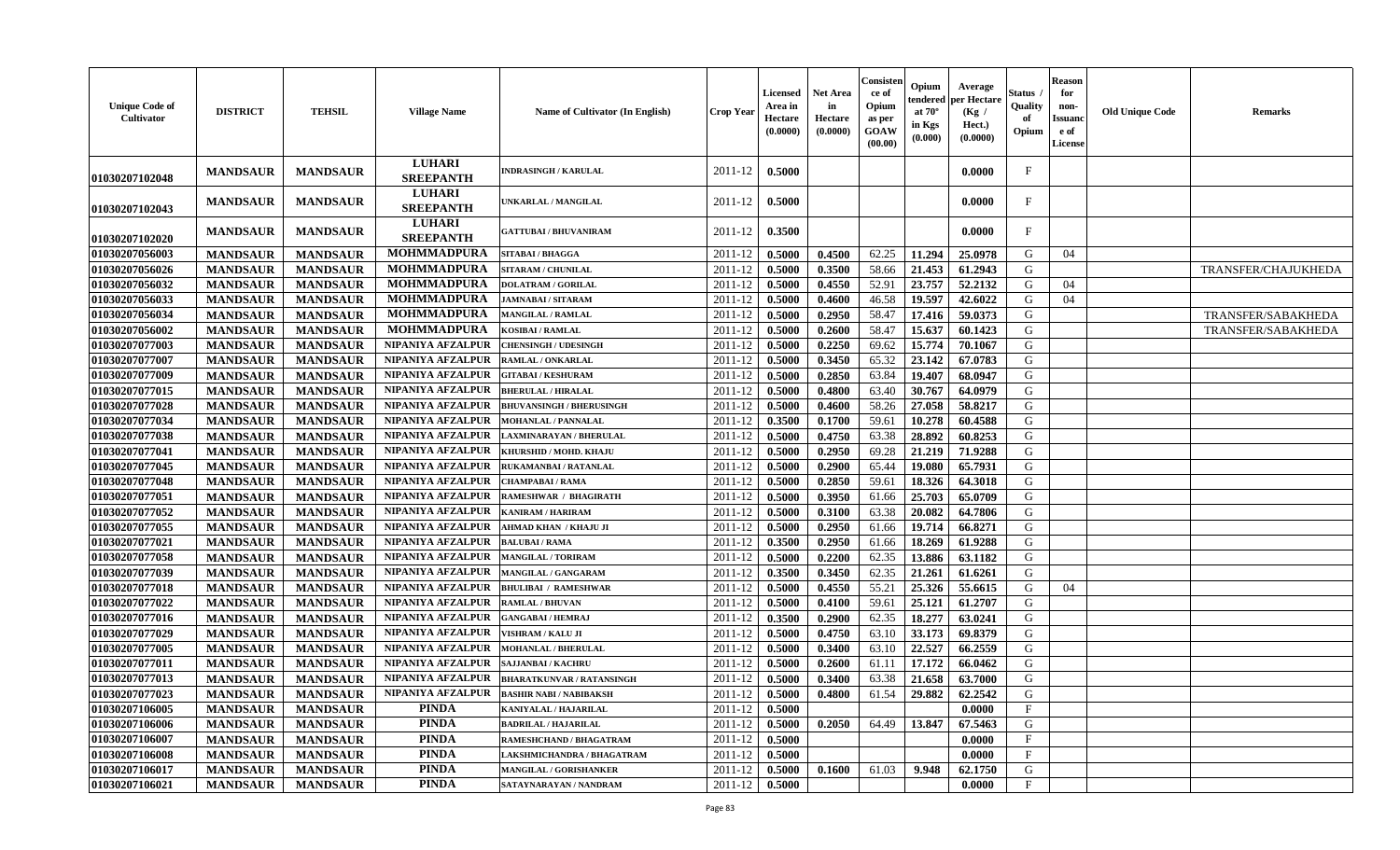| <b>Unique Code of</b><br><b>Cultivator</b> | <b>DISTRICT</b> | <b>TEHSIL</b>   | <b>Village Name</b> | Name of Cultivator (In English)     | <b>Crop Year</b> | <b>Licensed</b><br>Area in<br>Hectare<br>(0.0000) | <b>Net Area</b><br>in<br>Hectare<br>(0.0000) | Consister<br>ce of<br>Opium<br>as per<br><b>GOAW</b><br>(00.00) | Opium<br>endered<br>at $70^\circ$<br>in Kgs<br>(0.000) | Average<br>per Hectare<br>(Kg)<br>Hect.)<br>(0.0000) | Status<br>Quality<br>of<br>Opium | <b>Reason</b><br>for<br>non-<br><b>Issuand</b><br>e of<br><b>License</b> | <b>Old Unique Code</b> | <b>Remarks</b> |
|--------------------------------------------|-----------------|-----------------|---------------------|-------------------------------------|------------------|---------------------------------------------------|----------------------------------------------|-----------------------------------------------------------------|--------------------------------------------------------|------------------------------------------------------|----------------------------------|--------------------------------------------------------------------------|------------------------|----------------|
| 01030207106023                             | <b>MANDSAUR</b> | <b>MANDSAUR</b> | <b>PINDA</b>        | <b>KAILASH / SITARAM</b>            | 2011-12          | 0.5000                                            |                                              |                                                                 |                                                        | 0.0000                                               | $\mathbf{F}$                     |                                                                          |                        |                |
| 01030207106034                             | <b>MANDSAUR</b> | <b>MANDSAUR</b> | <b>PINDA</b>        | <b>SHANKARDAS / BHUWANDAS</b>       | 2011-12          | 0.5000                                            |                                              |                                                                 |                                                        | 0.0000                                               | $\mathbf F$                      |                                                                          |                        |                |
| 01030207106037                             | <b>MANDSAUR</b> | <b>MANDSAUR</b> | <b>PINDA</b>        | <b>DOLATRAM / KESHURAM</b>          | 2011-12          | 0.5000                                            |                                              |                                                                 |                                                        | 0.0000                                               | $\mathbf{F}$                     |                                                                          |                        |                |
| 01030207106039                             | <b>MANDSAUR</b> | <b>MANDSAUR</b> | <b>PINDA</b>        | SATAYNARAYAN / DEVILAL              | 2011-12          | 0.5000                                            |                                              |                                                                 |                                                        | 0.0000                                               | $\mathbf{F}$                     |                                                                          |                        |                |
| 01030207106040                             | <b>MANDSAUR</b> | <b>MANDSAUR</b> | <b>PINDA</b>        | <b>BASANTIBAI / NATHULAL</b>        | 2011-12          | 0.3500                                            |                                              |                                                                 |                                                        | 0.0000                                               | $_{\rm F}$                       |                                                                          |                        |                |
| 01030207106041                             | <b>MANDSAUR</b> | <b>MANDSAUR</b> | <b>PINDA</b>        | <b>BAPULAL / RAMJAS</b>             | 2011-12          | 0.5000                                            |                                              |                                                                 |                                                        | 0.0000                                               | $_{\rm F}$                       |                                                                          |                        |                |
| 01030207106042                             | <b>MANDSAUR</b> | <b>MANDSAUR</b> | <b>PINDA</b>        | <b>TULSIRAM / RAMESHWER</b>         | 2011-12          | 0.5000                                            | 0.2100                                       | 62.12                                                           | 13.578                                                 | 64.6571                                              | G                                |                                                                          |                        |                |
| 01030207106045                             | <b>MANDSAUR</b> | <b>MANDSAUR</b> | <b>PINDA</b>        | HAJARILAL / DEVRAM                  | 2011-12          | 0.5000                                            |                                              |                                                                 |                                                        | 0.0000                                               | $\mathbf{F}$                     |                                                                          |                        |                |
| 01030207106047                             | <b>MANDSAUR</b> | <b>MANDSAUR</b> | <b>PINDA</b>        | <b>DINESH / DEVILAL</b>             | 2011-12          | 0.5000                                            | 0.1200                                       | 64.49                                                           | 7.527                                                  | 62.7250                                              | G                                |                                                                          |                        |                |
| 01030207106048                             | <b>MANDSAUR</b> | <b>MANDSAUR</b> | <b>PINDA</b>        | RAMESHVAR / MAGNIRAM / BHANWARLAL   | 2011-12          | 0.5000                                            |                                              |                                                                 |                                                        | 0.0000                                               | $\mathbf{F}$                     |                                                                          |                        |                |
| 01030207106050                             | <b>MANDSAUR</b> | <b>MANDSAUR</b> | <b>PINDA</b>        | RAMNARAYAN / PRABHULAL              | 2011-12          | 0.5000                                            |                                              |                                                                 |                                                        | 0.0000                                               | $\mathbf N$                      |                                                                          |                        |                |
| 01030207106051                             | <b>MANDSAUR</b> | <b>MANDSAUR</b> | <b>PINDA</b>        | <b>BHUVANDAS / MADHODAS</b>         | 2011-12          | 0.5000                                            |                                              |                                                                 |                                                        | 0.0000                                               | $\mathbf{F}$                     |                                                                          |                        |                |
| 01030207106054                             | <b>MANDSAUR</b> | <b>MANDSAUR</b> | <b>PINDA</b>        | <b>UMENDRAM / SAWRAM</b>            | 2011-12          | 0.5000                                            |                                              |                                                                 |                                                        | 0.0000                                               | $\mathbf{F}$                     |                                                                          |                        |                |
| 01030207106056                             | <b>MANDSAUR</b> | <b>MANDSAUR</b> | <b>PINDA</b>        | SHYAMLAL / D.P.KANWERLAL            | 2011-12          | 0.5000                                            | 0.1150                                       | 61.03                                                           | 6.923                                                  | 60.2000                                              | G                                |                                                                          |                        |                |
| 01030207106057                             | <b>MANDSAUR</b> | <b>MANDSAUR</b> | <b>PINDA</b>        | <b>RAMLAL / MAGNIRAM</b>            | 2011-12          | 0.5000                                            |                                              |                                                                 |                                                        | 0.0000                                               | $\mathbf{F}$                     |                                                                          |                        |                |
| 01030207106059                             | <b>MANDSAUR</b> | <b>MANDSAUR</b> | <b>PINDA</b>        | SATAYNARAYAN / CHUNILAL / SHOBHARAM | 2011-12          | 0.5000                                            |                                              |                                                                 |                                                        | 0.0000                                               | $_{\rm F}$                       |                                                                          |                        |                |
| 01030207106062                             | <b>MANDSAUR</b> | <b>MANDSAUR</b> | <b>PINDA</b>        | <b>RATANLAL / RANCHOR</b>           | 2011-12          | 0.5000                                            |                                              |                                                                 |                                                        | 0.0000                                               | $\mathbf{F}$                     |                                                                          |                        |                |
| 01030207106064                             | <b>MANDSAUR</b> | <b>MANDSAUR</b> | <b>PINDA</b>        | <b>BALARAM / CHAMPALAL</b>          | 2011-12          | 0.5000                                            | 0.1000                                       | 64.49                                                           | 6.467                                                  | 64.6700                                              | G                                |                                                                          |                        |                |
| 01030207106065                             | <b>MANDSAUR</b> | <b>MANDSAUR</b> | <b>PINDA</b>        | MUKESH / DEVRAM / HAJAMBAI          | 2011-12          | 0.5000                                            |                                              |                                                                 |                                                        | 0.0000                                               | $\mathbf{F}$                     |                                                                          |                        |                |
| 01030207106068                             | <b>MANDSAUR</b> | <b>MANDSAUR</b> | <b>PINDA</b>        | <b>NAGGA / BHERA</b>                | 2011-12          | 0.3500                                            |                                              |                                                                 |                                                        | 0.0000                                               | $\mathbf N$                      |                                                                          |                        |                |
| 01030207106069                             | <b>MANDSAUR</b> | <b>MANDSAUR</b> | <b>PINDA</b>        | <b>KANCHANBAI / GAWARIYA</b>        | 2011-12          | 0.3500                                            | 0.1600                                       | 61.03                                                           | 9.739                                                  | 60.8688                                              | G                                |                                                                          |                        |                |
| 01030207106070                             | <b>MANDSAUR</b> | <b>MANDSAUR</b> | <b>PINDA</b>        | <b>BHARATBHUSHAN / MOHANLAL</b>     | 2011-12          | 0.5000                                            |                                              |                                                                 |                                                        | 0.0000                                               | $_{\rm F}$                       |                                                                          |                        |                |
| 01030207106072                             | <b>MANDSAUR</b> | <b>MANDSAUR</b> | <b>PINDA</b>        | SHANKARLAL / NANDRAM                | 2011-12          | 0.5000                                            |                                              |                                                                 |                                                        | 0.0000                                               | $\mathbf{F}$                     |                                                                          |                        |                |
| 01030207106073                             | <b>MANDSAUR</b> | <b>MANDSAUR</b> | <b>PINDA</b>        | RAMDAYAL / BASANTILAL               | 2011-12          | 0.5000                                            |                                              |                                                                 |                                                        | 0.0000                                               | $\mathbf{F}$                     |                                                                          |                        |                |
| 01030207106078                             | <b>MANDSAUR</b> | <b>MANDSAUR</b> | <b>PINDA</b>        | <b>KANWERLAL / RUGHNATH</b>         | 2011-12          | 0.5000                                            | 0.1100                                       | 62.15                                                           | 7.058                                                  | 64.1636                                              | G                                |                                                                          |                        |                |
| 01030207106080                             | <b>MANDSAUR</b> | <b>MANDSAUR</b> | <b>PINDA</b>        | <b>DASRATH / DEVILAL</b>            | 2011-12          | 0.3500                                            | 0.2450                                       | 61.32                                                           | 14.866                                                 | 60.6776                                              | G                                |                                                                          |                        |                |
| 01030207106085                             | <b>MANDSAUR</b> | <b>MANDSAUR</b> | <b>PINDA</b>        | <b>BHERULAL / DEVRAM</b>            | 2011-12          | 0.5000                                            | 0.1300                                       | 66.81                                                           | 8.657                                                  | 66.5923                                              | G                                |                                                                          |                        |                |
| 01030207106087                             | <b>MANDSAUR</b> | <b>MANDSAUR</b> | <b>PINDA</b>        | NARAYANSINGH / LALSINGH             | 2011-12          | 0.5000                                            |                                              |                                                                 |                                                        | 0.0000                                               | $_{\rm F}$                       |                                                                          |                        |                |
| 01030207106091                             | <b>MANDSAUR</b> | <b>MANDSAUR</b> | <b>PINDA</b>        | <b>KARANSINGH / BHAWERSINGH</b>     | 2011-12          | 0.5000                                            |                                              |                                                                 |                                                        | 0.0000                                               | $\rm F$                          |                                                                          |                        |                |
| 01030207106093                             | <b>MANDSAUR</b> | <b>MANDSAUR</b> | <b>PINDA</b>        | VISHNUKUMAR / BHAGATRAM             | 2011-12          | 0.5000                                            |                                              |                                                                 |                                                        | 0.0000                                               | $\mathbf{F}$                     |                                                                          |                        |                |
| 01030207106095                             | <b>MANDSAUR</b> | <b>MANDSAUR</b> | <b>PINDA</b>        | <b>RATANBAI/MANGYA</b>              | 2011-12          | 0.5000                                            |                                              |                                                                 |                                                        | 0.0000                                               | F                                |                                                                          |                        |                |
| 01030207106097                             | <b>MANDSAUR</b> | <b>MANDSAUR</b> | <b>PINDA</b>        | <b>MADANLAL / SITARAM</b>           | 2011-12          | 0.5000                                            |                                              |                                                                 |                                                        | 0.0000                                               | $\mathbf{F}$                     |                                                                          |                        |                |
| 01030207106099                             | <b>MANDSAUR</b> | <b>MANDSAUR</b> | <b>PINDA</b>        | SHIVNARAYAN / DHURILAL              | 2011-12          | 0.5000                                            |                                              |                                                                 |                                                        | 0.0000                                               | $\mathbf{F}$                     |                                                                          |                        |                |
| 01030207106025                             | <b>MANDSAUR</b> | <b>MANDSAUR</b> | <b>PINDA</b>        | <b>DINESH / BAJERAM</b>             | 2011-12          | 0.5000                                            |                                              |                                                                 |                                                        | 0.0000                                               | $\mathbf{F}$                     |                                                                          |                        |                |
| 01030207106032                             | <b>MANDSAUR</b> | <b>MANDSAUR</b> | <b>PINDA</b>        | KARIMANBAI / SATTARSAH              | 2011-12          | 0.3500                                            |                                              |                                                                 |                                                        | 0.0000                                               | $\mathbf{F}$                     |                                                                          |                        |                |
| 01030207106038                             | <b>MANDSAUR</b> | <b>MANDSAUR</b> | <b>PINDA</b>        | PUNAMCHAND / KESHURAM               | 2011-12          | 0.5000                                            | 0.2000                                       | 66.36                                                           | 12.826                                                 | 64.1300                                              | G                                |                                                                          |                        |                |
| 01030207106043                             | <b>MANDSAUR</b> | <b>MANDSAUR</b> | <b>PINDA</b>        | <b>OMPRAKASH / HIRALAL</b>          | 2011-12          | 0.5000                                            | 0.0950                                       | 61.03                                                           | 6.426                                                  | 67.6421                                              | G                                |                                                                          |                        |                |
| 01030207106088                             | <b>MANDSAUR</b> | <b>MANDSAUR</b> | <b>PINDA</b>        | <b>BADAMBAI/MANGILAL</b>            | 2011-12          | 0.5000                                            |                                              |                                                                 |                                                        | 0.0000                                               | $\mathbf{F}$                     |                                                                          |                        |                |
| 01030207106089                             | <b>MANDSAUR</b> | <b>MANDSAUR</b> | <b>PINDA</b>        | <b>BHAGUBAI / VERDICHAND</b>        | 2011-12          | 0.3500                                            | 0.3450                                       | 58.05                                                           | 20.210                                                 | 58.5797                                              | G                                |                                                                          |                        |                |
| 01030207106029                             | <b>MANDSAUR</b> | <b>MANDSAUR</b> | <b>PINDA</b>        | SHIVNARAYAN / BAGDIRAM              | 2011-12          | 0.5000                                            |                                              |                                                                 |                                                        | 0.0000                                               | F                                |                                                                          |                        |                |
| 01030207106101                             | <b>MANDSAUR</b> | <b>MANDSAUR</b> | <b>PINDA</b>        | <b>ONKARLAL / KANWERLAL</b>         | 2011-12          | 0.5000                                            |                                              |                                                                 |                                                        | 0.0000                                               | $\mathbf{F}$                     |                                                                          |                        |                |
| 01030207106084                             | <b>MANDSAUR</b> | <b>MANDSAUR</b> | <b>PINDA</b>        | <b>VENIRAM / BHUWAN</b>             | 2011-12          | 0.5000                                            |                                              |                                                                 |                                                        | 0.0000                                               | $\mathbf{F}$                     |                                                                          |                        |                |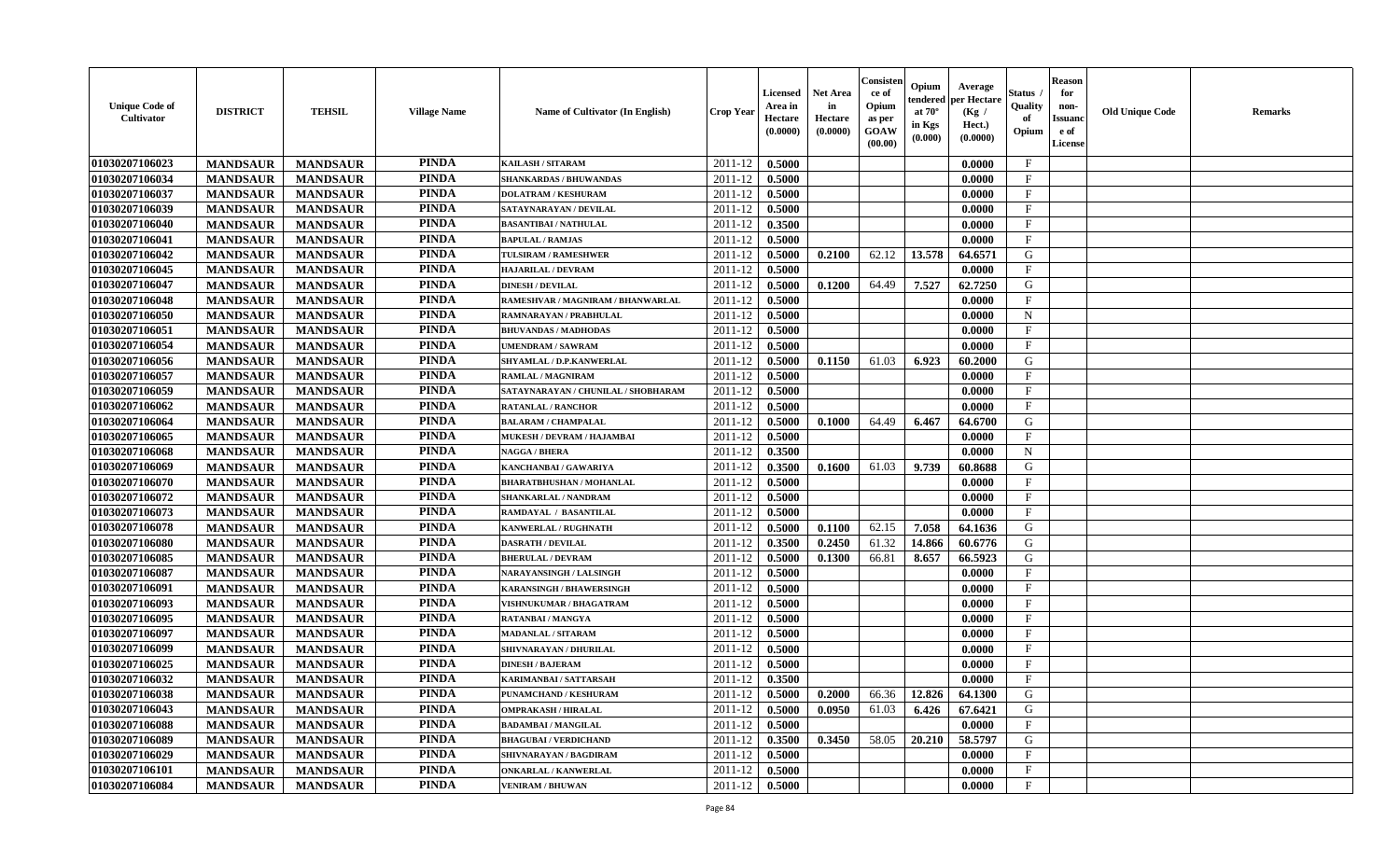| <b>Unique Code of</b><br><b>Cultivator</b> | <b>DISTRICT</b> | <b>TEHSIL</b>   | <b>Village Name</b> | Name of Cultivator (In English) | <b>Crop Year</b> | Licensed<br>Area in<br>Hectare<br>(0.0000) | <b>Net Area</b><br>in<br>Hectare<br>(0.0000) | Consisteı<br>ce of<br>Opium<br>as per<br>GOAW<br>(00.00) | Opium<br>endered<br>at $70^\circ$<br>in Kgs<br>(0.000) | Average<br>per Hectare<br>(Kg /<br>Hect.)<br>(0.0000) | Status<br>Quality<br>of<br>Opium | <b>Reason</b><br>for<br>non-<br><b>Issuand</b><br>e of<br><b>License</b> | <b>Old Unique Code</b> | <b>Remarks</b>     |
|--------------------------------------------|-----------------|-----------------|---------------------|---------------------------------|------------------|--------------------------------------------|----------------------------------------------|----------------------------------------------------------|--------------------------------------------------------|-------------------------------------------------------|----------------------------------|--------------------------------------------------------------------------|------------------------|--------------------|
| 01030207106012                             | <b>MANDSAUR</b> | <b>MANDSAUR</b> | <b>PINDA</b>        | <b>DHANSHING / DHULSHING</b>    | 2011-12          | 0.5000                                     |                                              |                                                          |                                                        | 0.0000                                                | $\mathbf{F}$                     |                                                                          |                        |                    |
| 01030207106011                             | <b>MANDSAUR</b> | <b>MANDSAUR</b> | <b>PINDA</b>        | RAJENDRA / JHUJHARSINGH         | 2011-12          | 0.5000                                     |                                              |                                                          |                                                        | 0.0000                                                | $\mathbf{F}$                     |                                                                          |                        |                    |
| 01030207106060                             | <b>MANDSAUR</b> | <b>MANDSAUR</b> | <b>PINDA</b>        | RAMKUNWARBAI / SITARAM          | 2011-12          | 0.5000                                     | 0.2650                                       | 62.24                                                    | 16.716                                                 | 63.0792                                               | G                                |                                                                          |                        |                    |
| 01030207106063                             | <b>MANDSAUR</b> | <b>MANDSAUR</b> | <b>PINDA</b>        | LALKUNWARBAI / GUMANSINGH       | 2011-12          | 0.3500                                     |                                              |                                                          |                                                        | 0.0000                                                | $\mathbf{F}$                     |                                                                          |                        |                    |
| 01030207106022                             | <b>MANDSAUR</b> | <b>MANDSAUR</b> | <b>PINDA</b>        | <b>JUJHARSINGH / JAYSINGH</b>   | 2011-12          | 0.5000                                     |                                              |                                                          |                                                        | 0.0000                                                | $\mathbf{F}$                     |                                                                          |                        |                    |
| 01030207106075                             | <b>MANDSAUR</b> | <b>MANDSAUR</b> | <b>PINDA</b>        | <b>SUGANBAI/FULKUNWARBAI</b>    | 2011-12          | 0.5000                                     |                                              |                                                          |                                                        | 0.0000                                                | $\mathbf{F}$                     |                                                                          |                        |                    |
| 01030207106031                             | <b>MANDSAUR</b> | <b>MANDSAUR</b> | <b>PINDA</b>        | <b>RAMNARAYAN / KARU</b>        | 2011-12          | 0.5000                                     | 0.1850                                       | 59.27                                                    | 11.651                                                 | 62.9784                                               | G                                |                                                                          |                        |                    |
| 01030207106067                             | <b>MANDSAUR</b> | <b>MANDSAUR</b> | <b>PINDA</b>        | RADHESHYAM / SHANKERLAL         | 2011-12          | 0.5000                                     | 0.2600                                       | 59.27                                                    | 15.580                                                 | 59.9231                                               | G                                |                                                                          |                        |                    |
| 01030207106086                             | <b>MANDSAUR</b> | <b>MANDSAUR</b> | <b>PINDA</b>        | <b>JHUJHAR / DEVA</b>           | 2011-12          | 0.5000                                     | 0.2000                                       | 59.27                                                    | 12.227                                                 | 61.1350                                               | G                                |                                                                          |                        |                    |
| 01030207106015                             | <b>MANDSAUR</b> | <b>MANDSAUR</b> | <b>PINDA</b>        | <b>SALAGRAM / RANCHOR</b>       | 2011-12          | 0.5000                                     |                                              |                                                          |                                                        | 0.0000                                                | $\mathbf{F}$                     |                                                                          |                        |                    |
| 01030207106016                             | <b>MANDSAUR</b> | <b>MANDSAUR</b> | <b>PINDA</b>        | <b>BAGIRATH / DEVRAM</b>        | 2011-12          | 0.5000                                     |                                              |                                                          |                                                        | 0.0000                                                | $\mathbf F$                      |                                                                          |                        |                    |
| 01030207106066                             | <b>MANDSAUR</b> | <b>MANDSAUR</b> | <b>PINDA</b>        | <b>BHANWARBAI/RAMESHWER</b>     | 2011-12          | 0.5000                                     | 0.0500                                       | 64.23                                                    | 3.285                                                  | 65.7000                                               | G                                |                                                                          |                        |                    |
| 01030207060049                             | <b>MANDSAUR</b> | <b>MANDSAUR</b> | RICHABACCHA         | LAXMINARAYAN / GIRDHARI         | 2011-12          | 0.5000                                     | 0.2850                                       | 65.49                                                    | 19.441                                                 | 68.2140                                               | G                                |                                                                          |                        |                    |
| 01030207060002                             | <b>MANDSAUR</b> | <b>MANDSAUR</b> | RICHABACCHA         | MANOHARLAL / CHATARBHUJ         | 2011-12          | 0.5000                                     | 0.3600                                       | 67.52                                                    | 25.301                                                 | 70.2806                                               | G                                |                                                                          |                        |                    |
| 01030207060003                             | <b>MANDSAUR</b> | <b>MANDSAUR</b> | RICHABACCHA         | NANDRAM / BHERULAL              | 2011-12          | 0.5000                                     |                                              |                                                          |                                                        | 0.0000                                                | $\mathbf{F}$                     |                                                                          |                        |                    |
| 01030207060004                             | <b>MANDSAUR</b> | <b>MANDSAUR</b> | RICHABACCHA         | PRABHULAL / BHERULAL            | 2011-12          | 0.5000                                     | 0.4350                                       | 61.74                                                    | 27.501                                                 | 63.2207                                               | G                                |                                                                          |                        |                    |
| 01030207060007                             | <b>MANDSAUR</b> | <b>MANDSAUR</b> | RICHABACCHA         | <b>DEVRAM / KALU</b>            | 2011-12          | 0.5000                                     | 0.1700                                       | 67.52                                                    | 12.163                                                 | 71.5471                                               | G                                |                                                                          |                        |                    |
| 01030207060008                             | <b>MANDSAUR</b> | <b>MANDSAUR</b> | RICHABACCHA         | MOHANLAL / NANURAM              | 2011-12          | 0.5000                                     |                                              |                                                          |                                                        | 0.0000                                                | $\mathbf{F}$                     |                                                                          |                        |                    |
| 01030207060009                             | <b>MANDSAUR</b> | <b>MANDSAUR</b> | RICHABACCHA         | <b>RAJARAM / RAMA</b>           | 2011-12          | 0.5000                                     | 0.3950                                       | 67.52                                                    | 27.220                                                 | 68.9114                                               | G                                |                                                                          |                        |                    |
| 01030207060010                             | <b>MANDSAUR</b> | <b>MANDSAUR</b> | RICHABACCHA         | <b>BHERULAL / BHANVARLAL</b>    | 2011-12          | 0.5000                                     | 0.2550                                       | 68.92                                                    | 17.978                                                 | 70.5020                                               | G                                |                                                                          |                        |                    |
| 01030207060014                             | <b>MANDSAUR</b> | <b>MANDSAUR</b> | RICHABACCHA         | VARDISHANKAR / LALA             | 2011-12          | 0.5000                                     | 0.3000                                       | 67.85                                                    | 20.752                                                 | 69.1733                                               | G                                |                                                                          |                        |                    |
| 01030207060015                             | <b>MANDSAUR</b> | <b>MANDSAUR</b> | RICHABACCHA         | KANCHANBAI / INDRMAL            | 2011-12          | 0.3500                                     | 0.1200                                       | 65.49                                                    | 7.494                                                  | 62.4500                                               | G                                |                                                                          |                        | <b>NAME CHANGE</b> |
| 01030207060018                             | <b>MANDSAUR</b> | <b>MANDSAUR</b> | RICHABACCHA         | RADHESHYAM / GIRDHARILAL        | 2011-12          | 0.5000                                     | 0.2250                                       | 66.04                                                    | 14.991                                                 | 66.6267                                               | G                                |                                                                          |                        |                    |
| 01030207060021                             | <b>MANDSAUR</b> | <b>MANDSAUR</b> | RICHABACCHA         | <b>BHERU / DEVA</b>             | 2011-12          | 0.5000                                     | 0.3000                                       | 67.85                                                    | 20.132                                                 | 67.1067                                               | G                                |                                                                          |                        |                    |
| 01030207060024                             | <b>MANDSAUR</b> | <b>MANDSAUR</b> | RICHABACCHA         | KANWARLAL / KANHIYALAL          | 2011-12          | 0.5000                                     | 0.3000                                       | 61.74                                                    | 19.166                                                 | 63.8867                                               | G                                |                                                                          |                        |                    |
| 01030207060025                             | <b>MANDSAUR</b> | <b>MANDSAUR</b> | RICHABACCHA         | RAMNARAYAN / CHUNILAL           | $2011 - 12$      | 0.5000                                     | 0.1850                                       | 65.11                                                    | 12.362                                                 | 66.8216                                               | G                                |                                                                          |                        |                    |
| 01030207060027                             | <b>MANDSAUR</b> | <b>MANDSAUR</b> | RICHABACCHA         | PREMLATA / MADHULAL             | 2011-12          | 0.5000                                     | 0.1300                                       | 65.11                                                    | 9.199                                                  | 70.7615                                               | G                                |                                                                          |                        |                    |
| 01030207060028                             | <b>MANDSAUR</b> | <b>MANDSAUR</b> | RICHABACCHA         | <b>BAGDIBAI / MANGILAL</b>      | 2011-12          | 0.5000                                     | 0.4700                                       | 65.11                                                    | 31.374                                                 | 66.7532                                               | G                                |                                                                          |                        |                    |
| 01030207060029                             | <b>MANDSAUR</b> | <b>MANDSAUR</b> | RICHABACCHA         | RAMPRATAP / GULABCHAND          | 2011-12          | 0.5000                                     | 0.4600                                       | 61.74                                                    | 29.415                                                 | 63.9457                                               | G                                |                                                                          |                        |                    |
| 01030207060031                             | <b>MANDSAUR</b> | <b>MANDSAUR</b> | RICHABACCHA         | NATHULAL / ONKAR                | 2011-12          | 0.5000                                     | 0.2100                                       | 63.41                                                    | 13.706                                                 | 65.2667                                               | G                                |                                                                          |                        |                    |
| 01030207060032                             | <b>MANDSAUR</b> | <b>MANDSAUR</b> | <b>RICHABACCHA</b>  | <b>JMENDRAM / BAGDIRAM</b>      | 2011-12          | 0.5000                                     | 0.4050                                       | 63.41                                                    | 25.917                                                 | 63.9926                                               | ${\bf G}$                        |                                                                          |                        |                    |
| 01030207060033                             | <b>MANDSAUR</b> | <b>MANDSAUR</b> | RICHABACCHA         | <b>MOHANLAL / PANALAL</b>       | 2011-12          | 0.5000                                     | 0.2800                                       | 61.75                                                    | 17.934                                                 | 64.0500                                               | G                                |                                                                          |                        |                    |
| 01030207060034                             | <b>MANDSAUR</b> | <b>MANDSAUR</b> | RICHABACCHA         | KAMLABAI / KISHOR               | 2011-12          | 0.5000                                     | 0.2950                                       | 67.73                                                    | 19.893                                                 | 67.4339                                               | G                                |                                                                          |                        |                    |
| 01030207060036                             | <b>MANDSAUR</b> | <b>MANDSAUR</b> | RICHABACCHA         | <b>NANDRAM / KALU</b>           | 2011-12          | 0.5000                                     | 0.3400                                       | 61.75                                                    | 22.204                                                 | 65.3059                                               | G                                |                                                                          |                        |                    |
| 01030207060037                             | <b>MANDSAUR</b> | <b>MANDSAUR</b> | RICHABACCHA         | <b>BABULAL / RAMLAL</b>         | 2011-12          | 0.5000                                     | 0.3250                                       | 57.71                                                    | 19.325                                                 | 59.4615                                               | G                                |                                                                          |                        |                    |
| 01030207060042                             | <b>MANDSAUR</b> | <b>MANDSAUR</b> | RICHABACCHA         | <b>BHAWERSINGH / KALUSINGH</b>  | 2011-12          | 0.5000                                     | 0.3500                                       | 61.75                                                    | 21.498                                                 | 61.4229                                               | G                                |                                                                          |                        |                    |
| 01030207060045                             | <b>MANDSAUR</b> | <b>MANDSAUR</b> | RICHABACCHA         | KANWERLAL / BHANWERLAL          | 2011-12          | 0.5000                                     | 0.2000                                       | 67.85                                                    | 13.405                                                 | 67.0250                                               | G                                |                                                                          |                        |                    |
| 01030207060046                             | <b>MANDSAUR</b> | <b>MANDSAUR</b> | RICHABACCHA         | <b>MATHURADAS / BHAWERLAL</b>   | 2011-12          | 0.5000                                     | 0.2500                                       | 63.41                                                    | 16.079                                                 | 64.3160                                               | G                                |                                                                          |                        |                    |
| 01030207060048                             | <b>MANDSAUR</b> | <b>MANDSAUR</b> | RICHABACCHA         | <b>MADHOLAL / CHATURBHUJ</b>    | 2011-12          | 0.5000                                     | 0.2350                                       | 69.25                                                    | 17.481                                                 | 74.3872                                               | G                                |                                                                          |                        |                    |
| 01030207060058                             | <b>MANDSAUR</b> | <b>MANDSAUR</b> | RICHABACCHA         | <b>BHUWAN / HIRALAL</b>         | 2011-12          | 0.5000                                     | 0.1050                                       | 62.93                                                    | 6.293                                                  | 59.9333                                               | G                                |                                                                          |                        |                    |
| 01030207060060                             | <b>MANDSAUR</b> | <b>MANDSAUR</b> | RICHABACCHA         | <b>BHUWAN / NANDA</b>           | 2011-12          | 0.5000                                     | 0.2500                                       | 62.93                                                    | 15.670                                                 | 62.6800                                               | G                                |                                                                          |                        |                    |
| 01030207060061                             | <b>MANDSAUR</b> | <b>MANDSAUR</b> | RICHABACCHA         | <b>SUNDARLAL / GIRDHARI</b>     | 2011-12          | 0.5000                                     | 0.4450                                       | 59.91                                                    | 27.131                                                 | 60.9685                                               | G                                |                                                                          |                        |                    |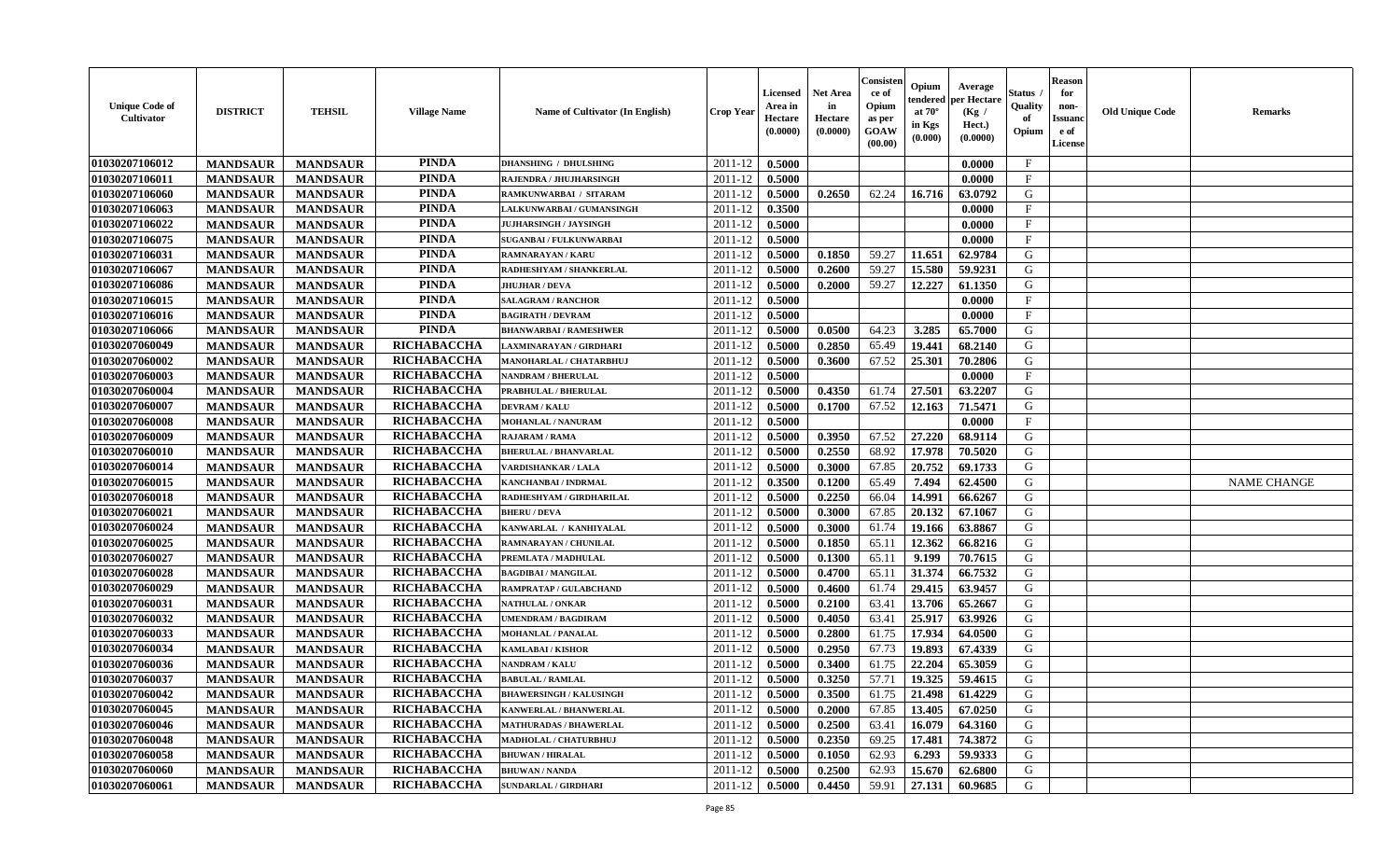| <b>Unique Code of</b><br>Cultivator | <b>DISTRICT</b> | <b>TEHSIL</b>   | <b>Village Name</b> | <b>Name of Cultivator (In English)</b> | <b>Crop Year</b>   | <b>Licensed</b><br>Area in<br>Hectare<br>(0.0000) | <b>Net Area</b><br>in<br>Hectare<br>(0.0000) | Consister<br>ce of<br>Opium<br>as per<br><b>GOAW</b><br>(00.00) | Opium<br>endered<br>at $70^{\circ}$<br>in Kgs<br>$(\mathbf{0.000})$ | Average<br>per Hectare<br>(Kg /<br>Hect.)<br>(0.0000) | Status<br>Quality<br>of<br>Opium | <b>Reason</b><br>for<br>non-<br><b>Issuanc</b><br>e of<br>License | <b>Old Unique Code</b> | <b>Remarks</b>     |
|-------------------------------------|-----------------|-----------------|---------------------|----------------------------------------|--------------------|---------------------------------------------------|----------------------------------------------|-----------------------------------------------------------------|---------------------------------------------------------------------|-------------------------------------------------------|----------------------------------|-------------------------------------------------------------------|------------------------|--------------------|
| 01030207060067                      | <b>MANDSAUR</b> | <b>MANDSAUR</b> | RICHABACCHA         | MANGILAL / BAGDIRAM BHAMI              | 2011-12            | 0.5000                                            | 0.2150                                       | 62.93                                                           | 13.899                                                              | 64.6465                                               | G                                |                                                                   |                        |                    |
| 01030207060068                      | <b>MANDSAUR</b> | <b>MANDSAUR</b> | RICHABACCHA         | <b>BHAWERLAL / BAGDIRAM</b>            | 2011-12            | 0.5000                                            | 0.2200                                       | 63.36                                                           | 13.975                                                              | 63.5227                                               | G                                |                                                                   |                        |                    |
| 01030207060070                      | <b>MANDSAUR</b> | <b>MANDSAUR</b> | RICHABACCHA         | <b>CHANDERSINGH / PARWATSINGH</b>      | 2011-12            | 0.5000                                            | 0.2100                                       | 65.93                                                           | 14.439                                                              | 68.7571                                               | G                                |                                                                   |                        |                    |
| 01030207060076                      | <b>MANDSAUR</b> | <b>MANDSAUR</b> | RICHABACCHA         | PRABHULAL / GIRDHARI                   | 2011-12            | 0.5000                                            | 0.2050                                       | 65.93                                                           | 13.949                                                              | 68.0439                                               | G                                |                                                                   |                        |                    |
| 01030207060077                      | <b>MANDSAUR</b> | <b>MANDSAUR</b> | RICHABACCHA         | <b>DEVILAL / RAMLAL</b>                | 2011-12            | 0.5000                                            |                                              |                                                                 |                                                                     | 0.0000                                                | $\mathbf{F}$                     |                                                                   |                        |                    |
| 01030207060079                      | <b>MANDSAUR</b> | <b>MANDSAUR</b> | RICHABACCHA         | <b>ANOKHIBAI / KELASH</b>              | 2011-12            | 0.3500                                            | 0.1750                                       | 62.53                                                           | 10.862                                                              | 62.0686                                               | G                                |                                                                   |                        |                    |
| 01030207060080                      | <b>MANDSAUR</b> | <b>MANDSAUR</b> | RICHABACCHA         | SHANKERLAL / MANGILAL                  | 2011-12            | 0.5000                                            | 0.2100                                       | 65.14                                                           | 14.461                                                              | 68.8619                                               | G                                |                                                                   |                        |                    |
| 01030207060083                      | <b>MANDSAUR</b> | <b>MANDSAUR</b> | RICHABACCHA         | <b>VINOD / INDERMAL</b>                | 2011-12            | 0.5000                                            | 0.2700                                       | 64.74                                                           | 17.979                                                              | 66.5889                                               | G                                |                                                                   |                        |                    |
| 01030207060084                      | <b>MANDSAUR</b> | <b>MANDSAUR</b> | RICHABACCHA         | SHIVNARAYAN / NANDRAM                  | 2011-12            | 0.5000                                            | 0.1700                                       | 65.93                                                           | 11.877                                                              | 69.8647                                               | G                                |                                                                   |                        |                    |
| 01030207060085                      | <b>MANDSAUR</b> | <b>MANDSAUR</b> | RICHABACCHA         | <b>DASRATH / PRABHULAL</b>             | 2011-12            | 0.5000                                            | 0.4750                                       | 62.53                                                           | 30.220                                                              | 63.6211                                               | G                                |                                                                   |                        |                    |
| 01030207060086                      | <b>MANDSAUR</b> | <b>MANDSAUR</b> | RICHABACCHA         | <b>BHAGIRATH / PRABHULAL</b>           | 2011-12            | 0.5000                                            | 0.2550                                       | 62.53                                                           | 16.633                                                              | 65,2275                                               | G                                |                                                                   |                        |                    |
| 01030207060092                      | <b>MANDSAUR</b> | <b>MANDSAUR</b> | RICHABACCHA         | <b>RAMESHWER / NANURAM</b>             | 2011-12            | 0.5000                                            | 0.2950                                       | 62.53                                                           | 18.670                                                              | 63.2881                                               | G                                |                                                                   |                        |                    |
| 01030207060093                      | <b>MANDSAUR</b> | <b>MANDSAUR</b> | RICHABACCHA         | <b>SHANKERLAL / DEVRAM</b>             | 2011-12            | 0.3500                                            | 0.3250                                       | 65.06                                                           | 21.265                                                              | 65.4308                                               | G                                |                                                                   |                        |                    |
| 01030207060094                      | <b>MANDSAUR</b> | <b>MANDSAUR</b> | RICHABACCHA         | LILABAI / GOPAL                        | 2011-12            | 0.5000                                            | 0.3350                                       | 64.74                                                           | 22.252                                                              | 66.4239                                               | G                                |                                                                   |                        |                    |
| 01030207060056                      | <b>MANDSAUR</b> | <b>MANDSAUR</b> | RICHABACCHA         | KRISHANBAI / OMPRAKASH                 | 2011-12            | 0.5000                                            | 0.1050                                       | 64.74                                                           | 6.835                                                               | 65.0952                                               | G                                |                                                                   |                        |                    |
| 01030207060012                      | <b>MANDSAUR</b> | <b>MANDSAUR</b> | RICHABACCHA         | KAMLABAI / RATANLAL                    | 2011-12            | 0.5000                                            | 0.5050                                       | 58.97                                                           | 29.679                                                              | 58.7703                                               | G                                |                                                                   |                        |                    |
| 01030207060019                      | <b>MANDSAUR</b> | <b>MANDSAUR</b> | RICHABACCHA         | NIRBHAYRAM / RAMLAL                    | 2011-12            | 0.3500                                            | 0.1700                                       | 58.97                                                           | 10.269                                                              | 60.4059                                               | G                                |                                                                   |                        |                    |
| 01030207060091                      | <b>MANDSAUR</b> | <b>MANDSAUR</b> | RICHABACCHA         | RAMNARAYAN / MANGILAL                  | 2011-12            | 0.5000                                            | 0.3500                                       | 62.53                                                           | 23.020                                                              | 65.7714                                               | G                                |                                                                   |                        |                    |
| 01030207060087                      | <b>MANDSAUR</b> | <b>MANDSAUR</b> | RICHABACCHA         | PRABHULAL / HIRALAL                    | 2011-12            | 0.5000                                            | 0.0900                                       | 65.33                                                           | 7.056                                                               | 78.4000                                               | G                                |                                                                   |                        |                    |
| 01030207060016                      | <b>MANDSAUR</b> | <b>MANDSAUR</b> | RICHABACCHA         | <b>UDAYRAM / PANALAL</b>               | 2011-12            | 0.5000                                            | 0.3550                                       | 65.33                                                           | 23.771                                                              | 66.9606                                               | G                                |                                                                   |                        |                    |
| 01030207060017                      | <b>MANDSAUR</b> | <b>MANDSAUR</b> | RICHABACCHA         | <b>ISHWERLAL / BHANWERLAL</b>          | 2011-12            | 0.5000                                            | 0.1400                                       | 65.33                                                           | 9.333                                                               | 66.6643                                               | G                                |                                                                   |                        |                    |
| 01030207060043                      | <b>MANDSAUR</b> | <b>MANDSAUR</b> | RICHABACCHA         | <b>BALU / NANURAM</b>                  | 2011-12            | 0.5000                                            | 0.2950                                       | 62.53                                                           | 19.661                                                              | 66.6475                                               | G                                |                                                                   |                        |                    |
| 01030207060082                      | <b>MANDSAUR</b> | <b>MANDSAUR</b> | RICHABACCHA         | <b>MANGILAL / RAMLAL</b>               | 2011-12            | 0.5000                                            | 0.3000                                       | 64.46                                                           | 19.237                                                              | 64.1233                                               | G                                |                                                                   |                        |                    |
| 01030207060099                      | <b>MANDSAUR</b> | <b>MANDSAUR</b> | RICHABACCHA         | <b>BHUVAN / BHAGIRATH</b>              | 2011-12            | 0.5000                                            | 0.3850                                       | 62.42                                                           | 25.735                                                              | 66.8442                                               | G                                |                                                                   |                        |                    |
| 01030207060102                      | <b>MANDSAUR</b> | <b>MANDSAUR</b> | RICHABACCHA         | SATAYNARAYAN / HARIRAM                 | 2011-12            | 0.5000                                            | 0.1750                                       | 66.57                                                           | 12.116                                                              | 69.2343                                               | G                                |                                                                   |                        |                    |
| 01030207060107                      | <b>MANDSAUR</b> | <b>MANDSAUR</b> | RICHABACCHA         | KANCHANBAI / MOHAN                     | 2011-12            | 0.3500                                            | 0.3450                                       | 61.65                                                           | 22.009                                                              | 63.7942                                               | G                                |                                                                   |                        |                    |
| 01030207060108                      | <b>MANDSAUR</b> | <b>MANDSAUR</b> | RICHABACCHA         | <b>GANGABAI / MULCHANDRA</b>           | 2011-12            | 0.5000                                            | 0.0850                                       | 61.65                                                           | 5.593                                                               | 65.8000                                               | G                                |                                                                   |                        | <b>NAME CHANGE</b> |
| 01030207060109                      | <b>MANDSAUR</b> | <b>MANDSAUR</b> | RICHABACCHA         | <b>RAMESHWER / LAXMAN</b>              | 2011-12            | 0.5000                                            | 0.1900                                       | 65.32                                                           | 13.260                                                              | 69.7895                                               | G                                |                                                                   |                        |                    |
| 01030207060111                      | <b>MANDSAUR</b> | <b>MANDSAUR</b> | RICHABACCHA         | RAJARAM / BHUVANIRAM                   | 2011-12            | 0.5000                                            | 0.2200                                       | 57.71                                                           | 12.573                                                              | 57.1500                                               | G                                |                                                                   |                        |                    |
| 01030207060112                      | <b>MANDSAUR</b> | <b>MANDSAUR</b> | RICHABACCHA         | <b>MUNNIBAI / NANALAL</b>              | 2011-12            | 0.5000                                            | 0.2250                                       | 61.65                                                           | 13.202                                                              | 58.6756                                               | G                                |                                                                   |                        |                    |
| 01030207060071                      | <b>MANDSAUR</b> | <b>MANDSAUR</b> | RICHABACCHA         | <b>BHERULAL / SHUNDERLAL</b>           | 2011-12            | 0.5000                                            | 0.4100                                       | 61.44                                                           | 25.375                                                              | 61.8902                                               | G                                |                                                                   |                        |                    |
| 01030207060088                      | <b>MANDSAUR</b> | <b>MANDSAUR</b> | RICHABACCHA         | PERSRAM / DEVRAM                       | 2011-12            | 0.5000                                            | 0.4750                                       | 66.57                                                           | 32.477                                                              | 68.3726                                               | G                                |                                                                   |                        |                    |
| 01030207060052                      | <b>MANDSAUR</b> | <b>MANDSAUR</b> | RICHABACCHA         | <b>NANDA / GULAB</b>                   | 2011-12            | 0.5000                                            |                                              |                                                                 |                                                                     | 0.0000                                                | $\mathbf{F}$                     |                                                                   |                        |                    |
| 01030207060055                      | <b>MANDSAUR</b> | <b>MANDSAUR</b> | RICHABACCHA         | <b>BANSIDAS / RAGHUDAS</b>             | 2011-12            | 0.5000                                            | 0.1650                                       | 65.70                                                           | 10.568                                                              | 64.0485                                               | G                                |                                                                   |                        |                    |
| 01030207060041                      | <b>MANDSAUR</b> | <b>MANDSAUR</b> | <b>RICHABACCHA</b>  | AYODHYABAI/NANDA                       | 2011-12            | 0.3500                                            | 0.1000                                       | 66.57                                                           | 7.199                                                               | 71.9900                                               | G                                |                                                                   |                        |                    |
| 01030207060063                      | <b>MANDSAUR</b> | MANDSAUR        | RICHABACCHA         | <b>DHANA / NAGGA</b>                   | $2011 - 12$ 0.5000 |                                                   | 0.3300                                       | 62.24                                                           |                                                                     | 20.068 60.8121                                        | G                                |                                                                   |                        |                    |
| 01030207060047                      | <b>MANDSAUR</b> | <b>MANDSAUR</b> | RICHABACCHA         | <b>JADURAM / NANURAM</b>               | 2011-12            | 0.3500                                            | 0.1050                                       | 64.46                                                           | 7.035                                                               | 67.0000                                               | G                                |                                                                   |                        |                    |
| 01030207060104                      | <b>MANDSAUR</b> | <b>MANDSAUR</b> | <b>RICHABACCHA</b>  | <b>NARSINGH / HIRALAL</b>              | 2011-12            | 0.5000                                            | 0.2200                                       | 66.57                                                           | 14.807                                                              | 67.3045                                               | G                                |                                                                   |                        |                    |
| 01030207060100                      | <b>MANDSAUR</b> | <b>MANDSAUR</b> | <b>RICHABACCHA</b>  | <b>ONKAR / SHIVLAL</b>                 | 2011-12            | 0.5000                                            | 0.2400                                       | 61.44                                                           | 14.798                                                              | 61.6583                                               | G                                |                                                                   |                        |                    |
| 01030207060030                      | <b>MANDSAUR</b> | <b>MANDSAUR</b> | <b>RICHABACCHA</b>  | MANGIBAI / GANGARAM                    | 2011-12            | 0.5000                                            | 0.3150                                       | 63.61                                                           | 20.346                                                              | 64.5905                                               | G                                |                                                                   |                        |                    |
| 01030207060038                      | <b>MANDSAUR</b> | <b>MANDSAUR</b> | <b>RICHABACCHA</b>  | <b>BHANWARLAL / MAGNIRAM</b>           | 2011-12            | 0.5000                                            | 0.2000                                       | 63.52                                                           | 12.822                                                              | 64.1100                                               | G                                |                                                                   |                        |                    |
| 01030207060089                      | <b>MANDSAUR</b> | <b>MANDSAUR</b> | <b>RICHABACCHA</b>  | <b>MADHULAL / BHANWERLAL</b>           | 2011-12            | 0.5000                                            | 0.0900                                       | 65.57                                                           | 6.126                                                               | 68.0667                                               | G                                |                                                                   |                        |                    |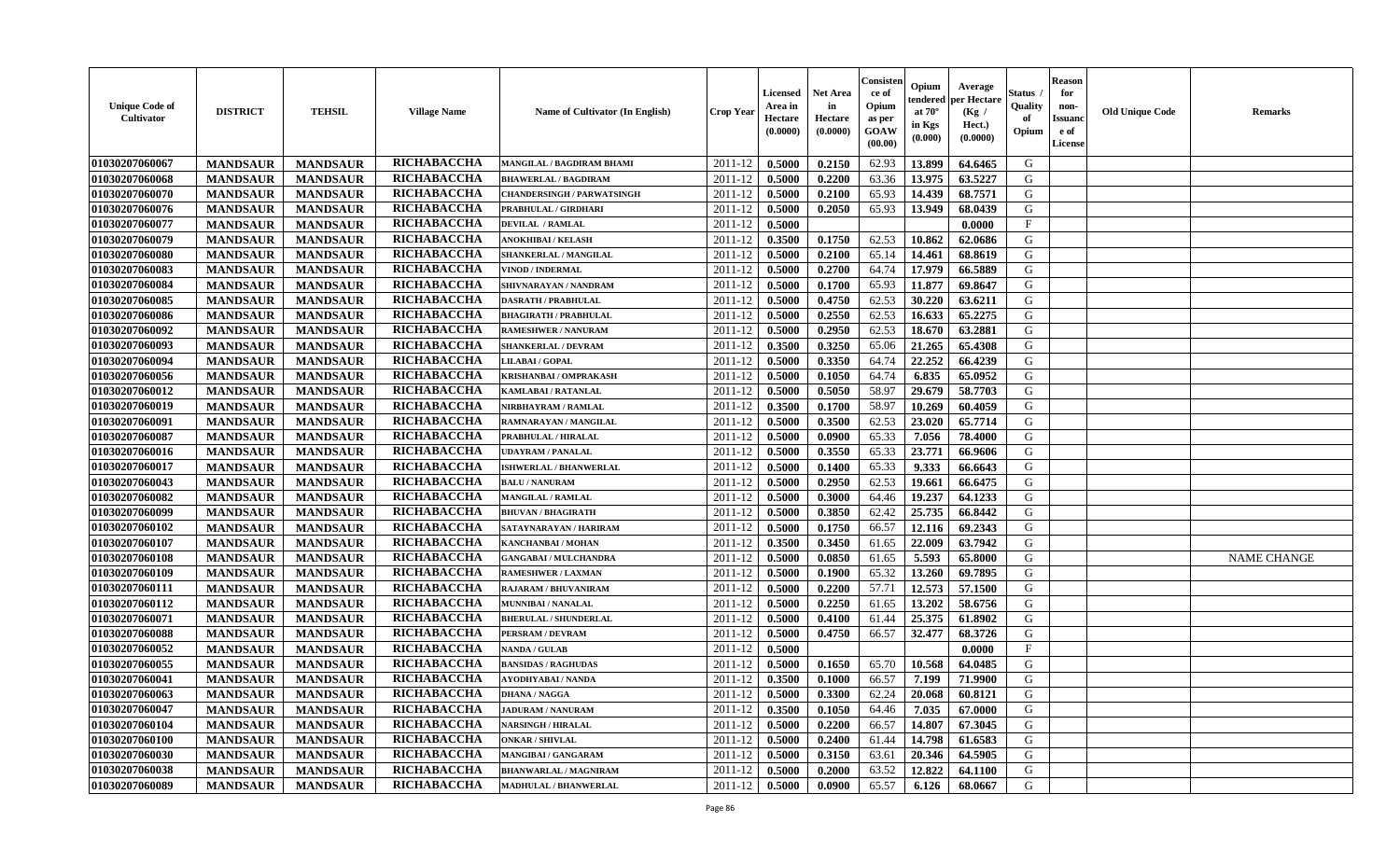| <b>Unique Code of</b><br>Cultivator | <b>DISTRICT</b> | <b>TEHSIL</b>   | <b>Village Name</b> | <b>Name of Cultivator (In English)</b> | <b>Crop Year</b> | <b>Licensed</b><br>Area in<br>Hectare<br>(0.0000) | Net Area<br>in<br>Hectare<br>(0.0000) | Consiste<br>ce of<br>Opium<br>as per<br>GOAW<br>(00.00) | Opium<br>endereo<br>at 70°<br>in Kgs<br>(0.000) | Average<br>er Hectare<br>(Kg /<br>Hect.)<br>(0.0000) | Status<br>Quality<br>of<br>Opium | <b>Reason</b><br>for<br>non-<br><b>Issuand</b><br>e of<br><b>License</b> | <b>Old Unique Code</b> | Remarks            |
|-------------------------------------|-----------------|-----------------|---------------------|----------------------------------------|------------------|---------------------------------------------------|---------------------------------------|---------------------------------------------------------|-------------------------------------------------|------------------------------------------------------|----------------------------------|--------------------------------------------------------------------------|------------------------|--------------------|
| 01030207060106                      | <b>MANDSAUR</b> | <b>MANDSAUR</b> | RICHABACCHA         | <b>DASHRATH / PRATAPSINGH</b>          | 2011-12          | 0.5000                                            |                                       |                                                         |                                                 | 0.0000                                               | $\mathbf{F}$                     |                                                                          |                        |                    |
| 01030207060115                      | <b>MANDSAUR</b> | <b>MANDSAUR</b> | RICHABACCHA         | <b>SURAJKUNWER / ISHWERSINGH</b>       | 2011-12          | 0.5000                                            | 0.1000                                | 61.44                                                   | 6.715                                           | 67.1500                                              | G                                |                                                                          |                        |                    |
| 01030207060116                      | <b>MANDSAUR</b> | <b>MANDSAUR</b> | RICHABACCHA         | MAGANBAI / BHUWAN                      | 2011-12          | 0.3500                                            | 0.2100                                | 57.71                                                   | 11.773                                          | 56.0619                                              | G                                |                                                                          |                        |                    |
| 01030207060117                      | <b>MANDSAUR</b> | <b>MANDSAUR</b> | RICHABACCHA         | NAMSHIBAI / RAMNARAYAN                 | 2011-12          | 0.5000                                            | 0.2050                                | 63.26                                                   | 13.791                                          | 67.2732                                              | G                                |                                                                          | 01030207089033         |                    |
| 01030207109001                      | <b>MANDSAUR</b> | <b>MANDSAUR</b> | <b>SETKHEDI</b>     | <b>BANSHILAL / MANGILAL</b>            | 2011-12          | 0.5000                                            | 0.1300                                | 64.88                                                   | 8.620                                           | 66.3077                                              | G                                |                                                                          |                        |                    |
| 01030207109002                      | <b>MANDSAUR</b> | <b>MANDSAUR</b> | <b>SETKHEDI</b>     | <b>DASRATHLAL / MANGILAL</b>           | 2011-12          | 0.5000                                            | 0.1500                                | 65.52                                                   | 10.446                                          | 69.6400                                              | G                                |                                                                          |                        |                    |
| 01030207109007                      | <b>MANDSAUR</b> | <b>MANDSAUR</b> | <b>SETKHEDI</b>     | <b>IMRAN KHA / IDRISH KHA</b>          | 2011-12          | 0.3500                                            |                                       |                                                         |                                                 | 0.0000                                               | $\rm F$                          |                                                                          |                        |                    |
| 01030207109008                      | <b>MANDSAUR</b> | <b>MANDSAUR</b> | <b>SETKHEDI</b>     | <b>OMPRAKASH / VERDICHAND</b>          | 2011-12          | 0.5000                                            | 0.1550                                | 65.52                                                   | 10.137                                          | 65.4000                                              | G                                |                                                                          |                        |                    |
| 01030207109009                      | <b>MANDSAUR</b> | <b>MANDSAUR</b> | <b>SETKHEDI</b>     | OMPRAKASH / BHAGWATILAL                | 2011-12          | 0.3500                                            | 0.1500                                | 65.52                                                   | 10.474                                          | 69.8267                                              | G                                |                                                                          |                        |                    |
| 01030207109010                      | <b>MANDSAUR</b> | <b>MANDSAUR</b> | <b>SETKHEDI</b>     | <b>GOPAL / MANGILAL</b>                | 2011-12          | 0.5000                                            | 0.1450                                | 61.53                                                   | 9.695                                           | 66.8621                                              | G                                |                                                                          |                        |                    |
| 01030207109011                      | <b>MANDSAUR</b> | <b>MANDSAUR</b> | <b>SETKHEDI</b>     | <b>GULABCHAND / CHATURBHUJ</b>         | 2011-12          | 0.5000                                            | 0.1600                                | 66.80                                                   | 10.755                                          | 67.2188                                              | G                                |                                                                          |                        |                    |
| 01030207109021                      | <b>MANDSAUR</b> | <b>MANDSAUR</b> | <b>SETKHEDI</b>     | RAMLAL / TULSIRAM                      | 2011-12          | 0.3500                                            | 0.2800                                | 60.74                                                   | 17.207                                          | 61.4536                                              | G                                |                                                                          |                        |                    |
| 01030207109022                      | <b>MANDSAUR</b> | <b>MANDSAUR</b> | <b>SETKHEDI</b>     | <b>BADRILAL / DOLATRAM</b>             | 2011-12          | 0.3500                                            | 0.2500                                | 61.53                                                   | 16.112                                          | 64.4480                                              | G                                |                                                                          |                        |                    |
| 01030207109023                      | <b>MANDSAUR</b> | <b>MANDSAUR</b> | <b>SETKHEDI</b>     | VARDICHANDRA / HIRALAL                 | 2011-12          | 0.5000                                            | 0.3000                                | 66.80                                                   | 20.164                                          | 67.2133                                              | ${\bf G}$                        |                                                                          |                        |                    |
| 01030207109024                      | <b>MANDSAUR</b> | <b>MANDSAUR</b> | <b>SETKHEDI</b>     | <b>GOVINDRAM / KISHAN</b>              | 2011-12          | 0.5000                                            | 0.3150                                | 67.76                                                   | 20.560                                          | 65.2698                                              | G                                |                                                                          |                        |                    |
| 01030207109025                      | <b>MANDSAUR</b> | <b>MANDSAUR</b> | <b>SETKHEDI</b>     | <b>JANIBAI/KARU</b>                    | 2011-12          | 0.3500                                            |                                       |                                                         |                                                 | 0.0000                                               | $\mathbf{F}$                     |                                                                          |                        | <b>NAME CHANGE</b> |
| 01030207109027                      | <b>MANDSAUR</b> | <b>MANDSAUR</b> | <b>SETKHEDI</b>     | MANGILAL / GANESHRAM                   | 2011-12          | 0.5000                                            | 0.2250                                | 65.00                                                   | 15.340                                          | 68.1778                                              | G                                |                                                                          |                        |                    |
| 01030207109029                      | <b>MANDSAUR</b> | <b>MANDSAUR</b> | <b>SETKHEDI</b>     | <b>MANGU / KISHAN</b>                  | 2011-12          | 0.5000                                            | 0.3400                                | 60.74                                                   | 20.565                                          | 60.4853                                              | G                                |                                                                          |                        |                    |
| 01030207109032                      | <b>MANDSAUR</b> | <b>MANDSAUR</b> | <b>SETKHEDI</b>     | <b>KACHANBAI/BHANWERLAL</b>            | 2011-12          | 0.5000                                            | 0.3500                                | 60.74                                                   | 22.309                                          | 63.7400                                              | G                                |                                                                          |                        |                    |
| 01030207109036                      | <b>MANDSAUR</b> | <b>MANDSAUR</b> | <b>SETKHEDI</b>     | <b>BHERULAL / KANIRAM</b>              | 2011-12          | 0.5000                                            | 0.2900                                | 64.50                                                   | 19.129                                          | 65.9621                                              | G                                |                                                                          |                        |                    |
| 01030207109041                      | <b>MANDSAUR</b> | <b>MANDSAUR</b> | <b>SETKHEDI</b>     | <b>DEVIBAI/RATANLAL</b>                | 2011-12          | 0.5000                                            | 0.2650                                | 57.88                                                   | 15.669                                          | 59.1283                                              | G                                |                                                                          |                        |                    |
| 01030207109043                      | <b>MANDSAUR</b> | <b>MANDSAUR</b> | <b>SETKHEDI</b>     | <b>BHERULAL / AMERCHAND</b>            | 2011-12          | 0.5000                                            | 0.2900                                | 67.88                                                   | 19.598                                          | 67.5793                                              | G                                |                                                                          |                        |                    |
| 01030207109051                      | <b>MANDSAUR</b> | <b>MANDSAUR</b> | <b>SETKHEDI</b>     | <b>NANDRAM / RAMA</b>                  | 2011-12          | 0.5000                                            | 0.4800                                | 55.81                                                   | 27.195                                          | 56.6563                                              | G                                |                                                                          |                        |                    |
| 01030207109015                      | <b>MANDSAUR</b> | <b>MANDSAUR</b> | <b>SETKHEDI</b>     | <b>SHYAMLAL / BADRILAL</b>             | 2011-12          | 0.3500                                            | 0.2000                                | 61.53                                                   | 6.663                                           | 33.3150                                              | G                                | 04                                                                       |                        |                    |
| 01030207109055                      | <b>MANDSAUR</b> | <b>MANDSAUR</b> | <b>SETKHEDI</b>     | <b>UDEYRAM / KACHRU</b>                | 2011-12          | 0.5000                                            | 0.1200                                | 65.00                                                   | 7.939                                           | 66.1583                                              | G                                |                                                                          |                        |                    |
| 01030207109056                      | <b>MANDSAUR</b> | <b>MANDSAUR</b> | <b>SETKHEDI</b>     | <b>NANDLAL / SITARAM</b>               | 2011-12          | 0.5000                                            |                                       |                                                         |                                                 | 0.0000                                               | $\mathbf{F}$                     |                                                                          |                        |                    |
| 01030207109034                      | <b>MANDSAUR</b> | <b>MANDSAUR</b> | <b>SETKHEDI</b>     | <b>UDEYRAM / KALURAM</b>               | 2011-12          | 0.5000                                            |                                       |                                                         |                                                 | 0.0000                                               | $_{\rm F}$                       |                                                                          |                        |                    |
| 01030207109039                      | <b>MANDSAUR</b> | <b>MANDSAUR</b> | <b>SETKHEDI</b>     | <b>GANGABAI/DOLATRAM</b>               | 2011-12          | 0.3500                                            | 0.2350                                | 62.12                                                   | 14.891                                          | 63.3660                                              | G                                |                                                                          |                        |                    |
| 01030207109018                      | <b>MANDSAUR</b> | <b>MANDSAUR</b> | <b>SETKHEDI</b>     | <b>VERDIBAI / RAMCHAND</b>             | 2011-12          | 0.3500                                            | 0.1600                                | 64.88                                                   | 10.724                                          | 67.0250                                              | G                                |                                                                          |                        |                    |
| 01030207109028                      | <b>MANDSAUR</b> | <b>MANDSAUR</b> | <b>SETKHEDI</b>     | SHANKARLAL / RUPNARAYAN                | 2011-12          | 0.5000                                            | 0.3850                                | 62.12                                                   | 24.484                                          | 63.5948                                              | G                                |                                                                          |                        |                    |
| 01030207109026                      | <b>MANDSAUR</b> | <b>MANDSAUR</b> | <b>SETKHEDI</b>     | <b>BHUWANIRAM / NANDRAM</b>            | 2011-12          | 0.5000                                            | 0.2350                                | 62.12                                                   | 14.536                                          | 61.8553                                              | G                                |                                                                          |                        |                    |
| 01030207109044                      | <b>MANDSAUR</b> | <b>MANDSAUR</b> | <b>SETKHEDI</b>     | MANGILAL / RATANLAL                    | 2011-12          | 0.5000                                            | 0.3900                                | 59.27                                                   | 23.556                                          | 60.4000                                              | G                                |                                                                          |                        |                    |
| 01030207109017                      | <b>MANDSAUR</b> | <b>MANDSAUR</b> | <b>SETKHEDI</b>     | <b>JAGDISH / LAXMINARAYAN</b>          | 2011-12          | 0.5000                                            | 0.0550                                | 65.00                                                   | 3.863                                           | 70.2364                                              | G                                |                                                                          |                        |                    |
| 01030207109035                      | <b>MANDSAUR</b> | <b>MANDSAUR</b> | <b>SETKHEDI</b>     | <b>SURAJMAL / KANIRAM</b>              | 2011-12          | 0.5000                                            | 0.3100                                | 64.35                                                   | 19.728                                          | 63.6387                                              | G                                |                                                                          |                        |                    |
| 01030207109057                      | <b>MANDSAUR</b> | <b>MANDSAUR</b> | <b>SETKHEDI</b>     | <b>GOVARDHAN / CHUNNILAL</b>           | 2011-12          | 0.5000                                            | 0.2100                                | 54.61                                                   | 11.640                                          | 55.4286                                              | G                                | 04                                                                       |                        |                    |
| 01030207112006                      | <b>MANDSAUR</b> | <b>MANDSAUR</b> | <b>TAKARDA</b>      | <b>KARUSINGH / FATESINGH</b>           | 2011-12          | 0.5000                                            | 0.3550                                | 65.90                                                   | 22.604                                          | 63.6732                                              | G                                |                                                                          |                        |                    |
| 01030207112007                      | <b>MANDSAUR</b> | <b>MANDSAUR</b> | <b>TAKARDA</b>      | <b>KESHURAM / ONKAR</b>                | 2011-12          | 0.5000                                            | 0.4750                                | 55.57                                                   | 25.467                                          | 53.6147                                              | G                                | 04                                                                       |                        |                    |
| 01030207112010                      | <b>MANDSAUR</b> | <b>MANDSAUR</b> | <b>TAKARDA</b>      | <b>BALWANTSINGH / FATESINGH</b>        | 2011-12          | 0.5000                                            | 0.1700                                | 67.10                                                   | 11.378                                          | 66.9294                                              | G                                |                                                                          |                        |                    |
| 01030207112011                      | <b>MANDSAUR</b> | <b>MANDSAUR</b> | <b>TAKARDA</b>      | RAMPRASAD / JHUJHARLAL                 | 2011-12          | 0.5000                                            | 0.1200                                | 64.90                                                   | 7.853                                           | 65.4417                                              | G                                |                                                                          |                        |                    |
| 01030207112012                      | <b>MANDSAUR</b> | <b>MANDSAUR</b> | <b>TAKARDA</b>      | <b>GANGABAI/KACHRU</b>                 | 2011-12          | 0.5000                                            | 0.4750                                | 59.02                                                   | 26.610                                          | 56.0211                                              | G                                |                                                                          |                        |                    |
| 01030207112022                      | <b>MANDSAUR</b> | <b>MANDSAUR</b> | <b>TAKARDA</b>      | <b>RAMA / NAURAM</b>                   | 2011-12          | 0.3500                                            |                                       |                                                         |                                                 | 0.0000                                               | $_{\rm F}$                       |                                                                          |                        |                    |
| 01030207112018                      | <b>MANDSAUR</b> | <b>MANDSAUR</b> | <b>TAKARDA</b>      | <b>RAMNIVAS / DEVA</b>                 | 2011-12          | 0.5000                                            | 0.2500                                | 66.03                                                   | 16.696                                          | 66.7840                                              | G                                |                                                                          |                        |                    |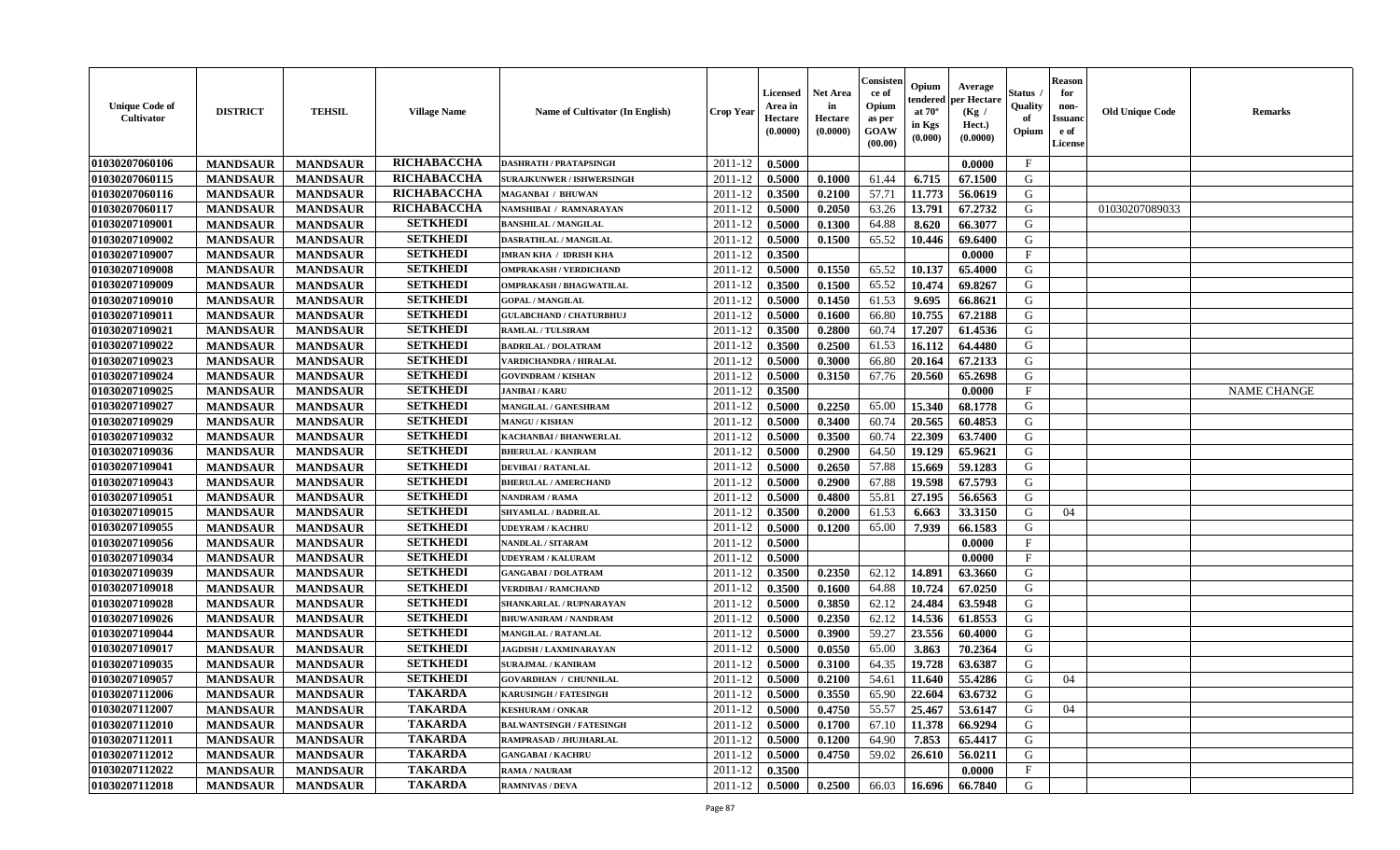| <b>Unique Code of</b><br>Cultivator | <b>DISTRICT</b> | <b>TEHSIL</b>   | <b>Village Name</b>  | Name of Cultivator (In English) | Crop Year        | Licensed<br>Area in<br>Hectare<br>(0.0000) | <b>Net Area</b><br>in<br>Hectare<br>(0.0000) | Consisten<br>ce of<br>Opium<br>as per<br><b>GOAW</b><br>(00.00) | Opium<br>tendered<br>at $70^\circ$<br>in Kgs<br>(0.000) | Average<br>per Hectare<br>(Kg /<br>Hect.)<br>(0.0000) | Status<br>Quality<br>of<br>Opium | <b>Reason</b><br>for<br>non-<br><b>Issuand</b><br>e of<br>License | <b>Old Unique Code</b> | <b>Remarks</b>      |
|-------------------------------------|-----------------|-----------------|----------------------|---------------------------------|------------------|--------------------------------------------|----------------------------------------------|-----------------------------------------------------------------|---------------------------------------------------------|-------------------------------------------------------|----------------------------------|-------------------------------------------------------------------|------------------------|---------------------|
| 01030207114011                      | <b>MANDSAUR</b> | <b>MANDSAUR</b> | <b>AKYA FATTU</b>    | <b>BASANTIBAI / MOHANLAL</b>    | 2011-12          | 0.5000                                     | 0.1500                                       | 64.29                                                           | 9.340                                                   | 62.2667                                               | G                                |                                                                   |                        |                     |
| 01030207114034                      | <b>MANDSAUR</b> | <b>MANDSAUR</b> | <b>AKYA FATTU</b>    | <b>BABULAL / UDA JI</b>         | 2011-12          | 0.5000                                     |                                              |                                                                 |                                                         | 0.0000                                                | $\mathbf{F}$                     |                                                                   |                        |                     |
| 01030207114038                      | <b>MANDSAUR</b> | <b>MANDSAUR</b> | <b>AKYA FATTU</b>    | PARASRAM / MOTILAL              | 2011-12          | 0.5000                                     | 0.0900                                       | 62.25                                                           | 6.394                                                   | 71.0444                                               | G                                |                                                                   |                        |                     |
| 01030207114040                      | <b>MANDSAUR</b> | <b>MANDSAUR</b> | <b>AKYA FATTU</b>    | <b>RAJARAM / MOTILAL</b>        | 2011-12          | 0.5000                                     |                                              |                                                                 |                                                         | 0.0000                                                | F                                |                                                                   |                        |                     |
| 01030207114047                      | <b>MANDSAUR</b> | <b>MANDSAUR</b> | <b>AKYA FATTU</b>    | NIRBHAYRAM / KACHRU             | 2011-12          | 0.5000                                     | 0.1350                                       | 62.25                                                           | 8.840                                                   | 65.4815                                               | G                                |                                                                   |                        |                     |
| 01030207114052                      | <b>MANDSAUR</b> | <b>MANDSAUR</b> | <b>AKYA FATTU</b>    | <b>GORDHAN / MAGAN JI</b>       | 2011-12          | 0.5000                                     |                                              |                                                                 |                                                         | 0.0000                                                | $\mathbf{F}$                     |                                                                   |                        |                     |
| 01030207114056                      | <b>MANDSAUR</b> | <b>MANDSAUR</b> | <b>AKYA FATTU</b>    | <b>RADHIBAI / RAMLAL</b>        | 2011-12          | 0.3500                                     | 0.3500                                       | 58.20                                                           | 20.137                                                  | 57.5343                                               | G                                |                                                                   |                        |                     |
| 01030207114076                      | <b>MANDSAUR</b> | <b>MANDSAUR</b> | <b>AKYA FATTU</b>    | <b>KARU / HIRA</b>              | 2011-12          | 0.5000                                     | 0.2700                                       | 58.73                                                           | 16.168                                                  | 59.8815                                               | G                                |                                                                   |                        |                     |
| 01030207114071                      | <b>MANDSAUR</b> | <b>MANDSAUR</b> | <b>AKYA FATTU</b>    | KANHAIYALAL / MANGILAL          | 2011-12          | 0.3500                                     | 0.1500                                       | 57.37                                                           | 9.425                                                   | 62.8333                                               | G                                |                                                                   |                        |                     |
| 01030207114045                      | <b>MANDSAUR</b> | <b>MANDSAUR</b> | <b>AKYA FATTU</b>    | <b>MADHUSINGH / MANGILAL</b>    | 2011-12          | 0.3500                                     |                                              |                                                                 |                                                         | 0.0000                                                | $\mathbf F$                      |                                                                   |                        |                     |
| 01030207114036                      | <b>MANDSAUR</b> | <b>MANDSAUR</b> | <b>AKYA FATTU</b>    | <b>MOHANBAI/PANALAL</b>         | 2011-12          | 0.3500                                     |                                              |                                                                 |                                                         | 0.0000                                                | $\mathbf N$                      |                                                                   |                        |                     |
| 01030207114061                      | <b>MANDSAUR</b> | <b>MANDSAUR</b> | <b>AKYA FATTU</b>    | SATYANARAYAN / KASHIRAM         | 2011-12          | 0.5000                                     | 0.2400                                       | 58.47                                                           | 16.230                                                  | 67.6250                                               | G                                |                                                                   |                        |                     |
| 01030207114009                      | <b>MANDSAUR</b> | <b>MANDSAUR</b> | <b>AKYA FATTU</b>    | FAKIRCHAND / SATYANARAYAN       | 2011-12          | 0.5000                                     | 0.2450                                       | 58.20                                                           | 15.847                                                  | 64.6816                                               | G                                |                                                                   |                        |                     |
| 01030207114022                      | <b>MANDSAUR</b> | <b>MANDSAUR</b> | <b>AKYA FATTU</b>    | <b>GANGARAM / NANALAL</b>       | 2011-12          | 0.5000                                     | 0.3050                                       | 60.29                                                           | 19.525                                                  | 64.0164                                               | G                                |                                                                   |                        |                     |
| 01030207114032                      | <b>MANDSAUR</b> | <b>MANDSAUR</b> | <b>AKYA FATTU</b>    | RAMCHANDRA / MOHANLAL           | 2011-12          | 0.3500                                     | 0.3150                                       | 57.74                                                           | 20.291                                                  | 64.4159                                               | G                                |                                                                   |                        |                     |
| 01030207114008                      | <b>MANDSAUR</b> | <b>MANDSAUR</b> | <b>AKYA FATTU</b>    | PRABHULAL / KASHIRAM            | 2011-12          | 0.5000                                     | 0.4300                                       | 58.20                                                           | 26.581                                                  | 61.8163                                               | G                                |                                                                   |                        |                     |
| 01030207114026                      | <b>MANDSAUR</b> | <b>MANDSAUR</b> | <b>AKYA FATTU</b>    | SATYANARAYAN / PANNALAL         | 2011-12          | 0.5000                                     |                                              |                                                                 |                                                         | 0.0000                                                | $\mathbf{F}$                     |                                                                   |                        |                     |
| 01030207115001                      | <b>MANDSAUR</b> | <b>MANDSAUR</b> | <b>BADRI</b>         | <b>FARM INCHARGE</b>            | 2011-12          | 1.0000                                     |                                              |                                                                 |                                                         | 0.0000                                                | G                                |                                                                   |                        | <b>EXPERIMENTAL</b> |
| 01030207115002                      | <b>MANDSAUR</b> | <b>MANDSAUR</b> | <b>BADRI</b>         | PROJECT INCHARGE                | 2011-12          | 0.5000                                     | 0.2150                                       | 94.22                                                           | 11.751                                                  | 54.6558                                               | G                                |                                                                   |                        | <b>EXPERIMENTAL</b> |
| 01030207116001                      | <b>MANDSAUR</b> | <b>MANDSAUR</b> | <b>BEHKHEDA</b>      | <b>GATTUBAI/MAGNIRAM</b>        | 2011-12          | 0.5000                                     |                                              |                                                                 |                                                         | 0.0000                                                | $\mathbf{F}$                     |                                                                   |                        |                     |
| 01030207116002                      | <b>MANDSAUR</b> | <b>MANDSAUR</b> | <b>BEHKHEDA</b>      | <b>RAMLAL / BHERULAL</b>        | 2011-12          | 0.5000                                     |                                              |                                                                 |                                                         | 0.0000                                                | $\mathbf{F}$                     |                                                                   |                        |                     |
| 01030207116004                      | <b>MANDSAUR</b> | <b>MANDSAUR</b> | <b>BEHKHEDA</b>      | <b>DEUBAI/AMBALAL</b>           | 2011-12          | 0.5000                                     |                                              |                                                                 |                                                         | 0.0000                                                | $_{\rm F}$                       |                                                                   |                        |                     |
| 01030207116012                      | <b>MANDSAUR</b> | <b>MANDSAUR</b> | <b>BEHKHEDA</b>      | <b>MOHANBAI/BHAVARLAL</b>       | 2011-12          | 0.5000                                     |                                              |                                                                 |                                                         | 0.0000                                                | $\mathbf{F}$                     |                                                                   |                        |                     |
| 01030207116015                      | <b>MANDSAUR</b> | <b>MANDSAUR</b> | <b>BEHKHEDA</b>      | <b>RAMNIVAS / RAMLAL</b>        | 2011-12          | 0.5000                                     | 0.1400                                       | 63.50                                                           | 9.380                                                   | 67.0000                                               |                                  | 02                                                                |                        |                     |
| 01030207116032                      | <b>MANDSAUR</b> | <b>MANDSAUR</b> | <b>BEHKHEDA</b>      | SHUHAGBAI / NANDRAM             | 2011-12          | 0.5000                                     |                                              |                                                                 |                                                         | 0.0000                                                | $\mathbf{F}$                     |                                                                   |                        |                     |
| 01030207116040                      | <b>MANDSAUR</b> | <b>MANDSAUR</b> | <b>BEHKHEDA</b>      | <b>HARISING / RAMSING</b>       | 2011-12          | 0.5000                                     | 0.1100                                       | 64.26                                                           | 7.344                                                   | 66.7636                                               | G                                |                                                                   |                        |                     |
| 01030207116041                      | <b>MANDSAUR</b> | <b>MANDSAUR</b> | <b>BEHKHEDA</b>      | <b>KELASH D.P. / RAMSUKH</b>    | 2011-12          | 0.5000                                     |                                              |                                                                 |                                                         | 0.0000                                                | $\mathbf{F}$                     |                                                                   |                        |                     |
| 01030207116009                      | <b>MANDSAUR</b> | <b>MANDSAUR</b> | <b>BEHKHEDA</b>      | <b>MOHANKUVAR / RODSINGH</b>    | 2011-12          | 0.3500                                     |                                              |                                                                 |                                                         | 0.0000                                                | $\mathbf{F}$                     | 08                                                                |                        |                     |
| 01030207116034                      | <b>MANDSAUR</b> | <b>MANDSAUR</b> | <b>BEHKHEDA</b>      | <b>RAMSING / BHERUSING</b>      | 2011-12          | 0.5000                                     |                                              |                                                                 |                                                         | 0.0000                                                | $\mathbf{F}$                     |                                                                   |                        |                     |
| 01030207116017                      | <b>MANDSAUR</b> | <b>MANDSAUR</b> | <b>BEHKHEDA</b>      | <b>MOHANBAI/UDAYRAM</b>         | 2011-12          | 0.5000                                     |                                              |                                                                 |                                                         | 0.0000                                                | $\mathbf{F}$                     |                                                                   |                        |                     |
| 01030207116008                      | <b>MANDSAUR</b> | <b>MANDSAUR</b> | <b>BEHKHEDA</b>      | <b>DHAPUBAI/NATHLAL</b>         | 2011-12          | 0.3500                                     | 0.1700                                       | 65.04                                                           | 10.388                                                  | 61.1059                                               | G                                |                                                                   |                        |                     |
| 01030207006042                      | <b>MANDSAUR</b> | <b>MANDSAUR</b> | <b>BHUKHI ADHARI</b> | <b>GHISIBAI/BAGDIRAM</b>        | 2011-12          | 0.5000                                     | 0.3800                                       | 54.36                                                           | 21.301                                                  | 56.0553                                               | G                                | 05                                                                |                        |                     |
| 01030207006035                      | <b>MANDSAUR</b> | <b>MANDSAUR</b> | <b>BHUKHI ADHARI</b> | NANDLAL URF NANDA / DHANNA      | 2011-12          | 0.3500                                     | 0.3300                                       | 58.62                                                           | 20.241                                                  | 61.3364                                               | G                                |                                                                   |                        |                     |
| 01030207006011                      | <b>MANDSAUR</b> | <b>MANDSAUR</b> | <b>BHUKHI ADHARI</b> | <b>HARKUNVAR / RANGLAL</b>      | 2011-12          | 0.3500                                     | 0.3250                                       | 53.63                                                           | 18.472                                                  | 56.8369                                               | G                                | 05                                                                |                        |                     |
| 01030207006049                      | <b>MANDSAUR</b> | <b>MANDSAUR</b> | <b>BHUKHI ADHARI</b> | <b>BHONIBAI/RAMLAL</b>          | 2011-12          | 0.5000                                     | 0.2900                                       | 53.52                                                           | 16.469                                                  | 56.7897                                               | G                                | 05                                                                |                        |                     |
| 01030207006001                      | <b>MANDSAUR</b> | <b>MANDSAUR</b> | <b>BHUKHI ADHARI</b> | <b>RAMSINGH / KUKA</b>          | $2011-12$ 0.5000 |                                            | 0.4400                                       | 58.62                                                           |                                                         | $\mid$ 29.570   67.2045                               | G                                |                                                                   |                        |                     |
| 01030207006005                      | <b>MANDSAUR</b> | <b>MANDSAUR</b> | <b>BHUKHI ADHARI</b> | PYARA / KACHRU                  | 2011-12          | 0.3500                                     | 0.3400                                       | 58.62                                                           | 20.174                                                  | 59.3353                                               | G                                |                                                                   |                        |                     |
| 01030207006008                      | <b>MANDSAUR</b> | <b>MANDSAUR</b> | <b>BHUKHI ADHARI</b> | <b>KALU / KANIRAM</b>           | 2011-12          | 0.5000                                     | 0.3350                                       | 62.63                                                           | 22.681                                                  | 67.7045                                               | G                                |                                                                   |                        |                     |
| 01030207006009                      | <b>MANDSAUR</b> | <b>MANDSAUR</b> | <b>BHUKHI ADHARI</b> | <b>DEVICHAND / BHANVARLAL</b>   | 2011-12          | 0.5000                                     | 0.2550                                       | 61.57                                                           | 18.726                                                  | 73.4353                                               | G                                |                                                                   |                        |                     |
| 01030207006045                      | <b>MANDSAUR</b> | <b>MANDSAUR</b> | <b>BHUKHI ADHARI</b> | RADHABAI / PANNALAL             | 2011-12          | 0.5000                                     |                                              |                                                                 |                                                         | 0.0000                                                | $\mathbf{F}$                     |                                                                   |                        |                     |
| 01030207006051                      | <b>MANDSAUR</b> | <b>MANDSAUR</b> | <b>BHUKHI ADHARI</b> | <b>RAMESHVAR / KANIRAM</b>      | 2011-12          | 0.5000                                     | 0.2800                                       | 55.96                                                           | 16.692                                                  | 59.6143                                               | G                                |                                                                   |                        |                     |
| 01030207006010                      | <b>MANDSAUR</b> | <b>MANDSAUR</b> | <b>BHUKHI ADHARI</b> | <b>BHUVANILAL / GIRDHARI</b>    | 2011-12          | 0.5000                                     | 0.2650                                       | 59.84                                                           | 15.849                                                  | 59.8075                                               | G                                |                                                                   |                        |                     |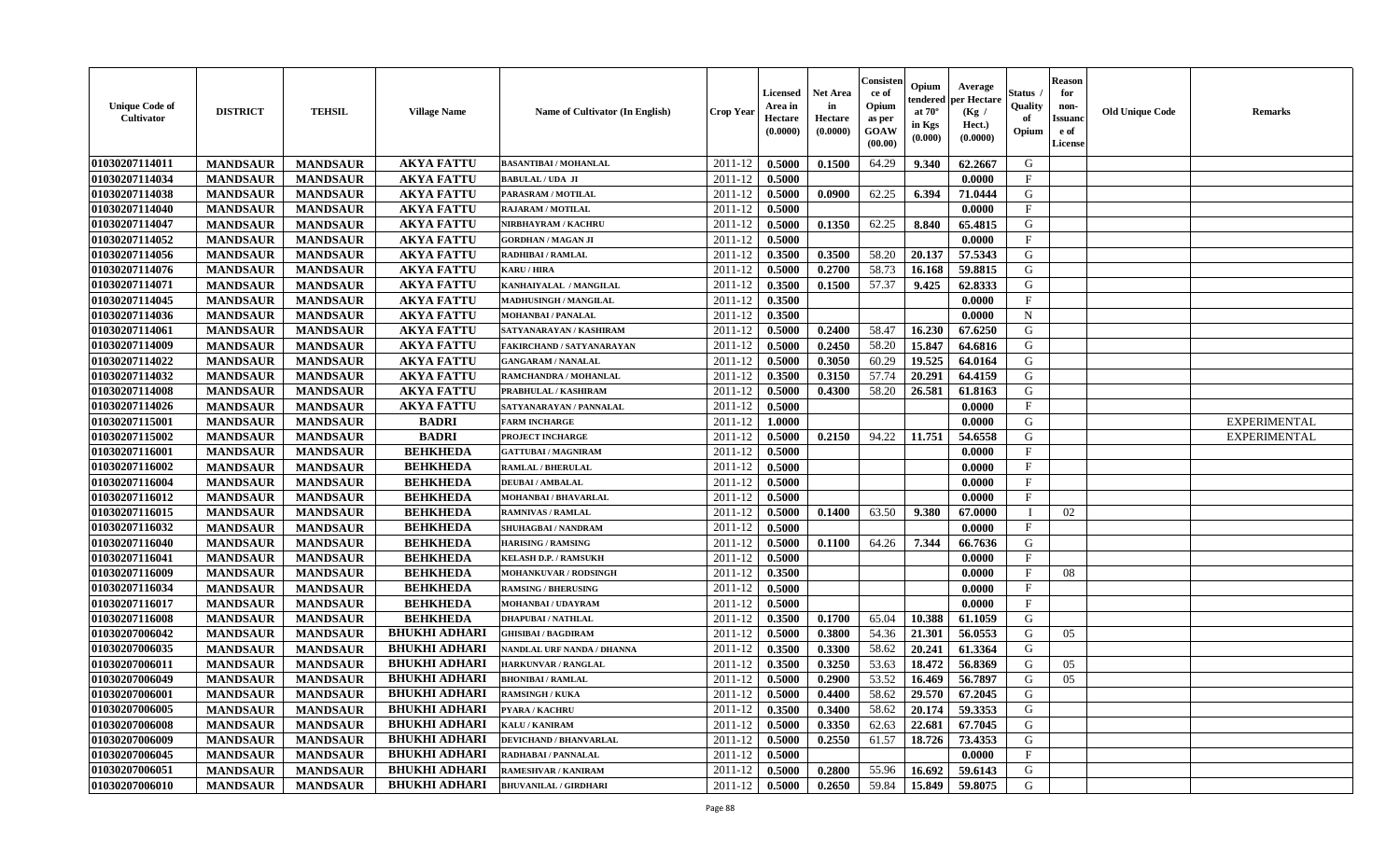| <b>Unique Code of</b><br>Cultivator | <b>DISTRICT</b> | <b>TEHSIL</b>   | <b>Village Name</b>  | Name of Cultivator (In English) | <b>Crop Year</b> | <b>Licensed</b><br>Area in<br>Hectare<br>(0.0000) | <b>Net Area</b><br>in<br>Hectare<br>(0.0000) | Consister<br>ce of<br>Opium<br>as per<br>GOAW<br>(00.00) | Opium<br>endered<br>at $70^{\circ}$<br>in Kgs<br>(0.000) | Average<br>per Hectare<br>(Kg /<br>Hect.)<br>(0.0000) | <b>Status</b> .<br>Quality<br>of<br>Opium | <b>Reason</b><br>for<br>non-<br><b>Issuand</b><br>e of<br>License | <b>Old Unique Code</b> | <b>Remarks</b> |
|-------------------------------------|-----------------|-----------------|----------------------|---------------------------------|------------------|---------------------------------------------------|----------------------------------------------|----------------------------------------------------------|----------------------------------------------------------|-------------------------------------------------------|-------------------------------------------|-------------------------------------------------------------------|------------------------|----------------|
| 01030207006029                      | <b>MANDSAUR</b> | <b>MANDSAUR</b> | <b>BHUKHI ADHARI</b> | <b>GULABBAI/NANDA</b>           | 2011-12          | 0.5000                                            | 0.3100                                       | 59.84                                                    | 21.585                                                   | 69.6290                                               | G                                         |                                                                   |                        |                |
| 01030207119002                      | <b>MANDSAUR</b> | <b>MANDSAUR</b> | <b>CHIKLIYA</b>      | <b>MANSING / SHIVRAM</b>        | 2011-12          | 0.5000                                            | 0.1500                                       | 61.34                                                    | 10.524                                                   | 70.1600                                               | G                                         |                                                                   |                        |                |
| 01030207119007                      | <b>MANDSAUR</b> | <b>MANDSAUR</b> | <b>CHIKLIYA</b>      | <b>CHAGANLAL / BHAWARLAL</b>    | 2011-12          | 0.5000                                            | 0.2050                                       | 59.43                                                    | 14.000                                                   | 68.2927                                               | G                                         |                                                                   |                        |                |
| 01030207119008                      | <b>MANDSAUR</b> | <b>MANDSAUR</b> | <b>CHIKLIYA</b>      | RAMCHANDRAA / BHAVARLAL         | 2011-12          | 0.5000                                            | 0.2100                                       | 59.43                                                    | 14.628                                                   | 69.6571                                               | G                                         |                                                                   |                        |                |
| 01030207119018                      | <b>MANDSAUR</b> | <b>MANDSAUR</b> | <b>CHIKLIYA</b>      | <b>DHAPUBAI/BHAVARLAL</b>       | $2011 - 12$      | 0.5000                                            | 0.2050                                       | 65.75                                                    | 15.508                                                   | 75.6488                                               | G                                         |                                                                   |                        |                |
| 01030207119019                      | <b>MANDSAUR</b> | <b>MANDSAUR</b> | <b>CHIKLIYA</b>      | <b>MANGILAL / KANIRAM</b>       | 2011-12          | 0.5000                                            | 0.4050                                       | 59.43                                                    | 24.519                                                   | 60.5407                                               | G                                         |                                                                   |                        |                |
| 01030207119020                      | <b>MANDSAUR</b> | <b>MANDSAUR</b> | <b>CHIKLIYA</b>      | <b>RAMSUKHIBAI / UMRAVSING</b>  | 2011-12          | 0.5000                                            |                                              |                                                          |                                                          | 0.0000                                                | ${\bf N}$                                 |                                                                   |                        |                |
| 01030207119013                      | <b>MANDSAUR</b> | <b>MANDSAUR</b> | <b>CHIKLIYA</b>      | <b>BASANTILAL / KACHRULAL</b>   | 2011-12          | 0.5000                                            | 0.3150                                       | 56.39                                                    | 18.520                                                   | 58.7937                                               | G                                         |                                                                   |                        |                |
| 01030207119001                      | <b>MANDSAUR</b> | <b>MANDSAUR</b> | <b>CHIKLIYA</b>      | RAMESHCHAND / SHIVRAM           | 2011-12          | 0.5000                                            | 0.4650                                       | 63.69                                                    | 11.865                                                   | 25.5161                                               |                                           | 02                                                                |                        |                |
| 01030207119003                      | <b>MANDSAUR</b> | <b>MANDSAUR</b> | <b>CHIKLIYA</b>      | <b>GOPAL / SHIVRAM</b>          | 2011-12          | 0.5000                                            | 0.3100                                       | 60.22                                                    | 19.769                                                   | 63.7710                                               | G                                         |                                                                   |                        |                |
| 01030207120010                      | <b>MANDSAUR</b> | <b>MANDSAUR</b> | <b>DAMDAM</b>        | JAVAHARLAL / KARULAL            | 2011-12          | 0.5000                                            | 0.1200                                       | 63.41                                                    | 9.004                                                    | 75.0333                                               | G                                         |                                                                   |                        |                |
| 01030207120019                      | <b>MANDSAUR</b> | <b>MANDSAUR</b> | <b>DAMDAM</b>        | <b>BABULAL / KAVARLAL</b>       | 2011-12          | 0.5000                                            | 0.1850                                       | 61.21                                                    | 12.067                                                   | 65.2270                                               | G                                         |                                                                   |                        |                |
| 01030207120033                      | <b>MANDSAUR</b> | <b>MANDSAUR</b> | <b>DAMDAM</b>        | <b>SUKHLAL / RATANLAL</b>       | 2011-12          | 0.5000                                            | 0.1000                                       | 69.17                                                    | 7.055                                                    | 70.5500                                               | G                                         |                                                                   |                        |                |
| 01030207120034                      | <b>MANDSAUR</b> | <b>MANDSAUR</b> | <b>DAMDAM</b>        | <b>BHAVARLAL / LAKSHMAN</b>     | 2011-12          | 0.5000                                            |                                              |                                                          |                                                          | 0.0000                                                | $\mathbf F$                               | 08                                                                |                        |                |
| 01030207120036                      | <b>MANDSAUR</b> | <b>MANDSAUR</b> | <b>DAMDAM</b>        | <b>BHERULAL / DEVA</b>          | 2011-12          | 0.5000                                            | 0.0950                                       | 61.01                                                    | 6.267                                                    | 65.9684                                               | G                                         |                                                                   |                        |                |
| 01030207120075                      | <b>MANDSAUR</b> | <b>MANDSAUR</b> | <b>DAMDAM</b>        | <b>KACHRUSING / DULESING</b>    | 2011-12          | 0.5000                                            | 0.3150                                       | 58.42                                                    | 12.569                                                   | 39.9016                                               | G                                         | 04                                                                |                        |                |
| 01030207120001                      | <b>MANDSAUR</b> | <b>MANDSAUR</b> | <b>DAMDAM</b>        | PYARCHAND / GORA                | 2011-12          | 0.5000                                            | 0.5000                                       | 53.58                                                    | 30.234                                                   | 60.4680                                               | G                                         | 05                                                                |                        |                |
| 01030207120012                      | <b>MANDSAUR</b> | <b>MANDSAUR</b> | <b>DAMDAM</b>        | <b>BHAGIRATH / RAMLAL</b>       | 2011-12          | 0.5000                                            |                                              |                                                          |                                                          | 0.0000                                                | $\mathbf F$                               |                                                                   |                        |                |
| 01030207120006                      | <b>MANDSAUR</b> | <b>MANDSAUR</b> | <b>DAMDAM</b>        | <b>KAVARLAL / BHERULAL</b>      | 2011-12          | 0.5000                                            | 0.2800                                       | 61.71                                                    | 5.140                                                    | 18.3571                                               | Т                                         | 02                                                                |                        |                |
| 01030207120028                      | <b>MANDSAUR</b> | <b>MANDSAUR</b> | <b>DAMDAM</b>        | <b>SHANTILAL / NARAYAN</b>      | 2011-12          | 0.5000                                            | 0.1800                                       | 51.64                                                    | 9.553                                                    | 53.0722                                               | $\mathbf I$                               | 02                                                                |                        |                |
| 01030207120040                      | <b>MANDSAUR</b> | <b>MANDSAUR</b> | <b>DAMDAM</b>        | SHAYAMLAL / MANGILAL            | 2011-12          | 0.5000                                            | 0.2350                                       | 53.80                                                    | 12.558                                                   | 53.4383                                               | G                                         | 04                                                                |                        |                |
| 01030207120050                      | <b>MANDSAUR</b> | <b>MANDSAUR</b> | <b>DAMDAM</b>        | <b>MANABAI/HIRALAL</b>          | 2011-12          | 0.5000                                            | 0.2750                                       | 61.21                                                    | 16.693                                                   | 60.7018                                               | G                                         |                                                                   |                        |                |
| 01030207120011                      | <b>MANDSAUR</b> | <b>MANDSAUR</b> | <b>DAMDAM</b>        | NANDRAM / PYARJI                | 2011-12          | 0.5000                                            | 0.0500                                       | 60.82                                                    | 3.041                                                    | 60.8200                                               | G                                         |                                                                   |                        |                |
| 01030207120061                      | <b>MANDSAUR</b> | <b>MANDSAUR</b> | <b>DAMDAM</b>        | <b>MRATRAM / BHERULAL</b>       | 2011-12          | 0.5000                                            |                                              |                                                          |                                                          | 0.0000                                                | $\mathbf F$                               |                                                                   |                        |                |
| 01030207120079                      | <b>MANDSAUR</b> | <b>MANDSAUR</b> | <b>DAMDAM</b>        | NANDRAN / RAMLAL                | 2011-12          | 0.5000                                            | 0.4300                                       | 58.42                                                    | 24.445                                                   | 56.8488                                               | G                                         |                                                                   |                        |                |
| 01030207123001                      | <b>MANDSAUR</b> | <b>MANDSAUR</b> | <b>DHIKOLA</b>       | PANNALAL / CHAMPALAL            | 2011-12          | 0.5000                                            | 0.2050                                       | 62.58                                                    | 13.839                                                   | 67.5073                                               | G                                         |                                                                   |                        |                |
| 01030207123011                      | <b>MANDSAUR</b> | <b>MANDSAUR</b> | <b>DHIKOLA</b>       | <b>RAMLAL / KANIRAM</b>         | 2011-12          | 0.5000                                            |                                              |                                                          |                                                          | 0.0000                                                | F                                         |                                                                   |                        |                |
| 01030207123012                      | <b>MANDSAUR</b> | <b>MANDSAUR</b> | <b>DHIKOLA</b>       | RATANLAL / RAMLAL BADA          | 2011-12          | 0.5000                                            |                                              |                                                          |                                                          | 0.0000                                                | $\mathbf{F}$                              |                                                                   |                        |                |
| 01030207123031                      | <b>MANDSAUR</b> | <b>MANDSAUR</b> | <b>DHIKOLA</b>       | <b>RAMIBAI/KALU</b>             | 2011-12          | 0.5000                                            |                                              |                                                          |                                                          | 0.0000                                                | $\mathbf{F}$                              |                                                                   |                        |                |
| 01030207123036                      | <b>MANDSAUR</b> | <b>MANDSAUR</b> | <b>DHIKOLA</b>       | MOHANALAL / BHUVANILAL          | 2011-12          | 0.5000                                            | 0.4000                                       | 54.85                                                    | 22.974                                                   | 57.4350                                               | G                                         | 05                                                                |                        |                |
| 01030207123042                      | <b>MANDSAUR</b> | <b>MANDSAUR</b> | <b>DHIKOLA</b>       | <b>FULANDEVI / BHAGATRAM</b>    | 2011-12          | 0.5000                                            |                                              |                                                          |                                                          | 0.0000                                                | $\mathbf{F}$                              |                                                                   |                        |                |
| 01030207123058                      | <b>MANDSAUR</b> | <b>MANDSAUR</b> | <b>DHIKOLA</b>       | MADHULAL / KACHARU              | 2011-12          | 0.5000                                            | 0.2400                                       | 62.58                                                    | 16.754                                                   | 69.8083                                               | G                                         |                                                                   |                        |                |
| 01030207123075                      | <b>MANDSAUR</b> | <b>MANDSAUR</b> | <b>DHIKOLA</b>       | MANGILAL / PARMANAD             | 2011-12          | 0.5000                                            | 0.1750                                       | 61.83                                                    | 11.553                                                   | 66.0171                                               | G                                         |                                                                   |                        |                |
| 01030207123004                      | <b>MANDSAUR</b> | <b>MANDSAUR</b> | <b>DHIKOLA</b>       | RAMLAL / HEMRAJMOTA             | 2011-12          | 0.3500                                            |                                              |                                                          |                                                          | 0.0000                                                | $\mathbf{F}$                              |                                                                   |                        |                |
| 01030207123016                      | <b>MANDSAUR</b> | <b>MANDSAUR</b> | <b>DHIKOLA</b>       | RAMIBAI / KACHRULAL             | 2011-12          | 0.5000                                            |                                              |                                                          |                                                          | 0.0000                                                | $_{\rm F}$                                |                                                                   |                        |                |
| 01030207123073                      | <b>MANDSAUR</b> | <b>MANDSAUR</b> | <b>DHIKOLA</b>       | <b>SUKHLAL / PANNALAL</b>       | 2011-12          | 0.5000                                            | 0.1350                                       | 62.58                                                    | 9.226                                                    | 68.3407                                               | G                                         |                                                                   |                        |                |
| 01030207123019                      | <b>MANDSAUR</b> | <b>MANDSAUR</b> | <b>DHIKOLA</b>       | <b>GANPATLAL / BHANVARLAL</b>   | 2011-12          | 0.5000                                            | 0.2100                                       | 57.12                                                    | 14.508                                                   | 69.0857                                               | G                                         |                                                                   |                        |                |
| 01030207123067                      | <b>MANDSAUR</b> | <b>MANDSAUR</b> | <b>DHIKOLA</b>       | <b>BHAGATRAM / PANNALAL</b>     | 2011-12          | 0.5000                                            | 0.1300                                       | 61.83                                                    | 8.806                                                    | 67.7385                                               | G                                         |                                                                   |                        |                |
| 01030207123083                      | <b>MANDSAUR</b> | <b>MANDSAUR</b> | <b>DHIKOLA</b>       | NANIBAI / NANURAM               | 2011-12          | 0.3500                                            |                                              |                                                          |                                                          | 0.0000                                                | $\mathbf{F}$                              |                                                                   |                        |                |
| 01030207123085                      | <b>MANDSAUR</b> | <b>MANDSAUR</b> | <b>DHIKOLA</b>       | <b>GOPAL / PREMCHAND</b>        | 2011-12          | 0.5000                                            | 0.4050                                       | 64.65                                                    | 27.772                                                   | 68.5728                                               | G                                         |                                                                   |                        |                |
| 01030207123086                      | <b>MANDSAUR</b> | <b>MANDSAUR</b> | <b>DHIKOLA</b>       | SHIVRAM / JETRAM                | 2011-12          | 0.5000                                            | 0.0550                                       | 64.65                                                    | 3.990                                                    | 72.5455                                               | G                                         |                                                                   |                        |                |
| 01030207123061                      | <b>MANDSAUR</b> | <b>MANDSAUR</b> | <b>DHIKOLA</b>       | <b>CHAGANLAL / KACHRU</b>       | 2011-12          | 0.5000                                            | 0.1800                                       | 56.87                                                    | 10.643                                                   | 59.1278                                               | G                                         |                                                                   |                        |                |
|                                     |                 |                 |                      |                                 |                  |                                                   |                                              |                                                          |                                                          |                                                       |                                           |                                                                   |                        |                |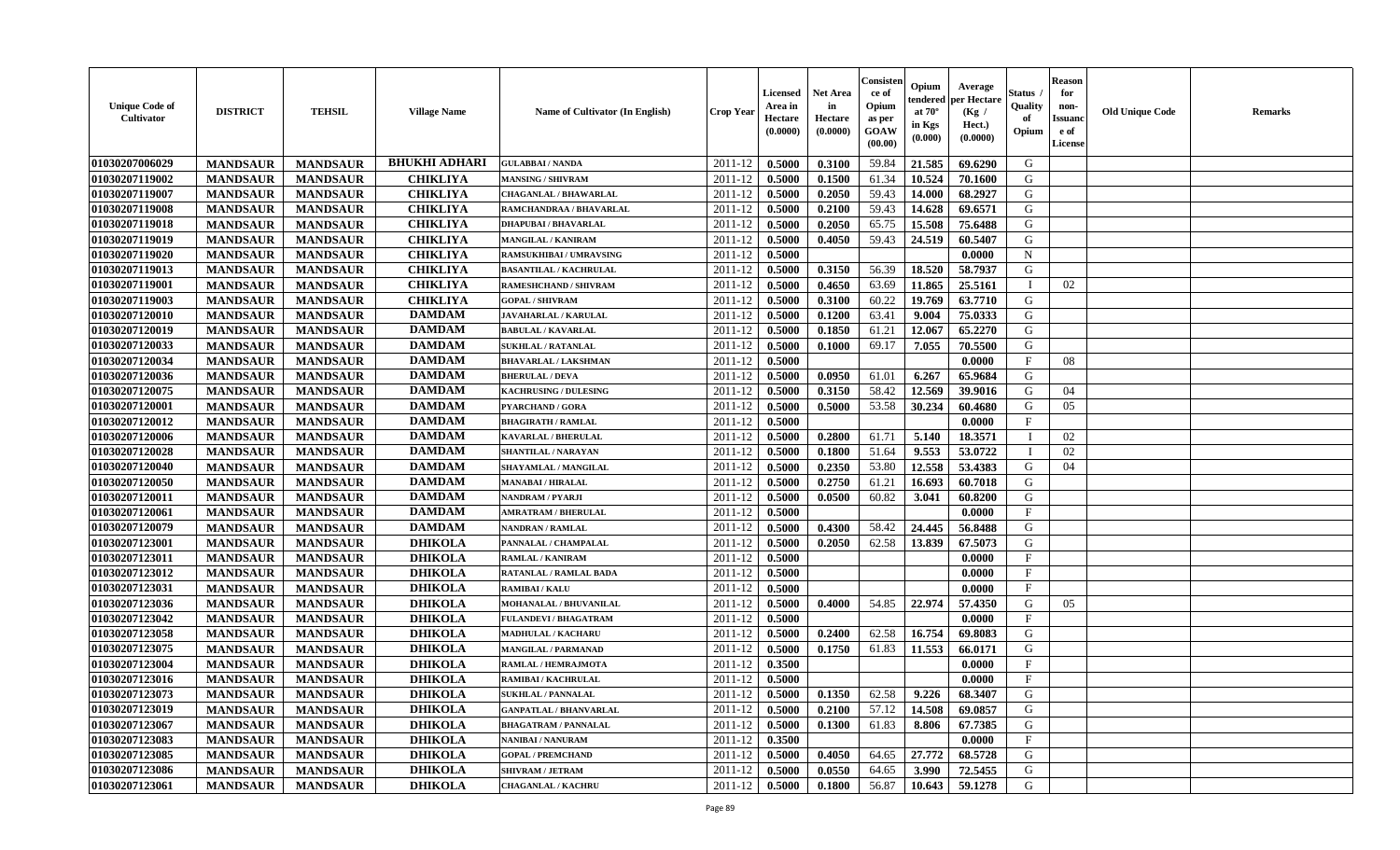| <b>Unique Code of</b><br>Cultivator | <b>DISTRICT</b>                    | <b>TEHSIL</b>                      | <b>Village Name</b>                      | <b>Name of Cultivator (In English)</b> | Crop Year          | Licensed<br>Area in<br>Hectare<br>(0.0000) | Net Area<br>in<br>Hectare<br>(0.0000) | Consister<br>ce of<br>Opium<br>as per<br>GOAW<br>(00.00) | Opium<br>endered<br>at $70^{\circ}$<br>in Kgs<br>(0.000) | Average<br>per Hectare<br>(Kg /<br>Hect.)<br>(0.0000) | Status<br>Quality<br>of<br>Opium | <b>Reason</b><br>for<br>non-<br><b>Issuanc</b><br>e of<br>License | <b>Old Unique Code</b> | Remarks |
|-------------------------------------|------------------------------------|------------------------------------|------------------------------------------|----------------------------------------|--------------------|--------------------------------------------|---------------------------------------|----------------------------------------------------------|----------------------------------------------------------|-------------------------------------------------------|----------------------------------|-------------------------------------------------------------------|------------------------|---------|
| 01030207123043                      | <b>MANDSAUR</b>                    | <b>MANDSAUR</b>                    | <b>DHIKOLA</b>                           | <b>GOPAL / RAGHUNATH</b>               | 2011-12            | 0.5000                                     | 0.3050                                | 58.80                                                    | 19.051                                                   | 62.4623                                               | G                                |                                                                   |                        |         |
| 01030207121079                      | <b>MANDSAUR</b>                    | <b>MANDSAUR</b>                    | <b>DIGAON MALI</b>                       | KISHANLAL / ONKARLAL                   | 2011-12            | 0.5000                                     | 0.1000                                | 70.11                                                    | 7.311                                                    | 73.1100                                               | G                                |                                                                   |                        |         |
| 01030207121001                      | <b>MANDSAUR</b>                    | <b>MANDSAUR</b>                    | <b>DIGAON MALI</b>                       | RAGHUNATHSINGH / KISHANSINGH           | 2011-12            | 0.5000                                     | 0.1000                                | 69.22                                                    | 7.397                                                    | 73.9700                                               | G                                |                                                                   |                        |         |
| 01030207121002                      | <b>MANDSAUR</b>                    | <b>MANDSAUR</b>                    | <b>DIGAON MALI</b>                       | <b>ONKARLAL / GOTAM</b>                | 2011-12            | 0.5000                                     | 0.2450                                | 70.15                                                    | 17.698                                                   | 72.2367                                               | G                                |                                                                   |                        |         |
| 01030207121003                      | <b>MANDSAUR</b>                    | <b>MANDSAUR</b>                    | <b>DIGAON MALI</b>                       | <b>GOPAL / GOTAM</b>                   | 2011-12            | 0.5000                                     | 0.3000                                | 66.06                                                    | 20.224                                                   | 67.4133                                               | G                                |                                                                   |                        |         |
| 01030207121005                      | <b>MANDSAUR</b>                    | <b>MANDSAUR</b>                    | <b>DIGAON MALI</b>                       | <b>GOPAL / KASHIRAM</b>                | 2011-12            | 0.5000                                     | 0.3000                                | 59.85                                                    | 18.468                                                   | 61.5600                                               | G                                |                                                                   |                        |         |
| 01030207121007                      | <b>MANDSAUR</b>                    | <b>MANDSAUR</b>                    | <b>DIGAON MALI</b>                       | <b>SUGANBAI/BALU</b>                   | 2011-12            | 0.5000                                     |                                       |                                                          |                                                          | 0.0000                                                | $\boldsymbol{\mathrm{F}}$        |                                                                   |                        |         |
| 01030207121014                      | <b>MANDSAUR</b>                    | <b>MANDSAUR</b>                    | <b>DIGAON MALI</b>                       | <b>BHAGIRATH / HARIRAM</b>             | 2011-12            | 0.5000                                     | 0.1000                                | 59.85                                                    | 6.156                                                    | 61.5600                                               | G                                |                                                                   |                        |         |
| 01030207121018                      | <b>MANDSAUR</b>                    | <b>MANDSAUR</b>                    | <b>DIGAON MALI</b>                       | <b>CHATURBHUJ / UDAKUMHR</b>           | 2011-12            | 0.5000                                     | 0.4400                                | 66.06                                                    | 28.689                                                   | 65.2023                                               | G                                |                                                                   |                        |         |
| 01030207121019                      | <b>MANDSAUR</b>                    | <b>MANDSAUR</b>                    | <b>DIGAON MALI</b>                       | <b>BAGDIRAM / BHANA</b>                | 2011-12            | 0.5000                                     |                                       |                                                          |                                                          | 0.0000                                                | $\mathbf{F}$                     |                                                                   |                        |         |
| 01030207121021                      | <b>MANDSAUR</b>                    | <b>MANDSAUR</b>                    | <b>DIGAON MALI</b>                       | <b>MANGU / BHUVAN</b>                  | 2011-12            | 0.5000                                     |                                       |                                                          |                                                          | 0.0000                                                | $\mathbf{F}$                     |                                                                   |                        |         |
| 01030207121028                      | <b>MANDSAUR</b>                    | <b>MANDSAUR</b>                    | <b>DIGAON MALI</b>                       | <b>SHANTILAL / KACHRU</b>              | 2011-12            | 0.5000                                     | 0.4000                                | 59.85                                                    | 23.564                                                   | 58.9100                                               | G                                |                                                                   |                        |         |
| 01030207121032                      | <b>MANDSAUR</b>                    | <b>MANDSAUR</b>                    | <b>DIGAON MALI</b>                       | JIVANSINGH / SUNDARLAL                 | 2011-12            | 0.5000                                     |                                       |                                                          |                                                          | 0.0000                                                | $\mathbf{F}$                     |                                                                   |                        |         |
| 01030207121034                      | <b>MANDSAUR</b>                    | <b>MANDSAUR</b>                    | <b>DIGAON MALI</b>                       | <b>TARABAI/BADRILAL</b>                | 2011-12            | 0.5000                                     | 0.1200                                | 57.97                                                    | 6.981                                                    | 58.1750                                               | G                                |                                                                   |                        |         |
| 01030207121036                      | <b>MANDSAUR</b>                    | <b>MANDSAUR</b>                    | <b>DIGAON MALI</b>                       | RADHESHYAM / KACHRU                    | 2011-12            | 0.5000                                     |                                       |                                                          |                                                          | 0.0000                                                | F                                |                                                                   |                        |         |
| 01030207121037                      | <b>MANDSAUR</b>                    | <b>MANDSAUR</b>                    | <b>DIGAON MALI</b>                       | <b>AMRITRAJ / BAJERAM</b>              | 2011-12            | 0.5000                                     | 0.2500                                | 64.58                                                    | 15.748                                                   | 62.9920                                               | G                                |                                                                   |                        |         |
| 01030207121040                      | <b>MANDSAUR</b>                    | <b>MANDSAUR</b>                    | <b>DIGAON MALI</b>                       | <b>RANCHOR / BAJERAM</b>               | 2011-12            | 0.5000                                     |                                       |                                                          |                                                          | 0.0000                                                | $\mathbf{F}$                     |                                                                   |                        |         |
| 01030207121041                      | <b>MANDSAUR</b>                    | <b>MANDSAUR</b>                    | <b>DIGAON MALI</b>                       | PAVAN / BHUVAN                         | 2011-12            | 0.5000                                     | 0.1000                                | 62.05                                                    | 6.170                                                    | 61.7000                                               | G                                |                                                                   |                        |         |
| 01030207121042                      | <b>MANDSAUR</b>                    | <b>MANDSAUR</b>                    | <b>DIGAON MALI</b>                       | <b>DURGASHANKER / PAYARCHAND</b>       | 2011-12            | 0.5000                                     | 0.1000                                | 72.35                                                    | 7.369                                                    | 73.6900                                               | G                                |                                                                   |                        |         |
| 01030207121050                      | <b>MANDSAUR</b>                    | <b>MANDSAUR</b>                    | <b>DIGAON MALI</b>                       | <b>GOVINDARAM / RUPA</b>               | 2011-12            | 0.5000                                     | 0.1500                                | 65.35                                                    | 9.961                                                    | 66.4067                                               | - I                              | 02                                                                |                        |         |
| 01030207121052                      | <b>MANDSAUR</b>                    | <b>MANDSAUR</b>                    | <b>DIGAON MALI</b>                       | <b>JAGDISH / NANURAM</b>               | 2011-12            | 0.5000                                     | 0.5100                                | 67.66                                                    | 33.095                                                   | 64.8922                                               | G                                |                                                                   |                        |         |
| 01030207121053                      | <b>MANDSAUR</b>                    | <b>MANDSAUR</b>                    | <b>DIGAON MALI</b>                       | <b>RUGANATHASINGH / JAGADISH</b>       | 2011-12            | 0.5000                                     | 0.4850                                | 68.11                                                    | 31.311                                                   | 64.5588                                               | G                                |                                                                   |                        |         |
| 01030207121062                      | <b>MANDSAUR</b>                    | <b>MANDSAUR</b>                    | <b>DIGAON MALI</b>                       | LILABAI / BHAVARLAL                    | 2011-12            | 0.5000                                     |                                       |                                                          |                                                          | 0.0000                                                | $\mathbf{F}$                     |                                                                   |                        |         |
| 01030207121067                      | <b>MANDSAUR</b>                    | <b>MANDSAUR</b>                    | <b>DIGAON MALI</b>                       | <b>RATANLAL / RUPA</b>                 | 2011-12            | 0.5000                                     | 0.0650                                | 66.10                                                    | 4.363                                                    | 67.1231                                               |                                  | 02                                                                |                        |         |
| 01030207121068                      | <b>MANDSAUR</b>                    | <b>MANDSAUR</b>                    | <b>DIGAON MALI</b>                       | <b>BAHADURSINGH / KACHRU</b>           | 2011-12            | 0.5000                                     |                                       |                                                          |                                                          | 0.0000                                                | $\mathbf{F}$                     |                                                                   |                        |         |
| 01030207121073                      | <b>MANDSAUR</b>                    | <b>MANDSAUR</b>                    | <b>DIGAON MALI</b>                       | SHANKARLAL / ONKARLAL                  | 2011-12            | 0.3500                                     | 0.0950                                | 62.05                                                    | 5.921                                                    | 62.3263                                               | G                                |                                                                   |                        |         |
| 01030207121074                      | <b>MANDSAUR</b>                    | <b>MANDSAUR</b>                    | <b>DIGAON MALI</b>                       | <b>GOPAL / D.P. KACHRU</b>             | 2011-12            | 0.5000                                     |                                       |                                                          |                                                          | 0.0000                                                | $\mathbf{F}$                     |                                                                   |                        |         |
| 01030207121077                      | <b>MANDSAUR</b>                    | <b>MANDSAUR</b>                    | <b>DIGAON MALI</b>                       | <b>BHUVANDAS / UDAYRAM</b>             | 2011-12            | 0.5000                                     |                                       |                                                          |                                                          | 0.0000                                                | $\mathbf{F}$                     |                                                                   |                        |         |
| 01030207121078                      | <b>MANDSAUR</b>                    | <b>MANDSAUR</b>                    | <b>DIGAON MALI</b>                       | KACHANBAI / MADANLAL                   | 2011-12            | 0.5000                                     | 0.3200                                | 60.56                                                    | 19.682                                                   | 61.5063                                               | G                                |                                                                   |                        |         |
| 01030207121080                      | <b>MANDSAUR</b>                    | <b>MANDSAUR</b>                    | <b>DIGAON MALI</b>                       | NANDLAL / HIRALAL                      | 2011-12            | 0.5000                                     | 0.3950                                | 62.29                                                    | 25.183                                                   | 63.7544                                               | G                                |                                                                   |                        |         |
| 01030207121082                      | <b>MANDSAUR</b>                    | <b>MANDSAUR</b>                    | <b>DIGAON MALI</b>                       | KACHARULAL D.PU. AMAR JI               | 2011-12            | 0.5000                                     | 0.2050                                | 65.73                                                    | 14.038                                                   | 68.4780                                               | G                                |                                                                   |                        |         |
| 01030207121083                      | <b>MANDSAUR</b>                    | <b>MANDSAUR</b>                    | <b>DIGAON MALI</b>                       | AASUBAI / MOHAMMAD KHAN                | 2011-12            | 0.3500                                     |                                       |                                                          |                                                          | 0.0000                                                | $\boldsymbol{\mathrm{F}}$        |                                                                   |                        |         |
| 01030207121090                      | <b>MANDSAUR</b>                    | <b>MANDSAUR</b>                    | <b>DIGAON MALI</b>                       | <b>JAGHANNATH / BHAVARLAL</b>          | 2011-12            | 0.5000                                     | 0.3300                                | 56.23                                                    | 19.520                                                   | 59.1515                                               | G                                |                                                                   |                        |         |
| 01030207121092                      |                                    |                                    | <b>DIGAON MALI</b>                       | <b>GOVERDHAN / MODIRAM</b>             | 2011-12            | 0.5000                                     | 0.1200                                | 63.81                                                    | 7.712                                                    | 64.2667                                               | G                                |                                                                   |                        |         |
|                                     | <b>MANDSAUR</b>                    | <b>MANDSAUR</b>                    |                                          | <b>JAGDISH / PRITHVIRAJ</b>            |                    |                                            |                                       |                                                          |                                                          |                                                       | G                                |                                                                   |                        |         |
| 01030207121097<br>01030207121098    | <b>MANDSAUR</b><br><b>MANDSAUR</b> | <b>MANDSAUR</b><br><b>MANDSAUR</b> | <b>DIGAON MALI</b><br><b>DIGAON MALI</b> | <b>CHATURBHUJ / ONKAR</b>              | 2011-12<br>2011-12 | 0.5000<br>0.5000                           | 0.3000<br>0.4900                      | 61.83<br>63.81                                           | 19.026<br>31.258                                         | 63.4200<br>63.7918                                    | G                                |                                                                   |                        |         |
| 01030207121099                      | <b>MANDSAUR</b>                    | <b>MANDSAUR</b>                    | <b>DIGAON MALI</b>                       | <b>SAVITRIBAI/BALARAM</b>              | 2011-12            | 0.5000                                     |                                       |                                                          |                                                          | 0.0000                                                | $\mathbf F$                      |                                                                   |                        |         |
|                                     |                                    |                                    |                                          | <b>CHUNNILAL / BHAGIRATH</b>           | 2011-12            | 0.5000                                     |                                       |                                                          |                                                          | 0.0000                                                | $\mathbf{F}$                     |                                                                   |                        |         |
| 01030207121101<br>01030207121103    | <b>MANDSAUR</b>                    | <b>MANDSAUR</b>                    | <b>DIGAON MALI</b><br><b>DIGAON MALI</b> |                                        |                    |                                            |                                       | 56.94                                                    |                                                          | 58.4900                                               | G                                |                                                                   |                        |         |
| 01030207121104                      | <b>MANDSAUR</b>                    | <b>MANDSAUR</b>                    | <b>DIGAON MALI</b>                       | RADHESHYAM / DEVAJI                    | 2011-12            | 0.5000                                     | 0.1000                                |                                                          | 5.849                                                    |                                                       | ${\bf G}$                        |                                                                   |                        |         |
|                                     | <b>MANDSAUR</b>                    | <b>MANDSAUR</b>                    |                                          | <b>RAMLAL / BAJERAM</b>                | 2011-12            | 0.5000                                     | 0.2750                                | 62.57                                                    | 16.697                                                   | 60.7164                                               |                                  |                                                                   |                        |         |
| 01030207121105                      | <b>MANDSAUR</b>                    | <b>MANDSAUR</b>                    | <b>DIGAON MALI</b>                       | <b>BHAVARLAL / RAMLAL</b>              | 2011-12            | 0.5000                                     |                                       |                                                          |                                                          | 0.0000                                                | $\mathbf{F}$                     |                                                                   |                        |         |
| 01030207121123                      | <b>MANDSAUR</b>                    | <b>MANDSAUR</b>                    | <b>DIGAON MALI</b>                       | <b>MANGILAL / RAJARAM</b>              | 2011-12            | 0.5000                                     | 0.2900                                | 58.78                                                    | 18.171                                                   | 62.6586                                               | G                                |                                                                   |                        |         |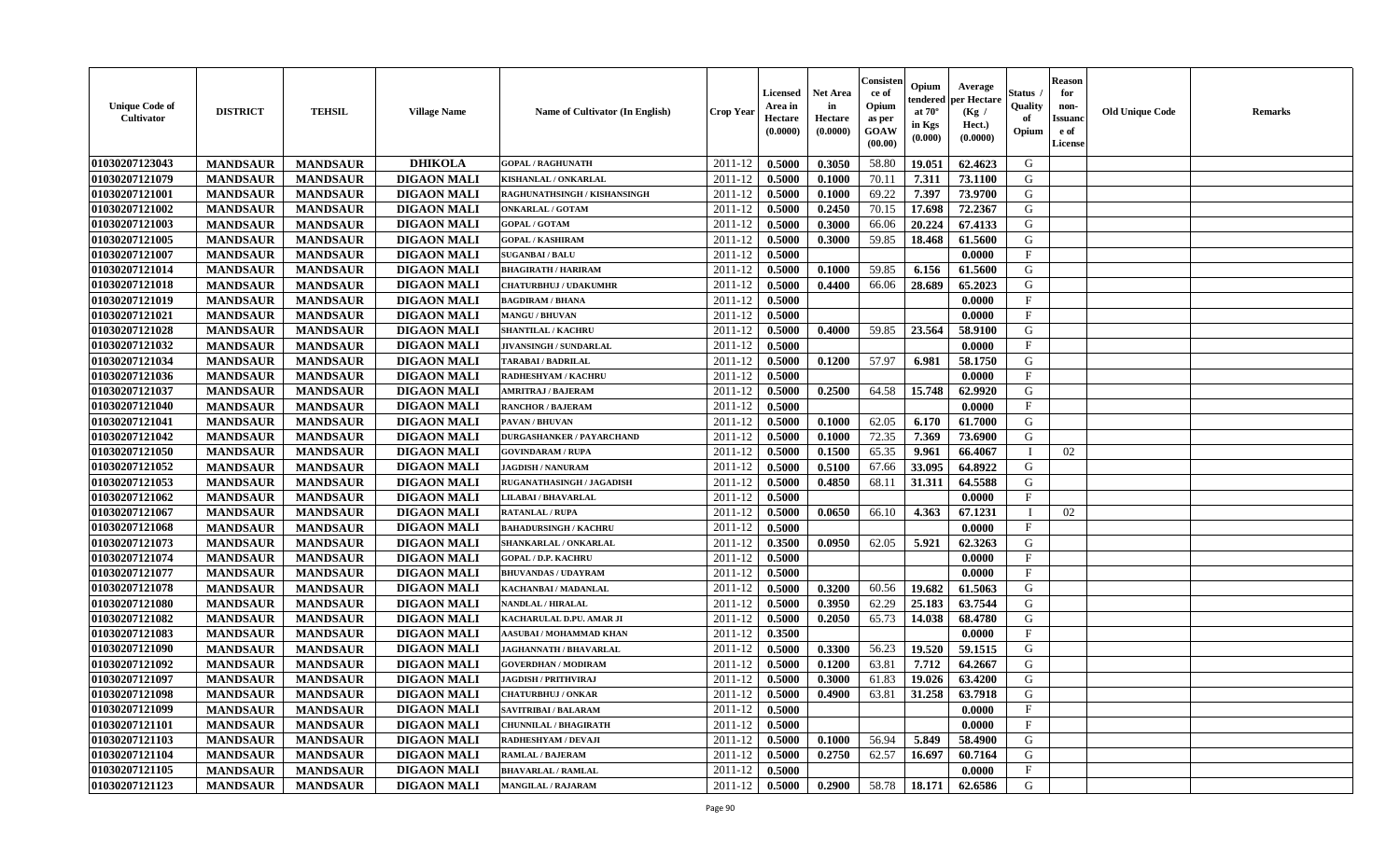| <b>Unique Code of</b><br>Cultivator | <b>DISTRICT</b> | <b>TEHSIL</b>   | <b>Village Name</b> | <b>Name of Cultivator (In English)</b> | <b>Crop Year</b> | Licensed<br>Area in<br>Hectare<br>(0.0000) | <b>Net Area</b><br>in<br>Hectare<br>(0.0000) | Consister<br>ce of<br>Opium<br>as per<br><b>GOAW</b><br>(00.00) | Opium<br>endered<br>at $70^{\circ}$<br>in Kgs<br>(0.000) | Average<br>per Hectare<br>(Kg /<br>Hect.)<br>(0.0000) | Status<br>Quality<br>of<br>Opium | <b>Reason</b><br>for<br>non-<br><b>Issuano</b><br>e of<br>License | <b>Old Unique Code</b> | <b>Remarks</b>     |
|-------------------------------------|-----------------|-----------------|---------------------|----------------------------------------|------------------|--------------------------------------------|----------------------------------------------|-----------------------------------------------------------------|----------------------------------------------------------|-------------------------------------------------------|----------------------------------|-------------------------------------------------------------------|------------------------|--------------------|
| 01030207121127                      | <b>MANDSAUR</b> | <b>MANDSAUR</b> | <b>DIGAON MALI</b>  | <b>RATANLAL / BHAGVAN</b>              | 2011-12          | 0.5000                                     | 0.0900                                       | 63.08                                                           | 5.731                                                    | 63.6778                                               | G                                |                                                                   |                        |                    |
| 01030207121149                      | <b>MANDSAUR</b> | <b>MANDSAUR</b> | <b>DIGAON MALI</b>  | <b>AMRITLAL / SUNDARLAL</b>            | 2011-12          | 0.5000                                     |                                              |                                                                 |                                                          | 0.0000                                                | $\mathbf{F}$                     |                                                                   |                        |                    |
| 01030207121150                      | <b>MANDSAUR</b> | <b>MANDSAUR</b> | <b>DIGAON MALI</b>  | <b>GANPATLAL / BHERULAL</b>            | 2011-12          | 0.5000                                     | 0.1550                                       | 58.78                                                           | 9.573                                                    | 61.7613                                               | G                                |                                                                   |                        |                    |
| 01030207121156                      | <b>MANDSAUR</b> | <b>MANDSAUR</b> | <b>DIGAON MALI</b>  | <b>VARDICHAND / RUPA</b>               | 2011-12          | 0.5000                                     | 0.1000                                       | 61.04                                                           | 6.235                                                    | 62.3500                                               | G                                |                                                                   |                        |                    |
| 01030207121158                      | <b>MANDSAUR</b> | <b>MANDSAUR</b> | <b>DIGAON MALI</b>  | KANIYALAL / JAGDISH                    | 2011-12          | 0.5000                                     | 0.3000                                       | 61.58                                                           | 19.926                                                   | 66.4200                                               | G                                |                                                                   |                        |                    |
| 01030207121161                      | <b>MANDSAUR</b> | <b>MANDSAUR</b> | <b>DIGAON MALI</b>  | VIJAYSINGH / SUNDARLAL                 | 2011-12          | 0.5000                                     | 0.2600                                       | 62.59                                                           | 16.765                                                   | 64.4808                                               | G                                |                                                                   |                        |                    |
| 01030207121038                      | <b>MANDSAUR</b> | <b>MANDSAUR</b> | <b>DIGAON MALI</b>  | <b>BASANTIBAI / BHUVAN</b>             | 2011-12          | 0.5000                                     | 0.2400                                       | 61.58                                                           | 15.166                                                   | 63.1917                                               | G                                |                                                                   |                        |                    |
| 01030207121039                      | <b>MANDSAUR</b> | <b>MANDSAUR</b> | <b>DIGAON MALI</b>  | <b>KACHANBAI/BALARAM</b>               | 2011-12          | 0.5000                                     | 0.2000                                       | 60.50                                                           | 11.867                                                   | 59.3350                                               | G                                |                                                                   |                        |                    |
| 01030207121069                      | <b>MANDSAUR</b> | <b>MANDSAUR</b> | <b>DIGAON MALI</b>  | <b>BHAGWAN / RUPA JI</b>               | 2011-12          | 0.5000                                     |                                              |                                                                 |                                                          | 0.0000                                                | $\mathbf{F}$                     |                                                                   |                        |                    |
| 01030207121075                      | <b>MANDSAUR</b> | <b>MANDSAUR</b> | <b>DIGAON MALI</b>  | <b>GULAB / BHUVAN</b>                  | 2011-12          | 0.5000                                     |                                              |                                                                 |                                                          | 0.0000                                                | $_{\rm F}$                       |                                                                   |                        |                    |
| 01030207121086                      | <b>MANDSAUR</b> | <b>MANDSAUR</b> | <b>DIGAON MALI</b>  | <b>MADANLAL / ONKARLAL</b>             | 2011-12          | 0.5000                                     | 0.3100                                       | 61.02                                                           | 18.350                                                   | 59.1935                                               | G                                |                                                                   |                        | <b>NAME CHANGE</b> |
| 01030207121091                      | <b>MANDSAUR</b> | <b>MANDSAUR</b> | <b>DIGAON MALI</b>  | <b>SURAJBAI / PANALAL</b>              | 2011-12          | 0.5000                                     |                                              |                                                                 |                                                          | 0.0000                                                | $\mathbf{F}$                     |                                                                   |                        |                    |
| 01030207121132                      | <b>MANDSAUR</b> | <b>MANDSAUR</b> | <b>DIGAON MALI</b>  | RAMKANYABAI / SHANKARLAL               | 2011-12          | 0.5000                                     | 0.2600                                       | 62.86                                                           | 16.263                                                   | 62.5500                                               | G                                |                                                                   |                        |                    |
| 01030207121159                      | <b>MANDSAUR</b> | <b>MANDSAUR</b> | <b>DIGAON MALI</b>  | <b>OMPRAKASH / MADHOLAL</b>            | 2011-12          | 0.5000                                     | 0.2450                                       | 61.02                                                           | 14.915                                                   | 60.8776                                               | G                                |                                                                   |                        |                    |
| 01030207121081                      | <b>MANDSAUR</b> | <b>MANDSAUR</b> | <b>DIGAON MALI</b>  | <b>BALURAM / RAMJI</b>                 | 2011-12          | 0.5000                                     |                                              |                                                                 |                                                          | 0.0000                                                | $\mathbf{F}$                     |                                                                   |                        |                    |
| 01030207121049                      | <b>MANDSAUR</b> | <b>MANDSAUR</b> | <b>DIGAON MALI</b>  | <b>VISHRAM / RAMLAL</b>                | 2011-12          | 0.5000                                     | 0.2400                                       | 64.61                                                           | 15.516                                                   | 64.6500                                               | G                                |                                                                   |                        |                    |
| 01030207121059                      | <b>MANDSAUR</b> | <b>MANDSAUR</b> | <b>DIGAON MALI</b>  | RAMKANYABAI / RANCHOR                  | 2011-12          | 0.5000                                     |                                              |                                                                 |                                                          | 0.0000                                                | $\mathbf{F}$                     |                                                                   |                        |                    |
| 01030207121154                      | <b>MANDSAUR</b> | <b>MANDSAUR</b> | <b>DIGAON MALI</b>  | SHAMBHULAL / BHANVARLAL                | 2011-12          | 0.5000                                     | 0.1800                                       | 61.02                                                           | 11.742                                                   | 65.2333                                               | G                                |                                                                   |                        |                    |
| 01030207121166                      | <b>MANDSAUR</b> | <b>MANDSAUR</b> | <b>DIGAON MALI</b>  | <b>CHATURBHUJ / KACHRU</b>             | 2011-12          | 0.5000                                     | 0.3100                                       | 61.93                                                           | 19.464                                                   | 62.7871                                               | G                                |                                                                   |                        |                    |
| 01030207121167                      | <b>MANDSAUR</b> | <b>MANDSAUR</b> | <b>DIGAON MALI</b>  | <b>KISHANLAL / BAJERAM</b>             | 2011-12          | 0.5000                                     | 0.5000                                       | 56.77                                                           | 27.866                                                   | 55.7320                                               | G                                | 04                                                                |                        |                    |
| 01030207121024                      | <b>MANDSAUR</b> | <b>MANDSAUR</b> | <b>DIGAON MALI</b>  | MOHANLAL / MANGILAL                    | 2011-12          | 0.5000                                     | 0.2000                                       | 65.73                                                           | 14.245                                                   | 71.2250                                               | G                                |                                                                   |                        |                    |
| 01030207121084                      | <b>MANDSAUR</b> | <b>MANDSAUR</b> | <b>DIGAON MALI</b>  | <b>GANGABAI / MOHANLAL</b>             | 2011-12          | 0.5000                                     | 0.0500                                       | 70.61                                                           | 3.561                                                    | 71.2200                                               | G                                |                                                                   |                        |                    |
| 01030207121051                      | <b>MANDSAUR</b> | <b>MANDSAUR</b> | <b>DIGAON MALI</b>  | NARAYANSINGH / KISHANSINGH             | 2011-12          | 0.5000                                     | 0.2050                                       | 67.81                                                           | 14.414                                                   | 70.3122                                               | G                                |                                                                   |                        |                    |
| 01030207121071                      | <b>MANDSAUR</b> | <b>MANDSAUR</b> | <b>DIGAON MALI</b>  | PANNALAL / ONKARLAL                    | 2011-12          | 0.5000                                     |                                              |                                                                 |                                                          | 0.0000                                                | $\mathbf{F}$                     |                                                                   |                        |                    |
| 01030207121060                      | <b>MANDSAUR</b> | <b>MANDSAUR</b> | <b>DIGAON MALI</b>  | <b>BIHARILAL / ONKARLAL</b>            | 2011-12          | 0.5000                                     |                                              |                                                                 |                                                          | 0.0000                                                | $\mathbf N$                      |                                                                   |                        |                    |
| 01030207121114                      | <b>MANDSAUR</b> | <b>MANDSAUR</b> | <b>DIGAON MALI</b>  | <b>JAMUNABAI / KACHRU</b>              | 2011-12          | 0.5000                                     | 0.3650                                       | 61.93                                                           | 23.100                                                   | 63.2877                                               | G                                |                                                                   |                        |                    |
| 01030207121033                      | <b>MANDSAUR</b> | <b>MANDSAUR</b> | <b>DIGAON MALI</b>  | <b>SHANTIBAI / RAMLAL</b>              | 2011-12          | 0.5000                                     |                                              |                                                                 |                                                          | 0.0000                                                | $_{\rm F}$                       |                                                                   |                        |                    |
| 01030207121162                      | <b>MANDSAUR</b> | <b>MANDSAUR</b> | <b>DIGAON MALI</b>  | <b>RAMLAL / HIRALAL</b>                | 2011-12          | 0.5000                                     |                                              |                                                                 |                                                          | 0.0000                                                | $\mathbf{F}$                     |                                                                   |                        |                    |
| 01030207121147                      | <b>MANDSAUR</b> | <b>MANDSAUR</b> | <b>DIGAON MALI</b>  | <b>MOTYABAI/MADHODAS</b>               | 2011-12          | 0.3500                                     | 0.3400                                       | 58.08                                                           | 19.739                                                   | 58.0559                                               | G                                |                                                                   |                        |                    |
| 01030207121160                      | <b>MANDSAUR</b> | <b>MANDSAUR</b> | <b>DIGAON MALI</b>  | <b>MANOHAR / KASHIRAM</b>              | 2011-12          | 0.5000                                     |                                              |                                                                 |                                                          | 0.0000                                                | $\mathbf{F}$                     |                                                                   |                        |                    |
| 01030207121044                      | <b>MANDSAUR</b> | <b>MANDSAUR</b> | <b>DIGAON MALI</b>  | <b>GORDHAN / VARDA</b>                 | 2011-12          | 0.3500                                     |                                              |                                                                 |                                                          | 0.0000                                                | $\mathbf{F}$                     |                                                                   |                        |                    |
| 01030207121143                      | <b>MANDSAUR</b> | <b>MANDSAUR</b> | <b>DIGAON MALI</b>  | <b>MANOHARDAS / RUPADAS</b>            | 2011-12          | 0.5000                                     | 0.3000                                       | 64.58                                                           | 20.223                                                   | 67.4100                                               | G                                |                                                                   |                        |                    |
| 01030207121118                      | <b>MANDSAUR</b> | <b>MANDSAUR</b> | <b>DIGAON MALI</b>  | <b>SHANTIBAI / VARDA</b>               | 2011-12          | 0.5000                                     |                                              |                                                                 |                                                          | 0.0000                                                | $\mathbf{F}$                     |                                                                   |                        |                    |
| 01030207121020                      | <b>MANDSAUR</b> | <b>MANDSAUR</b> | <b>DIGAON MALI</b>  | <b>RAMLAL / NANDA</b>                  | 2011-12          | 0.5000                                     |                                              |                                                                 |                                                          | 0.0000                                                | $\mathbf F$                      |                                                                   |                        |                    |
| 01030207121025                      | <b>MANDSAUR</b> | <b>MANDSAUR</b> | <b>DIGAON MALI</b>  | <b>BABULAL / VARDA</b>                 | 2011-12          | 0.5000                                     |                                              |                                                                 |                                                          | 0.0000                                                | $\mathbf{F}$                     |                                                                   |                        |                    |
| 01030207121045                      | <b>MANDSAUR</b> | MANDSAUR        | <b>DIGAON MALI</b>  | <b>BHERULAL / DHANNA</b>               | $2011-12$ 0.5000 |                                            |                                              |                                                                 |                                                          | 0.0000                                                | F                                |                                                                   |                        |                    |
| 01030207121004                      | <b>MANDSAUR</b> | <b>MANDSAUR</b> | <b>DIGAON MALI</b>  | <b>DEVILAL / PRABHULAL</b>             | 2011-12          | 0.5000                                     | 0.2800                                       | 61.93                                                           | 17.544                                                   | 62.6571                                               | G                                |                                                                   |                        |                    |
| 01030207121085                      | <b>MANDSAUR</b> | <b>MANDSAUR</b> | <b>DIGAON MALI</b>  | <b>KAMERIBAI / DEVA</b>                | 2011-12          | 0.5000                                     |                                              |                                                                 |                                                          | 0.0000                                                | $\mathbf{F}$                     |                                                                   |                        |                    |
| 01030207121173                      | <b>MANDSAUR</b> | <b>MANDSAUR</b> | <b>DIGAON MALI</b>  | <b>GANGARAM / RUPA</b>                 | 2011-12          | 0.5000                                     | 0.1750                                       | 61.49                                                           | 11.876                                                   | 67.8629                                               | G                                |                                                                   |                        |                    |
| 01030207121168                      | <b>MANDSAUR</b> | <b>MANDSAUR</b> | <b>DIGAON MALI</b>  | KACHRIBAI / GORDHANLAL                 | 2011-12          | 0.5000                                     | 0.1100                                       | 68.37                                                           | 7.482                                                    | 68.0182                                               | G                                |                                                                   |                        |                    |
| 01030207121030                      | <b>MANDSAUR</b> | <b>MANDSAUR</b> | <b>DIGAON MALI</b>  | KISHANLAL / BHERULAL                   | 2011-12          | 0.3500                                     | 0.1600                                       | 58.08                                                           | 9.251                                                    | 57.8188                                               | G                                |                                                                   |                        |                    |
| 01030207121128                      | <b>MANDSAUR</b> | <b>MANDSAUR</b> | <b>DIGAON MALI</b>  | <b>BADRILAL / RAMLAL</b>               | 2011-12          | 0.5000                                     | 0.2050                                       | 61.49                                                           | 12.887                                                   | 62.8634                                               | G                                |                                                                   |                        |                    |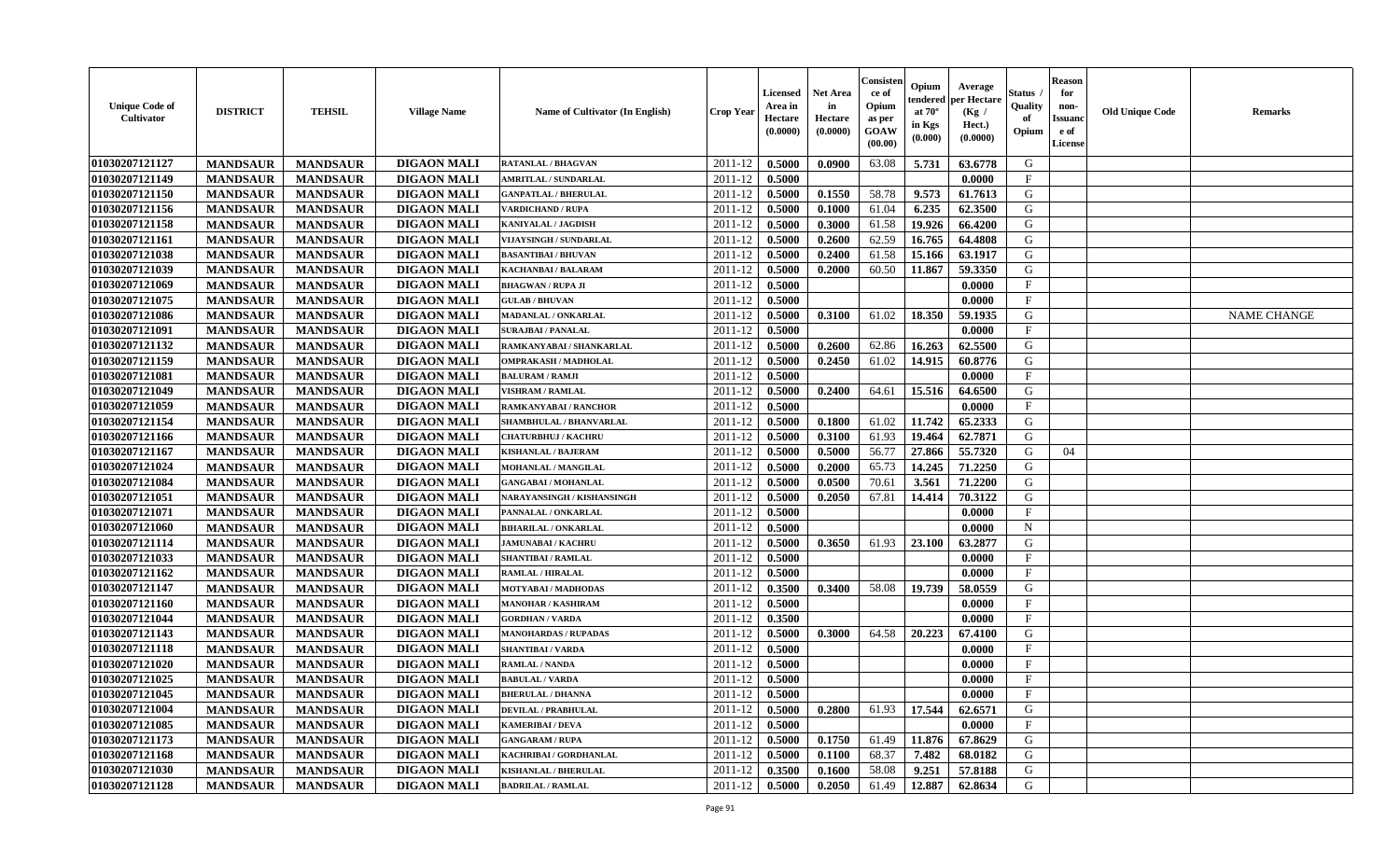| <b>Unique Code of</b><br><b>Cultivator</b> | <b>DISTRICT</b> | <b>TEHSIL</b>   | <b>Village Name</b>                 | Name of Cultivator (In English)             | <b>Crop Year</b> | <b>Licensed</b><br>Area in<br>Hectare<br>(0.0000) | <b>Net Area</b><br>in<br>Hectare<br>(0.0000) | Consisteı<br>ce of<br>Opium<br>as per<br><b>GOAW</b><br>(00.00) | Opium<br>endered<br>at $70^\circ$<br>in Kgs<br>(0.000) | Average<br>per Hectare<br>(Kg /<br>Hect.)<br>(0.0000) | Status<br>Quality<br>of<br>Opium | <b>Reason</b><br>for<br>non-<br>Issuan<br>e of<br>License | <b>Old Unique Code</b> | <b>Remarks</b>                             |
|--------------------------------------------|-----------------|-----------------|-------------------------------------|---------------------------------------------|------------------|---------------------------------------------------|----------------------------------------------|-----------------------------------------------------------------|--------------------------------------------------------|-------------------------------------------------------|----------------------------------|-----------------------------------------------------------|------------------------|--------------------------------------------|
| 01030207121129                             | <b>MANDSAUR</b> | <b>MANDSAUR</b> | <b>DIGAON MALI</b>                  | <b>RAMESHVAR / DHANNA</b>                   | 2011-12          | 0.5000                                            | 0.2000                                       | 61.49                                                           | 12.210                                                 | 61.0500                                               | G                                |                                                           |                        |                                            |
| 01030207121169                             | <b>MANDSAUR</b> | <b>MANDSAUR</b> | <b>DIGAON MALI</b>                  | PUSHKAR / HEMRAJ                            | 2011-12          | 0.5000                                            | 0.1650                                       | 60.50                                                           | 10.147                                                 | 61.4970                                               | G                                |                                                           |                        |                                            |
| 01030207121170                             | <b>MANDSAUR</b> | <b>MANDSAUR</b> | <b>DIGAON MALI</b>                  | <b>KAMLABAI/RAMLAL</b>                      | 2011-12          | 0.3500                                            |                                              |                                                                 |                                                        | 0.0000                                                | $\mathbf{F}$                     |                                                           |                        |                                            |
| 01030207124008                             | <b>MANDSAUR</b> | <b>MANDSAUR</b> | <b>GANDHIGRAM</b>                   | PRABHULAL / SHANKARLAL                      | 2011-12          | 0.5000                                            |                                              |                                                                 |                                                        | 0.0000                                                | $\mathbf{F}$                     |                                                           |                        |                                            |
| 01030207124005                             | <b>MANDSAUR</b> | <b>MANDSAUR</b> | <b>GANDHIGRAM</b>                   | <b>GANPATLAL / SHANKARLAL</b>               | 2011-12          | 0.5000                                            |                                              |                                                                 |                                                        | 0.0000                                                | $_{\rm F}$                       |                                                           |                        |                                            |
| 01030207124006                             | <b>MANDSAUR</b> | <b>MANDSAUR</b> | <b>GANDHIGRAM</b>                   | <b>MANOHARSINGH / BHAIRULAL</b>             | 2011-12          | 0.5000                                            |                                              |                                                                 |                                                        | 0.0000                                                | $\mathbf{F}$                     |                                                           |                        |                                            |
| 01030207124007                             | <b>MANDSAUR</b> | <b>MANDSAUR</b> | <b>GANDHIGRAM</b>                   | PURALAL / JAGANNATH                         | 2011-12          | 0.5000                                            | 0.2050                                       | 64.92                                                           | 13.800                                                 | 67.3171                                               | G                                |                                                           |                        |                                            |
| 01030207124009                             | <b>MANDSAUR</b> | <b>MANDSAUR</b> | <b>GANDHIGRAM</b>                   | <b>JANIBAI / BHERULAL</b>                   | 2011-12          | 0.5000                                            | 0.1800                                       | 69.23                                                           | 13.213                                                 | 73.4056                                               |                                  | 02                                                        |                        |                                            |
| 01030207124011                             | <b>MANDSAUR</b> | <b>MANDSAUR</b> | <b>GANDHIGRAM</b>                   | <b>BHAGWANTIBAI/DEVILAL</b>                 | 2011-12          | 0.3500                                            | 0.2550                                       | 67.36                                                           | 17.273                                                 | 67.7373                                               | G                                |                                                           |                        |                                            |
| 01030207124012                             | <b>MANDSAUR</b> | <b>MANDSAUR</b> | <b>GANDHIGRAM</b>                   | <b>BHAGVAN / BAGDIRAM</b>                   | 2011-12          | 0.5000                                            |                                              |                                                                 |                                                        | 0.0000                                                | F                                |                                                           |                        |                                            |
| 01030207124004                             | <b>MANDSAUR</b> | <b>MANDSAUR</b> | <b>GANDHIGRAM</b>                   | <b>BHARATSINGH / SHANKARLAL</b>             | 2011-12          | 0.5000                                            |                                              |                                                                 |                                                        | 0.0000                                                | $\mathbf{F}$                     |                                                           |                        |                                            |
| 01030207124015                             | <b>MANDSAUR</b> | <b>MANDSAUR</b> | <b>GANDHIGRAM</b>                   | <b>BALVANTSINGH / DEV JI</b>                | 2011-12          | 0.5000                                            |                                              |                                                                 |                                                        | 0.0000                                                | $_{\rm F}$                       |                                                           |                        |                                            |
| 01030207124022                             | <b>MANDSAUR</b> | <b>MANDSAUR</b> | <b>GANDHIGRAM</b>                   | <b>VARADA / KESHURAM</b>                    | 2011-12          | 0.5000                                            |                                              |                                                                 |                                                        | 0.0000                                                | $\mathbf{F}$                     |                                                           |                        |                                            |
| 01030207124023                             | <b>MANDSAUR</b> | <b>MANDSAUR</b> | <b>GANDHIGRAM</b>                   | <b>JADAVBAI/GANESHRAM</b>                   | 2011-12          | 0.5000                                            |                                              |                                                                 |                                                        | 0.0000                                                | $\mathbf{F}$                     |                                                           |                        |                                            |
| 01030207124003                             | <b>MANDSAUR</b> | <b>MANDSAUR</b> | <b>GANDHIGRAM</b>                   | <b>HIRALAL / NANDA</b>                      | 2011-12          | 0.5000                                            |                                              |                                                                 |                                                        | 0.0000                                                | $\mathbf{F}$                     |                                                           |                        |                                            |
| 01030207124034                             | <b>MANDSAUR</b> | <b>MANDSAUR</b> | <b>GANDHIGRAM</b>                   | <b>HEMRAJ / HIRALAL</b>                     | 2011-12          | 0.5000                                            |                                              |                                                                 |                                                        | 0.0000                                                | F                                |                                                           |                        |                                            |
| 01030207124035                             | <b>MANDSAUR</b> | <b>MANDSAUR</b> | <b>GANDHIGRAM</b>                   | RUKAMANBAI / BADRILAL                       | 2011-12          | 0.5000                                            |                                              |                                                                 |                                                        | 0.0000                                                | $\mathbf{F}$                     |                                                           |                        |                                            |
| 01030207124036                             | <b>MANDSAUR</b> | <b>MANDSAUR</b> | <b>GANDHIGRAM</b>                   | <b>JAYSINGH / SHOBHARAM</b>                 | 2011-12          | 0.5000                                            |                                              |                                                                 |                                                        | 0.0000                                                | $\mathbf F$                      |                                                           |                        |                                            |
| 01030207124024                             | <b>MANDSAUR</b> | <b>MANDSAUR</b> | <b>GANDHIGRAM</b>                   | <b>NANDLAL / RAMPRATAP</b>                  | 2011-12          | 0.5000                                            |                                              |                                                                 |                                                        | 0.0000                                                | $_{\rm F}$                       |                                                           |                        |                                            |
| 01030207124037                             | <b>MANDSAUR</b> | <b>MANDSAUR</b> | <b>GANDHIGRAM</b>                   | RAMESHCHAND / GANAGRAM                      | 2011-12          | 0.3500                                            |                                              |                                                                 |                                                        | 0.0000                                                | $_{\rm F}$                       |                                                           |                        |                                            |
| 01030207128006                             | <b>MANDSAUR</b> | <b>MANDSAUR</b> | <b>JAGGAKHEDI</b>                   | RADHESHYAM / RATANLAL                       | 2011-12          | 0.5000                                            | 0.3150                                       | 63.30                                                           | 20.853                                                 | 66.2000                                               | G                                |                                                           |                        |                                            |
| 01030207128012                             | <b>MANDSAUR</b> | <b>MANDSAUR</b> | <b>JAGGAKHEDI</b>                   | KANKUBAI / SURATRAM                         | 2011-12          | 0.5000                                            | 0.2050                                       | 63.30                                                           | 13.230                                                 | 64.5366                                               | G                                |                                                           |                        |                                            |
| 01030207128013                             | <b>MANDSAUR</b> | <b>MANDSAUR</b> | <b>JAGGAKHEDI</b>                   | KHIMA / CHATURBHUJ                          | 2011-12          | 0.5000                                            | 0.3200                                       | 65.05                                                           | 21.913                                                 | 68.4781                                               | G                                |                                                           |                        |                                            |
| 01030207128026                             | <b>MANDSAUR</b> | <b>MANDSAUR</b> | <b>JAGGAKHEDI</b>                   | <b>GITABAI/BHERULAL</b>                     | 2011-12          | 0.5000                                            |                                              |                                                                 |                                                        | 0.0000                                                | $\mathbf{F}$                     |                                                           |                        |                                            |
| 01030207128066                             | <b>MANDSAUR</b> | <b>MANDSAUR</b> | <b>JAGGAKHEDI</b>                   | KACHRULAL / NANURAM                         | 2011-12          | 0.5000                                            | 0.2700                                       | 64.05                                                           | 17.916                                                 | 66.3556                                               | G                                |                                                           |                        |                                            |
| 01030207128078                             | <b>MANDSAUR</b> | <b>MANDSAUR</b> | <b>JAGGAKHEDI</b>                   | <b>JARESINGH / TEJSINGH</b>                 | 2011-12          | 0.5000                                            |                                              |                                                                 |                                                        | 0.0000                                                | $\mathbf{F}$                     |                                                           |                        |                                            |
| 01030207128081                             | <b>MANDSAUR</b> | <b>MANDSAUR</b> | <b>JAGGAKHEDI</b>                   | <b>CHANDMAL / RAMLAL</b>                    | 2011-12          | 0.5000                                            | 0.1600                                       | 57.44                                                           | 10.315                                                 | 64.4688                                               | G                                |                                                           |                        |                                            |
| 01030207128009                             | <b>MANDSAUR</b> | <b>MANDSAUR</b> | <b>JAGGAKHEDI</b>                   | RADHESHYAM / NANDRAM                        | 2011-12          | 0.5000                                            | 0.2100                                       | 64.05                                                           | 13.551                                                 | 64.5286                                               | G                                |                                                           |                        |                                            |
| 01030207128074                             | <b>MANDSAUR</b> | <b>MANDSAUR</b> | <b>JAGGAKHEDI</b>                   | <b>KAMALDAS / GARIBDAS</b>                  | 2011-12          | 0.5000                                            | 0.3100                                       | 62.07                                                           | 23.347                                                 | 75.3129                                               | G                                |                                                           |                        |                                            |
| 01030207128025                             | <b>MANDSAUR</b> | <b>MANDSAUR</b> | <b>JAGGAKHEDI</b>                   | HIRABAI / CHAMPALAL                         | 2011-12          | 0.5000                                            | 0.2100                                       | 57.44                                                           | 14.385                                                 | 68.5000                                               | G                                |                                                           |                        |                                            |
| 01030207128017                             | <b>MANDSAUR</b> | <b>MANDSAUR</b> | <b>JAGGAKHEDI</b>                   | <b>JAWAHARLAL. / NARAYAN</b>                | 2011-12          | 0.5000                                            | 0.0400                                       | 63.35                                                           | 2.932                                                  | 73.3000                                               | G                                |                                                           |                        |                                            |
| 01030207128064                             | <b>MANDSAUR</b> | <b>MANDSAUR</b> | <b>JAGGAKHEDI</b>                   | <b>VAJESINGH / TEJSINGH</b>                 | 2011-12          | 0.5000                                            |                                              |                                                                 |                                                        | 0.0000                                                | F                                |                                                           |                        | <b>TRANSFER/PIPLIYA</b><br><b>KARADIYA</b> |
| 01030207128053                             | <b>MANDSAUR</b> | <b>MANDSAUR</b> | <b>JAGGAKHEDI</b>                   | RAMKANYABAI / HIRALAL                       | 2011-12          | 0.5000                                            | 0.2750                                       | 64.05                                                           | 18.209                                                 | 66.2145                                               | G                                |                                                           |                        |                                            |
| 01030207128048                             | <b>MANDSAUR</b> | <b>MANDSAUR</b> | <b>JAGGAKHEDI</b>                   | <b>BASNTIBAI / MOHANLAL</b>                 | 2011-12          | 0.5000                                            |                                              |                                                                 |                                                        | 0.0000                                                | $_{\rm F}$                       |                                                           |                        |                                            |
| <b>01030207128042</b>                      | <b>MANDSAUR</b> | <b>MANDSAUR</b> | <b>JAGGAKHEDI</b>                   | PUNAMCHANDRA / RATANLAL                     | $2011-12$ 0.5000 |                                                   | 0.2900                                       |                                                                 | 64.62   19.884                                         | 68.5655                                               | G                                |                                                           |                        |                                            |
| 01030207128085                             | <b>MANDSAUR</b> | <b>MANDSAUR</b> | <b>JAGGAKHEDI</b>                   | <b>MANGILAL / DHURA</b>                     | 2011-12          | 0.5000                                            |                                              |                                                                 |                                                        | 0.0000                                                | $\mathbf{F}$                     |                                                           |                        |                                            |
| 01030207128086                             | <b>MANDSAUR</b> | <b>MANDSAUR</b> | <b>JAGGAKHEDI</b>                   | <b>BHANVARBAI/BHANVARLAL</b>                | 2011-12          | 0.5000                                            |                                              |                                                                 |                                                        | 0.0000                                                | $_{\rm F}$                       |                                                           |                        |                                            |
| 01030207128087                             | <b>MANDSAUR</b> | <b>MANDSAUR</b> | <b>JAGGAKHEDI</b>                   | <b>GANPATLAL / MADHO</b>                    | 2011-12          | 0.5000                                            | 0.2400                                       | 61.33                                                           | 16.174                                                 | 67.3917                                               | G                                |                                                           | 01030207133113         |                                            |
| 01030207130004                             | <b>MANDSAUR</b> | <b>MANDSAUR</b> |                                     | KHANDERIYA MARU RAMCHANDRA / LAKSHMICHANDRA | 2011-12          | 0.5000                                            | 0.1050                                       | 64.05                                                           | 7.686                                                  | 73.2000                                               | G                                |                                                           |                        |                                            |
| 01030207130011                             | <b>MANDSAUR</b> | <b>MANDSAUR</b> | KHANDERIYA MARU NATHULAL / PANNALAL |                                             | 2011-12          | 0.5000                                            |                                              |                                                                 |                                                        | 0.0000                                                | $\mathbf{F}$                     |                                                           |                        |                                            |
| 01030207130019                             | <b>MANDSAUR</b> | <b>MANDSAUR</b> | KHANDERIYA MARUBHAGIRATH / SHIVLAL  |                                             | 2011-12          | 0.5000                                            |                                              |                                                                 |                                                        | 0.0000                                                | $\mathbf{F}$                     |                                                           |                        |                                            |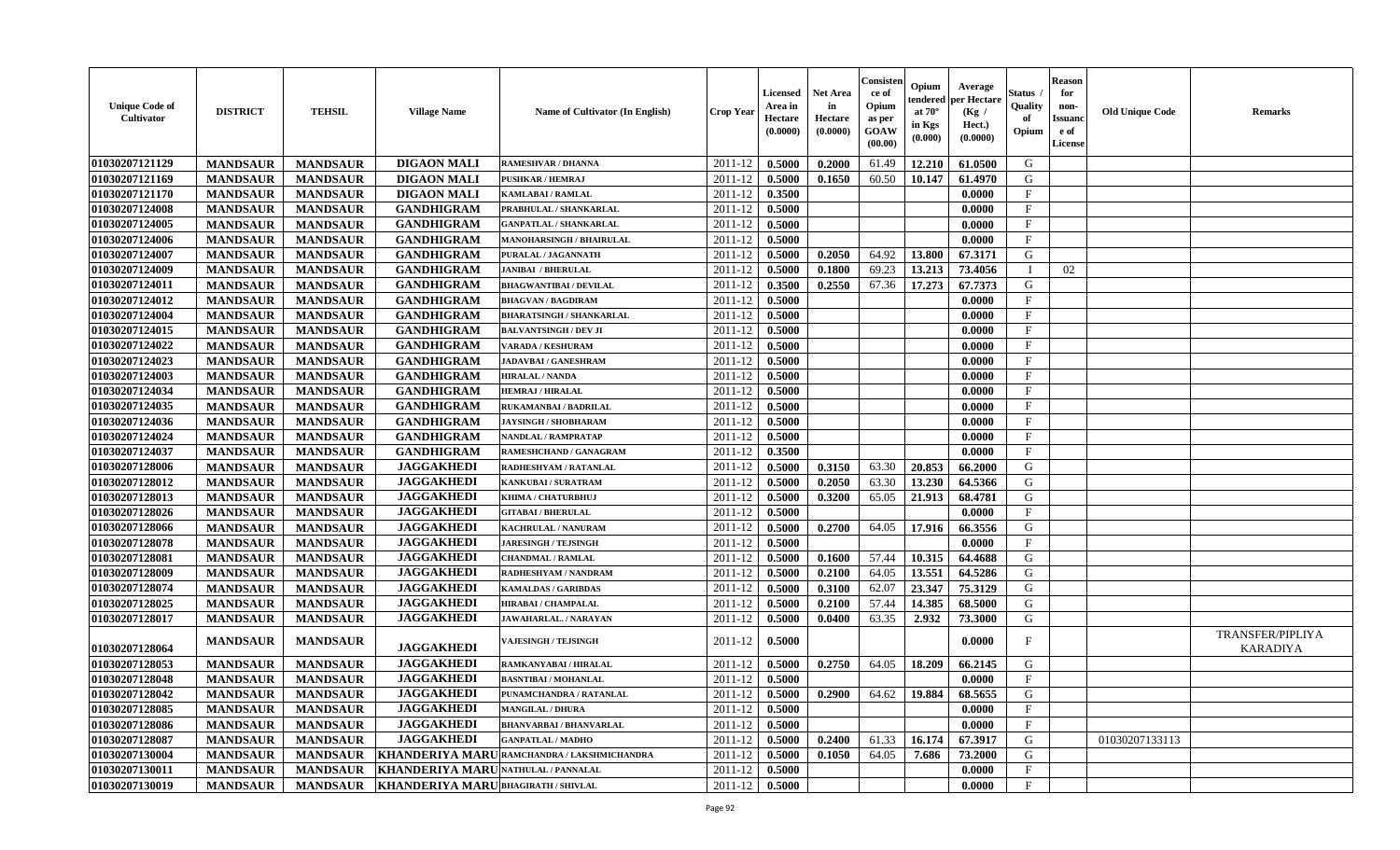| <b>Unique Code of</b><br>Cultivator | <b>DISTRICT</b> | <b>TEHSIL</b>   | <b>Village Name</b>                     | <b>Name of Cultivator (In English)</b>            | <b>Crop Year</b> | Licensed<br>Area in<br>Hectare<br>(0.0000) | <b>Net Area</b><br>in<br>Hectare<br>(0.0000) | Consister<br>ce of<br>Opium<br>as per<br>GOAW<br>(00.00) | Opium<br>tendered<br>at $70^{\circ}$<br>in Kgs<br>(0.000) | Average<br>per Hectare<br>(Kg /<br>Hect.)<br>(0.0000) | Status<br>Quality<br>of<br>Opium | <b>Reason</b><br>for<br>non-<br><b>Issuano</b><br>e of<br>License | <b>Old Unique Code</b> | <b>Remarks</b>     |
|-------------------------------------|-----------------|-----------------|-----------------------------------------|---------------------------------------------------|------------------|--------------------------------------------|----------------------------------------------|----------------------------------------------------------|-----------------------------------------------------------|-------------------------------------------------------|----------------------------------|-------------------------------------------------------------------|------------------------|--------------------|
| 01030207130022                      | <b>MANDSAUR</b> | <b>MANDSAUR</b> | KHANDERIYA MARU BADRILAL / RAMLAL       |                                                   | 2011-12          | 0.5000                                     |                                              |                                                          |                                                           | 0.0000                                                | $\mathbf{F}$                     |                                                                   |                        |                    |
| 01030207130030                      | <b>MANDSAUR</b> | <b>MANDSAUR</b> | KHANDERIYA MARU                         | RAMLAL / LAKSHMAN CHAMAR                          | 2011-12          | 0.5000                                     | 0.3350                                       | 65.89                                                    | 23.899                                                    | 71.3403                                               | G                                |                                                                   |                        |                    |
| 01030207130032                      | <b>MANDSAUR</b> | <b>MANDSAUR</b> | <b>KHANDERIYA MARU</b>                  | <b>LAKSHMAN / BHUVAN</b>                          | 2011-12          | 0.5000                                     |                                              |                                                          |                                                           | 0.0000                                                | $\mathbf{F}$                     |                                                                   |                        |                    |
| 01030207130035                      | <b>MANDSAUR</b> | <b>MANDSAUR</b> | KHANDERIYA MARU BHARATSINGH / NANURAM   |                                                   | 2011-12          | 0.5000                                     |                                              |                                                          |                                                           | 0.0000                                                | $\mathbf{F}$                     |                                                                   |                        |                    |
| 01030207130045                      | <b>MANDSAUR</b> | <b>MANDSAUR</b> | KHANDERIYA MARU MODIRAM / HAMERA        |                                                   | 2011-12          | 0.5000                                     |                                              |                                                          |                                                           | 0.0000                                                | $\mathbf{F}$                     |                                                                   |                        |                    |
| 01030207130055                      | <b>MANDSAUR</b> | <b>MANDSAUR</b> | KHANDERIYA MARU HEMRAJ / RAMLAL         |                                                   | 2011-12          | 0.5000                                     |                                              |                                                          |                                                           | 0.0000                                                | $\mathbf{F}$                     |                                                                   |                        |                    |
| 01030207130058                      | <b>MANDSAUR</b> | <b>MANDSAUR</b> | KHANDERIYA MARU GANGABAI/KASTURA        |                                                   | 2011-12          | 0.5000                                     | 0.1200                                       | 65.89                                                    | 8.133                                                     | 67.7750                                               | G                                |                                                                   |                        |                    |
| 01030207130060                      | <b>MANDSAUR</b> | <b>MANDSAUR</b> |                                         | <b>KHANDERIYA MARU RAJKUNVAR / D.PUTRI KISHOR</b> | 2011-12          | 0.5000                                     |                                              |                                                          |                                                           | 0.0000                                                | $\mathbf{F}$                     |                                                                   |                        |                    |
| 01030207130067                      | <b>MANDSAUR</b> | <b>MANDSAUR</b> | <b>KHANDERIYA MARU</b>                  | <b>MANGILAL / BHAGVAN</b>                         | 2011-12          | 0.5000                                     |                                              |                                                          |                                                           | 0.0000                                                | $_{\rm F}$                       |                                                                   |                        |                    |
| 01030207130078                      | <b>MANDSAUR</b> | <b>MANDSAUR</b> | KHANDERIYA MARU SHIVLAL / MAGNIRAM      |                                                   | 2011-12          | 0.5000                                     | 0.1000                                       | 65.65                                                    | 7.212                                                     | 72.1200                                               | G                                |                                                                   |                        |                    |
| 01030207130105                      | <b>MANDSAUR</b> | <b>MANDSAUR</b> | <b>KHANDERIYA MARUSHIVALAL / KACHRU</b> |                                                   | 2011-12          | 0.5000                                     |                                              |                                                          |                                                           | 0.0000                                                | $\mathbf{F}$                     |                                                                   |                        |                    |
| 01030207130096                      | <b>MANDSAUR</b> | <b>MANDSAUR</b> | KHANDERIYA MARU SONABAI / CHUNNILAL     |                                                   | 2011-12          | 0.5000                                     |                                              |                                                          |                                                           | 0.0000                                                | $\mathbf{F}$                     |                                                                   |                        |                    |
| 01030207130104                      | <b>MANDSAUR</b> | <b>MANDSAUR</b> | KHANDERIYA MARU KAWARLAL / SHANKARLAL   |                                                   | 2011-12          | 0.5000                                     | 0.1100                                       | 65.65                                                    | 7.362                                                     | 66.9273                                               | G                                |                                                                   |                        |                    |
| 01030207130013                      | <b>MANDSAUR</b> | <b>MANDSAUR</b> | KHANDERIYA MARU DHANRAJ / GAMER         |                                                   | 2011-12          | 0.5000                                     |                                              |                                                          |                                                           | 0.0000                                                | $\mathbf{F}$                     |                                                                   |                        |                    |
| 01030207130014                      | <b>MANDSAUR</b> | <b>MANDSAUR</b> | <b>KHANDERIYA MARU</b>                  | <b>RATANLAL / KARU</b>                            | 2011-12          | 0.5000                                     |                                              |                                                          |                                                           | 0.0000                                                | $\mathbf{F}$                     |                                                                   |                        |                    |
| 01030207130042                      | <b>MANDSAUR</b> | <b>MANDSAUR</b> | KHANDERIYA MARU JANIBAI / BHAGITRATH    |                                                   | 2011-12          | 0.3500                                     |                                              |                                                          |                                                           | 0.0000                                                | $\mathbf{F}$                     |                                                                   |                        |                    |
| 01030207130049                      | <b>MANDSAUR</b> | <b>MANDSAUR</b> | KHANDERIYA MARUMANNALAL / KARULAL       |                                                   | 2011-12          | 0.5000                                     |                                              |                                                          |                                                           | 0.0000                                                | $\mathbf{F}$                     |                                                                   |                        | <b>NAME CHANGE</b> |
| 01030207130070                      | <b>MANDSAUR</b> | <b>MANDSAUR</b> | KHANDERIYA MARU AASHARAM / UDA          |                                                   | 2011-12          | 0.5000                                     |                                              |                                                          |                                                           | 0.0000                                                | $\mathbf{F}$                     |                                                                   |                        |                    |
| 01030207130081                      | <b>MANDSAUR</b> | <b>MANDSAUR</b> | KHANDERIYA MARU                         | <b>SITARAM / GIRDHARI</b>                         | 2011-12          | 0.5000                                     |                                              |                                                          |                                                           | 0.0000                                                | $\mathbf{F}$                     |                                                                   |                        |                    |
| 01030207130041                      | <b>MANDSAUR</b> | <b>MANDSAUR</b> | <b>KHANDERIYA MARU</b>                  | <b>BANSHIDAS / GOPALDAS</b>                       | 2011-12          | 0.5000                                     |                                              |                                                          |                                                           | 0.0000                                                | $\mathbf F$                      |                                                                   |                        |                    |
| 01030207130034                      | <b>MANDSAUR</b> | <b>MANDSAUR</b> | <b>KHANDERIYA MARU</b>                  | <b>SAYRABAI/KAMAL</b>                             | 2011-12          | 0.5000                                     | 0.1050                                       | 62.03                                                    | 7.045                                                     | 67.0952                                               | G                                |                                                                   |                        |                    |
| 01030207130064                      | <b>MANDSAUR</b> | <b>MANDSAUR</b> | KHANDERIYA MARU BAGDIBAI / RUGNATH      |                                                   | 2011-12          | 0.5000                                     |                                              |                                                          |                                                           | 0.0000                                                | $\mathbf{F}$                     |                                                                   |                        | <b>NAME CHANGE</b> |
| 01030207130069                      | <b>MANDSAUR</b> | <b>MANDSAUR</b> | KHANDERIYA MARUGANGABAI/GAMER           |                                                   | 2011-12          | 0.5000                                     | 0.4750                                       | 62.03                                                    | 11.874                                                    | 24.9979                                               | G                                | 04                                                                |                        |                    |
| 01030207129036                      | <b>MANDSAUR</b> | <b>MANDSAUR</b> | <b>KOLWA</b>                            | <b>PRITHVIRAJ / HIRA</b>                          | 2011-12          | 0.5000                                     | 0.1000                                       | 63.25                                                    | 7.536                                                     | 75.3600                                               | G                                |                                                                   |                        |                    |
| 01030207129002                      | <b>MANDSAUR</b> | <b>MANDSAUR</b> | <b>KOLWA</b>                            | <b>MANGILAL / NANDA</b>                           | 2011-12          | 0.5000                                     | 0.2150                                       | 63.25                                                    | 14.222                                                    | 66.1488                                               | G                                |                                                                   |                        |                    |
| 01030207129008                      | <b>MANDSAUR</b> | <b>MANDSAUR</b> | <b>KOLWA</b>                            | KHEMCHAND / RAGHUNATH                             | 2011-12          | 0.5000                                     | 0.1450                                       | 60.12                                                    | 9.714                                                     | 66.9931                                               | G                                |                                                                   |                        |                    |
| 01030207129013                      | <b>MANDSAUR</b> | <b>MANDSAUR</b> | <b>KOLWA</b>                            | <b>VINESH / RAMCHANDRA</b>                        | 2011-12          | 0.5000                                     | 0.2650                                       | 60.08                                                    | 18.041                                                    | 68.0792                                               | G                                |                                                                   |                        |                    |
| 01030207129014                      | <b>MANDSAUR</b> | <b>MANDSAUR</b> | <b>KOLWA</b>                            | SATAYNARAYAN / MOTILAL                            | 2011-12          | 0.5000                                     |                                              |                                                          |                                                           | 0.0000                                                | $\mathbf{F}$                     |                                                                   |                        |                    |
| 01030207129030                      | <b>MANDSAUR</b> | <b>MANDSAUR</b> | <b>KOLWA</b>                            | <b>MADHU / HIRA</b>                               | 2011-12          | 0.5000                                     | 0.1400                                       | 61.22                                                    | 9.848                                                     | 70.3429                                               | G                                |                                                                   |                        |                    |
| 01030207129035                      | <b>MANDSAUR</b> | <b>MANDSAUR</b> | <b>KOLWA</b>                            | <b>KALABAI/MANGUDAS</b>                           | 2011-12          | 0.5000                                     | 0.2950                                       | 61.22                                                    | 18.418                                                    | 62.4339                                               | G                                |                                                                   |                        |                    |
| 01030207129045                      | <b>MANDSAUR</b> | <b>MANDSAUR</b> | <b>KOLWA</b>                            | <b>HARIDAS / KAMLADAS</b>                         | 2011-12          | 0.5000                                     | 0.2800                                       | 61.22                                                    | 17.920                                                    | 64.0000                                               | G                                |                                                                   |                        |                    |
| 01030207129067                      | <b>MANDSAUR</b> | <b>MANDSAUR</b> | <b>KOLWA</b>                            | MAGANLAL / LAKSHMICHANDRA                         | 2011-12          | 0.5000                                     |                                              |                                                          |                                                           | 0.0000                                                | $\mathbf{F}$                     |                                                                   |                        |                    |
| 01030207129076                      | <b>MANDSAUR</b> | <b>MANDSAUR</b> | <b>KOLWA</b>                            | <b>BAGDIRAM / NARAYAN</b>                         | 2011-12          | 0.5000                                     | 0.2050                                       | 58.75                                                    | 13.890                                                    | 67.7561                                               | G                                |                                                                   |                        |                    |
| 01030207129051                      | <b>MANDSAUR</b> | <b>MANDSAUR</b> | <b>KOLWA</b>                            | <b>MOHANBAI/SHANKARLAL</b>                        | 2011-12          | 0.5000                                     | 0.3400                                       | 65.01                                                    | 22,271                                                    | 65.5029                                               | G                                |                                                                   |                        |                    |
| 01030207129088                      | <b>MANDSAUR</b> | <b>MANDSAUR</b> | <b>KOLWA</b>                            | <b>RANGLAL / HEMRAJ</b>                           | 2011-12          | 0.5000                                     | 0.4200                                       | 58.75                                                    | 25.598                                                    | 60.9476                                               | G                                |                                                                   |                        |                    |
| 01030207129001                      | <b>MANDSAUR</b> | <b>MANDSAUR</b> | KOLWA                                   | <b>KAMLABAI/RAMLAL</b>                            | $2011-12$ 0.5000 |                                            |                                              |                                                          |                                                           | 0.0000                                                | F                                |                                                                   |                        |                    |
| 01030207129011                      | <b>MANDSAUR</b> | <b>MANDSAUR</b> | <b>KOLWA</b>                            | <b>GOPAL / FAKIRCHAND</b>                         | 2011-12          | 0.5000                                     | 0.2100                                       | 59.77                                                    | 13.551                                                    | 64.5286                                               | G                                |                                                                   |                        |                    |
| 01030207129018                      | <b>MANDSAUR</b> | <b>MANDSAUR</b> | <b>KOLWA</b>                            | SHAMBHULAL / SHANKARLAL                           | 2011-12          | 0.5000                                     |                                              |                                                          |                                                           | 0.0000                                                | $\mathbf{F}$                     |                                                                   |                        |                    |
| 01030207129009                      | <b>MANDSAUR</b> | <b>MANDSAUR</b> | <b>KOLWA</b>                            | <b>KELASH / BHANVARLAL</b>                        | 2011-12          | 0.5000                                     | 0.2700                                       | 59.77                                                    | 18.307                                                    | 67.8037                                               | G                                |                                                                   |                        |                    |
| 01030207129082                      | <b>MANDSAUR</b> | <b>MANDSAUR</b> | <b>KOLWA</b>                            | <b>KANHEYALAL / PANNALAL</b>                      | 2011-12          | 0.5000                                     | 0.0950                                       | 61.43                                                    | 6.415                                                     | 67.5263                                               | G                                |                                                                   |                        |                    |
| 01030207129089                      | <b>MANDSAUR</b> | <b>MANDSAUR</b> | <b>KOLWA</b>                            | NANDUBAI / LAKSHMAN                               | 2011-12          | 0.5000                                     | 0.4300                                       | 55.54                                                    | 26.485                                                    | 61.5930                                               | G                                |                                                                   |                        |                    |
| 01030207129090                      | <b>MANDSAUR</b> | <b>MANDSAUR</b> | <b>KOLWA</b>                            | <b>DHAPUBAI/GORIYA</b>                            | 2011-12          | 0.5000                                     |                                              |                                                          |                                                           | 0.0000                                                | $\mathbf{F}$                     |                                                                   | 01030207132046         |                    |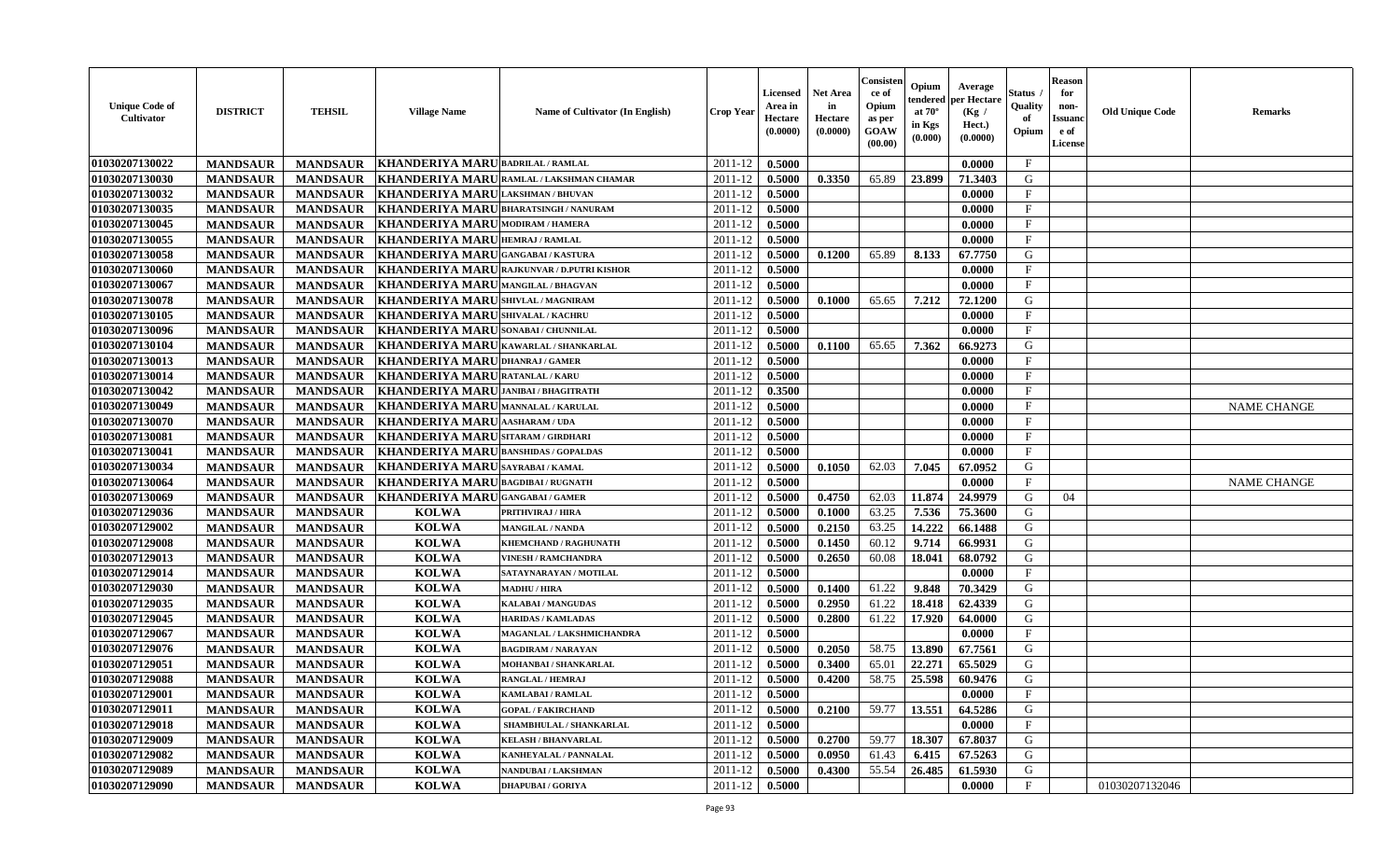| <b>Unique Code of</b><br><b>Cultivator</b> | <b>DISTRICT</b> | <b>TEHSIL</b>   | <b>Village Name</b> | Name of Cultivator (In English) | <b>Crop Year</b> | <b>Licensed</b><br>Area in<br>Hectare<br>(0.0000) | Net Area<br>in<br>Hectare<br>(0.0000) | Consister<br>ce of<br>Opium<br>as per<br><b>GOAW</b><br>(00.00) | Opium<br>endered<br>at $70^\circ$<br>in Kgs<br>(0.000) | Average<br>per Hectare<br>(Kg /<br>Hect.)<br>(0.0000) | Status<br>Quality<br>of<br>Opium | <b>Reason</b><br>for<br>non-<br><b>Issuand</b><br>e of<br><b>License</b> | <b>Old Unique Code</b> | <b>Remarks</b> |
|--------------------------------------------|-----------------|-----------------|---------------------|---------------------------------|------------------|---------------------------------------------------|---------------------------------------|-----------------------------------------------------------------|--------------------------------------------------------|-------------------------------------------------------|----------------------------------|--------------------------------------------------------------------------|------------------------|----------------|
| 01030207129091                             | <b>MANDSAUR</b> | <b>MANDSAUR</b> | <b>KOLWA</b>        | <b>AMRA / MEGHA</b>             | 2011-12          | 0.5000                                            | 0.3950                                | 63.62                                                           | 24.130                                                 | 61.0886                                               | G                                |                                                                          | 01030207132063         |                |
| 01030207131016                             | <b>MANDSAUR</b> | <b>MANDSAUR</b> | <b>LABDARI</b>      | <b>BAGDIBAI / BAGDIRAM</b>      | 2011-12          | 0.3500                                            | 0.2350                                | 65.75                                                           | 15.245                                                 | 64.8723                                               | G                                |                                                                          |                        |                |
| 01030207131005                             | <b>MANDSAUR</b> | <b>MANDSAUR</b> | <b>LABDARI</b>      | <b>KANIRAM / KANVARLAL</b>      | 2011-12          | 0.5000                                            | 0.3900                                | 61.34                                                           | 6.528                                                  | 16.7385                                               | G                                | 04                                                                       |                        |                |
| 01030207131014                             | <b>MANDSAUR</b> | <b>MANDSAUR</b> | <b>LABDARI</b>      | <b>GANESHRAM / KAVNRLAL</b>     | 2011-12          | 0.5000                                            | 0.2900                                | 65.75                                                           | 19.331                                                 | 66.6586                                               | G                                |                                                                          |                        |                |
| 01030207131019                             | <b>MANDSAUR</b> | <b>MANDSAUR</b> | <b>LABDARI</b>      | <b>MEHATABBAI/KARU</b>          | 2011-12          | 0.5000                                            | 0.3000                                | 57.77                                                           | 17.991                                                 | 59.9700                                               | G                                |                                                                          |                        |                |
| 01030207131024                             | <b>MANDSAUR</b> | <b>MANDSAUR</b> | <b>LABDARI</b>      | <b>BHERULAL / NANURAM</b>       | 2011-12          | 0.5000                                            | 0.1900                                | 56.39                                                           | 10.827                                                 | 56.9842                                               | G                                |                                                                          |                        |                |
| 01030207131025                             | <b>MANDSAUR</b> | <b>MANDSAUR</b> | <b>LABDARI</b>      | <b>BHANVARLAL / SALAGRAM</b>    | 2011-12          | 0.5000                                            | 0.1500                                | 56.39                                                           | 8.330                                                  | 55.5333                                               | G                                | 04                                                                       |                        |                |
| 01030207131021                             | <b>MANDSAUR</b> | <b>MANDSAUR</b> | <b>LABDARI</b>      | <b>BHAGIRATH / UDAYLAL</b>      | 2011-12          | 0.5000                                            | 0.4050                                | 55.55                                                           | 23.958                                                 | 59.1556                                               | G                                |                                                                          |                        |                |
| 01030207131012                             | <b>MANDSAUR</b> | <b>MANDSAUR</b> | <b>LABDARI</b>      | RAMPRASAD / LAKSHMAN            | 2011-12          | 0.5000                                            | 0.2350                                | 62.64                                                           | 14.720                                                 | 62.6383                                               | $\mathbf I$                      | 02                                                                       |                        |                |
| 01030207131010                             | <b>MANDSAUR</b> | <b>MANDSAUR</b> | <b>LABDARI</b>      | TEKCHANDRA / BHAGIRATH          | 2011-12          | 0.5000                                            | 0.3200                                | 61.34                                                           | 19.243                                                 | 60.1344                                               | G                                |                                                                          |                        |                |
| 01030207131023                             | <b>MANDSAUR</b> | <b>MANDSAUR</b> | <b>LABDARI</b>      | <b>LAKSHMAN / BADRILAL</b>      | 2011-12          | 0.5000                                            | 0.2300                                | 62.74                                                           | 14.323                                                 | 62.2739                                               | $\mathbf I$                      | 02                                                                       |                        |                |
| 01030207131026                             | <b>MANDSAUR</b> | <b>MANDSAUR</b> | <b>LABDARI</b>      | <b>RUKMANBAI / PURALAL</b>      | 2011-12          | 0.5000                                            |                                       |                                                                 |                                                        | 0.0000                                                | $\mathbf{F}$                     |                                                                          |                        |                |
| 01030207131031                             | <b>MANDSAUR</b> | <b>MANDSAUR</b> | <b>LABDARI</b>      | <b>KANHIYALAL / GULAB</b>       | 2011-12          | 0.5000                                            | 0.1900                                | 57.77                                                           | 11.018                                                 | 57.9895                                               | G                                |                                                                          |                        |                |
| 01030207019002                             | <b>MANDSAUR</b> | <b>MANDSAUR</b> | <b>LALGHATI</b>     | <b>HITESH / BANSILAL</b>        | 2011-12          | 0.5000                                            |                                       |                                                                 |                                                        | 0.0000                                                | F                                |                                                                          |                        |                |
| 01030207019007                             | <b>MANDSAUR</b> | <b>MANDSAUR</b> | <b>LALGHATI</b>     | <b>DEUBAI/KISANLAL</b>          | 2011-12          | 0.5000                                            | 0.2000                                | 62.53                                                           | 13.096                                                 | 65.4800                                               | G                                |                                                                          |                        |                |
| 01030207019010                             | <b>MANDSAUR</b> | <b>MANDSAUR</b> | <b>LALGHATI</b>     | <b>MANGILAL / RAMLAL</b>        | 2011-12          | 0.5000                                            | 0.1900                                | 61.91                                                           | 12.170                                                 | 64.0526                                               | G                                |                                                                          |                        |                |
| 01030207019041                             | <b>MANDSAUR</b> | <b>MANDSAUR</b> | <b>LALGHATI</b>     | <b>GATTUBAI/DEVICHANDRA</b>     | 2011-12          | 0.5000                                            |                                       |                                                                 |                                                        | 0.0000                                                | $_{\rm F}$                       |                                                                          |                        |                |
| 01030207019001                             | <b>MANDSAUR</b> | <b>MANDSAUR</b> | <b>LALGHATI</b>     | <b>MANGIAL / KASTURCHAND</b>    | 2011-12          | 0.5000                                            | 0.1050                                | 63.54                                                           | 8.242                                                  | 78.4952                                               | G                                |                                                                          |                        |                |
| 01030207019003                             | <b>MANDSAUR</b> | <b>MANDSAUR</b> | <b>LALGHATI</b>     | RAMESH POTRA RUKMANIBAI         | 2011-12          | 0.3500                                            | 0.1300                                | 63.54                                                           | 8.623                                                  | 66.3308                                               | G                                |                                                                          |                        |                |
| 01030207019006                             | <b>MANDSAUR</b> | <b>MANDSAUR</b> | <b>LALGHATI</b>     | <b>MANGIBAI / PANNALAL</b>      | 2011-12          | 0.5000                                            | 0.3850                                | 58.73                                                           | 24.331                                                 | 63.1974                                               | G                                |                                                                          |                        |                |
| 01030207019012                             | <b>MANDSAUR</b> | <b>MANDSAUR</b> | <b>LALGHATI</b>     | <b>BANSILAL / MOHANLAL</b>      | 2011-12          | 0.5000                                            |                                       |                                                                 |                                                        | 0.0000                                                | $\mathbf{F}$                     |                                                                          |                        |                |
| 01030207019013                             | <b>MANDSAUR</b> | <b>MANDSAUR</b> | <b>LALGHATI</b>     | SATYNARAYAN / BAPULAL           | 2011-12          | 0.5000                                            |                                       |                                                                 |                                                        | 0.0000                                                | $_{\rm F}$                       |                                                                          |                        |                |
| 01030207019016                             | <b>MANDSAUR</b> | <b>MANDSAUR</b> | <b>LALGHATI</b>     | <b>MADANLAL / PANNALAL</b>      | 2011-12          | 0.5000                                            | 0.1300                                | 59.82                                                           | 8.204                                                  | 63.1077                                               | G                                |                                                                          |                        |                |
| 01030207019021                             | <b>MANDSAUR</b> | <b>MANDSAUR</b> | <b>LALGHATI</b>     | <b>BHERULAL / MANGILAL</b>      | 2011-12          | 0.5000                                            | 0.1400                                | 63.39                                                           | 9.373                                                  | 66.9500                                               | G                                |                                                                          |                        |                |
| 01030207019023                             | <b>MANDSAUR</b> | <b>MANDSAUR</b> | <b>LALGHATI</b>     | <b>GOPAL / MANGILAL</b>         | 2011-12          | 0.5000                                            | 0.3500                                | 64.01                                                           | 24.086                                                 | 68.8171                                               | G                                |                                                                          |                        |                |
| 01030207019024                             | <b>MANDSAUR</b> | <b>MANDSAUR</b> | <b>LALGHATI</b>     | SHIVNARAYAN / GOPAL             | 2011-12          | 0.5000                                            | 0.3550                                | 64.53                                                           | 23.987                                                 | 67.5690                                               | G                                |                                                                          |                        |                |
| 01030207019025                             | <b>MANDSAUR</b> | <b>MANDSAUR</b> | <b>LALGHATI</b>     | <b>SURESH / BAPULAL</b>         | 2011-12          | 0.5000                                            | 0.1650                                | 59.82                                                           | 10.340                                                 | 62.6667                                               | G                                |                                                                          |                        |                |
| 01030207019031                             | <b>MANDSAUR</b> | <b>MANDSAUR</b> | <b>LALGHATI</b>     | <b>ONKARLAL / UDAYRAM</b>       | 2011-12          | 0.5000                                            |                                       |                                                                 |                                                        | 0.0000                                                | $_{\rm F}$                       |                                                                          |                        |                |
| 01030207019032                             | <b>MANDSAUR</b> | <b>MANDSAUR</b> | <b>LALGHATI</b>     | <b>JUMMABAI/RATANLAL</b>        | 2011-12          | 0.5000                                            | 0.1700                                | 62.44                                                           | 10.918                                                 | 64.2235                                               | G                                |                                                                          |                        |                |
| 01030207019035                             | <b>MANDSAUR</b> | <b>MANDSAUR</b> | <b>LALGHATI</b>     | PRABHULAL / KASTURCHANDRA       | 2011-12          | 0.5000                                            |                                       |                                                                 |                                                        | 0.0000                                                | $_{\rm F}$                       |                                                                          |                        |                |
| 01030207019037                             | <b>MANDSAUR</b> | <b>MANDSAUR</b> | <b>LALGHATI</b>     | <b>GATUBAI/BAGDIRAM</b>         | 2011-12          | 0.5000                                            | 0.3550                                | 63.00                                                           | 22.617                                                 | 63.7099                                               | G                                |                                                                          |                        |                |
| 01030207019045                             | <b>MANDSAUR</b> | <b>MANDSAUR</b> | <b>LALGHATI</b>     | <b>KANVARLAL / KANIRAM</b>      | 2011-12          | 0.5000                                            |                                       |                                                                 |                                                        | 0.0000                                                | $\mathbf{F}$                     |                                                                          |                        |                |
| 01030207019026                             | <b>MANDSAUR</b> | <b>MANDSAUR</b> | <b>LALGHATI</b>     | <b>DASHRATH / GOPAL</b>         | 2011-12          | 0.5000                                            | 0.1900                                | 58.73                                                           | 12.484                                                 | 65.7053                                               | G                                |                                                                          |                        |                |
| 01030207019048                             | <b>MANDSAUR</b> | <b>MANDSAUR</b> | <b>LALGHATI</b>     | KANIRAM / GIRDHARILAL           | 2011-12          | 0.5000                                            | 0.2750                                | 62.70                                                           | 20.189                                                 | 73.4145                                               | G                                |                                                                          |                        |                |
| 01030207019049                             | <b>MANDSAUR</b> | <b>MANDSAUR</b> | <b>LALGHATI</b>     | <b>BHUVANILAL / KANIRAM</b>     | 2011-12          | 0.5000                                            | 0.2150                                | 65.79                                                           | 15.320                                                 | 71.2558                                               | G                                |                                                                          |                        |                |
| 01030207019018                             | <b>MANDSAUR</b> | <b>MANDSAUR</b> | <b>LALGHATI</b>     | <b>RAMLAL / KISHANLAL</b>       | 2011-12          | 0.5000                                            | 0.1600                                | 65.79                                                           | 11.476                                                 | 71.7250                                               | G                                |                                                                          |                        |                |
| 01030207019053                             | <b>MANDSAUR</b> | <b>MANDSAUR</b> | <b>LALGHATI</b>     | <b>DASRATH / PREMCHAND</b>      | 2011-12          | 0.5000                                            | 0.1650                                | 67.48                                                           | 11.462                                                 | 69.4667                                               | G                                |                                                                          |                        |                |
| 01030207019054                             | <b>MANDSAUR</b> | <b>MANDSAUR</b> | <b>LALGHATI</b>     | RADHESHYAM / KARULAL            | 2011-12          | 0.5000                                            | 0.2800                                | 65.79                                                           | 18.111                                                 | 64.6821                                               | G                                |                                                                          |                        |                |
| 01030207019055                             | <b>MANDSAUR</b> | <b>MANDSAUR</b> | <b>LALGHATI</b>     | <b>FAKIRCHAND / KACRU</b>       | 2011-12          | 0.5000                                            | 0.3000                                | 59.04                                                           | 18.817                                                 | 62.7233                                               | G                                |                                                                          |                        |                |
| 01030207019027                             | <b>MANDSAUR</b> | <b>MANDSAUR</b> | <b>LALGHATI</b>     | KANVARLAL / HANSRAJ             | 2011-12          | 0.5000                                            | 0.2650                                | 70.15                                                           | 18.670                                                 | 70.4528                                               | ${\bf G}$                        |                                                                          |                        |                |
| 01030207019015                             | <b>MANDSAUR</b> | <b>MANDSAUR</b> | <b>LALGHATI</b>     | <b>NANIBAI/UDAYLAL</b>          | 2011-12          | 0.5000                                            |                                       |                                                                 |                                                        | 0.0000                                                | $\mathbf{F}$                     |                                                                          |                        |                |
| 01030207132030                             | <b>MANDSAUR</b> | <b>MANDSAUR</b> | <b>LILDA</b>        | <b>SAJJANSINGH / SHIVSINGH</b>  | 2011-12          | 0.5000                                            | 0.3500                                | 64.68                                                           | 24.126                                                 | 68.9314                                               | G                                |                                                                          |                        |                |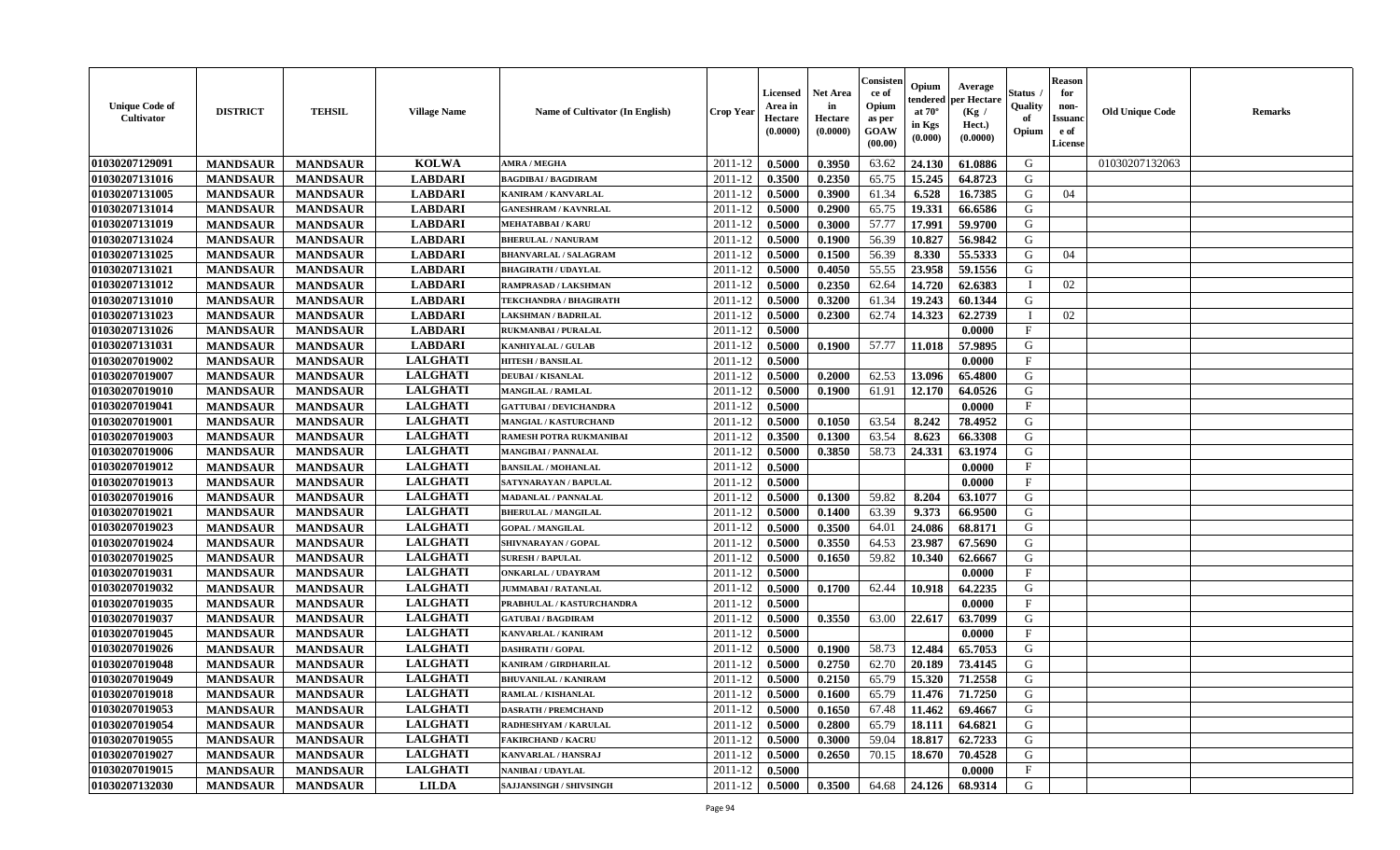| <b>Unique Code of</b><br>Cultivator | <b>DISTRICT</b> | <b>TEHSIL</b>   | <b>Village Name</b>    | Name of Cultivator (In English)    | <b>Crop Year</b> | <b>Licensed</b><br>Area in<br>Hectare<br>(0.0000) | <b>Net Area</b><br>in<br>Hectare<br>(0.0000) | Consister<br>ce of<br>Opium<br>as per<br><b>GOAW</b><br>(00.00) | Opium<br>endered<br>at $70^\circ$<br>in Kgs<br>(0.000) | Average<br>per Hectare<br>(Kg /<br>Hect.)<br>(0.0000) | Status<br>Quality<br>of<br>Opium | <b>Reason</b><br>for<br>non-<br><b>Issuand</b><br>e of<br>License | <b>Old Unique Code</b> | <b>Remarks</b> |
|-------------------------------------|-----------------|-----------------|------------------------|------------------------------------|------------------|---------------------------------------------------|----------------------------------------------|-----------------------------------------------------------------|--------------------------------------------------------|-------------------------------------------------------|----------------------------------|-------------------------------------------------------------------|------------------------|----------------|
| 01030207132014                      | <b>MANDSAUR</b> | <b>MANDSAUR</b> | <b>LILDA</b>           | <b>BALVANTSINGH / BHAGVATSINGH</b> | 2011-12          | 0.5000                                            | 0.4800                                       | 59.39                                                           | 30.832                                                 | 64.2333                                               | G                                |                                                                   |                        |                |
| 01030207132016                      | <b>MANDSAUR</b> | <b>MANDSAUR</b> | <b>LILDA</b>           | <b>GOVINDSINGH / NIRBHESINGH</b>   | 2011-12          | 0.5000                                            | 0.3300                                       | 58.79                                                           | 21.332                                                 | 64.6424                                               | G                                |                                                                   |                        |                |
| 01030207132044                      | <b>MANDSAUR</b> | <b>MANDSAUR</b> | <b>LILDA</b>           | <b>MAGANBAI/DULESINGH</b>          | 2011-12          | 0.5000                                            | 0.3550                                       | 58.79                                                           | 20.938                                                 | 58.9803                                               | G                                |                                                                   |                        |                |
| 01030207132062                      | <b>MANDSAUR</b> | <b>MANDSAUR</b> | <b>LILDA</b>           | <b>NANDRAM / BHANVARLAL</b>        | 2011-12          | 0.3500                                            | 0.3250                                       | 55.59                                                           | 19.004                                                 | 58.4738                                               | G                                |                                                                   |                        |                |
| 01030207132064                      | <b>MANDSAUR</b> | <b>MANDSAUR</b> | <b>LILDA</b>           | <b>DURGABAI/GULJARKISHOR</b>       | 2011-12          | 0.5000                                            | 0.4050                                       | 58.79                                                           | 24.574                                                 | 60.6765                                               | G                                |                                                                   |                        |                |
| 01030207132012                      | <b>MANDSAUR</b> | <b>MANDSAUR</b> | <b>LILDA</b>           | <b>BHARATSINGH / KARANSINGH</b>    | 2011-12          | 0.3500                                            | 0.3200                                       | 60.20                                                           | 21.448                                                 | 67.0250                                               | G                                |                                                                   |                        |                |
| 01030207132060                      | <b>MANDSAUR</b> | <b>MANDSAUR</b> | <b>LILDA</b>           | <b>BALU / JIVRAJ</b>               | 2011-12          | 0.3500                                            | 0.3400                                       | 60.20                                                           | 22.498                                                 | 66.1706                                               | G                                |                                                                   |                        |                |
| 01030207132068                      | <b>MANDSAUR</b> | <b>MANDSAUR</b> | <b>LILDA</b>           | KACHRUSINGH / NAWALSINGH           | 2011-12          | 0.5000                                            | 0.4300                                       | 60.20                                                           | 27.984                                                 | 65.0791                                               | G                                |                                                                   |                        |                |
| 01030207132140                      | <b>MANDSAUR</b> | <b>MANDSAUR</b> | <b>LILDA</b>           | MANGU SINGH / RUP SINGH            | 2011-12          | 0.5000                                            | 0.4600                                       | 66.07                                                           | 33.007                                                 | 71.7543                                               |                                  | 02                                                                |                        |                |
| 01030207133049                      | <b>MANDSAUR</b> | <b>MANDSAUR</b> | <b>MALYA KHERKHEDA</b> | <b>SUKHLAL / BAGDIRAM</b>          | 2011-12          | 0.5000                                            | 0.2350                                       | 64.99                                                           | 17.733                                                 | 75.4596                                               | G                                |                                                                   |                        |                |
| 01030207133002                      | <b>MANDSAUR</b> | <b>MANDSAUR</b> | <b>MALYA KHERKHEDA</b> | <b>DEVILAL / VAJERAM</b>           | 2011-12          | 0.5000                                            | 0.1250                                       | 57.83                                                           | 7.518                                                  | 60.1440                                               | G                                |                                                                   |                        |                |
| 01030207133008                      | <b>MANDSAUR</b> | <b>MANDSAUR</b> | <b>MALYA KHERKHEDA</b> | <b>MOHANLAL / KACHRU</b>           | 2011-12          | 0.5000                                            | 0.2500                                       | 60.37                                                           | 16.835                                                 | 67.3400                                               | G                                |                                                                   |                        |                |
| 01030207133009                      | <b>MANDSAUR</b> | <b>MANDSAUR</b> | <b>MALYA KHERKHEDA</b> | <b>BHARATSINGH / KISHANSINGH</b>   | 2011-12          | 0.5000                                            | 0.2850                                       | 63.10                                                           | 18.002                                                 | 63.1649                                               | G                                |                                                                   |                        |                |
| 01030207133011                      | <b>MANDSAUR</b> | <b>MANDSAUR</b> | <b>MALYA KHERKHEDA</b> | <b>GORILAL / MOHANLAL</b>          | 2011-12          | 0.5000                                            |                                              |                                                                 |                                                        | 0.0000                                                | $\mathbf{F}$                     |                                                                   |                        |                |
| 01030207133013                      | <b>MANDSAUR</b> | <b>MANDSAUR</b> | <b>MALYA KHERKHEDA</b> | PARASRAM / MADHU                   | 2011-12          | 0.5000                                            | 0.0800                                       | 63.10                                                           | 5.409                                                  | 67.6125                                               | G                                |                                                                   |                        |                |
| 01030207133015                      | <b>MANDSAUR</b> | <b>MANDSAUR</b> | <b>MALYA KHERKHEDA</b> | MOHANLAL / MANNALAL                | 2011-12          | 0.5000                                            | 0.3150                                       | 65.61                                                           | 22.101                                                 | 70.1619                                               | G                                |                                                                   |                        |                |
| 01030207133017                      | <b>MANDSAUR</b> | <b>MANDSAUR</b> | <b>MALYA KHERKHEDA</b> | MADANLAL / GANGAJI                 | 2011-12          | 0.5000                                            | 0.1750                                       | 61.65                                                           | 12.180                                                 | 69.6000                                               | G                                |                                                                   |                        |                |
| 01030207133025                      | <b>MANDSAUR</b> | <b>MANDSAUR</b> | <b>MALYA KHERKHEDA</b> | <b>GOPAL / JAVAHARLAL</b>          | 2011-12          | 0.5000                                            |                                              |                                                                 |                                                        | 0.0000                                                | $_{\rm F}$                       |                                                                   |                        |                |
| 01030207133026                      | <b>MANDSAUR</b> | <b>MANDSAUR</b> | <b>MALYA KHERKHEDA</b> | <b>DASHRATH / KISHAN</b>           | 2011-12          | 0.5000                                            | 0.3150                                       | 57.02                                                           | 18.939                                                 | 60.1238                                               | G                                |                                                                   |                        |                |
| 01030207133027                      | <b>MANDSAUR</b> | <b>MANDSAUR</b> | <b>MALYA KHERKHEDA</b> | <b>HIRALAL / DEV JI</b>            | 2011-12          | 0.5000                                            | 0.3900                                       | 56.82                                                           | 22.882                                                 | 58.6718                                               | G                                |                                                                   |                        |                |
| 01030207133030                      | <b>MANDSAUR</b> | <b>MANDSAUR</b> | <b>MALYA KHERKHEDA</b> | <b>KACHRU / NATHU</b>              | 2011-12          | 0.5000                                            |                                              |                                                                 |                                                        | 0.0000                                                | $\mathbf{F}$                     |                                                                   |                        |                |
| 01030207133031                      | <b>MANDSAUR</b> | <b>MANDSAUR</b> | <b>MALYA KHERKHEDA</b> | <b>SHANKAR / JORJI</b>             | 2011-12          | 0.5000                                            | 0.2200                                       | 61.61                                                           | 14.874                                                 | 67.6091                                               | G                                |                                                                   |                        |                |
| 01030207133034                      | <b>MANDSAUR</b> | <b>MANDSAUR</b> | <b>MALYA KHERKHEDA</b> | KAMLABAI / RAMCHANDRA              | 2011-12          | 0.3500                                            | 0.1000                                       | 62.79                                                           | 6.378                                                  | 63.7800                                               | G                                |                                                                   |                        |                |
| 01030207133035                      | <b>MANDSAUR</b> | <b>MANDSAUR</b> | <b>MALYA KHERKHEDA</b> | NARAYANSINGH / GANESHRAM           | 2011-12          | 0.5000                                            |                                              |                                                                 |                                                        | 0.0000                                                | $\mathbf F$                      |                                                                   |                        |                |
| 01030207133038                      | <b>MANDSAUR</b> | <b>MANDSAUR</b> | <b>MALYA KHERKHEDA</b> | KISHANDAS / KANHIYADAS             | 2011-12          | 0.5000                                            |                                              |                                                                 |                                                        | 0.0000                                                | $\mathbf F$                      |                                                                   |                        |                |
| 01030207133040                      | <b>MANDSAUR</b> | <b>MANDSAUR</b> | <b>MALYA KHERKHEDA</b> | <b>JIVANSINGH / NARAYANSINGH</b>   | 2011-12          | 0.5000                                            | 0.1500                                       | 65.61                                                           | 9.991                                                  | 66.6067                                               | G                                |                                                                   |                        |                |
| 01030207133044                      | <b>MANDSAUR</b> | <b>MANDSAUR</b> | <b>MALYA KHERKHEDA</b> | SHIVLAL / GOVINDA                  | 2011-12          | 0.5000                                            | 0.3300                                       | 59.65                                                           | 20.094                                                 | 60.8909                                               | G                                |                                                                   |                        |                |
| 01030207133046                      | <b>MANDSAUR</b> | <b>MANDSAUR</b> | <b>MALYA KHERKHEDA</b> | <b>BASANTILAL / MOHANLAL</b>       | 2011-12          | 0.5000                                            | 0.2400                                       | 59.65                                                           | 15.270                                                 | 63.6250                                               | G                                |                                                                   |                        |                |
| 01030207133058                      | <b>MANDSAUR</b> | <b>MANDSAUR</b> | <b>MALYA KHERKHEDA</b> | <b>RAMCHANDRA / KARU</b>           | 2011-12          | 0.5000                                            | 0.4250                                       | 59.65                                                           | 27.405                                                 | 64.4824                                               | G                                |                                                                   |                        |                |
| 01030207133059                      | <b>MANDSAUR</b> | <b>MANDSAUR</b> | <b>MALYA KHERKHEDA</b> | <b>MANSINGH / BAHADUR SINGH</b>    | 2011-12          | 0.5000                                            | 0.4150                                       | 54.99                                                           | 25.830                                                 | 62.2410                                               | G                                | 05                                                                |                        |                |
| 01030207133060                      | <b>MANDSAUR</b> | <b>MANDSAUR</b> | <b>MALYA KHERKHEDA</b> | <b>GAVRILAL / BHERUSING</b>        | 2011-12          | 0.5000                                            | 0.0950                                       | 58.66                                                           | 5.916                                                  | 62.2737                                               | G                                |                                                                   |                        |                |
| 01030207133073                      | <b>MANDSAUR</b> | <b>MANDSAUR</b> | <b>MALYA KHERKHEDA</b> | <b>BHERULAL / GUMAN</b>            | 2011-12          | 0.5000                                            |                                              |                                                                 |                                                        | 0.0000                                                | $\mathbf F$                      |                                                                   |                        |                |
| 01030207133074                      | <b>MANDSAUR</b> | <b>MANDSAUR</b> | <b>MALYA KHERKHEDA</b> | <b>BADRILAL / MOTILAL</b>          | 2011-12          | 0.5000                                            | 0.3150                                       | 60.21                                                           | 18.992                                                 | 60.2921                                               | G                                |                                                                   |                        |                |
| 01030207133078                      | <b>MANDSAUR</b> | <b>MANDSAUR</b> | <b>MALYA KHERKHEDA</b> | <b>JAGDISH / KACHRU</b>            | 2011-12          | 0.5000                                            | 0.2400                                       | 60.21                                                           | 15.870                                                 | 66.1250                                               | G                                |                                                                   |                        |                |
| 01030207133082                      | <b>MANDSAUR</b> | <b>MANDSAUR</b> | <b>MALYA KHERKHEDA</b> | PRABHUBAI / KACHRU                 | 2011-12          | 0.5000                                            | 0.2750                                       | 63.38                                                           | 18.860                                                 | 68.5818                                               | G                                |                                                                   |                        |                |
| 01030207133091                      | <b>MANDSAUR</b> | <b>MANDSAUR</b> | <b>MALYA KHERKHEDA</b> | <b>HEMANTBAI/NARAYAN</b>           | 2011-12          | 0.5000                                            | 0.2500                                       | 63.84                                                           | 16.224                                                 | 64.8960                                               | G                                |                                                                   |                        |                |
| 01030207133095                      | <b>MANDSAUR</b> | <b>MANDSAUR</b> | <b>MALYA KHERKHEDA</b> | <b>DEVA / NANURAM</b>              | 2011-12          | 0.5000                                            | 0.4200                                       | 62.79                                                           | 26.713                                                 | 63.6024                                               | G                                |                                                                   |                        |                |
| 01030207133099                      | <b>MANDSAUR</b> | <b>MANDSAUR</b> | <b>MALYA KHERKHEDA</b> | <b>LAKSHMAN / BALU</b>             | 2011-12          | 0.5000                                            | 0.1550                                       | 63.84                                                           | 10.196                                                 | 65.7806                                               | G                                |                                                                   |                        |                |
| 01030207133100                      | <b>MANDSAUR</b> | <b>MANDSAUR</b> | <b>MALYA KHERKHEDA</b> | KALURAM / KANAJI                   | 2011-12          | 0.5000                                            | 0.4700                                       | 58.26                                                           | 29.554                                                 | 62.8809                                               | G                                |                                                                   |                        |                |
| 01030207133104                      | <b>MANDSAUR</b> | <b>MANDSAUR</b> | <b>MALYA KHERKHEDA</b> | <b>DEVILAL / BALARAM</b>           | 2011-12          | 0.5000                                            | 0.1000                                       | 60.21                                                           | 6.898                                                  | 68.9800                                               | ${\bf G}$                        |                                                                   |                        |                |
| 01030207133106                      | <b>MANDSAUR</b> | <b>MANDSAUR</b> | <b>MALYA KHERKHEDA</b> | <b>BHERULAL / KESHURAM</b>         | 2011-12          | 0.5000                                            | 0.1450                                       | 65.00                                                           | 9.499                                                  | 65.5103                                               | G                                |                                                                   |                        |                |
| 01030207133109                      | <b>MANDSAUR</b> | <b>MANDSAUR</b> | <b>MALYA KHERKHEDA</b> | PRABHULAL / RAMLAL DHOBI           | 2011-12          | 0.5000                                            | 0.1950                                       | 58.26                                                           | 11.644                                                 | 59.7128                                               | G                                |                                                                   |                        |                |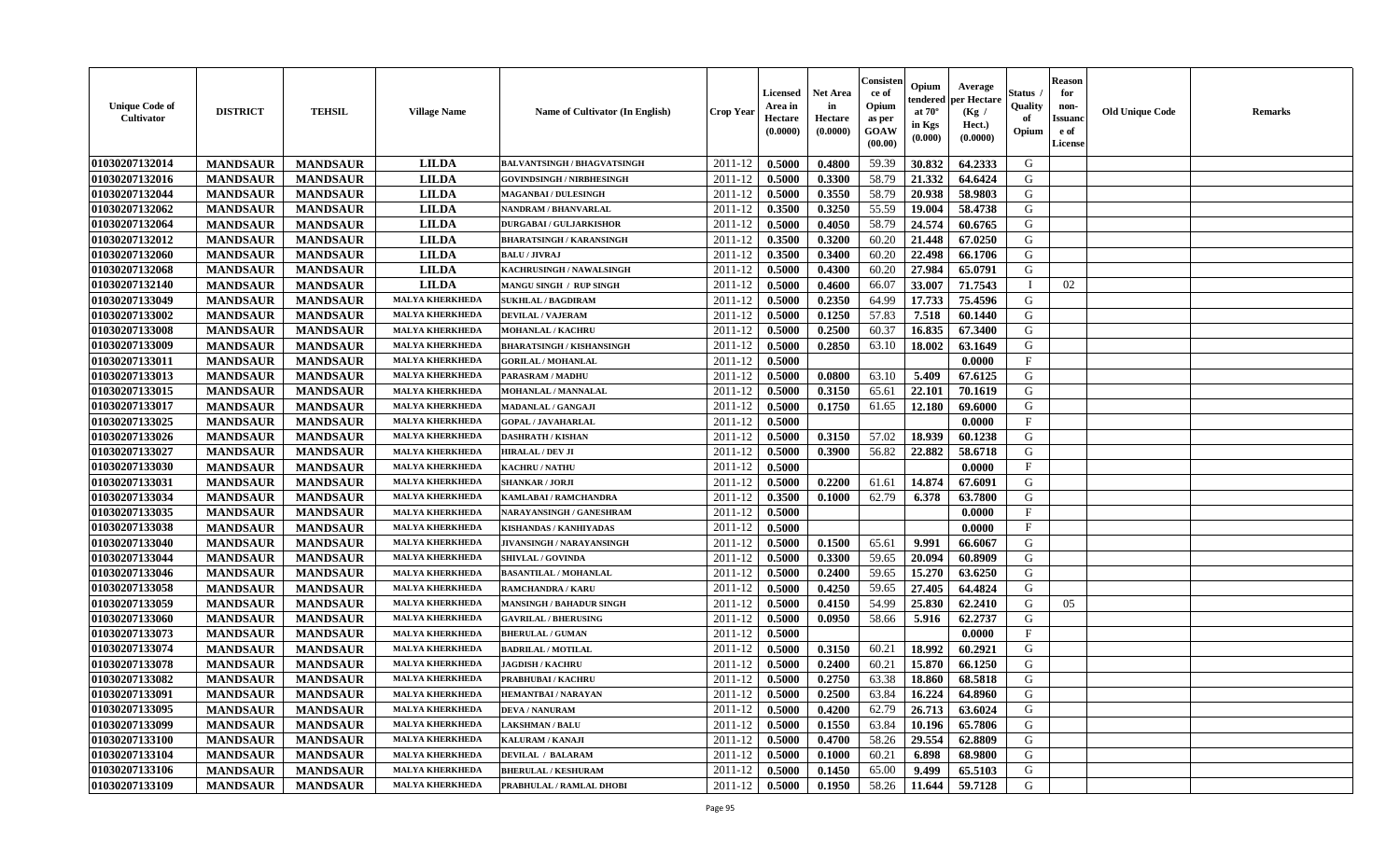| <b>Unique Code of</b><br>Cultivator | <b>DISTRICT</b> | <b>TEHSIL</b>   | <b>Village Name</b>    | <b>Name of Cultivator (In English)</b> | <b>Crop Year</b> | <b>Licensed</b><br>Area in<br>Hectare<br>(0.0000) | <b>Net Area</b><br>in<br>Hectare<br>(0.0000) | Consister<br>ce of<br>Opium<br>as per<br>GOAW<br>(00.00) | Opium<br>tendered<br>at $70^{\circ}$<br>in Kgs<br>$(\mathbf{0.000})$ | Average<br>per Hectare<br>(Kg /<br>Hect.)<br>(0.0000) | Status .<br>Quality<br>of<br>Opium | <b>Reason</b><br>for<br>non-<br><b>Issuanc</b><br>e of<br>License | <b>Old Unique Code</b> | <b>Remarks</b>                      |
|-------------------------------------|-----------------|-----------------|------------------------|----------------------------------------|------------------|---------------------------------------------------|----------------------------------------------|----------------------------------------------------------|----------------------------------------------------------------------|-------------------------------------------------------|------------------------------------|-------------------------------------------------------------------|------------------------|-------------------------------------|
| 01030207133112                      | <b>MANDSAUR</b> | <b>MANDSAUR</b> | <b>MALYA KHERKHEDA</b> | <b>KELASHCHANDRA / BADRILAL</b>        | 2011-12          | 0.5000                                            | 0.2100                                       | 65.32                                                    | 14.333                                                               | 68.2524                                               | G                                  |                                                                   |                        |                                     |
| 01030207133115                      | <b>MANDSAUR</b> | <b>MANDSAUR</b> | <b>MALYA KHERKHEDA</b> | <b>DEVILAL / UDAJI</b>                 | 2011-12          | 0.5000                                            | 0.1300                                       | 62.79                                                    | 8.728                                                                | 67.1385                                               | G                                  |                                                                   |                        |                                     |
| 01030207133135                      | <b>MANDSAUR</b> | <b>MANDSAUR</b> | <b>MALYA KHERKHEDA</b> | <b>MANGILAL / BHERULAL</b>             | 2011-12          | 0.5000                                            | 0.3550                                       | 58.53                                                    | 21.230                                                               | 59.8028                                               | G                                  |                                                                   |                        |                                     |
| 01030207133148                      | <b>MANDSAUR</b> | <b>MANDSAUR</b> | <b>MALYA KHERKHEDA</b> | SITABAI / JORJI                        | 2011-12          | 0.5000                                            | 0.1450                                       | 61.58                                                    | 9.694                                                                | 66.8552                                               | G                                  |                                                                   |                        |                                     |
| 01030207133158                      | <b>MANDSAUR</b> | <b>MANDSAUR</b> | <b>MALYA KHERKHEDA</b> | <b>BHANVARLAL / SHANKARLAL</b>         | 2011-12          | 0.5000                                            | 0.2300                                       | 61.58                                                    | 15.316                                                               | 66.5913                                               | G                                  |                                                                   |                        |                                     |
| 01030207133163                      | <b>MANDSAUR</b> | <b>MANDSAUR</b> | <b>MALYA KHERKHEDA</b> | <b>KANCHANBAI / BAGDIRAM</b>           | 2011-12          | 0.5000                                            | 0.3500                                       | 61.58                                                    | 22.142                                                               | 63.2629                                               | G                                  |                                                                   |                        |                                     |
| 01030207133170                      | <b>MANDSAUR</b> | <b>MANDSAUR</b> | <b>MALYA KHERKHEDA</b> | RUGNATHSINGH / KAILASHCHANDRA          | 2011-12          | 0.5000                                            | 0.3700                                       | 58.53                                                    | 23.019                                                               | 62.2135                                               | G                                  |                                                                   |                        |                                     |
| 01030207133172                      | <b>MANDSAUR</b> | <b>MANDSAUR</b> | <b>MALYA KHERKHEDA</b> | NARAYANDAS / KANHAIYALAL               | 2011-12          | 0.5000                                            | 0.3050                                       | 63.47                                                    | 19.476                                                               | 63.8557                                               | G                                  |                                                                   |                        |                                     |
| 01030207133175                      | <b>MANDSAUR</b> | <b>MANDSAUR</b> | <b>MALYA KHERKHEDA</b> | <b>DHURIBAI / KACHRU</b>               | 2011-12          | 0.5000                                            | 0.2950                                       | 58.53                                                    | 18.721                                                               | 63.4610                                               | G                                  |                                                                   |                        |                                     |
| 01030207133176                      | <b>MANDSAUR</b> | <b>MANDSAUR</b> | <b>MALYA KHERKHEDA</b> | <b>JAWAHARLAL / KACHRU</b>             | 2011-12          | 0.5000                                            | 0.1900                                       | 59.98                                                    | 12.433                                                               | 65.4368                                               | G                                  |                                                                   |                        |                                     |
| 01030207133184                      | <b>MANDSAUR</b> | <b>MANDSAUR</b> | <b>MALYA KHERKHEDA</b> | MOHANLAL / FATTA JI                    | 2011-12          | 0.5000                                            | 0.2950                                       | 60.53                                                    | 18.937                                                               | 64.1932                                               | G                                  |                                                                   |                        |                                     |
| 01030207133185                      | <b>MANDSAUR</b> | <b>MANDSAUR</b> | <b>MALYA KHERKHEDA</b> | <b>BALURAM / KISHAN JI</b>             | 2011-12          | 0.5000                                            | 0.2900                                       | 63.47                                                    | 17.073                                                               | 58.8724                                               | G                                  |                                                                   |                        |                                     |
| 01030207133189                      | <b>MANDSAUR</b> | <b>MANDSAUR</b> | <b>MALYA KHERKHEDA</b> | <b>BADRILAL / JAVAHARLAL</b>           | 2011-12          | 0.5000                                            | 0.1400                                       | 65.61                                                    | 10.207                                                               | 72.9071                                               | G                                  |                                                                   |                        |                                     |
| 01030207133157                      | <b>MANDSAUR</b> | <b>MANDSAUR</b> | <b>MALYA KHERKHEDA</b> | <b>MIRABAI / BALIBAI</b>               | 2011-12          | 0.5000                                            |                                              |                                                          |                                                                      | 0.0000                                                | $\mathbf{F}$                       |                                                                   |                        |                                     |
| 01030207133085                      | <b>MANDSAUR</b> | <b>MANDSAUR</b> | <b>MALYA KHERKHEDA</b> | <b>BHAGATRAM / RUPA</b>                | 2011-12          | 0.5000                                            | 0.1700                                       | 58.87                                                    | 10.647                                                               | 62.6294                                               | G                                  |                                                                   |                        |                                     |
| 01030207133010                      | <b>MANDSAUR</b> | <b>MANDSAUR</b> | <b>MALYA KHERKHEDA</b> | SHRILAL / MANNALAL                     | 2011-12          | 0.3500                                            | 0.1900                                       | 54.42                                                    | 10.511                                                               | 55.3211                                               | G                                  | 04                                                                |                        |                                     |
| 01030207133092                      | <b>MANDSAUR</b> | <b>MANDSAUR</b> | <b>MALYA KHERKHEDA</b> | SHRILAL / D.P.RATANLAL                 | 2011-12          | 0.5000                                            |                                              |                                                          |                                                                      | 0.0000                                                | $\mathbf F$                        |                                                                   |                        |                                     |
| 01030207133202                      | <b>MANDSAUR</b> | <b>MANDSAUR</b> | <b>MALYA KHERKHEDA</b> | MADANLAL / MADHO JI                    | 2011-12          | 0.5000                                            | 0.4800                                       | 62.22                                                    | 31.990                                                               | 66.6458                                               | G                                  |                                                                   |                        |                                     |
| 01030207133156                      | <b>MANDSAUR</b> | <b>MANDSAUR</b> | <b>MALYA KHERKHEDA</b> | <b>AMBALAL / GOPIBAI</b>               | 2011-12          | 0.5000                                            | 0.2750                                       | 59.66                                                    | 18.256                                                               | 66.3855                                               | G                                  |                                                                   |                        |                                     |
| 01030207133012                      | <b>MANDSAUR</b> | <b>MANDSAUR</b> | <b>MALYA KHERKHEDA</b> | <b>KISHANDAS / SHANKARDAS</b>          | 2011-12          | 0.5000                                            |                                              |                                                          |                                                                      | 0.0000                                                | $\mathbf{F}$                       |                                                                   |                        |                                     |
| 01030207133143                      | <b>MANDSAUR</b> | <b>MANDSAUR</b> | <b>MALYA KHERKHEDA</b> | MOHANLAL / BHAGVAN                     | 2011-12          | 0.5000                                            |                                              |                                                          |                                                                      | 0.0000                                                | $\mathbf{F}$                       |                                                                   |                        |                                     |
| 01030207133183                      | <b>MANDSAUR</b> | <b>MANDSAUR</b> | <b>MALYA KHERKHEDA</b> | <b>GANPATLAL / SHANKARLAL</b>          | 2011-12          | 0.5000                                            |                                              |                                                          |                                                                      | 0.0000                                                | $\mathbf F$                        |                                                                   |                        |                                     |
| 01030207133116                      | <b>MANDSAUR</b> | <b>MANDSAUR</b> | <b>MALYA KHERKHEDA</b> | JAWAHERLAL / MANNALAL                  | 2011-12          | 0.5000                                            | 0.5100                                       | 58.70                                                    | 29.241                                                               | 57.3353                                               | G                                  |                                                                   |                        |                                     |
| 01030207133114                      | <b>MANDSAUR</b> | <b>MANDSAUR</b> | <b>MALYA KHERKHEDA</b> | KAMALSINGH / MADHOJI                   | 2011-12          | 0.3500                                            |                                              |                                                          |                                                                      | 0.0000                                                | $\mathbf{F}$                       |                                                                   |                        |                                     |
| 01030207133065                      | <b>MANDSAUR</b> | <b>MANDSAUR</b> | <b>MALYA KHERKHEDA</b> | VISHNUDAS / AANANDDAS                  | 2011-12          | 0.5000                                            | 0.1700                                       | 59.98                                                    | 10.839                                                               | 63.7588                                               | G                                  |                                                                   |                        |                                     |
| 01030207133103                      | <b>MANDSAUR</b> | <b>MANDSAUR</b> | <b>MALYA KHERKHEDA</b> | KANCHANBAI /ANANTNARAYAN               | 2011-12          | 0.3500                                            | 0.2000                                       | 58.70                                                    | 11.740                                                               | 58.7000                                               | G                                  |                                                                   |                        |                                     |
| 01030207133181                      | <b>MANDSAUR</b> | <b>MANDSAUR</b> | <b>MALYA KHERKHEDA</b> | KELASHCHAND / ANTERNARAYAN             | 2011-12          | 0.5000                                            | 0.1950                                       | 58.70                                                    | 11.941                                                               | 61.2359                                               | G                                  |                                                                   |                        |                                     |
| 01030207133214                      | <b>MANDSAUR</b> | <b>MANDSAUR</b> | <b>MALYA KHERKHEDA</b> | <b>AANANDDAS / GARIBDAS</b>            | 2011-12          | 0.5000                                            | 0.1650                                       | 58.66                                                    | 10.902                                                               | 66.0727                                               | G                                  |                                                                   |                        |                                     |
| 01030207134021                      | <b>MANDSAUR</b> | <b>MANDSAUR</b> | <b>NAWANKHEDI</b>      | PRABHULAL / PRAKASH                    | 2011-12          | 0.5000                                            |                                              |                                                          |                                                                      | 0.0000                                                | F                                  |                                                                   |                        |                                     |
| 01030207134031                      | <b>MANDSAUR</b> | <b>MANDSAUR</b> | <b>NAWANKHEDI</b>      | PRABHULAL / NANURAM                    | 2011-12          | 0.5000                                            | 0.2050                                       | 61.08                                                    | 12.897                                                               | 62.9122                                               | G                                  |                                                                   |                        |                                     |
| 01030207134043                      | <b>MANDSAUR</b> | <b>MANDSAUR</b> | <b>NAWANKHEDI</b>      | AXMINARAYAN / HARIRAM                  | 2011-12          | 0.5000                                            |                                              |                                                          |                                                                      | 0.0000                                                | F                                  |                                                                   |                        | <b>TRANSFER/PIPLIYA</b><br>KARADIYA |
| 01030207134029                      | <b>MANDSAUR</b> | <b>MANDSAUR</b> | <b>NAWANKHEDI</b>      | SHANTIBAI / OMPRAKASH                  | 2011-12          | 0.5000                                            | 0.4350                                       | 66.38                                                    | 33.181                                                               | 76.2782                                               | G                                  |                                                                   |                        |                                     |
| 01030207134034                      | <b>MANDSAUR</b> | <b>MANDSAUR</b> | <b>NAWANKHEDI</b>      | <b>SHANTIBAI / SHANKARLAL</b>          | 2011-12          | 0.5000                                            | 0.1850                                       | 61.08                                                    | 12.853                                                               | 69.4757                                               | G                                  |                                                                   |                        |                                     |
| 01030207134025                      | <b>MANDSAUR</b> | <b>MANDSAUR</b> | <b>NAWANKHEDI</b>      | PRABHUBAI / KARULAL                    | 2011-12          | 0.3500                                            |                                              |                                                          |                                                                      | 0.0000                                                | F                                  |                                                                   |                        |                                     |
| 01030207134012                      | <b>MANDSAUR</b> | MANDSAUR        | <b>NAWANKHEDI</b>      | KAILASH / BHAGIRATH                    | $2011-12$ 0.5000 |                                                   | 0.2100                                       |                                                          | 58.29   12.682                                                       | 60.3905                                               | G                                  |                                                                   |                        |                                     |
| 01030207135039                      | <b>MANDSAUR</b> | <b>MANDSAUR</b> | <b>NIRDHARI</b>        | MOHANLAL / KISHANLAL                   | 2011-12          | 0.5000                                            |                                              |                                                          |                                                                      | 0.0000                                                | $_{\rm F}$                         |                                                                   |                        |                                     |
| 01030207135001                      | <b>MANDSAUR</b> | <b>MANDSAUR</b> | <b>NIRDHARI</b>        | <b>RAMDAS / MATHURADAS</b>             | 2011-12          | 0.5000                                            | 0.4500                                       | 64.65                                                    | 29.268                                                               | 65.0400                                               | G                                  |                                                                   |                        |                                     |
| 01030207135003                      | <b>MANDSAUR</b> | <b>MANDSAUR</b> | <b>NIRDHARI</b>        | <b>BHANVARDAS / NARSINGDAS</b>         | 2011-12          | 0.5000                                            | 0.1800                                       | 61.36                                                    | 12.167                                                               | 67.5944                                               | G                                  |                                                                   |                        |                                     |
| 01030207135006                      | <b>MANDSAUR</b> | <b>MANDSAUR</b> | <b>NIRDHARI</b>        | <b>MANGILAL / BHANWERLAL</b>           | 2011-12          | 0.3500                                            | 0.1850                                       | 61.36                                                    | 11.930                                                               | 64.4865                                               | G                                  |                                                                   |                        |                                     |
| 01030207135009                      | <b>MANDSAUR</b> | <b>MANDSAUR</b> | <b>NIRDHARI</b>        | <b>KHEMA / BAGDIRAM</b>                | 2011-12          | 0.5000                                            | 0.3350                                       | 64.65                                                    | 22.923                                                               | 68.4269                                               | G                                  |                                                                   |                        |                                     |
| 01030207135010                      | <b>MANDSAUR</b> | <b>MANDSAUR</b> | <b>NIRDHARI</b>        | HULASHIBAI / KISHANDAS                 | $2011 - 12$      | 0.5000                                            | 0.1150                                       | 61.36                                                    | 7.556                                                                | 65.7043                                               | G                                  |                                                                   |                        |                                     |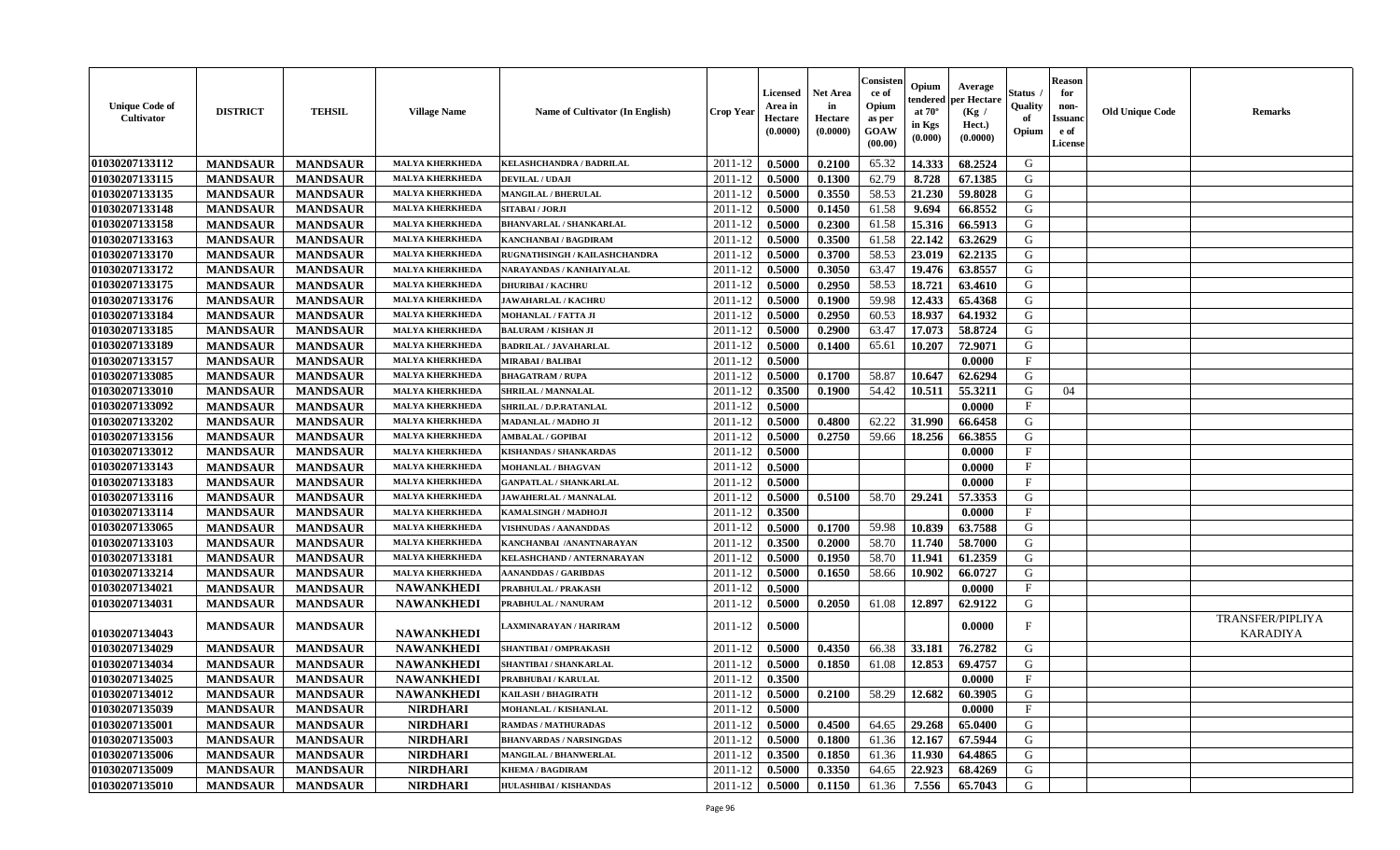| <b>Unique Code of</b><br><b>Cultivator</b> | <b>DISTRICT</b> | <b>TEHSIL</b>   | <b>Village Name</b> | Name of Cultivator (In English) | <b>Crop Year</b>   | <b>Licensed</b><br>Area in<br>Hectare<br>(0.0000) | <b>Net Area</b><br>in<br>Hectare<br>(0.0000) | Consisteı<br>ce of<br>Opium<br>as per<br><b>GOAW</b><br>(00.00) | Opium<br>endered<br>at $70^\circ$<br>in Kgs<br>$(\mathbf{0.000})$ | Average<br>per Hectare<br>(Kg /<br>Hect.)<br>(0.0000) | Status<br>Quality<br>of<br>Opium | <b>Reason</b><br>for<br>non-<br>Issuan<br>e of<br>License | <b>Old Unique Code</b> | <b>Remarks</b>     |
|--------------------------------------------|-----------------|-----------------|---------------------|---------------------------------|--------------------|---------------------------------------------------|----------------------------------------------|-----------------------------------------------------------------|-------------------------------------------------------------------|-------------------------------------------------------|----------------------------------|-----------------------------------------------------------|------------------------|--------------------|
| 01030207135011                             | <b>MANDSAUR</b> | <b>MANDSAUR</b> | <b>NIRDHARI</b>     | <b>BHAGVAN / VARDA</b>          | 2011-12            | 0.5000                                            | 0.1450                                       | 64.65                                                           | 11.148                                                            | 76.8828                                               | G                                |                                                           |                        |                    |
| 01030207135014                             | <b>MANDSAUR</b> | <b>MANDSAUR</b> | <b>NIRDHARI</b>     | <b>JANIBAI / FAKIRCHND</b>      | 2011-12            | 0.5000                                            | 0.3500                                       | 64.21                                                           | 22.363                                                            | 63.8943                                               | G                                |                                                           |                        |                    |
| 01030207135016                             | <b>MANDSAUR</b> | <b>MANDSAUR</b> | <b>NIRDHARI</b>     | <b>DHAPUBAI/BHAGVAN</b>         | 2011-12            | 0.5000                                            | 0.1800                                       | 62.81                                                           | 12.077                                                            | 67.0944                                               | G                                |                                                           |                        |                    |
| 01030207135018                             | <b>MANDSAUR</b> | <b>MANDSAUR</b> | <b>NIRDHARI</b>     | JAGANNATH / KALURAM             | 2011-12            | 0.5000                                            | 0.2000                                       | 64.21                                                           | 12.796                                                            | 63.9800                                               | G                                |                                                           |                        | <b>NAME CHANGE</b> |
| 01030207135020                             | <b>MANDSAUR</b> | <b>MANDSAUR</b> | <b>NIRDHARI</b>     | <b>RAMESHVER / LAKHMICHAND</b>  | 2011-12            | 0.5000                                            | 0.2900                                       | 67.08                                                           | 21.015                                                            | 72.4655                                               | G                                |                                                           |                        |                    |
| 01030207135022                             | <b>MANDSAUR</b> | <b>MANDSAUR</b> | <b>NIRDHARI</b>     | <b>BHERULAL / D.P. BAGDIRAM</b> | 2011-12            | 0.5000                                            | 0.3400                                       | 64.21                                                           | 23.611                                                            | 69.4441                                               | G                                |                                                           |                        |                    |
| 01030207135024                             | <b>MANDSAUR</b> | <b>MANDSAUR</b> | <b>NIRDHARI</b>     | <b>GITABAI/MANGUDAS</b>         | 2011-12            | 0.3500                                            | 0.1100                                       | 67.08                                                           | 8.021                                                             | 72.9182                                               | G                                |                                                           |                        |                    |
| 01030207135026                             | <b>MANDSAUR</b> | <b>MANDSAUR</b> | <b>NIRDHARI</b>     | KAILASH / JAGANNATH             | 2011-12            | 0.5000                                            | 0.2000                                       | 64.53                                                           | 13.127                                                            | 65.6350                                               | G                                |                                                           |                        |                    |
| 01030207135027                             | <b>MANDSAUR</b> | <b>MANDSAUR</b> | <b>NIRDHARI</b>     | <b>VARDICHANDRA / BHERULAL</b>  | 2011-12            | 0.5000                                            | 0.1450                                       | 67.08                                                           | 10.100                                                            | 69.6552                                               | G                                |                                                           |                        |                    |
| 01030207135031                             | <b>MANDSAUR</b> | <b>MANDSAUR</b> | <b>NIRDHARI</b>     | SAWARUPIBAI / BHANA             | 2011-12            | 0.5000                                            | 0.2250                                       | 65.35                                                           | 14.713                                                            | 65.3911                                               | G                                |                                                           |                        |                    |
| 01030207135032                             | <b>MANDSAUR</b> | <b>MANDSAUR</b> | <b>NIRDHARI</b>     | <b>ONKARDAS / RATANDAS</b>      | 2011-12            | 0.5000                                            | 0.1100                                       | 62.76                                                           | 7.298                                                             | 66.3455                                               | G                                |                                                           |                        | <b>NAME CHANGE</b> |
| 01030207135033                             | <b>MANDSAUR</b> | <b>MANDSAUR</b> | <b>NIRDHARI</b>     | <b>BAGDIBAI / BANSILAL</b>      | 2011-12            | 0.3500                                            | 0.0450                                       | 68.51                                                           | 3.426                                                             | 76.1333                                               | G                                |                                                           |                        |                    |
| 01030207135034                             | <b>MANDSAUR</b> | <b>MANDSAUR</b> | <b>NIRDHARI</b>     | <b>JANIBAI / MANGILAL</b>       | 2011-12            | 0.5000                                            | 0.1950                                       | 62.81                                                           | 12.867                                                            | 65.9846                                               | G                                |                                                           |                        |                    |
| 01030207135037                             | <b>MANDSAUR</b> | <b>MANDSAUR</b> | <b>NIRDHARI</b>     | KALURAM / RAMLAL                | 2011-12            | 0.5000                                            | 0.1450                                       | 58.88                                                           | 9.429                                                             | 65.0276                                               | G                                |                                                           |                        | <b>NAME CHANGE</b> |
| 01030207135040                             | <b>MANDSAUR</b> | <b>MANDSAUR</b> | <b>NIRDHARI</b>     | RAMIBAI / JAGANNATH             | 2011-12            | 0.5000                                            | 0.1100                                       | 65.69                                                           | 7.629                                                             | 69.3545                                               | G                                |                                                           |                        |                    |
| 01030207135041                             | <b>MANDSAUR</b> | <b>MANDSAUR</b> | <b>NIRDHARI</b>     | <b>KALURAM / BHERULAL</b>       | 2011-12            | 0.5000                                            | 0.2000                                       | 69.33                                                           | 14.530                                                            | 72.6500                                               | G                                |                                                           |                        |                    |
| 01030207135042                             | <b>MANDSAUR</b> | <b>MANDSAUR</b> | <b>NIRDHARI</b>     | <b>MANGIBAI/SALAGRAM</b>        | 2011-12            | 0.5000                                            | 0.2400                                       | 65.69                                                           | 16.038                                                            | 66.8250                                               | G                                |                                                           |                        |                    |
| 01030207135045                             | <b>MANDSAUR</b> | <b>MANDSAUR</b> | <b>NIRDHARI</b>     | <b>GOKULSINGH / UDAYSINGH</b>   | 2011-12            | 0.5000                                            | 0.3350                                       | 62.81                                                           | 21.598                                                            | 64.4716                                               | G                                |                                                           |                        |                    |
| 01030207135048                             | <b>MANDSAUR</b> | <b>MANDSAUR</b> | <b>NIRDHARI</b>     | <b>BAGDIRAM / KISHANALAL</b>    | 2011-12            | 0.5000                                            |                                              |                                                                 |                                                                   | 0.0000                                                | $_{\rm F}$                       |                                                           |                        |                    |
| 01030207135051                             | <b>MANDSAUR</b> | <b>MANDSAUR</b> | <b>NIRDHARI</b>     | <b>GITABAI/BALARAM</b>          | 2011-12            | 0.3500                                            | 0.1950                                       | 69.33                                                           | 13.945                                                            | 71.5128                                               | G                                |                                                           |                        |                    |
| 01030207135055                             | <b>MANDSAUR</b> | <b>MANDSAUR</b> | <b>NIRDHARI</b>     | FULKUNWAR / MOHANSINGH          | 2011-12            | 0.5000                                            | 0.1700                                       | 65.69                                                           | 11.590                                                            | 68.1765                                               | G                                |                                                           |                        |                    |
| 01030207135056                             | <b>MANDSAUR</b> | <b>MANDSAUR</b> | <b>NIRDHARI</b>     | KANHAIYALAL / DEVJI RAWAT       | 2011-12            | 0.5000                                            | 0.1850                                       | 63.64                                                           | 12,273                                                            | 66.3405                                               | G                                |                                                           |                        |                    |
| 01030207135059                             | <b>MANDSAUR</b> | <b>MANDSAUR</b> | <b>NIRDHARI</b>     | RAGHUVIRDAS / MATHURADAS        | 2011-12            | 0.3500                                            | 0.3500                                       | 65.97                                                           | 23.165                                                            | 66.1857                                               | G                                |                                                           |                        |                    |
| 01030207135061                             | <b>MANDSAUR</b> | <b>MANDSAUR</b> | <b>NIRDHARI</b>     | <b>MANNUBAI / AMBARAM</b>       | 2011-12            | 0.5000                                            | 0.1000                                       | 65.97                                                           | 6.710                                                             | 67.1000                                               | G                                |                                                           |                        |                    |
| 01030207135063                             | <b>MANDSAUR</b> | <b>MANDSAUR</b> | <b>NIRDHARI</b>     | KANHAIYALAL / DEVILAL BANJARA   | 2011-12            | 0.5000                                            | 0.4850                                       | 66.35                                                           | 33.630                                                            | 69.3402                                               | G                                |                                                           |                        |                    |
| 01030207135067                             | <b>MANDSAUR</b> | <b>MANDSAUR</b> | <b>NIRDHARI</b>     | PREMABAI / DULICHANDRA          | 2011-12            | 0.5000                                            | 0.2000                                       | 69.75                                                           | 14.488                                                            | 72.4400                                               | G                                |                                                           |                        |                    |
| 01030207135071                             | <b>MANDSAUR</b> | <b>MANDSAUR</b> | <b>NIRDHARI</b>     | MANNALAL / HIRALAL              | 2011-12            | 0.3500                                            | 0.2800                                       | 62.47                                                           | 17.501                                                            | 62.5036                                               | G                                |                                                           |                        |                    |
| 01030207135073                             | <b>MANDSAUR</b> | <b>MANDSAUR</b> | <b>NIRDHARI</b>     | <b>BHULIBAI / KAMALDAS</b>      | 2011-12            | 0.3500                                            | 0.1800                                       | 61.79                                                           | 11.060                                                            | 61.4444                                               | G                                |                                                           |                        |                    |
| 01030207135075                             | <b>MANDSAUR</b> | <b>MANDSAUR</b> | <b>NIRDHARI</b>     | <b>FAKIRCHAND / MANGILAL</b>    | 2011-12            | 0.3500                                            | 0.1800                                       | 62.47                                                           | 12.075                                                            | 67.0833                                               | G                                |                                                           |                        |                    |
| 01030207135076                             | <b>MANDSAUR</b> | <b>MANDSAUR</b> | <b>NIRDHARI</b>     | <b>GOPAL / RAMESHVAR</b>        | 2011-12            | 0.5000                                            | 0.3050                                       | 65.65                                                           | 20.980                                                            | 68.7869                                               | G                                |                                                           |                        |                    |
| 01030207135080                             | <b>MANDSAUR</b> | <b>MANDSAUR</b> | <b>NIRDHARI</b>     | <b>RAGHUVIRSING / UDAYSING</b>  | 2011-12            | 0.5000                                            | 0.0600                                       | 69.33                                                           | 4.209                                                             | 70.1500                                               | G                                |                                                           |                        |                    |
| 01030207135005                             | <b>MANDSAUR</b> | <b>MANDSAUR</b> | <b>NIRDHARI</b>     | <b>KHEMRAJ / VAJERAM</b>        | 2011-12            | 0.5000                                            | 0.3500                                       | 61.79                                                           | 21.988                                                            | 62.8229                                               | G                                |                                                           |                        |                    |
| 01030207135028                             | <b>MANDSAUR</b> | <b>MANDSAUR</b> | <b>NIRDHARI</b>     | KASHIBAI / KACHRU               | 2011-12            | 0.5000                                            | 0.1500                                       | 61.79                                                           | 9.480                                                             | 63.2000                                               | G                                |                                                           |                        |                    |
| 01030207135023                             | <b>MANDSAUR</b> | <b>MANDSAUR</b> | <b>NIRDHARI</b>     | <b>MISHRILAL / ONKAR</b>        | 2011-12            | 0.5000                                            | 0.2550                                       | 65.65                                                           | 17.050                                                            | 66.8627                                               | G                                |                                                           |                        |                    |
| 01030207135036                             | <b>MANDSAUR</b> | <b>MANDSAUR</b> | <b>NIRDHARI</b>     | <b>MADHU / JAYRAM</b>           | 2011-12            | 0.3500                                            | 0.2250                                       | 61.59                                                           | 13.752                                                            | 61.1200                                               | G                                |                                                           |                        |                    |
| <b>01030207136003</b>                      | <b>MANDSAUR</b> | <b>MANDSAUR</b> | PADLIYA MARU        | <b>DEUBAI/BHERULAL</b>          | $2011 - 12$ 0.3500 |                                                   | 0.3400                                       |                                                                 |                                                                   | 59.28   8.604   25.3059                               | G                                | 04                                                        |                        |                    |
| 01030207136005                             | <b>MANDSAUR</b> | <b>MANDSAUR</b> | <b>PADLIYA MARU</b> | <b>KANWERLAL / SHIVLAL</b>      | 2011-12            | 0.3500                                            |                                              |                                                                 |                                                                   | 0.0000                                                | $_{\rm F}$                       |                                                           |                        |                    |
| 01030207136009                             | <b>MANDSAUR</b> | <b>MANDSAUR</b> | <b>PADLIYA MARU</b> | SHANKARLAL / DHANSUKKH          | 2011-12            | 0.5000                                            | 0.3550                                       | 65.48                                                           | 24.097                                                            | 67.8789                                               | G                                |                                                           |                        |                    |
| 01030207136011                             | <b>MANDSAUR</b> | <b>MANDSAUR</b> | PADLIYA MARU        | NIRBHAYRAM / DEVILAL            | 2011-12            | 0.5000                                            | 0.1750                                       | 59.17                                                           | 10.541                                                            | 60.2343                                               | G                                |                                                           |                        |                    |
| 01030207136012                             | <b>MANDSAUR</b> | <b>MANDSAUR</b> | <b>PADLIYA MARU</b> | HARDEVRAM / KISHANLAL           | 2011-12            | 0.5000                                            | 0.2100                                       | 65.48                                                           | 13.919                                                            | 66.2810                                               | G                                |                                                           |                        |                    |
| 01030207136013                             | <b>MANDSAUR</b> | <b>MANDSAUR</b> | <b>PADLIYA MARU</b> | TULSIRAM / BHERULAL             | 2011-12            | 0.5000                                            | 0.4550                                       | 64.82                                                           | 29.734                                                            | 65.3495                                               | G                                |                                                           |                        |                    |
| 01030207136015                             | <b>MANDSAUR</b> | <b>MANDSAUR</b> | PADLIYA MARU        | PRABHULAL / SUKHLAL             | 2011-12            | 0.5000                                            |                                              |                                                                 |                                                                   | 0.0000                                                | $\mathbf{F}$                     |                                                           |                        |                    |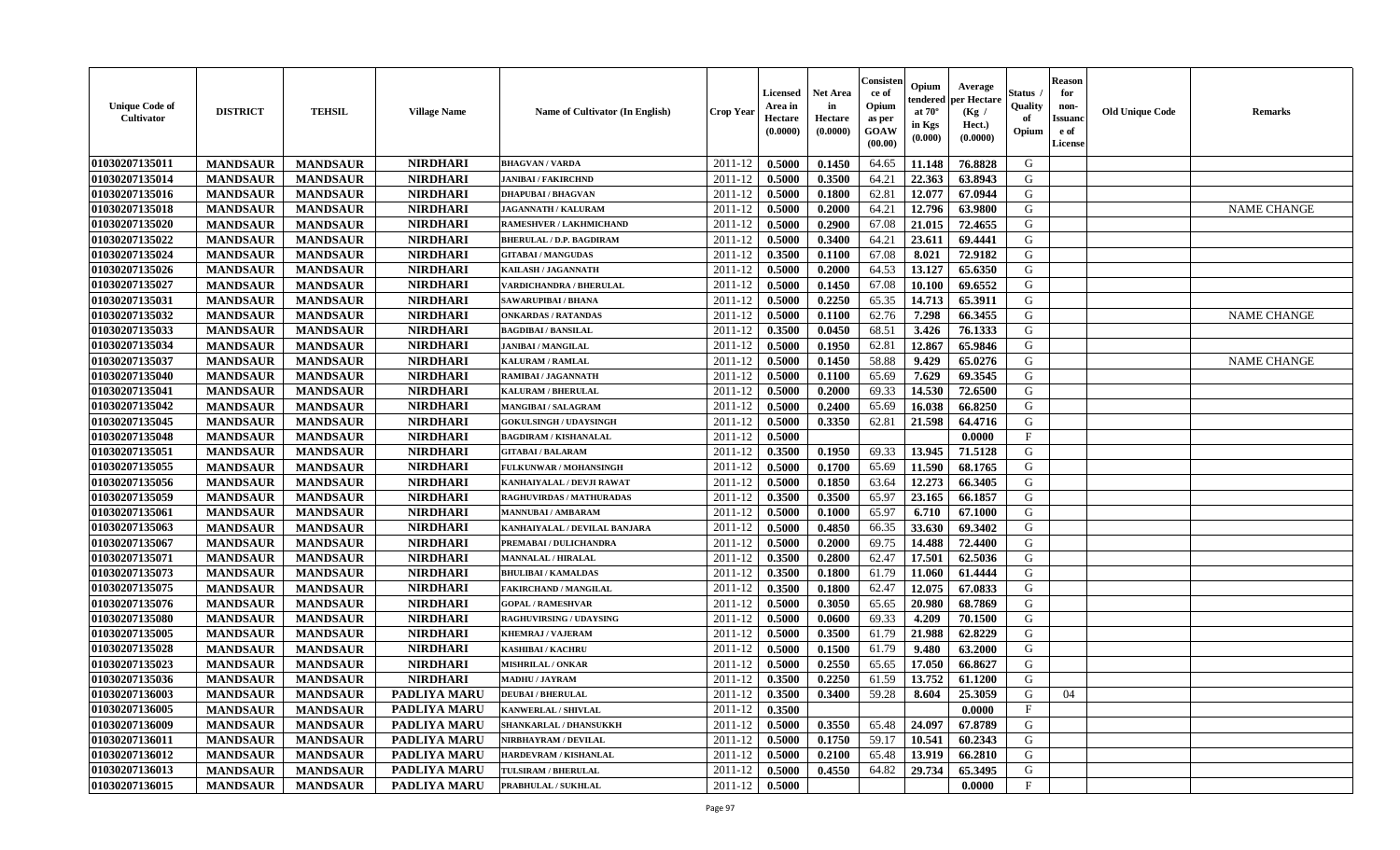| <b>Unique Code of</b><br><b>Cultivator</b> | <b>DISTRICT</b> | <b>TEHSIL</b>   | <b>Village Name</b> | Name of Cultivator (In English) | <b>Crop Year</b> | <b>Licensed</b><br>Area in<br>Hectare<br>(0.0000) | <b>Net Area</b><br>in<br>Hectare<br>(0.0000) | Consisteı<br>ce of<br>Opium<br>as per<br><b>GOAW</b><br>(00.00) | Opium<br>endered<br>at $70^\circ$<br>in Kgs<br>$(\mathbf{0.000})$ | Average<br>per Hectare<br>(Kg /<br>Hect.)<br>(0.0000) | Status<br>Quality<br>of<br>Opium | <b>Reason</b><br>for<br>non-<br>Issuan<br>e of<br>License | <b>Old Unique Code</b> | <b>Remarks</b> |
|--------------------------------------------|-----------------|-----------------|---------------------|---------------------------------|------------------|---------------------------------------------------|----------------------------------------------|-----------------------------------------------------------------|-------------------------------------------------------------------|-------------------------------------------------------|----------------------------------|-----------------------------------------------------------|------------------------|----------------|
| 01030207136016                             | <b>MANDSAUR</b> | <b>MANDSAUR</b> | PADLIYA MARU        | <b>DULICHAND / CHUNNILAL</b>    | 2011-12          | 0.5000                                            | 0.2100                                       | 67.67                                                           | 14.394                                                            | 68.5429                                               | G                                |                                                           |                        |                |
| 01030207136017                             | <b>MANDSAUR</b> | <b>MANDSAUR</b> | <b>PADLIYA MARU</b> | TULSIBAI / NIRBHYARAM           | 2011-12          | 0.5000                                            | 0.3650                                       | 59.17                                                           | 21.775                                                            | 59.6575                                               | G                                |                                                           |                        |                |
| 01030207136024                             | <b>MANDSAUR</b> | <b>MANDSAUR</b> | PADLIYA MARU        | <b>MOTIRAM / BHUVAN</b>         | 2011-12          | 0.5000                                            | 0.3150                                       | 59.28                                                           | 19.622                                                            | 62.2921                                               | G                                |                                                           |                        |                |
| 01030207136029                             | <b>MANDSAUR</b> | <b>MANDSAUR</b> | <b>PADLIYA MARU</b> | MOHANLAL / DHANSUKHLAL          | 2011-12          | 0.5000                                            | 0.3800                                       | 63.46                                                           | 24.695                                                            | 64.9868                                               | G                                |                                                           |                        |                |
| 01030207136030                             | <b>MANDSAUR</b> | <b>MANDSAUR</b> | <b>PADLIYA MARU</b> | <b>BAPULAL / RAMLAL</b>         | 2011-12          | 0.5000                                            | 0.1100                                       | 61.10                                                           | 7.166                                                             | 65.1455                                               | G                                |                                                           |                        |                |
| 01030207136031                             | <b>MANDSAUR</b> | <b>MANDSAUR</b> | <b>PADLIYA MARU</b> | PANNALAL / BHERULAL             | 2011-12          | 0.5000                                            | 0.3200                                       | 59.28                                                           | 18.292                                                            | 57.1625                                               | G                                |                                                           |                        |                |
| 01030207136032                             | <b>MANDSAUR</b> | <b>MANDSAUR</b> | PADLIYA MARU        | HANGAMIBAI / GANGARAM           | 2011-12          | 0.5000                                            | 0.0700                                       | 70.37                                                           | 4.835                                                             | 69.0714                                               | G                                |                                                           |                        |                |
| 01030207136038                             | <b>MANDSAUR</b> | <b>MANDSAUR</b> | PADLIYA MARU        | <b>DHAPUBAI/BHANA JI</b>        | 2011-12          | 0.5000                                            |                                              |                                                                 |                                                                   | 0.0000                                                | $\mathbf{F}$                     |                                                           |                        |                |
| 01030207136041                             | <b>MANDSAUR</b> | <b>MANDSAUR</b> | <b>PADLIYA MARU</b> | <b>BANSHILAL / RAMCHANDRA</b>   | 2011-12          | 0.5000                                            | 0.1500                                       | 65.81                                                           | 10.144                                                            | 67.6267                                               | G                                |                                                           |                        |                |
| 01030207136042                             | <b>MANDSAUR</b> | <b>MANDSAUR</b> | <b>PADLIYA MARU</b> | MOTILAL / KARULAL               | 2011-12          | 0.5000                                            |                                              |                                                                 |                                                                   | 0.0000                                                | $\mathbf{F}$                     |                                                           |                        |                |
| 01030207136050                             | <b>MANDSAUR</b> | <b>MANDSAUR</b> | PADLIYA MARU        | NANIBAI / GANGARAM              | 2011-12          | 0.5000                                            | 0.1000                                       | 63.46                                                           | 6.881                                                             | 68.8100                                               | G                                |                                                           |                        |                |
| 01030207136051                             | <b>MANDSAUR</b> | <b>MANDSAUR</b> | <b>PADLIYA MARU</b> | <b>KASTURIBAI / NANDA</b>       | 2011-12          | 0.5000                                            | 0.1350                                       | 63.46                                                           | 8.866                                                             | 65.6741                                               | G                                |                                                           |                        |                |
| 01030207136052                             | <b>MANDSAUR</b> | <b>MANDSAUR</b> | PADLIYA MARU        | <b>BHAVRIBAI / SITARAM DAS</b>  | 2011-12          | 0.5000                                            | 0.1850                                       | 65.81                                                           | 13.500                                                            | 72.9730                                               | G                                |                                                           |                        |                |
| 01030207136054                             | <b>MANDSAUR</b> | <b>MANDSAUR</b> | PADLIYA MARU        | <b>KARULAL / MOTILAL</b>        | 2011-12          | 0.5000                                            | 0.2000                                       | 59.93                                                           | 12.542                                                            | 62.7100                                               | G                                |                                                           |                        |                |
| 01030207136055                             | <b>MANDSAUR</b> | <b>MANDSAUR</b> | PADLIYA MARU        | SHIVNARAYAN / KEVELRAM          | 2011-12          | 0.5000                                            |                                              |                                                                 |                                                                   | 0.0000                                                | $\mathbf{F}$                     |                                                           |                        |                |
| 01030207136056                             | <b>MANDSAUR</b> | <b>MANDSAUR</b> | PADLIYA MARU        | RADHESHYAM / DEVILAL            | 2011-12          | 0.5000                                            | 0.1550                                       | 59.17                                                           | 9.864                                                             | 63.6387                                               | G                                |                                                           |                        |                |
| 01030207136061                             | <b>MANDSAUR</b> | <b>MANDSAUR</b> | <b>PADLIYA MARU</b> | RAMBILAS / RAMNARAYAN           | 2011-12          | 0.5000                                            | 0.4550                                       | 65.48                                                           | 29.878                                                            | 65.6659                                               | G                                |                                                           |                        |                |
| 01030207136065                             | <b>MANDSAUR</b> | <b>MANDSAUR</b> | PADLIYA MARU        | <b>RAMESHVAR / SUKHLAL</b>      | 2011-12          | 0.5000                                            | 0.2250                                       | 65.05                                                           | 14.571                                                            | 64.7600                                               | G                                |                                                           |                        |                |
| 01030207136071                             | <b>MANDSAUR</b> | <b>MANDSAUR</b> | <b>PADLIYA MARU</b> | <b>BHIMA / NATHU</b>            | 2011-12          | 0.5000                                            | 0.2500                                       | 59.83                                                           | 16.10                                                             | 64.4120                                               | G                                |                                                           |                        |                |
| 01030207136072                             | <b>MANDSAUR</b> | <b>MANDSAUR</b> | PADLIYA MARU        | MANGILAL / KISHANLAL            | 2011-12          | 0.5000                                            | 0.4300                                       | 65.05                                                           | 27.981                                                            | 65.0721                                               | G                                |                                                           |                        |                |
| 01030207136076                             | <b>MANDSAUR</b> | <b>MANDSAUR</b> | <b>PADLIYA MARU</b> | MANGIBAI / BADRILAL             | 2011-12          | 0.5000                                            |                                              |                                                                 |                                                                   | 0.0000                                                | $\mathbf{F}$                     |                                                           |                        |                |
| 01030207136079                             | <b>MANDSAUR</b> | <b>MANDSAUR</b> | PADLIYA MARU        | <b>BHANVARLAL / HIRALAL</b>     | 2011-12          | 0.5000                                            | 0.1500                                       | 66.11                                                           | 10.001                                                            | 66.6733                                               | G                                |                                                           |                        |                |
| 01030207136080                             | <b>MANDSAUR</b> | <b>MANDSAUR</b> | <b>PADLIYA MARU</b> | KANIYALAL / RATANLAL            | 2011-12          | 0.5000                                            | 0.2750                                       | 60.78                                                           | 17.661                                                            | 64.2218                                               | G                                |                                                           |                        |                |
| 01030207136084                             | <b>MANDSAUR</b> | <b>MANDSAUR</b> | <b>PADLIYA MARU</b> | <b>JANIBAI / KANCHANBAI</b>     | 2011-12          | 0.5000                                            | 0.4850                                       | 65.05                                                           | 31.754                                                            | 65.4722                                               | G                                |                                                           |                        |                |
| 01030207136085                             | <b>MANDSAUR</b> | <b>MANDSAUR</b> | PADLIYA MARU        | <b>BHANVARLAL / KACHRULAL</b>   | 2011-12          | 0.5000                                            | 0.2000                                       | 65.21                                                           | 13.629                                                            | 68.1450                                               | G                                |                                                           |                        |                |
| 01030207136089                             | <b>MANDSAUR</b> | <b>MANDSAUR</b> | PADLIYA MARU        | <b>BAGATRAM / DHANSUKHLAL</b>   | 2011-12          | 0.5000                                            | 0.2300                                       | 67.08                                                           | 16.013                                                            | 69.6217                                               | G                                |                                                           |                        |                |
| 01030207136095                             | <b>MANDSAUR</b> | <b>MANDSAUR</b> | <b>PADLIYA MARU</b> | RADHESHYAM / BHERULAL           | 2011-12          | 0.5000                                            | 0.1500                                       | 65.90                                                           | 9.979                                                             | 66.5267                                               | G                                |                                                           |                        |                |
| 01030207136096                             | <b>MANDSAUR</b> | <b>MANDSAUR</b> | <b>PADLIYA MARU</b> | <b>BANSHILAL / RAMGOPAL</b>     | 2011-12          | 0.5000                                            | 0.1800                                       | 64.54                                                           | 11.682                                                            | 64.9000                                               | G                                |                                                           |                        |                |
| 01030207136100                             | <b>MANDSAUR</b> | <b>MANDSAUR</b> | PADLIYA MARU        | <b>BANSHIDAS / SITARAMDAS</b>   | 2011-12          | 0.5000                                            | 0.1600                                       | 67.93                                                           | 11.965                                                            | 74.7813                                               | G                                |                                                           |                        |                |
| 01030207136103                             | <b>MANDSAUR</b> | <b>MANDSAUR</b> | <b>PADLIYA MARU</b> | HANSRAJ / KALURAM               | 2011-12          | 0.5000                                            |                                              |                                                                 |                                                                   | 0.0000                                                | $\mathbf{F}$                     |                                                           |                        |                |
| 01030207136105                             | <b>MANDSAUR</b> | <b>MANDSAUR</b> | <b>PADLIYA MARU</b> | MANOHARLAL / CHUNNILAL          | 2011-12          | 0.5000                                            | 0.2050                                       | 67.93                                                           | 15.051                                                            | 73.4195                                               | G                                |                                                           |                        |                |
| 01030207136106                             | <b>MANDSAUR</b> | <b>MANDSAUR</b> | <b>PADLIYA MARU</b> | RAMGOAPL / CHUNNILAL            | 2011-12          | 0.5000                                            | 0.2000                                       | 67.12                                                           | 14.076                                                            | 70.3800                                               | G                                |                                                           |                        |                |
| 01030207136108                             | <b>MANDSAUR</b> | <b>MANDSAUR</b> | PADLIYA MARU        | <b>DURGASHANKAR / BAGDIRAM</b>  | 2011-12          | 0.5000                                            | 0.2950                                       | 59.50                                                           | 17.000                                                            | 57.6271                                               | G                                |                                                           |                        |                |
| 01030207136109                             | <b>MANDSAUR</b> | <b>MANDSAUR</b> | <b>PADLIYA MARU</b> | <b>HARIKISHAN / SHIVLAL</b>     | 2011-12          | 0.5000                                            | 0.1200                                       | 64.54                                                           | 7.874                                                             | 65.6167                                               | G                                |                                                           |                        |                |
| 01030207136112                             | <b>MANDSAUR</b> | <b>MANDSAUR</b> | PADLIYA MARU        | <b>KESHVRAM / MOTILAL</b>       | 2011-12          | 0.5000                                            | 0.3150                                       | 59.50                                                           | 19.049                                                            | 60.4730                                               | G                                |                                                           |                        |                |
| <b>01030207136117</b>                      | <b>MANDSAUR</b> | <b>MANDSAUR</b> | <b>PADLIYA MARU</b> | <b>BHRATRAM / BAPULAL</b>       | $2011-12$ 0.5000 |                                                   | 0.2150                                       |                                                                 |                                                                   | 64.54   13.968   64.9674                              | G                                |                                                           |                        |                |
| 01030207136118                             | <b>MANDSAUR</b> | <b>MANDSAUR</b> | <b>PADLIYA MARU</b> | <b>UDAYLAL / DHANRAJ</b>        | 2011-12          | 0.5000                                            |                                              |                                                                 |                                                                   | 0.0000                                                | $\mathbf{F}$                     |                                                           |                        |                |
| 01030207136121                             | <b>MANDSAUR</b> | <b>MANDSAUR</b> | <b>PADLIYA MARU</b> | <b>SALGRAM / DEVILAL</b>        | 2011-12          | 0.5000                                            | 0.2250                                       | 59.50                                                           | 13.558                                                            | 60.2578                                               | G                                |                                                           |                        |                |
| 01030207136124                             | <b>MANDSAUR</b> | <b>MANDSAUR</b> | PADLIYA MARU        | <b>RATANLAL / ONKARLAL</b>      | 2011-12          | 0.5000                                            | 0.4200                                       | 59.83                                                           | 25.180                                                            | 59.9524                                               | G                                |                                                           |                        |                |
| 01030207136082                             | <b>MANDSAUR</b> | <b>MANDSAUR</b> | <b>PADLIYA MARU</b> | <b>DHURALAL / MANGILAL</b>      | 2011-12          | 0.5000                                            | 0.4550                                       | 59.83                                                           | 27.334                                                            | 60.0747                                               | G                                |                                                           |                        |                |
| 01030207136040                             | <b>MANDSAUR</b> | <b>MANDSAUR</b> | <b>PADLIYA MARU</b> | RAMESHVAR / KASHIRAM            | 2011-12          | 0.5000                                            | 0.1550                                       | 64.76                                                           | 10.047                                                            | 64.8194                                               | G                                |                                                           |                        |                |
| 01030207136099                             | <b>MANDSAUR</b> | <b>MANDSAUR</b> | PADLIYA MARU        | SHYAMLAL / UDAYRAM              | 2011-12          | 0.5000                                            | 0.2150                                       | 58.10                                                           | 12.624                                                            | 58.7163                                               | G                                |                                                           |                        |                |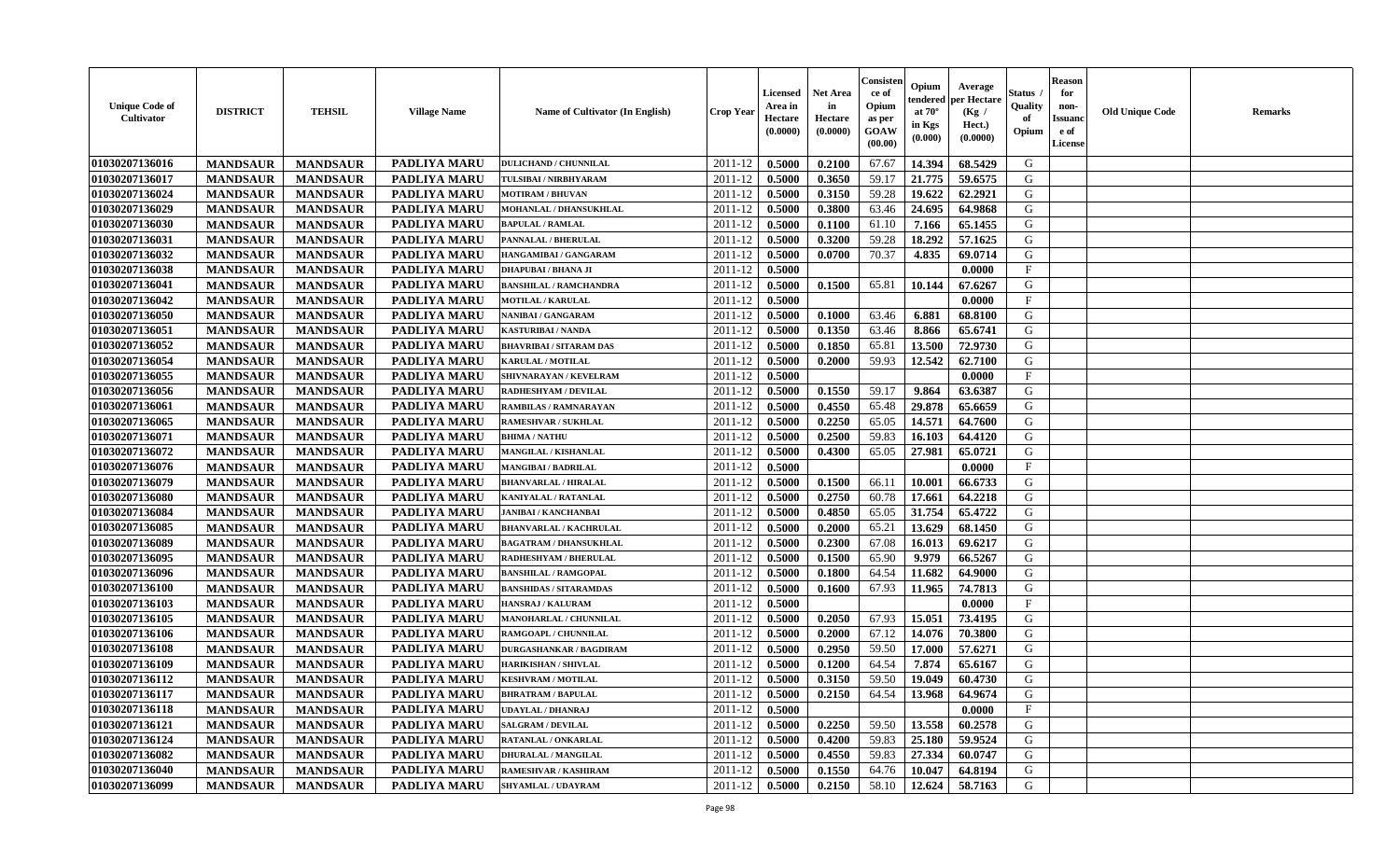| <b>Unique Code of</b><br>Cultivator | <b>DISTRICT</b> | <b>TEHSIL</b>   | <b>Village Name</b> | Name of Cultivator (In English)      | <b>Crop Year</b> | Licensed<br>Area in<br><b>Hectare</b><br>(0.0000) | <b>Net Area</b><br>in<br>Hectare<br>(0.0000) | Consisten<br>ce of<br>Opium<br>as per<br>GOAW<br>(00.00) | Opium<br>tendered<br>at $70^\circ$<br>in Kgs<br>(0.000) | Average<br>per Hectare<br>(Kg /<br>Hect.)<br>(0.0000) | Status<br>Quality<br>Opium | <b>Reason</b><br>for<br>non-<br>Issuanc<br>e of<br><b>License</b> | <b>Old Unique Code</b> | <b>Remarks</b>     |
|-------------------------------------|-----------------|-----------------|---------------------|--------------------------------------|------------------|---------------------------------------------------|----------------------------------------------|----------------------------------------------------------|---------------------------------------------------------|-------------------------------------------------------|----------------------------|-------------------------------------------------------------------|------------------------|--------------------|
| 01030207136127                      | <b>MANDSAUR</b> | <b>MANDSAUR</b> | PADLIYA MARU        | <b>GORULAL / NATHU JI</b>            | 2011-12          | 0.3500                                            | 0.2450                                       | 64.76                                                    | 16.912                                                  | 69.0286                                               | G                          |                                                                   |                        |                    |
| 01030207136066                      | <b>MANDSAUR</b> | <b>MANDSAUR</b> | PADLIYA MARU        | SITABAI / HAJARILAL                  | 2011-12          | 0.5000                                            | 0.5050                                       | 59.50                                                    | 30.209                                                  | 59.8198                                               | G                          |                                                                   |                        |                    |
| 01030207136091                      | <b>MANDSAUR</b> | <b>MANDSAUR</b> | PADLIYA MARU        | KACHRULAL / GULABNATH                | 2011-12          | 0.5000                                            |                                              |                                                          |                                                         | 0.0000                                                | $\mathbf{F}$               |                                                                   |                        |                    |
| 01030207136093                      | <b>MANDSAUR</b> | <b>MANDSAUR</b> | PADLIYA MARU        | MANGILAL / HARDEVRAM                 | 2011-12          | 0.5000                                            | 0.2000                                       | 64.76                                                    | 12.878                                                  | 64.3900                                               | G                          |                                                                   |                        |                    |
| 01030207136039                      | <b>MANDSAUR</b> | <b>MANDSAUR</b> | PADLIYA MARU        | <b>ANANDILAL / BANSILAL</b>          | 2011-12          | 0.5000                                            | 0.3000                                       | 60.16                                                    | 17.085                                                  | 56.9500                                               | G                          |                                                                   |                        |                    |
| 01030207136126                      | <b>MANDSAUR</b> | <b>MANDSAUR</b> | PADLIYA MARU        | <b>SURAJMAL / DURGA</b>              | 2011-12          | 0.5000                                            |                                              |                                                          |                                                         | 0.0000                                                | $_{\rm F}$                 |                                                                   |                        |                    |
| 01030207136137                      | <b>MANDSAUR</b> | <b>MANDSAUR</b> | <b>PADLIYA MARU</b> | KANVARLAL / BHANVARLAL               | 2011-12          | 0.5000                                            | 0.3500                                       | 60.16                                                    | 22.422                                                  | 64.0629                                               | G                          |                                                                   |                        |                    |
| 01030207136122                      | <b>MANDSAUR</b> | <b>MANDSAUR</b> | PADLIYA MARU        | KACHRULAL / BHANVARLAL               | 2011-12          | 0.5000                                            | 0.0950                                       | 67.29                                                    | 6.248                                                   | 65.7684                                               | G                          |                                                                   |                        |                    |
| 01030207136007                      | <b>MANDSAUR</b> | <b>MANDSAUR</b> | PADLIYA MARU        | <b>HEMRAJ / KALU</b>                 | 2011-12          | 0.5000                                            |                                              |                                                          |                                                         | 0.0000                                                | $\mathbf F$                |                                                                   |                        |                    |
| 01030207136123                      | <b>MANDSAUR</b> | <b>MANDSAUR</b> | PADLIYA MARU        | PRABHULAL / BHANVARLAL               | 2011-12          | 0.5000                                            | 0.1350                                       | 65.85                                                    | 8.749                                                   | 64.8074                                               | G                          |                                                                   |                        |                    |
| 01030207137199                      | <b>MANDSAUR</b> | <b>MANDSAUR</b> | PIPLIYA KARADIYA    | <b>RAMNIVAS / SURATRAM</b>           | 2011-12          | 0.5000                                            | 0.4800                                       | 68.33                                                    | 37.347                                                  | 77.8063                                               | G                          |                                                                   |                        |                    |
| 01030207137001                      | <b>MANDSAUR</b> | <b>MANDSAUR</b> | PIPLIYA KARADIYA    | <b>JAGDISH / NANDRAM</b>             | 2011-12          | 0.5000                                            | 0.1950                                       | 61.06                                                    | 13.834                                                  | 70.9436                                               | G                          |                                                                   |                        |                    |
| 01030207137002                      | <b>MANDSAUR</b> | <b>MANDSAUR</b> | PIPLIYA KARADIYA    | <b>MADANLAL / NANDRAM</b>            | 2011-12          | 0.5000                                            |                                              |                                                          |                                                         | 0.0000                                                | $\mathbf F$                |                                                                   |                        |                    |
| 01030207137009                      | <b>MANDSAUR</b> | <b>MANDSAUR</b> | PIPLIYA KARADIYA    | <b>MADHOLAL / LAKSHMAN</b>           | 2011-12          | 0.5000                                            | 0.1500                                       | 65.56                                                    | 10.096                                                  | 67.3067                                               | G                          |                                                                   |                        |                    |
| 01030207137017                      | <b>MANDSAUR</b> | <b>MANDSAUR</b> | PIPLIYA KARADIYA    | <b>SHANKERSING / WAKTAVARSING</b>    | 2011-12          | 0.5000                                            | 0.4700                                       | 63.41                                                    | 30.228                                                  | 64.3149                                               | G                          |                                                                   |                        |                    |
| 01030207137026                      | <b>MANDSAUR</b> | <b>MANDSAUR</b> | PIPLIYA KARADIYA    | <b>DASHRATHSING / SHAMBHUSINNNNG</b> | 2011-12          | 0.5000                                            | 0.3500                                       | 65.22                                                    | 23.405                                                  | 66.8714                                               | G                          |                                                                   |                        |                    |
| 01030207137029                      | <b>MANDSAUR</b> | <b>MANDSAUR</b> | PIPLIYA KARADIYA    | <b>BALWANTSINGH / DHANSINGH</b>      | 2011-12          | 0.3500                                            | 0.2900                                       | 64.61                                                    | 16.642                                                  | 57.3862                                               | G                          |                                                                   |                        |                    |
| 01030207137031                      | <b>MANDSAUR</b> | <b>MANDSAUR</b> | PIPLIYA KARADIYA    | <b>GORDHANSINGH / SHAMBHUSINGH</b>   | 2011-12          | 0.5000                                            |                                              |                                                          |                                                         | 0.0000                                                | $\mathbf{F}$               |                                                                   |                        |                    |
| 01030207137042                      | <b>MANDSAUR</b> | <b>MANDSAUR</b> | PIPLIYA KARADIYA    | <b>NARMADABAI / KALURAM</b>          | 2011-12          | 0.5000                                            | 0.2200                                       | 64.61                                                    | 16.088                                                  | 73.1273                                               | G                          |                                                                   |                        |                    |
| 01030207137044                      | <b>MANDSAUR</b> | <b>MANDSAUR</b> | PIPLIYA KARADIYA    | <b>RAMCHANDRA / CHOTELAL</b>         | 2011-12          | 0.5000                                            | 0.2400                                       | 64.61                                                    | 16.226                                                  | 67.6083                                               | G                          |                                                                   |                        |                    |
| 01030207137046                      | <b>MANDSAUR</b> | <b>MANDSAUR</b> | PIPLIYA KARADIYA    | <b>GANESHRAM / ONKARLAL</b>          | 2011-12          | 0.5000                                            | 0.2100                                       | 69.84                                                    | 15.245                                                  | 72.5952                                               | G                          |                                                                   |                        |                    |
| 01030207137047                      | <b>MANDSAUR</b> | <b>MANDSAUR</b> | PIPLIYA KARADIYA    | <b>BHAGIRATH / NANDRAM</b>           | 2011-12          | 0.5000                                            |                                              |                                                          |                                                         | 0.0000                                                | $\mathbf F$                |                                                                   |                        |                    |
| 01030207137051                      | <b>MANDSAUR</b> | <b>MANDSAUR</b> | PIPLIYA KARADIYA    | <b>JAGDISHRAM / NATHU</b>            | 2011-12          | 0.5000                                            | 0.1950                                       | 65.06                                                    | 14.090                                                  | 72.2564                                               | G                          |                                                                   |                        |                    |
| 01030207137053                      | <b>MANDSAUR</b> | <b>MANDSAUR</b> | PIPLIYA KARADIYA    | KANHAIYALAL / HIRALAL                | 2011-12          | 0.5000                                            | 0.1500                                       | 65.86                                                    | 9.870                                                   | 65.8000                                               | G                          |                                                                   |                        |                    |
| 01030207137054                      | <b>MANDSAUR</b> | <b>MANDSAUR</b> | PIPLIYA KARADIYA    | RUKMANBAI / JUJHARLAL                | 2011-12          | 0.3500                                            | 0.2100                                       | 63.41                                                    | 13.497                                                  | 64.2714                                               | G                          |                                                                   |                        | <b>NAME CHANGE</b> |
| 01030207137055                      | <b>MANDSAUR</b> | <b>MANDSAUR</b> | PIPLIYA KARADIYA    | <b>RAMNIVAS / BHANVARLAL</b>         | 2011-12          | 0.5000                                            |                                              |                                                          |                                                         | 0.0000                                                | F                          |                                                                   |                        |                    |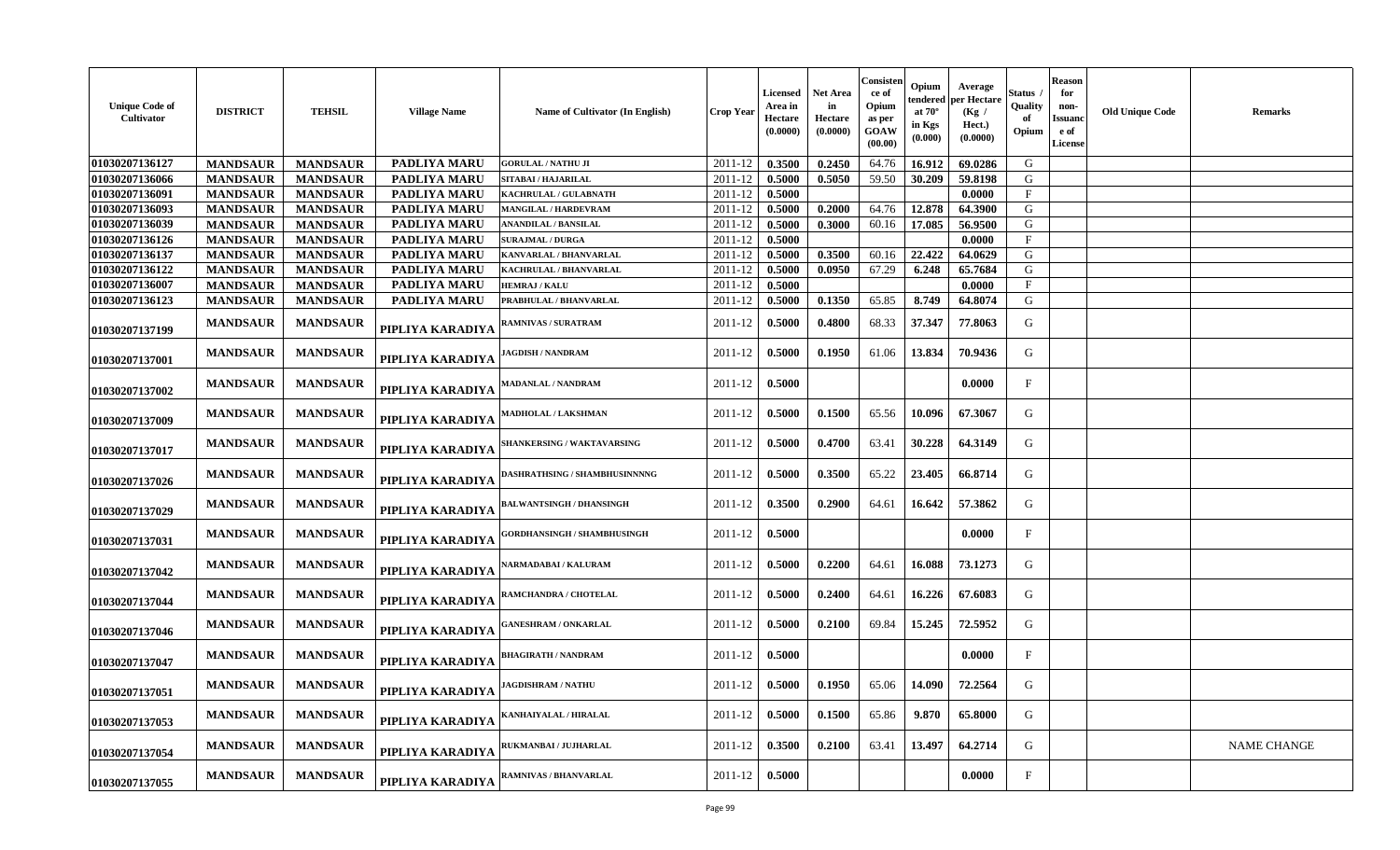| <b>Unique Code of</b><br>Cultivator | <b>DISTRICT</b> | <b>TEHSIL</b>   | <b>Village Name</b> | Name of Cultivator (In English) | <b>Crop Year</b> | Licensed<br>Area in<br>Hectare<br>(0.0000) | Net Area<br>in<br>Hectare<br>(0.0000) | Consisten<br>ce of<br>Opium<br>as per<br>GOAW<br>(00.00) | Opium<br>tendered<br>at $70^\circ$<br>in Kgs<br>(0.000) | Average<br>oer Hectare<br>(Kg)<br>Hect.)<br>(0.0000) | Status<br>Quality<br>of<br>Opium | <b>Reason</b><br>for<br>non-<br>Issuano<br>e of<br><b>License</b> | <b>Old Unique Code</b> | <b>Remarks</b> |
|-------------------------------------|-----------------|-----------------|---------------------|---------------------------------|------------------|--------------------------------------------|---------------------------------------|----------------------------------------------------------|---------------------------------------------------------|------------------------------------------------------|----------------------------------|-------------------------------------------------------------------|------------------------|----------------|
| 01030207137059                      | <b>MANDSAUR</b> | <b>MANDSAUR</b> | PIPLIYA KARADIYA    | <b>ATHULAL / KALURAM</b>        | 2011-12          | 0.5000                                     | 0.3450                                | 63.41                                                    | 23.099                                                  | 66.9536                                              | G                                |                                                                   |                        |                |
| 01030207137063                      | <b>MANDSAUR</b> | <b>MANDSAUR</b> | PIPLIYA KARADIYA    | 'ARDICHAND / KALURAM            | 2011-12          | 0.5000                                     | 0.2000                                | 64.06                                                    | 13.938                                                  | 69.6900                                              | G                                |                                                                   |                        |                |
| 01030207137065                      | <b>MANDSAUR</b> | <b>MANDSAUR</b> | PIPLIYA KARADIYA    | RAMESHCHANDRA / SURATRAM        | 2011-12          | 0.5000                                     | 0.4450                                | 67.43                                                    | 30.199                                                  | 67.8629                                              | G                                |                                                                   |                        |                |
| 01030207137067                      | <b>MANDSAUR</b> | <b>MANDSAUR</b> | PIPLIYA KARADIYA    | <b>BASNTILAL / PRABHULAL</b>    | 2011-12          | 0.5000                                     | 0.1900                                | 65.56                                                    | 13.262                                                  | 69.8000                                              | G                                |                                                                   |                        |                |
| 01030207137068                      | <b>MANDSAUR</b> | <b>MANDSAUR</b> | PIPLIYA KARADIYA    | <b>ATHULAL / RAMLAL</b>         | 2011-12          | 0.5000                                     | 0.2650                                | 65.56                                                    | 18.291                                                  | 69.0226                                              | G                                |                                                                   |                        |                |
| 01030207137069                      | <b>MANDSAUR</b> | <b>MANDSAUR</b> | PIPLIYA KARADIYA    | <b>BADRILAL / AASHARAM</b>      | 2011-12          | 0.5000                                     | 0.2850                                | 61.06                                                    | 17.760                                                  | 62.3158                                              | G                                |                                                                   |                        |                |
| 01030207137070                      | <b>MANDSAUR</b> | <b>MANDSAUR</b> | PIPLIYA KARADIYA    | <b>HAMPALAL / CHUNNILAL</b>     | 2011-12          | 0.5000                                     | 0.1000                                | 67.35                                                    | 7.187                                                   | 71.8700                                              | G                                |                                                                   |                        |                |
| 01030207137073                      | <b>MANDSAUR</b> | <b>MANDSAUR</b> | PIPLIYA KARADIYA    | <b>BARJUBAI / NANDRAM</b>       | 2011-12          | 0.3500                                     | 0.1650                                | 64.06                                                    | 10.488                                                  | 63.5636                                              | G                                |                                                                   |                        |                |
| 01030207137074                      | <b>MANDSAUR</b> | <b>MANDSAUR</b> | PIPLIYA KARADIYA    | <b>HAGATRAM / CHUNNILAL</b>     | 2011-12          | 0.5000                                     | 0.2300                                | 64.12                                                    | 15.471                                                  | 67.2652                                              | G                                |                                                                   |                        |                |
| 01030207137075                      | <b>MANDSAUR</b> | <b>MANDSAUR</b> | PIPLIYA KARADIYA    | SHANKARLAL / NANDRAM            | 2011-12          | 0.5000                                     | 0.2000                                | 67.89                                                    | 13.471                                                  | 67.3550                                              | G                                |                                                                   |                        |                |
| 01030207137078                      | <b>MANDSAUR</b> | <b>MANDSAUR</b> | PIPLIYA KARADIYA    | DEVA / RAMA                     | 2011-12          | 0.5000                                     |                                       |                                                          |                                                         | 0.0000                                               | $_{\rm F}$                       |                                                                   |                        |                |
| 01030207137079                      | <b>MANDSAUR</b> | <b>MANDSAUR</b> | PIPLIYA KARADIYA    | <b>MANGILAL / BHANVARLAL</b>    | 2011-12          | 0.5000                                     |                                       |                                                          |                                                         | 0.0000                                               | $_{\rm F}$                       |                                                                   |                        |                |
| 01030207137084                      | <b>MANDSAUR</b> | <b>MANDSAUR</b> | PIPLIYA KARADIYA    | <b>BHULIBAI / BHERULAL</b>      | 2011-12          | 0.5000                                     | 0.2000                                | 58.62                                                    | 12.025                                                  | 60.1250                                              | G                                |                                                                   |                        |                |
| 01030207137086                      | <b>MANDSAUR</b> | <b>MANDSAUR</b> | PIPLIYA KARADIYA    | <b>AOTILAL / UDA</b>            | 2011-12          | 0.5000                                     | 0.3850                                | 62.72                                                    | 24.219                                                  | 62.9065                                              | G                                |                                                                   |                        |                |
| 01030207137087                      | <b>MANDSAUR</b> | <b>MANDSAUR</b> | PIPLIYA KARADIYA    | <b>SHAMBHUSINGH / AMARSINGH</b> | 2011-12          | 0.5000                                     | 0.4250                                | 63.02                                                    | 27.576                                                  | 64.8847                                              | G                                |                                                                   |                        |                |
| 01030207137090                      | <b>MANDSAUR</b> | <b>MANDSAUR</b> | PIPLIYA KARADIYA    | <b>UJHARLAL / NATHU</b>         | 2011-12          | 0.5000                                     | 0.3100                                | 62.72                                                    | 20.832                                                  | 67.2000                                              | G                                |                                                                   |                        |                |
| 01030207137092                      | <b>MANDSAUR</b> | <b>MANDSAUR</b> | PIPLIYA KARADIYA    | <b>RATANLAL / NATHULAL</b>      | 2011-12          | 0.5000                                     |                                       |                                                          |                                                         | 0.0000                                               | $\mathbf{F}$                     |                                                                   |                        |                |
| 01030207137098                      | <b>MANDSAUR</b> | <b>MANDSAUR</b> | PIPLIYA KARADIYA    | <b>DHANSINGH / MAGANSINGH</b>   | 2011-12          | 0.3500                                     | 0.1900                                | 63.02                                                    | 11.083                                                  | 58.3316                                              | G                                |                                                                   |                        |                |
| 01030207137101                      | <b>MANDSAUR</b> | <b>MANDSAUR</b> | PIPLIYA KARADIYA    | ANESHRAM / RADHAKISHAN          | 2011-12          | 0.5000                                     | 0.2350                                | 58.62                                                    | 14.764                                                  | 62.8255                                              | G                                |                                                                   |                        |                |
| 01030207137107                      | <b>MANDSAUR</b> | <b>MANDSAUR</b> | PIPLIYA KARADIYA    | RAJARAM / VARDICHAND            | 2011-12          | 0.5000                                     | 0.2500                                | 58.62                                                    | 13.985                                                  | 55.9400                                              | G                                | 04                                                                |                        |                |
| 01030207137041                      | <b>MANDSAUR</b> | <b>MANDSAUR</b> | PIPLIYA KARADIYA    | <b>BHERULAL / MATHURALAL</b>    | 2011-12          | 0.5000                                     | 0.2250                                | 62.72                                                    | 15.483                                                  | 68.8133                                              | G                                |                                                                   |                        |                |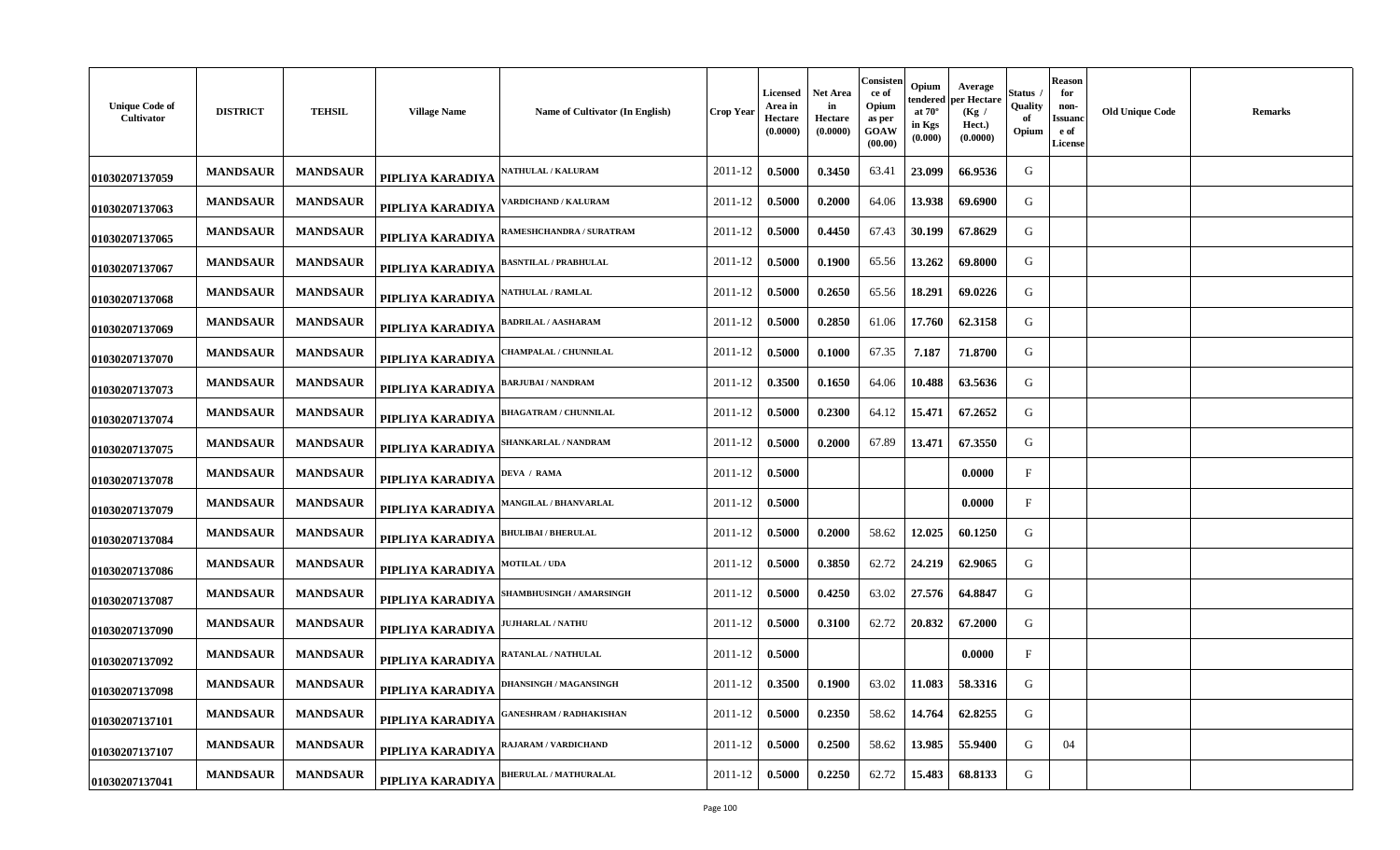| <b>Unique Code of</b><br>Cultivator | <b>DISTRICT</b> | <b>TEHSIL</b>   | <b>Village Name</b> | Name of Cultivator (In English)  | <b>Crop Year</b> | Licensed<br>Area in<br>Hectare<br>(0.0000) | <b>Net Area</b><br>in<br>Hectare<br>(0.0000) | Consisten<br>ce of<br>Opium<br>as per<br>GOAW<br>(00.00) | Opium<br>tendered<br>at $70^\circ$<br>in Kgs<br>(0.000) | Average<br>per Hectare<br>(Kg)<br>Hect.)<br>(0.0000) | Status<br>Quality<br>of<br>Opium | <b>Reason</b><br>for<br>non-<br>Issuanc<br>e of<br><b>License</b> | <b>Old Unique Code</b> | <b>Remarks</b> |
|-------------------------------------|-----------------|-----------------|---------------------|----------------------------------|------------------|--------------------------------------------|----------------------------------------------|----------------------------------------------------------|---------------------------------------------------------|------------------------------------------------------|----------------------------------|-------------------------------------------------------------------|------------------------|----------------|
| 01030207137120                      | <b>MANDSAUR</b> | <b>MANDSAUR</b> | PIPLIYA KARADIYA    | <b>BHANVARLAL / NANDRAM</b>      | 2011-12          | 0.5000                                     | 0.2350                                       | 59.43                                                    | 15.970                                                  | 67.9574                                              | G                                |                                                                   |                        |                |
| 01030207137123                      | <b>MANDSAUR</b> | <b>MANDSAUR</b> | PIPLIYA KARADIYA    | <b>ACHRU / KALU</b>              | 2011-12          | 0.5000                                     | 0.2900                                       | 59.43                                                    | 17.489                                                  | 60.3069                                              | G                                |                                                                   |                        |                |
| 01030207137125                      | <b>MANDSAUR</b> | <b>MANDSAUR</b> | PIPLIYA KARADIYA    | MANGIBAI / BHANVARLAL            | 2011-12          | 0.5000                                     | 0.1500                                       | 64.61                                                    | 9.747                                                   | 64.9800                                              | G                                |                                                                   |                        |                |
| 01030207137132                      | <b>MANDSAUR</b> | <b>MANDSAUR</b> | PIPLIYA KARADIYA    | <b>MMADSINGH / FATTESINGH</b>    | 2011-12          | 0.5000                                     |                                              |                                                          |                                                         | 0.0000                                               | $\mathbf{F}$                     |                                                                   |                        |                |
| 01030207137140                      | <b>MANDSAUR</b> | <b>MANDSAUR</b> | PIPLIYA KARADIYA    | <b>ALGRAM / RATANLAL</b>         | 2011-12          | 0.5000                                     | 0.1500                                       | 65.31                                                    | 10.188                                                  | 67.9200                                              | G                                |                                                                   |                        |                |
| 01030207137141                      | <b>MANDSAUR</b> | <b>MANDSAUR</b> | PIPLIYA KARADIYA    | <b>APPUSINGH / RAGHUVIRSINGH</b> | 2011-12          | 0.5000                                     |                                              |                                                          |                                                         | 0.0000                                               | $_{\rm F}$                       |                                                                   |                        |                |
| 01030207137145                      | <b>MANDSAUR</b> | <b>MANDSAUR</b> | PIPLIYA KARADIYA    | <b>IDHYASAGAR / SURATRAM</b>     | 2011-12          | 0.5000                                     | 0.2050                                       | 64.61                                                    | 13.319                                                  | 64.9707                                              | G                                |                                                                   |                        |                |
| 01030207137146                      | <b>MANDSAUR</b> | <b>MANDSAUR</b> | PIPLIYA KARADIYA    | <b>BHERULAL / PREMCHANDRA</b>    | 2011-12          | 0.5000                                     |                                              |                                                          |                                                         | 0.0000                                               | $\mathbf{F}$                     |                                                                   |                        |                |
| 01030207137147                      | <b>MANDSAUR</b> | <b>MANDSAUR</b> | PIPLIYA KARADIYA    | <b>HIRALAL / KALU</b>            | 2011-12          | 0.5000                                     |                                              |                                                          |                                                         | 0.0000                                               | $\mathbf{F}$                     |                                                                   |                        |                |
| 01030207137149                      | <b>MANDSAUR</b> | <b>MANDSAUR</b> | PIPLIYA KARADIYA    | <b>AMRATH / MANGILAL</b>         | 2011-12          | 0.5000                                     | 0.1950                                       | 64.12                                                    | 12.503                                                  | 64.1179                                              | G                                |                                                                   |                        |                |
| 01030207137159                      | <b>MANDSAUR</b> | <b>MANDSAUR</b> | PIPLIYA KARADIYA    | <b>BHANVARBAI/MANGILAL</b>       | 2011-12          | 0.5000                                     | 0.2050                                       | 65.06                                                    | 14.127                                                  | 68.9122                                              | G                                |                                                                   |                        |                |
| 01030207137164                      | <b>MANDSAUR</b> | <b>MANDSAUR</b> | PIPLIYA KARADIYA    | <b>BHANWERLAL / TEKCHNDRA</b>    | 2011-12          | 0.5000                                     | 0.1350                                       | 64.61                                                    | 9.387                                                   | 69.5333                                              | G                                |                                                                   |                        |                |
| 01030207137167                      | <b>MANDSAUR</b> | <b>MANDSAUR</b> | PIPLIYA KARADIYA    | <b>NATHULAL / BADRILAL</b>       | 2011-12          | 0.5000                                     | 0.2800                                       | 61.06                                                    | 17.847                                                  | 63.7393                                              | G                                |                                                                   |                        |                |
| 01030207137171                      | <b>MANDSAUR</b> | <b>MANDSAUR</b> | PIPLIYA KARADIYA    | <b>ANNALAL / RAMLAL</b>          | 2011-12          | 0.5000                                     | 0.2500                                       | 64.06                                                    | 17.470                                                  | 69.8800                                              | G                                |                                                                   |                        |                |
| 01030207137172                      | <b>MANDSAUR</b> | <b>MANDSAUR</b> | PIPLIYA KARADIYA    | <b>BHAGIRATH / LAKSHMAN</b>      | 2011-12          | 0.5000                                     | 0.1800                                       | 65.82                                                    | 12.600                                                  | 70.0000                                              | G                                |                                                                   |                        |                |
| 01030207137177                      | <b>MANDSAUR</b> | <b>MANDSAUR</b> | PIPLIYA KARADIYA    | <b>ANIBAI / BAGDIRAM</b>         | 2011-12          | 0.5000                                     | 0.1450                                       | 62.94                                                    | 9.828                                                   | 67.7793                                              | G                                |                                                                   |                        |                |
| 01030207137183                      | <b>MANDSAUR</b> | <b>MANDSAUR</b> | PIPLIYA KARADIYA    | <b>GOTAM / KARURAM</b>           | 2011-12          | 0.5000                                     | 0.3850                                       | 53.49                                                    | 10.797                                                  | 28.0442                                              | G                                | 04                                                                |                        |                |
| 01030207137185                      | <b>MANDSAUR</b> | <b>MANDSAUR</b> | PIPLIYA KARADIYA    | SHYAMLAL / PRITHVIRAJ            | 2011-12          | 0.5000                                     | 0.3050                                       | 59.79                                                    | 18.723                                                  | 61.3869                                              | G                                |                                                                   |                        |                |
| 01030207137191                      | <b>MANDSAUR</b> | <b>MANDSAUR</b> | PIPLIYA KARADIYA    | <b>DAYRAM / BHERULAL</b>         | 2011-12          | 0.5000                                     | 0.2150                                       | 59.79                                                    | 13.794                                                  | 64.1581                                              | G                                |                                                                   |                        |                |
| 01030207137195                      | <b>MANDSAUR</b> | <b>MANDSAUR</b> | PIPLIYA KARADIYA    | <b>ADHESHYAM / BHERULAL</b>      | 2011-12          | 0.5000                                     | 0.2550                                       | 63.84                                                    | 16.945                                                  | 66.4510                                              | G                                |                                                                   |                        |                |
| 01030207137200                      | <b>MANDSAUR</b> | <b>MANDSAUR</b> | PIPLIYA KARADIYA    | <b>SHYAMDAS / LAKSHMANDAS</b>    | 2011-12          | 0.5000                                     | 0.2150                                       | 63.84                                                    | 13.799                                                  | 64.1814                                              | G                                |                                                                   |                        |                |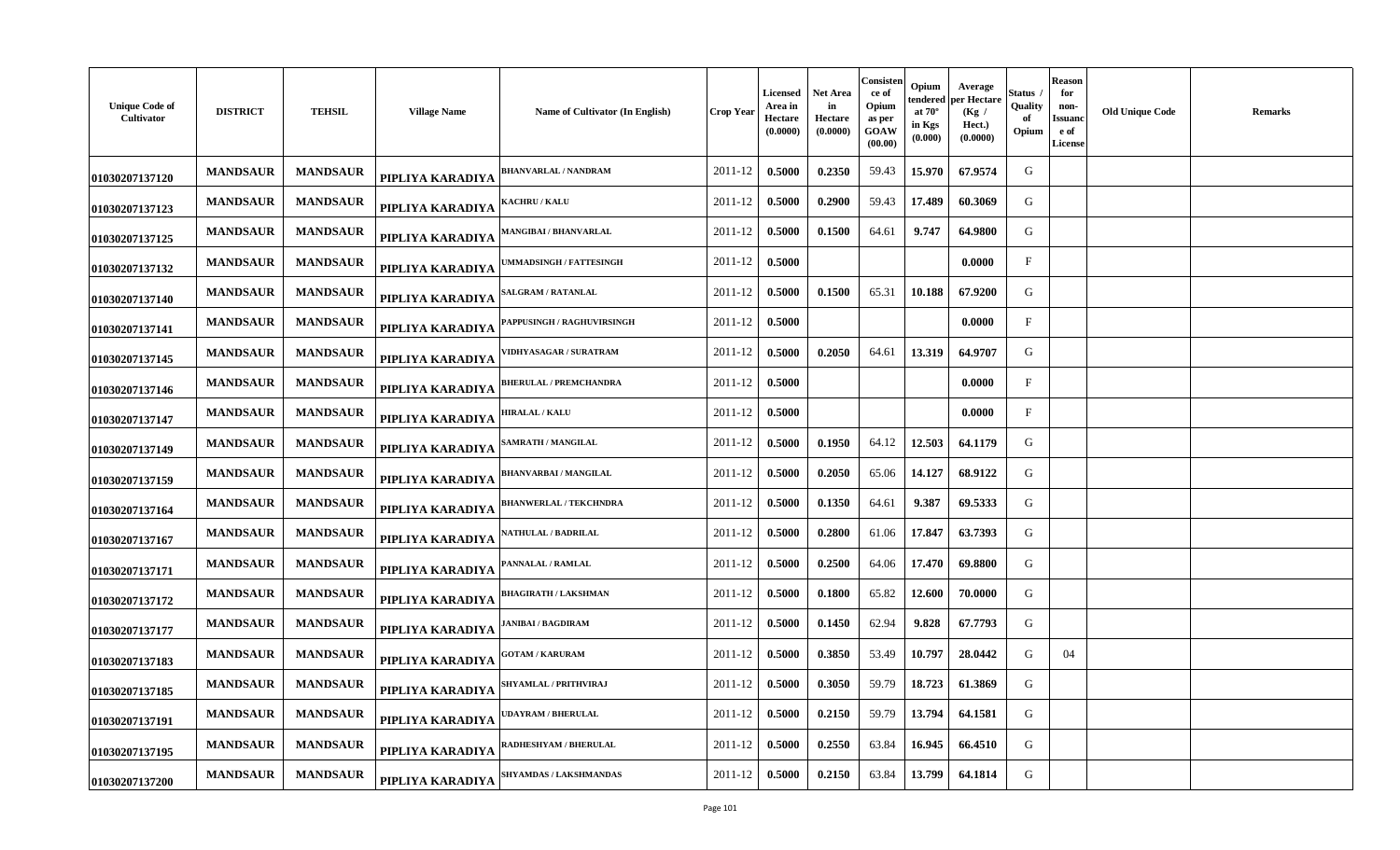| <b>Unique Code of</b><br>Cultivator | <b>DISTRICT</b> | <b>TEHSIL</b>   | <b>Village Name</b> | Name of Cultivator (In English)         | <b>Crop Year</b> | Licensed<br>Area in<br>Hectare<br>(0.0000) | <b>Net Area</b><br>in<br>Hectare<br>(0.0000) | Consisten<br>ce of<br>Opium<br>as per<br>GOAW<br>(00.00) | Opium<br>tendered<br>at $70^\circ$<br>in Kgs<br>(0.000) | Average<br>per Hectare<br>(Kg)<br>Hect.)<br>(0.0000) | Status<br>Quality<br>of<br>Opium | Reason<br>for<br>non-<br>Issuanc<br>e of<br><b>License</b> | <b>Old Unique Code</b> | <b>Remarks</b> |
|-------------------------------------|-----------------|-----------------|---------------------|-----------------------------------------|------------------|--------------------------------------------|----------------------------------------------|----------------------------------------------------------|---------------------------------------------------------|------------------------------------------------------|----------------------------------|------------------------------------------------------------|------------------------|----------------|
| 01030207137203                      | <b>MANDSAUR</b> | <b>MANDSAUR</b> | PIPLIYA KARADIYA    | <b>ATANKUNVAR / UDAYSINGH</b>           | 2011-12          | 0.5000                                     | 0.2200                                       | 62.06                                                    | 14.690                                                  | 66.7727                                              | G                                |                                                            |                        |                |
| 01030207137207                      | <b>MANDSAUR</b> | <b>MANDSAUR</b> | PIPLIYA KARADIYA    | <b>\SHOK / MADHOLAL</b>                 | 2011-12          | 0.5000                                     | 0.2300                                       | 65.82                                                    | 15.487                                                  | 67.3348                                              | G                                |                                                            |                        |                |
| 01030207137208                      | <b>MANDSAUR</b> | <b>MANDSAUR</b> | PIPLIYA KARADIYA    | <b>DMPRAKASH / SHANTILAL</b>            | 2011-12          | 0.5000                                     | 0.2550                                       | 65.82                                                    | 17.358                                                  | 68.0706                                              | G                                |                                                            |                        |                |
| 01030207137217                      | <b>MANDSAUR</b> | <b>MANDSAUR</b> | PIPLIYA KARADIYA    | <b>(ANVARLAL / PRABHULAL</b>            | 2011-12          | 0.5000                                     | 0.3100                                       | 63.84                                                    | 20.164                                                  | 65.0452                                              | G                                |                                                            |                        |                |
| 01030207137221                      | <b>MANDSAUR</b> | <b>MANDSAUR</b> | PIPLIYA KARADIYA    | ;ITABAI / KANHAIYALAL                   | 2011-12          | 0.5000                                     |                                              |                                                          |                                                         | 0.0000                                               | $_{\rm F}$                       |                                                            |                        |                |
| 01030207137066                      | <b>MANDSAUR</b> | <b>MANDSAUR</b> | PIPLIYA KARADIYA    | ANHIYALAL / BAGDIRAM                    | 2011-12          | 0.5000                                     | 0.1400                                       | 68.43                                                    | 10.382                                                  | 74.1571                                              | G                                |                                                            |                        |                |
| 01030207137080                      | <b>MANDSAUR</b> | <b>MANDSAUR</b> | PIPLIYA KARADIYA    | <b>IAYRAM / BHERAJI</b>                 | 2011-12          | 0.5000                                     | 0.4850                                       | 68.35                                                    | 32.505                                                  | 67.0206                                              | G                                |                                                            |                        |                |
| 01030207137034                      | <b>MANDSAUR</b> | <b>MANDSAUR</b> | PIPLIYA KARADIYA    | <b>AGDISH / RAMESHVER</b>               | 2011-12          | 0.5000                                     | 0.1000                                       | 63.07                                                    | 6.712                                                   | 67.1200                                              | G                                |                                                            |                        |                |
| 01030207137040                      | <b>MANDSAUR</b> | <b>MANDSAUR</b> | PIPLIYA KARADIYA    | SHAKUNTALABAI / BHAGATGI <mark>R</mark> | 2011-12          | 0.5000                                     |                                              |                                                          |                                                         | 0.0000                                               | $\mathbf{F}$                     |                                                            |                        |                |
| 01030207137091                      | <b>MANDSAUR</b> | <b>MANDSAUR</b> | PIPLIYA KARADIYA    | SHANTABAI / MOHANDAS                    | 2011-12          | 0.5000                                     | 0.2900                                       | 54.13                                                    | 17.028                                                  | 58.7172                                              | G                                | 05                                                         |                        |                |
| 01030207137100                      | <b>MANDSAUR</b> | <b>MANDSAUR</b> | PIPLIYA KARADIYA    | <b>BADRILAL / KESHURAM</b>              | 2011-12          | 0.5000                                     | 0.0950                                       | 63.07                                                    | 6.514                                                   | 68.5684                                              | G                                |                                                            |                        |                |
| 01030207137118                      | <b>MANDSAUR</b> | <b>MANDSAUR</b> | PIPLIYA KARADIYA    | PRAHLADSINGH / UDAYSINGH                | 2011-12          | 0.5000                                     | 0.0900                                       | 62.06                                                    | 6.197                                                   | 68.8556                                              | G                                |                                                            |                        |                |
| 01030207137122                      | <b>MANDSAUR</b> | <b>MANDSAUR</b> | PIPLIYA KARADIYA    | <b>RATANLAL / CHOTELAL</b>              | 2011-12          | 0.5000                                     | 0.3000                                       | 64.12                                                    | 19.896                                                  | 66.3200                                              | G                                |                                                            |                        |                |
| 01030207137169                      | <b>MANDSAUR</b> | <b>MANDSAUR</b> | PIPLIYA KARADIYA    | <b>IARIOM / RAMJAS</b>                  | 2011-12          | 0.5000                                     | 0.4750                                       | 63.07                                                    | 30.931                                                  | 65.1179                                              | G                                |                                                            |                        |                |
| 01030207137088                      | <b>MANDSAUR</b> | <b>MANDSAUR</b> | PIPLIYA KARADIYA    | <b>ASTURIBAI / RATANLAL</b>             | 2011-12          | 0.5000                                     | 0.2600                                       | 62.06                                                    | 16.180                                                  | 62.2308                                              | G                                |                                                            |                        |                |
| 01030207137050                      | <b>MANDSAUR</b> | <b>MANDSAUR</b> | PIPLIYA KARADIYA    | <b><i>AURLIDAS / LAKSHMANDAS</i></b>    | 2011-12          | 0.5000                                     | 0.2300                                       | 64.81                                                    | 15.471                                                  | 67.2652                                              | G                                |                                                            |                        |                |
| 01030207137192                      | <b>MANDSAUR</b> | <b>MANDSAUR</b> | PIPLIYA KARADIYA    | <b>MANGILAL / BALMUKUND</b>             | 2011-12          | 0.5000                                     | 0.2450                                       | 64.81                                                    | 15.804                                                  | 64.5061                                              | G                                |                                                            |                        |                |
| 01030207137222                      | <b>MANDSAUR</b> | <b>MANDSAUR</b> | PIPLIYA KARADIYA    | <b>DHARMENDRKUMAR / BALARAM</b>         | 2011-12          | 0.5000                                     |                                              |                                                          |                                                         | 0.0000                                               | $\mathbf{F}$                     |                                                            |                        |                |
| 01030207137082                      | <b>MANDSAUR</b> | <b>MANDSAUR</b> | PIPLIYA KARADIYA    | :AMESHVAR / NANDRAM                     | 2011-12          | 0.5000                                     | 0.0850                                       | 64.81                                                    | 6.509                                                   | 76.5765                                              | G                                |                                                            |                        |                |
| 01030207137115                      | <b>MANDSAUR</b> | <b>MANDSAUR</b> | PIPLIYA KARADIYA    | <b>DASHRATH / JAGDISH</b>               | 2011-12          | 0.5000                                     | 0.1950                                       | 63.45                                                    | 13.787                                                  | 70.7026                                              | G                                |                                                            |                        |                |
| 01030207137165                      | <b>MANDSAUR</b> | <b>MANDSAUR</b> | PIPLIYA KARADIYA    | :ADHESHYAM / KISHAN                     | 2011-12          | 0.5000                                     | 0.1600                                       | 63.45                                                    | 10.669                                                  | 66.6813                                              | G                                |                                                            |                        |                |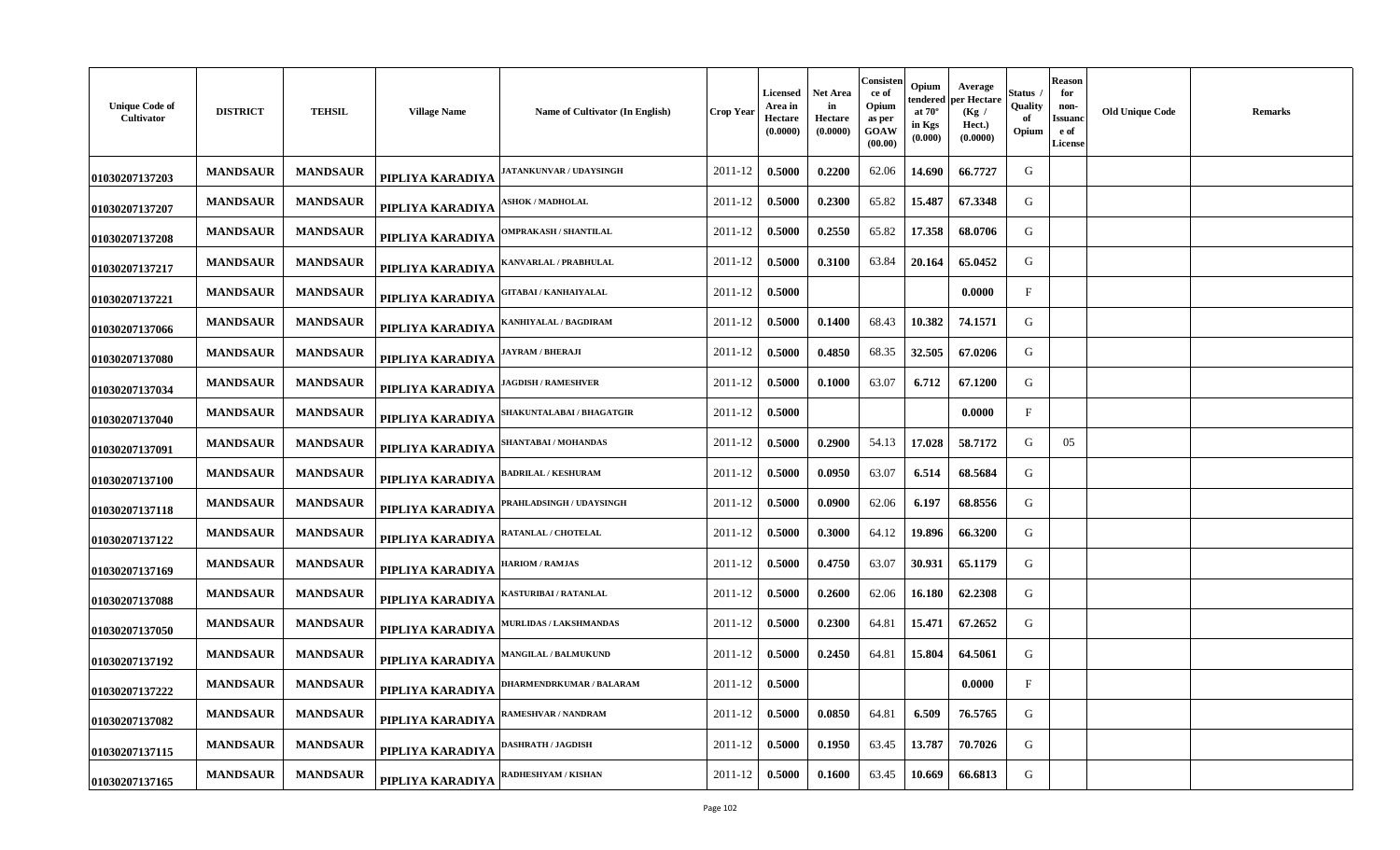| <b>Unique Code of</b><br>Cultivator | <b>DISTRICT</b> | <b>TEHSIL</b>   | <b>Village Name</b>                  | <b>Name of Cultivator (In English)</b> | Crop Year | <b>Licensed</b><br>Area in<br>Hectare<br>(0.0000) | Net Area<br>in<br>Hectare<br>(0.0000) | Consisten<br>ce of<br>Opium<br>as per<br>GOAW<br>(00.00) | Opium<br>tendered<br>at $70^\circ$<br>in Kgs<br>(0.000) | Average<br>oer Hectare<br>(Kg)<br>Hect.)<br>(0.0000) | Status<br>Quality<br>Opium | <b>Reason</b><br>for<br>non-<br>Issuano<br>e of<br><b>License</b> | <b>Old Unique Code</b> | <b>Remarks</b> |
|-------------------------------------|-----------------|-----------------|--------------------------------------|----------------------------------------|-----------|---------------------------------------------------|---------------------------------------|----------------------------------------------------------|---------------------------------------------------------|------------------------------------------------------|----------------------------|-------------------------------------------------------------------|------------------------|----------------|
| 01030207137232                      | <b>MANDSAUR</b> | <b>MANDSAUR</b> | PIPLIYA KARADIYA                     | SHYAMLAL D.P. CHINRAM                  | 2011-12   | 0.5000                                            | 0.2250                                | 61.80                                                    | 14.267                                                  | 63.4089                                              | G                          |                                                                   |                        |                |
| 01030207137234                      | <b>MANDSAUR</b> | <b>MANDSAUR</b> | PIPLIYA KARADIYA                     | ;IRJABAI / SITABAI                     | 2011-12   | 0.5000                                            | 0.2200                                | 63.45                                                    | 14.177                                                  | 64.4409                                              | G                          |                                                                   |                        |                |
| 01030207137236                      | <b>MANDSAUR</b> | <b>MANDSAUR</b> | PIPLIYA KARADIYA                     | RADHESHYAM / BHANWARLAL                | 2011-12   | 0.5000                                            | 0.2550                                | 61.80                                                    | 16.774                                                  | 65.7804                                              | G                          |                                                                   |                        |                |
| 01030207137194                      | <b>MANDSAUR</b> | <b>MANDSAUR</b> | PIPLIYA KARADIYA                     | <b>HENRAM / SHANTILAL</b>              | 2011-12   | 0.5000                                            | 0.1300                                | 70.26                                                    | 9.405                                                   | 72.3462                                              | $\mathbf I$                | 02                                                                |                        |                |
| 01030207137210                      | <b>MANDSAUR</b> | <b>MANDSAUR</b> | PIPLIYA KARADIYA                     | <b>(ELASHKUNVAR / AMARSINGH</b>        | 2011-12   | 0.5000                                            | 0.2550                                | 64.65                                                    | 15.812                                                  | 62.0078                                              | G                          |                                                                   |                        |                |
| 01030207137215                      | <b>MANDSAUR</b> | <b>MANDSAUR</b> | PIPLIYA KARADIYA                     | <b>AMJAS / ONKAR</b>                   | 2011-12   | 0.5000                                            | 0.3450                                | 66.29                                                    | 23.334                                                  | 67.6348                                              | G                          |                                                                   |                        |                |
| 01030207137108                      | <b>MANDSAUR</b> | <b>MANDSAUR</b> | PIPLIYA KARADIYA                     | RAMPRASAD / BHERULAL                   | 2011-12   | 0.5000                                            |                                       |                                                          |                                                         | 0.0000                                               | $\mathbf{F}$               |                                                                   |                        |                |
| 01030207137230                      | <b>MANDSAUR</b> | <b>MANDSAUR</b> | PIPLIYA KARADIYA                     | <b>MOHANBAI/BHUVAN</b>                 | 2011-12   | 0.5000                                            | 0.1050                                | 61.01                                                    | 6.580                                                   | 62.6667                                              | G                          |                                                                   |                        |                |
| 01030207137016                      | <b>MANDSAUR</b> | <b>MANDSAUR</b> | PIPLIYA KARADIYA                     | <b>APPUSINGH / WAKTAVARSINGH</b>       | 2011-12   | 0.5000                                            | 0.1050                                | 61.01                                                    | 6.824                                                   | 64.9905                                              | G                          |                                                                   |                        |                |
| 01030207137060                      | <b>MANDSAUR</b> | <b>MANDSAUR</b> | PIPLIYA KARADIYA                     | SHIVNARAYAN / LAKSHMINARAYAN           | 2011-12   | 0.5000                                            | 0.1200                                | 62.27                                                    | 8.202                                                   | 68.3500                                              | G                          |                                                                   |                        |                |
| 01030207137023                      | <b>MANDSAUR</b> | <b>MANDSAUR</b> | PIPLIYA KARADIYA                     | MOHANBAI / PURAN GAYRI                 | 2011-12   | 0.3500                                            | 0.2000                                | 61.01                                                    | 12.542                                                  | 62.7100                                              | G                          |                                                                   |                        |                |
| 01030207137197                      | <b>MANDSAUR</b> | <b>MANDSAUR</b> | PIPLIYA KARADIYA                     | <b>BALURAM / RATANLAL</b>              | 2011-12   | 0.3500                                            | 0.3000                                | 59.79                                                    | 18.236                                                  | 60.7867                                              | G                          |                                                                   |                        |                |
| 01030207137049                      | <b>MANDSAUR</b> | <b>MANDSAUR</b> | PIPLIYA KARADIYA                     | <b>/ARDICHAND / KANA</b>               | 2011-12   | 0.5000                                            |                                       |                                                          |                                                         | 0.0000                                               | $\mathbf{F}$               |                                                                   |                        |                |
| 01030207137181                      | <b>MANDSAUR</b> | <b>MANDSAUR</b> | PIPLIYA KARADIYA                     | <b>AADHU / NAWALJI</b>                 | 2011-12   | 0.5000                                            | 0.2200                                | 61.24                                                    | 13.604                                                  | 61.8364                                              | G                          |                                                                   |                        |                |
| 01030207137209                      | <b>MANDSAUR</b> | <b>MANDSAUR</b> | PIPLIYA KARADIYA                     | <b>HAGANLAL / SURATRAM</b>             | 2011-12   | 0.5000                                            | 0.3400                                | 64.65                                                    | 22.535                                                  | 66.2794                                              | G                          |                                                                   |                        |                |
| 01030207137182                      | <b>MANDSAUR</b> | <b>MANDSAUR</b> | PIPLIYA KARADIYA                     | <b>REMBAI/NANURAM</b>                  | 2011-12   | 0.5000                                            |                                       |                                                          |                                                         | 0.0000                                               | $\mathbf F$                |                                                                   |                        |                |
| 01030207137179                      | <b>MANDSAUR</b> | <b>MANDSAUR</b> | PIPLIYA KARADIYA                     | RAMGOPAL / BADRILAL                    | 2011-12   | 0.5000                                            | 0.3500                                | 66.29                                                    | 24.092                                                  | 68.8343                                              | G                          |                                                                   |                        |                |
| 01030207137212                      | <b>MANDSAUR</b> | <b>MANDSAUR</b> | PIPLIYA KARADIYA                     | <b>AJENDRASINGH / BAGDUSINGH</b>       | 2011-12   | 0.5000                                            | 0.2050                                | 59.43                                                    | 12.514                                                  | 61.0439                                              | G                          |                                                                   |                        |                |
| 01030207138024                      | <b>MANDSAUR</b> | <b>MANDSAUR</b> | THAKHEDI NAHARGA SABBA / MANGU       |                                        | 2011-12   | 0.5000                                            | 0.0800                                | 67.67                                                    | 6.284                                                   | 78.5500                                              | G                          |                                                                   |                        |                |
| 01030207138005                      | <b>MANDSAUR</b> | <b>MANDSAUR</b> | THAKHEDI NAHARGA SURAJMAL / DHURAJI  |                                        | 2011-12   | 0.5000                                            | 0.3900                                | 59.57                                                    | 25.692                                                  | 65.8769                                              | G                          |                                                                   |                        |                |
| 01030207138006                      | <b>MANDSAUR</b> | <b>MANDSAUR</b> | 'HAKHEDI NAHARGA TEJA / KANIRAM      |                                        | 2011-12   | 0.5000                                            | 0.4850                                | 54.88                                                    | 30.098                                                  | 62.0577                                              | G                          | 05                                                                |                        |                |
| 01030207138027                      | <b>MANDSAUR</b> | <b>MANDSAUR</b> | THAKHEDI NAHARGA DHURIBAI / RATANLAL |                                        | 2011-12   | 0.5000                                            | 0.4950                                | 58.62                                                    | 30.985                                                  | 62.5960                                              | G                          |                                                                   |                        |                |
| 01030207138022                      | <b>MANDSAUR</b> | <b>MANDSAUR</b> | <b>HAKHEDI NAHARGA MANGU/BHAGGA</b>  |                                        | 2011-12   | 0.5000                                            | 0.4500                                | 58.45                                                    | 28.206                                                  | 62.6800                                              | G                          |                                                                   |                        |                |
| 01030207138015                      | <b>MANDSAUR</b> | <b>MANDSAUR</b> | THAKHEDI NAHARGA BAGDIRAM / GABBA    |                                        | 2011-12   | 0.5000                                            | 0.4100                                | 59.57                                                    | 30.406                                                  | 74.1610                                              | G                          |                                                                   |                        |                |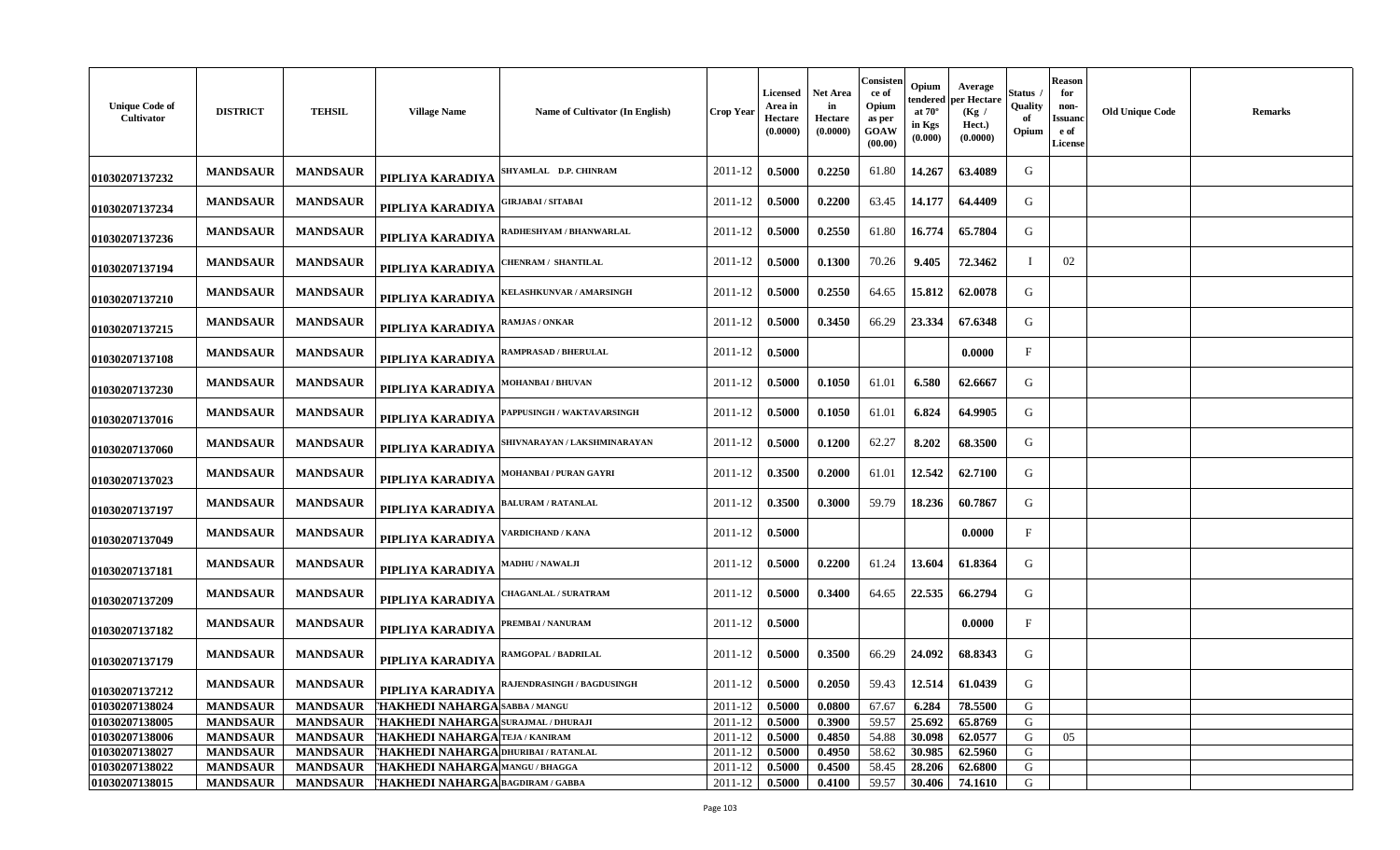| <b>Unique Code of</b><br>Cultivator | <b>DISTRICT</b> | <b>TEHSIL</b>   | <b>Village Name</b>                     | Name of Cultivator (In English) | <b>Crop Year</b> | Licensed<br>Area in<br>Hectare<br>(0.0000) | <b>Net Area</b><br>in<br>Hectare<br>(0.0000) | Consisten<br>ce of<br>Opium<br>as per<br>GOAW<br>(00.00) | Opium<br>tendered<br>at $70^\circ$<br>in Kgs<br>(0.000) | Average<br>per Hectare<br>(Kg)<br>Hect.)<br>(0.0000) | Status<br>Quality<br>Opium | <b>Reason</b><br>for<br>non-<br>Issuanc<br>e of<br><b>License</b> | <b>Old Unique Code</b> | <b>Remarks</b> |
|-------------------------------------|-----------------|-----------------|-----------------------------------------|---------------------------------|------------------|--------------------------------------------|----------------------------------------------|----------------------------------------------------------|---------------------------------------------------------|------------------------------------------------------|----------------------------|-------------------------------------------------------------------|------------------------|----------------|
| 01030207138013                      | <b>MANDSAUR</b> | <b>MANDSAUR</b> | THAKHEDI NAHARGA DHURILAL / MANGILAL    |                                 | 2011-12          | 0.5000                                     | 0.2150                                       | 63.42                                                    | 15.103                                                  | 70.2465                                              | G                          |                                                                   |                        |                |
| 01030207138001                      | <b>MANDSAUR</b> | <b>MANDSAUR</b> | THAKHEDI NAHARGA MANGILAL / BHAVSINGH   |                                 | 2011-12          | 0.5000                                     | 0.3050                                       | 55.24                                                    | 19.097                                                  | 62.6131                                              | G                          |                                                                   |                        |                |
| 01030207138009                      | <b>MANDSAUR</b> | <b>MANDSAUR</b> | <b>HAKHEDI NAHARGA RODILAL / BIHARI</b> |                                 | 2011-12          | 0.5000                                     | 0.3600                                       | 59.92                                                    | 24.824                                                  | 68.9556                                              | G                          |                                                                   |                        |                |
| 01030207029001                      | <b>MANDSAUR</b> | <b>MANDSAUR</b> | RUPAWALI KHURD                          | <b>MANGILAL / JAYSING</b>       | 2011-12          | 0.5000                                     | 0.3650                                       | 63.70                                                    | 24.060                                                  | 65.9178                                              | G                          |                                                                   |                        |                |
| 01030207029003                      | <b>MANDSAUR</b> | <b>MANDSAUR</b> | <b>RUPAWALI KHURD</b>                   | <b>GOPALPURI / MOHANPURI</b>    | 2011-12          | 0.5000                                     | 0.2450                                       | 67.51                                                    | 18.112                                                  | 73.9265                                              | G                          |                                                                   |                        |                |
| 01030207029005                      | <b>MANDSAUR</b> | <b>MANDSAUR</b> | <b>RUPAWALI KHURD</b>                   | <b>BAPULAL / RAGHUNATH</b>      | 2011-12          | 0.5000                                     | 0.2050                                       | 59.50                                                    | 13.090                                                  | 63.8537                                              | G                          |                                                                   |                        |                |
| 01030207029006                      | <b>MANDSAUR</b> | <b>MANDSAUR</b> | <b>RUPAWALI KHURD</b>                   | DEVILAL / MANNALAL              | 2011-12          | 0.5000                                     | 0.4400                                       | 59.50                                                    | 27.030                                                  | 61.4318                                              | G                          |                                                                   |                        |                |
| 01030207029010                      | <b>MANDSAUR</b> | <b>MANDSAUR</b> | <b>RUPAWALI KHURD</b>                   | DHANRAJ / JAYSING               | 2011-12          | 0.5000                                     | 0.3650                                       | 61.85                                                    | 23.256                                                  | 63.7151                                              | G                          |                                                                   |                        |                |
| 01030207029028                      | <b>MANDSAUR</b> | <b>MANDSAUR</b> | <b>RUPAWALI KHURD</b>                   | <b>MOTILAL / KANIRAM</b>        | 2011-12          | 0.5000                                     | 0.2800                                       | 61.85                                                    | 18.308                                                  | 65.3857                                              | G                          |                                                                   |                        |                |
| 01030207029007                      | <b>MANDSAUR</b> | <b>MANDSAUR</b> | <b>RUPAWALI KHURD</b>                   | PANNALAL / BHUVAN               | 2011-12          | 0.3500                                     | 0.1650                                       | 61.85                                                    | 10.364                                                  | 62.8121                                              | G                          |                                                                   |                        |                |
| 01030207029031                      | <b>MANDSAUR</b> | <b>MANDSAUR</b> | <b>RUPAWALI KHURD</b>                   | <b>GATTUBAI / SUKHLAL</b>       | 2011-12          | 0.5000                                     | 0.2500                                       | 67.57                                                    | 17.713                                                  | 70.8520                                              | G                          |                                                                   |                        |                |
| 01030207029021                      | <b>MANDSAUR</b> | <b>MANDSAUR</b> | <b>RUPAWALI KHURD</b>                   | <b>SHIVPURI / GANESHPURI</b>    | 2011-12          | 0.5000                                     | 0.4300                                       | 59.50                                                    | 27.549                                                  | 64.0674                                              | G                          |                                                                   |                        |                |
| 01030207140010                      | <b>MANDSAUR</b> | <b>MANDSAUR</b> | <b>SEMLI</b>                            | <b>GOPAL / PARTHA</b>           | 2011-12          | 0.5000                                     | 0.3700                                       | 69.49                                                    | 26.764                                                  | 72.3351                                              | G                          |                                                                   |                        |                |
| 01030207140004                      | <b>MANDSAUR</b> | <b>MANDSAUR</b> | <b>SEMLI</b>                            | LAKSHMINARAYAN / BHUVAN         | 2011-12          | 0.5000                                     | 0.1750                                       | 64.12                                                    | 11.881                                                  | 67.8914                                              | G                          |                                                                   |                        |                |
| 01030207140005                      | <b>MANDSAUR</b> | <b>MANDSAUR</b> | <b>SEMLI</b>                            | <b>ABBAS / MOHAMMAD</b>         | 2011-12          | 0.3500                                     | 0.2200                                       | 61.70                                                    | 13.389                                                  | 60.8591                                              | G                          |                                                                   |                        |                |
| 01030207140008                      | <b>MANDSAUR</b> | <b>MANDSAUR</b> | <b>SEMLI</b>                            | PARSRAM / HANSRAJ               | $2011 - 12$      | 0.5000                                     | 0.2150                                       | 69.05                                                    | 14.865                                                  | 69.1395                                              | G                          |                                                                   |                        |                |
| 01030207140009                      | <b>MANDSAUR</b> | <b>MANDSAUR</b> | <b>SEMLI</b>                            | <b>JAKIR / MOHMMD</b>           | 2011-12          | 0.5000                                     | 0.3000                                       | 63.35                                                    | 19.503                                                  | 65.0100                                              | G                          |                                                                   |                        |                |
| 01030207140011                      | <b>MANDSAUR</b> | <b>MANDSAUR</b> | <b>SEMLI</b>                            | MOHANLAL / HANSRAJ              | 2011-12          | 0.5000                                     | 0.2750                                       | 67.00                                                    | 18.683                                                  | 67.9382                                              | G                          |                                                                   |                        |                |
| 01030207140015                      | <b>MANDSAUR</b> | <b>MANDSAUR</b> | <b>SEMLI</b>                            | <b>GANESHRAM / NARAYAN</b>      | 2011-12          | 0.5000                                     | 0.1350                                       | 67.74                                                    | 8.971                                                   | 66.4519                                              | G                          |                                                                   |                        |                |
| 01030207140017                      | <b>MANDSAUR</b> | <b>MANDSAUR</b> | <b>SEMLI</b>                            | MOHANLAL / NARAYAN              | 2011-12          | 0.5000                                     | 0.2650                                       | 64.12                                                    | 16.809                                                  | 63.4302                                              | G                          |                                                                   |                        |                |
| 01030207140030                      | <b>MANDSAUR</b> | <b>MANDSAUR</b> | <b>SEMLI</b>                            | <b>KASAM / RAJU</b>             | 2011-12          | 0.5000                                     | 0.2150                                       | 64.12                                                    | 14.116                                                  | 65.6558                                              | G                          |                                                                   |                        |                |
| 01030207140036                      | <b>MANDSAUR</b> | <b>MANDSAUR</b> | <b>SEMLI</b>                            | <b>SUGRABAI/KHAJU</b>           | 2011-12          | 0.5000                                     | 0.3000                                       | 69.11                                                    | 21.000                                                  | 70.0000                                              | G                          |                                                                   |                        |                |
| 01030207140039                      | <b>MANDSAUR</b> | <b>MANDSAUR</b> | <b>SEMLI</b>                            | <b>BHUVAN / NANDLAL</b>         | 2011-12          | 0.5000                                     | 0.1500                                       | 61.70                                                    | 9.581                                                   | 63.8733                                              | G                          |                                                                   |                        |                |
| 01030207140042                      | <b>MANDSAUR</b> | <b>MANDSAUR</b> | <b>SEMLI</b>                            | <b>JAGDISH / RADHAKISHAN</b>    | 2011-12          | 0.5000                                     | 0.2300                                       | 61.70                                                    | 14.561                                                  | 63.3087                                              | G                          |                                                                   |                        |                |
| 01030207140043                      | <b>MANDSAUR</b> | <b>MANDSAUR</b> | <b>SEMLI</b>                            | <b>HEMRAJ / HANSRAJ</b>         | 2011-12          | 0.5000                                     | 0.4500                                       | 66.45                                                    | 30.035                                                  | 66.7444                                              | G                          |                                                                   |                        |                |
| 01030207140044                      | <b>MANDSAUR</b> | <b>MANDSAUR</b> | <b>SEMLI</b>                            | NURIBAI / NURAMOHAMMAD          | 2011-12          | 0.5000                                     | 0.2600                                       | 71.91                                                    | 18.224                                                  | 70.0923                                              | $\mathbf I$                | 02                                                                |                        |                |
| 01030207140049                      | <b>MANDSAUR</b> | <b>MANDSAUR</b> | <b>SEMLI</b>                            | <b>GAFFUR / GHASI</b>           | 2011-12          | 0.5000                                     | 0.2000                                       | 73.78                                                    | 13.987                                                  | 69.9350                                              | G                          |                                                                   |                        |                |
| 01030207140051                      | <b>MANDSAUR</b> | <b>MANDSAUR</b> | <b>SEMLI</b>                            | <b>BAGDIRAM / GODHA</b>         | 2011-12          | 0.5000                                     | 0.3750                                       | 63.18                                                    | 23.665                                                  | 63.1067                                              | G                          |                                                                   |                        |                |
| 01030207140061                      | <b>MANDSAUR</b> | <b>MANDSAUR</b> | <b>SEMLI</b>                            | VALIBAI / ALLARAKH              | 2011-12          | 0.5000                                     | 0.2750                                       | 61.25                                                    | 16.118                                                  | 58.6109                                              | G                          |                                                                   |                        |                |
| 01030207140065                      | <b>MANDSAUR</b> | <b>MANDSAUR</b> | <b>SEMLI</b>                            | RADHESHYAM / MANGILAL           | 2011-12          | 0.5000                                     | 0.2000                                       | 64.23                                                    | 12.901                                                  | 64.5050                                              | G                          |                                                                   |                        |                |
| 01030207140077                      | <b>MANDSAUR</b> | <b>MANDSAUR</b> | <b>SEMLI</b>                            | MANGILAL / NANDRAM              | 2011-12          | 0.5000                                     | 0.2400                                       | 66.79                                                    | 16.430                                                  | 68.4583                                              | G                          |                                                                   |                        |                |
| 01030207140069                      | <b>MANDSAUR</b> | <b>MANDSAUR</b> | <b>SEMLI</b>                            | MOHHMAD HUSAIN / ALLAKH         | 2011-12          | 0.5000                                     |                                              |                                                          |                                                         | 0.0000                                               | $\mathbf{F}$               |                                                                   |                        |                |
| 01030207140021                      | <b>MANDSAUR</b> | <b>MANDSAUR</b> | <b>SEMLI</b>                            | <b>IBRAHIM / KHANU</b>          | 2011-12          | 0.5000                                     | 0.3050                                       | 57.71                                                    | 17.940                                                  | 58.8197                                              | G                          |                                                                   |                        |                |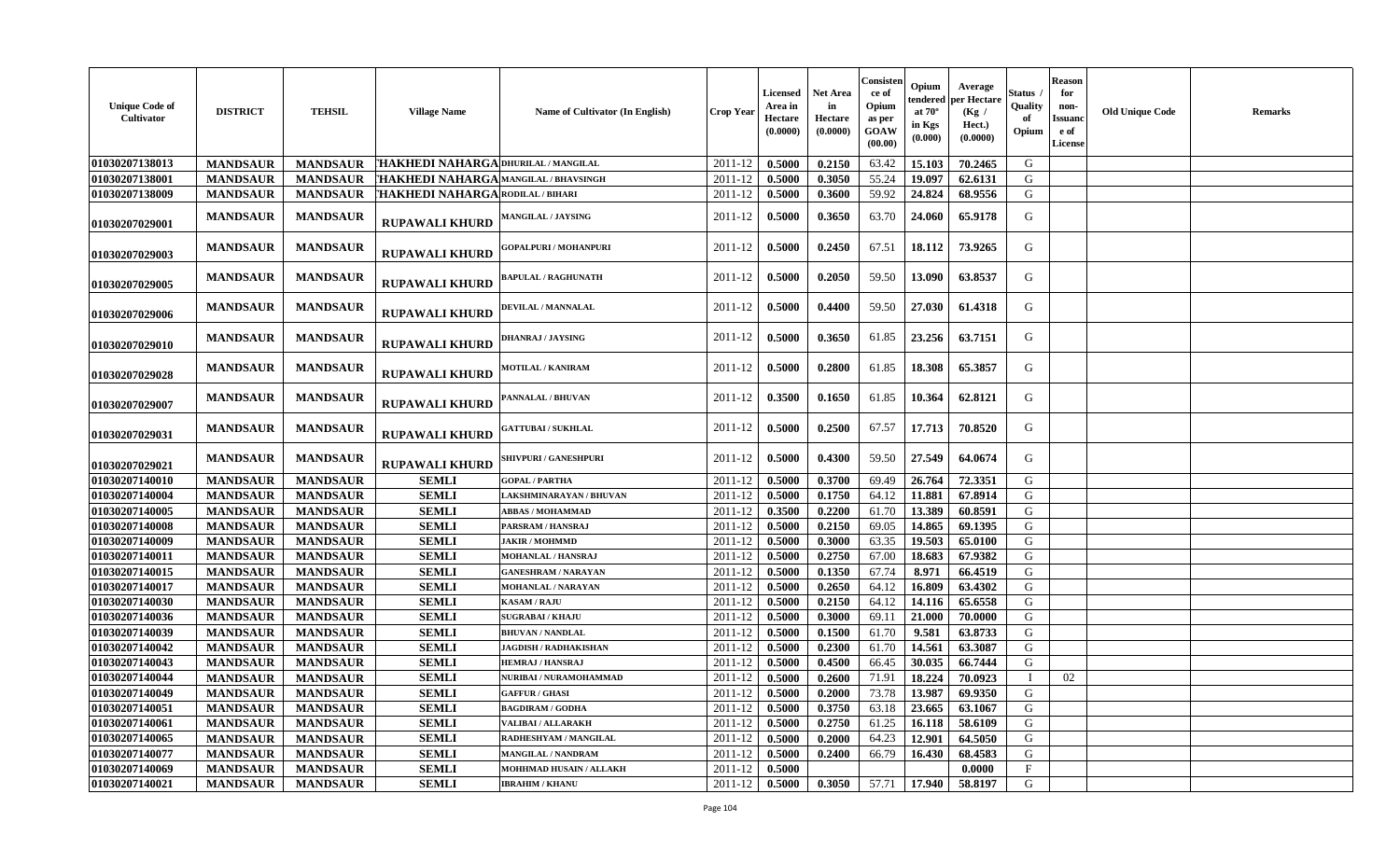| <b>Unique Code of</b><br><b>Cultivator</b> | <b>DISTRICT</b> | <b>TEHSIL</b>   | <b>Village Name</b> | Name of Cultivator (In English) | <b>Crop Year</b> | <b>Licensed</b><br>Area in<br>Hectare<br>(0.0000) | <b>Net Area</b><br>in<br>Hectare<br>(0.0000) | Consisteı<br>ce of<br>Opium<br>as per<br><b>GOAW</b><br>(00.00) | Opium<br>endered<br>at $70^\circ$<br>in Kgs<br>$(\mathbf{0.000})$ | Average<br>per Hectare<br>(Kg /<br>Hect.)<br>(0.0000) | Status<br>Quality<br>of<br>Opium | <b>Reason</b><br>for<br>non-<br>Issuan<br>e of<br>License | <b>Old Unique Code</b> | <b>Remarks</b> |
|--------------------------------------------|-----------------|-----------------|---------------------|---------------------------------|------------------|---------------------------------------------------|----------------------------------------------|-----------------------------------------------------------------|-------------------------------------------------------------------|-------------------------------------------------------|----------------------------------|-----------------------------------------------------------|------------------------|----------------|
| 01030207140081                             | <b>MANDSAUR</b> | <b>MANDSAUR</b> | <b>SEMLI</b>        | MOHD. HUSSAIN / ALLARAKH        | 2011-12          | 0.5000                                            | 0.3300                                       | 63.22                                                           | 20.881                                                            | 63.2758                                               | G                                |                                                           |                        |                |
| 01030207140062                             | <b>MANDSAUR</b> | <b>MANDSAUR</b> | <b>SEMLI</b>        | <b>ASARAPH / ALLARAKH</b>       | 2011-12          | 0.5000                                            |                                              |                                                                 |                                                                   | 0.0000                                                | $\mathbf{F}$                     |                                                           |                        |                |
| 01030207140041                             | <b>MANDSAUR</b> | <b>MANDSAUR</b> | <b>SEMLI</b>        | <b>KASAM / GHASI</b>            | 2011-12          | 0.5000                                            | 0.2100                                       | 66.79                                                           | 12.604                                                            | 60.0190                                               | G                                |                                                           |                        |                |
| 01030207140029                             | <b>MANDSAUR</b> | <b>MANDSAUR</b> | <b>SEMLI</b>        | <b>AHMEDNUR / KHAJU</b>         | 2011-12          | 0.5000                                            | 0.4050                                       | 68.52                                                           | 27.790                                                            | 68.6173                                               | G                                |                                                           |                        |                |
| 01030207140058                             | <b>MANDSAUR</b> | <b>MANDSAUR</b> | <b>SEMLI</b>        | <b>AAMIN / KHAJU</b>            | 2011-12          | 0.5000                                            | 0.2000                                       | 68.52                                                           | 13.870                                                            | 69.3500                                               | G                                |                                                           |                        |                |
| 01030207140079                             | <b>MANDSAUR</b> | <b>MANDSAUR</b> | <b>SEMLI</b>        | <b>GOPAL / RATANLAL</b>         | 2011-12          | 0.5000                                            | 0.1900                                       | 64.23                                                           | 12.240                                                            | 64.4211                                               | G                                |                                                           |                        |                |
| 01030207140046                             | <b>MANDSAUR</b> | <b>MANDSAUR</b> | <b>SEMLI</b>        | <b>GATTUBAI/PARTHA</b>          | 2011-12          | 0.5000                                            | 0.2550                                       | 70.23                                                           | 17.919                                                            | 70.2706                                               | G                                |                                                           |                        |                |
| 01030207140003                             | <b>MANDSAUR</b> | <b>MANDSAUR</b> | <b>SEMLI</b>        | <b>GOPALIBAI/MANGILAL</b>       | 2011-12          | 0.5000                                            | 0.1550                                       | 68.52                                                           | 10.797                                                            | 69.6581                                               | G                                |                                                           |                        |                |
| 01030207140012                             | <b>MANDSAUR</b> | <b>MANDSAUR</b> | <b>SEMLI</b>        | <b>KISHOR / PARTHA</b>          | 2011-12          | 0.5000                                            | 0.2800                                       | 70.02                                                           | 19.576                                                            | 69.9143                                               | G                                |                                                           |                        |                |
| 01030207140040                             | <b>MANDSAUR</b> | <b>MANDSAUR</b> | <b>SEMLI</b>        | DHAPUBAI / NAGAJI               | 2011-12          | 0.5000                                            | 0.1500                                       | 70.08                                                           | 10.902                                                            | 72.6800                                               | G                                |                                                           |                        |                |
| 01030207140047                             | <b>MANDSAUR</b> | <b>MANDSAUR</b> | <b>SEMLI</b>        | <b>SALGRAM / DEVBAI</b>         | 2011-12          | 0.5000                                            | 0.3000                                       | 69.48                                                           | 21.459                                                            | 71.5300                                               | G                                |                                                           |                        |                |
| 01030207140053                             | <b>MANDSAUR</b> | <b>MANDSAUR</b> | <b>SEMLI</b>        | <b>SHAFI MOHD. / RAJU</b>       | 2011-12          | 0.5000                                            | 0.4400                                       | 61.25                                                           | 26.898                                                            | 61.1318                                               | G                                |                                                           |                        |                |
| 01030207140056                             | <b>MANDSAUR</b> | <b>MANDSAUR</b> | <b>SEMLI</b>        | <b>MADANLAL / NAGAJI</b>        | 2011-12          | 0.5000                                            | 0.1500                                       | 71.44                                                           | 11.185                                                            | 74.5667                                               | G                                |                                                           |                        |                |
| 01030207140073                             | <b>MANDSAUR</b> | <b>MANDSAUR</b> | <b>SEMLI</b>        | <b>NANDKISHOR / RAMLAL</b>      | 2011-12          | 0.5000                                            | 0.1800                                       | 62.54                                                           | 10.918                                                            | 60.6556                                               | G                                |                                                           |                        |                |
| 01030207140014                             | <b>MANDSAUR</b> | <b>MANDSAUR</b> | <b>SEMLI</b>        | <b>HUSAIN / BHIMA</b>           | 2011-12          | 0.5000                                            | 0.1000                                       | 62.54                                                           | 6.397                                                             | 63.9700                                               | G                                |                                                           |                        |                |
| 01030207140068                             | <b>MANDSAUR</b> | <b>MANDSAUR</b> | <b>SEMLI</b>        | KANCHANBAI / PYARCHANDRA        | 2011-12          | 0.5000                                            | 0.1300                                       | 68.71                                                           | 9.030                                                             | 69.4615                                               | G                                |                                                           |                        |                |
| 01030207140032                             | <b>MANDSAUR</b> | <b>MANDSAUR</b> | <b>SEMLI</b>        | <b>AYYUB / JAMAL</b>            | 2011-12          | 0.5000                                            |                                              |                                                                 |                                                                   | 0.0000                                                | $\mathbf N$                      |                                                           |                        |                |
| 01030207140070                             | <b>MANDSAUR</b> | <b>MANDSAUR</b> | <b>SEMLI</b>        | <b>JAIBUNBAI / MOHMMAD</b>      | 2011-12          | 0.5000                                            | 0.3300                                       | 64.23                                                           | 21.324                                                            | 64.6182                                               | G                                |                                                           |                        |                |
| 01030207140084                             | <b>MANDSAUR</b> | <b>MANDSAUR</b> | <b>SEMLI</b>        | <b>SHAKINABAI/SATTAR</b>        | 2011-12          | 0.5000                                            | 0.1700                                       | 67.34                                                           | 11.852                                                            | 69.7176                                               | G                                |                                                           |                        |                |
| 01030207140086                             | <b>MANDSAUR</b> | <b>MANDSAUR</b> | <b>SEMLI</b>        | SHIVNARAYAN / BHUVAN            | 2011-12          | 0.5000                                            | 0.1750                                       | 65.38                                                           | 11.890                                                            | 67.9429                                               | G                                |                                                           |                        |                |
| 01030207140090                             | <b>MANDSAUR</b> | <b>MANDSAUR</b> | <b>SEMLI</b>        | VALI MO. / HAJI KASAM           | 2011-12          | 0.5000                                            |                                              |                                                                 |                                                                   | 0.0000                                                | F                                |                                                           |                        |                |
| 01030207140080                             | <b>MANDSAUR</b> | <b>MANDSAUR</b> | <b>SEMLI</b>        | SHAFHI MO. / KASAM              | 2011-12          | 0.5000                                            | 0.2650                                       | 61.72                                                           | 16.850                                                            | 63.5849                                               | G                                |                                                           |                        |                |
| 01030207140064                             | <b>MANDSAUR</b> | <b>MANDSAUR</b> | <b>SEMLI</b>        | <b>KALLUBAI/FAKRU</b>           | 2011-12          | 0.5000                                            | 0.2050                                       | 65.38                                                           | 13.412                                                            | 65.4244                                               | G                                |                                                           |                        |                |
| 01030207140074                             | <b>MANDSAUR</b> | <b>MANDSAUR</b> | <b>SEMLI</b>        | PAPPUBAI / RAMRATAN             | 2011-12          | 0.5000                                            | 0.1850                                       | 66.05                                                           | 12.700                                                            | 68.6486                                               | G                                |                                                           |                        |                |
| 01030207140018                             | <b>MANDSAUR</b> | <b>MANDSAUR</b> | <b>SEMLI</b>        | <b>RAMNIVAS / NANDA</b>         | 2011-12          | 0.5000                                            | 0.3150                                       | 65.38                                                           | 20.604                                                            | 65.4095                                               | G                                |                                                           |                        |                |
| 01030207140006                             | <b>MANDSAUR</b> | <b>MANDSAUR</b> | <b>SEMLI</b>        | <b>SHANTILAL / BHUVAN</b>       | 2011-12          | 0.5000                                            | 0.1800                                       | 65.88                                                           | 12.884                                                            | 71.5778                                               | G                                |                                                           |                        |                |
| 01030207140089                             | <b>MANDSAUR</b> | <b>MANDSAUR</b> | <b>SEMLI</b>        | <b>BHANWERLAL / PURA</b>        | 2011-12          | 0.5000                                            | 0.2950                                       | 66.58                                                           | 19.907                                                            | 67.4814                                               | G                                |                                                           | 01030207163011         |                |
| 01030207139047                             | <b>MANDSAUR</b> | <b>MANDSAUR</b> | <b>SURI</b>         | <b>GOPAL / CHAMPALAL</b>        | 2011-12          | 0.5000                                            |                                              |                                                                 |                                                                   | 0.0000                                                | $\mathbf{F}$                     |                                                           |                        |                |
| 01030207139007                             | <b>MANDSAUR</b> | <b>MANDSAUR</b> | <b>SURI</b>         | <b>BANSHILAL / PRABHULAL</b>    | 2011-12          | 0.5000                                            |                                              |                                                                 |                                                                   | 0.0000                                                | $\mathbf{F}$                     |                                                           |                        |                |
| 01030207139008                             | <b>MANDSAUR</b> | <b>MANDSAUR</b> | <b>SURI</b>         | <b>OMAPRAKASH / RAMLAL</b>      | 2011-12          | 0.5000                                            |                                              |                                                                 |                                                                   | 0.0000                                                | $_{\rm F}$                       |                                                           |                        |                |
| 01030207139014                             | <b>MANDSAUR</b> | <b>MANDSAUR</b> | <b>SURI</b>         | PARASRAM / BAPULAL              | 2011-12          | 0.5000                                            |                                              |                                                                 |                                                                   | 0.0000                                                | $_{\rm F}$                       |                                                           |                        |                |
| 01030207139015                             | <b>MANDSAUR</b> | <b>MANDSAUR</b> | <b>SURI</b>         | <b>MOHANLAL / KALURAM</b>       | 2011-12          | 0.5000                                            |                                              |                                                                 |                                                                   | 0.0000                                                | $\mathbf{F}$                     |                                                           |                        |                |
| 01030207139016                             | <b>MANDSAUR</b> | <b>MANDSAUR</b> | <b>SURI</b>         | PRAHALAD / RAMSUKH              | 2011-12          | 0.5000                                            |                                              |                                                                 |                                                                   | 0.0000                                                | $\mathbf{F}$                     |                                                           |                        |                |
| 01030207139020                             | <b>MANDSAUR</b> | <b>MANDSAUR</b> | <b>SURI</b>         | <b>MANGILAL / BHERULAL</b>      | 2011-12          | 0.5000                                            |                                              |                                                                 |                                                                   | 0.0000                                                | $_{\rm F}$                       |                                                           |                        |                |
| 01030207139021                             | <b>MANDSAUR</b> | <b>MANDSAUR</b> | <b>SURI</b>         | <b>JAGDISH / RAMSUKH</b>        | 2011-12          | 0.5000                                            |                                              |                                                                 |                                                                   | 0.0000                                                | $\mathbf{F}$                     |                                                           |                        |                |
| 01030207139023                             | <b>MANDSAUR</b> | <b>MANDSAUR</b> | <b>SURI</b>         | RAMGOPAL / KALURAM              | $2011-12$ 0.5000 |                                                   |                                              |                                                                 |                                                                   | 0.0000                                                | F                                |                                                           |                        |                |
| 01030207139025                             | <b>MANDSAUR</b> | <b>MANDSAUR</b> | <b>SURI</b>         | <b>KESHURAM / PRABHULAL</b>     | 2011-12          | 0.5000                                            |                                              |                                                                 |                                                                   | 0.0000                                                | $\mathbf{F}$                     |                                                           |                        |                |
| 01030207139027                             | <b>MANDSAUR</b> | <b>MANDSAUR</b> | <b>SURI</b>         | <b>BAPULAL / KACHRU</b>         | 2011-12          | 0.5000                                            |                                              |                                                                 |                                                                   | 0.0000                                                | $\mathbf{F}$                     |                                                           |                        |                |
| 01030207139033                             | <b>MANDSAUR</b> | <b>MANDSAUR</b> | <b>SURI</b>         | RAMNARAYAN / DHANNA             | 2011-12          | 0.5000                                            |                                              |                                                                 |                                                                   | 0.0000                                                | $\mathbf{F}$                     |                                                           |                        |                |
| 01030207139040                             | <b>MANDSAUR</b> | <b>MANDSAUR</b> | <b>SURI</b>         | <b>RAMSING / BHANVARSINGH</b>   | 2011-12          | 0.5000                                            |                                              |                                                                 |                                                                   | 0.0000                                                | $\mathbf{F}$                     |                                                           |                        |                |
| 01030207139041                             | <b>MANDSAUR</b> | <b>MANDSAUR</b> | <b>SURI</b>         | TULSIBAI / JAGNNATH             | 2011-12          | 0.5000                                            |                                              |                                                                 |                                                                   | 0.0000                                                | $\mathbf{F}$                     |                                                           |                        |                |
| 01030207139043                             | <b>MANDSAUR</b> | <b>MANDSAUR</b> | <b>SURI</b>         | <b>VASHIBAI / KARULAL</b>       | 2011-12          | 0.5000                                            |                                              |                                                                 |                                                                   | 0.0000                                                | $\mathbf{F}$                     |                                                           |                        |                |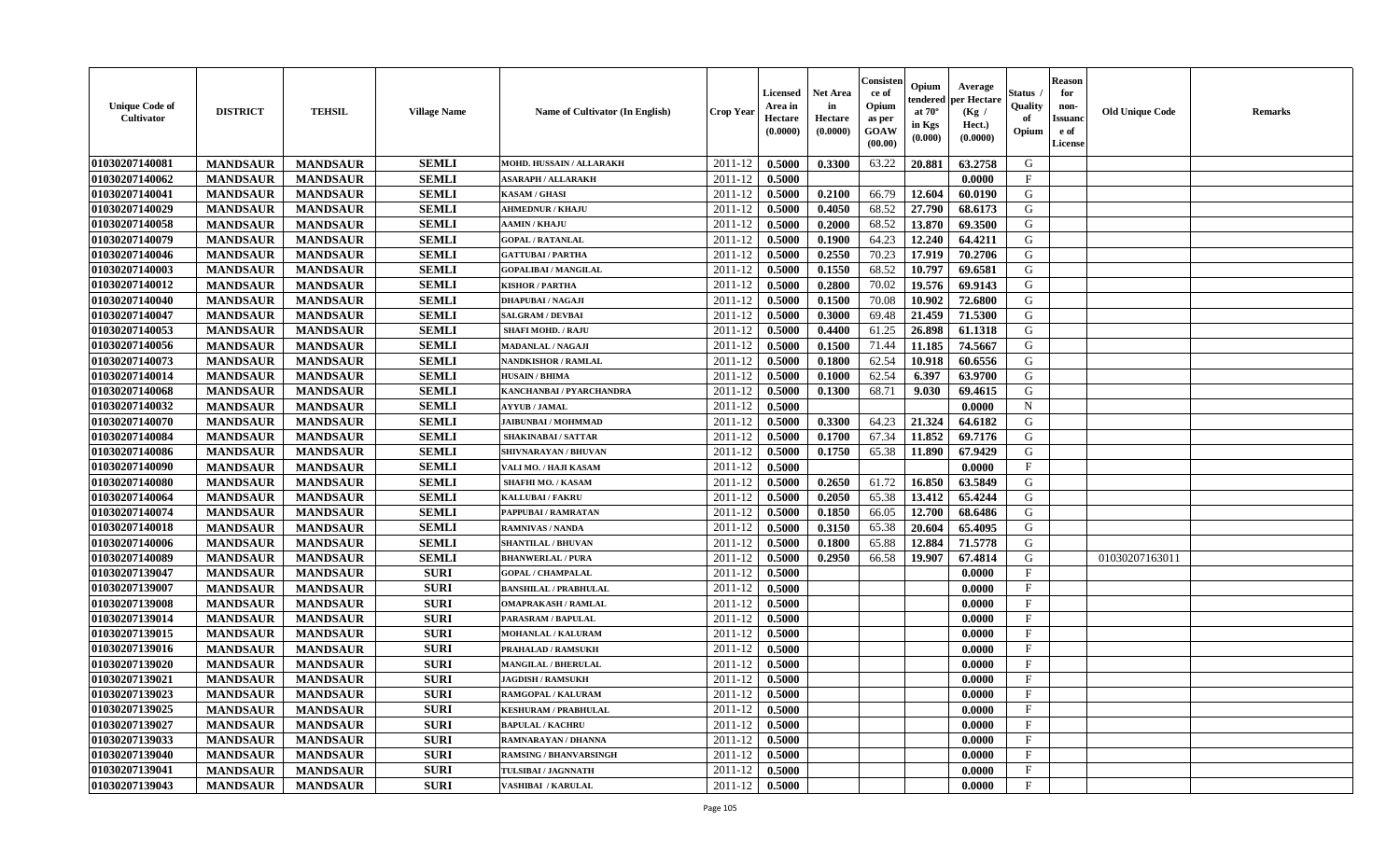| <b>Unique Code of</b><br>Cultivator | <b>DISTRICT</b> | <b>TEHSIL</b>   | <b>Village Name</b> | Name of Cultivator (In English)   | <b>Crop Year</b> | <b>Licensed</b><br>Area in<br>Hectare<br>(0.0000) | <b>Net Area</b><br>in<br>Hectare<br>(0.0000) | Consisten<br>ce of<br>Opium<br>as per<br><b>GOAW</b><br>(00.00) | Opium<br>endered<br>at $70^\circ$<br>in Kgs<br>(0.000) | Average<br>per Hectare<br>(Kg /<br>Hect.)<br>(0.0000) | Status ,<br>Quality<br>of<br>Opium | <b>Reason</b><br>for<br>non-<br><b>Issuanc</b><br>e of<br><b>License</b> | <b>Old Unique Code</b> | <b>Remarks</b> |
|-------------------------------------|-----------------|-----------------|---------------------|-----------------------------------|------------------|---------------------------------------------------|----------------------------------------------|-----------------------------------------------------------------|--------------------------------------------------------|-------------------------------------------------------|------------------------------------|--------------------------------------------------------------------------|------------------------|----------------|
| 01030207139045                      | <b>MANDSAUR</b> | <b>MANDSAUR</b> | <b>SURI</b>         | <b>SHAMBHU / BHUVAN</b>           | 2011-12          | 0.5000                                            |                                              |                                                                 |                                                        | 0.0000                                                | $\mathbf{F}$                       |                                                                          |                        |                |
| 01030207139053                      | <b>MANDSAUR</b> | <b>MANDSAUR</b> | <b>SURI</b>         | <b>BAGDIRAM / BAPULAL</b>         | 2011-12          | 0.5000                                            |                                              |                                                                 |                                                        | 0.0000                                                | $\mathbf{F}$                       |                                                                          |                        |                |
| 01030207139055                      | <b>MANDSAUR</b> | <b>MANDSAUR</b> | <b>SURI</b>         | LAKSHMINARAYAN / RAMLAL           | 2011-12          | 0.5000                                            |                                              |                                                                 |                                                        | 0.0000                                                | $\mathbf{F}$                       |                                                                          |                        |                |
| 01030207139056                      | <b>MANDSAUR</b> | <b>MANDSAUR</b> | <b>SURI</b>         | <b>KANIYALAL / KALURAM</b>        | 2011-12          | 0.5000                                            |                                              |                                                                 |                                                        | 0.0000                                                | $\mathbf{F}$                       |                                                                          |                        |                |
| 01030207139057                      | <b>MANDSAUR</b> | <b>MANDSAUR</b> | <b>SURI</b>         | <b>KANVARLAL / BHERULAL</b>       | 2011-12          | 0.5000                                            | 0.2700                                       | 58.04                                                           | 16.550                                                 | 61.2963                                               | G                                  |                                                                          |                        |                |
| 01030207139059                      | <b>MANDSAUR</b> | <b>MANDSAUR</b> | <b>SURI</b>         | SAMPATBAI / RADHESHYAM            | 2011-12          | 0.5000                                            |                                              |                                                                 |                                                        | 0.0000                                                | $\mathbf{F}$                       |                                                                          |                        |                |
| 01030207139076                      | <b>MANDSAUR</b> | <b>MANDSAUR</b> | <b>SURI</b>         | <b>JAMNABAI/PRABHULAL</b>         | 2011-12          | 0.3500                                            |                                              |                                                                 |                                                        | 0.0000                                                | $\mathbf{F}$                       |                                                                          |                        |                |
| 01030207139078                      | <b>MANDSAUR</b> | <b>MANDSAUR</b> | <b>SURI</b>         | KANHEYALAL / MANNALAL             | 2011-12          | 0.3500                                            | 0.1000                                       | 63.46                                                           | 6.763                                                  | 67.6300                                               | $\mathsf G$                        |                                                                          |                        |                |
| 01030207139081                      | <b>MANDSAUR</b> | <b>MANDSAUR</b> | <b>SURI</b>         | <b>DEVISINGH / RODSINGH</b>       | 2011-12          | 0.3500                                            |                                              |                                                                 |                                                        | 0.0000                                                | $\mathbf F$                        |                                                                          |                        |                |
| 01030207139083                      | <b>MANDSAUR</b> | <b>MANDSAUR</b> | <b>SURI</b>         | <b>SOHANBAI/NANDRAM</b>           | 2011-12          | 0.5000                                            | 0.0650                                       | 65.79                                                           | 4.474                                                  | 68.8308                                               | G                                  |                                                                          |                        |                |
| 01030207139085                      | <b>MANDSAUR</b> | <b>MANDSAUR</b> | <b>SURI</b>         | <b>BANSHILAL / MANNALAL</b>       | 2011-12          | 0.5000                                            |                                              |                                                                 |                                                        | 0.0000                                                | $\mathbf{F}$                       |                                                                          |                        |                |
| 01030207139092                      | <b>MANDSAUR</b> | <b>MANDSAUR</b> | <b>SURI</b>         | PANNALAL / NANURAM                | 2011-12          | 0.5000                                            | 0.2650                                       | 58.04                                                           | 15.745                                                 | 59.4151                                               | G                                  |                                                                          |                        |                |
| 01030207139097                      | <b>MANDSAUR</b> | <b>MANDSAUR</b> | <b>SURI</b>         | PRAKASHCHAND / MADANLAL           | 2011-12          | 0.5000                                            |                                              |                                                                 |                                                        | 0.0000                                                | $\mathbf{F}$                       |                                                                          |                        |                |
| 01030207139100                      | <b>MANDSAUR</b> | <b>MANDSAUR</b> | <b>SURI</b>         | SITBAI / JAGDISH                  | 2011-12          | 0.5000                                            | 0.1250                                       | 63.46                                                           | 8.658                                                  | 69.2640                                               | G                                  |                                                                          |                        |                |
| 01030207139106                      | <b>MANDSAUR</b> | <b>MANDSAUR</b> | <b>SURI</b>         | <b>GANESH / BHERULAL</b>          | 2011-12          | 0.5000                                            | 0.1000                                       | 58.04                                                           | 5.970                                                  | 59.7000                                               | G                                  |                                                                          |                        |                |
| 01030207139108                      | <b>MANDSAUR</b> | <b>MANDSAUR</b> | <b>SURI</b>         | SHANTILAL / KISHANLAL             | 2011-12          | 0.5000                                            | 0.1550                                       | 58.03                                                           | 9.757                                                  | 62.9484                                               | G                                  |                                                                          |                        |                |
| 01030207139030                      | <b>MANDSAUR</b> | <b>MANDSAUR</b> | <b>SURI</b>         | <b>AATMARAM / RAMLAL</b>          | 2011-12          | 0.5000                                            |                                              |                                                                 |                                                        | 0.0000                                                | $\mathbf F$                        |                                                                          |                        |                |
| 01030207139006                      | <b>MANDSAUR</b> | <b>MANDSAUR</b> | <b>SURI</b>         | LAKSHMINARAYAN / BHANVARLAL       | 2011-12          | 0.5000                                            |                                              |                                                                 |                                                        | 0.0000                                                | $\mathbf F$                        |                                                                          |                        |                |
| 01030207139013                      | <b>MANDSAUR</b> | <b>MANDSAUR</b> | <b>SURI</b>         | <b>DEVILAL / NANURAM</b>          | 2011-12          | 0.5000                                            |                                              |                                                                 |                                                        | 0.0000                                                | $\mathbf F$                        |                                                                          |                        |                |
| 01030207139018                      | <b>MANDSAUR</b> | <b>MANDSAUR</b> | <b>SURI</b>         | <b>NAGESHVAR / NANURAM</b>        | 2011-12          | 0.5000                                            |                                              |                                                                 |                                                        | 0.0000                                                | $\mathbf{F}$                       |                                                                          |                        |                |
| 01030207139022                      | <b>MANDSAUR</b> | <b>MANDSAUR</b> | <b>SURI</b>         | <b>DOLATRAM / RAMNIVAS</b>        | 2011-12          | 0.5000                                            |                                              |                                                                 |                                                        | 0.0000                                                | $\mathbf{F}$                       |                                                                          |                        |                |
| 01030207139026                      | <b>MANDSAUR</b> | <b>MANDSAUR</b> | <b>SURI</b>         | <b>DEVILAL / LACCHIRAM</b>        | 2011-12          | 0.5000                                            |                                              |                                                                 |                                                        | 0.0000                                                | $\mathbf{F}$                       |                                                                          |                        |                |
| 01030207139035                      | <b>MANDSAUR</b> | <b>MANDSAUR</b> | <b>SURI</b>         | <b>SHOBHARAM / UDA</b>            | 2011-12          | 0.5000                                            |                                              |                                                                 |                                                        | 0.0000                                                | $\mathbf{F}$                       |                                                                          |                        |                |
| 01030207139037                      | <b>MANDSAUR</b> | <b>MANDSAUR</b> | <b>SURI</b>         | KANVARLAL / NANURAM               | 2011-12          | 0.5000                                            | 0.2050                                       | 63.46                                                           | 13.118                                                 | 63.9902                                               | G                                  |                                                                          |                        |                |
| 01030207139039                      | <b>MANDSAUR</b> | <b>MANDSAUR</b> | <b>SURI</b>         | PRAKASHCHAND / MANGILAL / CHENRAM | 2011-12          | 0.5000                                            |                                              |                                                                 |                                                        | 0.0000                                                | $_{\rm F}$                         |                                                                          |                        |                |
| 01030207139048                      | <b>MANDSAUR</b> | <b>MANDSAUR</b> | <b>SURI</b>         | KANVARLAL / KISHANLAL             | 2011-12          | 0.5000                                            |                                              |                                                                 |                                                        | 0.0000                                                | F                                  |                                                                          |                        |                |
| 01030207139049                      | <b>MANDSAUR</b> | <b>MANDSAUR</b> | <b>SURI</b>         | RAMDAYAL / NANURAM                | 2011-12          | 0.5000                                            |                                              |                                                                 |                                                        | 0.0000                                                | $\mathbf{F}$                       |                                                                          |                        |                |
| 01030207139052                      | <b>MANDSAUR</b> | <b>MANDSAUR</b> | <b>SURI</b>         | <b>GOKUL / BHUVAN</b>             | 2011-12          | 0.5000                                            |                                              |                                                                 |                                                        | 0.0000                                                | $\mathbf{F}$                       |                                                                          |                        |                |
| 01030207139067                      | <b>MANDSAUR</b> | <b>MANDSAUR</b> | <b>SURI</b>         | <b>SURAJBAI / BHERULAL</b>        | 2011-12          | 0.5000                                            |                                              |                                                                 |                                                        | 0.0000                                                | $\mathbf{F}$                       |                                                                          |                        |                |
| 01030207139082                      | <b>MANDSAUR</b> | <b>MANDSAUR</b> | <b>SURI</b>         | <b>SAGARKUNVAR / MULCHAND</b>     | 2011-12          | 0.5000                                            | 0.0550                                       | 61.08                                                           | 3.482                                                  | 63.3091                                               | G                                  |                                                                          |                        |                |
| 01030207139087                      | <b>MANDSAUR</b> | <b>MANDSAUR</b> | <b>SURI</b>         | <b>SITARAM / KISHAN</b>           | 2011-12          | 0.5000                                            | 0.1500                                       | 64.61                                                           | 10.125                                                 | 67.5000                                               | G                                  |                                                                          |                        |                |
| 01030207139091                      | <b>MANDSAUR</b> | <b>MANDSAUR</b> | <b>SURI</b>         | RADHESHYAM / RAMNARAYAN           | 2011-12          | 0.5000                                            |                                              |                                                                 |                                                        | 0.0000                                                | $\mathbf F$                        |                                                                          |                        |                |
| 01030207139099                      | <b>MANDSAUR</b> | <b>MANDSAUR</b> | <b>SURI</b>         | <b>GANESH / ONKAR</b>             | 2011-12          | 0.5000                                            |                                              |                                                                 |                                                        | 0.0000                                                | $\mathbf{F}$                       |                                                                          |                        |                |
| 01030207139104                      | <b>MANDSAUR</b> | <b>MANDSAUR</b> | <b>SURI</b>         | <b>DEUBAI/GOBA</b>                | 2011-12          | 0.5000                                            | 0.1000                                       | 61.64                                                           | 6.375                                                  | 63.7500                                               | G                                  |                                                                          |                        |                |
| 01030207139107                      | <b>MANDSAUR</b> | <b>MANDSAUR</b> | <b>SURI</b>         | <b>BHUVANIBAI / RAMJAS</b>        | 2011-12          | 0.5000                                            |                                              |                                                                 |                                                        | 0.0000                                                | F                                  |                                                                          |                        |                |
| 01030207139114                      | <b>MANDSAUR</b> | <b>MANDSAUR</b> | <b>SURI</b>         | NIRBHAYRAM / RAMNARAYAN           | 2011-12          | 0.5000                                            |                                              |                                                                 |                                                        | 0.0000                                                | $\mathbf{F}$                       |                                                                          |                        |                |
| 01030207139115                      | <b>MANDSAUR</b> | <b>MANDSAUR</b> | <b>SURI</b>         | KAMLABAI / NATHULAL               | 2011-12          | 0.5000                                            |                                              |                                                                 |                                                        | 0.0000                                                | $\mathbf{F}$                       |                                                                          |                        |                |
| 01030207139036                      | <b>MANDSAUR</b> | <b>MANDSAUR</b> | <b>SURI</b>         | <b>RAMESHVER / GANGARAM</b>       | 2011-12          | 0.5000                                            |                                              |                                                                 |                                                        | 0.0000                                                | $\mathbf{F}$                       |                                                                          |                        |                |
| 01030207139093                      | <b>MANDSAUR</b> | <b>MANDSAUR</b> | <b>SURI</b>         | SALGRAM / SHANKARLAL              | 2011-12          | 0.5000                                            | 0.1550                                       | 56.38                                                           | 9.697                                                  | 62.5613                                               | G                                  |                                                                          |                        |                |
| 01030207139116                      | <b>MANDSAUR</b> | <b>MANDSAUR</b> | <b>SURI</b>         | <b>GOBARIYA / UNKARLAL</b>        | 2011-12          | 0.5000                                            | 0.1800                                       | 56.38                                                           | 10.970                                                 | 60.9444                                               | ${\bf G}$                          |                                                                          |                        |                |
| 01030207139024                      | <b>MANDSAUR</b> | <b>MANDSAUR</b> | <b>SURI</b>         | RAJIBAI / MANGILAL                | 2011-12          | 0.3500                                            |                                              |                                                                 |                                                        | 0.0000                                                | $\mathbf{F}$                       |                                                                          |                        |                |
| 01030207139118                      | <b>MANDSAUR</b> | <b>MANDSAUR</b> | <b>SURI</b>         | <b>SHANTIBAI / RAMESHVR</b>       | 2011-12          | 0.3500                                            | 0.0900                                       | 64.61                                                           | 5.926                                                  | 65.8444                                               | G                                  |                                                                          |                        |                |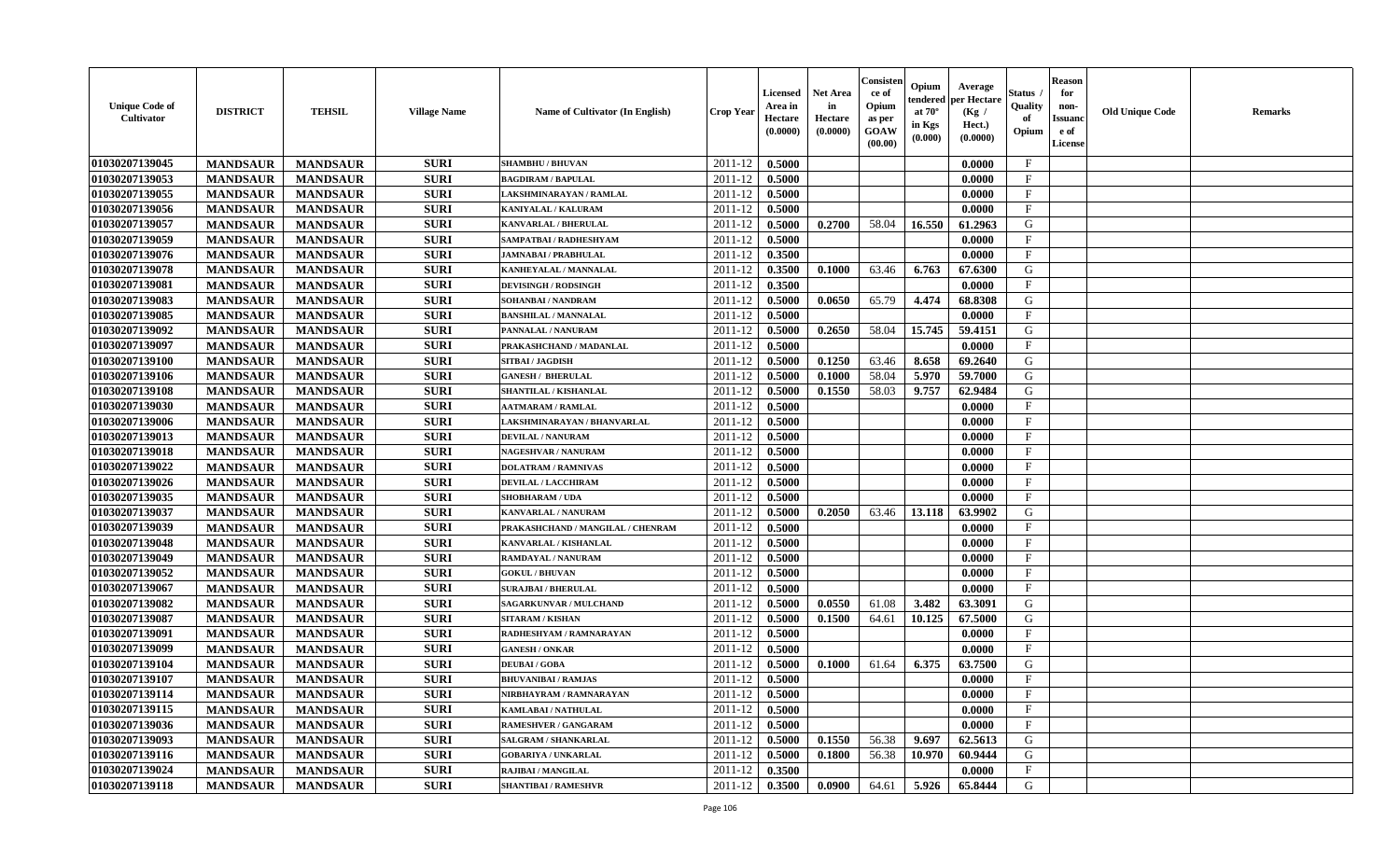| <b>Unique Code of</b><br><b>Cultivator</b> | <b>DISTRICT</b> | <b>TEHSIL</b>   | <b>Village Name</b> | Name of Cultivator (In English) | <b>Crop Year</b>   | <b>Licensed</b><br>Area in<br>Hectare<br>(0.0000) | <b>Net Area</b><br>in<br>Hectare<br>(0.0000) | Consisteı<br>ce of<br>Opium<br>as per<br><b>GOAW</b><br>(00.00) | Opium<br>endered<br>at $70^\circ$<br>in Kgs<br>$(\mathbf{0.000})$ | Average<br>per Hectare<br>(Kg /<br>Hect.)<br>(0.0000) | Status<br>Quality<br>of<br>Opium | <b>Reason</b><br>for<br>non-<br>Issuan<br>e of<br>License | <b>Old Unique Code</b> | <b>Remarks</b>     |
|--------------------------------------------|-----------------|-----------------|---------------------|---------------------------------|--------------------|---------------------------------------------------|----------------------------------------------|-----------------------------------------------------------------|-------------------------------------------------------------------|-------------------------------------------------------|----------------------------------|-----------------------------------------------------------|------------------------|--------------------|
| 01030207139009                             | <b>MANDSAUR</b> | <b>MANDSAUR</b> | <b>SURI</b>         | <b>MOHANLAL / BALURAM</b>       | 2011-12            | 0.5000                                            |                                              |                                                                 |                                                                   | 0.0000                                                | $\mathbf{F}$                     |                                                           |                        |                    |
| 01030207139034                             | <b>MANDSAUR</b> | <b>MANDSAUR</b> | <b>SURI</b>         | <b>BADRILAL / BHERULAL</b>      | 2011-12            | 0.5000                                            | 0.1000                                       | 56.92                                                           | 5.903                                                             | 59.0300                                               | G                                |                                                           |                        |                    |
| 01030207139123                             | <b>MANDSAUR</b> | <b>MANDSAUR</b> | <b>SURI</b>         | <b>GITABAI/SALGRAM</b>          | 2011-12            | 0.5000                                            |                                              |                                                                 |                                                                   | 0.0000                                                | $\mathbf{F}$                     |                                                           |                        |                    |
| 01030207139011                             | <b>MANDSAUR</b> | <b>MANDSAUR</b> | <b>SURI</b>         | MANOHARLAL / DEVILAL            | 2011-12            | 0.5000                                            |                                              |                                                                 |                                                                   | 0.0000                                                | $\mathbf{F}$                     |                                                           |                        |                    |
| 01030207139062                             | <b>MANDSAUR</b> | <b>MANDSAUR</b> | <b>SURI</b>         | <b>BAPULAL / PANNA</b>          | 2011-12            | 0.5000                                            | 0.0500                                       | 65.79                                                           | 3.487                                                             | 69.7400                                               | G                                |                                                           |                        |                    |
| 01030207139121                             | <b>MANDSAUR</b> | <b>MANDSAUR</b> | <b>SURI</b>         | <b>AMARIBAI / GANGARAM</b>      | 2011-12            | 0.5000                                            |                                              |                                                                 |                                                                   | 0.0000                                                | $\mathbf{F}$                     |                                                           |                        |                    |
| 01030207139060                             | <b>MANDSAUR</b> | <b>MANDSAUR</b> | <b>SURI</b>         | <b>RAMLAL / MOTILAL</b>         | 2011-12            | 0.5000                                            |                                              |                                                                 |                                                                   | 0.0000                                                | $\mathbf{F}$                     |                                                           |                        |                    |
| 01030207139063                             | <b>MANDSAUR</b> | <b>MANDSAUR</b> | <b>SURI</b>         | <b>BHAGWANTIBAI/GANGARAM</b>    | 2011-12            | 0.5000                                            |                                              |                                                                 |                                                                   | 0.0000                                                | $\mathbf{F}$                     |                                                           |                        |                    |
| 01030207139122                             | <b>MANDSAUR</b> | <b>MANDSAUR</b> | <b>SURI</b>         | TULSIBAI / KANHAIYALAL          | 2011-12            | 0.5000                                            | 0.2150                                       | 56.38                                                           | 12.806                                                            | 59.5628                                               | G                                |                                                           |                        |                    |
| 01030207139012                             | <b>MANDSAUR</b> | <b>MANDSAUR</b> | <b>SURI</b>         | DEVILAL / MANGILAL              | 2011-12            | 0.5000                                            |                                              |                                                                 |                                                                   | 0.0000                                                | $\mathbf{F}$                     |                                                           |                        |                    |
| 01030207139117                             | <b>MANDSAUR</b> | <b>MANDSAUR</b> | <b>SURI</b>         | LAKHMINARAYAN / KANIRAM         | 2011-12            | 0.5000                                            | 0.1050                                       | 64.61                                                           | 7.642                                                             | 72.7810                                               | G                                |                                                           |                        |                    |
| 01030207139029                             | <b>MANDSAUR</b> | <b>MANDSAUR</b> | <b>SURI</b>         | <b>GITBAI/MANGILAL</b>          | 2011-12            | 0.5000                                            |                                              |                                                                 |                                                                   | 0.0000                                                | $\mathbf{F}$                     |                                                           |                        |                    |
| 01030207139103                             | <b>MANDSAUR</b> | <b>MANDSAUR</b> | <b>SURI</b>         | <b>BHANVARSING / NATHUSING</b>  | 2011-12            | 0.5000                                            | 0.2600                                       | 57.23                                                           | 13.621                                                            | 52.3885                                               | G                                | 04                                                        |                        |                    |
| 01030207139031                             | <b>MANDSAUR</b> | <b>MANDSAUR</b> | <b>SURI</b>         | MANGILAL / KALURAM              | 2011-12            | 0.5000                                            |                                              |                                                                 |                                                                   | 0.0000                                                | $_{\rm F}$                       |                                                           |                        |                    |
| 01030207139089                             | <b>MANDSAUR</b> | <b>MANDSAUR</b> | <b>SURI</b>         | <b>GANGARAM / BHUVAN</b>        | 2011-12            | 0.5000                                            |                                              |                                                                 |                                                                   | 0.0000                                                | $\mathbf{F}$                     |                                                           |                        |                    |
| 01030207139124                             | <b>MANDSAUR</b> | <b>MANDSAUR</b> | <b>SURI</b>         | <b>BHUVANISINGH / MODSINGH</b>  | 2011-12            | 0.5000                                            |                                              |                                                                 |                                                                   | 0.0000                                                | $_{\rm F}$                       |                                                           |                        |                    |
| 01030207139126                             | <b>MANDSAUR</b> | <b>MANDSAUR</b> | <b>SURI</b>         | PRABHULAL / GANGARAM PATIDAR    | 2011-12            | 0.5000                                            | 0.0750                                       | 57.23                                                           | 4.554                                                             | 60.7200                                               | G                                |                                                           |                        |                    |
| 01030207139125                             | <b>MANDSAUR</b> | <b>MANDSAUR</b> | <b>SURI</b>         | <b>SONLBAI/NANDA</b>            | 2011-12            | 0.5000                                            | 0.4900                                       | 57.23                                                           | 27.887                                                            | 56.9122                                               | G                                |                                                           |                        |                    |
| 01030207143038                             | <b>MANDSAUR</b> | <b>MANDSAUR</b> | <b>UDPURA</b>       | <b>BHERULAL / RAGHUNATH</b>     | 2011-12            | 0.5000                                            | 0.1000                                       | 66.02                                                           | 6.979                                                             | 69.7900                                               | G                                |                                                           |                        |                    |
| 01030207143003                             | <b>MANDSAUR</b> | <b>MANDSAUR</b> | <b>UDPURA</b>       | <b>SALAGRAM / PURALAL</b>       | 2011-12            | 0.5000                                            |                                              |                                                                 |                                                                   | 0.0000                                                | F                                |                                                           |                        |                    |
| 01030207143007                             | <b>MANDSAUR</b> | <b>MANDSAUR</b> | <b>UDPURA</b>       | PARASRAM / NANDRAM              | 2011-12            | 0.5000                                            | 0.1300                                       | 61.77                                                           | 8.189                                                             | 62.9923                                               | G                                |                                                           |                        |                    |
| 01030207143009                             | <b>MANDSAUR</b> | <b>MANDSAUR</b> | <b>UDPURA</b>       | RAJPURI / MOHANPURI             | 2011-12            | 0.5000                                            | 0.0700                                       | 68.17                                                           | 5.249                                                             | 74.9857                                               | G                                |                                                           |                        |                    |
| 01030207143012                             | <b>MANDSAUR</b> | <b>MANDSAUR</b> | <b>UDPURA</b>       | RODIRAM / NANDRAM               | 2011-12            | 0.3500                                            | 0.2900                                       | 61.77                                                           | 18.284                                                            | 63.0483                                               | G                                |                                                           |                        |                    |
| 01030207143017                             | <b>MANDSAUR</b> | <b>MANDSAUR</b> | <b>UDPURA</b>       | <b>KARI / NANDRAM</b>           | 2011-12            | 0.5000                                            |                                              |                                                                 |                                                                   | 0.0000                                                | $\mathbf{F}$                     |                                                           |                        |                    |
| 01030207143018                             | <b>MANDSAUR</b> | <b>MANDSAUR</b> | <b>UDPURA</b>       | <b>MANGILAL / SHIVLAL</b>       | 2011-12            | 0.5000                                            | 0.1050                                       | 64.66                                                           | 6.965                                                             | 66.3333                                               | G                                |                                                           |                        |                    |
| 01030207143019                             | <b>MANDSAUR</b> | <b>MANDSAUR</b> | <b>UDPURA</b>       | SHIVKALABAI / RATANLAL          | 2011-12            | 0.5000                                            |                                              |                                                                 |                                                                   | 0.0000                                                | $\mathbf{F}$                     |                                                           |                        |                    |
| 01030207143025                             | <b>MANDSAUR</b> | <b>MANDSAUR</b> | <b>UDPURA</b>       | DEVILAL / BHANVARLAL            | 2011-12            | 0.5000                                            |                                              |                                                                 |                                                                   | 0.0000                                                | $_{\rm F}$                       |                                                           |                        |                    |
| 01030207143026                             | <b>MANDSAUR</b> | <b>MANDSAUR</b> | <b>UDPURA</b>       | <b>BADRILAL / BHANVARLAL</b>    | 2011-12            | 0.5000                                            |                                              |                                                                 |                                                                   | 0.0000                                                | $\mathbf{F}$                     |                                                           |                        |                    |
| 01030207143028                             | <b>MANDSAUR</b> | <b>MANDSAUR</b> | <b>UDPURA</b>       | <b>BAPULAL / JAGNNATH</b>       | 2011-12            | 0.5000                                            |                                              |                                                                 |                                                                   | 0.0000                                                | $\mathbf{F}$                     |                                                           |                        | <b>NAME CHANGE</b> |
| 01030207143029                             | <b>MANDSAUR</b> | <b>MANDSAUR</b> | <b>UDPURA</b>       | KARANSINGH / MOHANLAL           | 2011-12            | 0.5000                                            |                                              |                                                                 |                                                                   | 0.0000                                                | $_{\rm F}$                       |                                                           |                        |                    |
| 01030207143030                             | <b>MANDSAUR</b> | <b>MANDSAUR</b> | <b>UDPURA</b>       | <b>AMBALAL / MOTILAL</b>        | 2011-12            | 0.5000                                            | 0.3700                                       | 64.66                                                           | 23.028                                                            | 62.2378                                               | G                                |                                                           |                        |                    |
| 01030207143032                             | <b>MANDSAUR</b> | <b>MANDSAUR</b> | <b>UDPURA</b>       | <b>RAMESHLAL / BALU</b>         | 2011-12            | 0.5000                                            |                                              |                                                                 |                                                                   | 0.0000                                                | $\mathbf{F}$                     |                                                           |                        |                    |
| 01030207143033                             | <b>MANDSAUR</b> | <b>MANDSAUR</b> | <b>UDPURA</b>       | MOHANPURI / NATHPURI            | 2011-12            | 0.5000                                            | 0.1050                                       | 64.66                                                           | 7.741                                                             | 73.7238                                               | G                                |                                                           |                        |                    |
| 01030207143036                             | <b>MANDSAUR</b> | <b>MANDSAUR</b> | <b>UDPURA</b>       | SAMRTHPUTI D.P. MADANPURI       | 2011-12            | 0.5000                                            | 0.0850                                       | 64.22                                                           | 5.991                                                             | 70.4824                                               | G                                |                                                           |                        |                    |
| 01030207143041                             | <b>MANDSAUR</b> | <b>MANDSAUR</b> | <b>UDPURA</b>       | MANGILAL / AASHARAM             | 2011-12            | 0.5000                                            |                                              |                                                                 |                                                                   | 0.0000                                                | $\mathbf{F}$                     |                                                           |                        |                    |
| 01030207143042                             | <b>MANDSAUR</b> | <b>MANDSAUR</b> | <b>UDPURA</b>       | <b>BANSHIDAS / MUKANDDAS</b>    | $2011 - 12$ 0.5000 |                                                   | 0.3100                                       |                                                                 |                                                                   | 56.70   17.318   55.8645                              | G                                | 04                                                        |                        |                    |
| 01030207143045                             | <b>MANDSAUR</b> | <b>MANDSAUR</b> | <b>UDPURA</b>       | <b>MADNALAL / UDAJI</b>         | 2011-12            | 0.5000                                            |                                              |                                                                 |                                                                   | 0.0000                                                | $\mathbf{F}$                     |                                                           |                        |                    |
| 01030207143052                             | <b>MANDSAUR</b> | <b>MANDSAUR</b> | <b>UDPURA</b>       | <b>BALAKARAMDAS / MANSHARAM</b> | 2011-12            | 0.5000                                            |                                              |                                                                 |                                                                   | 0.0000                                                | $\mathbf F$                      |                                                           |                        |                    |
| 01030207143057                             | <b>MANDSAUR</b> | <b>MANDSAUR</b> | <b>UDPURA</b>       | <b>RUPCHANDA / BAPULAL</b>      | 2011-12            | 0.5000                                            | 0.1600                                       | 67.23                                                           | 10.901                                                            | 68.1313                                               |                                  | 02                                                        |                        |                    |
| 01030207143060                             | <b>MANDSAUR</b> | <b>MANDSAUR</b> | <b>UDPURA</b>       | <b>BAGDIRAM / NANDA TELI</b>    | 2011-12            | 0.5000                                            | 0.2000                                       | 65.63                                                           | 13.276                                                            | 66.3800                                               | G                                |                                                           |                        |                    |
| 01030207143061                             | <b>MANDSAUR</b> | <b>MANDSAUR</b> | <b>UDPURA</b>       | <b>BHAGVANTIBAI / PRAHALAD</b>  | 2011-12            | 0.5000                                            |                                              |                                                                 |                                                                   | 0.0000                                                | $\mathbf{F}$                     |                                                           |                        |                    |
| 01030207143062                             | <b>MANDSAUR</b> | <b>MANDSAUR</b> | <b>UDPURA</b>       | <b>SHANKARLAL / KACHRU</b>      | 2011-12            | 0.5000                                            |                                              |                                                                 |                                                                   | 0.0000                                                | $\mathbf{F}$                     |                                                           |                        |                    |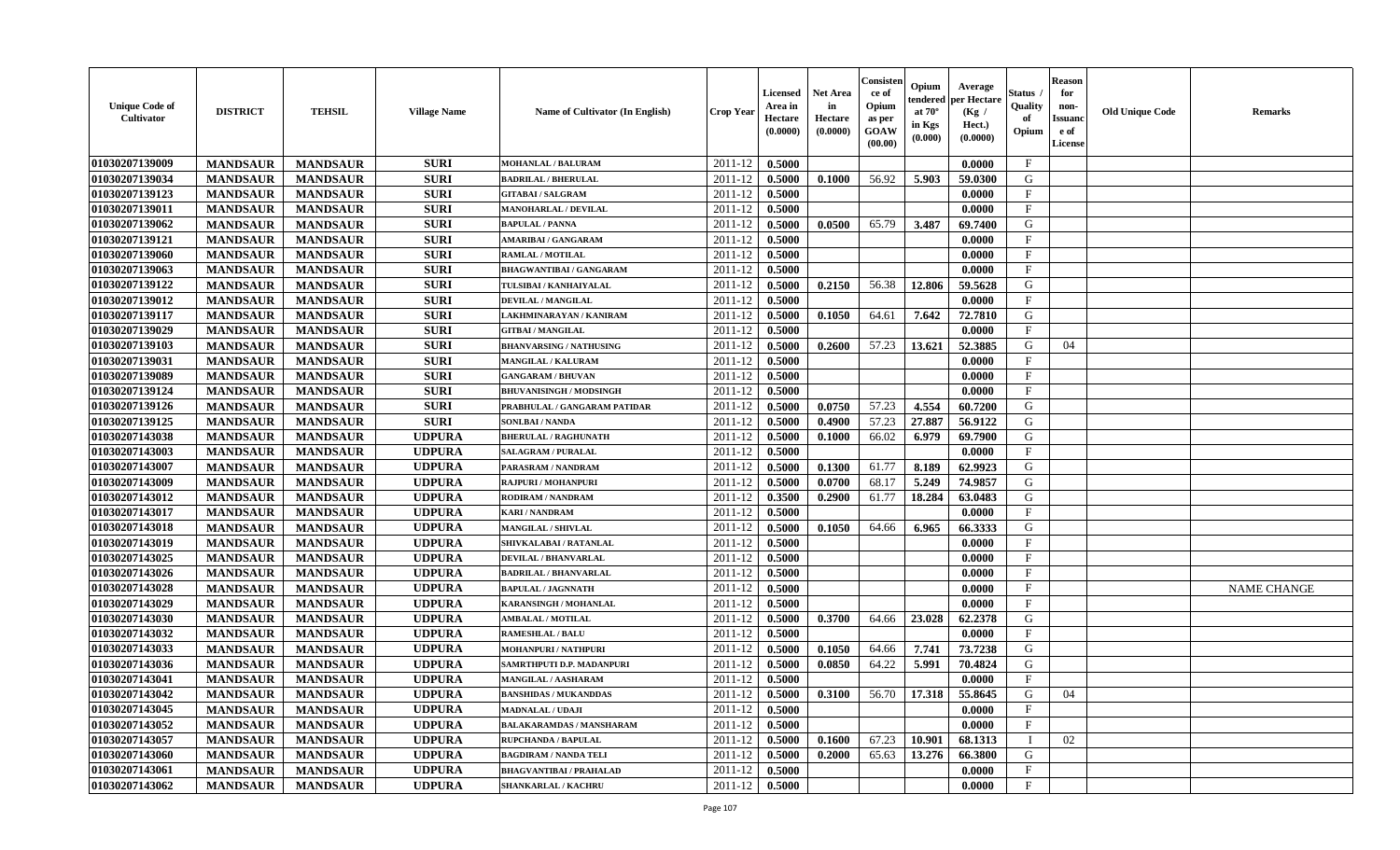| <b>Unique Code of</b><br>Cultivator | <b>DISTRICT</b> | <b>TEHSIL</b>   | <b>Village Name</b>                         | Name of Cultivator (In English)            | <b>Crop Year</b> | Licensed<br>Area in<br>Hectare<br>(0.0000) | <b>Net Area</b><br>in<br>Hectare<br>(0.0000) | Consister<br>ce of<br>Opium<br>as per<br><b>GOAW</b><br>(00.00) | Opium<br>endered<br>at $70^\circ$<br>in Kgs<br>(0.000) | Average<br>per Hectare<br>(Kg /<br>Hect.)<br>(0.0000) | Status<br>Quality<br>of<br>Opium | <b>Reason</b><br>for<br>non-<br><b>Issuano</b><br>e of<br>License | <b>Old Unique Code</b> | <b>Remarks</b>     |
|-------------------------------------|-----------------|-----------------|---------------------------------------------|--------------------------------------------|------------------|--------------------------------------------|----------------------------------------------|-----------------------------------------------------------------|--------------------------------------------------------|-------------------------------------------------------|----------------------------------|-------------------------------------------------------------------|------------------------|--------------------|
| 01030207143063                      | <b>MANDSAUR</b> | <b>MANDSAUR</b> | <b>UDPURA</b>                               | <b>AMBALAL / MUKAND DAS</b>                | 2011-12          | 0.5000                                     |                                              |                                                                 |                                                        | 0.0000                                                | $\mathbf{F}$                     |                                                                   |                        |                    |
| 01030207143069                      | <b>MANDSAUR</b> | <b>MANDSAUR</b> | <b>UDPURA</b>                               | SALAGRAM / NIRBHAYRAM                      | 2011-12          | 0.5000                                     | 0.1650                                       | 67.50                                                           | 10.97                                                  | 66.5091                                               | G                                |                                                                   |                        |                    |
| 01030207143074                      | <b>MANDSAUR</b> | <b>MANDSAUR</b> | <b>UDPURA</b>                               | RAMESHCHAND / RADHAKISHAN                  | 2011-12          | 0.5000                                     | 0.4100                                       | 59.41                                                           | 26.106                                                 | 63.6732                                               | G                                |                                                                   |                        |                    |
| 01030207143075                      | <b>MANDSAUR</b> | <b>MANDSAUR</b> | <b>UDPURA</b>                               | KUSHALIBAI / DHURILAL                      | 2011-12          | 0.5000                                     |                                              |                                                                 |                                                        | 0.0000                                                | $\mathbf F$                      |                                                                   |                        |                    |
| 01030207143076                      | <b>MANDSAUR</b> | <b>MANDSAUR</b> | <b>UDPURA</b>                               | PRABHULAL / DEVRAM                         | 2011-12          | 0.5000                                     | 0.1150                                       | 68.96                                                           | 8.393                                                  | 72.9826                                               | G                                |                                                                   |                        |                    |
| 01030207143079                      | <b>MANDSAUR</b> | <b>MANDSAUR</b> | <b>UDPURA</b>                               | <b>BHAGWANTABAI / CHENRAM</b>              | 2011-12          | 0.5000                                     | 0.1000                                       | 62.43                                                           | 6.109                                                  | 61.0900                                               | G                                |                                                                   |                        |                    |
| 01030207143080                      | <b>MANDSAUR</b> | <b>MANDSAUR</b> | <b>UDPURA</b>                               | <b>BAPULAL / BHERULAL</b>                  | 2011-12          | 0.5000                                     |                                              |                                                                 |                                                        | 0.0000                                                | $\mathbf{F}$                     |                                                                   |                        |                    |
| 01030207143083                      | <b>MANDSAUR</b> | <b>MANDSAUR</b> | <b>UDPURA</b>                               | <b>GANESHRAM / BAGDIRAM</b>                | 2011-12          | 0.5000                                     |                                              |                                                                 |                                                        | 0.0000                                                | $\mathbf{F}$                     |                                                                   |                        |                    |
| 01030207143084                      | <b>MANDSAUR</b> | <b>MANDSAUR</b> | <b>UDPURA</b>                               | RAMLAL / MOHANLAL                          | 2011-12          | 0.5000                                     |                                              |                                                                 |                                                        | 0.0000                                                | $_{\rm F}$                       |                                                                   |                        |                    |
| 01030207143087                      | <b>MANDSAUR</b> | <b>MANDSAUR</b> | <b>UDPURA</b>                               | <b>MASTRAM / GOTAM</b>                     | 2011-12          | 0.5000                                     |                                              |                                                                 |                                                        | 0.0000                                                | F                                |                                                                   |                        |                    |
| 01030207143088                      | <b>MANDSAUR</b> | <b>MANDSAUR</b> | <b>UDPURA</b>                               | RATANLAL / UDAYRAM                         | 2011-12          | 0.5000                                     | 0.2050                                       | 59.47                                                           | 12.608                                                 | 61.5024                                               | G                                |                                                                   |                        |                    |
| 01030207143090                      | <b>MANDSAUR</b> | <b>MANDSAUR</b> | <b>UDPURA</b>                               | <b>NANDKISHOR / BAGDIRAM</b>               | 2011-12          | 0.5000                                     | 0.1250                                       | 65.17                                                           | 9.049                                                  | 72.3920                                               | G                                |                                                                   |                        |                    |
| 01030207143092                      | <b>MANDSAUR</b> | <b>MANDSAUR</b> | <b>UDPURA</b>                               | PUSHKAR / HARIKISHAN                       | 2011-12          | 0.5000                                     | 0.2100                                       | 59.47                                                           | 12.659                                                 | 60.2810                                               | G                                |                                                                   |                        |                    |
| 01030207143095                      | <b>MANDSAUR</b> | <b>MANDSAUR</b> | <b>UDPURA</b>                               | <b>BADRILAL / NARAYAN</b>                  | 2011-12          | 0.5000                                     |                                              |                                                                 |                                                        | 0.0000                                                | $\mathbf{F}$                     |                                                                   |                        |                    |
| 01030207143098                      | <b>MANDSAUR</b> | <b>MANDSAUR</b> | <b>UDPURA</b>                               | <b>RAJESH / RUPCHAND</b>                   | 2011-12          | 0.3500                                     | 0.2150                                       | 66.27                                                           | 14.627                                                 | 68.0326                                               |                                  | 02                                                                |                        |                    |
| 01030207143100                      | <b>MANDSAUR</b> | <b>MANDSAUR</b> | <b>UDPURA</b>                               | NIRBHYARAM / PRABHULAL                     | 2011-12          | 0.5000                                     | 0.0700                                       | 64.74                                                           | 4.661                                                  | 66.5857                                               | G                                |                                                                   |                        |                    |
| 01030207143101                      | <b>MANDSAUR</b> | <b>MANDSAUR</b> | <b>UDPURA</b>                               | RADHESHYAM / PRABHULAL                     | 2011-12          | 0.5000                                     | 0.2900                                       | 64.74                                                           | 18.923                                                 | 65.2517                                               | G                                |                                                                   |                        |                    |
| 01030207143001                      | <b>MANDSAUR</b> | <b>MANDSAUR</b> | <b>UDPURA</b>                               | RAHDESHYAM / MAGNIRAM                      | 2011-12          | 0.5000                                     | 0.1350                                       | 62.43                                                           | 8.517                                                  | 63.0889                                               | G                                |                                                                   |                        |                    |
| 01030207143133                      | <b>MANDSAUR</b> | <b>MANDSAUR</b> | <b>UDPURA</b>                               | <b>NANIBAI/PYAR</b>                        | 2011-12          | 0.5000                                     |                                              |                                                                 |                                                        | 0.0000                                                | F                                |                                                                   |                        |                    |
| 01030207143059                      | <b>MANDSAUR</b> | <b>MANDSAUR</b> | <b>UDPURA</b>                               | <b>BAGDIRAM / NANDA DARJI</b>              | 2011-12          | 0.5000                                     | 0.2250                                       | 59.47                                                           | 13.687                                                 | 60.8311                                               | G                                |                                                                   |                        |                    |
| 01030207143072                      | <b>MANDSAUR</b> | <b>MANDSAUR</b> | <b>UDPURA</b>                               | RADHESHYAM / GANPATLAL                     | 2011-12          | 0.3500                                     |                                              |                                                                 |                                                        | 0.0000                                                | F                                |                                                                   |                        |                    |
| 01030207143065                      | <b>MANDSAUR</b> | <b>MANDSAUR</b> | <b>UDPURA</b>                               | <b>BHERULAL / NANURAM</b>                  | 2011-12          | 0.3500                                     |                                              |                                                                 |                                                        | 0.0000                                                | $\mathbf{F}$                     |                                                                   |                        |                    |
| 01030207143093                      | <b>MANDSAUR</b> | <b>MANDSAUR</b> | <b>UDPURA</b>                               | KANCHANBAI / KACHRULAL                     | 2011-12          | 0.5000                                     | 0.2050                                       | 62.43                                                           | 12.736                                                 | 62.1268                                               | G                                |                                                                   |                        |                    |
| 01030207143008                      | <b>MANDSAUR</b> | <b>MANDSAUR</b> | <b>UDPURA</b>                               | <b>RAMESHPURI / RATANPURI</b>              | 2011-12          | 0.5000                                     | 0.2700                                       | 67.31                                                           | 18.654                                                 | 69.0889                                               | G                                |                                                                   |                        |                    |
| 01030207143081                      | <b>MANDSAUR</b> | <b>MANDSAUR</b> | <b>UDPURA</b>                               | <b>GAUTAM / BAGDIRAM</b>                   | 2011-12          | 0.5000                                     |                                              |                                                                 |                                                        | 0.0000                                                | $\mathbf{F}$                     |                                                                   |                        |                    |
| 01030207144003                      | <b>MANDSAUR</b> | <b>MANDSAUR</b> | <b>AFZALPUR</b>                             | SHIVANARAYAN / KACHRULAL                   | 2011-12          | 0.5000                                     |                                              |                                                                 |                                                        | 0.0000                                                | N                                | 08                                                                |                        |                    |
| 01030207144033                      | <b>MANDSAUR</b> | <b>MANDSAUR</b> | <b>AFZALPUR</b>                             | VIJAYASINGH / KACHARULAL                   | 2011-12          | 0.5000                                     |                                              |                                                                 |                                                        | 0.0000                                                | N                                | 08                                                                |                        |                    |
| 01030207144083                      | <b>MANDSAUR</b> | <b>MANDSAUR</b> | <b>AFZALPUR</b>                             | <b>TULASIRAM / VARDA</b>                   | 2011-12          | 0.5000                                     |                                              |                                                                 |                                                        | 0.0000                                                | $\mathbf{F}$                     |                                                                   |                        | <b>NAME CHANGE</b> |
| 01030207144014                      | <b>MANDSAUR</b> | <b>MANDSAUR</b> | <b>AFZALPUR</b>                             | <b>DEVILAL / BHUVAN</b>                    | 2011-12          | 0.5000                                     | 0.1850                                       | 59.91                                                           | 11.417                                                 | 61.7135                                               | G                                |                                                                   |                        |                    |
| 01030207144070                      | <b>MANDSAUR</b> | <b>MANDSAUR</b> | <b>AFZALPUR</b>                             | RAMKUNWERBAI / GANGARAM                    | 2011-12          | 0.5000                                     |                                              |                                                                 |                                                        | 0.0000                                                | $\mathbf N$                      |                                                                   |                        |                    |
| 01030207144012                      | <b>MANDSAUR</b> | <b>MANDSAUR</b> | <b>AFZALPUR</b>                             | <b>MADHUSINGH / NANURAM</b>                | 2011-12          | 0.5000                                     | 0.1750                                       | 67.08                                                           | 12.276                                                 | 70.1486                                               | G                                |                                                                   |                        |                    |
| 01030207144054                      | <b>MANDSAUR</b> | <b>MANDSAUR</b> | <b>AFZALPUR</b>                             | <b>GITABAI/GOPAL</b>                       | 2011-12          | 0.5000                                     |                                              |                                                                 |                                                        | 0.0000                                                | $\mathbf F$                      |                                                                   |                        |                    |
| 01030207144085                      | <b>MANDSAUR</b> | <b>MANDSAUR</b> | <b>AFZALPUR</b>                             | <b>AMARASINGH / MANGILAL</b>               | 2011-12          | 0.5000                                     | 0.4000                                       | 60.78                                                           | 25.823                                                 | 64.5575                                               | - 1                              | 02                                                                |                        |                    |
| 01030207144091                      | <b>MANDSAUR</b> | <b>MANDSAUR</b> | <b>AFZALPUR</b>                             | <b>JARELAL / BAGDIRAM</b>                  | 2011-12          | 0.5000                                     | 0.3150                                       | 59.91                                                           | 18.700                                                 | 59.3651                                               | G                                |                                                                   |                        |                    |
| 01030207145001                      | <b>MANDSAUR</b> | <b>MANDSAUR</b> | ARNIYA NIZAMUDDIN SAFHI MO. / ALARAKH       |                                            | $2011 - 12$      | 0.5000                                     | 0.4100                                       | 57.59                                                           | 23.719                                                 | 57.8512                                               | G                                |                                                                   |                        |                    |
| 01030207145003                      | <b>MANDSAUR</b> |                 | MANDSAUR ARNIYA NIZAMUDDINSUGRABAI/FAKRUDIN |                                            | $2011-12$ 0.3500 |                                            |                                              |                                                                 |                                                        | 0.0000                                                | F                                |                                                                   |                        |                    |
| 01030207145027                      | <b>MANDSAUR</b> | <b>MANDSAUR</b> | ARNIYA NIZAMUDDINLALIBAI/LALU               |                                            | 2011-12          | 0.5000                                     | 0.1900                                       | 59.74                                                           | 11.171                                                 | 58.7947                                               | G                                |                                                                   |                        |                    |
| 01030207145039                      | <b>MANDSAUR</b> | <b>MANDSAUR</b> |                                             | ARNIYA NIZAMUDDINSATAYNARAYAN / HARIVALABH | 2011-12          | 0.5000                                     | 0.4650                                       | 64.37                                                           | 28.737                                                 | 61.8000                                               | G                                |                                                                   |                        |                    |
| 01030207145057                      | <b>MANDSAUR</b> | <b>MANDSAUR</b> | ARNIYA NIZAMUDDINSHAKINABAI/MOHMMAD         |                                            | 2011-12          | 0.5000                                     | 0.2000                                       | 63.33                                                           | 4.750                                                  | 23.7500                                               | G                                | 04                                                                |                        |                    |
| 01030207145059                      | <b>MANDSAUR</b> | <b>MANDSAUR</b> | ARNIYA NIZAMUDDINBATUNBAI/ GAFUR            |                                            | 2011-12          | 0.5000                                     |                                              |                                                                 |                                                        | 0.0000                                                | $\mathbf{F}$                     |                                                                   |                        |                    |
| 01030207145066                      | <b>MANDSAUR</b> | <b>MANDSAUR</b> | ARNIYA NIZAMUDDIN FAKRUDIN / NASRUDIN       |                                            | 2011-12          | 0.5000                                     |                                              |                                                                 |                                                        | 0.0000                                                | $\mathbf N$                      |                                                                   |                        |                    |
| 01030207145062                      | <b>MANDSAUR</b> | <b>MANDSAUR</b> | ARNIYA NIZAMUDDIN BHAGWANTIBAI / KACHRU     |                                            | 2011-12          | 0.5000                                     |                                              |                                                                 |                                                        | 0.0000                                                | $\mathbf{F}$                     |                                                                   |                        |                    |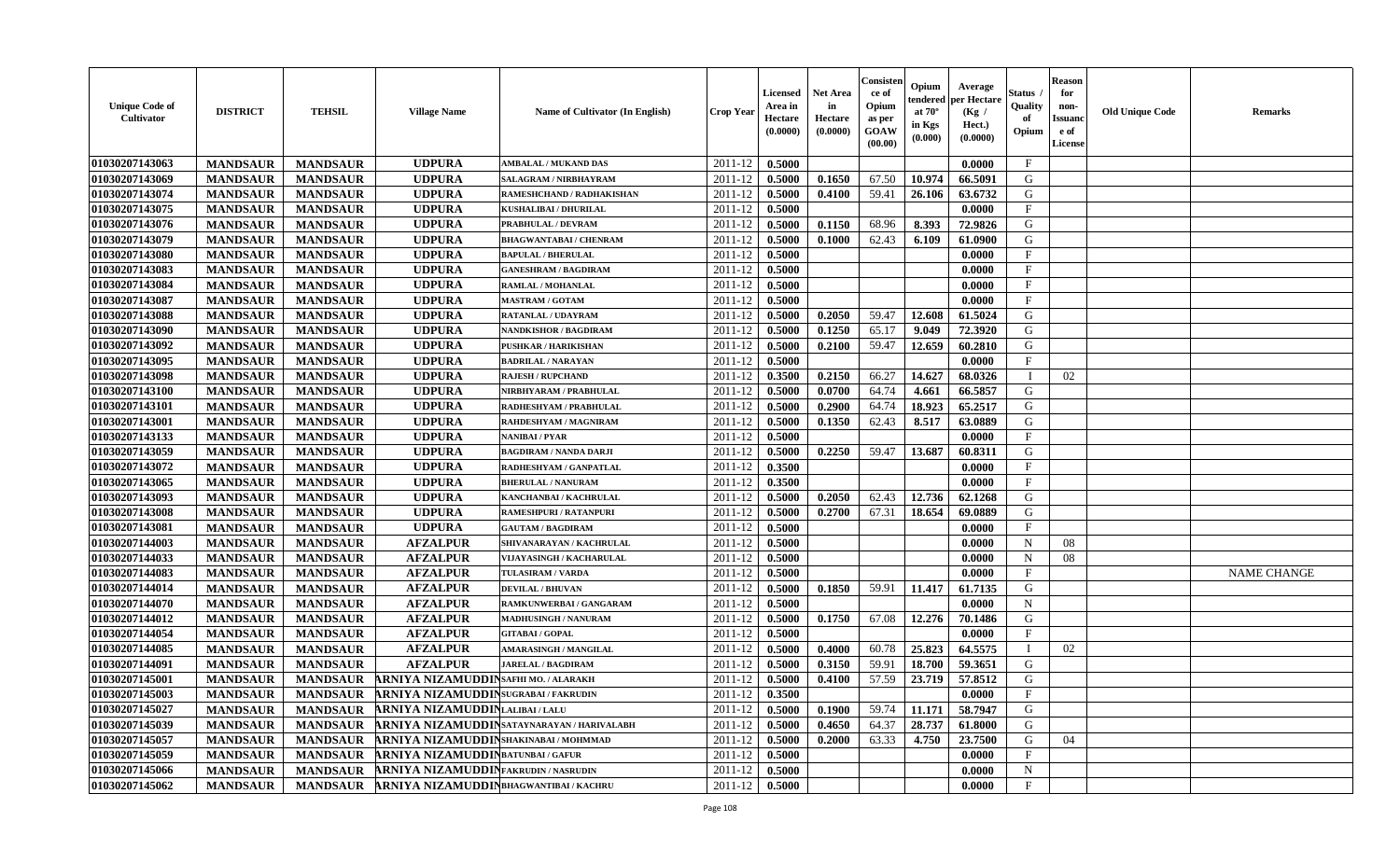| <b>Unique Code of</b><br><b>Cultivator</b> | <b>DISTRICT</b> | <b>TEHSIL</b>   | <b>Village Name</b>                      | Name of Cultivator (In English) | <b>Crop Year</b> | <b>Licensed</b><br>Area in<br>Hectare<br>(0.0000) | <b>Net Area</b><br>in<br>Hectare<br>(0.0000) | Consisteı<br>ce of<br>Opium<br>as per<br><b>GOAW</b><br>(00.00) | Opium<br>endered<br>at $70^\circ$<br>in Kgs<br>$(\mathbf{0.000})$ | Average<br>per Hectare<br>(Kg /<br>Hect.)<br>(0.0000) | Status<br>Quality<br>of<br>Opium | <b>Reason</b><br>for<br>non-<br>Issuan<br>e of<br>License | <b>Old Unique Code</b> | <b>Remarks</b>     |
|--------------------------------------------|-----------------|-----------------|------------------------------------------|---------------------------------|------------------|---------------------------------------------------|----------------------------------------------|-----------------------------------------------------------------|-------------------------------------------------------------------|-------------------------------------------------------|----------------------------------|-----------------------------------------------------------|------------------------|--------------------|
| 01030207145019                             | <b>MANDSAUR</b> | <b>MANDSAUR</b> | ARNIYA NIZAMUDDINMOHAMAD HUSSAIN / LADU  |                                 | 2011-12          | 0.5000                                            | 0.1700                                       | 64.37                                                           | 11.007                                                            | 64.7471                                               | G                                |                                                           |                        |                    |
| 01030207145007                             | <b>MANDSAUR</b> | <b>MANDSAUR</b> | ARNIYA NIZAMUDDINRAMCHAND / RAMA         |                                 | 2011-12          | 0.3500                                            | 0.1000                                       | 59.74                                                           | 6.512                                                             | 65.1200                                               | G                                |                                                           |                        |                    |
| 01030207145047                             | <b>MANDSAUR</b> | <b>MANDSAUR</b> | ARNIYA NIZAMUDDIN HURABAI / NYAJMOHAMAD  |                                 | 2011-12          | 0.5000                                            |                                              |                                                                 |                                                                   | 0.0000                                                | $\mathbf{F}$                     |                                                           |                        |                    |
| 01030207145051                             | <b>MANDSAUR</b> | <b>MANDSAUR</b> | <b>ARNIYA NIZAMUDDINMUMTAJ/GAFUR</b>     |                                 | 2011-12          | 0.5000                                            |                                              |                                                                 |                                                                   | 0.0000                                                | $\mathbf{F}$                     |                                                           |                        |                    |
| 01030207145069                             | <b>MANDSAUR</b> | <b>MANDSAUR</b> | <b>RNIYA NIZAMUDDIN</b> ISMAIL/JAMA      |                                 | 2011-12          | 0.5000                                            | 0.1950                                       | 64.37                                                           | 13.086                                                            | 67.1077                                               | G                                |                                                           |                        |                    |
| 01030207145071                             | <b>MANDSAUR</b> | <b>MANDSAUR</b> | <b>ARNIYA NIZAMUDDINBANSILAL / GOTAM</b> |                                 | 2011-12          | 0.5000                                            |                                              |                                                                 |                                                                   | 0.0000                                                | $\mathbf{F}$                     |                                                           |                        |                    |
| 01030207147007                             | <b>MANDSAUR</b> | <b>MANDSAUR</b> | <b>BANSAKHEDI</b>                        | <b>SHAWRAM / MOTILAL</b>        | 2011-12          | 0.5000                                            | 0.2050                                       | 64.16                                                           | 12.979                                                            | 63.3122                                               | G                                |                                                           |                        |                    |
| 01030207147003                             | <b>MANDSAUR</b> | <b>MANDSAUR</b> | <b>BANSAKHEDI</b>                        | <b>BHULIBAI / DHURA</b>         | 2011-12          | 0.5000                                            | 0.2450                                       | 61.35                                                           | 14.671                                                            | 59.8816                                               | G                                |                                                           |                        |                    |
| 01030207147004                             | <b>MANDSAUR</b> | <b>MANDSAUR</b> | <b>BANSAKHEDI</b>                        | <b>BANSHILAL / BHAWERLAL</b>    | 2011-12          | 0.5000                                            | 0.3450                                       | 61.35                                                           | 21.779                                                            | 63.1275                                               | G                                |                                                           |                        |                    |
| 01030207147010                             | <b>MANDSAUR</b> | <b>MANDSAUR</b> | <b>BANSAKHEDI</b>                        | <b>BHERULAL / ONKARLAL</b>      | 2011-12          | 0.5000                                            | 0.2000                                       | 61.35                                                           | 12.542                                                            | 62.7100                                               | G                                |                                                           |                        |                    |
| 01030207147011                             | <b>MANDSAUR</b> | <b>MANDSAUR</b> | <b>BANSAKHEDI</b>                        | <b>GANESHRAM / TULSHIRAM</b>    | 2011-12          | 0.5000                                            | 0.2950                                       | 61.53                                                           | 17.141                                                            | 58.1051                                               | G                                |                                                           |                        |                    |
| 01030207147012                             | <b>MANDSAUR</b> | <b>MANDSAUR</b> | <b>BANSAKHEDI</b>                        | <b>CHAMPALAL / KALURAM</b>      | 2011-12          | 0.5000                                            |                                              |                                                                 |                                                                   | 0.0000                                                | $\mathbf{F}$                     |                                                           |                        |                    |
| 01030207147013                             | <b>MANDSAUR</b> | <b>MANDSAUR</b> | <b>BANSAKHEDI</b>                        | <b>NANDA / PANALAL</b>          | 2011-12          | 0.5000                                            | 0.2000                                       | 58.03                                                           | 12.128                                                            | 60.6400                                               | G                                |                                                           |                        |                    |
| 01030207147022                             | <b>MANDSAUR</b> | <b>MANDSAUR</b> | <b>BANSAKHEDI</b>                        | <b>BHULIBAI/GOPAL</b>           | 2011-12          | 0.5000                                            | 0.2000                                       | 63.61                                                           | 12.631                                                            | 63.1550                                               | G                                |                                                           |                        |                    |
| 01030207147028                             | <b>MANDSAUR</b> | <b>MANDSAUR</b> | <b>BANSAKHEDI</b>                        | LAXMINARAYAN / RAJARAM          | 2011-12          | 0.5000                                            | 0.1350                                       | 61.53                                                           | 8.263                                                             | 61.2074                                               | G                                |                                                           |                        |                    |
| 01030207147030                             | <b>MANDSAUR</b> | <b>MANDSAUR</b> | <b>BANSAKHEDI</b>                        | <b>RAMSINGH / PANNALAL</b>      | 2011-12          | 0.5000                                            | 0.2750                                       | 64.16                                                           | 17.937                                                            | 65,2255                                               | G                                |                                                           |                        |                    |
| 01030207147032                             | <b>MANDSAUR</b> | <b>MANDSAUR</b> | <b>BANSAKHEDI</b>                        | <b>BHAGATRAM / PANALAL</b>      | 2011-12          | 0.5000                                            | 0.2000                                       | 63.61                                                           | 13.158                                                            | 65.7900                                               | G                                |                                                           |                        |                    |
| 01030207147033                             | <b>MANDSAUR</b> | <b>MANDSAUR</b> | <b>BANSAKHEDI</b>                        | <b>CHAMPALAL / GOTAM</b>        | 2011-12          | 0.3500                                            |                                              |                                                                 |                                                                   | 0.0000                                                | $\mathbf F$                      |                                                           |                        |                    |
| 01030207147037                             | <b>MANDSAUR</b> | <b>MANDSAUR</b> | <b>BANSAKHEDI</b>                        | <b>INDARAML / SHIVARAM</b>      | 2011-12          | 0.5000                                            | 0.1750                                       | 62.48                                                           | 11.059                                                            | 63.1943                                               | G                                |                                                           |                        |                    |
| 01030207147039                             | <b>MANDSAUR</b> | <b>MANDSAUR</b> | <b>BANSAKHEDI</b>                        | NONDRAM / DHURALAL              | 2011-12          | 0.5000                                            | 0.0950                                       | 61.64                                                           | 6.833                                                             | 71.9263                                               | G                                |                                                           |                        |                    |
| 01030207147044                             | <b>MANDSAUR</b> | <b>MANDSAUR</b> | <b>BANSAKHEDI</b>                        | PANALAL / RAJARAM               | 2011-12          | 0.5000                                            | 0.3050                                       | 57.70                                                           | 19.634                                                            | 64.3738                                               | G                                |                                                           |                        |                    |
| 01030207147045                             | <b>MANDSAUR</b> | <b>MANDSAUR</b> | <b>BANSAKHEDI</b>                        | <b>BADRILAL / BHERULAL</b>      | 2011-12          | 0.5000                                            | 0.1450                                       | 58.18                                                           | 8.868                                                             | 61.1586                                               | G                                |                                                           |                        |                    |
| 01030207147050                             | <b>MANDSAUR</b> | <b>MANDSAUR</b> | <b>BANSAKHEDI</b>                        | <b>ASHOKKUMAR / MANGILAL</b>    | 2011-12          | 0.5000                                            | 0.1450                                       | 63.61                                                           | 10.023                                                            | 69.1241                                               | G                                |                                                           |                        |                    |
| 01030207147042                             | <b>MANDSAUR</b> | <b>MANDSAUR</b> | <b>BANSAKHEDI</b>                        | <b>ONKAR / NANURAM</b>          | 2011-12          | 0.5000                                            | 0.1750                                       | 57.73                                                           | 11.340                                                            | 64.8000                                               | G                                |                                                           |                        |                    |
| 01030207147051                             | <b>MANDSAUR</b> | <b>MANDSAUR</b> | <b>BANSAKHEDI</b>                        | PANALAL / BHAWERLAL             | 2011-12          | 0.5000                                            | 0.2550                                       | 57.73                                                           | 14.952                                                            | 58.6353                                               | G                                |                                                           |                        |                    |
| 01030207147031                             | <b>MANDSAUR</b> | <b>MANDSAUR</b> | <b>BANSAKHEDI</b>                        | <b>BHARATRAM / PANALAL</b>      | 2011-12          | 0.5000                                            | 0.1950                                       | 63.12                                                           | 12.687                                                            | 65.0615                                               | G                                |                                                           |                        |                    |
| 01030207147049                             | <b>MANDSAUR</b> | <b>MANDSAUR</b> | <b>BANSAKHEDI</b>                        | KISHORKUMAR / MANGILAL          | 2011-12          | 0.5000                                            | 0.1350                                       | 63.12                                                           | 8.665                                                             | 64.1852                                               | G                                |                                                           |                        |                    |
| 01030207147034                             | <b>MANDSAUR</b> | <b>MANDSAUR</b> | <b>BANSAKHEDI</b>                        | <b>RAMSINGH / MANGILAL</b>      | 2011-12          | 0.5000                                            |                                              |                                                                 |                                                                   | 0.0000                                                | $\mathbf{F}$                     |                                                           |                        |                    |
| 01030207147014                             | <b>MANDSAUR</b> | <b>MANDSAUR</b> | <b>BANSAKHEDI</b>                        | <b>HAMERIBAI / BHANWERLAL</b>   | 2011-12          | 0.5000                                            |                                              |                                                                 |                                                                   | 0.0000                                                | $\mathbf{F}$                     |                                                           |                        |                    |
| 01030207148032                             | <b>MANDSAUR</b> | <b>MANDSAUR</b> | <b>BARDIYAKHEDI</b>                      | SHYAMLAL / SHANTILAL            | 2011-12          | 0.5000                                            | 0.1350                                       | 67.53                                                           | 9.618                                                             | 71.2444                                               | G                                |                                                           |                        |                    |
| 01030207148008                             | <b>MANDSAUR</b> | <b>MANDSAUR</b> | <b>BARDIYAKHEDI</b>                      | KANCHANBAI / BAGDIRAM           | 2011-12          | 0.5000                                            |                                              |                                                                 |                                                                   | 0.0000                                                | $\mathbf{F}$                     |                                                           |                        |                    |
| 01030207148011                             | <b>MANDSAUR</b> | <b>MANDSAUR</b> | <b>BARDIYAKHEDI</b>                      | KANVARLAL / PUNAMCHAND          | 2011-12          | 0.5000                                            |                                              |                                                                 |                                                                   | 0.0000                                                | $\mathbf{F}$                     |                                                           |                        |                    |
| 01030207148013                             | <b>MANDSAUR</b> | <b>MANDSAUR</b> | <b>BARDIYAKHEDI</b>                      | <b>NATHULAL / NANURAM</b>       | 2011-12          | 0.5000                                            |                                              |                                                                 |                                                                   | 0.0000                                                | $\mathbf{F}$                     |                                                           |                        |                    |
| 01030207148016                             | <b>MANDSAUR</b> | <b>MANDSAUR</b> | <b>BARDIYAKHEDI</b>                      | PANNALAL / KESHURAM             | 2011-12          | 0.5000                                            |                                              |                                                                 |                                                                   | 0.0000                                                | $_{\rm F}$                       |                                                           |                        |                    |
| 01030207148023                             | <b>MANDSAUR</b> | <b>MANDSAUR</b> | <b>BARDIYAKHEDI</b>                      | <b>JAGDISH / BHERULAL</b>       | 2011-12          | 0.5000                                            | 0.0750                                       | 62.18                                                           | 4.699                                                             | 62.6533                                               | G                                |                                                           |                        |                    |
| 01030207148027                             | <b>MANDSAUR</b> | <b>MANDSAUR</b> | <b>BARDIYAKHEDI</b>                      | <b>BHARATRAM / MOTILAL</b>      | $2011-12$ 0.5000 |                                                   |                                              |                                                                 |                                                                   | 0.0000                                                | F                                |                                                           |                        |                    |
| 01030207148037                             | <b>MANDSAUR</b> | <b>MANDSAUR</b> | <b>BARDIYAKHEDI</b>                      | <b>SURAJBAI / PUNUMCHAND</b>    | 2011-12          | 0.5000                                            |                                              |                                                                 |                                                                   | 0.0000                                                | $_{\rm F}$                       |                                                           |                        |                    |
| 01030207148038                             | <b>MANDSAUR</b> | <b>MANDSAUR</b> | <b>BARDIYAKHEDI</b>                      | <b>RUPA / GOTAM</b>             | 2011-12          | 0.5000                                            | 0.1500                                       | 67.53                                                           | 9.956                                                             | 66.3733                                               | G                                |                                                           |                        |                    |
| 01030207148046                             | <b>MANDSAUR</b> | <b>MANDSAUR</b> | <b>BARDIYAKHEDI</b>                      | <b>GANGABAI / CHAGANLAL</b>     | 2011-12          | 0.5000                                            | 0.1400                                       | 70.28                                                           | 9.940                                                             | 71.0000                                               | G                                |                                                           |                        |                    |
| 01030207148048                             | <b>MANDSAUR</b> | <b>MANDSAUR</b> | <b>BARDIYAKHEDI</b>                      | <b>RAMLAL / DHURA</b>           | 2011-12          | 0.5000                                            | 0.0500                                       | 68.14                                                           | 3.874                                                             | 77.4800                                               | G                                |                                                           |                        | <b>NAME CHANGE</b> |
| 01030207148057                             | <b>MANDSAUR</b> | <b>MANDSAUR</b> | <b>BARDIYAKHEDI</b>                      | KAMLABAI / KACHRU               | 2011-12          | 0.5000                                            |                                              |                                                                 |                                                                   | 0.0000                                                | $\mathbf{F}$                     |                                                           |                        |                    |
| 01030207148058                             | <b>MANDSAUR</b> | <b>MANDSAUR</b> | <b>BARDIYAKHEDI</b>                      | <b>GITABAI/MOTILAL</b>          | 2011-12          | 0.5000                                            | 0.2350                                       | 64.36                                                           | 15.621                                                            | 66.4723                                               | G                                |                                                           |                        |                    |
|                                            |                 |                 |                                          |                                 |                  |                                                   |                                              |                                                                 |                                                                   |                                                       |                                  |                                                           |                        |                    |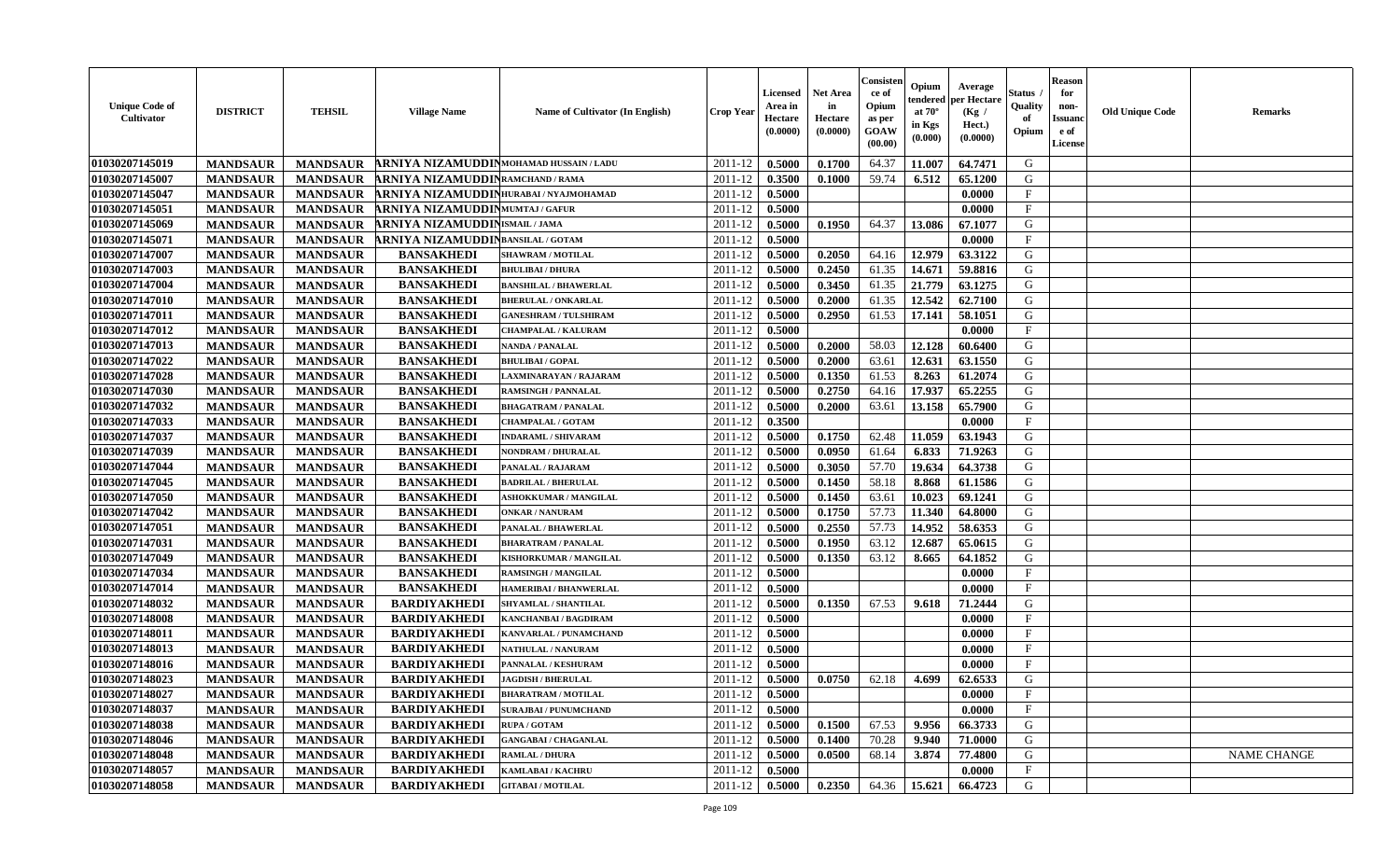| <b>Unique Code of</b><br>Cultivator | <b>DISTRICT</b> | <b>TEHSIL</b>   | <b>Village Name</b> | Name of Cultivator (In English)  | <b>Crop Year</b> | <b>Licensed</b><br>Area in<br>Hectare<br>(0.0000) | <b>Net Area</b><br>in<br>Hectare<br>(0.0000) | Consisteı<br>ce of<br>Opium<br>as per<br>GOAW<br>(00.00) | Opium<br>endered<br>at $70^\circ$<br>in Kgs<br>(0.000) | Average<br>er Hectare<br>(Kg /<br>Hect.)<br>(0.0000) | Status<br>Quality<br>of<br>Opium | <b>Reason</b><br>for<br>non-<br><b>Issuand</b><br>e of<br>License | <b>Old Unique Code</b> | <b>Remarks</b>                 |
|-------------------------------------|-----------------|-----------------|---------------------|----------------------------------|------------------|---------------------------------------------------|----------------------------------------------|----------------------------------------------------------|--------------------------------------------------------|------------------------------------------------------|----------------------------------|-------------------------------------------------------------------|------------------------|--------------------------------|
| 01030207148067                      | <b>MANDSAUR</b> | <b>MANDSAUR</b> | <b>BARDIYAKHEDI</b> | <b>RODA / GHASI</b>              | 2011-12          | 0.5000                                            | 0.1000                                       | 66.79                                                    | 6.898                                                  | 68.9800                                              | G                                |                                                                   |                        |                                |
| 01030207148002                      | <b>MANDSAUR</b> | <b>MANDSAUR</b> | <b>BARDIYAKHEDI</b> | MANDALAL / GANESHRAM             | 2011-12          | 0.5000                                            |                                              |                                                          |                                                        | 0.0000                                               | $\mathbf{F}$                     |                                                                   |                        |                                |
| 01030207148012                      | <b>MANDSAUR</b> | <b>MANDSAUR</b> | <b>BARDIYAKHEDI</b> | <b>RAMLAL / KACHRU</b>           | 2011-12          | 0.5000                                            | 0.1800                                       | 61.16                                                    | 7.628                                                  | 42.3778                                              | G                                | 04                                                                |                        |                                |
| 01030207148014                      | <b>MANDSAUR</b> | <b>MANDSAUR</b> | <b>BARDIYAKHEDI</b> | <b>SUKHLAL / MOHANLAL</b>        | 2011-12          | 0.5000                                            |                                              |                                                          |                                                        | 0.0000                                               | $\mathbf{F}$                     |                                                                   |                        |                                |
| 01030207148036                      | <b>MANDSAUR</b> | <b>MANDSAUR</b> | <b>BARDIYAKHEDI</b> | <b>DHAPUBAI/MODIRAM</b>          | 2011-12          | 0.5000                                            |                                              |                                                          |                                                        | 0.0000                                               | $_{\rm F}$                       |                                                                   |                        | <b>TRANSFER/SHIVGARH M-III</b> |
| 01030207148043                      | <b>MANDSAUR</b> | <b>MANDSAUR</b> | <b>BARDIYAKHEDI</b> | <b>GANGARAM / KESHURAM</b>       | 2011-12          | 0.5000                                            |                                              |                                                          |                                                        | 0.0000                                               | F                                |                                                                   |                        |                                |
| 01030207148045                      | <b>MANDSAUR</b> | <b>MANDSAUR</b> | <b>BARDIYAKHEDI</b> | <b>BALURAM / DHURA</b>           | 2011-12          | 0.5000                                            |                                              |                                                          |                                                        | 0.0000                                               | $\rm F$                          |                                                                   |                        |                                |
| 01030207148051                      | <b>MANDSAUR</b> | <b>MANDSAUR</b> | <b>BARDIYAKHEDI</b> | <b>MOTILAL / GULALB</b>          | 2011-12          | 0.5000                                            |                                              |                                                          |                                                        | 0.0000                                               | $\mathbf F$                      |                                                                   |                        |                                |
| 01030207148030                      | <b>MANDSAUR</b> | <b>MANDSAUR</b> | <b>BARDIYAKHEDI</b> | <b>RAMESHVER / RUPA</b>          | 2011-12          | 0.5000                                            | 0.2200                                       | 67.53                                                    | 14.577                                                 | 66.2591                                              | G                                |                                                                   |                        |                                |
| 01030207148069                      | <b>MANDSAUR</b> | <b>MANDSAUR</b> | <b>BARDIYAKHEDI</b> | <b>VAJERAM / NANDA</b>           | 2011-12          | 0.5000                                            |                                              |                                                          |                                                        | 0.0000                                               | $\mathbf{F}$                     |                                                                   |                        |                                |
| 01030207148020                      | <b>MANDSAUR</b> | <b>MANDSAUR</b> | <b>BARDIYAKHEDI</b> | KACHRU / CHAMPALAL               | 2011-12          | 0.5000                                            | 0.2400                                       | 61.16                                                    | 14.705                                                 | 61.2708                                              | G                                |                                                                   |                        |                                |
| 01030207148047                      | <b>MANDSAUR</b> | <b>MANDSAUR</b> | <b>BARDIYAKHEDI</b> | <b>HIRALAL / BHANA</b>           | 2011-12          | 0.5000                                            | 0.1350                                       | 64.36                                                    | 8.937                                                  | 66.2000                                              | G                                |                                                                   |                        |                                |
| 01030207148059                      | <b>MANDSAUR</b> | <b>MANDSAUR</b> | <b>BARDIYAKHEDI</b> | PARVATIBAI / JAGHANNATH          | 2011-12          | 0.5000                                            | 0.1000                                       | 66.46                                                    | 7.026                                                  | 70.2600                                              | G                                |                                                                   |                        |                                |
| 01030207148065                      | <b>MANDSAUR</b> | <b>MANDSAUR</b> | <b>BARDIYAKHEDI</b> | <b>DHURILAL / NATHULAL</b>       | 2011-12          | 0.5000                                            |                                              |                                                          |                                                        | 0.0000                                               | F                                |                                                                   |                        |                                |
| 01030207148003                      | <b>MANDSAUR</b> | <b>MANDSAUR</b> | <b>BARDIYAKHEDI</b> | <b>KESLASH / KARULAL</b>         | 2011-12          | 0.5000                                            | 0.1050                                       | 65.86                                                    | 7.414                                                  | 70.6095                                              | G                                |                                                                   |                        |                                |
| 01030207148044                      | <b>MANDSAUR</b> | <b>MANDSAUR</b> | <b>BARDIYAKHEDI</b> | NANDUBAI / BADRILAL              | 2011-12          | 0.5000                                            | 0.2200                                       | 61.16                                                    | 13.280                                                 | 60.3636                                              | G                                |                                                                   |                        |                                |
| 01030207148026                      | <b>MANDSAUR</b> | <b>MANDSAUR</b> | <b>BARDIYAKHEDI</b> | RAMCHANDRAA / JAGANNNATH         | 2011-12          | 0.5000                                            |                                              |                                                          |                                                        | 0.0000                                               | $\rm F$                          |                                                                   |                        |                                |
| 01030207148029                      | <b>MANDSAUR</b> | <b>MANDSAUR</b> | <b>BARDIYAKHEDI</b> | <b>SHANTILAL / NANDRAM</b>       | 2011-12          | 0.5000                                            |                                              |                                                          |                                                        | 0.0000                                               | $\mathbf{F}$                     |                                                                   |                        |                                |
| 01030207148052                      | <b>MANDSAUR</b> | <b>MANDSAUR</b> | <b>BARDIYAKHEDI</b> | <b>BAGDRIAM / RAM</b>            | 2011-12          | 0.5000                                            | 0.2850                                       | 59.13                                                    | 17.722                                                 | 62.1825                                              | G                                |                                                                   |                        |                                |
| 01030207150007                      | <b>MANDSAUR</b> | <b>MANDSAUR</b> | <b>BHATANA</b>      | RADHESHYAM / NANURAM             | 2011-12          | 0.5000                                            |                                              |                                                          |                                                        | 0.0000                                               | $\mathbf{F}$                     |                                                                   |                        | TRANSFER/RATHANA               |
| 01030207150015                      | <b>MANDSAUR</b> | <b>MANDSAUR</b> | <b>BHATANA</b>      | <b>BANSHILAL / NANURAM</b>       | 2011-12          | 0.5000                                            |                                              |                                                          |                                                        | 0.0000                                               | F                                |                                                                   |                        | TRANSFER/RATHANA               |
| 01030207150050                      | <b>MANDSAUR</b> | <b>MANDSAUR</b> | <b>BHATANA</b>      | <b>BHANVARLAL / NANURAM</b>      | 2011-12          | 0.5000                                            | 0.4500                                       | 57.94                                                    | 26.818                                                 | 59.5956                                              | $\blacksquare$                   | 02                                                                |                        |                                |
| 01030207150054                      | <b>MANDSAUR</b> | <b>MANDSAUR</b> | <b>BHATANA</b>      | <b>KALU / BAGDIRAM</b>           | 2011-12          | 0.5000                                            |                                              |                                                          |                                                        | 0.0000                                               | $\mathbf{F}$                     |                                                                   |                        | TRANSFER/CHIRMOLIYA            |
| 01030207150019                      | <b>MANDSAUR</b> | <b>MANDSAUR</b> | <b>BHATANA</b>      | <b>JAGDISH / VARDA</b>           | 2011-12          | 0.5000                                            |                                              |                                                          |                                                        | 0.0000                                               | $\mathbf F$                      |                                                                   |                        | <b>TRANSFER/RATHANA</b>        |
| 01030207150033                      | <b>MANDSAUR</b> | <b>MANDSAUR</b> | <b>BHATANA</b>      | <b>MANNALAL / ONKAKR</b>         | 2011-12          | 0.5000                                            |                                              |                                                          |                                                        | 0.0000                                               | $\mathbf{F}$                     |                                                                   |                        | TRANSFER/RATHANA               |
| 01030207150037                      | <b>MANDSAUR</b> | <b>MANDSAUR</b> | <b>BHATANA</b>      | <b>HANSRAJ / KISHAN</b>          | 2011-12          | 0.5000                                            | 0.1450                                       | 59.20                                                    | 9.007                                                  | 62.1172                                              | $\mathbf{I}$                     | 02                                                                |                        |                                |
| 01030207149001                      | <b>MANDSAUR</b> | <b>MANDSAUR</b> | <b>BILANTRI</b>     | <b>SHAMBHUSING / BEGAMSING</b>   | 2011-12          | 0.5000                                            | 0.2500                                       | 60.16                                                    | 15.092                                                 | 60.3680                                              | G                                |                                                                   |                        |                                |
| 01030207149009                      | <b>MANDSAUR</b> | <b>MANDSAUR</b> | <b>BILANTRI</b>     | <b>DHULASINGH / JAVANASINGH</b>  | 2011-12          | 0.5000                                            | 0.2000                                       | 58.10                                                    | 11.819                                                 | 59.0950                                              | G                                |                                                                   |                        |                                |
| 01030207149014                      | <b>MANDSAUR</b> | <b>MANDSAUR</b> | <b>BILANTRI</b>     | <b>RUPA / KACHRU</b>             | 2011-12          | 0.5000                                            | 0.2500                                       | 65.85                                                    | 17.573                                                 | 70.2920                                              | G                                |                                                                   |                        |                                |
| 01030207149017                      | <b>MANDSAUR</b> | <b>MANDSAUR</b> | <b>BILANTRI</b>     | <b>SHANIBAI / NANDRAM</b>        | 2011-12          | 0.5000                                            | 0.4400                                       | 58.10                                                    | 26.560                                                 | 60.3636                                              | G                                |                                                                   |                        |                                |
| 01030207149044                      | <b>MANDSAUR</b> | <b>MANDSAUR</b> | <b>BILANTRI</b>     | <b>BHARATKUNVAR / RAMSING</b>    | 2011-12          | 0.5000                                            |                                              |                                                          |                                                        | 0.0000                                               | $\mathbf F$                      |                                                                   |                        |                                |
| 01030207149020                      | <b>MANDSAUR</b> | <b>MANDSAUR</b> | <b>BILANTRI</b>     | RAMCHANDRAA / CHATRA             | 2011-12          | 0.5000                                            | 0.2000                                       | 67.57                                                    | 13.997                                                 | 69.9850                                              | G                                |                                                                   |                        |                                |
| 01030207088001                      | <b>MANDSAUR</b> | <b>MANDSAUR</b> | <b>CHIPLANA</b>     | RAGHUNATHSING / KALUSING         | 2011-12          | 0.5000                                            | 0.2000                                       | 67.45                                                    | 13.451                                                 | 67.2550                                              | T                                | 02                                                                |                        |                                |
| 01030207088002                      | <b>MANDSAUR</b> | <b>MANDSAUR</b> | <b>CHIPLANA</b>     | <b>JHUJHARSNIG / KALUSING</b>    | 2011-12          | 0.3500                                            | 0.3050                                       | 59.89                                                    | 18.138                                                 | 59.4689                                              | $\mathbf{I}$                     | 02                                                                |                        |                                |
| 01030207088003                      | <b>MANDSAUR</b> | <b>MANDSAUR</b> | <b>CHIPLANA</b>     | <b>JITENDRASINGH / KALUSINGH</b> | 2011-12          | 0.5000                                            |                                              |                                                          |                                                        | 0.0000                                               | F                                |                                                                   |                        |                                |
| 01030207088012                      | <b>MANDSAUR</b> | <b>MANDSAUR</b> | <b>CHIPLANA</b>     | <b>VARDICHAND / KESHURAM</b>     | 2011-12          | 0.5000                                            |                                              |                                                          |                                                        | 0.0000                                               | $\mathbf F$                      |                                                                   |                        |                                |
| 01030207088020                      | <b>MANDSAUR</b> | <b>MANDSAUR</b> | <b>CHIPLANA</b>     | RAMESHCHAND / MANGILAL           | 2011-12          | 0.5000                                            | 0.4400                                       | 59.28                                                    | 23.619                                                 | 53.6795                                              | G                                | 04                                                                |                        |                                |
| 01030207088023                      | <b>MANDSAUR</b> | <b>MANDSAUR</b> | <b>CHIPLANA</b>     | PANNALAL / MOTILAL               | 2011-12          | 0.5000                                            |                                              |                                                          |                                                        | 0.0000                                               | F                                |                                                                   |                        |                                |
| 01030207088025                      | <b>MANDSAUR</b> | <b>MANDSAUR</b> | <b>CHIPLANA</b>     | PREMASINGH / DUNGARASINGH        | 2011-12          | 0.5000                                            |                                              |                                                          |                                                        | 0.0000                                               | F                                |                                                                   |                        |                                |
| 01030207088031                      | <b>MANDSAUR</b> | <b>MANDSAUR</b> | <b>CHIPLANA</b>     | CHUNNILAL / UDAJI                | 2011-12          | 0.5000                                            | 0.0950                                       | 64.34                                                    | 6.039                                                  | 63.5684                                              | G                                |                                                                   |                        |                                |
| 01030207088035                      | <b>MANDSAUR</b> | <b>MANDSAUR</b> | <b>CHIPLANA</b>     | RAMNARAYAN / MANGILAL            | 2011-12          | 0.5000                                            |                                              |                                                          |                                                        | 0.0000                                               | $\mathbf{F}$                     |                                                                   |                        |                                |
| 01030207088036                      | <b>MANDSAUR</b> | <b>MANDSAUR</b> | <b>CHIPLANA</b>     | <b>SHANTIBAI / NANURAM</b>       | 2011-12          | 0.5000                                            | 0.2350                                       | 59.38                                                    | 13.988                                                 | 59.5234                                              | G                                |                                                                   |                        |                                |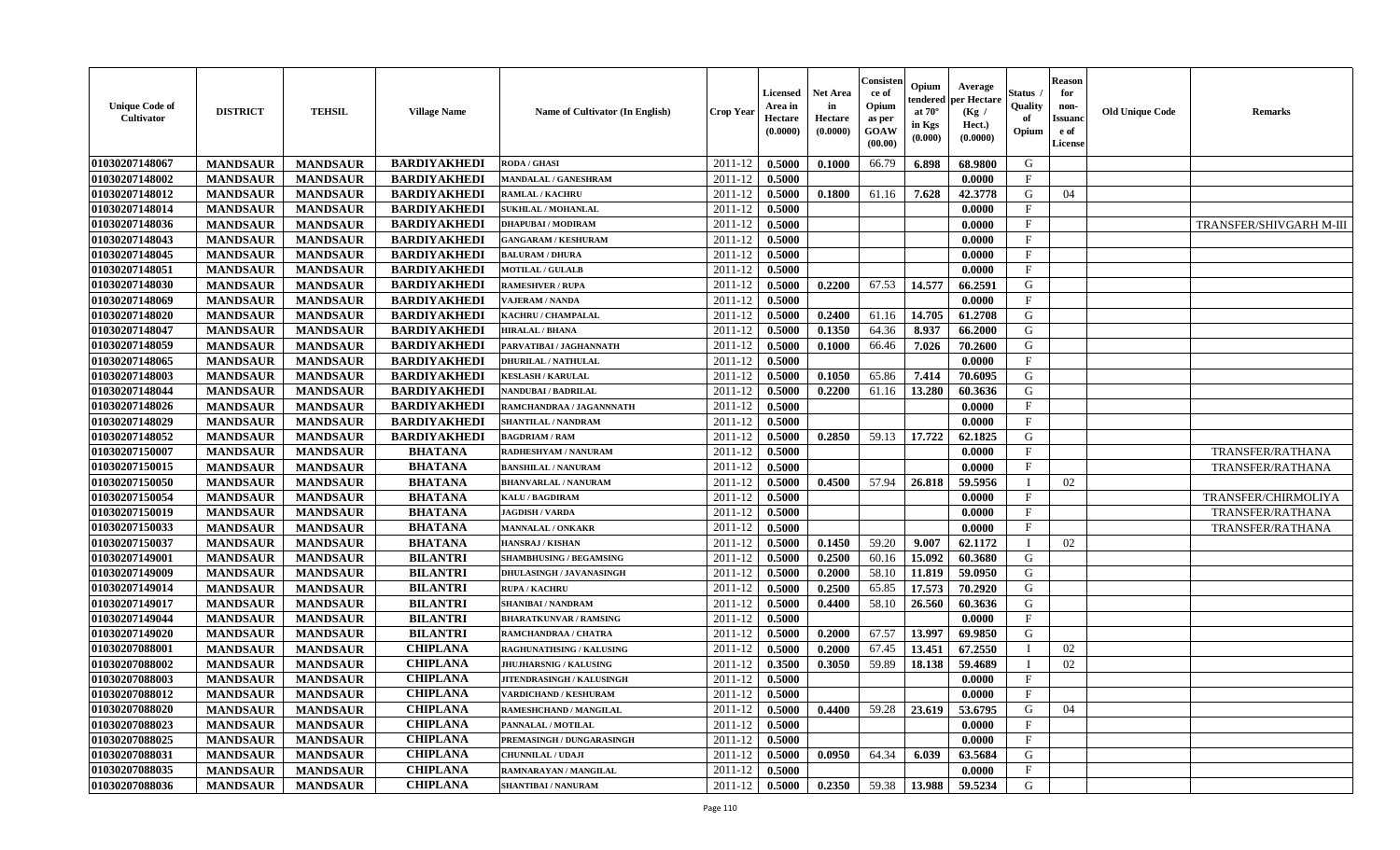| <b>Unique Code of</b><br><b>Cultivator</b> | <b>DISTRICT</b> | <b>TEHSIL</b>   | <b>Village Name</b> | <b>Name of Cultivator (In English)</b> | <b>Crop Year</b> | Licensed<br>Area in<br>Hectare<br>(0.0000) | <b>Net Area</b><br>in<br>Hectare<br>(0.0000) | Consisteı<br>ce of<br>Opium<br>as per<br>GOAW<br>(00.00) | Opium<br>endered<br>at $70^{\circ}$<br>in Kgs<br>(0.000) | Average<br>per Hectare<br>(Kg /<br>Hect.)<br>(0.0000) | Status<br>Quality<br>of<br>Opium | <b>Reason</b><br>for<br>non-<br>Issuano<br>e of<br>License | <b>Old Unique Code</b> | Remarks            |
|--------------------------------------------|-----------------|-----------------|---------------------|----------------------------------------|------------------|--------------------------------------------|----------------------------------------------|----------------------------------------------------------|----------------------------------------------------------|-------------------------------------------------------|----------------------------------|------------------------------------------------------------|------------------------|--------------------|
| 01030207088038                             | <b>MANDSAUR</b> | <b>MANDSAUR</b> | <b>CHIPLANA</b>     | <b>RAGHUNATHSING / RAMSING</b>         | 2011-12          | 0.5000                                     | 0.2050                                       | 61.51                                                    | 12.574                                                   | 61.3366                                               | G                                |                                                            |                        |                    |
| 01030207088043                             | <b>MANDSAUR</b> | <b>MANDSAUR</b> | <b>CHIPLANA</b>     | <b>GANESH / DHNNA</b>                  | 2011-12          | 0.5000                                     | 0.1350                                       | 67.49                                                    | 9.246                                                    | 68.4889                                               | G                                |                                                            |                        |                    |
| 01030207088047                             | <b>MANDSAUR</b> | <b>MANDSAUR</b> | <b>CHIPLANA</b>     | <b>GOPAL / BHERULAL</b>                | 2011-12          | 0.5000                                     | 0.1250                                       | 65.17                                                    | 8.286                                                    | 66.2880                                               | G                                |                                                            |                        |                    |
| 01030207088048                             | <b>MANDSAUR</b> | <b>MANDSAUR</b> | <b>CHIPLANA</b>     | <b>RAMSING / LALSINGH</b>              | 2011-12          | 0.5000                                     | 0.2350                                       | 64.34                                                    | 14.991                                                   | 63.7915                                               | G                                |                                                            |                        |                    |
| 01030207088049                             | <b>MANDSAUR</b> | <b>MANDSAUR</b> | <b>CHIPLANA</b>     | <b>RAJKUNWAR / HIMMATSINGH</b>         | 2011-12          | 0.5000                                     | 0.0950                                       | 64.34                                                    | 6.462                                                    | 68.0211                                               | G                                |                                                            |                        |                    |
| 01030207088053                             | <b>MANDSAUR</b> | <b>MANDSAUR</b> | <b>CHIPLANA</b>     | RADHESHYAM / BHANVARLAL                | 2011-12          | 0.5000                                     | 0.3750                                       | 65.95                                                    | 26,474                                                   | 70.5973                                               | G                                |                                                            |                        |                    |
| 01030207088057                             | <b>MANDSAUR</b> | <b>MANDSAUR</b> | <b>CHIPLANA</b>     | <b>LAKSHMANSINGH / BHUVANSINGH</b>     | 2011-12          | 0.5000                                     | 0.1900                                       | 64.67                                                    | 12.777                                                   | 67.2474                                               | G                                |                                                            |                        |                    |
| 01030207088059                             | <b>MANDSAUR</b> | <b>MANDSAUR</b> | <b>CHIPLANA</b>     | <b>DILIPSING / SOHANSING</b>           | 2011-12          | 0.5000                                     | 0.1800                                       | 65.32                                                    | 12.056                                                   | 66.9778                                               | G                                |                                                            |                        |                    |
| 01030207088063                             | <b>MANDSAUR</b> | <b>MANDSAUR</b> | <b>CHIPLANA</b>     | GOPALSINGH / JASTWANTSINGH             | 2011-12          | 0.5000                                     |                                              |                                                          |                                                          | 0.0000                                                | $\mathbf{F}$                     |                                                            |                        |                    |
| 01030207088065                             | <b>MANDSAUR</b> | <b>MANDSAUR</b> | <b>CHIPLANA</b>     | MANOHARASINGH / KALUSINGH              | 2011-12          | 0.5000                                     |                                              |                                                          |                                                          | 0.0000                                                | $\mathbf{F}$                     |                                                            |                        |                    |
| 01030207088070                             | <b>MANDSAUR</b> | <b>MANDSAUR</b> | <b>CHIPLANA</b>     | RATANASINGH / MADHOSINGH               | 2011-12          | 0.5000                                     |                                              |                                                          |                                                          | 0.0000                                                | F                                |                                                            |                        |                    |
| 01030207088072                             | <b>MANDSAUR</b> | <b>MANDSAUR</b> | <b>CHIPLANA</b>     | <b>JIVANASINGH / MADHOSINGH</b>        | 2011-12          | 0.5000                                     | 0.1800                                       | 64.67                                                    | 11.585                                                   | 64.3611                                               | G                                |                                                            |                        |                    |
| 01030207088073                             | <b>MANDSAUR</b> | <b>MANDSAUR</b> | <b>CHIPLANA</b>     | RAMESHCHAND / MANGILAL                 | 2011-12          | 0.5000                                     |                                              |                                                          |                                                          | 0.0000                                                | $\mathbf{F}$                     |                                                            |                        |                    |
| 01030207088075                             | <b>MANDSAUR</b> | <b>MANDSAUR</b> | <b>CHIPLANA</b>     | <b>SHAMBHUSINGH / LALSINGH</b>         | 2011-12          | 0.5000                                     |                                              |                                                          |                                                          | 0.0000                                                | $\mathbf{F}$                     |                                                            |                        |                    |
| 01030207088080                             | <b>MANDSAUR</b> | <b>MANDSAUR</b> | <b>CHIPLANA</b>     | MOHANSINGH / LALSINGH                  | 2011-12          | 0.5000                                     |                                              |                                                          |                                                          | 0.0000                                                | F                                |                                                            |                        |                    |
| 01030207088082                             | <b>MANDSAUR</b> | <b>MANDSAUR</b> | <b>CHIPLANA</b>     | <b>KRISHNADAS / MOHANDAS</b>           | 2011-12          | 0.5000                                     |                                              |                                                          |                                                          | 0.0000                                                | $_{\rm F}$                       |                                                            |                        |                    |
| 01030207088083                             | <b>MANDSAUR</b> | <b>MANDSAUR</b> | <b>CHIPLANA</b>     | <b>BANUSINGH / SOHANASINGH</b>         | 2011-12          | 0.5000                                     | 0.1700                                       | 64.67                                                    | 11.123                                                   | 65.4294                                               | G                                |                                                            |                        |                    |
| 01030207088084                             | <b>MANDSAUR</b> | <b>MANDSAUR</b> | <b>CHIPLANA</b>     | NAHARASINGH / GOKULASINGH              | 2011-12          | 0.5000                                     | 0.2500                                       | 62.58                                                    | 15.895                                                   | 63.5800                                               | G                                |                                                            |                        |                    |
| 01030207088089                             | <b>MANDSAUR</b> | <b>MANDSAUR</b> | <b>CHIPLANA</b>     | <b>GANGADAS / BAGDIRAM</b>             | 2011-12          | 0.5000                                     | 0.1350                                       | 61.26                                                    | 8.541                                                    | 63.2667                                               | G                                |                                                            |                        |                    |
| 01030207088090                             | <b>MANDSAUR</b> | <b>MANDSAUR</b> | <b>CHIPLANA</b>     | RAMLAL / KANVARLAL                     | 2011-12          | 0.5000                                     | 0.2450                                       | 62.58                                                    | 15.547                                                   | 63.4571                                               | G                                |                                                            |                        | <b>NAME CHANGE</b> |
| 01030207088091                             | <b>MANDSAUR</b> | <b>MANDSAUR</b> | <b>CHIPLANA</b>     | RAMDAYAL / KANCHANBAI                  | 2011-12          | 0.5000                                     | 0.3450                                       | 61.51                                                    | 22.469                                                   | 65.1275                                               | G                                |                                                            |                        |                    |
| 01030207088093                             | <b>MANDSAUR</b> | <b>MANDSAUR</b> | <b>CHIPLANA</b>     | <b>SURAJABAI / BHULIBAI</b>            | 2011-12          | 0.5000                                     |                                              |                                                          |                                                          | 0.0000                                                | $_{\rm F}$                       |                                                            |                        |                    |
| 01030207088097                             | <b>MANDSAUR</b> | <b>MANDSAUR</b> | <b>CHIPLANA</b>     | <b>BHEULAL / SAWA</b>                  | 2011-12          | 0.5000                                     | 0.0950                                       | 62.58                                                    | 6.240                                                    | 65.6842                                               | G                                |                                                            |                        |                    |
| 01030207088100                             | <b>MANDSAUR</b> | <b>MANDSAUR</b> | <b>CHIPLANA</b>     | <b>BASANTIBAI / KESHURAM</b>           | 2011-12          | 0.5000                                     |                                              |                                                          |                                                          | 0.0000                                                | $\rm F$                          |                                                            |                        |                    |
| 01030207088104                             | <b>MANDSAUR</b> | <b>MANDSAUR</b> | <b>CHIPLANA</b>     | <b>DASHRATH / BAPULAL</b>              | 2011-12          | 0.5000                                     | 0.2850                                       | 63.14                                                    | 18.329                                                   | 64.3123                                               | G                                |                                                            |                        |                    |
| 01030207088107                             | <b>MANDSAUR</b> | <b>MANDSAUR</b> | <b>CHIPLANA</b>     | MADHOSINGH / VAKTAVARSINGH             | 2011-12          | 0.3500                                     | 0.1600                                       | 63.14                                                    | 10.373                                                   | 64.8313                                               | G                                |                                                            |                        |                    |
| 01030207088112                             | <b>MANDSAUR</b> | <b>MANDSAUR</b> | <b>CHIPLANA</b>     | ISHWARSINGH / FATTESINGH               | 2011-12          | 0.5000                                     | 0.3900                                       | 63.14                                                    | 24.156                                                   | 61.9385                                               | G                                |                                                            |                        |                    |
| 01030207088115                             | <b>MANDSAUR</b> | <b>MANDSAUR</b> | <b>CHIPLANA</b>     | SHANKARLAL / BHERULAL                  | 2011-12          | 0.5000                                     | 0.2100                                       | 63.12                                                    | 13.706                                                   | 65.2667                                               | G                                |                                                            |                        |                    |
| 01030207088122                             | <b>MANDSAUR</b> | <b>MANDSAUR</b> | <b>CHIPLANA</b>     | PRABHULAL / SAVARAM                    | 2011-12          | 0.5000                                     | 0.2300                                       | 64.57                                                    | 15.017                                                   | 65.2913                                               | G                                |                                                            |                        |                    |
| 01030207088128                             | <b>MANDSAUR</b> | <b>MANDSAUR</b> | <b>CHIPLANA</b>     | <b>MOHANLAL / BHERA</b>                | 2011-12          | 0.5000                                     | 0.3900                                       | 58.67                                                    | 23.594                                                   | 60.4974                                               | G                                |                                                            |                        |                    |
| 01030207088142                             | <b>MANDSAUR</b> | <b>MANDSAUR</b> | <b>CHIPLANA</b>     | <b>DHAPUBAI/MOHANDAS</b>               | 2011-12          | 0.5000                                     | 0.3200                                       | 64.57                                                    | 21.253                                                   | 66.4156                                               | G                                |                                                            |                        |                    |
| 01030207088144                             | <b>MANDSAUR</b> | <b>MANDSAUR</b> | <b>CHIPLANA</b>     | <b>BHANVARKUNWAR / GORDHANSINGH</b>    | 2011-12          | 0.5000                                     | 0.2000                                       | 61.70                                                    | 13.389                                                   | 66.9450                                               | G                                |                                                            |                        |                    |
| 01030207088146                             | <b>MANDSAUR</b> | <b>MANDSAUR</b> | <b>CHIPLANA</b>     | <b>MANGILAL / NATHU</b>                | 2011-12          | 0.5000                                     | 0.2050                                       | 64.23                                                    | 13.002                                                   | 63.4244                                               | G                                |                                                            |                        |                    |
| 01030207088029                             | <b>MANDSAUR</b> | <b>MANDSAUR</b> | <b>CHIPLANA</b>     | RADHESHYAM / NATHULAL                  | 2011-12          | 0.5000                                     | 0.2450                                       | 61.70                                                    | 14.579                                                   | 59.5061                                               | G                                |                                                            |                        |                    |
| 01030207088095                             | <b>MANDSAUR</b> | <b>MANDSAUR</b> | <b>CHIPLANA</b>     | <b>BHAGUBAI / RAMLAL</b>               | 2011-12          | 0.5000                                     | 0.2600                                       | 59.85                                                    | 15.732                                                   | 60.5077                                               | G                                |                                                            |                        |                    |
| 01030207088098                             | <b>MANDSAUR</b> | <b>MANDSAUR</b> | <b>CHIPLANA</b>     | RATANKUNVAR / ARJUNSINGH               | 2011-12          | 0.5000                                     | 0.2400                                       | 64.23                                                    | 15.801                                                   | 65.8375                                               | G                                |                                                            |                        |                    |
| 01030207088119                             | <b>MANDSAUR</b> | <b>MANDSAUR</b> | <b>CHIPLANA</b>     | KAMLABAI / CHUNNILAL                   | 2011-12          | 0.5000                                     | 0.0950                                       | 64.23                                                    | 6.083                                                    | 64.0316                                               | G                                |                                                            |                        |                    |
| 01030207088085                             | <b>MANDSAUR</b> | <b>MANDSAUR</b> | <b>CHIPLANA</b>     | <b>SANADKUMAR / GOPAL</b>              | 2011-12          | 0.5000                                     | 0.1150                                       | 69.50                                                    | 8.608                                                    | 74.8522                                               | G                                |                                                            |                        |                    |
| 01030207088071                             | <b>MANDSAUR</b> | <b>MANDSAUR</b> | <b>CHIPLANA</b>     | RANAJITASINGH / MODASINGH              | 2011-12          | 0.3500                                     |                                              |                                                          |                                                          | 0.0000                                                | $\mathbf{F}$                     |                                                            |                        |                    |
| 01030207088124                             | <b>MANDSAUR</b> | <b>MANDSAUR</b> | <b>CHIPLANA</b>     | NANDAKUNVAR / SHAMBHUSINGH             | 2011-12          | 0.5000                                     | 0.4100                                       | 59.85                                                    | 22,444                                                   | 54.7415                                               | G                                | 04                                                         |                        |                    |
| 01030207088007                             | <b>MANDSAUR</b> | <b>MANDSAUR</b> | <b>CHIPLANA</b>     | <b>NARAYANSING / KALUSING</b>          | 2011-12          | 0.5000                                     | 0.1950                                       | 67.49                                                    | 12.245                                                   | 62.7949                                               | G                                |                                                            |                        |                    |
| 01030207088008                             | <b>MANDSAUR</b> | <b>MANDSAUR</b> | <b>CHIPLANA</b>     | <b>JORAWARSING / KALUSING</b>          | 2011-12          | 0.5000                                     |                                              |                                                          |                                                          | 0.0000                                                | $\mathbf{F}$                     |                                                            |                        |                    |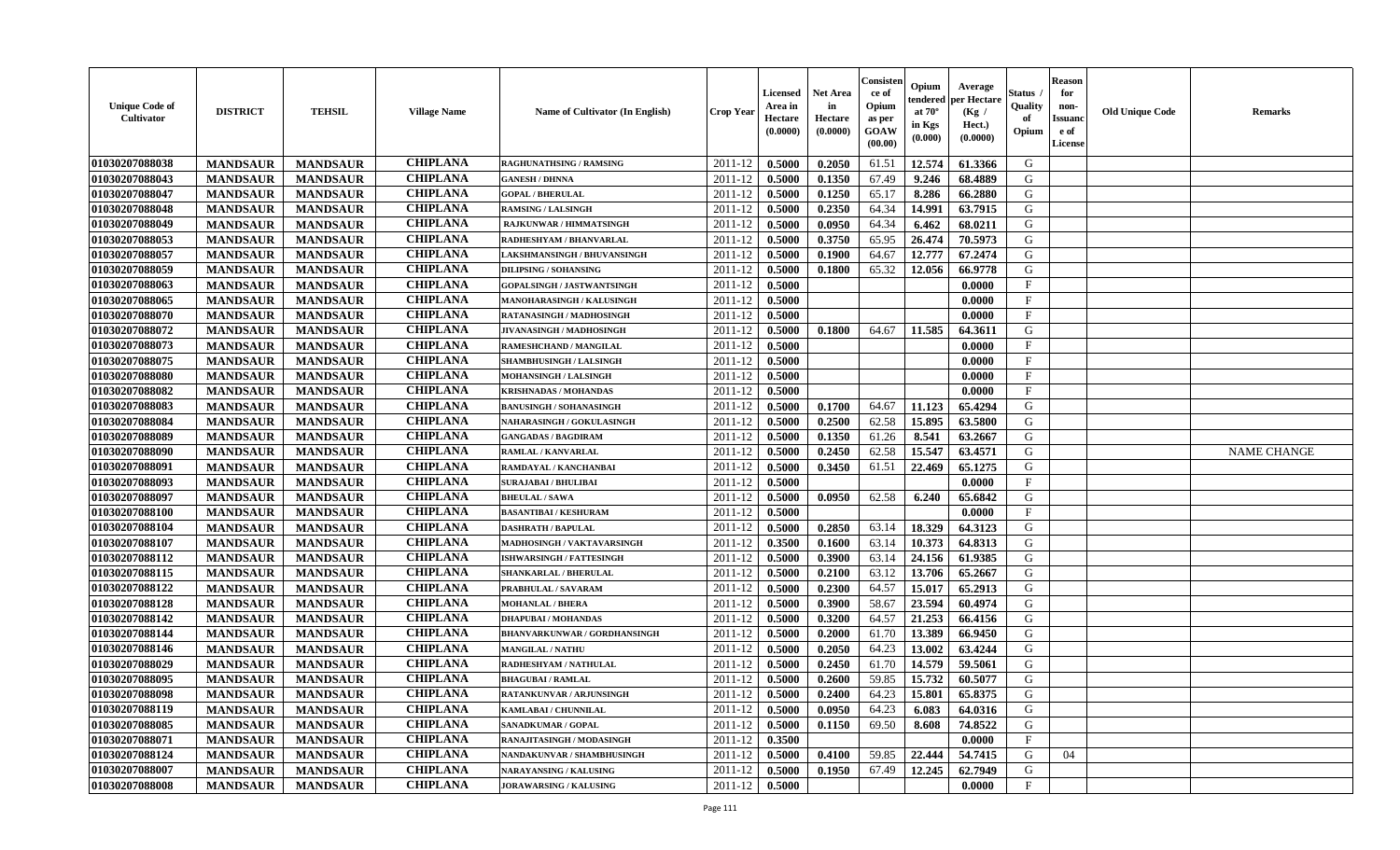| <b>Unique Code of</b><br><b>Cultivator</b> | <b>DISTRICT</b> | <b>TEHSIL</b>   | <b>Village Name</b> | Name of Cultivator (In English)     | <b>Crop Year</b> | <b>Licensed</b><br>Area in<br>Hectare<br>(0.0000) | <b>Net Area</b><br>in<br>Hectare<br>(0.0000) | Consister<br>ce of<br>Opium<br>as per<br>GOAW<br>(00.00) | Opium<br>endered<br>at $70^\circ$<br>in Kgs<br>$(\mathbf{0.000})$ | Average<br>oer Hectare<br>(Kg /<br>Hect.)<br>(0.0000) | Status<br>Quality<br>of<br>Opium | Reason<br>for<br>non-<br>Issuan<br>e of<br>License | <b>Old Unique Code</b> | <b>Remarks</b>       |
|--------------------------------------------|-----------------|-----------------|---------------------|-------------------------------------|------------------|---------------------------------------------------|----------------------------------------------|----------------------------------------------------------|-------------------------------------------------------------------|-------------------------------------------------------|----------------------------------|----------------------------------------------------|------------------------|----------------------|
| 01030207088076                             | <b>MANDSAUR</b> | <b>MANDSAUR</b> | <b>CHIPLANA</b>     | <b>CHATARSINGH / KALUSINGH</b>      | 2011-12          | 0.5000                                            | 0.1050                                       | 63.63                                                    | 6.654                                                             | 63.3714                                               | G                                |                                                    |                        |                      |
| 01030207088032                             | <b>MANDSAUR</b> | <b>MANDSAUR</b> | <b>CHIPLANA</b>     | <b>BALARAM / DHANNA</b>             | 2011-12          | 0.5000                                            |                                              |                                                          |                                                                   | 0.0000                                                | $\mathbf{F}$                     |                                                    |                        |                      |
| 01030207088102                             | <b>MANDSAUR</b> | <b>MANDSAUR</b> | <b>CHIPLANA</b>     | RAMKUNVARBAI / AMBASHANKAR          | 2011-12          | 0.5000                                            | 0.1600                                       | 67.49                                                    | 11.859                                                            | 74.1188                                               | G                                |                                                    |                        |                      |
| 01030207088125                             | <b>MANDSAUR</b> | <b>MANDSAUR</b> | <b>CHIPLANA</b>     | AMRIBAI / KANIYALAL                 | 2011-12          | 0.5000                                            | 0.1900                                       | 61.70                                                    | 10.595                                                            | 55.7632                                               | G                                | 04                                                 |                        |                      |
| 01030207088026                             | <b>MANDSAUR</b> | <b>MANDSAUR</b> | <b>CHIPLANA</b>     | <b>BHAGIRATH / RAMLAL</b>           | 2011-12          | 0.5000                                            | 0.2350                                       | 63.63                                                    | 14.626                                                            | 62.2383                                               | G                                |                                                    |                        |                      |
| 01030207088042                             | <b>MANDSAUR</b> | <b>MANDSAUR</b> | <b>CHIPLANA</b>     | NIRMALABAI / RAMNIVAS               | 2011-12          | 0.3500                                            | 0.2000                                       | 63.63                                                    | 13.280                                                            | 66.4000                                               | G                                |                                                    |                        |                      |
| 01030207088074                             | <b>MANDSAUR</b> | <b>MANDSAUR</b> | <b>CHIPLANA</b>     | PRABHULAL / MOTILAL                 | 2011-12          | 0.5000                                            |                                              |                                                          |                                                                   | 0.0000                                                | $\mathbf F$                      |                                                    |                        |                      |
| 01030207088131                             | <b>MANDSAUR</b> | <b>MANDSAUR</b> | <b>CHIPLANA</b>     | <b>MODASIH / MADHOSINGH</b>         | 2011-12          | 0.5000                                            | 0.1600                                       | 65.32                                                    | 10.479                                                            | 65.4938                                               | G                                |                                                    |                        |                      |
| 01030207088054                             | <b>MANDSAUR</b> | <b>MANDSAUR</b> | <b>CHIPLANA</b>     | <b>LAKSHMAN / BHANVARLAL</b>        | 2011-12          | 0.5000                                            | 0.2350                                       | 58.79                                                    | 13.900                                                            | 59.1489                                               | G                                |                                                    |                        |                      |
| 01030207088058                             | <b>MANDSAUR</b> | <b>MANDSAUR</b> | <b>CHIPLANA</b>     | RAHDESHYAM / LALA                   | 2011-12          | 0.5000                                            | 0.2200                                       | 65.32                                                    | 14.492                                                            | 65.8727                                               | G                                |                                                    |                        |                      |
| 01030207088106                             | <b>MANDSAUR</b> | <b>MANDSAUR</b> | <b>CHIPLANA</b>     | <b>MOHANLAL / LALA</b>              | 2011-12          | 0.5000                                            | 0.1200                                       | 61.16                                                    | 7.322                                                             | 61.0167                                               | G                                |                                                    |                        |                      |
| 01030207088101                             | <b>MANDSAUR</b> | <b>MANDSAUR</b> | <b>CHIPLANA</b>     | <b>MOTI / KACHRULAL</b>             | 2011-12          | 0.5000                                            | 0.1150                                       | 67.95                                                    | 7.455                                                             | 64.8261                                               | G                                |                                                    |                        |                      |
| 01030207088105                             | <b>MANDSAUR</b> | <b>MANDSAUR</b> | <b>CHIPLANA</b>     | <b>BHNVARAKUNVAR / JUJHARASINGH</b> | 2011-12          | 0.5000                                            | 0.2850                                       | 60.04                                                    | 17.017                                                            | 59.7088                                               | G                                |                                                    |                        |                      |
| 01030207088110                             | <b>MANDSAUR</b> | <b>MANDSAUR</b> | <b>CHIPLANA</b>     | NAGULAL / MANGILAL                  | 2011-12          | 0.3500                                            | 0.1800                                       | 58.79                                                    | 10.893                                                            | 60.5167                                               | G                                |                                                    |                        |                      |
| 01030207088113                             | <b>MANDSAUR</b> | <b>MANDSAUR</b> | <b>CHIPLANA</b>     | SOHANBAI / MULCHANDRA               | 2011-12          | 0.5000                                            |                                              |                                                          |                                                                   | 0.0000                                                | $_{\rm F}$                       |                                                    |                        |                      |
| 01030207151005                             | <b>MANDSAUR</b> | <b>MANDSAUR</b> | <b>CHIRMOLIYA</b>   | <b>GOPAL / BHANVARLAL</b>           | 2011-12          | 0.5000                                            |                                              |                                                          |                                                                   | 0.0000                                                | $\mathbf{F}$                     |                                                    |                        |                      |
| 01030207151006                             | <b>MANDSAUR</b> | <b>MANDSAUR</b> | <b>CHIRMOLIYA</b>   | <b>MOHANLAL / BHERULAL</b>          | 2011-12          | 0.5000                                            |                                              |                                                          |                                                                   | 0.0000                                                | $\mathbf{F}$                     |                                                    |                        | TRANSFER/LACCHAKHEDI |
| 01030207151007                             | <b>MANDSAUR</b> | <b>MANDSAUR</b> | <b>CHIRMOLIYA</b>   | <b>KANIRAM / BHERULAL</b>           | 2011-12          | 0.5000                                            | 0.1550                                       | 68.29                                                    | 10.497                                                            | 67.7226                                               | G                                |                                                    |                        |                      |
| 01030207151010                             | <b>MANDSAUR</b> | <b>MANDSAUR</b> | <b>CHIRMOLIYA</b>   | PANNALAL / AMRATRAM                 | 2011-12          | 0.5000                                            |                                              |                                                          |                                                                   | 0.0000                                                | F                                |                                                    |                        |                      |
| 01030207151015                             | <b>MANDSAUR</b> | <b>MANDSAUR</b> | <b>CHIRMOLIYA</b>   | <b>RAM KUNVAR / NARAYAN</b>         | 2011-12          | 0.5000                                            | 0.3800                                       | 61.96                                                    | 25.483                                                            | 67.0605                                               | G                                |                                                    |                        |                      |
| 01030207151017                             | <b>MANDSAUR</b> | <b>MANDSAUR</b> | <b>CHIRMOLIYA</b>   | <b>BAGDIRAM / BHUVANIRAM</b>        | 2011-12          | 0.5000                                            |                                              |                                                          |                                                                   | 0.0000                                                | $_{\rm F}$                       |                                                    |                        |                      |
| 01030207151019                             | <b>MANDSAUR</b> | <b>MANDSAUR</b> | <b>CHIRMOLIYA</b>   | <b>MEGHA / MANGILAL</b>             | 2011-12          | 0.5000                                            | 0.2100                                       | 61.96                                                    | 13.295                                                            | 63.3095                                               | G                                |                                                    |                        |                      |
| 01030207151021                             | <b>MANDSAUR</b> | <b>MANDSAUR</b> | <b>CHIRMOLIYA</b>   | <b>GATTUBAI/GOPAL</b>               | 2011-12          | 0.5000                                            | 0.0550                                       | 61.96                                                    | 4.001                                                             | 72.7455                                               | G                                |                                                    |                        |                      |
| 01030207151029                             | <b>MANDSAUR</b> | <b>MANDSAUR</b> | <b>CHIRMOLIYA</b>   | <b>BASANTILAL / PRABHULAL</b>       | 2011-12          | 0.5000                                            |                                              |                                                          |                                                                   | 0.0000                                                | $\mathbf F$                      |                                                    |                        |                      |
| 01030207151041                             | <b>MANDSAUR</b> | <b>MANDSAUR</b> | <b>CHIRMOLIYA</b>   | <b>BASANTILAL / JETRAM</b>          | 2011-12          | 0.5000                                            |                                              |                                                          |                                                                   | 0.0000                                                | $\mathbf{F}$                     |                                                    |                        |                      |
| 01030207151043                             | <b>MANDSAUR</b> | <b>MANDSAUR</b> | <b>CHIRMOLIYA</b>   | <b>BHAGIRATH / HIRALAL</b>          | 2011-12          | 0.5000                                            | 0.1800                                       | 58.42                                                    | 11.116                                                            | 61.7556                                               | G                                |                                                    |                        |                      |
| 01030207151044                             | <b>MANDSAUR</b> | <b>MANDSAUR</b> | <b>CHIRMOLIYA</b>   | <b>RAMSINGH / KARUSINGH</b>         | 2011-12          | 0.5000                                            | 0.3450                                       | 57.06                                                    | 21.789                                                            | 63.1565                                               | G                                |                                                    |                        |                      |
| 01030207151045                             | <b>MANDSAUR</b> | <b>MANDSAUR</b> | <b>CHIRMOLIYA</b>   | KARULAL / RAMLAL                    | 2011-12          | 0.3500                                            |                                              |                                                          |                                                                   | 0.0000                                                | $\mathbf{F}$                     |                                                    |                        |                      |
| 01030207151058                             | <b>MANDSAUR</b> | <b>MANDSAUR</b> | <b>CHIRMOLIYA</b>   | <b>KESLASH / BHERULAL</b>           | 2011-12          | 0.5000                                            |                                              |                                                          |                                                                   | 0.0000                                                | $\mathbf{F}$                     |                                                    |                        | TRANSFER/LACCHAKHEDI |
| 01030207151062                             | <b>MANDSAUR</b> | <b>MANDSAUR</b> | <b>CHIRMOLIYA</b>   | RATANLAL / NANDA                    | 2011-12          | 0.5000                                            |                                              |                                                          |                                                                   | 0.0000                                                | F                                |                                                    |                        |                      |
| 01030207151064                             | <b>MANDSAUR</b> | <b>MANDSAUR</b> | <b>CHIRMOLIYA</b>   | <b>BAGDIBAI / SUNDERBAI / NANDA</b> | 2011-12          | 0.3500                                            |                                              |                                                          |                                                                   | 0.0000                                                | $_{\rm F}$                       |                                                    |                        |                      |
| 01030207151066                             | <b>MANDSAUR</b> | <b>MANDSAUR</b> | <b>CHIRMOLIYA</b>   | <b>DEVRAM / BAGDIRAM</b>            | 2011-12          | 0.5000                                            |                                              |                                                          |                                                                   | 0.0000                                                | $\mathbf{F}$                     |                                                    |                        |                      |
| 01030207151069                             | <b>MANDSAUR</b> | <b>MANDSAUR</b> | <b>CHIRMOLIYA</b>   | <b>GANESHRAM / KACHRU</b>           | 2011-12          | 0.5000                                            |                                              |                                                          |                                                                   | 0.0000                                                | $\mathbf{F}$                     |                                                    |                        |                      |
| 01030207151071                             | <b>MANDSAUR</b> | <b>MANDSAUR</b> | <b>CHIRMOLIYA</b>   | <b>GATTUBAI/KISHANLAL</b>           | 2011-12          | 0.5000                                            | 0.0850                                       | 62.65                                                    | 5.961                                                             | 70.1294                                               | G                                |                                                    |                        |                      |
| 01030207151083                             | <b>MANDSAUR</b> | <b>MANDSAUR</b> | <b>CHIRMOLIYA</b>   | PRABHULAL / HEMRAJ                  | 2011-12          | 0.5000                                            |                                              |                                                          |                                                                   | 0.0000                                                | $_{\rm F}$                       |                                                    |                        |                      |
| 01030207151038                             | <b>MANDSAUR</b> | MANDSAUR        | <b>CHIRMOLIYA</b>   | <b>MANSINGH / BHERULAL</b>          |                  | $2011-12$ 0.5000                                  |                                              |                                                          |                                                                   | 0.0000                                                | F                                |                                                    |                        |                      |
| 01030207151047                             | <b>MANDSAUR</b> | <b>MANDSAUR</b> | <b>CHIRMOLIYA</b>   | <b>BASANTILAL / RAMLAL</b>          | 2011-12          | 0.3500                                            |                                              |                                                          |                                                                   | 0.0000                                                | $_{\rm F}$                       |                                                    |                        |                      |
| 01030207151063                             | <b>MANDSAUR</b> | <b>MANDSAUR</b> | <b>CHIRMOLIYA</b>   | <b>BHERULAL / BHULIBAI</b>          | 2011-12          | 0.3500                                            | 0.3200                                       | 64.41                                                    | 21.430                                                            | 66.9688                                               | G                                |                                                    |                        |                      |
| 01030207151012                             | <b>MANDSAUR</b> | <b>MANDSAUR</b> | <b>CHIRMOLIYA</b>   | <b>SHAVRAM / RAJAJRAM</b>           | 2011-12          | 0.5000                                            |                                              |                                                          |                                                                   | 0.0000                                                | $\mathbf{F}$                     |                                                    |                        |                      |
| 01030207151013                             | <b>MANDSAUR</b> | <b>MANDSAUR</b> | <b>CHIRMOLIYA</b>   | <b>DHULICHAND / HEMRAJ</b>          | 2011-12          | 0.5000                                            |                                              |                                                          |                                                                   | 0.0000                                                | $\mathbf{F}$                     |                                                    |                        |                      |
| 01030207151025                             | <b>MANDSAUR</b> | <b>MANDSAUR</b> | <b>CHIRMOLIYA</b>   | <b>BAPULAL / CHUNNILAL</b>          | 2011-12          | 0.5000                                            | 0.3450                                       | 54.93                                                    | 20.928                                                            | 60.6609                                               | G                                | 05                                                 |                        |                      |
| 01030207151026                             | <b>MANDSAUR</b> | <b>MANDSAUR</b> | <b>CHIRMOLIYA</b>   | <b>FAKIRCHAND / KISHAN</b>          | 2011-12          | 0.5000                                            | 0.2550                                       | 60.29                                                    | 16.029                                                            | 62.8588                                               | G                                |                                                    |                        |                      |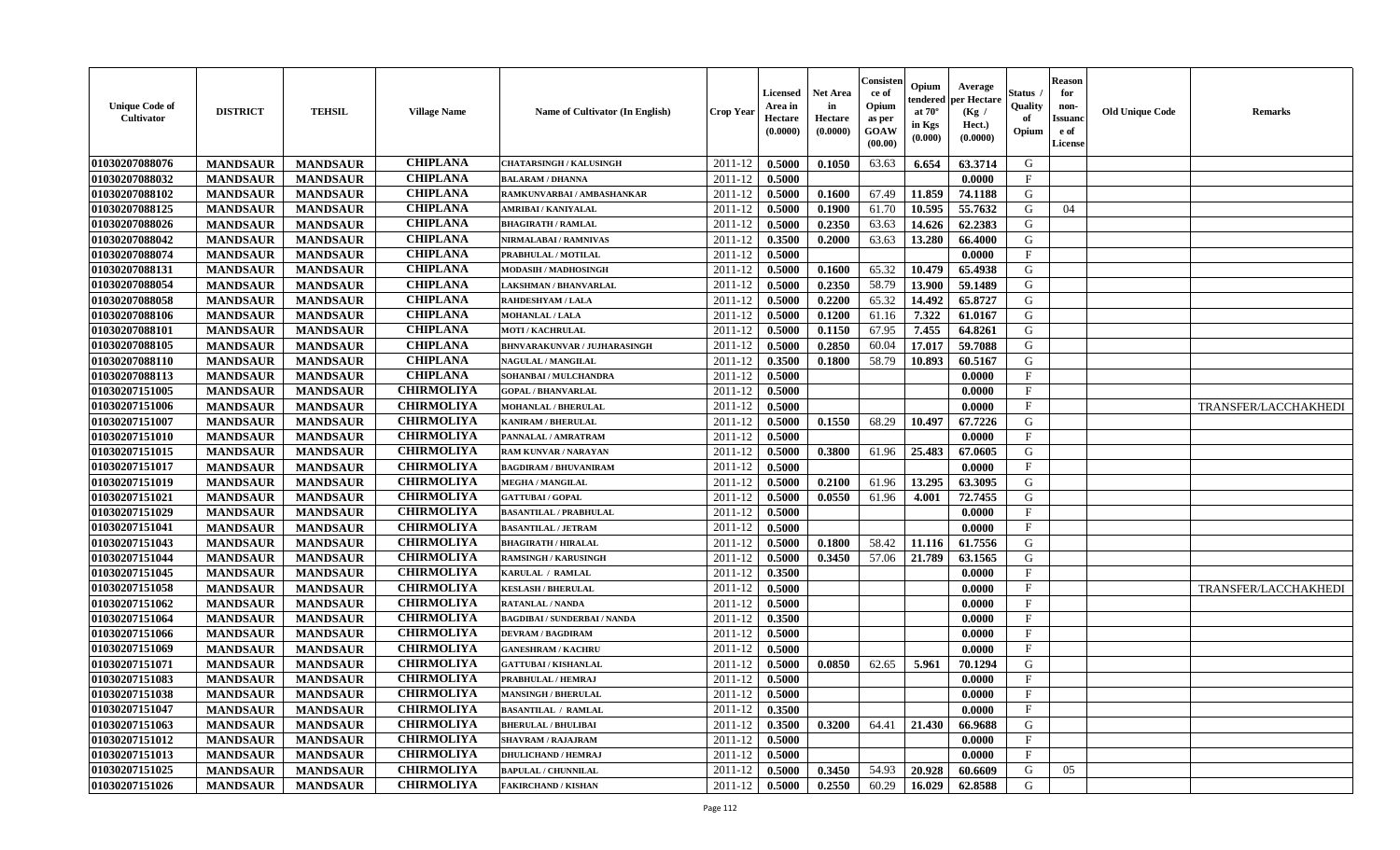| <b>Unique Code of</b><br>Cultivator | <b>DISTRICT</b> | <b>TEHSIL</b>   | <b>Village Name</b>  | <b>Name of Cultivator (In English)</b> | <b>Crop Year</b> | Licensed<br>Area in<br>Hectare<br>(0.0000) | <b>Net Area</b><br>in<br>Hectare<br>(0.0000) | Consister<br>ce of<br>Opium<br>as per<br>GOAW<br>(00.00) | Opium<br>endered<br>at $70^\circ$<br>in Kgs<br>(0.000) | Average<br>per Hectare<br>(Kg /<br>Hect.)<br>(0.0000) | Status<br>Quality<br>of<br>Opium | <b>Reason</b><br>for<br>non-<br><b>Issuano</b><br>e of<br>License | <b>Old Unique Code</b> | <b>Remarks</b>     |
|-------------------------------------|-----------------|-----------------|----------------------|----------------------------------------|------------------|--------------------------------------------|----------------------------------------------|----------------------------------------------------------|--------------------------------------------------------|-------------------------------------------------------|----------------------------------|-------------------------------------------------------------------|------------------------|--------------------|
| 01030207151070                      | <b>MANDSAUR</b> | <b>MANDSAUR</b> | <b>CHIRMOLIYA</b>    | <b>GANGABAI / CHAMPALAL</b>            | 2011-12          | 0.5000                                     |                                              |                                                          |                                                        | 0.0000                                                | $\mathbf{F}$                     |                                                                   |                        | <b>NAME CHANGE</b> |
| 01030207151074                      | <b>MANDSAUR</b> | <b>MANDSAUR</b> | <b>CHIRMOLIYA</b>    | KARULAL / RATANLAL                     | 2011-12          | 0.5000                                     | 0.2500                                       | 62.07                                                    | 16.165                                                 | 64.6600                                               | G                                |                                                                   |                        |                    |
| 01030207151065                      | <b>MANDSAUR</b> | <b>MANDSAUR</b> | <b>CHIRMOLIYA</b>    | <b>MANGILAL / CHAMPALAL</b>            | 2011-12          | 0.5000                                     |                                              |                                                          |                                                        | 0.0000                                                | $\mathbf{F}$                     |                                                                   |                        |                    |
| 01030207151059                      | <b>MANDSAUR</b> | <b>MANDSAUR</b> | <b>CHIRMOLIYA</b>    | PANABAI / RAGHUNATH                    | 2011-12          | 0.5000                                     |                                              |                                                          |                                                        | 0.0000                                                | $\mathbf{F}$                     |                                                                   |                        |                    |
| 01030207151031                      | <b>MANDSAUR</b> | <b>MANDSAUR</b> | <b>CHIRMOLIYA</b>    | <b>AMRATRAM / RAMLAL</b>               | 2011-12          | 0.5000                                     |                                              |                                                          |                                                        | 0.0000                                                | $\mathbf{F}$                     |                                                                   |                        |                    |
| 01030207152003                      | <b>MANDSAUR</b> | <b>MANDSAUR</b> | <b>DHATURIYA</b>     | HARKUNVARBAI / RAMSINGH                | 2011-12          | 0.5000                                     | 0.1000                                       | 65.65                                                    | 6.706                                                  | 67.0600                                               | G                                |                                                                   |                        |                    |
| 01030207152006                      | <b>MANDSAUR</b> | <b>MANDSAUR</b> | <b>DHATURIYA</b>     | <b>HIRALAL / KACHRU</b>                | 2011-12          | 0.5000                                     |                                              |                                                          |                                                        | 0.0000                                                | $\mathbf{F}$                     |                                                                   |                        |                    |
| 01030207152008                      | <b>MANDSAUR</b> | <b>MANDSAUR</b> | <b>DHATURIYA</b>     | <b>GIRDHARI / RAGHUNATH</b>            | 2011-12          | 0.3500                                     | 0.2550                                       | 62.12                                                    | 16.471                                                 | 64.5922                                               |                                  | 02                                                                |                        |                    |
| 01030207152009                      | <b>MANDSAUR</b> | <b>MANDSAUR</b> | <b>DHATURIYA</b>     | <b>BHAGIRATH / KARULAL GURJAR</b>      | 2011-12          | 0.5000                                     | 0.1050                                       | 62.03                                                    | 6.637                                                  | 63.2095                                               | G                                |                                                                   |                        |                    |
| 01030207152016                      | <b>MANDSAUR</b> | <b>MANDSAUR</b> | <b>DHATURIYA</b>     | <b>MANSINGH / UDA</b>                  | 2011-12          | 0.5000                                     |                                              |                                                          |                                                        | 0.0000                                                | F                                |                                                                   |                        |                    |
| 01030207152017                      | <b>MANDSAUR</b> | <b>MANDSAUR</b> | <b>DHATURIYA</b>     | VAGATRAM / ONKAR                       | 2011-12          | 0.5000                                     | 0.1000                                       | 61.76                                                    | 6.864                                                  | 68.6400                                               | G                                |                                                                   |                        |                    |
| 01030207152019                      | <b>MANDSAUR</b> | <b>MANDSAUR</b> | <b>DHATURIYA</b>     | <b>NAGU / GULAB</b>                    | 2011-12          | 0.5000                                     | 0.2800                                       | 62.38                                                    | 18.857                                                 | 67.3464                                               | G                                |                                                                   |                        | <b>NAME CHANGE</b> |
| 01030207152024                      | <b>MANDSAUR</b> | <b>MANDSAUR</b> | <b>DHATURIYA</b>     | <b>RAMESHVAR / KACHRU</b>              | 2011-12          | 0.3500                                     | 0.2100                                       | 58.32                                                    | 11.972                                                 | 57.0095                                               | G                                |                                                                   |                        |                    |
| 01030207152036                      | <b>MANDSAUR</b> | <b>MANDSAUR</b> | <b>DHATURIYA</b>     | <b>MADHU / RUPA</b>                    | 2011-12          | 0.5000                                     | 0.2200                                       | 63.38                                                    | 15.383                                                 | 69.9227                                               |                                  | 02                                                                |                        |                    |
| 01030207152005                      | <b>MANDSAUR</b> | <b>MANDSAUR</b> | <b>DHATURIYA</b>     | <b>SONIBAI/GULAB</b>                   | 2011-12          | 0.5000                                     |                                              |                                                          |                                                        | 0.0000                                                | $\mathbf N$                      | 11                                                                |                        |                    |
| 01030207152002                      | <b>MANDSAUR</b> | <b>MANDSAUR</b> | <b>DHATURIYA</b>     | RANGLAL / GULAB GAYARI                 | 2011-12          | 0.5000                                     | 0.1000                                       | 66.44                                                    | 6.549                                                  | 65.4900                                               |                                  | 02                                                                |                        |                    |
| 01030207152049                      | <b>MANDSAUR</b> | <b>MANDSAUR</b> | <b>DHATURIYA</b>     | <b>SHANKARABAI / KANIRAM</b>           | 2011-12          | 0.5000                                     |                                              |                                                          |                                                        | 0.0000                                                | $\mathbf{F}$                     |                                                                   |                        |                    |
| 01030207152051                      | <b>MANDSAUR</b> | <b>MANDSAUR</b> | <b>DHATURIYA</b>     | SHIVAKANYABAI / MOHANALAL              | 2011-12          | 0.5000                                     | 0.1950                                       | 65.57                                                    | 13.957                                                 | 71.5744                                               | G                                |                                                                   |                        |                    |
| 01030207152023                      | <b>MANDSAUR</b> | <b>MANDSAUR</b> | <b>DHATURIYA</b>     | <b>KALABAI/BHERULAL</b>                | 2011-12          | 0.5000                                     | 0.1000                                       | 60.48                                                    | 6.013                                                  | 60.1300                                               | G                                |                                                                   |                        |                    |
| 01030207153185                      | <b>MANDSAUR</b> | <b>MANDSAUR</b> | <b>GURJARBARDIYA</b> | <b>MANSINGH / BASNTILAL</b>            | 2011-12          | 0.5000                                     |                                              |                                                          |                                                        | 0.0000                                                | $\mathbf{F}$                     |                                                                   |                        |                    |
| 01030207153007                      | <b>MANDSAUR</b> | <b>MANDSAUR</b> | <b>GURJARBARDIYA</b> | <b>GORISHANKAR / MADHULAL</b>          | 2011-12          | 0.5000                                     | 0.4800                                       | 61.10                                                    | 30.969                                                 | 64.5188                                               | G                                |                                                                   |                        |                    |
| 01030207153011                      | <b>MANDSAUR</b> | <b>MANDSAUR</b> | <b>GURJARBARDIYA</b> | <b>JAVAHARLAL / UDAYLAL</b>            | 2011-12          | 0.5000                                     |                                              |                                                          |                                                        | 0.0000                                                | $\mathbf{F}$                     |                                                                   |                        |                    |
| 01030207153014                      | <b>MANDSAUR</b> | <b>MANDSAUR</b> | <b>GURJARBARDIYA</b> | <b>GANGABAI/KARULAL</b>                | 2011-12          | 0.5000                                     |                                              |                                                          |                                                        | 0.0000                                                | $\mathbf{F}$                     |                                                                   |                        |                    |
| 01030207153017                      | <b>MANDSAUR</b> | <b>MANDSAUR</b> | <b>GURJARBARDIYA</b> | KARULAL / KISHANLAL                    | 2011-12          | 0.5000                                     | 0.3450                                       | 65.98                                                    | 23.272                                                 | 67.4551                                               | G                                |                                                                   |                        |                    |
| 01030207153029                      | <b>MANDSAUR</b> | <b>MANDSAUR</b> | <b>GURJARBARDIYA</b> | <b>BHERULAL / KARULAL</b>              | 2011-12          | 0.5000                                     | 0.1150                                       | 63.52                                                    | 7.377                                                  | 64.1478                                               | G                                |                                                                   |                        |                    |
| 01030207153035                      | <b>MANDSAUR</b> | <b>MANDSAUR</b> | <b>GURJARBARDIYA</b> | SATAYNARAYAN / RAMLAL                  | 2011-12          | 0.5000                                     | 0.2500                                       | 63.62                                                    | 16.214                                                 | 64.8560                                               | G                                |                                                                   |                        |                    |
| 01030207153037                      | <b>MANDSAUR</b> | <b>MANDSAUR</b> | <b>GURJARBARDIYA</b> | <b>SHANTILAL / RAMLAL</b>              | 2011-12          | 0.5000                                     |                                              |                                                          |                                                        | 0.0000                                                | $\mathbf F$                      |                                                                   |                        |                    |
| 01030207153045                      | <b>MANDSAUR</b> | <b>MANDSAUR</b> | <b>GURJARBARDIYA</b> | RAMLAL / LAKSHMINARAYAN                | 2011-12          | 0.5000                                     | 0.1050                                       | 62.86                                                    | 6.861                                                  | 65.3429                                               | G                                |                                                                   |                        |                    |
| 01030207153049                      | <b>MANDSAUR</b> | <b>MANDSAUR</b> | <b>GURJARBARDIYA</b> | SHYAMLAL / PRABHULAL                   | 2011-12          | 0.5000                                     |                                              |                                                          |                                                        | 0.0000                                                | $\mathbf{F}$                     |                                                                   |                        |                    |
| 01030207153050                      | <b>MANDSAUR</b> | <b>MANDSAUR</b> | <b>GURJARBARDIYA</b> | KAMALSINGH / KANVARLAL                 | 2011-12          | 0.5000                                     |                                              |                                                          |                                                        | 0.0000                                                | $\mathbf{F}$                     |                                                                   |                        |                    |
| 01030207153057                      | <b>MANDSAUR</b> | <b>MANDSAUR</b> | <b>GURJARBARDIYA</b> | <b>BALURAM / GANESHRAM</b>             | 2011-12          | 0.5000                                     |                                              |                                                          |                                                        | 0.0000                                                | $\mathbf F$                      |                                                                   |                        |                    |
|                                     |                 |                 |                      |                                        |                  |                                            |                                              |                                                          |                                                        |                                                       | G                                |                                                                   |                        |                    |
| 01030207153059                      | <b>MANDSAUR</b> | <b>MANDSAUR</b> | <b>GURJARBARDIYA</b> | <b>GOPALDAS / RAMDAYALDAS</b>          | 2011-12          | 0.5000                                     | 0.3850                                       | 63.62                                                    | 25,257                                                 | 65.6026                                               | G                                |                                                                   |                        |                    |
| 01030207153061                      | <b>MANDSAUR</b> | <b>MANDSAUR</b> | <b>GURJARBARDIYA</b> | LAKSHMINARAYAN / BADRILAL              | 2011-12          | 0.5000                                     | 0.2000                                       | 65.24                                                    | 13.384                                                 | 66.9200                                               |                                  |                                                                   |                        |                    |
| 01030207153062                      | <b>MANDSAUR</b> | <b>MANDSAUR</b> | <b>GURJARBARDIYA</b> | <b>SUKHLAL / ONKAR GURJAR CHOTA</b>    | 2011-12          | 0.5000                                     |                                              |                                                          |                                                        | 0.0000                                                | $\mathbf{F}$                     |                                                                   |                        |                    |
| 01030207153070                      | <b>MANDSAUR</b> | <b>MANDSAUR</b> | <b>GURJARBARDIYA</b> | <b>SAGARMAL / RAMNIVAS</b>             | 2011-12          | 0.5000                                     | 0.3900                                       | 63.62                                                    | 25.566                                                 | 65.5538                                               | G                                |                                                                   |                        |                    |
| 01030207153073                      | <b>MANDSAUR</b> | <b>MANDSAUR</b> | <b>GURJARBARDIYA</b> | <b>GORISHANKAR / BHANVARLAL</b>        | $2011-12$ 0.5000 |                                            | 0.5100                                       | 62.33                                                    |                                                        | $ 33.836 $ 66.3451                                    | G                                |                                                                   |                        |                    |
| 01030207153076                      | <b>MANDSAUR</b> | <b>MANDSAUR</b> | <b>GURJARBARDIYA</b> | <b>BHUVANSINGH / BASANTILAL</b>        | 2011-12          | 0.5000                                     | 0.1200                                       | 59.00                                                    | 8.867                                                  | 73.8917                                               | G                                |                                                                   |                        |                    |
| 01030207153078                      | <b>MANDSAUR</b> | <b>MANDSAUR</b> | <b>GURJARBARDIYA</b> | <b>NAGULAL / BADRILAL</b>              | 2011-12          | 0.5000                                     | 0.1650                                       | 59.15                                                    | 9.827                                                  | 59.5576                                               | G                                |                                                                   |                        |                    |
| 01030207153090                      | <b>MANDSAUR</b> | <b>MANDSAUR</b> | <b>GURJARBARDIYA</b> | KANHAIYALAL / RAMLAL                   | 2011-12          | 0.5000                                     | 0.3200                                       | 57.64                                                    | 19.268                                                 | 60.2125                                               | G                                |                                                                   |                        |                    |
| 01030207153104                      | <b>MANDSAUR</b> | <b>MANDSAUR</b> | <b>GURJARBARDIYA</b> | KANCHANBAI / GOVINDRAM                 | 2011-12          | 0.5000                                     | 0.3000                                       | 62.88                                                    | 19.035                                                 | 63.4500                                               | G                                |                                                                   |                        |                    |
| 01030207153105                      | <b>MANDSAUR</b> | <b>MANDSAUR</b> | <b>GURJARBARDIYA</b> | <b>GOPAL / NATHULAL</b>                | 2011-12          | 0.5000                                     | 0.0800                                       | 63.91                                                    | 5.359                                                  | 66.9875                                               | G                                |                                                                   |                        |                    |
| 01030207153106                      | <b>MANDSAUR</b> | <b>MANDSAUR</b> | <b>GURJARBARDIYA</b> | PANNALAL / HIRALAL                     | 2011-12          | 0.5000                                     |                                              |                                                          |                                                        | 0.0000                                                | $\mathbf F$                      |                                                                   |                        |                    |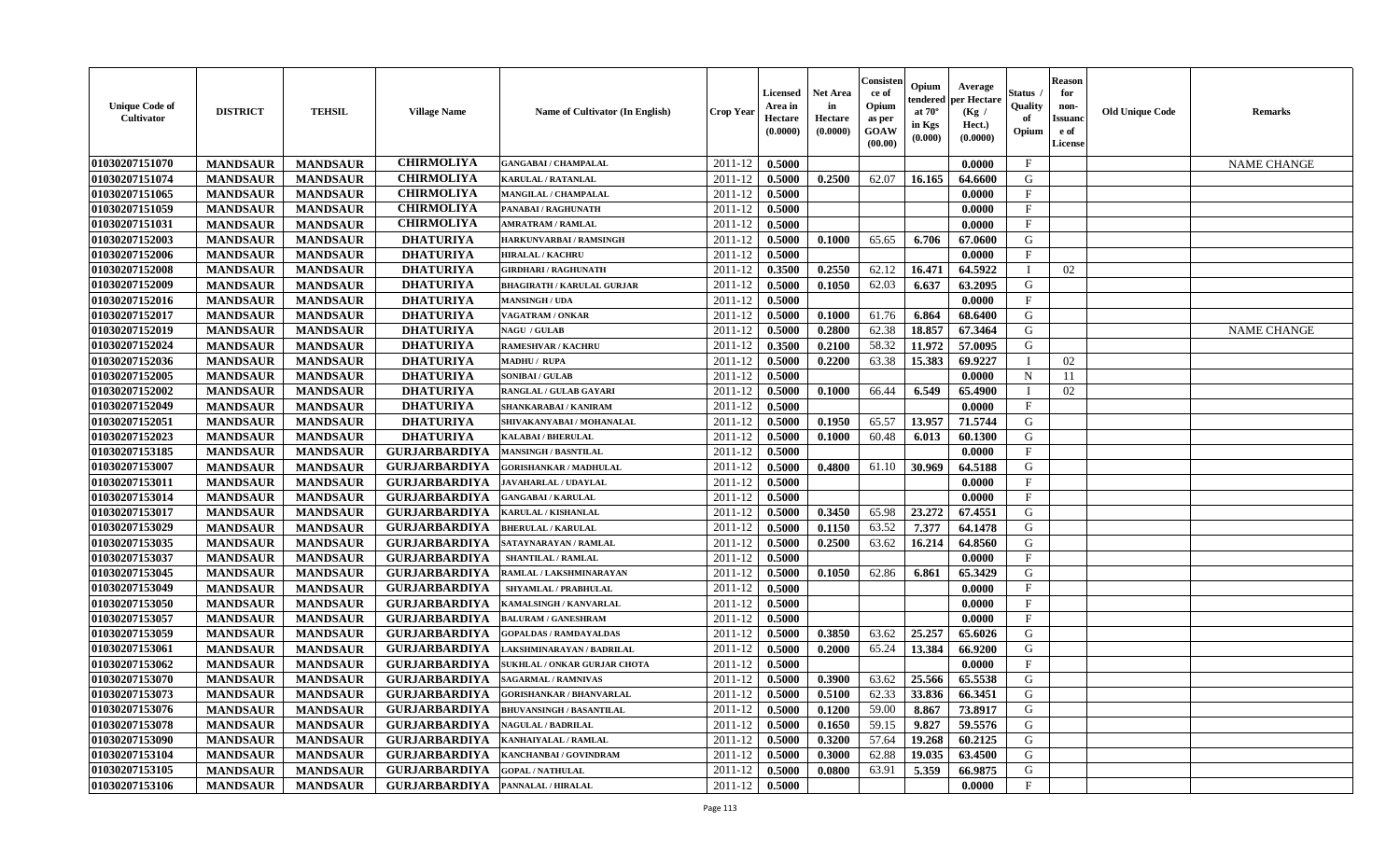| <b>Unique Code of</b><br><b>Cultivator</b> | <b>DISTRICT</b> | <b>TEHSIL</b>   | <b>Village Name</b>  | Name of Cultivator (In English) | <b>Crop Year</b> | Licensed<br>Area in<br>Hectare<br>(0.0000) | <b>Net Area</b><br>in<br>Hectare<br>(0.0000) | Consister<br>ce of<br>Opium<br>as per<br><b>GOAW</b><br>(00.00) | Opium<br>endered<br>at $70^\circ$<br>in Kgs<br>(0.000) | Average<br>per Hectare<br>(Kg /<br>Hect.)<br>(0.0000) | Status<br>Quality<br>of<br>Opium | <b>Reason</b><br>for<br>non-<br><b>Issuano</b><br>e of<br>License | <b>Old Unique Code</b> | <b>Remarks</b>     |
|--------------------------------------------|-----------------|-----------------|----------------------|---------------------------------|------------------|--------------------------------------------|----------------------------------------------|-----------------------------------------------------------------|--------------------------------------------------------|-------------------------------------------------------|----------------------------------|-------------------------------------------------------------------|------------------------|--------------------|
| 01030207153107                             | <b>MANDSAUR</b> | <b>MANDSAUR</b> | <b>GURJARBARDIYA</b> | <b>SITABAI/MANGILAL</b>         | 2011-12          | 0.3500                                     |                                              |                                                                 |                                                        | 0.0000                                                | $\mathbf{F}$                     |                                                                   |                        |                    |
| 01030207153119                             | <b>MANDSAUR</b> | <b>MANDSAUR</b> | <b>GURJARBARDIYA</b> | <b>UDAYLAL / KARU</b>           | 2011-12          | 0.5000                                     | 0.2500                                       | 61.50                                                           | 15.955                                                 | 63.8200                                               | G                                |                                                                   |                        |                    |
| 01030207153123                             | <b>MANDSAUR</b> | <b>MANDSAUR</b> | <b>GURJARBARDIYA</b> | <b>/ARDIBAI/DEVICHANDRA</b>     | 2011-12          | 0.5000                                     |                                              |                                                                 |                                                        | 0.0000                                                | $\mathbf{F}$                     |                                                                   |                        |                    |
| 01030207153127                             | <b>MANDSAUR</b> | <b>MANDSAUR</b> | <b>GURJARBARDIYA</b> | <b>HIRALAL / MODIRAM</b>        | 2011-12          | 0.5000                                     | 0.2950                                       | 64.75                                                           | 19.471                                                 | 66.0034                                               | G                                |                                                                   |                        |                    |
| 01030207153135                             | <b>MANDSAUR</b> | <b>MANDSAUR</b> | <b>GURJARBARDIYA</b> | <b>GITABAI / DULICHANDRA</b>    | 2011-12          | 0.5000                                     | 0.3800                                       | 63.23                                                           | 23.955                                                 | 63.0395                                               | G                                |                                                                   |                        |                    |
| 01030207153140                             | <b>MANDSAUR</b> | <b>MANDSAUR</b> | <b>GURJARBARDIYA</b> | <b>SAMPATBAI / NATHU</b>        | 2011-12          | 0.5000                                     | 0.1550                                       | 61.50                                                           | 9.699                                                  | 62.5742                                               | G                                |                                                                   |                        |                    |
| 01030207153144                             | <b>MANDSAUR</b> | <b>MANDSAUR</b> | <b>GURJARBARDIYA</b> | <b>RAMESHVAR / BHERULAL</b>     | 2011-12          | 0.5000                                     | 0.4600                                       | 62.28                                                           | 33.524                                                 | 72.8783                                               | G                                |                                                                   |                        |                    |
| 01030207153024                             | <b>MANDSAUR</b> | <b>MANDSAUR</b> | <b>GURJARBARDIYA</b> | <b>KESHARBAI / KAMALSINGH</b>   | 2011-12          | 0.5000                                     |                                              |                                                                 |                                                        | 0.0000                                                | $\mathbf{F}$                     |                                                                   |                        |                    |
| 01030207153109                             | <b>MANDSAUR</b> | <b>MANDSAUR</b> | <b>GURJARBARDIYA</b> | KACHRULAL / CHAMPALAL           | 2011-12          | 0.5000                                     | 0.2050                                       | 65.35                                                           | 13.705                                                 | 66.8537                                               | G                                |                                                                   |                        |                    |
| 01030207153149                             | <b>MANDSAUR</b> | <b>MANDSAUR</b> | <b>GURJARBARDIYA</b> | SITABAI / KANWERLAL             | 2011-12          | 0.5000                                     |                                              |                                                                 |                                                        | 0.0000                                                | $\mathbf{F}$                     |                                                                   |                        |                    |
| 01030207153151                             | <b>MANDSAUR</b> | <b>MANDSAUR</b> | <b>GURJARBARDIYA</b> | <b>BHANVARLAL / NATHU</b>       | 2011-12          | 0.5000                                     | 0.3000                                       | 61.69                                                           | 18.692                                                 | 62.3067                                               | G                                |                                                                   |                        |                    |
| 01030207153165                             | <b>MANDSAUR</b> | <b>MANDSAUR</b> | <b>GURJARBARDIYA</b> | <b>KAMLABAI/RAMCHANDRA</b>      | 2011-12          | 0.5000                                     | 0.3000                                       | 61.69                                                           | 19.291                                                 | 64.3033                                               | G                                |                                                                   |                        |                    |
| 01030207153167                             | <b>MANDSAUR</b> | <b>MANDSAUR</b> | <b>GURJARBARDIYA</b> | <b>MANGILAL / BHERULAL</b>      | 2011-12          | 0.5000                                     | 0.1450                                       | 65.35                                                           | 9.868                                                  | 68.0552                                               | G                                |                                                                   |                        |                    |
| 01030207153168                             | <b>MANDSAUR</b> | <b>MANDSAUR</b> | <b>GURJARBARDIYA</b> | <b>KAMLABAI/NANALAL</b>         | 2011-12          | 0.5000                                     | 0.3100                                       | 62.56                                                           | 20.073                                                 | 64.7516                                               |                                  | 02                                                                |                        |                    |
| 01030207153171                             | <b>MANDSAUR</b> | <b>MANDSAUR</b> | <b>GURJARBARDIYA</b> | RODIBAI / KASTURA               | 2011-12          | 0.5000                                     | 0.4800                                       | 61.69                                                           | 30.616                                                 | 63.7833                                               | G                                |                                                                   |                        |                    |
| 01030207153176                             | <b>MANDSAUR</b> | <b>MANDSAUR</b> | <b>GURJARBARDIYA</b> | <b>SITABAI/NANURAM</b>          | 2011-12          | 0.5000                                     | 0.1950                                       | 59.07                                                           | 11.282                                                 | 57.8564                                               | G                                |                                                                   |                        | <b>NAME CHANGE</b> |
| 01030207153177                             | <b>MANDSAUR</b> | <b>MANDSAUR</b> | <b>GURJARBARDIYA</b> | PARVATIBAI / LAKSHMAN           | 2011-12          | 0.5000                                     |                                              |                                                                 |                                                        | 0.0000                                                | $\mathbf{F}$                     |                                                                   |                        |                    |
| 01030207153183                             | <b>MANDSAUR</b> | <b>MANDSAUR</b> | <b>GURJARBARDIYA</b> | VAJIBAI / GANESHRAM             | 2011-12          | 0.5000                                     | 0.2800                                       | 56.51                                                           | 16.501                                                 | 58.9321                                               | G                                | 08                                                                |                        | <b>NAME CHANGE</b> |
| 01030207153184                             | <b>MANDSAUR</b> | <b>MANDSAUR</b> | <b>GURJARBARDIYA</b> | <b>BADRILAL / AMRITRAM</b>      | 2011-12          | 0.5000                                     | 0.4200                                       | 64.46                                                           | 27.294                                                 | 64.9857                                               | G                                |                                                                   |                        |                    |
| 01030207153187                             | <b>MANDSAUR</b> | <b>MANDSAUR</b> | <b>GURJARBARDIYA</b> | <b>GHANSHYAM / BAGDIRAM</b>     | 2011-12          | 0.5000                                     | 0.2500                                       | 61.06                                                           | 15.405                                                 | 61.6200                                               | G                                |                                                                   |                        |                    |
| 01030207153189                             | <b>MANDSAUR</b> | <b>MANDSAUR</b> | <b>GURJARBARDIYA</b> | <b>JAGADISH / KACHRULAL</b>     | 2011-12          | 0.5000                                     | 0.2050                                       | 65.40                                                           | 13.603                                                 | 66.3561                                               | G                                |                                                                   |                        |                    |
| 01030207153222                             | <b>MANDSAUR</b> | <b>MANDSAUR</b> | <b>GURJARBARDIYA</b> | <b>GOPILAL / RAMLAL</b>         | 2011-12          | 0.5000                                     |                                              |                                                                 |                                                        | 0.0000                                                | $\mathbf{F}$                     |                                                                   |                        |                    |
| 01030207153229                             | <b>MANDSAUR</b> | <b>MANDSAUR</b> | <b>GURJARBARDIYA</b> | CHANDRAKALABAI / RAMPRASAD      | 2011-12          | 0.5000                                     | 0.1950                                       | 65.40                                                           | 12.305                                                 | 63.1026                                               | G                                |                                                                   |                        |                    |
| 01030207153232                             | <b>MANDSAUR</b> | <b>MANDSAUR</b> | <b>GURJARBARDIYA</b> | <b>KARULAL / RAMLAL</b>         | 2011-12          | 0.5000                                     |                                              |                                                                 |                                                        | 0.0000                                                | $\mathbf{F}$                     |                                                                   |                        |                    |
| 01030207153253                             | <b>MANDSAUR</b> | <b>MANDSAUR</b> | <b>GURJARBARDIYA</b> | VARDICHANDRA / RAMDAYALDAS      | 2011-12          | 0.3500                                     | 0.2450                                       | 60.21                                                           | 15.164                                                 | 61.8939                                               | G                                |                                                                   |                        |                    |
| 01030207153255                             | <b>MANDSAUR</b> | <b>MANDSAUR</b> | <b>GURJARBARDIYA</b> | <b>RAMKUNVARBAI / BABULAL</b>   | 2011-12          | 0.5000                                     |                                              |                                                                 |                                                        | 0.0000                                                | $\mathbf{F}$                     |                                                                   |                        |                    |
| 01030207153261                             | <b>MANDSAUR</b> | <b>MANDSAUR</b> | <b>GURJARBARDIYA</b> | PANNALAL / KARULAL              | 2011-12          | 0.5000                                     |                                              |                                                                 |                                                        | 0.0000                                                | $\mathbf F$                      |                                                                   |                        |                    |
| 01030207153264                             | <b>MANDSAUR</b> | <b>MANDSAUR</b> | <b>GURJARBARDIYA</b> | DAYARAM / RADHAKISHAN           | 2011-12          | 0.5000                                     |                                              |                                                                 |                                                        | 0.0000                                                | $\mathbf{F}$                     |                                                                   |                        |                    |
| 01030207153267                             | <b>MANDSAUR</b> | <b>MANDSAUR</b> | <b>GURJARBARDIYA</b> | <b>VINOD / KHEMRAJ</b>          | 2011-12          | 0.5000                                     | 0.1400                                       | 66.23                                                           | 9.963                                                  | 71.1643                                               | G                                |                                                                   |                        |                    |
| 01030207153284                             | <b>MANDSAUR</b> | <b>MANDSAUR</b> | <b>GURJARBARDIYA</b> | <b>SUNDARBAI / GANESHRAM</b>    | 2011-12          | 0.5000                                     | 0.4950                                       | 63.09                                                           | 32.401                                                 | 65.4566                                               | G                                |                                                                   |                        |                    |
| 01030207153287                             | <b>MANDSAUR</b> | <b>MANDSAUR</b> | <b>GURJARBARDIYA</b> | LALCHANDRA / MANGILAL           | 2011-12          | 0.5000                                     | 0.1550                                       | 65.40                                                           | 10.315                                                 | 66.5484                                               | G                                |                                                                   |                        |                    |
| 01030207153288                             | <b>MANDSAUR</b> | <b>MANDSAUR</b> | <b>GURJARBARDIYA</b> | <b>CHANDBEE / NATHE KHAN</b>    | 2011-12          | 0.5000                                     |                                              |                                                                 |                                                        | 0.0000                                                | $\mathbf{F}$                     |                                                                   |                        |                    |
| 01030207153290                             | <b>MANDSAUR</b> | <b>MANDSAUR</b> | <b>GURJARBARDIYA</b> | SHAMBULAL / SHIVNARAYAN         | 2011-12          | 0.5000                                     |                                              |                                                                 |                                                        | 0.0000                                                | $\mathbf{F}$                     |                                                                   |                        |                    |
| 01030207153273                             | <b>MANDSAUR</b> | <b>MANDSAUR</b> | <b>GURJARBARDIYA</b> | <b>INDRABI/SUKHLAL</b>          | 2011-12          | 0.3500                                     |                                              |                                                                 |                                                        | 0.0000                                                | $\mathbf{F}$                     |                                                                   |                        |                    |
| 01030207153294                             | <b>MANDSAUR</b> | <b>MANDSAUR</b> | <b>GURJARBARDIYA</b> | RADHESHYAM / RAMNIVAS           | 2011-12          | 0.5000                                     | 0.2750                                       | 64.36                                                           | 18.241                                                 | 66.3309                                               | G                                |                                                                   |                        |                    |
| 01030207153295                             |                 | <b>MANDSAUR</b> | GURJARBARDIYA        | <b>BHANVARLAL / BHERULAL</b>    | $2011-12$ 0.5000 |                                            |                                              |                                                                 | $60.33$ 31.337                                         | 63.3071                                               | G                                |                                                                   |                        |                    |
| 01030207153179                             | <b>MANDSAUR</b> |                 |                      |                                 |                  |                                            | 0.4950                                       |                                                                 |                                                        |                                                       |                                  |                                                                   |                        |                    |
|                                            | <b>MANDSAUR</b> | <b>MANDSAUR</b> | <b>GURJARBARDIYA</b> | <b>BHANVARBAI/SHRILAL</b>       | 2011-12          | 0.5000                                     | 0.3550                                       | 63.65                                                           | 22.905                                                 | 64.5211                                               | G                                |                                                                   |                        | <b>NAME CHANGE</b> |
| 01030207153210                             | <b>MANDSAUR</b> | <b>MANDSAUR</b> | <b>GURJARBARDIYA</b> | <b>JETRAM / BHANVARLAL</b>      | 2011-12          | 0.5000                                     | 0.4650                                       | 63.02                                                           | 34.643                                                 | 74.5011                                               | G                                |                                                                   |                        |                    |
| 01030207153170                             | <b>MANDSAUR</b> | <b>MANDSAUR</b> | <b>GURJARBARDIYA</b> | <b>BAGDIRAM / AMRITRAM</b>      | 2011-12          | 0.5000                                     |                                              |                                                                 |                                                        | 0.0000                                                | $\mathbf{F}$                     |                                                                   |                        |                    |
| 01030207153300                             | <b>MANDSAUR</b> | <b>MANDSAUR</b> | <b>GURJARBARDIYA</b> | <b>BASNTILAL / PANNALAL</b>     | 2011-12          | 0.5000                                     | 0.3750                                       | 56.29                                                           | 22.564                                                 | 60.1707                                               | G                                |                                                                   |                        |                    |
| 01030207153113                             | <b>MANDSAUR</b> | <b>MANDSAUR</b> | <b>GURJARBARDIYA</b> | NANDLAL / JAGANNATH             | 2011-12          | 0.5000                                     | 0.4100                                       | 64.74                                                           | 27.182                                                 | 66.2976                                               | G                                |                                                                   |                        |                    |
| 01030207153173                             | <b>MANDSAUR</b> | <b>MANDSAUR</b> | <b>GURJARBARDIYA</b> | <b>RAGHUNATH / GOTAM</b>        | 2011-12          | 0.5000                                     |                                              |                                                                 |                                                        | 0.0000                                                | $\mathbf F$                      |                                                                   |                        |                    |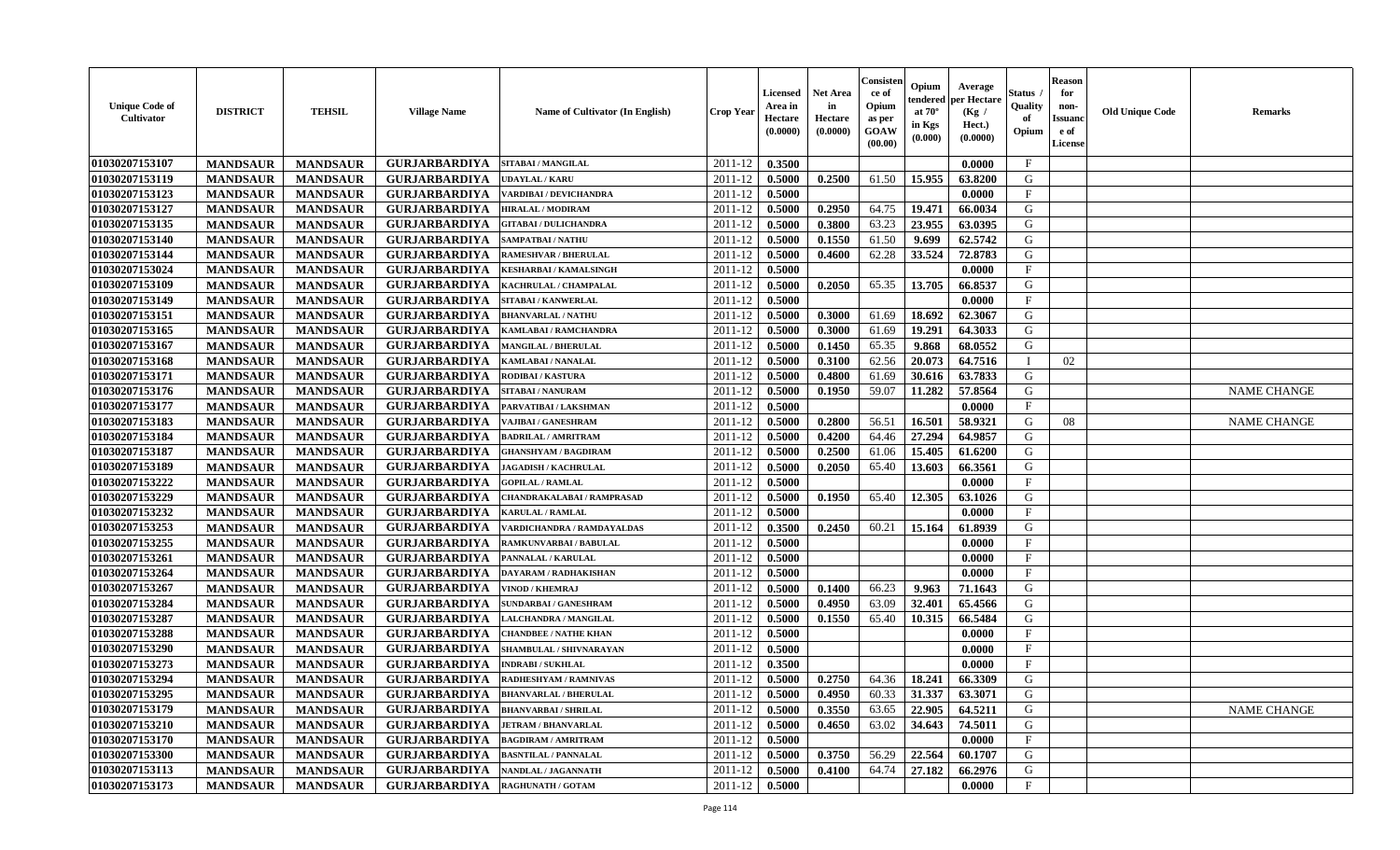| <b>Unique Code of</b><br><b>Cultivator</b> | <b>DISTRICT</b> | <b>TEHSIL</b>   | <b>Village Name</b>  | <b>Name of Cultivator (In English)</b> | <b>Crop Year</b> | Licensed<br>Area in<br>Hectare<br>(0.0000) | <b>Net Area</b><br>in<br>Hectare<br>(0.0000) | Consister<br>ce of<br>Opium<br>as per<br>GOAW<br>(00.00) | Opium<br>tendered<br>at $70^{\circ}$<br>in Kgs<br>(0.000) | Average<br>per Hectare<br>(Kg /<br>Hect.)<br>(0.0000) | Status<br>Quality<br>of<br>Opium | <b>Reason</b><br>for<br>non-<br><b>Issuano</b><br>e of<br>License | <b>Old Unique Code</b> | <b>Remarks</b>     |
|--------------------------------------------|-----------------|-----------------|----------------------|----------------------------------------|------------------|--------------------------------------------|----------------------------------------------|----------------------------------------------------------|-----------------------------------------------------------|-------------------------------------------------------|----------------------------------|-------------------------------------------------------------------|------------------------|--------------------|
| 01030207153131                             | <b>MANDSAUR</b> | <b>MANDSAUR</b> | <b>GURJARBARDIYA</b> | <b>MANGILAL / RAMLAL</b>               | 2011-12          | 0.5000                                     |                                              |                                                          |                                                           | 0.0000                                                | $\mathbf{F}$                     |                                                                   |                        |                    |
| 01030207153148                             | <b>MANDSAUR</b> | <b>MANDSAUR</b> | <b>GURJARBARDIYA</b> | LAXMINARAYAN / AMARA CHOTA             | 2011-12          | 0.5000                                     | 0.1000                                       | 66.36                                                    | 6.968                                                     | 69.6800                                               | G                                |                                                                   |                        | <b>NAME CHANGE</b> |
| 01030207153298                             | <b>MANDSAUR</b> | <b>MANDSAUR</b> | <b>GURJARBARDIYA</b> | <b>SHYAMLAL / MOTILAL</b>              | 2011-12          | 0.5000                                     | 0.2050                                       | 64.74                                                    | 13.410                                                    | 65.4146                                               | G                                |                                                                   |                        |                    |
| 01030207153182                             | <b>MANDSAUR</b> | <b>MANDSAUR</b> | <b>GURJARBARDIYA</b> | <b>BHAGATRAM / DEVRAM</b>              | 2011-12          | 0.5000                                     | 0.2200                                       | 64.74                                                    | 14.964                                                    | 68.0182                                               | G                                |                                                                   |                        |                    |
| 01030207153006                             | <b>MANDSAUR</b> | <b>MANDSAUR</b> | <b>GURJARBARDIYA</b> | SUKHLAL / DEVRAM URF JAMNALAL          | 2011-12          | 0.5000                                     | 0.1950                                       | 65.44                                                    | 13.387                                                    | 68.6513                                               | G                                |                                                                   |                        |                    |
| 01030207153245                             | <b>MANDSAUR</b> | <b>MANDSAUR</b> | <b>GURJARBARDIYA</b> | <b>BHUVANIRAM / CHENRAM</b>            | 2011-12          | 0.5000                                     |                                              |                                                          |                                                           | 0.0000                                                | $\mathbf{F}$                     |                                                                   |                        | <b>NAME CHANGE</b> |
| 01030207153044                             | <b>MANDSAUR</b> | <b>MANDSAUR</b> | <b>GURJARBARDIYA</b> | <b>BALMUKAND / AMRITRAM</b>            | 2011-12          | 0.5000                                     | 0.2000                                       | 63.65                                                    | 13.294                                                    | 66.4700                                               | G                                |                                                                   |                        |                    |
| 01030207153051                             | <b>MANDSAUR</b> | <b>MANDSAUR</b> | <b>GURJARBARDIYA</b> | <b>SURESHCHANDRA / HAJARILAL</b>       | 2011-12          | 0.5000                                     | 0.2500                                       | 60.78                                                    | 16.011                                                    | 64.0440                                               | G                                |                                                                   |                        |                    |
| 01030207153145                             | <b>MANDSAUR</b> | <b>MANDSAUR</b> | <b>GURJARBARDIYA</b> | <b>BHAGATRAM / BHAIRULAL</b>           | 2011-12          | 0.5000                                     |                                              |                                                          |                                                           | 0.0000                                                | $_{\rm F}$                       |                                                                   |                        |                    |
| 01030207153156                             | <b>MANDSAUR</b> | <b>MANDSAUR</b> | <b>GURJARBARDIYA</b> | RUKAMANIBAI / BASANTILAL               | 2011-12          | 0.5000                                     |                                              |                                                          |                                                           | 0.0000                                                | F                                |                                                                   |                        |                    |
| 01030207153154                             | <b>MANDSAUR</b> | <b>MANDSAUR</b> | <b>GURJARBARDIYA</b> | <b>BHUVANI / KHEMRAJ</b>               | 2011-12          | 0.5000                                     | 0.1400                                       | 60.78                                                    | 9.065                                                     | 64.7500                                               | G                                |                                                                   |                        |                    |
| 01030207153081                             | <b>MANDSAUR</b> | <b>MANDSAUR</b> | <b>GURJARBARDIYA</b> | <b>BADRILAL / RAMCHANDRA</b>           | 2011-12          | 0.5000                                     |                                              |                                                          |                                                           | 0.0000                                                | $\mathbf{F}$                     |                                                                   |                        |                    |
| 01030207153152                             | <b>MANDSAUR</b> | <b>MANDSAUR</b> | <b>GURJARBARDIYA</b> | <b>KACHRU / MANGU</b>                  | 2011-12          | 0.5000                                     |                                              |                                                          |                                                           | 0.0000                                                | $\mathbf{F}$                     |                                                                   |                        |                    |
| 01030207153282                             | <b>MANDSAUR</b> | <b>MANDSAUR</b> | <b>GURJARBARDIYA</b> | <b>MANGUDAS / SAVADAS</b>              | 2011-12          | 0.5000                                     | 0.3000                                       | 63.83                                                    | 20.034                                                    | 66.7800                                               | G                                |                                                                   |                        |                    |
| 01030207153293                             | <b>MANDSAUR</b> | <b>MANDSAUR</b> | <b>GURJARBARDIYA</b> | HARISHANKAR / MADHULAL                 | 2011-12          | 0.5000                                     | 0.1600                                       | 67.04                                                    | 11.598                                                    | 72.4875                                               | G                                |                                                                   |                        |                    |
| 01030207153169                             | <b>MANDSAUR</b> | <b>MANDSAUR</b> | <b>GURJARBARDIYA</b> | SAMANDLAL / CHAINRAM                   | 2011-12          | 0.5000                                     | 0.4750                                       | 59.15                                                    | 28.907                                                    | 60.8568                                               | G                                |                                                                   |                        |                    |
| 01030207153250                             | <b>MANDSAUR</b> | <b>MANDSAUR</b> | <b>GURJARBARDIYA</b> | <b>MATHURALAL / PRABHULAL</b>          | 2011-12          | 0.5000                                     | 0.4000                                       | 52.27                                                    | 20.445                                                    | 51,1125                                               | G                                | 04                                                                |                        |                    |
| 01030207153263                             | <b>MANDSAUR</b> | <b>MANDSAUR</b> | <b>GURJARBARDIYA</b> | SHIVNARAYAN / GUMANIRAM                | 2011-12          | 0.5000                                     | 0.2250                                       | 59.15                                                    | 13.326                                                    | 59,2267                                               | G                                |                                                                   |                        |                    |
| 01030207153067                             | <b>MANDSAUR</b> | <b>MANDSAUR</b> | <b>GURJARBARDIYA</b> | KARULAL / MANGILAL                     | 2011-12          | 0.5000                                     |                                              |                                                          |                                                           | 0.0000                                                | F                                |                                                                   |                        |                    |
| 01030207153124                             | <b>MANDSAUR</b> | <b>MANDSAUR</b> | <b>GURJARBARDIYA</b> | RAMLAL / MANGILAL GURJAR               | 2011-12          | 0.5000                                     | 0.4150                                       | 67.04                                                    | 26.912                                                    | 64.8482                                               | G                                |                                                                   |                        |                    |
| 01030207153243                             | <b>MANDSAUR</b> | <b>MANDSAUR</b> | <b>GURJARBARDIYA</b> | <b>RATANBAI/BAPULAL</b>                | 2011-12          | 0.5000                                     |                                              |                                                          |                                                           | 0.0000                                                | F                                |                                                                   |                        |                    |
| 01030207153013                             | <b>MANDSAUR</b> | <b>MANDSAUR</b> | <b>GURJARBARDIYA</b> | KAILASHBAI / GIRADHARILAL              | 2011-12          | 0.5000                                     |                                              |                                                          |                                                           | 0.0000                                                | $\mathbf{F}$                     |                                                                   |                        |                    |
| 01030207153092                             | <b>MANDSAUR</b> | <b>MANDSAUR</b> | <b>GURJARBARDIYA</b> | <b>BHAIRULAL / PYARCHANDRA</b>         | 2011-12          | 0.3500                                     |                                              |                                                          |                                                           | 0.0000                                                | $\mathbf{F}$                     |                                                                   |                        |                    |
| 01030207153181                             | <b>MANDSAUR</b> | <b>MANDSAUR</b> | <b>GURJARBARDIYA</b> | RAMKUVARBAI / UNKARLAL                 | 2011-12          | 0.5000                                     |                                              |                                                          |                                                           | 0.0000                                                | $\mathbf{F}$                     |                                                                   |                        | <b>NAME CHANGE</b> |
| 01030207153247                             | <b>MANDSAUR</b> | <b>MANDSAUR</b> | <b>GURJARBARDIYA</b> | KAMLABAI / GIRDHARI                    | 2011-12          | 0.5000                                     |                                              |                                                          |                                                           | 0.0000                                                | $\mathbf{F}$                     |                                                                   |                        |                    |
| 01030207153063                             | <b>MANDSAUR</b> | <b>MANDSAUR</b> | <b>GURJARBARDIYA</b> | <b>BHAGATRAM / KISHANLAL</b>           | 2011-12          | 0.3500                                     |                                              |                                                          |                                                           | 0.0000                                                | $\mathbf F$                      |                                                                   |                        | <b>NAME CHANGE</b> |
| 01030207153286                             | <b>MANDSAUR</b> | <b>MANDSAUR</b> | <b>GURJARBARDIYA</b> | SHYAMUBAI / MANNALAL                   | 2011-12          | 0.5000                                     | 0.1700                                       | 61.39                                                    | 10.910                                                    | 64.1765                                               | G                                |                                                                   |                        |                    |
| 01030207153158                             | <b>MANDSAUR</b> | <b>MANDSAUR</b> | <b>GURJARBARDIYA</b> | BHANVARBAI / LAKSHMINARAYAN            | 2011-12          | 0.5000                                     | 0.4400                                       | 61.39                                                    | 27.240                                                    | 61.9091                                               | G                                |                                                                   |                        |                    |
| 01030207153219                             | <b>MANDSAUR</b> | <b>MANDSAUR</b> | <b>GURJARBARDIYA</b> | <b>MOHANLAL / KHEMRAJ</b>              | 2011-12          | 0.5000                                     |                                              |                                                          |                                                           | 0.0000                                                | $\mathbf{F}$                     |                                                                   |                        |                    |
| 01030207153278                             | <b>MANDSAUR</b> | <b>MANDSAUR</b> | <b>GURJARBARDIYA</b> | <b>BALMUKAND / RADHAKISHAN</b>         | 2011-12          | 0.5000                                     | 0.3000                                       | 57.45                                                    | 18.458                                                    | 61.5267                                               | G                                |                                                                   | 01030207121164         |                    |
| 01030207154005                             | <b>MANDSAUR</b> | <b>MANDSAUR</b> | <b>ISHAKPUR</b>      | <b>MOTYABAI/DEVRAM</b>                 | 2011-12          | 0.5000                                     | 0.1200                                       | 58.41                                                    | 6.200                                                     | 51.6667                                               | G                                | 04                                                                |                        |                    |
| 01030207154012                             | <b>MANDSAUR</b> | <b>MANDSAUR</b> | <b>ISHAKPUR</b>      | <b>BHARATSINGH / KALURAM</b>           | 2011-12          | 0.5000                                     | 0.2550                                       | 58.41                                                    | 15.562                                                    | 61.0275                                               | G                                |                                                                   |                        |                    |
| 01030207154018                             | <b>MANDSAUR</b> | <b>MANDSAUR</b> | <b>ISHAKPUR</b>      | <b>BHAGVATIBAI/DEVILAL</b>             | 2011-12          | 0.5000                                     |                                              |                                                          |                                                           | 0.0000                                                | $\mathbf{F}$                     |                                                                   |                        |                    |
| 01030207154050                             | <b>MANDSAUR</b> | <b>MANDSAUR</b> | <b>ISHAKPUR</b>      | <b>RAJARAM / RADHAKISHAN</b>           | 2011-12          | 0.5000                                     |                                              |                                                          |                                                           | 0.0000                                                | $\mathbf F$                      |                                                                   |                        |                    |
| 01030207154007                             | <b>MANDSAUR</b> | <b>MANDSAUR</b> | <b>ISHAKPUR</b>      | <b>OMPRAKASH / MANGILAL</b>            | 2011-12          | 0.5000                                     |                                              |                                                          |                                                           | 0.0000                                                | $\mathbf{F}$                     |                                                                   |                        |                    |
| 01030207154028                             | <b>MANDSAUR</b> | MANDSAUR        | <b>ISHAKPUR</b>      | <b>KASHIRAM / GULAB</b>                | $2011-12$ 0.3500 |                                            |                                              |                                                          |                                                           | 0.0000                                                | F                                |                                                                   |                        |                    |
| 01030207154045                             | <b>MANDSAUR</b> | <b>MANDSAUR</b> | <b>ISHAKPUR</b>      | <b>RUKAMANIBAI / RAMA</b>              | 2011-12          | 0.5000                                     |                                              |                                                          |                                                           | 0.0000                                                | $\mathbf{F}$                     |                                                                   |                        |                    |
| 01030207154019                             | <b>MANDSAUR</b> | <b>MANDSAUR</b> | <b>ISHAKPUR</b>      | RAMPRAHALAD / CHHAGANLAL               | 2011-12          | 0.5000                                     | 0.1000                                       | 61.38                                                    | 6.550                                                     | 65.5000                                               | G                                |                                                                   |                        |                    |
| 01030207154003                             | <b>MANDSAUR</b> | <b>MANDSAUR</b> | <b>ISHAKPUR</b>      | <b>GITABAI/SUKHLAL</b>                 | 2011-12          | 0.3500                                     | 0.2000                                       | 64.16                                                    | 13.565                                                    | 67.8250                                               | G                                |                                                                   |                        |                    |
| 01030207154062                             | <b>MANDSAUR</b> | <b>MANDSAUR</b> | <b>ISHAKPUR</b>      | <b>JETRAM / BRADILAL</b>               | 2011-12          | 0.5000                                     | 0.1950                                       | 63.67                                                    | 12.779                                                    | 65.5333                                               | G                                |                                                                   |                        |                    |
| 01030207154039                             | <b>MANDSAUR</b> | <b>MANDSAUR</b> | <b>ISHAKPUR</b>      | <b>NAGULAL / DHURA</b>                 | 2011-12          | 0.5000                                     | 0.0550                                       | 58.41                                                    | 3.421                                                     | 62.2000                                               | G                                |                                                                   |                        |                    |
| 01030207154061                             | <b>MANDSAUR</b> | <b>MANDSAUR</b> | <b>ISHAKPUR</b>      | <b>GITABAI/AMARSINGH</b>               | 2011-12          | 0.3500                                     | 0.1550                                       | 61.38                                                    | 10.207                                                    | 65.8516                                               | G                                |                                                                   |                        |                    |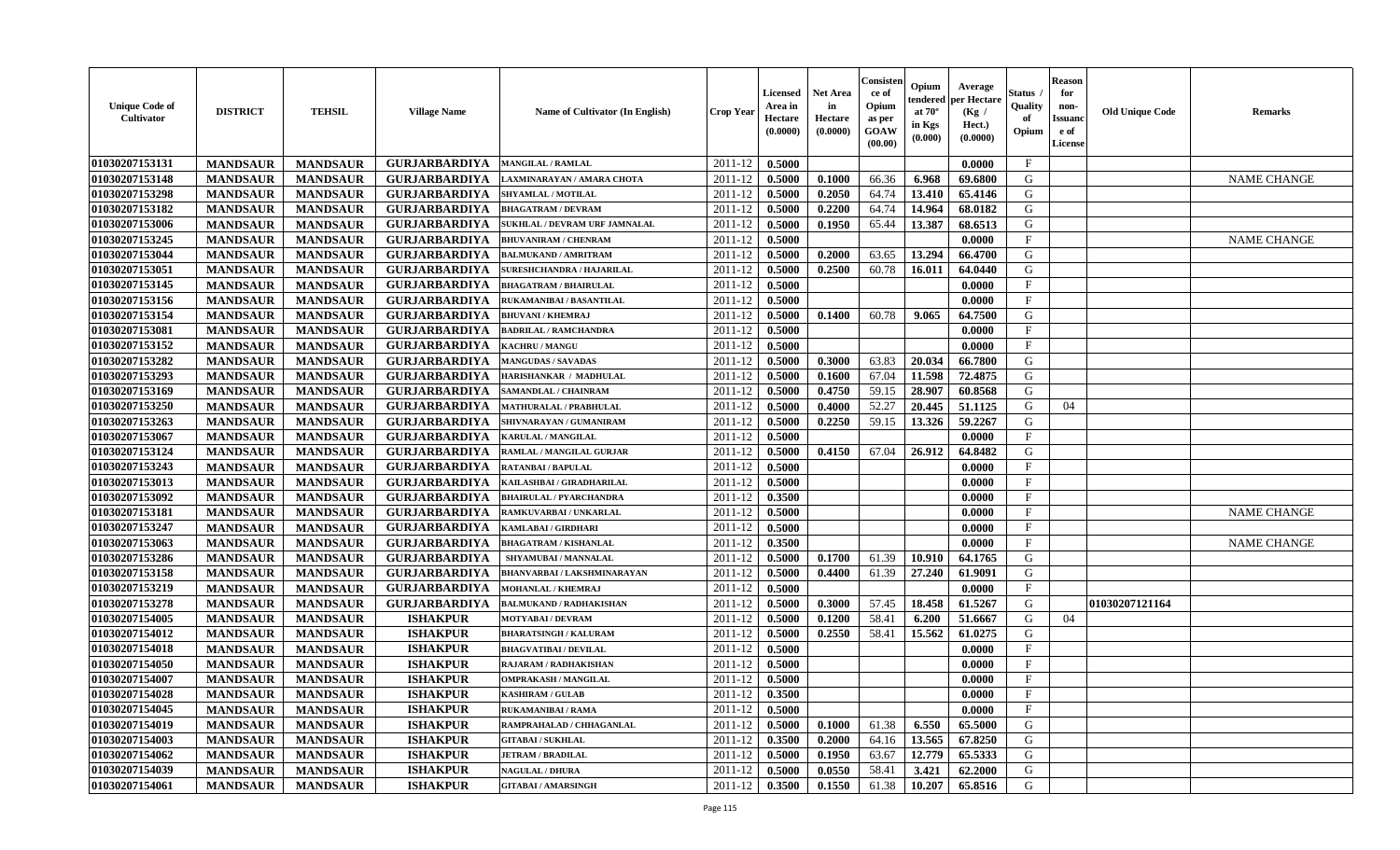| <b>Unique Code of</b><br>Cultivator | <b>DISTRICT</b> | <b>TEHSIL</b>   | <b>Village Name</b> | <b>Name of Cultivator (In English)</b> | <b>Crop Year</b> | Licensed<br>Area in<br>Hectare<br>(0.0000) | <b>Net Area</b><br>in<br>Hectare<br>(0.0000) | Consisteı<br>ce of<br>Opium<br>as per<br>GOAW<br>(00.00) | Opium<br>endered<br>at $70^\circ$<br>in Kgs<br>(0.000) | Average<br>per Hectare<br>(Kg /<br>Hect.)<br>(0.0000) | Status<br>Quality<br>of<br>Opium | <b>Reason</b><br>for<br>non-<br>Issuano<br>e of<br>License | <b>Old Unique Code</b> | Remarks            |
|-------------------------------------|-----------------|-----------------|---------------------|----------------------------------------|------------------|--------------------------------------------|----------------------------------------------|----------------------------------------------------------|--------------------------------------------------------|-------------------------------------------------------|----------------------------------|------------------------------------------------------------|------------------------|--------------------|
| 01030207154014                      | <b>MANDSAUR</b> | <b>MANDSAUR</b> | <b>ISHAKPUR</b>     | <b>BABUBAI/KACHRU</b>                  | 2011-12          | 0.5000                                     |                                              |                                                          |                                                        | 0.0000                                                | $\mathbf{F}$                     |                                                            |                        |                    |
| 01030207154051                      | <b>MANDSAUR</b> | <b>MANDSAUR</b> | <b>ISHAKPUR</b>     | <b>BHANVARLAL / KHEMRAJ</b>            | 2011-12          | 0.5000                                     | 0.1400                                       | 63.67                                                    | 9.223                                                  | 65.8786                                               | G                                |                                                            |                        |                    |
| 01030207154057                      | <b>MANDSAUR</b> | <b>MANDSAUR</b> | <b>ISHAKPUR</b>     | <b>DHAPUBAI/KANIRAM</b>                | 2011-12          | 0.3500                                     | 0.1950                                       | 61.90                                                    | 11.929                                                 | 61.1744                                               | G                                |                                                            |                        |                    |
| 01030207154013                      | <b>MANDSAUR</b> | <b>MANDSAUR</b> | <b>ISHAKPUR</b>     | <b>FAKIRCHAND / BHUVANIRAM</b>         | 2011-12          | 0.3500                                     |                                              |                                                          |                                                        | 0.0000                                                | $\mathbf{F}$                     |                                                            |                        |                    |
| 01030207154064                      | <b>MANDSAUR</b> | <b>MANDSAUR</b> | <b>ISHAKPUR</b>     | <b>BALARAM / UDDA</b>                  | 2011-12          | 0.5000                                     | 0.1350                                       | 61.90                                                    | 7.693                                                  | 56.9852                                               | G                                |                                                            |                        |                    |
| 01030207155027                      | <b>MANDSAUR</b> | <b>MANDSAUR</b> | <b>KAMALPURA</b>    | <b>GANGABAI / BHAGIRATH</b>            | 2011-12          | 0.5000                                     | 0.2050                                       | 64.31                                                    | 13.367                                                 | 65.2049                                               | G                                |                                                            |                        |                    |
| 01030207155039                      | <b>MANDSAUR</b> | <b>MANDSAUR</b> | <b>KAMALPURA</b>    | <b>JUJHARLAL / MANGILAL</b>            | 2011-12          | 0.5000                                     | 0.1450                                       | 59.69                                                    | 8.988                                                  | 61.9862                                               | G                                |                                                            |                        |                    |
| 01030207155005                      | <b>MANDSAUR</b> | <b>MANDSAUR</b> | <b>KAMALPURA</b>    | KISHANLAL / GANESHRAM                  | 2011-12          | 0.5000                                     |                                              |                                                          |                                                        | 0.0000                                                | $\rm F$                          |                                                            |                        |                    |
| 01030207155020                      | <b>MANDSAUR</b> | <b>MANDSAUR</b> | <b>KAMALPURA</b>    | <b>SHAKUBAI/NATHU</b>                  | 2011-12          | 0.5000                                     |                                              |                                                          |                                                        | 0.0000                                                | $\mathbf{F}$                     |                                                            |                        |                    |
| 01030207155036                      | <b>MANDSAUR</b> | <b>MANDSAUR</b> | <b>KAMALPURA</b>    | <b>LALSINGH / AMRASINGH</b>            | 2011-12          | 0.5000                                     | 0.2400                                       | 64.31                                                    | 17.318                                                 | 72.1583                                               | G                                |                                                            |                        |                    |
| 01030207155033                      | <b>MANDSAUR</b> | <b>MANDSAUR</b> | <b>KAMALPURA</b>    | <b>DEVISINGH / BAHADURSINGH</b>        | 2011-12          | 0.5000                                     |                                              |                                                          |                                                        | 0.0000                                                | F                                |                                                            |                        |                    |
| 01030207155003                      | <b>MANDSAUR</b> | <b>MANDSAUR</b> | <b>KAMALPURA</b>    | <b>NAHARSING / BHUVANISING</b>         | 2011-12          | 0.5000                                     |                                              |                                                          |                                                        | 0.0000                                                | $\mathbf{F}$                     |                                                            |                        |                    |
| 01030207155026                      | <b>MANDSAUR</b> | <b>MANDSAUR</b> | <b>KAMALPURA</b>    | <b>RAMLAL / SAWRUP</b>                 | 2011-12          | 0.5000                                     | 0.1050                                       | 64.31                                                    | 7.561                                                  | 72.0095                                               | G                                |                                                            |                        |                    |
| 01030207155040                      | <b>MANDSAUR</b> | <b>MANDSAUR</b> | <b>KAMALPURA</b>    | <b>BHAGATRAM / SHIVLAL</b>             | 2011-12          | 0.5000                                     | 0.2050                                       | 61.64                                                    | 12.169                                                 | 59.3610                                               | G                                |                                                            |                        |                    |
| 01030207156017                      | <b>MANDSAUR</b> | <b>MANDSAUR</b> | <b>LACCHAKHEDI</b>  | <b>BAPULAL / KANHAIYALAL</b>           | 2011-12          | 0.5000                                     | 0.3600                                       | 59.76                                                    | 21.821                                                 | 60.6139                                               | ${\bf G}$                        |                                                            |                        | <b>NAME CHANGE</b> |
| 01030207156026                      | <b>MANDSAUR</b> | <b>MANDSAUR</b> | <b>LACCHAKHEDI</b>  | <b>BHERULAL / BHAGATRAM</b>            | 2011-12          | 0.5000                                     | 0.4700                                       | 59.03                                                    | 28.031                                                 | 59.6404                                               | G                                |                                                            |                        |                    |
| 01030207156001                      | <b>MANDSAUR</b> | <b>MANDSAUR</b> | <b>LACCHAKHEDI</b>  | SHANTILAL / HIRALAL                    | 2011-12          | 0.5000                                     | 0.3950                                       | 62.18                                                    | 24.579                                                 | 62.2253                                               | G                                |                                                            |                        |                    |
| 01030207156003                      | <b>MANDSAUR</b> | <b>MANDSAUR</b> | <b>LACCHAKHEDI</b>  | RADHESHYAM / BAPULAL                   | 2011-12          | 0.5000                                     | 0.3450                                       | 58.55                                                    | 20.593                                                 | 59.6899                                               | G                                |                                                            |                        |                    |
| 01030207156005                      | <b>MANDSAUR</b> | <b>MANDSAUR</b> | <b>LACCHAKHEDI</b>  | <b>VISHNULAL / CHAMPALAL</b>           | 2011-12          | 0.5000                                     | 0.4750                                       | 63.01                                                    | 30.605                                                 | 64.4316                                               | G                                |                                                            |                        |                    |
| 01030207156010                      | <b>MANDSAUR</b> | <b>MANDSAUR</b> | <b>LACCHAKHEDI</b>  | <b>MANSINGH / BHANVARLAL</b>           | 2011-12          | 0.5000                                     | 0.3750                                       | 63.01                                                    | 24.421                                                 | 65.1227                                               | G                                |                                                            |                        |                    |
| 01030207156011                      | <b>MANDSAUR</b> | <b>MANDSAUR</b> | <b>LACCHAKHEDI</b>  | <b>BALARAM / BAPULAL</b>               | 2011-12          | 0.5000                                     | 0.3950                                       | 62.37                                                    | 25.242                                                 | 63.9038                                               | G                                |                                                            |                        |                    |
| 01030207156012                      | <b>MANDSAUR</b> | <b>MANDSAUR</b> | <b>LACCHAKHEDI</b>  | <b>BALMUKAND / BHAGATRAM</b>           | 2011-12          | 0.3500                                     | 0.2900                                       | 59.52                                                    | 17.745                                                 | 61.1897                                               | G                                |                                                            |                        |                    |
| 01030207156015                      | <b>MANDSAUR</b> | <b>MANDSAUR</b> | <b>LACCHAKHEDI</b>  | <b>BHAGVATILAL / JAGANNATH</b>         | 2011-12          | 0.5000                                     | 0.2700                                       | 63.72                                                    | 17.441                                                 | 64.5963                                               | G                                |                                                            |                        |                    |
| 01030207156016                      | <b>MANDSAUR</b> | <b>MANDSAUR</b> | <b>LACCHAKHEDI</b>  | <b>MOHANLAL / KESHURAM</b>             | 2011-12          | 0.5000                                     | 0.0950                                       | 70.83                                                    | 7.093                                                  | 74.6632                                               | G                                |                                                            |                        |                    |
| 01030207156018                      | <b>MANDSAUR</b> | <b>MANDSAUR</b> | <b>LACCHAKHEDI</b>  | RAMKANYABAI / RAMGOPAL                 | 2011-12          | 0.5000                                     | 0.2250                                       | 62.37                                                    | 14.015                                                 | 62.2889                                               | G                                |                                                            |                        |                    |
| 01030207156019                      | <b>MANDSAUR</b> | <b>MANDSAUR</b> | <b>LACCHAKHEDI</b>  | MEHATABSINGH / ONKARLAL                | 2011-12          | 0.5000                                     | 0.2550                                       | 65.44                                                    | 16.697                                                 | 65.4784                                               | G                                |                                                            |                        |                    |
| 01030207156020                      | <b>MANDSAUR</b> | <b>MANDSAUR</b> | <b>LACCHAKHEDI</b>  | <b>KASTURIBAI / BHERULAL</b>           | 2011-12          | 0.5000                                     | 0.2950                                       | 59.52                                                    | 18.162                                                 | 61.5661                                               | G                                |                                                            |                        |                    |
| 01030207156024                      | <b>MANDSAUR</b> | <b>MANDSAUR</b> | <b>LACCHAKHEDI</b>  | <b>BALDEV / MOHANLAL</b>               | 2011-12          | 0.5000                                     | 0.3500                                       | 63.60                                                    | 22.623                                                 | 64.6371                                               | G                                |                                                            |                        |                    |
| 01030207156027                      | <b>MANDSAUR</b> | <b>MANDSAUR</b> | <b>LACCHAKHEDI</b>  | SITARAM / JAGNNATH                     | 2011-12          | 0.3500                                     | 0.3500                                       | 62.40                                                    | 21.920                                                 | 62.6286                                               | G                                |                                                            |                        |                    |
| 01030207156029                      | <b>MANDSAUR</b> | <b>MANDSAUR</b> | <b>LACCHAKHEDI</b>  | <b>BABULAL / MANGILAL</b>              | 2011-12          | 0.5000                                     | 0.2750                                       | 61.46                                                    | 17.147                                                 | 62.3527                                               | G                                |                                                            |                        | <b>NAME CHANGE</b> |
| 01030207156031                      | <b>MANDSAUR</b> | <b>MANDSAUR</b> | <b>LACCHAKHEDI</b>  | <b>BHERULAL / CHUNNILAL</b>            | 2011-12          | 0.5000                                     |                                              |                                                          |                                                        | 0.0000                                                | $\mathbf{F}$                     |                                                            |                        |                    |
| 01030207156033                      | <b>MANDSAUR</b> | <b>MANDSAUR</b> | <b>LACCHAKHEDI</b>  | KANHAIYALAL / UDAYRAM                  | 2011-12          | 0.5000                                     | 0.2100                                       | 63.76                                                    | 13.590                                                 | 64.7143                                               | G                                |                                                            |                        |                    |
| 01030207156034                      | <b>MANDSAUR</b> | <b>MANDSAUR</b> | <b>LACCHAKHEDI</b>  | <b>DHURILAL / BHAVANIRAM</b>           | 2011-12          | 0.5000                                     | 0.1950                                       | 63.17                                                    | 13.221                                                 | 67.8000                                               | G                                |                                                            |                        |                    |
| 01030207156035                      | <b>MANDSAUR</b> | <b>MANDSAUR</b> | <b>LACCHAKHEDI</b>  | KALURAM / NIRBHAYRAM                   | 2011-12          | 0.5000                                     | 0.3150                                       | 62.51                                                    | 19.887                                                 | 63.1333                                               | G                                |                                                            |                        |                    |
| 01030207156040                      | <b>MANDSAUR</b> | <b>MANDSAUR</b> | <b>LACCHAKHEDI</b>  | <b>JHAMKUBAI/KANA</b>                  | 2011-12          | 0.5000                                     | 0.1750                                       | 62.51                                                    | 11.573                                                 | 66.1314                                               | G                                |                                                            |                        |                    |
| 01030207156041                      | <b>MANDSAUR</b> | <b>MANDSAUR</b> | <b>LACCHAKHEDI</b>  | RAMSURATBAI / LAXMINARAYAN             | 2011-12          | 0.5000                                     | 0.3100                                       | 68.26                                                    | 21.502                                                 | 69.3613                                               | G                                |                                                            |                        |                    |
| 01030207156043                      | <b>MANDSAUR</b> | <b>MANDSAUR</b> | <b>LACCHAKHEDI</b>  | KALURAM / KISHANLAL                    | 2011-12          | 0.5000                                     | 0.2950                                       | 62.12                                                    | 18.521                                                 | 62.7831                                               | G                                |                                                            |                        |                    |
| 01030207156047                      | <b>MANDSAUR</b> | <b>MANDSAUR</b> | <b>LACCHAKHEDI</b>  | RAMCHANDRA / BHAGVAN                   | 2011-12          | 0.5000                                     | 0.4750                                       | 64.98                                                    | 31.710                                                 | 66.7579                                               | G                                |                                                            |                        |                    |
| 01030207156048                      | <b>MANDSAUR</b> | <b>MANDSAUR</b> | <b>LACCHAKHEDI</b>  | <b>RAGHUVIR / KISHAN</b>               | 2011-12          | 0.5000                                     | 0.2400                                       | 62.21                                                    | 15.339                                                 | 63.9125                                               | G                                |                                                            |                        |                    |
| 01030207156050                      | <b>MANDSAUR</b> | <b>MANDSAUR</b> | <b>LACCHAKHEDI</b>  | <b>BADRILAL / BHERULAL</b>             | 2011-12          | 0.5000                                     | 0.1950                                       | 63.18                                                    | 12.455                                                 | 63.8718                                               | ${\bf G}$                        |                                                            |                        |                    |
| 01030207156053                      | <b>MANDSAUR</b> | <b>MANDSAUR</b> | <b>LACCHAKHEDI</b>  | RAMKANYABAI / FULCHANDRA               | 2011-12          | 0.5000                                     | 0.1400                                       | 63.21                                                    | 9.174                                                  | 65.5286                                               | G                                |                                                            |                        |                    |
| 01030207156056                      | <b>MANDSAUR</b> | <b>MANDSAUR</b> | <b>LACCHAKHEDI</b>  | <b>HUDIBAI/BHABHUTGIR</b>              | 2011-12          | 0.5000                                     | 0.5050                                       | 65.74                                                    | 33.433                                                 | 66.2040                                               | G                                |                                                            |                        |                    |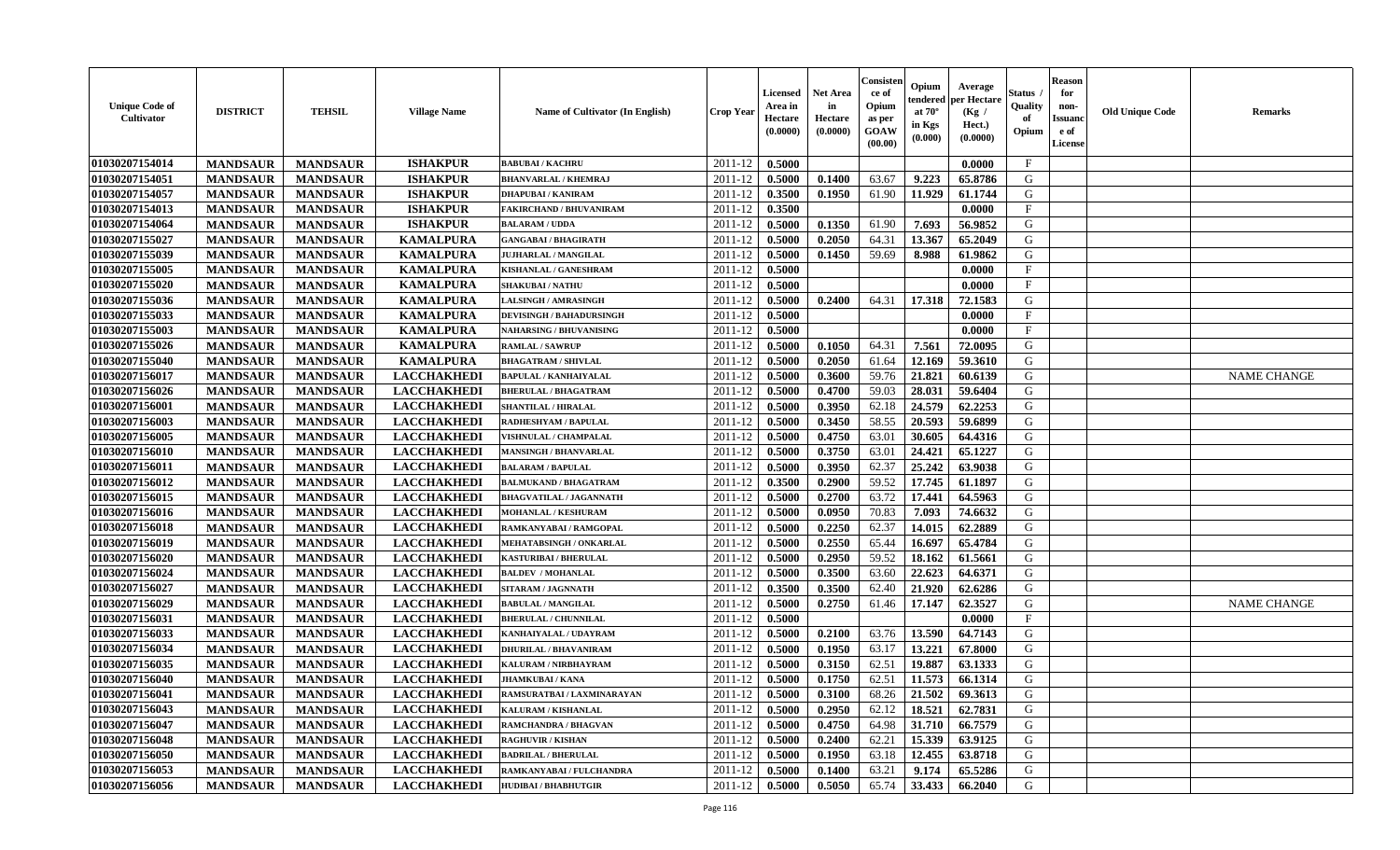| <b>Unique Code of</b><br><b>Cultivator</b> | <b>DISTRICT</b> | <b>TEHSIL</b>   | <b>Village Name</b> | <b>Name of Cultivator (In English)</b> | <b>Crop Year</b> | Licensed<br>Area in<br>Hectare<br>(0.0000) | <b>Net Area</b><br>in<br>Hectare<br>(0.0000) | Consister<br>ce of<br>Opium<br>as per<br><b>GOAW</b><br>(00.00) | Opium<br>endered<br>at $70^{\circ}$<br>in Kgs<br>$(\mathbf{0.000})$ | Average<br>per Hectare<br>(Kg /<br>Hect.)<br>(0.0000) | Status<br>Quality<br>of<br>Opium | <b>Reason</b><br>for<br>non-<br><b>Issuano</b><br>e of<br>License | <b>Old Unique Code</b> | <b>Remarks</b>     |
|--------------------------------------------|-----------------|-----------------|---------------------|----------------------------------------|------------------|--------------------------------------------|----------------------------------------------|-----------------------------------------------------------------|---------------------------------------------------------------------|-------------------------------------------------------|----------------------------------|-------------------------------------------------------------------|------------------------|--------------------|
| 01030207156059                             | <b>MANDSAUR</b> | <b>MANDSAUR</b> | <b>LACCHAKHEDI</b>  | <b>MOHANLAL / BHERULAL</b>             | 2011-12          | 0.5000                                     | 0.1700                                       | 66.11                                                           | 11.569                                                              | 68.0529                                               | G                                |                                                                   |                        |                    |
| 01030207156061                             | <b>MANDSAUR</b> | <b>MANDSAUR</b> | <b>LACCHAKHEDI</b>  | <b>DHURILAL / HARDEVRAM</b>            | 2011-12          | 0.5000                                     | 0.1100                                       | 63.22                                                           | 7.577                                                               | 68.8818                                               | G                                |                                                                   |                        |                    |
| 01030207156036                             | <b>MANDSAUR</b> | <b>MANDSAUR</b> | <b>LACCHAKHEDI</b>  | <b>BHAGVAN / PRATAP</b>                | 2011-12          | 0.5000                                     | 0.2700                                       | 61.79                                                           | 17.540                                                              | 64.9630                                               | G                                |                                                                   |                        |                    |
| 01030207156065                             | <b>MANDSAUR</b> | <b>MANDSAUR</b> | <b>LACCHAKHEDI</b>  | <b>JUJHARSINGH / NANURAM</b>           | 2011-12          | 0.5000                                     | 0.2500                                       | 59.31                                                           | 16.141                                                              | 64.5640                                               | G                                |                                                                   |                        | <b>NAME CHANGE</b> |
| 01030207156066                             | <b>MANDSAUR</b> | <b>MANDSAUR</b> | <b>LACCHAKHEDI</b>  | AKARAMKHAN / AAJAD KHAN                | 2011-12          | 0.5000                                     | 0.1850                                       | 62.59                                                           | 11.865                                                              | 64.1351                                               | G                                |                                                                   |                        |                    |
| 01030207156067                             | <b>MANDSAUR</b> | <b>MANDSAUR</b> | <b>LACCHAKHEDI</b>  | <b>SAMADBAI / KESHURAM</b>             | 2011-12          | 0.5000                                     | 0.0950                                       | 70.31                                                           | 6.971                                                               | 73.3789                                               | G                                |                                                                   |                        |                    |
| 01030207156009                             | <b>MANDSAUR</b> | <b>MANDSAUR</b> | <b>LACCHAKHEDI</b>  | <b>GANPATLAL / DHURILAL</b>            | 2011-12          | 0.5000                                     | 0.3150                                       | 60.99                                                           | 19.587                                                              | 62.1810                                               | G                                |                                                                   |                        |                    |
| 01030207156004                             | <b>MANDSAUR</b> | <b>MANDSAUR</b> | <b>LACCHAKHEDI</b>  | <b>ASHOK / RAMESHVAR</b>               | 2011-12          | 0.5000                                     | 0.1550                                       | 66.11                                                           | 11.106                                                              | 71.6516                                               | G                                |                                                                   |                        |                    |
| 01030207156007                             | <b>MANDSAUR</b> | <b>MANDSAUR</b> | <b>LACCHAKHEDI</b>  | <b>SHANTILAL / KARULAL</b>             | 2011-12          | 0.5000                                     | 0.2350                                       | 60.31                                                           | 15.482                                                              | 65.8809                                               | G                                |                                                                   |                        |                    |
| 01030207156008                             | <b>MANDSAUR</b> | <b>MANDSAUR</b> | <b>LACCHAKHEDI</b>  | SHIVNARAYAN / KARULAL                  | 2011-12          | 0.5000                                     | 0.2000                                       | 64.22                                                           | 13.450                                                              | 67.2500                                               | G                                |                                                                   |                        |                    |
| 01030207156054                             | <b>MANDSAUR</b> | <b>MANDSAUR</b> | <b>LACCHAKHEDI</b>  | VARDICHAND / BHERULAL                  | 2011-12          | 0.5000                                     | 0.1950                                       | 59.00                                                           | 12.137                                                              | 62.2410                                               | G                                |                                                                   |                        |                    |
| 01030207156068                             | <b>MANDSAUR</b> | <b>MANDSAUR</b> | <b>LACCHAKHEDI</b>  | <b>KAMLESH / BHERULAL</b>              | 2011-12          | 0.5000                                     | 0.2300                                       | 59.41                                                           | 14.284                                                              | 62.1043                                               | G                                |                                                                   |                        |                    |
| 01030207156052                             | <b>MANDSAUR</b> | <b>MANDSAUR</b> | <b>LACCHAKHEDI</b>  | <b>BALARAM / BHANVARLAL</b>            | 2011-12          | 0.5000                                     |                                              |                                                                 |                                                                     | 0.0000                                                | $\mathbf{F}$                     |                                                                   |                        |                    |
| 01030207156063                             | <b>MANDSAUR</b> | <b>MANDSAUR</b> | <b>LACCHAKHEDI</b>  | KARULAL / HARDEVRAM                    | 2011-12          | 0.5000                                     | 0.1600                                       | 64.22                                                           | 11.009                                                              | 68.8063                                               | G                                |                                                                   |                        |                    |
| 01030207157003                             | <b>MANDSAUR</b> | <b>MANDSAUR</b> | <b>LASUDI</b>       | <b>RAMESHVAR / BHERULAL</b>            | 2011-12          | 0.5000                                     | 0.1650                                       | 61.90                                                           | 11.062                                                              | 67.0424                                               | G                                |                                                                   |                        |                    |
| 01030207157024                             | <b>MANDSAUR</b> | <b>MANDSAUR</b> | <b>LASUDI</b>       | <b>AMARDAS / HARIDAS</b>               | 2011-12          | 0.5000                                     |                                              |                                                                 |                                                                     | 0.0000                                                | F                                |                                                                   |                        |                    |
| 01030207157028                             | <b>MANDSAUR</b> | <b>MANDSAUR</b> | <b>LASUDI</b>       | <b>RAMESHDAS / HARIDAS</b>             | 2011-12          | 0.5000                                     |                                              |                                                                 |                                                                     | 0.0000                                                | $\mathbf{F}$                     |                                                                   |                        |                    |
| 01030207157005                             | <b>MANDSAUR</b> | <b>MANDSAUR</b> | <b>LASUDI</b>       | <b>GANGABAI / RATANSING</b>            | 2011-12          | 0.5000                                     |                                              |                                                                 |                                                                     | 0.0000                                                | $\mathbf{F}$                     |                                                                   |                        |                    |
| 01030207157006                             | <b>MANDSAUR</b> | <b>MANDSAUR</b> | <b>LASUDI</b>       | MANGILAL / GANGARAM                    | 2011-12          | 0.5000                                     |                                              |                                                                 |                                                                     | 0.0000                                                | F                                |                                                                   |                        |                    |
| 01030207157019                             | <b>MANDSAUR</b> | <b>MANDSAUR</b> | <b>LASUDI</b>       | <b>JAWAHARLAL / KESHRIMAL</b>          | 2011-12          | 0.5000                                     | 0.3350                                       | 59.50                                                           | 21.939                                                              | 65.4896                                               | G                                |                                                                   |                        |                    |
| 01030207158027                             | <b>MANDSAUR</b> | <b>MANDSAUR</b> | <b>LODH</b>         | RAMCHANDRA / RATANLAL                  | 2011-12          | 0.5000                                     | 0.1550                                       | 63.26                                                           | 10.122                                                              | 65.3032                                               | G                                |                                                                   |                        |                    |
| 01030207158002                             | <b>MANDSAUR</b> | <b>MANDSAUR</b> | <b>LODH</b>         | <b>BANSHILAL / RATANLAL</b>            | 2011-12          | 0.5000                                     | 0.1200                                       | 66.46                                                           | 8.251                                                               | 68.7583                                               | G                                |                                                                   |                        |                    |
| 01030207158012                             | <b>MANDSAUR</b> | <b>MANDSAUR</b> | <b>LODH</b>         | <b>BALU / JETRAM</b>                   | 2011-12          | 0.5000                                     |                                              |                                                                 |                                                                     | 0.0000                                                | $\mathbf{F}$                     |                                                                   |                        |                    |
| 01030207158014                             | <b>MANDSAUR</b> | <b>MANDSAUR</b> | <b>LODH</b>         | KAILASH / AUKARLAL                     | 2011-12          | 0.5000                                     |                                              |                                                                 |                                                                     | 0.0000                                                | $\mathbf{F}$                     |                                                                   |                        |                    |
| 01030207158013                             | <b>MANDSAUR</b> | <b>MANDSAUR</b> | <b>LODH</b>         | KOSHALYABAI / BADRILAL                 | 2011-12          | 0.3500                                     | 0.1150                                       | 59.63                                                           | 7.215                                                               | 62.7391                                               | G                                |                                                                   |                        |                    |
| 01030207158015                             | <b>MANDSAUR</b> | <b>MANDSAUR</b> | <b>LODH</b>         | PRABHULAL / KISHAN                     | 2011-12          | 0.5000                                     | 0.1200                                       | 66.46                                                           | 9.323                                                               | 77.6917                                               | G                                |                                                                   |                        |                    |
| 01030207158016                             | <b>MANDSAUR</b> | <b>MANDSAUR</b> | <b>LODH</b>         | DASHRATH / RATANLAL                    | 2011-12          | 0.5000                                     | 0.1500                                       | 67.07                                                           | 10.377                                                              | 69.1800                                               | G                                |                                                                   |                        |                    |
| 01030207158028                             | <b>MANDSAUR</b> | <b>MANDSAUR</b> | <b>LODH</b>         | NATHULAL / BHANVARLAL                  | 2011-12          | 0.5000                                     | 0.1450                                       | 64.03                                                           | 10.364                                                              | 71.4759                                               | G                                |                                                                   |                        |                    |
| 01030207158030                             | <b>MANDSAUR</b> | <b>MANDSAUR</b> | <b>LODH</b>         | <b>BHANVARIBAI / GANGARAM</b>          | 2011-12          | 0.5000                                     | 0.1600                                       | 59.63                                                           | 10.580                                                              | 66.1250                                               | G                                |                                                                   |                        |                    |
| 01030207158035                             | <b>MANDSAUR</b> | <b>MANDSAUR</b> | <b>LODH</b>         | <b>MOHANLAL / GOBAR</b>                | 2011-12          | 0.5000                                     |                                              |                                                                 |                                                                     | 0.0000                                                | $\mathbf{F}$                     |                                                                   |                        |                    |
| 01030207158037                             | <b>MANDSAUR</b> | <b>MANDSAUR</b> | <b>LODH</b>         | SAMANDARBAI / KARULAL                  | 2011-12          | 0.5000                                     | 0.1100                                       | 64.03                                                           | 7.556                                                               | 68.6909                                               | G                                |                                                                   |                        |                    |
| 01030207158044                             | <b>MANDSAUR</b> | <b>MANDSAUR</b> | <b>LODH</b>         | <b>BHERULAL / AMRATRAM</b>             | 2011-12          | 0.5000                                     | 0.0550                                       | 63.42                                                           | 3.678                                                               | 66.8727                                               | G                                |                                                                   |                        |                    |
| 01030207158048                             | <b>MANDSAUR</b> | <b>MANDSAUR</b> | <b>LODH</b>         | RAMNARAYAN / KISHANLAL                 | 2011-12          | 0.5000                                     | 0.0900                                       | 64.92                                                           | 6.167                                                               | 68.5222                                               | G                                |                                                                   |                        |                    |
| 01030207158059                             | <b>MANDSAUR</b> | <b>MANDSAUR</b> | <b>LODH</b>         | RATANLAL / HIRALAL GAYARI              | 2011-12          | 0.5000                                     | 0.1100                                       | 67.07                                                           | 7.809                                                               | 70.9909                                               | G                                |                                                                   |                        |                    |
| 01030207158067                             | <b>MANDSAUR</b> | <b>MANDSAUR</b> | <b>LODH</b>         | <b>BHERULAL / NATHULAL</b>             | 2011-12          | 0.5000                                     | 0.1750                                       | 63.48                                                           | 11.517                                                              | 65.8114                                               | G                                |                                                                   |                        |                    |
| 01030207158070                             | <b>MANDSAUR</b> | <b>MANDSAUR</b> | <b>LODH</b>         | SATAYNARAYAN / UDAYLAL                 | $2011-12$ 0.5000 |                                            |                                              |                                                                 |                                                                     | 0.0000                                                | F                                |                                                                   |                        |                    |
| 01030207158091                             | <b>MANDSAUR</b> | <b>MANDSAUR</b> | <b>LODH</b>         | RAMKANYABAI / MANGILAL                 | 2011-12          | 0.5000                                     |                                              |                                                                 |                                                                     | 0.0000                                                | $\mathbf{F}$                     |                                                                   |                        |                    |
| 01030207158163                             | <b>MANDSAUR</b> | <b>MANDSAUR</b> | <b>LODH</b>         | <b>DULESINGH / NATHUSINGH</b>          | 2011-12          | 0.5000                                     |                                              |                                                                 |                                                                     | 0.0000                                                | $\mathbf{F}$                     |                                                                   |                        |                    |
| 01030207158154                             | <b>MANDSAUR</b> | <b>MANDSAUR</b> | <b>LODH</b>         | <b>AMARSINGH / GOTAMSINGH</b>          | 2011-12          | 0.5000                                     |                                              |                                                                 |                                                                     | 0.0000                                                | $\mathbf{F}$                     |                                                                   |                        |                    |
| 01030207158133                             | <b>MANDSAUR</b> | <b>MANDSAUR</b> | <b>LODH</b>         | KANVARLAL / MOHANLAL                   | 2011-12          | 0.5000                                     | 0.2300                                       | 57.76                                                           | 13.747                                                              | 59.7696                                               | G                                |                                                                   |                        |                    |
| 01030207158072                             | <b>MANDSAUR</b> | <b>MANDSAUR</b> | <b>LODH</b>         | <b>DHAPUBAI/MANGILAL</b>               | 2011-12          | 0.5000                                     | 0.1150                                       | 65.63                                                           | 8.082                                                               | 70.2783                                               | G                                |                                                                   |                        |                    |
| 01030207158026                             | <b>MANDSAUR</b> | <b>MANDSAUR</b> | <b>LODH</b>         | <b>RAMESHVAR / BHAGAVAN</b>            | 2011-12          | 0.5000                                     | 0.1300                                       | 63.42                                                           | 9.024                                                               | 69.4154                                               | G                                |                                                                   |                        |                    |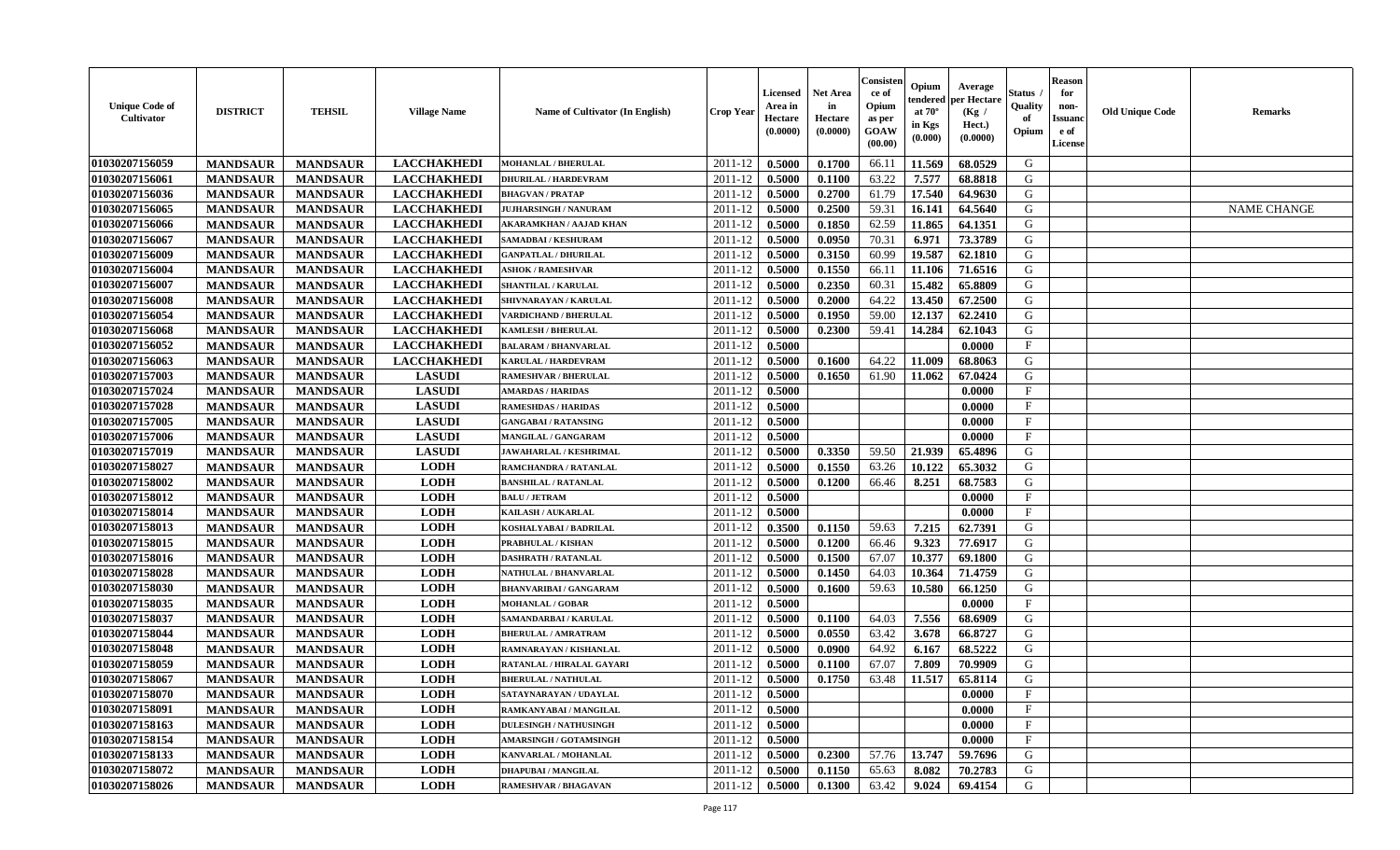| <b>Unique Code of</b><br><b>Cultivator</b> | <b>DISTRICT</b> | <b>TEHSIL</b>   | <b>Village Name</b> | Name of Cultivator (In English) | <b>Crop Year</b> | <b>Licensed</b><br>Area in<br>Hectare<br>(0.0000) | <b>Net Area</b><br>in<br>Hectare<br>(0.0000) | Consisteı<br>ce of<br>Opium<br>as per<br>GOAW<br>(00.00) | Opium<br>endered<br>at $70^\circ$<br>in Kgs<br>(0.000) | Average<br>per Hectare<br>(Kg /<br>Hect.)<br>(0.0000) | Status<br>Quality<br>of<br>Opium | <b>Reason</b><br>for<br>non-<br><b>Issuand</b><br>e of<br><b>License</b> | <b>Old Unique Code</b> | <b>Remarks</b> |
|--------------------------------------------|-----------------|-----------------|---------------------|---------------------------------|------------------|---------------------------------------------------|----------------------------------------------|----------------------------------------------------------|--------------------------------------------------------|-------------------------------------------------------|----------------------------------|--------------------------------------------------------------------------|------------------------|----------------|
| 01030207158033                             | <b>MANDSAUR</b> | <b>MANDSAUR</b> | <b>LODH</b>         | <b>DASHRATH / NAGULAL</b>       | 2011-12          | 0.5000                                            | 0.4150                                       | 62.76                                                    | 26.019                                                 | 62.6964                                               | G                                |                                                                          |                        |                |
| 01030207158099                             | <b>MANDSAUR</b> | <b>MANDSAUR</b> | <b>LODH</b>         | KACHRIBAI / RAMLAL              | 2011-12          | 0.5000                                            | 0.3400                                       | 54.32                                                    | 21.472                                                 | 63.1529                                               | G                                | 05                                                                       |                        |                |
| 01030207158116                             | <b>MANDSAUR</b> | <b>MANDSAUR</b> | <b>LODH</b>         | <b>BANSHILAL / CHAMPALAL</b>    | 2011-12          | 0.5000                                            | 0.3650                                       | 59.71                                                    | 22.877                                                 | 62.6767                                               | G                                |                                                                          |                        |                |
| 01030207158006                             | <b>MANDSAUR</b> | <b>MANDSAUR</b> | <b>LODH</b>         | <b>MANGILAL / SHRILAL</b>       | 2011-12          | 0.5000                                            | 0.2400                                       | 64.03                                                    | 16.556                                                 | 68.9833                                               | G                                |                                                                          |                        |                |
| 01030207158061                             | <b>MANDSAUR</b> | <b>MANDSAUR</b> | <b>LODH</b>         | <b>JETRAM / AMRITRAM</b>        | 2011-12          | 0.5000                                            |                                              |                                                          |                                                        | 0.0000                                                | $\mathbf{F}$                     |                                                                          |                        |                |
| 01030207158056                             | <b>MANDSAUR</b> | <b>MANDSAUR</b> | <b>LODH</b>         | KANCHANBAI / BHAVARLAL          | 2011-12          | 0.5000                                            | 0.1000                                       | 63.42                                                    | 6.895                                                  | 68.9500                                               | G                                |                                                                          |                        |                |
| 01030207158004                             | <b>MANDSAUR</b> | <b>MANDSAUR</b> | <b>LODH</b>         | <b>DEVILAL / MANGILAL</b>       | 2011-12          | 0.5000                                            |                                              |                                                          |                                                        | 0.0000                                                | $\rm F$                          |                                                                          |                        |                |
| 01030207158088                             | <b>MANDSAUR</b> | <b>MANDSAUR</b> | <b>LODH</b>         | JAGANNATH / MANGILAL            | 2011-12          | 0.5000                                            |                                              |                                                          |                                                        | 0.0000                                                | $\mathbf{F}$                     |                                                                          |                        |                |
| 01030207158039                             | <b>MANDSAUR</b> | <b>MANDSAUR</b> | <b>LODH</b>         | <b>DIPKUNVAR / CHENSINGH</b>    | 2011-12          | 0.5000                                            | 0.0650                                       | 63.93                                                    | 4.210                                                  | 64.7692                                               | G                                |                                                                          |                        |                |
| 01030207158036                             | <b>MANDSAUR</b> | <b>MANDSAUR</b> | <b>LODH</b>         | <b>ONKAR / KACHRULAL</b>        | 2011-12          | 0.5000                                            |                                              |                                                          |                                                        | 0.0000                                                | $\mathbf{F}$                     |                                                                          |                        |                |
| 01030207158125                             | <b>MANDSAUR</b> | <b>MANDSAUR</b> | <b>LODH</b>         | ASHOKKUMAR / MANGILAL           | 2011-12          | 0.5000                                            | 0.1100                                       | 62.55                                                    | 7.068                                                  | 64.2545                                               | G                                |                                                                          |                        |                |
| 01030207158064                             | <b>MANDSAUR</b> | <b>MANDSAUR</b> | <b>LODH</b>         | <b>DEVILAL HEMRAJ</b>           | 2011-12          | 0.5000                                            |                                              |                                                          |                                                        | 0.0000                                                | F                                |                                                                          |                        |                |
| 01030207158051                             | <b>MANDSAUR</b> | <b>MANDSAUR</b> | <b>LODH</b>         | RAMCHANDRA / RATANLAL           | 2011-12          | 0.5000                                            |                                              |                                                          |                                                        | 0.0000                                                | F                                |                                                                          |                        |                |
| 01030207158137                             | <b>MANDSAUR</b> | <b>MANDSAUR</b> | <b>LODH</b>         | PRABHULAL / AMARCHAND           | 2011-12          | 0.5000                                            |                                              |                                                          |                                                        | 0.0000                                                | F                                |                                                                          |                        |                |
| 01030207158045                             | <b>MANDSAUR</b> | <b>MANDSAUR</b> | <b>LODH</b>         | VARDIBAI / MANGILAL             | 2011-12          | 0.5000                                            | 0.1750                                       | 62.51                                                    | 11.127                                                 | 63.5829                                               | G                                |                                                                          |                        |                |
| 01030207158093                             | <b>MANDSAUR</b> | <b>MANDSAUR</b> | <b>LODH</b>         | RAHDESHYAM / KALURAM NAI        | 2011-12          | 0.5000                                            | 0.1050                                       | 62.51                                                    | 6.939                                                  | 66.0857                                               | G                                |                                                                          |                        |                |
| 01030207158021                             | <b>MANDSAUR</b> | <b>MANDSAUR</b> | <b>LODH</b>         | RAMNARAYAN / NATHULAL           | 2011-12          | 0.5000                                            | 0.2000                                       | 57.15                                                    | 11.724                                                 | 58.6200                                               | G                                |                                                                          |                        |                |
| 01030207158025                             | <b>MANDSAUR</b> | <b>MANDSAUR</b> | <b>LODH</b>         | <b>BALURAM / RAMCHANDRA</b>     | 2011-12          | 0.5000                                            | 0.1000                                       | 65.11                                                    | 6.771                                                  | 67.7100                                               | G                                |                                                                          |                        |                |
| 01030207158145                             | <b>MANDSAUR</b> | <b>MANDSAUR</b> | <b>LODH</b>         | SHIVNARAYAN / BHAGIRATH         | 2011-12          | 0.5000                                            | 0.0750                                       | 59.34                                                    | 4.629                                                  | 61.7200                                               | G                                |                                                                          |                        |                |
| 01030207158149                             | <b>MANDSAUR</b> | <b>MANDSAUR</b> | <b>LODH</b>         | <b>SURESH / SHANKARLAL</b>      | 2011-12          | 0.5000                                            |                                              |                                                          |                                                        | 0.0000                                                | $\mathbf{F}$                     |                                                                          |                        |                |
| 01030207158156                             | <b>MANDSAUR</b> | <b>MANDSAUR</b> | <b>LODH</b>         | <b>MANGILAL / RAMLAL</b>        | 2011-12          | 0.5000                                            |                                              |                                                          |                                                        | 0.0000                                                | $_{\rm F}$                       |                                                                          |                        |                |
| 01030207158090                             | <b>MANDSAUR</b> | <b>MANDSAUR</b> | <b>LODH</b>         | <b>GANGABAI / BHANVARLAL</b>    | 2011-12          | 0.5000                                            | 0.4350                                       | 59.34                                                    | 25.592                                                 | 58.8322                                               | G                                |                                                                          |                        |                |
| 01030207158081                             | <b>MANDSAUR</b> | <b>MANDSAUR</b> | <b>LODH</b>         | <b>BAGDIRAM / RUPA</b>          | 2011-12          | 0.5000                                            |                                              |                                                          |                                                        | 0.0000                                                | $\mathbf{F}$                     |                                                                          |                        |                |
| 01030207158053                             | <b>MANDSAUR</b> | <b>MANDSAUR</b> | <b>LODH</b>         | RAMCHANDRA / GANESHRAM          | 2011-12          | 0.5000                                            | 0.1000                                       | 62.31                                                    | 6.498                                                  | 64.9800                                               | G                                |                                                                          |                        |                |
| 01030207158018                             | <b>MANDSAUR</b> | <b>MANDSAUR</b> | <b>LODH</b>         | <b>BHANVARLAL / SHANKARLAL</b>  | 2011-12          | 0.5000                                            | 0.2200                                       | 65.73                                                    | 16.076                                                 | 73.0727                                               | G                                |                                                                          |                        |                |
| 01030207158071                             | <b>MANDSAUR</b> | <b>MANDSAUR</b> | <b>LODH</b>         | <b>BHANVARLAL / RATANLAL</b>    | 2011-12          | 0.5000                                            | 0.2050                                       | 67.93                                                    | 12.062                                                 | 58.8390                                               | G                                |                                                                          |                        |                |
| 01030207158066                             | <b>MANDSAUR</b> | <b>MANDSAUR</b> | <b>LODH</b>         | <b>DASHRATH / BADRILAL</b>      | 2011-12          | 0.5000                                            |                                              |                                                          |                                                        | 0.0000                                                | $\mathbf{F}$                     |                                                                          |                        |                |
| 01030207158019                             | <b>MANDSAUR</b> | <b>MANDSAUR</b> | <b>LODH</b>         | <b>OMPRAKASH / RAMCHANDRA</b>   | 2011-12          | 0.5000                                            | 0.1850                                       | 62.31                                                    | 11.981                                                 | 64.7622                                               | G                                |                                                                          |                        |                |
| 01030207158119                             | <b>MANDSAUR</b> | <b>MANDSAUR</b> | <b>LODH</b>         | RAMESHVAR / SHANKARLAL          | 2011-12          | 0.5000                                            | 0.1000                                       | 67.43                                                    | 7.051                                                  | 70.5100                                               | G                                |                                                                          |                        |                |
| 01030207158184                             | <b>MANDSAUR</b> | <b>MANDSAUR</b> | <b>LODH</b>         | <b>DAYARAM / RAMCHANDRAA</b>    | 2011-12          | 0.5000                                            | 0.2200                                       | 65.07                                                    | 15.217                                                 | 69.1682                                               | G                                |                                                                          |                        |                |
| 01030207158041                             | <b>MANDSAUR</b> | <b>MANDSAUR</b> | <b>LODH</b>         | <b>KARULAL / RATANLAL</b>       | 2011-12          | 0.5000                                            | 0.0900                                       | 67.22                                                    | 6.453                                                  | 71.7000                                               | ${\bf G}$                        |                                                                          |                        |                |
| 01030207158202                             | <b>MANDSAUR</b> | <b>MANDSAUR</b> | <b>LODH</b>         | <b>ISHWARSING / FATTESING</b>   | 2011-12          | 0.5000                                            |                                              |                                                          |                                                        | 0.0000                                                | $_{\rm F}$                       |                                                                          |                        |                |
| 01030207158213                             | <b>MANDSAUR</b> | <b>MANDSAUR</b> | <b>LODH</b>         | <b>BAGWATILAL / BHANVARLAL</b>  | 2011-12          | 0.5000                                            | 0.1000                                       | 62.51                                                    | 6.358                                                  | 63.5800                                               | G                                |                                                                          |                        |                |
| 01030207158078                             | <b>MANDSAUR</b> | <b>MANDSAUR</b> | <b>LODH</b>         | <b>DHAPUBAI / DHANNALAL</b>     | 2011-12          | 0.5000                                            | 0.1700                                       | 61.47                                                    | 10.898                                                 | 64.1059                                               | G                                |                                                                          |                        |                |
| 01030207158052                             | <b>MANDSAUR</b> | <b>MANDSAUR</b> | <b>LODH</b>         | <b>BADAMIBAI / SALAGRAM</b>     | 2011-12          | 0.5000                                            | 0.1000                                       | 67.40                                                    | 6.249                                                  | 62.4900                                               | G                                |                                                                          |                        |                |
| 01030207158057                             | <b>MANDSAUR</b> | <b>MANDSAUR</b> | <b>LODH</b>         | <b>BALARAM / KESHURAM</b>       | 2011-12          | 0.5000                                            | 0.0450                                       | 62.44                                                    | 3.024                                                  | 67.2000                                               | G                                |                                                                          |                        |                |
| 01030207158075                             | <b>MANDSAUR</b> | <b>MANDSAUR</b> | <b>LODH</b>         | <b>KESHARSINGH / ONKARSINGH</b> | 2011-12          | 0.5000                                            | 0.1500                                       | 57.15                                                    | 8.956                                                  | 59.7067                                               | G                                |                                                                          |                        |                |
| 01030207158109                             | <b>MANDSAUR</b> | <b>MANDSAUR</b> | <b>LODH</b>         | <b>JHAMKUBAI/RATANLAI</b>       | 2011-12          | 0.5000                                            | 0.1900                                       | 57.15                                                    | 11.438                                                 | 60.2000                                               | G                                |                                                                          |                        |                |
| 01030207158032                             | <b>MANDSAUR</b> | <b>MANDSAUR</b> | <b>LODH</b>         | <b>BHAGATRAM / MANGILAL</b>     | 2011-12          | 0.5000                                            |                                              |                                                          |                                                        | 0.0000                                                | F                                |                                                                          |                        |                |
| 01030207158157                             | <b>MANDSAUR</b> | <b>MANDSAUR</b> | <b>LODH</b>         | <b>DASHRATH / BHAGIRATH</b>     | 2011-12          | 0.5000                                            | 0.4950                                       | 35.88                                                    | 6.961                                                  | 14.0626                                               |                                  | 02                                                                       |                        |                |
| 01030207158111                             | <b>MANDSAUR</b> | <b>MANDSAUR</b> | <b>LODH</b>         | <b>KARULAL / MOTI</b>           | 2011-12          | 0.5000                                            | 0.2300                                       | 63.70                                                    | 15.397                                                 | 66.9435                                               | G                                |                                                                          |                        |                |
| 01030207158162                             | <b>MANDSAUR</b> | <b>MANDSAUR</b> | <b>LODH</b>         | <b>GOTAM / TULSIRAM</b>         | 2011-12          | 0.5000                                            |                                              |                                                          |                                                        | 0.0000                                                | F                                |                                                                          |                        |                |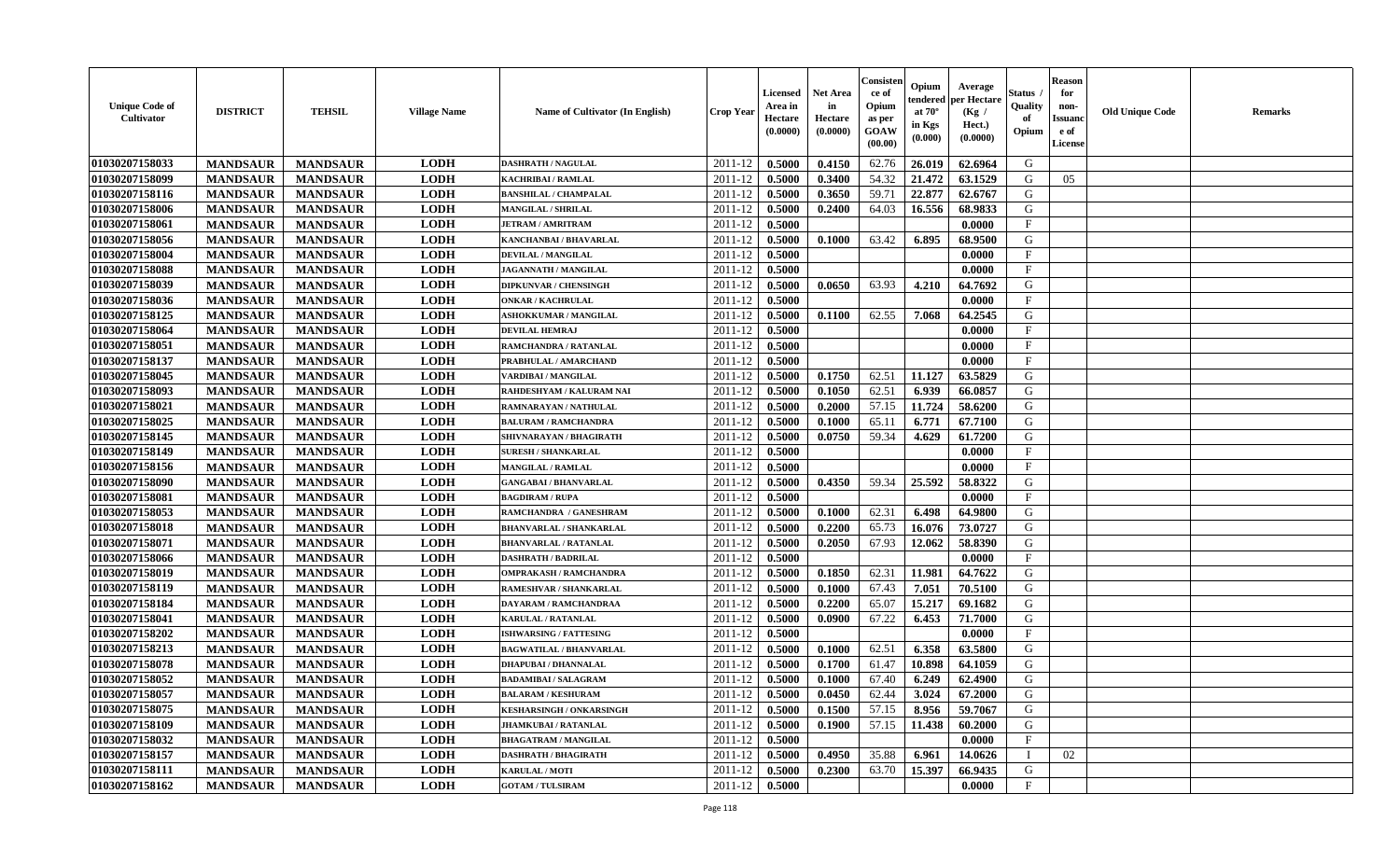| <b>Unique Code of</b><br><b>Cultivator</b> | <b>DISTRICT</b> | <b>TEHSIL</b>   | <b>Village Name</b> | Name of Cultivator (In English) | <b>Crop Year</b> | <b>Licensed</b><br>Area in<br>Hectare<br>(0.0000) | <b>Net Area</b><br>in<br>Hectare<br>(0.0000) | Consister<br>ce of<br>Opium<br>as per<br>GOAW<br>(00.00) | Opium<br>endered<br>at $70^\circ$<br>in Kgs<br>(0.000) | Average<br>per Hectare<br>(Kg /<br>Hect.)<br>(0.0000) | Status<br>Quality<br>of<br>Opium | <b>Reason</b><br>for<br>non-<br><b>Issuand</b><br>e of<br>License | <b>Old Unique Code</b> | Remarks            |
|--------------------------------------------|-----------------|-----------------|---------------------|---------------------------------|------------------|---------------------------------------------------|----------------------------------------------|----------------------------------------------------------|--------------------------------------------------------|-------------------------------------------------------|----------------------------------|-------------------------------------------------------------------|------------------------|--------------------|
| 01030207160004                             | <b>MANDSAUR</b> | <b>MANDSAUR</b> | <b>NETAWALI</b>     | <b>RAMSING / RAGHUNATHSING</b>  | 2011-12          | 0.5000                                            | 0.2800                                       | 64.84                                                    | 18.887                                                 | 67.4536                                               | G                                |                                                                   |                        |                    |
| 01030207160013                             | <b>MANDSAUR</b> | <b>MANDSAUR</b> | <b>NETAWALI</b>     | <b>BAJJIBAI / HEMRAJ</b>        | 2011-12          | 0.5000                                            |                                              |                                                          |                                                        | 0.0000                                                | $\mathbf{F}$                     |                                                                   |                        |                    |
| 01030207160019                             | <b>MANDSAUR</b> | <b>MANDSAUR</b> | <b>NETAWALI</b>     | <b>BASANTILAL / HIRALAL</b>     | 2011-12          | 0.5000                                            |                                              |                                                          |                                                        | 0.0000                                                | $\mathbf{F}$                     |                                                                   |                        |                    |
| 01030207160040                             | <b>MANDSAUR</b> | <b>MANDSAUR</b> | <b>NETAWALI</b>     | NONDRAM / PRITHVIRAJ            | 2011-12          | 0.5000                                            |                                              |                                                          |                                                        | 0.0000                                                | $\mathbf{F}$                     |                                                                   |                        |                    |
| 01030207160049                             | <b>MANDSAUR</b> | <b>MANDSAUR</b> | <b>NETAWALI</b>     | PRABHULAL / PANNALAL            | 2011-12          | 0.5000                                            | 0.2000                                       | 69.56                                                    | 12.978                                                 | 64.8900                                               | G                                |                                                                   |                        |                    |
| 01030207160067                             | <b>MANDSAUR</b> | <b>MANDSAUR</b> | <b>NETAWALI</b>     | <b>RUGANATH / MOD JI</b>        | 2011-12          | 0.5000                                            | 0.1700                                       | 64.24                                                    | 11.325                                                 | 66.6176                                               | G                                |                                                                   |                        |                    |
| 01030207160073                             | <b>MANDSAUR</b> | <b>MANDSAUR</b> | <b>NETAWALI</b>     | <b>GOPAL / RATANLAL</b>         | 2011-12          | 0.5000                                            |                                              |                                                          |                                                        | 0.0000                                                | $\mathbf{F}$                     |                                                                   |                        |                    |
| 01030207160095                             | <b>MANDSAUR</b> | <b>MANDSAUR</b> | <b>NETAWALI</b>     | <b>DEVRAM / KESHARLAL</b>       | 2011-12          | 0.5000                                            | 0.2050                                       | 49.48                                                    | 5.718                                                  | 27.8927                                               | G                                | 04                                                                |                        |                    |
| 01030207160089                             | <b>MANDSAUR</b> | <b>MANDSAUR</b> | <b>NETAWALI</b>     | SARDARBAI / CHATARBHUJ          | 2011-12          | 0.5000                                            |                                              |                                                          |                                                        | 0.0000                                                | $\mathbf{F}$                     |                                                                   |                        |                    |
| 01030207160002                             | <b>MANDSAUR</b> | <b>MANDSAUR</b> | <b>NETAWALI</b>     | NANDLAL / KISHANLAL             | 2011-12          | 0.5000                                            | 0.2300                                       | 61.47                                                    | 13.427                                                 | 58.3783                                               | G                                |                                                                   |                        |                    |
| 01030207160015                             | <b>MANDSAUR</b> | <b>MANDSAUR</b> | <b>NETAWALI</b>     | <b>DHANRAJ / KANIRAM</b>        | 2011-12          | 0.5000                                            | 0.1500                                       | 61.47                                                    | 9.581                                                  | 63.8733                                               | G                                |                                                                   |                        |                    |
| 01030207160083                             | <b>MANDSAUR</b> | <b>MANDSAUR</b> | <b>NETAWALI</b>     | <b>KANIRAM / RAJARAM</b>        | 2011-12          | 0.5000                                            |                                              |                                                          |                                                        | 0.0000                                                | $\mathbf{F}$                     |                                                                   |                        |                    |
| 01030207162001                             | <b>MANDSAUR</b> | <b>MANDSAUR</b> | <b>PALDI</b>        | <b>KARULAL / CHAMPALAL</b>      | 2011-12          | 0.5000                                            | 0.1000                                       | 66.75                                                    | 6.284                                                  | 62.8400                                               | G                                |                                                                   |                        |                    |
| 01030207162004                             | <b>MANDSAUR</b> | <b>MANDSAUR</b> | <b>PALDI</b>        | PRABHULAL / AMRITRAM            | 2011-12          | 0.3500                                            |                                              |                                                          |                                                        | 0.0000                                                | F                                |                                                                   |                        | <b>NAME CHANGE</b> |
| 01030207162006                             | <b>MANDSAUR</b> | <b>MANDSAUR</b> | <b>PALDI</b>        | <b>RAMESHVAR / DEVILAL</b>      | 2011-12          | 0.5000                                            | 0.4300                                       | 66.26                                                    | 27.309                                                 | 63.5093                                               | $\mathbf G$                      |                                                                   |                        |                    |
| 01030207162007                             | <b>MANDSAUR</b> | <b>MANDSAUR</b> | <b>PALDI</b>        | PARVATIBAI / PRITHVIRAJ         | 2011-12          | 0.5000                                            |                                              |                                                          |                                                        | 0.0000                                                | $\mathbf{F}$                     |                                                                   |                        |                    |
| 01030207162010                             | <b>MANDSAUR</b> | <b>MANDSAUR</b> | <b>PALDI</b>        | <b>BABULAL / DEVILAL</b>        | 2011-12          | 0.5000                                            |                                              |                                                          |                                                        | 0.0000                                                | $\mathbf{F}$                     |                                                                   |                        |                    |
| 01030207162011                             | <b>MANDSAUR</b> | <b>MANDSAUR</b> | <b>PALDI</b>        | PREMBAI / MANOHARSINGH          | 2011-12          | 0.3500                                            |                                              |                                                          |                                                        | 0.0000                                                | $_{\rm F}$                       |                                                                   |                        |                    |
| 01030207162013                             | <b>MANDSAUR</b> | <b>MANDSAUR</b> | <b>PALDI</b>        | RATANLAL / BHANVARLAL           | 2011-12          | 0.5000                                            |                                              |                                                          |                                                        | 0.0000                                                | $\mathbf{F}$                     |                                                                   |                        |                    |
| 01030207162017                             | <b>MANDSAUR</b> | <b>MANDSAUR</b> | <b>PALDI</b>        | <b>RAMESHVAR / MOTILAL</b>      | 2011-12          | 0.3500                                            | 0.1200                                       | 69.30                                                    | 7.841                                                  | 65.3417                                               | G                                |                                                                   |                        |                    |
| 01030207162019                             | <b>MANDSAUR</b> | <b>MANDSAUR</b> | <b>PALDI</b>        | RADHESHYAM / MOHANLAL           | 2011-12          | 0.5000                                            | 0.4100                                       | 63.39                                                    | 25.863                                                 | 63.0805                                               | G                                |                                                                   |                        |                    |
| 01030207162024                             | <b>MANDSAUR</b> | <b>MANDSAUR</b> | <b>PALDI</b>        | <b>DEVILAL / MOHANLAL</b>       | 2011-12          | 0.5000                                            |                                              |                                                          |                                                        | 0.0000                                                | $_{\rm F}$                       |                                                                   |                        |                    |
| 01030207162030                             | <b>MANDSAUR</b> | <b>MANDSAUR</b> | <b>PALDI</b>        | <b>MANGIBAI/VARDICHANDRA</b>    | 2011-12          | 0.5000                                            | 0.3800                                       | 65.28                                                    | 24.508                                                 | 64.4947                                               | G                                |                                                                   |                        |                    |
| 01030207162031                             | <b>MANDSAUR</b> | <b>MANDSAUR</b> | <b>PALDI</b>        | PARASRAM / MOTILAL / RAMESWAR   | 2011-12          | 0.5000                                            |                                              |                                                          |                                                        | 0.0000                                                | $\rm F$                          |                                                                   |                        |                    |
| 01030207162033                             | <b>MANDSAUR</b> | <b>MANDSAUR</b> | <b>PALDI</b>        | <b>MANGILAL / RAMESHWAR</b>     | 2011-12          | 0.5000                                            |                                              |                                                          |                                                        | 0.0000                                                | $\mathbf{F}$                     |                                                                   |                        |                    |
| 01030207162035                             | <b>MANDSAUR</b> | <b>MANDSAUR</b> | <b>PALDI</b>        | <b>MAHADEV / TULSIRAM</b>       | 2011-12          | 0.3500                                            | 0.1750                                       | 65.28                                                    | 10.669                                                 | 60.9657                                               | G                                |                                                                   |                        |                    |
| 01030207162037                             | <b>MANDSAUR</b> | <b>MANDSAUR</b> | <b>PALDI</b>        | <b>BHUVANIRAM / VARDA</b>       | 2011-12          | 0.5000                                            | 0.1400                                       | 65.02                                                    | 8.759                                                  | 62.5643                                               | G                                |                                                                   |                        |                    |
| 01030207162045                             | <b>MANDSAUR</b> | <b>MANDSAUR</b> | <b>PALDI</b>        | <b>RAMIBAI / MANGILAL</b>       | 2011-12          | 0.5000                                            |                                              |                                                          |                                                        | 0.0000                                                | $\mathbf{F}$                     |                                                                   |                        |                    |
| 01030207162049                             | <b>MANDSAUR</b> | <b>MANDSAUR</b> | <b>PALDI</b>        | <b>RAMLAL / SAWRUP</b>          | 2011-12          | 0.5000                                            | 0.5000                                       | 63.76                                                    | 32.089                                                 | 64.1780                                               | G                                |                                                                   |                        |                    |
| 01030207162040                             | <b>MANDSAUR</b> | <b>MANDSAUR</b> | <b>PALDI</b>        | <b>BAGDIBAI / BALARAM</b>       | 2011-12          | 0.5000                                            | 0.2850                                       | 64.73                                                    | 17.912                                                 | 62.8491                                               | G                                |                                                                   |                        |                    |
| 01030207162003                             | <b>MANDSAUR</b> | <b>MANDSAUR</b> | <b>PALDI</b>        | <b>DEVILAL / BHANVARLAL</b>     | 2011-12          | 0.5000                                            |                                              |                                                          |                                                        | 0.0000                                                | $\mathbf{F}$                     |                                                                   |                        |                    |
| 01030207162009                             | <b>MANDSAUR</b> | <b>MANDSAUR</b> | <b>PALDI</b>        | <b>PUSHPABAI/GOPAL</b>          | 2011-12          | 0.5000                                            | 0.2900                                       | 64.77                                                    | 19.672                                                 | 67.8345                                               | G                                |                                                                   |                        |                    |
| 01030207162026                             | <b>MANDSAUR</b> | <b>MANDSAUR</b> | <b>PALDI</b>        | <b>MANGILAL / NANDRAM</b>       | 2011-12          | 0.5000                                            | 0.4450                                       | 66.72                                                    | 28.442                                                 | 63.9146                                               | G                                |                                                                   |                        |                    |
| 01030207162028                             | <b>MANDSAUR</b> | <b>MANDSAUR</b> | <b>PALDI</b>        | <b>BALARAM / NATHULAL</b>       | 2011-12          | 0.5000                                            | 0.1500                                       | 63.48                                                    | 9.159                                                  | 61.0600                                               | G                                |                                                                   |                        |                    |
| 01030207162032                             | <b>MANDSAUR</b> | <b>MANDSAUR</b> | <b>PALDI</b>        | RADHESHYAM / NATHULAL           | 2011-12          | 0.5000                                            |                                              |                                                          |                                                        | 0.0000                                                | F                                |                                                                   |                        |                    |
| 01030207162064                             | <b>MANDSAUR</b> | <b>MANDSAUR</b> | <b>PALDI</b>        | <b>SUKHLAL / CHAMPALAL</b>      | 2011-12          | 0.5000                                            |                                              |                                                          |                                                        | 0.0000                                                | F                                |                                                                   |                        | <b>NAME CHANGE</b> |
| 01030207163030                             | <b>MANDSAUR</b> | <b>MANDSAUR</b> | <b>PANPUR</b>       | <b>MOHANLAL / HIRALAL</b>       | 2011-12          | 0.5000                                            | 0.2050                                       | 63.07                                                    | 13.704                                                 | 66.8488                                               | G                                |                                                                   |                        | <b>NAME CHANGE</b> |
| 01030207163007                             | <b>MANDSAUR</b> | <b>MANDSAUR</b> | <b>PANPUR</b>       | <b>BAGDIBAI/LAKSHMAN</b>        | 2011-12          | 0.5000                                            |                                              |                                                          |                                                        | 0.0000                                                | $\mathbf{F}$                     |                                                                   |                        |                    |
| 01030207163012                             | <b>MANDSAUR</b> | <b>MANDSAUR</b> | <b>PANPUR</b>       | <b>DHAPUBAI/BHUVAN</b>          | 2011-12          | 0.5000                                            | 0.3650                                       | 65.19                                                    | 24.130                                                 | 66.1096                                               | G                                |                                                                   |                        | <b>NAME CHANGE</b> |
| 01030207163018                             | <b>MANDSAUR</b> | <b>MANDSAUR</b> | <b>PANPUR</b>       | HAMERIBAI / MOHANLAL            | 2011-12          | 0.5000                                            |                                              |                                                          |                                                        | 0.0000                                                | F                                |                                                                   |                        |                    |
| 01030207163003                             | <b>MANDSAUR</b> | <b>MANDSAUR</b> | <b>PANPUR</b>       | SHANIBAI / JAYRAM               | 2011-12          | 0.5000                                            | 0.0600                                       | 61.09                                                    | 3.988                                                  | 66.4667                                               | G                                |                                                                   |                        |                    |
| 01030207163025                             | <b>MANDSAUR</b> | <b>MANDSAUR</b> | <b>PANPUR</b>       | <b>SHIVLAL / HAMERA</b>         | 2011-12          | 0.5000                                            | 0.3400                                       | 60.42                                                    | 20.517                                                 | 60.3441                                               | G                                |                                                                   |                        |                    |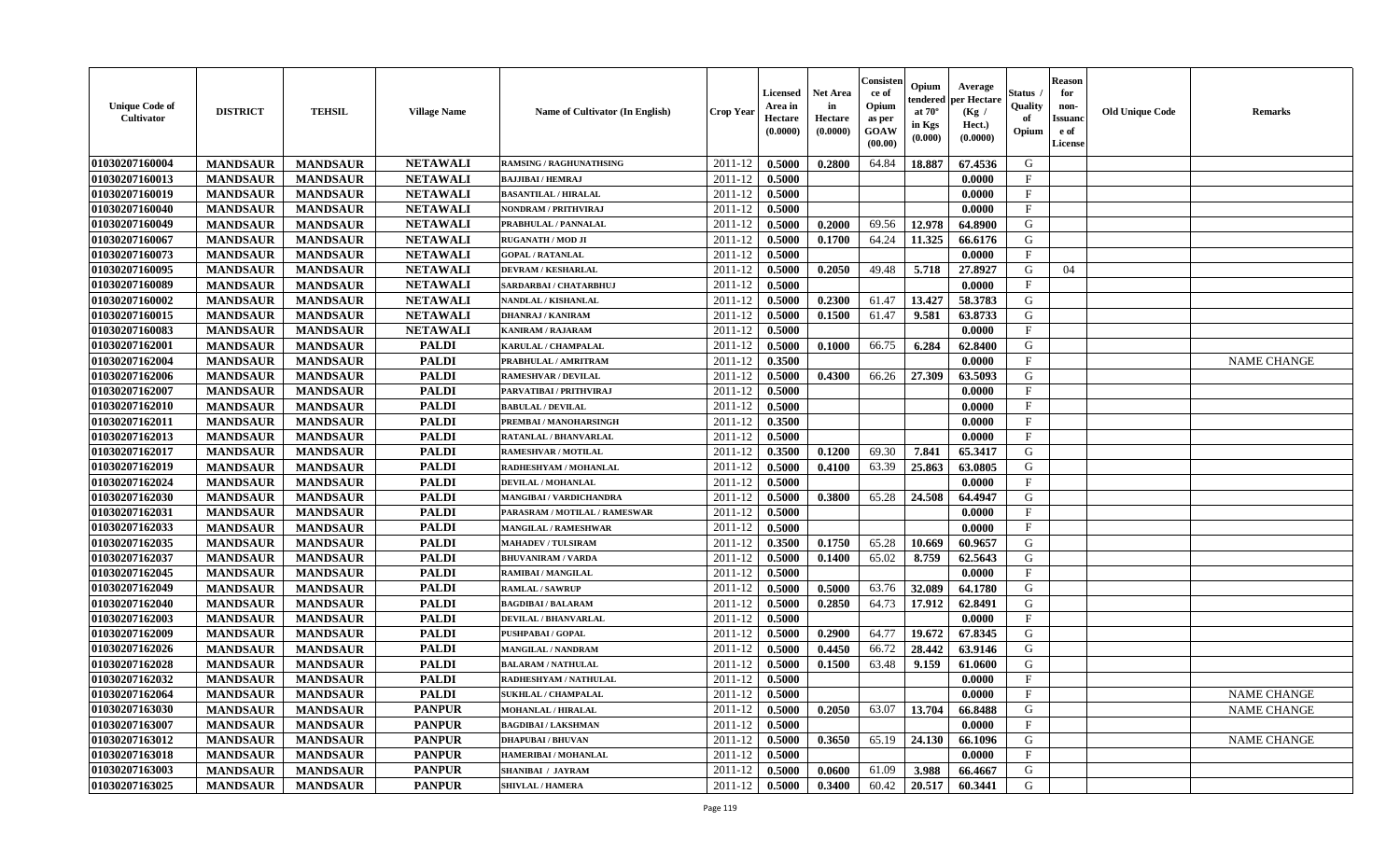| <b>Unique Code of</b><br><b>Cultivator</b> | <b>DISTRICT</b> | <b>TEHSIL</b>   | <b>Village Name</b> | Name of Cultivator (In English)  | <b>Crop Year</b> | <b>Licensed</b><br>Area in<br>Hectare<br>(0.0000) | <b>Net Area</b><br>in<br>Hectare<br>(0.0000) | Consister<br>ce of<br>Opium<br>as per<br><b>GOAW</b><br>(00.00) | Opium<br>endered<br>at $70^\circ$<br>in Kgs<br>(0.000) | Average<br>per Hectare<br>(Kg)<br>Hect.)<br>(0.0000) | Status<br>Quality<br>of<br>Opium | <b>Reason</b><br>for<br>non-<br><b>Issuand</b><br>e of<br>License | <b>Old Unique Code</b> | <b>Remarks</b>     |
|--------------------------------------------|-----------------|-----------------|---------------------|----------------------------------|------------------|---------------------------------------------------|----------------------------------------------|-----------------------------------------------------------------|--------------------------------------------------------|------------------------------------------------------|----------------------------------|-------------------------------------------------------------------|------------------------|--------------------|
| 01030207163029                             | <b>MANDSAUR</b> | <b>MANDSAUR</b> | <b>PANPUR</b>       | RAMA / PYARA                     | 2011-12          | 0.5000                                            | 0.2000                                       | 59.89                                                           | 11.756                                                 | 58.7800                                              | G                                |                                                                   |                        |                    |
| 01030207163072                             | <b>MANDSAUR</b> | <b>MANDSAUR</b> | <b>PANPUR</b>       | <b>HIRASING / JAYRAM</b>         | 2011-12          | 0.5000                                            | 0.2650                                       | 63.07                                                           | 19.245                                                 | 72.6226                                              | G                                |                                                                   |                        |                    |
| 01030207163073                             | <b>MANDSAUR</b> | <b>MANDSAUR</b> | <b>PANPUR</b>       | <b>BABULAL / SHANKARLAL</b>      | 2011-12          | 0.5000                                            | 0.2000                                       | 57.08                                                           | 12.191                                                 | 60.9550                                              | G                                |                                                                   |                        |                    |
| 01030207163074                             | <b>MANDSAUR</b> | <b>MANDSAUR</b> | <b>PANPUR</b>       | <b>GIRDHARI / KACHRUMAL</b>      | 2011-12          | 0.5000                                            | 0.3850                                       | 59.27                                                           | 25.215                                                 | 65.4935                                              | G                                |                                                                   |                        |                    |
| 01030207163079                             | <b>MANDSAUR</b> | <b>MANDSAUR</b> | <b>PANPUR</b>       | RAMESHVAR / GOVINDRAM            | 2011-12          | 0.5000                                            | 0.1800                                       | 59.02                                                           | 11.189                                                 | 62.1611                                              | G                                |                                                                   |                        |                    |
| 01030207163080                             | <b>MANDSAUR</b> | <b>MANDSAUR</b> | <b>PANPUR</b>       | <b>CHINRAM / GOVINDRAM</b>       | 2011-12          | 0.5000                                            | 0.2450                                       | 59.02                                                           | 15.278                                                 | 62.3592                                              | G                                |                                                                   |                        |                    |
| 01030207163083                             | <b>MANDSAUR</b> | <b>MANDSAUR</b> | <b>PANPUR</b>       | KANIYALAL / GOVINDRAM            | 2011-12          | 0.5000                                            | 0.1850                                       | 59.02                                                           | 11.787                                                 | 63.7135                                              | G                                |                                                                   |                        |                    |
| 01030207163093                             | <b>MANDSAUR</b> | <b>MANDSAUR</b> | <b>PANPUR</b>       | SAMPATBAI / GANPAT               | 2011-12          | 0.5000                                            | 0.1050                                       | 66.07                                                           | 6.975                                                  | 66.4286                                              | ${\bf G}$                        |                                                                   |                        |                    |
| 01030207163097                             | <b>MANDSAUR</b> | <b>MANDSAUR</b> | <b>PANPUR</b>       | <b>JAGDISH / NANURAM</b>         | 2011-12          | 0.5000                                            | 0.2500                                       | 63.07                                                           | 15.885                                                 | 63.5400                                              | G                                |                                                                   |                        |                    |
| 01030207163101                             | <b>MANDSAUR</b> | <b>MANDSAUR</b> | <b>PANPUR</b>       | NIRMALABAI / RADHESHYAM          | 2011-12          | 0.5000                                            | 0.1200                                       | 61.53                                                           | 7.682                                                  | 64.0167                                              | G                                |                                                                   |                        |                    |
| 01030207163037                             | <b>MANDSAUR</b> | <b>MANDSAUR</b> | <b>PANPUR</b>       | <b>KASTURIBAI/HANSRAJ</b>        | 2011-12          | 0.5000                                            | 0.2800                                       | 54.39                                                           | 16.395                                                 | 58.5536                                              | G                                | 05                                                                |                        |                    |
| 01030207163004                             | <b>MANDSAUR</b> | <b>MANDSAUR</b> | <b>PANPUR</b>       | <b>BANSHIBAI / HARISINGH</b>     | 2011-12          | 0.5000                                            |                                              |                                                                 |                                                        | 0.0000                                               | $\mathbf N$                      |                                                                   |                        |                    |
| 01030207163008                             | <b>MANDSAUR</b> | <b>MANDSAUR</b> | <b>PANPUR</b>       | <b>MANGILAL / RAMLAL</b>         | 2011-12          | 0.5000                                            | 0.2650                                       | 61.09                                                           | 17.489                                                 | 65.9962                                              | G                                |                                                                   |                        |                    |
| 01030207163031                             | <b>MANDSAUR</b> | <b>MANDSAUR</b> | <b>PANPUR</b>       | <b>KAMLABAI/RAMLAL</b>           | 2011-12          | 0.5000                                            | 0.2350                                       | 54.11                                                           | 13.914                                                 | 59.2085                                              | G                                | 05                                                                |                        |                    |
| 01030207163075                             | <b>MANDSAUR</b> | <b>MANDSAUR</b> | <b>PANPUR</b>       | <b>RADHESHYAM / GULAE</b>        | 2011-12          | 0.5000                                            | 0.3000                                       | 59.89                                                           | 19.285                                                 | 64.2833                                              | G                                |                                                                   |                        |                    |
| 01030207163103                             | <b>MANDSAUR</b> | <b>MANDSAUR</b> | <b>PANPUR</b>       | <b>SAID KHA / RODE KHA</b>       | 2011-12          | 0.5000                                            |                                              |                                                                 |                                                        | 0.0000                                               | $\mathbf N$                      |                                                                   |                        |                    |
| 01030207163104                             | <b>MANDSAUR</b> | <b>MANDSAUR</b> | <b>PANPUR</b>       | <b>DASRATH / KALU</b>            | 2011-12          | 0.5000                                            | 0.2400                                       | 59.89                                                           | 14.836                                                 | 61.8167                                              | G                                |                                                                   |                        |                    |
| 01030207163105                             | <b>MANDSAUR</b> | <b>MANDSAUR</b> | <b>PANPUR</b>       | PYARCHAND / BALARAM              | 2011-12          | 0.3500                                            | 0.3000                                       | 61.74                                                           | 19.104                                                 | 63.6800                                              | G                                |                                                                   |                        |                    |
| 01030207163106                             | <b>MANDSAUR</b> | <b>MANDSAUR</b> | <b>PANPUR</b>       | <b>MANGILAL / RAMLAL</b>         | 2011-12          | 0.5000                                            | 0.3600                                       | 66.12                                                           | 23.917                                                 | 66.4361                                              | G                                |                                                                   |                        |                    |
| 01030207164016                             | <b>MANDSAUR</b> | <b>MANDSAUR</b> | PIPALKHUNTA         | <b>ROSHANBAI/KANWERLAL</b>       | 2011-12          | 0.5000                                            |                                              |                                                                 |                                                        | 0.0000                                               | $\mathbf{F}$                     |                                                                   |                        |                    |
| 01030207164002                             | <b>MANDSAUR</b> | <b>MANDSAUR</b> | PIPALKHUNTA         | <b>PRABHULAL / BHUWAN</b>        | 2011-12          | 0.3500                                            |                                              |                                                                 |                                                        | 0.0000                                               | $\mathbf{F}$                     |                                                                   |                        |                    |
| 01030207164003                             | <b>MANDSAUR</b> | <b>MANDSAUR</b> | PIPALKHUNTA         | <b>MANOHERSINGH / JAYSINGH</b>   | 2011-12          | 0.5000                                            |                                              |                                                                 |                                                        | 0.0000                                               | $_{\rm F}$                       |                                                                   |                        |                    |
| 01030207164007                             | <b>MANDSAUR</b> | <b>MANDSAUR</b> | PIPALKHUNTA         | <b>GORDHANALAL / MOTI</b>        | 2011-12          | 0.5000                                            |                                              |                                                                 |                                                        | 0.0000                                               | $\mathbf{F}$                     |                                                                   |                        |                    |
| 01030207164010                             | <b>MANDSAUR</b> | <b>MANDSAUR</b> | PIPALKHUNTA         | <b>KARULAL / RATANLAL</b>        | 2011-12          | 0.5000                                            |                                              |                                                                 |                                                        | 0.0000                                               | $\mathbf{F}$                     |                                                                   |                        | <b>NAME CHANGE</b> |
| 01030207164012                             | <b>MANDSAUR</b> | <b>MANDSAUR</b> | PIPALKHUNTA         | DEVILAL / LALJI                  | 2011-12          | 0.5000                                            |                                              |                                                                 |                                                        | 0.0000                                               | $_{\rm F}$                       |                                                                   |                        |                    |
| 01030207164014                             | <b>MANDSAUR</b> | <b>MANDSAUR</b> | <b>PIPALKHUNTA</b>  | DASHRATHSINGH / BHANWERSINGH     | 2011-12          | 0.5000                                            |                                              |                                                                 |                                                        | 0.0000                                               | $\mathbf{F}$                     |                                                                   |                        |                    |
| 01030207164018                             | <b>MANDSAUR</b> | <b>MANDSAUR</b> | PIPALKHUNTA         | KANWERLAL / GANESHRAM            | 2011-12          | 0.5000                                            |                                              |                                                                 |                                                        | 0.0000                                               | F                                |                                                                   |                        |                    |
| 01030207164019                             | <b>MANDSAUR</b> | <b>MANDSAUR</b> | PIPALKHUNTA         | <b>HIRALALA / ONKAR</b>          | 2011-12          | 0.5000                                            |                                              |                                                                 |                                                        | 0.0000                                               | $_{\rm F}$                       |                                                                   |                        |                    |
| 01030207164020                             | <b>MANDSAUR</b> | <b>MANDSAUR</b> | PIPALKHUNTA         | <b>JANIBAI / AMRATRAM</b>        | 2011-12          | 0.5000                                            |                                              |                                                                 |                                                        | 0.0000                                               | $\rm F$                          |                                                                   |                        |                    |
| 01030207164023                             | <b>MANDSAUR</b> | <b>MANDSAUR</b> | PIPALKHUNTA         | <b>RAMA / NATHU BALAI</b>        | 2011-12          | 0.5000                                            |                                              |                                                                 |                                                        | 0.0000                                               | $\mathbf{F}$                     |                                                                   |                        |                    |
| 01030207164027                             | <b>MANDSAUR</b> | <b>MANDSAUR</b> | PIPALKHUNTA         | <b>BHERULAL / KACHRU</b>         | 2011-12          | 0.5000                                            |                                              |                                                                 |                                                        | 0.0000                                               | F                                |                                                                   |                        |                    |
| 01030207164028                             | <b>MANDSAUR</b> | <b>MANDSAUR</b> | PIPALKHUNTA         | RODIBAI / MANNALAL               | 2011-12          | 0.5000                                            |                                              |                                                                 |                                                        | 0.0000                                               | $\mathbf{F}$                     |                                                                   |                        |                    |
| 01030207164031                             | <b>MANDSAUR</b> | <b>MANDSAUR</b> | PIPALKHUNTA         | <b>MANGUSINGH / BHANWERSINGH</b> | 2011-12          | 0.5000                                            |                                              |                                                                 |                                                        | 0.0000                                               | $\mathbf{F}$                     |                                                                   |                        |                    |
| 01030207164038                             | <b>MANDSAUR</b> | <b>MANDSAUR</b> | <b>PIPALKHUNTA</b>  | <b>ARJUNSINGH / KALUSINGH</b>    | 2011-12          | 0.3500                                            |                                              |                                                                 |                                                        | 0.0000                                               | $\mathbf{F}$                     |                                                                   |                        |                    |
| 01030207164048                             | <b>MANDSAUR</b> | <b>MANDSAUR</b> | <b>PIPALKHUNTA</b>  | <b>KARIBAI/MANNALAL</b>          | 2011-12          | 0.5000                                            |                                              |                                                                 |                                                        | 0.0000                                               | $\mathbf{F}$                     |                                                                   |                        |                    |
| 01030207164055                             | <b>MANDSAUR</b> | <b>MANDSAUR</b> | <b>PIPALKHUNTA</b>  | MOHANLAL / LALA                  | 2011-12          | 0.5000                                            |                                              |                                                                 |                                                        | 0.0000                                               | $\mathbf{F}$                     |                                                                   |                        |                    |
| 01030207164056                             | <b>MANDSAUR</b> | <b>MANDSAUR</b> | PIPALKHUNTA         | <b>KANA / SHAMBU</b>             | 2011-12          | 0.5000                                            |                                              |                                                                 |                                                        | 0.0000                                               | $\mathbf{F}$                     |                                                                   |                        |                    |
| 01030207164013                             | <b>MANDSAUR</b> | <b>MANDSAUR</b> | <b>PIPALKHUNTA</b>  | RAMKUNWERBAI / BADANSINGH        | 2011-12          | 0.5000                                            |                                              |                                                                 |                                                        | 0.0000                                               | $\mathbf{F}$                     |                                                                   |                        |                    |
| 01030207164004                             | <b>MANDSAUR</b> | <b>MANDSAUR</b> | PIPALKHUNTA         | <b>RAMDAS / UMEDRAM</b>          | 2011-12          | 0.5000                                            |                                              |                                                                 |                                                        | 0.0000                                               | $\mathbf{F}$                     |                                                                   |                        |                    |
| 01030207164054                             | <b>MANDSAUR</b> | <b>MANDSAUR</b> | <b>PIPALKHUNTA</b>  | KARULAL / GANGARAM               | 2011-12          | 0.3500                                            | 0.1450                                       | 58.29                                                           | 8.327                                                  | 57.4276                                              | G                                |                                                                   |                        |                    |
| 01030207165001                             | <b>MANDSAUR</b> | <b>MANDSAUR</b> | <b>RANAKHEDA</b>    | <b>BHANWERLAL / DEVICHAND</b>    | 2011-12          | 0.5000                                            | 0.2700                                       | 57.38                                                           | 16.739                                                 | 61.9963                                              | G                                |                                                                   |                        |                    |
| 01030207165002                             | <b>MANDSAUR</b> | <b>MANDSAUR</b> | <b>RANAKHEDA</b>    | <b>OMPRAKASH / DEVILAL</b>       | 2011-12          | 0.5000                                            | 0.2750                                       | 60.74                                                           | 18.439                                                 | 67.0509                                              | G                                |                                                                   |                        |                    |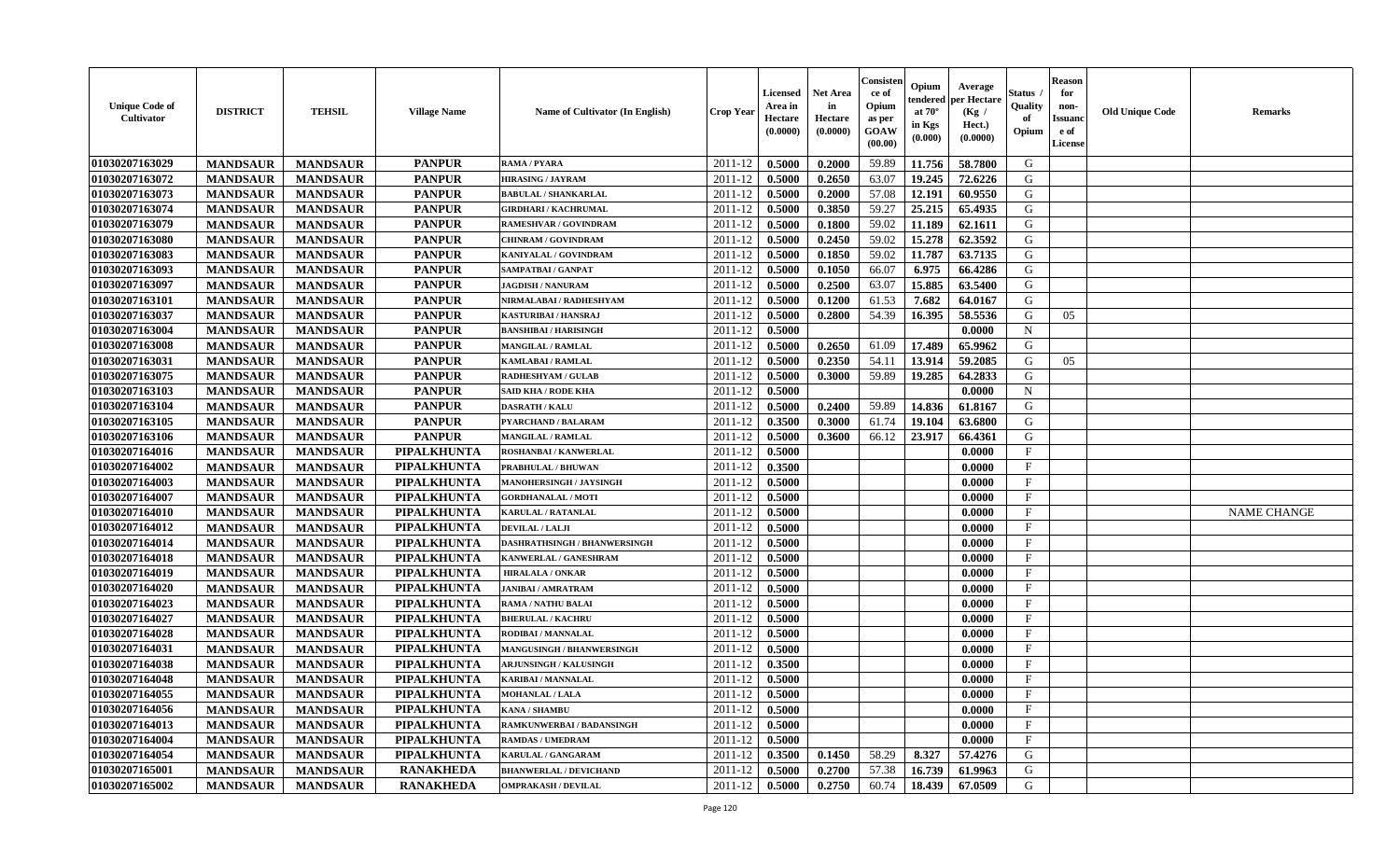| <b>Unique Code of</b><br><b>Cultivator</b> | <b>DISTRICT</b> | <b>TEHSIL</b>   | <b>Village Name</b> | Name of Cultivator (In English) | <b>Crop Year</b> | <b>Licensed</b><br>Area in<br>Hectare<br>(0.0000) | <b>Net Area</b><br>in<br>Hectare<br>(0.0000) | Consisteı<br>ce of<br>Opium<br>as per<br>GOAW<br>(00.00) | Opium<br>endered<br>at $70^\circ$<br>in Kgs<br>(0.000) | Average<br>per Hectare<br>(Kg /<br>Hect.)<br>(0.0000) | Status<br>Quality<br>of<br>Opium | <b>Reason</b><br>for<br>non-<br><b>Issuand</b><br>e of<br>License | <b>Old Unique Code</b> | <b>Remarks</b> |
|--------------------------------------------|-----------------|-----------------|---------------------|---------------------------------|------------------|---------------------------------------------------|----------------------------------------------|----------------------------------------------------------|--------------------------------------------------------|-------------------------------------------------------|----------------------------------|-------------------------------------------------------------------|------------------------|----------------|
| 01030207165003                             | <b>MANDSAUR</b> | <b>MANDSAUR</b> | <b>RANAKHEDA</b>    | <b>AMBALAL / RAMESHWER</b>      | 2011-12          | 0.5000                                            | 0.4050                                       | 63.39                                                    | 28.263                                                 | 69.7852                                               | G                                |                                                                   |                        |                |
| 01030207165008                             | <b>MANDSAUR</b> | <b>MANDSAUR</b> | <b>RANAKHEDA</b>    | <b>BADRILAL / CHAMPALAL</b>     | 2011-12          | 0.5000                                            |                                              |                                                          |                                                        | 0.0000                                                | $\mathbf{F}$                     |                                                                   |                        |                |
| 01030207165009                             | <b>MANDSAUR</b> | <b>MANDSAUR</b> | <b>RANAKHEDA</b>    | <b>RAMSINGH / JAYSINGH</b>      | 2011-12          | 0.5000                                            | 0.2050                                       | 58.01                                                    | 14.080                                                 | 68.6829                                               | G                                |                                                                   |                        |                |
| 01030207165015                             | <b>MANDSAUR</b> | <b>MANDSAUR</b> | <b>RANAKHEDA</b>    | <b>KISHAN / NATHU</b>           | 2011-12          | 0.5000                                            | 0.2300                                       | 60.74                                                    | 15.480                                                 | 67.3043                                               | G                                |                                                                   |                        |                |
| 01030207165016                             | <b>MANDSAUR</b> | <b>MANDSAUR</b> | <b>RANAKHEDA</b>    | <b>FAKIRCHAND / RAMCHAND</b>    | 2011-12          | 0.5000                                            | 0.3450                                       | 58.01                                                    | 21.505                                                 | 62.3333                                               | G                                |                                                                   |                        |                |
| 01030207165017                             | <b>MANDSAUR</b> | <b>MANDSAUR</b> | <b>RANAKHEDA</b>    | <b>JAGDISH / KACHRULAL</b>      | 2011-12          | 0.5000                                            | 0.2950                                       | 60.45                                                    | 19.577                                                 | 66.3627                                               | G                                |                                                                   |                        |                |
| 01030207165023                             | <b>MANDSAUR</b> | <b>MANDSAUR</b> | <b>RANAKHEDA</b>    | <b>BADRILAL / KISHAN</b>        | 2011-12          | 0.3500                                            |                                              |                                                          |                                                        | 0.0000                                                | $\rm F$                          |                                                                   |                        |                |
| 01030207165025                             | <b>MANDSAUR</b> | <b>MANDSAUR</b> | <b>RANAKHEDA</b>    | <b>RANCHOR / MANGILAL</b>       | 2011-12          | 0.5000                                            | 0.4600                                       | 56.29                                                    | 28.016                                                 | 60.9043                                               | G                                |                                                                   |                        |                |
| 01030207165028                             | <b>MANDSAUR</b> | <b>MANDSAUR</b> | <b>RANAKHEDA</b>    | <b>NANDLAL / KACHRU</b>         | 2011-12          | 0.5000                                            | 0.3100                                       | 60.45                                                    | 20,277                                                 | 65.4097                                               | G                                |                                                                   |                        |                |
| 01030207165032                             | <b>MANDSAUR</b> | <b>MANDSAUR</b> | <b>RANAKHEDA</b>    | <b>BALMUKAND / LAKHMICHAND</b>  | 2011-12          | 0.3500                                            | 0.2000                                       | 63.39                                                    | 13.593                                                 | 67.9650                                               | G                                |                                                                   |                        |                |
| 01030207165038                             | <b>MANDSAUR</b> | <b>MANDSAUR</b> | <b>RANAKHEDA</b>    | <b>NANDLAL / PARSRAM</b>        | 2011-12          | 0.5000                                            | 0.4900                                       | 64.00                                                    | 33.472                                                 | 68.3102                                               | $\mathbf G$                      |                                                                   |                        |                |
| 01030207165040                             | <b>MANDSAUR</b> | <b>MANDSAUR</b> | <b>RANAKHEDA</b>    | <b>MOHANLAL / RAMESHWAR</b>     | 2011-12          | 0.5000                                            | 0.4850                                       | 63.02                                                    | 32.923                                                 | 67.8825                                               | G                                |                                                                   |                        |                |
| 01030207165037                             | <b>MANDSAUR</b> | <b>MANDSAUR</b> | <b>RANAKHEDA</b>    | PRABHULAL / KISHAN              | 2011-12          | 0.5000                                            |                                              |                                                          |                                                        | 0.0000                                                | $_{\rm F}$                       |                                                                   |                        |                |
| 01030207165047                             | <b>MANDSAUR</b> | <b>MANDSAUR</b> | <b>RANAKHEDA</b>    | DEVKANYABAI / ANOKHILAL         | 2011-12          | 0.5000                                            | 0.3500                                       | 60.45                                                    | 22.418                                                 | 64.0514                                               | G                                |                                                                   |                        |                |
| 01030207165048                             | <b>MANDSAUR</b> | <b>MANDSAUR</b> | <b>RANAKHEDA</b>    | DASRATHSINGH / JUJHARSINGH      | 2011-12          | 0.5000                                            | 0.4000                                       | 64.14                                                    | 28.332                                                 | 70.8300                                               | G                                |                                                                   |                        |                |
| 01030207165049                             | <b>MANDSAUR</b> | <b>MANDSAUR</b> | <b>RANAKHEDA</b>    | <b>BHERUSINGH / UMRAVSINGH</b>  | 2011-12          | 0.5000                                            | 0.2750                                       | 61.95                                                    | 18.797                                                 | 68.3527                                               | G                                |                                                                   |                        |                |
| 01030207165057                             | <b>MANDSAUR</b> | <b>MANDSAUR</b> | <b>RANAKHEDA</b>    | <b>ANUGIR / DARYAVGIR</b>       | 2011-12          | 0.5000                                            | 0.2050                                       | 61.95                                                    | 12.948                                                 | 63.1610                                               | G                                |                                                                   |                        |                |
| 01030207165064                             | <b>MANDSAUR</b> | <b>MANDSAUR</b> | <b>RANAKHEDA</b>    | <b>HIRALAL / PRABHULAL</b>      | 2011-12          | 0.5000                                            | 0.4300                                       | 61.95                                                    | 27.736                                                 | 64.5023                                               | G                                |                                                                   |                        |                |
| 01030207165066                             | <b>MANDSAUR</b> | <b>MANDSAUR</b> | <b>RANAKHEDA</b>    | <b>GOPAL / BHERULAL</b>         | 2011-12          | 0.5000                                            | 0.2700                                       | 58.01                                                    | 18.099                                                 | 67.0333                                               | G                                |                                                                   |                        |                |
| 01030207165069                             | <b>MANDSAUR</b> | <b>MANDSAUR</b> | <b>RANAKHEDA</b>    | <b>RAJUGIR / SHANKARGIR</b>     | 2011-12          | 0.3500                                            | 0.2150                                       | 63.47                                                    | 14.789                                                 | 68.7860                                               | G                                |                                                                   |                        |                |
| 01030207165071                             | <b>MANDSAUR</b> | <b>MANDSAUR</b> | <b>RANAKHEDA</b>    | <b>DEVILAL / SHANKERLAL</b>     | $2011 - 12$      | 0.5000                                            | 0.1750                                       | 63.47                                                    | 11.869                                                 | 67.8229                                               | G                                |                                                                   |                        |                |
| 01030207165074                             | <b>MANDSAUR</b> | <b>MANDSAUR</b> | <b>RANAKHEDA</b>    | <b>PARSRAM / KACHRU</b>         | 2011-12          | 0.5000                                            | 0.4500                                       | 60.13                                                    | 29.558                                                 | 65.6844                                               | G                                |                                                                   |                        |                |
|                                            |                 |                 |                     | <b>MUNNALAL / HARIRAM</b>       |                  |                                                   |                                              |                                                          |                                                        |                                                       | G                                |                                                                   |                        |                |
| 01030207165075                             | <b>MANDSAUR</b> | <b>MANDSAUR</b> | <b>RANAKHEDA</b>    |                                 | 2011-12          | 0.5000                                            | 0.4500                                       | 60.57                                                    | 29.342                                                 | 65.2044                                               |                                  |                                                                   |                        |                |
| 01030207165076                             | <b>MANDSAUR</b> | <b>MANDSAUR</b> | <b>RANAKHEDA</b>    | <b>BHADURSINGH / JAYSINGH</b>   | 2011-12          | 0.5000                                            | 0.3100                                       | 58.36                                                    | 19.175                                                 | 61.8548                                               | G                                |                                                                   |                        |                |
| 01030207165078                             | <b>MANDSAUR</b> | <b>MANDSAUR</b> | <b>RANAKHEDA</b>    | <b>VERDICHAND / TULSIRAM</b>    | 2011-12          | 0.5000                                            |                                              |                                                          |                                                        | 0.0000                                                | $\mathbf{F}$                     |                                                                   |                        |                |
| 01030207165080                             | <b>MANDSAUR</b> | <b>MANDSAUR</b> | <b>RANAKHEDA</b>    | <b>RAMESWER / LAXMICHAND</b>    | 2011-12          | 0.5000                                            | 0.1450                                       | 60.57                                                    | 9.951                                                  | 68.6276                                               | G                                |                                                                   |                        |                |
| 01030207165083                             | <b>MANDSAUR</b> | <b>MANDSAUR</b> | <b>RANAKHEDA</b>    | <b>MANGILAL / JAGANATH</b>      | 2011-12          | 0.5000                                            | 0.3350                                       | 60.57                                                    | 21.918                                                 | 65.4269                                               | G                                |                                                                   |                        |                |
| 01030207165088                             | <b>MANDSAUR</b> | <b>MANDSAUR</b> | <b>RANAKHEDA</b>    | <b>CHAMPALAL / RATANLAL</b>     | 2011-12          | 0.5000                                            | 0.2000                                       | 63.47                                                    | 14.009                                                 | 70.0450                                               | G                                |                                                                   |                        |                |
| 01030207165089                             | <b>MANDSAUR</b> | <b>MANDSAUR</b> | <b>RANAKHEDA</b>    | <b>GENDKUNWER / BAGDUSINGH</b>  | 2011-12          | 0.5000                                            | 0.2450                                       | 57.84                                                    | 15.642                                                 | 63.8449                                               | $\mathbf{I}$                     | 02                                                                |                        |                |
| 01030207165091                             | <b>MANDSAUR</b> | <b>MANDSAUR</b> | <b>RANAKHEDA</b>    | <b>SHANKERLAL / NANDA</b>       | 2011-12          | 0.5000                                            | 0.3450                                       | 61.38                                                    | 22.974                                                 | 66.5913                                               | G                                |                                                                   |                        |                |
| 01030207165092                             | <b>MANDSAUR</b> | <b>MANDSAUR</b> | <b>RANAKHEDA</b>    | <b>JUJHARSINGH / KALUSINGH</b>  | 2011-12          | 0.5000                                            | 0.2700                                       | 64.09                                                    | 18.714                                                 | 69.3111                                               | ${\bf G}$                        |                                                                   |                        |                |
| 01030207165093                             | <b>MANDSAUR</b> | <b>MANDSAUR</b> | <b>RANAKHEDA</b>    | <b>GHASIRAM / TULSIRAM</b>      | 2011-12          | 0.5000                                            | 0.2450                                       | 65.26                                                    | 17.173                                                 | 70.0939                                               | G                                |                                                                   |                        |                |
| 01030207165094                             | <b>MANDSAUR</b> | <b>MANDSAUR</b> | <b>RANAKHEDA</b>    | <b>ISHWERLAL / KAVERIBAI</b>    | 2011-12          | 0.5000                                            | 0.2400                                       | 64.09                                                    | 15.601                                                 | 65.0042                                               | G                                |                                                                   |                        |                |
| 01030207165095                             | <b>MANDSAUR</b> | <b>MANDSAUR</b> | <b>RANAKHEDA</b>    | KAILASHBAI / RAMESHVAR          | 2011-12          | 0.5000                                            | 0.3000                                       | 61.38                                                    | 19.563                                                 | 65.2100                                               | G                                |                                                                   |                        |                |
| 01030207165096                             | <b>MANDSAUR</b> | <b>MANDSAUR</b> | <b>RANAKHEDA</b>    | <b>KACHRU / SHAVRAM</b>         | 2011-12          | 0.5000                                            | 0.3150                                       | 65.26                                                    | 21.918                                                 | 69.5810                                               | G                                |                                                                   |                        |                |
| 01030207165098                             | <b>MANDSAUR</b> | <b>MANDSAUR</b> | <b>RANAKHEDA</b>    | <b>RAMSHUKIBAI / RAMCHAND</b>   | 2011-12          | 0.5000                                            | 0.3700                                       | 59.18                                                    | 23.545                                                 | 63.6351                                               | G                                |                                                                   |                        |                |
| 01030207165099                             | <b>MANDSAUR</b> | <b>MANDSAUR</b> | <b>RANAKHEDA</b>    | RAMLAL / JADAWCHAND             | 2011-12          | 0.5000                                            |                                              |                                                          |                                                        | 0.0000                                                | $\rm F$                          |                                                                   |                        |                |
| 01030207165102                             | <b>MANDSAUR</b> | <b>MANDSAUR</b> | <b>RANAKHEDA</b>    | <b>BADRILAL / TULSIRAM</b>      | 2011-12          | 0.5000                                            | 0.3900                                       | 65.26                                                    | 28.239                                                 | 72.4077                                               | G                                |                                                                   |                        |                |
| 01030207165104                             | <b>MANDSAUR</b> | <b>MANDSAUR</b> | <b>RANAKHEDA</b>    | <b>BHERULAL / BHANWERLAL</b>    | 2011-12          | 0.5000                                            | 0.4750                                       | 59.65                                                    | 31.044                                                 | 65.3558                                               | G                                |                                                                   |                        |                |
| 01030207165105                             | <b>MANDSAUR</b> | <b>MANDSAUR</b> | <b>RANAKHEDA</b>    | MOHANLAL / ASHARAM              | 2011-12          | 0.5000                                            | 0.2000                                       | 59.33                                                    | 12.697                                                 | 63.4850                                               | G                                |                                                                   |                        |                |
| 01030207165106                             | <b>MANDSAUR</b> | <b>MANDSAUR</b> | <b>RANAKHEDA</b>    | NANDIBAI / UDAYRAM              | 2011-12          | 0.5000                                            | 0.2750                                       | 61.38                                                    | 18.721                                                 | 68.0764                                               | G                                |                                                                   |                        |                |
| 01030207165111                             | <b>MANDSAUR</b> | <b>MANDSAUR</b> | <b>RANAKHEDA</b>    | <b>VENIRAM / MANNA</b>          | 2011-12          | 0.5000                                            | 0.2400                                       | 60.46                                                    | 16.575                                                 | 69.0625                                               | G                                |                                                                   |                        |                |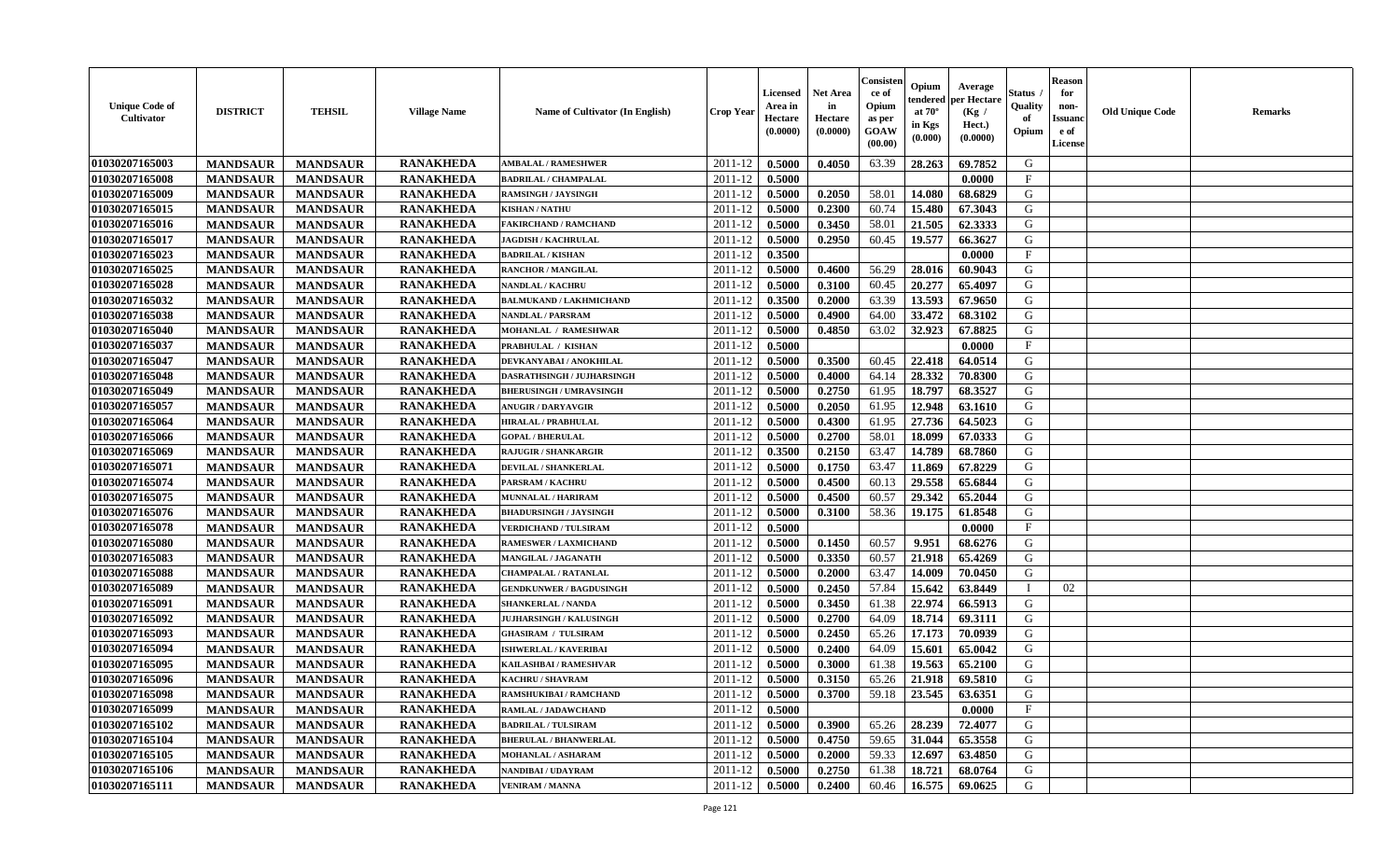| <b>Unique Code of</b><br>Cultivator | <b>DISTRICT</b> | <b>TEHSIL</b>   | <b>Village Name</b> | <b>Name of Cultivator (In English)</b> | <b>Crop Year</b> | Licensed<br>Area in<br>Hectare<br>(0.0000) | <b>Net Area</b><br>in<br>Hectare<br>(0.0000) | Consister<br>ce of<br>Opium<br>as per<br>GOAW<br>(00.00) | Opium<br>endered<br>at $70^\circ$<br>in Kgs<br>(0.000) | Average<br>per Hectare<br>(Kg /<br>Hect.)<br>(0.0000) | <b>Status</b> .<br>Quality<br>of<br>Opium | <b>Reason</b><br>for<br>non-<br><b>Issuand</b><br>e of<br>License | <b>Old Unique Code</b> | <b>Remarks</b> |
|-------------------------------------|-----------------|-----------------|---------------------|----------------------------------------|------------------|--------------------------------------------|----------------------------------------------|----------------------------------------------------------|--------------------------------------------------------|-------------------------------------------------------|-------------------------------------------|-------------------------------------------------------------------|------------------------|----------------|
| 01030207165112                      | <b>MANDSAUR</b> | <b>MANDSAUR</b> | <b>RANAKHEDA</b>    | <b>GITABAI/HIRALAL</b>                 | 2011-12          | 0.5000                                     | 0.1600                                       | 63.44                                                    | 10.848                                                 | 67.8000                                               | G                                         |                                                                   |                        |                |
| 01030207165115                      | <b>MANDSAUR</b> | <b>MANDSAUR</b> | <b>RANAKHEDA</b>    | <b>DEVILAL / DHURA</b>                 | 2011-12          | 0.5000                                     | 0.2500                                       | 60.46                                                    | 16.462                                                 | 65.8480                                               | G                                         |                                                                   |                        |                |
| 01030207165119                      | <b>MANDSAUR</b> | <b>MANDSAUR</b> | <b>RANAKHEDA</b>    | <b>LAXMAN / PARTHA</b>                 | 2011-12          | 0.5000                                     | 0.2300                                       | 59.97                                                    | 14.967                                                 | 65.0739                                               | G                                         |                                                                   |                        |                |
| 01030207165120                      | <b>MANDSAUR</b> | <b>MANDSAUR</b> | <b>RANAKHEDA</b>    | NARAYANSINGH / NATHUSINGH              | 2011-12          | 0.5000                                     | 0.3500                                       | 59.97                                                    | 22.343                                                 | 63.8371                                               | G                                         |                                                                   |                        |                |
| 01030207165121                      | <b>MANDSAUR</b> | <b>MANDSAUR</b> | <b>RANAKHEDA</b>    | <b>SHANKERGIR / DEVGIR</b>             | 2011-12          | 0.5000                                     | 0.3100                                       | 59.97                                                    | 19.927                                                 | 64.2806                                               | G                                         |                                                                   |                        |                |
| 01030207165127                      | <b>MANDSAUR</b> | <b>MANDSAUR</b> | <b>RANAKHEDA</b>    | <b>AXMICHAND / TULSIRAM</b>            | 2011-12          | 0.5000                                     | 0.2100                                       | 63.44                                                    | 14.646                                                 | 69.7429                                               | G                                         |                                                                   |                        |                |
| 01030207165128                      | <b>MANDSAUR</b> | <b>MANDSAUR</b> | <b>RANAKHEDA</b>    | <b>NAHARSINGH / HMERSINGH</b>          | 2011-12          | 0.5000                                     | 0.4500                                       | 60.11                                                    | 28.724                                                 | 63.8311                                               | G                                         |                                                                   |                        |                |
| 01030207165129                      | <b>MANDSAUR</b> | <b>MANDSAUR</b> | <b>RANAKHEDA</b>    | <b>BHERULAL / MANNA</b>                | 2011-12          | 0.5000                                     | 0.2900                                       | 55.70                                                    | 17.967                                                 | 61.9552                                               | G                                         |                                                                   |                        |                |
| 01030207165131                      | <b>MANDSAUR</b> | <b>MANDSAUR</b> | <b>RANAKHEDA</b>    | HARIRAM / AMRATRAM                     | 2011-12          | 0.5000                                     | 0.4700                                       | 60.11                                                    | 30.338                                                 | 64.5489                                               | G                                         |                                                                   |                        |                |
| 01030207165133                      | <b>MANDSAUR</b> | <b>MANDSAUR</b> | <b>RANAKHEDA</b>    | RODSINGH / ANOPSINGH                   | 2011-12          | 0.5000                                     | 0.3150                                       | 63.44                                                    | 20.935                                                 | 66.4603                                               | G                                         |                                                                   |                        |                |
| 01030207165134                      | <b>MANDSAUR</b> | <b>MANDSAUR</b> | <b>RANAKHEDA</b>    | <b>NARAYAN / TORIRAM</b>               | 2011-12          | 0.5000                                     | 0.3950                                       | 56.57                                                    | 24.220                                                 | 61.3165                                               | ${\bf G}$                                 |                                                                   |                        |                |
| 01030207165136                      | <b>MANDSAUR</b> | <b>MANDSAUR</b> | <b>RANAKHEDA</b>    | <b>NAGU / DOLA</b>                     | 2011-12          | 0.5000                                     | 0.1750                                       | 64.13                                                    | 11.598                                                 | 66.2743                                               | G                                         |                                                                   |                        |                |
| 01030207165011                      | <b>MANDSAUR</b> | <b>MANDSAUR</b> | <b>RANAKHEDA</b>    | <b>DINESHCHAND / VERDICHAND</b>        | 2011-12          | 0.5000                                     | 0.1900                                       | 69.63                                                    | 14.473                                                 | 76.1737                                               | G                                         |                                                                   |                        |                |
| 01030207165012                      | <b>MANDSAUR</b> | <b>MANDSAUR</b> | <b>RANAKHEDA</b>    | KAMLASHANKER / DEVILAL                 | 2011-12          | 0.5000                                     | 0.4800                                       | 61.24                                                    | 32.168                                                 | 67.0167                                               | G                                         |                                                                   |                        |                |
| 01030207165013                      | <b>MANDSAUR</b> | <b>MANDSAUR</b> | <b>RANAKHEDA</b>    | <b>MUKESH / BADRILAL</b>               | 2011-12          | 0.5000                                     | 0.3950                                       | 64.06                                                    | 28.214                                                 | 71.4278                                               | ${\bf G}$                                 |                                                                   |                        |                |
| 01030207165043                      | <b>MANDSAUR</b> | <b>MANDSAUR</b> | <b>RANAKHEDA</b>    | <b>KARULAL / GHASIRAM</b>              | 2011-12          | 0.5000                                     | 0.2950                                       | 64.13                                                    | 20.375                                                 | 69.0678                                               | G                                         |                                                                   |                        |                |
| 01030207165116                      | <b>MANDSAUR</b> | <b>MANDSAUR</b> | <b>RANAKHEDA</b>    | <b>BHULIBAI / ASHARAM</b>              | 2011-12          | 0.5000                                     | 0.3300                                       | 62.29                                                    | 22.015                                                 | 66.7121                                               | G                                         |                                                                   |                        |                |
| 01030207165118                      | <b>MANDSAUR</b> | <b>MANDSAUR</b> | <b>RANAKHEDA</b>    | SHANKARLAL / AMRATRAM                  | 2011-12          | 0.5000                                     | 0.4300                                       | 60.11                                                    | 28.174                                                 | 65.5209                                               | G                                         |                                                                   |                        |                |
| 01030207165042                      | <b>MANDSAUR</b> | <b>MANDSAUR</b> | <b>RANAKHEDA</b>    | <b>RAMESWER / DOLA</b>                 | 2011-12          | 0.5000                                     | 0.2000                                       | 58.92                                                    | 12.752                                                 | 63.7600                                               | $\mathbf I$                               | 02                                                                |                        |                |
| 01030207165022                      | <b>MANDSAUR</b> | <b>MANDSAUR</b> | <b>RANAKHEDA</b>    | SHYAMLAL / LAXMINARAYAN                | 2011-12          | 0.5000                                     |                                              |                                                          |                                                        | 0.0000                                                | $\mathbf{F}$                              |                                                                   |                        |                |
| 01030207165067                      | <b>MANDSAUR</b> | <b>MANDSAUR</b> | <b>RANAKHEDA</b>    | KAMALSINGH / NAHARSINGH                | 2011-12          | 0.5000                                     | 0.4000                                       | 59.80                                                    | 25.731                                                 | 64.3275                                               | G                                         |                                                                   |                        |                |
| 01030207165014                      | <b>MANDSAUR</b> | <b>MANDSAUR</b> | <b>RANAKHEDA</b>    | <b>GANGARAM / NATHU</b>                | 2011-12          | 0.5000                                     | 0.2700                                       | 59.80                                                    | 18.709                                                 | 69.2926                                               | G                                         |                                                                   |                        |                |
| 01030207165039                      | <b>MANDSAUR</b> | <b>MANDSAUR</b> | <b>RANAKHEDA</b>    | <b>GOPALSINGH / BAGDUSINGH</b>         | 2011-12          | 0.5000                                     |                                              |                                                          |                                                        | 0.0000                                                | $\mathbf{F}$                              |                                                                   |                        |                |
| 01030207165019                      | <b>MANDSAUR</b> | <b>MANDSAUR</b> | <b>RANAKHEDA</b>    | KACHRULAL / HARIRAM                    | 2011-12          | 0.5000                                     | 0.2500                                       | 59.87                                                    | 15.951                                                 | 63.8040                                               | $\mathsf G$                               |                                                                   |                        |                |
| 01030207165085                      | <b>MANDSAUR</b> | <b>MANDSAUR</b> | <b>RANAKHEDA</b>    | <b>GOKUL / KACHRULAL</b>               | 2011-12          | 0.5000                                     | 0.3850                                       | 57.40                                                    | 24.436                                                 | 63.4701                                               | G                                         |                                                                   |                        |                |
| 01030207165010                      | <b>MANDSAUR</b> | <b>MANDSAUR</b> | <b>RANAKHEDA</b>    | <b>DILIP / SUNDARLAL</b>               | 2011-12          | 0.5000                                     | 0.2800                                       | 56.42                                                    | 16.958                                                 | 60.5643                                               | $\mathsf G$                               |                                                                   |                        |                |
| 01030207165058                      | <b>MANDSAUR</b> | <b>MANDSAUR</b> | <b>RANAKHEDA</b>    | RAMCHANDRA / NATHU                     | 2011-12          | 0.5000                                     | 0.1450                                       | 57.40                                                    | 9.274                                                  | 63.9586                                               | G                                         |                                                                   |                        |                |
| 01030207165082                      | <b>MANDSAUR</b> | <b>MANDSAUR</b> | <b>RANAKHEDA</b>    | SUNDERLAL / LAKHMICHAND                | 2011-12          | 0.5000                                     | 0.3300                                       | 56.36                                                    | 20.016                                                 | 60.6545                                               | G                                         |                                                                   |                        |                |
| 01030207165103                      | <b>MANDSAUR</b> | <b>MANDSAUR</b> | <b>RANAKHEDA</b>    | <b>CHENSINGH / KISHORSINGH</b>         | 2011-12          | 0.5000                                     | 0.2500                                       | 59.80                                                    | 16.026                                                 | 64.1040                                               | G                                         |                                                                   |                        |                |
| 01030207165045                      | <b>MANDSAUR</b> | <b>MANDSAUR</b> | <b>RANAKHEDA</b>    | HANSKUNWER / KARUSINGH                 | 2011-12          | 0.5000                                     | 0.3750                                       | 60.28                                                    | 25.455                                                 | 67.8800                                               | G                                         |                                                                   |                        |                |
| 01030207165052                      | <b>MANDSAUR</b> | <b>MANDSAUR</b> | <b>RANAKHEDA</b>    | OGHADSINGH / JAYSINGH                  | 2011-12          | 0.5000                                     | 0.2900                                       | 60.28                                                    | 18.859                                                 | 65.0310                                               | G                                         |                                                                   |                        |                |
| 01030207165068                      | <b>MANDSAUR</b> | <b>MANDSAUR</b> | <b>RANAKHEDA</b>    | <b>BHANWERLAL / LAXMICHAND</b>         | 2011-12          | 0.5000                                     | 0.0750                                       | 57.40                                                    | 4.920                                                  | 65.6000                                               | G                                         |                                                                   |                        |                |
| 01030207165081                      | <b>MANDSAUR</b> | <b>MANDSAUR</b> | <b>RANAKHEDA</b>    | AMBALAL / PRABHULAL                    | 2011-12          | 0.5000                                     | 0.4350                                       | 60.28                                                    | 27.505                                                 | 63.2299                                               | G                                         |                                                                   |                        |                |
| 01030207165087                      | <b>MANDSAUR</b> | <b>MANDSAUR</b> | <b>RANAKHEDA</b>    | <b>CHATURBHUJ / KANIRAM</b>            | 2011-12          | 0.5000                                     | 0.3300                                       | 59.19                                                    | 21.435                                                 | 64.9545                                               | G                                         |                                                                   |                        |                |
| 01030207165123                      | <b>MANDSAUR</b> | <b>MANDSAUR</b> | <b>RANAKHEDA</b>    | PRABHULAL / TULSIRAM                   | 2011-12          | 0.5000                                     | 0.2950                                       | 62.00                                                    | 20.478                                                 | 69.4169                                               | G                                         |                                                                   |                        |                |
| 01030207165031                      | <b>MANDSAUR</b> | <b>MANDSAUR</b> | <b>RANAKHEDA</b>    | <b>JHUJHARLAL / BHAGWAN</b>            | 2011-12          | 0.3500                                     | 0.1650                                       | 62.00                                                    | 10.717                                                 | 64.9515                                               | G                                         |                                                                   |                        |                |
| 01030207165079                      | <b>MANDSAUR</b> | <b>MANDSAUR</b> | <b>RANAKHEDA</b>    | <b>MANGILAL / DALU</b>                 | 2011-12          | 0.5000                                     | 0.3950                                       | 56.41                                                    | 25.304                                                 | 64.0608                                               | G                                         |                                                                   |                        |                |
| 01030207165033                      | <b>MANDSAUR</b> | <b>MANDSAUR</b> | <b>RANAKHEDA</b>    | <b>PUSHKAR / DEVICHAND</b>             | 2011-12          | 0.3500                                     | 0.2950                                       | 59.59                                                    | 18.200                                                 | 61.6949                                               | G                                         |                                                                   |                        |                |
| 01030207165046                      | <b>MANDSAUR</b> | <b>MANDSAUR</b> | <b>RANAKHEDA</b>    | PARSRAM / VARDA                        | 2011-12          | 0.5000                                     | 0.2250                                       | 56.49                                                    | 13.695                                                 | 60.8667                                               | G                                         |                                                                   |                        |                |
| 01030207165117                      | <b>MANDSAUR</b> | <b>MANDSAUR</b> | <b>RANAKHEDA</b>    | <b>OMPRAKASH / BHERULAL</b>            | 2011-12          | 0.5000                                     | 0.1550                                       | 59.19                                                    | 9.538                                                  | 61.5355                                               | ${\bf G}$                                 |                                                                   |                        |                |
| 01030207165100                      | <b>MANDSAUR</b> | <b>MANDSAUR</b> | <b>RANAKHEDA</b>    | <b>KANHIYALAL / VERDA</b>              | 2011-12          | 0.5000                                     | 0.4900                                       | 60.54                                                    | 32.363                                                 | 66.0469                                               | G                                         |                                                                   |                        |                |
| 01030207166001                      | <b>MANDSAUR</b> | <b>MANDSAUR</b> | <b>RATHANA</b>      | MURALIMANOHAR / GORDHAN                | 2011-12          | 0.5000                                     |                                              |                                                          |                                                        | 0.0000                                                | $\mathbf{F}$                              |                                                                   |                        |                |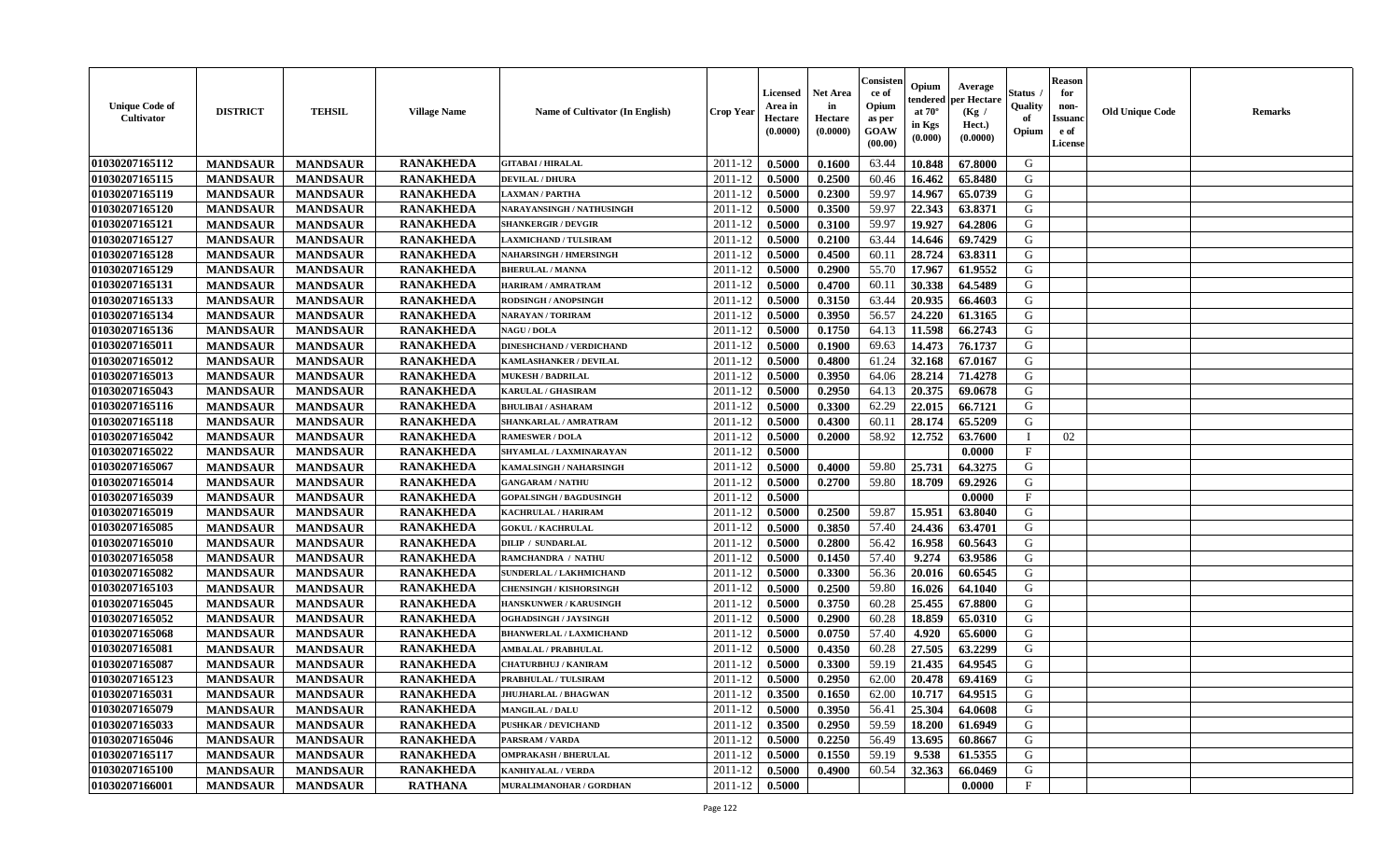| <b>Unique Code of</b><br>Cultivator | <b>DISTRICT</b> | <b>TEHSIL</b>   | <b>Village Name</b> | Name of Cultivator (In English)   | <b>Crop Year</b> | <b>Licensed</b><br>Area in<br>Hectare<br>(0.0000) | <b>Net Area</b><br>in<br>Hectare<br>(0.0000) | Consisteı<br>ce of<br>Opium<br>as per<br>GOAW<br>(00.00) | Opium<br>endered<br>at $70^\circ$<br>in Kgs<br>(0.000) | Average<br>er Hectare<br>(Kg /<br>Hect.)<br>(0.0000) | Status<br>Quality<br>of<br>Opium | <b>Reason</b><br>for<br>non-<br><b>Issuand</b><br>e of<br>License | <b>Old Unique Code</b> | <b>Remarks</b>       |
|-------------------------------------|-----------------|-----------------|---------------------|-----------------------------------|------------------|---------------------------------------------------|----------------------------------------------|----------------------------------------------------------|--------------------------------------------------------|------------------------------------------------------|----------------------------------|-------------------------------------------------------------------|------------------------|----------------------|
| 01030207166002                      | <b>MANDSAUR</b> | <b>MANDSAUR</b> | <b>RATHANA</b>      | <b>SHOBHRAM / RATANLAL</b>        | 2011-12          | 0.5000                                            | 0.1200                                       | 63.22                                                    | 7.830                                                  | 65.2500                                              | G                                |                                                                   |                        |                      |
| 01030207166003                      | <b>MANDSAUR</b> | <b>MANDSAUR</b> | <b>RATHANA</b>      | KANHIYALAL / BAPULAL              | 2011-12          | 0.5000                                            | 0.2550                                       | 63.22                                                    | 17.295                                                 | 67.8235                                              | G                                |                                                                   |                        |                      |
| 01030207166005                      | <b>MANDSAUR</b> | <b>MANDSAUR</b> | <b>RATHANA</b>      | <b>RAMLAL / KISHAN</b>            | 2011-12          | 0.5000                                            | 0.0900                                       | 64.09                                                    | 6.162                                                  | 68.4667                                              | G                                |                                                                   |                        |                      |
| 01030207166010                      | <b>MANDSAUR</b> | <b>MANDSAUR</b> | <b>RATHANA</b>      | <b>MOTI / RUGHNATH</b>            | 2011-12          | 0.5000                                            |                                              |                                                          |                                                        | 0.0000                                               | $\mathbf{F}$                     |                                                                   |                        |                      |
| 01030207166011                      | <b>MANDSAUR</b> | <b>MANDSAUR</b> | <b>RATHANA</b>      | <b>KARULAL / BHANWERLAL</b>       | 2011-12          | 0.5000                                            |                                              |                                                          |                                                        | 0.0000                                               | $_{\rm F}$                       |                                                                   |                        |                      |
| 01030207166017                      | <b>MANDSAUR</b> | <b>MANDSAUR</b> | <b>RATHANA</b>      | SATYNARAYAN / KARULAL             | 2011-12          | 0.5000                                            |                                              |                                                          |                                                        | 0.0000                                               | F                                |                                                                   |                        | TRANSFER/LACCHAKHEDI |
| 01030207166020                      | <b>MANDSAUR</b> | <b>MANDSAUR</b> | <b>RATHANA</b>      | <b>SHAMBHULAL / SHIVRAM</b>       | 2011-12          | 0.5000                                            |                                              |                                                          |                                                        | 0.0000                                               | $\mathbf F$                      |                                                                   |                        |                      |
| 01030207166021                      | <b>MANDSAUR</b> | <b>MANDSAUR</b> | <b>RATHANA</b>      | KARULAL / UDERAM                  | 2011-12          | 0.5000                                            | 0.1850                                       | 54.35                                                    | 10.513                                                 | 56.8270                                              | G                                | 05                                                                |                        |                      |
| 01030207166022                      | <b>MANDSAUR</b> | <b>MANDSAUR</b> | <b>RATHANA</b>      | RADHESHYAM / RATANLAL             | 2011-12          | 0.5000                                            |                                              |                                                          |                                                        | 0.0000                                               | $\mathbf F$                      |                                                                   |                        |                      |
| 01030207166024                      | <b>MANDSAUR</b> | <b>MANDSAUR</b> | <b>RATHANA</b>      | <b>RUGHNATHSINGH / RAMSINGH</b>   | 2011-12          | 0.5000                                            |                                              |                                                          |                                                        | 0.0000                                               | $\mathbf{F}$                     |                                                                   |                        |                      |
| 01030207166029                      | <b>MANDSAUR</b> | <b>MANDSAUR</b> | <b>RATHANA</b>      | UMRAWSINGH / D.P. INDRABAI        | 2011-12          | 0.5000                                            |                                              |                                                          |                                                        | 0.0000                                               | $\mathbf F$                      |                                                                   |                        |                      |
| 01030207166030                      | <b>MANDSAUR</b> | <b>MANDSAUR</b> | <b>RATHANA</b>      | NATHULAL / JUJHARLAL              | 2011-12          | 0.5000                                            | 0.0600                                       | 65.93                                                    | 4.031                                                  | 67.1833                                              | G                                |                                                                   |                        |                      |
| 01030207166031                      | <b>MANDSAUR</b> | <b>MANDSAUR</b> | <b>RATHANA</b>      | <b>ARJUNSINGH / RAMSINGH</b>      | 2011-12          | 0.5000                                            |                                              |                                                          |                                                        | 0.0000                                               | F                                |                                                                   |                        |                      |
| 01030207166038                      | <b>MANDSAUR</b> | <b>MANDSAUR</b> | <b>RATHANA</b>      | <b>RAMESHWER / HERDEVRAM</b>      | 2011-12          | 0.5000                                            |                                              |                                                          |                                                        | 0.0000                                               | F                                |                                                                   |                        | TRANSFER/LACCHAKHEDI |
| 01030207166039                      | <b>MANDSAUR</b> | <b>MANDSAUR</b> | <b>RATHANA</b>      | <b>GOVERDHAN / JAGANNATH</b>      | 2011-12          | 0.5000                                            |                                              |                                                          |                                                        | 0.0000                                               | $\mathbf{F}$                     | 08                                                                |                        |                      |
| 01030207166040                      | <b>MANDSAUR</b> | <b>MANDSAUR</b> | <b>RATHANA</b>      | <b>BHANWARIBAI / UDAYRAM</b>      | 2011-12          | 0.5000                                            |                                              |                                                          |                                                        | 0.0000                                               | $\mathbf F$                      |                                                                   |                        |                      |
| 01030207166044                      | <b>MANDSAUR</b> | <b>MANDSAUR</b> | <b>RATHANA</b>      | <b>MANGILAL / DEVA</b>            | 2011-12          | 0.5000                                            |                                              |                                                          |                                                        | 0.0000                                               | $\mathbf{F}$                     |                                                                   |                        |                      |
| 01030207166045                      | <b>MANDSAUR</b> | <b>MANDSAUR</b> | <b>RATHANA</b>      | <b>GITABAI/PRBHULAL</b>           | 2011-12          | 0.5000                                            |                                              |                                                          |                                                        | 0.0000                                               | $\mathbf{F}$                     |                                                                   |                        |                      |
| 01030207166046                      | <b>MANDSAUR</b> | <b>MANDSAUR</b> | <b>RATHANA</b>      | NATHUSINGH / UMRAVSINGH           | 2011-12          | 0.5000                                            | 0.1000                                       | 67.68                                                    | 7.261                                                  | 72.6100                                              | G                                |                                                                   |                        | <b>NAME CHANGE</b>   |
| 01030207166048                      | <b>MANDSAUR</b> | <b>MANDSAUR</b> | <b>RATHANA</b>      | <b>GULABSINGH / RUGHNATHSINGH</b> | 2011-12          | 0.5000                                            | 0.1000                                       | 63.22                                                    | 6.756                                                  | 67.5600                                              | G                                |                                                                   |                        |                      |
| 01030207166056                      | <b>MANDSAUR</b> | <b>MANDSAUR</b> | <b>RATHANA</b>      | <b>MATHURALAL / GANGARAM</b>      | 2011-12          | 0.5000                                            | 0.1950                                       | 60.22                                                    | 12.233                                                 | 62.7333                                              | G                                |                                                                   |                        |                      |
| 01030207166058                      | <b>MANDSAUR</b> | <b>MANDSAUR</b> | <b>RATHANA</b>      | <b>SHETANKUNWER / RAMSINGH</b>    | 2011-12          | 0.5000                                            |                                              |                                                          |                                                        | 0.0000                                               | $\mathbf{F}$                     |                                                                   |                        |                      |
| 01030207166077                      | <b>MANDSAUR</b> | <b>MANDSAUR</b> | <b>RATHANA</b>      | RAMCHAND / AMRA                   | 2011-12          | 0.5000                                            |                                              |                                                          |                                                        | 0.0000                                               | $\mathbf{F}$                     |                                                                   |                        |                      |
| 01030207166084                      | <b>MANDSAUR</b> | <b>MANDSAUR</b> | <b>RATHANA</b>      | SHIVNARAYAN / BHERULAL            | 2011-12          | 0.5000                                            | 0.0950                                       | 60.22                                                    | 6.005                                                  | 63.2105                                              | G                                |                                                                   |                        |                      |
| 01030207166085                      | <b>MANDSAUR</b> | <b>MANDSAUR</b> | <b>RATHANA</b>      | KACHRU / SURATRAM                 | 2011-12          | 0.5000                                            | 0.1000                                       | 59.29                                                    | 6.319                                                  | 63.1900                                              | G                                |                                                                   |                        |                      |
| 01030207166088                      | <b>MANDSAUR</b> | <b>MANDSAUR</b> | <b>RATHANA</b>      | <b>BHANWERLAL / NATHULAL</b>      | 2011-12          | 0.5000                                            | 0.2000                                       | 65.05                                                    | 13.521                                                 | 67.6050                                              | G                                |                                                                   |                        |                      |
| 01030207166096                      | <b>MANDSAUR</b> | <b>MANDSAUR</b> | <b>RATHANA</b>      | <b>AMRATRAM / DUNGA</b>           | 2011-12          | 0.5000                                            | 0.1000                                       | 65.05                                                    | 6.951                                                  | 69.5100                                              | G                                |                                                                   |                        |                      |
| 01030207166098                      | <b>MANDSAUR</b> | <b>MANDSAUR</b> | <b>RATHANA</b>      | RADHESHYAM / GOVERDHAN            | 2011-12          | 0.5000                                            |                                              |                                                          |                                                        | 0.0000                                               | $\mathbf F$                      |                                                                   |                        |                      |
| 01030207166104                      | <b>MANDSAUR</b> | <b>MANDSAUR</b> | <b>RATHANA</b>      | RAMDAYAL / DOLATRAM               | 2011-12          | 0.5000                                            | 0.1250                                       | 65.05                                                    | 8.419                                                  | 67.3520                                              | G                                |                                                                   |                        |                      |
| 01030207166105                      | <b>MANDSAUR</b> | <b>MANDSAUR</b> | <b>RATHANA</b>      | <b>RAJARAM / DHURILAL</b>         | 2011-12          | 0.3500                                            |                                              |                                                          |                                                        | 0.0000                                               | $\mathbf{F}$                     |                                                                   |                        | TRANSFER/LACCHAKHEDI |
| 01030207166111                      | <b>MANDSAUR</b> | <b>MANDSAUR</b> | <b>RATHANA</b>      | KAILASHBAI / DEVRAM               | 2011-12          | 0.5000                                            |                                              |                                                          |                                                        | 0.0000                                               | F                                |                                                                   |                        |                      |
| 01030207166019                      | <b>MANDSAUR</b> | <b>MANDSAUR</b> | <b>RATHANA</b>      | <b>RAMLAL / DEVA</b>              | 2011-12          | 0.3500                                            | 0.3500                                       | 54.42                                                    | 19.094                                                 | 54.5543                                              | G                                | 04                                                                |                        |                      |
| 01030207166033                      | <b>MANDSAUR</b> | <b>MANDSAUR</b> | <b>RATHANA</b>      | <b>BHULIBAI / MANGU</b>           | 2011-12          | 0.5000                                            | 0.1250                                       | 59.29                                                    | 7.640                                                  | 61.1200                                              | G                                |                                                                   |                        |                      |
| 01030207166068                      | <b>MANDSAUR</b> | <b>MANDSAUR</b> | <b>RATHANA</b>      | <b>RATANKUNWER / CHENSINGH</b>    | 2011-12          | 0.5000                                            | 0.1400                                       | 59.29                                                    | 8.639                                                  | 61.7071                                              | G                                |                                                                   |                        |                      |
| 01030207166075                      | <b>MANDSAUR</b> | <b>MANDSAUR</b> | <b>RATHANA</b>      | <b>RAGHUNATH / KALU</b>           | 2011-12          | 0.5000                                            |                                              |                                                          |                                                        | 0.0000                                               | F                                |                                                                   |                        |                      |
| 01030207166086                      | <b>MANDSAUR</b> | <b>MANDSAUR</b> | <b>RATHANA</b>      | KANWERLAL / PRABHULAL             | 2011-12          | 0.5000                                            | 0.1700                                       | 62.31                                                    | 11.251                                                 | 66.1824                                              | G                                |                                                                   |                        |                      |
| 01030207166023                      | <b>MANDSAUR</b> | <b>MANDSAUR</b> | <b>RATHANA</b>      | <b>VINOD / NANDA</b>              | 2011-12          | 0.5000                                            | 0.1450                                       | 59.34                                                    | 8.901                                                  | 61.3862                                              | G                                |                                                                   |                        |                      |
| 01030207166009                      | <b>MANDSAUR</b> | <b>MANDSAUR</b> | <b>RATHANA</b>      | <b>KISHAN / NANDA</b>             | 2011-12          | 0.5000                                            | 0.2400                                       | 65.26                                                    | 15.961                                                 | 66.5042                                              | G                                |                                                                   |                        |                      |
| 01030207166013                      | <b>MANDSAUR</b> | <b>MANDSAUR</b> | <b>RATHANA</b>      | <b>GANPAT / HIRALAL</b>           | 2011-12          | 0.5000                                            |                                              |                                                          |                                                        | 0.0000                                               | $\mathbf F$                      |                                                                   |                        |                      |
| 01030207108001                      | <b>MANDSAUR</b> | <b>MANDSAUR</b> | <b>RINDA</b>        | <b>RAMLAL / BHERULAL</b>          | 2011-12          | 0.5000                                            | 0.2400                                       | 64.17                                                    | 16.923                                                 | 70.5125                                              | G                                |                                                                   |                        |                      |
| 01030207108002                      | <b>MANDSAUR</b> | <b>MANDSAUR</b> | <b>RINDA</b>        | <b>BASNTILAL / NANDLAL</b>        | 2011-12          | 0.5000                                            |                                              |                                                          |                                                        | 0.0000                                               | $_{\rm F}$                       |                                                                   |                        |                      |
| 01030207108003                      | <b>MANDSAUR</b> | <b>MANDSAUR</b> | <b>RINDA</b>        | <b>PUSHKARLAL / BHERULAL</b>      | 2011-12          | 0.5000                                            | 0.3150                                       | 54.33                                                    | 18.348                                                 | 58.2476                                              | G                                | 05                                                                |                        |                      |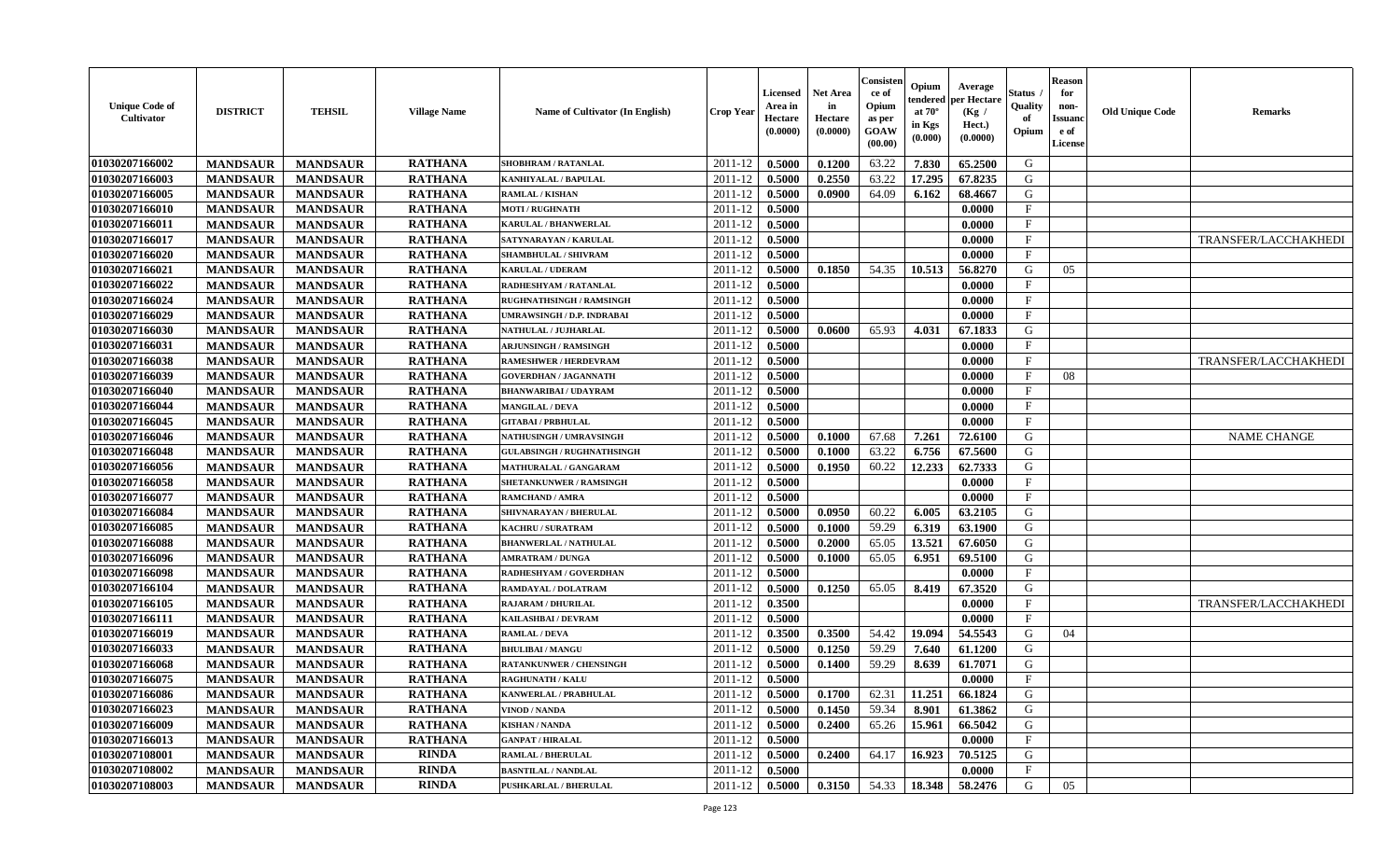| <b>Unique Code of</b><br><b>Cultivator</b> | <b>DISTRICT</b> | <b>TEHSIL</b>   | <b>Village Name</b> | Name of Cultivator (In English)     | <b>Crop Year</b> | <b>Licensed</b><br>Area in<br>Hectare<br>(0.0000) | <b>Net Area</b><br>in<br>Hectare<br>(0.0000) | Consister<br>ce of<br>Opium<br>as per<br><b>GOAW</b><br>(00.00) | Opium<br>endered<br>at $70^\circ$<br>in Kgs<br>(0.000) | Average<br>per Hectare<br>(Kg /<br>Hect.)<br>(0.0000) | Status<br>Quality<br>of<br>Opium | <b>Reason</b><br>for<br>non-<br><b>Issuand</b><br>e of<br><b>License</b> | <b>Old Unique Code</b> | <b>Remarks</b> |
|--------------------------------------------|-----------------|-----------------|---------------------|-------------------------------------|------------------|---------------------------------------------------|----------------------------------------------|-----------------------------------------------------------------|--------------------------------------------------------|-------------------------------------------------------|----------------------------------|--------------------------------------------------------------------------|------------------------|----------------|
| 01030207108007                             | <b>MANDSAUR</b> | <b>MANDSAUR</b> | <b>RINDA</b>        | <b>RAGHUVIRDAS / GANESHDAS</b>      | 2011-12          | 0.5000                                            | 0.1000                                       | 70.63                                                           | 7.588                                                  | 75.8800                                               | G                                |                                                                          |                        |                |
| 01030207108009                             | <b>MANDSAUR</b> | <b>MANDSAUR</b> | <b>RINDA</b>        | <b>ISHWERLAL / BHUVANISHANKER</b>   | 2011-12          | 0.5000                                            | 0.4600                                       | 63.65                                                           | 29.797                                                 | 64.7761                                               | G                                |                                                                          |                        |                |
| 01030207108013                             | <b>MANDSAUR</b> | <b>MANDSAUR</b> | <b>RINDA</b>        | VIKRAMSINGH / NARAYANSINGH          | 2011-12          | 0.5000                                            | 0.0800                                       | 63.47                                                           | 6.002                                                  | 75.0250                                               | G                                |                                                                          |                        |                |
| 01030207108014                             | <b>MANDSAUR</b> | <b>MANDSAUR</b> | <b>RINDA</b>        | <b>MANGILAL / KACHRU</b>            | 2011-12          | 0.5000                                            | 0.2000                                       | 61.52                                                           | 12.805                                                 | 64.0250                                               | G                                |                                                                          |                        |                |
| 01030207108023                             | <b>MANDSAUR</b> | <b>MANDSAUR</b> | <b>RINDA</b>        | <b>MUKESH / BALUDAS</b>             | 2011-12          | 0.5000                                            | 0.2550                                       | 64.17                                                           | 16.730                                                 | 65.6078                                               | G                                |                                                                          |                        |                |
| 01030207108026                             | <b>MANDSAUR</b> | <b>MANDSAUR</b> | <b>RINDA</b>        | <b>BHUWANISINGH / ARJUNSINGH</b>    | 2011-12          | 0.5000                                            | 0.4450                                       | 61.52                                                           | 28.027                                                 | 62.9820                                               | G                                |                                                                          |                        |                |
| 01030207108027                             | <b>MANDSAUR</b> | <b>MANDSAUR</b> | <b>RINDA</b>        | <b>MANGILAL / RAMRATAN</b>          | 2011-12          | 0.5000                                            |                                              |                                                                 |                                                        | 0.0000                                                | F                                |                                                                          |                        |                |
| 01030207108038                             | <b>MANDSAUR</b> | <b>MANDSAUR</b> | <b>RINDA</b>        | <b>KARULAL / BHERULAL</b>           | 2011-12          | 0.5000                                            | 0.3750                                       | 61.52                                                           | 24.046                                                 | 64.1227                                               | G                                |                                                                          |                        |                |
| 01030207108045                             | <b>MANDSAUR</b> | <b>MANDSAUR</b> | <b>RINDA</b>        | PRAHADPURI / MOHANPURI              | 2011-12          | 0.5000                                            | 0.1950                                       | 61.10                                                           | 11.993                                                 | 61.5026                                               | G                                |                                                                          |                        |                |
| 01030207108052                             | <b>MANDSAUR</b> | <b>MANDSAUR</b> | <b>RINDA</b>        | LAXMINARAYAN / SURATRAM             | 2011-12          | 0.5000                                            | 0.1500                                       | 66.67                                                           | 10.296                                                 | 68.6400                                               | G                                |                                                                          |                        |                |
| 01030207108058                             | <b>MANDSAUR</b> | <b>MANDSAUR</b> | <b>RINDA</b>        | <b>JHAMKUBAI/KARULAL</b>            | 2011-12          | 0.5000                                            | 0.3850                                       | 61.10                                                           | 24.152                                                 | 62.7325                                               | G                                |                                                                          |                        |                |
| 01030207108059                             | <b>MANDSAUR</b> | <b>MANDSAUR</b> | <b>RINDA</b>        | RADHESHYAM / AMRATRAM               | 2011-12          | 0.5000                                            |                                              |                                                                 |                                                        | 0.0000                                                | $\mathbf{F}$                     |                                                                          |                        |                |
| 01030207108060                             | <b>MANDSAUR</b> | <b>MANDSAUR</b> | <b>RINDA</b>        | MOHANPURI / BHAGWANPURI             | 2011-12          | 0.5000                                            | 0.2000                                       | 61.10                                                           | 12.421                                                 | 62.1050                                               | G                                |                                                                          |                        |                |
| 01030207108064                             | <b>MANDSAUR</b> | <b>MANDSAUR</b> | <b>RINDA</b>        | <b>GOPALBAI/BHUWANISHANKER</b>      | 2011-12          | 0.5000                                            | 0.2200                                       | 65.67                                                           | 14.992                                                 | 68.1455                                               | G                                |                                                                          |                        |                |
| 01030207108066                             | <b>MANDSAUR</b> | <b>MANDSAUR</b> | <b>RINDA</b>        | SAMPATBAI / RAMLAL                  | 2011-12          | 0.5000                                            | 0.1950                                       | 64.44                                                           | 13.956                                                 | 71.5692                                               | G                                |                                                                          |                        |                |
| 01030207108070                             | <b>MANDSAUR</b> | <b>MANDSAUR</b> | <b>RINDA</b>        | <b>BHUVANISHANKAR / BAGDIRAM</b>    | 2011-12          | 0.5000                                            | 0.2550                                       | 63.74                                                           | 16.436                                                 | 64.4549                                               | G                                |                                                                          |                        |                |
| 01030207108072                             | <b>MANDSAUR</b> | <b>MANDSAUR</b> | <b>RINDA</b>        | SAMRATH / MANGILAL                  | 2011-12          | 0.5000                                            | 0.5050                                       | 57.90                                                           | 29,471                                                 | 58.3584                                               | I                                | 02                                                                       |                        |                |
| 01030207108074                             | <b>MANDSAUR</b> | <b>MANDSAUR</b> | <b>RINDA</b>        | <b>FATESINGH / GORDHANSINGH</b>     | 2011-12          | 0.5000                                            |                                              |                                                                 |                                                        | 0.0000                                                | $\mathbf{F}$                     |                                                                          |                        |                |
| 01030207108076                             | <b>MANDSAUR</b> | <b>MANDSAUR</b> | <b>RINDA</b>        | KISHANLAL / BHERULAL                | 2011-12          | 0.5000                                            | 0.1000                                       | 64.19                                                           | 6.474                                                  | 64.7400                                               | G                                |                                                                          |                        |                |
| 01030207108077                             | <b>MANDSAUR</b> | <b>MANDSAUR</b> | <b>RINDA</b>        | <b>BALUDAS / FAKIRDAS</b>           | 2011-12          | 0.5000                                            | 0.2400                                       | 65.11                                                           | 15.850                                                 | 66.0417                                               | G                                |                                                                          |                        |                |
| 01030207108093                             | <b>MANDSAUR</b> | <b>MANDSAUR</b> | <b>RINDA</b>        | <b>BHARTIKUNWER / RAGHUVIRSINGH</b> | 2011-12          | 0.5000                                            |                                              |                                                                 |                                                        | 0.0000                                                | $\mathbf{F}$                     |                                                                          |                        |                |
| 01030207108094                             | <b>MANDSAUR</b> | <b>MANDSAUR</b> | <b>RINDA</b>        | <b>AASHARAM / SAVRAM</b>            | 2011-12          | 0.3500                                            | 0.2400                                       | 57.83                                                           | 14.904                                                 | 62.1000                                               | G                                |                                                                          |                        |                |
| 01030207108096                             | <b>MANDSAUR</b> | <b>MANDSAUR</b> | <b>RINDA</b>        | KALAWATI / NANDRAM                  | 2011-12          | 0.5000                                            | 0.2050                                       | 60.43                                                           | 13.614                                                 | 66.4098                                               | G                                |                                                                          |                        |                |
| 01030207108112                             | <b>MANDSAUR</b> | <b>MANDSAUR</b> | <b>RINDA</b>        | <b>GANGABAI / RATANLAL</b>          | 2011-12          | 0.5000                                            |                                              |                                                                 |                                                        | 0.0000                                                | $\mathbf{F}$                     |                                                                          |                        |                |
| 01030207108113                             | <b>MANDSAUR</b> | <b>MANDSAUR</b> | <b>RINDA</b>        | <b>GANESHRAM / GANGARAM</b>         | 2011-12          | 0.5000                                            | 0.4250                                       | 59.36                                                           | 24.787                                                 | 58.3224                                               | G                                |                                                                          |                        |                |
| 01030207108123                             | <b>MANDSAUR</b> | <b>MANDSAUR</b> | <b>RINDA</b>        | LILABAI / MATHURADAS                | 2011-12          | 0.5000                                            | 0.4900                                       | 64.19                                                           | 31.664                                                 | 64.6204                                               | G                                |                                                                          |                        |                |
| 01030207108130                             | <b>MANDSAUR</b> | <b>MANDSAUR</b> | <b>RINDA</b>        | KACHANBAI / RAGHUJI                 | 2011-12          | 0.5000                                            | 0.4450                                       | 53.40                                                           | 25.891                                                 | 58.1820                                               | G                                | 05                                                                       |                        |                |
| 01030207108134                             | <b>MANDSAUR</b> | <b>MANDSAUR</b> | <b>RINDA</b>        | <b>NANDA / BHERAJI</b>              | 2011-12          | 0.5000                                            | 0.3500                                       | 59.36                                                           | 22.625                                                 | 64.6429                                               | G                                |                                                                          |                        |                |
| 01030207108135                             | <b>MANDSAUR</b> | <b>MANDSAUR</b> | <b>RINDA</b>        | ANOKIHILAL / LAXMINARAYAN           | 2011-12          | 0.3500                                            | 0.2550                                       | 60.43                                                           | 16.238                                                 | 63.6784                                               | G                                |                                                                          |                        |                |
| 01030207108142                             | <b>MANDSAUR</b> | <b>MANDSAUR</b> | <b>RINDA</b>        | <b>NATHU / BAGDIRAM</b>             | 2011-12          | 0.5000                                            | 0.3000                                       | 60.43                                                           | 18.915                                                 | 63.0500                                               | G                                |                                                                          |                        |                |
| 01030207108148                             | <b>MANDSAUR</b> | <b>MANDSAUR</b> | <b>RINDA</b>        | KAMLABAI / NANDA                    | 2011-12          | 0.5000                                            | 0.3300                                       | 50.71                                                           | 16.886                                                 | 51.1697                                               | $\mathbf{I}$                     | 02                                                                       |                        |                |
| 01030207108151                             | <b>MANDSAUR</b> | <b>MANDSAUR</b> | <b>RINDA</b>        | <b>MANGILAL / GORDHAN</b>           | 2011-12          | 0.3500                                            |                                              |                                                                 |                                                        | 0.0000                                                | $\mathbf{F}$                     |                                                                          |                        |                |
| 01030207108176                             | <b>MANDSAUR</b> | <b>MANDSAUR</b> | <b>RINDA</b>        | <b>NABINUR / RASUL KHA</b>          | 2011-12          | 0.5000                                            | 0.2400                                       | 61.91                                                           | 16.707                                                 | 69.6125                                               | G                                |                                                                          |                        |                |
| 01030207108189                             | <b>MANDSAUR</b> | <b>MANDSAUR</b> | <b>RINDA</b>        | <b>GOPAL / BHUWANISHANKER</b>       | 2011-12          | 0.5000                                            | 0.1900                                       | 61.91                                                           | 12.179                                                 | 64.1000                                               | G                                |                                                                          |                        |                |
| 01030207108190                             | <b>MANDSAUR</b> | <b>MANDSAUR</b> | <b>RINDA</b>        | <b>BHARATSINGH / INDRASINGH</b>     | 2011-12          | 0.5000                                            | 0.1900                                       | 61.91                                                           | 12.860                                                 | 67.6842                                               | G                                |                                                                          |                        |                |
| 01030207108192                             | <b>MANDSAUR</b> | <b>MANDSAUR</b> | <b>RINDA</b>        | <b>RAJMAL / HIRALAL</b>             | 2011-12          | 0.5000                                            | 0.5050                                       | 58.92                                                           | 31.850                                                 | 63.0693                                               | G                                |                                                                          |                        |                |
| 01030207108193                             | <b>MANDSAUR</b> | <b>MANDSAUR</b> | <b>RINDA</b>        | <b>BANSHILAL / BHERULAL</b>         | 2011-12          | 0.5000                                            | 0.3900                                       | 60.68                                                           | 24.792                                                 | 63.5692                                               | G                                |                                                                          |                        |                |
| 01030207108209                             | <b>MANDSAUR</b> | <b>MANDSAUR</b> | <b>RINDA</b>        | LALPURI / SHAMBHUPURI               | 2011-12          | 0.3500                                            | 0.3000                                       | 59.36                                                           | 18.419                                                 | 61.3967                                               | G                                |                                                                          |                        |                |
| 01030207108215                             | <b>MANDSAUR</b> | <b>MANDSAUR</b> | <b>RINDA</b>        | <b>SHIVDAS / TULSIRAM</b>           | 2011-12          | 0.5000                                            | 0.2100                                       | 63.39                                                           | 13.393                                                 | 63.7762                                               | G                                |                                                                          |                        |                |
| 01030207108216                             | <b>MANDSAUR</b> | <b>MANDSAUR</b> | <b>RINDA</b>        | <b>SHYAMLAL / RAMRATAN</b>          | 2011-12          | 0.5000                                            |                                              |                                                                 |                                                        | 0.0000                                                | F                                |                                                                          |                        |                |
| 01030207108222                             | <b>MANDSAUR</b> | <b>MANDSAUR</b> | <b>RINDA</b>        | <b>BALARAM / SITARAM</b>            | 2011-12          | 0.5000                                            | 0.2600                                       | 59.49                                                           | 16.300                                                 | 62.6923                                               | G                                |                                                                          |                        |                |
| 01030207108010                             | <b>MANDSAUR</b> | <b>MANDSAUR</b> | RINDA               | <b>SHIVLAL / HIRALAL</b>            | 2011-12          | 0.5000                                            | 0.2000                                       | 65.11                                                           | 13.431                                                 | 67.1550                                               | G                                |                                                                          |                        |                |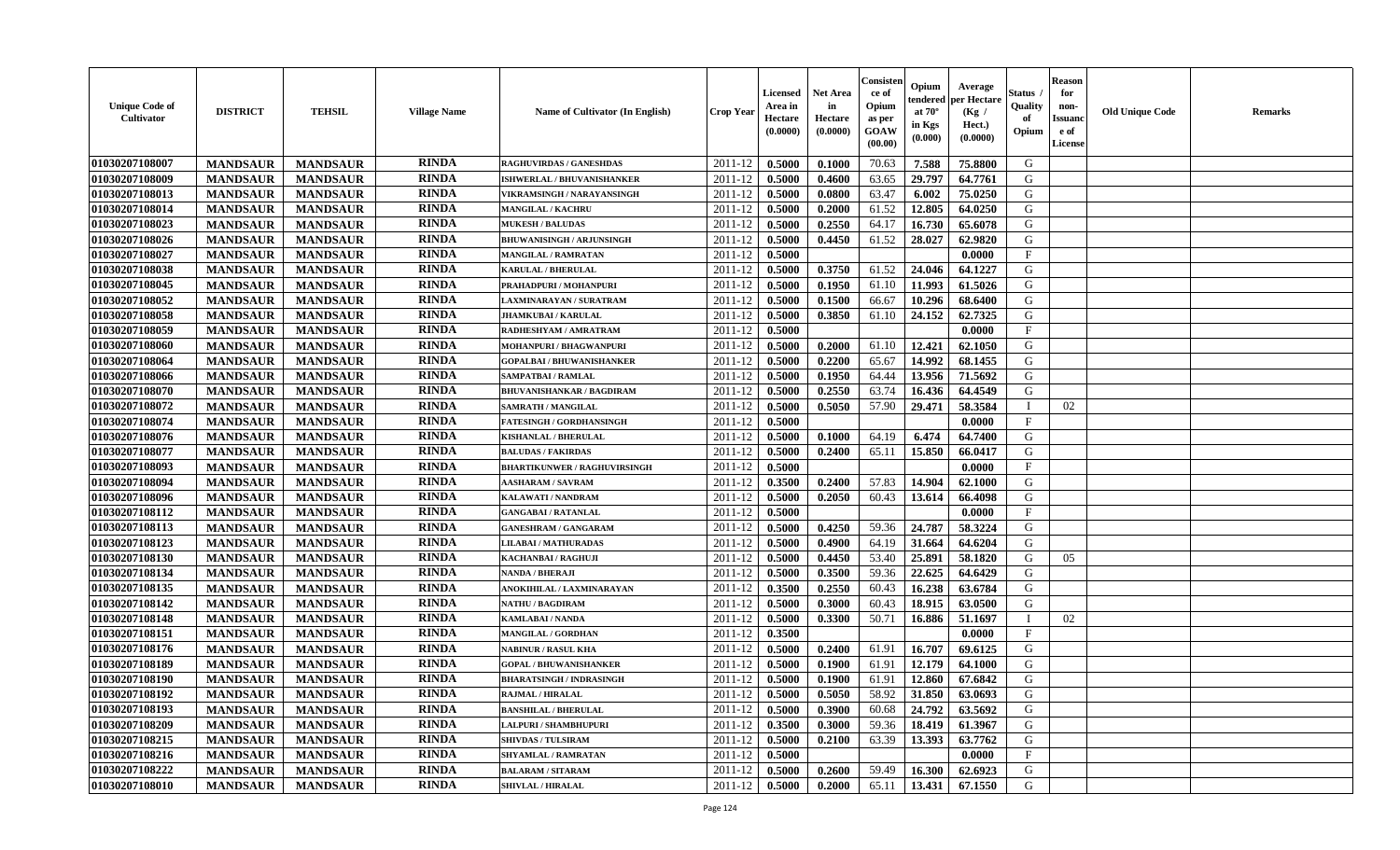| <b>Unique Code of</b><br><b>Cultivator</b> | <b>DISTRICT</b> | <b>TEHSIL</b>   | <b>Village Name</b>  | Name of Cultivator (In English) | <b>Crop Year</b> | <b>Licensed</b><br>Area in<br>Hectare<br>(0.0000) | <b>Net Area</b><br>in<br>Hectare<br>(0.0000) | Consisteı<br>ce of<br>Opium<br>as per<br><b>GOAW</b><br>(00.00) | Opium<br>endered<br>at $70^\circ$<br>in Kgs<br>$(\mathbf{0.000})$ | Average<br>per Hectare<br>(Kg /<br>Hect.)<br>(0.0000) | Status<br>Quality<br>of<br>Opium | Reason<br>for<br>non-<br>Issuan<br>e of<br>License | <b>Old Unique Code</b> | <b>Remarks</b>        |
|--------------------------------------------|-----------------|-----------------|----------------------|---------------------------------|------------------|---------------------------------------------------|----------------------------------------------|-----------------------------------------------------------------|-------------------------------------------------------------------|-------------------------------------------------------|----------------------------------|----------------------------------------------------|------------------------|-----------------------|
| 01030207108226                             | <b>MANDSAUR</b> | <b>MANDSAUR</b> | <b>RINDA</b>         | <b>RAMESHCHAND / BHERULAL</b>   | 2011-12          | 0.5000                                            | 0.1850                                       | 59.14                                                           | 11.625                                                            | 62.8378                                               | G                                |                                                    |                        |                       |
| 01030207108015                             | <b>MANDSAUR</b> | <b>MANDSAUR</b> | <b>RINDA</b>         | <b>RAMNIWAS / PRBHULAL</b>      | 2011-12          | 0.5000                                            | 0.1350                                       | 64.00                                                           | 9.298                                                             | 68.8741                                               | G                                |                                                    |                        |                       |
| 01030207108020                             | <b>MANDSAUR</b> | <b>MANDSAUR</b> | <b>RINDA</b>         | SATAYNARAYAN / MANNALAL         | 2011-12          | 0.5000                                            | 0.2800                                       | 68.73                                                           | 18.596                                                            | 66.4143                                               | G                                |                                                    |                        |                       |
| 01030207108040                             | <b>MANDSAUR</b> | <b>MANDSAUR</b> | <b>RINDA</b>         | SHIVLAL / BHANWERLAL            | 2011-12          | 0.5000                                            |                                              |                                                                 |                                                                   | 0.0000                                                | $_{\rm F}$                       |                                                    |                        |                       |
| 01030207108042                             | <b>MANDSAUR</b> | <b>MANDSAUR</b> | <b>RINDA</b>         | <b>GOPAL / BHUWANIRAM</b>       | 2011-12          | 0.5000                                            |                                              |                                                                 |                                                                   | 0.0000                                                | $\mathbf{F}$                     |                                                    |                        |                       |
| 01030207108051                             | <b>MANDSAUR</b> | <b>MANDSAUR</b> | <b>RINDA</b>         | TULSIBAI / GANESHRAM            | 2011-12          | 0.5000                                            | 0.4100                                       | 59.36                                                           | 24.914                                                            | 60.7659                                               | G                                |                                                    |                        |                       |
| 01030207108061                             | <b>MANDSAUR</b> | <b>MANDSAUR</b> | <b>RINDA</b>         | <b>CHOTIBAI / MUNSHISAHA</b>    | 2011-12          | 0.5000                                            | 0.2200                                       | 60.25                                                           | 13.212                                                            | 60.0545                                               | G                                |                                                    |                        |                       |
| 01030207108071                             | <b>MANDSAUR</b> | <b>MANDSAUR</b> | <b>RINDA</b>         | <b>JAMUNABAI / NANDA</b>        | 2011-12          | 0.5000                                            | 0.4800                                       | 59.36                                                           | 29,400                                                            | 61.2500                                               | G                                |                                                    |                        |                       |
| 01030207108080                             | <b>MANDSAUR</b> | <b>MANDSAUR</b> | <b>RINDA</b>         | KACHRULAL / BHUWANILAL          | 2011-12          | 0.5000                                            | 0.4150                                       | 59.90                                                           | 26.322                                                            | 63.4265                                               | G                                |                                                    |                        |                       |
| 01030207108083                             | <b>MANDSAUR</b> | <b>MANDSAUR</b> | <b>RINDA</b>         | PRBHULAL / BHANWERLAL           | 2011-12          | 0.5000                                            | 0.2050                                       | 63.39                                                           | 13.221                                                            | 64.4927                                               | G                                |                                                    |                        |                       |
| 01030207108085                             | <b>MANDSAUR</b> | <b>MANDSAUR</b> | <b>RINDA</b>         | <b>BHUWANILAL / SURATRAM</b>    | 2011-12          | 0.5000                                            |                                              |                                                                 |                                                                   | 0.0000                                                | $\mathbf{F}$                     |                                                    |                        |                       |
| 01030207108090                             | <b>MANDSAUR</b> | <b>MANDSAUR</b> | <b>RINDA</b>         | <b>GITABAI/MANGU</b>            | 2011-12          | 0.5000                                            | 0.2100                                       | 59.36                                                           | 12.601                                                            | 60.0048                                               | G                                |                                                    |                        |                       |
| 01030207108099                             | <b>MANDSAUR</b> | <b>MANDSAUR</b> | <b>RINDA</b>         | <b>KANWERLAL / BHERULAL</b>     | 2011-12          | 0.5000                                            | 0.4650                                       | 61.71                                                           | 29.462                                                            | 63.3591                                               | G                                |                                                    |                        |                       |
| 01030207108152                             | <b>MANDSAUR</b> | <b>MANDSAUR</b> | <b>RINDA</b>         | <b>SURAJBAI / RAMKISHAN</b>     | 2011-12          | 0.5000                                            | 0.2000                                       | 61.71                                                           | 12.774                                                            | 63.8700                                               | G                                |                                                    |                        |                       |
| 01030207108158                             | <b>MANDSAUR</b> | <b>MANDSAUR</b> | <b>RINDA</b>         | SHAMBHULAL / BHAGIRATH          | 2011-12          | 0.5000                                            |                                              |                                                                 |                                                                   | 0.0000                                                | $\mathbf{F}$                     |                                                    |                        |                       |
| 01030207108165                             | <b>MANDSAUR</b> | <b>MANDSAUR</b> | <b>RINDA</b>         | KARULAL / SHOBHRAM              | 2011-12          | 0.5000                                            | 0.3000                                       | 60.86                                                           | 17.988                                                            | 59.9600                                               | G                                |                                                    |                        |                       |
| 01030207108172                             | <b>MANDSAUR</b> | <b>MANDSAUR</b> | <b>RINDA</b>         | RAMCHAND / BHUWANILAL           | 2011-12          | 0.5000                                            |                                              |                                                                 |                                                                   | 0.0000                                                | $\mathbf{F}$                     |                                                    |                        |                       |
| 01030207108191                             | <b>MANDSAUR</b> | <b>MANDSAUR</b> | <b>RINDA</b>         | SAMPATBAI / JHUJHARLAL          | 2011-12          | 0.5000                                            | 0.1200                                       | 61.71                                                           | 8.631                                                             | 71.9250                                               | G                                |                                                    |                        |                       |
| 01030207108201                             | <b>MANDSAUR</b> | <b>MANDSAUR</b> | <b>RINDA</b>         | <b>SHIVLAL / BALARAM</b>        | 2011-12          | 0.5000                                            | 0.3050                                       | 62.14                                                           | 19.219                                                            | 63.0131                                               | G                                |                                                    |                        |                       |
| 01030207108202                             | <b>MANDSAUR</b> | <b>MANDSAUR</b> | <b>RINDA</b>         | SHANKERLAL / RADHESHYAM         | 2011-12          | 0.5000                                            | 0.1850                                       | 68.73                                                           | 12.980                                                            | 70.1622                                               | G                                |                                                    |                        |                       |
| 01030207108206                             | <b>MANDSAUR</b> | <b>MANDSAUR</b> | <b>RINDA</b>         | MOHANLAL / SALAGRAM             | 2011-12          | 0.5000                                            |                                              |                                                                 |                                                                   | 0.0000                                                | F                                |                                                    |                        |                       |
| 01030207108210                             | <b>MANDSAUR</b> | <b>MANDSAUR</b> | <b>RINDA</b>         | PRAHLAD / MANNALAL              | 2011-12          | 0.5000                                            | 0.2900                                       | 58.11                                                           | 17.898                                                            | 61.7172                                               | G                                |                                                    |                        |                       |
| 01030207108214                             | <b>MANDSAUR</b> | <b>MANDSAUR</b> | <b>RINDA</b>         | <b>IBRAHIM / MUNSHISHAH</b>     | 2011-12          | 0.5000                                            |                                              |                                                                 |                                                                   | 0.0000                                                | $\mathbf{F}$                     |                                                    |                        |                       |
| 01030207108219                             | <b>MANDSAUR</b> | <b>MANDSAUR</b> | <b>RINDA</b>         | <b>BALMUKAND / BALARAM</b>      | 2011-12          | 0.5000                                            | 0.3750                                       | 58.11                                                           | 22.090                                                            | 58.9067                                               | G                                |                                                    |                        |                       |
| 01030207108228                             | <b>MANDSAUR</b> | <b>MANDSAUR</b> | RINDA                | <b>HIRALAL / KISHANLAL</b>      | 2011-12          | 0.5000                                            |                                              |                                                                 |                                                                   | 0.0000                                                | $\mathbf{F}$                     |                                                    |                        | <b>NAME CHANGE</b>    |
| 01030207108247                             | <b>MANDSAUR</b> | <b>MANDSAUR</b> | <b>RINDA</b>         | <b>SAREKUNWER / HIRALAL</b>     | 2011-12          | 0.5000                                            | 0.2050                                       | 65.45                                                           | 13.614                                                            | 66.4098                                               | G                                |                                                    |                        |                       |
| 01030207108033                             | <b>MANDSAUR</b> | <b>MANDSAUR</b> | <b>RINDA</b>         | <b>DEVILAL / CHENRAM</b>        | 2011-12          | 0.3500                                            | 0.1200                                       | 64.36                                                           | 8.192                                                             | 68.2667                                               | G                                |                                                    |                        |                       |
| 01030207108168                             | <b>MANDSAUR</b> | <b>MANDSAUR</b> | <b>RINDA</b>         | RAMESHWER / JAGANNATH           | 2011-12          | 0.5000                                            |                                              |                                                                 |                                                                   | 0.0000                                                | $\mathbf{F}$                     |                                                    |                        |                       |
| 01030207108188                             | <b>MANDSAUR</b> | <b>MANDSAUR</b> | <b>RINDA</b>         | <b>RAMESHWER / BIHARILAL</b>    | 2011-12          | 0.5000                                            | 0.3000                                       | 58.11                                                           | 19.035                                                            | 63.4500                                               | G                                |                                                    |                        |                       |
| 01030207108245                             | <b>MANDSAUR</b> | <b>MANDSAUR</b> | <b>RINDA</b>         | RAMNARAYAN / MOHANLAL           | 2011-12          | 0.5000                                            | 0.2000                                       | 59.44                                                           | 12.015                                                            | 60.0750                                               | G                                |                                                    |                        | TRANSFER/GUJARBARDIYA |
| 01030207108029                             | <b>MANDSAUR</b> | <b>MANDSAUR</b> | <b>RINDA</b>         | <b>KASHIBAI / GULAB</b>         | 2011-12          | 0.5000                                            | 0.1500                                       | 59.44                                                           | 10.181                                                            | 67.8733                                               | G                                |                                                    |                        |                       |
| 01030207108187                             | <b>MANDSAUR</b> | <b>MANDSAUR</b> | <b>RINDA</b>         | <b>SAGRAMSINGH / HATESINGH</b>  | 2011-12          | 0.3500                                            |                                              |                                                                 |                                                                   | 0.0000                                                | $\mathbf{F}$                     |                                                    |                        |                       |
| 01030207108213                             | <b>MANDSAUR</b> | <b>MANDSAUR</b> | <b>RINDA</b>         | RAMKUNWERBAI / KANHIYALAL       | 2011-12          | 0.5000                                            | 0.2350                                       | 59.44                                                           | 14.138                                                            | 60.1617                                               | G                                |                                                    |                        |                       |
| 01030207108017                             | <b>MANDSAUR</b> | <b>MANDSAUR</b> | <b>RINDA</b>         | <b>BANSHILAL / KANWERLAL</b>    | 2011-12          | 0.5000                                            | 0.4700                                       | 64.17                                                           | 31.049                                                            | 66.0617                                               | G                                |                                                    |                        |                       |
| 01030207108205                             | <b>MANDSAUR</b> | <b>MANDSAUR</b> | RINDA                | JOHARBAI / LAL MOHAMAD          | 2011-12          | 0.5000                                            | 0.2550                                       | 57.51                                                           | 15.462                                                            | 60.6353                                               | G                                |                                                    |                        |                       |
| <b>01030207108137</b>                      | <b>MANDSAUR</b> | <b>MANDSAUR</b> | <b>RINDA</b>         | MOHANLAL / RATANLAL             | $2011-12$ 0.5000 |                                                   | 0.4800                                       | 59.50                                                           |                                                                   | $\mid$ 29.521   61.5021                               | G                                |                                                    |                        |                       |
| 01030207108198                             | <b>MANDSAUR</b> | <b>MANDSAUR</b> | <b>RINDA</b>         | <b>GOPAL / MOHANLAL</b>         | 2011-12          | 0.3500                                            | 0.2450                                       | 62.14                                                           | 15.446                                                            | 63.0449                                               | G                                |                                                    |                        |                       |
| 01030207167010                             | <b>MANDSAUR</b> | <b>MANDSAUR</b> | RUPAWALI KALA        | SATAYNARAYAN / PRATHVIDAS       | 2011-12          | 0.5000                                            |                                              |                                                                 |                                                                   | 0.0000                                                | $\mathbf{F}$                     |                                                    |                        |                       |
| 01030207167026                             | <b>MANDSAUR</b> | <b>MANDSAUR</b> | <b>RUPAWALI KALA</b> | <b>DEVILAL / FAKIRCHAND</b>     | 2011-12          | 0.5000                                            |                                              |                                                                 |                                                                   | 0.0000                                                | $\mathbf{F}$                     |                                                    |                        |                       |
| 01030207167051                             | <b>MANDSAUR</b> | <b>MANDSAUR</b> | RUPAWALI KALA        | <b>KESHERBAI / JANKIDAS</b>     | 2011-12          | 0.3500                                            |                                              |                                                                 |                                                                   | 0.0000                                                | $\mathbf{F}$                     |                                                    |                        |                       |
| 01030207167054                             | <b>MANDSAUR</b> | <b>MANDSAUR</b> | RUPAWALI KALA        | <b>BHAGUBAI/RAMRATAN</b>        | 2011-12          | 0.5000                                            |                                              |                                                                 |                                                                   | 0.0000                                                | $\mathbf{F}$                     |                                                    |                        |                       |
| 01030207167058                             | <b>MANDSAUR</b> | <b>MANDSAUR</b> | <b>RUPAWALI KALA</b> | RAMKUNWERBAI / CHAMPALAL        | 2011-12          | 0.5000                                            |                                              |                                                                 |                                                                   | 0.0000                                                | $\mathbf{F}$                     |                                                    |                        |                       |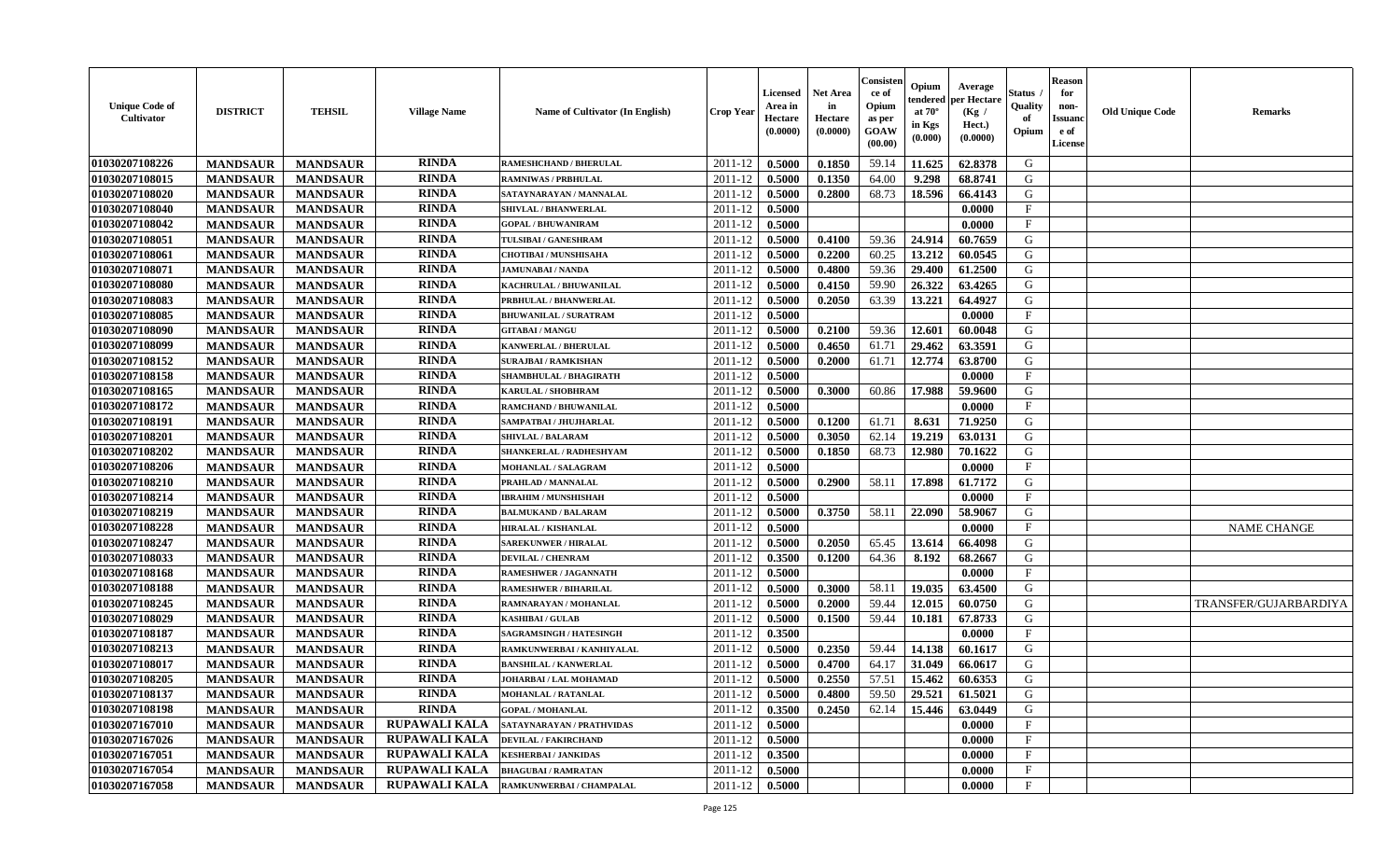| <b>Unique Code of</b><br><b>Cultivator</b> | <b>DISTRICT</b> | <b>TEHSIL</b>   | <b>Village Name</b>  | Name of Cultivator (In English)   | <b>Crop Year</b> | <b>Licensed</b><br>Area in<br>Hectare<br>(0.0000) | Net Area<br>in<br>Hectare<br>(0.0000) | Consister<br>ce of<br>Opium<br>as per<br>GOAW<br>(00.00) | Opium<br>endered<br>at $70^\circ$<br>in Kgs<br>(0.000) | Average<br>per Hectare<br>(Kg /<br>Hect.)<br>(0.0000) | Status<br>Quality<br>of<br>Opium | <b>Reason</b><br>for<br>non-<br><b>Issuand</b><br>e of<br>License | <b>Old Unique Code</b> | Remarks |
|--------------------------------------------|-----------------|-----------------|----------------------|-----------------------------------|------------------|---------------------------------------------------|---------------------------------------|----------------------------------------------------------|--------------------------------------------------------|-------------------------------------------------------|----------------------------------|-------------------------------------------------------------------|------------------------|---------|
| 01030207167002                             | <b>MANDSAUR</b> | <b>MANDSAUR</b> | RUPAWALI KALA        | <b>MANSINGH / ONKAR</b>           | 2011-12          | 0.5000                                            |                                       |                                                          |                                                        | 0.0000                                                | $\mathbf{F}$                     |                                                                   |                        |         |
| 01030207167004                             | <b>MANDSAUR</b> | <b>MANDSAUR</b> | <b>RUPAWALI KALA</b> | <b>PURANDAS / PRATHVIDAS</b>      | 2011-12          | 0.5000                                            |                                       |                                                          |                                                        | 0.0000                                                | $\mathbf{F}$                     |                                                                   |                        |         |
| 01030207167043                             | <b>MANDSAUR</b> | <b>MANDSAUR</b> | <b>RUPAWALI KALA</b> | SOHANBAI / GANESHRAM              | 2011-12          | 0.5000                                            | 0.1950                                | 61.00                                                    | 11.904                                                 | 61.0462                                               | G                                |                                                                   |                        |         |
| 01030207168029                             | <b>MANDSAUR</b> | <b>MANDSAUR</b> | <b>TISAI</b>         | <b>GOKULKUNWER / MANOHERSINGH</b> | 2011-12          | 0.5000                                            | 0.3000                                | 61.68                                                    | 19.121                                                 | 63.7367                                               | G                                |                                                                   |                        |         |
| 01030207168007                             | <b>MANDSAUR</b> | <b>MANDSAUR</b> | <b>TISAI</b>         | <b>RATANLAL / PYARJI</b>          | 2011-12          | 0.5000                                            | 0.1150                                | 59.93                                                    | 7.457                                                  | 64.8435                                               | G                                |                                                                   |                        |         |
| 01030207168009                             | <b>MANDSAUR</b> | <b>MANDSAUR</b> | <b>TISAI</b>         | <b>BHANVARLAL / RAMCHANDRAA</b>   | 2011-12          | 0.5000                                            | 0.1050                                | 55.07                                                    | 6.121                                                  | 58.2952                                               | G                                |                                                                   |                        |         |
| 01030207168017                             | <b>MANDSAUR</b> | <b>MANDSAUR</b> | <b>TISAI</b>         | KANVARLAL / BHANVARLAL            | 2011-12          | 0.5000                                            |                                       |                                                          |                                                        | 0.0000                                                | $\mathbf{F}$                     |                                                                   |                        |         |
| 01030207168019                             | <b>MANDSAUR</b> | <b>MANDSAUR</b> | <b>TISAI</b>         | <b>BALWANTSING / JAYSING</b>      | 2011-12          | 0.5000                                            | 0.3600                                | 58.86                                                    | 22.762                                                 | 63.2278                                               | G                                |                                                                   |                        |         |
| 01030207168022                             | <b>MANDSAUR</b> | <b>MANDSAUR</b> | <b>TISAI</b>         | <b>KARUSING / MANSING</b>         | 2011-12          | 0.5000                                            |                                       |                                                          |                                                        | 0.0000                                                | $\mathbf{F}$                     |                                                                   |                        |         |
| 01030207168025                             | <b>MANDSAUR</b> | <b>MANDSAUR</b> | <b>TISAI</b>         | <b>GOVINKUNVAR / ISHWARSING</b>   | 2011-12          | 0.5000                                            | 0.2900                                | 58.86                                                    | 17.204                                                 | 59.3241                                               | G                                |                                                                   |                        |         |
| 01030207168033                             | <b>MANDSAUR</b> | <b>MANDSAUR</b> | <b>TISAI</b>         | NIRBHAYRAM / JAGANNATH            | 2011-12          | 0.3500                                            | 0.2000                                | 60.06                                                    | 12.544                                                 | 62.7200                                               | G                                |                                                                   |                        |         |
| 01030207168039                             | <b>MANDSAUR</b> | <b>MANDSAUR</b> | <b>TISAI</b>         | <b>RUKMANIBAI/KACHRU</b>          | 2011-12          | 0.5000                                            | 0.1400                                | 58.86                                                    | 8.644                                                  | 61.7429                                               | G                                |                                                                   |                        |         |
| 01030207168040                             | <b>MANDSAUR</b> | <b>MANDSAUR</b> | <b>TISAI</b>         | <b>JAGANNATH / UDERAM</b>         | 2011-12          | 0.5000                                            |                                       |                                                          |                                                        | 0.0000                                                | $\mathbf{F}$                     |                                                                   |                        |         |
| 01030207168043                             | <b>MANDSAUR</b> | <b>MANDSAUR</b> | <b>TISAI</b>         | <b>BHULIBAI / DEUBAI</b>          | 2011-12          | 0.5000                                            |                                       |                                                          |                                                        | 0.0000                                                | $\mathbf{F}$                     |                                                                   |                        |         |
| 01030207168044                             | <b>MANDSAUR</b> | <b>MANDSAUR</b> | <b>TISAI</b>         | <b>VIRMSING / MANSING</b>         | 2011-12          | 0.5000                                            |                                       |                                                          |                                                        | 0.0000                                                | F                                |                                                                   |                        |         |
| 01030207168041                             | <b>MANDSAUR</b> | <b>MANDSAUR</b> | <b>TISAI</b>         | <b>KAMLABAI/BALURAM</b>           | 2011-12          | 0.5000                                            | 0.1100                                | 57.15                                                    | 6.989                                                  | 63.5364                                               | G                                |                                                                   |                        |         |
| 01030207168046                             | <b>MANDSAUR</b> | <b>MANDSAUR</b> | <b>TISAI</b>         | PYARA / MAGAN                     | 2011-12          | 0.5000                                            | 0.1050                                | 62.75                                                    | 7.521                                                  | 71.6286                                               | G                                |                                                                   |                        |         |
| 01030207168047                             | <b>MANDSAUR</b> | <b>MANDSAUR</b> | <b>TISAI</b>         | <b>HIRALAL / UDA</b>              | $2011 - 12$      | 0.5000                                            |                                       |                                                          |                                                        | 0.0000                                                | F                                |                                                                   |                        |         |
| 01030207168055                             | <b>MANDSAUR</b> | <b>MANDSAUR</b> | <b>TISAI</b>         | <b>GULABSING / ANARSING</b>       | $2011 - 12$      | 0.5000                                            |                                       |                                                          |                                                        | 0.0000                                                | F                                |                                                                   |                        |         |
| 01030207168061                             | <b>MANDSAUR</b> | <b>MANDSAUR</b> | <b>TISAI</b>         | <b>RAMNARAYAN / RUPA</b>          | 2011-12          | 0.5000                                            | 0.2400                                | 57.89                                                    | 14.630                                                 | 60.9583                                               | G                                |                                                                   |                        |         |
| 01030207168062                             | <b>MANDSAUR</b> | <b>MANDSAUR</b> | <b>TISAI</b>         | <b>SHOBHARAM / UDA</b>            | 2011-12          | 0.5000                                            |                                       |                                                          |                                                        | 0.0000                                                | $\mathbf{F}$                     |                                                                   |                        |         |
| 01030207168064                             | <b>MANDSAUR</b> | <b>MANDSAUR</b> | <b>TISAI</b>         | <b>GOPIBAI/BHANVARLAL</b>         | 2011-12          | 0.5000                                            | 0.2300                                | 58.65                                                    | 14.218                                                 | 61.8174                                               | G                                |                                                                   |                        |         |
| 01030207168069                             | <b>MANDSAUR</b> | <b>MANDSAUR</b> | <b>TISAI</b>         | CNANDABAI / BALARAM               | 2011-12          | 0.5000                                            | 0.2700                                | 58.65                                                    | 17.813                                                 | 65.9741                                               | G                                |                                                                   |                        |         |
| 01030207168074                             | <b>MANDSAUR</b> | <b>MANDSAUR</b> | <b>TISAI</b>         | <b>NANALAL / BHAGAVAN</b>         | 2011-12          | 0.5000                                            | 0.3750                                | 61.17                                                    | 24.188                                                 | 64.5013                                               | G                                |                                                                   |                        |         |
| 01030207168065                             | <b>MANDSAUR</b> | <b>MANDSAUR</b> | <b>TISAI</b>         | <b>SHOBHARAM / NANDA</b>          | 2011-12          | 0.5000                                            | 0.1500                                | 60.38                                                    | 9.652                                                  | 64.3467                                               | G                                |                                                                   |                        |         |
| 01030207168024                             | <b>MANDSAUR</b> | <b>MANDSAUR</b> | <b>TISAI</b>         | SHIVSINGH / MANSINGH              | 2011-12          | 0.5000                                            | 0.0950                                | 61.68                                                    | 6.353                                                  | 66.8737                                               | G                                |                                                                   |                        |         |
| 01030207168072                             | <b>MANDSAUR</b> | <b>MANDSAUR</b> | <b>TISAI</b>         | PRABHULAL / JAGANNATH             | 2011-12          | 0.5000                                            |                                       |                                                          |                                                        | 0.0000                                                | F                                |                                                                   |                        |         |
| 01030207168006                             | <b>MANDSAUR</b> | <b>MANDSAUR</b> | <b>TISAI</b>         | <b>MANGILAL / NANURAM</b>         | 2011-12          | 0.5000                                            | 0.1000                                | 63.80                                                    | 6.462                                                  | 64.6200                                               | G                                |                                                                   |                        |         |
| 01030207168034                             | <b>MANDSAUR</b> | <b>MANDSAUR</b> | <b>TISAI</b>         | <b>NANURAM / KHIMA</b>            | 2011-12          | 0.5000                                            | 0.2650                                | 60.38                                                    | 16.372                                                 | 61.7811                                               | G                                |                                                                   | 01050210037060         |         |
| 01030207169013                             | <b>MANDSAUR</b> | <b>MANDSAUR</b> | <b>TUMDAWDA</b>      | <b>GIRDHARI / KANA</b>            | 2011-12          | 0.5000                                            | 0.1000                                | 58.58                                                    | 6.410                                                  | 64.1000                                               | G                                |                                                                   |                        |         |
| 01030207169023                             | <b>MANDSAUR</b> | <b>MANDSAUR</b> | <b>TUMDAWDA</b>      | <b>SHNTIBAI / JETRAM</b>          | 2011-12          | 0.5000                                            | 0.3050                                | 59.35                                                    | 19.068                                                 | 62.5180                                               | G                                |                                                                   |                        |         |
| 01030207169038                             | <b>MANDSAUR</b> | <b>MANDSAUR</b> | <b>TUMDAWDA</b>      | <b>RAMESHVAR / BALMUKUND</b>      | 2011-12          | 0.5000                                            | 0.4850                                | 61.37                                                    | 32.061                                                 | 66.1052                                               | G                                |                                                                   |                        |         |
| 01030207169042                             | <b>MANDSAUR</b> | <b>MANDSAUR</b> | <b>TUMDAWDA</b>      | <b>NODERAM / MODIRAM</b>          | 2011-12          | 0.3500                                            | 0.2850                                | 64.43                                                    | 18.952                                                 | 66.4982                                               | G                                |                                                                   |                        |         |
| 01030207169044                             | <b>MANDSAUR</b> | <b>MANDSAUR</b> | <b>TUMDAWDA</b>      | <b>NANDIBAI / BHERULAL</b>        | 2011-12          | 0.5000                                            |                                       |                                                          |                                                        | 0.0000                                                | $\mathbf{F}$                     |                                                                   |                        |         |
| 01030207169045                             | <b>MANDSAUR</b> | <b>MANDSAUR</b> | <b>TUMDAWDA</b>      | <b>DHAPUBAI/MODIRAM</b>           | 2011-12          | 0.5000                                            | 0.3000                                | 64.34                                                    | 20.589                                                 | 68.6300                                               | G                                |                                                                   |                        |         |
| 01030207169057                             | <b>MANDSAUR</b> | <b>MANDSAUR</b> | <b>TUMDAWDA</b>      | <b>BHAGIRATH / MODIRAM</b>        | 2011-12          | 0.5000                                            | 0.4700                                | 63.35                                                    | 30.978                                                 | 65.9106                                               | G                                |                                                                   |                        |         |
| 01030207169058                             | <b>MANDSAUR</b> | <b>MANDSAUR</b> | <b>TUMDAWDA</b>      | NANDKISHOR / BHAGIRATH            | 2011-12          | 0.3500                                            | 0.3200                                | 62.23                                                    | 21.096                                                 | 65.9250                                               | G                                |                                                                   |                        |         |
| 01030207169063                             | <b>MANDSAUR</b> | <b>MANDSAUR</b> | <b>TUMDAWDA</b>      | <b>VARDA / KACHRU</b>             | 2011-12          | 0.5000                                            | 0.3400                                | 61.03                                                    | 20.811                                                 | 61.2088                                               | G                                |                                                                   |                        |         |
| 01030207169067                             | <b>MANDSAUR</b> | <b>MANDSAUR</b> | <b>TUMDAWDA</b>      | <b>BHANVARLAL / GANESHARAM</b>    | 2011-12          | 0.5000                                            | 0.3100                                | 60.20                                                    | 19.746                                                 | 63.6968                                               | G                                |                                                                   |                        |         |
| 01030207169005                             | <b>MANDSAUR</b> | <b>MANDSAUR</b> | <b>TUMDAWDA</b>      | <b>BHARATRAM / LAKSHMAN</b>       | 2011-12          | 0.5000                                            | 0.2600                                | 62.41                                                    | 17.493                                                 | 67.2808                                               |                                  | 02                                                                |                        |         |
| 01030207169012                             | <b>MANDSAUR</b> | <b>MANDSAUR</b> | <b>TUMDAWDA</b>      | SARSWATIBAI / KANWARLAL           | 2011-12          | 0.5000                                            | 0.1750                                | 60.80                                                    | 11.274                                                 | 64.4229                                               | G                                |                                                                   |                        |         |
| 01030207169016                             | <b>MANDSAUR</b> | <b>MANDSAUR</b> | <b>TUMDAWDA</b>      | ANOKHILAL / CHATURBHUJ            | 2011-12          | 0.5000                                            | 0.4900                                | 65.99                                                    | 34.277                                                 | 69.9531                                               | G                                |                                                                   |                        |         |